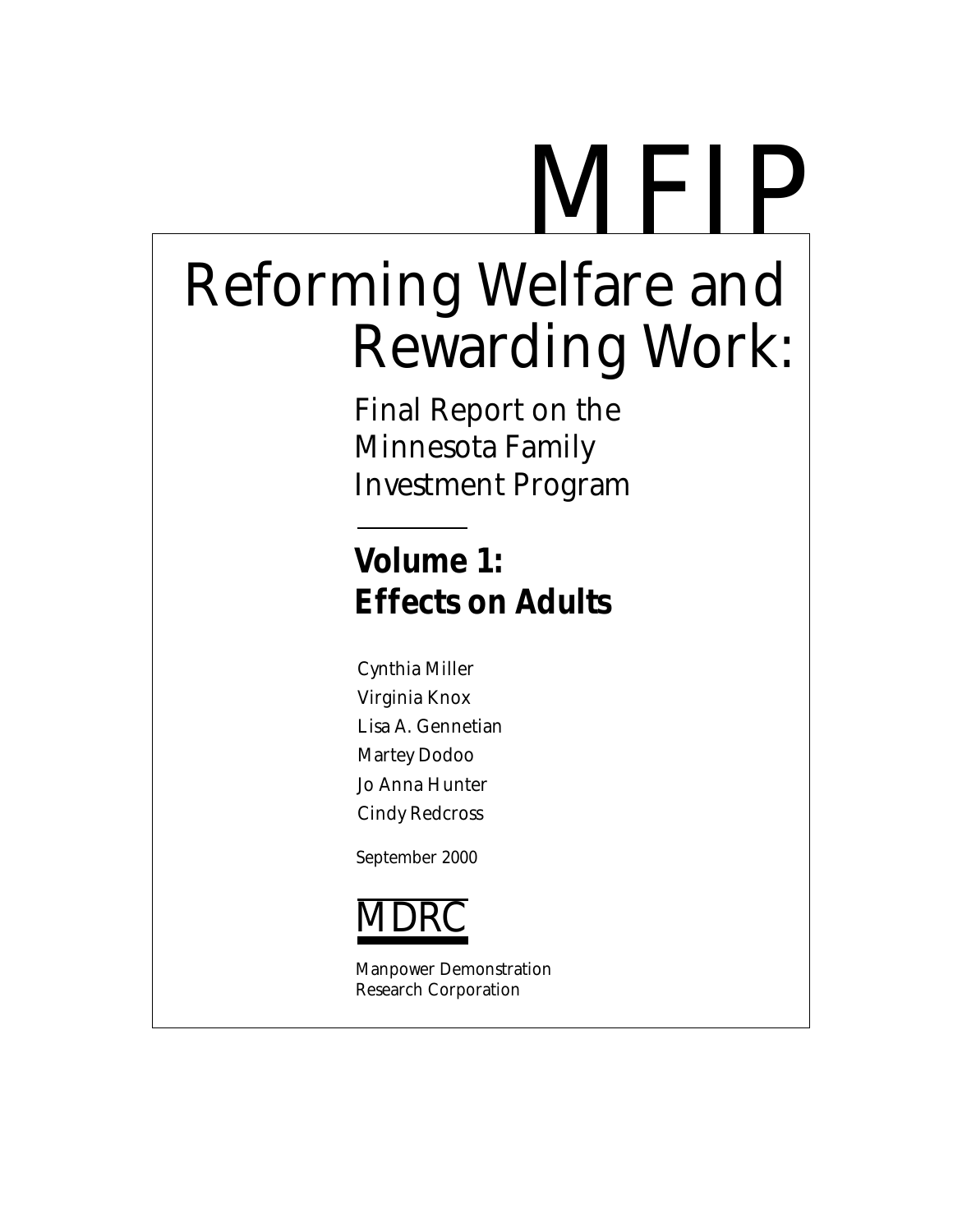**MDRC has conducted the evaluation of the Minnesota Family Investment Program (MFIP) under a contract with the Minnesota Department of Human Services and with support from the Ford Foundation, U.S. Department of Health and Human Services, U.S. Department of Agriculture, Charles Stewart Mott Foundation, Annie E. Casey Foundation, McKnight Foundation, and Northwest Area Foundation.**

**The study of MFIP's effects on children also benefited by support from the Project on State-Level Child Outcomes, which is co-sponsored by the U.S. Department of Health and Human Services' Administration for Children and Families (ACF) and Office of the Assistant Secretary for Planning and Evaluation (ASPE). Additional federal funding to support the project was provided by the Centers for Disease Control, National Institute of Child Health and Human Development, and U.S. Department of Agriculture. Private foundation funding has been provided by the Annie E. Casey Foundation, David and Lucile Packard Foundation, Edna McConnell Clark Foundation, George Gund Foundation, and Smith Richardson Foundation.**

Dissemination of MDRC publications is also supported by MDRC's Public Policy Outreach funders: the Ford Foundation, Ambrose Monell Foundation, Alcoa Foundation, and James Irvine Foundation. In addition, the following organizations support MDRC's expanding efforts to communicate the results and implications of our work to policymakers, practitioners, and others: the Arco Foundation, Grable Foundation, Ewing Marion Kauffman Foundation, Open Society Institute, and Union Carbide Foundation.

The findings and conclusions presented in this report do not necessarily represent the official positions or policies of the funders.

Upon request, this information will be made available from the Minnesota Department of Human Services in an alternative format, such as Braille, large print, or audiotape.

For information about MDRC and copies of our publications, see our Web site: www.mdrc.org. MDRC® is a registered trademark of the Manpower Demonstration Research Corporation.

Copyright © 2000 by the State of Minnesota, Department of Human Services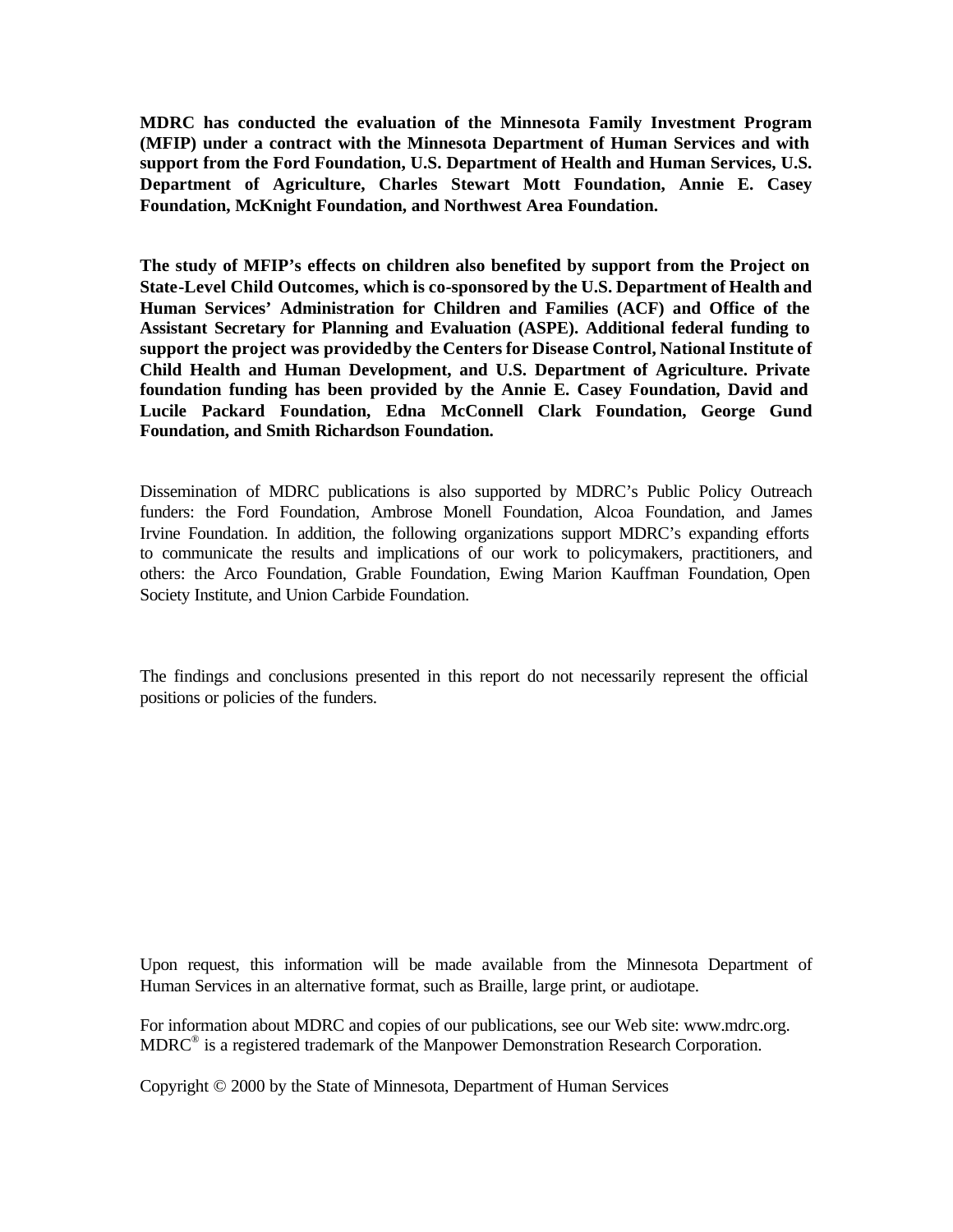# **Contents**

|                |                 | <b>List of Tables and Figures</b>                                         | $\mathbf V$  |
|----------------|-----------------|---------------------------------------------------------------------------|--------------|
| <b>Preface</b> |                 |                                                                           | xiii         |
|                |                 | <b>Acknowledgments</b>                                                    | XV           |
|                |                 | <b>Executive Summary</b>                                                  | $ES-1$       |
|                |                 |                                                                           |              |
| 1.             |                 | <b>Introduction</b>                                                       | $\mathbf{1}$ |
|                | Ι.              | Background                                                                | $\mathbf{1}$ |
|                | П.              | Comparison of MFIP and AFDC                                               | 10           |
|                | III.            | The MFIP Evaluation                                                       | 16           |
|                | IV.             | The Context of the MFIP Field Trails                                      | 25           |
|                | V.              | To What Extent Can the Field Trial Results Help Predict                   |              |
|                |                 |                                                                           |              |
|                |                 | the Effects of MFIP-S?                                                    | 32           |
|                | VI.             | Organization of This Report                                               | 33           |
| 2.             |                 | <b>Research Samples, Data Sources, and Characteristics of the Samples</b> | 34           |
|                | I.              | <b>Research Samples</b>                                                   | 34           |
|                | II.             | Data Sources                                                              | 37           |
|                | Ш.              | Characteristics, Opinions, and Attitudes of Families in the MFIP Sample   | 40           |
| 3.             |                 | <b>MFIP's Effects on Single Parents' Participation in Employment and</b>  |              |
|                | <b>Training</b> |                                                                           |              |
|                |                 | <b>Services and on Their Educational Attainment</b>                       | 59           |
|                |                 |                                                                           |              |
|                | I.              | Introduction                                                              | 59           |
|                | П.              | Data, Methods, and Outcomes                                               | 60           |
|                | III.            | Expected Effects of the MFIP Employment and Training Model                | 61           |
|                | IV.             | Summary of MFIP's Effects on Single Parents' Participation                | 63           |
|                | V.              | Effects on Participation for Long-Term Recipients in Single-Parent        |              |
|                |                 | Families                                                                  | 66           |
|                | VI.             | Effects on Participation for Recent Applicants in Single-Parent           |              |
|                |                 | Families                                                                  | 72           |
|                | VII.            | Single Parents' Participation in Activities at the End of Follow-Up       | 74           |
|                |                 | VIII. Summary of MFIP's Effects on Participation and Educational          |              |
|                |                 | Attainment                                                                | 77           |
| 4.             |                 | <b>MFIP's Effects on Single-Parent Long-Term Recipients</b>               | 78           |
|                | I.              | Introduction                                                              | 78           |
|                | Π.              | Summary of the Findings                                                   | 78           |
|                | III.            | <b>Expected Effects of MFIP</b>                                           | 82           |
|                | IV.             | Effects on Single-Parent Long-Term Recipients in Urban Counties           | 83           |
|                | V.              | Effects on Single-Parent Long-Term Recipients in Rural Counties           | 112          |
|                |                 |                                                                           |              |
|                | VI.             | A Closer Look at the Urban MFIP Group: Finding and Keeping Jobs           | 117          |
|                | VII.            | Highlights from Volume 2, Effects on Children                             | 121          |
|                |                 | VIII. Summary and Conclusions                                             | 122          |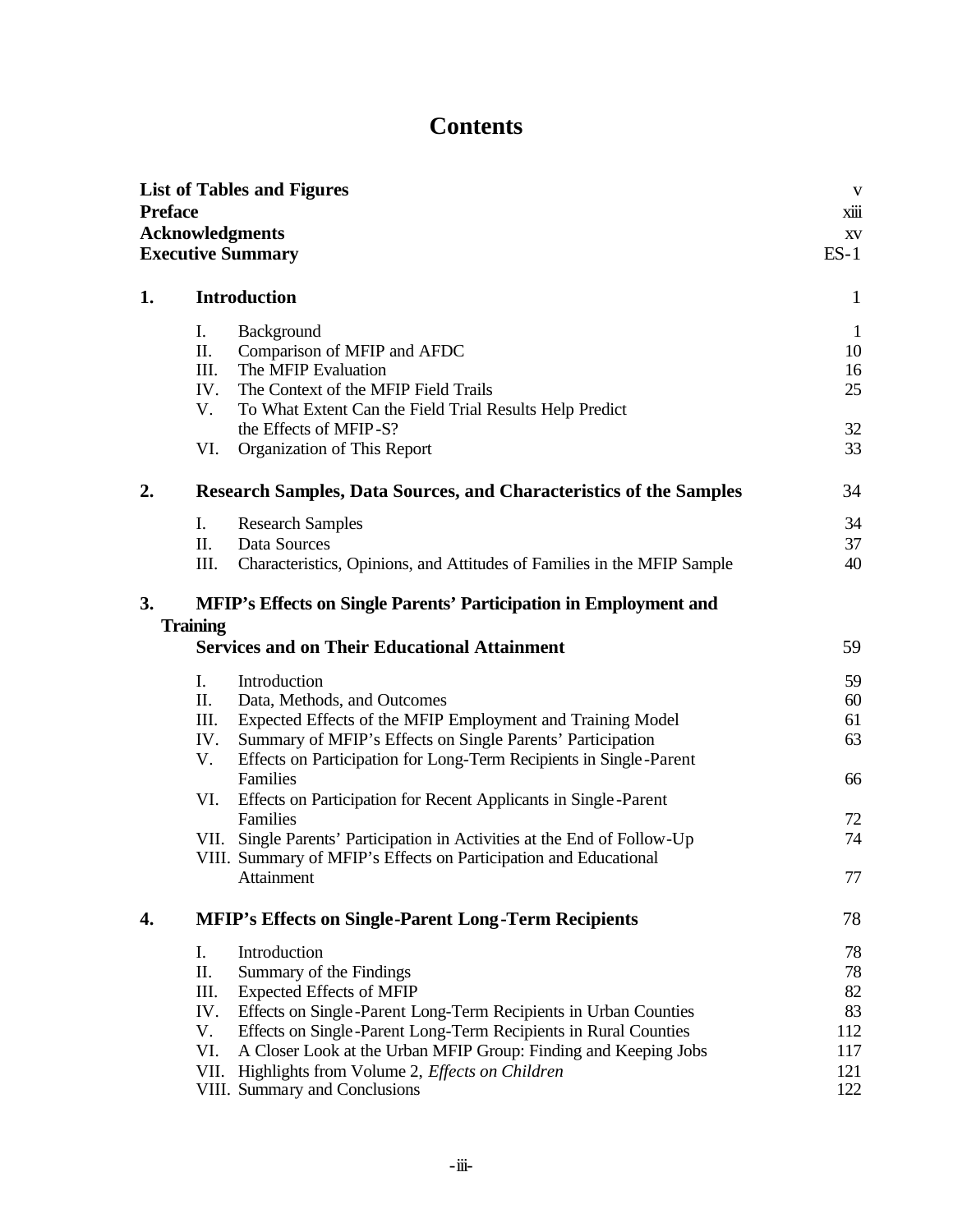| 5. |      | <b>MFIP's Effects on Single-Parent Recent Applicants</b>                                                                                         | 124        |
|----|------|--------------------------------------------------------------------------------------------------------------------------------------------------|------------|
|    | I.   | Introduction                                                                                                                                     | 124        |
|    | II.  | Summary of the Findings                                                                                                                          | 124        |
|    | III. | Effects on Single-Parent Recent Applicants in Urban Counties                                                                                     | 125        |
|    | IV.  | Effects on Single-Parent Recent Applic ants in Rural Counties                                                                                    | 144        |
|    | V.   | Highlights from Volume 2, Effects on Children                                                                                                    | 147        |
|    | VI.  | Summary and Conclusions                                                                                                                          | 149        |
| 6. |      | <b>MFIP's Effects on Two-Parent Families</b>                                                                                                     | 151        |
|    | Ι.   | Summary of the Findings                                                                                                                          | 152        |
|    | Π.   | <b>Expected Effects of MFIP</b>                                                                                                                  | 156        |
|    | III. | Analysis Groups and Strategies                                                                                                                   | 159        |
|    | IV.  | <b>Effects on Two-Parent Recipient Families</b>                                                                                                  | 160        |
|    | V.   | <b>Effects on Two-Parent Applicant Families</b>                                                                                                  | 184        |
|    | VI.  | Conclusion and Review of Other Antipoverty and Welfare Programs                                                                                  |            |
|    |      | for Two-Parent Families                                                                                                                          | 185        |
| 7. |      | <b>Benefit-Cost Analysis</b>                                                                                                                     | 189        |
|    | I.   | Summary of the Findings                                                                                                                          | 189        |
|    | II.  | Background                                                                                                                                       | 193        |
|    | III. | The Analytical Approach                                                                                                                          | 196        |
|    | IV.  | Benefits and Costs for Single-Parent Long-Term Recipients in                                                                                     |            |
|    |      | <b>Urban Counties</b>                                                                                                                            | 200        |
|    | V.   | Results for MFIP's Other Subgroups                                                                                                               | 227        |
|    | VI.  | MFIP's Benefits and Costs: Summary and Conclusions                                                                                               | 230        |
|    |      |                                                                                                                                                  |            |
|    |      | <b>Appendix A Evaluation of STRIDE in Hennepin County</b>                                                                                        | 235        |
|    |      | Appendix B Participants' Knowledge of Programs and Perception of Benefit Time                                                                    |            |
|    |      | Limit                                                                                                                                            | 245<br>249 |
|    |      | <b>Appendix C</b> Evaluation of the Food Stamps Only Group                                                                                       | 257        |
|    |      | <b>Appendix D</b> Data Issues and Survey Response Analysis                                                                                       | 271        |
|    |      | Appendix E Quarterly Impacts on Employment, Earnings, and Welfare Benefits<br><b>Appendix F</b> Effects on Participation for Two-Parent Families | 285        |
|    |      | Appendix G Summary of SIME/DIME and Comparison with MFIP                                                                                         | 289        |
|    |      | Appendix H Estimated Net Gains and Losses for Members of the Child Outcomes Sample                                                               | 293        |
|    |      |                                                                                                                                                  |            |
|    |      |                                                                                                                                                  |            |

# **References** 296 **Selected Publications on MDRC Projects** 301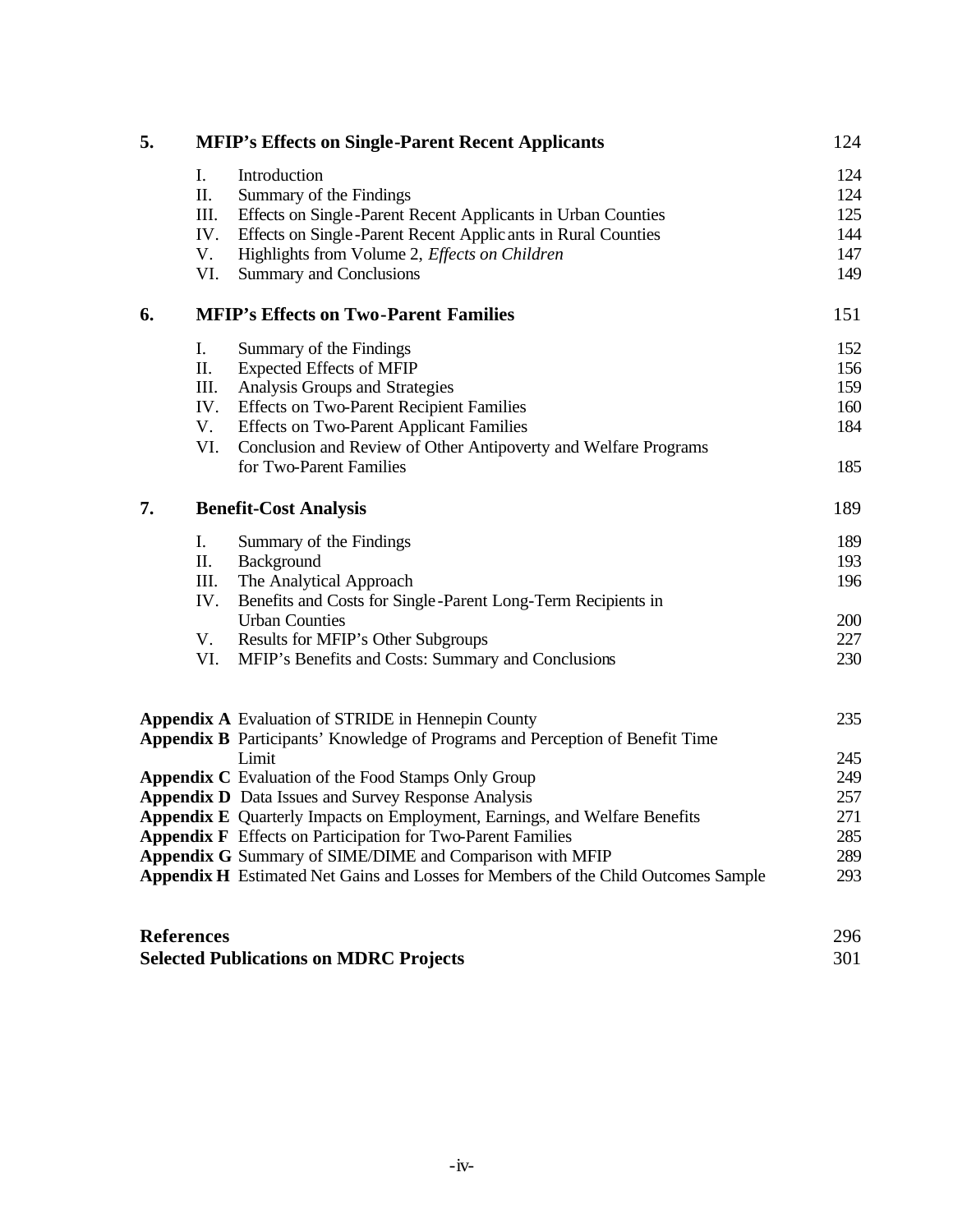# **List of Tables and Figures**

| ES1             | MFIP's Impacts for Single-Parent Families, Quarterly Averages<br>Through the First Quarter of Year Three, in All Counties                                              | $ES-2$ |
|-----------------|------------------------------------------------------------------------------------------------------------------------------------------------------------------------|--------|
| ES <sub>2</sub> | MFIP's Impacts for Two-Parent Families, Quarterly Averages Through<br>the First Quarter of Year Three, in All Counties                                                 | $ES-6$ |
| 1.1             | Major Differences in Rules for Financial Assistance, Administration of<br>Benefits, and Employment and Training Programs Under the AFDC<br>System and MFIP             | 5      |
| 1.2             | MFIP Research Questions and the Research Group Comparisons That<br><b>Address Them</b>                                                                                 | 21     |
| 2.1             | Sample Sizes for the MFIP Evaluation                                                                                                                                   | 36     |
| 2.2             | Selected Characteristics of Single-Parent Families in the Sample, by<br>Welfare Status at Random Assignment                                                            | 41     |
| 2.3             | Attitudes and Opinions of Single-Parent Families in the Sample, by<br>Welfare Status at Random Assignment                                                              | 46     |
| 2.4             | Selected Characteristics of Two-Parent Families in the Sample, by<br>Welfare Status at Random Assignment                                                               | 51     |
| 2.5             | Attitudes and Opinions of Two-Parent Families in the Sample, by<br>Welfare Status at Random Assignment                                                                 | 55     |
| 3.1             | Summary of MFIP's Impacts on Participation in Employment and<br>Training Activities for Single Parents                                                                 | 64     |
| 3.2             | MFIP's Impacts on Participation in Employment and Training Activities<br>and Educational Attainment for Single-Parent Long-Term Recipients in<br><b>Urban Counties</b> | 67     |
| 3.3             | MFIP's Impacts on Participation in Employment and Training Activities<br>and Educational Attainment for Single-Parent Long-Term Recipients in<br><b>Rural Counties</b> | 71     |
| 3.4             | MFIP's Impacts on Participation in Employment and Training Activities<br>and Educational Attainment for Single-Parent Recent Applicants in<br><b>Urban Counties</b>    | 73     |
| 3.5             | MFIP's Impacts on Participation in Employment and Training Activities<br>and Educational Attainment for Single-Parent Recent Applicants in<br><b>Rural Counties</b>    | 75     |
| 4.1             | Summary of MFIP's Impacts on Employment, Welfare, Income, and<br>Marriage for Single-Parent Long-Term Recipients                                                       | 80     |
| 4.2             | MFIP's Impacts on Employment, Earnings, and Welfare for Single-<br>Parent Long-Term Recipients in Urban Counties                                                       | 88     |
| 4.3             | MFIP's Impacts on Hours Worked, Wages, and Benefits in Current or<br>Most Recent Job for Single-Parent Long-Term Recipients in Urban                                   |        |
|                 | Counties                                                                                                                                                               | 92     |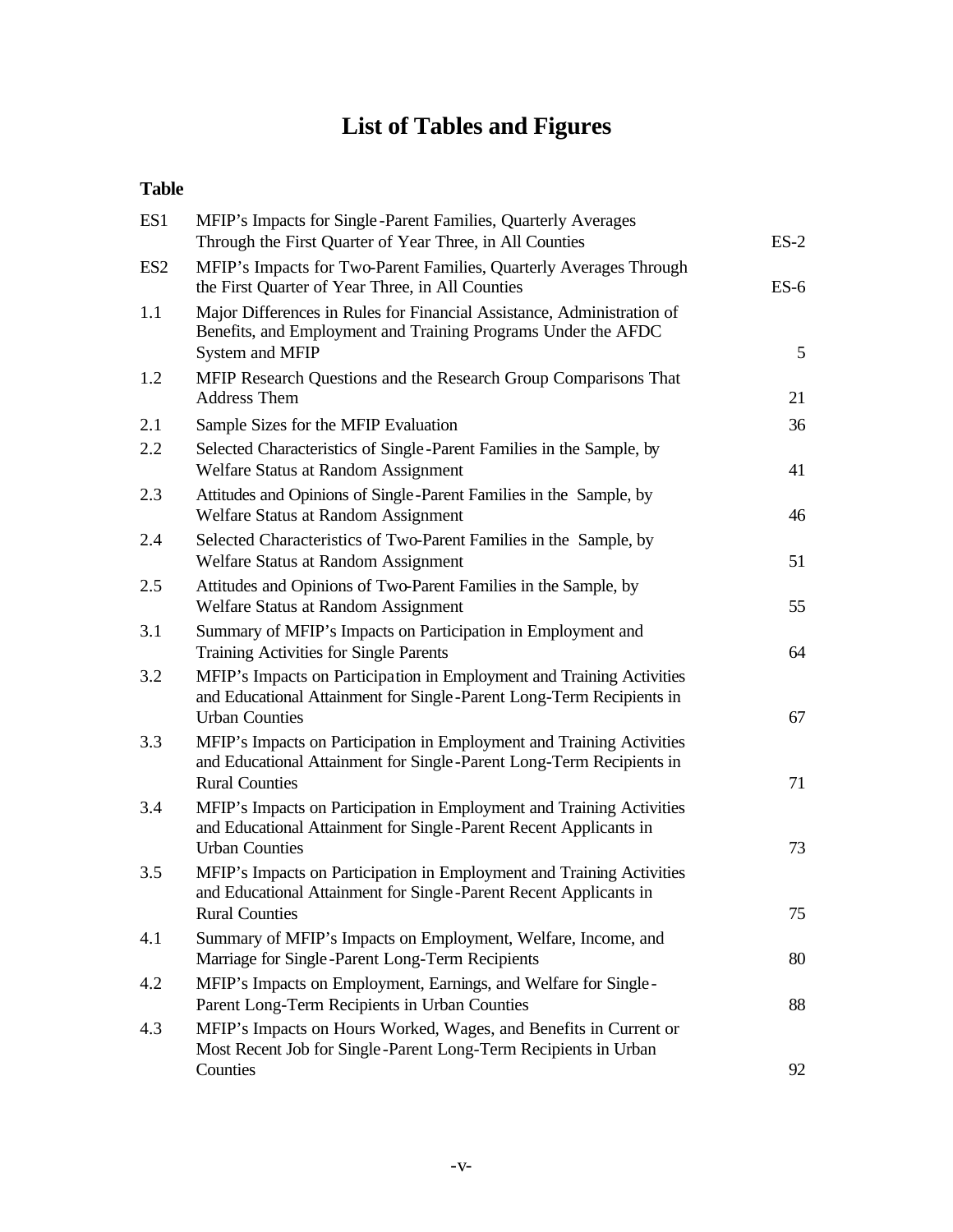| 4.4  | MFIP's Impacts on Employment Stability for Single-Parent Long-Term<br>Recipients in Urban Counties                                                                   | 95  |
|------|----------------------------------------------------------------------------------------------------------------------------------------------------------------------|-----|
| 4.5  | MFIP's Impacts on Income and Poverty for Single-Parent Long-Term<br>Recipients in Urban Counties                                                                     | 98  |
| 4.6  | MFIP's Impacts on Income and Income Sources for Single-Parent Long-<br>Term Recipients in Urban Counties                                                             | 101 |
| 4.7  | MFIP's Impacts on Family Outcomes for Single-Parent Long-Term<br>Recipients in Urban Counties                                                                        | 106 |
| 4.8  | MFIP's Subgroup Impacts on Average Quarterly Employment Rates in<br>Year Three for Single-Parent Long-Term Recipients in Urban Counties                              | 110 |
| 4.9  | MFIP's Subgroup Impacts on Average Quarterly Earnings in Year Three<br>for Single-Parent Long-Term Recipients in Urban Counties                                      | 111 |
| 4.10 | MFIP's Impacts on Employment, Earnings, and Welfare for Single-<br>Parent Long-Term Recipients in Rural Counties                                                     | 113 |
| 4.11 | MFIP's Impacts on Income and Poverty for Single-Parent Long-Term<br>Recipients in Rural Counties                                                                     | 114 |
| 4.12 | MFIP's Impacts on Employment and Earnings for Single-Parent Long-<br>Term Recipients, by Marital History                                                             | 116 |
| 4.13 | Selected Characteristics of Single-Parent Long-Term Recipients in the<br>MFIP Group in Urban Counties, by Employment During the Follow-Up<br>Period                  | 118 |
| 5.1  | Summary of MFIP's Impacts on Employment, Welfare, Income, and<br>Marriage for Single-Parent Recent Applicants                                                        | 126 |
| 5.2  | MFIP's Impacts on Employment, Earnings, and Welfare for Single-<br>Parent Recent Applicants in Urban Counties                                                        | 132 |
| 5.3  | MFIP's Impacts on Wages, Hours Worked, and Benefits in Current or<br>Most Recent Job for Single-Parent Recent Applicants in Urban Counties                           | 135 |
| 5.4  | MFIP's Impacts on Income and Poverty for Single-Parent Recent<br>Applicants in Urban Counties                                                                        | 138 |
| 5.5  | MFIP's Impacts on Income and Income Sources for Single-Parent<br>Recent Applicants in Urban Counties                                                                 | 140 |
| 5.6  | MFIP's Impacts on Family Outcomes for Single-Parent Recent<br>Applicants in Urban Counties                                                                           | 143 |
| 5.7  | MFIP's Impacts on Average Quarterly Employment, Earnings, and<br>Welfare Receipt in Year Three for Single-Parent Recent Applicants in<br>Urban Counties, by Subgroup | 145 |
| 5.8  | MFIP's Impacts on Employment, Earnings, and Welfare for Single-<br>Parent Recent Applicants in Rural Counties                                                        | 146 |
| 5.9  | MFIP's Impacts on Income and Poverty for Single-Parent Recent<br>Applicants in Rural Counties                                                                        | 148 |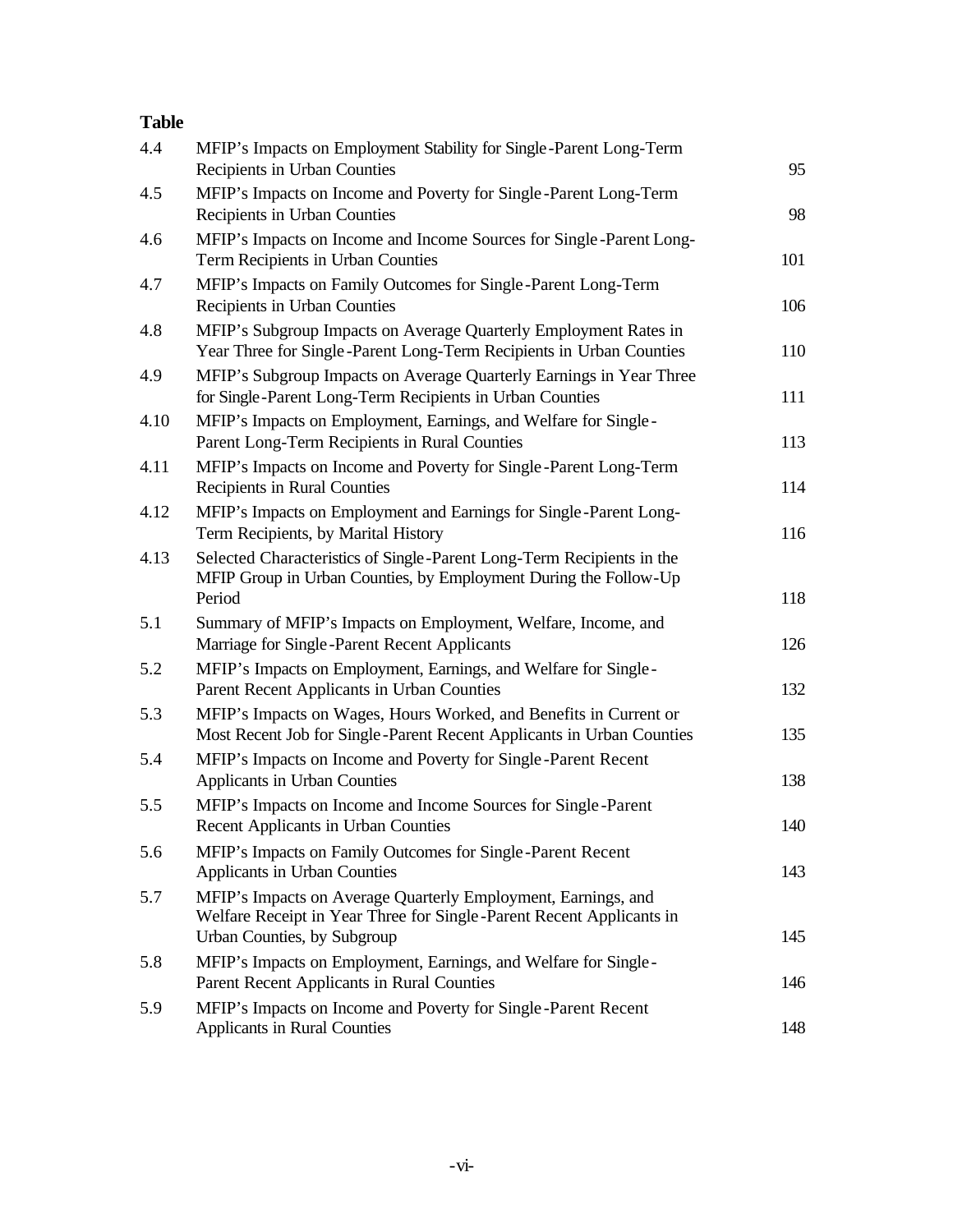| 6.1  | Summary of MFIP's Impacts on Employment, Welfare, Income, and<br>Marriage for Two-Parent Families                                                                                                         | 154 |
|------|-----------------------------------------------------------------------------------------------------------------------------------------------------------------------------------------------------------|-----|
| 6.2  | MFIP's Impacts on Participation in Employment and Training Activities<br>and Educational Attainment for Women in Two-Parent Recipient                                                                     |     |
|      | Families                                                                                                                                                                                                  | 162 |
| 6.3  | MFIP's Impacts on Employment, Earnings, and Welfare for Two-Parent<br><b>Recipient Families</b>                                                                                                           | 164 |
| 6.4  | MFIP's Impacts on Hours Worked, Wages, and Employment Stability<br>for Women in Two-Parent Recipient Families                                                                                             | 170 |
| 6.5  | MFIP's Impacts on Income and Poverty for Two-Parent Recipient<br>Families                                                                                                                                 | 172 |
| 6.6  | MFIP's Impacts on Marital Status for Two-Parent Recipient Families                                                                                                                                        | 173 |
| 6.7  | MFIP's Impacts on Income and Income Sources for Two-Parent<br><b>Recipient Families</b>                                                                                                                   | 179 |
| 6.8  | MFIP's Impacts on Average Quarterly Income for Two-Parent Families,<br>Adjusting for Marital Stability and the Timing of Separations                                                                      | 181 |
| 6.9  | MFIP's Impacts on Family Outcomes for Two-Parent Recipient<br>Families                                                                                                                                    | 182 |
| 6.10 | MFIP's Impacts on Employment, Earnings, and Welfare for Two-Parent<br><b>Applicant Families</b>                                                                                                           | 186 |
| 6.11 | MFIP's Impacts on Income and Poverty for Two-Parent Applicant<br>Families                                                                                                                                 | 187 |
| 7.1  | Financial and Nonfinancial Gains and Losses per MFIP Group Member,<br>by Subgroup and Accounting Perspective (in 1996 Dollars)                                                                            | 190 |
| 7.2  | Estimated Impacts on Transfer Payments, Administrative Costs, and<br>Support Services During the Observation Period for Single-Parent Long-<br>Term Recipients in Urban Counties (in 1996 Dollars)        | 203 |
| 7.3  | Estimated Unit and Gross Costs of Providing Employment and Training<br>Services During the Observation Period (in 1996 Dollars)                                                                           | 205 |
| 7.4  | Estimated Gross and Net Costs per Sample Member During the<br>Observation Period for Single-Parent Long-Term Recipients in Urban                                                                          |     |
|      | Counties (in 1996 Dollars)                                                                                                                                                                                | 209 |
| 7.5  | Estimated Impacts on Earnings and Fringe Benefits, Personal Taxes, and<br>Tax Credits per Group Member During the Observation Period for<br>Single-Parent Long-Term Recipients in Urban Counties (in 1996 |     |
|      | Dollars)                                                                                                                                                                                                  | 211 |
| 7.6  | Nonfinancial Gains and Losses to Families from MFIP During the<br>Observation Period, for Single-Parent Long-Term Recipients in Urban                                                                     |     |
|      | Counties                                                                                                                                                                                                  | 213 |
| 7.7  | Five-Year Estimate of Cost and Benefit Components During the<br>Observation and Projection Periods per MFIP Group Member for<br>Single-Parent Long-Term Recipients in Urban Counties (in 1996             |     |
|      | Dollars)                                                                                                                                                                                                  | 217 |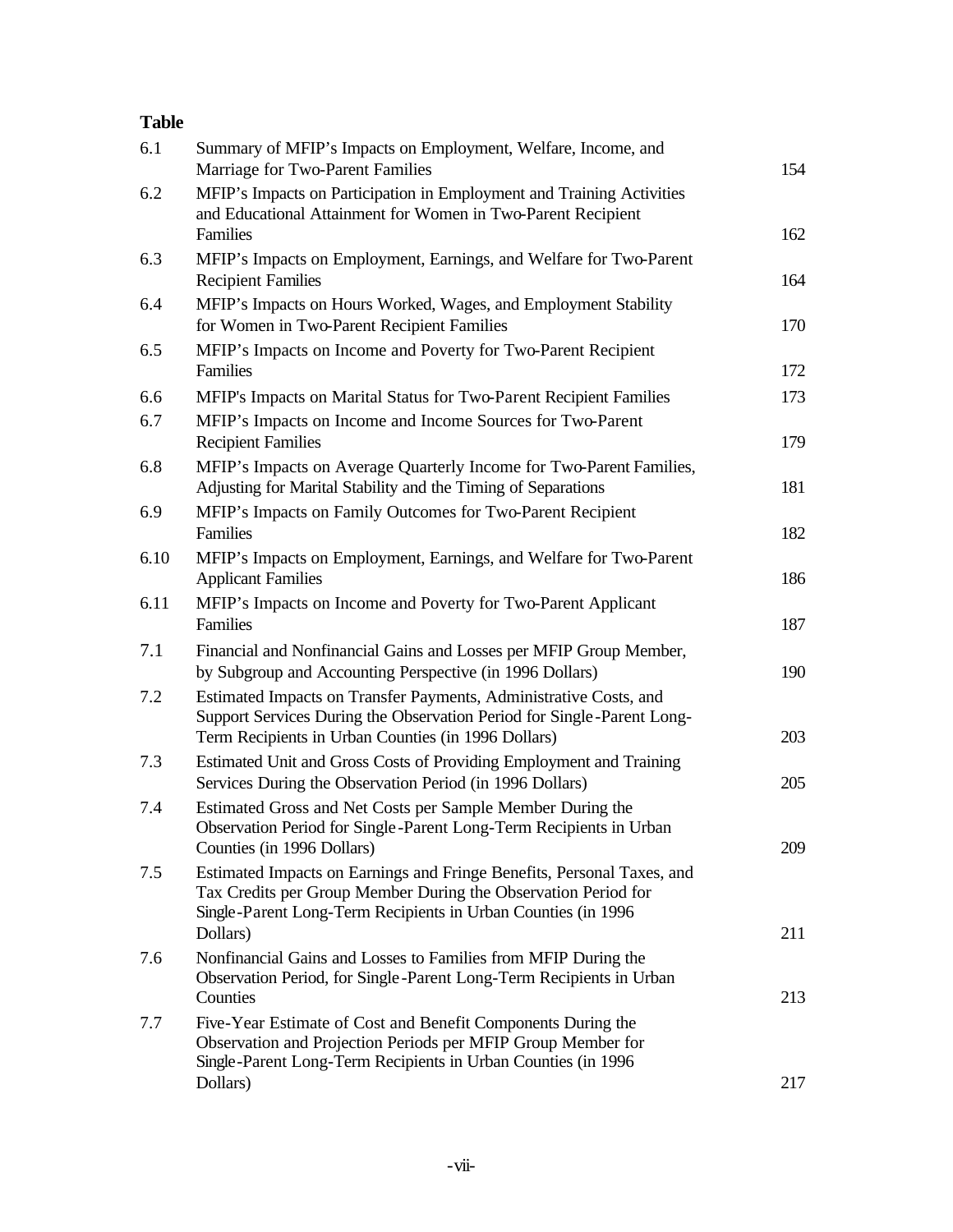| 7.8  | Estimated Five-Year Impacts During the Observation and Projection<br>Periods on Selected Outcome Measures per MFIP Group Member,<br>Assuming Alternative Annual Rates of Decay (in 1996 Dollars) | 218        |
|------|--------------------------------------------------------------------------------------------------------------------------------------------------------------------------------------------------|------------|
| 7.9  | Five-Year Estimated Net Gains and Losses per MFIP Group Member<br>for Single-Parent Long-Term Recipients in Urban Counties, by<br>Accounting Perspective (in 1996 Dollars)                       | 221        |
| 7.10 | Five-Year Estimated Net Gains and Losses per MFIP Group Member<br>for Single-Parent Long-Term Recipients in Urban Counties, by<br>Accounting Perspective (in 1996 Dollars)                       | 225        |
| 7.11 | Five-Year Estimated Net Gains and Losses per MFIP Group Member<br>for Single-Parent Sample Groups, by Accounting Perspective (in 1996)<br>Dollars)                                               | 228        |
| 7.12 | Five-Year Estimated Net Gains and Losses per MFIP Group Member<br>for Two-Parent Family Sample Groups, by Accounting Perspective (in<br>1996 Dollars)                                            | 231        |
| A.1  | Impacts of STRIDE on Participation in Employment and Training<br>Activities and Educational Attainment for Single-Parent Long-Term<br>Recipients in Hennepin County                              | 238        |
| A.2  | Impacts of STRIDE on Participation in Employment and Training<br>Activities and Educational Attainment for Single-Parent Recent<br>Applicants in Hennepin County                                 | 239        |
| A.3  | Impacts of STRIDE on Employment, Earnings, and Welfare Receipt for<br>Single-Parent Long-Term Recipients in Hennepin County                                                                      | 240        |
| A.4  | Impacts of STRIDE on Employment, Earnings, and Welfare Receipt for<br>Single-Parent Recent Applicants in Hennepin County                                                                         | 242        |
| B.1  | Knowledge of MFIP and AFDC Programs and Perception of Benefit<br>Time Limit Reported by Single-Parent Long-Term Recipients, in All<br>Counties                                                   | 246        |
| B.2  | Knowledge of MFIP and AFDC Programs and Perception of Benefit<br>Time Limit Reported by Single-Parent Recent Applicants, in All                                                                  |            |
| C.1  | Counties<br>Quarterly Impacts on Employment, Earnings, Welfare Receipt, and<br>Income for the Food Stamps Only Group of Single-Parent Recipients in<br><b>Rural Counties</b>                     | 247        |
| C.2  | Quarterly Impacts on Employment, Earnings, Welfare Receipt, and<br>Income for the Food Stamps Only Group of Two-Parent Recipients in<br><b>Rural Counties</b>                                    | 251<br>253 |
| D.1  | Baseline Differences, by Research Group, for the Total Sample                                                                                                                                    | 260        |
| D.2  | Baseline Differences, by Research Group, Among Single-Parent Recent                                                                                                                              |            |
|      | Applicants in Urban Counties, in the Total Sample                                                                                                                                                | 261        |
| D.3  | Summary of MFIP's Unadjusted Impacts on Employment, Earnings, and<br>Welfare for Single-Parent Families in Urban Counties                                                                        | 262        |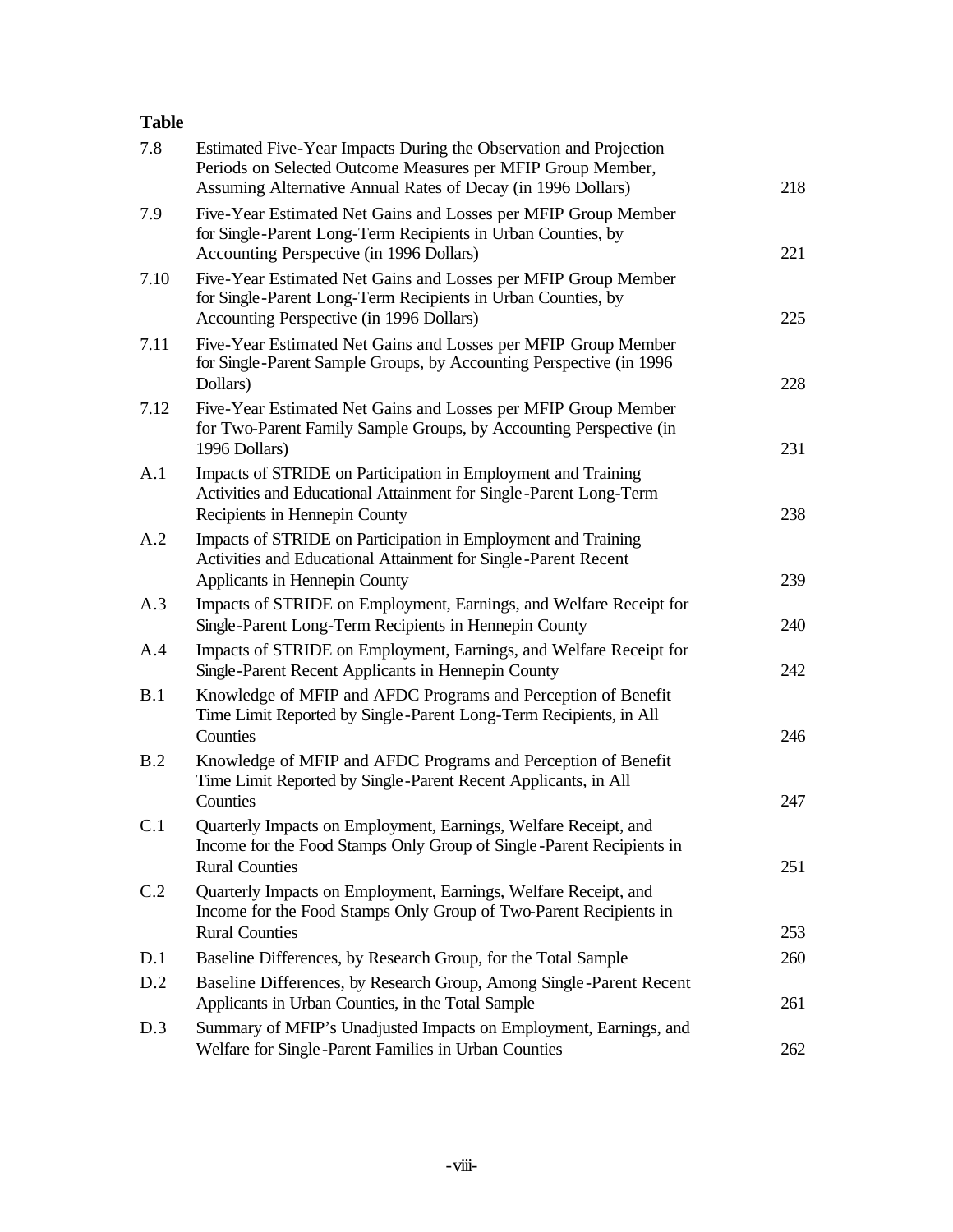| D.4             | Survey Response Rates and Sample Sizes for Research Groups of the<br><b>MFIP Adult Evaluation</b>                                                                              | 263 |
|-----------------|--------------------------------------------------------------------------------------------------------------------------------------------------------------------------------|-----|
| D.5             | Significance of the Relationship Between Baseline Characteristics and<br><b>Survey Response</b>                                                                                | 265 |
| D.6             | Baseline Differences Among Respondents, by Research Group                                                                                                                      | 266 |
| D.7             | Comparisons of Four Critical Impacts for the Full Sample and the<br><b>Respondent Sample</b>                                                                                   | 268 |
| E.1             | MFIP's Impacts on Quarterly Employment, Earnings, and Welfare<br>Receipt for Single-Parent Long-Term Recipients in Urban Counties                                              | 272 |
| E.2             | MFIP's Impacts on Quarterly Employment, Earnings, and Welfare<br>Receipt for Single-Parent Recent Applicants in Urban Counties                                                 | 274 |
| E.3             | MFIP's Impacts on Quarterly Employment, Earnings, and Welfare<br>Receipt for Single-Parent Long-Term Recipients in Rural Counties                                              | 276 |
| E.4             | MFIP's Impacts on Quarterly Employment, Earnings, and Welfare<br>Receipt for Single-Parent Recent Applicants in Rural Counties                                                 | 278 |
| E.5             | MFIP's Impacts on Quarterly Employment, Earnings, and Welfare<br>Receipt for Two-Parent Recipient Families in All Counties                                                     | 280 |
| E.6             | MFIP's Impacts on Quarterly Employment, Earnings, and Welfare<br>Receipt for Two-Parent Applicant Families in All Counties                                                     | 282 |
| F.1             | Summary of MFIP's Impacts on Participation for Two-Parent Recipient<br><b>Families</b>                                                                                         | 286 |
| F <sub>.2</sub> | Summary of MFIP's Impacts on Participation for Two-Parent Applic ant<br><b>Families</b>                                                                                        | 287 |
| H.1             | Five-Year Estimated Net Gains and Losses per MFIP Group Member<br>for Single-Parent Members of the Child Outcomes Study Sample, by<br>Accounting Perspective (in 1996 Dollars) | 294 |
|                 |                                                                                                                                                                                |     |

# **Figure**

| 1.1 | How MFIP Makes Work Pay: Examples of Monthly Income for a Single<br>Parent with Two Children Under MFIP and AFDC | 9  |
|-----|------------------------------------------------------------------------------------------------------------------|----|
| 1.2 | Overview of the Intake and Random Assignment Process for the MFIP                                                |    |
|     | Evaluation                                                                                                       | 12 |
| 1.3 | MFIP Random Assignment Design for Single-Parent Families                                                         | 18 |
| 1.4 | MFIP Random Assignment Design for Two-Parent Families                                                            | 19 |
| 1.5 | Time Line of Welfare Reform and MFIP Evaluation Milestones                                                       | 30 |
| 2.1 | Derivation of the Full Report Sample and of the Survey Sample in the                                             |    |
|     | <b>MFIP</b> Evaluation                                                                                           | 35 |
| 2.2 | Random Assignment Periods and Administrative Records Follow-Up for                                               |    |
|     | the MFIP Evaluation                                                                                              | 39 |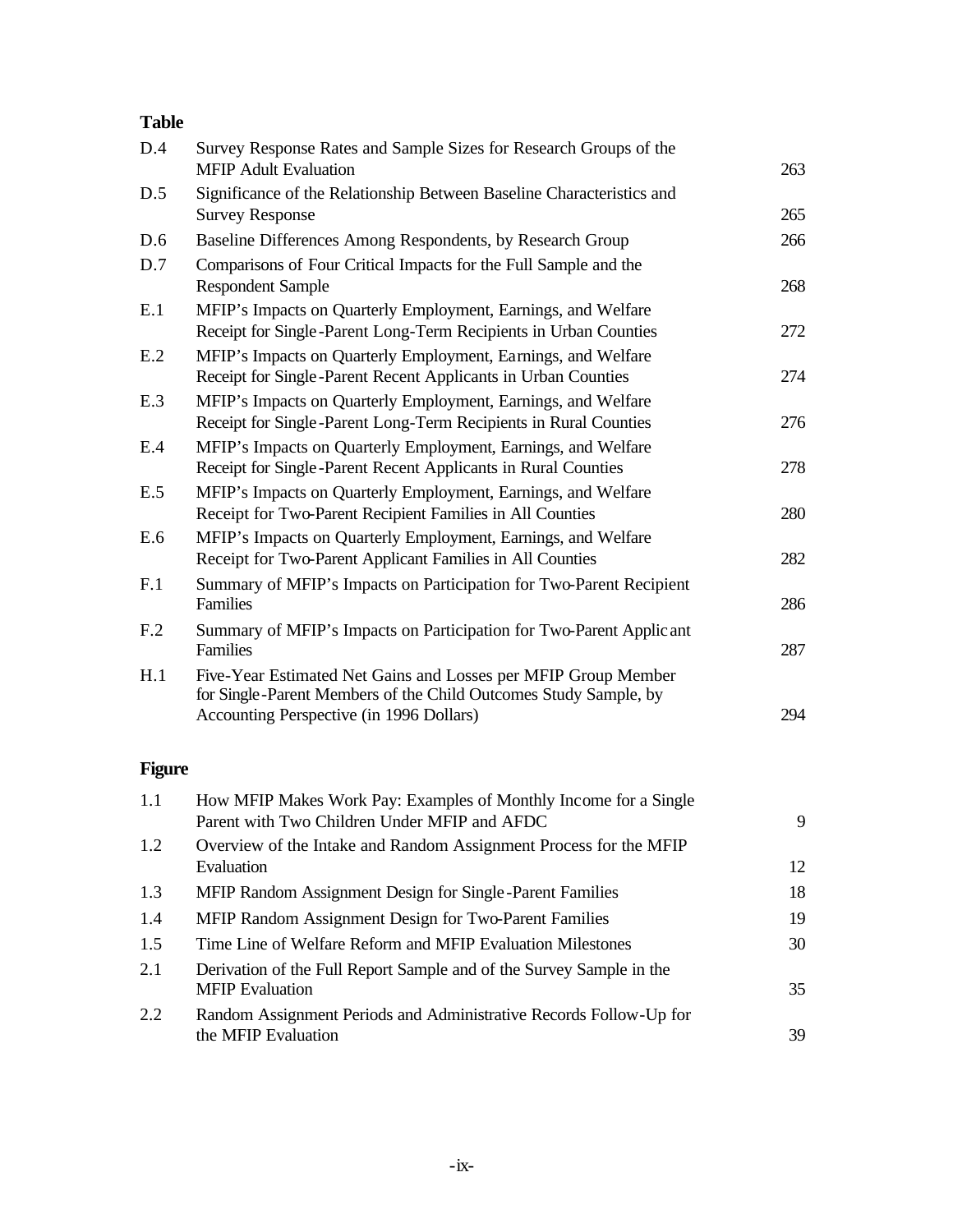# **Figure**

| 3.1 | Participation Status of Single Parents in Urban Counties at 36 Months<br>(MFIP Group Only)                                                                                                         | 76  |
|-----|----------------------------------------------------------------------------------------------------------------------------------------------------------------------------------------------------|-----|
| 4.1 | Quarterly Employment Rates for Single-Parent Long-Term Recipients in<br><b>Urban Counties</b>                                                                                                      | 84  |
| 4.2 | Quarterly Earnings for Single-Parent Long-Term Recipients in Urban<br>Counties                                                                                                                     | 84  |
| 4.3 | Quarterly Welfare Receipt for Single-Parent Long-Term Recipients in<br><b>Urban Counties</b>                                                                                                       | 85  |
| 4.4 | Quarterly Benefits for Single-Parent Long-Term Recipients in Urban<br>Counties                                                                                                                     | 85  |
| 4.5 | Percentage of Single-Parent Long-Term Recipients in Urban Counties<br>Who Relied on Welfare Benefits as Their Only Income Source                                                                   | 86  |
| 4.6 | Composition of Family Income for Single-Parent Long-Term<br>Recipients, by the Presence of Other Adults in the Household                                                                           | 104 |
| 4.7 | The Effects of Employment Barriers on the Likelihood of Working<br>During Follow-Up for Single-Parent Long-Term Recipients in Urban<br>Counties                                                    | 119 |
| 4.8 | The Effects of Employment Barriers on the Likelihood of Working<br>Seven or More Quarters During Follow-Up, Among Those Who<br>Worked at Least One Quarter, for Single-Parent Long-Term Recipients |     |
|     | in Urban Counties                                                                                                                                                                                  | 119 |
| 4.9 | Summary of MFIP's Effects on Single-Parent Long-Term Recipients                                                                                                                                    | 122 |
| 5.1 | Quarterly Employment Rates for Single-Parent Recent Applicants in<br><b>Urban Counties</b>                                                                                                         | 128 |
| 5.2 | Quarterly Earnings for Single-Parent Recent Applicants in Urban<br>Counties                                                                                                                        | 128 |
| 5.3 | Quarterly Welfare Receipt for Single-Parent Recent Applicants in Urban<br>Counties                                                                                                                 | 129 |
| 5.4 | Quarterly Benefits for Single-Parent Recent Applicants in Urban<br>Counties                                                                                                                        | 129 |
| 5.5 | Percentage of Single-Parent Recent Applicants in Urban Counties Who<br>Relied on Welfare Benefits as Their Only Income Source                                                                      | 130 |
| 5.6 | Summary of MFIP's Effects on Single Parents in Urban Counties                                                                                                                                      | 150 |
| 6.1 | How MFIP Makes Work Pay: Examples of Monthly Income for a Two-<br>Parent Family with Two Children Under MFIP and AFDC                                                                              | 158 |
| 6.2 | Quarterly Employment Rates for Men and Women in Two-Parent<br><b>Recipient Families</b>                                                                                                            | 166 |
| 6.3 | Quarterly Employment Rates for Two-Parent Recipient Families (Either<br>Parent Employed)                                                                                                           | 166 |
| 6.4 | Quarterly Earnings for Men and Women in Two-Parent Recipient<br>Families                                                                                                                           | 167 |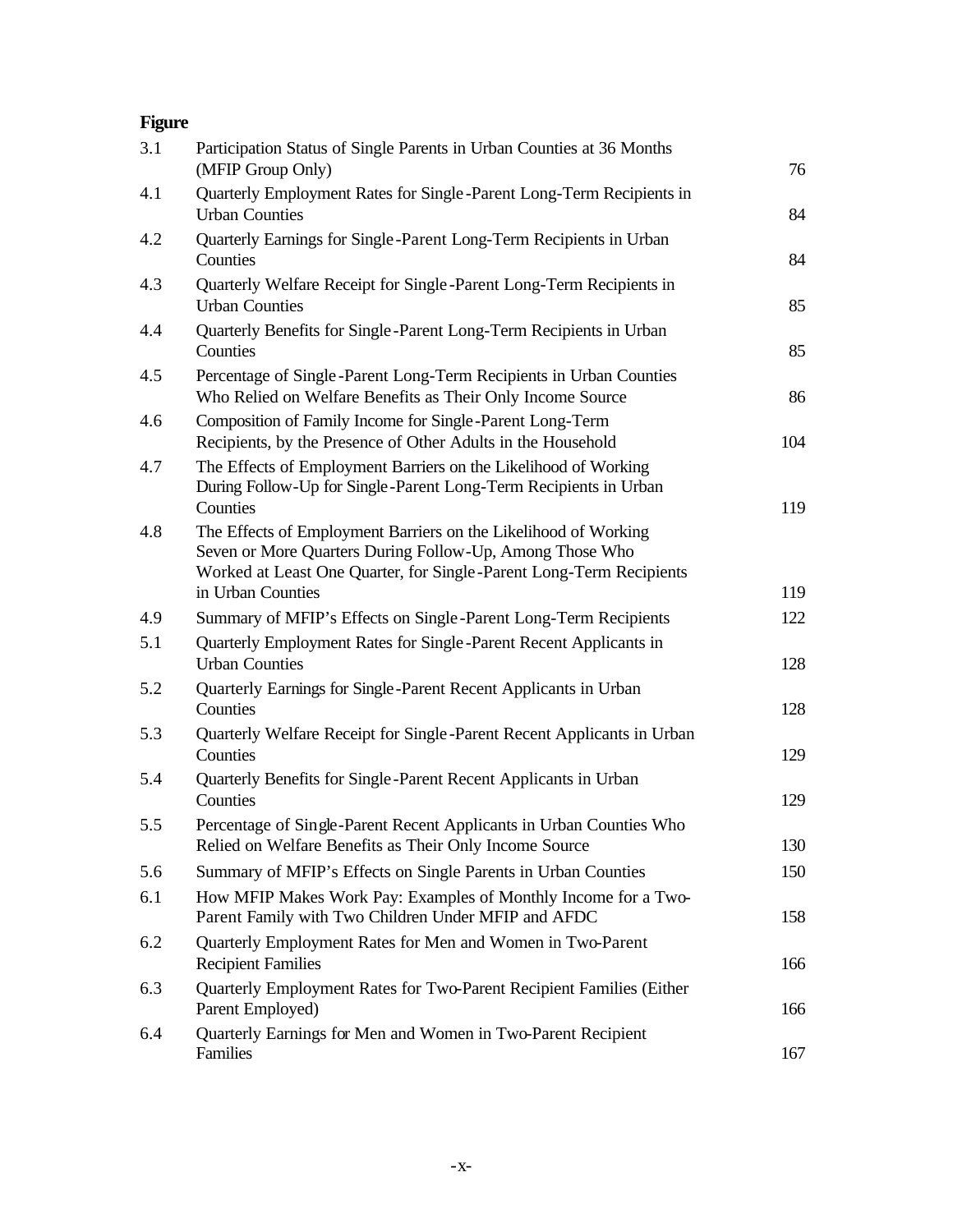# **Figure**

| 6.5 | Quarterly Welfare Receipt for Two-Parent Recipient Families                                                                                                                           | 167 |
|-----|---------------------------------------------------------------------------------------------------------------------------------------------------------------------------------------|-----|
| 7.1 | Simplified Diagram of the Major Components of Gross and Net MFIP<br>Costs                                                                                                             | 202 |
| 7.2 | Distribution of MFIP and STRIDE Costs During the Observation Period<br>for Employment and Training Services, per Participant                                                          | 208 |
| 7.3 | Estimated Annual Gross and Net Costs for Five Years After Random<br>Assignment per MFIP and AFDC Member for Single-Parent Long-Term<br>Recipients in Urban Counties (in 1996 Dollars) | 220 |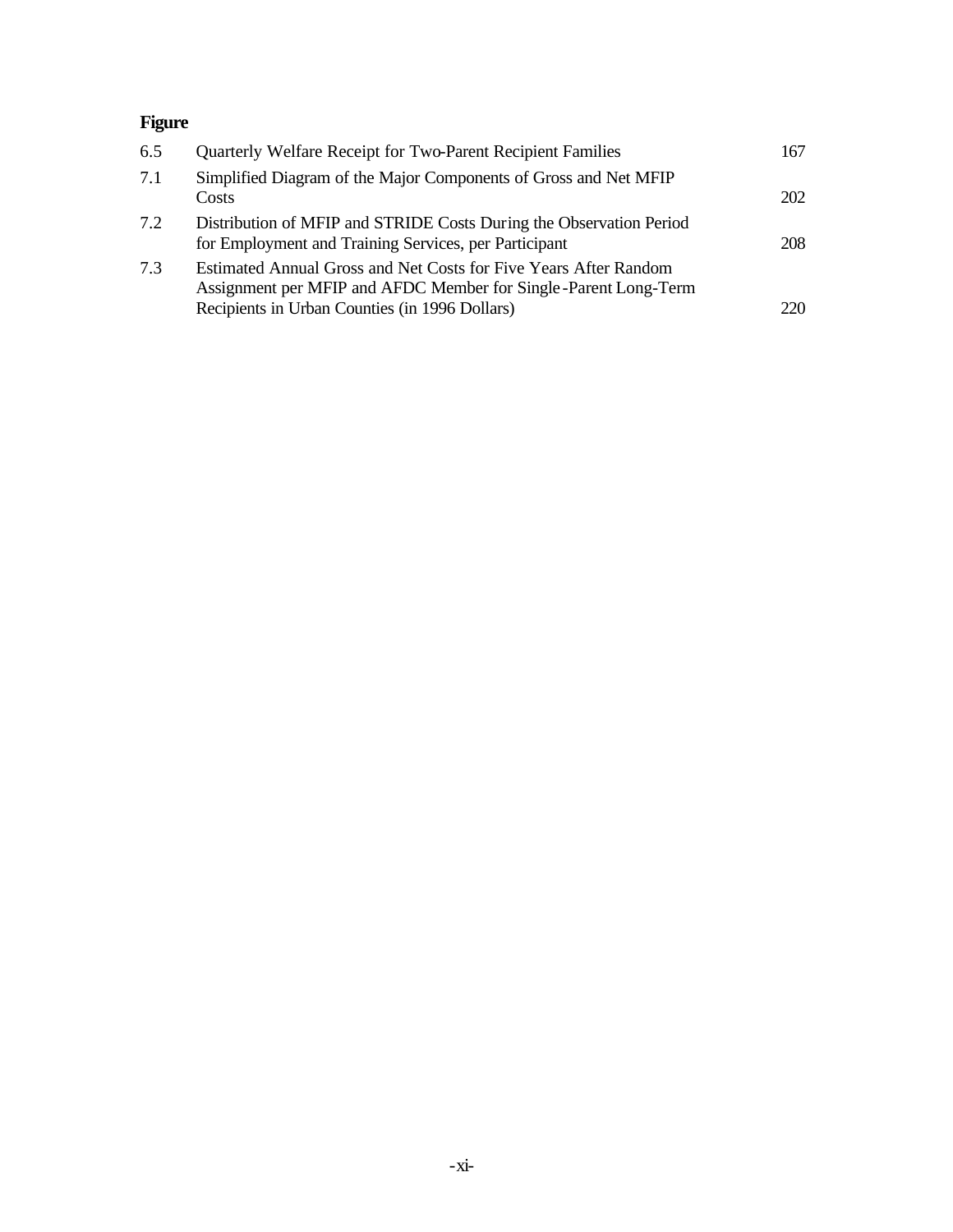# **Preface**

This is the final report from an evaluation by MDRC of the Minnesota Family Investment Program (MFIP). The report is being published in three volumes: this report on the program's impacts on adults (Volume 1); a companion report on its impacts on children (Volume 2); and a summary report. The final report provides valuable insights into four major issues that are currently on the minds of decisionmakers across the country:

What can states do to minimize the chances that long-term welfare recipients reach a time limit on welfare benefits without any way to support themselves?

How should policymakers support the efforts of low-income workers to stay in their jobs and provide for their families in this era of time-limited welfare?

How can social policies avoid penalizing marriage?

How do the policy changes that states have made in moving their welfare systems from AFDC to TANF affect families and children?

Interestingly, the experimental program in Minnesota that is providing this rich and relevant information was designed without time limits and long before the passage of the landmark federal welfare reform law, the Personal Responsibility and Work Opportunity Reconciliation Act (PRWORA) of 1996. Dismayed by rising rates of child poverty, by a welfare system that was focused more on eligibility determination than on helping families to improve their circumstances, and by entry-level jobs that provided wages below the poverty line, Minnesota officials decided to move their system in a new direction.

**MFIP's designers hoped that a new system that combined financial incentives to work with participation or work requirements for long-term recipients would increase work, reduce long-term welfare dependence, and reduce poverty for working families. To a remarkable degree, MFIP has achieved these goals, showing the most consistently positive results for single -parent long-term welfare recipients. For this group, the program increased work, increased earnings, reduced the use of welfare as a sole income source, reduced poverty, reduced domestic abuse, and reduced children's behavior problems and improved their school performance. Rarely is the story so consistently positive across such a wide range of outcomes for a group of families. In addition, MFIP produced a modest increase in marriage among single parents and a substantial increase in marital stability among two-parent families.**

State officials were aware that this new system might cost more than the old AFDC system, and they were committed to finding out whether that investment was paying off in better outcomes for families and children. As a result, they and their government and foundation funding partners — including the staff at the U.S. Department of Health and Human Services who developed a child outcomes study spanning five state welfare reform initiatives — launched a comprehensive evaluation, one component of which was a study of MFIP's effects on children. This study is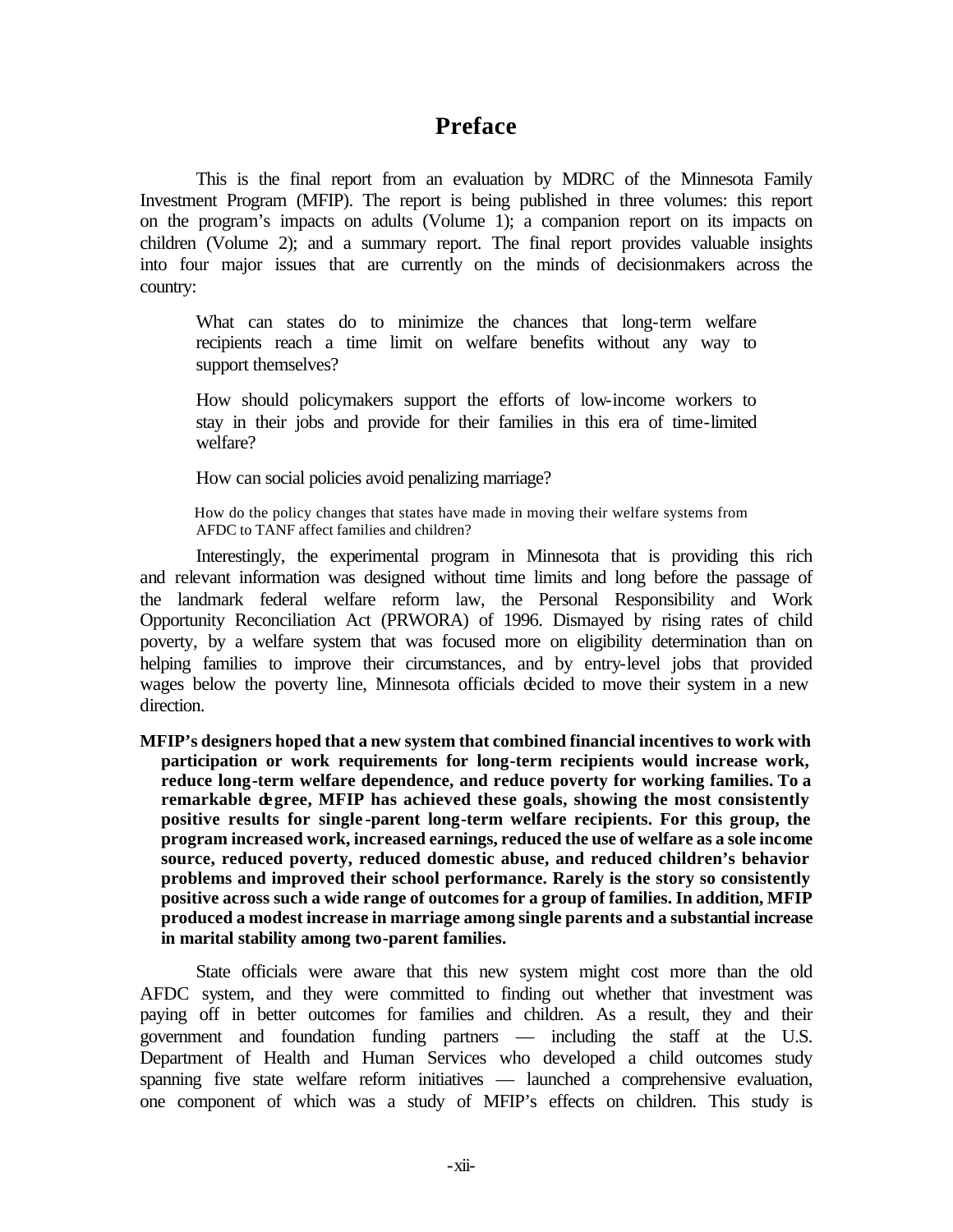providing information to people in Minnesota and elsewhere who share a keen interest in both identifying policies that show promise for improving the outcomes of low-income children and ensuring that efforts to change the welfare system do not cause harm to already vulnerable families. Critical questions include: How does employment that results from work or participation requirements affect children? Is poverty bad for children simply because families lack money, or because of other family characteristics that are associated with poverty? What kinds of investments will improve children's outcomes — additional services for low-income families? or financial support? This study (along with two others recently released by MDRC) provides some of the most rigorous evidence available to date that *money matters*. For very disadvantaged families (in this case, single-parent long-term recipients), providing financial support to parents as they move from welfare to work can improve children's outcomes.

At the same time, the results raise important questions about the tradeoffs that are perhaps inherent in welfare reform. The program costs more than the old AFDC system, and it allows people to remain on welfare longer, because families can continue to receive some benefits while they are working. Thus, for those whose primary goal is to reduce welfare caseloads and costs, the results presented here may not look positive. For those who are willing to trade some of those caseload reductions and cost savings for increases in work, reductions in poverty, improvements in child outcomes, or increases in marriage and marital stability (a finding that is intriguing but that we would like to see replicated), the results presented here will be of great interest.

The results also raise some important issues specific to the use of financial incentives within a time-limited welfare system. The message delivered by time limits is to leave welfare as quickly as possible and to use welfare as a last resort. Is it then a coherent policy to combine time limits with financial incentives that may keep families on welfare longer than they would be without those incentives? Should states try to reconcile those two policies by mechanisms such as "stopping the time-limit clock" for parents working a certain number of hours or by providing financial incentives outside the welfare system, or should families simply be informed about the two policies and allowed to make their own decisions about how to use their allotted time on welfare?

#### **No one state study can answer all these questions, and the jury is still out on whether other states, as well as Minnesota, that use these incentives in the context of stricter work requirements, greater sanctions, and new time limits can achieve the same results.**

Those of us who evaluate social programs always harbor the hope that our work not only will provide information needed by the state or locality that asked for the study but also will be seen as relevant, and will be used, by a broader audience of decisionmakers. Thanks to the foresight of both the program's designers and the funders who supported this research and to the cooperation of the families who participated in the evaluation — this study promises to influence our thinking about future directions for welfare reform and supports for lowincome workers for some time to come.

> Judith M. Gueron President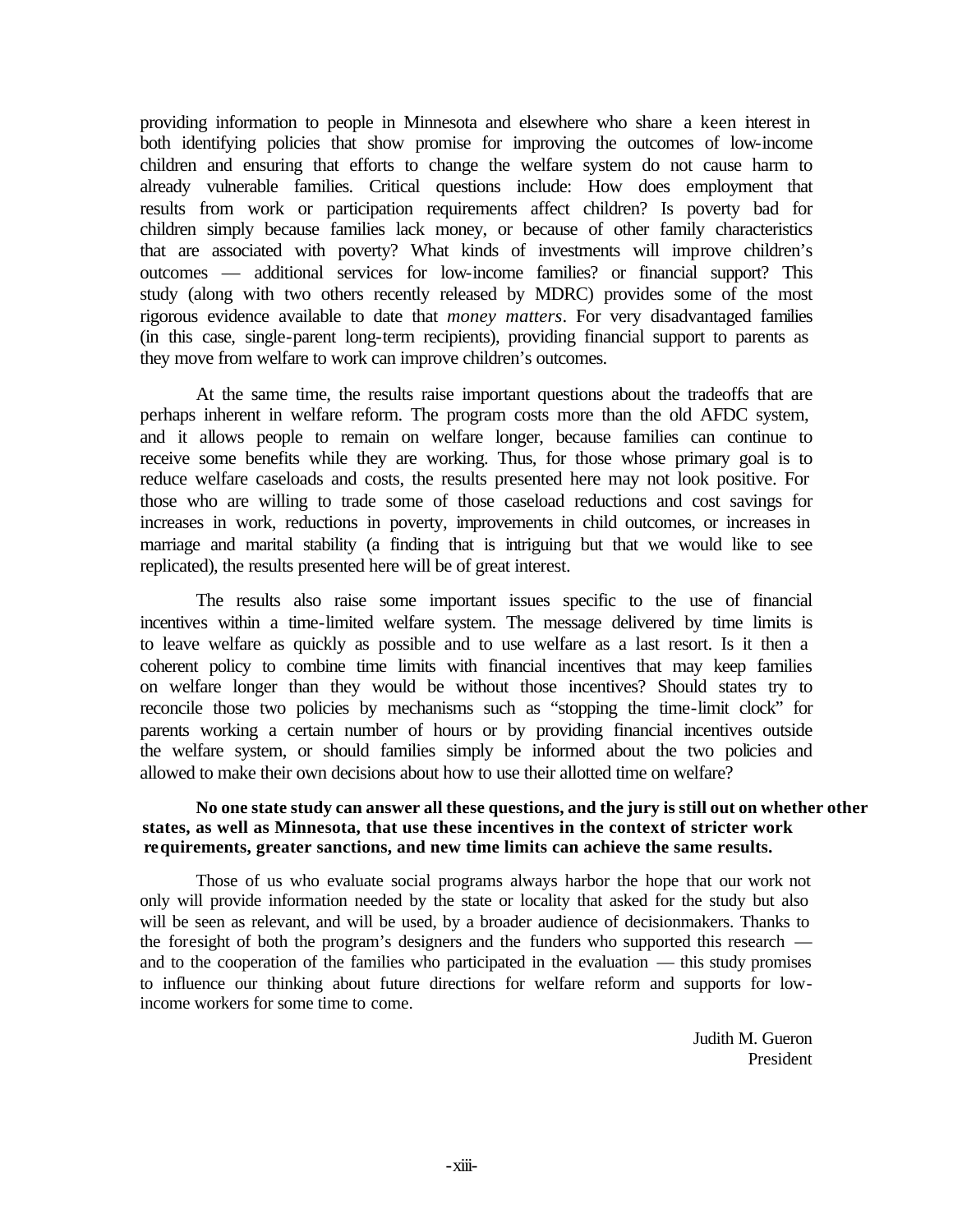# **Acknowledgments**

The final report on MFIP consists of three volumes: one report on the program's impacts on adults (Volume 1); a companion report on its impacts on children (Volume 2); and a summary report. These reports and MDRC's other reports evaluating the MFIP program reflect the contributions of numerous people over several years.

MFIP managers and their staff in the seven counties in Minnesota provided crucial support to the evaluation and played an important role by implementing the random assignment process that was fundamental to the research design. In addition, from 1994 to the present, they have been unfailingly cheerful and accommodating in providing MDRC researchers with insights into the program's implementation and operation.

Several people within the Minnesota Department of Human Services (DHS) also played key roles. Deborah Huskins, former Assistant Commissioner, and John Petraborg, former Deputy Commissioner, provided continuous support for the evaluation. Chuck Johnson, Director of the statewide MFIP program and an earlier Director of the MFIP evaluation, and Joel Kvamme, the evaluation's current Director, were unflagging in their commitment to, and engagement in, the evaluation process. They offered many insightful suggestions along the way in addition to helping us obtain data from several sources.

Other DHS staff members — Kathleen Hoglund, JoAnn Lindstrom, Joan Truhler, and Nancy Vivian — have been generous with their help and advice. They have provided ongoing information on the intricacies of state policies, in addition to reviewing surveys and other data collection instruments used by MDRC and providing some of the implementation data used in the reports. This type of assistance was also provided by Sheryl Lockwood and Mark Kleczewski, who additionally came through with heroic data collection efforts at critical points in the evaluation. David Hanson collected and distilled state fiscal information, which the benefit-cost analysis relied on, and provided helpful reviews of the benefit-cost approach. Denise Dorman helped provide automated data on welfare receipt.

MFIP staff supervisors Connie Herold and Janie McMichael contributed to our analysis of marriage effects by providing helpful ideas and suggestions, reviewing case files, and organizing meetings between researchers and caseworkers. Finally, Karen Schultz and John Thomas at the Minnesota Department of Economic Security provided automated data used for the analyses in this and earlier reports, and George Temple at the Department of Revenue provided useful tax data.

Members of MDRC's Income Studies Committee — Robert Solow, Henry Aaron, Rebecca Blank, Gary Burtless, David Ellwood, Mark Greenberg, and Robert Reischauer — offered valuable perspectives on drafts of the reports. In addition, Phil Robins provided comments on these and other reports. The report on children benefited from input and comments from Kris Moore, at Child Trends, from Martha Moorehouse and Howard Rolston at the U.S. Department of Health and Human Services, and from Lindsey Chase-Lansdale, Hiro Yoshihawa, and Greg Duncan. In addition, the efforts and expertise of federal agencies, representatives from states, and researchers and foundations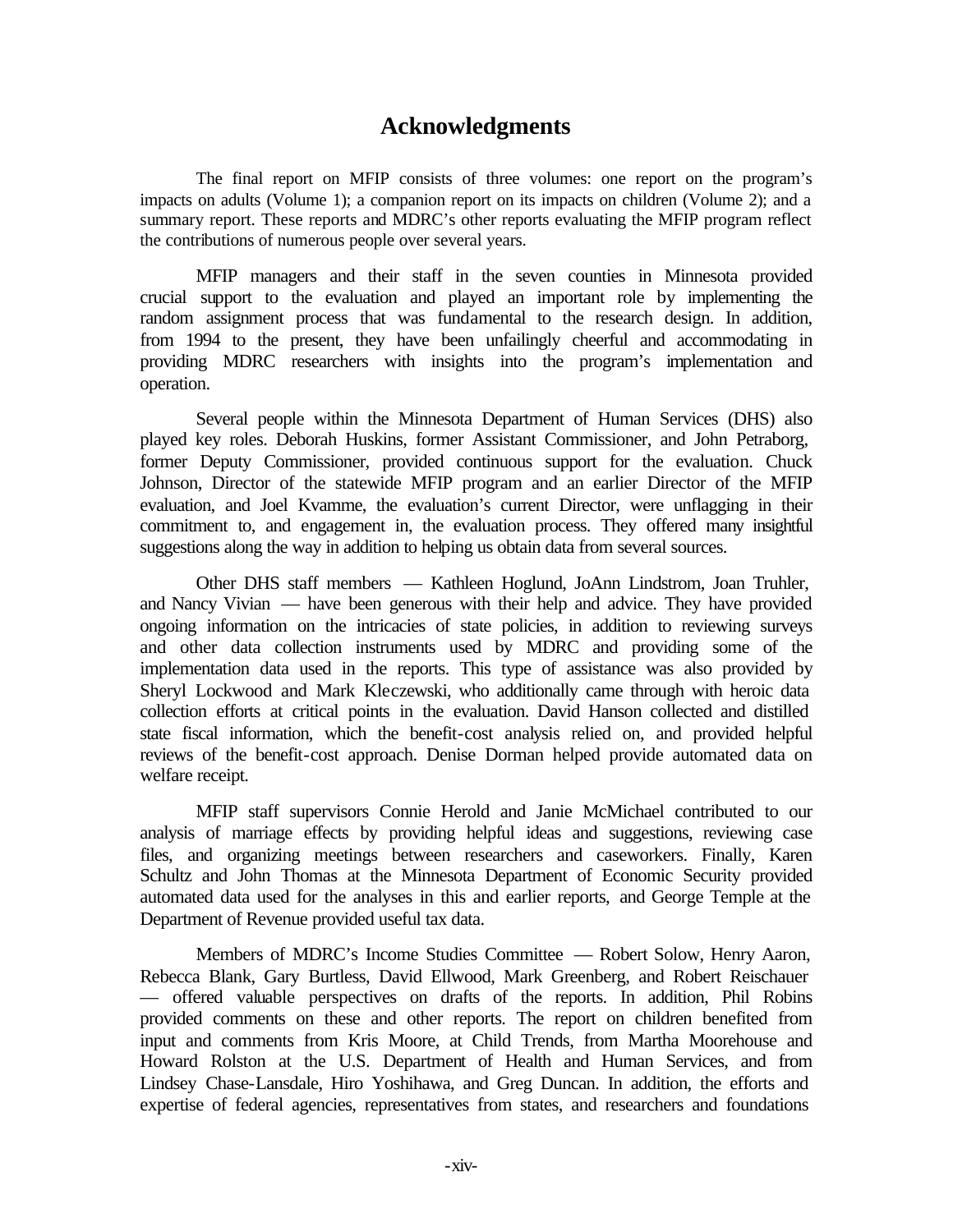in the Project on State-Level Child Outcomes played an important role in developing the child survey instrument, informing the conceptual framework and providing valuable feedback during various stages of the report on children.

At MDRC, Barbara Goldman, MFIP's initial Project Director, has guided the evaluation from the outset, and over the years provided comments and insights to help shape the analysis and the reports. Gordon Berlin, David Butler, Judith Greissman, Judith Gueron, and Charles Michalopoulos provided helpful comments and advice on drafts of the reports. Robert Granger and Pamela Morris provided ongoing advice and comments on the report on children.

Lynn Miyazaki and Irene Robling managed the random assignment design and created the analysis files. Ms. Miyazaki also provided critical support in helping to obtain and process several key data files. Gregory Hoerz and Adria Gallup-Black served as liaisons to the survey subcontractor, Research Triangle Institute, and oversaw the survey effort. Debbie Romm designed and managed the development of the database system used to collect and structure the administrative data used in the impact analysis. Galina Farberova and Ken White processed administrative records. Charles Daniel, Joyce Dees, Donna George, Marguerite Payne, Carmen Troche, and Ngan Lee, with supervision from Shirley James, handled random assignment calls and processed baseline forms.

The evaluations's final reports benefited from the high-quality analysis and goodhumored teamwork of five research assistants: Jared Smith was the lead programmer for the child analysis, processing and analyzing the survey data, and also processed the welfare and earnings records data and created programs for the adult impact analysis; David Seith wrote programs to process and analyze data from the client survey; Leslie Sperber collected and helped analyze data for the benefit-cost analysis and collected data from divorce records; Emily Danyluk assisted in the development of the benefit-cost estimates; and Chris Henrichson collected data from divorce records, coordinated the production of the reports, fact-checked text and tables, and ensured that the report process kept on schedule.

Bob Weber edited the reports, and Stephanie Cowell did the word processing.

The Authors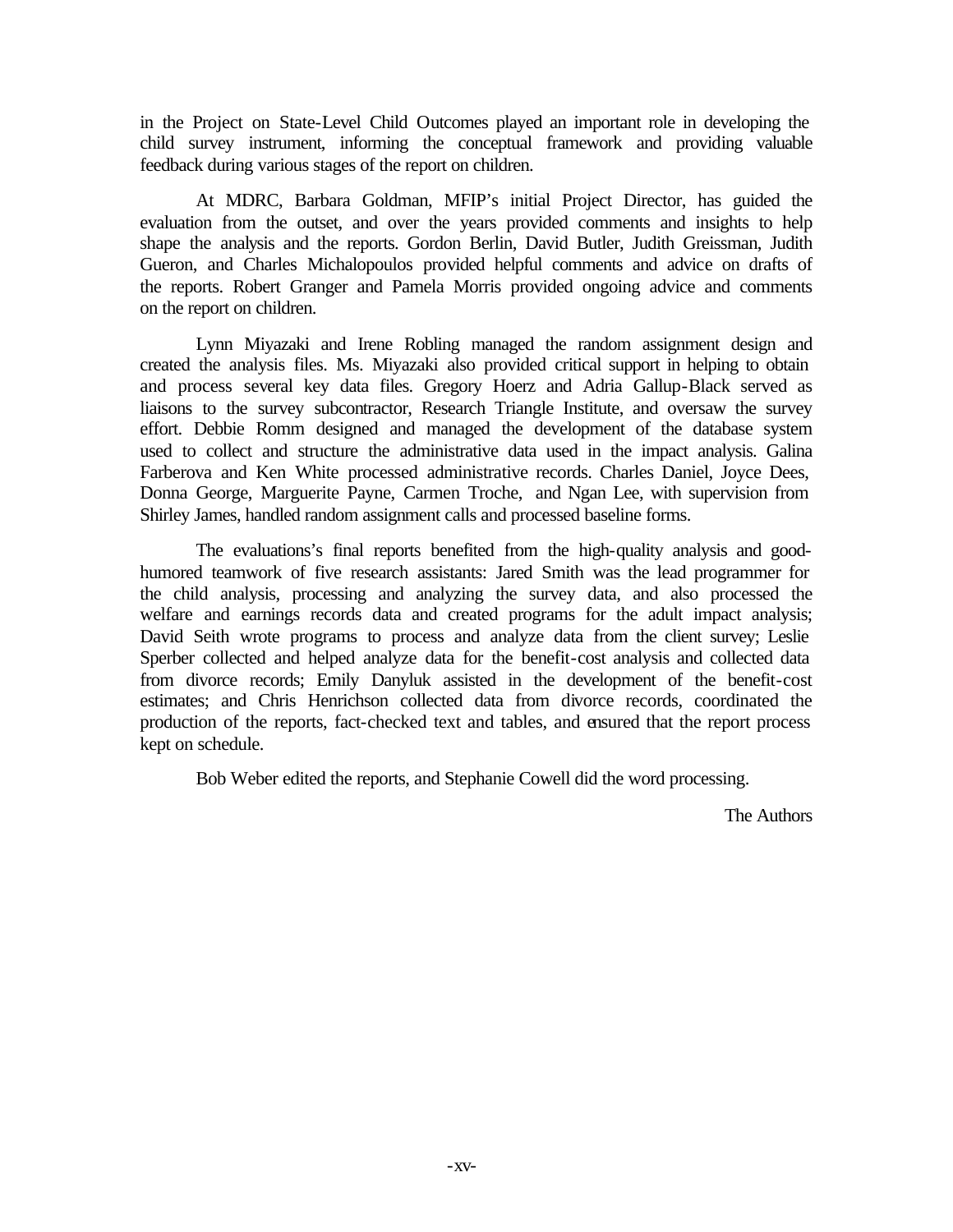# **Executive Summary**

In 1994, the state of Minnesota began a major welfare reform initiative aimed at encouraging work, reducing dependence on public assistance, and reducing poverty. The Minnesota Family Investment Program (MFIP) differed from the AFDC system in three key ways:

- **Financial incentives to work.** Parents could keep more of their benefits when they worked, and child care payments were paid directly to providers.
- **Participation requirements for long-term recipients.** If not working full time, long-term recipients had to participate in services designed to move them quickly into the workforce.
- **Simplification of rules and procedures.** Aid to Families with Dependent Children (AFDC), Food Stamps, and Family General Assistance (FGA) were combined into a single program with one set of rules and procedures and one monthly payment.

MFIP began operating in April 1994 in three urban and four rural Minnesota counties, and the Manpower Demonstration Research Corporation (MDRC), under contract with the Minnesota Department of Human Services (DHS), has been tracking the program's implementation and effects. Between April 1994 and March 1996, over 14,000 families were assigned at random, using a lottery-type process, to either the MFIP or the AFDC system. MFIP's effects are assessed by following the two groups for up to three years after they entered the evaluation and comparing their employment, earnings, welfare receipt, income, and other measures of well-being. A companion volume of this final report on MFIP presents the program's effects on additional aspects of families' wellbeing and its effects on children.<sup>1</sup>

# **I. Findings for Single-Parent Families**

 $\overline{a}$ 

*Long-term recipients* had received welfare for two years or more when they entered the evaluation. Members of this group were immediately subject both to MFIP's employment-related mandates and its financial incentives.

*Recent applicants* were applying for welfare or had been receiving benefits for less than two years when they entered the program (the majority were new applicants). Members of this group received MFIP's financial incentives but did not face a mandate to work or participate in employment-related activities until they had received benefits for 24 months.

• **Long-term recipients in MFIP were more likely to work than their counterparts in AFDC, and they had higher earnings.** Table ES1 presents MFIP's effects for single-parent families in

<sup>&</sup>lt;sup>1</sup>Lisa Gennetian and Cynthia Miller, *Reforming Welfare and Rewarding Work: Final Report on the Minnesota Family Investment Program*, Vol. 2, *Effects on Children* (New York: Manpower Demonstration Research Corporation, 2000).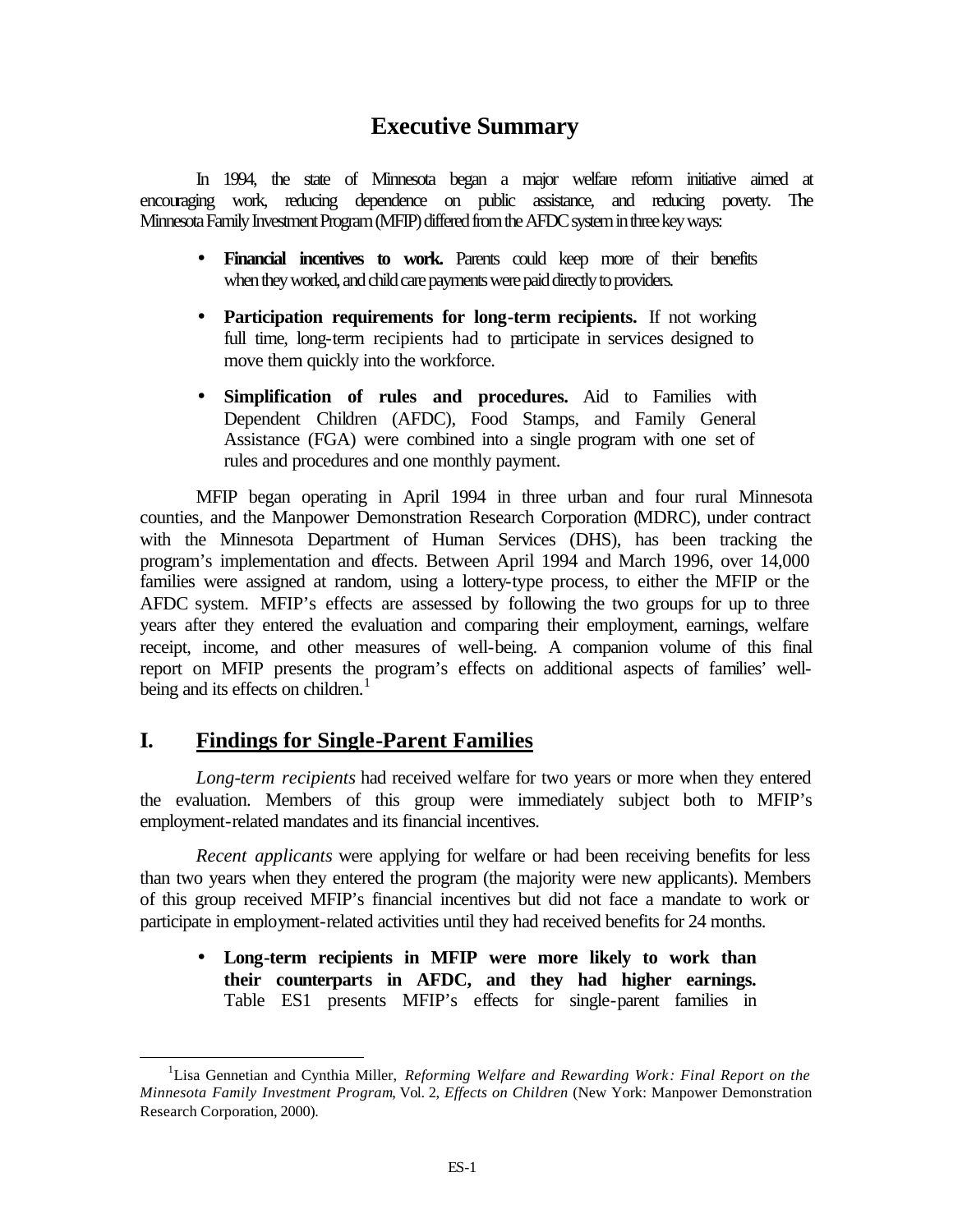#### **Table ES1**

|                                                         |             |             | Impact       | Percentage |
|---------------------------------------------------------|-------------|-------------|--------------|------------|
| Outcome                                                 | <b>MFIP</b> | <b>AFDC</b> | (Difference) | Change     |
| Long-term recipients                                    |             |             |              |            |
| Employed (%)                                            | 49.9        | 36.9        | 12.9 ***     | 35.0       |
| Earnings (\$)                                           | 955         | 779         | $176$ ***    | 22.6       |
| Received welfare (cash assistance and Food Stamps) (%)  | 85.3        | 80.6        | $4.7$ ***    | 5.8        |
| Welfare benefits (cash assistance and Food Stamps) (\$) | 1,745       | 1,569       | $176$ ***    | 11.2       |
| Welfare was only source of income (%)                   | 42.9        | 54.5        | $-11.6$ ***  | $-21.4$    |
| Income from earnings and welfare $(\$)$                 | 2,700       | 2,348       | 352 ***      | 15.0       |
| Measured poverty <sup>a</sup> (%)                       | 75.4        | 85.3        | $-10.0$ ***  | $-11.7$    |
| Currently married and living with spouse (%)            | 10.6        | 7.0         | $3.6$ **     | 51.4       |
| Sample size (total = $2,373$ )                          | 1,141       | 1,232       |              |            |
| <b>Recent applicants</b>                                |             |             |              |            |
| Employed (%)                                            | 55.3        | 52.1        | $3.3***$     | 6.3        |
| Earnings (\$)                                           | 1,470       | 1,509       | $-39$        | $-2.6$     |
| Received welfare (cash assistance and Food Stamps) (%)  | 62.6        | 53.4        | $9.2$ ***    | 17.3       |
| Welfare benefits (cash assistance and Food Stamps) (\$) | 1,060       | 823         | 237<br>***   | 28.8       |
| Welfare was only source of income (%)                   | 30.1        | 32.1        | $-2.0$ **    | $-6.3$     |
| Income from earnings and welfare $(\$)$                 | 2,530       | 2,332       | 198 ***      | 8.5        |
| Measured poverty <sup>a</sup> $(\%)$                    | 66.2        | 73.3        | $-7.1$ ***   | $-9.6$     |
| Currently married and living with spouse (%)            | 17.0        | 17.2        | $-0.2$       | $-1.3$     |
| Sample size (total = $5,029$ )                          | 2,413       | 2,616       |              |            |

#### **MFIP's Impacts for Single-Parent Families, Quarterly Averages Through the First Quarter of Year Three, in All Counties**

SOURCES: MDRC calculations using data from Minnesota's Unemployment Insurance (UI) earnings records, public assistance benefit records, and the 36-month survey.

NOTES: A two-tailed t-test is applied to regression-adjusted impact estimates. Statistical significance levels are indicated as  $*** = 1$  percent;  $** = 5$  percent;  $* = 10$  percent.

The results are weighted to reflect the composition of the caseload in the seven counties.

<sup>a</sup>The poverty rate is calculated as the percentage of sample members whose incomes from earnings and benefits are below the poverty line. This measure of poverty is not comparable to the official poverty rate, since income does not include income from other sources.

bSample includes members from the 36-month survey.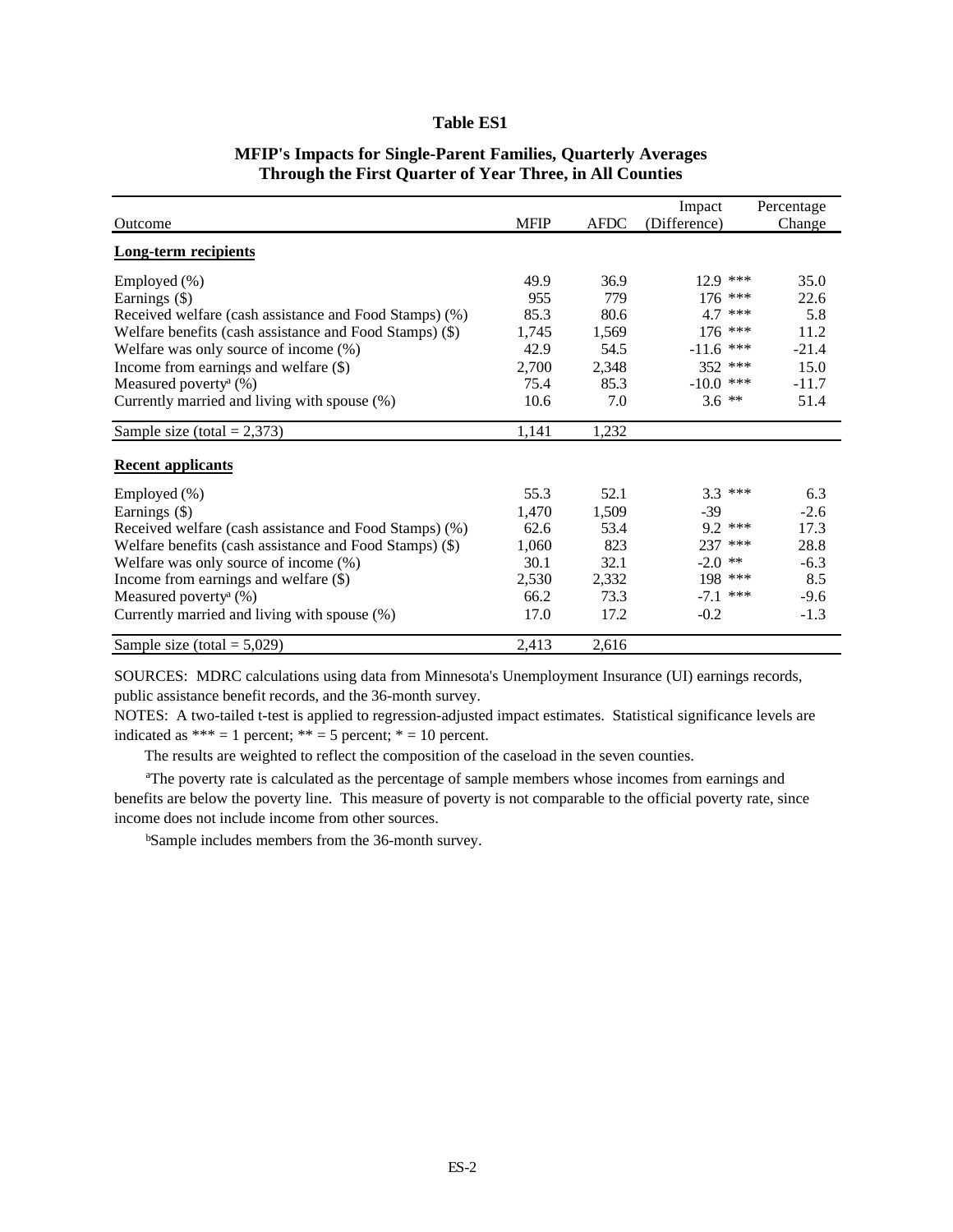urban and rural counties during the first two years and three months after they entered the program. Families in the urban counties were followed for a somewhat longer period, and their results are presented separately in this report. On average, in each quarter, 49.9 percent of MFIP families worked, compared with 36.9 percent of AFDC families, for a 35 percent increase in employment rates. Their earnings were also 23 percent higher on average. Most recipients who went to work because of MFIP stayed employed consistently and, at the threeyear mark, were working in full-time, moderate-wage jobs that offered health benefits. MFIP had fairly consistent impacts across most types of families. One exception is that it increased employment and earnings relatively less among parents who had been previously married when they entered the study. Partly for this reason, MFIP had smaller effects on average in the rural counties, because the majority of rural long-term recipients had been previously married.

- **Recent applicants in MFIP were somewhat more likely to work than recent applicants in AFDC, but they did not have higher earnings.** The bottom panel of Table ES1 shows MFIP's effects for recent applicants. On average, in each quarter, 55.3 percent of parents in the MFIP group worked, compared with 52.1 percent of parents in the AFDC group. Despite having higher employment rates, parents in MFIP did not have higher earnings on average, because MFIP caused some parents to move from full-time to part-time jobs or to take lowerpaying jobs than they would have otherwise. This finding is consistent with economists' predictions: When more benefits are provided to families who work, some may be encouraged to take new jobs or work more, while some who are already working may use the extra income to reduce their work intensity, by reducing their hours worked, reducing their weeks worked per month, or taking lower-paying jobs. For recent applicants, these effects offset each other to produce no change in average earnings. Recent applicants did not face a mandate to work full time or to participate in employment activities until they had received welfare for 24 months. Thus, for most of the follow-up period, the majority of recent applicant families received only MFIP's enhanced work incentives.
- **Families in MFIP were more likely than families in AFDC to receive welfare but were less likely to rely solely on welfare.** Because MFIP was designed to allow families with higher earnings to remain eligible for some benefits, MFIP families, both long-term recipients and recent applicants, were more likely than AFDC families to receive benefits. For example, among longterm recipients in the MFIP group, 85.3 percent received welfare in each quarter after program entry, compared with 80.6 percent of long-term recipients in the AFDC group. (Welfare, as defined for families in this study's AFDC group, included AFDC payments, Food Stamp benefits, and Family General Assistance payments.) However, because more recipients in the MFIP group worked after program entry, they were less likely than recipients in the AFDC group to rely solely on welfare; in each quarter after program entry, an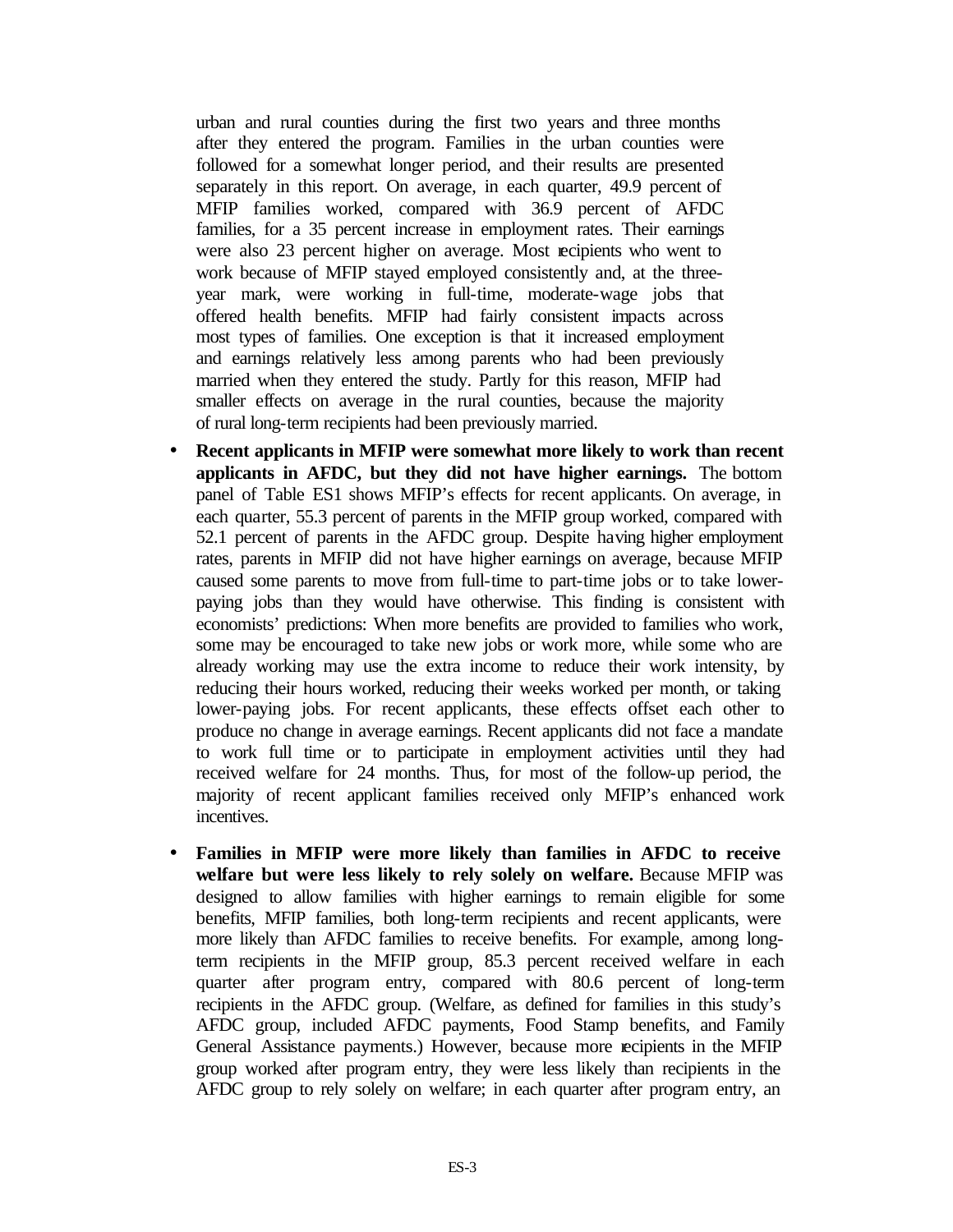average of 54.5 percent of recipients in the AFDC group relied only on welfare, compared with only 42.9 percent of recipients in the MFIP group.

- **Families in MFIP had higher incomes than families in AFDC.** On average, MFIP families had higher incomes (the sum of earnings plus welfare benefits) than AFDC families throughout the follow-up period — a 15 percent increase for long-term recipients and an 8.5 percent increase for recent applicants. In addition, fewer of them had combined earnings plus benefits below the poverty line. Long-term recipients in MFIP had higher incomes because they earned more and because they received more benefits while working. Recent applicants in MFIP had higher incomes because they received more benefits while working. The measure of income used here does not include income from sources other than earnings and benefits — one of the most important being the Earned Income Credit (EIC) available to low-income families through the federal and state tax systems. Because long-term recipients in the MFIP group were more likely to work than those in the AFDC group, they probably also received more in EIC benefits, suggesting that their increased income shown in Table ES1 is underestimated.
- **Long-term recipients in MFIP were more likely to be married than their counterparts in AFDC.** As shown in Table ES1, 10.6 percent of the MFIP recipients were married at the end of the follow-up period, compared with 7 percent of AFDC recipients. There are a variety of ways in which MFIP might have affected marriage rates. Analyses shown in the report suggest that this effect was the result of MFIP's enhanced incentives and changed eligibility rules.
- **Findings from Volume 2 of this final report show that, compared with the AFDC group, long-term recipients in MFIP were less likely to experience domestic abuse, and their children were better off.** MFIP's effects on additional aspects of families and children were evaluated for a group of single mothers with children age 2 to 9 when they entered the program. This part of the evaluation found that long-term recipients in MFIP were less likely to experience domestic abuse than their AFDC counterparts. In addition, they reported that their children exhibited fewer behavioral problems and performed better in school. For children in recent applicant families, however, MFIP had few effects.
- **Making families better off costs more than the typical welfare -to-work program.** The estimated annual costs of MFIP, over and above those of the AFDC program, ranged from about \$1,600 to \$3,800 per family (not shown in the table). The largest components of these costs were MFIP's more generous benefit payments and the cost of families' continued enrollment in Medicaid while receiving MFIP benefits. These net costs contrast with costs of previous welfare-to-work programs that did not include financial incentives and that in some instances produced savings for the government. However, MFIP's costs need to be weighed against the benefits they bought, both for families in the program and for society as a whole. For example, most MFIP families had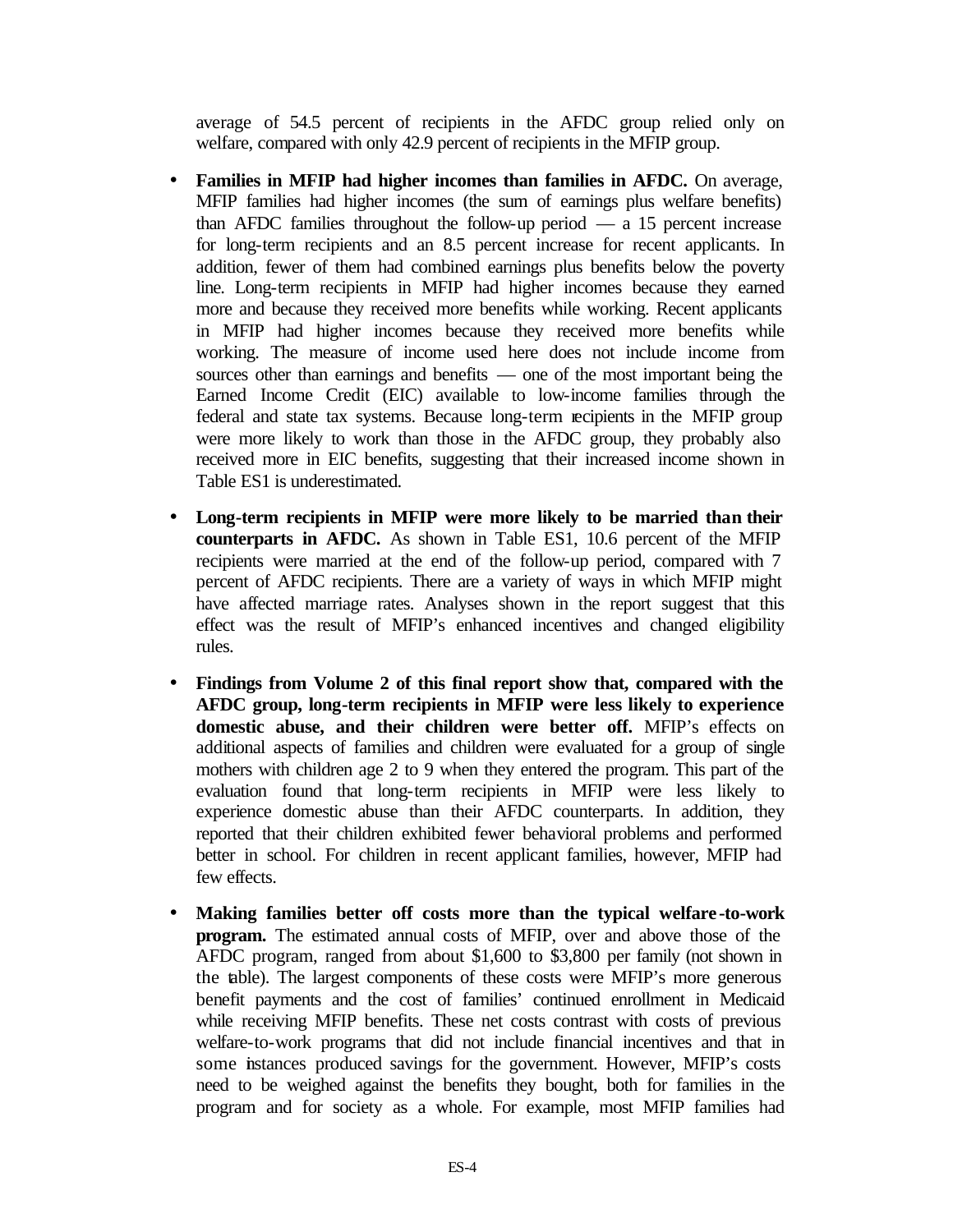higher incomes and more consistent health insurance coverage, and long-term recipients with early-school-age children experienced less domestic abuse and saw improved outcomes for their children. Although it is difficult to put dollar values on such benefits, MFIP produced a number of gains in terms of family and child well-being.

# **II. Findings for Two-Parent Families**

*Recipients* had been receiving benefits for at least one month when they entered the program. Members of this group received MFIP's financial incentives, and most were immediately required to participate in employment-related services, because they had already received welfare for more than six months.

*Applicants* were applying for welfare when they entered the program. Members of this group received MFIP's financial incentives but did not face a mandate to work or participate in employment-related services until they had received benefits for six months.

- **Compared with two-parent families in AFDC, both recipient and applicant families in MFIP were as likely to have at least one parent working but were less likely to have both parents working, leading to lower combined earnings.** Table ES2 presents findings for two-parent families. Families in MFIP and in AFDC had similar employment rates during the two-year, three-month follow-up period; that is, they were equally likely during each quarter of followup to have at least one parent working. However, combined earnings for MFIP families were somewhat lower on average, because in some families one spouse left work or worked fewer hours. (Most two-parent AFDC families were in AFDC-Unemployed Parent, or AFDC-UP.)
- **Both recipient and applicant families in MFIP were more likely than AFDC two-parent families to receive some welfare.** More two-parent families in the MFIP group than in the AFDC group received welfare during the follow-up period. Among recipients, for example, 76.4 percent of MFIP families received benefits each quarter, compared with 66.0 percent of AFDC families. This effect is the result of MFIP's enhanced work incentives, which allowed more of these families to combine welfare and work. Among two-parent applicant families, 42.9 percent in MFIP and 33.7 percent in AFDC received benefits each quarter — substantially lower proportions than among two-parent recipient families.
- **Two-parent recipient families in MFIP were more likely than their AFDC counterparts to stay married.** Table ES2 shows that 67.3 percent of MFIP families were married at the end of year 3, compared with only 48.3 percent of AFDC families. This effect was concentrated among recipients who were married at program entry, and so it reflects an increase in marital stability rather than an increase in the rate of marriage. These findings are based on respondents' self-reports to the three-year survey and were confirmed using divorce records data in each county. Because of the small number of applicant families who participated in the three-year survey, MFIP's effects on marital stability could not be estimated for them.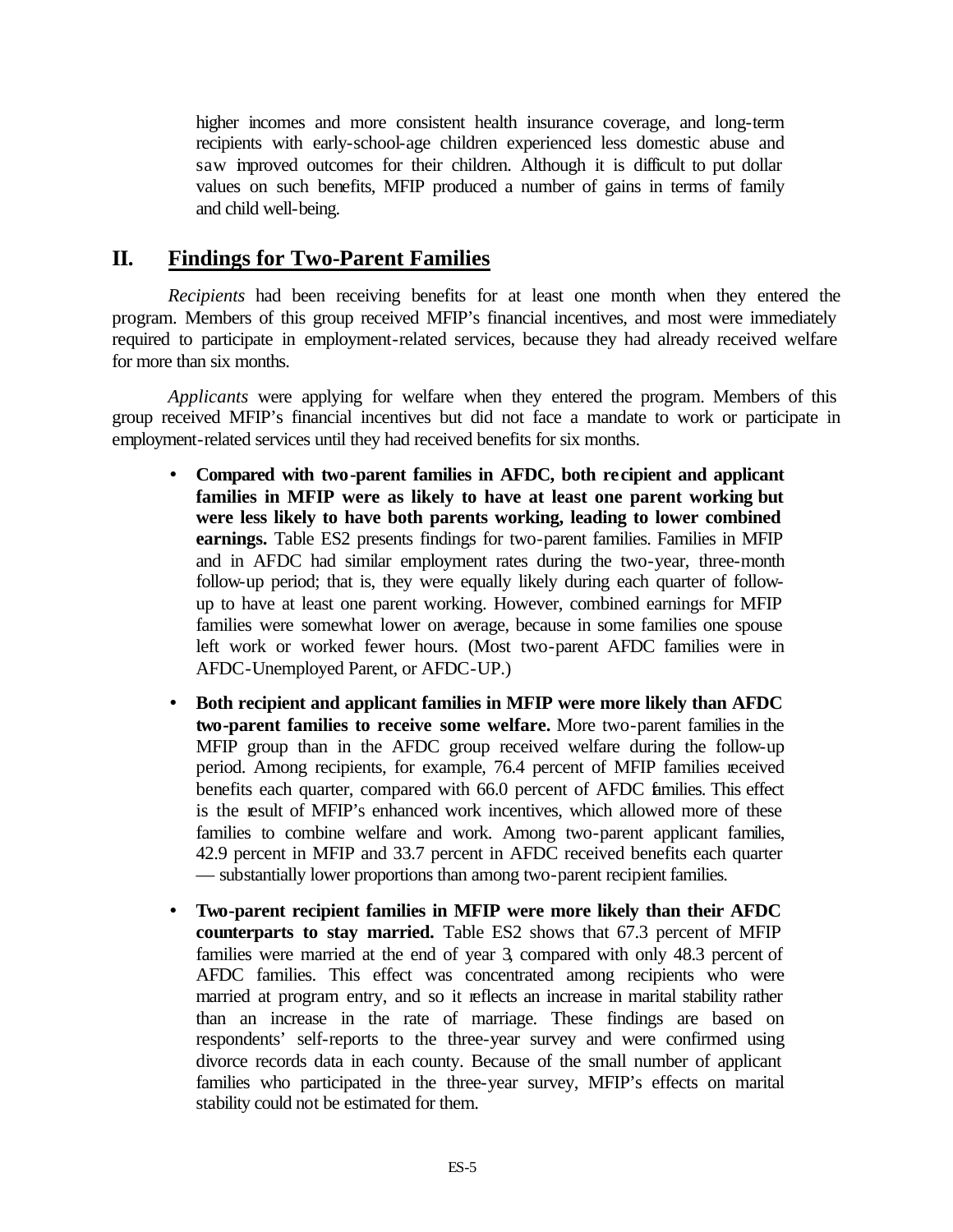#### **Table ES2**

|                                                                     |             |             | Impact       | Percentage |
|---------------------------------------------------------------------|-------------|-------------|--------------|------------|
| Outcome                                                             | <b>MFIP</b> | <b>AFDC</b> | (Difference) | Change     |
| <b>Recipients</b>                                                   |             |             |              |            |
| At least one parent employed (%)                                    | 60.2        | 62.5        | $-2.3$       | $-3.7$     |
| Family earnings (S)                                                 | 2,193       | 2,682       | $-489$ ***   | $-18.2$    |
| Received welfare (cash assistance and Food Stamps) (%)              | 76.4        | 66.0        | $10.4$ ***   | 15.7       |
| Welfare benefits (cash assistance and Food Stamps) (\$)             | 1,889       | 1,367       | 522 ***      | 38.2       |
| Welfare was only source of income (%)                               | 30.6        | 28.4        | 2.1          | 7.5        |
| Income from earnings and welfare,                                   |             |             |              |            |
| accounting for separation or divorce <sup>a</sup> $(S)$             | 3,958       | 3,769       | 189 *        | 5.0        |
| Measured poverty <sup>b</sup> $(\%)$                                | 66.1        | 70.6        | $-4.5$ **    | $-6.4$     |
| Married and living with spouse at the end of year $3^{\degree}$ (%) | 67.3        | 48.3        | $19.1$ ***   | 39.5       |
| Sample size (total = $1,523$ )                                      | 761         | 762         |              |            |
| <b>Applicants</b> <sup>a</sup>                                      |             |             |              |            |
| At least one parent employed (%)                                    | 78.6        | 78.4        | 0.1          | 0.2        |
| Family earnings (\$)                                                | 4,057       | 4,492       | $-435$ *     | $-9.7$     |
| Received welfare (cash assistance and Food Stamps) (%)              | 42.9        | 33.7        | $9.2$ ***    | 27.4       |
| Welfare benefits (cash assistance and Food Stamps) (\$)             | 783         | 433         | 350 ***      | 81.0       |
| Welfare was only source of income (%)                               | 9.8         | 8.8         | 1.1          | 12.0       |
| Income from earnings and welfare $(\$)$                             | 4,840       | 4,924       | $-85$        | $-1.7$     |
| Measured poverty <sup>b</sup> $(\%)$                                | 40.3        | 41.1        | $-0.8$       | $-1.9$     |
| Sample size (total $= 733$ )                                        | 348         | 385         |              |            |

#### **MFIP's Impacts for Two-Parent Families, Quarterly Averages Through the First Quarter of Year Three, in All Counties**

SOURCES: MDRC calculations using data from Minnesota's Unemployment Insurance (UI) earnings records, public assistance benefit records, and the 36-month survey.

NOTES: A two-tailed t-test is applied to regression-adjusted impact estimates. Statistical significance levels are indicated as  $*** = 1$  percent;  $** = 5$  percent;  $* = 10$  percent.

The results are weighted to reflect the composition of the caseload in the seven counties.

<sup>a</sup>Information about marital status was only collected for survey sample members. This calculation assumes that a similar proportion of full sample members as survey sample members experienced a divorce or separation at some point during the follow-up period. Because the sample for applicants is too small, marital status is not measured.

<sup>b</sup>The poverty rate is calculated as the percentage of sample members whose incomes from earnings and benefits are below the poverty line. This measure of poverty is not comparable to the official poverty rate, since income does not include income from other sources. For two-parent recipient families, income accounting for separation and divorce is used to calculate poverty.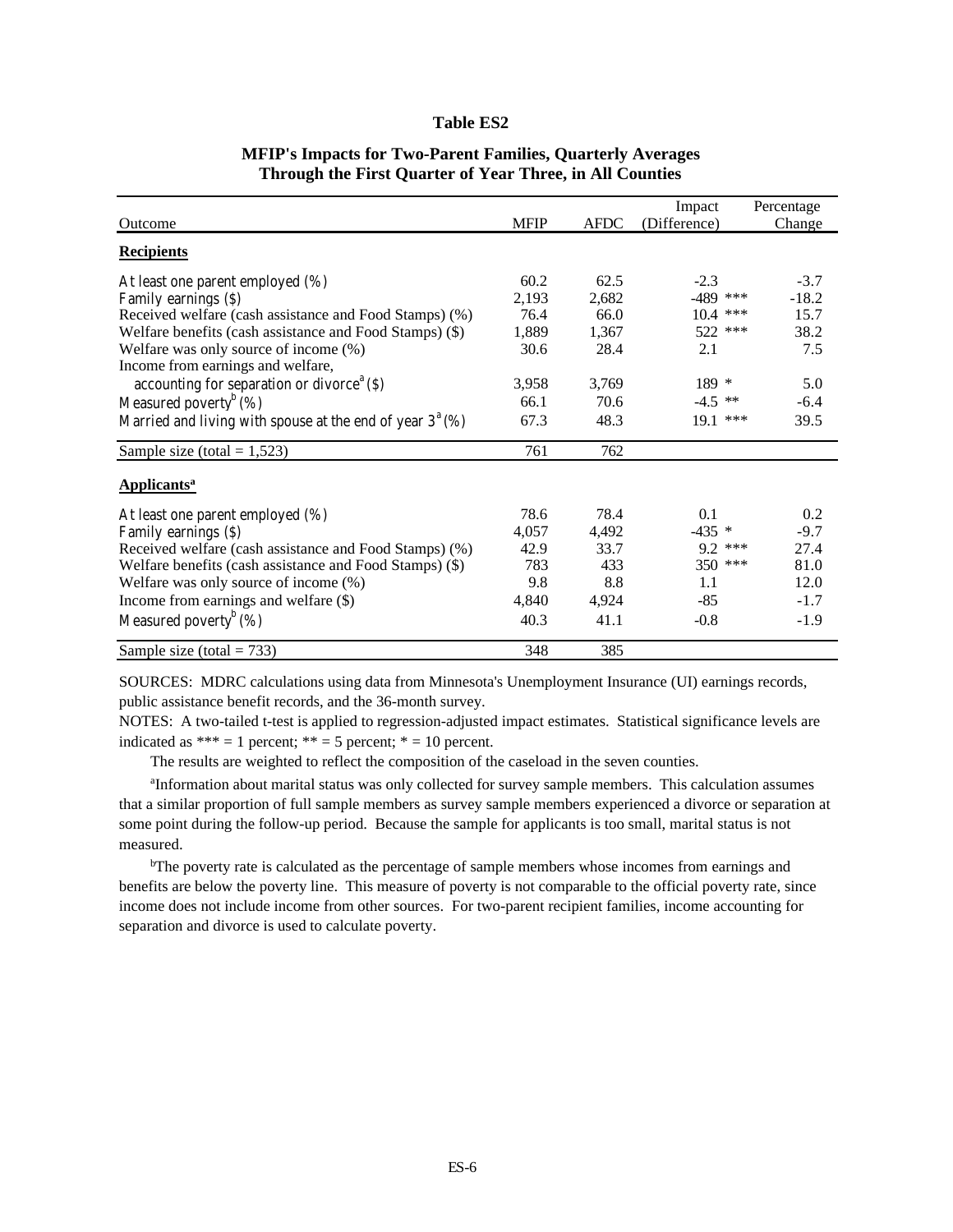- **Two-parent recipient families in MFIP had higher incomes than two-parent AFDC families.** When MFIP's effects on reducing separations and divorces are taken into account, MFIP families had higher incomes from their combined earnings and welfare benefits than AFDC families. As shown in Table ES2, their income from welfare and earnings was higher by an average of \$189 per quarter.
- **MFIP's costs for two-parent applicant families are comparable to costs for single-parent families; costs are higher for two-parent recipient families.** For two-parent applicant families — the group most likely to leave welfare quickly — MFIP cost about \$2,500 more than the AFDC system per year per family. For two-parent recipient families, MFIP added about \$3,800 per family per year to government costs.

## **III. Conclusions**

The findings show that enhanced financial incentives combined with mandatory participation in employment-related services can move a significant number of welfare recipients into the workforce, can increase their earnings and income, and can reduce the likelihood that they will rely solely on welfare for support. The MFIP program was particularly successful at achieving these three goals for people who are a high priority for policymakers — single-parent long-term recipients.

Both of MFIP's main components contributed in different ways. The financial incentives were critical for increasing income and reducing poverty; families would not have been better off if their benefits had been reduced nearly dollar for dollar as earnings increased, as was the case under AFDC. When offered alone, however, the incentives caused some families to go to work but caused others to reduce their work hours. In contrast, by coupling the financial incentives with the mandate to participate in employment-related services, MFIP increased full-time work and earnings and thus avoided one of the potential tradeoffs of using incentives; it made families better off without reducing their work effort.

The importance of the participation mandate in avoiding tradeoffs between incentives and work effort is also apparent from the results for two-parent families. Because AFDC-UP, the AFDC program for two-parent families, already had participation requirements, the key differences between it and MFIP for two-parent families were MFIP's enhanced financial incentives and its loosened eligibility criteria. The results show that providing working families with more generous benefits did cause some spouses in dualearning couples to cut back on their work hours. In addition, however, reduced hours for one spouse may have increased the stability of the couple's marriage. Allowing parents who want to stay married to actually do so can have important effects on families and children.

In 1998, Minnesota replaced its AFDC system statewide with a modified version of MFIP called MFIP-S. The new program differs from the original MFIP in two key ways: The financial incentives are somewhat less generous, and single-parent long-term recipients are required to work 35 hours per week or to participate in employment services within six months of welfare receipt. (Many counties require participation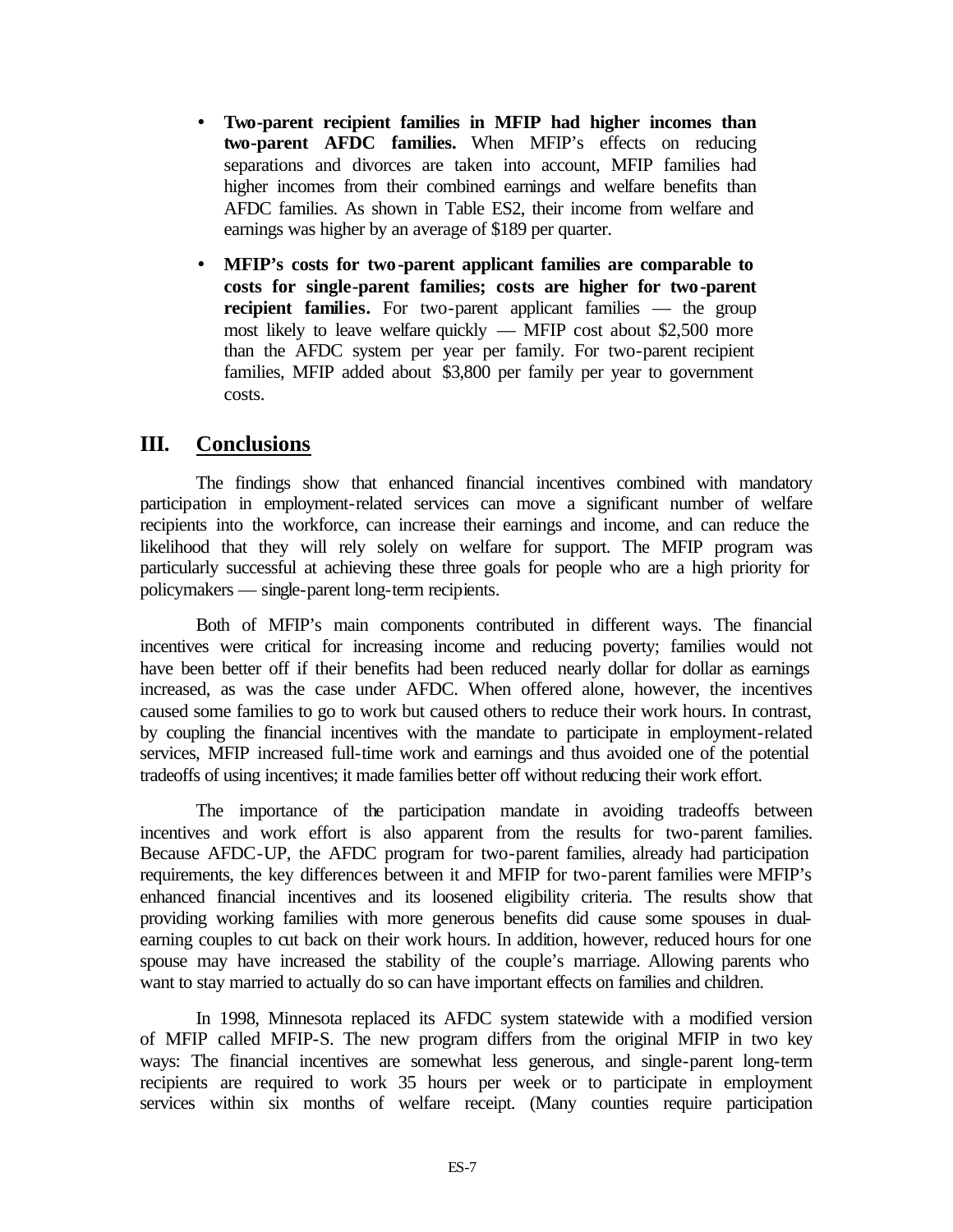immediately upon entering the welfare system.) In addition, MFIP-S has a sharper "work first" focus and larger sanctions (reductions in benefits) for noncompliance than MFIP, and it operates in the context of the federal five-year time limit on the receipt of benefits. In general, the evaluation results for the field trial are a good starting point for predicting the likely results of statewide MFIP, at least until the five-year time limit begins to directly affect the welfare caseload. Some of the changes in MFIP-S, such as the less generous financial incentives, might reduce the program's direct effects on income and poverty, while others might increase the program's effects on employment and earnings, particularly for recent applicants to welfare. It is difficult to gauge how these changes will affect the program's nonfinancial effects, such as impacts on child well-being for long-term recipients or on marital stability for two-parent families.

Although it is difficult to predict the program's effects in the context of time limits, these evaluation results indicate that two elements of MFIP-S — enhanced financial incentives and time limits — may work at cross-purposes. Enhanced incentives will allow working families to receive benefits longer, which will encourage them to use up their allotted 60 months. Minnesota has addressed this problem in part by stopping the time-limit clock for families who are working and receiving only the portion of their grant that represents Food Stamps. Another way to make these two policies more complementary might be to stop the time-limit clock for parents who work full time. At least one other state, Illinois, is currently doing this.

In addition to these programmatic differences, it is important to note that the economy — nationally and especially in Minnesota — was very strong during the evaluation period covered by this report, with unemployment rates as low as 3 percent in some counties. The ability of parents to find full-time jobs and meet MFIP's participation requirement may depend critically on the state of the economy. Similarly, it is difficult to predict how community effects may come into play, now that the program is designed to saturate each county — indeed, the state — rather than being implemented for subsets of selected counties' caseloads.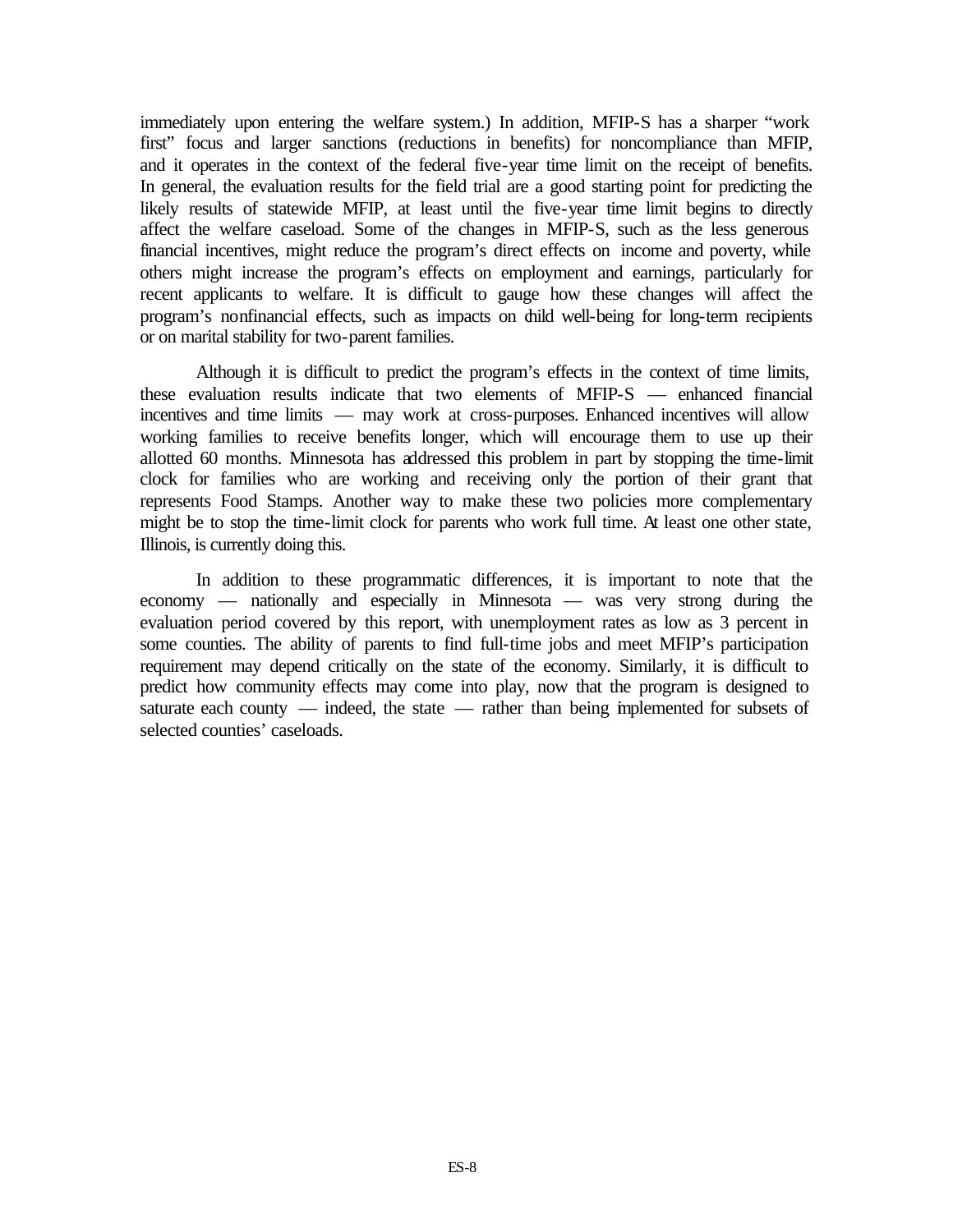#### **Chapter 1**

# **Introduction**

#### **I. Background**

The Minnesota Family Investment Program (MFIP) represents a new vision of welfare as a system that can simultaneously encourage work, reduce dependence on public assistance, and reduce poverty. It attempts to break loose from the tradeoffs that have previously existed among these goals, by implementing two complementary components: (1) financial incentives to encourage work and (2) mandatory participation in employment-focused services for long-term welfare recipients.

The MFIP program was first implemented as a field trial beginning in April 1994, in the three urban counties of Hennepin (Minneapolis), Anoka, and Dakota and in the four rural counties of Mille Lacs, Morrison, Sherburne, and Todd.<sup>1</sup> The Minnesota Department of Human Services (DHS) contracted with the Manpower Demonstration Research Corporation (MDRC) to evaluate the new program. During the early years of the field trials, the state legislature, MFIP's state and local staff, and community leaders continued to debate how MFIP should evolve in response both to the dramatically changing national policy landscape and to the state's experiences in its initial years of implementing MFIP. In 1997, this debate culminated in the passage of legislation that established a revised version of MFIP as Minnesota's plan for providing public assistance under Temporary Assistance for Needy Families (TANF), the federal public assistance program that has replaced AFDC. Informing the debate were several years of operational experience as well as MDRC's interim evaluation report, *Making Welfare Work and Work Pay: Implementation and 18-Month Impacts of the Minnesota Family Investment Program.*<sup>2</sup> The 1998 statewide MFIP program (MFIP-S) is described later in this chapter. Although this report evaluates only the version of MFIP that was implemented in 1994, many components of the two programs are similar.

This is Volume 1 of the final report on MDRC's evaluation of the MFIP field trials. It assesses MFIP's effects on participation in employment and training activities over a three-year period; estimates the program's impacts on employment, earnings, family income, poverty, and other adult outcomes; and compares the program's benefits with its costs. Volume 2 of the report evaluates the program's effects on family well-being and on outcomes for children who were 2 to 9 years old at program entry.<sup>3</sup> Al-

l

<sup>&</sup>lt;sup>1</sup>An eighth county, Ramsey (St. Paul), entered the demonstration in July 1996 and is not included in this report. MFIP-R, as the Ramsey County program is known, had a somewhat different program and research design than MFIP. An analysis of the Ramsey program is included in a supplemental report, *Final Report on the Implementation and Impacts of MFIP in Ramsey County* (Auspos, Miller, and Hunter, 2000).

 $<sup>2</sup>$ Miller et al., 1997.</sup>

<sup>&</sup>lt;sup>3</sup>Gennetian and Miller, 2000. Volume 2 is the first of five state reports to be issued by MDRC and other evaluators participating in the Project on State-Level Child Outcomes, a cross-state project instituted by the U.S. Department of Health and Human Services to measure the effects of state welfare reform initiatives on family and child wellbeing.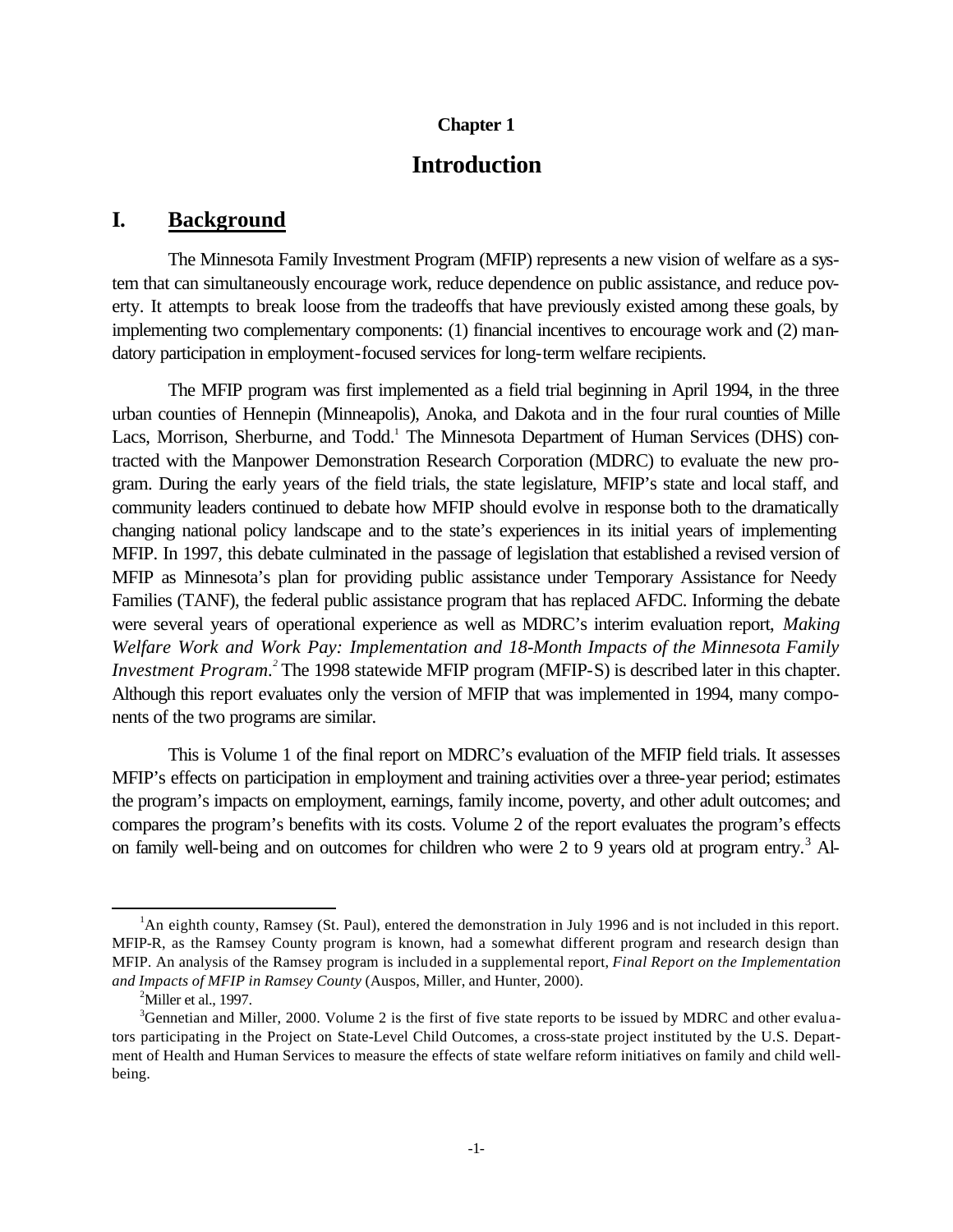though this report and the companion report can each stand alone, reading both will provide a comprehensive set of final evaluation results for the MFIP program.

The lessons that Minnesota has learned in the process of implementing this new policy and rigorously evaluating its results will be of value nationally, as states try to respond thoughtfully to the new flexibility provided to them under the landmark Personal Responsibility and Work Opportunities Reconciliation Act of 1996 (PRWORA). In fact, the majority of states have incorporated financial incentives, or a "make work pay" approach, as part of their welfare reform policies under TANF. This final report of the MFIP evaluation will assess whether such an approach can achieve the ambitious goals of increasing work effort and increasing total income, and at what cost. How does each component of MFIP — its financial incentives and its mandatory employment and training program — contribute to its effects? For which types of families does this model have the most positive effects, and for which families does the model have limitations or bring particularly large costs relative to the AFDC system? In assessing the benefits and costs of the MFIP approach, the evaluation takes into account not only the program's economic benefits but also its potential noneconomic benefits for families and children, such as improved developmental outcomes for children.

After this section's introduction to the MFIP program and the evaluation, Section II discusses the ways in which MFIP differs from Aid to Families with Dependent Children (AFDC), the cash assistance program that was in place in Minnesota throughout most of the field trials. Section III then describes the MFIP evaluation, including its research design, key research questions, and subgroups of interest. Section IV characterizes the economic policy and environment in Minnesota during the field trials, and Section V describes changes in the new statewide program. The chapter concludes with a summary of how this report is organized.

#### **A. The Issues**

l

In developing a new vision of welfare during the late 1980s, officials in Minnesota dealt with many of the common concerns surrounding AFDC, the traditional welfare system in the United States. For example, AFDC — originally developed to provide assistance to widows and their children — had long been characterized as focusing more on verifying eligibility and processing welfare payments than on helping people move from welfare to work. Also, the rules of AFDC provided a clear disincentive to work: A single mother receiving benefits was often better off not working because of the high rate at which she lost benefits as she earned income. Finally, the eligibility rules for the AFDC-Unemployed Parent (AFDC-UP) program available to two-parent families were more restrictive than the AFDC eligibility rules for single-parent families, raising concerns that the former program provided an incentive to remain single.

Officials in Minnesota were also concerned about the incidence of child poverty. First, as the result of overall economic trends, poverty rates for families with children had increased since the mid-1970s. As a result, one in five children nationwide was living below the poverty line.<sup>4</sup> At the same time, welfare benefits provided under the AFDC system had not kept pace with inflation: Over 20 years, the

<sup>4</sup>U.S. Bureau of Census, 1995; Annie E. Casey Foundation, 1997.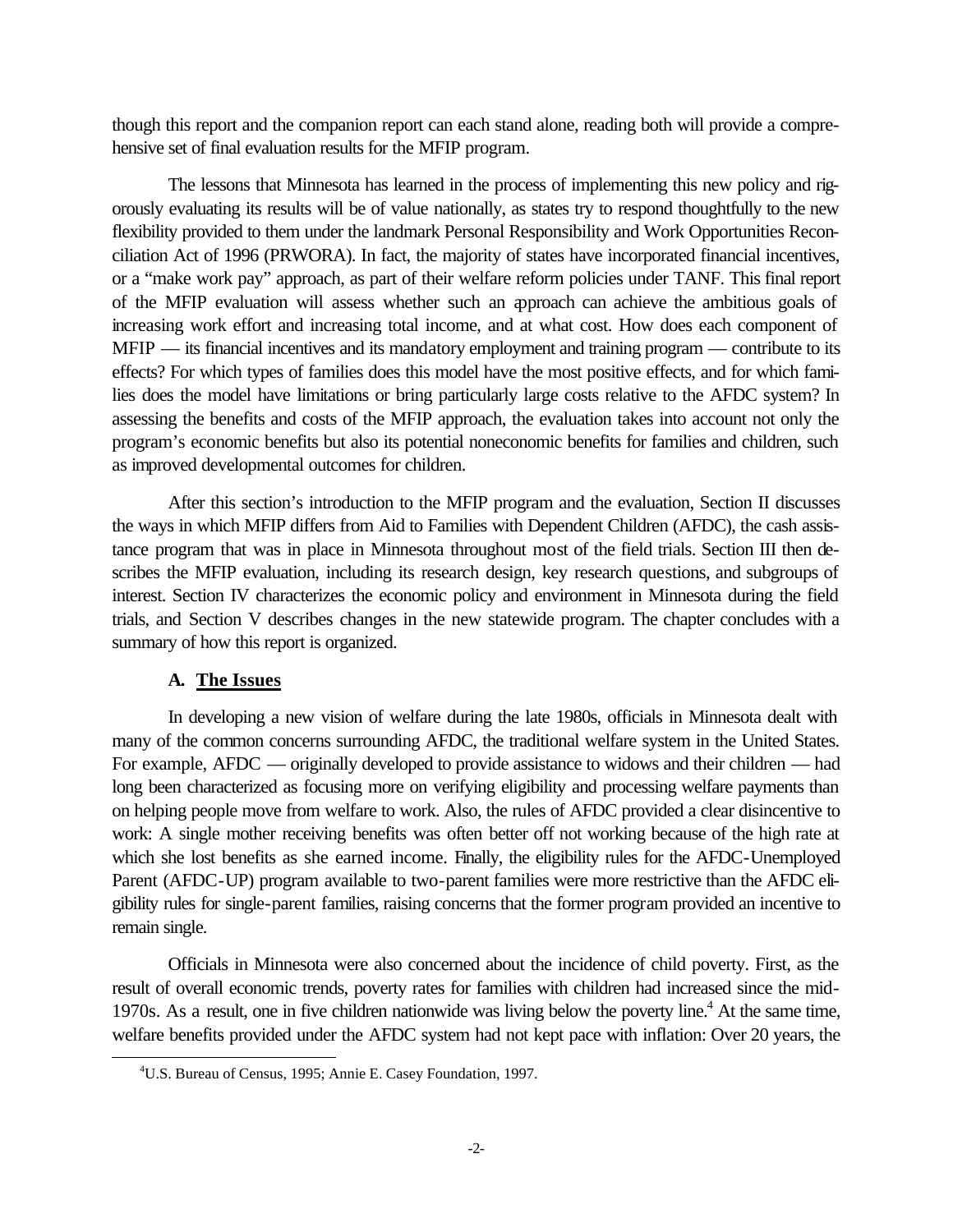average maximum benefit for a three-person family had dropped 47 percent in real terms.<sup>5</sup> Thus, lowincome families with children were finding it more and more difficult to make ends meet.

#### **B. Minnesota's Response: MFIP**

Minnesota policymakers sought to address these issues by designing a welfare system that would attempt both to encourage employment and to lift working families out of poverty. This system combined two components: enhanced financial incentives (an income strategy) and mandatory participation in employment-focused services for long-term welfare recipients (a mandatory services strategy).

This new vision of welfare differed significantly from past welfare reform approaches, which usually emphasized one or the other strategy. For decades, those responsible for planning and implementing the nation's welfare policies have struggled to increase work, reduce dependence, and reduce poverty, but they have found that single-pronged policy solutions typically lead to progress on only one of these goals or, worse, achieve one goal at the expense of another: Policies that reduce dependence by mandating participation in employment or education and training services can help people to get into jobs, but generally without enabling them to leave poverty, because participants typically exchange welfare benefits for low-wage jobs; conversely, policies to increase families' income simply by increasing welfare benefits might reduce work effort and increase dependence on welfare. MFIP's combination of up-front financial incentives followed by employment-focused services for those not able or willing to find work on their own was designed to maximize the positive effects of each strategy — that is, both to encourage work and to reduce poverty — while containing government costs.

The inclusion of work incentives in the MFIP model had some important implications for what program planners did and did not expect the program to achieve. It was anticipated that some working families had low enough wages that they would continue receiving MFIP's "work supplement," or residual welfare grant, for some time after gaining employment. Such families would be encouraged to continue increasing their earnings, but they were not viewed as dependent on welfare in the same way as a family who relied on welfare without working. Thus, the program's goal vis-à-vis dependence was to "prevent the long term use of welfare as a primary source of income," rather than to remove every family completely from welfare.<sup>7</sup> A related implication of including this type of work supplement in the program model is that MFIP was not expected to produce savings for the government in the short run.<sup>8</sup> Instead, state officials characterized the new approach as one of "investment." The hope was that, to the extent that MFIP led to higher costs than the AFDC system in the short run, the up-front investment

l

<sup>5</sup>U.S. House of Representatives, Committee on Ways and Means, 1996.

<sup>&</sup>lt;sup>6</sup>Minnesota Department of Human Services, MFIP Implementation Memo No. 4, April 30, 1993, p. 1.

<sup>7</sup> This framework for thinking about welfare dependence is consistent with the conclusions reached in *Indicators of Welfare Dependency and Well-Being: Interim Report to Congress*, October 1996, by the U.S. Department of Health and Human Services (HHS). The report points out that dependence is a continuum and that duration of receipt and depth of reliance on welfare should be taken into consideration. Thus, long-term welfare use and welfare use in absence of any earnings are of greater concern than receipt of welfare per se.

<sup>&</sup>lt;sup>8</sup>For example, in the cost-neutrality agreements negotiated between HHS and Minnesota DHS as a condition of the federal waiver process, it was predicted that the costs of MFIP benefits would be higher than the cost of benefits under the AFDC system.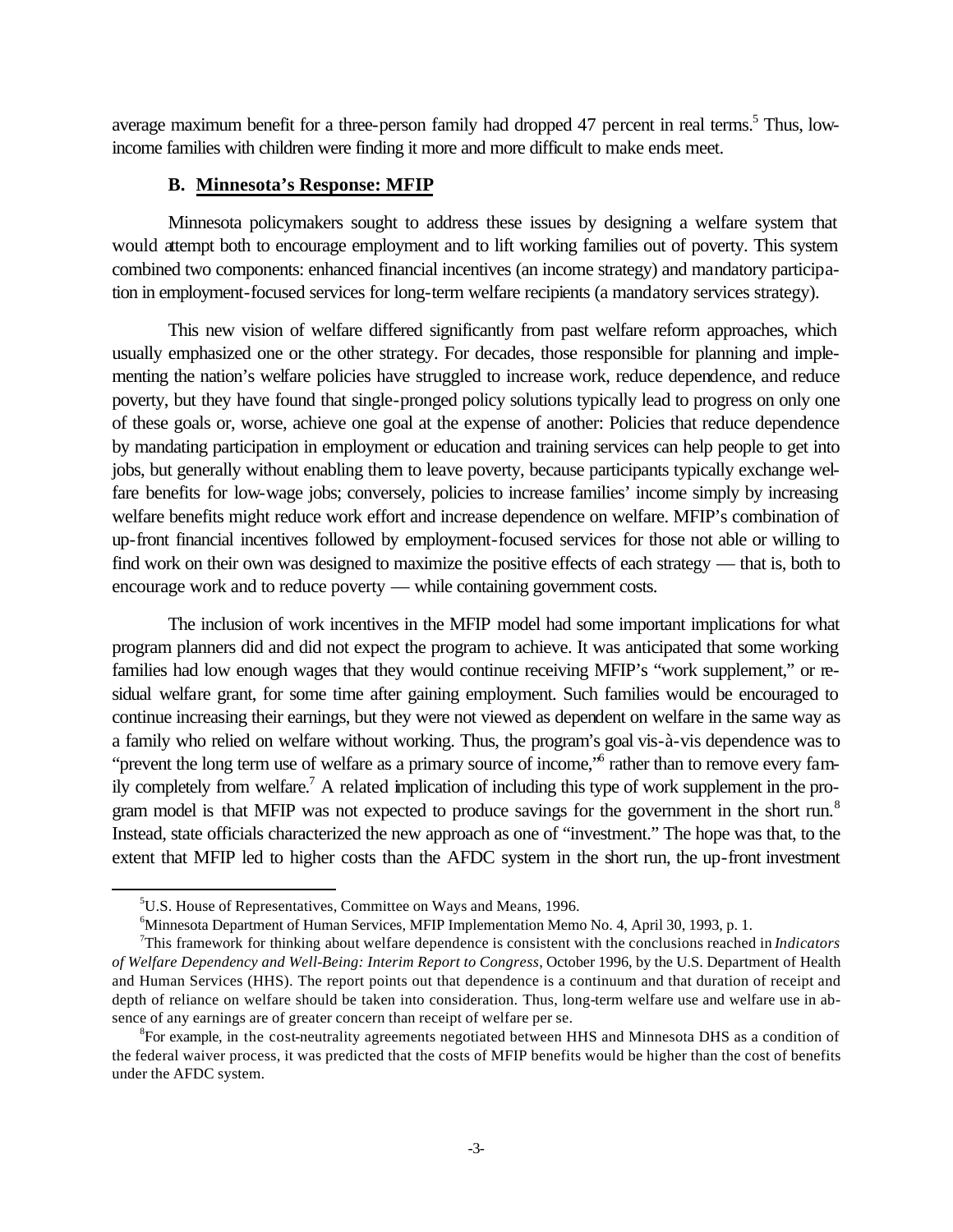would be "purchasing" important improvements in child and family well-being in the longer run.

Many of the ideas behind MFIP date back to the recommendation of a 1986 bipartisan Governor's Commission on Welfare Reform. The design for MFIP itself was developed later, led by planners in Minnesota DHS. The planning process also included input and review by county officials, advocacy groups, welfare recipients, business representatives, and others. In 1988, the state legislature authorized development of the required federal waivers, and Congress passed legislation authorizing the Departments of Health and Human Services and Agriculture to issue waivers after terms and conditions were negotiated. In 1994, Minnesota received final federal approval to implement its new welfare model.

The activities DHS undertook between 1989 and 1994 are testament to the detailed planning required to successfully operationalize a new welfare system. DHS staff redesigned Minnesota's highly automated welfare eligibility and check issuance systems to support the new program; several policy workgroups and advisory councils (including members of the community, local elected officials, DHS staff, and others) developed and approved new welfare rules covering topics ranging from calculating welfare budgets to employment and training policies; and the over 200 forms and materials used at the state and local levels were scrutinized for redesign or elimination.

MFIP integrated several existing programs in the Minnesota welfare system. These included not only AFDC (the core of the traditional system) but also STRIDE, the state's employment and training program for AFDC recipients,<sup>9</sup> which operated on a voluntary basis for certain targeted groups; the state-run Family General Assistance (FGA) program,  $10$  which allowed some low-income families to qualify for welfare who would not qualify under AFDC; and the federally funded Food Stamp program, which provided assistance in the form of coupons to be spent on food.<sup>11</sup> MFIP did not replace or change Medicaid, the federal-state health program serving low-income families, which is available equally to recipients of MFIP or AFDC.

As shown in detail in Table 1.1, MFIP differed from the AFDC system in three fundamental ways:

• **MFIP made work pay for families on welfare.** This was accomplished primarily by decreasing the extent to which families' welfare grants were reduced when they went to work. For a family on AFDC, some earnings were disregarded when benefit amounts were calculated, but benefits were still reduced

l

<sup>9</sup> STRIDE was operated with funding from the Job Opportunities and Basic Skills Training (JOBS) program, which was established by the Family Support Act of 1988 and was designed to move people from welfare to work through education, training, and work experience.

<sup>&</sup>lt;sup>10</sup>The FGA program was designed to provide cash assistance to certain types of families who did not qualify for AFDC. In particular, some two-parent families who did not qualify for AFDC due to the stringent work history requirements or the 100-hour-per-month restriction on working in the AFDC-UP program could reapply and qualify for the FGA program. Benefit levels for families who qualified for the FGA program were the same as in AFDC.

 $11$ Throughout this report, the terms "welfare" and "public assistance" are used to represent the range of benefits that are provided in either the MFIP or the AFDC system, including MFIP, AFDC, FGA, and Food Stamps.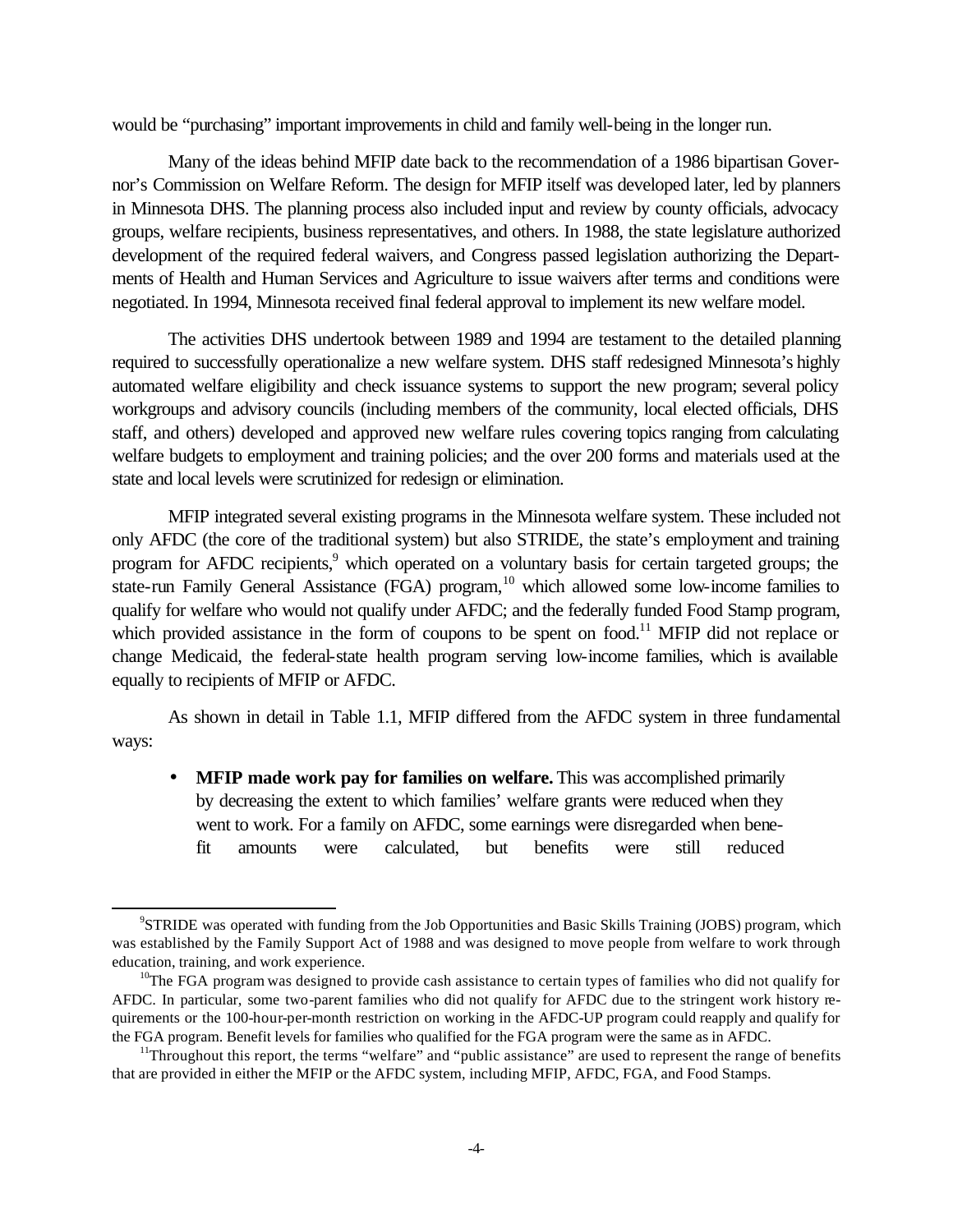#### **Table 1.1**

| <b>Program Dimension</b>                                                | AFDC System <sup>a</sup>                                                                                                                                                                                                                                                                                                                                                                                                       | <b>MFIP</b>                                                                                                                                                                                                                                                                                                                                                         |
|-------------------------------------------------------------------------|--------------------------------------------------------------------------------------------------------------------------------------------------------------------------------------------------------------------------------------------------------------------------------------------------------------------------------------------------------------------------------------------------------------------------------|---------------------------------------------------------------------------------------------------------------------------------------------------------------------------------------------------------------------------------------------------------------------------------------------------------------------------------------------------------------------|
| <b>Eligibility</b>                                                      |                                                                                                                                                                                                                                                                                                                                                                                                                                |                                                                                                                                                                                                                                                                                                                                                                     |
| Income requirements                                                     | AFDC and Food Stamps both had gross and net income<br>requirements that households must have met in order to<br>be eligible for benefits.                                                                                                                                                                                                                                                                                      | Net income requirement only.                                                                                                                                                                                                                                                                                                                                        |
| Asset limits                                                            | AFDC asset limit of \$1,000, with \$1,500 exemption for one<br>vehicle. Food Stamp asset limit of \$2,000, with exemption for<br>one vehicle with a value of up to \$4,500.                                                                                                                                                                                                                                                    | Asset limit of \$2,000, with exemption for vehicles<br>with a combined equity value of up to \$4,500.                                                                                                                                                                                                                                                               |
| Who was included in the<br>assistance unit                              | Stepparents, relatives, and others living with the applicant<br>family were not considered part of the household by AFDC,<br>but their income may have been counted in determining Food<br>Stamp eligibility and benefit levels.                                                                                                                                                                                               | Some individuals, such as stepparents and parents<br>of minor parents, could decide whether to be included<br>in the MFIP household. If they decided not to be,<br>they were not eligible to receive Food Stamps<br>separately. Other relatives were not included in<br>determining eligibility or benefit levels, but may<br>have received Food Stamps separately. |
| Work history requirements<br>and work limits for two-parent<br>families | To have been eligible for AFDC, one parent must either have<br>been incapacitated or reported a recent work history, and<br>worked less than 100 hours per month. Minnesota's Family<br>General Assistance (FGA) program did not have these<br>requirements.                                                                                                                                                                   | No such requirements.                                                                                                                                                                                                                                                                                                                                               |
| <b>Financial assistance</b>                                             |                                                                                                                                                                                                                                                                                                                                                                                                                                |                                                                                                                                                                                                                                                                                                                                                                     |
| Grant calculation when a<br>recipient has earned income                 | AFDC grant calculation excluded \$120 and one-third of any<br>remaining monthly earnings during the first 4 months of<br>work; \$120 during the next 8 months; \$90 per month<br>thereafter.<br>Food Stamp grant calculation excluded 70 percent<br>of net income. Net income included the AFDC grant but<br>excluded 20 percent of gross earnings, a \$131 standard<br>deduction, and up to \$207 of excess shelter expenses. | If there was no earned income, the maximum grant<br>equaled the combined value of AFDC and Food Stamps.<br>If there was earned income, benefits equaled the<br>maximum grant increased by 20 percent, minus net income<br>(Net income excluded 38 percent of gross earnings.)<br>However, benefits could not exceed the maximum<br>grant level.                     |

#### **Major Differences in Rules for Financial Assistance, Administration of Benefits, and Employment and Training Programs Under the AFDC System and MFIP**

(continued)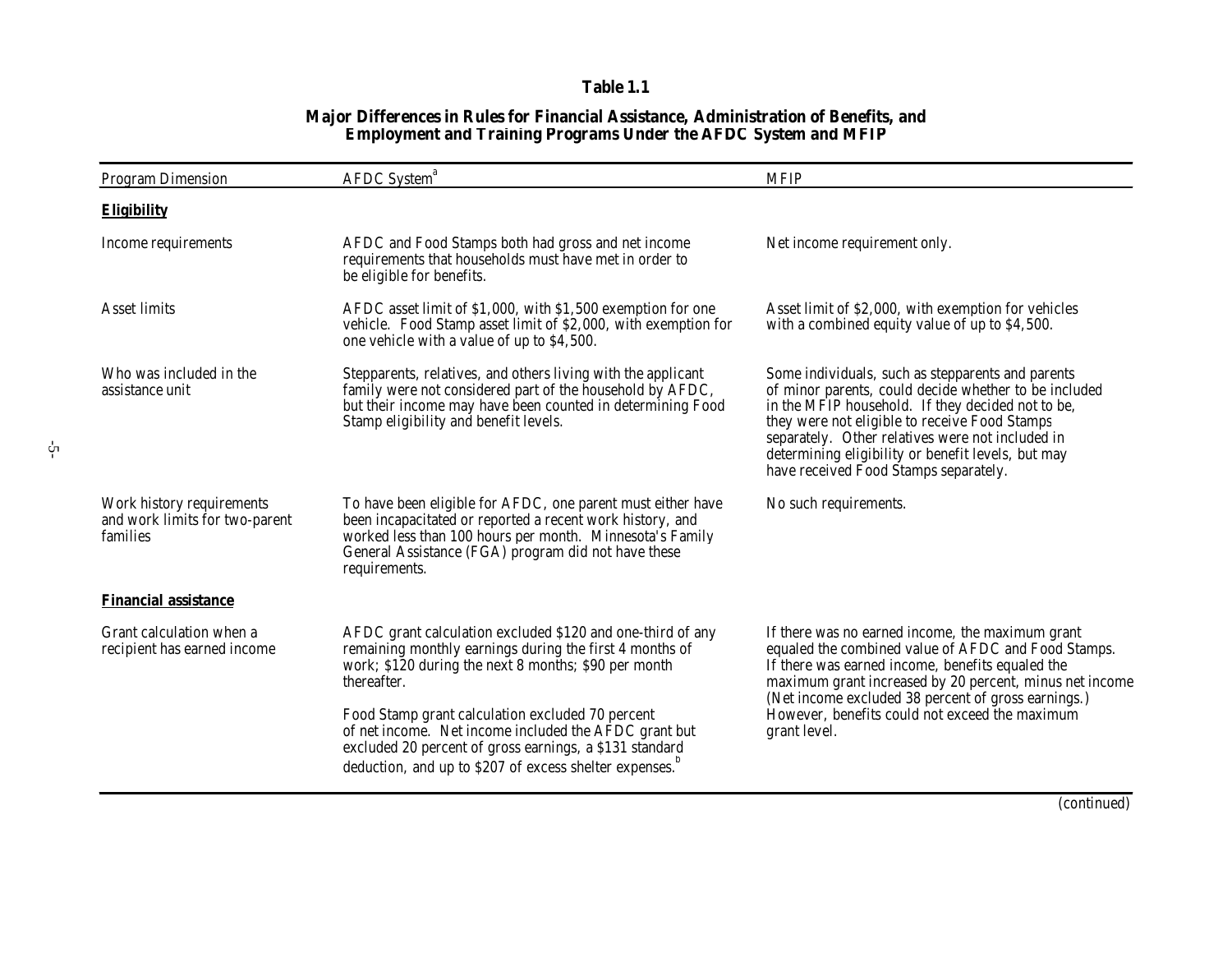# **Table 1.1 (continued)**

| <b>Program Dimension</b>                              | AFDC System <sup>a</sup>                                                                                                                                                | <b>MFIP</b>                                                                                                                                                                |
|-------------------------------------------------------|-------------------------------------------------------------------------------------------------------------------------------------------------------------------------|----------------------------------------------------------------------------------------------------------------------------------------------------------------------------|
| Child care assistance for<br>working parents          | Child care reimbursed up to \$175 (\$200 for children under age<br>2) as part of AFDC grant, with additional costs reimbursed<br>separately up to county maximum rate.  | Child care paid directly to child care provider,<br>up to county maximum rate.                                                                                             |
| Transitional child care and<br>Medicaid               | AFDC transitional benefits were available for the first 12<br>months after a registrant left welfare for work. Sliding-fee<br>child care was available subsequently.    | Same as AFDC.                                                                                                                                                              |
| Penalty for noncompliance<br>with required activities | Noncompliant parent was removed from grant.                                                                                                                             | Grant was reduced by 10 percent.                                                                                                                                           |
| <b>Administration of benefits</b> <sup>c</sup>        |                                                                                                                                                                         |                                                                                                                                                                            |
| Number of public<br>assistance programs               | Three separate programs: AFDC, Food Stamps, and FGA.                                                                                                                    | One program consolidated and replaced AFDC,<br>Food Stamps, and FGA.                                                                                                       |
| Rules for use of<br><b>Food Stamp benefits</b>        | Federal Food Stamp rules applied.                                                                                                                                       | Food Stamps incorporated into MFIP cash grant<br>without Food Stamp restrictions on purchases,<br>unless Food Stamps requested by the recipient.                           |
| <b>Employment and training</b><br>programs            |                                                                                                                                                                         |                                                                                                                                                                            |
| Mandatory activities                                  |                                                                                                                                                                         |                                                                                                                                                                            |
| Single-parent families                                | Mandatory orientation to STRIDE (Minnesota's JOBS<br>program) for AFDC applicants in a STRIDE target group,<br>except those with children under age 3.                  | Mandatory participation in MFIP employment and<br>training services for single parents with no children<br>under age 1, who had received welfare for more<br>than 2 years. |
| Two-parent families                                   | Mandatory orientation and participation in job search and<br>the Community Work Experience Program by primary<br>wage-earner. Second parent could volunteer for STRIDE. | Mandatory participation in MFIP employment and<br>training services by one parent if family had<br>received welfare for more than 6 months.                                |

 $\frac{1}{2}$ 

(continued)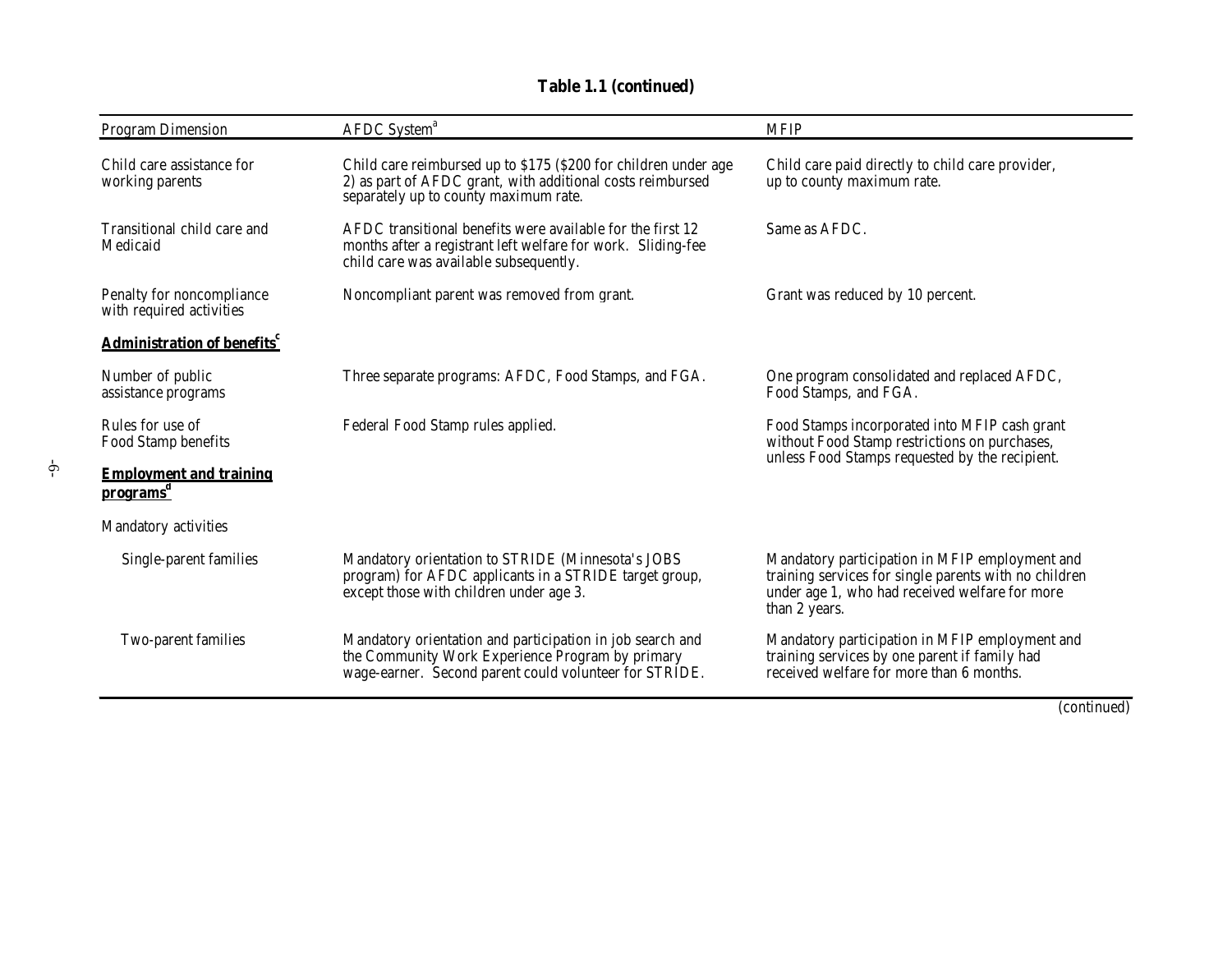#### **Table 1.1 (continued)**

| <b>Program Dimension</b>                  | AFDC System <sup>a</sup>                                                                                                                                                                                                                                                                                                                                                                  | <b>MFIP</b>                                                                                                                                                                                                                                                                    |
|-------------------------------------------|-------------------------------------------------------------------------------------------------------------------------------------------------------------------------------------------------------------------------------------------------------------------------------------------------------------------------------------------------------------------------------------------|--------------------------------------------------------------------------------------------------------------------------------------------------------------------------------------------------------------------------------------------------------------------------------|
| Parents under age 20                      | Mandatory participation in an education activity for those<br>who had not completed high school or earned a General<br>Educational Development (GED) certificate.                                                                                                                                                                                                                         | Same as AFDC.                                                                                                                                                                                                                                                                  |
| Target groups for voluntary<br>activities | Those in the following target groups could volunteer for<br>STRIDE: single parents who had received aid for 36 of the<br>past 60 months; were custodial parents under age 24 without a<br>high school diploma or the equivalent, or had limited work<br>experience; <sup>e</sup> or were within 2 years of becoming ineligible for<br>aid because the youngest child was age 16 or older. | After July 1995, MFIP sample members who had<br>been receiving welfare for less than 24 months were<br>allowed to volunteer for MFIP services. The<br>number who could volunteer was capped at 10<br>percent of the MFIP caseload for each case<br>management agency.          |
| Support services                          | Child care, transportation, and work-related expenses were<br>covered for STRIDE participants. Child care was not<br>available for social services required to remove barriers<br>to employment.                                                                                                                                                                                          | Child care, transportation, and work-related<br>expenses were covered for MFIP employment and<br>training participants. Child care was available for<br>social services required to remove barriers to<br>employment, such as attendance at chemical<br>dependency counseling. |

SOURCES: AFDC and MFIP planning documents and eligibility manuals.

NOTES: <sup>a</sup>The term "AFDC system" is used throughout this report to represent the range of programs MFIP was designed to replace, including not only AFDC but also Food Stamps; the Family General Assistance (FGA) program; and Minnesota's JOBS program, STRIDE. The rules shown above are primarily related to AFDC, except where otherwise noted.

<sup>b</sup>These calculation standards were in effect in 1994.

-7-

<sup>c</sup>For both AFDC and MFIP group members, Electronic Benefits Transfer was implemented for cash and Food Stamps during the evaluation period (in late 1994 in Hennepin, late 1997 in Anoka and Dakota, and mid-1998 in rural counties).

<sup>d</sup>Employment and training rules described for the "AFDC system" are the rules for AFDC recipients. They do not apply to those receiving only FGA or Food Stamps.

e Limited work experience is defined as fewer than 6 months of full-time employment within the past 12 months.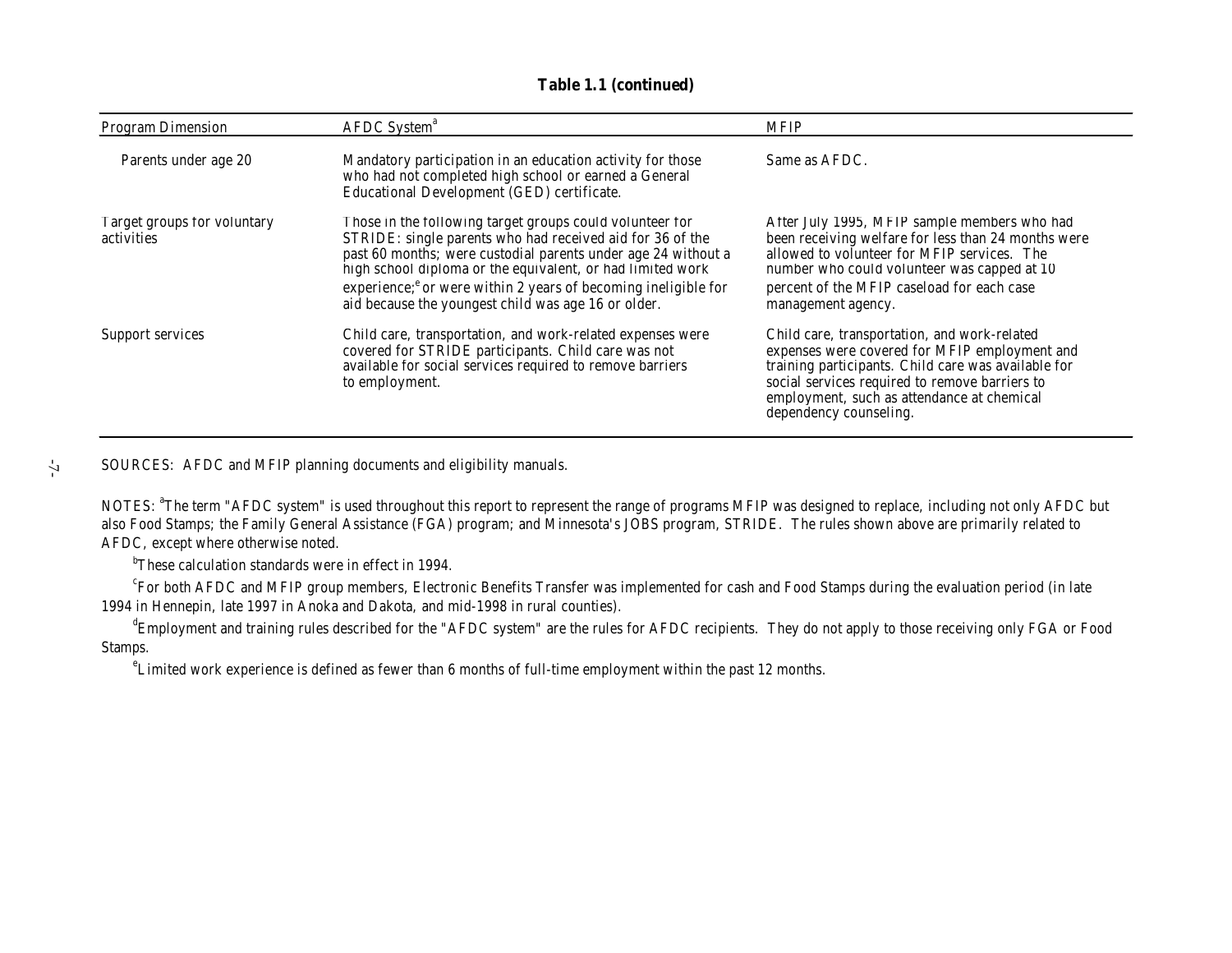substantially for each dollar of earnings. Under MFIP, much more of a family's earnings were disregarded when determining benefit levels. MFIP's more generous earnings disregard ensured that working *always* resulted in more income than not working. $^{12}$ 

For example, as illustrated in Figure 1.1, a single parent with two children who had no income from work received the same \$769 in monthly welfare benefits under MFIP or the AFDC system. If she worked 20 hours per week at \$6 per hour, her grant was reduced by \$237 less under MFIP than it would have been under the AFDC system. This raised the reward for working — the difference in total income between working and not working — from \$255 to \$492, or an increase of 93 percent.<sup>13</sup> If she worked 40 hours per week at \$6 per hour, her monthly grant was reduced under MFIP by \$148 less than under AFDC, raising the reward for working by 27 percent, from \$539 to \$687. Thus, compared with the AFDC system, MFIP provided an incentive to work, and a relatively greater incentive to work part time than full time. MFIP allowed families to continue to receive supplemental benefits while they worked, until their income reached approximately 140 percent of the poverty level.<sup>14</sup>

MFIP child care payments also encouraged work, because MFIP paid child care expenses directly to the provider, leaving recipients with no up-front costs. AFDC recipients, in contrast, had to pay for child care upfront, and those costs could be subtracted from their income when their AFDC grant was calculated. Although AFDC recipients were eventually reimbursed for child care expenses, this process could take up to two months.

• **MFIP required long-term public assistance recipients to participate in employment and training services.** Many public assistance recipients left welfare quickly on their own, while others were expected to respond to MFIP's financial incentives by finding jobs. To target services and control costs, MFIP focused employment services on longer-term recipients, who were less likely than others to find jobs without assistance and who accounted for a large share of welfare expenditures. Under MFIP, single parents who had received public assistance for 24 of the past 36 months (and two-parent families who had received assistance for 6 of the past 12 months) were required to participate in employment and training activities in order to continue receiving

l

 $12$ Note that the more generous earnings disregard implies that MFIP benefits were available to many families who would not have been eligible for benefits under AFDC, leading to an increase in welfare costs for that group. This factor made cost control in other areas an important part of MFIP. An example of this is MFIP's strategy of providing employment-related services only to long-term recipients.

 $13$ Dollar amounts in this chapter correspond to benefit levels and rules in effect in 1994, when MFIP began.

<sup>&</sup>lt;sup>14</sup>This level reflects MFIP rules in effect throughout most of the field trials.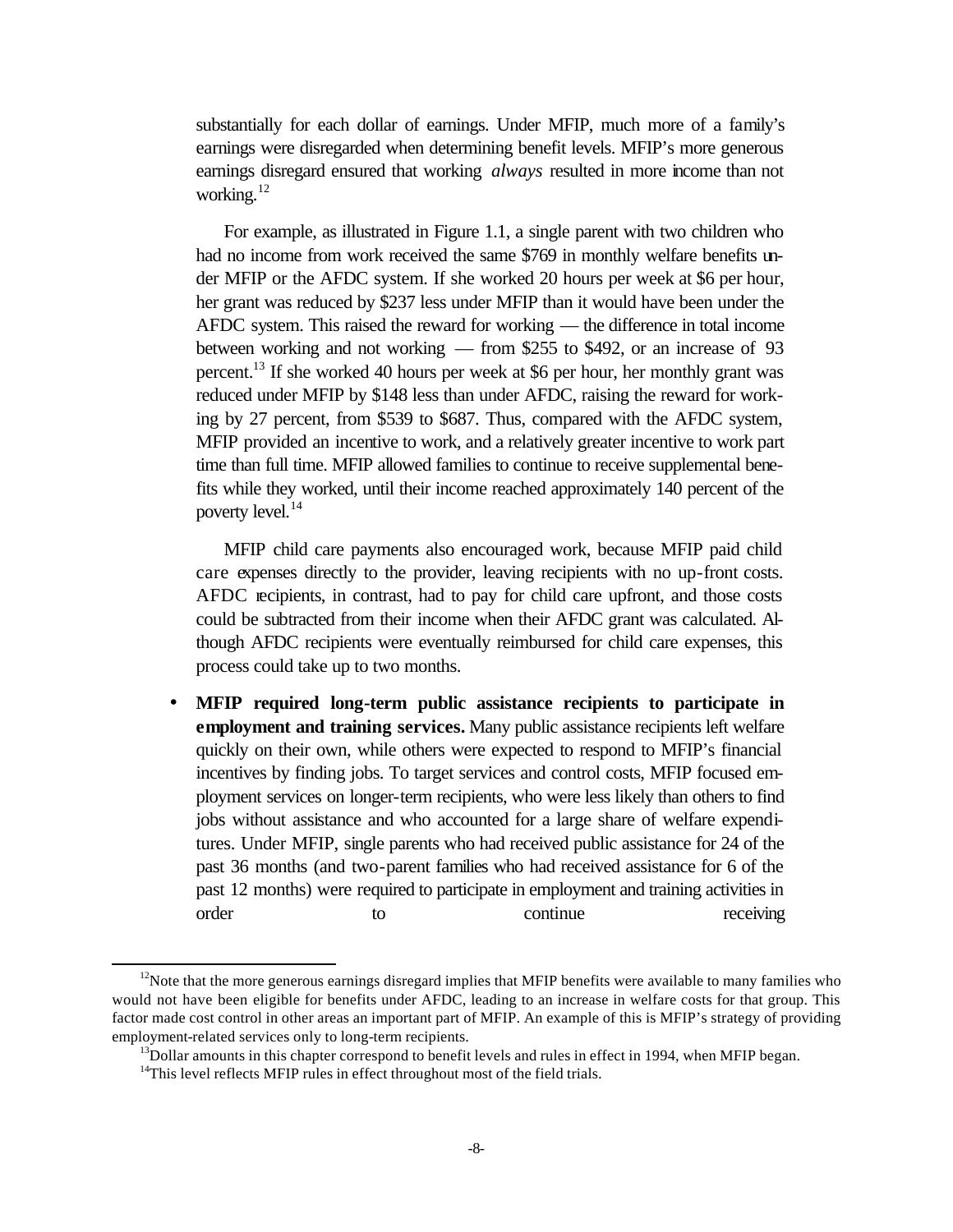#### **Figure 1.1**



#### **How MFIP Makes Work Pay: Examples of Monthly Income for a Single Parent with Two Children Under MFIP and AFDC**

SOURCES: U.S. House of Representatives, Committee on Ways and Means, 1994; 1994 MFIP eligibility manual.

NOTES: Calculations are based on AFDC, Food Stamp, MFIP, income tax, and Earned Income Credit (EIC) rules for April through June 1994. Monthly net earnings are based on the sum of the parent's monthly earnings, minus any applicable income taxes. Monthly benefits are based on the sum of the monthly MFIP or AFDC grant plus any Food Stamp benefits. AFDC grant calculations are based on AFDC rules for the fifth to twelfth months of employment.

 MFIP combines AFDC and Food Stamp benefits into one cash grant. A recipient with no other income receives the maximum grant, which is the maximum combined value of AFDC and Food Stamps. An employed recipient receives the lower of (1) the maximum grant increased by 20 percent, minus net income, or (2) the maximum grant. Net income excludes 38 percent of gross earnings.

 The AFDC grant calculation disregards \$120 of gross earnings. After the twelfth month of employment, AFDC recipients are eligible for only a \$90 earnings disregard.

 Grant calculations assume no unreimbursed child care costs and no child support collections. AFDC and Food Stamp benefit amounts are based on \$500 per month rent.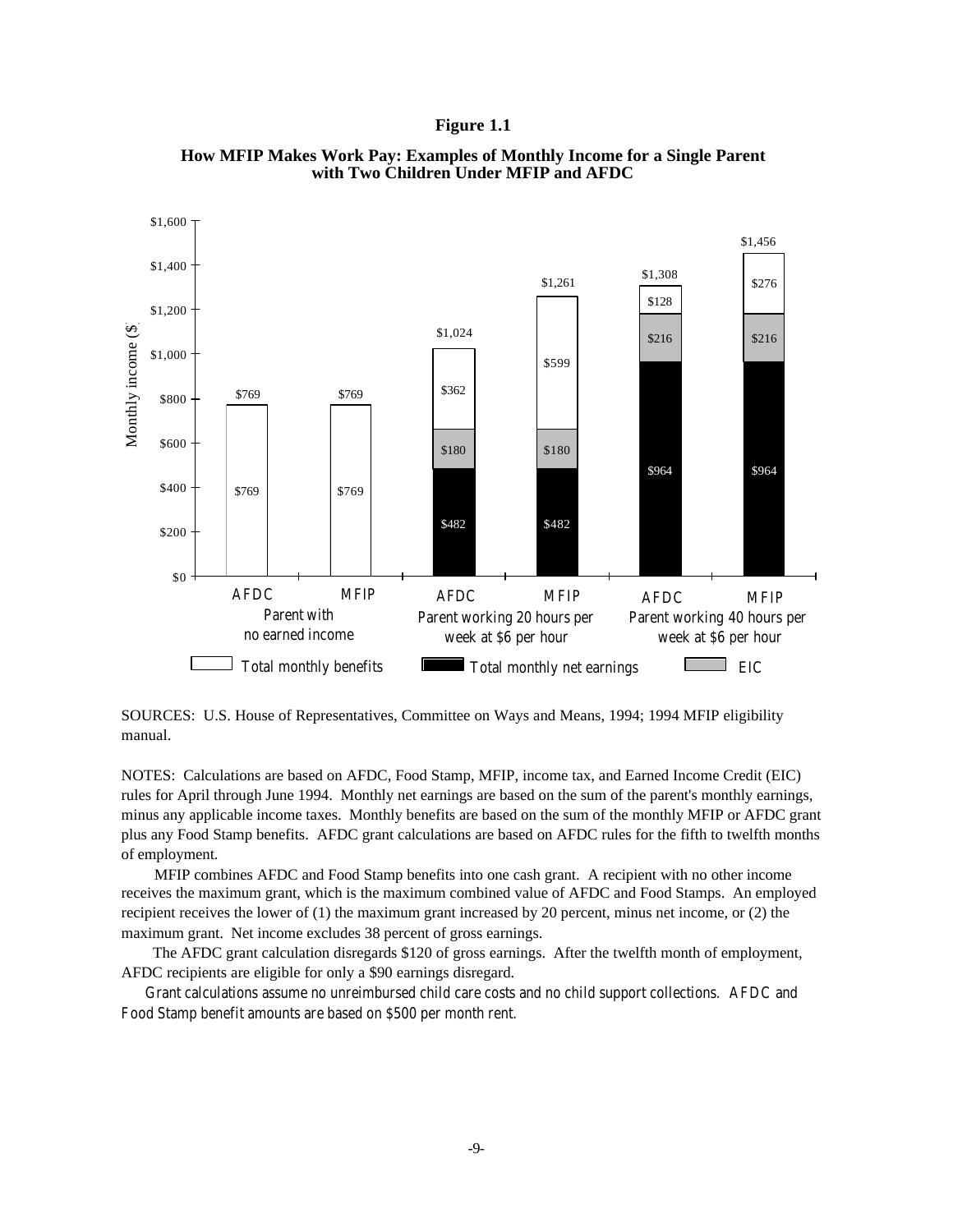their full grants.<sup>15</sup> Individuals were exempt from participating if they had a child under the age of 1, if they had other "good cause" reasons, or if they were working at least 30 hours per week.

For single-parent families, MFIP's employment and training services were a substitute for those provided under AFDC through the STRIDE program. As in STRIDE, MFIP services might include immediate job search or participation in an education or job training program. However, MFIP differed from STRIDE in two significant ways: STRIDE was essentially a voluntary program and had a strong focus on education and training, whereas MFIP was mandatory for long-term recipients and placed greater emphasis on rapid entry into employment.

For two-parent families, MFIP's employment and training services were a substitute for the job search / Community Work Experience Program (CWEP) that was a requirement for two-parent families in the AFDC-UP program. Because the job search / CWEP program was mandatory, the introduction of MFIP employment and training requirements was a less dramatic change for two-parent families than for single-parent families.

• **MFIP consolidated benefits and streamlined public assistance rules and procedures.** MFIP combined the benefits of AFDC, Family General Assistance (FGA), and Food Stamps into a single program, so families on MFIP encountered a single set of rules and procedures. In addition, recipients received Food Stamp benefits as part of their cash public assistance grant, instead of separately as coupons (as they did under the AFDC system).

Program rules were especially simplified for two-parent families, the majority of whom faced work history requirements and work effort limitations under the AFDC-Unemployed Parent (AFDC-UP) program. MFIP removed these barriers to welfare receipt for two-parent families. Moreover, these streamlined eligibility rules benefited any parent who was single at the time of random assignment but who married the father of her children while receiving MFIP benefits.

## **II. Comparison of MFIP and AFDC**

l

In order to understand the effects of MFIP and the AFDC system on recipients' behavior, it is important to understand the different ways in which they treated recipients. The following is a comparison of the two programs, which operated side by side in the evaluation counties. Sections A and B compare the AFDC and MFIP systems for single-parent families; Sections C and D describe differences between AFDC-UP and MFIP for two-parent families.

 $15$ In Minnesota, this component of MFIP was referred to as "MFIP case management," reflecting the program's emphasis on providing employment and training services within a case management structure.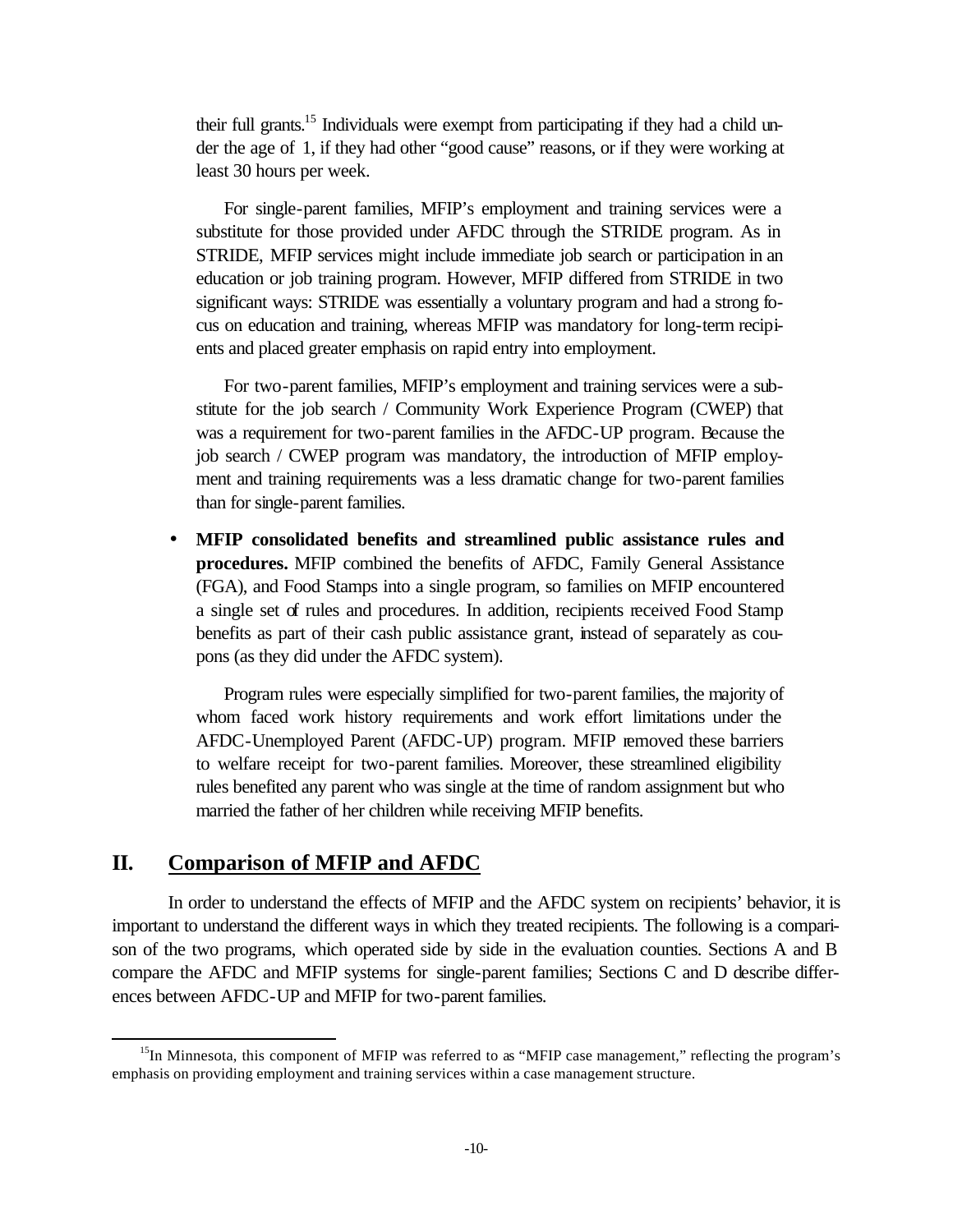Parents entered the demonstration in one of two ways. New applicants for welfare were randomly assigned to either the AFDC system or MFIP just before they had their initial eligibility interview. Welfare recipients already on the AFDC caseload were randomly assigned to either group when they came in for their annual recertification, or redetermination of eligibility. (See Figure 1.2 for an illustration of the sequence that was followed in the welfare office on the day of random assignment.)

#### **A. Single-Parent Families in the AFDC System**

If assigned to the AFDC system, a single parent was interviewed at her county financial assistance office to determine whether she was eligible for program benefits.<sup>16</sup> If her eligibility was verified, she received a monthly grant including cash benefits, Food Stamp coupons, and Medicaid. If she worked, her welfare grant was reduced as she earned income by an amount that increased over time, the longer she had been working (see Table 1.1 for details). A parent with two children was no longer eligible for assistance under the AFDC system when her monthly earnings reached \$1,289. If she did not work and experienced no changes in her income or family situation, she came into contact with the welfare office once a year, when she returned for redetermination of eligibility.

All new applicants found eligible for AFDC were required to attend an orientation to the STRIDE program, which provided education, training, and other services.<sup>17</sup> After the orientation, only those in a STRIDE "target group" — that is, women who had received aid for 36 of the previous 60 months; women who were under age 24 and did not have a high school diploma or a General Educational Development (GED) certificate, or who had limited work experience; and women who were within two years of becoming ineligible for aid because their youngest child was 16 or older — were eligible to volunteer for STRIDE. Other AFDC applicants and recipients were not eligible for STRIDE services until they met one of these criteria.<sup>18</sup> (Note that because of these targeting criteria, the majority of STRIDE participants were either long-term recipients or "at risk" of becoming long-term recipients.)

A woman who volunteered for STRIDE met individually with a case manager at the county employment office or at a private nonprofit agency under contract to provide these services. Together, they developed a "self-sufficiency" plan, which generally outlined steps that would put her in a position to secure a job at a wage rate high enough to move her family off assistance and out of poverty; typically, a self-sufficiency plan included participation in education or training programs. Child care costs could be paid directly by STRIDE only for participants in education or employment-related activities, such as job search. Through mid-1995, volunteers, who typically entered the program to gain further education, were free to leave STRIDE at any time without penalty.<sup>19</sup>

l

 $16$ The feminine pronoun is used because most single parents receiving welfare are women.

<sup>&</sup>lt;sup>17</sup>Exemptions were given to those who were caring for a child under age 3 or working at least 30 hours per week.

<sup>&</sup>lt;sup>18</sup>In addition, women who were under age 20 and who lacked a high school diploma or a GED certificate were required to participate in a STRIDE education activity and could be sanctioned for noncompliance. The same rule applied to women under age 20 in the MFIP group.

<sup>&</sup>lt;sup>19</sup>After mid-1995, individuals who volunteered for STRIDE services, enrolled in an activity, and ceased to participate could be sanctioned for noncompliance.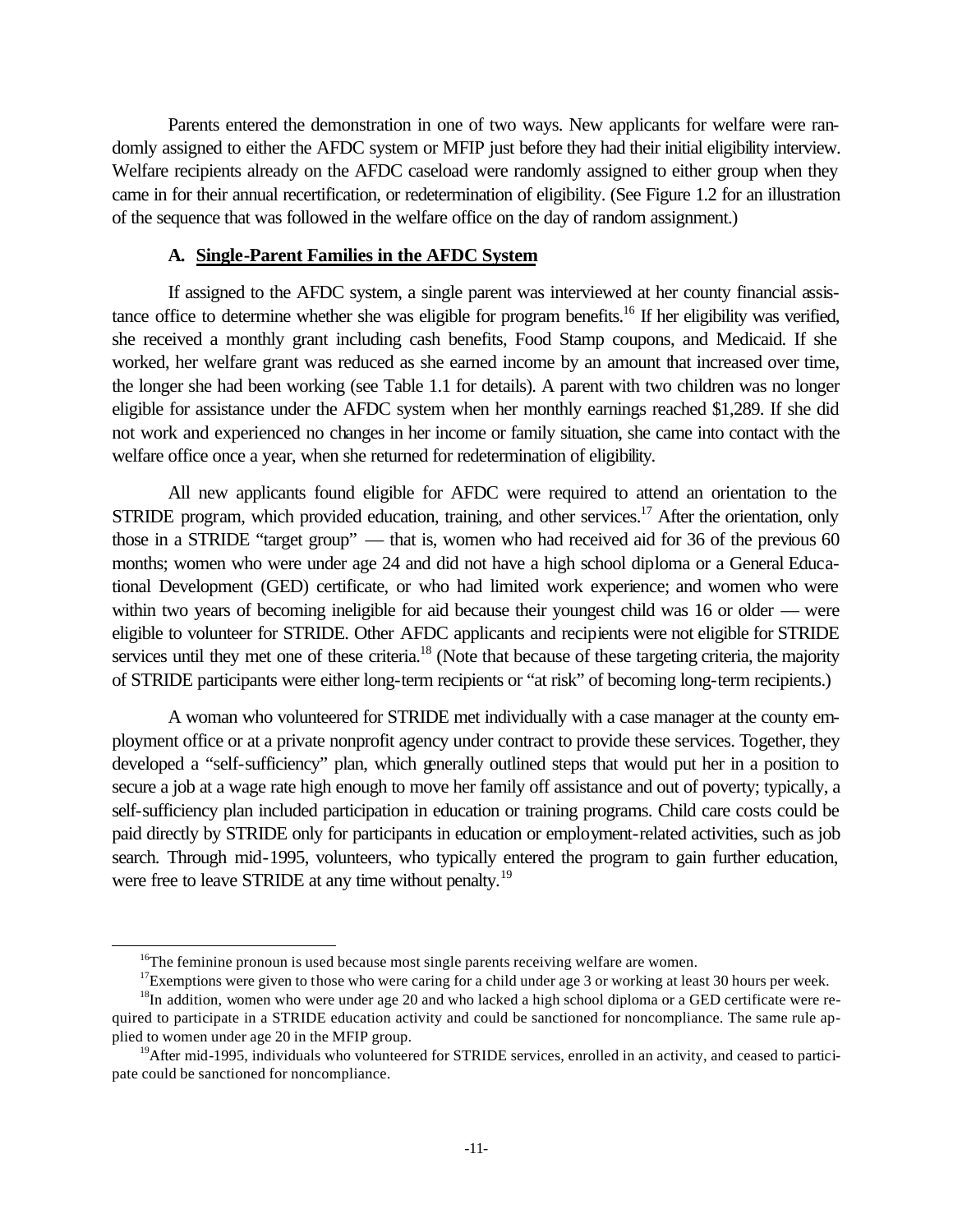**Figure 1.2**





NOTE: In Hennepin County only, a fourth research group was assigned which received AFDC benefits but no STRIDE services. This group is discussed in Appendix A.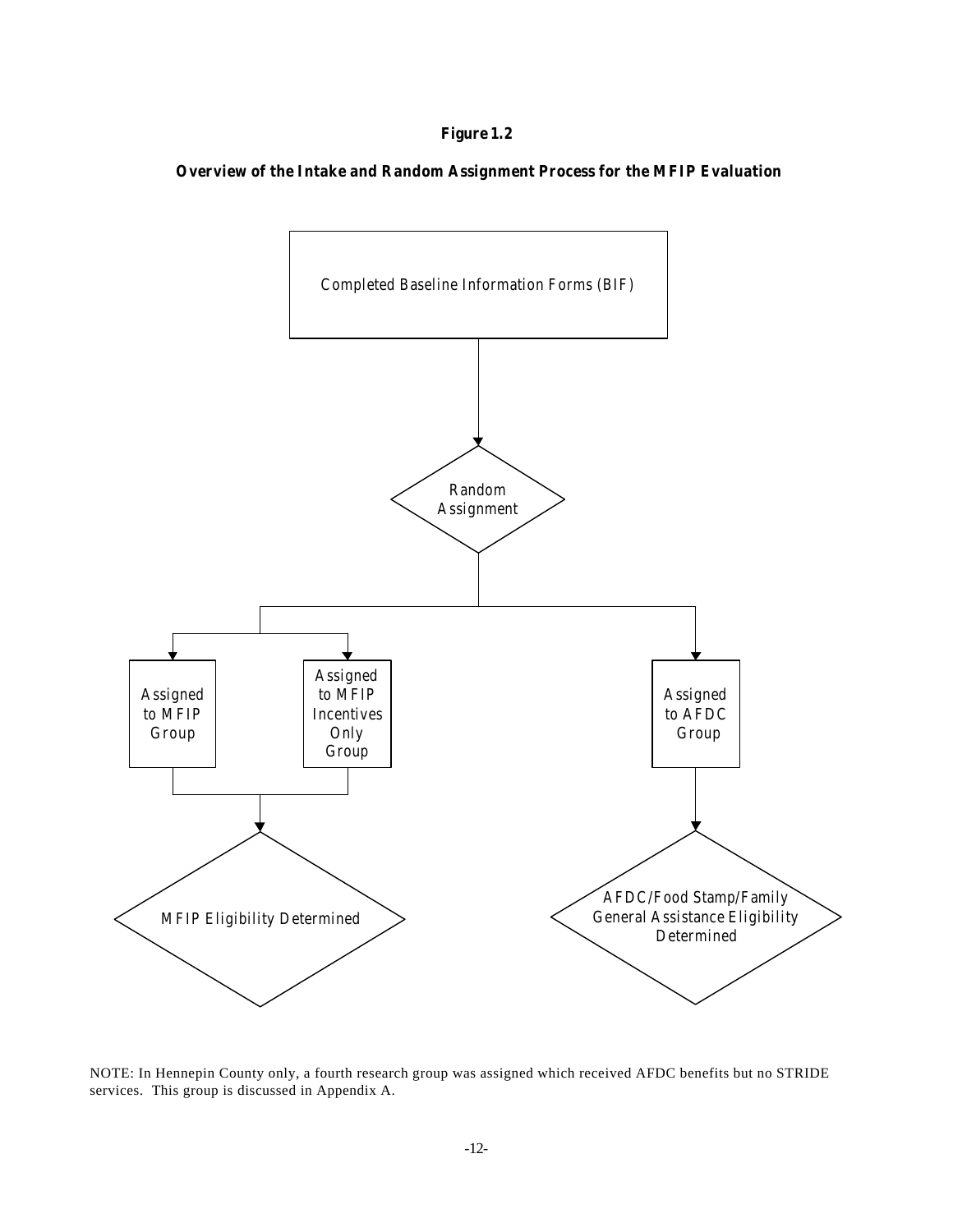#### **B. Single-Parent Families in MFIP**

If assigned to MFIP, a single-parent applicant attended an eligibility interview with a specialized MFIP worker. At that interview, she learned how MFIP was designed to make work pay, how her benefits would be affected if she was working or went to work, and when she would be required to participate in employment and training services. To prevent the expanded earned income disregard from causing a large increase in the proportion of new applicants found eligible, workers assessed applications using an earned income disregard formula that was similar to that used in AFDC. If found eligible under these rules, the applicant then received a monthly cash grant that was determined using the MFIP benefit formula, which included Food Stamp benefits in cash, rather than coupons, and Medicaid. If she began to work or her work increased, her grant was reduced, but, as explained earlier, the reduction was smaller under MFIP than it would have been under AFDC (see Table 1.1 for details). When the program began in 1994, a single parent with two children was no longer eligible for MFIP when her earnings reached \$1,487 per month — \$198 more than under AFDC.

Ongoing AFDC recipients (those receiving assistance at the time of random assignment) who were assigned to MFIP at the time of their recertification interview received the same information about the program that applicants received. Their cases were converted from AFDC to MFIP, and, if determined eligible, they began to receive MFIP benefits and incentives.

MFIP's benefit structure was actually more generous than AFDC's in several ways that are not encompassed in the changed earned income disregard.<sup>20</sup> First, in MFIP, earnings were budgeted retrospectively, so that the first two months of earnings after starting a job were not counted against the MFIP grant. Second, if a person faced a significant loss in earnings due to losing a job, the MFIP grant was immediately increased to make up for that loss rather than waiting two months for the earnings loss to cause the MFIP grant to go up.

Moreover, even for families without earnings, some changes in eligibility rules were to the benefit of MFIP families. In particular, the basic MFIP grant assumed that all families would have received the maximum Food Stamp shelter deduction if they had been in the Food Stamp program. This allowed MFIP to meet a federal waiver requirement that no family lose money as a result of the Food Stamp cash-out, at the same time meeting MFIP's own goal of streamlining the eligibility process by eliminating the use of individual families' shelter expenses to determine their grants. (If MFIP had assumed, for example, that all families had received the average shelter deduction, then families with high shelter costs would have lost money under MFIP.)

When an MFIP parent had received welfare for 24 of the preceding 36 months, and if she worked less than 30 hours per week, she was required to participate in MFIP's employment and training services. When she became subject to the mandatory participation requirement, she was notified and referred to an MFIP service provider agency. MFIP recipients who were not yet subject to the partici-

l

<sup>&</sup>lt;sup>20</sup>Many of the differences between MFIP and AFDC eligibility rules came about because, in the process of combining the AFDC and Food Stamp programs into one set of eligibility rules, program planners had to reconcile the differences in a wide range of rules between the two programs.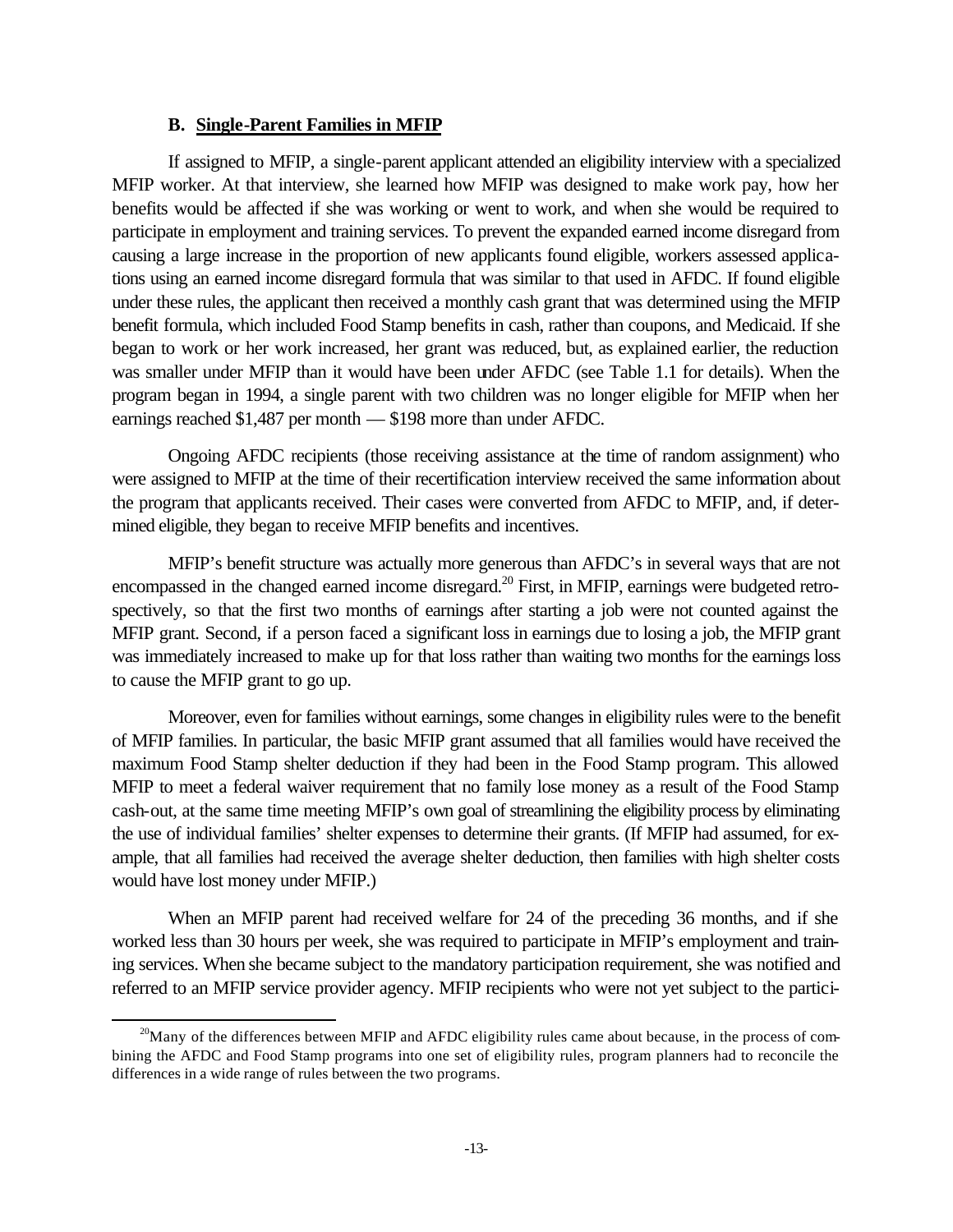pation mandate could volunteer for services elsewhere in the community, but not for MFIP or STRIDE services.<sup>21</sup> The MFIP employment and training component was designed not only to provide services to develop skills and move people into employment but also to reinforce the message about the financial incentives for working. Thus, the financial incentives of MFIP were more strongly marketed to individuals participating in these activities.

An MFIP parent next developed an employment plan with an MFIP case manager. MFIP employment and training services were often operated by the same providers as the STRIDE program, but by distinct staff who had been trained in MFIP's philosophy and procedures. As in STRIDE, the employment plan could include education and other activities. In contrast to STRIDE's long-term approach and its emphasis on education, however, MFIP emphasized quicker entry into the workforce and the use of part-time and possibly low-wage work, perhaps combined with education, as a stepping-stone to full-time work and self-sufficiency. As explained earlier, if child care was required for participation in any component of the plan, including employment, MFIP paid child care costs directly to the provider.<sup>22</sup> If the parent did not comply with the requirements of MFIP's employment and training component, she faced a 10 percent reduction in her welfare grant.

### **C. Two-Parent Families in AFDC**

l

The process by which two-parent families were randomly assigned either to AFDC or to MFIP was identical to the process for single-parent families. However, in each research group, the treatment that was provided to two-parent families was quite different from the treatment provided to singleparent families.

In most two-parent families, both biological parents were present, and the family would be evaluated for eligibility for AFDC-UP. To be eligible for the AFDC-UP program, the family had to document that the primary wage-earner had worked in at least 6 of the previous 13 calendar quarters (the "work history requirement")<sup>23</sup> and had been unemployed for at least 30 days prior to approval for benefits. In addition to these restrictions, the two-parent family had to be financially eligible for benefits; if the primary wage-earner worked while receiving AFDC-UP benefits, he or she was limited to working no more than 100 hours per month (the "100-hour rule"). Benefits were available to both married and unmarried two-parent families with a dependent child.

The AFDC-UP program further required that the primary wage-earner either work or participate in a job search program. If the job search program did not lead to private sector employment within a specified period of time, the parent was required to work in a Community Work Experience Program (CWEP) position. Although there was a mandatory AFDC-UP job search program in place

 $^{21}$ In July 1995, a limited number of spaces were opened for volunteers for MFIP services.

<sup>&</sup>lt;sup>22</sup>Unlike STRIDE, MFIP would also pay for child care while a participant attended family counseling or other social services activities, if the services were part of the employment plan.

<sup>&</sup>lt;sup>23</sup>More specifically, the primary earner had to have worked and earned at least \$50 in at least 6 of the previous 13 calendar quarters, or the primary earner had to have been eligible for unemployment compensation benefits during the past year.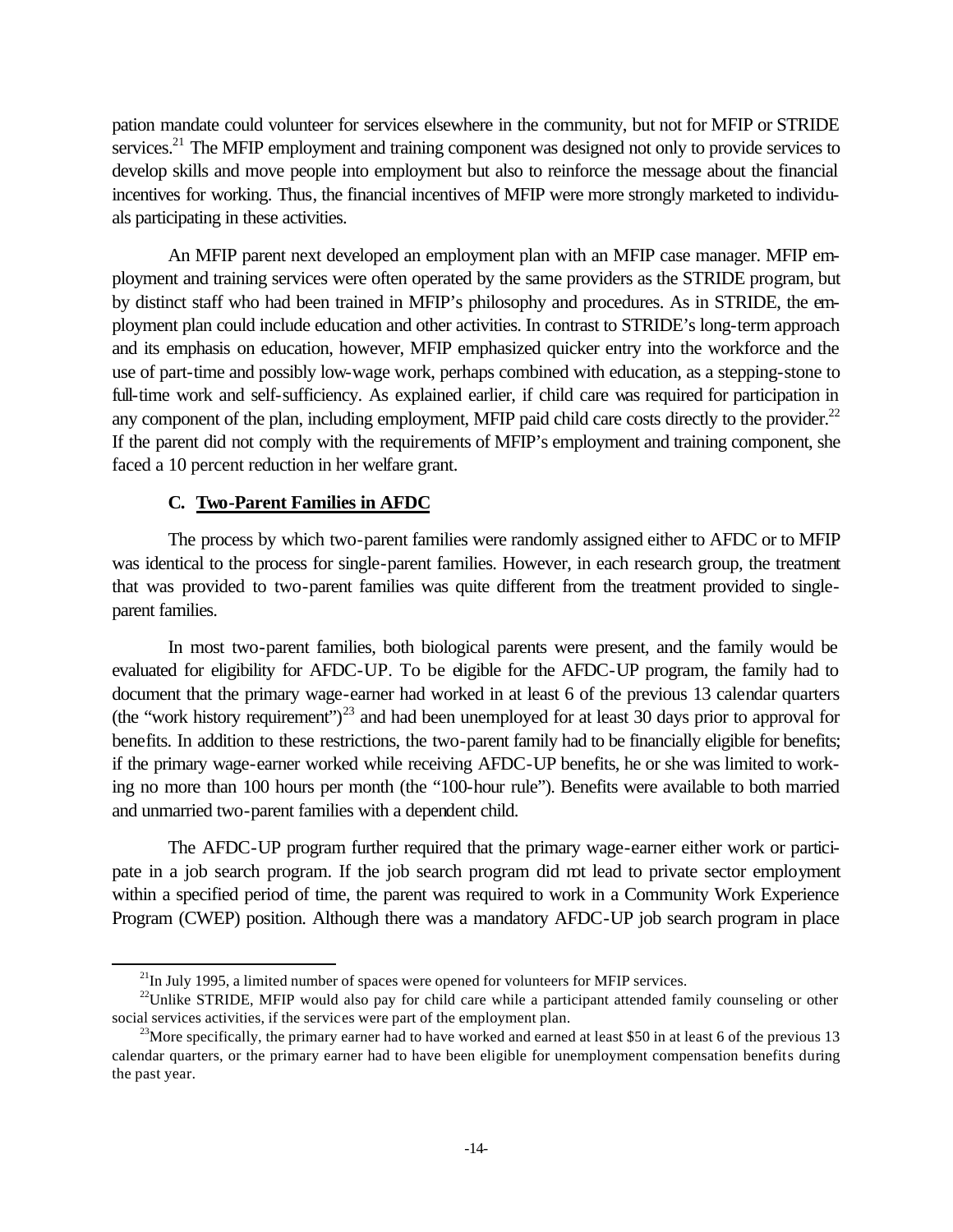throughout the follow-up period, CWEP was not operational in the MFIP field trial counties until late 1995, partway through the follow-up period for the evaluation.

In some families, both parents were present, but one parent had a long-term disability. Such families could be found eligible for the AFDC program under a provision for incapacitated parents. Similarly, two-parent families who included a stepparent were subject to the rules of AFDC rather than AFDC-UP. In the AFDC program, stepparents were not considered part of the official family unit, but some proportion of their income could be "deemed" accessible to the family. Families who included an incapacitated parent or a stepparent and were found eligible for AFDC could volunteer for the STRIDE program if a parent met the STRIDE target group criteria, but they were not subject to mandatory job search / CWEP services.

A small proportion of families in which both biological parents were present but the family did not qualify for AFDC-UP (for example, because the primary wage-earner could not meet the work history requirement) received benefits through the state-funded FGA program.

### **D. Two-Parent Families in MFIP**

l

For two-parent families, some aspects of the MFIP program operated in much the same way as described for single-parent families. In particular, MFIP's financial incentives — its expanded earnings disregard and streamlined child care reimbursement — worked similarly for two-parent and singleparent families.<sup>24</sup>

However, the changes in eligibility rules under MFIP went considerably further for two-parent families. For the majority of two-parent families, in which both biological parents were present, MFIP made the initial eligibility process much less arduous and reduced the restrictions on work after the family was on welfare. When two-parent families applied for MFIP, they no longer had to prove an extensive work history or that they were incapacitated — increasing the likelihood that two-parent families would be found eligible. Once on welfare, they were no longer subject to the 100-hour rule, making it possible for working families to remain on welfare even with a full-time job, as long as their earnings were low enough to keep them eligible. Because the 100-hour rule in essence made families choose between welfare receipt and movement into full-time employment, its removal should have encouraged work; but it may also have enabled those who would have worked in the absence of MFIP to stay on welfare longer than they would have been permitted in the AFDC-UP program. A major goal in removing that 100-hour rule was to eliminate any incentive for fathers (in low-wage jobs) to leave their families, thus assuring the families of continued welfare income and access to public assistance services such as Medicaid.

To ensure that families would not be financially worse off under MFIP than they would have been under AFDC and Food Stamps, MFIP allowed two-parent families who included a stepparent to

 $^{24}$ A two-parent family was eligible for child care reimbursement assistance only if both parents were working or engaged in a work-related activity. (However, if the second parent was a stepparent who opted out of the assistance unit, single-parent rules for child care applied.)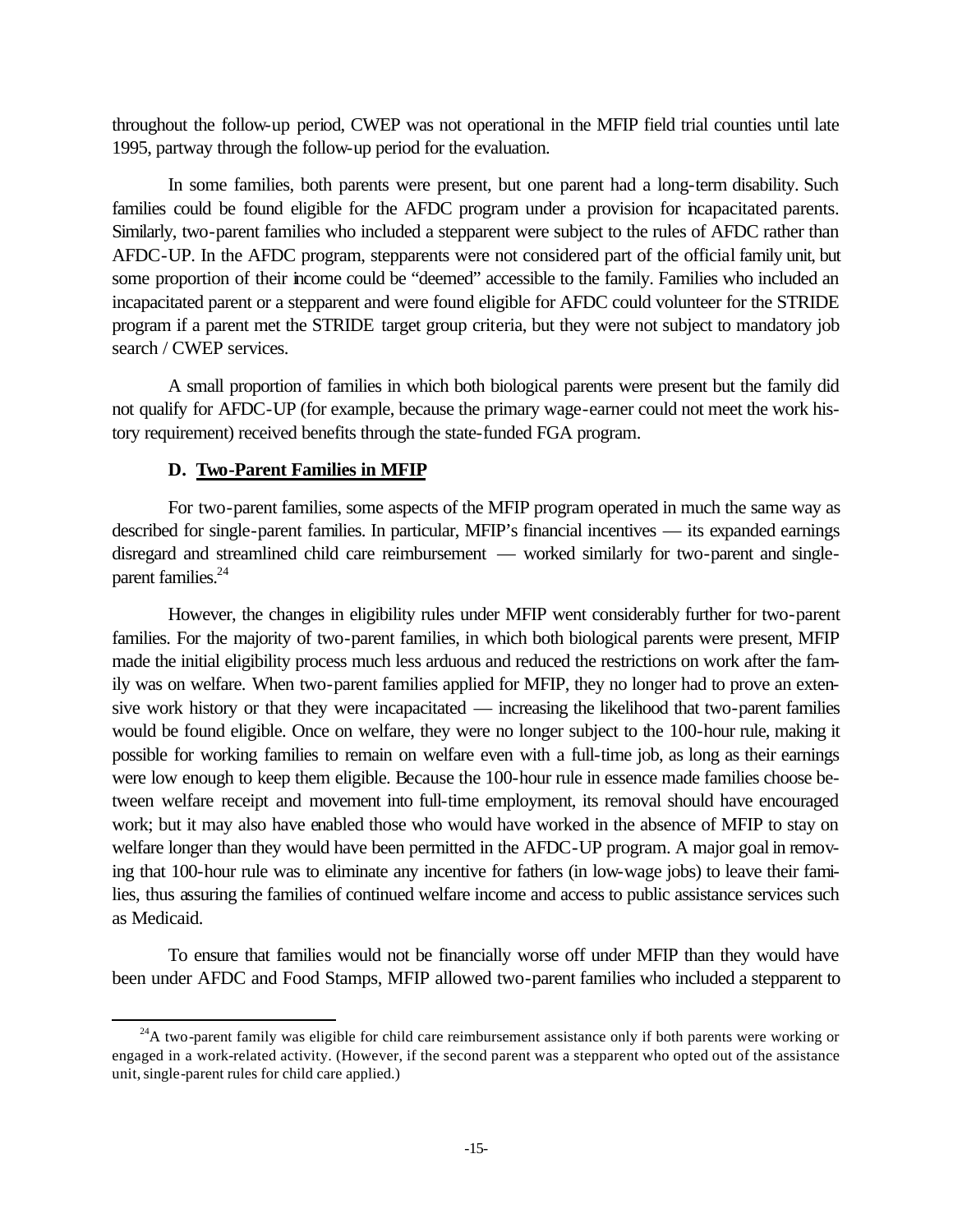choose whether or not the stepparent would be included in the family unit, allowing them to choose the configuration most favorable to their grant calculation. Moreover, if the family decided not to include the stepparent in the assistance unit but instead to follow the procedure for "deeming" his income as potentially available for supporting the family, MFIP allowed families to disregard more of that income than was the case under AFDC. (The disregard was high enough that, for many families, none of the stepparent's income would be counted in determining eligibility.)

If, at the time of random assignment to the MFIP group, a two-parent family had already received public assistance for at least 6 of the past 12 months, the parents were immediately referred to MFIP's employment and training program. Both parents were required to attend the initial orientation to the services that would be provided. Subsequently, each family was allowed to decide which parent would participate in the mandatory services.<sup>25</sup> Two-parent families who were newly applying for welfare at the time of random assignment were referred to the mandatory services after they had been on welfare for 6 months. (If one parent was incapacitated, two-parent families in MFIP faced no participation requirements. If the family included a stepparent, the family was subject to the same participation requirements as a single-parent family.)

## **III. The MFIP Evaluation**

l

To compare the outcomes of families in MFIP with the outcomes of the families in the AFDC system, a random assignment design was used, with applicants for and recipients of public assistance being assigned to either the AFDC system or the MFIP system. Random assignment began in April 1994 and concluded in March 1996, after a total of 14,639 families had entered the research sample. This final report follows families in the sample for two to three years (depending on the source of data), obtaining information on welfare receipt, earnings, family income, poverty, and other outcomes.

The random assignment process began at the time an individual applied or reapplied for assistance. At this time, families could be assigned to one of three research groups: the MFIP group, the AFDC group, or the MFIP Incentives Only group.<sup>26</sup> The process of random assignment provides a powerful tool for estimating the program effects. Because sample members were assigned randomly, the characteristics of individuals in each research group should not differ systematically at the time of random assignment, or "baseline." Therefore, any differences in outcomes among these three research groups can be attributed to the program, and comparisons of the outcomes for families assigned to each group provide a reliable estimate of MFIP's impacts.

 $25$ This was in contrast to CWEP, in which the mandatory participant was the parent whom the program defined as the primary wage-earner, based on the parents' previous work histories.

 $^{26}$ In Hennepin County (Minneapolis) only, some families were also randomly assigned to a fourth group, the AFDC/No Services group. Members of this group continued to receive assistance under the AFDC system but were not eligible to receive STRIDE services, thus allowing an evaluation of the STRIDE program compared with providing no employment or training services. Since an evaluation of STRIDE is of secondary interest to MFIP, the description of this group and test are reserved for Appendix A. This group is not included in any of the analyses in the main body of the report.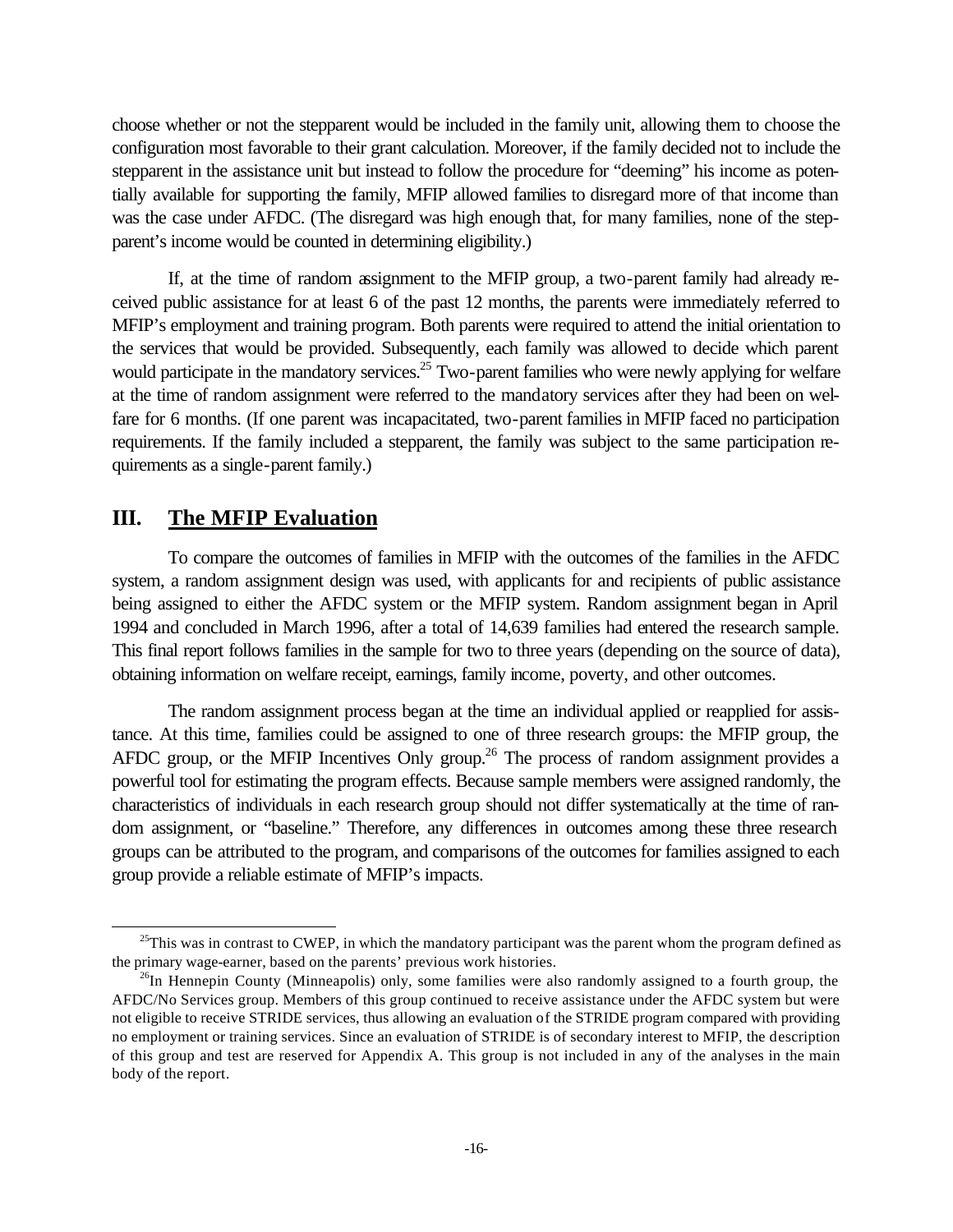Variations in the random assignment design for single- and two-parent families, and for urban and rural counties, as well as the questions that this design enables the evaluation to answer, are discussed below.

## **A. Random Assignment Design for Single-Parent Families**

As shown in Figure 1.3, the random assignment design for single parents differed by geographic area. Single parents in urban counties could be assigned to any of the three research groups — MFIP, AFDC, or MFIP Incentives Only — whereas single-parent families in rural counties were assigned to only the MFIP or the AFDC group. $27$ 

**1. MFIP.** All single-parent families assigned to the MFIP group received the full MFIP program. This included MFIP's benefit structure, its financial incentives, and, when families had received public assistance for 24 of the past 36 months, the requirement to participate in MFIP's employment and training services.

**2. AFDC.** Single-parent families assigned to the AFDC group were eligible for the benefits and services offered by Minnesota's AFDC system. They were subject to the financial rules of the AFDC and Food Stamp programs, and if they were a STRIDE target group (described in Table 1.1), they were eligible to volunteer for STRIDE services.

**3. MFIP Incentives Only.** This third research group was created for the purpose of the evaluation, to help disentangle the effects of MFIP's two major components: financial incentives and mandatory employment and training services.

Although this group is called "MFIP Incentives Only" as shorthand, single-parent families assigned to it were subject to *all of MFIP's financial changes* (including the changed earned income disregard, the Food Stamp cash-out, changes in child care reimbursement, and other eligibility changes such as revisions in how stepparents' income was budgeted). However, these single parents were not subject to time-triggered mandatory services, nor could they volunteer for MFIP employment and training services. If eligible, members of the MFIP Incentives Only group could volunteer to participate in STRIDE services.

## **B. Random Assignment Design for Two-Parent Families**

l

For purposes of the evaluation, two-parent families were defined as those in which two parents (either biological or stepparent) were living in the home at the time of random assignment. As summarized in Figure 1.4, two-parent families were assigned to either the MFIP group or the AFDC group, and both groups received somewhat different treatment than single parents in the same research groups.

**1. MFIP.** All two-parent families assigned to the MFIP group received MFIP benefits, which, in addition to providing financial incentives similar to those for single-parent families, removed

<sup>&</sup>lt;sup>27</sup>Because the rural sample and two-parent sample were too small to allow for a third research group, the MFIP Incentives Only group was available only to single parents in urban counties.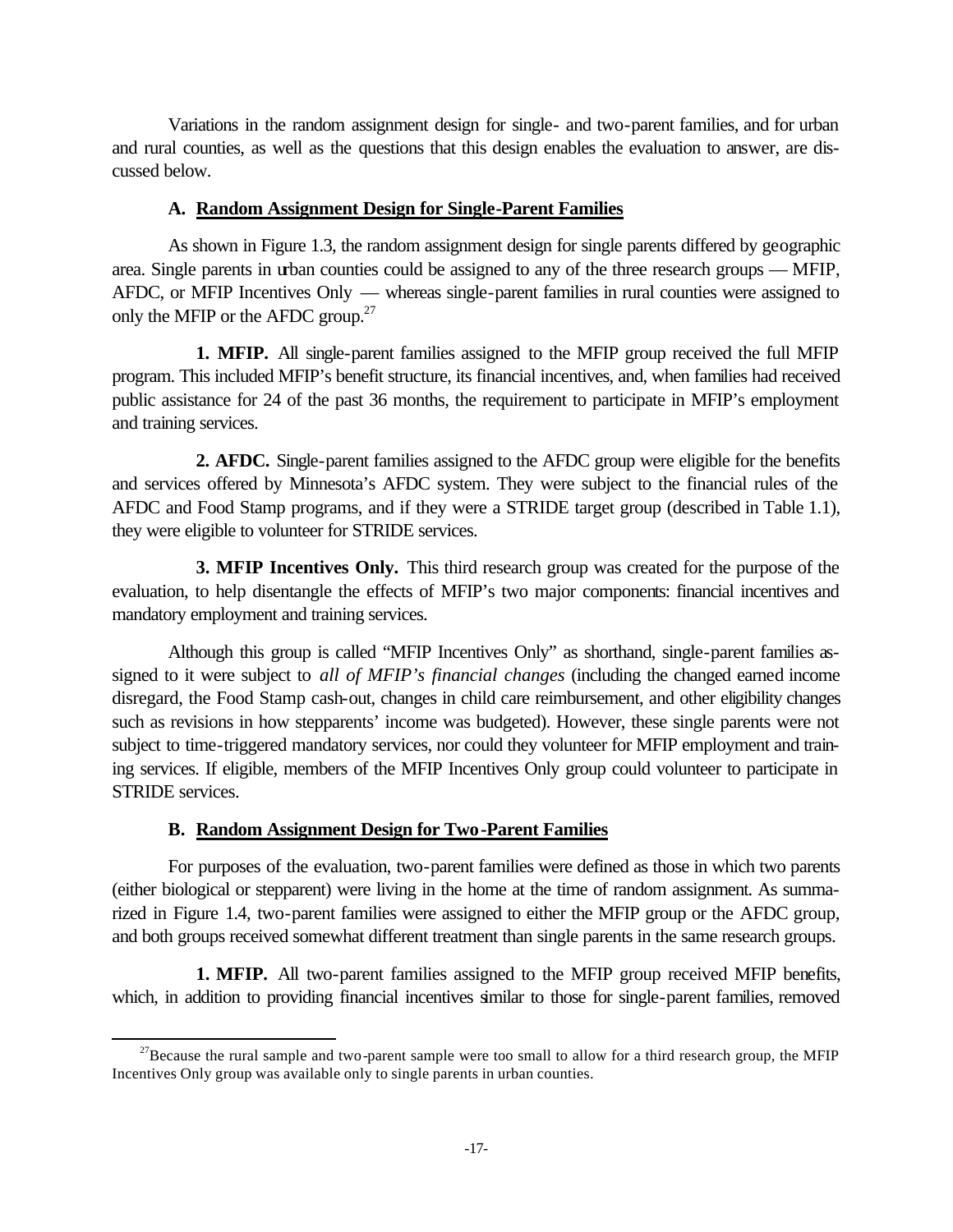## **Figure 1.3**

## **MFIP Random Assignment Design for Single-Parent Families**



**Rural Counties**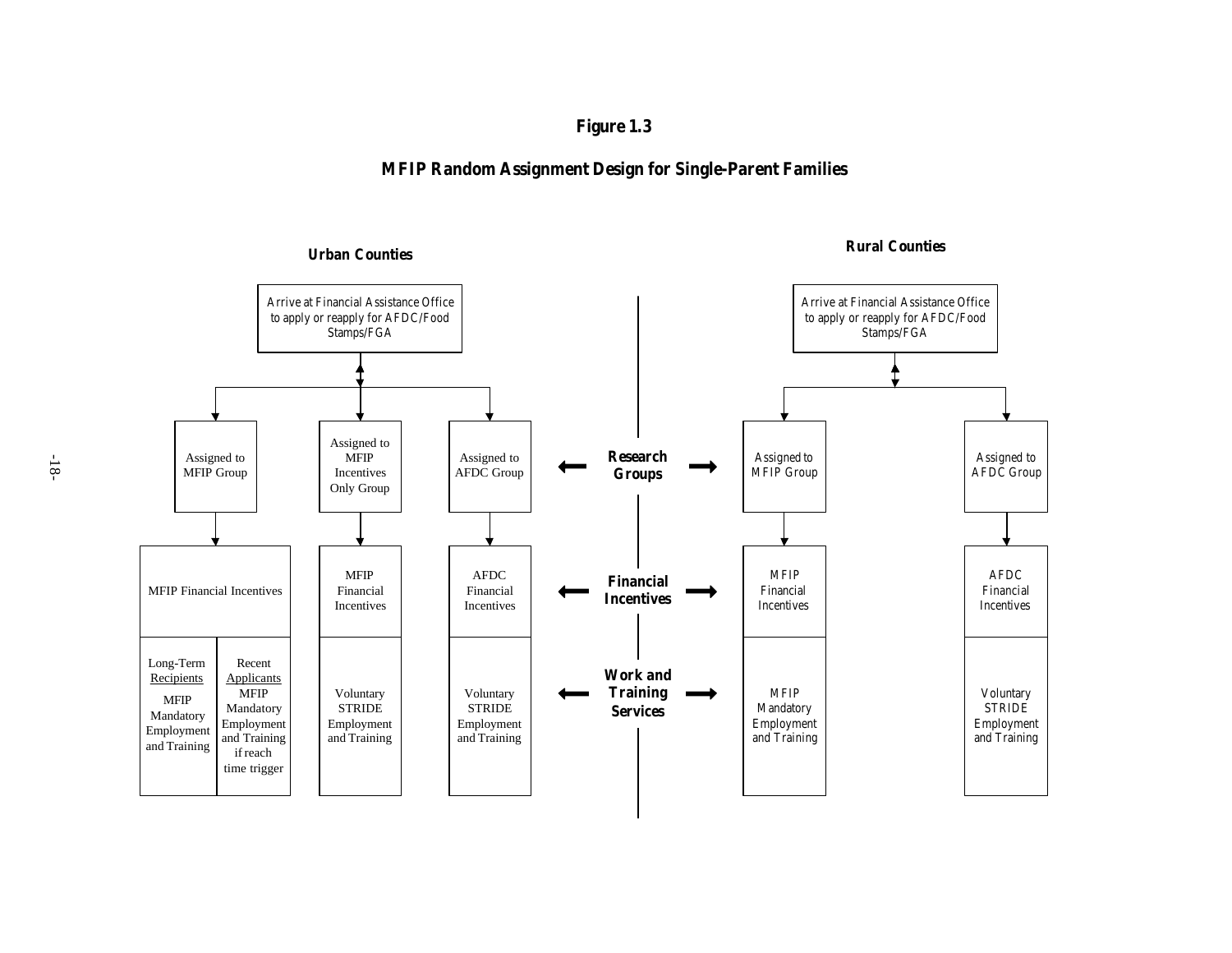## **Figure 1.4**

## **MFIP Random Assignment Design for Two-Parent Families**



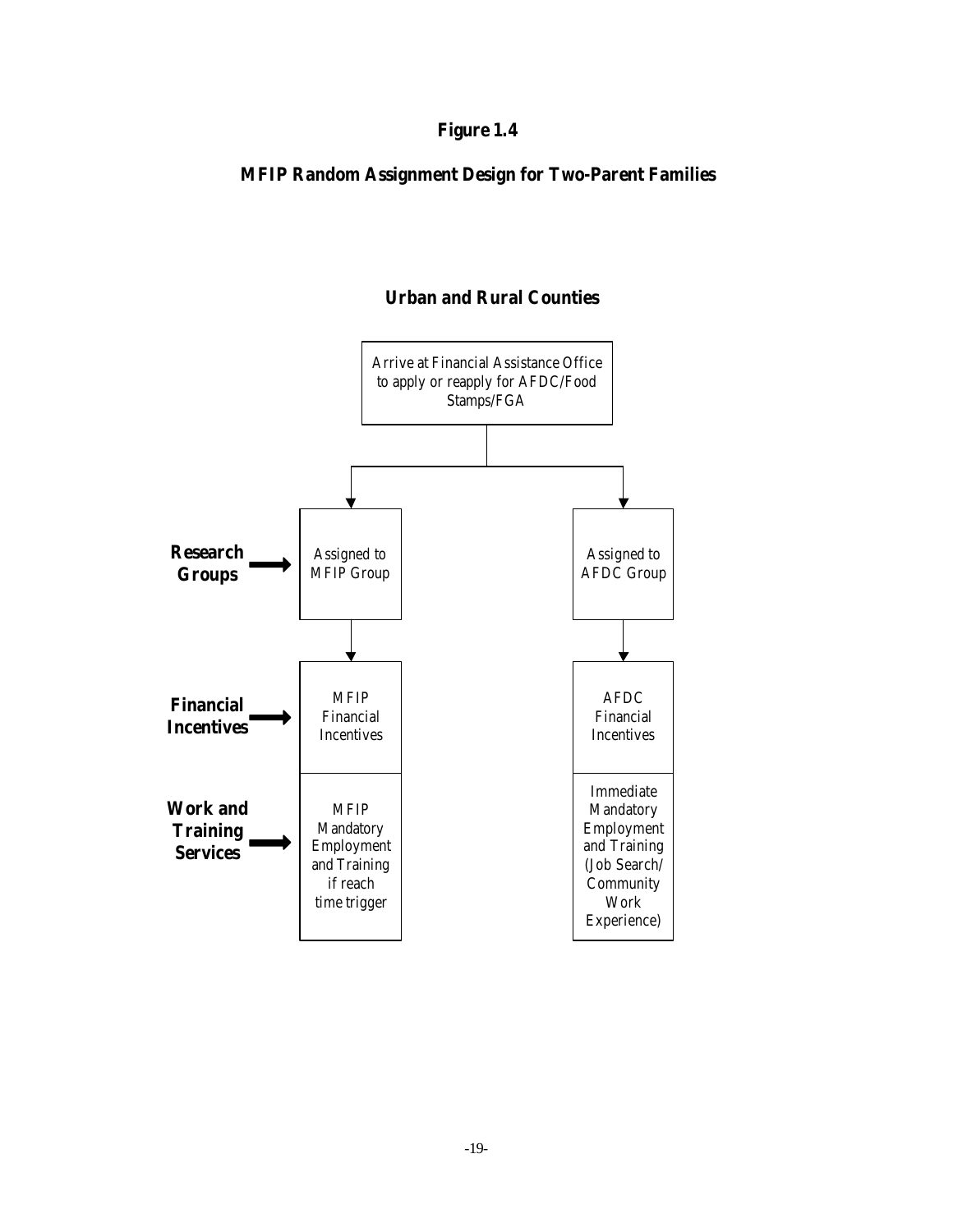significant restrictions on eligibility present in the AFDC-UP program, including the work history requirement and the 100-hour rule, discussed earlier in this chapter. When these families had received public assistance for 6 of the past 12 months, at least one parent was required to participate in MFIP's employment and training services.

**2. AFDC.** Two-parent families in the AFDC group were eligible for the benefits and services of the AFDC system (primarily AFDC-UP) $^{28}$  and the Food Stamp program as described above.

## **C. Research Questions**

Table 1.2 outlines the key research questions addressed by the MFIP evaluation and lists the comparisons between research groups that are used to answer each question.

## **Primary question regarding single- and two-parent families**

- **What are the effects of the full MFIP program?** This is the primary question of the evaluation. As shown in Table 1.2, it can be answered for both single- and twoparent families, for all subgroups. The impact of the full MFIP program is measured as the difference in outcomes between members of the MFIP and AFDC groups. However, differences in the program model mean that this basic question should be worded slightly differently for single- and two-parent families:
	- *For single-parent families, does MFIP's entire system of financial incentives and targeted participation mandates lead to different outcomes than the AFDC system?* As illustrated in Figure 1.3, for single-parent families, the financial incentives offered and the employment and training requirements were different for the MFIP and the AFDC groups.
	- *For two-parent families, does MFIP's package of streamlined eligibility rules, financial incentives, and targeted participation mandates lead to different outcomes than the AFDC system?* As illustrated in Figure 1.4, for two-parent families, the eligibility rules, financial incentives, and employment and training requirements were different for the MFIP and the AFDC groups. Note, however, that because most two-parent families in the AFDC group were subject to a job search / CWEP requirement, the *main* differences between the two groups are the changes in eligibility rules and financial incentives.

## **Additional questions regarding single-parent families**

l

• *What are the effects of offering MFIP's financial incentives alone?* This question is addressed for single-parent families in urban counties, by comparing outcomes for the MFIP Incentives Only group and the AFDC group. As shown

 $^{28}$ A small proportion of two-parent families in the AFDC group received cash assistance from the FGA program instead of from AFDC.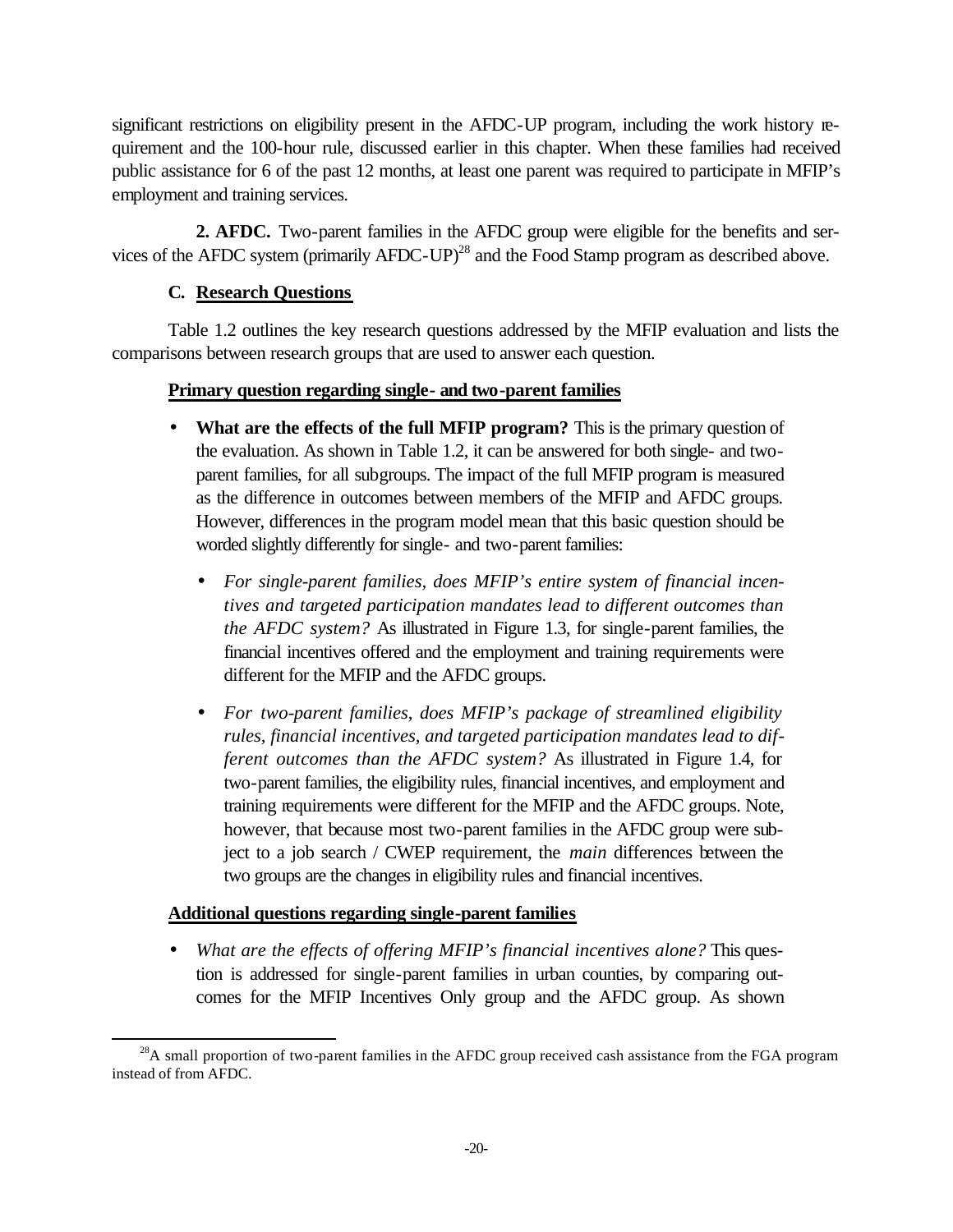## **Table 1.2**

|                                                                                                                                   | MFIP vs. AFDC                                     | <b>MFIP</b> Incentives Only<br>vs. AFDC                          | MFIP vs.<br><b>MFIP</b> Incentives Only                                                             |
|-----------------------------------------------------------------------------------------------------------------------------------|---------------------------------------------------|------------------------------------------------------------------|-----------------------------------------------------------------------------------------------------|
|                                                                                                                                   | What are the effects of<br>the full MFIP program? | What are the effects<br>of MFIP's financial<br>incentives alone? | What are the effects of<br>adding MFIP's mandatory<br>services and reinforced<br>incentive message? |
| <b>Single-parent families</b>                                                                                                     |                                                   |                                                                  |                                                                                                     |
| Urban counties<br>Long-term recipients<br>Recent applicants<br><b>Rural</b> counties<br>Long-term recipients<br>Recent applicants |                                                   |                                                                  |                                                                                                     |
| <b>Two-parent families</b>                                                                                                        |                                                   |                                                                  |                                                                                                     |
| Urban and rural counties<br>Recipients<br>Applicants                                                                              |                                                   |                                                                  |                                                                                                     |

#### **MFIP Research Questions and the Research Group Comparisons That Address Them**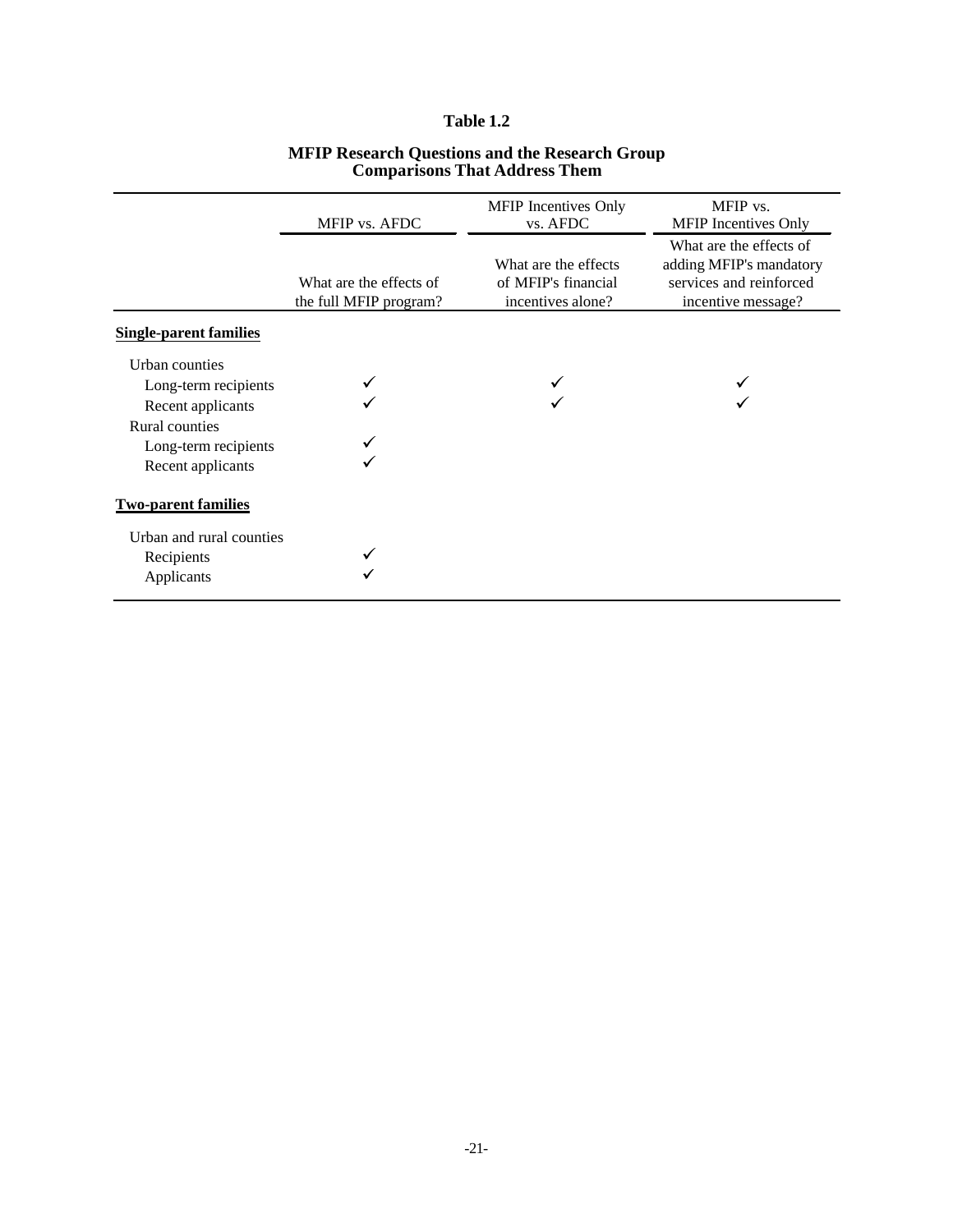in Figure 1.3, these two groups received the same employment services but different financial incentives to work.

• *What are the effects of adding the mandatory services and the reinforced incentive message to the financial incentives?* This impact is determined for single parents in urban counties by comparing outcomes for the MFIP group and the MFIP Incentives Only group. These two groups received the same financial incentives to work, but members of the MFIP group were required to participate in employment services (when they reached the "time trigger"). For those who participated in MFIP employment services, the employment staff also reinforced the program's message about financial incentives.

The additional questions that can be answered for single-parent families highlight the power of the three-group research design to decompose the impacts of MFIP's various components. At the same time, however, to appropriately interpret the impact results, it is necessary to understand the limitations of the design. In particular, the decomposition of MFIP's impacts does *not* answer the question "What are the effects of the mandatory services alone?" To answer that question would require a comparison between the AFDC group and a group that received MFIP's mandatory services with no financial incentives.

The effects of adding mandatory services to existing financial incentives could arguably be either larger or smaller than the effects of providing mandatory services in the absence of financial incentives. On the one hand, there may be positive interactions between the financial incentives and the mandatory services, increasing the positive effects of mandatory services on employment. For example, the MFIP message that "work pays" was strongly reinforced during the orientation to employment and training services and during other meetings with staff, possibly increasing participants' likelihood of responding to services by going to work. Many employment and training staff also stated that they were enthusiastic about MFIP's employment focus because they knew that the financial incentives made working beneficial to their clients; perhaps their enthusiasm for the incentives made them more persuasive with clients than they would have been in the absence of the incentives. Even if the incentives did not affect the implementation of services, there may have been clients who would have responded to mandates when combined with incentives but not to mandates without incentives.

On the other hand, the effects of adding the mandatory services to financial incentives could be smaller than the effects of mandatory services alone. Imagine that welfare recipients fall into two groups: Group A will go to work in response to any new encouragement — *either* a voluntary work incentive *or* a participation mandate; Group B, in contrast, will respond only if mandated to do so. Thus, the effect of establishing new mandates in the absence of any incentives would be additional employment for Group A and Group B. However, comparing outcomes for a group subject to mandatory services plus incentives with outcomes for a group receiving incentives alone — the comparison made in this evalua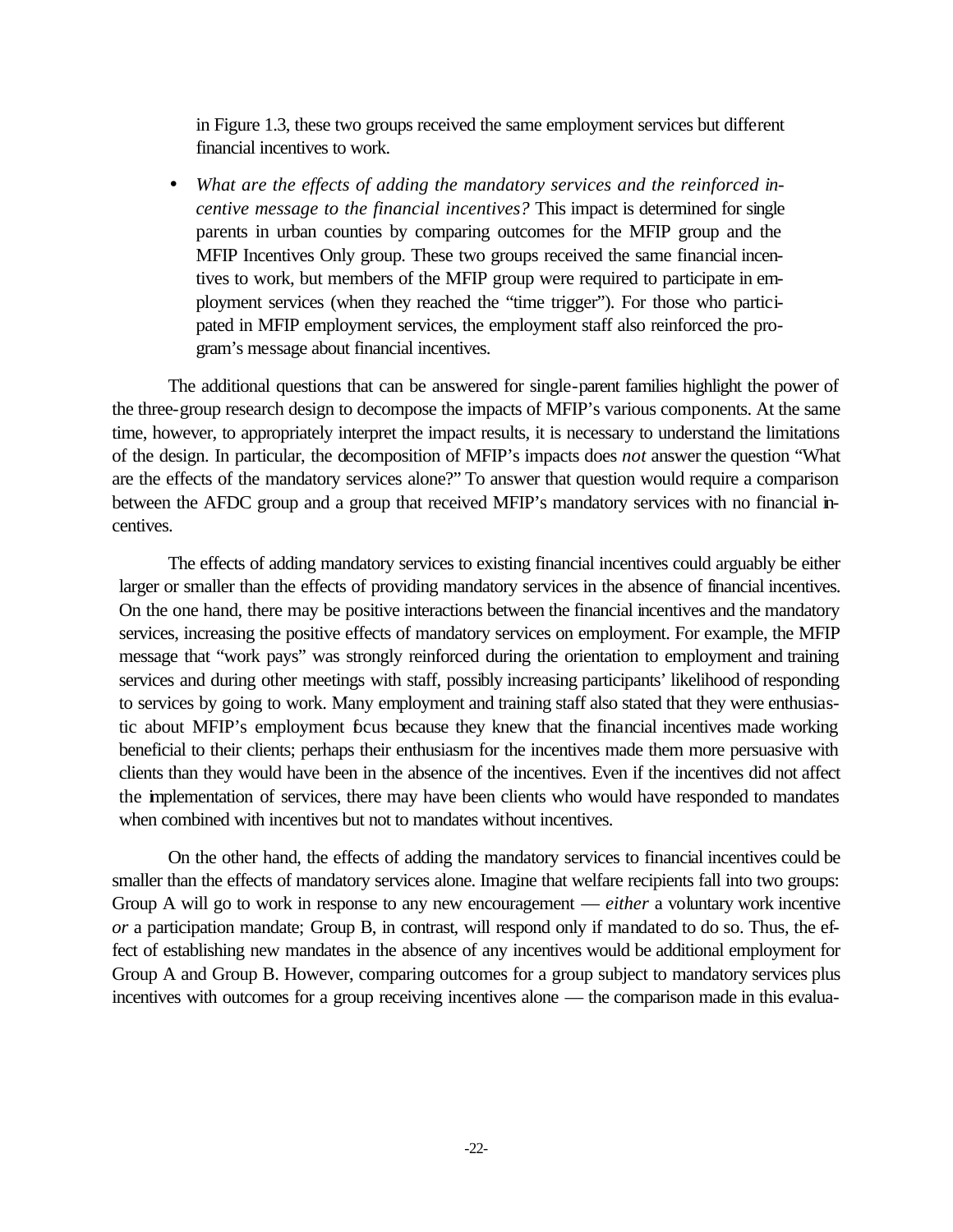tion — captures only the new employment of Group B, that is, the impact of adding mandates to incentives.<sup>29</sup>

Both of these dynamics — an interaction between mandates and incentives, and an incremental effect of mandates that is smaller than their total effect — are likely to be at play in MFIP, making it impossible to conjecture whether the effects of added mandates are smaller or larger than the effects of mandates provided alone. Readers who are interested in the impacts of mandatory services provided without incentives may refer to a variety of other current welfare-to-work evaluations, such as the National Evaluation of Welfare to Work Strategies (NEWWS).<sup>30</sup>

### **D. Research Subgroups**

Both the random assignment design and the MFIP program model have implications for how results are presented in this report. As explained further below, results for single parents are often presented separately for urban and rural counties, because only single parents in urban counties were assigned to the MFIP Incentives Only group. In addition, results for both single- and two-parent families are presented separately, by welfare status at the time of random assignment, to reflect substantial treatment differences between members of the MFIP group who had reached the MFIP time trigger and those who had not. These distinctions are discussed further below.

**1. Single-Parent Families in Urban and Rural Counties.** As shown in Table 1.2 and discussed earlier, the primary research question — understanding the effects of the full MFIP program — can be answered for single- and two-parent families in both urban and rural counties. However, the attempt to disentangle the effects of the different components of MFIP can be accomplished only within the subset of families who were randomly assigned to all three research groups — single-parent families in urban counties. One implication of this research design is that this report presents many of the results for single parents separately for urban and rural counties. (The presentation of results by geographic area may also help to identify differences in program effectiveness in urban and rural counties, which might be expected because of differences in economic conditions or in the demographic characteristics of their populations.)

**2. Single-Parent Long-Term Recipient and Recent Applicant Families.** A fundamental implication of the MFIP rules described in Section II is that the program was experienced very differently by single parents who were considered long-term recipients — those who had received AFDC for at least 24 of the 36 months before random assignment — than by new applicants to welfare and short-term recipients. Although all these groups were entitled to MFIP's financial incentives, only longterm recipients were *immediately* subject to the program's mandatory employment and training services upon random assignment to MFIP. In contrast, new applicants — those who were applying to

<sup>&</sup>lt;sup>29</sup>This example focuses on MFIP's impacts on employment, but similar reasoning can be applied to the program's impacts on AFDC payments. For example, the effect of adding a participation mandate on top of incentives may be to reduce average welfare benefits received (by inducing more people to work), but the reduction in welfare payments is likely to be smaller than if a mandate were implemented in the absence of financial incentives.

<sup>&</sup>lt;sup>30</sup>See, for example, Freedman et al., 2000.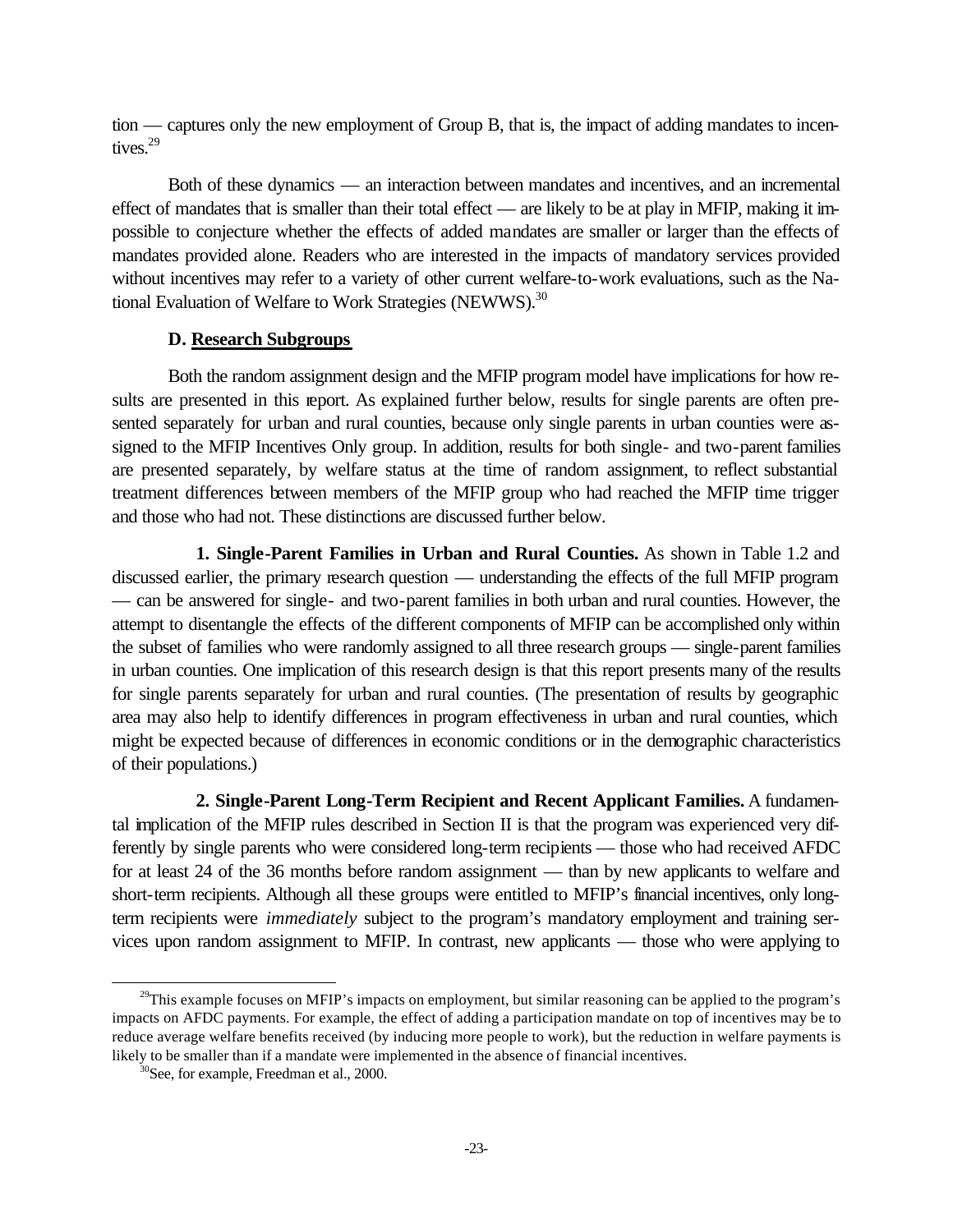welfare for the first time on the day of random assignment<sup>31</sup> — were informed that the mandates would apply to them if they remained on welfare for 24 months after random assignment to MFIP. Short-term recipients, who had received welfare before random assignment but for a period of less than 24 months, were informed that they would be referred to mandatory activities when they reached the two-year time trigger. Because neither new applicants nor short-term recipients were immediately subject to MFIP's mandates but both were potentially subject to the mandates during the three-year follow-up period used for many outcomes in this report, for simplicity these two groups are combined into one subgroup called "recent applicants" in the report. (Box 1.1 summarizes the key elements of MFIP for single-parent families.)

Compounding the difference in how long-term recipients and recent applicants experienced the MFIP treatment is a substantial difference in the rates at which the two groups typically leave welfare, even in the absence of MFIP. In general, recent applicants are likely to find jobs and to leave welfare more quickly than are long-term recipients. Thus, as anticipated by MFIP's planners, by the time recent applicants reached their two-year time trigger for mandatory services, a significant proportion of them were likely to have already left welfare, having never been "touched" by the mandated activities (aside from the possible effects of being told that services would be mandatory for them in the future). Together, the program's strategy of exempting recent applicants from mandated services for two years and the welfare dynamics that inspired that strategy mean that the typical long-term recipient and the typical recent applicant received profoundly different MFIP treatments. For this reason, the results for longterm recipients and recent applicants are examined separately throughout the report.<sup>32</sup>

| <b>Box 1.1</b><br><b>Key Elements of MFIP for Single-Parent Families</b> |                                                                                                                                                |           |                                                                  |
|--------------------------------------------------------------------------|------------------------------------------------------------------------------------------------------------------------------------------------|-----------|------------------------------------------------------------------|
|                                                                          | <b>Recent Applicants</b>                                                                                                                       |           | <b>Long-Term Recipients</b>                                      |
| $\bullet$                                                                | Financial incentives (and other<br>changes in eligibility rules)                                                                               | $\bullet$ | Financial incentives (and other<br>changes in eligibility rules) |
| $\bullet$                                                                | Referral to mandatory services<br>with reinforced incentives<br>message if remaining on wel-<br>fare and reaching the two-year<br>time trigger | $\bullet$ | Immediate referral to manda-<br>tory services                    |

<sup>&</sup>lt;sup>31</sup>Technically, a "new applicant" is defined as a person who is applying for welfare for the first time in the past three years.

 $32$ The report refers to the subgroups by their status at the time of random assignment. Therefore, parents who entered the demonstration when they applied for welfare are always referred to as "applicants," even though most became recipients of welfare when their eligibility had been verified.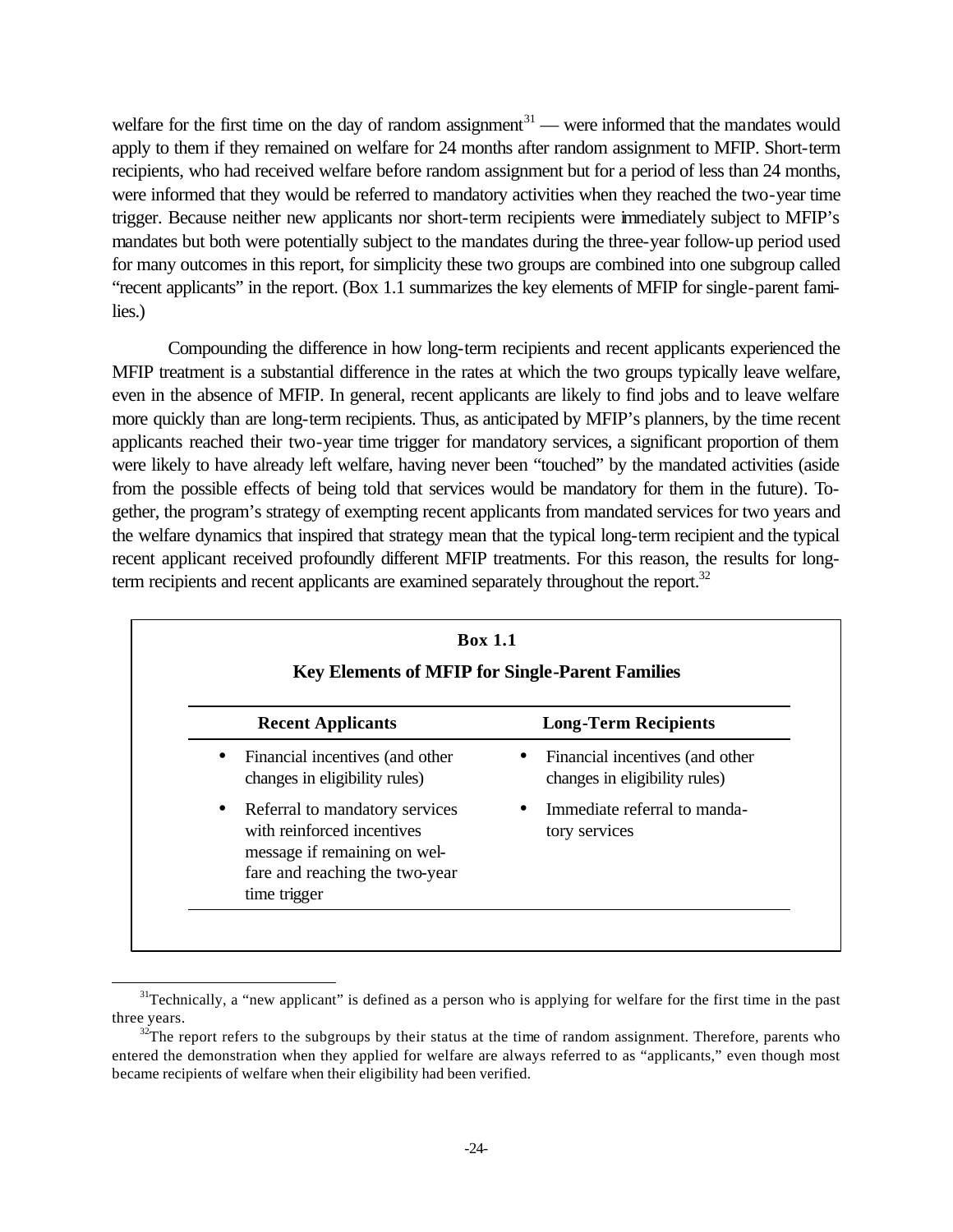By presenting separate results for recent applicants and for long-term recipients, the evaluation assesses the effectiveness of the program from two very different perspectives. On the one hand, the results for the recent applicant group are important because they provide an indication of how MFIP might affect the welfare system's future entrants (who have not been affected by prior welfare rules) as some progress into employment or off welfare and some remain on welfare and eventually become long-term recipients. The results for long-term recipients, on the other hand, are important because they provide an opportunity to directly examine the effects of MFIP's full treatment — incentives plus mandates — without waiting several years for a new applicant group to eventually reach the time trigger for mandated services and be affected by them. Moreover, from a policy perspective, long-term recipients have proved least likely to gain employment and leave the system without some intervention. Thus, at any point in time, the majority of welfare recipients are long-term recipients, and expenditures on them represent the bulk of welfare costs. For this reason, the MFIP model was designed to intervene most intensively for long-term recipients, and the results for long-term recipients are of particular interest.

**3. Two-Parent Recipient and Applicant Families.** The report presents results separately for two-parent recipient and applicant families because these two groups were expected to have different responses to the MFIP program. One reason for this expectation is similar to that described above for single parents — the MFIP time trigger meant that mandatory services were likely to affect a larger proportion of recipients, and to affect recipients more quickly, than applicants.

For ongoing recipients, the MFIP random assignment process occurred at the annual recertification interview. This meant that the majority of two-parent recipient families had been on welfare for at least one year at the time of random assignment and, if assigned to the MFIP group, would be referred immediately to MFIP's mandatory services. In fact, because the time trigger for all two-parent families occurred after only six months on welfare, even new applicants were subject to the program's mandates six months after enrollment in MFIP. On the one hand, two-parent recipient families who remained on welfare would be subject to the time trigger much more quickly than singleparent applicants. On the other hand, it was likely that a substantial proportion of them would leave welfare before six months had passed, so they remained less likely than two-parent recipient families to be affected by the program's mandatory services.

As summarized in Box 1.2, there is another way in which the MFIP treatment likely affected two-parent applicant and recipient families differently: The removal of the work history requirement affected only the initial application process, so it affected welfare receipt only for new applicants. In contrast, the removal of the 100-hour rule affected both applicants (once they were found eligible and began to receive public assistance) and recipients.

## **IV. The Context of the MFIP Field Trials**

The findings of any program evaluation should be interpreted in the context of the social, political, and economic environment that existed when the program was implemented and outcomes were measured. In addition to being helpful for interpreting the program's effects, such environmental characteristics can affect the generalizability of the evaluation's results to other locations or other time periods in which the conditions are substantially different. This section describes several internal and external environmental characteristics that had some potential to affect the MFIP field trials.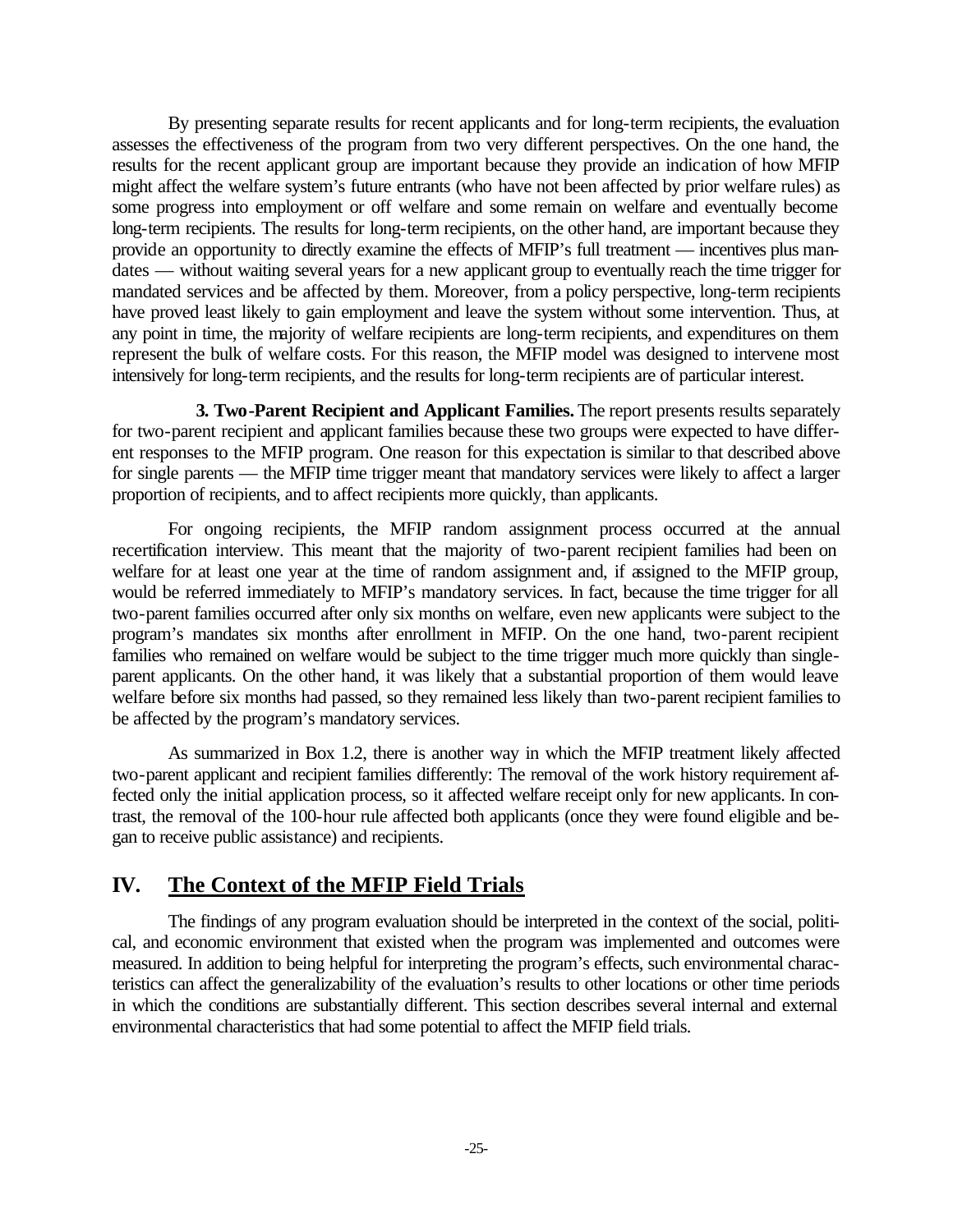| <b>Box 1.2</b><br><b>Key Elements of MFIP for Two-Parent Families</b>                                                                                       |                                                                  |  |
|-------------------------------------------------------------------------------------------------------------------------------------------------------------|------------------------------------------------------------------|--|
| <b>Applicants</b>                                                                                                                                           | <b>Recipients</b>                                                |  |
| Financial incentives (and other<br>$\bullet$<br>changes in eligibility rules)                                                                               | Financial incentives (and other<br>changes in eligibility rules) |  |
| Removal of the work history<br>$\bullet$<br>requirement at application                                                                                      |                                                                  |  |
| Removal of the 100-hour rule<br>$\bullet$<br>for ongoing eligibility                                                                                        | Removal of the 100-hour rule<br>for ongoing eligibility          |  |
| Referral to mandatory services<br>$\bullet$<br>with reinforced incentive mes-<br>sage if remaining on welfare<br>and reaching the six-month time<br>trigger | Immediate referral to manda-<br>tory services                    |  |

## **A. Minnesota's Economy**

The MFIP evaluation occurred during a time of strong economic growth in Minnesota. Unemployment rates were low at the beginning of the field trials and continued to fall throughout the follow-up period. For example, in June 1994, the unemployment rate in Minnesota was 3.9 percent; by June 1998, it had dropped to 2.5 percent.<sup>33</sup> Unemployment rates were higher in rural than urban counties three of the four rural counties in the evaluation had unemployment rates of over 7 percent during the evaluation.<sup>34</sup>

In any experimental evaluation of a welfare-to-work program, a strong local economy will make it easier for the control group (in this case, the AFDC group) to find employment, resulting in a higher benchmark for the program (MFIP) group to "beat." Of course, a strong economy will also make it easier for the program group to gain employment. Whether or not the economy actually affects the magnitude of program impacts will depend on how the program treatment itself is likely to interact with the economy. It seems likely that the MFIP treatment's emphasis on fairly quick employment rather than human capital development would indeed be more effective when unemployment rates are low, because employers would be looking for and eager to hire many of the new workers whom the program would induce to look for jobs. However, it is difficult to know whether this improved effectiveness would produce larger *net impacts* than in a weaker economy, given that members of the AFDC group faced such favorable employment conditions.

<sup>&</sup>lt;sup>33</sup>U.S. Department of Labor, Bureau of Labor Statistics, 2000.

<sup>34</sup>*1999 County and City Extra*, 1999.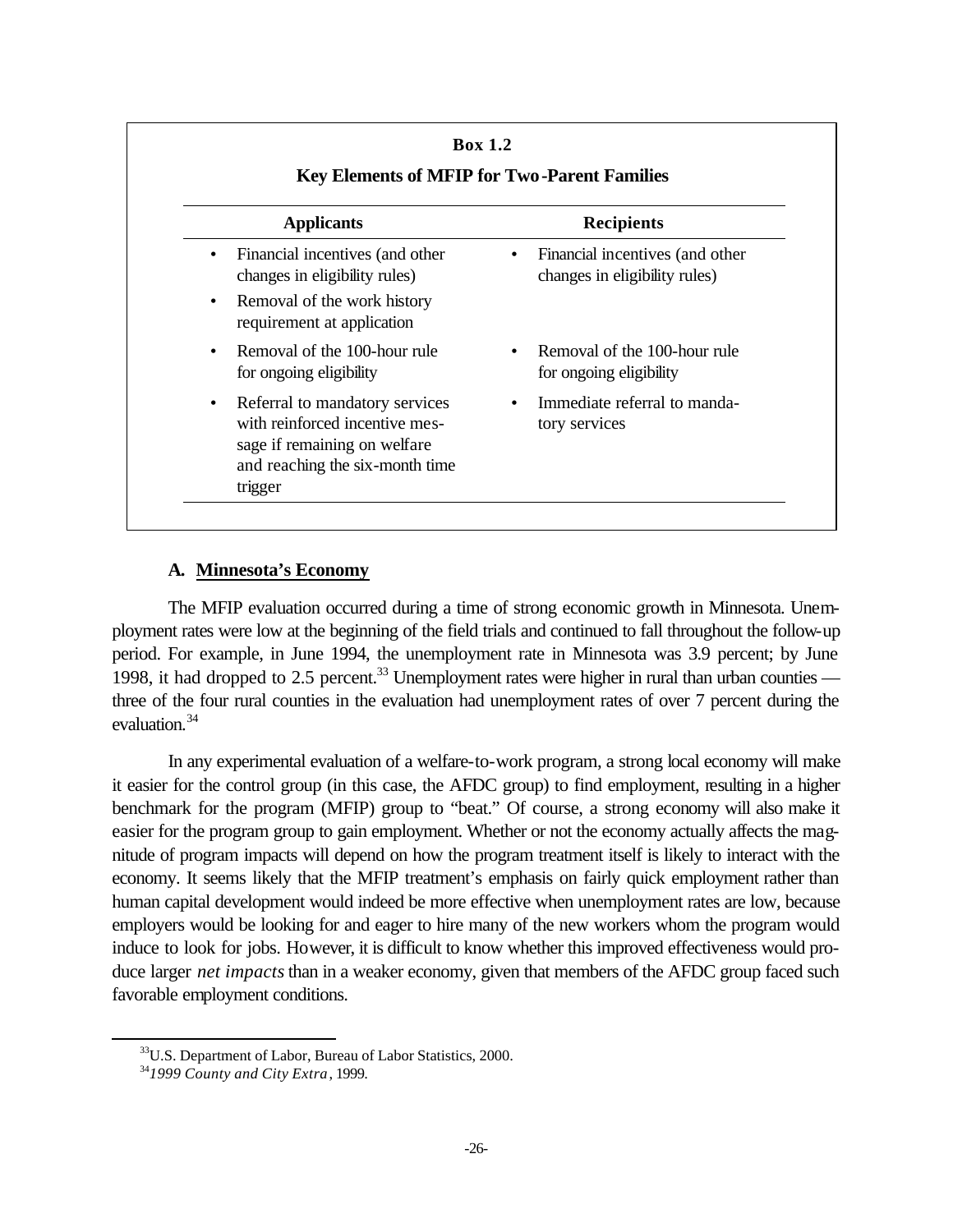#### **B. Minnesota's AFDC System**

Several characteristics of Minnesota's welfare system leading up to the MFIP field trials could have had some influence on the program's effects. First, Minnesota's welfare grant was relatively high: The maximum grant for a family of three in January 1994 was \$532, compared with \$366 nationally.<sup>35</sup> Because of this relatively high grant, even Minnesota's AFDC program had a high proportion of recipients who were mixing work and welfare  $- 13.3$  percent compared with 9.5 percent nationally.<sup>36</sup> The relatively high rate of employment within Minnesota's welfare caseload could have made it more difficult for MFIP to increase employment rates, and more likely that its expanded earned income disregard would go to people who were already working even in the absence of the program. Similarly, it would be more difficult for families to earn enough money to leave welfare if the earned income disregard were expanded above an already relatively high basic grant rather than a low grant level. The positive side of that dynamic is that when families remained on welfare at higher earnings levels, MFIP's expanded earned income disregard should have had a positive impact on the income of more families than it would have if families had exited welfare at a lower level of earnings.

A second aspect of Minnesota's welfare system that differentiated it from some other states is that Minnesota had never instituted a mandatory employment and training program for single parents prior to implementing MFIP. Thus, the population who entered the field trials had not faced a strong expectation of work in the past and may have reacted differently to the program than would a group composed of families who were still on welfare after previously having faced strong expectations about work.

Finally, during the field trials, Minnesota's welfare caseload declined considerably; from 1994 to 1998, the caseload decreased by 23 percent.<sup>37</sup> This backdrop of changing welfare use in Minnesota's AFDC system is important context for interpreting MFIP's impacts on welfare receipt. Because most members of the evaluation research sample were randomly assigned over a relatively short period, the reduction in Minnesota's caseloads did not result in substantial differences in the demographic characteristics of "early" and "late" entrants into the field trials.<sup>38</sup> However, the population who would be subject to an MFIP program operating *after* the field trial years would likely have a different demographic composition, presumably with more intractable barriers to work, than that of the research sample for the field trials.

#### **C. Earned Income Credits and Other Supports for Working Families**

The presence (and expansion) of the federal Earned Income Credit (EIC) may have affected the employment decisions of MFIP and AFDC group members, as well as their likelihood of being in poverty given a particular level of earnings. The maximum federal EIC for a single-parent family with two

 $35$ U.S. House of Representatives, Committee on Ways and Means, 1998, Table 7-14, p. 429.

<sup>&</sup>lt;sup>36</sup>U.S. House of Representatives, Committee on Ways and Means, 1998, Table 7-25, p. 455.

<sup>&</sup>lt;sup>37</sup>U.S. Department of Health and Human Services, Administration for Children and Families, 1999.

 $38$ For example, virtually all long-term recipients entered the sample over a 12-month period, so that in essence they can all be considered members of one cohort.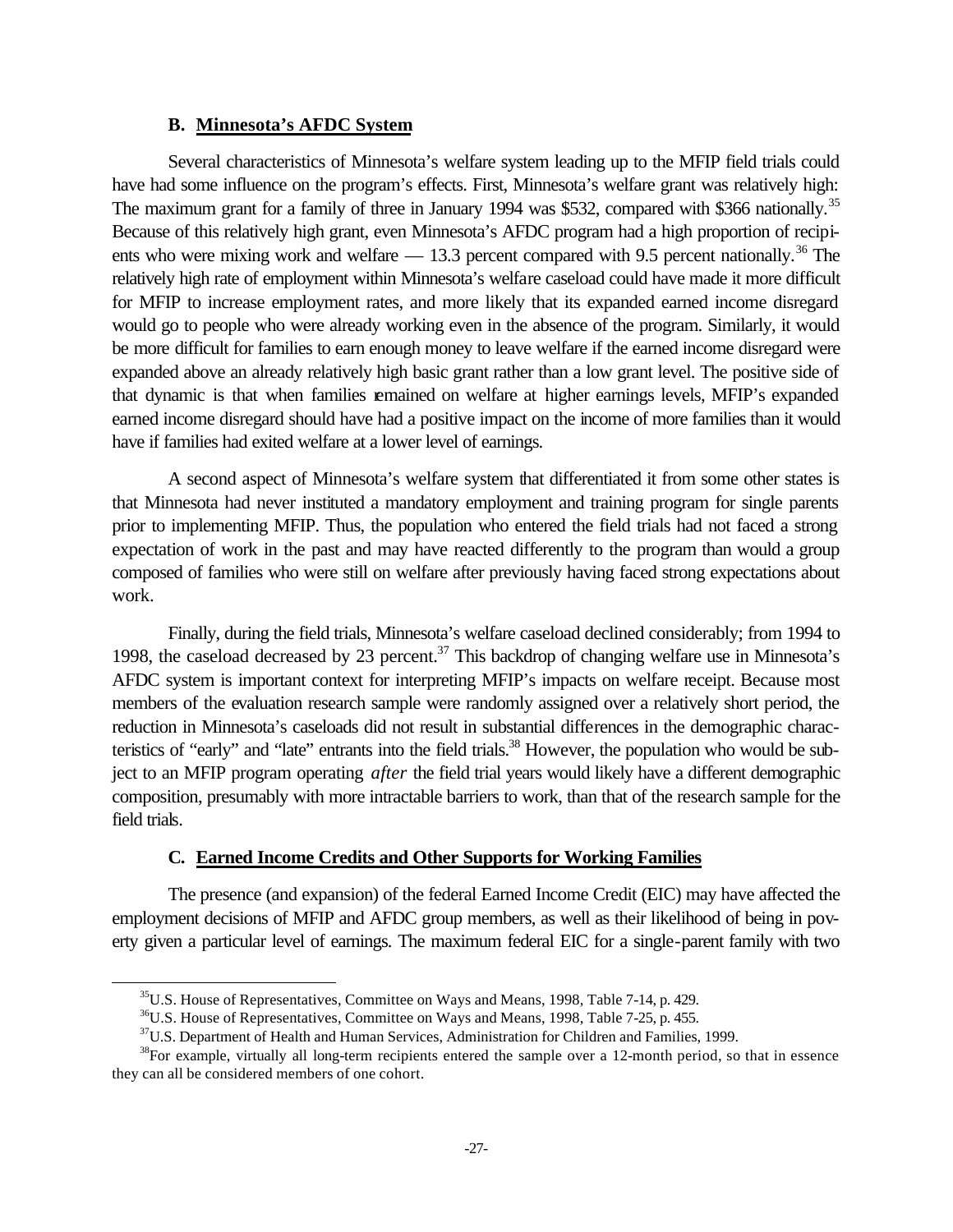children was \$2,528 in 1994, and it rose to \$3,656 by 1997.<sup>39</sup> In addition, Minnesota's state EIC, the Working Family Credit, was calculated as 15 percent of the federal credit and raised the sum of the maximum federal and state credits in 1997 to \$4,204.<sup>40</sup> A growing literature credits the expansion of the EIC with increasing the proportion of single parents who work and with reducing family poverty rates.<sup>41</sup>

The state of Minnesota also supports working-poor families through a number of additional programs operating outside the welfare system. For example, Minnesota operates a health insurance program for poor and near-poor families, resulting in only 9.2 percent of individuals lacking insurance — the fourth-lowest uninsured rate in the country.<sup>42</sup> The state has also invested considerably in child care, increasing funding for Basic Sliding Fee child care for the nonwelfare poor from \$29 million in 1994 to \$72 million in 1999.<sup>43</sup>

Thus, any positive effects of the MFIP program should be interpreted as effects that were achieved over and above any impacts of the federal and state EICs and Minnesota's set of supports for working-poor families. These other policies might have complemented MFIP to make the program more effective at moving people into work, or, conversely, they might have increased the difficulty of raising employment in the MFIP group, by creating a favorable environment for employment among control group members.

### **D. An Increasing Employment Focus for MFIP and STRIDE**

During the time period in which MFIP was implemented, welfare-to-work strategies both in Minnesota and nationally gradually moved away from an emphasis on education and training and toward an approach that emphasized work as a requirement for receiving welfare. Throughout the 1990s, the policies of many states, including Minnesota, began to place greater emphasis on moving people quickly into employment, culminating in the PRWORA requirement that welfare recipients enter employment within two years of entering the system. This gradual change in emphasis affected both the MFIP program and the STRIDE program, with which MFIP is being compared in this report.

**MFIP.** At its inception, MFIP's employment and training services were different from those of the STRIDE program, not only because they were mandatory but also because they had a stronger focus on employment within the "mixed menu" from which participants could choose among job search, education, and training activities. Over time, staff reported an even sharper focus on participants' entering employment quickly. For example, as the field trials proceeded, MFIP staff were given technical assistance on improving the quality of the job search component, state MFIP officials encouraged the use of job search as a first activity, and participants were steered toward shorter-term training programs than was initially the case.

<sup>39</sup>U.S. House of Representatives, Committee on Ways and Means, 1998, p. 867.

<sup>&</sup>lt;sup>40</sup>Minnesota's Working Family Credit was increased after the evaluation period, so that by tax year 2001, the average family's Working Family Credit will be about 33 percent of the federal EIC.

<sup>41</sup>See Meyer and Rosenbaum, 1998; Eissa and Liebman, 1996.

 $^{42}$ In addition, Minnesota's rate of uninsurance for children is only 4.8 percent (Burt, Green, and Duke, 1997; Coughlin, Rajan, Zuckerman, and Marsteller, 1997).

 $^{43}$ Elizabeth Roe, Minnesota Department of Children, Families, and Learning, telephone conversation.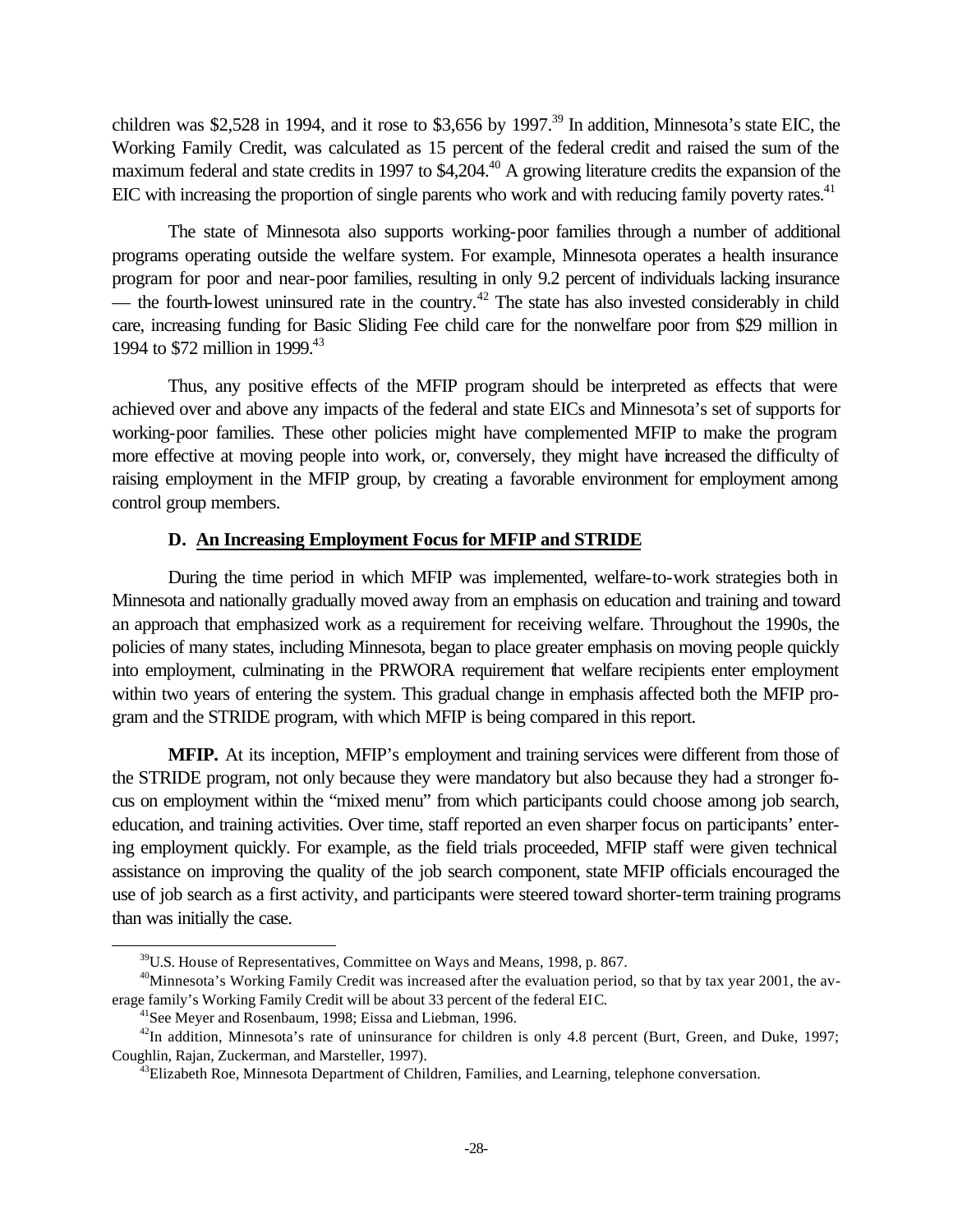**STRIDE.** Throughout the period of the field trials, Minnesota's STRIDE program underwent changes designed to increase the likelihood that participants would complete their activities and to focus the program more on the goal of employment. In July 1995, the legislature formally revised the rules for STRIDE in two ways. First, although it had always been a voluntary decision to enter the STRIDE program, if a person decided to enroll after July 1995, she could be sanctioned for failing to follow through on the plan that she and her case manager had developed. Second, STRIDE participants who enrolled in part-time education or training programs were required to spend a specified number of hours per week in paid employment, work study, or volunteer activities. Case managers were also discouraged from approving education or training plans that took longer than two years to complete (whereas fouryear college curricula had been an option for previous STRIDE participants), and they reported that the program placed an increasing emphasis on employment. Nevertheless, in the STRIDE program, education or training remained the primary route to employment.

As a result of the changes described above, both MFIP and STRIDE staff in field interviews described their employment and training services as being more employment-focused in 1996 than in 1994. The fact that both programs evolved over time is an important part of the implementation story. Despite these changes, though, MFIP's services through the end of the field trials remained substantially more employment-focused than services offered by STRIDE.

## **E. The Transition from MFIP Field Trials to Statewide MFIP (MFIP-S)**

In early 1997, Minnesota's legislature adopted its plan for a statewide MFIP program. Differences from the field trial version of MFIP include:

- A 60-month lifetime limit on welfare receipt (adopted in response to the 60-month limit on federally funded TANF benefits)
- A requirement that single parents either work 35 hours per week or participate in job search 30 hours per week, with narrower provisions for education and training activities and more substantial sanctions than under the original MFIP program
- For single-parent families, a time trigger for the work requirement that applies within 6 months of entry into public assistance (rather than 24 months, as under the original MFIP program)
- A reduced base grant and financial incentives that allow recipients to remain on welfare until their earnings reach 120 percent of the poverty line (rather than 140 percent, as under the original MFIP program)

The following changes to Minnesota's public assistance system resulted from MFIP-S and were phased in from mid-1997 to mid-1998, as shown in Figure 1.5:

• As of March 1997, the STRIDE program began to phase out. In some counties, this meant that few new participants were accepted, although participants who were already enrolled were allowed to finish their activities.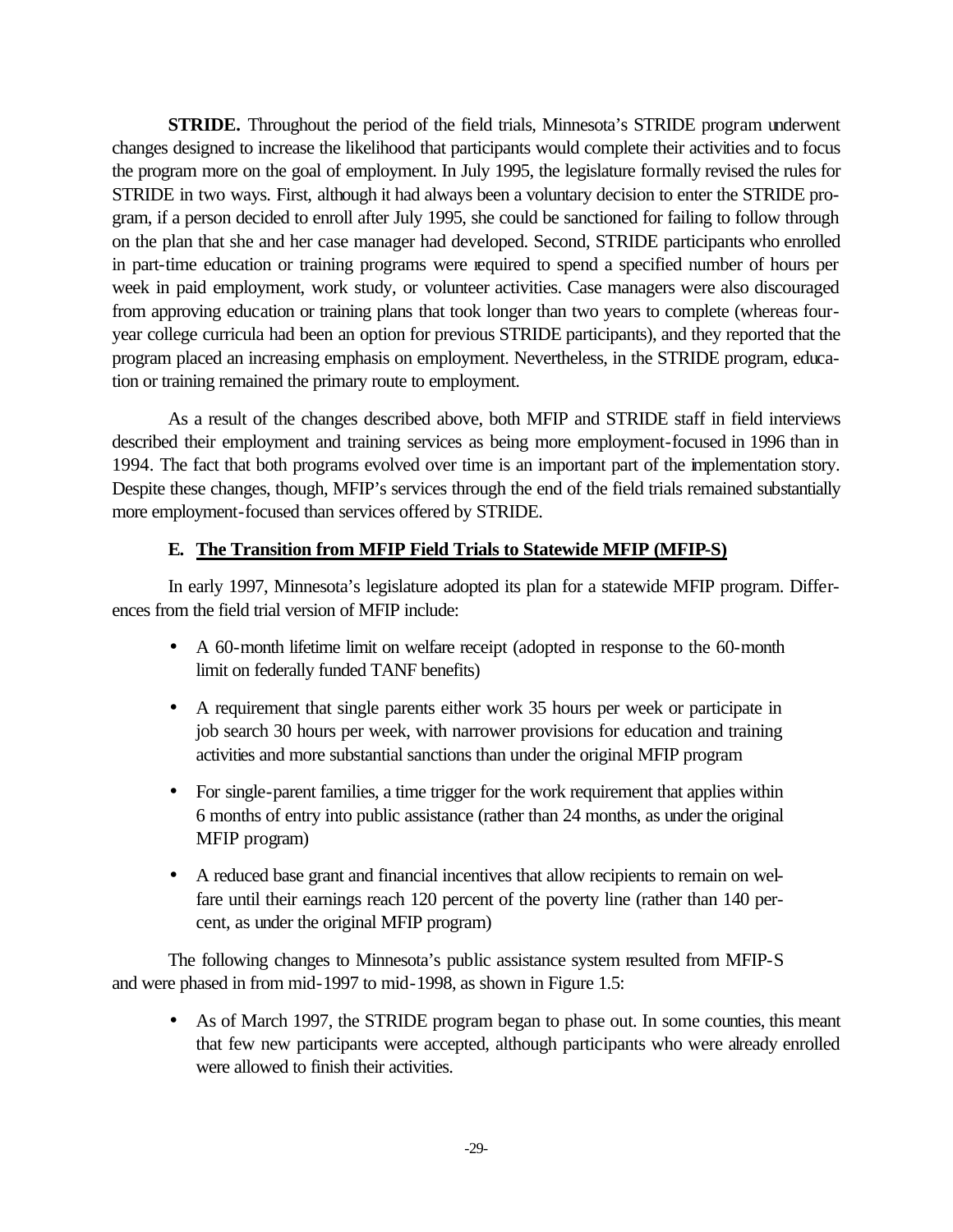

**Time Line of Welfare Reform and MFIP Evaluation Milestones**



NOTE: <sup>a</sup>In addition, the 100-hour rule was eliminated statewide, including for research sample members in the AFDC group.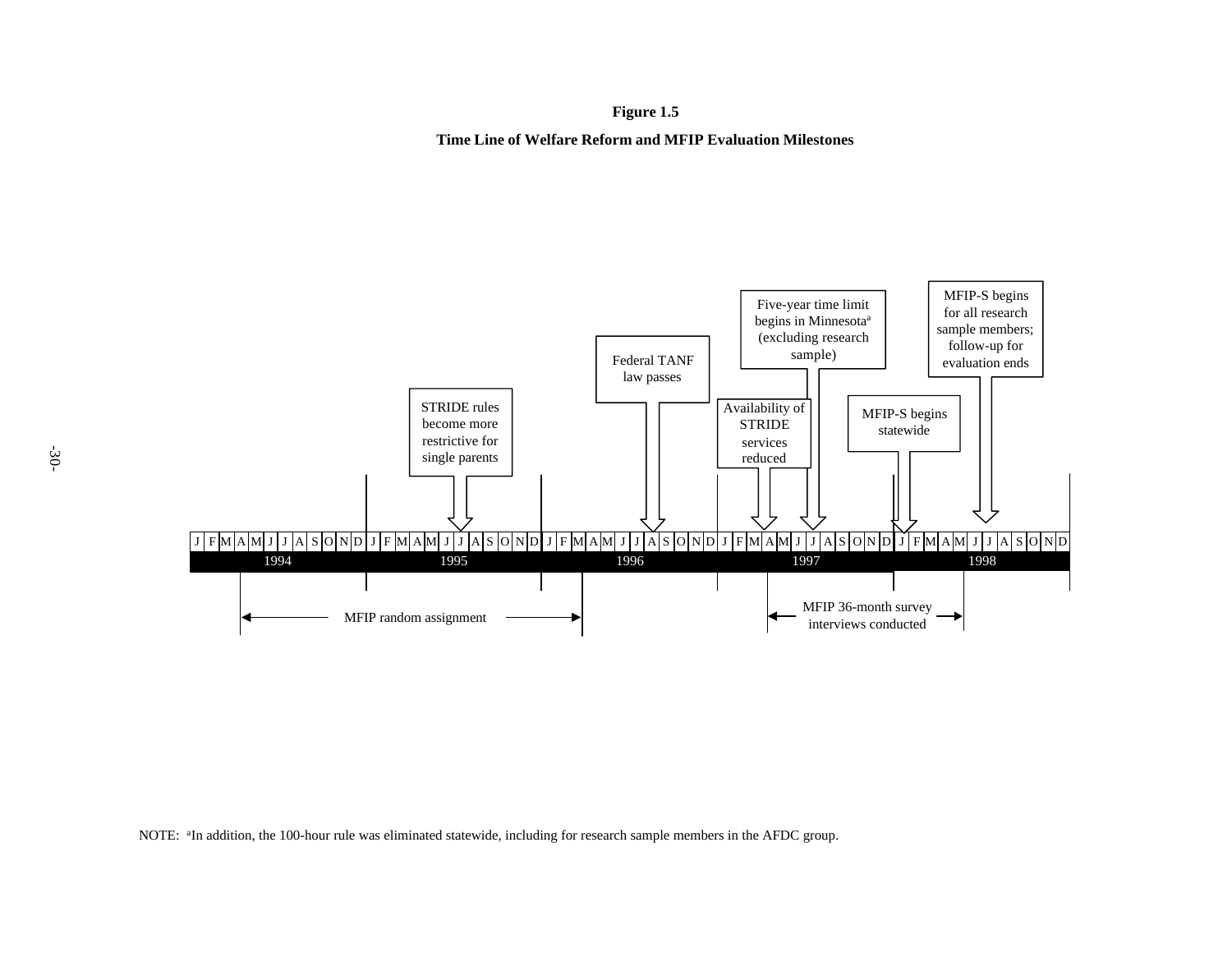- In July 1997, a five-year time limit on receipt of cash assistance began for all welfare recipients in the state who were not part of the MFIP field trials.<sup>44</sup>
- In July 1997, the 100-hour rule was eliminated for all two-parent families, *including*  those in the AFDC group of the field trials.
- From January to March 1998, all welfare recipients in the state who were not part of the MFIP field trials were converted from the AFDC system to the new MFIP-S system.
- In June and July 1998, members of all research groups in the MFIP field trial sample were converted to the MFIP-S program, and data collection for the MFIP evaluation ended.

The field trial members were converted to MFIP-S later than the rest of the state caseload because Minnesota DHS was committed to keeping the basic differences in treatment between the program and control groups intact until the evaluation follow-up was completed in mid-1998. Nevertheless, throughout this period of phasing in new rules, DHS officials were aware that publicity about these changes could confuse members of the field trials regarding which rules applied to them (particularly since even the field trial counties were phasing in the new rules for all recipients who were not part of the research sample).<sup>45</sup> To mitigate this problem as much as possible, DHS sent out notices informing individuals in each research group that they were temporarily exempted from the 60-month time limit and other changes under MFIP-S.

MFIP program staff were keenly aware that change was afoot, and they reported an increasing awareness of time limits and work requirements among members of the field trials, particularly for the final six months of follow-up for the evaluation, when counties converted the non-field trial members of their caseloads to MFIP-S. However, they also reported in interviews that most recipients adopted a "wait and see" attitude toward responding to the impending changes.

Both the work requirements and the 60-month time limit that were part of the new rules under MFIP-S could have confused sample members about which welfare rules applied to them. The primary concern was that these changes might differentially affect the MFIP and AFDC groups. If, for example, the vast majority of the MFIP group believed that there was a time limit but AFDC group members did not, and if this difference in understanding of welfare rules changed their employment behavior, then the evaluation might mistakenly attribute changes in their behavior to the MFIP treatment rather than to differences in the groups' understanding of time limits.

<sup>&</sup>lt;sup>44</sup>Also in July 1997, earned income disregards were expanded for all welfare recipients in the state who were not part of the MFIP field trials.

 $45$ Thus, from mid-1997 to mid-1998, these counties maintained three systems: the new MFIP-S system, the old AFDC system for research sample members in the AFDC group, and the original MFIP system for research sample members in the MFIP group.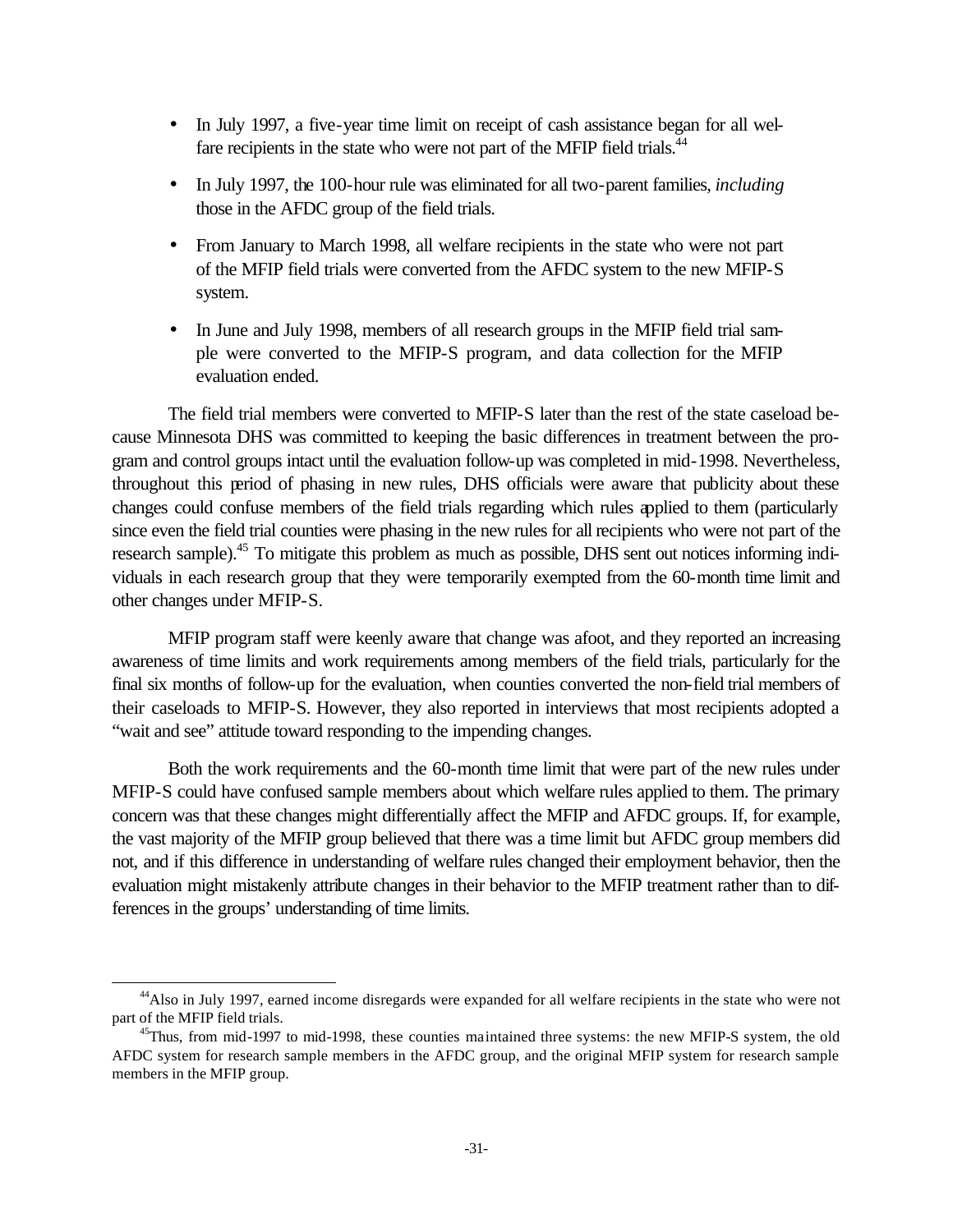As it turns out, there was little difference in how the research groups perceived the time limit. By the point of the 36-month follow-up survey, large majorities of both MFIP and AFDC group members — both long-term recipients and recent applicants — believed that they were subject to a time limit on welfare receipt. For example, among single parents, fully three-quarters of long-term recipients and two-thirds of recent applicants believed that there was a time limit on cash benefits. It is understandable that they would respond this way, because during the time that the survey was fielded, members of each research group received two mailings from Minnesota DHS explaining that there was a five-year time limit but that it would not apply to them for another year.<sup>46</sup>

Interestingly, by the time of the 36-month survey, the majority of the AFDC group believed that they faced some type of work or participation requirement, even though no such requirement yet applied to them. A higher proportion of MFIP group members believed that they faced such a mandate, although the gap in their perceptions was not as large as one would expect, given the substantial difference in rules for the two groups. (See Appendix B for tables presenting these results.)

## **F. Conclusion: Implications of the MFIP Context for Program Impacts**

The two aspects of Minnesota's economic and policy environment that are most closely related to the program treatment and therefore most directly affect the generalizability of MFIP's results are the state's very strong economy and its high welfare grant levels relative to other states. In addition, aspects of the program's context which evolved over time — the improving economy, the expanding EIC, the increasing emphasis on quick employment throughout the welfare system, and sample members' changing perceptions of welfare rules — might theoretically affect the trend in program impacts over the course of the follow-up period. Although it is difficult to predict whether these influences will make the trend in impacts more positive or more negative over time, this question is examined empirically in Chapter 4. As mentioned earlier, however, the bulk of the sample entered the evaluation within a relatively narrow window of time, making it unlikely that sample members who entered the field trials "early" versus "late" would show dramatically different impacts because of changes in the composition of the welfare caseload.

# **V. To What Extent Can the Field Trial Results Help Predict the Effects of MFIP-S?**

l

As described in the preceding section, Minnesota implemented a revised, statewide version of MFIP in January 1998 as its response to the new flexibility of federal TANF rules. The many similarities between the original MFIP program and the new MFIP-S make the evaluation results a good starting point for predicting the likely results of the statewide program, even though the many changes in MFIP-S make it difficult to make predictions with accuracy.

 $^{46}$ Evaluations of recent programs instituting time-limited welfare have similarly found that a significant proportion of welfare recipients believe that they face a time limit, even when they are members of a research group that is not subject to a time limit (Bloom, 1999, p. 60).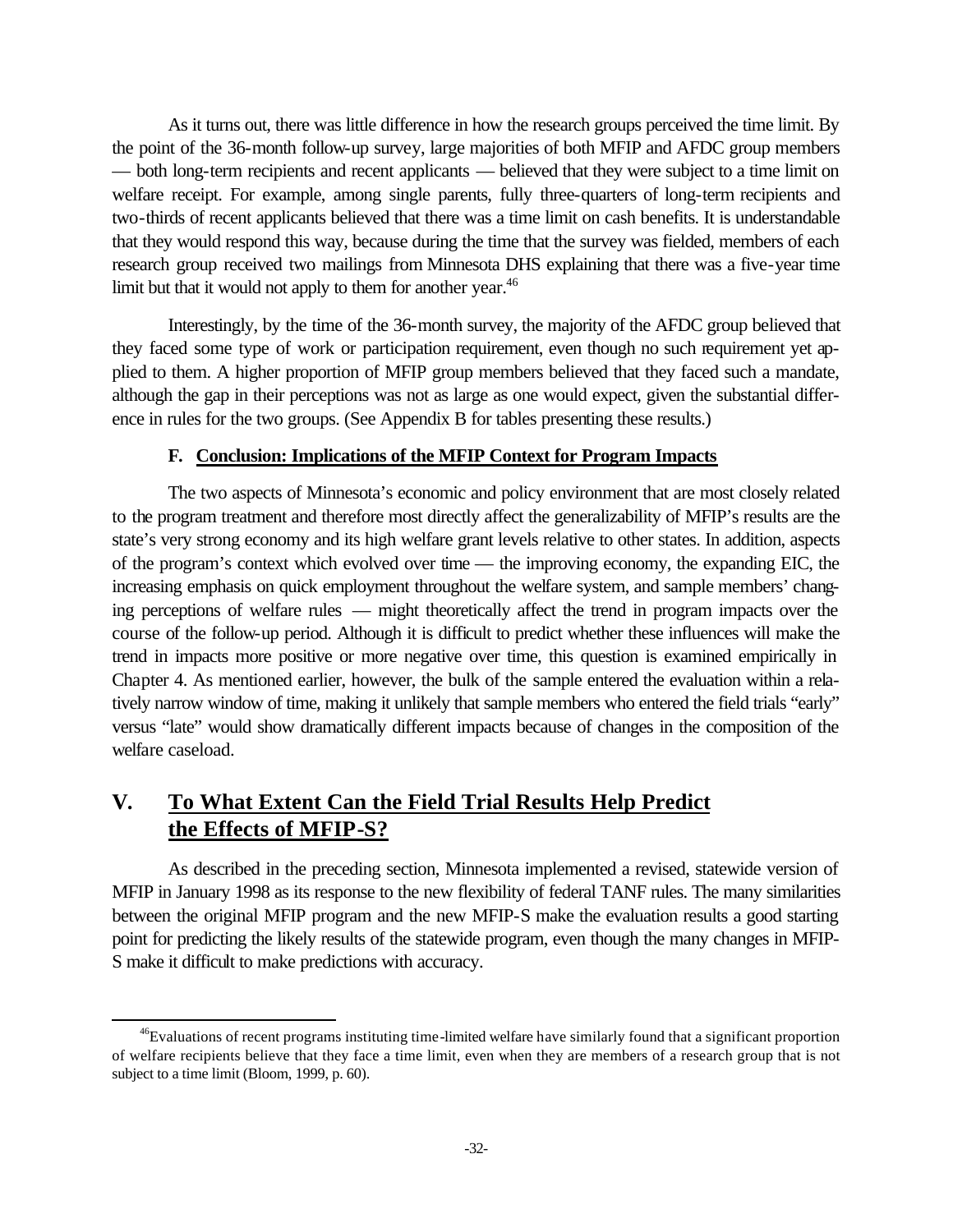The biggest policy changes in MFIP-S are aimed at reducing costs and increasing the urgency of the employment message. These include the five-year time limit, the reduced basic grant, the reduced earnings threshold for leaving welfare, the more immediate participation mandate, tighter sanctions, and the increased orientation toward full-time work. In addition to reducing costs, however, these changes may reduce the most direct income-enhancing effects of the program and may increase its employment impacts, particularly for recent applicants to welfare. Moreover, it is difficult to gauge how these changes will influence any nonfinancial effects that MFIP-S may have on family and child well-being.

The statewide program may exhibit other strengths and weaknesses relative to the field trials which are true of many programs that move from an experiment to a wider application. On the one hand, the evaluation results presented here may be more favorable than results for the statewide program, because each county in MFIP-S will probably receive less intensive "hand-holding" by state-level staff than was true in the field trials, and because statewide staff may be less enthusiastic than staff in the counties that volunteered to participate. In addition, as more welfare recipients in the state are subject to work requirements, any employment impacts in the field trials that resulted from "jumping the queue" for employment before other workers may be more difficult to achieve. On the other hand, the new statewide program has the advantage of potential "community effects," or changes in community norms that may occur now that MFIP is saturating the entire state caseload rather than affecting just subsets of families within particular counties.

# **VI. Organization of This Report**

This chapter has provided an overview of the MFIP program, the evaluation design, and the context in which the evaluation was conducted. The remainder of the report is organized as follows:

- Chapter 2 describes the research design and data sources in more detail, and it describes the characteristics and attitudes of members of the MFIP research sample.
- Chapter 3 assesses differences in participation in employment and training services for single-parent members of the MFIP, AFDC, and MFIP Incentives Only groups.
- Chapter 4 presents impacts on employment, welfare receipt, income, poverty, employment retention, and other outcomes for long-term recipients in single-parent families.
- Chapter 5 presents MFIP's impacts for single parents who were recent applicants to welfare at the time of random assignment.
- Chapter 6 provides results for two-parent families, including a comparison of participation patterns for the MFIP and AFDC groups and an assessment of the program's impacts on employment, welfare receipt, income, poverty, marital stability, and other family outcomes.
- Finally, Chapter 7 provides a five-year benefit-cost analysis of the program for each of the key subgroups that are examined throughout the report.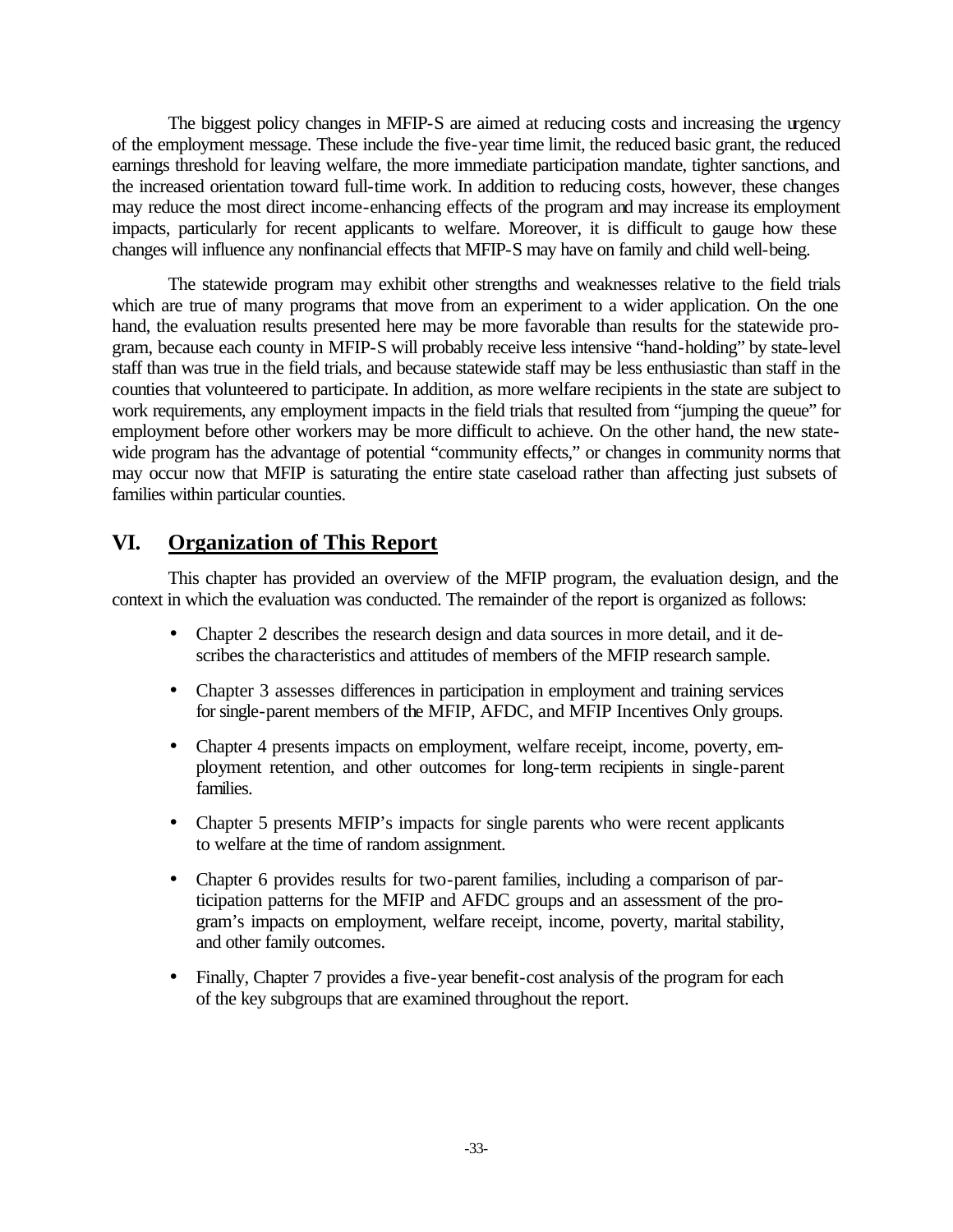#### **Chapter 2**

# **Research Samples, Data Sources, and Characteristics of the Samples**

This chapter provides information on the research samples and data sources used in the Minnesota Family Investment Program (MFIP) evaluation. Section I begins by identifying the research samples evaluated in MFIP. Section II then introduces the data sources used to describe the effects of the program. Finally, Section III presents data on the demographic characteristics of the single- and two-parent families in the evaluation and their attitudes and opinions about work and welfare.

## **I. Research Samples**

l

The MFIP evaluation studied two main samples: the full report sample and the smaller 36-month survey sample. The "full report sample" includes nearly everyone randomly assigned into the study, with the exception of two small groups. The following section explains how the two main research samples are derived from the total research sample.

#### **A. The Full Report Sample**

As described in Chapter 1, MFIP's total research sample includes 14,639 families. As shown in Figure 2.1, some of these families are excluded from the analyses presented in the main portion of this report because of their welfare status or because of missing or inaccurate data.<sup>1</sup> The remaining 11,473 families make up the full MFIP sample.

The full report sample, whose findings are presented in the following chapters, consists of 11,473 families who were randomly assigned to the MFIP or the AFDC group between April 1, 1994, and March 31, 1996. The full sample is made up of 9,217 single-parent families and 2,256 two-parent families. All findings for single-parent families are typically presented separately for urban and rural counties, and results for both single- and two-parent families are presented separately by welfare status at baseline. As explained in Chapter 1, it is necessary to analyze the results separately by region (for single parents) and by welfare status because of MFIP's research design. Results for two-parent families are not analyzed separately for urban and rural counties because, unlike the research design for single-parent families, the research design for two-parent families is identical in both types of counties. Results for two-parent families are presented in Chapter 6.

In the three urban counties (Dakota, Anoka, and Hennepin) only a proportion of the

<sup>&</sup>lt;sup>1</sup>The families excluded from the data analysis include (1) a subgroup of 742 families residing in rural counties who received only Food Stamps; (2) 1,732 members of the fourth research group — the AFDC/No Services families in Hennepin County; and (3) a group of 692 sample members who did not have accurate Social Security information or did not have the information needed to determine whether they met the MFIP criteria for participation in mandatory services. A separate analysis of the Food Stamps Only group is presented in Appendix C, and an analysis of the AFDC/No Services group is presented in Appendix A.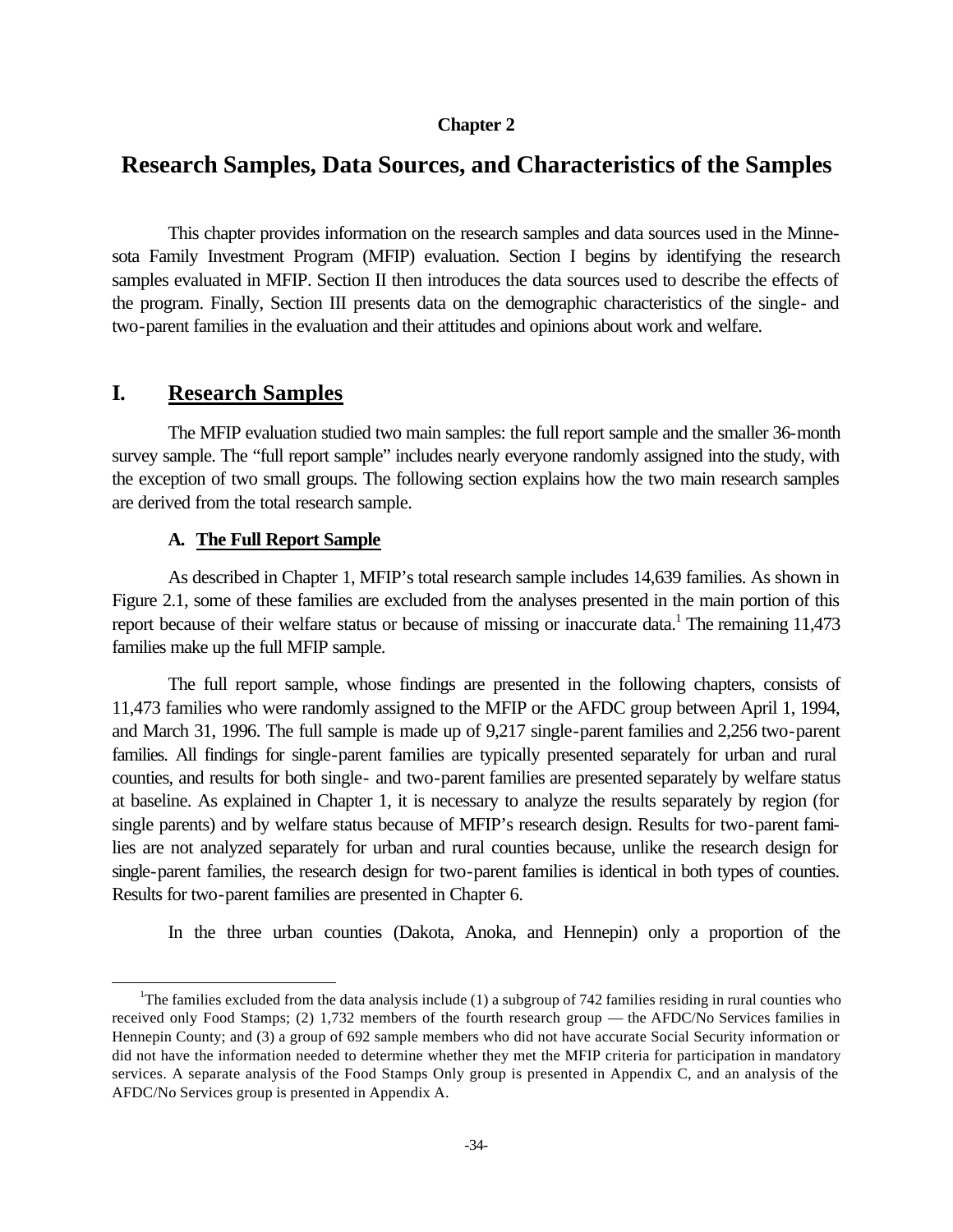#### **Figure 2.1**

#### **Derivation of the Full Report Sample and of the Survey Sample in the MFIP Evaluation**



NOTES: a The Food Stamp Only group and the AFDC/No Services group are excluded from the full report sample. However, separate analysis are conducted for them in Appendices A and C.

<sup>b</sup>Required baseline information included accurate Social Security numbers, information needed to determine whether the person met the MFIP criteria for participation in mandatory services, and gender.

<sup>c</sup>The full 36-month survey sample is actually 3,720 when the Food Stamps Only and AFDC/No Services groups are included. The sample of 3,720 respondents was drawn from a pool of 4,586 sample members randomly assigned from April 1, 1994, to October 31, 1994, for a response rate of 81 percent.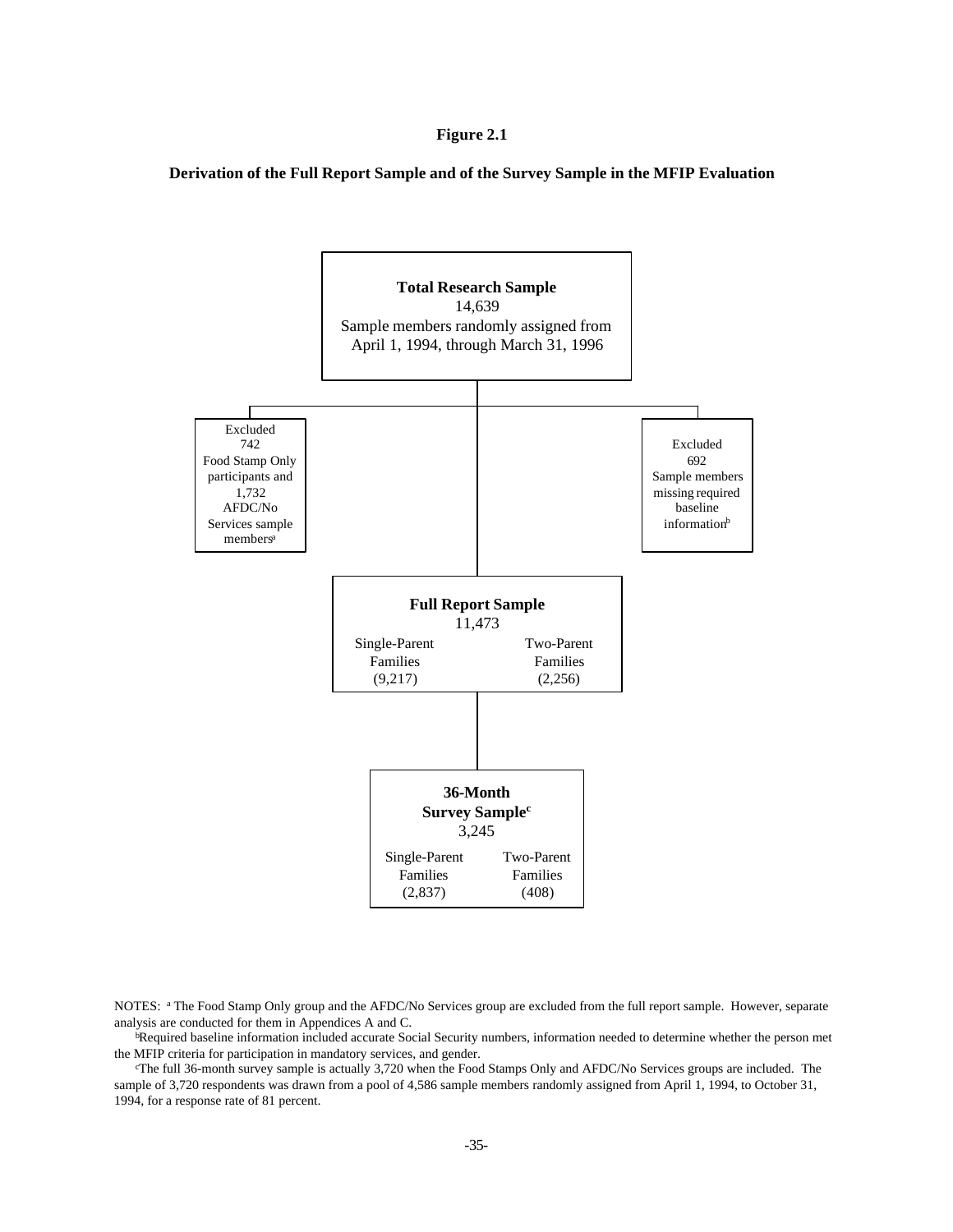caseload was included in the random assignment process because only a fraction of the urban caseload was needed to attain the sample sizes for the evaluation. In contrast, the entire caseload was randomly assigned in the rural counties. Thus, rural counties are overrepresented relative to their actual proportion in the caseloads of the evaluation sites. To adjust for this overrepresentation, rural counties are weighted down when estimating impacts for urban and rural counties combined. Table 2.1 presents the sample sizes for key subgroups in the evaluation.

| Table 2.1 |  |
|-----------|--|
|-----------|--|

| Subgroup                      | <b>Total Families</b> | <b>Urban Counties</b> | <b>Rural Counties</b> |
|-------------------------------|-----------------------|-----------------------|-----------------------|
| <b>Single-parent families</b> | 9,217                 | 7,644                 | 1,473                 |
| Long-term recipients          | 3,208                 | 2,615                 | 593                   |
| Recent applicants             | 6,009                 | 5,029                 | 980                   |
| <b>Two-parent families</b>    | 2,256                 |                       |                       |
| Recipients                    | 1,523                 |                       |                       |
| Applicants                    | 733                   |                       |                       |
|                               |                       |                       |                       |

## **Sample Sizes for the MFIP Evaluation**

To be randomly assigned into the research sample, an individual had to be applying for or receiving public assistance, $2$  at least 18 years old, and residing in one of the seven evaluation counties. Because few screening criteria were used, the cases randomly assigned to MFIP included some individuals — for example, those age 60 or older — who were permanently exempt from any employment and training mandates. Thus, the sample includes the full range of individuals who could be included in the MFIP program if it were expanded beyond the seven original counties.<sup>3</sup>

### **B. The 36-Month Survey Sample**

l

To gain information that was not available from administrative records, a random subset of families who entered the program between April 1, 1994, and October 31, 1994, was targeted for a survey approximately 36 months after random assignment. The content of the 36-month survey is described later in this chapter.

The survey-eligible pool consisted of 4,586 sample members, of whom 3,720 responded to the survey, for an overall response rate of 81 percent. The response rate for single-parent families was 80 percent, and the response rate for two-parent families was 83 percent. The 36-month survey sample

 $2^2$ To be randomly assigned in urban counties, families had to be applying for or receiving cash assistance (AFDC) or Family General Assistance). In rural counties, an additional group — families who were applying for or receiving only Food Stamps — was also eligible for random assignment.

<sup>&</sup>lt;sup>3</sup> Families in which all parents were receiving Supplemental Security Income (SSI) were excluded.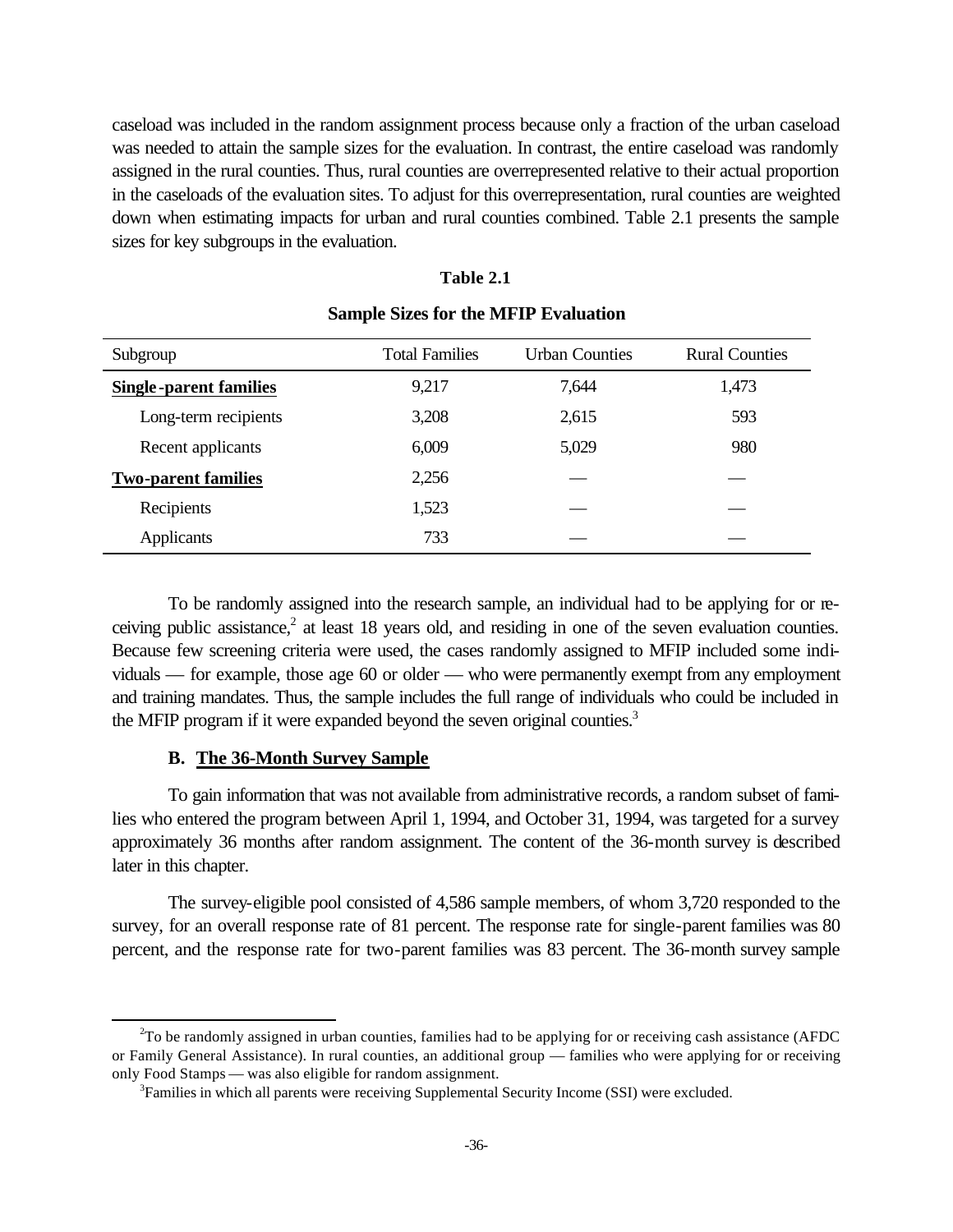examined in this report includes the remaining  $3,245$  responders<sup>4</sup> — 2,837 single-parent and 408 twoparent families. Nonrespondents included those who could not be reached as well as those who refused to participate. A survey response analysis was conducted by comparing background characteristics and program impacts for survey respondents with impacts for the full report sample. The results are presented in Appendix D.

## **II. Data Sources**

In addition to the observational field research that MDRC staff conducted each year since the program began, this report draws on a baseline questionnaire, administrative records, and survey data. Each of the data sources is described below.

## **A. Baseline Characteristics Data**

Just prior to random assignment, data were collected on the characteristics of each research sample member. The Background Information Form (BIF) provided important demographic information such as the sample member's age, educational attainment, prior work history, and prior welfare receipt. To complete the BIF, staff in the financial offices interviewed each welfare applicant or recipient and also collected information on prior welfare receipt from the automated benefit system. These forms were completed for 98.6 percent of the research sample.

Also prior to random assignment, most research group members completed a confidential Private Opinion Survey (POS). This brief survey asked respondents about their attitudes, opinions, and preferences regarding work and welfare, thus providing a rich picture of their perspectives as they entered the program. Seventy-one percent of sample members completed the POS.<sup>5</sup>

These data on sample members' baseline characteristics are used for three purposes: to describe the samples, to define subgroups of the population whose participation patterns and program impacts may be of particular interest, and to contribute to the regression model used in the impact analyses to increase the precision of impact estimates.

## **B. Administrative Records Data**

l

Follow-up data on public assistance benefits received and on sample members' earnings were available from April 1993 to June 1998.<sup>6</sup> These data provide information about each sample member's welfare receipt and earnings for a minimum of one year prior to random assignment and for up to three

<sup>&</sup>lt;sup>4</sup>The survey responders included members of the Food Stamps Only group and the AFDC/No Services group, which are not analyzed in the body of this report. See Appendices A and C.

<sup>5</sup>Attitudinal data are not available for 11 percent of the sample members because the survey began in May 1994, the second month after the start of random assignment. Thus, families randomly assigned during the first month of random assignment were not issued the POS. The remaining 17.7 percent for whom attitudinal data are missing are sample members who refused to fill out the POS.

<sup>6</sup>As discussed in Chapter 1, in June of 1998 changes in Minnesota's welfare system converted all members of the research sample to the new statewide MFIP program; therefore data was not collected beyond that point.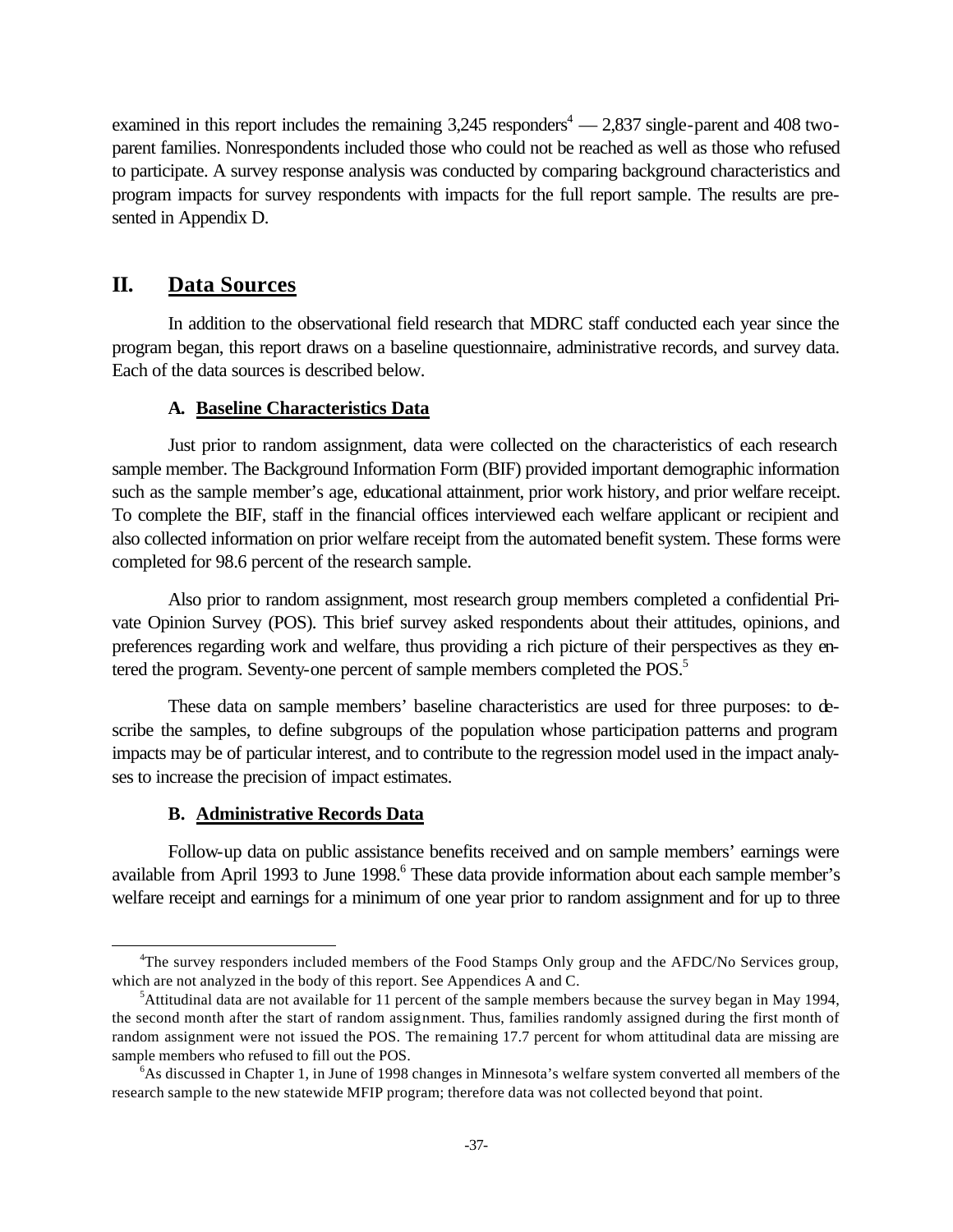years following random assignment. For two-parent families, these data were collected for the other parent as well.

*Public assistance benefits records* were provided to MDRC by Minnesota's Department of Human Services. These automated data include monthly information on public assistance benefits provided to each member of the research sample. (As explained in Chapter 1, public assistance may include MFIP, AFDC, Food Stamps, or Family General Assistance.)

*Unemployment Insurance (UI) earnings records* were provided to MDRC by Minnesota's Department of Economic Security. These data provide quarterly earnings information for each sample member, as reported by employers to the UI system. These data exclude earnings that are not covered by or not reported to the UI system — for example, jobs in the informal economy.<sup>7</sup>

As shown in Figure 2.2, the amount of available follow-up data differed for urban and rural countries. For example, the figure shows that all families were followed through June 1998. This means that the earliest families who were randomly assigned had 16 quarters, or four years, of follow-up data. However, because the last group of single parents in urban counties was randomly assigned in September 1995, outcomes for single parents in urban counties were analyzed for only 11 quarters, or two years and nine months — the common period of follow-up for this subgroup.<sup>8</sup> Because residents of the rural counties were randomly assigned through March 1996, their outcomes were examined for 9 quarters, or two years and three months, after random assignment. The analysis for two-parent families does not distinguish between urban and rural counties; therefore, outcomes for two-parent families were examined for 9 quarters, or two years and three months, after random assignment.<sup>9</sup>

#### **C. The 36-Month Client Survey**

As mentioned above, a subset of 3,245 sample members completed a survey 36 months after random assignment. The survey comprised two sections: a core section and a child section. Some of the core section's results (such as the amount and sources of respondents' income, hours worked, and wages and job benefits) are presented in this report, while the results from the child section of the survey are presented in Volume 2, which includes detailed information about child care, domestic abuse, maternal depression, and child well-being measures.<sup>10</sup>

<sup>&</sup>lt;sup>7</sup>Because the public assistance and UI automated systems are maintained at the state level rather than by individual counties, MDRC continued to receive these data for individuals who moved outside the seven MFIP counties, as long as they remained within Minnesota. (However, members of the MFIP or MFIP Incentives Only groups who moved within Minnesota but outside the MFIP counties received benefits according to the AFDC systems rules.) Sample members who left Minnesota were counted as having no public assistance payments or earnings during the months or quarters that they were outside Minnesota. Although it is possible that cross-state migration occurred differentially for members of different research groups, this data limitation is unlikely to have led to substantial biases in impact results.

<sup>&</sup>lt;sup>8</sup>The benefit-cost analysis presented in Chapter 7 utilizes all data available for each individual rather than limiting the follow-up to the common period for each subgroup.

<sup>&</sup>lt;sup>9</sup>The analysis for two-parent families combines urban and rural counties because their research designs are identical and because sample sizes are small.

<sup>10</sup>Gennetian and Miller, 2000.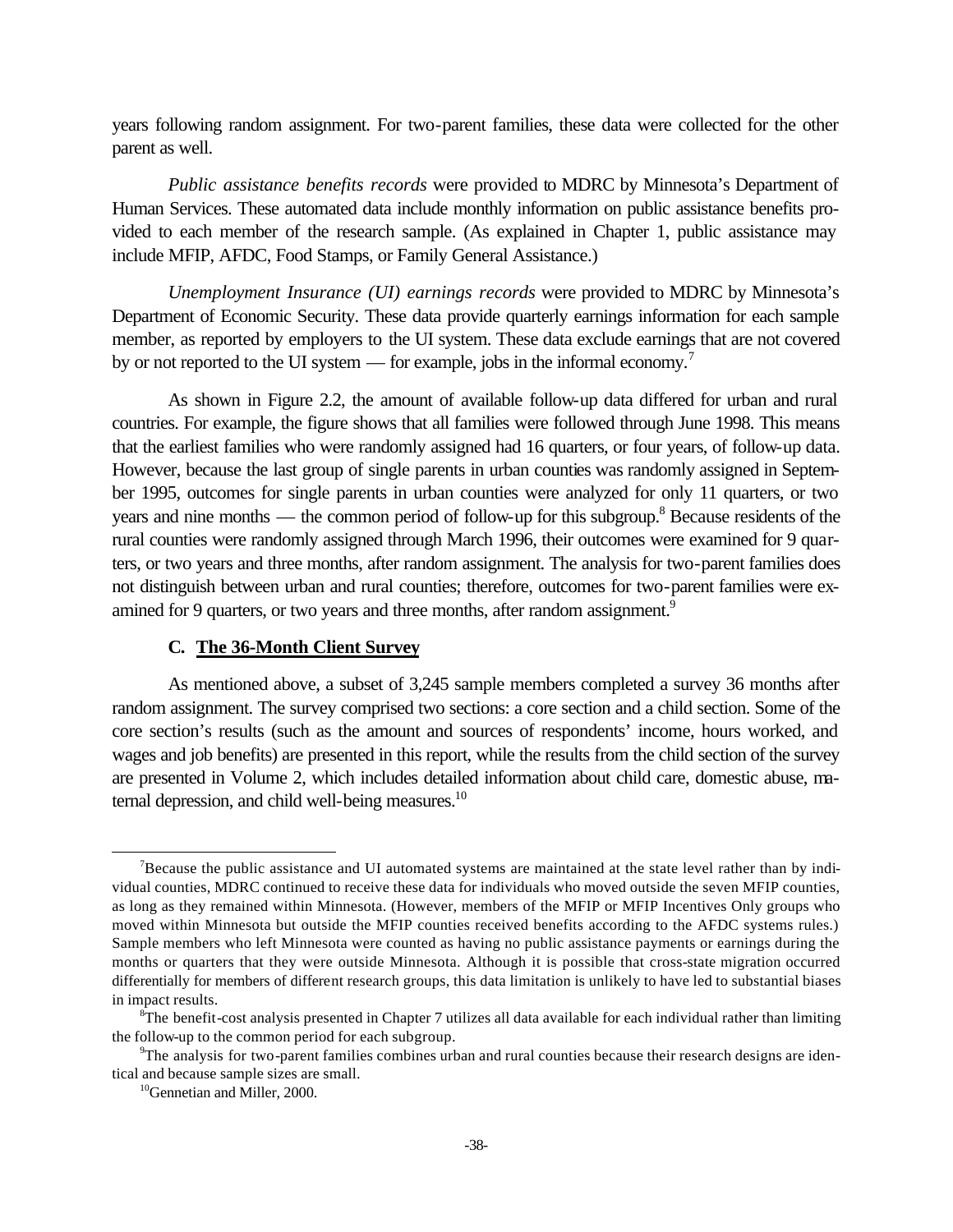### **Figure 2.2**

#### **Random Assignment Periods and Administrative Records Follow-Up for the MFIP Evaluation**

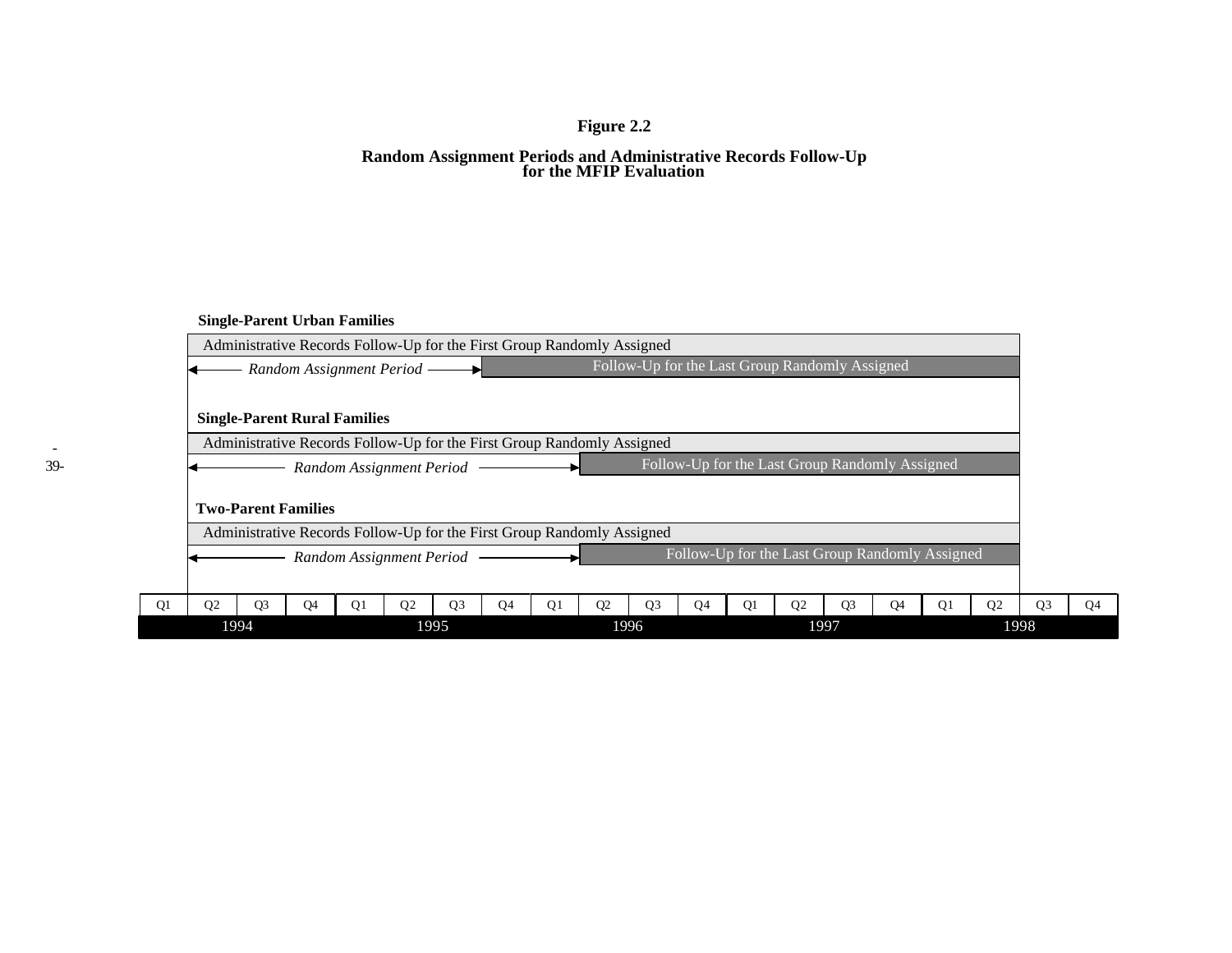The 36-month survey results augment the adult and family-level outcomes measured by the administrative records data — for example, by providing important employment information otherwise not available, including participation in employment and training activities, hours worked, and weekly wage rates. The survey results also include measures of respondents' understanding of the program to which they were assigned, family circumstances, household composition, sources of income, and material hardship.

The core section of the survey took about 30 minutes to complete and was conducted primarily by telephone, with interviews taking place in person only for families who were difficult to reach by phone.

# **III. Characteristics, Opinions, and Attitudes of Families in the MFIP Sample**

#### **A. Selected Characteristics of Single-Parent Families**

Table 2.2 presents demographic characteristics of single parents in the MFIP sample at the time of random assignment. This section briefly summarizes the characteristics of single-parent families among long-term recipients and recent applicants, with the focus on long-term recipients. Because long-term recipients were immediately subject to MFIP's employment and training mandates, whereas recent applicants were subject to these mandates at different points in the follow-up period, the program's effects were expected to differ for the two groups.

As explained in Chapter 1, a *long-term recipient* is a sample member who, at the time of random assignment, had received AFDC or Family General Assistance (FGA) for at least 24 of the prior 36 months. Recipients who had received welfare for less than 24 months at the time of random assignment and those newly applying for AFDC or FGA on the day of random assignment are together referred to as *recent applicants.<sup>11</sup>*

Overall, 3,208 single parents, or 34.8 percent of the single-parent sample, were categorized as long-term recipients. The sample is primarily female: 97.8 percent of long-term recipients and 87.8 percent of recent applicants. Sample members were, on average, 29 to 30 years of age at the time of random assignment. More than four-fifths of sample members were from urban counties, and more than half were from Hennepin County (Minneapolis). Recall, however, that these proportions do not reflect the relative sizes of the total caseloads in each county at the time, because the random assignment design included only a fraction of the single-parent caseload in urban counties. In the rural counties, the entire caseload was randomly assigned to one of the research groups. Thus, single-parents from rural counties are disproportionately represented in the research sample.

The ethnic composition of the groups varies slightly. Nearly two-thirds of recent applicants and half of long-term recipients are white. Long-term recipients are somewhat more likely than recent applicants to be black — 34.8 versus 24.3 percent. The ethnic composition of the sample differs from the national caseload by having a higher proportion of white families and a lower proportion of Hispanic families; nationally, about one-third of the caseload are white, and

 $11$ Parents under age 20 who did not have a high school diploma or GED and who were applying for welfare when they were randomly assigned are treated as recent applicants in this report. However, they were mandated to participate in education and training services whether they were assigned to the MFIP or the AFDC group. These teens make up 7 percent of the recent applicant sample.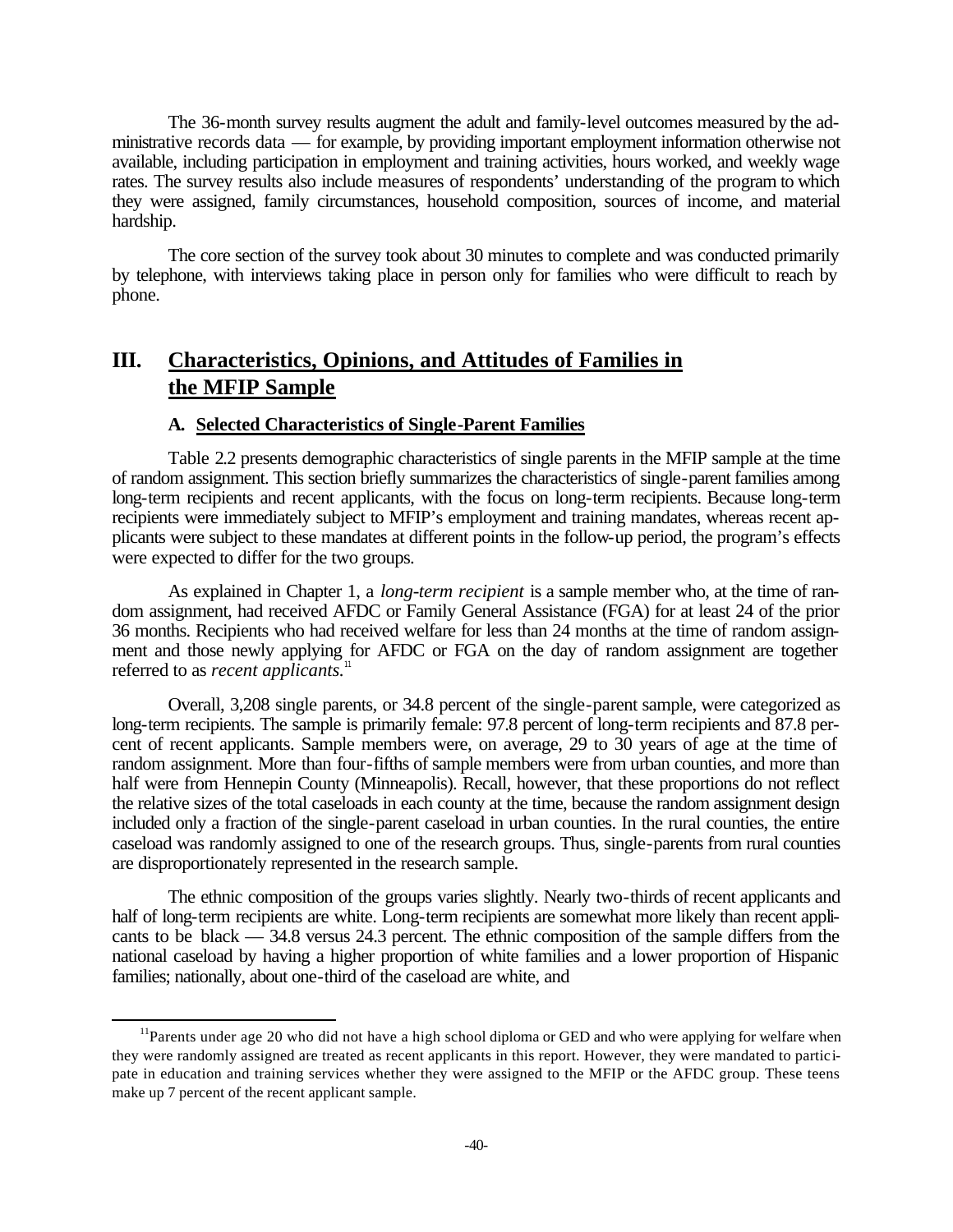## **Table 2.2**

| Characteristic                                                                                                                           | Long-Term<br>Recipients                  | Recent<br>Applicants                      |
|------------------------------------------------------------------------------------------------------------------------------------------|------------------------------------------|-------------------------------------------|
| Demographic characteristics                                                                                                              |                                          |                                           |
| Geographic area (%)<br>Hennepin County (Minneapolis)<br>Anoka/Dakota Counties<br>Rural counties                                          | 65.8<br>15.7<br>18.5                     | 56.6<br>27.1<br>16.3                      |
| Gender of respondent (%)<br>Female<br>Male                                                                                               | 97.8<br>2.2                              | 87.8<br>12.2                              |
| Average age (years)                                                                                                                      | 30.4                                     | 29.0                                      |
| Race/ethnicity (%)<br>White, non-Hispanic<br>Black, non-Hispanic<br>Hispanic<br>Native American/Alaskan Native<br>Asian/Pacific Islander | 52.8<br>34.8<br>1.7<br>7.8<br>2.9        | 65.1<br>24.3<br>2.6<br>5.2<br>2.8         |
| <b>Family status</b>                                                                                                                     |                                          |                                           |
| Marital status (%)<br>Never married<br>Married, living with spouse<br>Married, living apart<br>Separated<br>Divorced<br>Widowed          | 64.0<br>0.5<br>9.5<br>2.0<br>22.8<br>1.2 | 52.4<br>0.3<br>22.5<br>3.3<br>20.5<br>1.0 |
| Age of youngest child in years (%)<br>Under 3, or client pregnant at the<br>time of random assignment<br>$3 - 5$<br>$6 - 18$             | 35.4<br>29.2<br>35.5                     | 54.5<br>16.3<br>29.3                      |
| Number of children (%)<br>1<br>$\overline{c}$<br>3 or more                                                                               | 35.7<br>32.7<br>30.1                     | 59.1<br>23.3<br>14.3                      |
| <b>Labor force status</b>                                                                                                                |                                          |                                           |
| Worked full time for 6 months or<br>more for one employer (%)                                                                            | 53.5                                     | 69.1                                      |
| Any earnings in past 12 months (%)                                                                                                       | 32.1                                     | 74.8                                      |
| Currently employed (%)                                                                                                                   | 13.9                                     | 22.7                                      |
| Average hourly wage <sup>a</sup> (\$)                                                                                                    | 5.94                                     | 6.59                                      |
| Average hours worked per week $\frac{b}{\sqrt{6}}$ (%)<br>$1-19$<br>20-29<br>30 or more                                                  | 43.4<br>29.9<br>26.7                     | 33.6<br>26.4<br>40.0                      |
| Never worked (%)                                                                                                                         | 10.1                                     | 3.5                                       |

#### **Selected Characteristics of Single-Parent Families in the Sample, by Welfare Status at Random Assignment**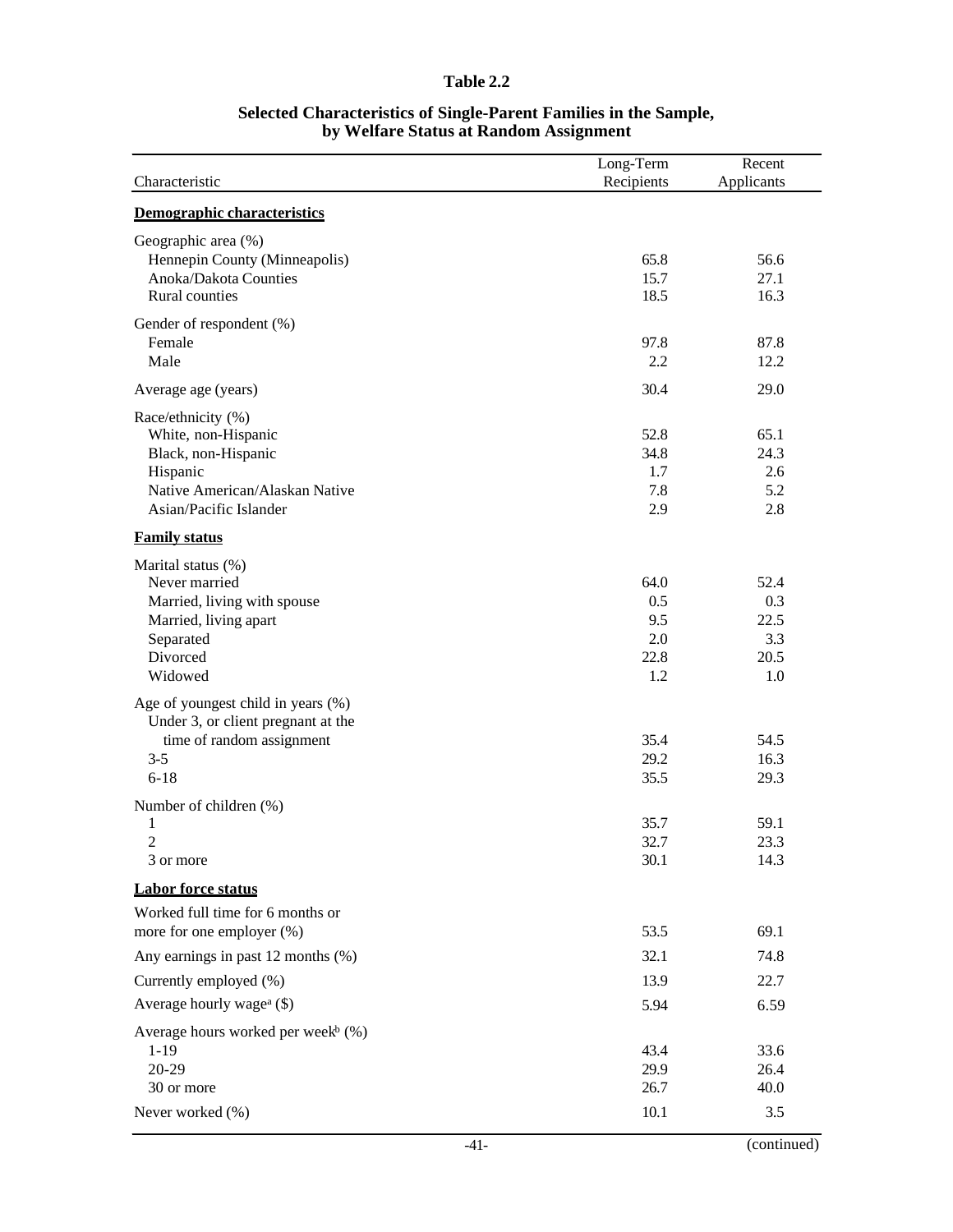| Characteristic                                            | Long-Term<br>Recipients | Recent<br>Applicants |
|-----------------------------------------------------------|-------------------------|----------------------|
| <b>Education status</b>                                   |                         |                      |
| Highest credential earned (%)                             |                         |                      |
| GED certificate <sup>c</sup>                              | 16.9                    | 13.0                 |
| High school diploma                                       | 39.7                    | 47.2                 |
| Technical/2-year college degree                           | 9.6                     | 12.3                 |
| 4-year college degree or higher                           | 1.3                     | 4.0                  |
| None of the above                                         | 32.6                    | 23.5                 |
| Highest grade completed in school (average)               | 11                      | 12                   |
| Prior welfare receipt                                     |                         |                      |
| Total prior AFDC receipt <sup>d</sup> (%)                 |                         |                      |
| None                                                      | 1.3                     | 57.8                 |
| Less than 4 months                                        | 0.9                     | 3.6                  |
| 4 months or more but less than 1 year                     | 1.8                     | 9.6                  |
| 1 year or more but less than 2 years                      | 2.5                     | 11.6                 |
| 2 years or more but less than 5 years                     | 40.2                    | 10.2                 |
| 5 years or more but less than 10 years                    | 31.6                    | 4.4                  |
| 10 years or more                                          | 21.8                    | 2.8                  |
| <b>MFIP</b> employment and training mandates <sup>e</sup> |                         |                      |
| Met MFIP criteria for participation in mandatory          |                         |                      |
| employment and training services <sup>f</sup> (%)         | 100                     | 7.5                  |
| Parent under age 20, no high school diploma/GED           | 5.1                     | 6.9                  |
| Recipient of AFDC 24 of past 36 months                    | 96.5                    | 0.9                  |
| <b>STRIDE</b> eligibility <sup>g</sup>                    |                         |                      |
| In STRIDE target group <sup>f</sup> $(\%)$                | 84.4                    | 32.0                 |
| Parent under age 24 (18-23), no                           |                         |                      |
| high school diploma/GED                                   | 10.1                    | 12.3                 |
| Parent under age 24 (18-23), limited                      |                         |                      |
| work experience                                           | 15.2                    | 20.8                 |
| Recipient of AFDC 36 of past 60 months                    | 73.0                    | 4.5                  |
| Youngest child age 16 or over                             | 1.1                     | 1.3                  |
| <b>Housing status</b>                                     |                         |                      |
| Current housing status (%)                                |                         |                      |
| Public housing                                            | 5.7                     | 2.2                  |
| Subsidized housing                                        | 33.9                    | 7.7                  |
| Emergency or temporary housing                            | 2.7                     | 3.7                  |
| None of the above                                         | 57.7                    | 86.5                 |
| Number of moves in the past 2 years (%)                   |                         |                      |
| None                                                      | 32.7                    | 25.6                 |
| 1 or 2                                                    | 48.7                    | 53.8                 |
| 3 or more                                                 | 18.7                    | 20.6                 |
|                                                           |                         |                      |

# **Table 2.2 (continued)**

(continued)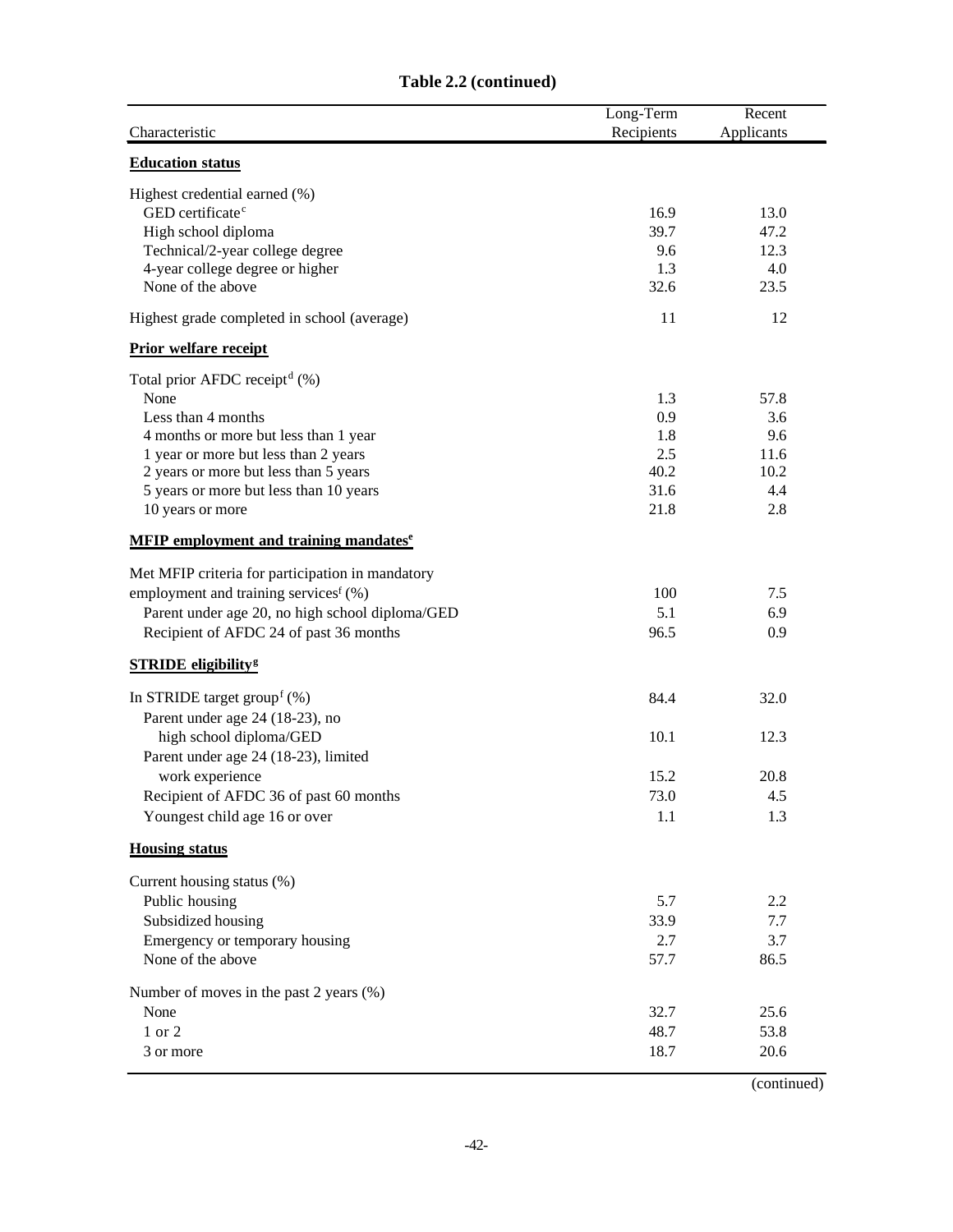| Characteristic                                              | Long-Term<br>Recipients | Recent<br>Applicants |
|-------------------------------------------------------------|-------------------------|----------------------|
| <b>Current and recent education and training activities</b> |                         |                      |
| Currently enrolled in education or training $(\%)$          |                         |                      |
| Any type                                                    | 23.3                    | 17.3                 |
| <b>GED</b> preparation                                      | 4.6                     | 2.1                  |
| English as a Second Language                                | 0.4                     | 0.4                  |
| Adult basic education                                       | 1.1                     | 0.6                  |
| Vocational education/skills training                        | 5.6                     | 3.7                  |
| Post-secondary education                                    | 8.9                     | 6.6                  |
| Job search/job club                                         | 1.9                     | 2.1                  |
| Work experience                                             | 0.9                     | 0.4                  |
| High school                                                 | 1.3                     | 2.5                  |
| If enrolled, program is part of a STRIDE plan               | 31.2                    | 7.7                  |
| Enrolled in any type of education or                        |                         |                      |
| training during the previous $12$ months $(\%)$             | 28.5                    | 22.7                 |
| Sample size (total = $9,217$ )                              | 3,208                   | 6,009                |

#### **Table 2.2 (continued)**

SOURCE: MDRC calculations using data from Background Information Forms.

NOTES: The sample includes AFDC and MFIP group members who were randomly assigned from April 1, 1994, to March 31, 1996, excluding the small percentage who were receiving or applying only for Food Stamps, were assigned to the AFDC/No Services group, or were missing required baseline information. Members of the AFDC group were potentially eligible for any programs that MFIP was designed to replace: AFDC; Minnesota's JOBS program, STRIDE; Family General Assistance (FGA); or Food Stamps.

One percent of single-parent sample members did not complete a Background Information Form.

<sup>a</sup>Calculated for those employed at the time of random assignment who reported an hourly wage. Twenty percent of those employed were excluded because they did not report an hourly wage.

<sup>b</sup>Calculated for those employed at the time of random assignment.

<sup>c</sup>The General Educational Development (GED) certificate is given to those who pass the GED test and is intended to signify knowledge of basic high school subjects.

<sup>d</sup>This refers to the total number of months an individual or her spouse has spent on AFDC at one or more periods of time as an adult. It does not include AFDC receipt under a parent's name.

<sup>e</sup>Only those assigned to the MFIP group were subject to these mandates.

<sup>f</sup>Totals may not equal all categories summed because some sample members may be in more than one category.

gOnly those assigned to the AFDC group were subject to these rules.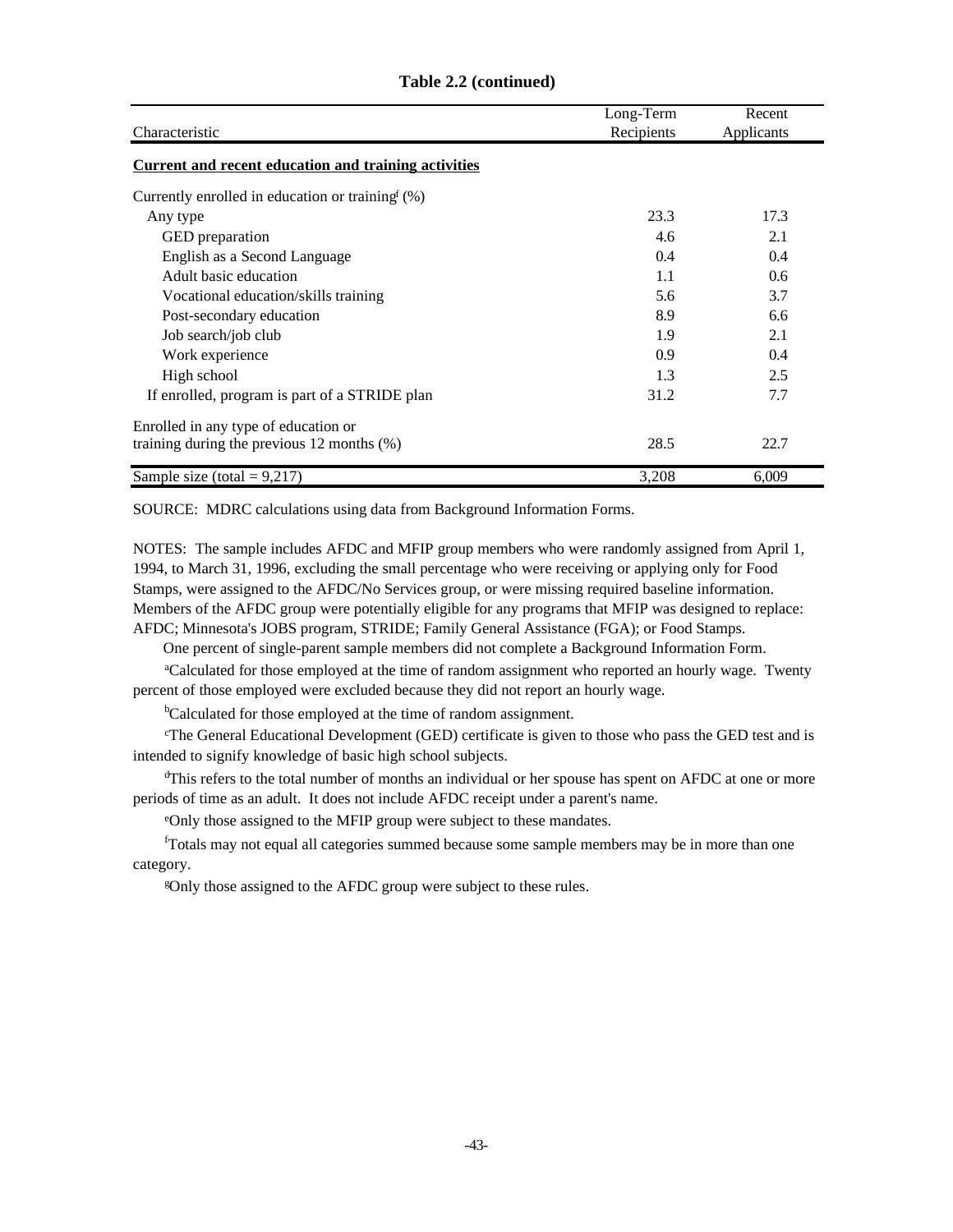one-fifth are Hispanic. The ethnic composition of the sample is similar to that of the Minnesota AFDC caseload, with a slightly larger proportion of black families.<sup>12</sup>

The majority of single parents had never been married or were divorced, although a proportion of single parents were married but living apart from their spouse and not legally separated. Interestingly, a much larger proportion (22.5 percent) of recent applicants than of long-term recipients (9.5 percent) fell into this category — an indication that recent marital breakup is a factor in applying for welfare.

Among long-term recipients, 64.6 percent had preschool-age children; as might be expected, the proportion was higher among recent applicants — 70.8 percent. Moreover, the proportions with children under 3 years old (or pregnant at the time of random assignment) were 35.4 percent of longterm recipients and 54.5 percent of recent applicants. These percentages suggest that there could have been a high demand for child care services among those entering employment and training services or employment. In fact, as shown in Table 2.5, more than half of long-term recipients cited an inability to arrange for child care as the reason they could not work. The MFIP caseload had a much higher proportion of preschool-age children than the U.S. average AFDC caseload; less than half the national caseload in 1994 had preschool-age children.

The MFIP sample had relatively high levels of education compared with the national welfare caseload. More than two-thirds of long-term recipients and three-fourths of recent applicants earned at least a high school diploma or a GED certificate before entering the study. Not surprisingly, on average, recent applicants completed more years of schooling (grade 12) than did long-term recipients (grade 11).

As expected, long-term recipients were more disadvantaged than recent applicants in terms of their employment history and welfare history. The earnings and welfare histories of long-term recipients suggest that they may have been less likely than the other sample members to find immediate employment. Less than one-third of long-term recipients reported some earnings in the year prior to random assignment, whereas three-fourths of recent applicants reported earnings. The average hourly wage among long-term recipients who were employed at random assignment was about 65 cents less than the hourly wage among recent applicants. In addition, 10.1 percent of single parents who were long-term recipients had never held a job, compared with 3.5 percent of recent applicants. Recent applicants had a more stable work history as well. Only about half (53.5 percent) of long-term recipients had ever worked full time for six months for the same employer, compared with 69.1 percent of recent applicants. These work histories indicate that recent applicants could have been able to find jobs much more quickly than long-term recipients.

Additionally, more than half (53.4 percent) of long-term recipients had received cash assistance on their own or spouse's AFDC/FGA case for five years or more, compared with only 7.2 percent of recent applicants.<sup>13</sup> It is interesting that the length of stay on AFDC for such a high proportion of long-

<sup>&</sup>lt;sup>12</sup>National and state caseload averages are from the *1996 Green Book* for the years 1994-1995 (U.S. House of Representatives, Committee on Ways and Means, 1996).

 $<sup>13</sup>A$  family who had been on welfare for a lengthy stay is still classified as a recent applicant if that spell had oc-</sup> curred at least three years before random assignment.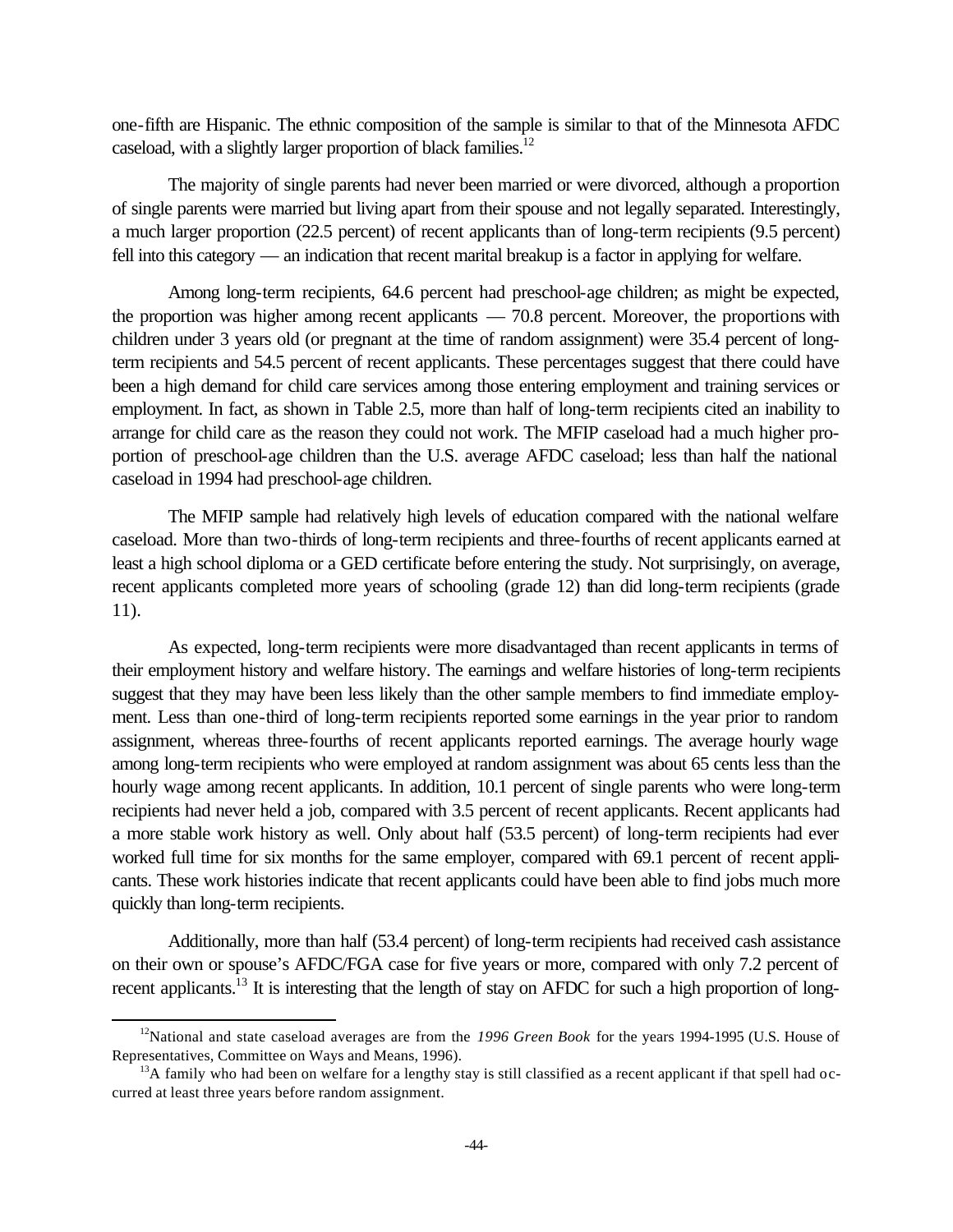term recipients was far above the threshold for mandatory participation in employment services.

As explained in Chapter 1, MFIP required long-term recipients to participate immediately in mandatory employment and training services. Therefore, it is not surprising that a substantial proportion (84.4 percent) of long-term recipients also met the STRIDE criteria for volunteering for these services. A much smaller proportion (32.0 percent) of recent applicants were eligible to volunteer for STRIDE employment and training services. Even though a much larger proportion of long-term recipients compared with recent applicants were eligible for employment and training services, it is interesting that only slightly more long-term recipients reported actually participating in one of these activities. In addition, the majority of those participating in education and training services were doing so outside the STRIDE program, which suggests that such services were accessible even for those who were not eligible for STRIDE.

A substantially larger proportion of long-term recipients than of recent applicants lived in some type of public, subsidized, or emergency housing — 42.3 and 13.6 percent, respectively.

## **B. Attitudes and Opinions of Single-Parent Families**

Table 2.3 shows the attitudes, opinions, and preferences that single parents reported on the confidential Private Opinion Survey (POS) completed just prior to random assignment.<sup>14</sup> Of those who were not employed, 82.5 percent of long-term recipients and 75.3 percent of recent applicants reported that they faced at least one of five barriers to employment. Although sample members faced a number of barriers to employment, they most often cited the problems of arranging for child care (54.2 percent of long-term recipients and 47.4 percent of recent applicants). At the same time, however, the majority of single parents reported that they could find someone they trusted to take care of their children if they got a job (not shown in the table). It appears that the barrier of child care is related to other constraints, including financial problems, rather than to finding a suitable caregiver. Lack of transportation was also a significant barrier to work for half the long-term recipients and for more than a third of the recent applicants.

The POS data also indicate that the preferred activity of sample members was going to school to learn a job skill. Two out of five single parents chose this activity over staying home to take care of the family, studying basic reading and math, getting a part-time job, or getting a full-time job. The next most preferred activity was getting a full-time job, with more than one-quarter of sample members expressing such a preference. Only a small proportion of sample members said that they preferred to stay home. When given only the choice between a part-time job or a full-time job, over two-thirds of sample members preferred to work full time.

When asked about their reservation wage (the minimum pay per hour at which respondents would accept a job), with and without medical benefits, sample members indicated that they valued employer-provided benefits. This response suggests that sample members' employment decisions could have been affected by MFIP's financial incentives. The average reservation wage at which respondents

 $14$ Of those who were randomly assigned after the survey began, 16.6 percent refused to fill out the POS.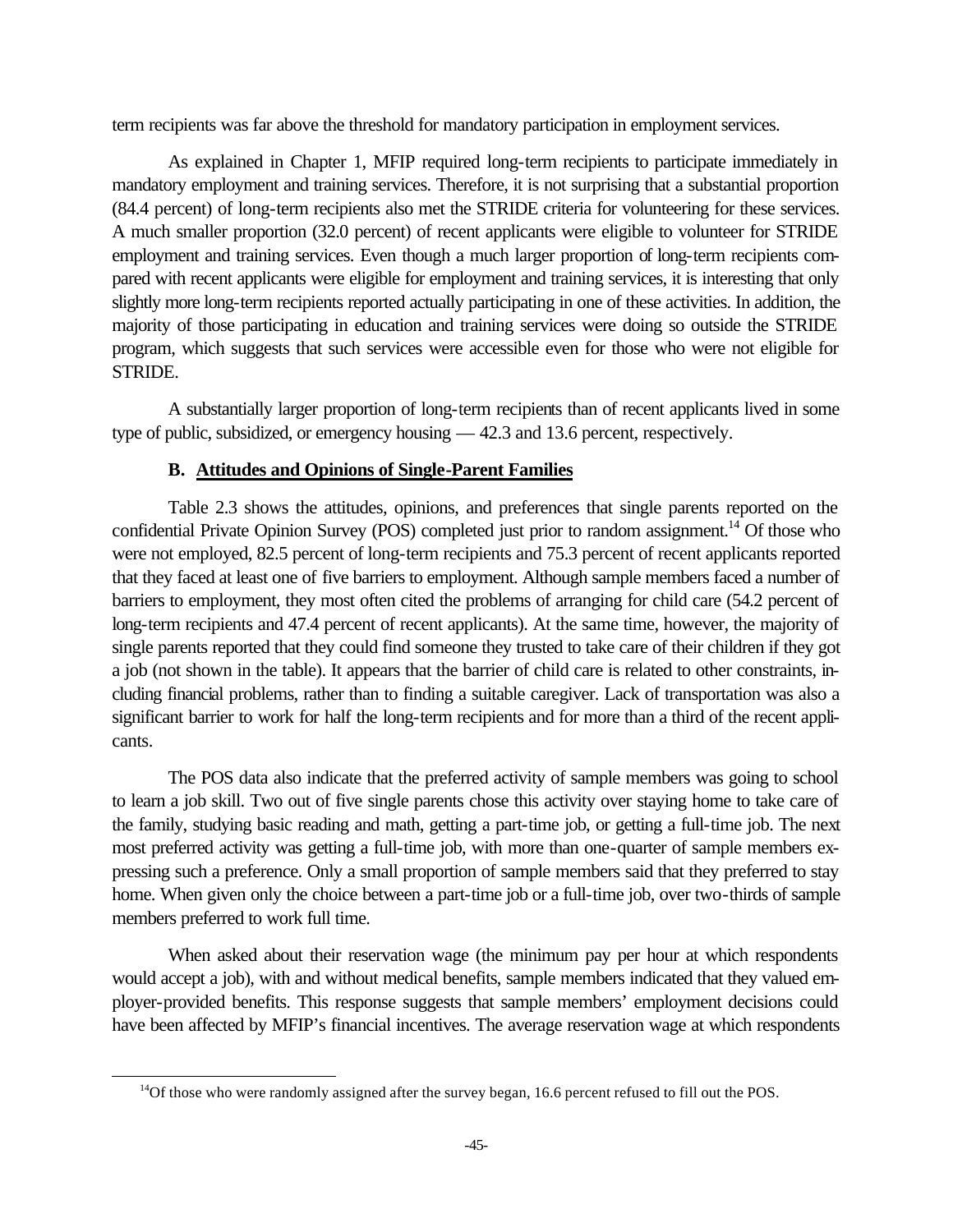#### **Table 2.3**

| Attitude or Opinion                                                                                                                                                                                                        | Long-Term<br>Recipients | Recent<br>Applicants |
|----------------------------------------------------------------------------------------------------------------------------------------------------------------------------------------------------------------------------|-------------------------|----------------------|
| <b>Client-reported barriers to employment</b>                                                                                                                                                                              |                         |                      |
| Among those not currently employed, percentage who<br>agreed or agreed a lot that they could not work part time<br>right now for the following reasons: <sup>a</sup>                                                       |                         |                      |
| No way to get there every day                                                                                                                                                                                              | 49.1                    | 35.4                 |
| Cannot arrange for child care                                                                                                                                                                                              | 54.2                    | 47.4                 |
| A health or emotional problem, or a family                                                                                                                                                                                 |                         |                      |
| member with a health or emotional problem                                                                                                                                                                                  | 28.2                    | 29.5                 |
| Too many family problems                                                                                                                                                                                                   | 27.5                    | 30.1                 |
| Already have too much to do during the day                                                                                                                                                                                 | 25.2                    | 21.8                 |
| Any of the above five reasons                                                                                                                                                                                              | 82.5                    | 75.3                 |
| <b>Client-reported preferred activities</b>                                                                                                                                                                                |                         |                      |
| Given the following choices, percentage expressing a<br>consistent preference for one of the following activities. <sup>b</sup>                                                                                            |                         |                      |
| Staying home to take care of family                                                                                                                                                                                        | 8.8                     | 12.1                 |
| Going to school to learn a job skill                                                                                                                                                                                       | 40.9                    | 41.8                 |
| Going to school to study basic reading and math                                                                                                                                                                            | 4.2                     | 4.8                  |
| Getting a part-time job                                                                                                                                                                                                    | 8.5                     | 5.6                  |
| Getting a full-time job                                                                                                                                                                                                    | 31.5                    | 29.9                 |
| Agreed or agreed a lot that they cannot go to school<br>or job training program right now because they are<br>afraid to leave children in daycare or with a baby-sitter (%)                                                | 18.7                    | 15.8                 |
| Agreed or agreed a lot that children who go<br>to daycare or preschool learn more than<br>children who stay home with their mothers (%)                                                                                    | 53.8                    | 51.1                 |
| Percentage who, if they had a choice,<br>would prefer to work at a:                                                                                                                                                        |                         |                      |
| Part-time job<br>Full-time job                                                                                                                                                                                             | 32.2<br>67.9            | 32.0<br>68.0         |
| If someone offered client a full-time job with<br>no medical benefits, minimum amount per hour<br>at which the client would take the job (\$)                                                                              | 11.34                   | 10.67                |
| If someone offered client a full-time job with full<br>medical benefits, minimum amount per hour<br>at which the client would take the job $(\$)$                                                                          | 8.90                    | 8.57                 |
| If someone offered client a full-time job with full<br>medical benefits, and the welfare department would<br>let client continue to get most of the welfare check,<br>minimum for which the client would take the job (\$) | 7.69                    | 7.28                 |
| Approximate average worth of employer-<br>provided medical benefits per hour (\$)                                                                                                                                          | 2.50                    | 2.14                 |

#### **Attitudes and Opinions of Single-Parent Families in the Sample, by Welfare Status at Random Assignment**

(continued)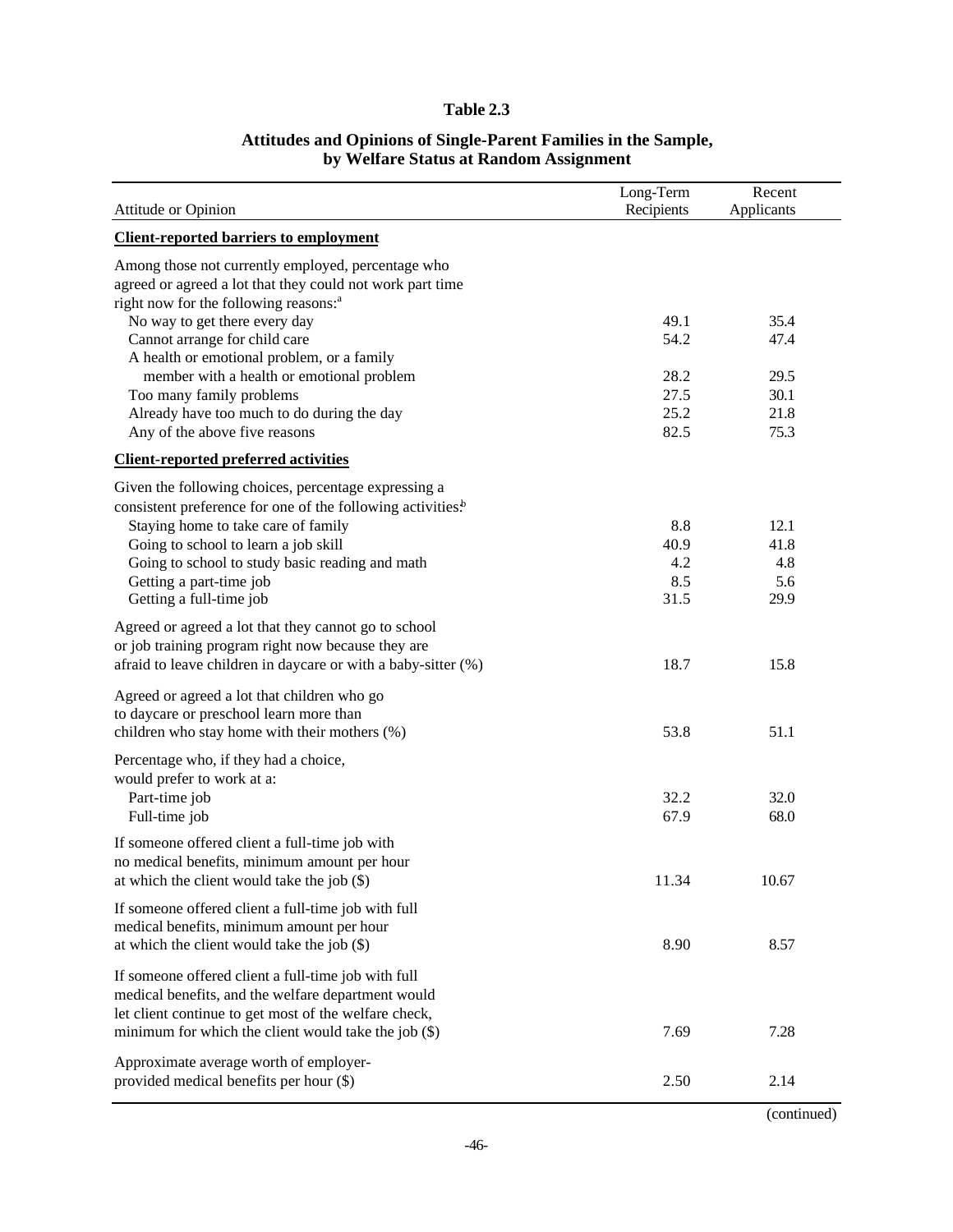| Attitude or Opinion                                                                                                                                                           | Long-Term<br>Recipients | Recent<br>Applicant |
|-------------------------------------------------------------------------------------------------------------------------------------------------------------------------------|-------------------------|---------------------|
| If client could get \$800 a month, plus Medicaid<br>and free child care, percentage who would prefer:<br>Getting all the money by working 40 hours a week                     | 52.8                    | 56.0                |
| Getting half the money by working 20 hours a week                                                                                                                             | 47.3                    | 44.0                |
| If client could keep most of the welfare check and<br>also keep any money earned from a \$6-an-hour<br>job, number of hours she would want to work: (%)<br>None               | 3.6                     | 3.8                 |
| Less than 30                                                                                                                                                                  | 26.2                    | 31.5                |
| 30 or more                                                                                                                                                                    | 70.2                    | 64.7                |
| <b>Client job search</b>                                                                                                                                                      |                         |                     |
| How much have you been able to look for<br>a job in the past three months? (%)                                                                                                |                         |                     |
| Not at all                                                                                                                                                                    | 48.3                    | 37.5                |
| Some/a little                                                                                                                                                                 | 31.4                    | 26.9                |
| A moderate amount                                                                                                                                                             | 13.0                    | 21.3                |
| A great deal                                                                                                                                                                  | 7.3                     | 14.3                |
| In the past 4 weeks, about how many employers,<br>if any, did you contact (by telephone, mail, or in<br>person) in order to apply for a job or ask about<br>job openings? (%) |                         |                     |
| None                                                                                                                                                                          | 74.7                    | 67.6                |
| Any                                                                                                                                                                           | 25.3                    | 32.4                |
| <b>Client-reported attitudes toward welfare</b>                                                                                                                               |                         |                     |
| Percentage who agreed or agreed a lot with the<br>following statements:                                                                                                       |                         |                     |
| I feel that people look down on me for being on welfare                                                                                                                       | 65.2                    | 56.8                |
| I am ashamed to admit to people that I am on welfare<br>Right now, being on welfare provides for my                                                                           | 57.5                    | 54.6                |
| family better than I could by working                                                                                                                                         | 61.1                    | 56.2                |
| I think it is better for my family that I stay on                                                                                                                             |                         |                     |
| welfare than work at a job                                                                                                                                                    | 18.8                    | 16.1                |
| <b>Client-reported social support network</b>                                                                                                                                 |                         |                     |
| Percentage who agreed or agreed a lot with the<br>following statements:                                                                                                       |                         |                     |
| Among my family, friends, and neighbors, I am<br>one of the only people who is on welfare<br>When I have trouble or need help, I have                                         | 34.6                    | 50.1                |
| someone to talk to                                                                                                                                                            | 76.0                    | 81.8                |

## **Table 2.3 (continued)**

(continued)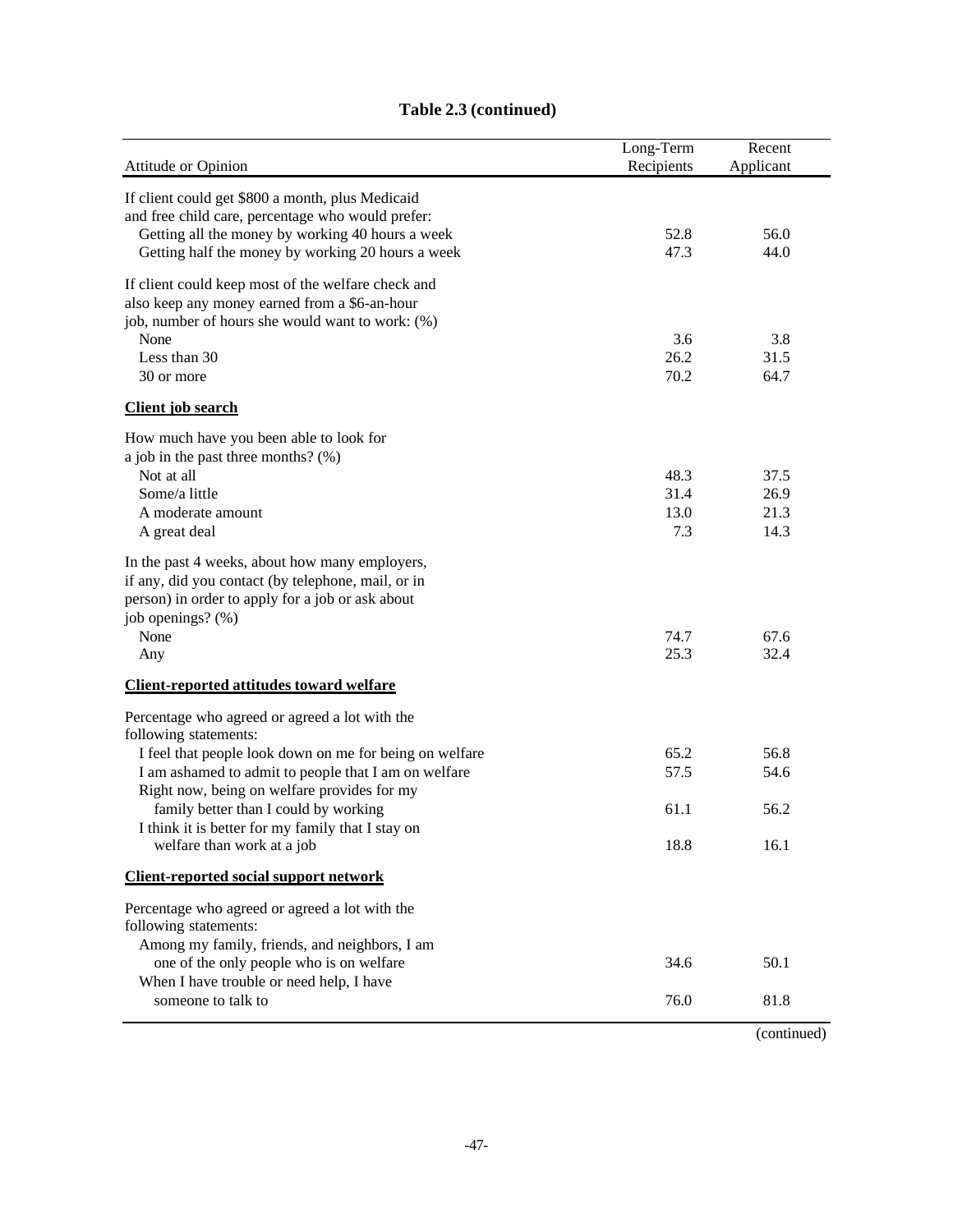|                                                | Long-Term  | Recent    |
|------------------------------------------------|------------|-----------|
| Attitude or Opinion                            | Recipients | Applicant |
| <b>Client-reported sense of efficacy</b>       |            |           |
| Percentage who agreed or agreed a lot with the |            |           |
| following statements:                          |            |           |
| I have little control over the things that     |            |           |
| happen to me                                   | 21.2       | 16.8      |
| I often feel angry that people like me never   |            |           |
| have a chance to succeed                       | 48.5       | 31.5      |
| Sometimes I feel that I'm being pushed         |            |           |
| around in life                                 | 44.5       | 40.7      |
| There is little I can do to change many of the |            |           |
| important things in my life                    | 32.6       | 25.5      |
| All of the above                               | 7.9        | 5.0       |
| None of the above                              | 27.8       | 38.6      |
| Sample size (total = $9,217$ )                 | 3,208      | 6,009     |

#### **Table 2.3 (continued)**

SOURCE: MDRC calculations using data from the Private Opinion Survey.

NOTES: The sample includes AFDC and MFIP group members who were randomly assigned from April 1, 1994, to March 31, 1996, excluding the small percentage who were receiving or applying only for Food Stamps, were assigned to the AFDC/No Services group, or were missing required baseline information. Members of the AFDC group were potentially eligible for any programs that MFIP was designed to replace: AFDC; Minnesota's JOBS program, STRIDE; Family General Assistance (FGA); or Food Stamps.

Twenty-six percent of single-parent sample members did not fill out a Private Opinion Survey.

 In most categories, individuals could agree or agree a lot with more than one statement. Multiple responses were not possible in the following item groupings: client-reported preferred activities, client-reported employmentrelated activities, and client-reported acceptable wages.

<sup>a</sup>Part time is defined as a minimum of 10 hours per week. Full time is defined as 40 hours per week.

bPercentages were calculated for those with a consistent preference.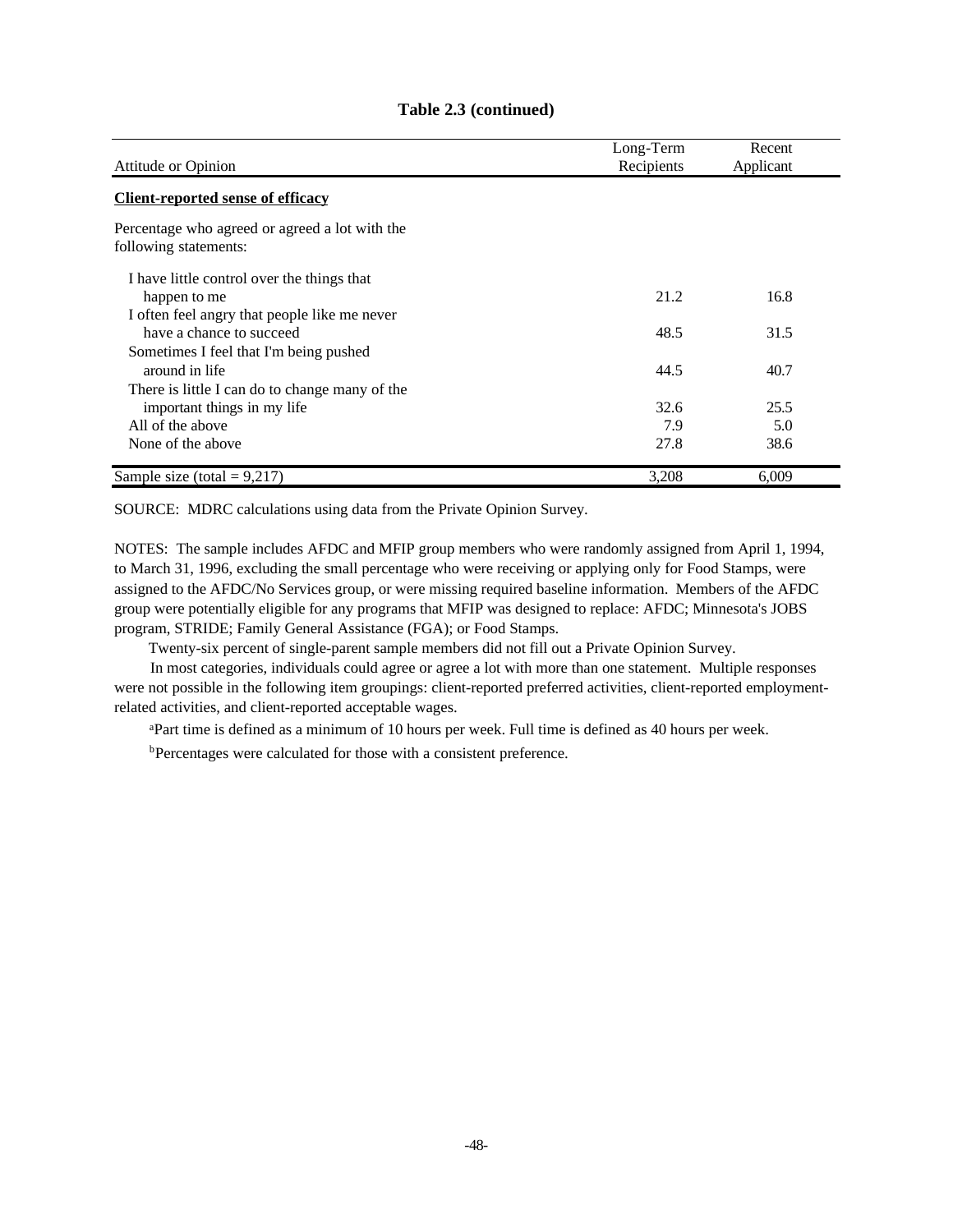would take a job with *no* medical benefits was about \$11 per hour. This amount decreased, on average, by more than \$2 if medical benefits were provided by the employer, and it went down by an additional \$1 when clients were presented with the scenario of keeping most of their welfare check while working full time with full medical benefits. Interestingly, recent applicants reported a lower reservation wage on average than long-term recipients, perhaps indicating either some additional reluctance on the part of long-term recipients to leave welfare for work or a lack of realism about the labor market.

Only small proportions of the sample conducted any type of job search activities recently. Fourfifths of long-term recipients reported that they had looked for a job only a little or not at all in the prior three months, and nearly half reported that they had not looked for a job at all. The proportions of recent applicants who reported any employment-related activities were slightly higher, perhaps because more of them had worked recently.

The majority of sample members felt that others looked down on them for being on welfare; they also said that they were ashamed to admit to anyone that they received welfare. Thus, the survey results suggest that one important feature of MFIP — the cashing-out of Food Stamp benefits — could have helped reduce stigma among recipients. Only a small minority believed that it was better for their families that they stay on welfare than work at a job, although the majority believed that welfare would provide for their family better than working. Unlike most recent applicants, but consistent with their long spells on welfare, most long-term recipients stated that they knew of other family members, friends, or neighbors who were receiving welfare. The majority of respondents also felt that they had some control over events in their lives and that they had the power to change many of the important aspects of their lives. On the other hand, more than one-fifth of recipients felt that they had little control over their lives; nearly half felt that people like themselves never succeed and are pushed around in life; and about onethird felt that they could do little to change important things in their lives.

Not surprisingly, recent applicants appear to be somewhat better off than long-term recipients in terms of their education, work history, and welfare history. Yet they still reported high levels of barriers to employment, especially child care and transportation problems. Recent applicants also demonstrated greater motivation to seek employment, and they reported more positive attitudes about themselves and their ability to take control over their lives. As discussed in Chapter 1, these differences in employment and welfare dynamics underlie MFIP's different program strategies for the two groups.

The next two sections take a similar look at the characteristics of two-parent families in MFIP, including their opinions and attitudes about welfare, at the time of random assignment.

#### **C. Selected Characteristics of Two-Parent Families**

l

This section primarily discusses the characteristics of two-parent recipient families and the differences between them and two-parent applicant families. In addition, some comparisons are made between two-parent families in MFIP and the national two-parent welfare caseload as well as between two-parent families and single-parent families in MFIP.<sup>15</sup> Recall that two-parent families are defined as

<sup>&</sup>lt;sup>15</sup>Recall that two-parent recipient families were ongoing welfare recipients who had been receiving welfare for at least one month when they entered the program.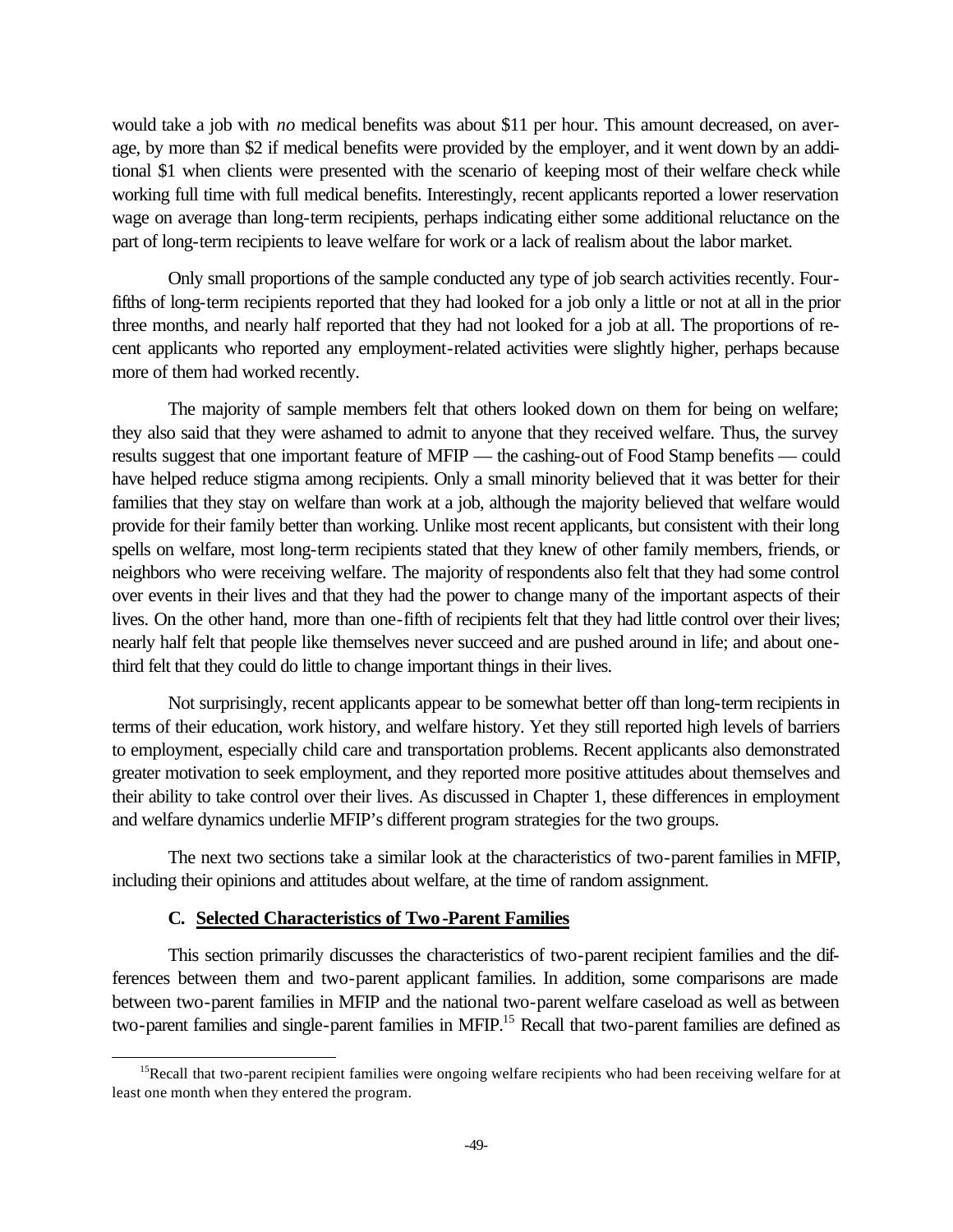families in which two parents (either biological or stepparent) were living in the home at the time of random assignment.

Table 2.4 presents selected characteristics of two-parent families at the time of random assignment, as collected by the Baseline Information Form (BIF), which was completed by either parent. The majority of two-parent families reside in urban counties; however, a much higher proportion of twoparent than of single-parent families reside in rural counties. Among applicants, 38.6 percent of twoparent families are from rural counties, compared with only 16.3 percent of single-parent families (see Table 2.2). Of respondents from two-parent recipient families, 90.7 percent are female; 59.5 percent are white, non-Hispanic; 16.2 percent are black; and 16.0 percent are Asian/Pacific Islander. Most respondents in two-parent recipient families were married, living with a spouse (68.7 percent), but 24.2 percent were never married. The demographic characteristics of two-parent recipient families differ dramatically from the characteristics of two-parent applicant families. Only 78.0 percent of the latter respondents are female, 79.7 percent are white, and 78.8 percent were married, living with a spouse. In terms of race/ethnicity, two-parent recipient families in MFIP differ slightly from the national two-parent family caseload by being more likely to be white or black and less likely to be Hispanic.

Most of the two-parent families had at least one preschool-age child at random assignment; the majority of children were under age 3, or the client was pregnant. More than three-fourths of recipients and nearly three-fourths of applicants in two-parent families had children younger than 6. Two-parent families were also more likely than single-parent families to have preschool-age children, which is not surprising, because they were more likely to have more than one child.

A substantial portion of recipients in two-parent families had some kind of work experience. During the 12 months prior to random assignment, 59.2 percent had earned income. Although 15.1 percent were employed at the time of random assignment, 16.6 percent reported that they had never worked, and many had low levels of education. For example, 62.8 percent of recipients reported having completed education at the high school level or above, and the highest average grade completed was 11.

In contrast, applicants in two-parent families had much better preparation for employment, both in terms of employment history and in terms of education. Only 3.6 percent of applicants reported that they had never worked at the time of random assignment. This group's employment experience  $\alpha$ curred during the 12 months prior to random assignment, reflecting the work history requirements to be eligible for welfare. Although only 21.2 percent of applicants reported any earnings in the 12 months prior to random assignment, it is important to keep in mind that the majority of respondents are female and were answering for themselves only; the earnings of a spouse are not reflected in their responses to this question. In comparison, in the 1995 national caseload, over 80 percent of women in two-parent families were not employed. Among applicants in two-parent families, 61.5 percent reported having a high school diploma or GED, and the average grade completed was 12.

As expected, in two-parent families, the majority of recipients (65.6 percent) were on welfare for two years or more, whereas the majority of applicants (74.4 percent) had no prior welfare history. The MFIP sample of recipients in two-parent families shows a much longer his-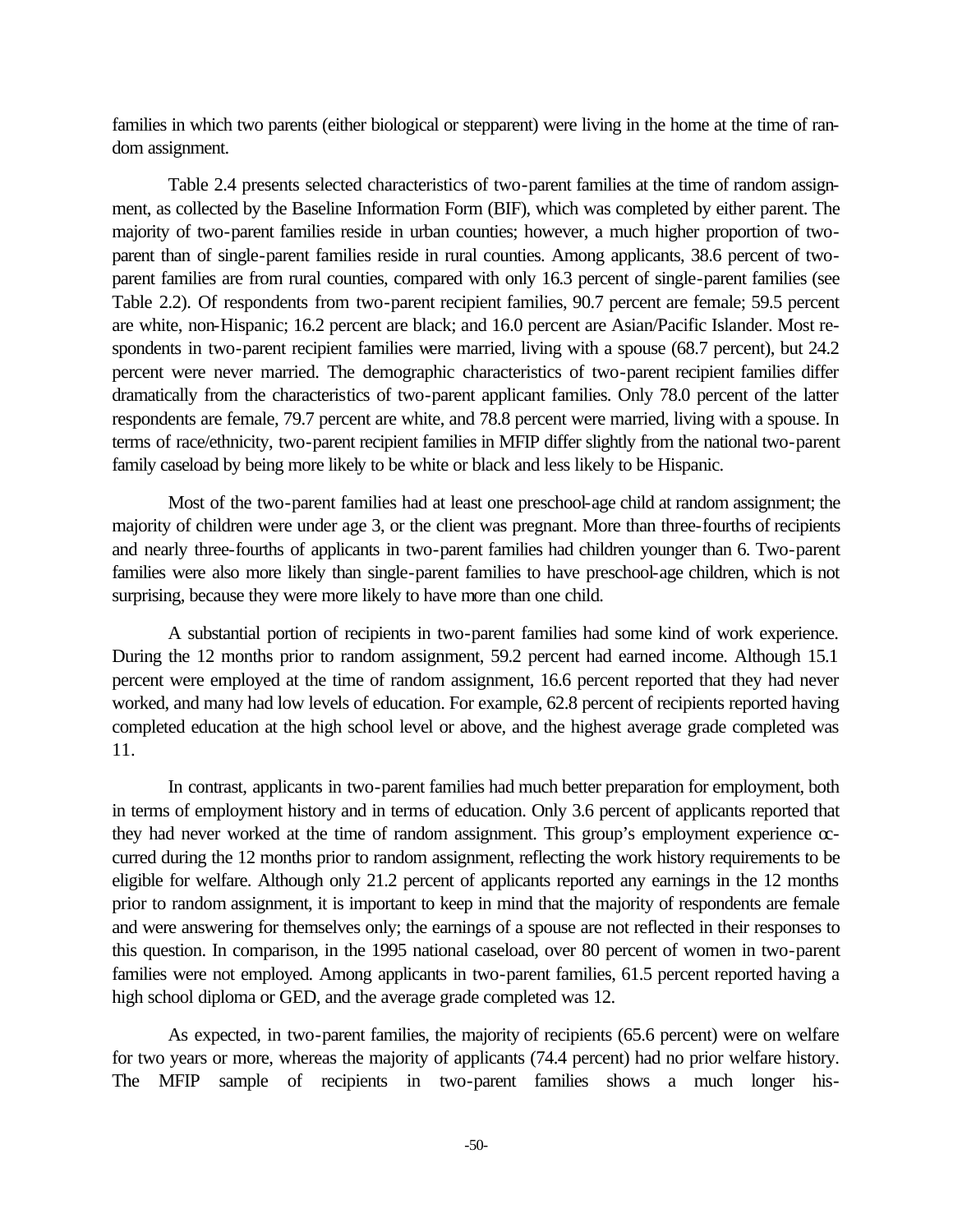## **Table 2.4**

| Characteristic                                     | Recipients | Applicants |
|----------------------------------------------------|------------|------------|
| Demographic characteristics                        |            |            |
| Geographic area (%)                                |            |            |
| Hennepin County (Minneapolis)                      | 52.4       | 37.2       |
| Anoka/Dakota Counties                              | 20.3       | 24.2       |
| <b>Rural</b> counties                              | 27.3       | 38.6       |
| Gender of respondent (%)                           |            |            |
| Female                                             | 90.7       | 78.0       |
| Male                                               | 9.3        | 22.0       |
| Average age (years)                                | 31.2       | 30.6       |
| Race/ethnicity (%)                                 |            |            |
| White, non-Hispanic                                | 59.5       | 79.7       |
| Black, non-Hispanic                                | 16.2       | 7.2        |
| Hispanic                                           | 2.7        | 4.3        |
| Native American/Alaskan Native                     | 5.6        | 2.2        |
| Asian/Pacific Islander                             | 16.0       | 6.6        |
| <b>Family status</b>                               |            |            |
| Marital status (%)                                 |            |            |
| Married, living with spouse                        | 68.7       | 78.8       |
| Cohabiting<br>Never married                        | 24.2       | 17.4       |
| Married, living apart                              | 1.8        | 0.7        |
| Separated, currently cohabiting                    | 0.2        | 0.1        |
| Divorced, currently cohabiting                     | 5.2        | 3.0        |
| Widowed                                            | 0.1        | 0.0        |
| Age of youngest child in years (%)                 |            |            |
| Under 3, or client pregnant at the                 |            |            |
| time of random assignment                          | 55.2       | 61.1       |
| $3 - 5$                                            | 22.3       | 12.8       |
| $6 - 18$                                           | 22.5       | 26.1       |
| Number of children (%)                             |            |            |
| 1                                                  | 20.8       | 39.4       |
| $\overline{2}$                                     | 31.1       | 28.1       |
| 3 or more                                          | 46.3       | 30.7       |
| <b>Labor force status</b>                          |            |            |
| Worked full time for 6 months                      |            |            |
| or more for one employer $(\%)$                    | 52.4       | 73.5       |
| Any earnings in past 12 months (%)                 | 59.2       | 21.2       |
| Currently employed (%)                             | 15.1       | 30.6       |
| Average hourly wage <sup><math>a</math></sup> (\$) | 6.41       | 7.38       |
| Average hours worked per week <sup>b</sup> $(\%)$  |            |            |
| $1-19$                                             | 36.7       | 36.4       |
| $20 - 29$                                          | 24.3       | 15.5       |
| 30 or more                                         | 38.9       | 48.2       |
| Never worked (%)                                   | 16.6       | 3.6        |

### **Selected Characteristics of Two-Parent Families in the Sample, by Welfare Status at Random Assignment**

(continued)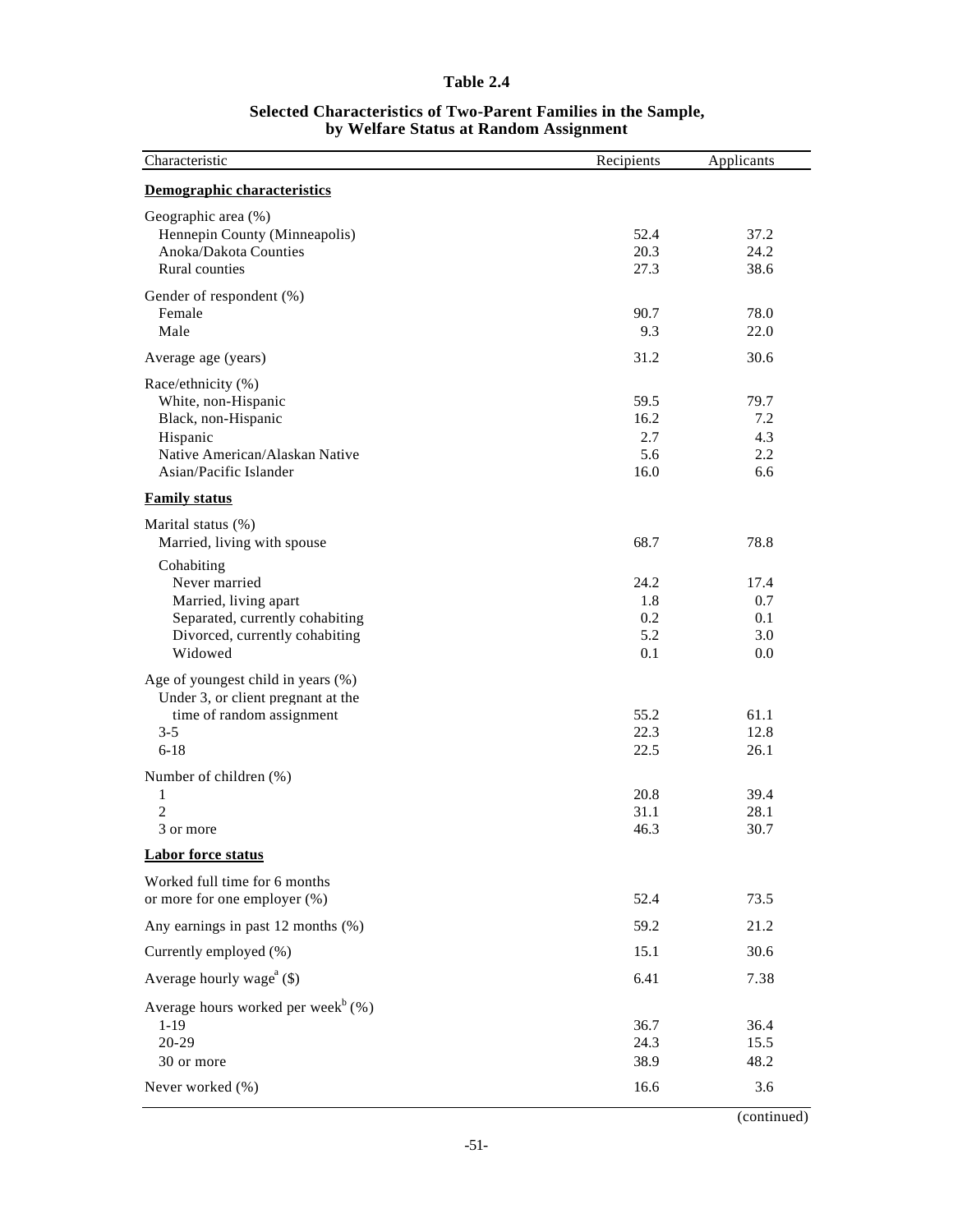# **Table 2.4 (continued)**

| Characteristic                                     | Recipients | Applicants |
|----------------------------------------------------|------------|------------|
| <b>Education status</b>                            |            |            |
| Highest credential earned (%)                      |            |            |
| GED certificate <sup>c</sup>                       | 12.6       | 10.4       |
| High school diploma                                | 38.9       | 51.1       |
| Technical/2-year college degree                    | 9.2        | 12.7       |
| 4-year college degree or higher                    | 2.1        | 7.0        |
| None of the above                                  | 37.2       | 18.9       |
| Highest grade completed in school (average)        | 11         | 12         |
| <b>Prior welfare receipt</b>                       |            |            |
| Total prior AFDC receipt <sup>d</sup> (%)          |            |            |
| None                                               | 3.7        | 74.4       |
| Less than 4 months                                 | 4.5        | 2.6        |
| 4 months or more but less than 1 year              | 13.0       | 8.7        |
| 1 year or more but less than 2 years               | 13.4       | 4.3        |
| 2 years or more but less than 5 years              | 30.5       | 6.4        |
| 5 years or more but less than 10 years             | 23.0       | 2.4        |
| 10 years or more                                   | 12.1       | 1.2        |
| MFIP employment and training mandates <sup>e</sup> |            |            |
| Met MFIP criteria for participation in mandatory   |            |            |
| employment and training services <sup>f</sup> (%)  | 71.5       | 5.2        |
| Parent under age 20, no high school diploma/GED    | 2.9        | 4.8        |
| Recipient of AFDC 24 of past 36 months             | 69.7       | 0.4        |
| <b>STRIDE</b> eligibility <sup>g</sup>             |            |            |
| In STRIDE target group <sup>f</sup> $(\%)$         | 57.4       | 22.2       |
| Parent under age 24 (18-23), no high               |            |            |
| school diploma/GED                                 | 8.2        | 7.9        |
| Parent under age 24 (18-23), limited               |            |            |
| work experience                                    | 14.7       | 17.2       |
| Recipient of AFDC 36 of past 60 months             | 42.5       | 0.0        |
| Youngest child age 16 or over                      | 1.3        | 1.5        |
| <b>Housing status</b>                              |            |            |
| Current housing status (%)                         |            |            |
| Public housing                                     | 7.6        | 2.1        |
| Subsidized housing                                 | 17.8       | 3.4        |
| Emergency or temporary housing                     | 3.7        | 3.4        |
| None of the above                                  | 70.8       | 91.1       |
| Number of moves in the past 2 years (%)            |            |            |
| None                                               | 34.8       | 34.2       |
| 1 or 2                                             | 45.6       | 50.1       |
| 3 or more                                          | 19.6       | 15.8       |
|                                                    |            |            |

(continued)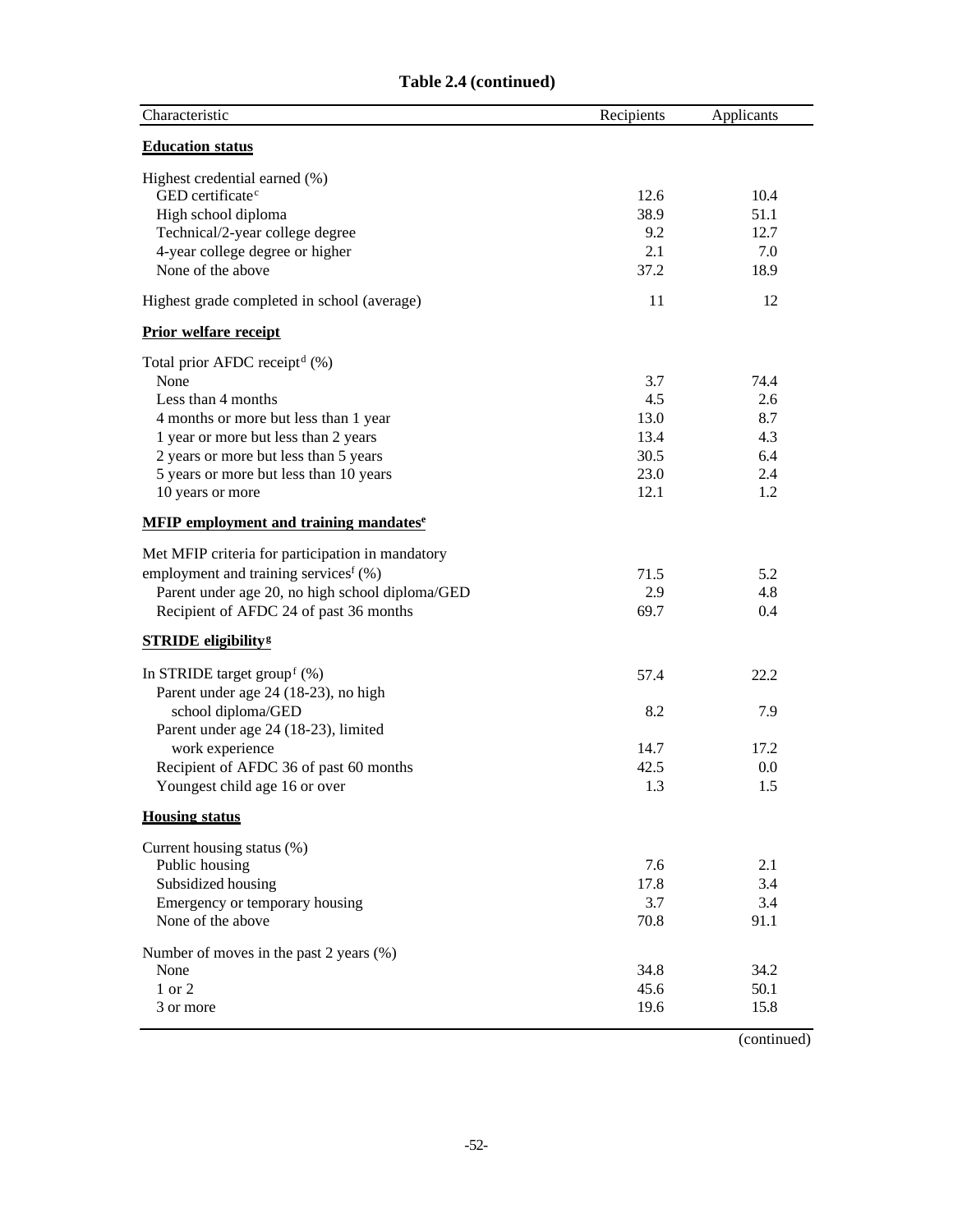| Characteristic                                              | Recipients | Applicants |
|-------------------------------------------------------------|------------|------------|
| <b>Current and recent education and training activities</b> |            |            |
| Currently enrolled in education or training $(\%)$          |            |            |
| Any type                                                    | 20.3       | 12.3       |
| GED preparation                                             | 2.6        | 0.7        |
| English as a Second Language                                | 5.7        | 1.6        |
| Adult basic education                                       | 1.2        | 0.6        |
| Vocational education/skills training                        | 4.5        | 2.2        |
| Post-secondary education                                    | 3.4        | 4.0        |
| Job search/job club                                         | 3.0        | 2.1        |
| Work experience                                             | 0.5        | 0.4        |
| High school                                                 | 0.7        | 1.5        |
| If enrolled, program is part of a STRIDE plan               | 15.5       | 0.0        |
| Enrolled in any type of education or training               |            |            |
| during the previous $12$ months $(\%)$                      | 28.4       | 16.0       |
| Sample size (total = $2,256$ )                              | 1,523      | 733        |

#### **Table 2.4 (continued)**

SOURCE: MDRC calculations using data from Background Information Forms.

NOTES: The sample includes AFDC and MFIP group members who were randomly assigned from April 1, 1994, to March 31, 1996, excluding the small percentage who were receiving or applying only for Food Stamps, were assigned to the AFDC/No Services group, or were missing required baseline information. Members of the AFDC group were potentially eligible for any programs that MFIP was designed to replace: AFDC; Minnesota's JOBS program, STRIDE; Family General Assistance (FGA); or Food Stamps.

One percent of two-parent sample members did not complete a Background Information Form.

<sup>a</sup>Calculated for those employed at the time of random assignment who reported an hourly wage. Twenty percent of those employed were excluded because they did not report an hourly wage.

<sup>b</sup>Calculated for those employed at the time of random assignment.

<sup>c</sup>The General Educational Development (GED) certificate is given to those who pass the GED test and is intended to signify knowledge of basic high school subjects.

 $\text{d}_{\text{This}}$  refers to the total number of months an individual or her spouse has spent on AFDC at one or more periods of time as an adult. It does not include AFDC receipt under a parent's name.

<sup>e</sup>Only those assigned to the MFIP group were subject to these mandates.

<sup>f</sup>Totals may not equal all categories summed because some sample members may be in more than one category.

gOnly those assigned to the AFDC group were subject to these rules.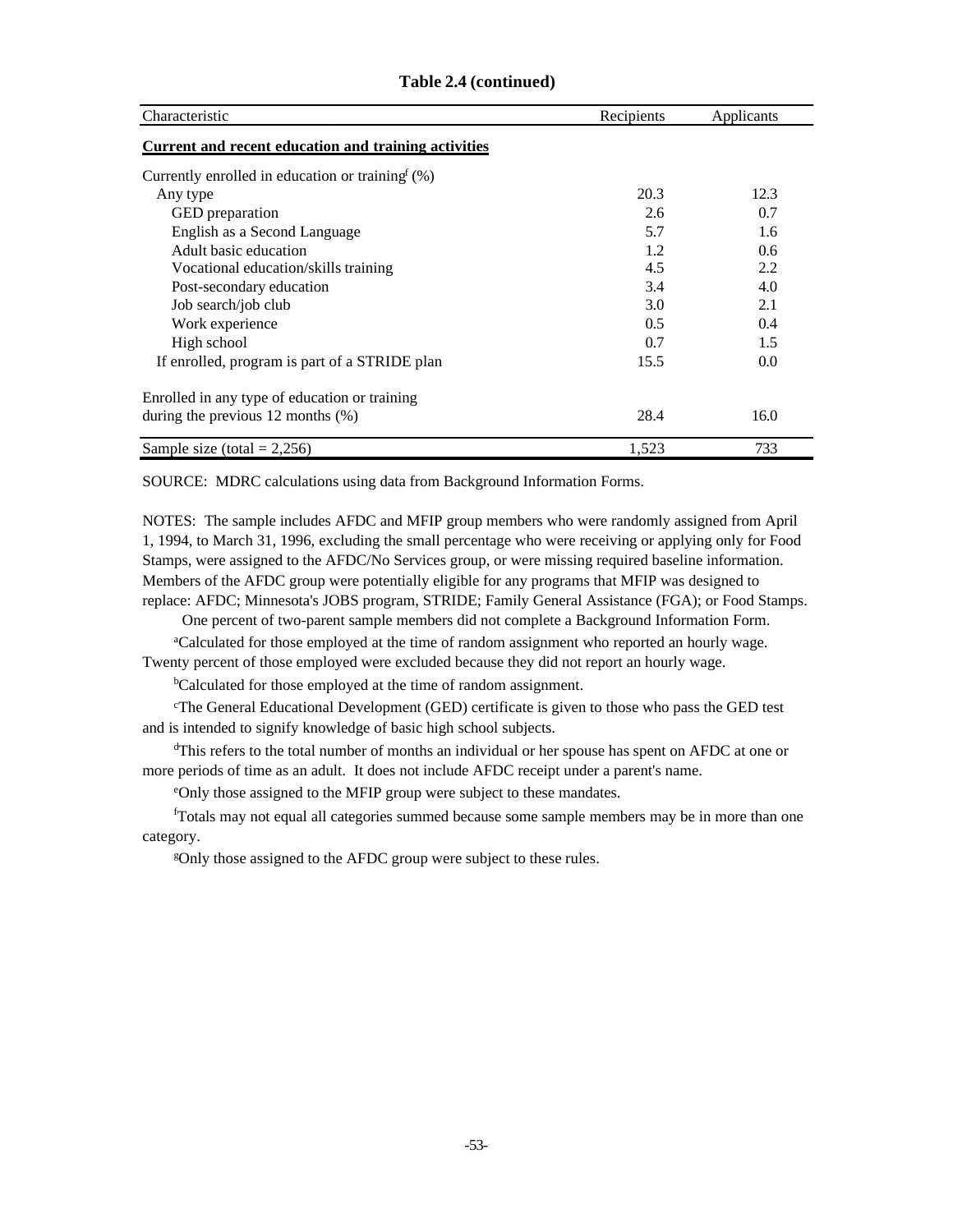tory on welfare than the national caseload in 1995, of which less than 40 percent of two-parent families had been continuously on welfare for two years or more.<sup>16</sup>

Only 29.1 percent of recipients in two-parent families resided in public, subsidized, or emergency housing. This proportion is much lower than the 42.3 percent of single-parent long-term recipients residing in such housing (see Table 2.2). Less than one-quarter of recipients in two-parent families were enrolled in any type of education or training activity when they entered MFIP.

### **D. Attitudes and Opinions of Two-Parent Families**

Table 2.5 presents the attitudes, opinions, and preferences of two-parent families at the time of random assignment, as collected by the Private Opinion Survey (POS). The first panel of Table 2.5 presents client-reported barriers to employment. In two-parent families, 79.3 percent of recipients and 70.6 percent of applicants reported some kind of barrier to employment; similar to single-parent families, the most commonly cited barriers relate to child care and transportation.

The second panel of Table 2.5 presents client-reported preferred activities. The majority of both recipients (62.6 percent) and applicants (58.1 percent) expressed a preference either for going to school to learn a job skill or for getting a full-time job. A slightly higher proportion of applicants than of recipients expressed a preference for staying home to take care of the family (25.0 percent and 16.6 percent, respectively). Interestingly, the proportions of recipients and applicants in two-parent families who expressed a preference for staying home are double the proportions in single-parent families (see Table 2.3).

The average reservation wage for respondents in two-parent families was a little more than \$10.50 per hour, and again this amount decreased by more than \$2.00 when the job offered full medical benefits, and by an additional \$1.00 when respondents were offered the option of keeping most of their welfare benefits while working full time. Under the latter two conditions, reservation wages were lower for recipients than for applicants, mainly because recipients valued medical benefits slightly more than applicants did.

Many recipients in two-parent families reported that people looked down on them for being on welfare (66.0 percent) or that they were ashamed to admit it (58.7 percent). However, 54.4 percent of recipients also agreed that currently being on welfare provided better for their family than working would. Applicants in two-parent families reported similar attitudes toward welfare.

The last two panels of Table 2.5 present client-reported social support networks and respondents' sense of efficacy. Most recipients in two-parent families had some kind of support network: 79.5 percent reported having someone to talk to when help was needed. Yet more than two-thirds of them showed evidence of having a low sense of efficacy. Among recipients in two-parent families, 23.7 percent reported feelings of having little control over their life, 44.5 percent felt angry that people like

l

 $16$ Note, however, that the length of stay on welfare for recipients in the research sample is partly an artifact of the way random assignment was conducted. Because random assignment of recipients took place at annual recertification interviews, most recipients, by definition, should have been on welfare for at least one year at baseline.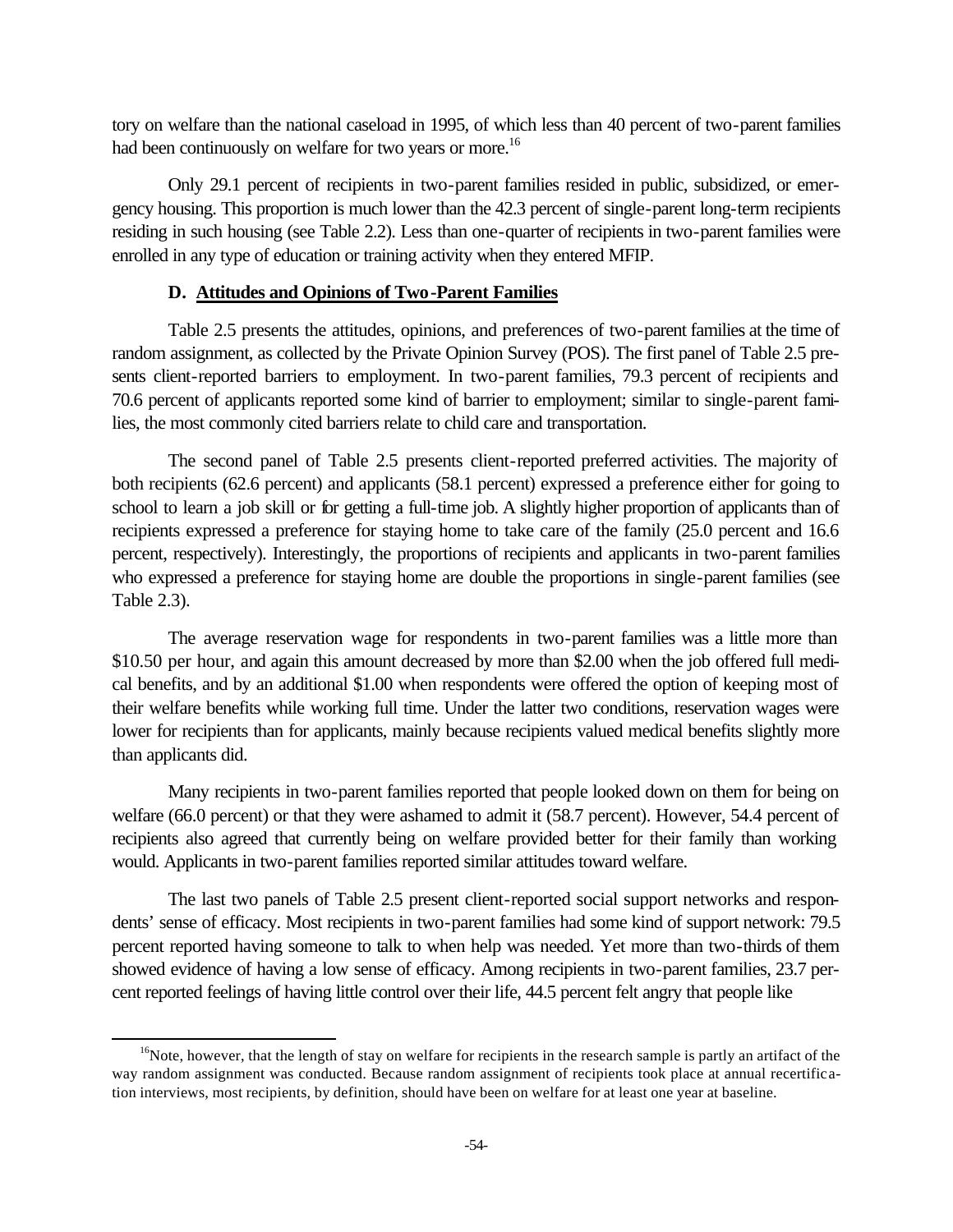### **Table 2.5**

#### **Attitudes and Opinions of Two-Parent Families in the Sample, by Welfare Status at Random Assignment**

| Attitude or Opinion                                                                           | Recipients | Applicants |
|-----------------------------------------------------------------------------------------------|------------|------------|
| <b>Client-reported barriers to employment</b>                                                 |            |            |
| Among those not currently employed, percentage who                                            |            |            |
| agreed or agreed a lot that they could not work part time                                     |            |            |
| right now for the following reasons: <sup>a</sup>                                             |            |            |
| No way to get there every day                                                                 | 41.7       | 26.1       |
| Cannot arrange for child care                                                                 | 55.0       | 41.3       |
| A health or emotional problem, or a family                                                    |            |            |
| member with a health or emotional problem                                                     | 33.0       | 28.9       |
| Too many family problems                                                                      | 31.5       | 26.2       |
| Already have too much to do during the day                                                    | 30.0       | 25.9       |
| Any of the above five reasons                                                                 | 79.3       | 70.6       |
| <b>Client-reported preferred activities</b>                                                   |            |            |
| Given the following choices, percentage expressing a                                          |            |            |
| consistent preference for one of the following activities. <sup>c</sup>                       |            |            |
| Staying home to take care of family                                                           | 16.6       | 25.0       |
| Going to school to learn a job skill                                                          | 35.8       | 29.9       |
| Going to school to study basic reading and math                                               | 5.7        | 4.9        |
| Getting a part-time job                                                                       | 8.3        | 5.1        |
| Getting a full-time job                                                                       | 26.8       | 28.2       |
| Agreed or agreed a lot that they cannot go to school                                          |            |            |
| or job training program right now because they are                                            |            |            |
| afraid to leave children in daycare or with a baby-sitter (%)                                 | 28.9       | 22.4       |
| Agreed or agreed a lot that children who go                                                   |            |            |
| to daycare or preschool learn more than                                                       |            |            |
| children who stay home with their mothers (%)                                                 | 48.9       | 41.8       |
|                                                                                               |            |            |
| Percentage who, if they had a choice,                                                         |            |            |
| would prefer to work at a:                                                                    |            |            |
| Part-time job                                                                                 | 40.7       | 41.4       |
| Full-time job                                                                                 | 59.3       | 58.6       |
|                                                                                               |            |            |
| If someone offered client a full-time job with                                                |            |            |
| no medical benefits, minimum amount per hour<br>at which the client would take the job $(\$)$ | 10.69      | 10.58      |
|                                                                                               |            |            |
| If someone offered client a full-time job with full                                           |            |            |
| medical benefits, minimum amount per hour                                                     |            |            |
| at which the client would take the job $(\$)$                                                 | 8.20       | 8.42       |
| If someone offered client a full-time job with full                                           |            |            |
| medical benefits, and the welfare department would                                            |            |            |
| let client continue to get most of the welfare check,                                         |            |            |
| minimum for which the client would take the job (\$)                                          | 6.99       | 7.30       |
|                                                                                               |            |            |
| Approximate average worth of employer-                                                        |            |            |
| provided medical benefits per hour (\$)                                                       | 2.56       | 2.15       |

(continued)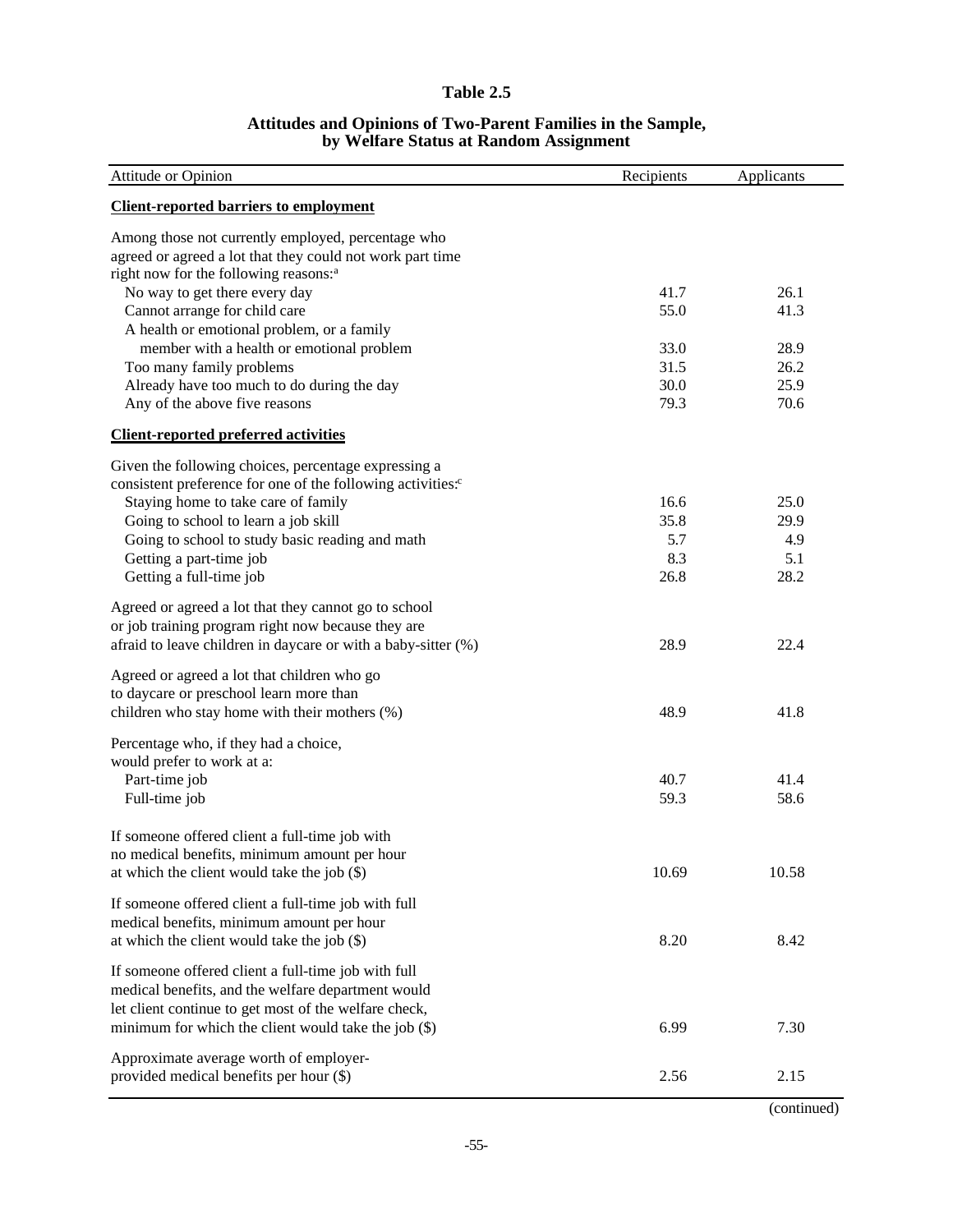# **Table 2.5 (continued)**

| Attitude or Opinion                                                                                                                                                                                                                                                                                                                                                   | Recipients                   | Applicants                   |
|-----------------------------------------------------------------------------------------------------------------------------------------------------------------------------------------------------------------------------------------------------------------------------------------------------------------------------------------------------------------------|------------------------------|------------------------------|
| If client could get \$800 a month, plus Medicaid<br>and free child care, percentage who would prefer:<br>Getting all the money by working 40 hours a week<br>Getting half the money by working 20 hours a week                                                                                                                                                        | 52.2<br>47.8                 | 60.0<br>40.0                 |
| If client could keep most of the welfare check and<br>also keep any money earned from a \$6-an-hour<br>job, number of hours she would want to work: (%)                                                                                                                                                                                                               |                              |                              |
| None<br>Less than 30<br>30 or more                                                                                                                                                                                                                                                                                                                                    | 4.4<br>31.1<br>64.4          | 5.1<br>29.0<br>66.0          |
| <b>Client job search</b>                                                                                                                                                                                                                                                                                                                                              |                              |                              |
| How much have you been able to look for<br>a job in the past three months? (%)<br>Not at all<br>Some/a little<br>A moderate amount<br>A great deal                                                                                                                                                                                                                    | 43.4<br>30.7<br>16.6<br>9.3  | 40.3<br>26.8<br>17.4<br>15.5 |
| In the past 4 weeks, about how many employers,<br>if any, did you contact (by telephone, mail, or in<br>person) in order to apply for a job or ask about<br>job openings? (%)<br>None<br>Any                                                                                                                                                                          | 75.8<br>24.2                 | 70.3<br>29.7                 |
| <b>Client-reported attitudes toward welfare</b>                                                                                                                                                                                                                                                                                                                       |                              |                              |
| Percentage who agreed or agreed a lot with the<br>following statements:<br>I feel that people look down on me for being on welfare<br>I am ashamed to admit to people that I am on welfare<br>Right now, being on welfare provides for my<br>family better than I could by working<br>I think it is better for my family that I stay on<br>welfare than work at a job | 66.0<br>58.7<br>54.4<br>21.4 | 56.8<br>56.2<br>50.6<br>11.9 |
| <b>Client-reported social support network</b>                                                                                                                                                                                                                                                                                                                         |                              |                              |
| Percentage who agreed or agreed a lot with the<br>following statements:<br>Among my family, friends, and neighbors, I am<br>one of the only people who is on welfare<br>When I have trouble or need help, I have<br>someone to talk to                                                                                                                                | 37.6<br>79.5                 | 52.8<br>86.6                 |

(continued)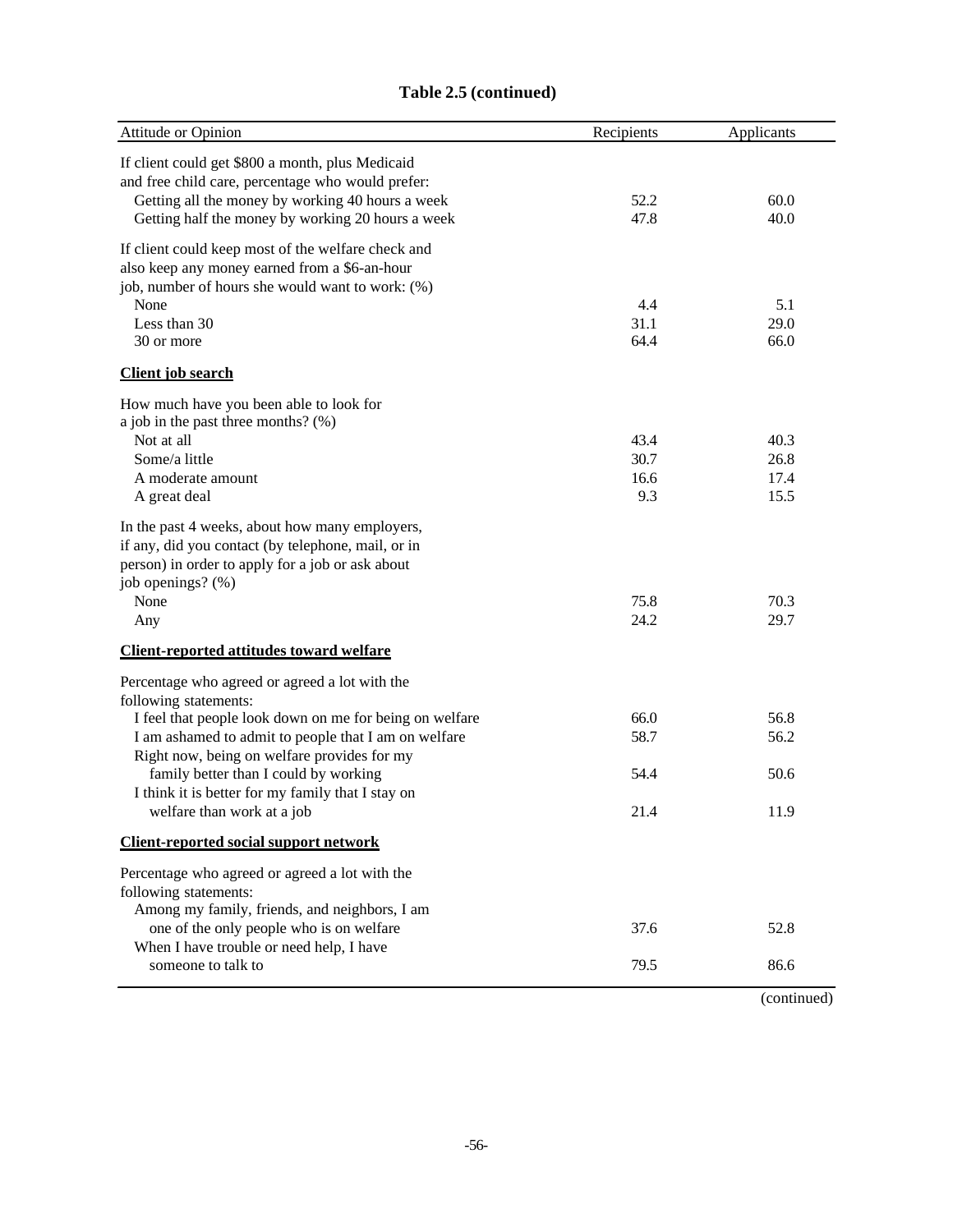#### **Table 2.5 (continued)**

| Attitude or Opinion                            | Recipients | Applicants |
|------------------------------------------------|------------|------------|
| <b>Client-reported sense of efficacy</b>       |            |            |
| Percentage who agreed or agreed a lot with the |            |            |
| following statements:                          |            |            |
| I have little control over the things that     |            |            |
| happen to me                                   | 23.7       | 23.4       |
| I often feel angry that people like me never   |            |            |
| have a chance to succeed                       | 44.5       | 32.7       |
| Sometimes I feel that I'm being pushed         |            |            |
| around in life                                 | 45.7       | 41.4       |
| There is little I can do to change many of the |            |            |
| important things in my life                    | 31.4       | 28.8       |
| All of the above                               | 8.1        | 7.1        |
| None of the above                              | 28.9       | 37.0       |
| Sample size (total = $2,256$ )                 | 1,523      | 733        |

SOURCE: MDRC calculations using data from the Private Opinion Survey.

NOTES: The sample includes AFDC and MFIP group members who were randomly assigned from April 1, 1994, to March 31, 1996, excluding the small percentage who were receiving or applying only for Food Stamps, were assigned to the AFDC/No Services group, or were missing required baseline information. Members of the AFDC group were potentially eligible for any programs that MFIP was designed to replace: AFDC; Minnesota's JOBS program, STRIDE; Family General Assistance (FGA); or Food Stamps.

Thirty-one percent of two-parent sample members for this report did not fill out a Private Opinion Survey.

 In most categories, individuals could agree or agree a lot with more than one statement. Multiple responses were not possible in the following item groupings: client-reported preferred activities, client-reported employmentrelated activities, and client-reported acceptable wages.

<sup>a</sup>Part time is defined as a minimum of 10 hours per week. Full time is defined as 40 hours per week.

b<sub>Percentages</sub> were calculated for those with a consistent preference.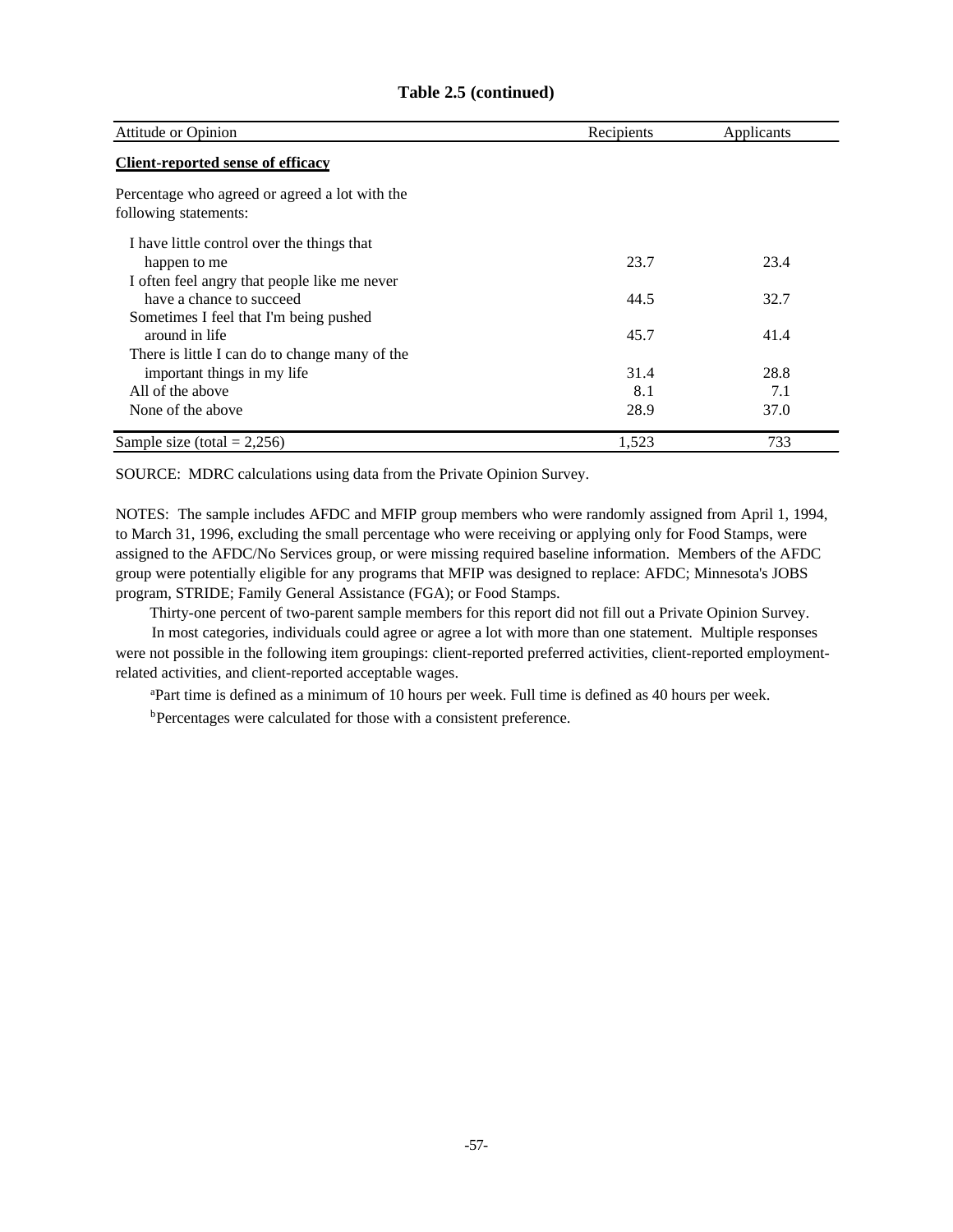themselves never have a chance to succeed, 45.7 percent felt that they were being pushed around in life, and 31.4 percent felt that they could do little to change important things in their life. Slightly more applicants in two-parent families reported having someone to talk to when help was needed (86.6 percent, compared with 79.5 percent of recipients), and fewer applicants reported a low sense of efficacy (63.0 percent compared with 71.1 percent of recipients).

## **E. Summary**

The characteristics of single-parent and two-parent families in the MFIP evaluation differed somewhat, which possibly could have led to different outcomes for the two types of families — beyond differences attributed to the rules of the program. On the other hand, single- and two-parent families expressed similar opinions and attitudes, indicating they might respond to the program in similar ways.

For the most part, sample members expressed some interest in working. The majority of respondents also reported that they felt that welfare would provide for their families better than working would. However, at the time of random assignment, their barriers to employment included the need for child care and transportation. Given MFIP's package of generous financial incentives, including child care supplements, the program could have made a difference. By assisting these families with their barriers to work and supplementing their earnings, MFIP might make work pay better than welfare.

Next, Chapter 3 will present the effects of MFIP on participation in employment and training services. Then separate chapters will present the impacts of MFIP for each subgroup: single-parent long-term recipients (Chapter 4), single-parent recent applicants (Chapter 5), and two-parent families (Chapter 6). Results of the benefit-cost analysis for MFIP are presented in Chapter 7.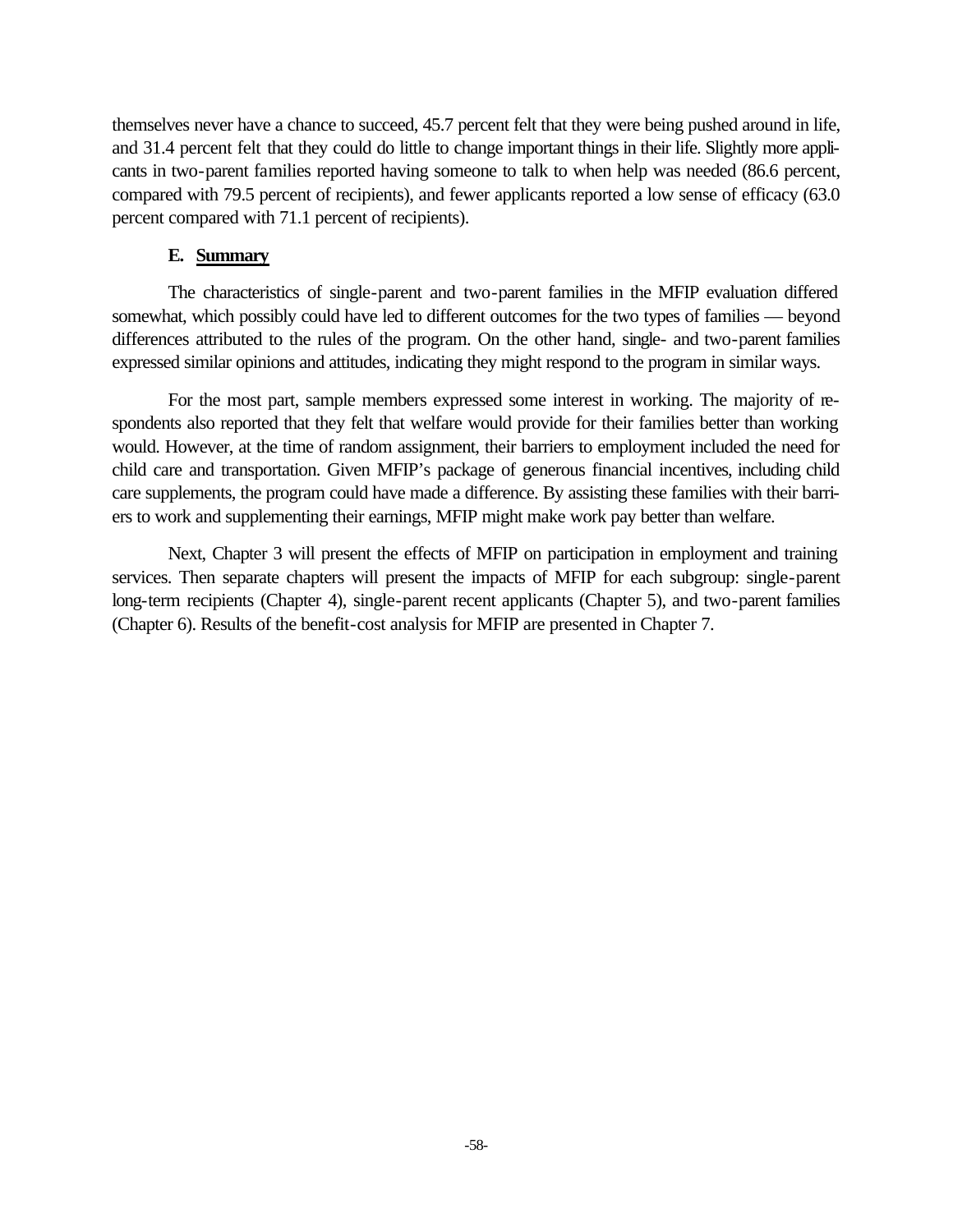### **Chapter 3**

# **MFIP's Effects on Single Parents' Participation in Employment and Training Services and on Their Educational Attainment**

# **I. Introduction**

The Minnesota Family Investment Program (MFIP) treatment model included two major components — (1) financial incentives to work that were offered to all MFIP group members and (2) a requirement that long-term recipients who were not employed participate in employment and training services.<sup>1</sup> The program's designers expected that MFIP would change patterns of participation in employment and training services in two ways: It would increase the likelihood that single parents would participate in employment and training activities, and those services would emphasize moving participants into employment more quickly than did the services offered through the STRIDE program for recipients of Aid to Families with Dependent Children (AFDC). This chapter examines whether MFIP met these two goals and whether, in doing so, it created a substantial difference in the employment and training treatment received by members of the MFIP group relative to the AFDC group.

Earlier MFIP reports have presented detailed evidence that the program succeeded in shifting the focus of the welfare system toward employment, with staff in the MFIP program providing a stronger work message than the AFDC system.<sup>2</sup> The program's financial incentives seemed to play an important role in convincing financial workers, employment and training workers, and members of the MFIP group that moving relatively quickly to employment would be beneficial to families.

By the 12-month follow-up point, MFIP had increased participation in employment and training services for long-term recipients in urban counties, particularly participation in short-term employmentrelated activities. However, MFIP had not increased participation in services for new applicants, who had not yet begun to reach the time trigger for mandatory services by the time of the 12-month survey.

The present chapter extends the information available in earlier reports and focuses on patterns of participation in employment and training services. By drawing on the 36-month client survey described in Chapter 2, it provides information about the MFIP group's participation in activities over a longer time than the 12-month follow-up period that was available for the 1997 interim report. This will extend the evaluation of MFIP's effects for long-term recipients as well as assess whether the participation mandate began to affect the activities of recent applicants once they began reaching the time trigger for mandatory services. In addition, whereas the 12-month survey was conducted only in the urban

l

<sup>&</sup>lt;sup>1</sup>Single parents were exempt from this requirement if they were working at least 30 hours per week, if they had a child under age 6 and were working at least 20 hours per week, or if they had a child under age 1. Once a person was subject to the participation requirements, employment of at least 20 hours per week generally satisfied the mandates, although staff were expected to encourage part-time workers to strive toward working at least 30 hours per week.

 ${}^{2}$ Knox, Brown, and Lin, 1995; Miller et al., 1997.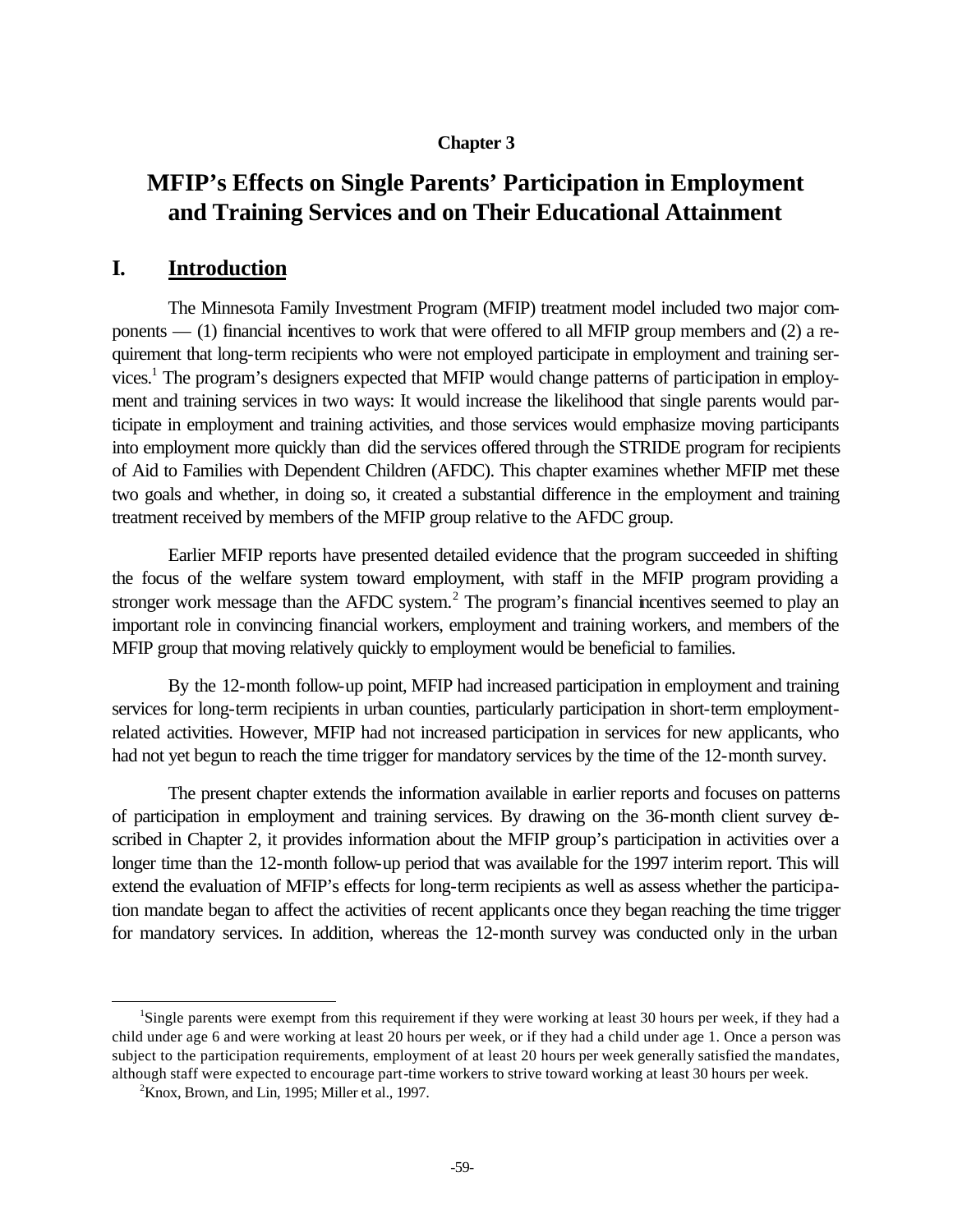counties, the 36-month survey provides the evaluation's first information about participation in services in the rural counties and also provides information about the attainment of educational credentials.

# **II. Data, Methods, and Outcomes**

l

The participation analysis presented in this chapter generally follows the analytical framework used by the Manpower Demonstration Research Corporation (MDRC) in its previous studies of welfare-to-work programs. The tables describe the proportion of sample members who participated in employment and training activities and the proportion of sample members who obtained specific educational degrees or diplomas during the follow-up period.

Sample members' participation in activities is presented from two perspectives. First, the tables present the proportion of sample members who ever enrolled in the employment and training program offered by MFIP or by STRIDE. A sample member is defined as enrolling in such services if she stated on the survey that, since random assignment, she met with an MFIP or STRIDE employment and training case manager and made an agreement about her goals and the steps she would take to get a job.

Second, the tables present the proportion of sample members who participated in any employment or training activities. A sample member is doing so if she attended a job search, education, or training activity for at least one day within the follow-up period for this study — the 36 months since random assignment. These calculations exclude participation in MFIP or AFDC program orientations, appraisals, or other meetings with staff, under the assumption that recipients who took part in such activities as job clubs or training courses received the most direct exposure to the program treatment.<sup>3</sup> Because data were collected through the survey rather than through MFIP or STRIDE program records, these estimates reflect all activities in which sample members participated, including both activities to which they were referred and activities that they pursued voluntarily in the community.

By presenting both types of information — enrollment in either MFIP's or STRIDE's employment and training program as well as participation in specific activities, whether or not through MFIP or STRIDE — the chapter provides two perspectives on employment-related activities. Because sample members could pursue education or training on their own even in the absence of MFIP or STRIDE, these two perspectives might give contrasting pictures of MFIP's effectiveness at increasing participation in activities. For example, if members of the AFDC group were more likely than members of the MFIP group to pursue activities in the community voluntarily, then the program might succeed in increasing enrollment in activities sponsored by MFIP or STRIDE but not in increasing activities overall. (This was a real possibility, because the MFIP group faced a participation mandate and therefore had a strong incentive to pursue activities through MFIP's employment and training program, even if they were no more likely than the AFDC group to participate in activities.) In addition, MFIP and STRIDE pro-

<sup>&</sup>lt;sup>3</sup>A person who stopped attending a job club or other activity after only one day probably did not receive a strong program treatment. Most participants, however, attended for considerably longer than one day.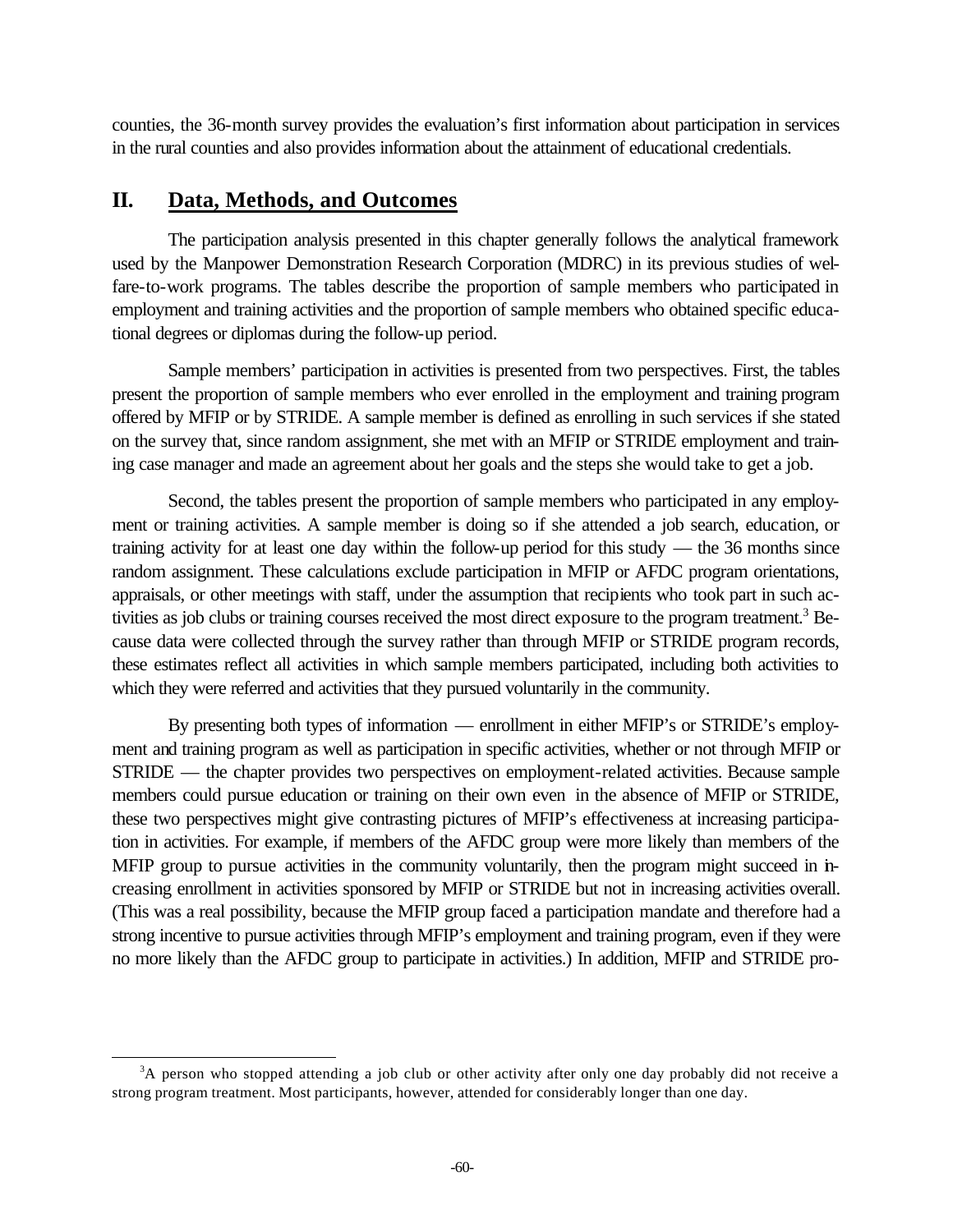viders are interested in enrollment data to learn how many sample members they actually served in their employment and training programs.<sup>4</sup>

Finally, it is important to note that Tables 3.1 to 3.5 present average participation rates and educational attainment for all study group members, including those who never started an employmentrelated activity. Thus, these tables assess the extent to which the entire sample received particular services or attained a degree.

# **III. Expected Effects of the MFIP Employment and Training Model**

Before summarizing MFIP's effects on participation, it is useful to review how MFIP's employment and training services were intended to differ from those offered to the AFDC group.

#### **A. Mandatory Versus Voluntary Participation**

l

The most basic difference between the services provided to the MFIP group and the STRIDE services offered to the AFDC group was that MFIP services were mandatory and STRIDE services were not. This distinction between the two models was much sharper for long-term recipients than for recent applicants. Because long-term recipients in the MFIP group had already been on welfare for 24 of the past 36 months, by definition they were required to participate in employment and training activities immediately. However, recent applicants who were assigned to MFIP were not required to participate in services until their time on welfare (before or after random assignment) totaled 24 of the past 36 months. While waiting to reach this time trigger, they could seek out services in the community; and after the first year of start-up for the field trials, they could volunteer for MFIP services if they wished to participate before reaching the mandatory time trigger.

In contrast, after first applying for welfare, single parents who were randomly assigned to the AFDC group faced no participation requirement other than attendance at a STRIDE orientation.<sup>5</sup> They could, however, volunteer for education or training programs in the community or could receive services through STRIDE.<sup>6</sup>

The difference in MFIP rules for long-term recipients and recent applicants meant that the rise in participation under MFIP was expected to be more pronounced for long-term recipients. In fact, it was uncertain whether MFIP would cause an increase in participation among recent applicants, because for them any increase in participation in employment and training activities would depend on the proportion who remained on welfare long enough to become mandatory participants.

<sup>4</sup>Moreover, in the benefit-cost analysis (see Chapter 7), certain staff costs accrue only to education and training activities provided through MFIP or STRIDE, not to services pursued individually in the community.

<sup>&</sup>lt;sup>5</sup>In most counties, instead of an in-person orientation, applicants who were not in a STRIDE target group were given written information about the program.

<sup>&</sup>lt;sup>6</sup>As pointed out in Chapter 2, because one STRIDE target group was composed of parents who had been on welfare for at least 36 of the past 60 months, long-term recipients in the AFDC group were more likely than recent applicants to be eligible for STRIDE services.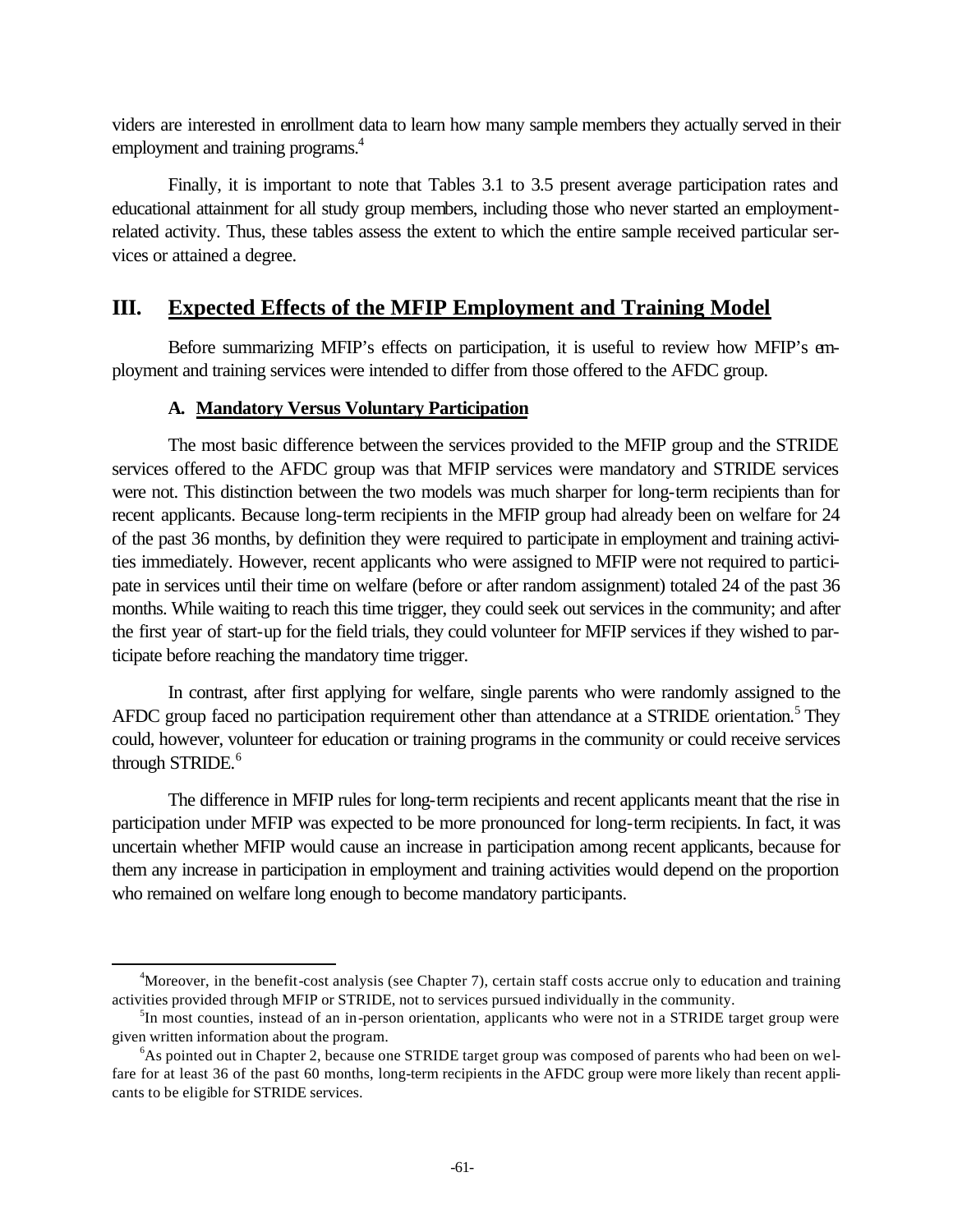Note that even if MFIP did not have a time trigger for participation, it is likely that differences in caseload dynamics between long-term recipients and recent applicants would cause participation rates to differ between these groups. Many welfare recipients go on and off welfare, often leaving without any special intervention. Some people, for example, get jobs on their own or get married. To the extent that this occurred before a sample member entered her first activity, it would lower the group's overall participation rate. Thus, participation rates are not expected to reach 100 percent, even for mandatory groups. Moreover, lower participation rates are expected for recent applicants, who tend to leave welfare and go to work more quickly than long-term recipients.

It is also possible that informing applicants about the program's requirements long before they become mandatory could affect applicants' decisions about working or welfare in ways that do not increase participation rates but do help to meet the program's goals. For example, recipients who want to avoid the participation requirement might find employment or leave welfare sooner than they would otherwise, lowering the program's participation rate if these actions are taken prior to entering an activity.

## **B. Menu of Services Under MFIP and Under STRIDE**

The services offered under MFIP and under STRIDE had many similarities but also some clear distinctions. Both programs were structured to fit the case management model, in which a case manager monitors the participation of a set of participants and provides advice along the way. Both programs offered a range of services that included career exploration workshops, job search workshops, and education and training programs. In fact, in most counties the same service providers ran both programs, but they used distinct case management staff for each. Moreover, in smaller counties, many workshops included participants from both programs, simply to provide economies of scale, and participants from either program might attend the same education or training activity.

Although the menu of services was theoretically similar under MFIP and STRIDE, participants in the two programs would ultimately be directed toward very different activities — if MFIP were implemented as expected. MFIP service providers were explicitly asked to provide a mix of activities that would move participants into employment more quickly than had been the case under STRIDE. The STRIDE program had traditionally focused on enrolling recipients in long-term education and training courses, such as a two-year college degree, that would raise participants' skills — and, in turn, their wages — enough to lead to self-sufficiency. The MFIP program did *allow* education or training activities for those who were already participating in them or who could demonstrate a clear set of achievable career goals; in fact, it encouraged basic education for MFIP group members who lacked a high school diploma or GED.<sup>7</sup> MFIP's mission, however, was to emphasize shorter-term services that lead directly to a job and eventual self-sufficiency.

The sequence of activities in STRIDE often began with a one-week career exploration workshop that allowed participants to discuss different types of occupations, identify jobs that matched their interests, and learn about the local labor market and education and training resources prior to develop-

l

 $\mu$ <sup>7</sup>Members of the MFIP group who entered education programs were routinely encouraged to work part time as they studied. In STRIDE, this policy became a formal rule midway through the field trials, in July 1995, when the program shifted toward shorter-term services.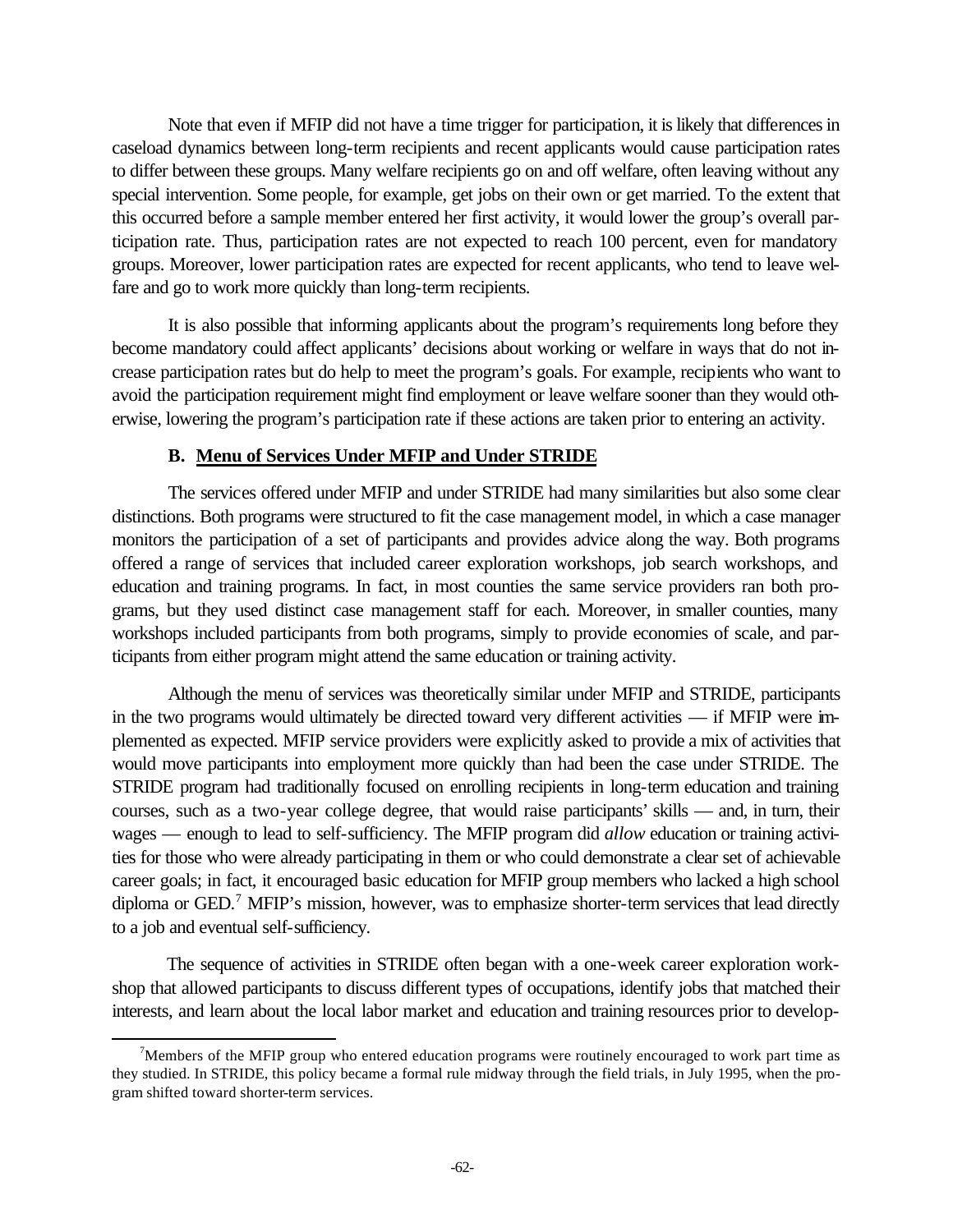ing an individual employment plan. STRIDE participants typically emerged from these workshops with the goal of enrolling in an education or training program. Although the MFIP program also used career exploration workshops, they were often offered as supplements to more employment-focused job search classes. In addition, MFIP participants who had a clear idea of the job they wanted could go straight into job search without attending a career workshop.

Most counties offered both MFIP and STRIDE participants three types of formal job search activities: job search workshops, job club, and individual job search. Job search workshops typically ran for one or two weeks and taught participants such skills as how to conduct a job search, fill out an application, write a résumé, and take part in a job interview. Single parents who already had these skills were often enrolled in an individual job search, perhaps supplemented by a weekly job club in which participants met with a facilitator for advice and support. The job club often met in a resource room where participants could use local directories, job listings, newspapers, telephones, computers, and other resources and equipment.

## **C. MFIP's Expected Effects on Educational Attainment**

The two aspects of MFIP's employment and training services that are expected to affect participation rates — the mandate and the employment focus — could also affect individuals' likelihood of attaining educational credentials. Thus, the tables in this chapter provide information on the extent to which MFIP affected sample members' attainment of high school diplomas, General Educational Development (GED) certificates, trade licenses, and college degrees. MFIP's expected effects on educational attainment are ambiguous. On the one hand, MFIP's emphasis on quicker employment might discourage people from participation in education or training programs that lead to credentials. On the other hand, the participation mandate might encourage those MFIP group members who do participate in education or training programs to stay in them and complete them.<sup>8</sup>

# **IV. Summary of MFIP's Effects on Single Parents' Participation**

Table 3.1 presents a summary of MFIP's effects on participation in employment and training activities for single parents in the AFDC and MFIP groups. Results for long-term recipients appear in the upper panel — first for urban counties, then for rural counties, and then for all counties combined. For example, among long-term recipients in urban counties who were assigned to the MFIP group, 80.3 percent participated in at least one employment and training activity within the 36-month follow-up period. The lower panel presents results for recent applicants in single-parent families. Subsequent tables summarize the separate findings for each of the single-parent groups — long-term recipients in urban and in rural counties and recent applicants in urban and in rural counties.

l

<sup>&</sup>lt;sup>8</sup>In fact, in field interviews, STRIDE staff expressed a particular concern about the problem of retaining individuals in a voluntary program.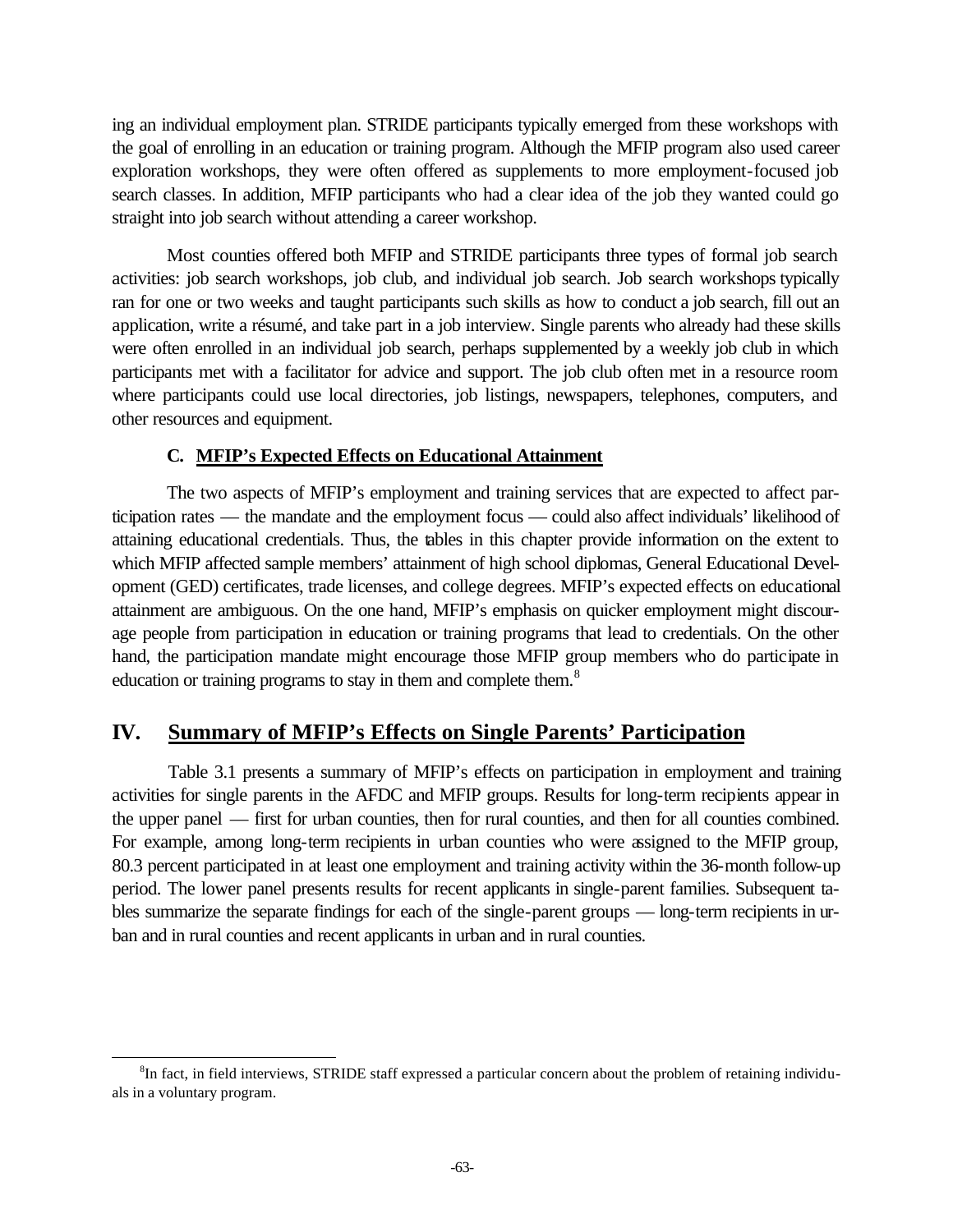#### **Table 3.1**

### **Summary of MFIP's Impacts on Participation in Employment and Training Activities for Single Parents**

|                                          | <b>Urban Counties</b> |                   |            |             | <b>Rural Counties</b> |                             | All Counties <sup>a</sup> |                   |            |
|------------------------------------------|-----------------------|-------------------|------------|-------------|-----------------------|-----------------------------|---------------------------|-------------------|------------|
| Outcome $(\%)$                           | <b>MFIP</b>           | AFDC (Difference) | Impact     | <b>MFIP</b> |                       | Impact<br>AFDC (Difference) | <b>MFIP</b>               | AFDC (Difference) | Impact     |
| Long-term recipients                     |                       |                   |            |             |                       |                             |                           |                   |            |
| Ever participated in any                 |                       |                   |            |             |                       |                             |                           |                   |            |
| employment or training activity          | 80.3                  | 60.6              | $19.7$ *** | 74.9        | 58.5                  | $16.4$ **                   | 79.6                      | 60.2              | $19.4$ *** |
| Short-term employment-related activities | 64.6                  | 34.7              | 29.9 ***   | 59.7        | 40.4                  | $19.3$ ***                  | 64.2                      | 35.3              | 28.9 ***   |
| Education or training activities         | 48.8                  | 47.8              | 1.0        | 46.1        | 45.0                  | 1.2                         | 48.6                      | 47.1              | 1.5        |
| Sample size (total = $976$ )             | 372                   | 352               |            | 116         | 136                   |                             | 488                       | 488               |            |
| <b>Recent applicants</b>                 |                       |                   |            |             |                       |                             |                           |                   |            |
| Ever participated in any                 |                       |                   |            |             |                       |                             |                           |                   |            |
| employment or training activity          | 61.5                  | 60.1              | 1.5        | 59.4        | 55.0                  | 4.3                         | 60.7                      | 59.9              | 0.8        |
| Short-term employment-related activities | 34.7                  | 28.6              | $6.1**$    | 37.1        | 30.7                  | 6.4                         | 35.0                      | 29.0              | $6.0$ **   |
| Education or training activities         | 44.2                  | 47.7              | $-3.5$     | 47.4        | 47.6                  | $-0.2$                      | 44.1                      | 48.4              | $-4.3$     |
| Sample size (total = $1,278$ )           | 514                   | 492               |            | 151         | 121                   |                             | 665                       | 613               |            |

SOURCE: MDRC calculations using data from the 36-month client survey.

NOTES: The sample includes members randomly assigned from April 1, 1994, to October 31, 1994, excluding the small percentage who were receiving or applying only for Food Stamps at random assignment.

A two-tailed t-test is applied to regression-adjusted impact estimates. Statistical significance levels are indicated as \*\*\* = 1 percent; \*\* = 5 percent; \* = 10 percent.

Sample size may slightly vary for each outcome variable.

Rounding may cause slight discrepancies in sums and differences.

<sup>a</sup>A higher fraction of the caseload in the rural counties than the urban counties was randomly assigned into the evaluation, meaning that the rural counties are overrepresented in the full evaluation sample. To account for this when estimating impacts for urban and rural counties combined, the long-term recipients in rural counties were weighted down by a factor of .56, and the recent applicants in rural counties were weighted down by a factor of .66.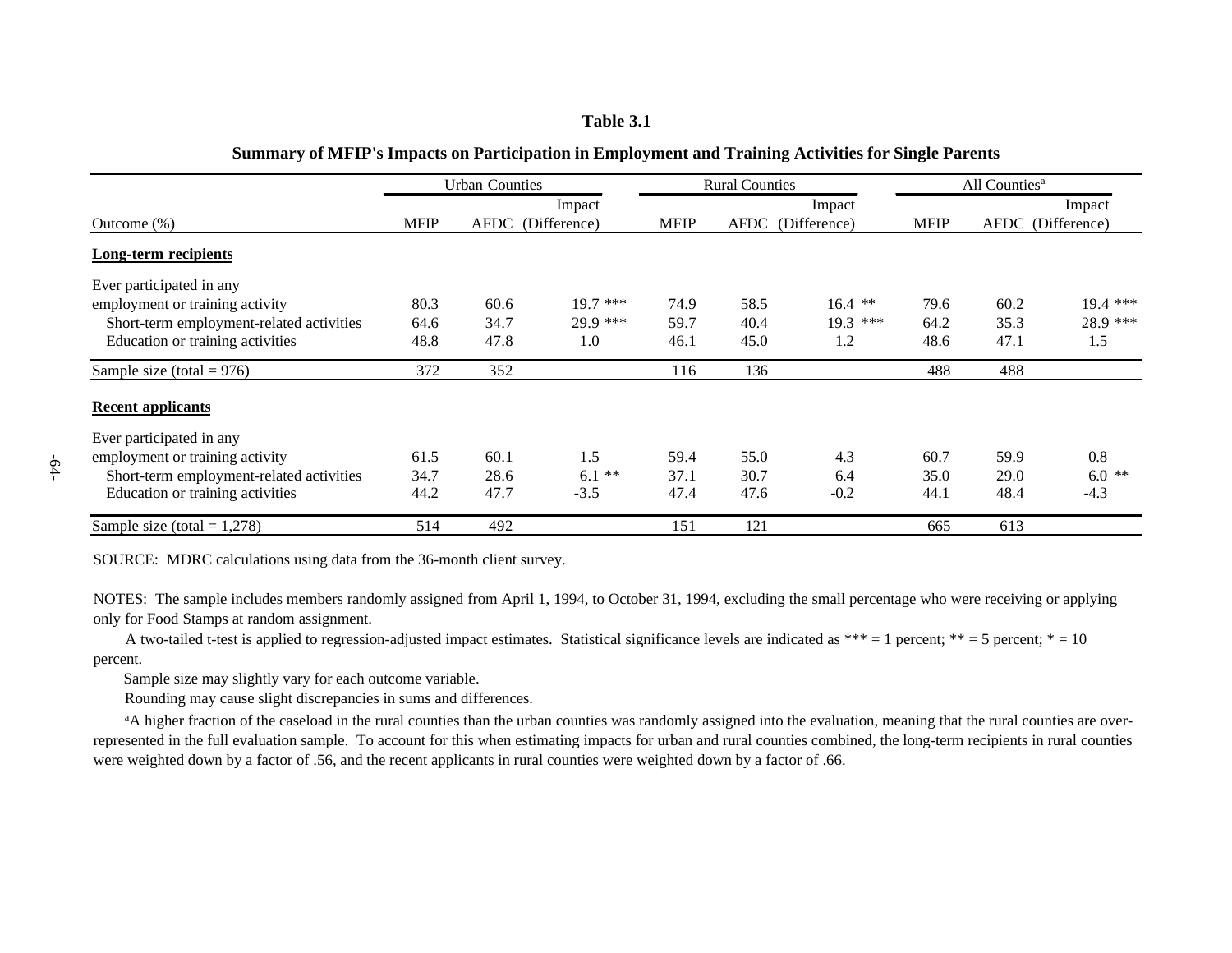# • **For long-term recipients in single-parent families, MFIP produced substantial increases in participation in employment and training activities.**

As shown in the top right-hand columns of Table 3.1, the majority of AFDC long-term recipients (60.2 percent) reported that they had volunteered for at least one activity during the 36-month follow-up period. The participation rate for MFIP long-term recipients (79.6 percent) represents a 19.4 percentage point increase over the AFDC rate. This increase occurred among single parents in both urban and rural counties, although the increase was somewhat larger in urban counties.<sup>9</sup>

• **For recent applicants in single-parent families, MFIP did not increase overall participation in employment and training activities, but it did increase the use of short-term employment-related activities (career workshop or job search).**

Given the program design, for single parents it was expected that MFIP would have smaller impacts on the participation rates of recent applicants than of long-term recipients. In fact, analyses not shown indicate that only about 20 percent of recent applicants had even reached the time trigger for mandatory services at two years after random assignment, and only about half had reached the time trigger when the 36-month survey was conducted.<sup>10</sup> In addition, some of those who reached the time trigger with respect to their stay on welfare would have been exempt due to employment. Thus, it is clear that, by the time of the survey, a much smaller proportion of recent applicants than of long-term recipients would have been directly affected by the participation mandate. Nevertheless, MFIP did increase the use of short-term activities for recent applicants in single-parent families. The fact that there was no accompanying increase in participation overall suggests that MFIP primarily increased the use of formal job search services by individuals who had also participated in other activities.

# • **Among single parents, MFIP met its goal of focusing on the use of shortterm employment-directed activities.**

Among single parents, MFIP increased the use of short-term employment-related activities for both long-term recipients and recent applicants, while it neither increased nor decreased the use of education programs. For the combined sample of long-term recipients, the MFIP group was 28.9 percentage points more likely to participate in employment-directed activities than the control group; and for the combined sample of recent applicants, participation in these activities increased by 6.0 percentage points relative to the AFDC group.

l

<sup>&</sup>lt;sup>9</sup>When urban and rural counties are combined, results are weighted to reflect the relative size of urban and rural caseloads during the random assignment period, because applicants and recipients in urban counties were undersampled during the random assignment process.

 $10$ These estimates are based on analysis of automated MFIP and AFDC records, which provide information on welfare receipt for individuals in the research sample in each month following random assignment. Because these records are available only for one year *prior* to random assignment, however, most, but not all, recent applicants could be tracked from the first month that they entered the welfare system. Thus, these are "lower-bound" estimates of the percentages who reached the time trigger within the specified periods.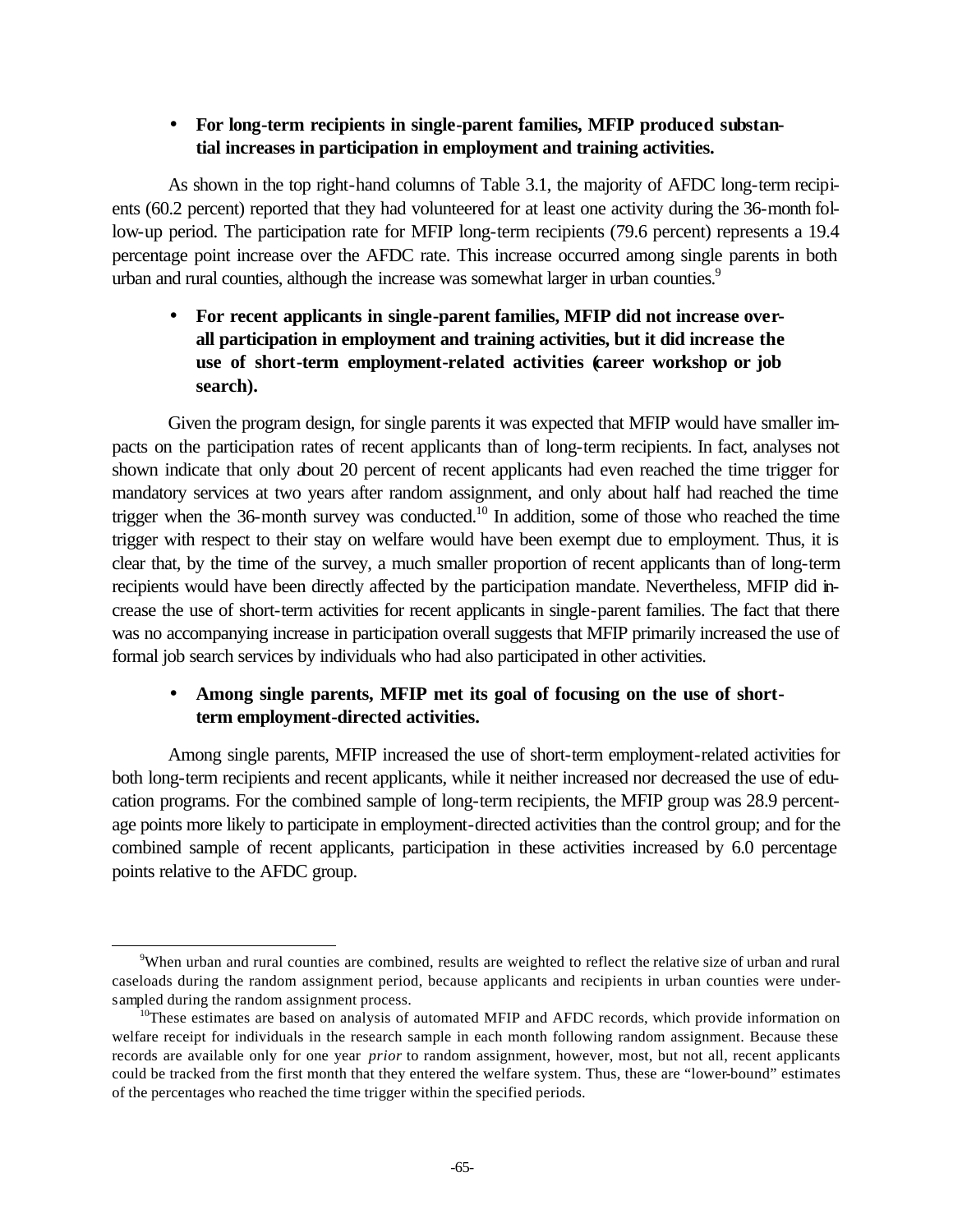As seen in the lower panel of Table 3.1, the size of the increase in employment-related activities for recent applicants is similar for the combined sample, for urban counties, and for rural counties, even though the impacts are statistically significant only for the combined sample and for urban counties. In rural counties, the small sample size makes it difficult to detect effects at the level of precision needed to achieve statistical significance.

# **V. Effects on Participation for Long-Term Recipients in Single-Parent Families**

## **A. Long-Term Recipients in Urban Counties**

l

Table 3.2 presents the participation patterns for single-parent long-term recipients in urban counties. The first three columns present the outcomes for members of the three research groups in urban counties — MFIP, MFIP Incentives Only, and the AFDC group. The fourth column presents the impacts of the full MFIP program compared with the AFDC system, by showing the differences in outcomes between the MFIP and AFDC groups. The section begins by discussing the overall impacts of the full MFIP program as presented in this fourth column. It then decomposes the program's overall effects into the contributions of the financial incentives alone (the fifth column) and the added mandatory services (the sixth column).

**1. Effects of the Full MFIP Program on Overall Participation Rates.** Among the groups examined, MFIP had the largest impacts on participation rates for single-parent long-term recipients in urban counties. The first row of Table 3.2 presents the proportion of each research group who reported that they had enrolled in either the MFIP employment and training program or the STRIDE program, in the 36 months since random assignment.<sup>11</sup> As shown in the top row of Table 3.2, 79.3 percent of urban long-term recipients in the MFIP group reported that they had enrolled in MFIP or STRIDE, compared with only 43.0 percent of the AFDC group; MFIP increased the proportion of single parents who had contact with either of the two employment and training systems by 36.3 percentage points. (In addition, although not shown in the table, members of the MFIP group who enrolled in services reported an average length of enrollment of 20 months, compared with only 10 months for members of the AFDC group who reported enrollment in STRIDE.)

Single-parent long-term recipients in the MFIP group were also 20.4 percentage points more likely than their AFDC counterparts (80.9 percent compared with 61.1 percent) to have participated in at least one employment or training activity — which could have been through MFIP, STRIDE, or some other community service provider — within the 36-month follow-up.

The different impacts between enrollment in MFIP or STRIDE and participation in any activity occurred because a very high proportion of MFIP group members who participated in any activity did

 $11$ As mentioned earlier, the survey actually asked respondents whether they had ever participated in MFIP or STRIDE case management — for example, meeting with a case manager and discussing goals and plans for employment. Because all MFIP and STRIDE enrollees participated in case management, this question was used as a proxy for enrollment in MFIP or STRIDE.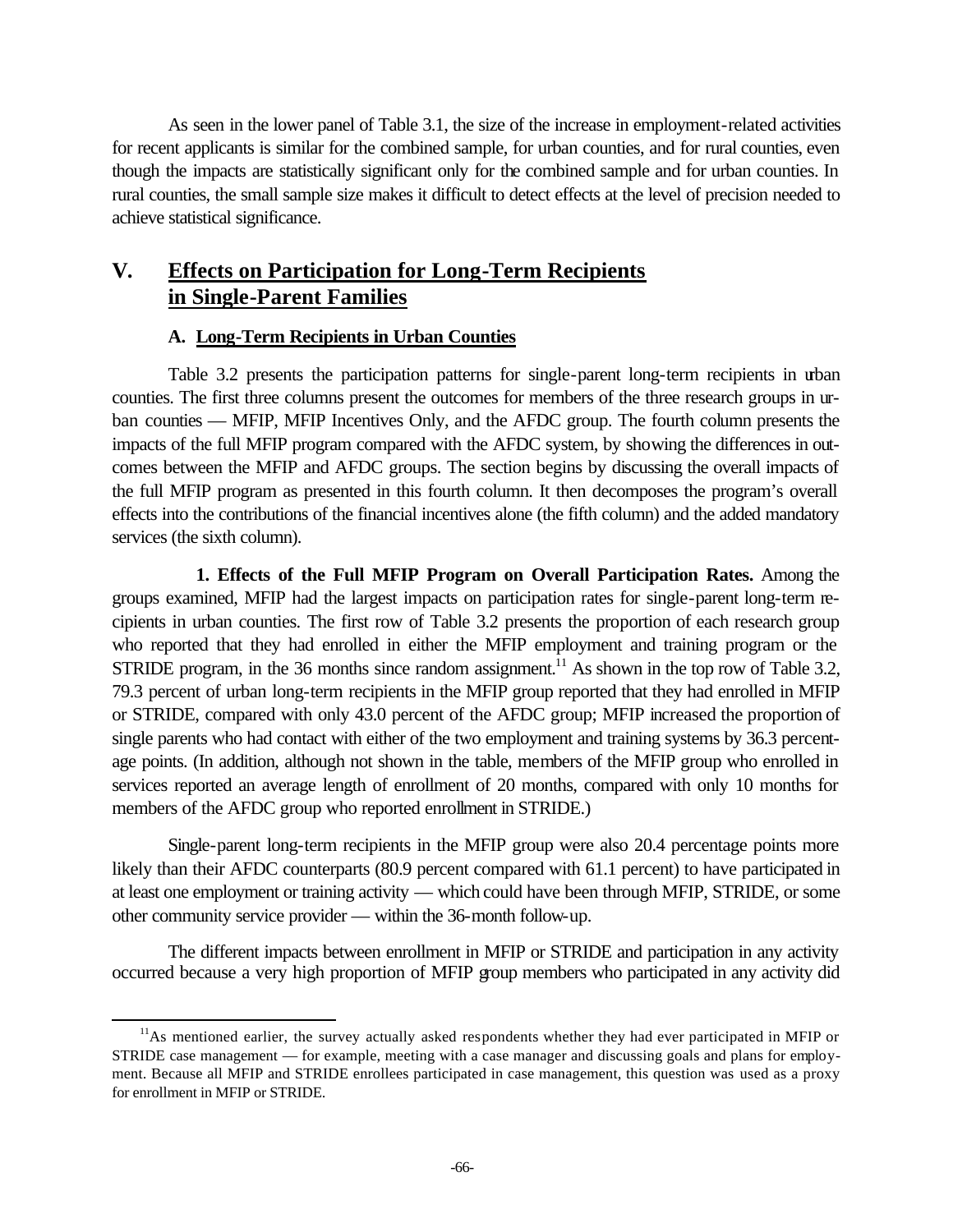#### **Table 3.2**

|                                                                                                                        |                                                                        | Average Outcome Levels          |                                 | MFIP vs. AFDC                                        | <b>MFIP</b> Incentives Only<br>vs. AFDC               | MFIP vs.<br>MFIP Incentives Only                                                                     |  |
|------------------------------------------------------------------------------------------------------------------------|------------------------------------------------------------------------|---------------------------------|---------------------------------|------------------------------------------------------|-------------------------------------------------------|------------------------------------------------------------------------------------------------------|--|
| Outcome (%)                                                                                                            | <b>MFIP</b><br><b>Incentives</b><br><b>AFDC</b><br><b>MFIP</b><br>Only |                                 |                                 | Impacts of<br><b>Full MFIP</b><br>Program            | Impacts of<br>Financial<br><b>Incentives</b><br>Alone | <b>Impacts of Adding</b><br><b>Mandatory Services</b><br>and Reinforced<br><b>Incentive Messages</b> |  |
| <b>Employment and training activities</b>                                                                              |                                                                        |                                 |                                 |                                                      |                                                       |                                                                                                      |  |
| Ever enrolled in MFIP or STRIDE<br>employment and training program                                                     | 79.3                                                                   | 34.7                            | 43.0                            | $36.3$ ***                                           | $-8.3$ **                                             | 44.6 ***                                                                                             |  |
| Ever participated in any<br>employment or training activity                                                            | 80.9                                                                   | 61.1                            | 60.5                            | 20.4 ***                                             | 0.6                                                   | $19.8***$                                                                                            |  |
| Short-term employment-related activities<br>Career workshop<br>Group job search<br>Individual job search               | 65.8<br>41.0<br>50.2<br>42.0                                           | 36.0<br>23.1<br>21.3<br>9.9     | 34.6<br>21.5<br>20.0<br>11.5    | $31.2$ ***<br>$19.5$ ***<br>$30.2$ ***<br>$30.5$ *** | 1.5<br>1.6<br>1.3<br>$-1.6$                           | 29.8 ***<br>$17.9$ ***<br>28.9 ***<br>32.1 ***                                                       |  |
| Any education and training activity<br>Basic education<br>Post-secondary education<br>Vocational training              | 48.8<br>18.9<br>23.5<br>15.8                                           | 46.5<br>19.8<br>21.7<br>13.8    | 47.9<br>22.4<br>22.3<br>13.7    | 1.0<br>$-3.6$<br>1.2<br>2.1                          | $-1.4$<br>$-2.6$<br>$-0.7$<br>0.0                     | 2.3<br>$-0.9$<br>1.9<br>2.0                                                                          |  |
| On-the-job training/work experience                                                                                    | 5.4                                                                    | 6.8                             | 3.4                             | 2.0                                                  | $3.4$ **                                              | $-1.3$                                                                                               |  |
| <b>Obtained degree or diploma</b><br>since random assignment                                                           |                                                                        |                                 |                                 |                                                      |                                                       |                                                                                                      |  |
| High school diploma or GED<br>Trade license<br>College or university degree<br>Associate's degree<br>Bachelor's degree | 7.8<br>9.0<br>4.7<br>2.3<br>2.2                                        | 6.3<br>6.7<br>6.1<br>5.1<br>0.7 | 7.9<br>6.6<br>5.0<br>2.3<br>1.7 | $-0.1$<br>2.4<br>$-0.4$<br>0.0<br>0.5                | $-1.6$<br>0.1<br>1.1<br>$2.8**$<br>$-1.0$             | 1.5<br>2.3<br>$-1.4$<br>$-2.8$ **<br>1.5                                                             |  |
| Sample size (total = $1,090$ )                                                                                         | 372                                                                    | 366                             | 352                             |                                                      |                                                       |                                                                                                      |  |

## **MFIP's Impacts on Participation in Employment and Training Activities and Educational Attainment for Single-Parent Long-Term Recipients in Urban Counties**

SOURCE: MDRC calculations using data from the 36-month client survey.

NOTES: The sample includes members randomly assigned from April 1, 1994, to October 31, 1994, excluding the small percentage who were receiving or applying only for Food Stamps at random assignment.

A two-tailed t-test is applied to regression-adjusted impact estimates. Statistical significance levels are indicated as  $*** = 1$  percent;  $** = 5$  percent;  $* =$ 10 percent.

Sample size may slightly vary for each outcome variable.

Rounding may cause slight discrepancies in sums and differences.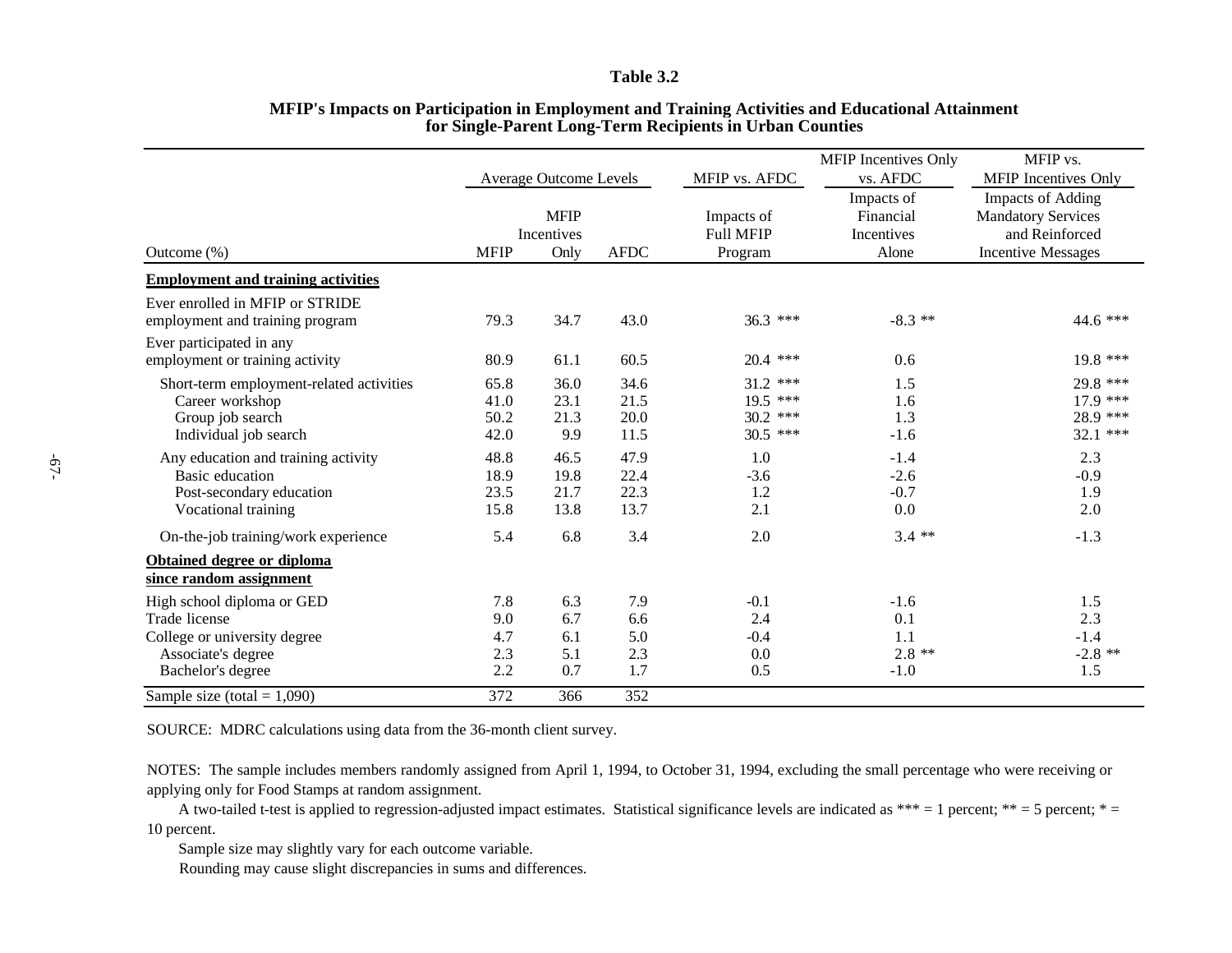so by enrolling in the MFIP employment and training program, while a substantial number of AFDC group members participated in community activities without enrolling in STRIDE. It is logical that single parents in the AFDC group would be more likely to find services on their own, because their participation in STRIDE was voluntary.<sup>12</sup> In contrast, because MFIP's services were mandatory for long-term recipients in the MFIP group, it was in their interest to sign up for activities through the MFIP program rather than independently.

It is worth noting that MFIP staff achieved this increase in participation rates despite a sanction for noncompliance (10 percent of the grant) that was much smaller than sanctions imposed in many states under Temporary Assistance for Needy Families (TANF). Field research and interviews with program staff presented in earlier reports help to shed light on *how* MFIP increased participation rates for long-term recipients.<sup>13</sup> MFIP staff were generally positive and upbeat in presenting MFIP as an opportunity for clients; although they did inform clients that there would be a 10 percent sanction for not following through with mandated activities, they were not heavy-handed. Over time, however, some workers who initially were reluctant to sanction people came to the view that it was most effective to follow up quickly with clients who were not complying, noting that some clients responded only after receiving an "intent to sanction" notice in the mail. As reported in the interim report, about 22 percent of long-term recipients in the MFIP group were sanctioned at some point during the first 12 months after random assignment. $^{14}$ 

Thus, both in initial presentations and in following up, workers actively used the program's mandate as a tool for engaging clients who would not otherwise have volunteered for employment and training services. (Interestingly, as policymakers began to design Minnesota's statewide program, MFIP-S, the consensus among many workers was that a larger sanction was needed in order to motivate the clients who were most difficult to work with, some of whom simply accepted the 10 percent sanction in exchange for not participating in program activities or working.)

**2. Effects of the Full MFIP Program on Participation in Specific Activities.** Consistent with MFIP's mission to move the employment and training system toward a stronger employment focus, MFIP had the most substantial impact on single parents' participation in short-term employmentrelated activities such as career workshops, group job search, and individual job search. Compared with long-term recipients in the AFDC group, members of the MFIP group were about twice as likely to have participated in a career exploration workshop, in which counselors helped participants assess their job skills and set goals for employment, and more than twice as likely to participate in group job search (classes or job club) and individual job search activities.<sup>15</sup>

Among single parents, as expected, MFIP neither increased nor decreased long-term recipients' participation in education or training activities. As indicated in Table 3.2, MFIP recipients participated in basic education activities (services aimed at either completing a GED or high school diploma or

l

<sup>&</sup>lt;sup>12</sup>Although there were advantages to enrolling in activities through STRIDE rather than on one's own — such as reimbursement for child care expenses and career counseling and case management services — there were also disadvantages. For example, after mid-1995, participants who entered STRIDE voluntarily could be sanctioned if they did not follow through on the employment plan that they had developed with their STRIDE case manager.

 $13$ Knox, Brown, and Lin, 1995, p. 48.

<sup>&</sup>lt;sup>14</sup>The 36-month survey did not collect information about sanctions.

<sup>&</sup>lt;sup>15</sup>Because of small sample numbers of respondents enrolling in each activity, the survey provides only limited information on the length of stay in activities. However, the average stay in individual job search or job club was about 3.5 months (across all single parents in the MFIP and AFDC groups who reported participating in these activities).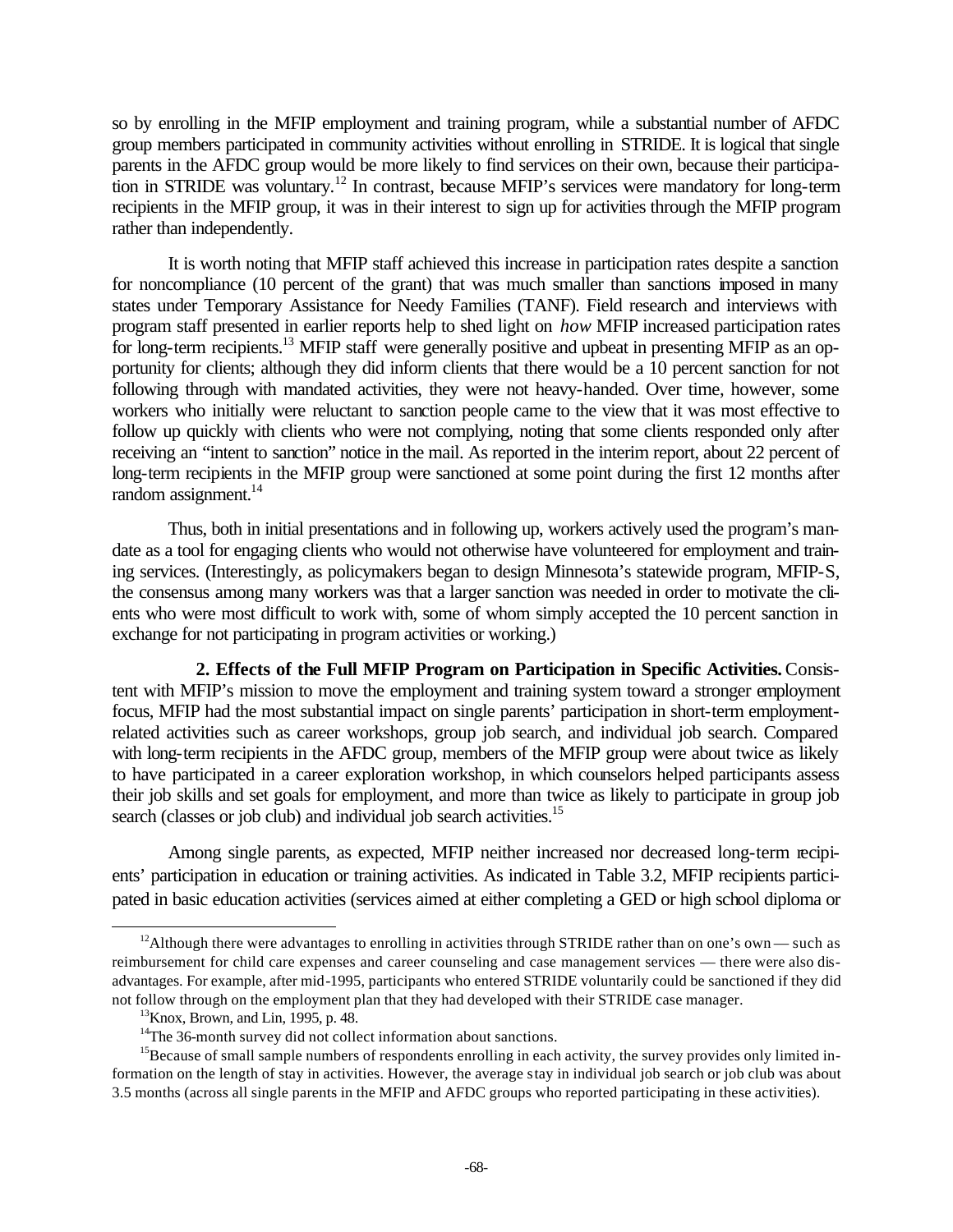learning English as a Second Language) at the same rates as their AFDC counterparts (18.9 percent compared with 22.4 percent).<sup>16</sup> The participation rates of MFIP and AFDC recipients are also similar for post-secondary education and for vocational training.<sup>17</sup> Consequently, recipients in the MFIP group were not any more or less likely to obtain an educational diploma or degree than their AFDC counterparts. Note that if MFIP had not allowed long-term recipients to continue in programs that they had begun before becoming mandatory participants, the MFIP group may have been more likely to decrease their education and training.

**3. Effects of Financial Incentives Versus Adding Mandatory Services.** The two righthand columns of Table 3.2 disentangle the effects of MFIP's financial incentives on participation rates from the effects of adding mandatory services. The fifth column shows the impacts of the financial incentives alone, by estimating the differences in outcomes for the MFIP Incentives Only group (who received financial incentives but no mandatory services) and the AFDC group. Finally, the sixth column shows the incremental impacts of adding the mandatory services to the financial incentives, by comparing outcomes for the MFIP group (who received the financial incentives *and* were subject to the participation mandate) with outcomes for the MFIP Incentives Only group.

While members of the MFIP group received the financial incentives *and* were subject to the participation mandates, members of the MFIP Incentives Only group received no mandatory services but were allowed to volunteer for the same STRIDE services as members of the AFDC group, making their employment and training treatment nearly identical to that of the AFDC group. It is possible, however, that the increased payoff from employment arising from the financial incentives could have led the Incentives Only group to make different decisions than the AFDC group about volunteering to participate in activities or about the types of services they would pursue once they volunteered. Nevertheless, the results presented in the fifth column of Table 3.2 indicate that MFIP's financial incentives alone had little effect on participation patterns.

Single parents in the MFIP Incentives Only group were, in fact, somewhat less likely to report that they had enrolled in MFIP or STRIDE employment and training services than single parents in the AFDC group (34.7 percent and 43.0 percent, respectively). It is possible that members of the MFIP Incentives Only group went to work rather than participating in STRIDE. (If this were the case, however, they should also have had reduced rates of participation in any education or training activity. Instead, rates of participation in activities are nearly identical for the two groups.) It is also possible that some members of the MFIP Incentives Only group were misinformed about their eligibility for STRIDE, because the rules for this group were less straightforward than the rules for the MFIP and AFDC groups.

l

<sup>&</sup>lt;sup>16</sup>Among urban single parents, members of the MFIP and AFDC groups who participated in basic education stayed for similar lengths of time — approximately 4.7 months for MFIP group members and 4.3 months for AFDC group members (long-term recipients and recent applicants combined).

 $17$ Consistent with STRIDE's focus on longer-term educational activities, members of the AFDC group who participated in post-secondary education stayed somewhat longer in those activities than members of the MFIP group (5.7 and 4.5 months, respectively). However, the opposite was true for vocational training: Among urban single parents, long-term recipients and recent applicants together in the MFIP group stayed for 4.5 months, compared with approximately 3.1 months for the AFDC group.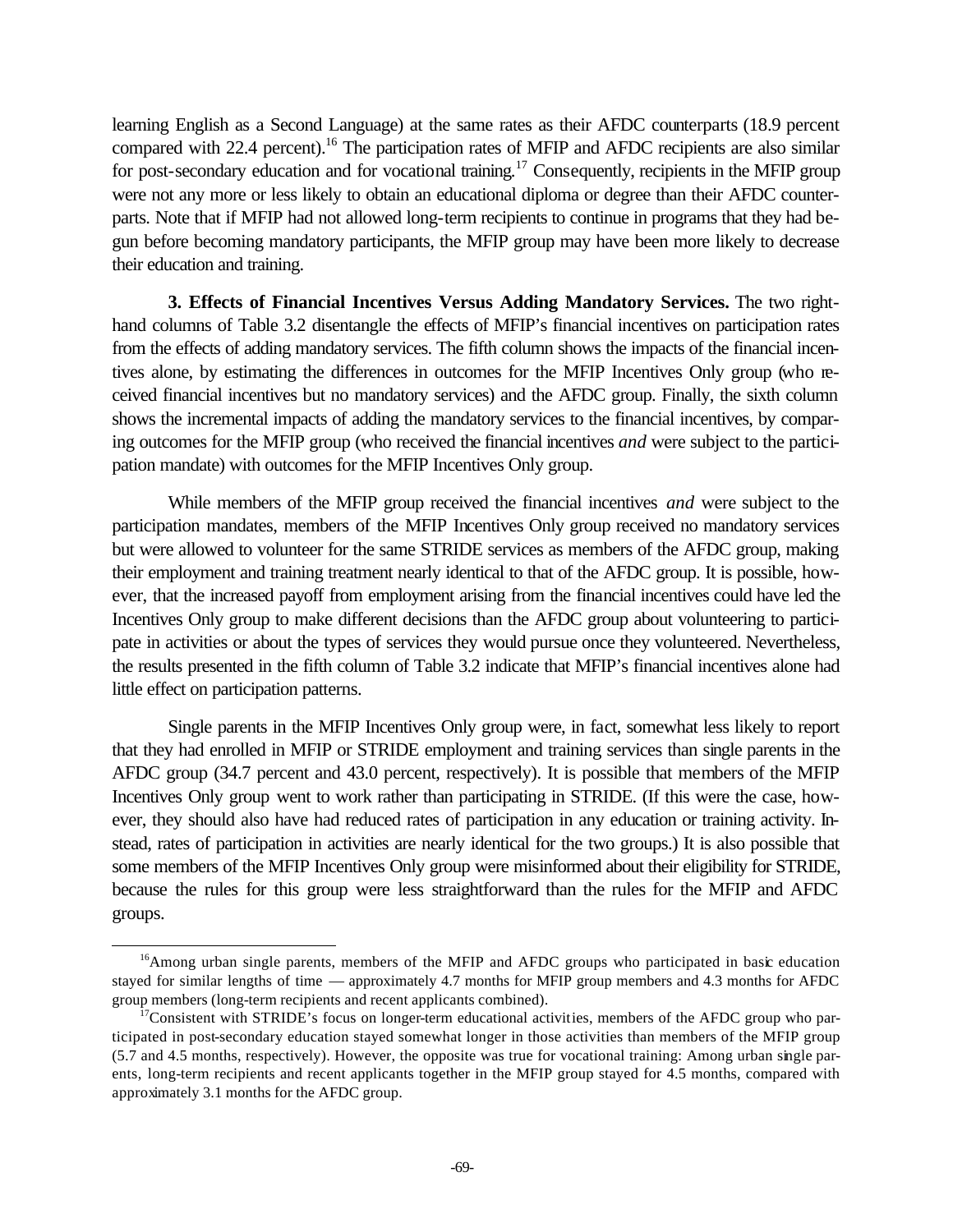Table 3.2 shows two impacts of the MFIP incentives, both small in magnitude, that are somewhat puzzling. First, single parents in the MFIP Incentives Only group show a small  $(3.4)$  percentage point) increase in participating in on-the-job training and work experience, compared with the AFDC group. A partial explanation for this fact comes later, in Chapter 4: Members of the Incentives Only group were somewhat more likely to marry, and on-the-job training and work experience are typically used more for two-parent than for single-parent families. At the same time, however, the modest increase in marriage seems unlikely to account for all this increased participation in the two activities.

The small (2.8 percentage point) increase in completion of an associate's degree among single parents in the Incentives Only group relative to the AFDC group is also surprising, because there was essentially no difference in participation in post-secondary education programs among the research groups. It is possible that MFIP's financial incentives could increase the chances of completing a college degree by improving one's financial stability and allowing one to attend school more consistently. However, analyses not shown indicate that members of the Incentives Only group attended post-secondary education for similar lengths of time as members of other research groups.

Overall, the findings presented in the far-right column of Table 3.2 indicate that, as one would expect, the effects of the full MFIP program on participation in employment and training activities were nearly all caused by the incremental effects of adding the mandatory services to the financial incentives. Thus, these findings provide evidence that offering an incentive to work does not, by itself, affect the decision to participate in employment and training activities but that combining financial incentives with a mandate to participate in employment-focused services does.

### **B. Long-Term Recipients in Rural Counties**

Table 3.3 presents patterns of participation for single-parent long-term recipients in the rural counties. As discussed in Chapter 2, due to the relatively small numbers of applicants and recipients in rural counties, rural sample members were randomly assigned only to either the MFIP or the AFDC group. Table 3.3 indicates that MFIP's effects on rural long-term recipients' participation in employment and training activities were roughly similar to the effects reported in Table 3.2 for their urban counterparts. For example, the increase in enrollment in MFIP or STRIDE services for rural long-term recipients in the MFIP group (34.6 percentage points) was similar to the increase reported for urban areas (36.3 percentage points), as was the increase in participation in any activities (16.4 percentage points in rural counties versus 20.4 percentage points in urban counties).

In rural counties, MFIP also increased single parents' participation in short-term employmentdirected activities, although the effects of the program were somewhat smaller than in urban counties. In theory, smaller effects could result either from lower participation rates for MFIP group members or from higher participation rates for AFDC group members in rural coun-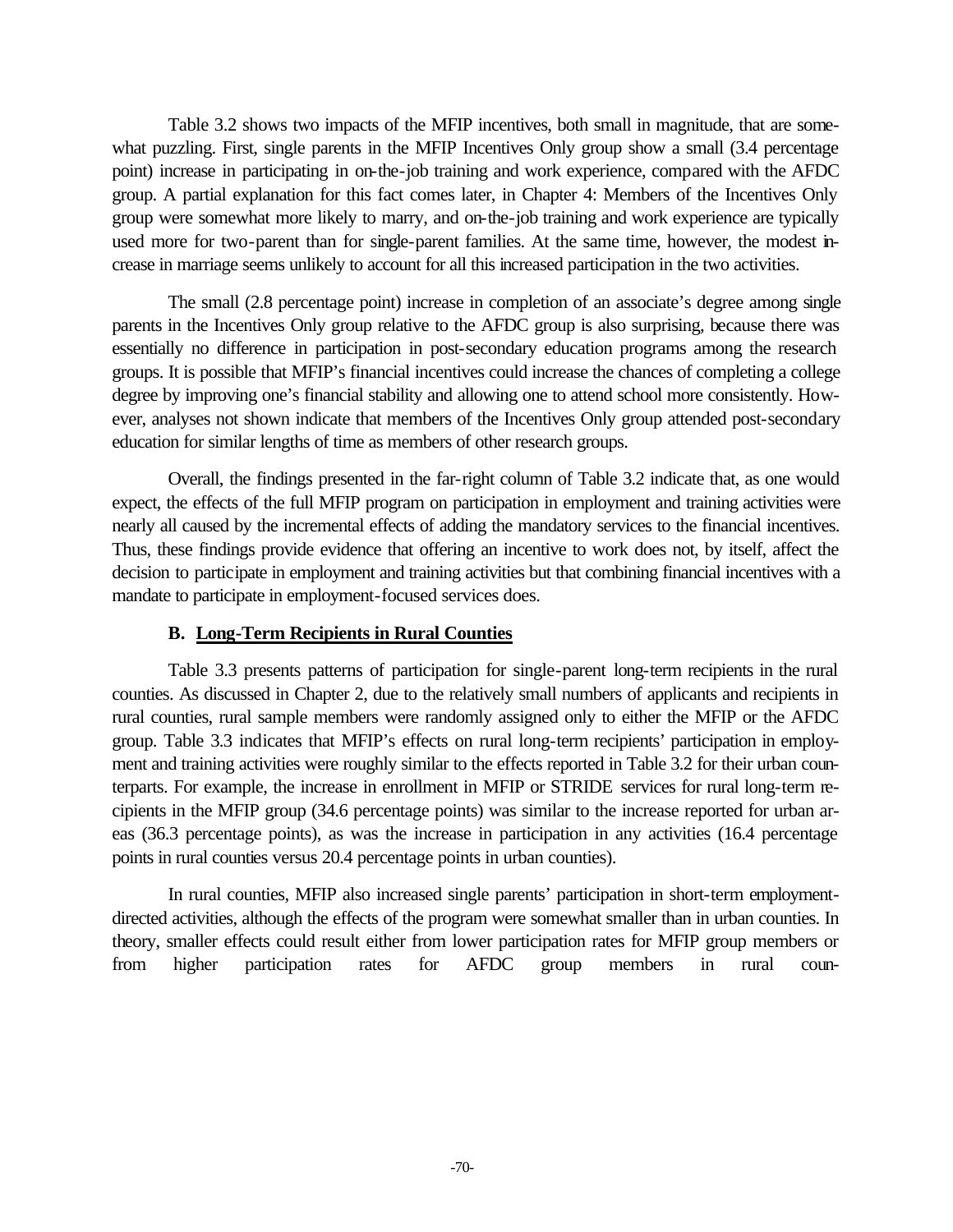## **Table 3.3**

|                                           | Impact      |             |              |  |  |
|-------------------------------------------|-------------|-------------|--------------|--|--|
| Outcome $(\%)$                            | <b>MFIP</b> | <b>AFDC</b> | (Difference) |  |  |
| <b>Employment and training activities</b> |             |             |              |  |  |
| Ever enrolled in MFIP or STRIDE           |             |             |              |  |  |
| employment and training program           | 79.6        | 45.0        | 34.6 ***     |  |  |
| Ever participated in any                  |             |             |              |  |  |
| employment or training activity           | 74.9        | 58.5        | $16.4**$     |  |  |
| Short-term employment-related activities  | 59.7        | 40.4        | $19.3***$    |  |  |
| Career workshop                           | 37.3        | 26.2        | $11.0*$      |  |  |
| Group job search                          | 38.4        | 24.3        | $14.2**$     |  |  |
| Individual job search                     | 39.2        | 17.7        | $21.5$ ***   |  |  |
| Any education and training activity       | 46.1        | 45.0        | 1.2          |  |  |
| Basic education                           | 12.8        | 11.5        | 1.3          |  |  |
| Post-secondary education                  | 23.9        | 21.5        | 2.4          |  |  |
| Vocational training                       | 13.9        | 19.4        | $-5.5$       |  |  |
| On-the-job training/work experience       | 6.2         | 5.8         | 0.4          |  |  |
| <b>Obtained degree or diploma</b>         |             |             |              |  |  |
| since random assignment                   |             |             |              |  |  |
| High school diploma or GED                | 6.3         | 3.0         | 3.3          |  |  |
| Trade license                             | 6.3         | 5.1         | 1.3          |  |  |
| College or university degree              | 8.5         | 7.0         | 1.5          |  |  |
| Associate's degree                        | 3.3         | 2.2         | 1.2          |  |  |
| Bachelor's degree                         | 4.3         | 2.6         | 1.7          |  |  |
| Sample size (total = $252$ )              | 116         | 136         |              |  |  |

#### **MFIP's Impacts on Participation in Employment and Training Activities and Educational Attainment for Single-Parent Long-Term Recipients in Rural Counties**

SOURCE: MDRC calculations using data from the 36-month client survey.

NOTES: The sample includes members randomly assigned from April 1, 1994, to October 31, 1994, excluding the small percentage who were receiving or applying only for Food Stamps at random assignment.

 A two-tailed t-test is applied to regression-adjusted impact estimates. Statistical significance levels are indicated as  $*** = 1$  percent;  $** = 5$  percent;  $* = 10$  percent.

Sample size may slightly vary for each outcome variable.

Rounding may cause slight discrepancies in sums and differences.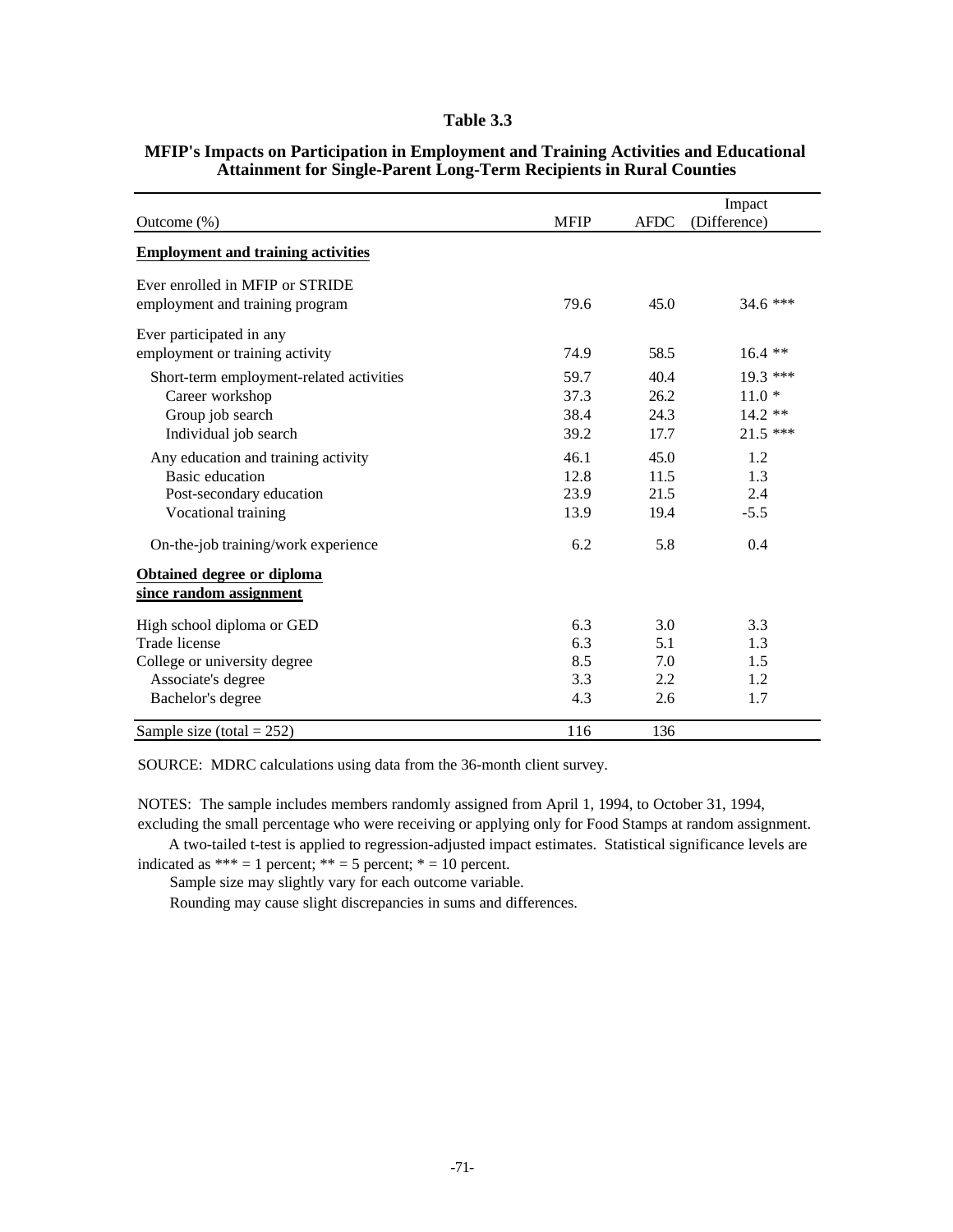ties than in urban counties. For most activities, the smaller impacts reflect a combination of these two trends. In the case of individual job search, for example, fewer AFDC group members participated in urban counties than in rural counties (11.5 versus 17.7 percent), while a higher proportion of MFIP group members participated in urban counties than in rural counties (42.0 versus 39.2 percent) — both contributing to higher impacts in urban than in rural counties (30.5 versus 21.5 percentage points).

# **VI. Effects on Participation for Recent Applicants in Single-Parent Families**

As mentioned earlier, MFIP's effects on participation rates for recent applicants depended in large part on the proportion of applicants who remained on welfare for at least 24 months. By the end of month 24, only about 20 percent of recent applicants had received assistance for 24 months, and by the end of the 36-month follow-up, only about half (54 percent) were subject to the participation mandate. Because some time elapses between becoming mandatory, being notified to report to MFIP employment and training services, and actually participating in an activity, somewhere between 20 and 50 percent of single-parent recent applicants became mandatory within a time period that would allow them to respond to the mandate and that would allow any impact on participation to appear on the 36-month follow-up survey. Moreover, as mentioned earlier, some proportion of recent applicants would have been working at least 30 hours per week while on welfare, exempting them from the participation requirements even though they had been on welfare for 24 months.

## **A. Recent Applicants in Urban Counties**

l

**1. Effects of the Full MFIP Program.** As shown in the top row of Table 3.4, recent applicants in the MFIP group did enroll in MFIP employment and training services at a higher rate than recent applicants in the AFDC group enrolled in STRIDE (46.6 versus 22.2 percent, respectively).<sup>18</sup> However, as shown in the second row of Table 3.4, the rates at which recent applicants participated in *any* employment or training activities, including services in the community, did not differ between the two groups. The most likely explanation for this pattern is that the bulk of participation in employment and training services by recent applicants in both the MFIP and the AFDC groups would have occurred even without the participation mandate. Therefore, enrolling in mandatory MFIP services may have added activities to the ones in which recent applicants had already participated, or it may have incorporated their existing activities under the rubric of MFIP services, without altering the likelihood that members of the MFIP group had "ever participated" in activities.

The results presented in Table 3.4 do indicate that, by the 36-month follow-up point, singleparent recent applicants in the MFIP group were significantly more likely than their AFDC counterparts to have participated in formal job search services. Because, as mentioned above, members of the MFIP group were not more likely to have participated in "any" employment or

 $18$ Note that within the AFDC group, recent applicants were much less likely than long-term recipients to enroll in STRIDE (even though their participation rates in activities are similar) because recent applicants were less likely to fall into a STRIDE target group.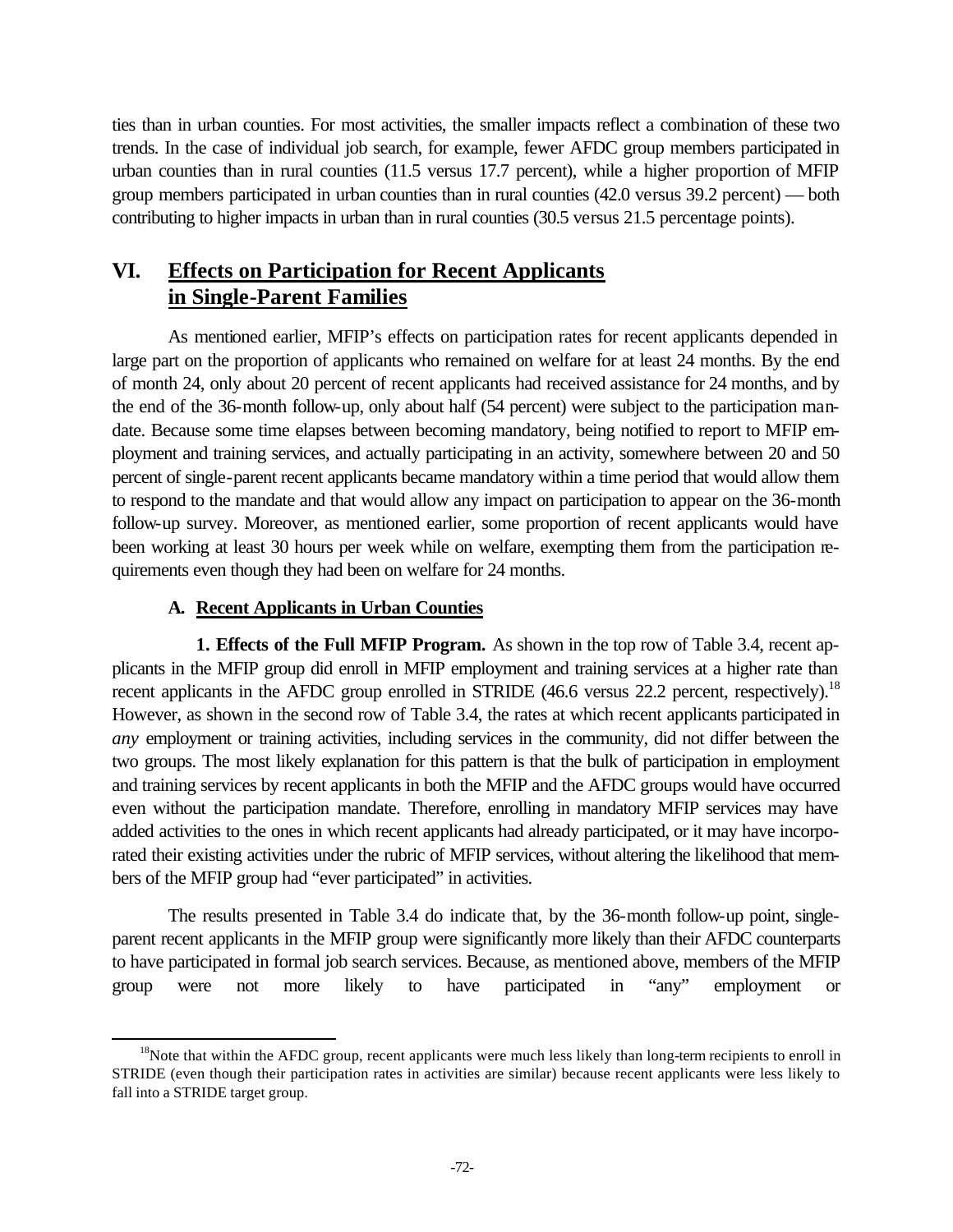#### **Table 3.4**

|                                           |                               |             |             |                  | <b>MFIP</b> Incentives Only | MFIP vs.                    |  |
|-------------------------------------------|-------------------------------|-------------|-------------|------------------|-----------------------------|-----------------------------|--|
|                                           | <b>Average Outcome Levels</b> |             |             | MFIP vs. AFDC    | vs. AFDC                    | <b>MFIP</b> Incentives Only |  |
|                                           |                               |             |             |                  | Impacts of                  | <b>Impacts of Adding</b>    |  |
|                                           |                               | <b>MFIP</b> |             | Impacts of       | Financial                   | <b>Mandatory Services</b>   |  |
|                                           | Incentives                    |             |             | <b>Full MFIP</b> | <b>Incentives</b>           | and Reinforced              |  |
| Outcome $(\%)$                            | <b>MFIP</b>                   | Only        | <b>AFDC</b> | Program          | Alone                       | <b>Incentive Messages</b>   |  |
| <b>Employment and training activities</b> |                               |             |             |                  |                             |                             |  |
| Ever enrolled in MFIP or STRIDE           |                               |             |             |                  |                             |                             |  |
| employment and training program           | 46.6                          | 27.1        | 22.2        | 24.4 ***         | 4.9                         | 19.4 ***                    |  |
| Ever participated in any                  |                               |             |             |                  |                             |                             |  |
| employment or training activity           | 61.8                          | 59.2        | 60.1        | 1.7              | $-0.9$                      | 2.6                         |  |
| Short-term employment-related activities  | 35.3                          | 30.5        | 29.2        | 6.1<br>$**$      | 1.3                         | 4.8                         |  |
| Career workshop                           | 17.7                          | 21.9        | 15.1        | 2.6              | $6.8**$                     | $-4.1$                      |  |
| Group job search                          | 23.2                          | 9.1         | 15.2        | $8.0$ ***        | $-6.1 *$                    | $14.1$ ***                  |  |
| Individual job search                     | 22.8                          | 11.2        | 12.3        | $10.5$ ***       | $-1.1$                      | $11.6$ ***                  |  |
| Any education and training activity       | 44.2                          | 46.5        | 47.5        | $-3.3$           | $-0.9$                      | $-2.3$                      |  |
| Basic education                           | 14.2                          | 15.5        | 15.2        | $-1.0$           | 0.3                         | $-1.3$                      |  |
| Post-secondary education                  | 27.7                          | 30.6        | 25.4        | 2.3              | 5.2                         | $-2.9$                      |  |
| Vocational training                       | 12.1                          | 12.1        | 14.1        | $-1.9$           | $-1.9$                      | 0.0                         |  |
| On-the-job training/work experience       | 2.1                           | 1.4         | 1.5         | 0.6              | 0.0                         | 0.7                         |  |
| <b>Obtained degree or diploma</b>         |                               |             |             |                  |                             |                             |  |
| since random assignment                   |                               |             |             |                  |                             |                             |  |
| High school diploma or GED                | 7.5                           | 7.6         | 7.1         | 0.4              | 0.5                         | $-0.1$                      |  |
| <b>Trade license</b>                      | 6.3                           | 5.9         | 7.0         | $-0.7$           | $-1.1$                      | 0.3                         |  |
| College or university degree              | 3.4                           | 5.3         | 4.5         | $-1.1$           | 0.8                         | $-1.9$                      |  |
| Associate's degree                        | 1.7                           | 2.9         | 2.9         | $-1.2$           | 0.0                         | $-1.2$                      |  |
| Bachelor's degree                         | 1.4                           | 2.1         | 1.3         | 0.1              | 0.8                         | $-0.6$                      |  |
| Sample size (total = $1,223$ )            | 514                           | 217         | 492         |                  |                             |                             |  |

### **MFIP's Impacts on Participation in Employment and Training Activities and Educational Attainment for Single-Parent Recent Applicants in Urban Counties**

SOURCE: MDRC calculations using data from the 36-month client survey.

NOTES: The sample includes members randomly assigned from April 1, 1994, to October 31, 1994, excluding the small percentage who were receiving or applying only for Food Stamps at random assignment.

 A two-tailed t-test is applied to regression-adjusted impact estimates. Statistical significance levels are indicated as \*\*\* = 1 percent; \*\* = 5 percent;  $* = 10$  percent.

Sample size may slightly vary for each outcome variable.

Rounding may cause slight discrepancies in sums and differences.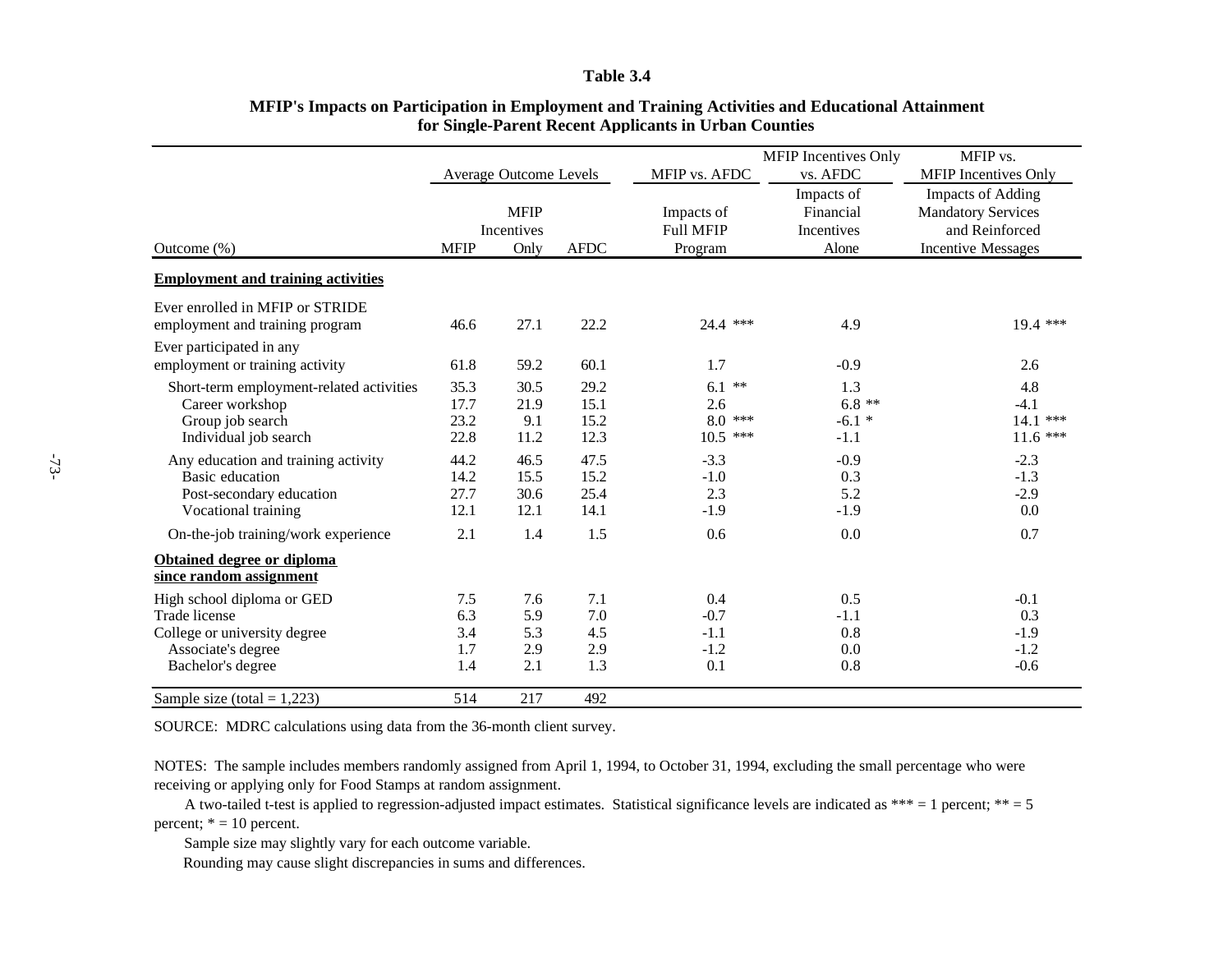training activities, it appears that the extra job search activities were provided *in addition to* other education or training activities (in which members of both groups participated with equal likelihood). This could result from any of the three ways that MFIP emphasized job search: MFIP group members were more strongly encouraged than AFDC group members to look for part-time jobs while in education or training activities; the MFIP program may have been more likely than the STRIDE program to place participants who did not complete an education or training activity directly into job search; and the MFIP program may have been more likely to follow education or training activities that were *completed*  with subsequent job search to ensure that the participants' new skills resulted in employment. Thus, both MFIP's employment focus and its participation requirement would have increased the likelihood that MFIP group members would follow education or training (whether completed or not) with job search.

**2. Effects of Financial Incentives Versus Adding Mandatory Services.** As was the case for long-term recipients in urban counties, most of the effects that MFIP had on the participation rates of recent applicants in urban counties were caused by adding the participation mandate, rather than by the financial incentives alone.

It is not clear why recent applicants in the MFIP Incentives Only group participated in career workshops at somewhat higher rates, and in job search at somewhat lower rates, than their counterparts in the AFDC group. The expectation would have been that STRIDE case managers, who understood MFIP's incentives, would steer recent applicants in the MFIP Incentives Only group toward job search, rather than toward other activities.

## **B. Recent Applicants in Rural Counties**

As shown in Table 3.5, the pattern of results for single-parent recent applicants in rural counties is very similar to the pattern for recent applicants in urban counties. For example, consistent with the program design and with the pattern of results in urban counties, MFIP had much smaller effects on the participation rates of recent applicants than of long-term recipients in rural counties. Also as in urban counties, MFIP had no effect on participation in "any" activities, but it did lead to a 21.1 percentage point increase in enrollment in MFIP services, compared with the rate at which AFDC group members enrolled in STRIDE services. Moreover, the size of MFIP's impacts on short-term employment-related activities in rural counties is similar to the size of impacts in urban counties, even though the impacts are not statistically significant (due to small sample sizes). The main difference in results for single-parent recent applicants in urban and rural counties is that MFIP did not lead to any increase in job search activities in rural counties. This appears to be caused by somewhat higher rates of participation in job search activities by members of the AFDC group in rural counties than in urban counties, which left less room for MFIP to have an impact.

# **VII. Single Parents' Participation in Activities at the End of Follow-Up**

Figure 3.1 adds a different perspective on the participation patterns of single-parent members of the MFIP group in urban counties. The figure shows the status of survey respondents at a single point in time — the time of the survey, approximately 36 months after random assignment. As shown in the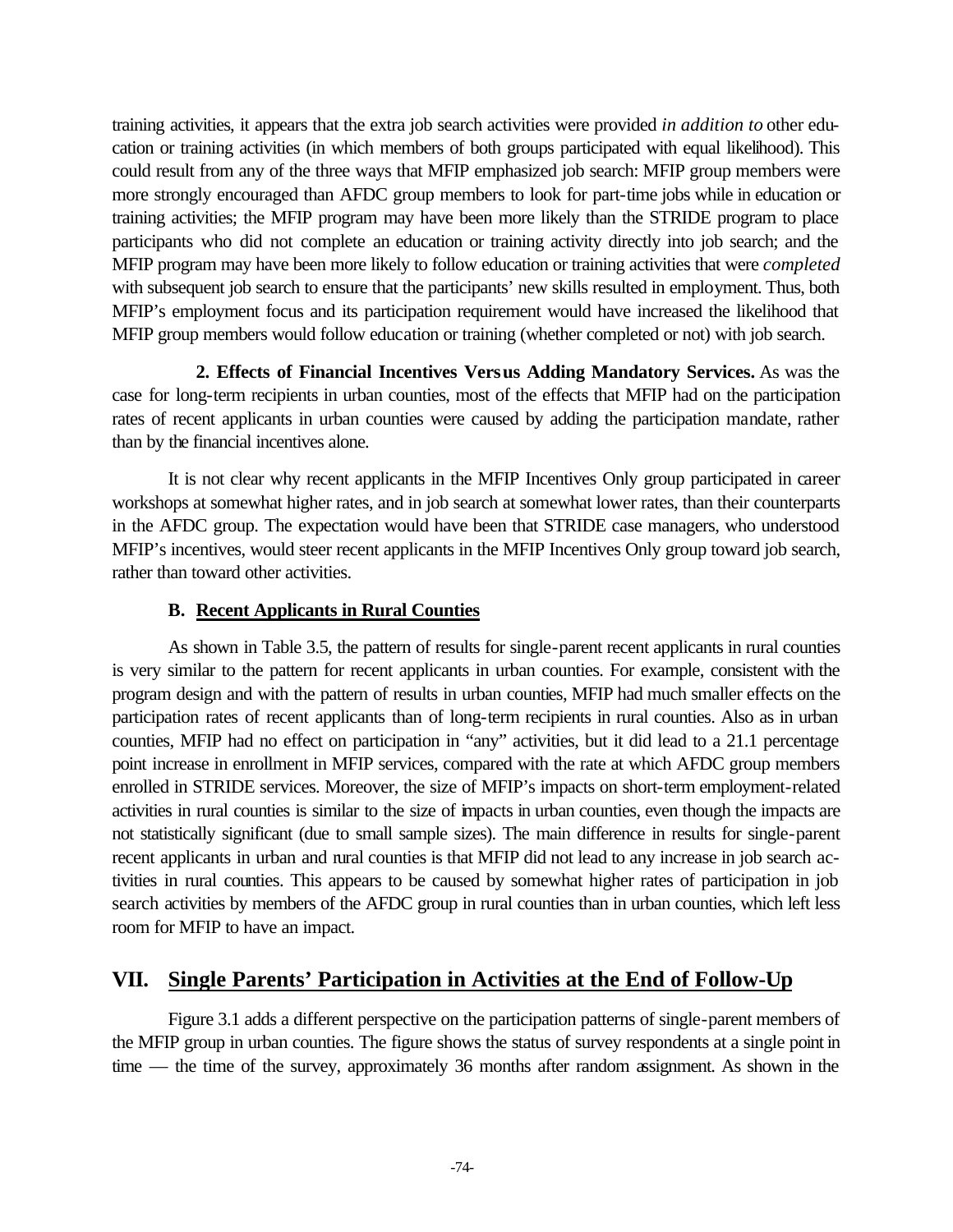### **Table 3.5**

|                                           |             |             | Impact       |
|-------------------------------------------|-------------|-------------|--------------|
| Outcome $(\%)$                            | <b>MFIP</b> | <b>AFDC</b> | (Difference) |
| <b>Employment and training activities</b> |             |             |              |
| Ever enrolled in MFIP or STRIDE           |             |             |              |
| employment and training program           | 58.1        | 37.0        | $21.1$ ***   |
| Ever participated in any                  |             |             |              |
| employment or training activity           | 59.4        | 55.0        | 4.3          |
| Short-term employment-related activities  | 37.1        | 30.7        | 6.4          |
| Career workshop                           | 21.0        | 17.2        | 3.8          |
| Group job search                          | 22.6        | 20.8        | 1.7          |
| Individual job search                     | 11.7        | 18.2        | $-6.5$       |
| Any education and training activity       | 47.4        | 47.6        | $-0.2$       |
| Basic education                           | 5.6         | 8.8         | $-3.2$       |
| Post-secondary education                  | 29.0        | 31.7        | $-2.7$       |
| Vocational training                       | 21.4        | 20.7        | 0.7          |
| On-the-job training/work experience       | 3.8         | 3.2         | 0.6          |
| <b>Obtained degree or diploma</b>         |             |             |              |
| since random assignment                   |             |             |              |
| High school diploma or GED                | 2.6         | 2.8         | $-0.2$       |
| Trade license                             | 10.1        | 12.0        | $-1.9$       |
| College or university degree              | 10.2        | 7.1         | 3.1          |
| Associate's degree                        | 7.1         | 5.9         | 1.3          |
| Bachelor's degree                         | 2.9         | 1.3         | 1.6          |
| Sample size (total = $272$ )              | 151         | 121         |              |

#### **MFIP's Impacts on Participation in Employment and Training Activities and Educational Attainment for Single-Parent Recent Applicants in Rural Counties**

SOURCE: MDRC calculations using data from the 36-month client survey.

NOTES: The sample includes members randomly assigned from April 1, 1994, to October 31, 1994, excluding the small percentage who were receiving or applying only for Food Stamps at random assignment.

 A two-tailed t-test is applied to regression-adjusted impact estimates. Statistical significance levels are indicated as  $*** = 1$  percent;  $** = 5$  percent;  $* = 10$  percent.

Sample size may slightly vary for each outcome variable.

Rounding may cause slight discrepancies in sums and differences.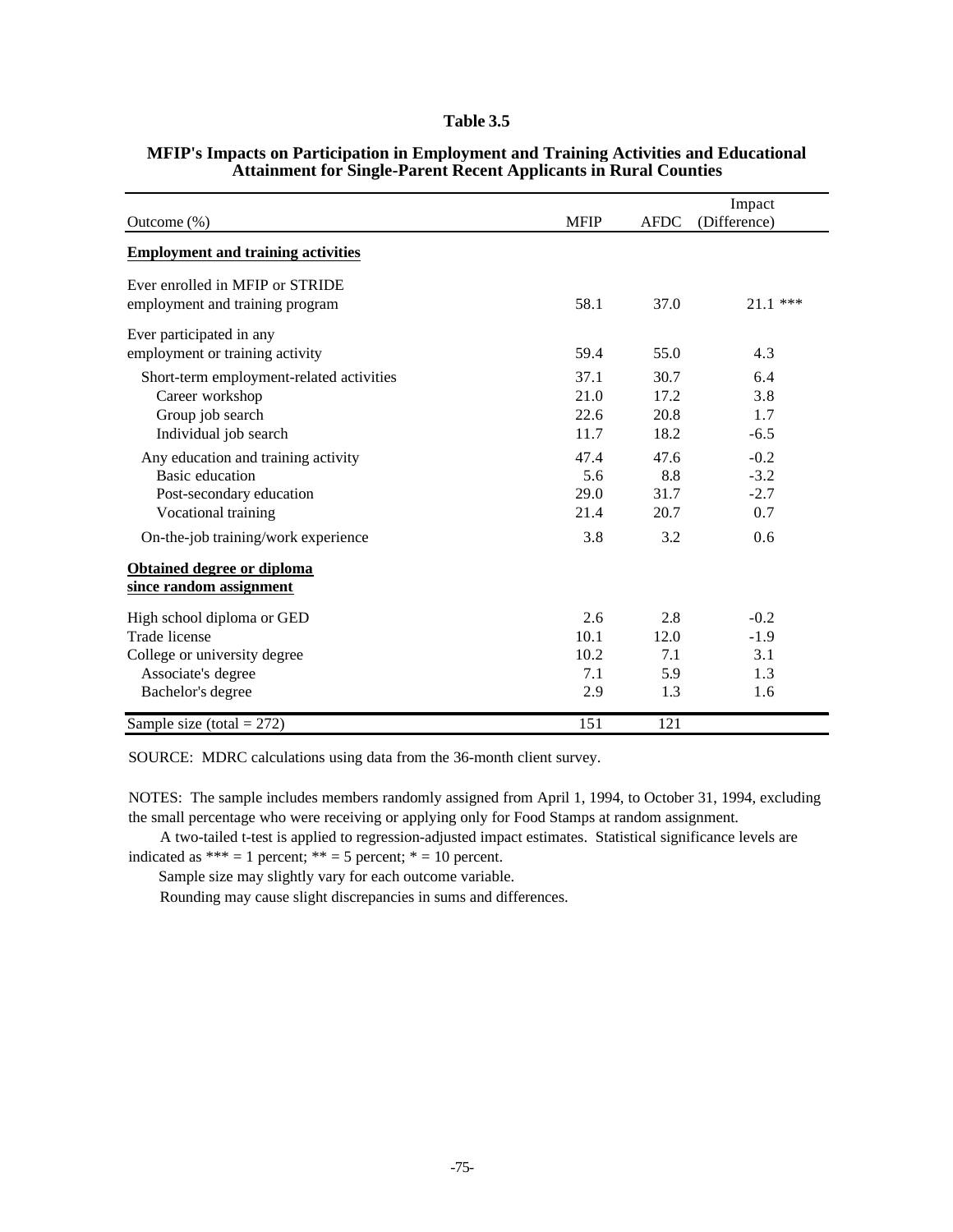### **Figure 3.1**



#### **Participation Status of Single Parents in Urban Counties at 36 Months (MFIP Group Only)**

SOURCE: MDRC calculations using data from the 36-month survey.

NOTES: "Data on sanction status were collected only for survey respondents who reported that they were receiving assistance but not working or participating in employment or training activities.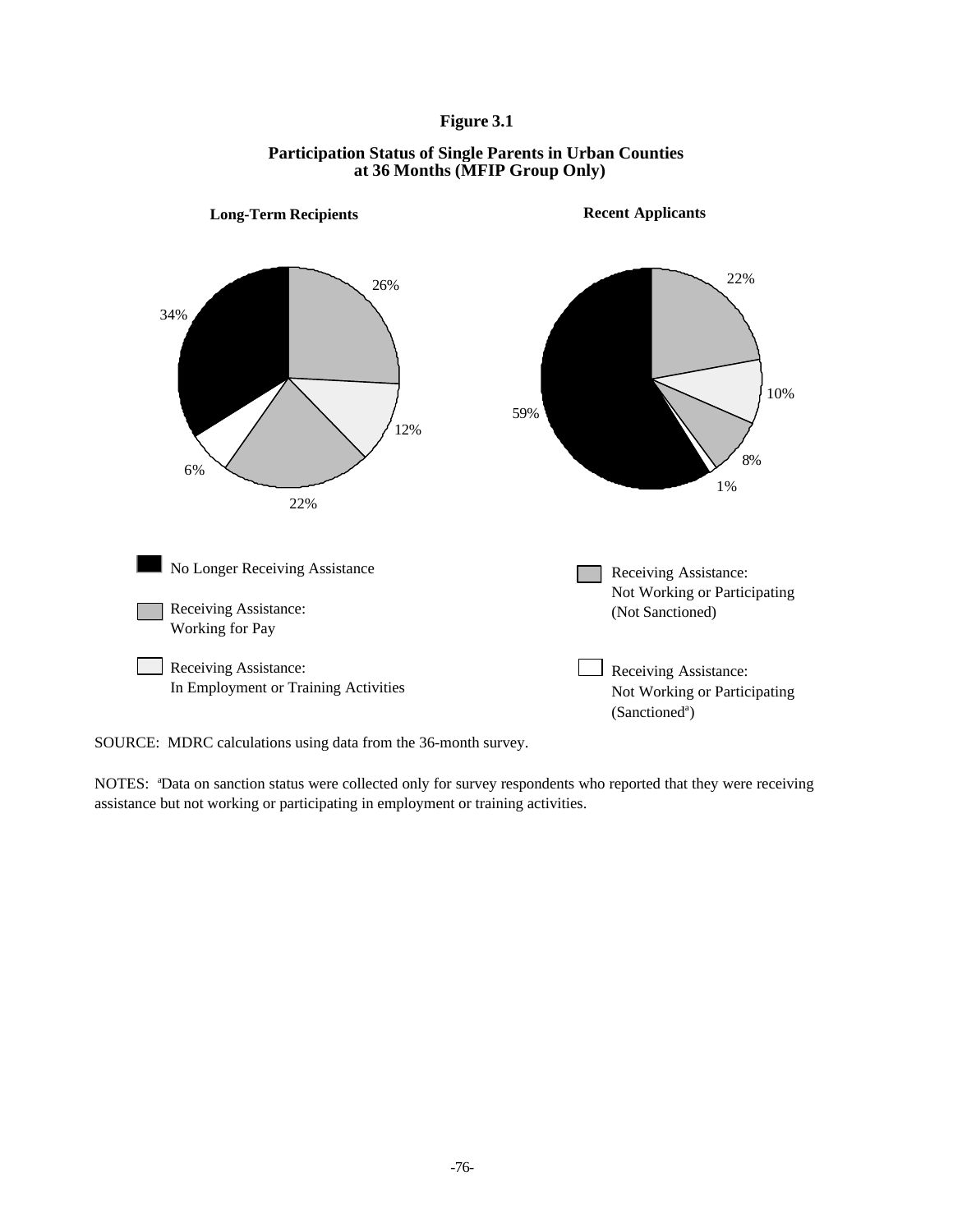figure, only about one-third of long-term recipients had left welfare at the time of the survey, whereas most recent applicants had left welfare. About one-quarter of both groups were mixing work and welfare (working either part time or full time). In addition, similar proportions (10 to 12 percent) were on welfare and participating in activities. However, as one might expect, a much larger proportion of longterm recipients than of recent applicants were still on welfare and were neither working nor participating in activities. At the time of the survey, 6 percent of long-term recipients were being sanctioned (about one-fifth of the 28 percent who were neither working nor participating).

# **VIII. Summary of MFIP's Effects on Participation and Educational Attainment**

MFIP's effects on single parents' employment and training activities and on their educational attainment are straightforward. The program had substantial impacts on employment and training activities for single-parent long-term recipients in both urban and rural counties. Because of the program's strong emphasis on employment, however, these impacts on participation occurred only for short-term employment-directed activities, not for education or training activities.

In neither urban nor rural counties did MFIP increase the likelihood that single-parent recent applicants participated in "any" employment and training activities. However, MFIP did increase the likelihood that recent applicants supplemented their participation in other activities with participation in short-term employment-directed activities, particularly in urban counties.

MFIP's increases in participation in employment and training activities among single parents were driven almost entirely by its participation mandates rather than by its financial incentives. MFIP did not have substantial effects on educational attainment.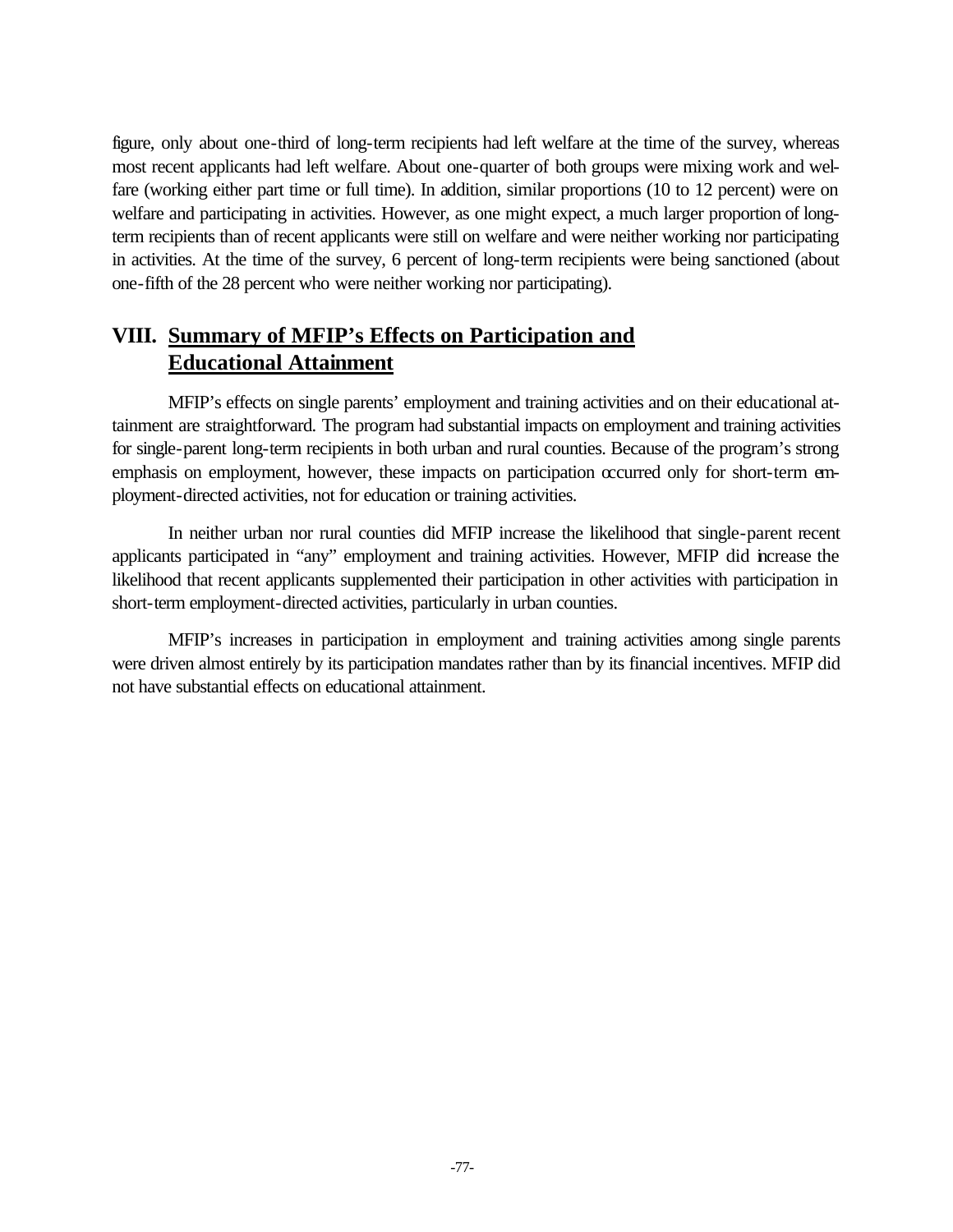## **Chapter 4**

# **MFIP's Effects on Single-Parent Long-Term Recipients**

## **I. Introduction**

Participation data shown in Chapter 3 indicate that the Minnesota Family Investment Program (MFIP) significantly increased rates of participation in employment-related activities, especially among single-parent long-term recipients. Chapters 4 and 5 present MFIP's effects on single-parents' employment, earnings, welfare receipt, and other measures of well-being during the nearly three years after families entered the program. Because MFIP's participation requirements in this evaluation were targeted to parents who had stayed on welfare for two years, these chapters continue the practice of presenting results separately for long-term recipients and recent applicants.

Chapter 5 focuses on single-parent recent applicants and answers the question "What were the effects of financial incentives plus the message that parents would be required to work or participate in services if they continued to receive welfare for two years?" This chapter again focuses on single-parent long-term recipients and answers the question "What were the combined effects of financial incentives and mandatory services among those who were required to participate?" Long-term recipients are a key focus of policymakers, because they make up the majority of the caseload at any given time and are least likely to enter employment on their own.

# **II. Summary of the Findings**

Results shown in the interim report<sup>1</sup> indicated that MFIP, relative to Aid to Families with Dependent Children (AFDC), substantially increased employment and earnings for long-term recipients in urban counties during the first 18 months.<sup>2</sup> MFIP also increased receipt of welfare, because its more generous incentives allowed working families to continue receiving benefits, but it reduced the extent to which families relied solely on welfare. Higher benefits combined with higher earnings resulted in increased income and a reduction in measured poverty.

This chapter updates these results by presenting MFIP's impacts on single parents' employment, earnings, and welfare receipt for nearly three years. Did the large employment and earnings impacts persist beyond the first 18 months, and did long-term recipients increase their earnings and reduce their dependence on welfare, as program designers envisioned? In addition, data from the 36-month survey allow for a more in-depth look at MFIP's effects. The survey contains detailed information about long-term recipients' jobs (such as hours worked, wage rates, and benefits) as well as information on various aspects of family well-being (such as material hardship) and family composition.

 $\overline{a}$ 

 $<sup>1</sup>$ Miller et al., 1997.</sup>

<sup>&</sup>lt;sup>2</sup>AFDC is used to denote all the programs that MFIP replaced, including AFDC, Food Stamps, Family General Assistance, and the STRIDE program.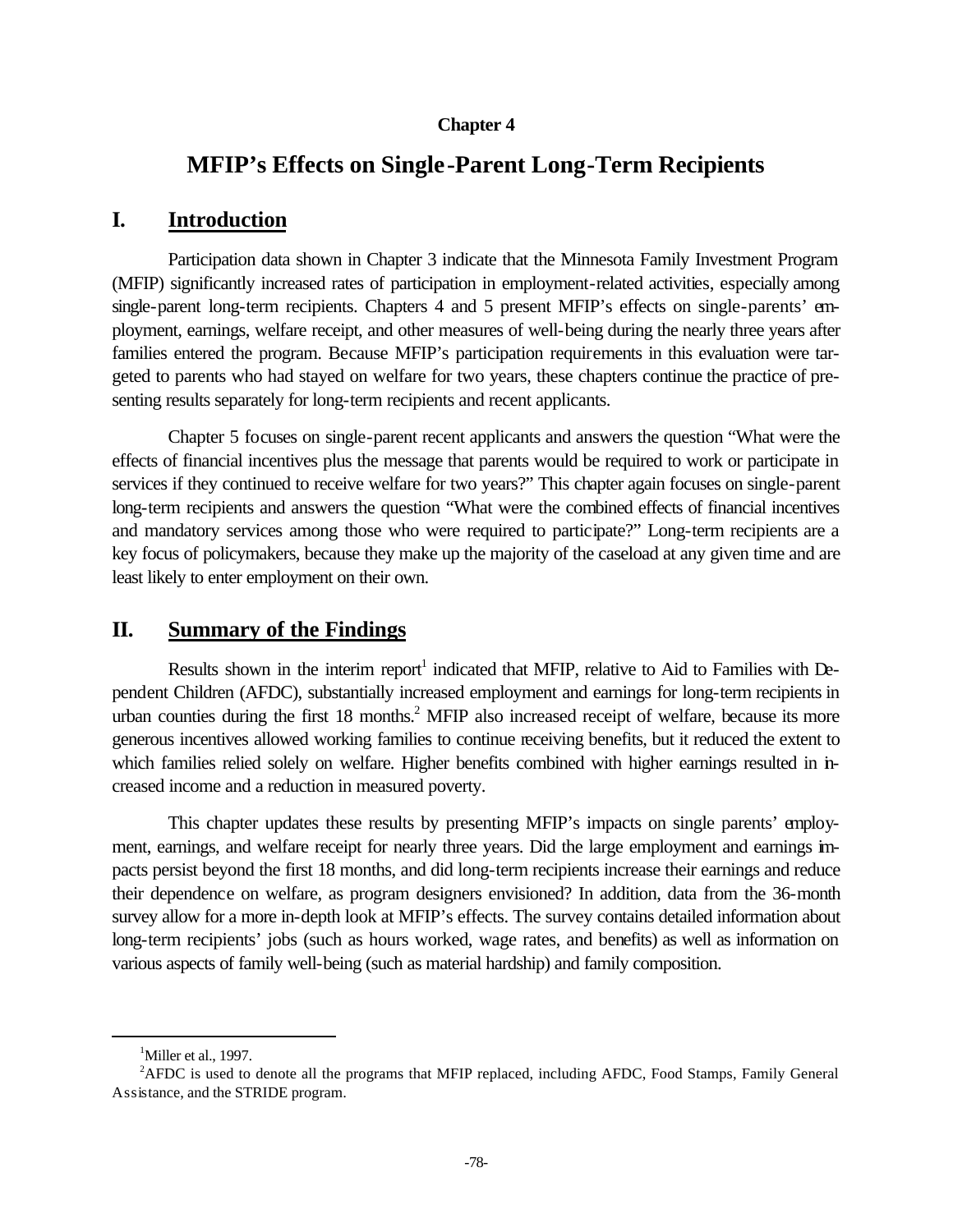• **MFIP substantially increased employment rates among single-parent longterm recipients and increased their average earnings throughout the threeyear period. Most of the increase in employment was in full-time, moderatewage jobs that offered health benefits. Few previously evaluated welfare-towork programs have produced employment increases of this magnitude that have also persisted for this long.**

Table 4.1 presents impacts on quarterly outcomes averaged during the first 10 quarters of follow-up, or the maximum follow-up available for both urban and rural long-term recipients.<sup>3</sup> The effects, or impacts, of MFIP are calculated as the differences in outcomes for the MFIP and AFDC groups. Impacts for all counties are shown in the rightmost three columns of Table 4.1. MFIP significantly increased quarterly employment rates and earnings during the follow-up period. An average of 49.9 percent of the MFIP group worked in each quarter, for example, compared with 36.9 percent of AFDC group members, for an increase of 12.9 percentage points. Earnings in each quarter on average were also higher, by \$176. An analysis of job characteristics, shown later, indicates that most of the increase in employment generated by MFIP was in jobs that paid \$7 to \$9 per hour and in jobs that offered health insurance coverage.

MFIP's employment impacts are notable not only for their magnitude but also for their persistence. As shown later, MFIP continued to increase average quarterly employment rates and earnings during the third year of follow-up, and the sizes of these impacts are similar to the sizes in the first two years. Although other programs have produced employment increases that lasted several years, few increases have been as large as MFIP's.

# • **MFIP increased the number of single-parent families receiving welfare, largely because it allowed more working families to receive benefits, but it reduced the number of families relying solely on welfare.**

By allowing single-parent long-term recipients who worked to keep more of their benefits, MFIP increased the number of families who received some benefits. (Welfare, as defined here, includes benefits from ADFC, Food Stamps, Family General Assistance, and MFIP. Food Stamps are included as welfare because they were cashed out under MFIP and, therefore, cannot be separated out from the MFIP grant.) On average, in each quarter of follow-up, 85.3 percent of families in the MFIP group received benefits, compared with 80.6 percent of families in the AFDC group. However, because more single-parent long-term recipients were working, MFIP also reduced the number of families who relied solely on welfare; in each quarter, 54.5 percent of families in the AFDC group relied solely on welfare, compared with only 42.9 percent of the MFIP group.

 $\overline{a}$ 

<sup>&</sup>lt;sup>3</sup>For single- and two-parent families, a higher proportion of the rural caseload was included in the evaluation. In order to make the sample match the urban-rural mix of the actual caseload in the seven evaluation counties, the rural counties are weighted down for the combined county impacts. The summary tables in Chapters 4 and 5 give all urban counties one weight and all rural counties one weight, rather than assigning each individual county its own weight, given that the separate urban and rural impacts are not weighted by county. The results are similar using either method.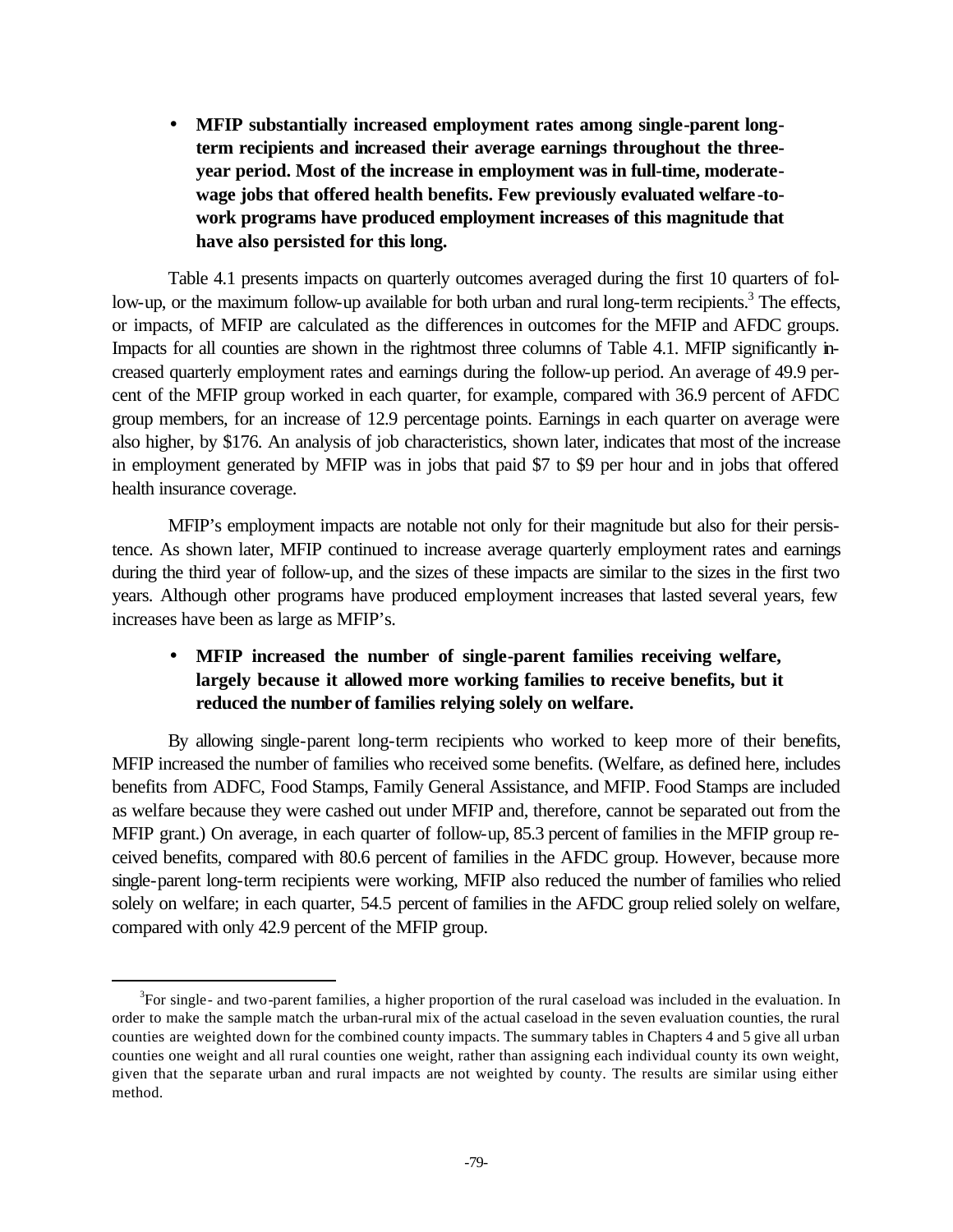#### **Table 4.1**

|                                              | <b>Urban Counties</b> |       |                   |             | <b>Rural Counties</b> |              | All Counties <sup>a</sup> |             |              |  |
|----------------------------------------------|-----------------------|-------|-------------------|-------------|-----------------------|--------------|---------------------------|-------------|--------------|--|
|                                              |                       |       | Impact            |             |                       | Impact       |                           |             | Impact       |  |
| Outcome                                      | <b>MFIP</b>           |       | AFDC (Difference) | <b>MFIP</b> | AFDC                  | (Difference) | <b>MFIP</b>               | <b>AFDC</b> | (Difference) |  |
| <b>Quarterly averages</b>                    |                       |       |                   |             |                       |              |                           |             |              |  |
| during the first 10 quarters                 |                       |       |                   |             |                       |              |                           |             |              |  |
| Employed (%)                                 | 50.3                  | 36.9  | $13.4$ ***        | 47.8        | 39.2                  | $8.5***$     | 49.9                      | 36.9        | $12.9$ ***   |  |
| Earnings (\$)                                | 967                   | 780   | 187 ***           | 876         | 820                   | 56           | 955                       | 779         | $176***$     |  |
| Receiving welfare (%)                        | 85.4                  | 81.3  | $4.0$ ***         | 85.9        | 76.4                  | $9.5***$     | 85.3                      | 80.6        | $4.7$ ***    |  |
| Welfare benefits (\$)                        | 1,756                 | 1,608 | $149$ ***         | 1,704       | 1,370                 | 333 ***      | 1,745                     | 1,569       | $176$ ***    |  |
| Welfare was only source of income (%)        | 42.2                  | 54.5  | $-12.3$ ***       | 46.7        | 52.9                  | $-6.2$ **    | 42.9                      | 54.5        | $-11.6$ ***  |  |
| Income from welfare and earnings $(\$)$      | 2,723                 | 2,387 | 335 ***           | 2,580       | 2,191                 | 389 ***      | 2,700                     | 2,348       | 352 ***      |  |
| Income from welfare and earnings             |                       |       |                   |             |                       |              |                           |             |              |  |
| with estimated EIC benefits $(\text{\$})^b$  | 2,843                 | 2,474 | $369$ ***         | 2,710       | 2,295                 | 415 ***      | 2,822                     | 2,438       | 384 ***      |  |
| In the month prior to                        |                       |       |                   |             |                       |              |                           |             |              |  |
| the 3-year follow-up $c$                     |                       |       |                   |             |                       |              |                           |             |              |  |
| Currently married and living with spouse (%) | 8.6                   | 5.8   | 2.8               | 23.4        | 15.6                  | 7.9          | 10.6                      | 7.0         | $3.6$ **     |  |
| Sample size (total $= 2,373$ )               | 846                   | 934   |                   | 295         | 298                   |              | 1,141                     | 1,232       |              |  |

#### **Summary of MFIP's Impacts on Employment, Welfare, Income, and Marriage for Single-Parent Long-Term Recipients**

SOURCES: MDRC calculations using data from Minnesota's Unemployment Insurance (UI) earnings records, public assistance benefit records, and the 36-month client survey.

NOTES: The sample includes members randomly assigned from April 1, 1994, to March 31, 1996, excluding the small percentage who were receiving or applying only for Food Stamps at random assignment.

A two-tailed t-test is applied to regression-adjusted impact estimates. Statistical significance levels are indicated as \*\*\* = 1 percent; \*\* = 5 percent; \* = 10 percent.

 Welfare receipt is defined as receipt of either Food Stamp coupons or cash benefits from AFDC, Family General Assistance, or MFIP. Average welfare benefits are the sum of benefits from any of these sources.

<sup>a</sup>A higher fraction of the caseload in the rural counties than the urban counties was randomly assigned into the evaluation, meaning that the rural counties are overrepresented in the full evaluation sample. To account for this when estimating impacts for urban and rural counties combined, the rural counties were weighted down by a factor of .56.

<sup>b</sup>These estimates are calculated assuming that all eligible individuals received both the federal and the state Earned Income Credit. Estimated payroll taxes and federal and state income taxes are also subtracted.

<sup>c</sup>These estimates are calculated using data from the 36-month client survey. The sample sizes are 724 in urban counties, 252 in rural counties, and 976 in all counties.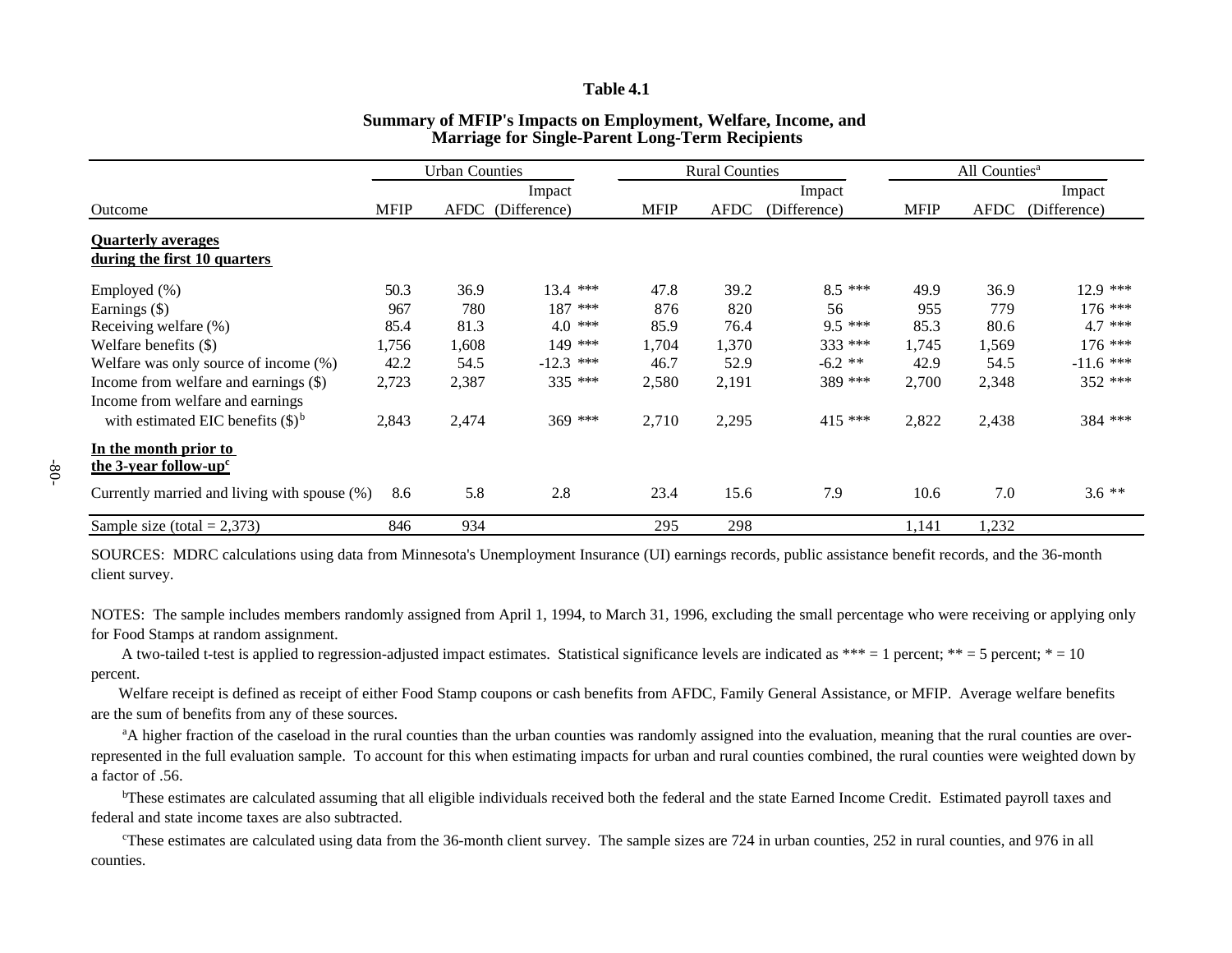## • **MFIP increased families' incomes and reduced measured poverty.**

As a result of higher earnings and benefits, MFIP families had higher average income than AFDC families — \$2,700 versus \$2,348. As shown later, MFIP also reduced the number of families whose earnings plus benefits left them below the poverty line. Because the Earned Income Credit (EIC) has become such an important transfer program for low-income working families, the bottom row of the table presents estimates of income assuming that all eligible parents filed a tax return and claimed the EIC. Accounting for this benefit increases MFIP's effects on family income.

# • **In the rural counties, MFIP had smaller effects on single-parent long-term recipients' employment and earnings.**

The first six columns of Table 4.1 show MFIP's effects in urban versus rural counties. All subsequent analyses in the chapter are conducted separately for urban and for rural counties, given that the three-group research design was implemented only in the urban counties. The results show that the effects for all counties combined are similar to effects for the urban counties: MFIP increased single parents' employment, earnings, welfare, and income. However, a look at the middle three columns shows that MFIP had smaller effects on employment in the rural counties, increasing employment on average by 8.5 percentage points each quarter. As shown later, the employment impacts in rural counties fade considerably by year 2, in contrast to the lasting impacts in urban counties. The difference between rural and urban counties appears to be partly due to the fact that MFIP had smaller effects on long-term recipients who were previously married (in both types of counties) and that this group makes up a slight majority of the sample in rural counties.

• **MFIP's financial incentives, when used without the mandatory services, produced modest effects on employment rates and encouraged some singleparent long-term recipients to move from full-time to part-time work. However, the incentives were largely responsible for MFIP's antipoverty effects.**

The evaluation design provided a test of the effects of financial incentives alone versus the effects of the full program (incentives combined with mandatory services). As shown later, the financial incentives alone modestly increased employment, primarily in part-time jobs, and these effects diminished over time. In addition, the incentives encouraged some single parents who would have worked full time to reduce their weekly hours. However, when combined with mandatory services, the incentives increased long-term recipients' earnings and incomes by allowing them to keep more benefits when they worked; MFIP would not have increased family income if welfare benefits had been reduced dollar for dollar as earnings increased.

# • **At the three-year follow-up point, MFIP recipients were more likely to be married than were AFDC recipients.**

As shown in Table 4.1, 10.6 percent of MFIP parents were married at the end of the third year, compared with 7.0 percent of AFDC parents. The increase in marriage occurred in both the urban and the rural counties, but the impact is larger in the rural counties. Also, although the impacts for each sam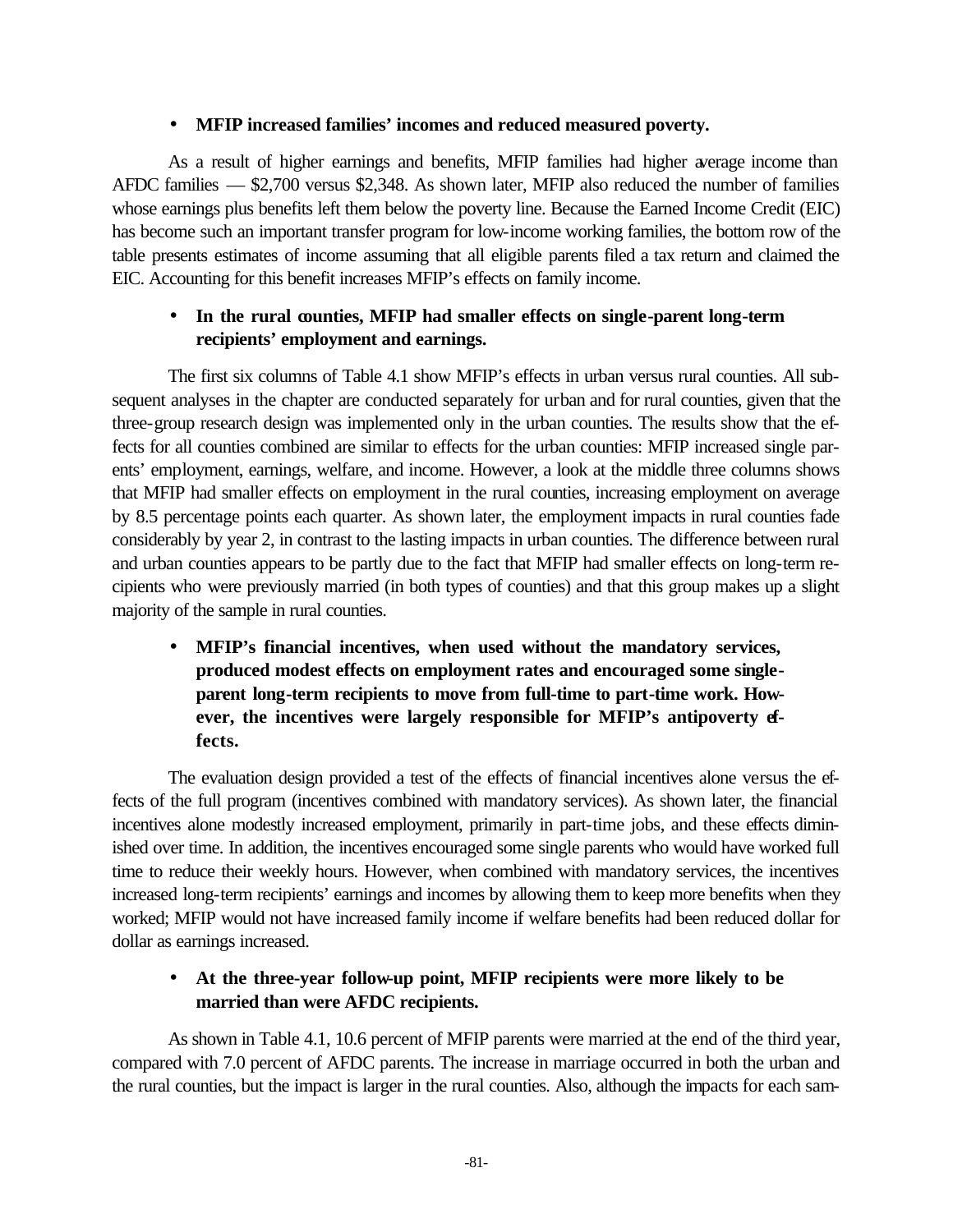ple separately just miss statistical significance at the 10 percent level, the impact for the full sample is statistically significant.

# **III. Expected Effects of MFIP**

 $\overline{a}$ 

Both of MFIP's primary components — enhanced financial incentives and mandatory employment-focused activities — should have affected single-parents' employment decisions, although not always in the same way. When thinking about MFIP's effects, it is helpful to consider what single parents would have done in the absence of the program. As an extreme example, if all people on welfare in Minnesota typically went to work soon after they started receiving benefits, the program would have had no effect on employment rates. In reality, however, some single parents went to work quickly, some did so after several months on welfare, and others did not work.

The mandatory employment and training activities were purposefully targeted to single parents who had stayed on welfare for a long period without working — parents who were not likely to have worked in the absence of MFIP. By requiring individuals who were not working at least 30 hours per week to participate in case management and employment preparation activities, the mandates should have increased full-time employment and decreased welfare receipt.<sup>4</sup> The mandates would have had little effect on single parents who would have worked full time anyway.

Financial incentives would have somewhat different effects. As shown in Chapter 1, a single parent could obtain a higher total income under MFIP than AFDC if she worked either part time or full time. For single parents who would not have worked under AFDC, MFIP should have increased their incentive to take a job. Chapter 1 also showed that MFIP's incentives were relatively more generous for part-time work. Thus, single parents who went to work may have been more likely to take a parttime than a full-time job.

Some single parents, however, would have gone to work in the absence of MFIP. Providing them with more generous benefits would not have affected their decision about getting a job, but it might have affected the intensity of their work effort. On the one hand, the financial incentives might have decreased their work intensity. Consider a single parent who worked 30 hours per week. MFIP provided higher benefits than she could have obtained under AFDC and, therefore, higher total income. If she cut back her hours worked, however, substituting benefits for earnings, she could have received the same total income as under AFDC, but with less work. Note that she would not be encouraged to leave her job, because MFIP's more generous benefits were provided only to single parents who worked. On the other hand, the incentives might increase her work intensity. Because, compared with AFDC, she could keep more of her benefits under MFIP as her earnings increased, she might be encouraged to increase her earnings by increasing her hours worked.

Thus, for single parents who would have worked in the absence of MFIP, the program's financial incentives might have either increased or decreased work intensity, depending on which of these

<sup>&</sup>lt;sup>4</sup>Single parents with a child under age 6 were required to participate in employment activities if they were not working at least 20 hours per week.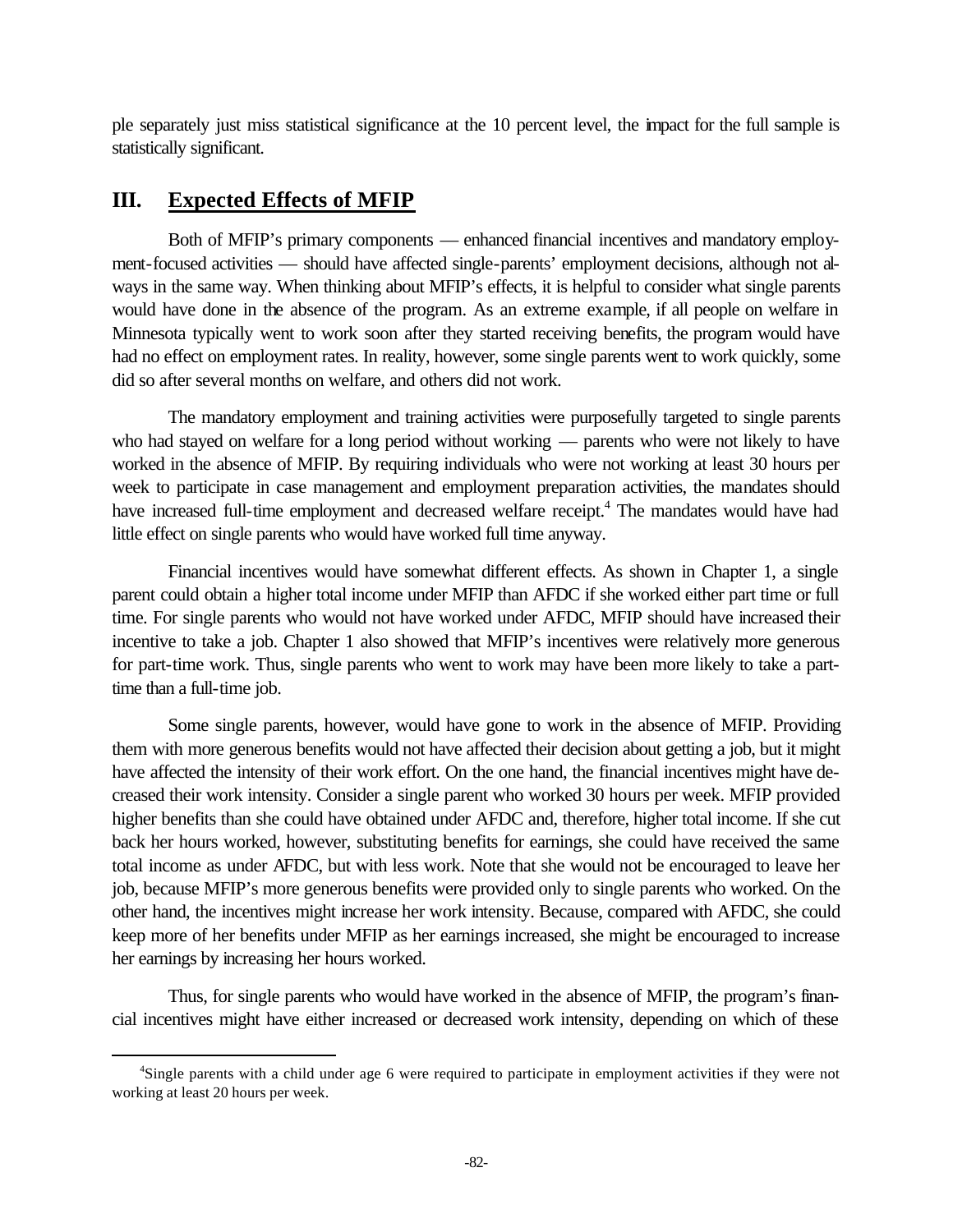two effects dominated. For single parents who would not have worked in the absence of MFIP, the incentives should have increased employment and may have produced larger increases in part-time employment, because the incentives were more generous for part-time work. The incentives should also have increased welfare receipt, at least in the short term, because they allowed single parents who earned more to remain eligible for benefits.

# **IV. Effects on Single-Parent Long-Term Recipients in Urban Counties**

This section presents MFIP's impacts on employment, earnings, and welfare receipt for singleparent long-term recipients in urban counties during the two years and nine months after they entered the program.<sup>5</sup> Impacts on other aspects of family well-being in urban counties were estimated using data from the 36-month survey. Impacts for long-term recipients in rural counties are presented separately in Section V because rural families were not assigned to the MFIP Incentives Only group; that is, the three-group research design was implemented only in urban counties.

The results show that MFIP substantially increased urban long-term recipients' employment rates and earnings during the follow-up period. In addition, the majority of these single parents who went to work in response to MFIP worked in moderate-wage jobs and stayed employed fairly continuously. MFIP increased their welfare receipt because of its more generous earnings disregards, which, in combination with higher earnings, increased long-term recipients' incomes. MFIP families were also more likely to have had continuous health insurance coverage during the three years, probably because they were more likely to receive welfare and thus were automatically eligible for Medicaid.

# **A. Employment, Earnings, and Welfare Receipt**

 $\overline{a}$ 

Figures 4.1 and 4.2 present MFIP's impacts on quarterly employment rates and earnings for single-parent long-term recipients in urban counties. Data for the AFDC group show that, in the absence of MFIP, employment rates and earnings would have increased over time, although very gradually; 28 percent of the AFDC group worked in quarter 1, or the quarter of random assignment, and 45 percent worked by quarter 12. The positive impacts of MFIP can be seen from the fact that employment rates and earnings were higher throughout the period for the MFIP group. In quarter 12, for example, 57 percent of the MFIP group worked, for a 12 percentage point increase. Although the size of the impact on employment fell by quarter 8, as the control group caught up, it remained at about 10 percentage points through quarter 12. Average earnings were also higher for the MFIP group throughout the period, although the difference became smaller by quarter 12.

As noted in Chapter 1, the policy environment in Minnesota changed somewhat over the course of the evaluation, particularly after 1997, with the adoption of the statewide program,

 $5$ Only differences that are statistically significant at the 10 percent level are considered program impacts and described as increases or decreases caused by the program.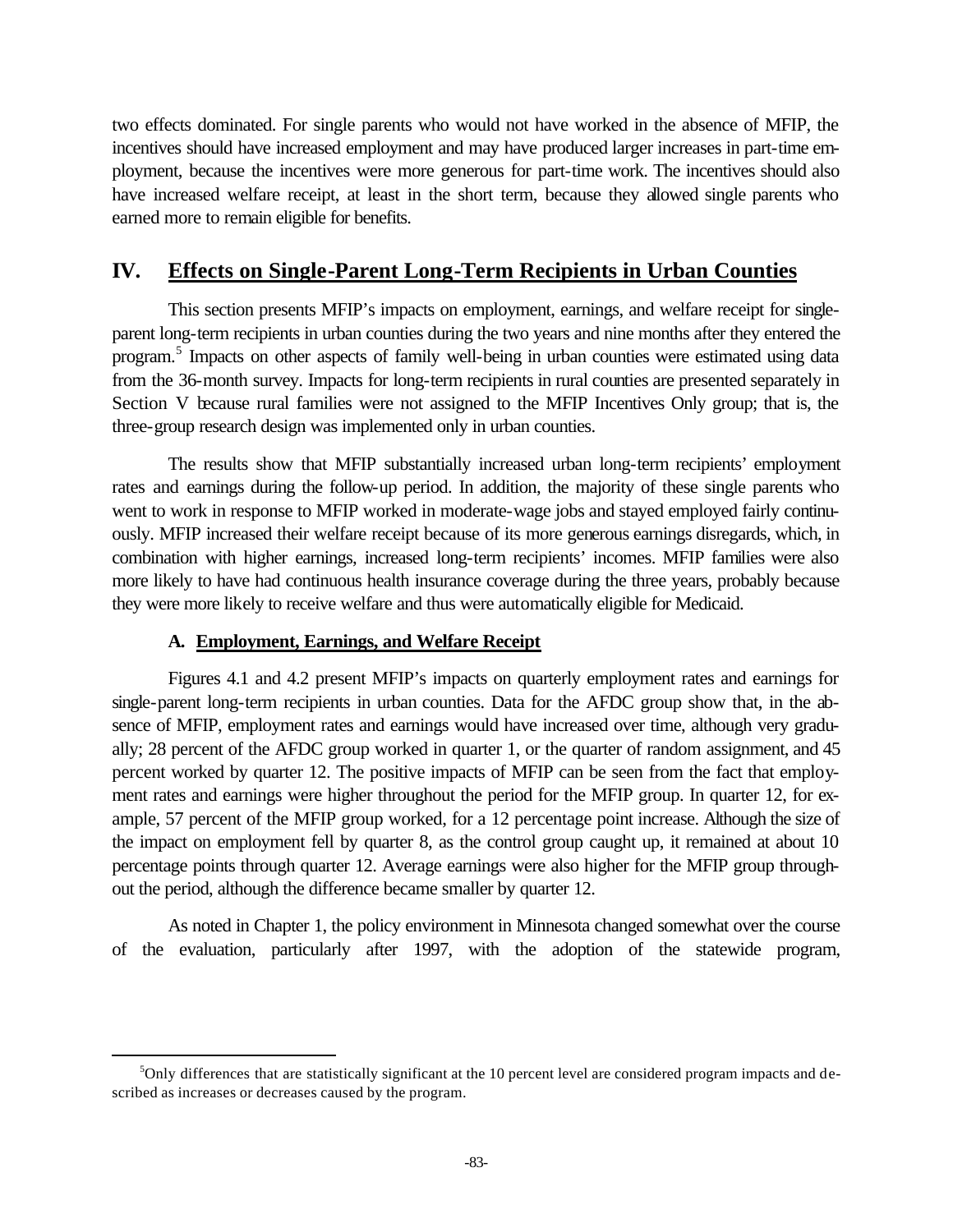



**Quarterly Employment Rates for Single-Parent Long-Term Recipients in Urban Counties**

SOURCE: See Table E.1 for data corresponding to figure.

**Figure 4.2**

**Quarterly Earnings for Single-Parent Long-Term Recipients in Urban Counties**



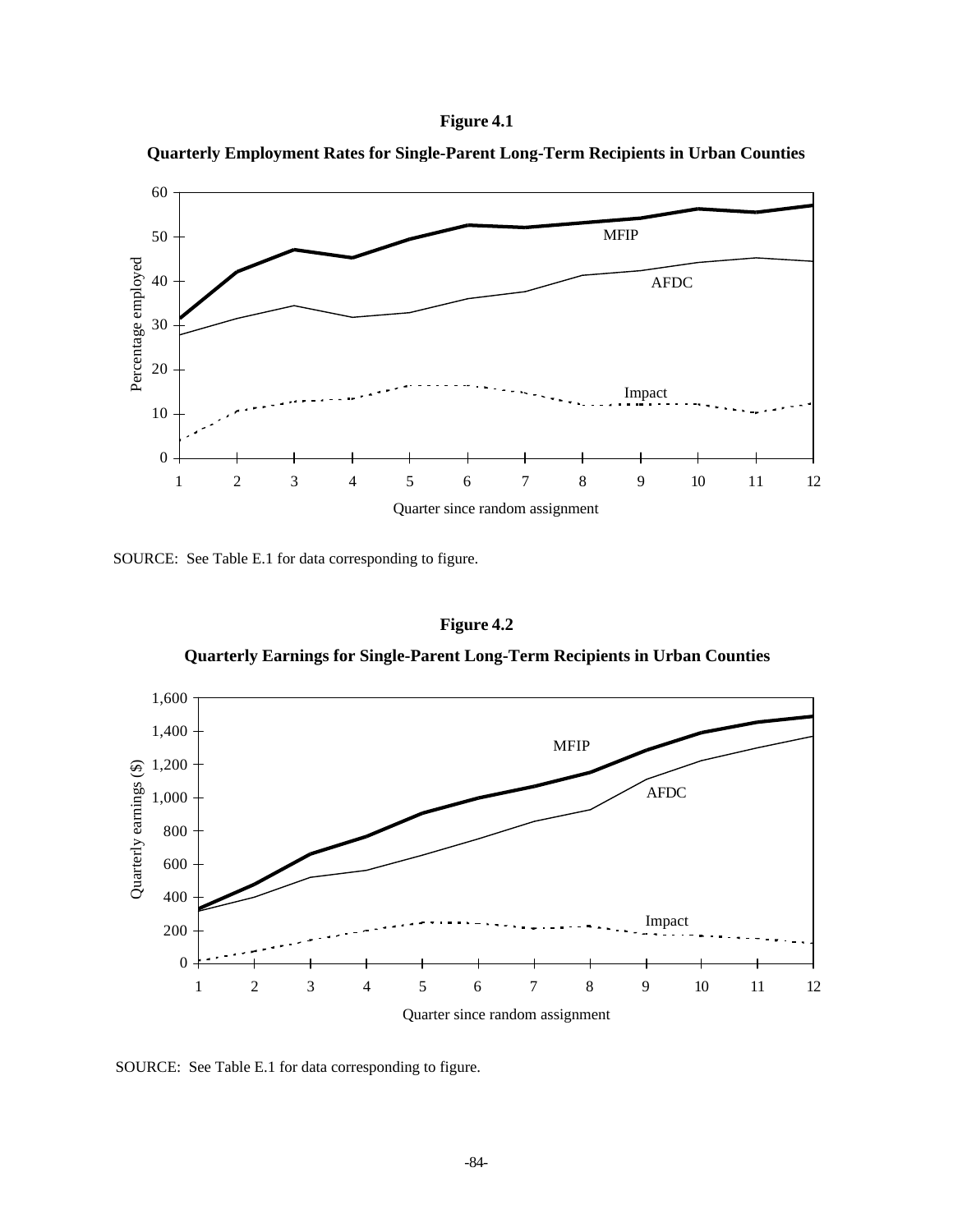



**Quarterly Welfare Receipt for Single-Parent Long-Term Recipients in Urban Counties**

SOURCE: See Table E.1 for data corresponding to figure.



SOURCE: See Table E.1 for data corresponding to figure.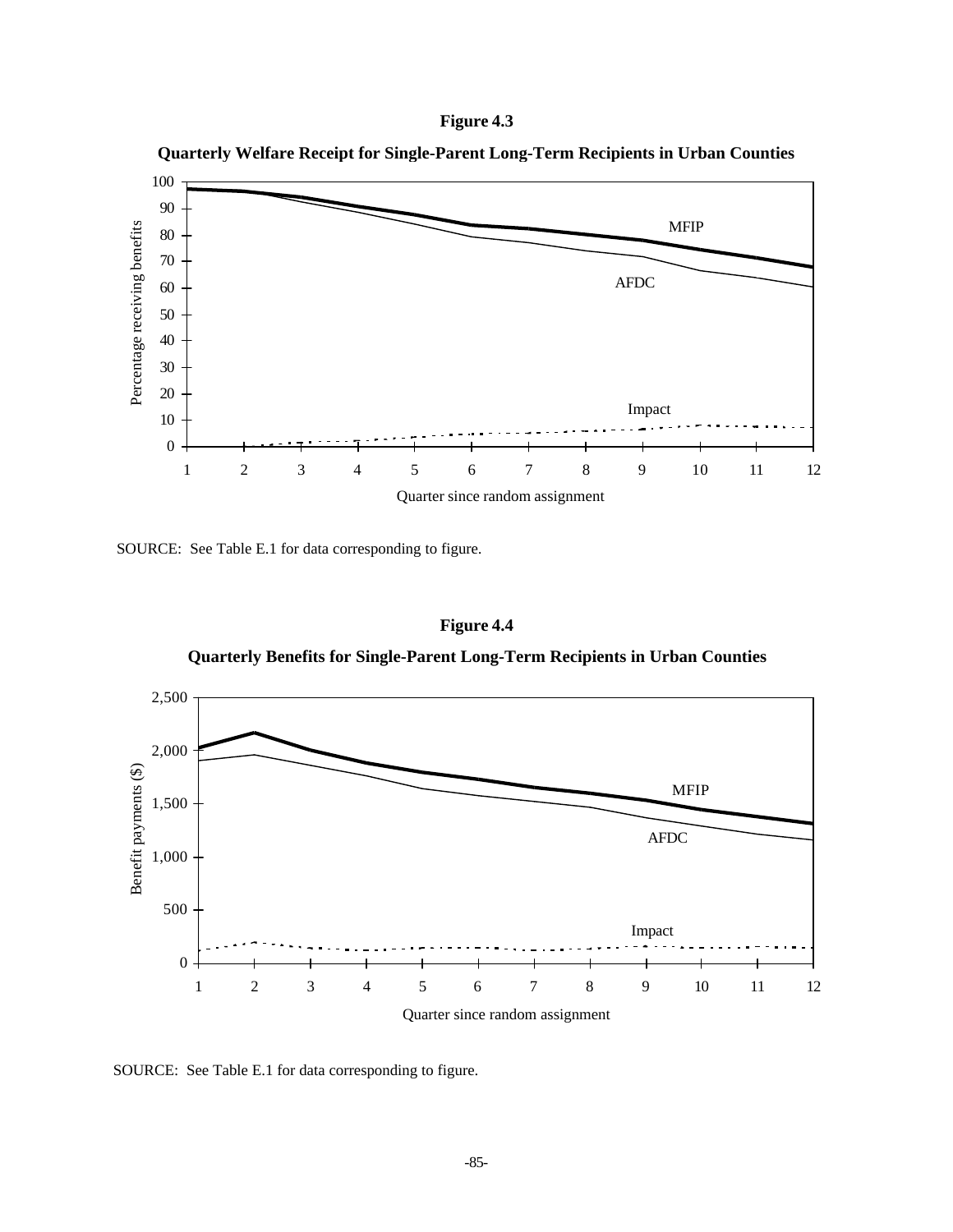



**Percentage of Single-Parent Long-Term Recipients in Urban Counties Who Relied on Welfare Benefits as Their Only Income Source** 

SOURCES: MDRC calculations using data from Minnesota's Unemployment Insurance (UI) records and public assistance benefit records.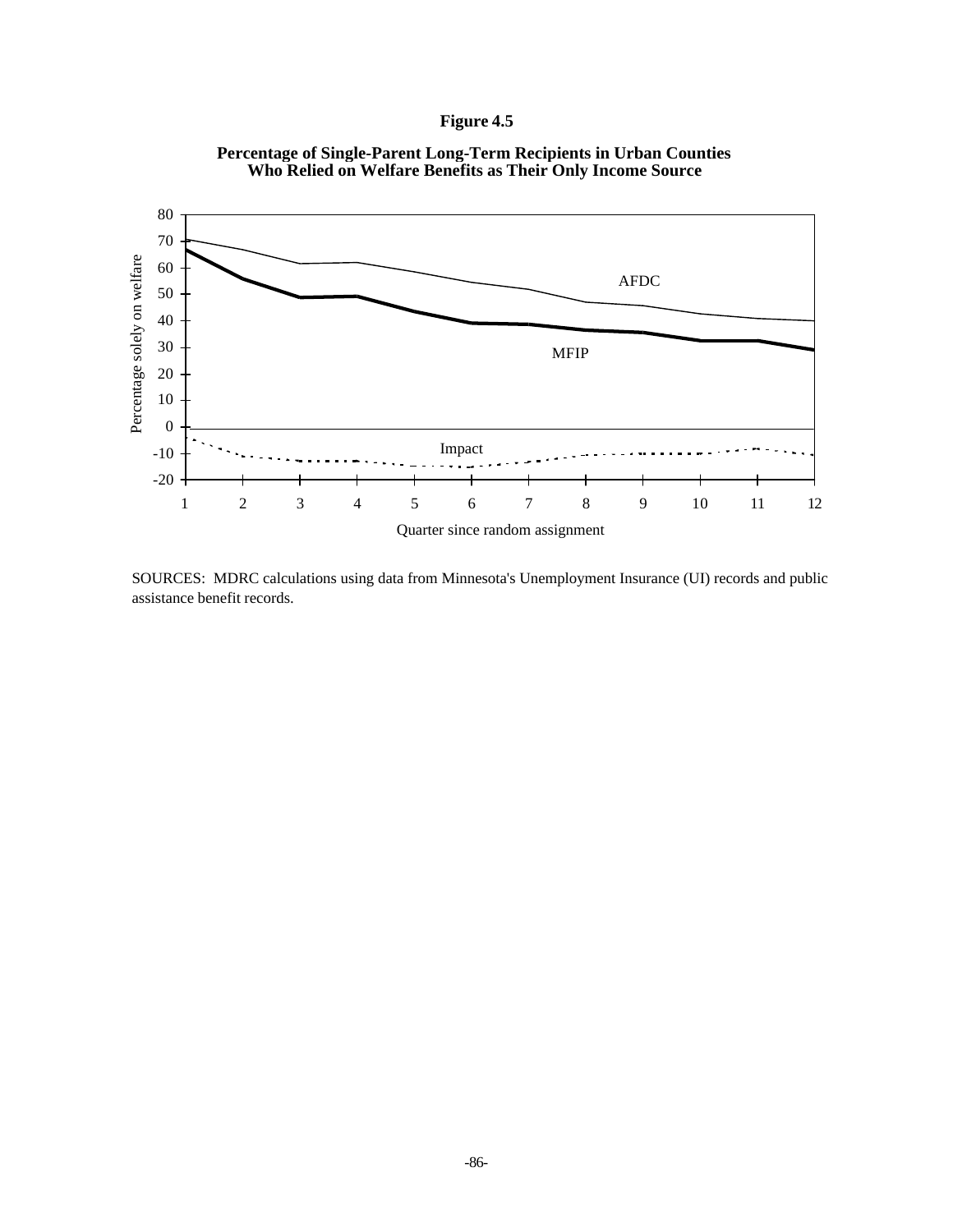MFIP-S. In responding to the 36-month survey, the majority of single-parent long-term recipients in both the MFIP and the AFDC groups believed that they faced participation or work requirements and time limits. For this reason, and also possibly because of expansions in the Earned Income Credit (EIC), the increase over time in employment rates for the AFDC group may be larger than it would have been otherwise. Nonetheless, MFIP's impacts remained fairly constant throughout the period.<sup>6</sup>

Figures 4.3 through 4.5 present impacts on welfare receipt for single-parent long-term recipients in urban counties. (As mentioned earlier, welfare includes benefits from AFDC, Food Stamps, Family General Assistance, and MFIP.) The percentage of families receiving welfare decreased substantially over the period, from 97 percent of the control group in quarter 1 to 60 percent by quarter 12. However, single parents in the MFIP group left welfare somewhat more slowly; by quarter 12, 68 percent were receiving welfare, for an 8 percentage point increase. MFIP families also received about \$150 more in benefits per quarter than AFDC families. Although somewhat more MFIP families than AFDC families received benefits during the course of the follow-up period, Figure 4.5 shows that they were less likely to rely solely on welfare for income. Consistent with the general increase in employment rates shown in Figure 4.1, both groups of long-term recipients became less dependent over time, when dependence is defined as relying solely on welfare. However, single parents in the MFIP group showed less reliance on welfare throughout the period; by the last quarter of follow-up, 29.2 percent relied solely on welfare, compared with 39.9 percent of the AFDC group.

MFIP's effects on summary measures of employment and welfare receipt in urban counties are presented in Table 4.2. (Quarterly data are presented in Appendix E.)<sup>7</sup> This table also presents data for the third research group, MFIP Incentives Only. Impacts for this group show the effects of financial incentives when offered by themselves and allow an examination of how each of MFIP's components contributed to the full program's impacts. Recall that the Incentives Only group was subject to MFIP's incentives and benefit structure, its direct payment of child care costs, and its consolidation of benefits, which includes providing Food Stamps as part of the cash grant. (The term "incentives" in this report is meant to include all these changes in the calculation of benefits.) As discussed earlier, each comparison across groups answers a specific question: Comparing outcomes for the MFIP and AFDC groups shows the effects of the full program of incentives and mandates; comparing outcomes for the MFIP Incentives Only and AFDC groups shows the effects of MFIP's incentives alone; and comparing outcomes for the MFIP and MFIP Incentives Only groups shows the effects of adding the mandatory services to the incentives. This last comparison does not measure the effects of mandatory services by themselves, however, because they operated in the context of the enhanced incentives.

The top rows of Table 4.2 present average quarterly employment rates during three periods of follow-up: year 1 (quarters 2 through 5), year 2 (quarters 6 through 9), and the first nine

<sup>6</sup>A cohort analysis was also conducted, in which impacts were estimated separately for long-term recipients who entered the program early in the intake period versus those who entered later, to test for the effects of environmental changes. No significant differences were found between the impacts for the two groups.

 $<sup>7</sup>$ All impacts are regression-adjusted to control for a range of baseline characteristics, such as race/ethnicity,</sup> marital status, education level, prior employment, and prior welfare receipt. See Appendix D for details and for unadjusted impacts.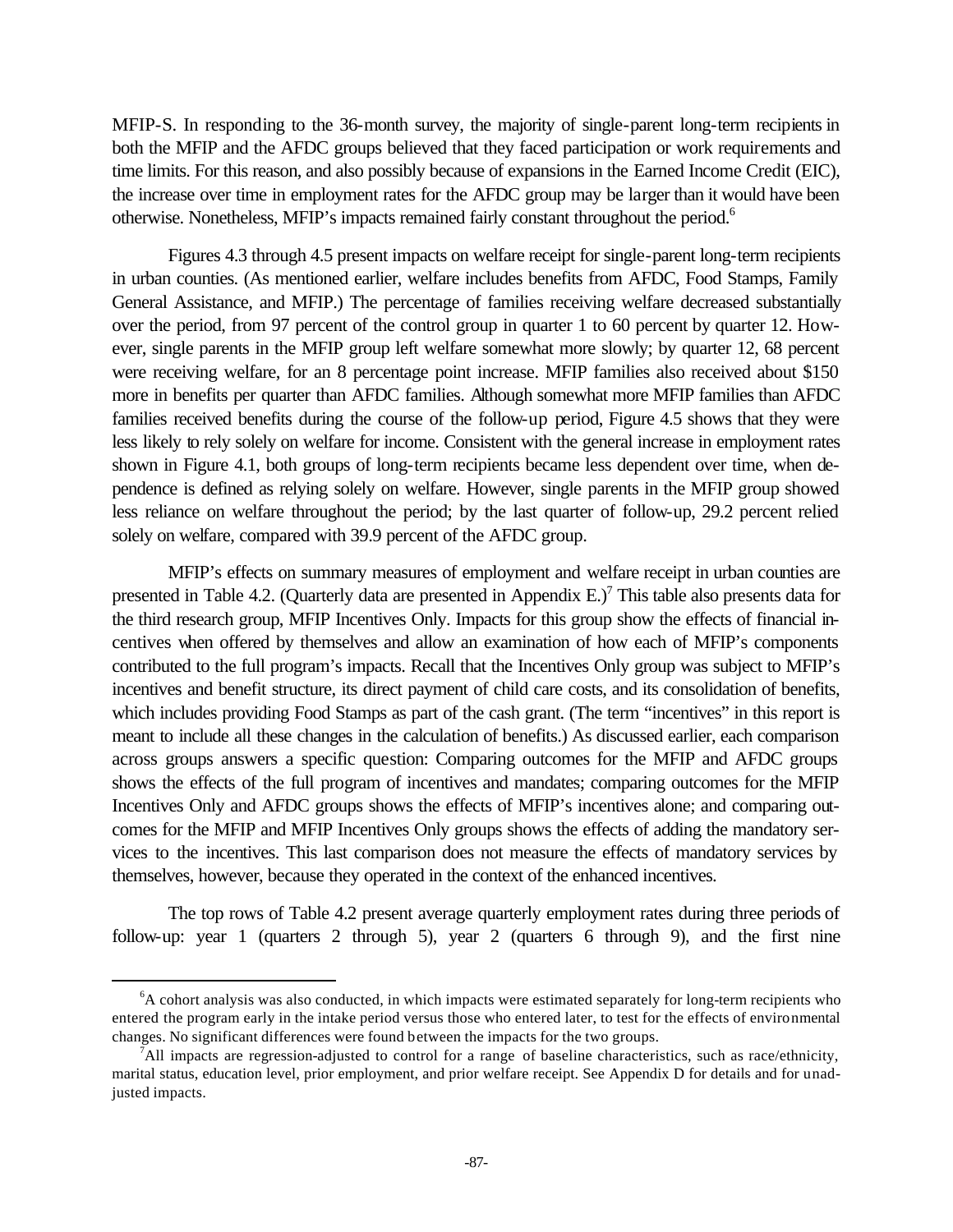|                                                                           |             | <b>Average Outcome Levels</b>     |             | MFIP vs. AFDC                             |                      | MFIP Incentives Only<br>vs. AFDC                          |         | MFIP vs.<br><b>MFIP</b> Incentives Only                                                                         |         |
|---------------------------------------------------------------------------|-------------|-----------------------------------|-------------|-------------------------------------------|----------------------|-----------------------------------------------------------|---------|-----------------------------------------------------------------------------------------------------------------|---------|
| Outcome                                                                   | <b>MFIP</b> | <b>MFIP</b><br>Incentives<br>Only | <b>AFDC</b> | Impacts of<br><b>Full MFIP</b><br>Program | Percentage<br>Change | Impacts of<br>Financial<br>Incentives Percentage<br>Alone | Change  | <b>Impacts of Adding</b><br><b>Mandatory Services</b><br>and Reinforced Percentage<br><b>Incentive Messages</b> | Change  |
| <b>Employment and earnings</b>                                            |             |                                   |             |                                           |                      |                                                           |         |                                                                                                                 |         |
| Average quarterly<br>employment rate (%)                                  |             |                                   |             |                                           |                      |                                                           |         |                                                                                                                 |         |
| Year 1                                                                    | 46.0        | 39.8                              | 32.8        | $13.3$ ***                                | 40.5                 | $7.0***$                                                  | 21.4    | $6.3***$                                                                                                        | 15.8    |
| Year 2                                                                    | 53.2        | 42.9                              | 39.3        | $13.9$ ***                                | 35.3                 | $3.6*$                                                    | 9.3     | $10.2$ ***                                                                                                      | 23.9    |
| Year 3 (quarters 1-3)                                                     | 56.2        | 48.3                              | 44.7        | $11.5$ ***                                | 25.7                 | $3.6*$                                                    | 8.0     | $7.9***$                                                                                                        | 16.4    |
| Number of quarters employed during<br>the 11-quarter follow-up period (%) |             |                                   |             |                                           |                      |                                                           |         |                                                                                                                 |         |
| None                                                                      | 14.3        | 22.0                              | 29.6        | $-15.3$ ***                               | $-51.7$              | $-7.6$ ***                                                | $-25.6$ | $-7.7$ ***                                                                                                      | $-35.1$ |
| $1 - 4$                                                                   | 26.1        | 27.9                              | 27.5        | $-1.4$                                    | $-5.0$               | 0.5                                                       | 1.7     | $-1.8$                                                                                                          | $-6.5$  |
| $5 - 8$                                                                   | 30.5        | 25.9                              | 23.3        | $7.2$ ***                                 | 30.9                 | 2.6                                                       | 11.3    | $4.6**$                                                                                                         | 17.7    |
| $9 - 11$                                                                  | 29.1        | 24.1                              | 19.6        | $9.5***$                                  | 48.1                 | $4.5$ **                                                  | 22.8    | $5.0**$                                                                                                         | 20.7    |
| Average quarterly earnings (\$)                                           |             |                                   |             |                                           |                      |                                                           |         |                                                                                                                 |         |
| Year 1                                                                    | 699         | 586                               | 537         | $163$ ***                                 | 30.3                 | 50                                                        | 9.2     | $113**$                                                                                                         | 19.3    |
| Year 2                                                                    | 1,129       | 863                               | 913         | 216 ***                                   | 23.7                 | $-50$                                                     | $-5.5$  | 266 ***                                                                                                         | 30.9    |
| Year 3 (quarters 1-3)                                                     | 1,441       | 1,251                             | 1,298       | $143 *$                                   | 11.0                 | $-48$                                                     | $-3.7$  | 191 **                                                                                                          | 15.2    |
| <b>Earnings growth</b>                                                    |             |                                   |             |                                           |                      |                                                           |         |                                                                                                                 |         |
| Employed in year 1 and year 3                                             | 55.5        | 44.8                              | 38.1        | $17.4$ ***                                | 45.5                 | $6.6***$                                                  | 17.4    | $10.7$ ***                                                                                                      | 23.9    |
| Average quarterly earnings in year 1                                      |             |                                   |             |                                           |                      |                                                           |         |                                                                                                                 |         |
| Less than $$500\,(%)$                                                     | 13.3        | 11.5                              | 9.5         | $3.8$ **                                  | 39.7                 | 1.9                                                       | 20.4    | 1.8                                                                                                             | 16.0    |
| $$500-\$2,000\ (\%)\$                                                     | 28.0        | 22.9                              | 16.3        | $11.7$ ***                                | 71.4                 | $6.5***$                                                  | 40.0    | $5.1$ **                                                                                                        | 22.5    |
| More than \$2,000 (%)                                                     | 14.2        | 10.5                              | 12.3        | 1.9                                       | 15.7                 | $-1.8$                                                    | $-14.8$ | $3.7**$                                                                                                         | 35.7    |
| Average quarterly earnings in year 3                                      |             |                                   |             |                                           |                      |                                                           |         |                                                                                                                 |         |
| Less than $$500$ (%)                                                      | 8.2         | 8.2                               | 5.4         | $2.9$ **                                  | 53.5                 | $2.8**$                                                   | 51.8    | 0.1                                                                                                             | 1.1     |
| \$500-\$2,000 (%)                                                         | 19.0        | 14.6                              | 12.1        | $7.0$ ***                                 | 57.6                 | 2.6                                                       | 21.1    | $4.4$ **                                                                                                        | 30.1    |
| More than \$2,000 (%)                                                     | 28.2        | 22.0                              | 20.7        | $7.5$ ***                                 | 36.4                 | 1.3                                                       | 6.3     | $6.2$ ***                                                                                                       | 28.3    |
|                                                                           |             |                                   |             |                                           |                      |                                                           |         |                                                                                                                 |         |

#### **MFIP's Impacts on Employment, Earnings, and Welfare for Single-Parent Long-Term Recipients in Urban Counties**

(continued)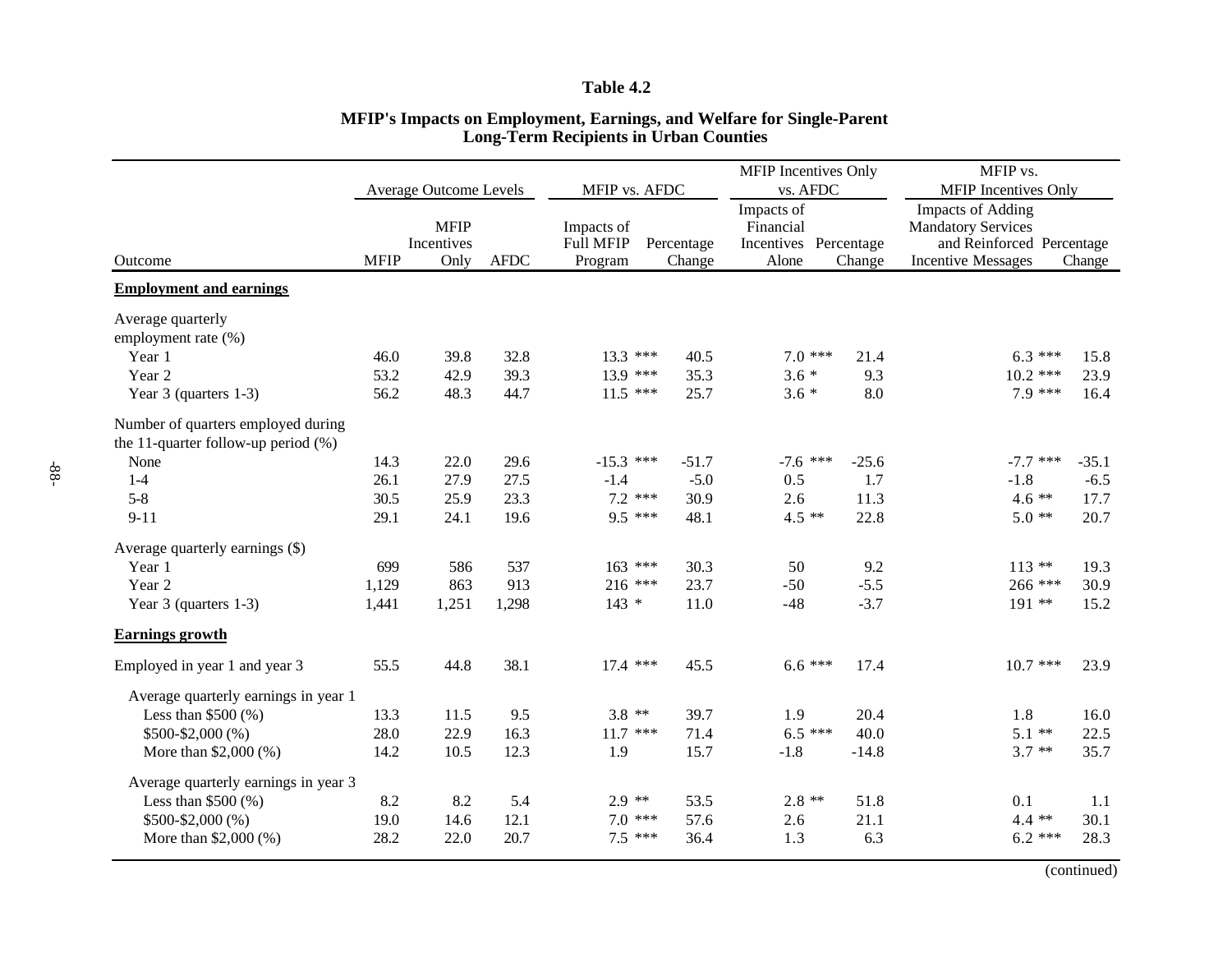|                                    | Average Outcome Levels |                           |       | MFIP vs. AFDC                  |            | <b>MFIP</b> Incentives Only<br>vs. AFDC          |        | MFIP vs.<br>MFIP Incentives Only                                            |        |
|------------------------------------|------------------------|---------------------------|-------|--------------------------------|------------|--------------------------------------------------|--------|-----------------------------------------------------------------------------|--------|
|                                    |                        | <b>MFIP</b><br>Incentives |       | Impacts of<br><b>Full MFIP</b> | Percentage | Impacts of<br>Financial<br>Incentives Percentage |        | Impacts of Adding<br><b>Mandatory Services</b><br>and Reinforced Percentage |        |
| Outcome                            | <b>MFIP</b>            | Only                      | AFDC  | Program                        | Change     | Alone                                            | Change | Incentive Messages                                                          | Change |
| Welfare receipt                    |                        |                           |       |                                |            |                                                  |        |                                                                             |        |
| Average quarterly receipt rate (%) |                        |                           |       |                                |            |                                                  |        |                                                                             |        |
| Year 1                             | 92.4                   | 93.5                      | 90.7  | $1.7*$                         | 1.9        | $2.8$ ***                                        | 3.1    | $-1.0$                                                                      | $-1.1$ |
| Year 2                             | 81.0                   | 83.7                      | 75.7  | $5.3***$                       | 7.1        | $8.0$ ***                                        | 10.5   | $-2.6$                                                                      | $-3.1$ |
| Year 3 (quarters 1-3)              | 71.1                   | 74.1                      | 63.6  | $7.6***$                       | 11.9       | $10.5$ ***                                       | 16.6   | $-3.0$                                                                      | $-4.0$ |
| Average quarterly benefits (\$)    |                        |                           |       |                                |            |                                                  |        |                                                                             |        |
| Year 1                             | 1,964                  | 2,035                     | 1,810 | 154 ***                        | 8.5        | $226$ ***                                        | 12.5   | $-71$ **                                                                    | $-3.5$ |
| Year 2                             | 1,627                  | 1,774                     | 1.484 | $143$ ***                      | 9.7        | 290 ***                                          | 19.5   | $-146$ ***                                                                  | $-8.3$ |
| Year 3 (quarters 1-3)              | 1,380                  | 1,518                     | 1,227 | 154 ***                        | 12.5       | 291 ***                                          | 23.7   | $-138$ ***                                                                  | $-9.1$ |
| Sample size (total = $2,615$ )     | 846                    | 835                       | 934   |                                |            |                                                  |        |                                                                             |        |

SOURCES: MDRC calculations using data from Minnesota's Unemployment Insurance (UI) earnings records and public assistance benefit records.

NOTES: The sample includes members randomly assigned from April 1, 1994, to March 31, 1996, excluding the small percentage who were receiving or applying only for Food Stamps at random assignment.

A two-tailed t-test is applied to regression-adjusted impact estimates. Statistical significance levels are indicated as  $*** = 1$  percent;  $** = 5$  percent;  $* = 10$ percent.

 Welfare receipt is defined as receipt of either Food Stamp coupons or cash benefits from AFDC, Family General Assistance, or MFIP. Average welfare benefits are the sum of benefits from any of these sources.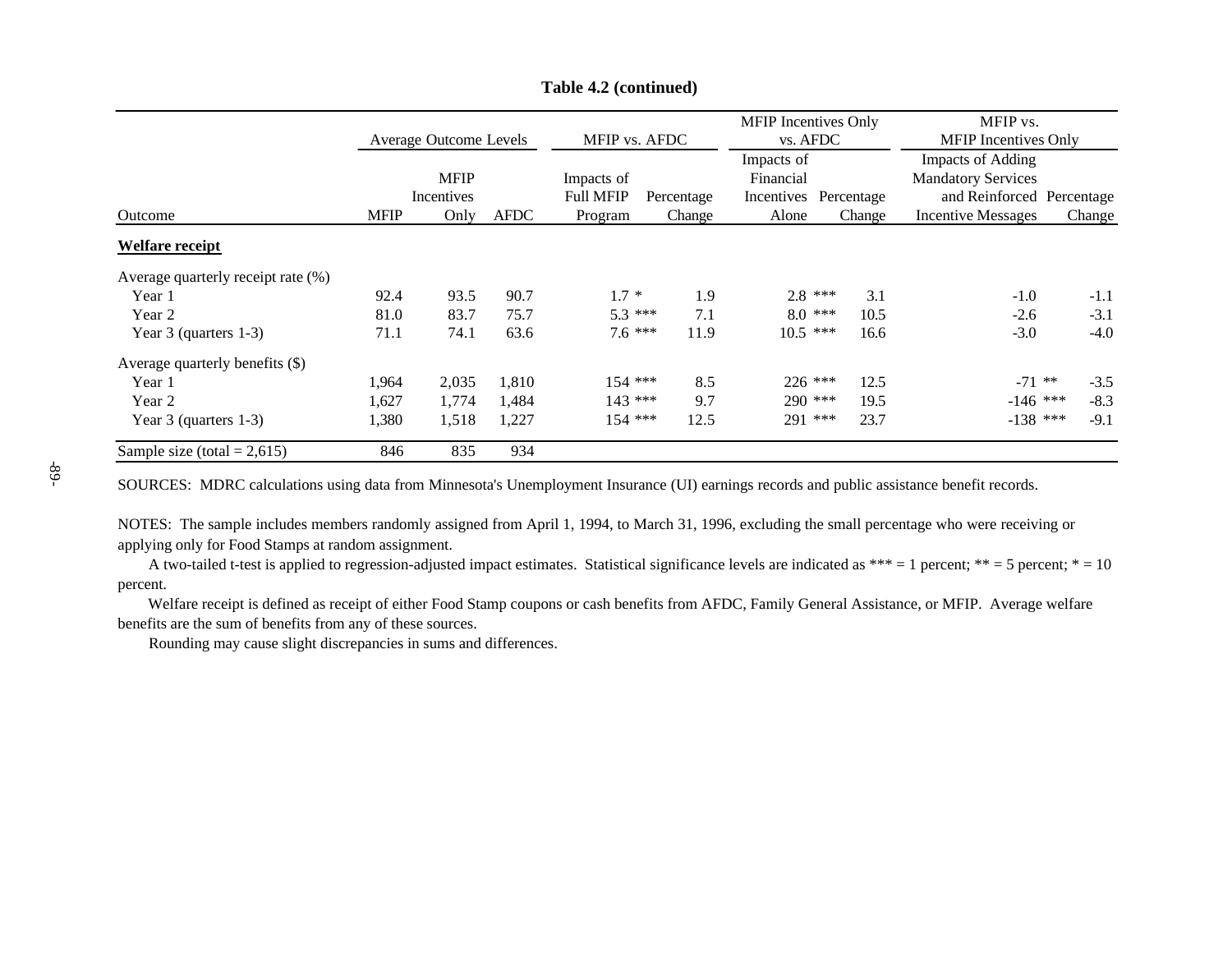months of year 3 (quarters 10 through 12). Like Figure 4.1, the table shows that MFIP increased average quarterly employment rates in each period. In year 2, for example, 39.3 percent of the control group were employed in each quarter, on average, compared with 53.2 percent of the MFIP group, for a statistically significant increase of 13.9 percentage points. This impact, in turn, is the sum of the impact of financial incentives alone (sixth column) and the impact of adding mandates to the incentives (eighth column).

A comparison of the three impact columns in Table 4.2 shows that the incentives alone accounted for a slight majority (7 of 13.3 percentage points) of the full program's impact on employment during year 1. The effects of incentives alone diminished over time, however, and in years 2 and 3, adding the mandates to the incentives clearly accounted for most of the program's impacts. The pattern of impacts for the incentives alone suggests that they encouraged single parents to move into jobs earlier than they would have otherwise. Over years 2 and 3, however, employment rates for the AFDC group increased, and the impacts of the financial incentives alone diminished. In addition, the incentives alone did not increase average earnings, despite increasing employment rates. For example, the incentives alone increased quarterly employment in year 3 by 3.6 percentage points but decreased average earnings by \$48, although the latter impact is not statistically significant. As noted earlier, the incentives may have had the effect of encouraging part-time work and encouraging some single parents who would have worked full time to reduce their weekly hours. MFIP's impacts on hours worked and its impacts for certain subgroups (shown later) indicate that the incentives produced both of these effects — most of the increase in employment that resulted from the incentives alone was in part-time jobs, and the incentives alone encouraged some long-term recipients who would have worked full time anyway to reduce their weekly hours. Thus, the increases in average quarterly earnings produced by the full program were caused entirely by adding the mandatory services to the financial incentives.

The top panel of Table 4.2 also presents data on the number of quarters that single-parent longterm recipients worked during the follow-up period. MFIP increased the percentage who worked at some point during the follow-up period, by 15.3 percentage points (29.6 percent of the AFDC group did not work, compared with only 14.3 percent of the MFIP group). The pattern of impacts implies that the majority of those who worked in response to MFIP worked continuously over the period; 9.5 of the 15.3 percentage point increase in employment was accounted for by recipients who worked at least 9 of the 11 quarters. The Unemployment Insurance (UI) data provide only a rough measure of employment stability, however, because they do not capture job changes or periods of unemployment within a quarter. (Table 4.4 more closely examines employment stability.) Nonetheless, UI data suggest that urban long-term recipients managed to stay employed fairly continuously.

Although average earnings each year increased for all groups, these data do not indicate whether earnings were increasing over time for individual workers. One of the ideas behind the design of MFIP was that recipients who went to work and also received a supplemental grant might eventually increase their earnings enough to leave welfare. The second panel of Table 4.2 shows that earnings did increase for some working single parents. For example, 14.2 percent of the MFIP group worked during years 1 and 3 and, during year 1, earned on average more than \$2,000 in each quarter they worked; 28.2 percent earned at least this amount in each quarter they worked during year 3. Thus, earnings in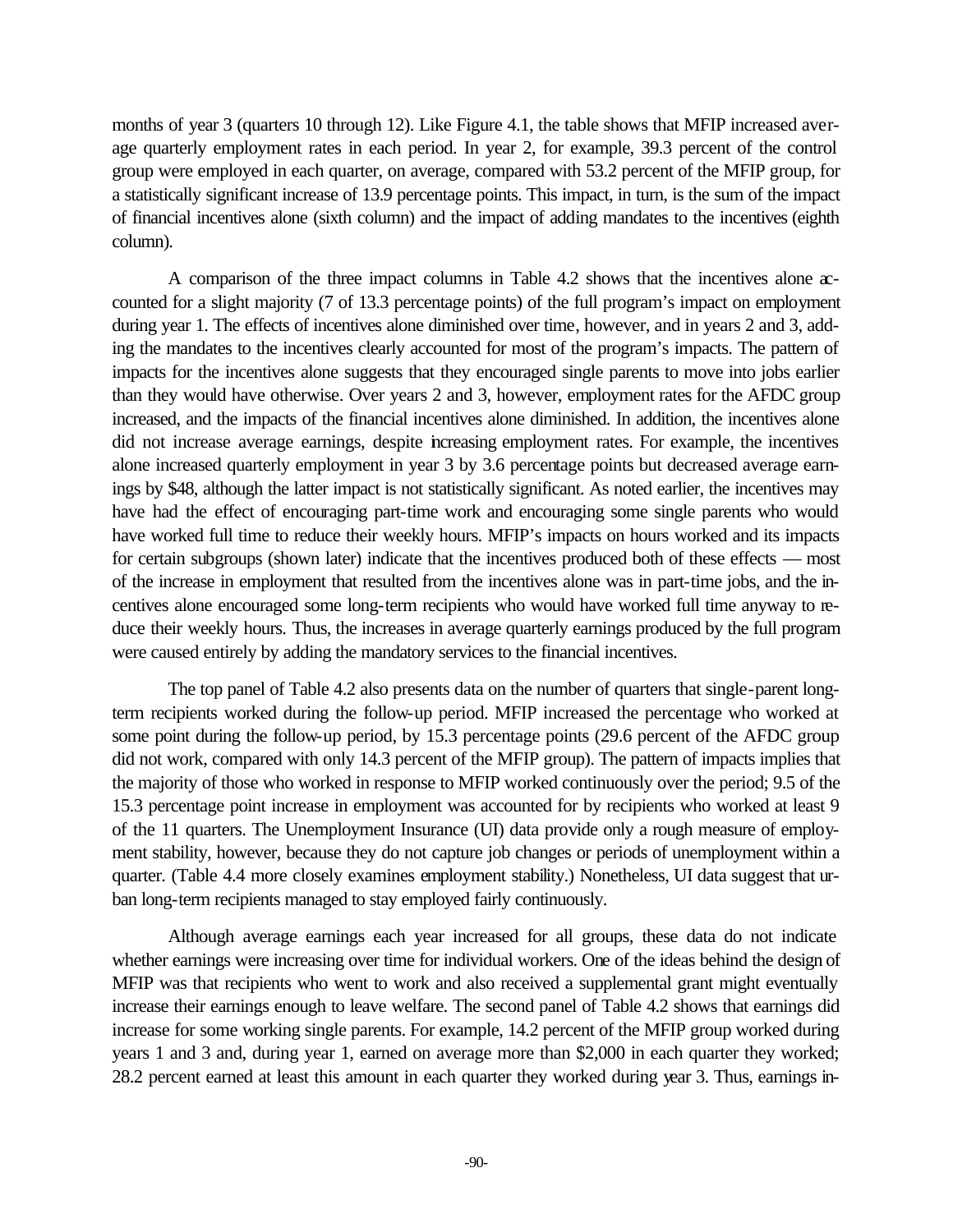creased on average for those who worked continuously over the period, and this increase may have resulted either from an increase in weeks or hours worked or from an increase in wage rates.

The earnings impacts also show a difference between the MFIP and AFDC groups. MFIP increased the number of single parents who worked in both years 1 and 3 (by 17.4 percentage points), and most of this increase (11.7 percentage points) was among workers who earned \$500 to \$2,000 per quarter in year 1. By year 3, however, the increase in employment was evenly split between workers earning \$500 to \$2,000 and those earning more than \$2,000 per quarter, suggesting that the MFIP group experienced higher earnings growth over time.

The last panel of Table 4.2 presents impacts on welfare receipt and shows that the increased welfare receipt produced by MFIP came from its enhanced incentives. The MFIP Incentives Only group received, on average, \$1,518 in benefits in year 3, compared with \$1,227 for the AFDC group, for an increase of \$291. The addition of the mandatory services reduced benefit amounts and receipt rates from what they would have been with the incentives alone, so that the net increase from the full program was only \$154 per quarter in year 3.

## **B. Job Characteristics and Employment Patterns**

MFIP substantially increased employment rates for single-parent long-term recipients in urban counties. Given that, a natural question is "What types of jobs did they obtain?" A common concern surrounding welfare-to-work programs is that participants typically get low-wage, low-quality jobs. The data in Table 4.3 suggest that, although most long-term recipients worked in low- to moderate-wage jobs with few benefits, MFIP increased employment in jobs that paid \$7 to \$9 per hour and that offered health benefits.

The table presents data for the survey sample showing the characteristics of their last-held or currently held job at the time of the 36-month survey. For comparison, UI records data are included. The UI records data in the first row show that 86.3 percent of the MFIP group worked during the two years and nine months after random assignment, compared with 70.7 percent of the AFDC group, for an increase of 15.6 percentage points. These numbers are similar to those shown in Table 4.2 for the full sample (obtained as 100 percent minus the percentage who worked zero quarters during the period). The second row presents the percentage of survey respondents who reported that they had worked at some point since random assignments: 85.2 percent of the MFIP group, 83.5 percent of the MFIP Incentives Only group, and 73.7 percent of the AFDC group. Respondents' reports for the MFIP group correspond fairly closely with the UI data; respondents in the other two groups, however, reported higher employment rates than the UI data indicate. One result of this difference in reporting is that, although the survey and UI data tell a similar story in terms of the full program's effects (11.6 versus 15.6 percentage points), the survey data attribute a greater proportion of the increase in employment to MFIP's financial incentives (9.7 out of 15.6 percentage points compared with 9.9 out of 11.6 percentage points).

In general, UI data are considered more reliable for calculating employment rates over a long follow-up period, given that respondents may not recall short or distant spells of employment. In addition, respondents may have reasons to under- or overreport employment. On the other hand, state UI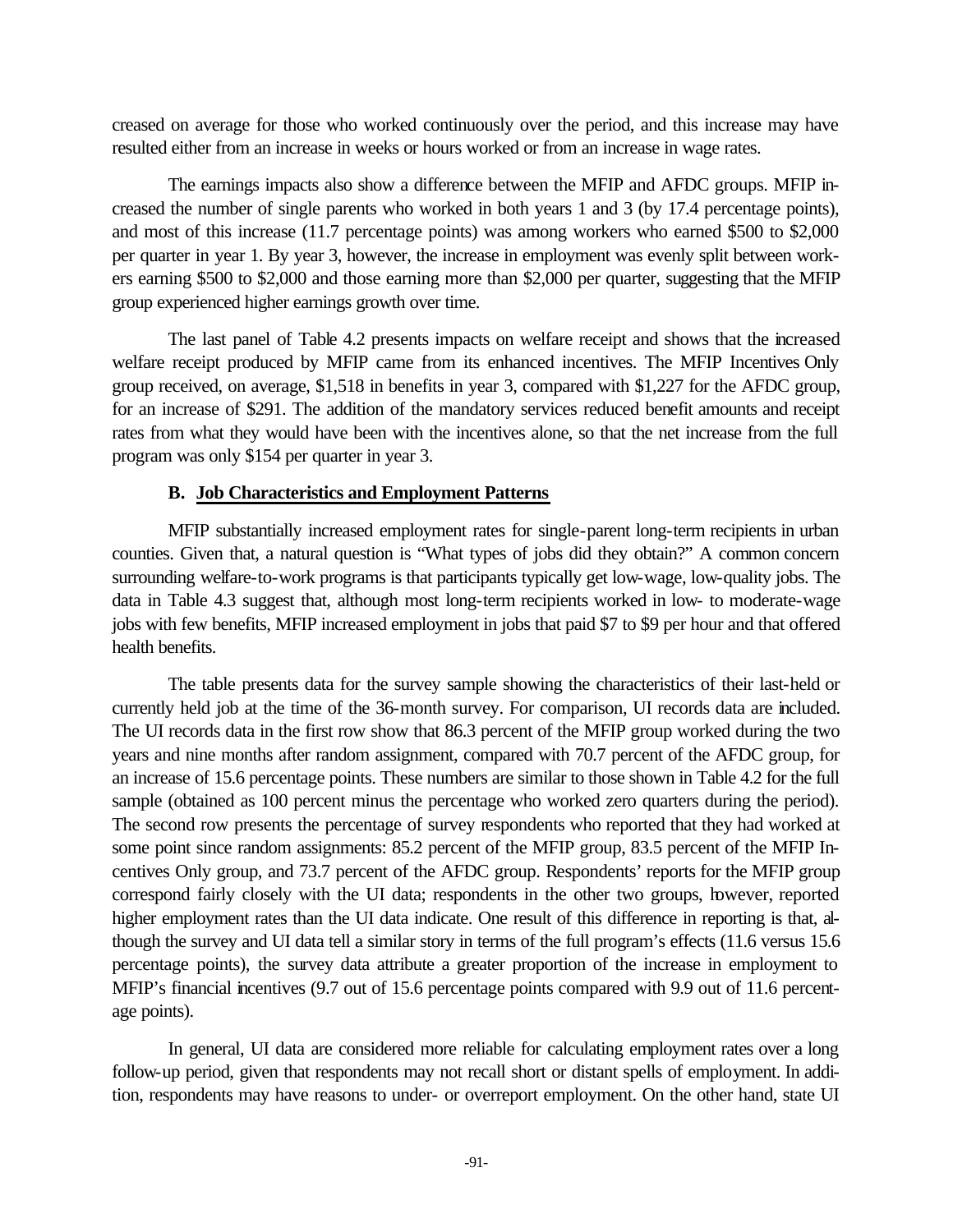|                                                                        | <b>Average Outcome Levels</b> |                                   |                             | MFIP vs. AFDC                             | <b>MFIP</b> Incentives Only<br>vs. AFDC        | MFIP vs.<br>MFIP Incentives Only                                                                     |
|------------------------------------------------------------------------|-------------------------------|-----------------------------------|-----------------------------|-------------------------------------------|------------------------------------------------|------------------------------------------------------------------------------------------------------|
| Outcome                                                                | <b>MFIP</b>                   | <b>MFIP</b><br>Incentives<br>Only | <b>AFDC</b>                 | Impacts of<br><b>Full MFIP</b><br>Program | Impacts of<br>Financial<br>Incentives<br>Alone | <b>Impacts of Adding</b><br><b>Mandatory Services</b><br>and Reinforced<br><b>Incentive Messages</b> |
| From administrative records                                            |                               |                                   |                             |                                           |                                                |                                                                                                      |
| Worked during the 11-quarter<br>follow-up period $(\%)$                | 86.3                          | 80.4                              | 70.7                        | $15.6$ ***                                | 9.7 ***                                        | 5.9 **                                                                                               |
| From 36-month survey                                                   |                               |                                   |                             |                                           |                                                |                                                                                                      |
| Worked since random assignment (%)                                     | 85.2                          | 83.5                              | 73.7                        | $11.6$ ***                                | 9.9 ***                                        | 1.7                                                                                                  |
| Hours worked per week in<br>current or most recent job                 |                               |                                   |                             |                                           |                                                |                                                                                                      |
| Did not work (%)                                                       | 14.8                          | 16.5                              | 26.3                        | $-11.6$ ***                               | $-9.9$ ***                                     | $-1.7$                                                                                               |
| Worked part time (%)<br>$1-19$ hours<br>20-29 hours                    | 22.3<br>8.4<br>13.6           | 30.4<br>11.0<br>18.6              | 18.1<br>8.0<br>10.1         | 4.2<br>0.4<br>3.5                         | $12.4$ ***<br>3.0<br>$8.5$ ***                 | $-8.2$ ***<br>$-2.5$<br>$-5.0$ *                                                                     |
| Worked full time (%)<br>30-34 hours<br>35-44 hours<br>45 or more hours | 62.8<br>12.0<br>42.4<br>8.4   | 52.0<br>8.4<br>33.8<br>9.8        | 54.8<br>9.7<br>37.7<br>7.5  | $8.0$ **<br>2.4<br>4.7<br>0.9             | $-2.8$<br>$-1.3$<br>$-3.9$<br>2.4              | $10.7$ ***<br>3.6<br>$8.6$ **<br>$-1.5$                                                              |
| Average hours worked per<br>week among those employed                  | 34.1                          | 31.9                              | 34.1                        | 0.0                                       | $-2.1$                                         | 2.2                                                                                                  |
| <b>Hourly wage in current</b><br>or most recent job                    |                               |                                   |                             |                                           |                                                |                                                                                                      |
| Did not work (%)                                                       | 14.8                          | 16.5                              | 26.3                        | $-11.6$ ***                               | $-9.9$ ***                                     | $-1.7$                                                                                               |
| Less than \$5<br>\$5 to \$6.99<br>\$7 to \$8.99<br>\$9 or above        | 5.3<br>22.2<br>32.8<br>23.5   | 5.5<br>26.5<br>23.6<br>25.7       | 6.6<br>17.5<br>25.9<br>21.5 | $-1.4$<br>4.7<br>$6.9$ **<br>2.0          | $-1.2$<br>8.9 ***<br>$-2.3$<br>4.2             | $-0.2$<br>$-4.3$<br>9.2 ***<br>$-2.2$                                                                |
| Average hourly wage<br>among those employed $(\$)$                     | 8.05                          | 7.84                              | 8.20                        | $-0.14$                                   | $-0.36$                                        | 0.21                                                                                                 |

#### **MFIP's Impacts on Hours Worked, Wages, and Benefits in Current or Most Recent Job for Single-Parent Long-Term Recipients in Urban Counties**

(continued)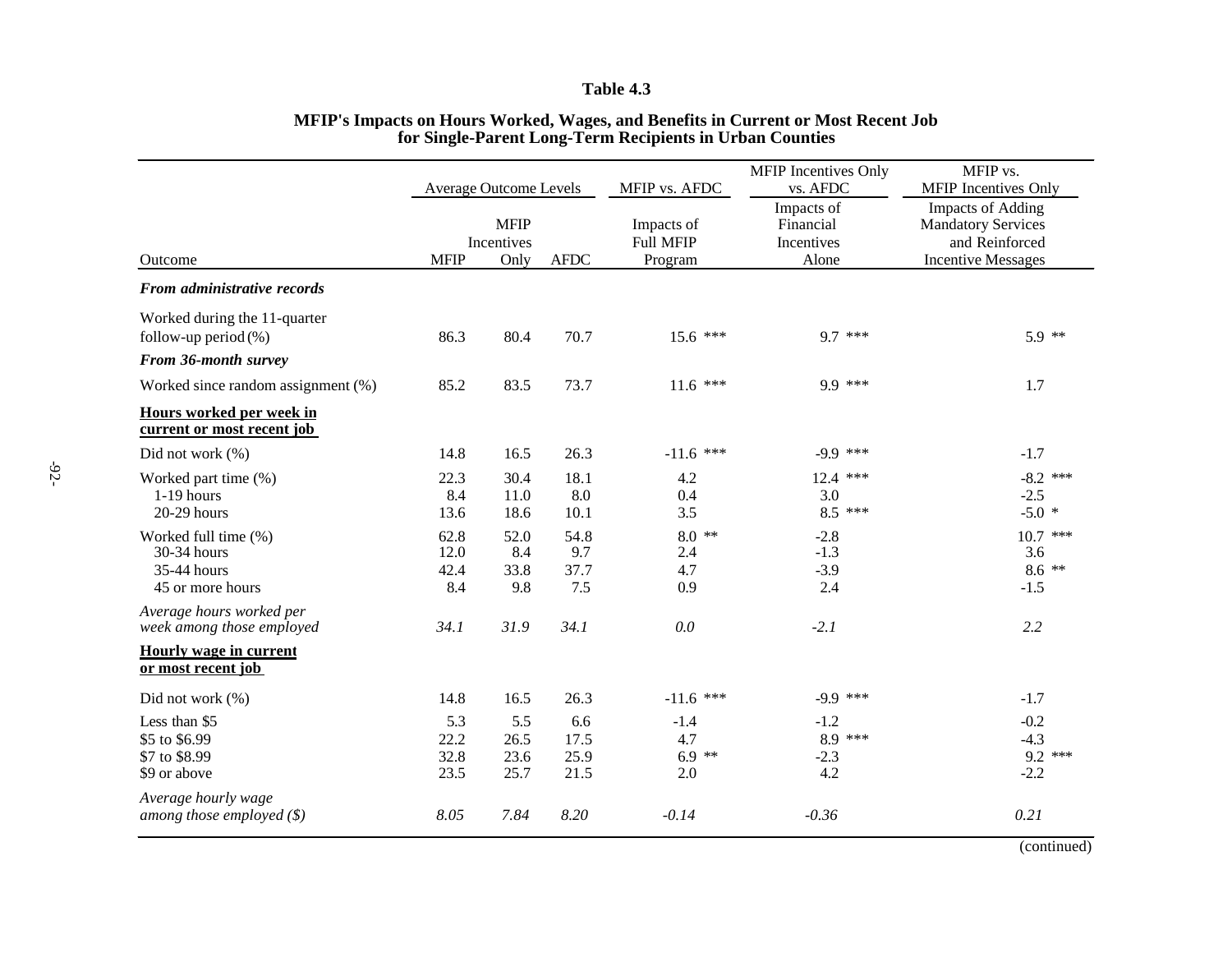|                                                                    | <b>Average Outcome Levels</b><br><b>MFIP</b><br>Incentives |              | MFIP vs. AFDC<br>Impacts of<br><b>Full MFIP</b> | <b>MFIP</b> Incentives Only<br>vs. AFDC<br>Impacts of<br>Financial<br>Incentives | MFIP vs.<br><b>MFIP</b> Incentives Only<br><b>Impacts of Adding</b><br><b>Mandatory Services</b><br>and Reinforced |                           |  |
|--------------------------------------------------------------------|------------------------------------------------------------|--------------|-------------------------------------------------|----------------------------------------------------------------------------------|--------------------------------------------------------------------------------------------------------------------|---------------------------|--|
| Outcome (%)                                                        | <b>MFIP</b>                                                | Only         | <b>AFDC</b>                                     | Program                                                                          | Alone                                                                                                              | <b>Incentive Messages</b> |  |
| <b>Employer-provided benefits</b><br>in current or most recent job |                                                            |              |                                                 |                                                                                  |                                                                                                                    |                           |  |
| Did not work                                                       | 14.8                                                       | 16.5         | 26.3                                            | $-11.6$ ***                                                                      | $-9.9$ ***                                                                                                         | $-1.7$                    |  |
| Paid sick days<br>No paid sick days                                | 28.6<br>56.1                                               | 23.6<br>58.6 | 28.4<br>44.9                                    | 0.2<br>$11.2$ ***                                                                | $-4.8$<br>$13.7$ ***                                                                                               | 5.1<br>$-2.5$             |  |
| Paid vacation<br>No paid vacation                                  | 39.4<br>45.6                                               | 34.7<br>48.1 | 34.5<br>38.0                                    | 4.9<br>$7.5$ **                                                                  | 0.2<br>$10.1$ ***                                                                                                  | 4.7<br>$-2.5$             |  |
| Health benefits<br>No health benefits                              | 42.2<br>42.4                                               | 35.0<br>48.3 | 33.6<br>39.7                                    | $8.6$ **<br>2.7                                                                  | 1.4<br>$8.7$ **                                                                                                    | $7.2$ **<br>$-6.0$        |  |
| Sample size (total = $1,090$ )                                     | 372                                                        | 366          | 352                                             |                                                                                  |                                                                                                                    |                           |  |

**Table 4.3 (continued)**

SOURCES: MDRC calculations using data from Minnesota's Unemployment Insurance (UI) earnings records and the 36-month client survey.

NOTES: The sample includes members randomly assigned from April 1, 1994, to October 31, 1994, excluding the small percentage who were receiving or applying only for Food Stamps at random assignment.

A two-tailed t-test is applied to regression-adjusted impact estimates. Statistical significance levels are indicated as  $*** = 1$  percent;  $** = 5$ percent;  $* = 10$  percent.

Sample size may slightly vary for each outcome variable.

Rounding may cause slight discrepancies in sums and differences.

Outcomes shown in italics are nonexperimental.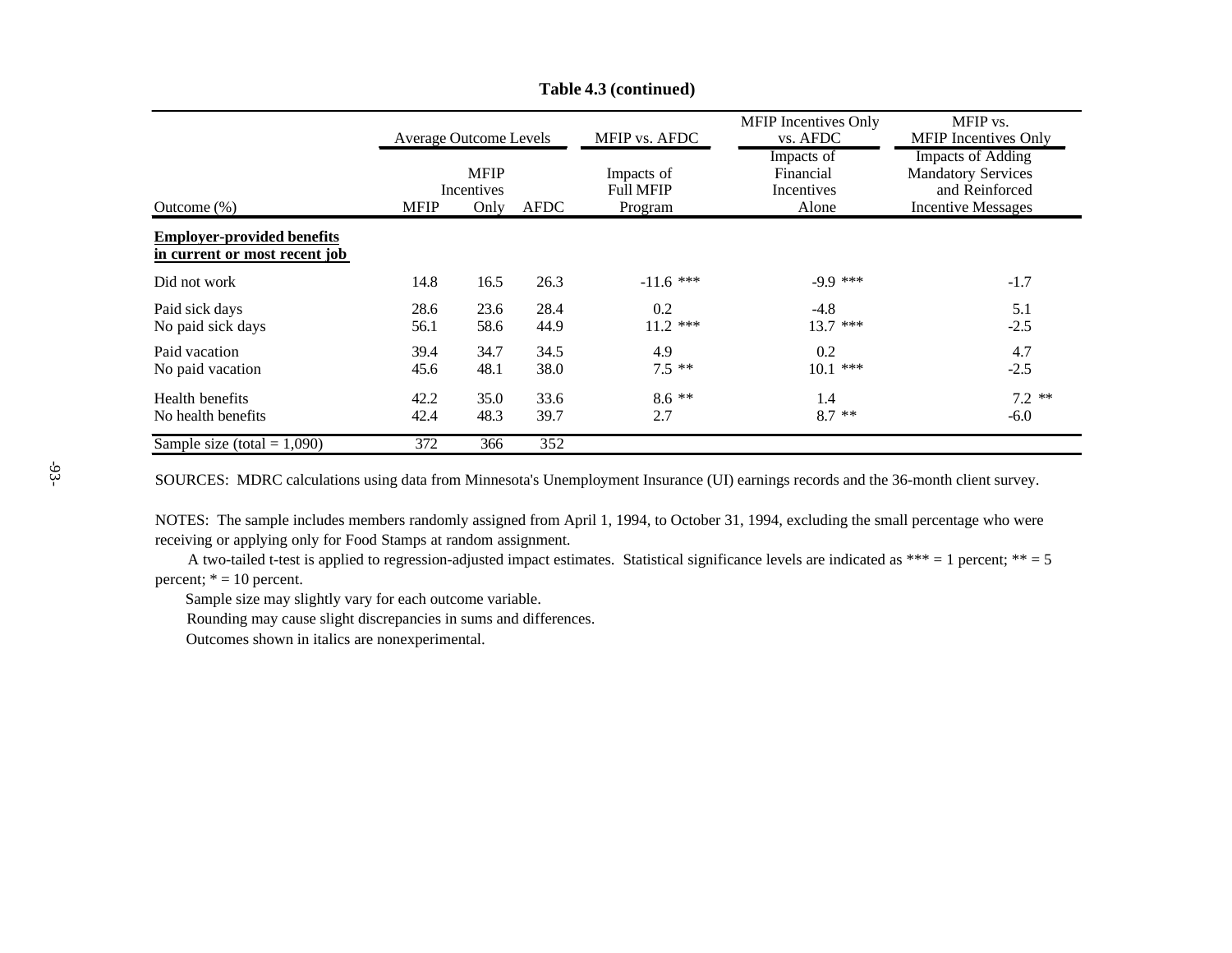data do not capture some types of jobs, such as those of individuals who work out of state, are self-employed, work for cash, or work for employers who fail to report employee earnings. The proportion of employment accounted for by the incentives might be higher using the survey data because (as shown in the three panels of the table) the increase in employment for the Incentives Only group was largely in lower-wage, part-time jobs with few benefits — the types of jobs that might be less likely to be reported to the UI system. Note, however, that the two impacts of adding mandatory services (5.9 and 1.7 percentage points, in the first two rows ) are not significantly different from one another from a statistical point of view.

The first panel of Table 4.3 presents survey responses about weekly hours worked in the current or most recent job. The impacts are experimental, so that the percentages of the MFIP group who worked part time (22.3) and full time (62.8) sum to the percentage who worked since random assignment. The fourth column shows that the full program increased the percentage of long-term recipients who worked full time (or more than 30 hours per week) by 8 percentage points (62.8 percent versus 54.8 percent). This pattern of impacts differs slightly from results shown in the interim report, in which, among the 12-month survey sample, more of the MFIP group said that they worked exactly 30 hours per week. Although at 36 months a slight majority of the increase in employment was in full-time jobs, average hours worked by long-term recipients who worked were similar for the MFIP and AFDC groups. Because this difference is nonexperimental — comparing workers in the two groups — it is not tested for statistical significance. The incentives alone increased part-time work. In fact, the results suggest that all the increase in employment generated by the incentives (9.9 percentage points) was in jobs where respondents worked 29 to 20 hours per week (8.5 percentage points).

Data on wages and benefits show that most long-term recipients who worked during the period had low- or moderate-wage jobs that offered few benefits. For example, 25.9 percent of the AFDC group worked and earned \$7 to \$9 per hour; in other words, 35 percent of those who worked (25.9 divided by 73.7) earned \$7 to \$9 per hour. The fourth column shows that MFIP increased employment in moderate-wage jobs (\$7 to \$9 per hour) and in jobs that provided health benefits but not paid sick days or paid vacation. The proportion of the MFIP group who held jobs that offered health benefits was 42.2 percent, compared with 33.6 percent for the AFDC group. Thus, it does not appear that MFIP increased the number of longterm recipients in very low-quality jobs.

The fifth column of Table 4.3 shows the effects of the financial incentives alone. The incentives alone increased employment in relatively lowpaying jobs (\$5 to \$7 per hour) that did not offer any of the three benefits shown. MFIP's enhanced incentives might have encouraged single-parent long-term recipients not only to take part-time jobs but also to take lower-paying jobs than they would have otherwise. Among the Incentives Only group, 26.5 percent worked and earned \$5 to \$7 per hour, compared with 17.5 percent of the AFDC group. The decrease in employer-provided benefits for the Incentives Only group most likely reflects that these benefits are not typically offered to part-time workers.<sup>8</sup>

<sup>&</sup>lt;sup>8</sup>Among the sample of long-term recipients in urban counties, those working full time were three time more likely than those working part time to report being offered benefits.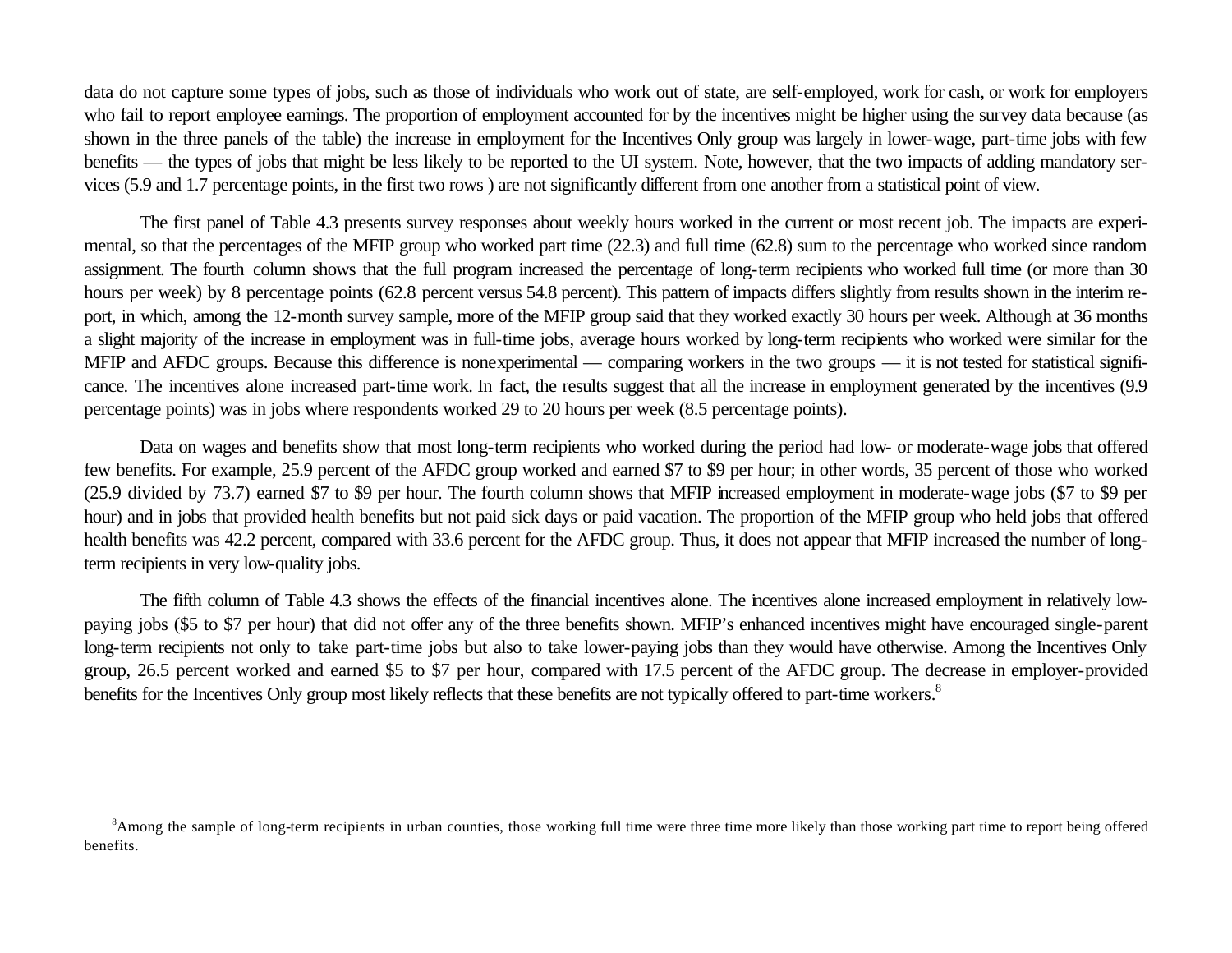### **MFIP's Impacts on Employment Stability for Single-Parent Long-Term Recipients in Urban Counties**

|                                                                                                        |                                                                 | <b>Average Outcome Levels</b> |                      | MFIP vs. AFDC                             | <b>MFIP</b> Incentives Only<br>vs. AFDC               | MFIP vs.<br><b>MFIP</b> Incentives Only                                                              |
|--------------------------------------------------------------------------------------------------------|-----------------------------------------------------------------|-------------------------------|----------------------|-------------------------------------------|-------------------------------------------------------|------------------------------------------------------------------------------------------------------|
| Outcome $(\%)$                                                                                         | <b>MFIP</b><br>Incentives<br><b>AFDC</b><br><b>MFIP</b><br>Only |                               |                      | Impacts of<br><b>Full MFIP</b><br>Program | Impacts of<br>Financial<br><b>Incentives</b><br>Alone | <b>Impacts of Adding</b><br><b>Mandatory Services</b><br>and Reinforced<br><b>Incentive Messages</b> |
| <b>Employment stability</b>                                                                            |                                                                 |                               |                      |                                           |                                                       |                                                                                                      |
| Respondent worked since random<br>assignment and reported all job dates                                | 74.3                                                            | 72.0                          | 64.4                 | $9.9***$                                  | $7.6**$                                               | 2.3                                                                                                  |
| First employment spell began within<br>12 months of random assignment                                  | 50.5                                                            | 44.4                          | 39.2                 | $11.4$ ***                                | 5.2                                                   | $6.1 *$                                                                                              |
| First spell lasted less than 12 months<br>Employed after first spell<br>Not employed after first spell | 16.3<br>14.4<br>1.9                                             | 12.2<br>9.8<br>2.4            | 13.5<br>9.8<br>3.7   | 2.8<br>$4.7 *$<br>$-1.9$                  | $-1.3$<br>0.0<br>$-1.3$                               | 4.1<br>4.7 **<br>$-0.5$                                                                              |
| First spell lasted more than 12 months                                                                 | 34.2                                                            | 32.2                          | 25.7                 | $8.6**$                                   | $6.5**$                                               | 2.0                                                                                                  |
| First employment spell began 12 or<br>more months after random assignment                              | 23.8                                                            | 27.6                          | 25.2                 | $-1.4$                                    | 2.4                                                   | $-3.8$                                                                                               |
| Number of jobs held<br>$2$ or $3$<br>4 or more                                                         | 29.6<br>33.1<br>12.9                                            | 33.4<br>31.7<br>7.9           | 28.2<br>27.2<br>10.0 | 1.4<br>$5.9 *$<br>2.9                     | 5.2<br>4.5<br>$-2.1$                                  | $-3.9$<br>1.3<br>$5.0$ **                                                                            |
| Sample size (total = $1,090$ )                                                                         | 372                                                             | 366                           | 352                  |                                           |                                                       |                                                                                                      |

SOURCE: MDRC calculations using data from the 36-month client survey.

NOTES: The sample includes members randomly assigned from April 1, 1994, to October 31, 1994, excluding the small percentage who were receiving or applying only for Food Stamps at random assignment.

 A two-tailed t-test is applied to regression-adjusted impact estimates. Statistical significance levels are indicated as \*\*\* = 1 percent; \*\* = 5 percent;  $* = 10$  percent.

Sample size may slightly vary for each outcome variable.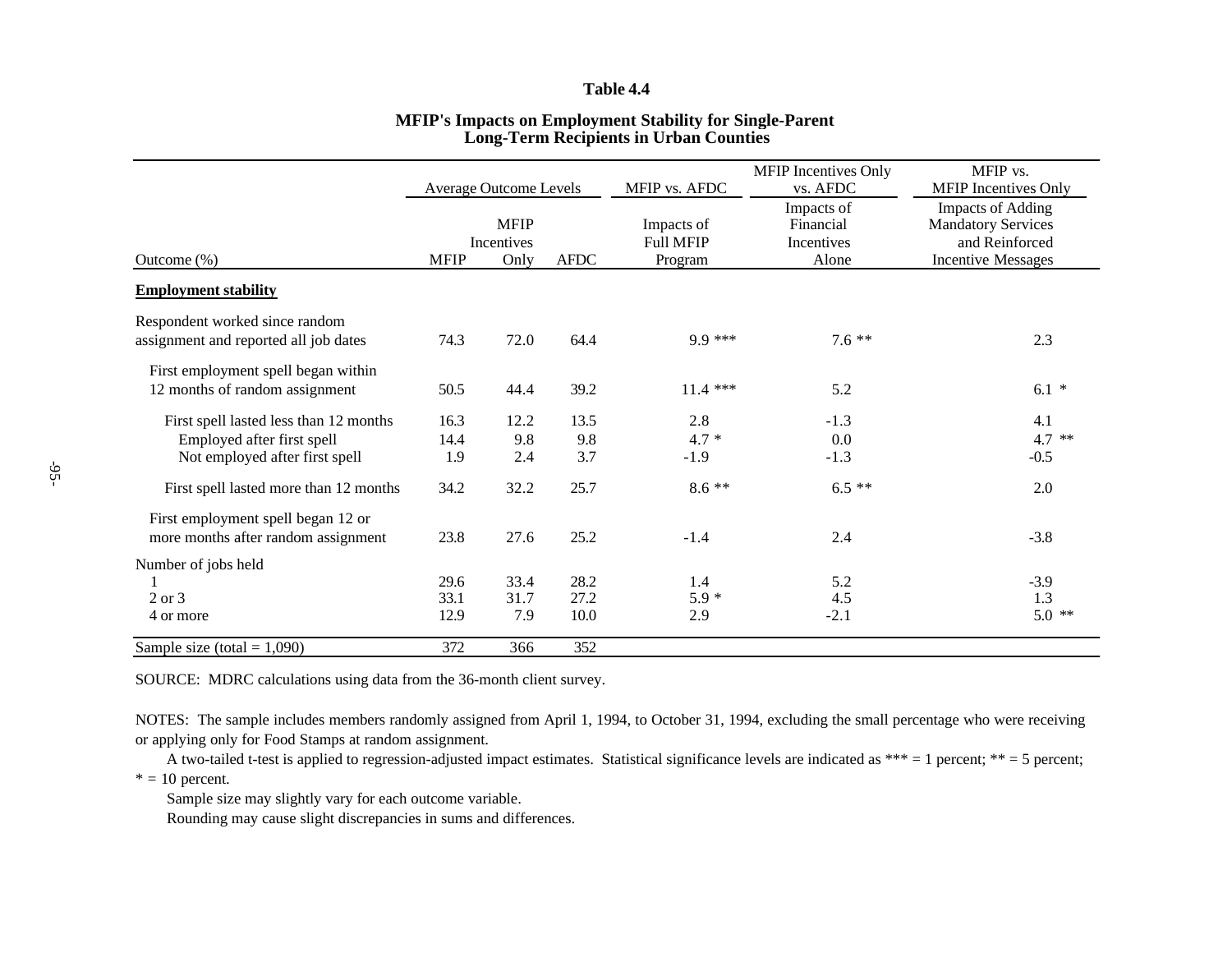Table 4.4 presents data on the length and timing of employment spells among respondents to the 36-month survey. Although MFIP was not specifically designed to increase employ-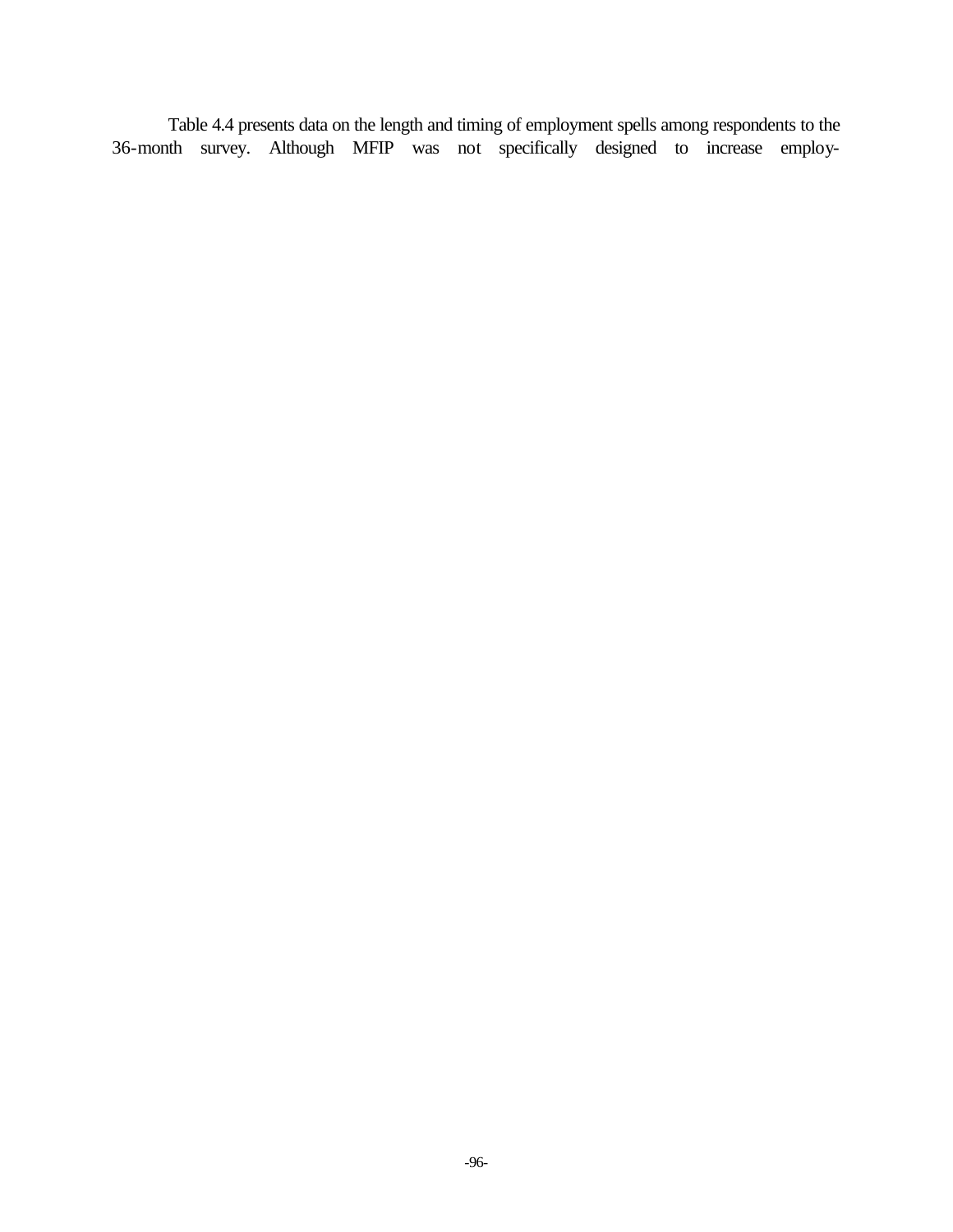Table 4.4 presents data on the length and timing of employment spells among respondents to the 36-month survey. Although MFIP was not specifically designed to increase employment retention, longterm recipients might have been encouraged to stay employed in order to continue receiving MFIP's more generous benefits. The mandatory services might also have encouraged them to stay employed, because they were exempt from participating if they were working at least 30 hours per week. Because the survey collected job history information, these data provide a more detailed look at employment patterns than the UI data. Table 4.2 showed, for example, that MFIP increased the number of longterm recipients who worked in at least 9 of the 11 follow-up quarters. However, because a singleparent recipient was considered employed if she had worked at any point during a quarter, the UI data do not capture periods of unemployment within each three-month period.

The results shown in Table 4.4 suggest that the increase in employment caused by MFIP was relatively stable, although recipients did not necessarily stay in the same job over time. The first row shows that 74.3 percent of the MFIP group worked since random assignment and reported complete information on start and end dates for all jobs held. This number is lower than the employment rate reported in Table 4.3 for two reasons. First, some respondents did not report complete employment histories. Second, in practice the 36-month survey was administered to individuals anywhere from 36 to more than 40 months after they were randomly assigned. Yet, when analyzing the timing and duration of employment spells, it is necessary to restrict the follow-up period to 36 months for all sample members. Thus, a few respondents who reported working since random assignment but did not work within the first 36 months are counted as employed in the previous table but not in Table 4.4.

The second row of the table shows that all long-term recipients who went to work because of MFIP did so within the first 12 months of follow-up. In other words, MFIP increased employment only during the first 12 months after random assignment; 50.5 percent of the MFIP group started working within this time, compared with 39.2 percent of the AFDC group. In addition, MFIP increased the number of recipients who went to work during the first year and stayed employed for more than 12 consecutive months — 34.2 percent of the MFIP group compared with 25.7 percent of the AFDC group. (An employment spell is defined as the number of consecutive months of employment and can include job changes and brief periods of unemployment during a given month.)

Some long-term recipients went to work during the first year but did not stay continuously employed (16.3 percent of the MFIP group, for example), but most of them got another job at some point (14.4 percent of the MFIP group). Although MFIP did not significantly affect the incidence of short employment spells, it did increase the number of recipients who got jobs after a short spell (by 4.7 percentage points). This is also reflected in the fact that MFIP increased the number of recipients who held two or three jobs during the follow-up period. Thus, MFIP not only increased stable employment but also increased the likelihood of reemployment among some workers.

The two right-hand columns in Table 4.4 show that the increase in reemployment was due to the addition of MFIP's participation mandates. The fifth column shows that MFIP's financial incentives alone increased the number of long-term recipients who went to work during the first year and stayed continuously employed for at least 12 months (by 6.5 percentage points). The incentives had little effect on short spells of employment or on the likelihood of reemployment — also reflected in the fact that the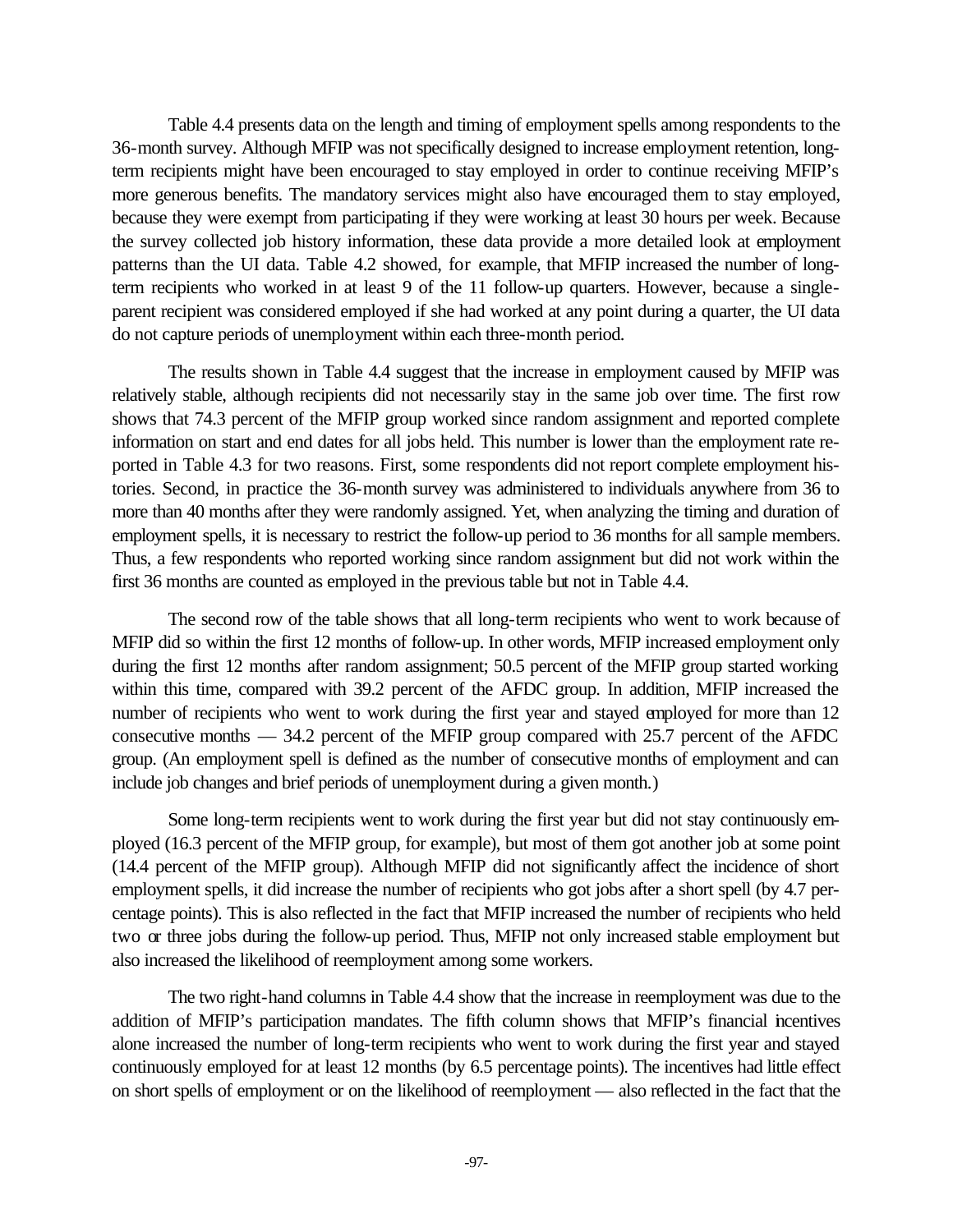incentives increased the number of recipients who held only one job during the period, although this impact is not statistically significant. The different effects of the full program versus the financial incentives alone probably relate to the fact that all the employment increase for the Incentives Only group was voluntary. People who go to work voluntarily may be more able or more willing to stay in a job longer.

## **C. Income and Measured Poverty**

One important result of MFIP's increase in employment and welfare receipt among long-term recipients in urban counties is that it increased these single parents' income (from earnings and welfare). As shown in the top panel of Table 4.5, the MFIP group had higher income than the AFDC group throughout the three years. In the first nine months of year 3, for example, the MFIP group's average quarterly income was \$2,822, compared with \$2,525 for the AFDC group, for a statistically significant increase of \$296. The Incentives Only group also had higher income than the AFDC group — \$243 more in year 3. (This increase, however, resulted entirely from higher rates of welfare receipt; as shown in Table 4.2, the incentives alone did not increase average earnings.)

Despite MFIP's impacts, income levels remain quite low for all three groups. The MFIP group's average quarterly income of \$2,822 in year 3, for example, implies an average annual income of \$11,288. Note that this measure most likely underestimates income available to the family, because it only includes the respondent's earnings and welfare payments. (Analyses shown later, however, indicate that income from earnings and welfare may be a fairly good measure of total family income for a large fraction of long-term recipients, namely, those who are not living with other adults.) For this reason, poverty rates calculated using this measure of income are subject to the same caveat and are not comparable to the official poverty rate. In year 3, MFIP reduced measured poverty, or the percentage of families with earnings and welfare benefits below the poverty level, by 12.4 percentage points.

The results in Tables 4.2 and 4.5 show that MFIP's financial incentives contributed substantially to the full program's effects on income and measured poverty. The increase in income in year 3 for the MFIP group (\$296), for example, is due equally to higher earnings (\$143) and higher benefits (\$154). The impacts for the Incentives Only group show that increases in income can also be achieved with incentives alone. However, because the incentives alone did not increase earnings, the increase in income for this group was due entirely to higher benefits.

The third panel in Table 4.5 presents impacts on income and measured poverty that include estimates of benefits received through both the federal and the state Earned Income Credits (EIC) as well as any federal and state taxes paid. The EIC has become an increasingly important transfer program for low-income families that also provides a strong incentive to work. In 1997, for example, a single mother with two children who earned \$10,000 during the year would be eligible for a federal EIC of \$3,656. Research using national data finds that the EIC has become an important tool for moving poor working families out of poverty.<sup>9</sup> Minnesota's Working Family Credit during the evaluation period was calculated as 15 percent of the federal EIC.

<sup>9</sup> Porter, Primus, Rawlings, and Rosenbaum, 1998.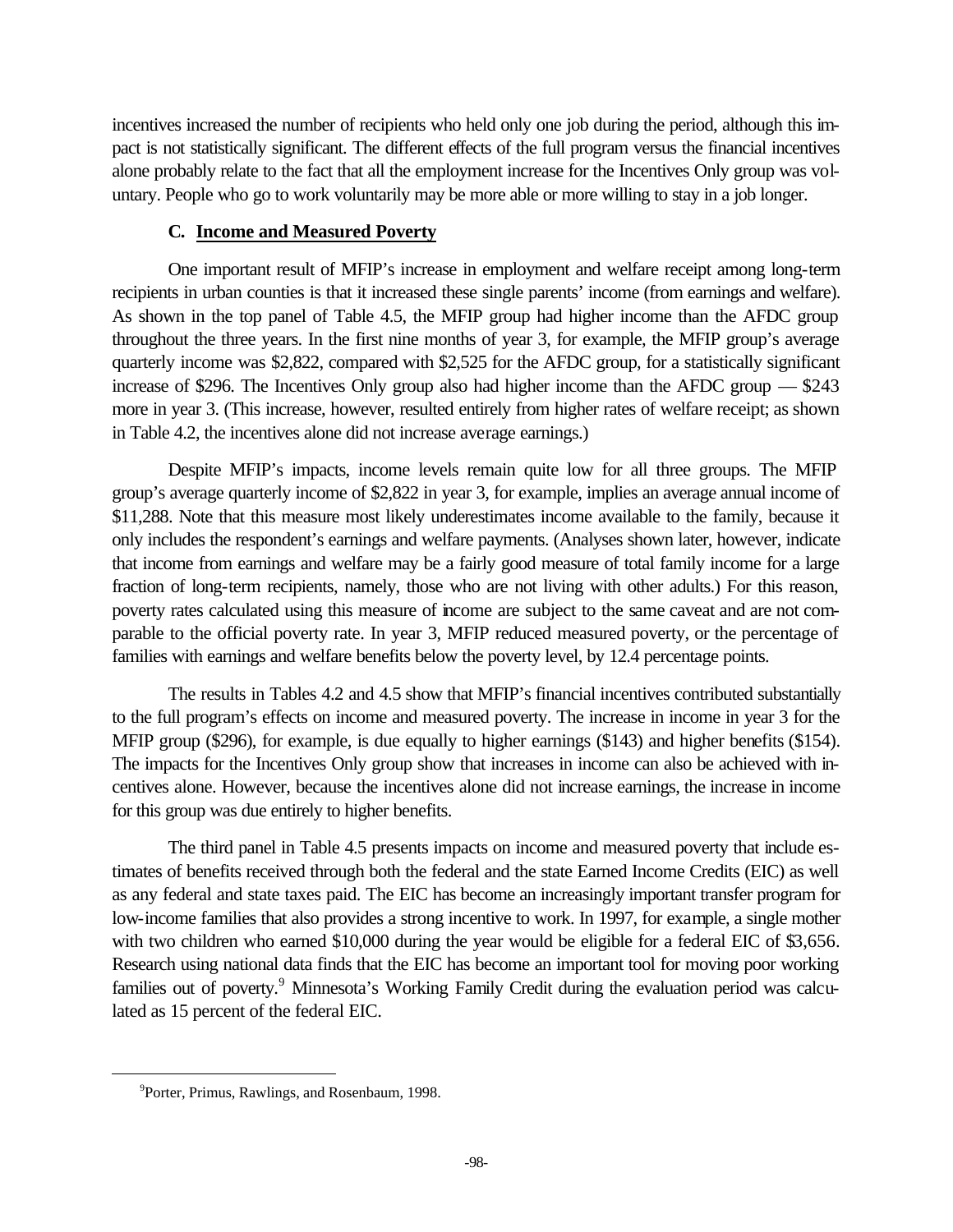|                                                                      |             |                               |             |                                    |         | <b>MFIP</b> Incentives Only |            | MFIP vs.                                               |         |
|----------------------------------------------------------------------|-------------|-------------------------------|-------------|------------------------------------|---------|-----------------------------|------------|--------------------------------------------------------|---------|
|                                                                      |             | <b>Average Outcome Levels</b> |             | MFIP vs. AFDC                      |         | vs. AFDC                    |            | <b>MFIP</b> Incentives Only                            |         |
|                                                                      |             |                               |             |                                    |         | Impacts of                  |            | <b>Impacts of Adding</b>                               |         |
|                                                                      |             | <b>MFIP</b><br>Incentives     |             | Impacts of<br>Full MFIP Percentage |         | Financial<br>Incentives     | Percentage | <b>Mandatory Services</b><br>and Reinforced Percentage |         |
| Outcome                                                              | <b>MFIP</b> | Only                          | <b>AFDC</b> | Program                            | Change  | Alone                       | Change     | <b>Incentive Messages</b>                              | Change  |
| <b>Average quarterly income</b>                                      |             |                               |             |                                    |         |                             |            |                                                        |         |
| Average quarterly income<br>from welfare and earnings (\$)           |             |                               |             |                                    |         |                             |            |                                                        |         |
| Year 1                                                               | 2,663       | 2,621                         | 2,346       | 317 ***                            | 13.5    | 275 ***                     | 11.7       | 42                                                     | 1.6     |
| Year 2                                                               | 2,756       | 2,636                         | 2,396       | 360 ***                            | 15.0    | 240 ***                     | 10.0       | $120*$                                                 | 4.5     |
| Year 3 (quarters 1-3)                                                | 2,822       | 2,769                         | 2,525       | 296 ***                            | 11.7    | 243 ***                     | 9.6        | 53                                                     | 1.9     |
| <b>Income and poverty</b>                                            |             |                               |             |                                    |         |                             |            |                                                        |         |
| in last three quarters                                               |             |                               |             |                                    |         |                             |            |                                                        |         |
| Average quarterly income                                             |             |                               |             |                                    |         |                             |            |                                                        |         |
| from welfare and earnings $(\$)$                                     | 2,822       | 2,769                         | 2,525       | 296 ***                            | 11.7    | 243 ***                     | 9.6        | 53                                                     | 1.9     |
| Measured poverty <sup>a</sup> (%)                                    | 65.3        | 69.3                          | 77.7        | $-12.4$ ***                        | $-15.9$ | $-8.3$ ***                  | $-10.7$    | $-4.0*$                                                | $-5.8$  |
| Income and poverty in last                                           |             |                               |             |                                    |         |                             |            |                                                        |         |
| three quarters with estimated<br>taxes and EIC benefits <sup>b</sup> |             |                               |             |                                    |         |                             |            |                                                        |         |
| Average quarterly income                                             |             |                               |             |                                    |         |                             |            |                                                        |         |
| from welfare and earnings $(\$)$                                     | 2,995       | 2,912                         | 2,613       | 382 ***                            | 14.6    | 299 ***                     | 11.5       | 83                                                     | 2.8     |
| Measured poverty <sup>a</sup> $(\%)$                                 | 58.4        | 63.9                          | 70.5        | $-12.1$ ***                        | $-17.2$ | $-6.6$ ***                  | $-9.4$     | $-5.5$ **                                              | $-8.6$  |
| <b>Income sources</b>                                                |             |                               |             |                                    |         |                             |            |                                                        |         |
| In last quarter of follow-up $(\%)$                                  |             |                               |             |                                    |         |                             |            |                                                        |         |
| Earnings, welfare                                                    | 38.5        | 35.7                          | 20.5        | 18.1 ***                           | 88.2    | $15.2$ ***                  | 74.1       | 2.9                                                    | 8.1     |
| Earnings, no welfare                                                 | 18.4        | 15.6                          | 24.2        | $-5.9$ ***                         | $-24.2$ | $-8.6$ ***                  | $-35.6$    | 2.8                                                    | 17.7    |
| No earnings, welfare                                                 | 29.2        | 36.5                          | 39.9        | $-10.7$ ***                        | $-26.7$ | $-3.4$                      | $-8.6$     | $-7.2$ ***                                             | $-19.9$ |
| No earnings, no welfare                                              | 13.9        | 12.3                          | 15.4        | $-1.5$                             | $-10.0$ | $-3.1$ *                    | $-20.3$    | 1.6                                                    | 13.0    |
| Earnings are more than                                               |             |                               |             |                                    |         |                             |            |                                                        |         |
| half of total income (%)                                             | 35.8        | 33.2                          | 34.1        | 1.7                                | 4.9     | $-1.0$                      | $-2.9$     | 2.7                                                    | 8.0     |
| Sample size (total = $2,615$ )                                       | 846         | 835                           | 934         |                                    |         |                             |            |                                                        |         |

# **MFIP's Impacts on Income and Poverty for Single-Parent Long-Term Recipients in Urban Counties**

(continued)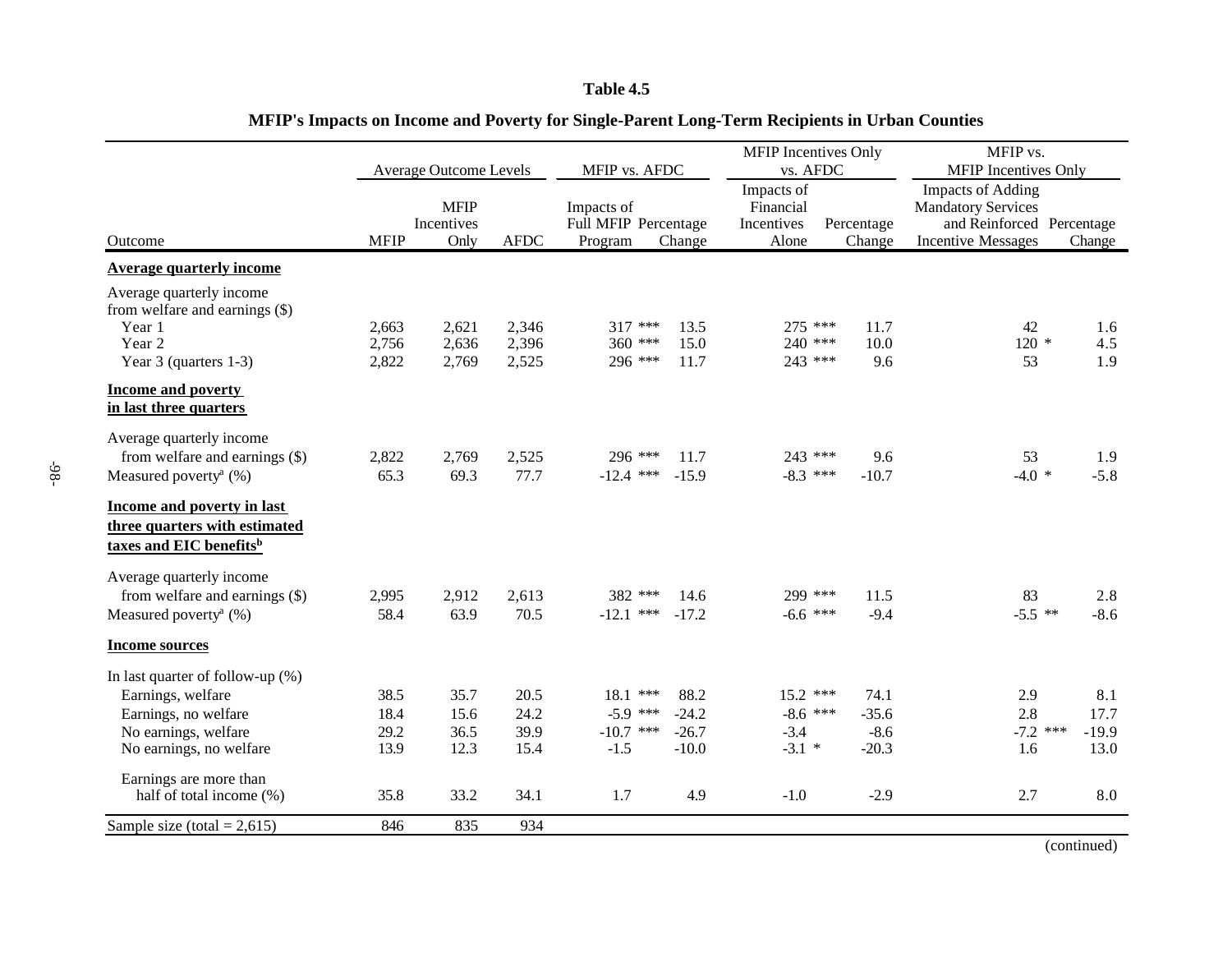#### **Table 4.5 (continued)**

SOURCES: MDRC calculations using data from Minnesota's Unemployment Insurance (UI) earnings records and public assistance benefit records.

NOTES: The sample includes members randomly assigned from April 1, 1994, to March 31, 1996, excluding the small percentage who were receiving or applying only for Food Stamps at random assignment.

A two-tailed t-test is applied to regression-adjusted impact estimates. Statistical significance levels are indicated as  $*** = 1$  percent;  $** = 5$  percent;  $* = 10$ percent.

Welfare receipt is defined as receipt of either Food Stamp coupons or cash benefits from AFDC, Family General Assistance, or MFIP. Average welfare benefits are the sum of benefits from any of these sources.

Rounding may cause slight discrepancies in sums and differences.

<sup>a</sup>Measured poverty is defined as the percentage of families whose earnings plus welfare benefits are below the official poverty threshold. The appropriate threshold is determined by the number of children in the family. Because the measure of income used here includes earnings, cash welfare, and Food Stamp benefits but does not include income from other sources, the measured poverty rate presented here is not comparable with the official poverty rate.

<sup>b</sup>These estimates are calculated assuming that all eligible individuals received both the federal and the state Earned Income Credit. Estimated payroll taxes and federal and state income taxes are also subtracted.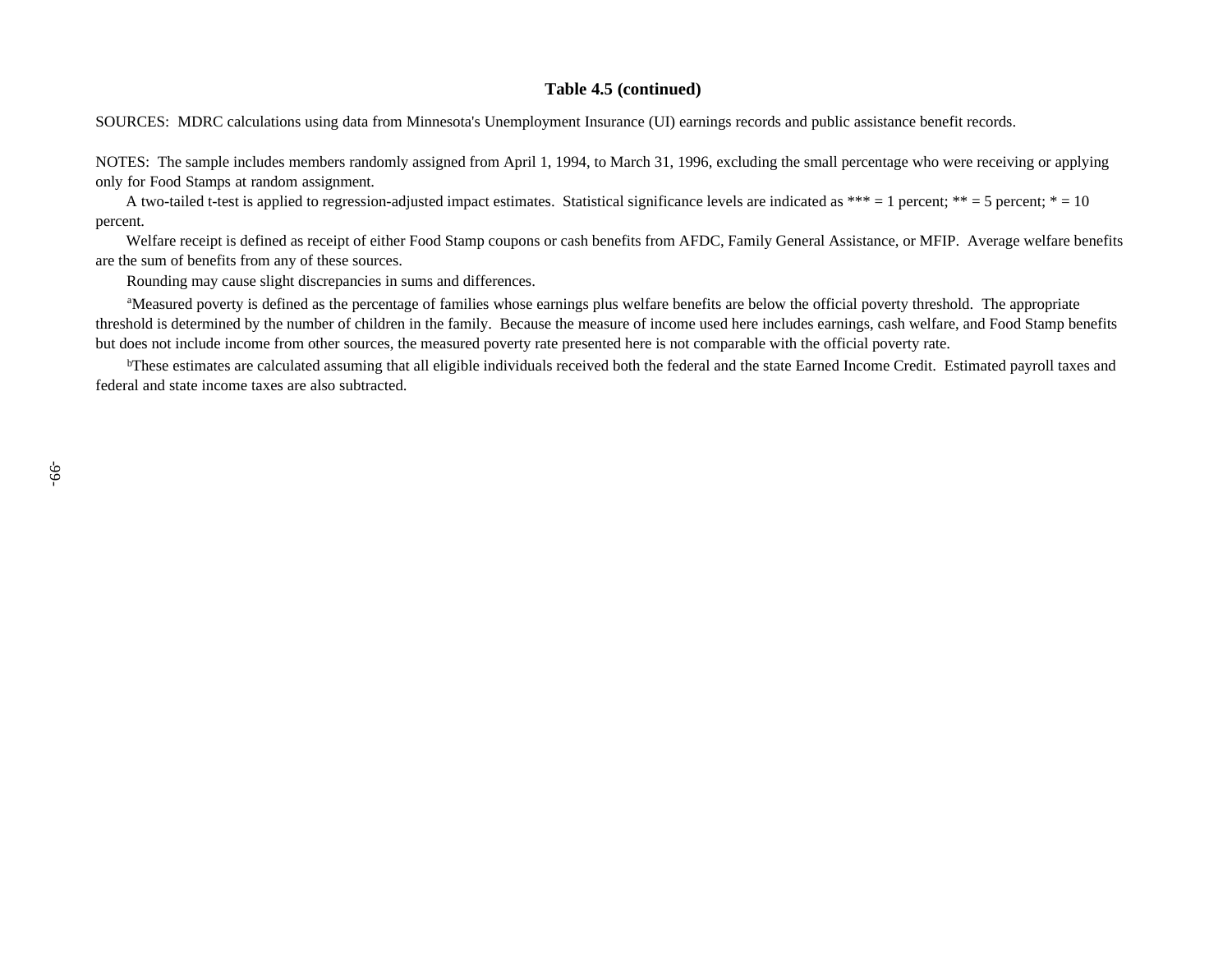Adding EIC benefits and subtracting income and payroll taxes — under the assumption that all eligible families file taxes and receive EIC benefits — increases average quarterly income for the MFIP group from \$2,822 to \$2,995, or by \$692 annually.<sup>10</sup> The measured poverty rate is reduced from 65.3 percent to 58.4 percent. The increase in average income after accounting for taxes and EIC benefits is smaller than the state maximum EIC benefit for two reasons. First, income is averaged over all group members and includes many long-term recipients who did not work and thus did not receive EIC benefits. Second, a large fraction of EIC benefits are offset by payroll taxes. In terms of program impacts, because the MFIP group had higher average earnings, adding EIC benefits increases MFIP's impact on quarterly income, from \$296 to \$382. Although accounting for taxes and EIC benefits reduced the level of measured poverty, it did not have much effect on the difference in poverty rates between the two groups, or the impact of MFIP.

The last panel of Table 4.5 shows data on income sources during the last quarter of follow-up (quarter 12). The program produced an 18.1 percentage point increase in the number of single-parent long-term recipients who were combining welfare and work, and since the four outcomes for income sources are mutually exclusive, the impacts show that most of this increase (10.7 percentage points) came from individuals who would have been on welfare and not have worked in the absence of the program.

These data also illustrate that there are a variety of ways to define dependence on welfare. One, shown earlier, is the percentage of families receiving benefits. Two other measures, shown here, are based on the composition of income. Using one definition — the number of families relying solely on welfare — the program decreased dependence (by 10.7 percentage points). Using another definition the number of families for whom earnings are the major source of income — the program had no effect on dependence. In the last quarter of follow-up, 35.8 percent of MFIP families relied on earnings as their major source of income, compared with 34.1 percent of AFDC families.

Data on income are also available from the 36-month survey, which asked respondents about all income received by the family in the month preceding the survey. These outcomes are shown in Table 4.6. The top two rows show administrative records data on the average monthly income from earnings and welfare for the full sample and for the survey sample. The impacts are similar, and the impact of \$74 for the survey sample just misses statistical significance at the 10 percent level.

The third row in Table 4.6 presents income from earnings and welfare for the survey sample as reported by respondents. On average, there is a fairly close correspondence between respondents' reports and the administrative records data. The MFIP group, for example, reported average earnings plus welfare of \$949, while the administrative records data indicate an average

 $10$ Estimates of EIC receipt are available from the 36-month survey, in which about 65 percent of respondents reported claiming the EIC on their last tax return. Surveys typically underestimate EIC use, however, since many individuals are not aware that they received the credit, especially if it is used to offset taxes due (Scholz, 1994). Income and poverty were also estimated using the EIC take-up rates reported on the survey. The results were similar to those reported in the table; MFIP's impact on income, for example, increased to \$371.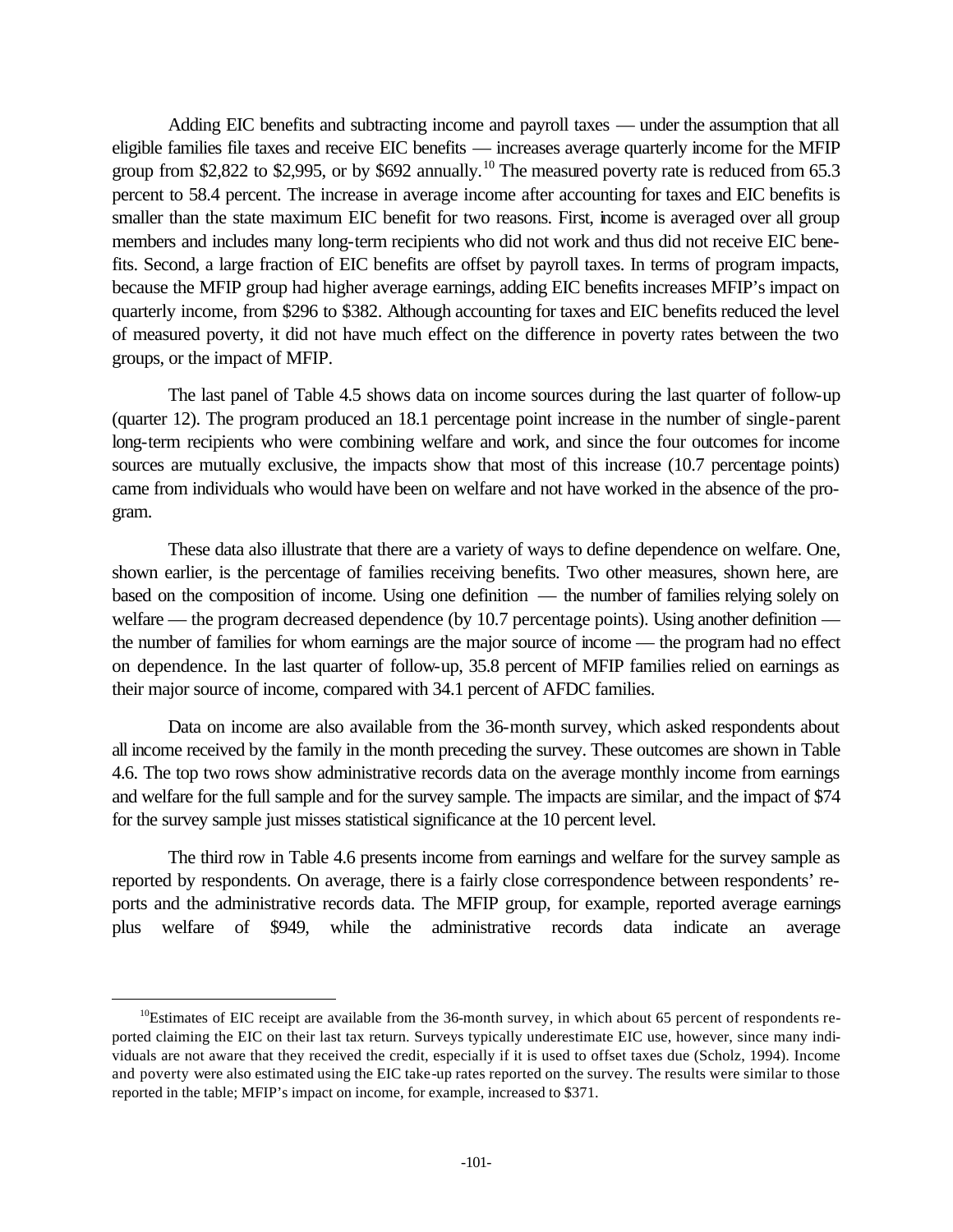|                                                                              |             |                               |             |                  | <b>MFIP</b> Incentives Only | MFIP vs.                    |  |
|------------------------------------------------------------------------------|-------------|-------------------------------|-------------|------------------|-----------------------------|-----------------------------|--|
|                                                                              |             | <b>Average Outcome Levels</b> |             | MFIP vs. AFDC    | vs. AFDC                    | <b>MFIP</b> Incentives Only |  |
|                                                                              |             |                               |             |                  | Impacts of                  | <b>Impacts of Adding</b>    |  |
|                                                                              | <b>MFIP</b> |                               |             | Impacts of       | Financial                   | <b>Mandatory Services</b>   |  |
|                                                                              |             | Incentives                    |             | <b>Full MFIP</b> | Incentives                  | and Reinforced              |  |
| Outcome                                                                      | <b>MFIP</b> | Only                          | <b>AFDC</b> | Program          | Alone                       | <b>Incentive Messages</b>   |  |
| <b>Full sample</b>                                                           |             |                               |             |                  |                             |                             |  |
| <b>From administrative records</b>                                           |             |                               |             |                  |                             |                             |  |
| Average monthly earnings plus<br>welfare in last quarter of follow-up (\$)   | 936         | 945                           | 845         | 91 ***           | $100$ ***                   | $-9$                        |  |
| <b>Survey</b> sample                                                         |             |                               |             |                  |                             |                             |  |
| From administrative records                                                  |             |                               |             |                  |                             |                             |  |
| Average monthly earnings plus<br>welfare in last quarter of follow-up $(\$)$ | 966         | 1,001                         | 892         | 74               | $109$ **                    | $-36$                       |  |
| From 36-month survey                                                         |             |                               |             |                  |                             |                             |  |
| Income in previous month<br>from earnings and welfare (\$)                   | 949         | 958                           | 946         | 3                | 12                          | $-9$                        |  |
| Income in previous month<br>from all sources $(\$)$                          | 1,435       | 1,447                         | 1,459       | $-24$            | $-11$                       | $-13$                       |  |
| Percentage with income source                                                |             |                               |             |                  |                             |                             |  |
| Own earnings                                                                 | 54.6        | 54.7                          | 52.8        | 1.8              | 1.9                         | $-0.1$                      |  |
| Earnings of other members                                                    | 24.3        | 27.4                          | 28.8        | $-4.5$           | $-1.5$                      | $-3.1$                      |  |
| Child support                                                                | 14.5        | 16.0                          | 19.3        | $-4.8 *$         | $-3.3$                      | $-1.5$                      |  |
| Public assistance                                                            | 65.1        | 65.9                          | 59.7        | 5.4              | $6.2 *$                     | $-0.9$                      |  |
| Any other income                                                             | 19.1        | 20.3                          | 19.1        | $-0.1$           | 1.2                         | $-1.2$                      |  |
| Amount of income source (\$)                                                 |             |                               |             |                  |                             |                             |  |
| Own earnings                                                                 | 576         | 546                           | 565         | 11               | $-19$                       | 30                          |  |
| Earnings of other members                                                    | 287         | 344                           | 355         | $-69$            | $-11$                       | $-57$                       |  |
| Child support                                                                | 28          | 35                            | 52          | $-24$ ***        | $-16$ **                    | $-8$                        |  |
| Public assistance                                                            | 375         | 406                           | 372         | 3                | 34                          | $-31$                       |  |
| Any other income                                                             | 171         | 123                           | 89          | 83 **            | 34                          | 49                          |  |
| Sample size (total = $1,090$ )                                               | 372         | 366                           | 352         |                  |                             |                             |  |

# **MFIP's Impacts on Income and Income Sources for Single-Parent Long-Term Recipients in Urban Counties**

(continued)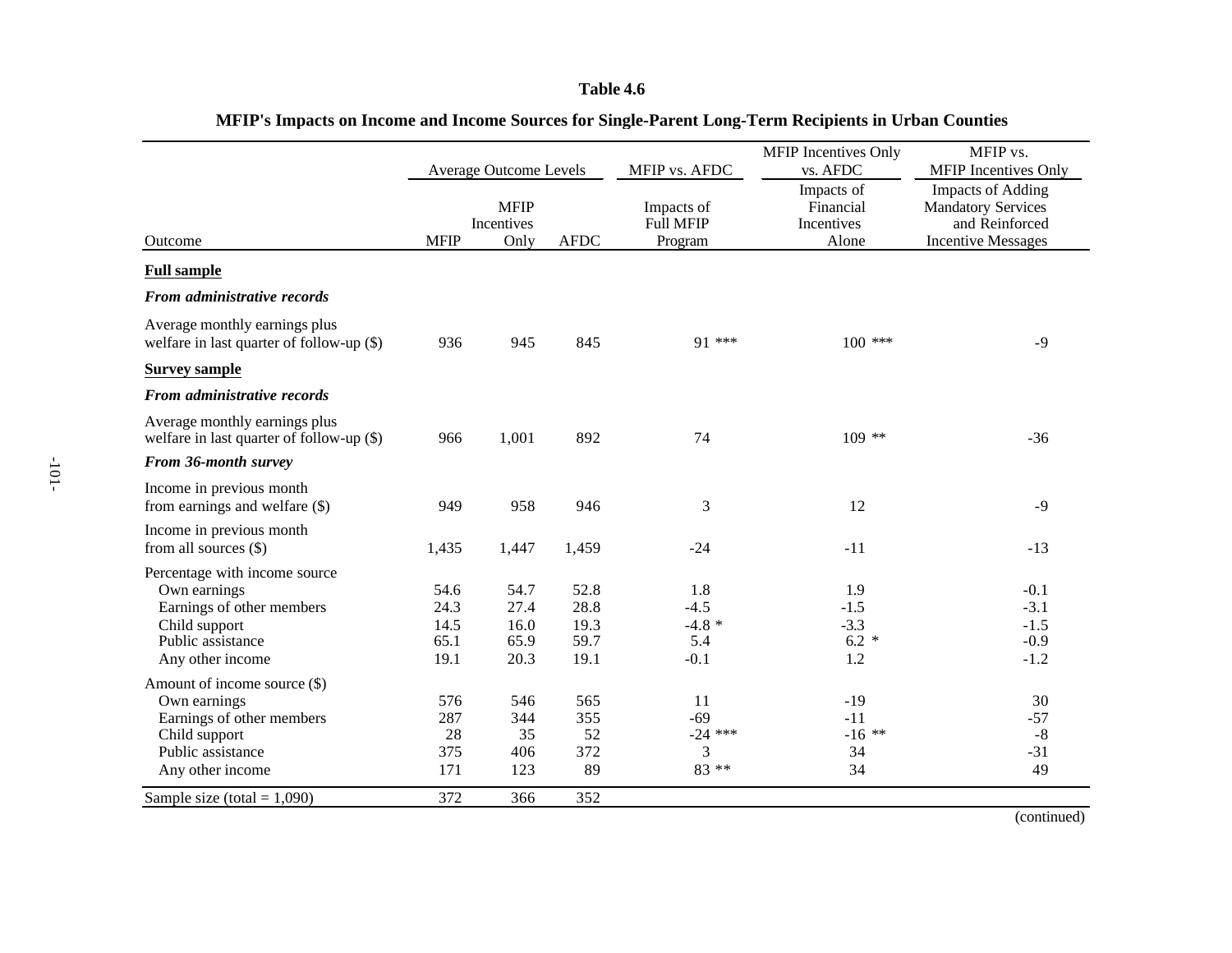#### **Table 4.6 (continued)**

SOURCES: MDRC calculations using data from Minnesota's Unemployment Insurance (UI) earnings records, public assistance benefit records, and the 36-month client survey.

NOTES: The full sample includes members randomly assigned from April 1, 1994, to March 31, 1996, excluding the small percentage who were receiving or applying only for Food Stamps at random assignment. The survey sample includes members randomly assigned from April 1, 1994, to October 31, 1994, excluding the small percentage who were receiving or applying only for Food Stamps at random assignment. The size of the survey sample is 1,090.

 A two-tailed t-test is applied to regression-adjusted impact estimates. Statistical significance levels are indicated as \*\*\* = 1 percent; \*\* = 5 percent;  $* = 10$  percent.

 Sample size may slightly vary for each outcome variable. For this reason, the averages for individual components of income may not sum to the average of total income.

 Welfare benefits are defined as receipt of either Food Stamp coupons or cash benefits from AFDC, Family General Assistance, or MFIP. Average welfare benefits are the sum of benefits from any of these sources.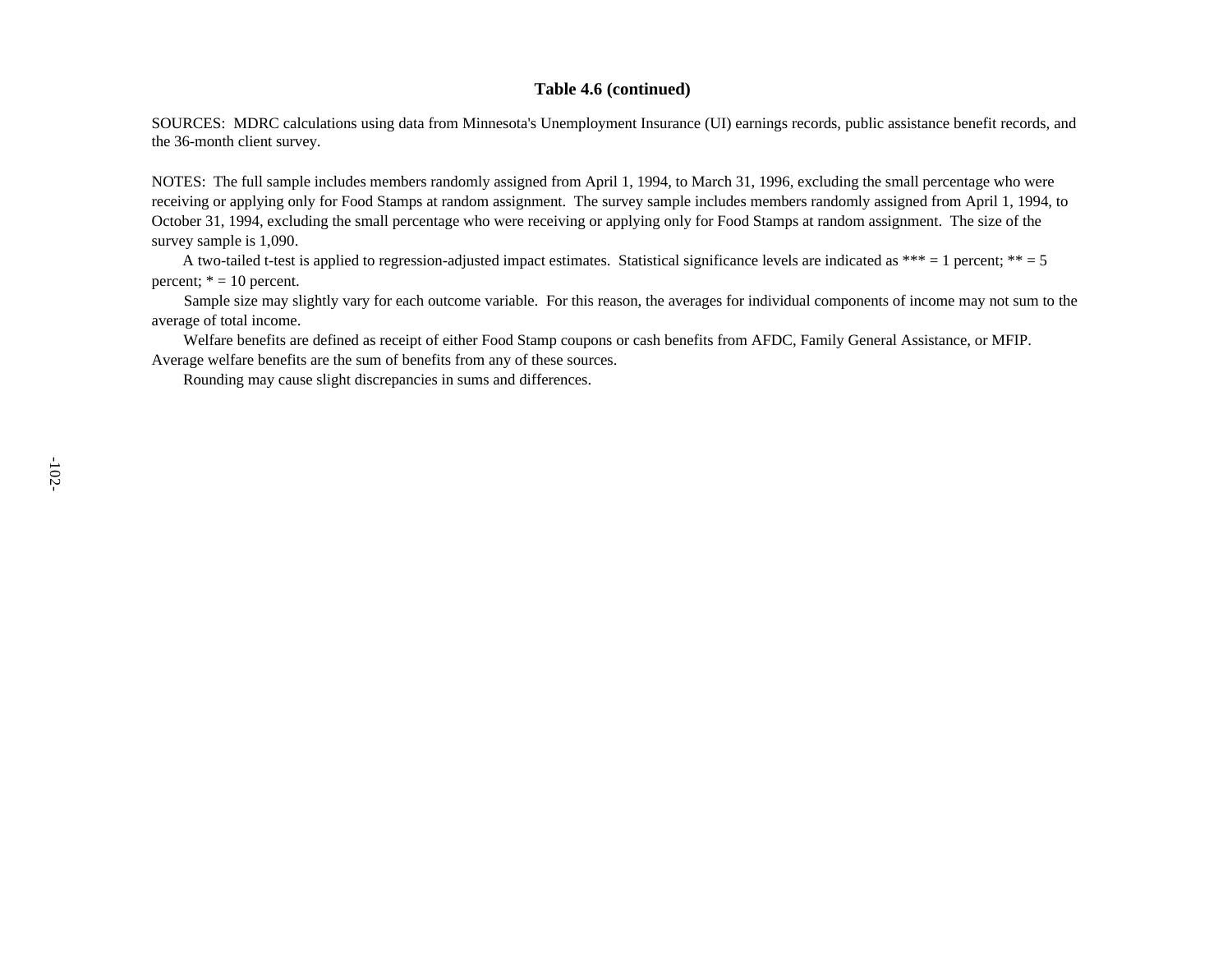monthly income of \$966.<sup>11</sup> According to respondents' reports, however, MFIP increased monthly income by only \$3, although the impacts of \$3 and \$74 are not statistically different from each other. As with survey-reported employment, shown earlier, data on income sources from surveys may be subject to different types of biases if respondents have reasons to hide or overreport various sources of income, and it is easy to imagine that these reasons would differ by research group. For example, analyses using data from another welfare-to-work program with an enhanced earnings disregard found that control group members receiving welfare underreported employment more than their treatment group counterparts.<sup>12</sup> Also, respondents receiving welfare may underreport earnings and income relative to respondents not receiving welfare. For these reasons, data on income and income sources from the survey may not provide the best measure of MFIP's impacts, especially with respect to earnings and welfare income.

In terms of program impacts, the only consistent finding about the sources of income in Table 4.6 is that MFIP appears to have reduced the receipt of child support; 14.5 percent of MFIP families received child support in the month preceding the survey, compared with 19.3 percent of AFDC families. This result is somewhat odd inasmuch as child support income is not treated differently in benefit calculations under MFIP and AFDC. However, the increase in income produced by MFIP during the three-year period may have reduced recipients' desire to pursue child support or nonresident fathers' desire to pay. Another possible explanation is that both MFIP groups were more likely than the AFDC group to be on welfare throughout the period. Women receiving welfare have less incentive than those not on welfare to pursue child support payments, because only \$50 of the payments are passed through to them, with the remainder being paid to the state to offset welfare costs.

Aside from the impacts on child support, the data in Table 4.6 provide a snapshot of the sources and levels of income available to single-parent long-term recipients. In terms of income levels, the survey data show that income from welfare and earnings substantially underestimates total resources available to recipients. For the MFIP group, for example, average income from all sources is \$1,435, and average income from welfare and the respondent's earnings is \$949. This discrepancy is due largely to the earnings of other adults in the household; 24.3 percent of the MFIP group reported that other adults in the family had earnings in the previous month.<sup>13</sup> The average amount received, including zeros for those who did not have this type of income, was \$287.

This comparison suggests that an income measure based solely on earnings and welfare, as shown in Table 4.5, may not accurately capture family well-being. However, Figure 4.6 shows that it is a good measure for some families and a bad measure for others. The figure shows sources of family income, by the presence of other adults in the household. Among single parents who were living with a spouse or partner at the time of the survey, the respondent's earnings plus welfare accounted for less than half of family income. In contrast, for those who did not live with

 $11$ The two sources are not measuring income in exactly the same time period. The records data refer to months 31 to 33 after random assignment, and the survey data refer to the month prior to the survey, which could have taken place 36 to more than 40 months after random assignment.

 $12$ Bloom et al., 2000.

 $13$ The majority of these respondents reported that there was a spouse or partner in the household.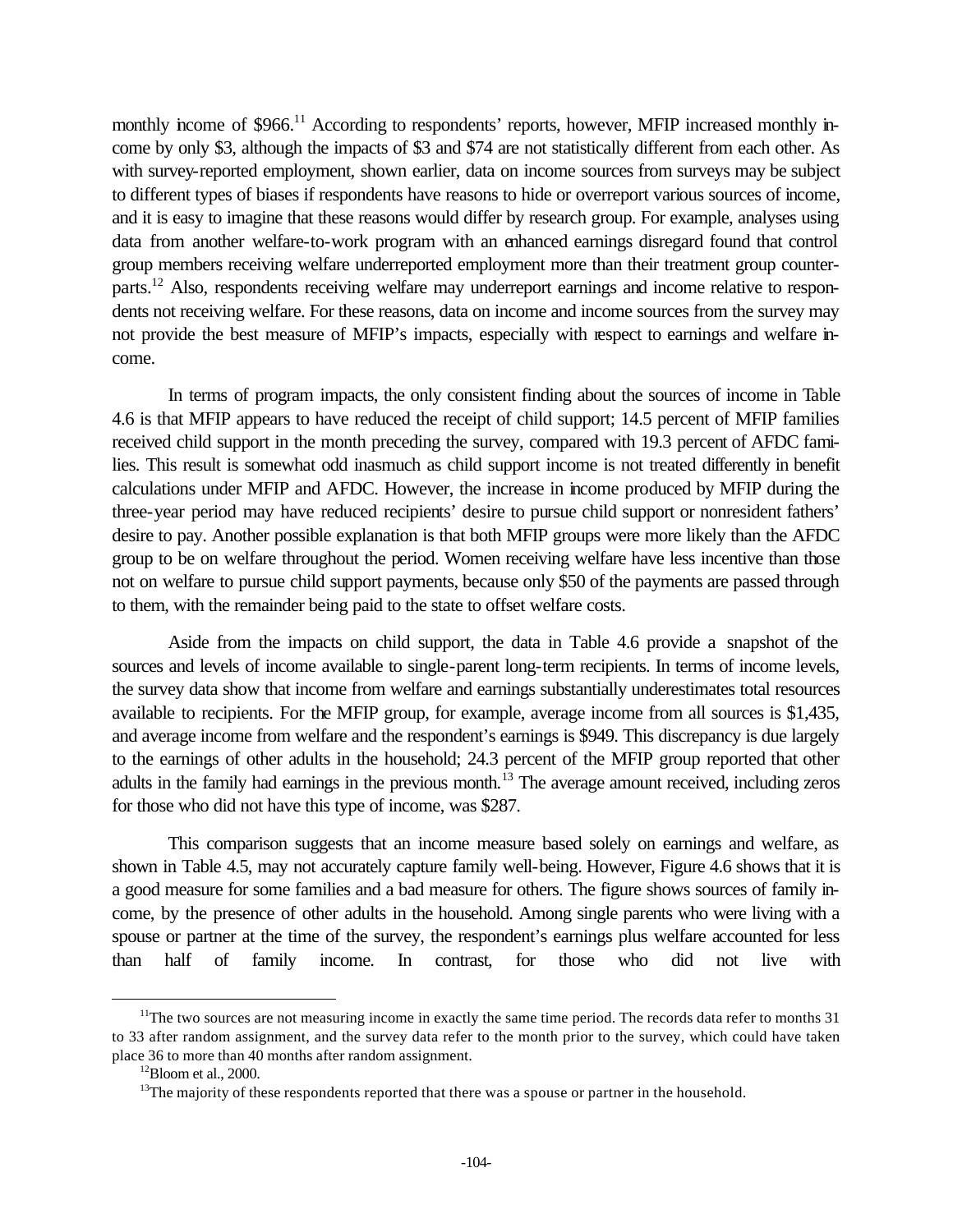### **Figure 4.6**



## **Composition of Family Income for Single-Parent Long-Term Recipients, by the Presence of Other Adults in the Household**

SOURCE: MDRC calculations using data from the 36-month survey.

NOTE: The sample includes members randomly assigned from April 1, 1994, to October 31, 1994, excluding the small percentage who were receiving or applying only for Food Stamps at random assignment.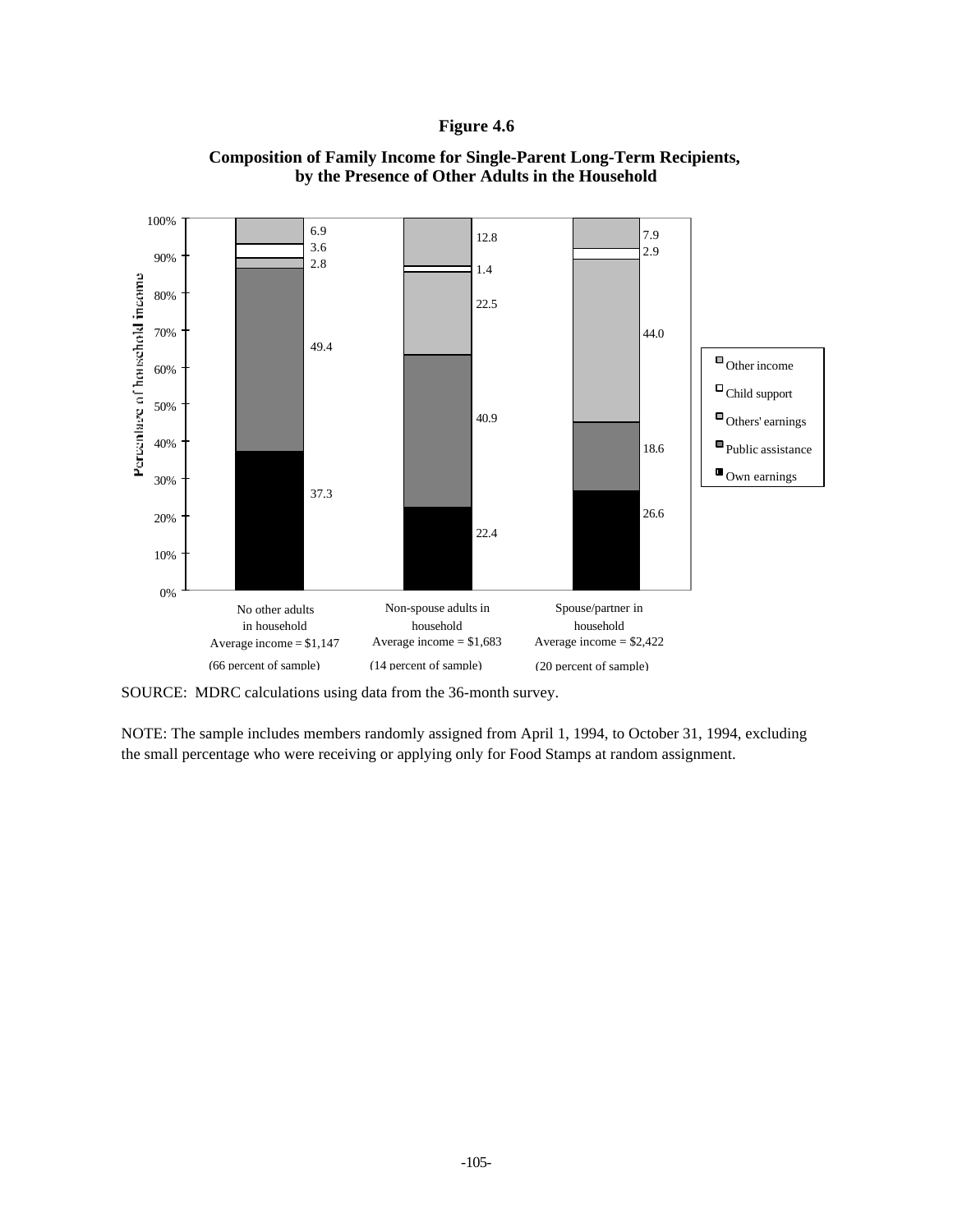other adults at the time of the survey (66 percent of the sample), earnings plus welfare benefits made up nearly 90 percent of family income.

Thus, administrative records data provide an accurate measure of resources for a slight majority of the sample. In addition, it is important to remember that the survey presents a snapshot of the family 36 months after random assignment. Most respondents who reported living with a spouse or partner were probably not doing so for the entire follow-up period, because there was not a second parent in the home when they were randomly assigned. For this reason, the records data in Table 4.5 probably provide a better measure than the survey data do of long-term recipients' resources over the entire period.

## **D. Other Measures of Well-Being**

The results so far indicate that MFIP produced substantial changes in the lives of many singleparent long-term recipients in urban counties, primarily with respect to their employment and income. This section uses data from the 36-month survey to examine MFIP's effects on their material hardship, health insurance coverage, residential mobility, and family structure. The results indicate that MFIP somewhat reduced respondents' perceptions of financial strain and increased the continuity of their health insurance coverage. (Because an extended survey was given to the sample of respondents analyzed in Volume 2, Effects on Children, that report presents MFIP's effects on additional measures of family well-being.)

Table 4.7 presents the results on family outcomes, and the first panel shows measures of material hardship. The survey included four questions designed to measure recipients' perceptions of financial strain (row 1) including "These days I can generally afford to buy the things we need" and "My financial situation is better than it's been in a long time." Responses could range from 1 ("strongly agree") to 4 ("strongly disagree"), and the average of responses to the four questions thus also can range from 1 to 4, with a higher number indicating greater financial strain.

The second set of questions about material hardship measured whether the family had been able to meet its basic needs during the previous 12 months. Respondents were asked, for example, whether they had ever been unable to pay monthly telephone or utility bills and whether they had ever needed to visit a doctor but could not afford it. The index of material hardship (row 2) was created as the sum of "yes" responses to seven questions and can range from 0 to 7, with a higher number indicating greater material hardship.

The average values for the AFDC group indicate that, although respondents generally were able to meet their basic needs, they did not feel especially secure financially. The value for the index of material hardship is 1.55, indicating that the average AFDC recipient responded "yes" to fewer than two of the seven questions. On the other hand, the value for perceptions of financial strain is 2.96, suggesting that the average AFDC respondent somewhat disagreed that she was financially secure. MFIP produced a small reduction in financial strain but did not affect material hardship. Although the added effect of the mandatory services increased material hardship, the net effect of the full MFIP program is statistically insignificant. The index of material hardship undoubtedly measures more severe economic deprivation than these long-term recipi-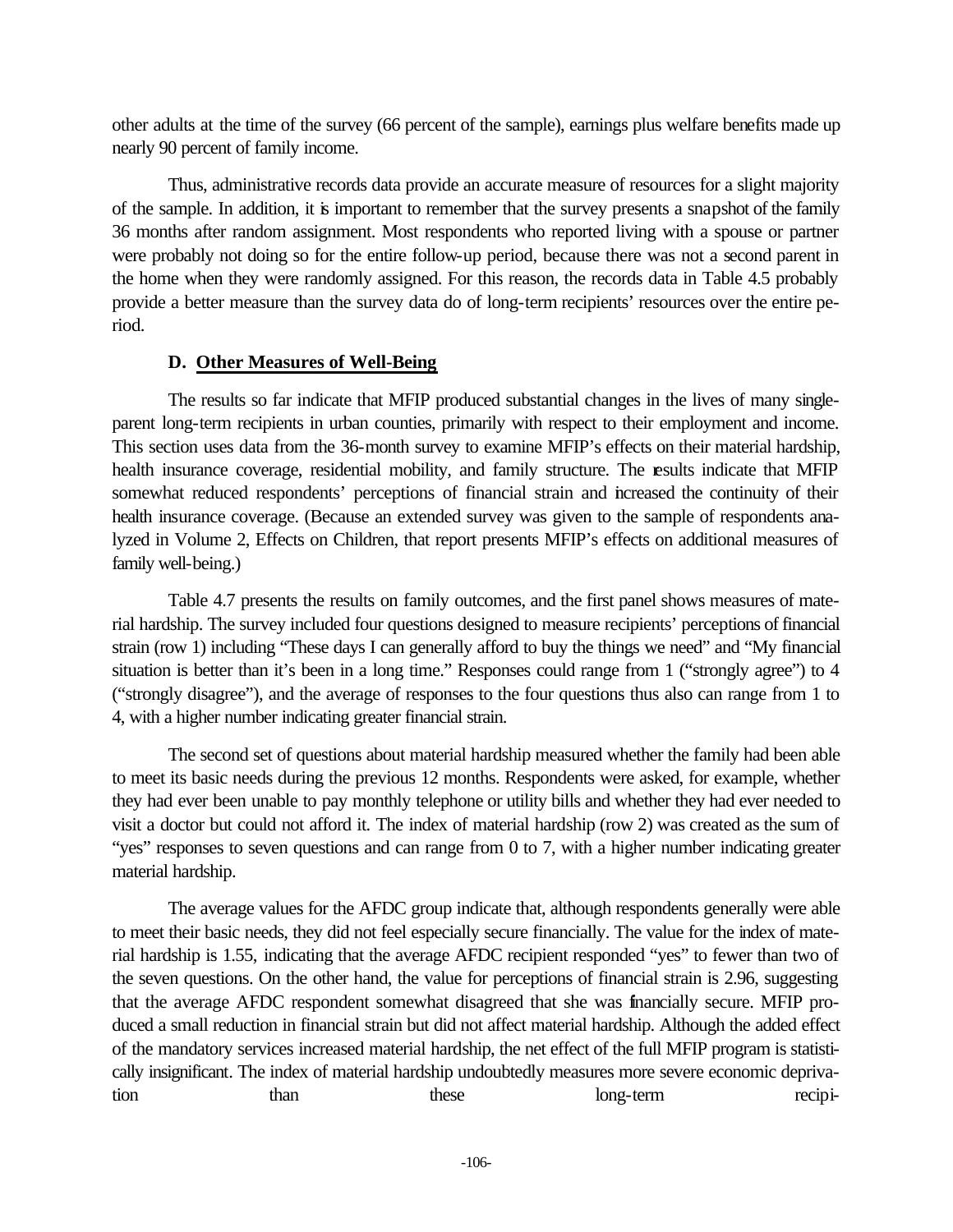|                                                                                  |                                                                 | <b>Average Outcome Levels</b> |                                           | MFIP vs. AFDC                                  | MFIP Incentives Only<br>vs. AFDC                                                                     | MFIP vs.<br><b>MFIP</b> Incentives Only |
|----------------------------------------------------------------------------------|-----------------------------------------------------------------|-------------------------------|-------------------------------------------|------------------------------------------------|------------------------------------------------------------------------------------------------------|-----------------------------------------|
| Outcome                                                                          | <b>MFIP</b><br>Incentives<br><b>AFDC</b><br><b>MFIP</b><br>Only |                               | Impacts of<br><b>Full MFIP</b><br>Program | Impacts of<br>Financial<br>Incentives<br>Alone | <b>Impacts of Adding</b><br><b>Mandatory Services</b><br>and Reinforced<br><b>Incentive Messages</b> |                                         |
| <b>Material hardship</b>                                                         |                                                                 |                               |                                           |                                                |                                                                                                      |                                         |
| Perceptions of financial strain<br>Index of material hardship                    | 2.9<br>1.7                                                      | 2.9<br>1.4                    | 3.0<br>1.5                                | $-0.1$ *<br>0.1                                | $-0.1$<br>$-0.1$                                                                                     | 0.0<br>$0.3**$                          |
| <b>Health insurance coverage</b>                                                 |                                                                 |                               |                                           |                                                |                                                                                                      |                                         |
| Respondent continuously covered by<br>health insurance during past 36 months (%) | 69.2                                                            | 75.0                          | 61.3                                      | $7.9$ **                                       | 13.6 ***                                                                                             | $-5.7*$                                 |
| Respondent currently covered<br>by health insurance $(\%)$                       | 85.5                                                            | 85.5                          | 83.9                                      | 1.6                                            | 1.6                                                                                                  | 0.0                                     |
| Respondent on Medicaid or MinnCare (%)                                           | 72.6                                                            | 70.4                          | 66.2                                      | $6.4 *$                                        | 4.2                                                                                                  | 2.2                                     |
| <b>Residence and residential moves</b>                                           |                                                                 |                               |                                           |                                                |                                                                                                      |                                         |
| Number of times moved<br>since random assignment $(\%)$                          |                                                                 |                               |                                           |                                                |                                                                                                      |                                         |
| None<br>Once<br>2 or more times                                                  | 26.1<br>28.4<br>45.6                                            | 33.5<br>28.2<br>38.3          | 30.2<br>29.0<br>40.8                      | $-4.2$<br>$-0.6$<br>4.8                        | 3.2<br>$-0.7$<br>$-2.5$                                                                              | $-7.4$ **<br>0.1<br>$7.3***$            |
| Marital status and cohabitation                                                  |                                                                 |                               |                                           |                                                |                                                                                                      |                                         |
| Currently married (%)<br>Currently married or living with partner (%)            | 8.6<br>23.9                                                     | 11.0<br>23.5                  | 5.8<br>20.8                               | 2.8<br>3.2                                     | $5.2$ **<br>2.7                                                                                      | $-2.4$<br>0.5                           |
| Sample size (total = $1,090$ )                                                   | 372                                                             | 366                           | 352                                       |                                                |                                                                                                      |                                         |

## **MFIP's Impacts on Family Outcomes for Single-Parent Long-Term Recipients in Urban Counties**

SOURCE: MDRC calculations using data from the 36-month client survey.

NOTES: The sample includes members randomly assigned from April 1, 1994, to October 31, 1994, excluding the small percentage who were receiving or applying only for Food Stamps at random assignment.

A two-tailed t-test is applied to regression-adjusted impact estimates. Statistical significance levels are indicated as  $*** = 1$  percent;  $** = 5$  percent; \*  $= 10$  percent.

Sample size may slightly vary for each outcome variable.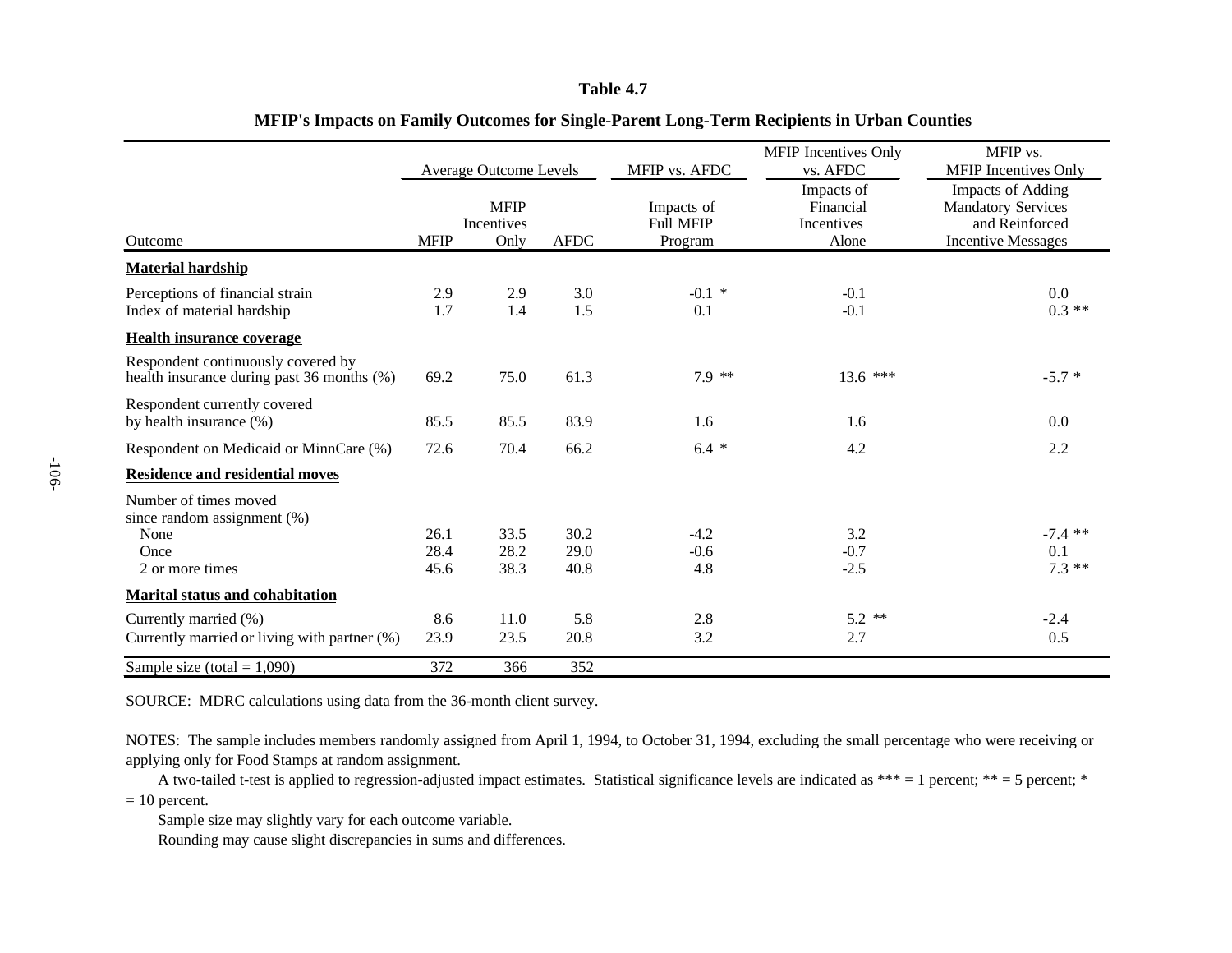ents experienced in the absence of the program, suggesting that Minnesota's welfare and safety net programs were successfully preventing severe economic hardship.

The second panel in Table 4.7 presents data on health insurance coverage. Although MFIP did not affect the number of respondents currently covered by health insurance at the time of the survey, it did increase the percentage who were covered by either Medicaid or MinnCare, a subsidized insurance program for low-income families. Among the AFDC group, for example, 66.2 percent were covered by Medicaid or MinnCare, compared with 72.6 percent of the MFIP group, for an impact of 6.4 percentage points. This increase is consistent with the fact that the MFIP group were more likely to be on welfare at the end of the follow-up period. It is somewhat odd that the Incentives Only group, who were also more likely to be on welfare, were not more likely to report being on Medicaid or MinnCare. The impact of 4.2 percentage points is not statistically significant.

Another effect of MFIP was to increase the continuity of health insurance coverage; 69.2 percent of the MFIP group and 75 percent of the Incentives Only group reported that they had health insurance throughout the three-year period, compared with only 61.3 percent of the AFDC group. These impacts are also probably related to higher rates of welfare receipt by the two MFIP groups. It is somewhat surprising, however, that so many respondents reported spending time without health coverage, given the existence of transitional Medicaid and MinnCare for those who left welfare.<sup>14</sup>

The third panel of Table 4.7 reports information on the number of times families had moved since entering the program. MFIP might have affected rates of mobility if families used their higher income to upgrade housing or if they moved closer to jobs. The numbers for the AFDC group show a fair amount of mobility among long-term recipients; 40.8 percent moved two or more times in the three years after random assignment. MFIP did not have statistically significant effects on residential mobility.

The final panel of Table 4.7 presents data on marriage and cohabitation. Although previous evaluations of welfare-to-work programs have focused primarily on employment and welfare receipt, a considerable amount of research and debate have explored the effects of social policies on family formation. Most research has been based on an economic model of marriage, which states that individuals will decide to marry if the (economic) benefits of being married are greater than the benefits of being single.<sup>15</sup> Within this model, marital search is often thought of as akin to searching for a job; that is, the likelihood of marriage depends on the number of potential partners in the marriage market and the individual's "attractiveness" to these potential partners.

Although decisions about marriage are undoubtedly more complex than this, the model produces a number of implications for the potential effects of MFIP. First, MFIP increased income. For a single woman, an increase in income (such as welfare benefits or her own earnings) might decrease the incentive to marry, because she has less need for a spouse's income. Alternatively, an increase in income might increase her probability of marriage by increasing her attractiveness as a spouse. Recent

 $14$ However, in field interviews, MFIP caseworkers reported a concern that if an MFIP group member closed her case but did not explicitly report that had she closed it because of employment, she did not receive transitional Medicaid.

<sup>&</sup>lt;sup>15</sup>Becker, Landes, and Michael, 1977.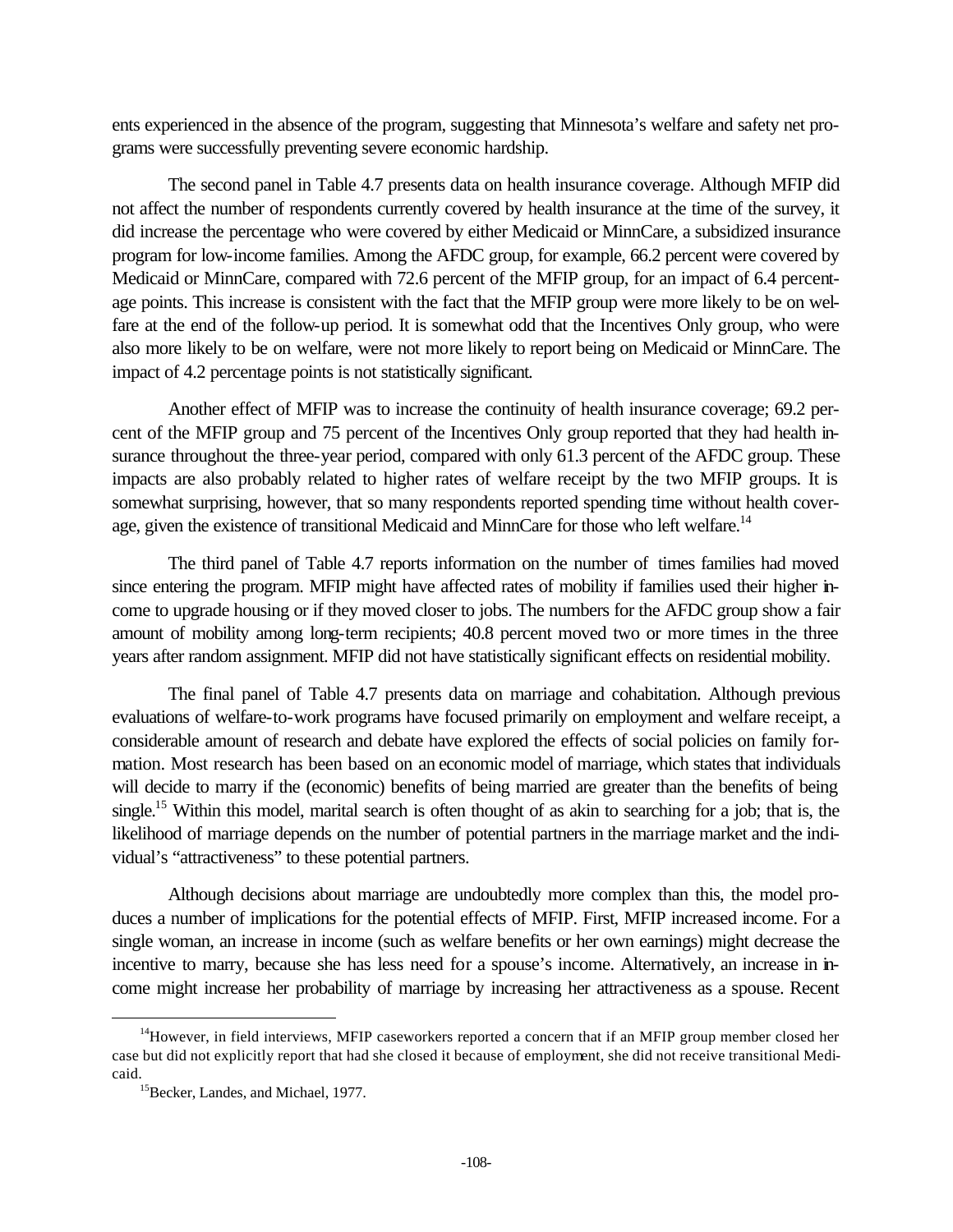ethnographic research on a sample of welfare recipients also suggests that higher income may encourage women to marry because it provides them with more bargaining power within the marriage.<sup>16</sup>

MFIP also increased employment rates. Single women who work may be more likely to marry than women who do not work because of the increased social contact afforded through work, or they might be less likely to marry if they work full time and have little time for other activities.

Finally, some programmatic elements of MFIP might have increased marriage — in particular, the elimination of the 100-hour rule for two-parent families and the changed treatment of stepparents' income when calculating benefit levels. Under AFDC-UP (AFDC-Unemployed Parent, the program for two-parent families), the family became ineligible for benefits if the primary wage-earner worked more than 100 hours per month. The elimination of this rule under MFIP might have encouraged marriage, because single-parent recipients would not necessarily lose their benefits if they married and their spouse worked.

Based on the economic model of marriage, it is difficult to predict MFIP's effects on singleparent long-term recipients. The results in Table 4.7 show that the incentives alone produced an increase in marriage rates but that the full program did not. Rates of marriage and cohabitation are low among these recipients (all of whom were reported as single at random assignment). Only 5.8 percent of the AFDC group were married at the time of the survey, and 20.8 percent were either married or living with a partner. Although marriage and cohabitation rates are somewhat higher for the MFIP group, these differences are not statistically significant. MFIP's incentives alone, however, produced a statistically significant increase in the rate of marriage; 11.0 percent of the Incentives Only group reported being married, for a 5.2 percentage point increase. The effect of adding the mandatory services, however, was to reduce this impact, leaving no net increase from the full program.<sup>17</sup> The results suggest that the increase in part-time employment and income among the Incentives Only group resulted in a higher marriage rate, although this impact could also have resulted from the programmatic elements of MFIP for two-parent families, as mentioned earlier.<sup>18</sup>

## **E. Effects for Subgroups in Urban Counties**

Employment programs typically have different effects on different types of families, and it is easy to imagine that MFIP, with its focus on quick employment, might have had different effects on long-term recipients who were more versus less job-ready. This section presents impacts for several subgroups defined by level of disadvantage, where "disadvantage" is meant to capture the degree of difficulty recipients might have finding jobs. Because previous research<sup>19</sup> has found that education level, prior em-

<sup>&</sup>lt;sup>16</sup>Edin, 1999.

<sup>&</sup>lt;sup>17</sup>Recall from Table 4.6 that both MFIP groups were somewhat less likely (although not significantly so) to report having earnings from other members of the household. This is not necessarily inconsistent with the finding that the MFIP groups were more likely to have been married or cohabiting. First, the earnings of others might have included adults who were not the partner or spouse; second, because of the higher income MFIP provided, it might have affected the likelihood that the partner or spouse would work.

 $18$ MFIP did increase marriage rates for long-term recipients in the sample for the child study (see Gennetian and Miller,  $2000$  — that is, for single mothers with a child age 2 to 9 at random assignment.

<sup>&</sup>lt;sup>19</sup>Michalopoulos and Schwartz, 2000.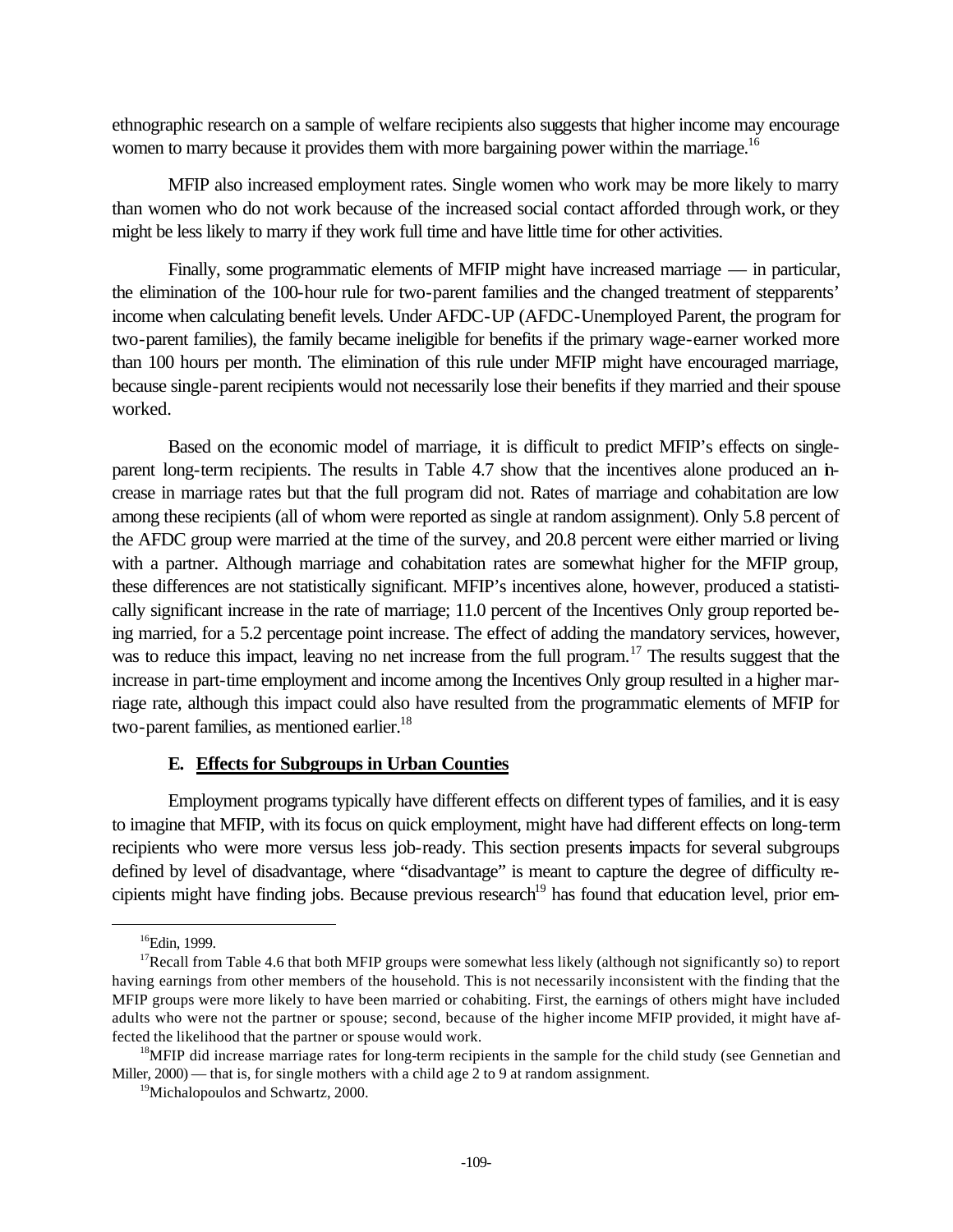ployment, and welfare history are very good predictors of subsequent employment outcomes, subgroups here are defined by these characteristics. In addition, because an earlier analysis found important differences between subgroups defined by housing status, impacts are also presented for them. Finally, impacts were also estimated for other subgroups, including those defined by race/ethnicity, age, and number of children. In general, in urban counties, MFIP had similar effects across this wide range of single-parent long-term recipients.

Tables 4.8 and 4.9 present subgroup impacts on quarterly employment rates and quarterly earnings.<sup>20</sup> The outcomes for the AFDC subgroups show that education level and work experience are important predictors of subsequent employment (Table 4.8); only 35.7 percent of the AFDC subgroup without a high school degree worked each quarter in year 3, compared with 49.6 percent of the AFDC subgroup with a high school degree. Earnings are also substantially higher for the latter subgroup (Table 4.9). MFIP's impacts, however, vary only by work experience. Its impact on the employment rates for those who did not work in the year before random assignment is 16.5 percentage points, compared with 4.3 percentage points for those who did work, and the difference in impacts is statistically significant. The impact difference for this MFIP subgroup likely reflects the fact that the employment rate for the AFDC subgroup with no prior work experience is fairly low, making large increases easier to achieve. The impacts on earnings are also significantly different only across the subgroups defined by prior employment.

These results show that MFIP increased employment for a wide range of urban long-term recipients, including many who potentially would have had trouble finding jobs. Although the strong economy during this period may have contributed to these effects, the results are encouraging and are consistent with results from a recent study which found that several welfare-to-work programs increased average earnings across a range of subgroups.<sup>21</sup> The results for MFIP's effects on earnings, however, are less consistent but may be related to the fact that the financial incentives caused some workers in the more employable subgroups to reduce their work hours or to take lower-wage jobs. This can be seen most clearly for the subgroup who worked in the prior year. MFIP increased employment by 4.3 percentage points but decreased average earnings by \$66, indicating that some workers in this subgroup reduced their hours or took lower-paying jobs.

The bottom panels in Tables 4.8 and 4.9 present subgroup impacts by housing status. An earlier, unpublished paper reported that MFIP's impacts after 18 months were substantially larger for longterm recipients who lived in public or subsidized housing at random assignment.<sup>22</sup> The present results show that the differences continued through the three years. MFIP's impact on quarterly employment rates in year 3 was 17.9 percentage points for the subgroup in public hous-

 $20$ The subgroup impacts presented here are "unconditional." In other words, the impacts estimated for those without a high school diploma, for example, do not account for the fact that many of those without a diploma also had limited work experience, coupled with the fact that the program might have had different effects on those with limited work experience.

<sup>&</sup>lt;sup>21</sup>Michalopoulos and Schwartz, 2000.

 $22$ Miller, 1998.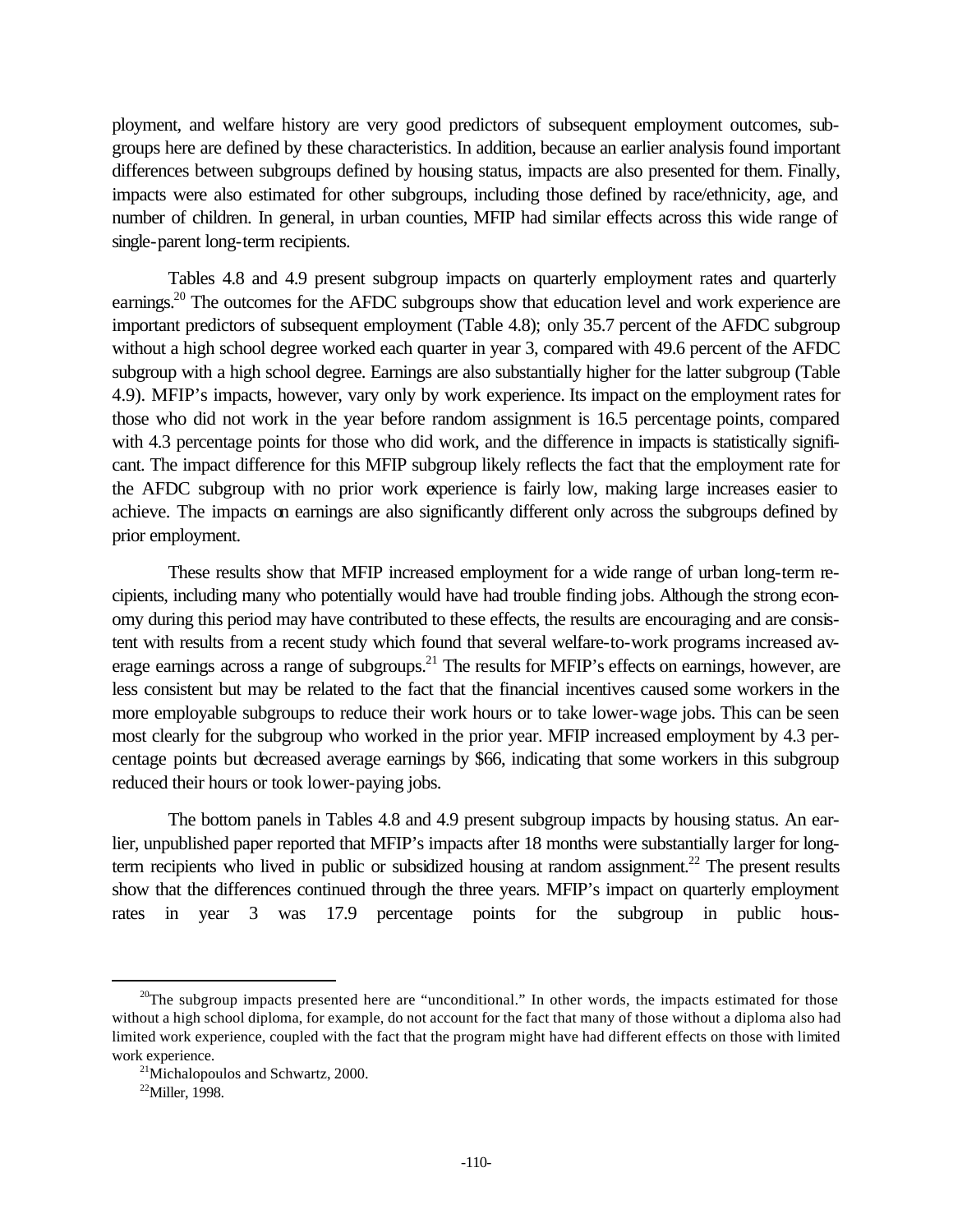|                                                                                                       |                         |              | <b>Average Outcome Levels</b>     |              | MFIP vs. AFDC                             | MFIP Incentives Only<br>vs. AFDC               | MFIP vs.<br>MFIP Incentives Only                                                                     |
|-------------------------------------------------------------------------------------------------------|-------------------------|--------------|-----------------------------------|--------------|-------------------------------------------|------------------------------------------------|------------------------------------------------------------------------------------------------------|
| Outcome $(\%)$                                                                                        | Percentage<br>of Sample | <b>MFIP</b>  | <b>MFIP</b><br>Incentives<br>Only | <b>AFDC</b>  | Impacts of<br><b>Full MFIP</b><br>Program | Impacts of<br>Financial<br>Incentives<br>Alone | <b>Impacts of Adding</b><br><b>Mandatory Services</b><br>and Reinforced<br><b>Incentive Messages</b> |
| <b>Education level</b>                                                                                |                         |              |                                   |              |                                           |                                                |                                                                                                      |
| No high school degree<br>At least high school degree                                                  | 33.6<br>66.4            | 45.2<br>61.8 | 34.9<br>54.5                      | 35.7<br>49.6 | $9.5$ ***<br>$12.2$ ***                   | $-0.9$<br>$4.8 *$                              | $10.4$ ***<br>$7.4$ ***                                                                              |
| <b>Prior employment</b>                                                                               |                         |              |                                   |              |                                           |                                                |                                                                                                      |
| Did not work in year prior<br>to random assignment<br>Worked in year prior<br>to random assignment    | 58.0<br>42.0            | 51.9<br>62.1 | 40.6<br>58.8                      | 35.4<br>57.8 | 16.5 ***<br>4.3                           | $5.1 *$<br>1.0                                 | $11.3$ ***<br>3.4                                                                                    |
| <b>Prior welfare receipt</b>                                                                          |                         |              |                                   |              |                                           |                                                |                                                                                                      |
| 5 years or more<br>Less than 5 years                                                                  | 55.9<br>44.1            | 54.4<br>58.4 | 48.0<br>49.2                      | 42.9<br>47.7 | $11.5$ ***<br>$10.8$ ***                  | $5.1 *$<br>1.6                                 | $6.4$ **<br>9.2 ***                                                                                  |
| <b>Housing status</b>                                                                                 |                         |              |                                   |              |                                           |                                                |                                                                                                      |
| Public/subsidized housing<br>at random assignment<br>Private or other housing<br>at random assignment | 40.4<br>59.6            | 61.2<br>53.2 | 53.1<br>45.4                      | 43.3<br>45.3 | 17.9 ***<br>7.9 ***                       | $9.8***$<br>0.1                                | $8.2$ **<br>$7.7***$                                                                                 |
| Sample size (total = $2,615$ )                                                                        |                         | 846          | 835                               | 934          |                                           |                                                |                                                                                                      |

## **MFIP's Subgroup Impacts on Average Quarterly Employment Rates in Year Three for Single-Parent Long-Term Recipients in Urban Counties**

SOURCE: MDRC calculations using data from Minnesota's Unemployment Insurance (UI) earnings records.

NOTES: The sample includes members randomly assigned from April 1, 1994, to March 31, 1996, excluding the small percentage who were receiving or applying only for Food Stamps at random assignment.

A two-tailed t-test is applied to regression-adjusted impact estimates. Statistical significance levels are indicated as \*\*\* = 1 percent; \*\* = 5 percent; \* = 10 percent.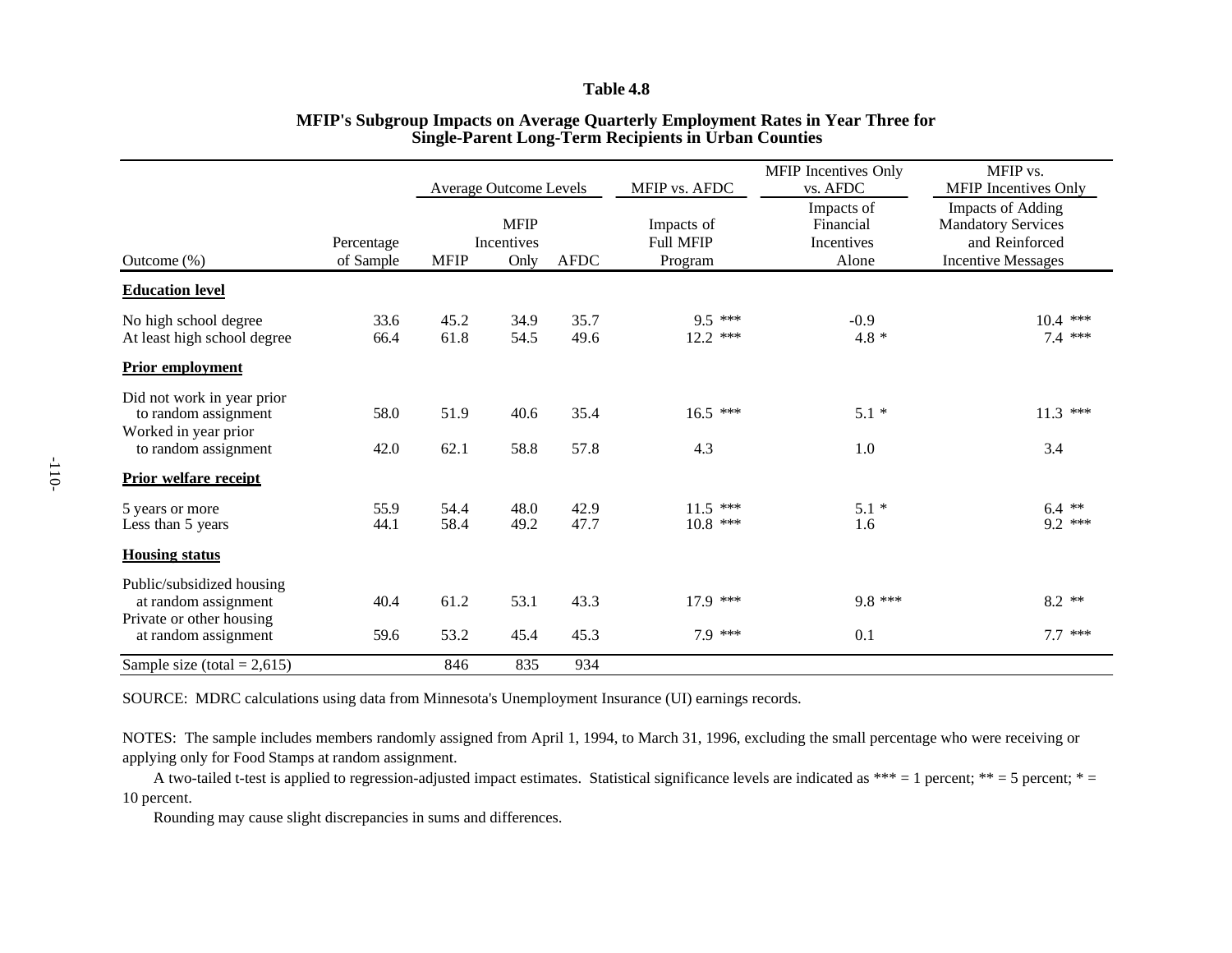|                                                                                                             |                         |                | Average Outcome Levels                   |                | MFIP vs. AFDC                             | MFIP Incentives Only<br>vs. AFDC               | MFIP vs.<br>MFIP Incentives Only                                                                     |
|-------------------------------------------------------------------------------------------------------------|-------------------------|----------------|------------------------------------------|----------------|-------------------------------------------|------------------------------------------------|------------------------------------------------------------------------------------------------------|
| Outcome (\$)                                                                                                | Percentage<br>of Sample | <b>MFIP</b>    | <b>MFIP</b><br><b>Incentives</b><br>Only | <b>AFDC</b>    | Impacts of<br><b>Full MFIP</b><br>Program | Impacts of<br>Financial<br>Incentives<br>Alone | <b>Impacts of Adding</b><br><b>Mandatory Services</b><br>and Reinforced<br><b>Incentive Messages</b> |
| <b>Education level</b>                                                                                      |                         |                |                                          |                |                                           |                                                |                                                                                                      |
| No high school degree<br>At least high school degree                                                        | 33.6<br>66.4            | 969<br>1,683   | 695<br>1,503                             | 783<br>1,576   | 186<br>107                                | $-88$<br>$-73$                                 | $274$ **<br>180                                                                                      |
| <b>Prior employment</b>                                                                                     |                         |                |                                          |                |                                           |                                                |                                                                                                      |
| Did not work in year prior<br>to random assignment<br>Worked in year prior<br>to random assignment          | 58.0<br>42.0            | 1,332<br>1,589 | 1,076<br>1,458                           | 1,064<br>1,655 | 267 **<br>$-66$                           | 12<br>$-197$                                   | 255 **<br>131                                                                                        |
| Prior welfare receipt                                                                                       |                         |                |                                          |                |                                           |                                                |                                                                                                      |
| 5 years or more<br>Less than 5 years                                                                        | 55.9<br>44.1            | 1,312<br>1,593 | 1,214<br>1,331                           | 1,208<br>1,428 | 104<br>165                                | 5<br>$-97$                                     | 98<br>$262 *$                                                                                        |
| <b>Housing status</b>                                                                                       |                         |                |                                          |                |                                           |                                                |                                                                                                      |
| Public/subsidized housing<br>at at random assignment<br>Private or other housing<br>at at random assignment | 40.4<br>59.6            | 1,657<br>1,305 | 1,415<br>1,134                           | 1,324<br>1,281 | 333 **<br>23                              | 90<br>$-147$                                   | 243<br>170                                                                                           |
| Sample size (total = $2,615$ )                                                                              |                         | 846            | 835                                      | 934            |                                           |                                                |                                                                                                      |

## **MFIP's Subgroup Impacts on Average Quarterly Earnings in Year Three for Single-Parent Long-Term Recipients in Urban Counties**

SOURCE: MDRC calculations using data from Minnesota's Unemployment Insurance (UI) earnings records.

NOTES: The sample includes members randomly assigned from April 1, 1994, to March 31, 1996, excluding the small percentage who were receiving or applying only for Food Stamps at random assignment.

A two-tailed t-test is applied to regression-adjusted impact estimates. Statistical significance levels are indicated as \*\*\* = 1 percent; \*\* = 5 percent; \* = 10 percent.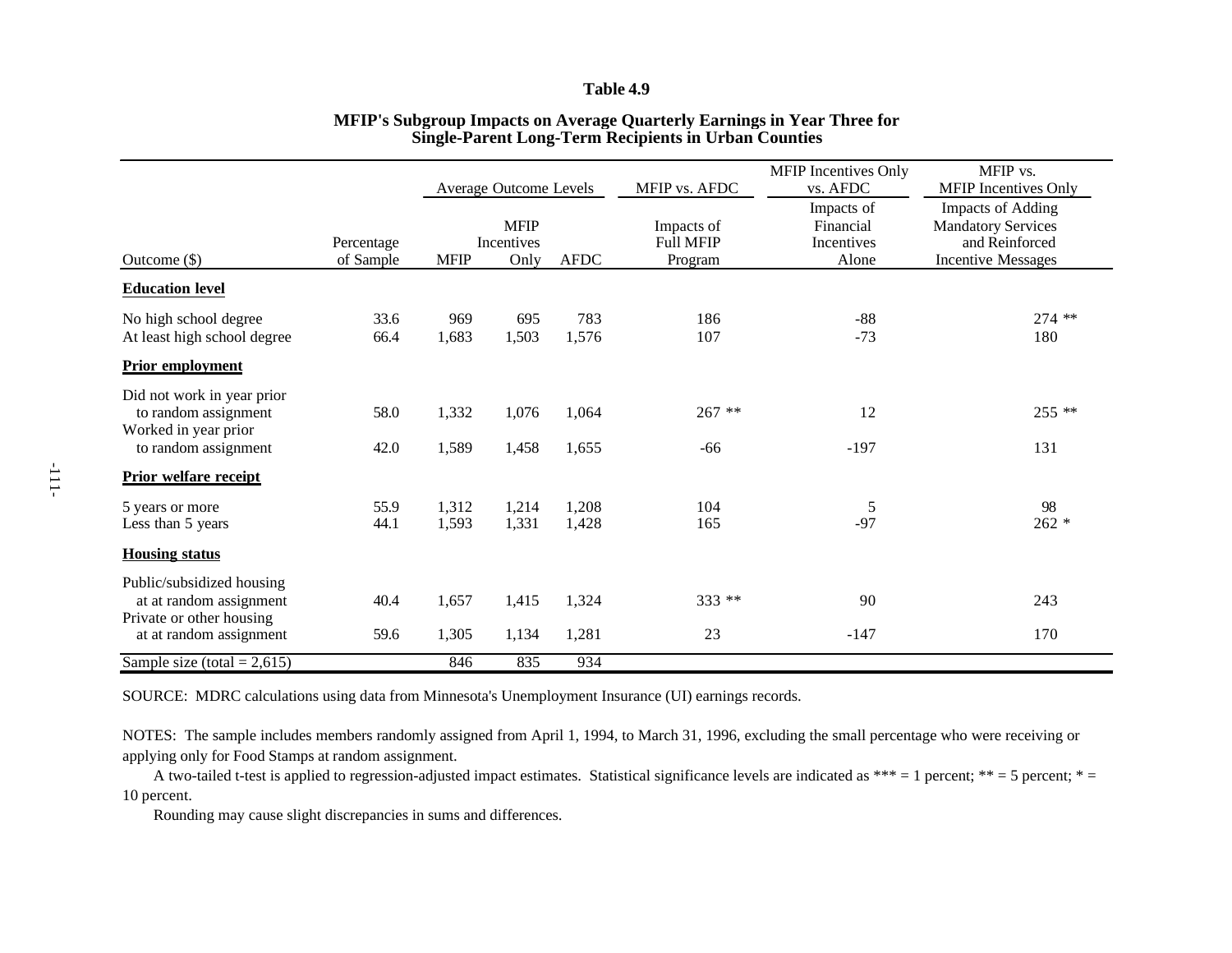ing, compared with 7.9 percentage points for those in private housing. In addition, this difference in employment impacts derives entirely from larger impacts of the financial incentives alone (9.8 percentage points for the public housing subgroup versus 0.1 percentage points for the other subgroup). The earlier paper raised several possible explanations for this difference. Public and subsidized housing, for example, might provide the residential stability that people need in order to find and keep a job. In addition, the availability of subsidized housing may reduce a recipient's risk of taking a job, because her rent payments will be adjusted if she subsequently loses the job. Another possible explanation lies in the rent rules of public/subsidized housing. The amount of rent that a resident is required to pay is tied directly to her level of income; as her earnings increase, so does her rent, which creates a strong disincentive to work.<sup>23</sup> Thus, the public housing subgroups may have consisted of relatively more recipients who were "on the margin" of working, since many presumably would have worked in the absence of the rent subsidy disincentive. Employment policies are likely to have their largest employment effects on those who are on the margin of entering or leaving work. $^{24}$ 

# **V. Effects on Single-Parent Long-Term Recipients in Rural Counties**

This section presents MFIP's impacts on employment, earnings, and welfare receipt for singleparent long-term recipients in rural counties. Because rural families continued to be randomly assigned for several months after urban families, the amount of follow-up for these families is 10 quarters, or two years and three months. Also, impacts are shown only for the full program, because no families in the rural counties were assigned to the Incentives Only group.

Table 4.10 presents the impacts on rural recipients' employment, earnings, and welfare receipt. MFIP's effect on average quarterly employment in year 1 (11.8 percentage points) is similar to that found in the urban counties. However, the impacts diminished considerably by years 2 and 3.<sup>25</sup> This finding is consistent with results from the interim report, in which the large employment impacts in the rural counties began to fade by quarter 6. The bottom panel of the table shows that MFIP substantially increased welfare receipt in the rural counties, by 12.4 percentage points in year 2.

Table 4.11 presents MFIP's impacts on rural recipients' income and measured poverty. (Recall that income includes earnings plus welfare benefits only.) Incomes were lower, on average, in the rural counties than in the urban counties. MFIP increased average quarterly income fairly substantially, by \$421 in quarter 10. This increase came entirely from the higher welfare benefits paid to working families. As a result of higher benefits, the MFIP group had higher incomes and lower rates of measured poverty.

<sup>&</sup>lt;sup>23</sup>The rent subsidy itself creates a disincentive to work — through an "income effect" — because it allows a recipient to not work and yet maintain the same standard of living as she would have if she were not receiving a rent subsidy.

 $24$ Note that because the rent subsidy is based on earnings plus welfare benefits, MFIP's financial incentives relative to AFDC were somewhat smaller for long-term recipients in public housing. This difference suggests that the employment impacts of the financial incentives alone should have been smaller for the public housing group.

 $25$ The employment impact in year 2 is significantly different from the impact for the urban sample (analysis not shown).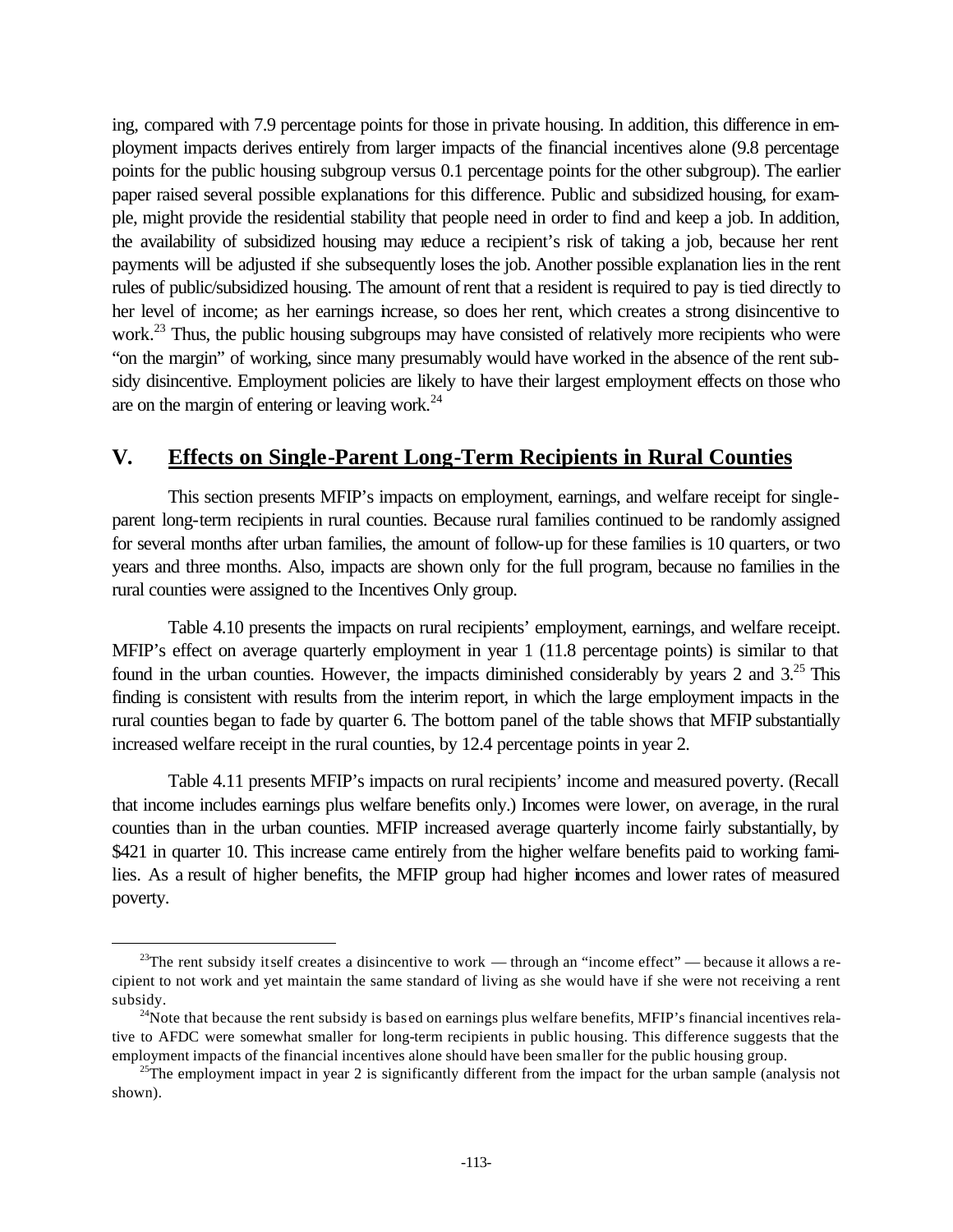|                                       |             |             | Impact       | Percentage |
|---------------------------------------|-------------|-------------|--------------|------------|
| Outcome                               | <b>MFIP</b> | <b>AFDC</b> | (Difference) | Change     |
| <b>Employment and earnings</b>        |             |             |              |            |
| Average quarterly employment rate (%) |             |             |              |            |
| Year 1                                | 43.8        | 32.0        | $11.8***$    | 36.8       |
| Year 2                                | 50.3        | 44.5        | $5.8*$       | 13.0       |
| Year 3 (quarter 10)                   | 53.6        | 46.9        | 6.7          | 14.2       |
| Number of quarters employed during    |             |             |              |            |
| the 9-quarter follow-up period $(\%)$ |             |             |              |            |
| None                                  | 20.1        | 29.5        | $-9.4$ ***   | $-31.9$    |
| $1 - 4$                               | 31.6        | 31.5        | 0.1          | 0.4        |
| $5-9$                                 | 48.3        | 39.1        | $9.3***$     | 23.7       |
| Average quarterly earnings (\$)       |             |             |              |            |
| Year 1                                | 665         | 536         | 128          | 23.9       |
| Year 2                                | 1,002       | 1,019       | $-17$        | $-1.7$     |
| Year 3 (quarter 10)                   | 1,218       | 1,160       | 58           | 5.0        |
| <b>Welfare receipt</b>                |             |             |              |            |
| Average quarterly receipt rate (%)    |             |             |              |            |
| Year 1                                | 92.8        | 87.6        | $5.2**$      | 6.0        |
| Year 2                                | 81.9        | 69.5        | $12.4$ ***   | 17.9       |
| Year 3 (quarter 10)                   | 74.1        | 59.2        | $14.9***$    | 25.1       |
| Average quarterly benefits (\$)       |             |             |              |            |
| Year 1                                | 1,915       | 1,646       | $269$ ***    | 16.3       |
| Year 2                                | 1,583       | 1,192       | 391 ***      | 32.8       |
| Year 3 (quarter 10)                   | 1,345       | 983         | 362 ***      | 36.9       |
| Sample size (total = $593$ )          | 295         | 298         |              |            |

#### **MFIP's Impacts on Employment, Earnings, and Welfare for Single-Parent Long-Term Recipients in Rural Counties**

SOURCES: MDRC calculations using data from Minnesota's Unemployment Insurance (UI) earnings records and public assistance benefit records.

NOTES: The sample includes members randomly assigned from April 1, 1994, to March 31, 1996, excluding the small percentage who were receiving or applying only for Food Stamps at random assignment.

 A two-tailed t-test is applied to regression-adjusted impact estimates. Statistical significance levels are indicated as  $*** = 1$  percent;  $** = 5$  percent;  $* = 10$  percent.

 Welfare receipt is defined as receipt of either Food Stamp coupons or cash benefits from AFDC, Family General Assistance, or MFIP. Average welfare benefits are the sum of benefits from any of these sources.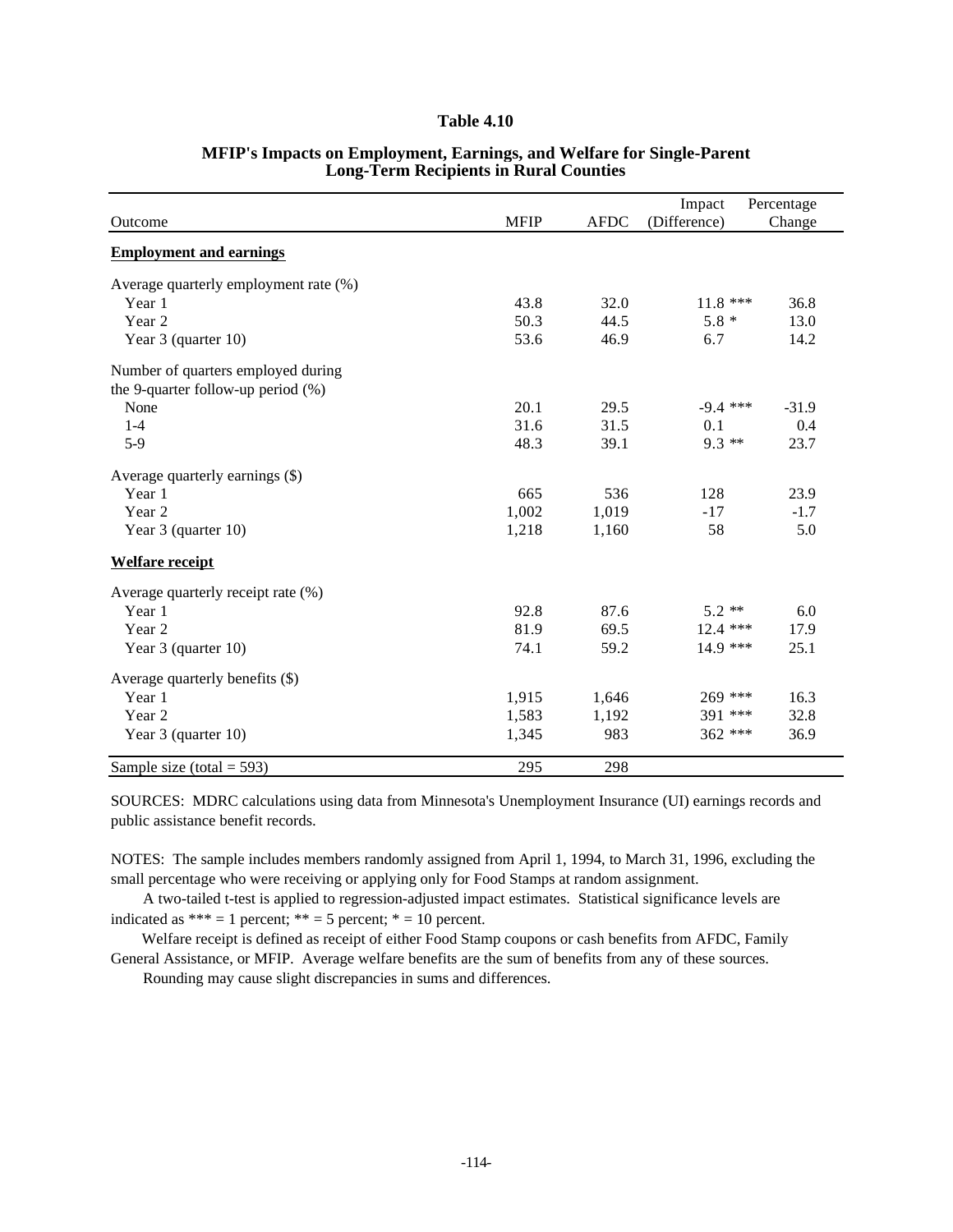|                                      |             |             | Impact       | Percentage |
|--------------------------------------|-------------|-------------|--------------|------------|
| Outcome                              | <b>MFIP</b> | <b>AFDC</b> | (Difference) | Change     |
| <b>Average quarterly income</b>      |             |             |              |            |
| Average quarterly income             |             |             |              |            |
| from welfare and earnings (\$)       |             |             |              |            |
| Year 1                               | 2,579       | 2,182       | 397 ***      | 18.2       |
| Year 2                               | 2,584       | 2,211       | $373$ ***    | 16.9       |
| Year 3 (quarter 10)                  | 2,563       | 2,143       | 421 ***      | 19.6       |
| <b>Income and poverty in</b>         |             |             |              |            |
| second year of follow-up             |             |             |              |            |
| Average quarterly income             |             |             |              |            |
| from welfare and earnings (\$)       | 2,584       | 2,211       | $373$ ***    | 16.9       |
| Measured poverty <sup>a</sup> $(\%)$ | 73          | 84          | $-11$ ***    | $-12.9$    |
| Income and poverty in second         |             |             |              |            |
| year of follow-up with estimated     |             |             |              |            |
| taxes and EIC benefits <sup>b</sup>  |             |             |              |            |
| Average quarterly income             |             |             |              |            |
| from welfare and earnings $(\$)$     | 2,786       | 2,377       | 409 ***      | 17.2       |
| Measured poverty <sup>a</sup> (%)    | 66.0        | 78.6        | $-12.6$ ***  | $-16.0$    |
| <b>Income sources</b>                |             |             |              |            |
| In last quarter of follow-up $(\%)$  |             |             |              |            |
| Earnings, welfare                    | 28.4        | 19.9        | $8.5$ **     | 42.8       |
| Earnings, no welfare                 | 20.9        | 31.7        | $-10.8$ ***  | $-34.0$    |
| No earnings, welfare                 | 37.7        | 33.8        | 3.9          | 11.7       |
| No earnings, no welfare              | 11.6        | 13.3        | $-1.7$       | $-12.7$    |
| Earnings are more than half          |             |             |              |            |
| of total income (%)                  | 37.6        | 38.0        | $-0.4$       | $-0.9$     |
| Sample size (total = 593)            | 295         | 298         |              |            |

## **MFIP's Impacts on Income and Poverty for Single-Parent Long-Term Recipients in Rural Counties**

SOURCES: MDRC calculations using data from Minnesota's Unemployment Insurance (UI) earnings records and public assistance benefit records.

NOTES: The sample includes members randomly assigned from April 1, 1994, to March 31, 1996, excluding the small percentage who were receiving or applying only for Food Stamps at random assignment.

 A two-tailed t-test is applied to regression-adjusted impact estimates. Statistical significance levels are indicated as  $*** = 1$  percent;  $** = 5$  percent;  $* = 10$  percent.

 Welfare receipt is defined as receipt of either Food Stamp coupons or cash benefits from AFDC, Family General Assistance, or MFIP. Average welfare benefits are the sum of benefits from any of these sources.

Rounding may cause slight discrepancies in sums and differences.

<sup>a</sup>Measured poverty is defined as the percentage of families whose earnings plus welfare benefits are below the official poverty threshold. The appropriate threshold is determined by the number of children in the family. Because the measure of income used here includes earnings, cash welfare, and Food Stamp benefits but does not include income from other sources, the measured poverty rate presented here is not comparable with the official poverty rate.

<sup>b</sup>These estimates are calculated assuming that all eligible individuals received both the federal and the state Earned Income Credit. Estimated payroll taxes and federal and state income taxes are also subtracted.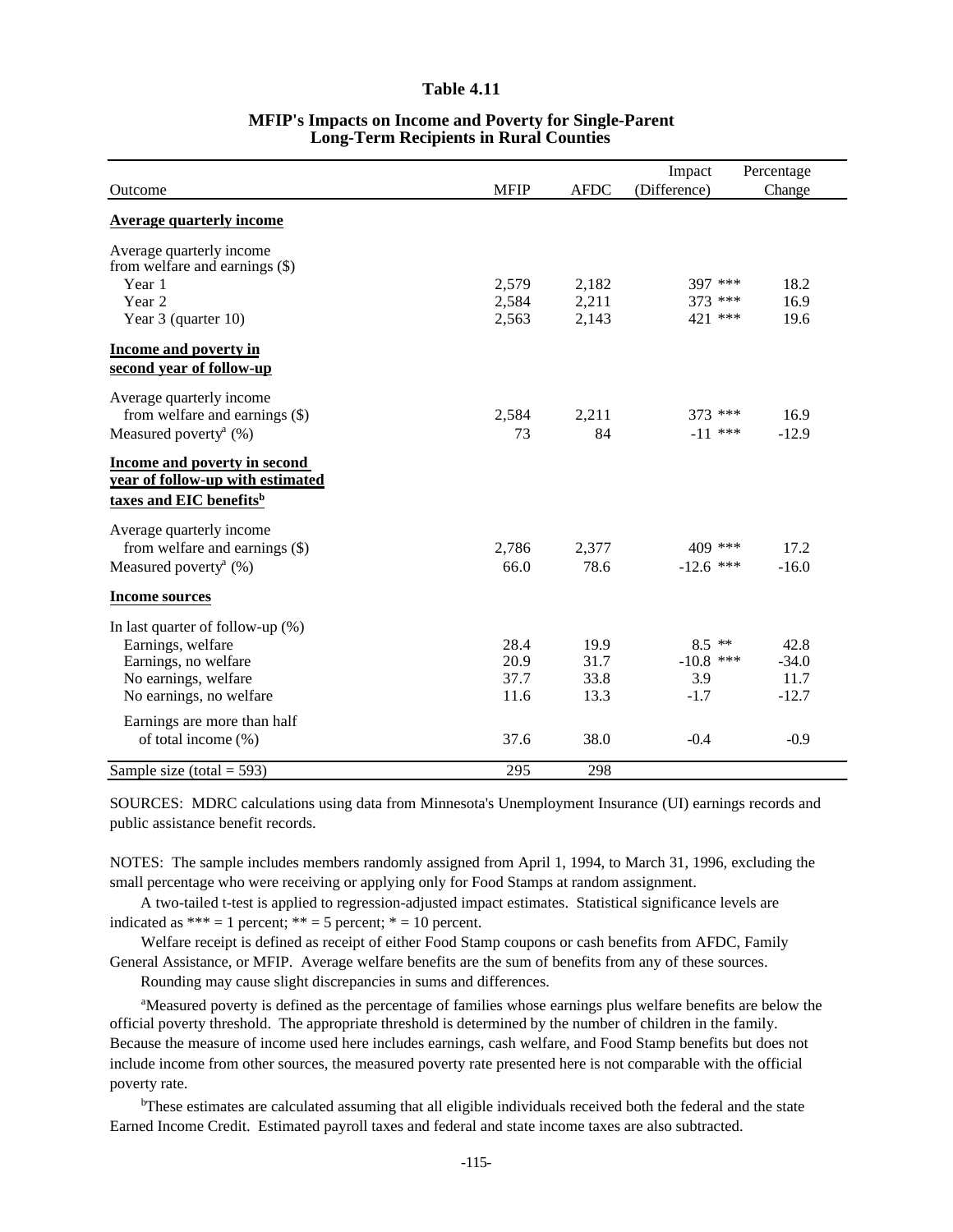For the rural sample in general, the survey data show impacts on other aspects of family wellbeing that are similar to the impacts for the urban sample. Because of the small size of the rural sample, however, most impacts are not statistically significant. For example, respondents in the MFIP group reported lower rates of material hardship and higher rates of Medicaid and MinnCare coverage than their AFDC counterparts, and they were somewhat more likely to report being married at the time of the survey; yet none of these impacts is statistically significant.

What might account for MFIP's smaller effects in rural counties? One factor may be that more of the rural AFDC group, compared with their urban counterparts, would have worked anyway. In year 2, for example, average quarterly employment rates were 44.5 for the rural AFDC group and 39.3 for the urban AFDC group. This is probably only part of the explanation, however, because the MFIP group's employment rates were also lower in the rural counties than in the urban counties. Rural and urban long-term recipients differed in a number of ways. For example, 90 percent of the rural families are white, compared with less than half of the urban families. Marital status was also different between rural and urban recipients; 45 percent of the rural single parents had never been married, compared with 70 percent of the urban single parents. To explore whether these differences help to explain MFIP's different effects, impacts were estimated by race/ethnicity and by marital status in the urban and rural counties. No significant differences were found by race/ethnicity; that is, MFIP's impacts were similar for white and black recipients. This suggests that race/ethnicity does not account for the rural-urban difference. As shown in Table 4.12, however, some differences were found by marital history. The results for urban counties show that MFIP's impacts on employment and earnings faded considerably by year 3 for the ever-married group; in fact, the earnings impact became negative in year 3, although it is not statistically significant. The results for rural counties show a similar pattern. The earnings and employment impacts for the never-married group were large and consistent throughout the two-year period, while the impacts for the ever-married group became negative by year 2.

One possible explanation for this difference is that the single parents who had previously been married were more likely to reunite with their ex-partners for some part of the follow-up period. Although the survey does not provide information on living arrangements and marital status throughout the follow-up period, recipients who had once been married were more likely than never-married recipients to report being married at the 36-month point, although not more likely to report living with a partner. In addition, rural recipients in general were more likely than urban recipients to have been married or to be cohabiting at the time of the 36-month survey. MFIP might have had less effect on single parents who were married or cohabiting, because they may have had less need to work. Also, married couples were eligible to receive MFIP's benefits, and they could choose which spouse would fulfill the participation requirements. Chapter 6 shows that the program's effects on two-parent families differed from its effects on single-parent recipients, and the pattern of impacts shown here for the ever-married groups is similar to the pattern found for women in two-parent families.

Thus, MFIP had smaller impacts in rural than in urban counties, and this may be accounted for in part by the somewhat higher employment rates for the AFDC groups in rural counties. It may also reflect that the rural sample includes more previously married recipients, on whom MFIP had different effects. This is only a partial explanation, however, because the im-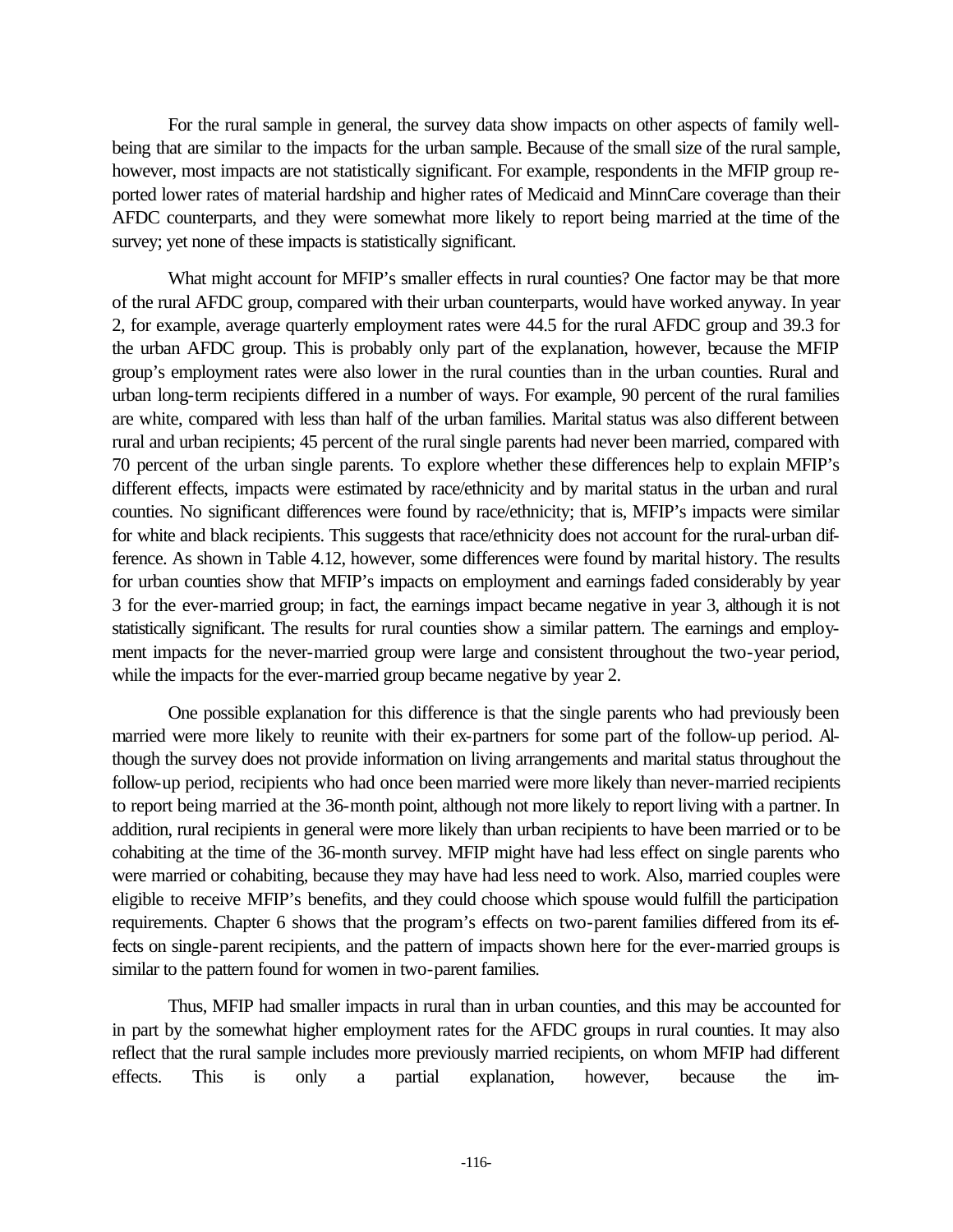|                                |             |             | Impact       | Percentage |
|--------------------------------|-------------|-------------|--------------|------------|
| Outcome                        | <b>MFIP</b> | <b>AFDC</b> | (Difference) | Change     |
| <b>Rural counties</b>          |             |             |              |            |
| <b>Never married</b>           |             |             |              |            |
| Quarterly employment rate (%)  |             |             |              |            |
| Year 1                         | 51.0        | 33.4        | 17.6 ***     | 52.8       |
| Year 2                         | 61.5        | 43.7        | $17.8$ ***   | 40.7       |
| Quarterly earnings (\$)        |             |             |              |            |
| Year 1                         | 701         | 540         | 161          | 29.7       |
| Year <sub>2</sub>              | 1,140       | 869         | 271          | 31.2       |
| <b>Ever married</b>            |             |             |              |            |
| Quarterly employment rate (%)  |             |             |              |            |
| Year 1                         | 37.1        | 30.3        | $6.8 *$      | 22.3       |
| Year <sub>2</sub>              | 40.8        | 45.0        | $-4.2$       | $-9.3$     |
| Quarterly earnings (\$)        |             |             |              |            |
| Year 1                         | 596         | 535         | 61           | 11.3       |
| Year 2                         | 862         | 1,137       | $-275$ *     | $-24.2$    |
| Sample size (total = $587$ )   | 293         | 294         |              |            |
| <b>Urban counties</b>          |             |             |              |            |
| <b>Never married</b>           |             |             |              |            |
| Quarterly employment rate (%)  |             |             |              |            |
| Year 1                         | 44.6        | 32.7        | $11.8$ ***   | 36.1       |
| Year 2                         | 53.4        | 39.3        | $14.2$ ***   | 36.1       |
| Year 3 (quarters 1-3)          | 57.9        | 44.6        | $13.2$ ***   | 29.6       |
| Quarterly earnings (\$)        |             |             |              |            |
| Year 1                         | 658         | 537         | $121$ **     | 22.5       |
| Year 2                         | 1,116       | 870         | 246 ***      | 28.3       |
| Year 3 (quarters 1-3)          | 1,469       | 1,252       | $217**$      | 17.3       |
| <b>Ever married</b>            |             |             |              |            |
| Quarterly employment rate (%)  |             |             |              |            |
| Year 1                         | 49.2        | 33.2        | 15.9 ***     | 47.9       |
| Year <sub>2</sub>              | 52.8        | 39.7        | 13.1 ***     | 32.9       |
| Year 3 (quarters 1-3)          | 53.0        | 46.0        | $7.0*$       | 15.2       |
| Quarterly earnings (\$)        |             |             |              |            |
| Year 1                         | 782         | 528         | 254 ***      | 48.1       |
| Year 2                         | 1,169       | 1,004       | 165          | 16.4       |
| Year 3 (quarters 1-3)          | 1,412       | 1,436       | $-24$        | $-1.7$     |
| Sample size (total = $1,771$ ) | 845         | 926         |              |            |

## **MFIP's Impacts on Employment and Earnings for Single-Parent Long-Term Recipients, by Marital History**

SOURCE: MDRC calculations using data from Minnesota's Unemployment Insurance (UI) earnings records.

NOTES: The sample includes members randomly assigned from April 1, 1994, to March 31, 1996, excluding the small percentage who were receiving or applying only for Food Stamps at random assignment.

 A two-tailed t-test is applied to regression-adjusted impact estimates. Statistical significance levels are indicated as \*\*\* = 1 percent; \*\* = 5 percent; \* = 10 percent.

 In rural counties, 44.6 percent of the total sample have never been married and 55.4 percent have been married. In urban counties, 68.3 percent of the total sample have never been married and 31.7 percent have been married.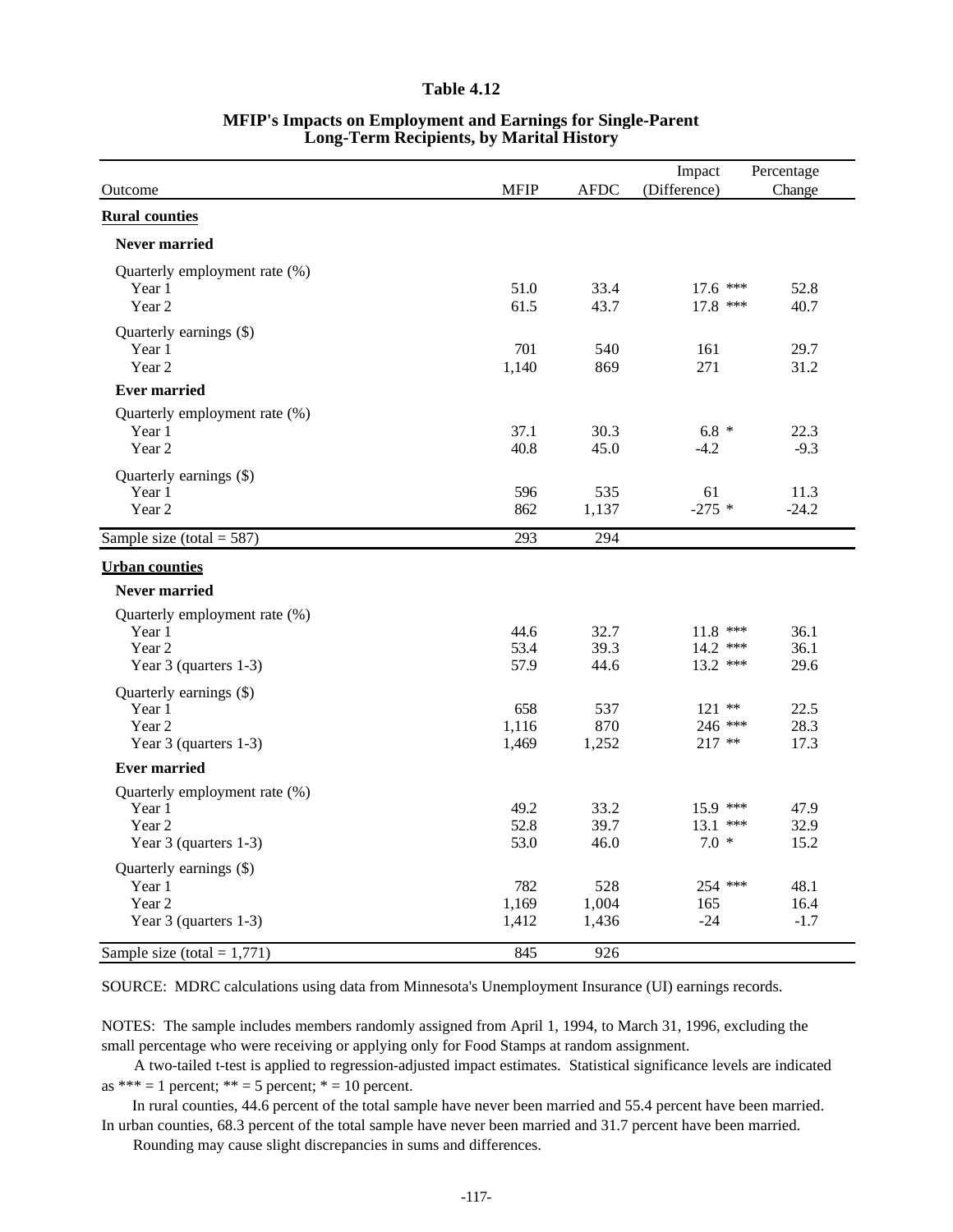pacts for both marital subgroups were larger in the urban counties. Another possibility is that the different effects relate to the fact that more rural than urban recipients were married or cohabiting by the end of year 3. In addition, of course, the rural and urban recipients probably differed in other ways not captured by these data. Finally, the local economy might have played a role. Although the unemployment rates in the rural counties were relatively low during the period, they were nearly three times the rates in the urban counties (in 1997, unemployment rates averaged 6.3 percent in the rural counties and 2.3 percent in the urban counties).

# **VI. A Closer Look at the Urban MFIP Group: Finding and Keeping Jobs**

MFIP substantially increased employment among single-parent long-term recipients in urban counties. Despite the enhanced financial incentives and mandatory services, however, 15 percent of recipients in the MFIP group did not work during the three-year period, and many of those who did work did not stay employed long. This section takes a closer look at the MFIP group in urban counties, in an effort to highlight the types of recipients who may need extra help finding and keeping jobs.

Table 4.13 presents selected characteristics of long-term recipients in the MFIP group in urban counties, by the number of quarters they worked during the follow-up period, according to UI data and data collected by the Baseline Information Form (BIF) and Private Opinion Survey (POS) that recipients completed when they entered the evaluation. The top panel of the table presents several potential barriers to employment, many of which were identified in other research.<sup>26</sup> A comparison across columns indicates that most of these barriers were associated with employment during the follow-up period. Among MFIP recipients who did not work, for example, 49.6 percent did not have a high school diploma, compared with only 23.2 percent of those who worked seven quarters or more. Education level, work history, and emotional/health problems in particular seem to have been strongly correlated with employment. In contrast, child care problems do not appear to have been an important barrier to employment for the MFIP group, perhaps because the program successfully addressed their child care needs. In fact, it is possible that MFIP's services may have alleviated the extent to which many of these factors hindered employment. The focus here, however, is on the barriers that recipients continued to face in the presence of MFIP.

Figure 4.7 presents the association between each of the potential barriers to employment and the likelihood that an urban MFIP recipient worked during the follow-up period. For each barrier, the figure depicts (1) the gross effect, or the effect not accounting for the possible correlation of the barrier with other factors that might also influence employment; and  $(2)$  the net effect, which does account for this possible correlation. For example, although recipients with no high school diploma may have been less likely to find jobs than their more educated counterparts, their unemployment may not have resulted from low education per se but from the fact that they also tended to have less work experience. In this case, the net effect of education on employment would be small. Net effects are estimated in a regression framework; that is, employment is regressed on all the variables listed in Table 4.13.

 $26$ See, for example, Danziger et al., 1999.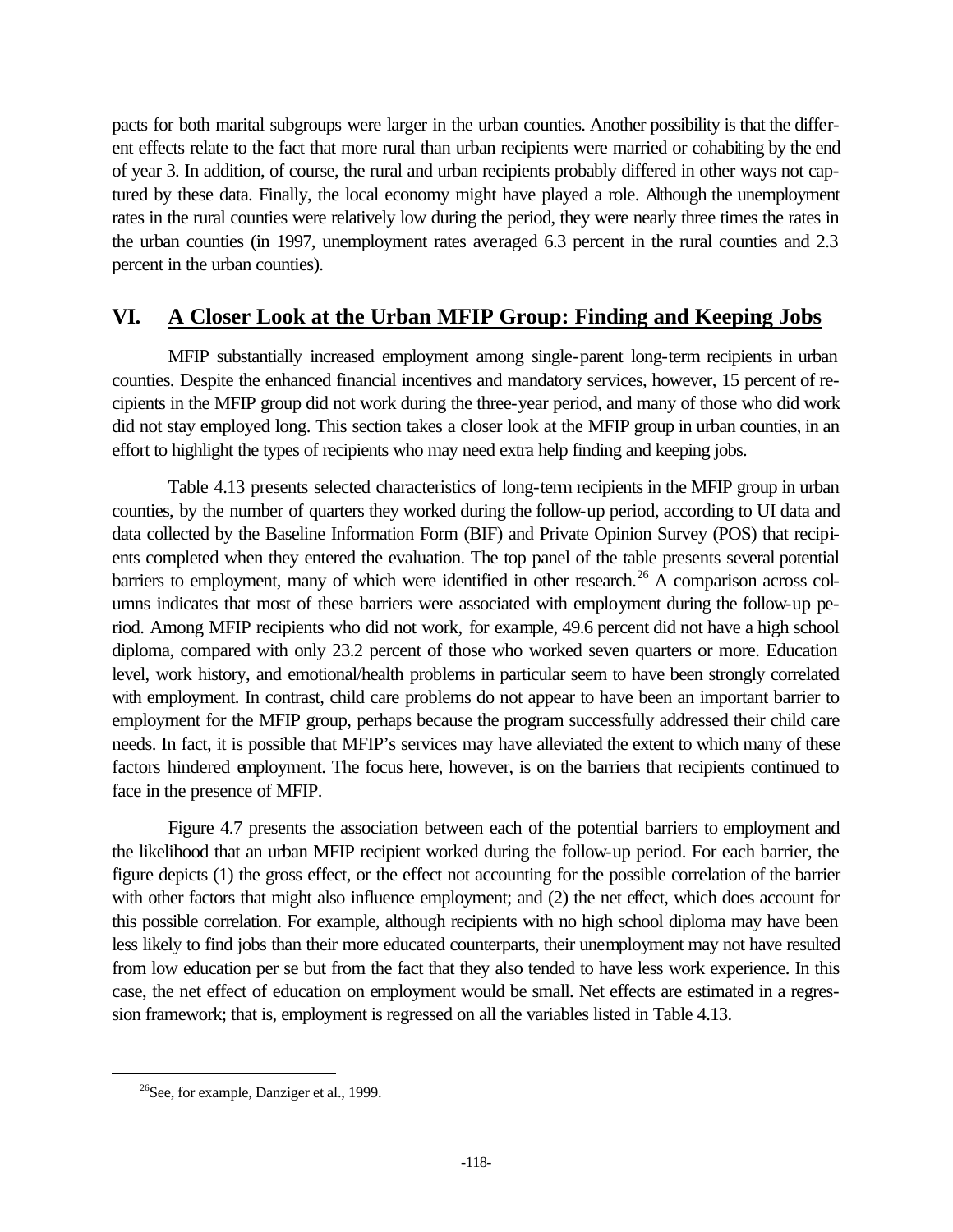| Characteristic (%)                                          | Did Not<br>Work | <b>Worked Less</b><br>Than 7 Quarters | <b>Worked More</b> |
|-------------------------------------------------------------|-----------------|---------------------------------------|--------------------|
|                                                             |                 |                                       | Than 7 Quarters    |
| <b>Potential employment barriers</b>                        |                 |                                       |                    |
| No high school diploma <sup>a</sup>                         | 49.6            | 40.4                                  | 23.2               |
| No earnings in year prior to random assignment <sup>b</sup> | 89.3            | 57.9                                  | 54.8               |
| Low sense of efficacy <sup>c</sup>                          | 55.4            | 42.2                                  | 37.8               |
| Reported emotional/health problems <sup>d</sup>             | 52.6            | 33.5                                  | 21.6               |
| Problems arranging for child care <sup>e</sup>              | 57.9            | 55.9                                  | 51.4               |
| Problems with transportationf                               | 61.3            | 48.7                                  | 39.3               |
| Other characteristics                                       |                 |                                       |                    |
| Age                                                         |                 |                                       |                    |
| 25 to 34                                                    | 46.6            | 45.5                                  | 43.4               |
| 35 or older                                                 | 33.6            | 24.5                                  | 26.8               |
| Race/ethnicity                                              |                 |                                       |                    |
| Black, non-Hispanic                                         | 43.4            | 45.1                                  | 37.7               |
| White, non-Hispanic                                         | 35.7            | 37.0                                  | 53.7               |
| Never married                                               | 60.3            | 68.4                                  | 67.5               |
| Youngest child under age 6                                  | 64.1            | 63.5                                  | 63.8               |
| Three or more children                                      | 37.4            | 35.2                                  | 28.1               |
| Received welfare for 5 years or more                        |                 |                                       |                    |
| prior to random assignment                                  | 61.7            | 59.4                                  | 53.1               |
| Sample size (total = $846$ )                                | 131             | 330                                   | 385                |

## **Selected Characteristics of Single-Parent Long-Term Recipients in the MFIP Group in Urban Counties, by Employment During the Follow-Up Period**

SOURCES: MDRC calculations using data from Background Information Form (BIF), Private Opinion Survey (POS), and Minnesota's Unemployment Insurance (UI) earnings records.

NOTES: The sample includes MFIP group members who were randomly assigned from April 1, 1994, to March 1996, excluding the small percentage who were receiving or applying only for Food Stamps when randomly assigned.

 Barriers defined using the Private Opinion Survey are based on a slightly smaller sample size, since some sample members did not fill out this survey at random assignment.

<sup>a</sup>Defined using the Background Information Form.

<sup>b</sup>Defined using Minnesota's Unemployment Insurance (UI) earnings records.

<sup>c</sup>Defined using the Private Opinion Survey and based on individuals' responses about whether they agreed or disagreed that (1) they could do little to change important things, (2) they had little control over things happening, (3) they sometimes felt pushed around in life, and (4) they were angry, because they had no fair chance to succeed.

<sup>d</sup>Defined using the Private Opinion Survey as the percentage of respondents who agreed or agreed a lot that they could not work part time or full time because of health or emotional problems.

<sup>e</sup>Defined using the Private Opinion Survey as the percentage of respondents who agreed or agreed a lot that they could not work part time because they cannot arrange for child care.

<sup>f</sup>Defined using the Private Opinion Survey as the percentage of respondents who agreed or agreed a lot that they could not work part time because they had no way to get to work.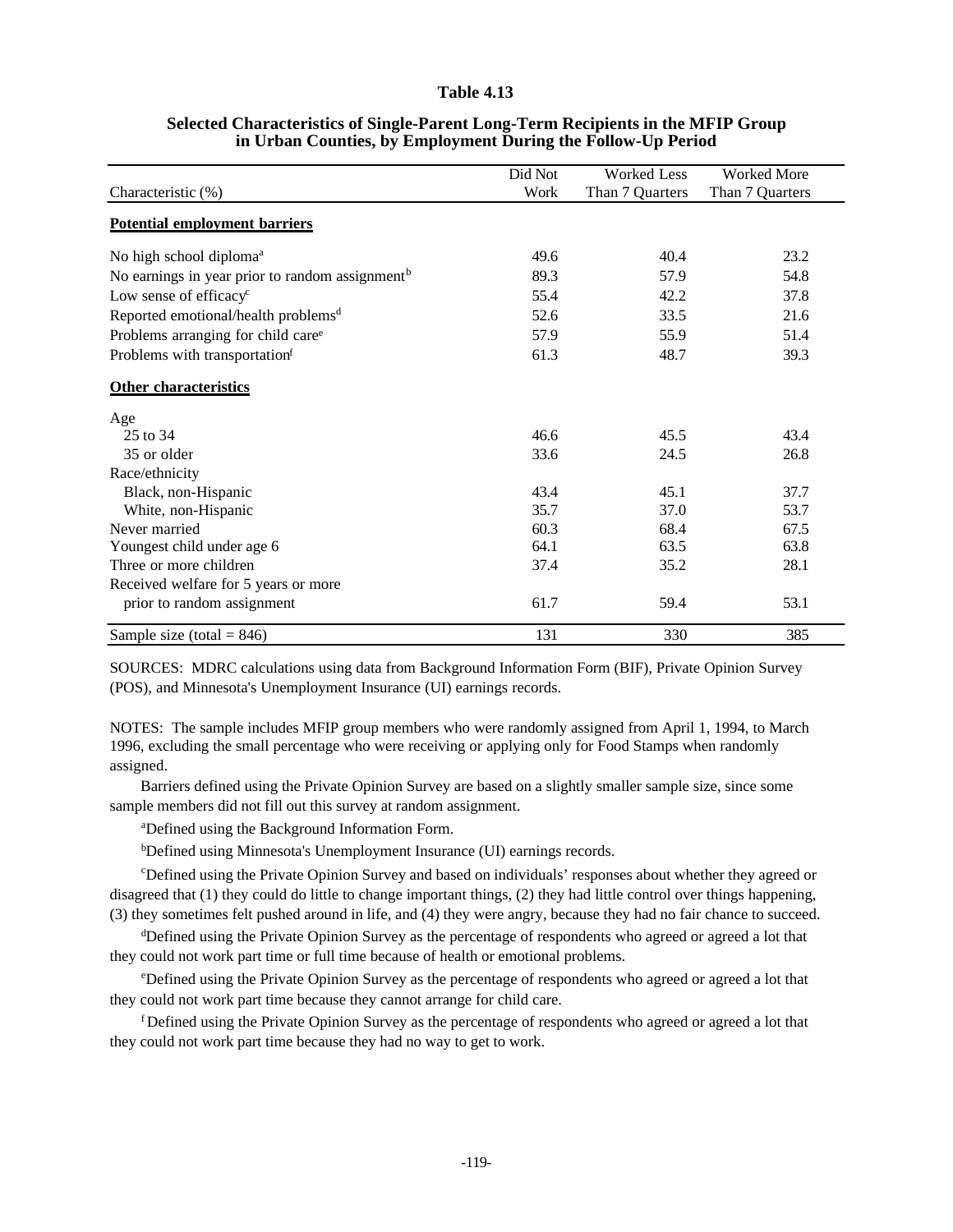## **Figure 4.7**





SOURCES: MDRC calculations using data from Background Information Form (BIF), Private Opinion Survey (POS), and Minnesota's Unemployment Insurance (UI) earnings records.

#### **Figure 4.8**

**The Effects of Employment Barriers on the Likelihood of Working Seven or More Quarters During Follow-Up, Among Those Who Worked at Least One Quarter, for Single-Parent Long-Term Recipients in Urban Counties**



SOURCES: MDRC calculations using data from Background Information Form (BIF), Private Opinion Survey (POS), and Minnesota's Unemployment Insurance (UI) earnings records.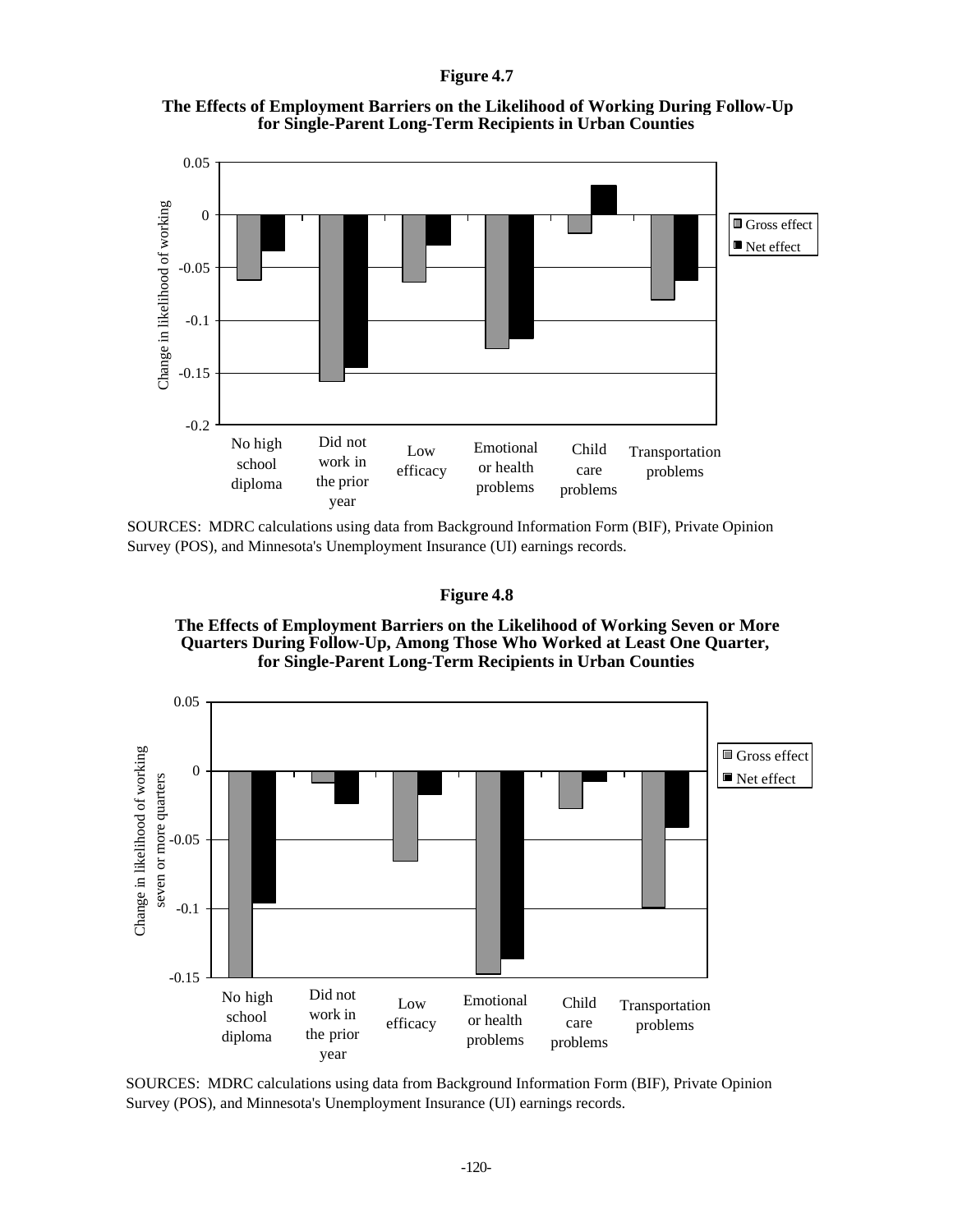The gross effects presented in Figure 4.7 are similar to the data in Table 4.13, showing that all the reported barriers except child care problems reduced the likelihood of employment among the urban MFIP group. Their limited work experience, in particular, was a barrier; those with no work in the year prior to random assignment were 15 percent less likely to have worked during follow-up. The gross effects help to provide profiles of the types of long-term recipients who are likely to have problems finding jobs. This information can be used to target services. The net effects, in contrast, provide clues about why these targeted recipients have trouble finding jobs. As the figure shows, after other factors are accounted for, prior work experience and reported emotional/health problems remained strong predictors of subsequent employment for this group (their effects are statistically significant). The effects of low education and low sense of efficacy, in contrast, are no longer statistically significant. In other words, individuals without a high school diploma were less likely to work but not, apparently, because of education per se. In contrast, limited work experience appears to have affected employment outcomes directly, given that its effect holds up after accounting for other factors. Finally, a separate analysis (not shown) indicated that the number of barriers these individuals faced affected their employment prospects. For example, recipients who had several barriers (such as low education, limited work experience, and emotional/health problems) worked much less during the period than those with fewer barriers.

The results for the urban MFIP group suggest that caseworkers might identify recipients who are likely to have trouble finding jobs, by using such characteristics as education, work experience, and reported emotional/health problems.<sup>27</sup> When designing services, however, they might want to look more closely at the avenues through which limited work experience and emotional/health problems affect employment. In this analysis, the net effects of work experience and of emotional/health problems are only suggestive, because the analysis does not control for all possible factors that might be correlated with these barriers and also affect employment.

Figure 4.8 presents the gross and net effects of each of the employment barriers on the likelihood that urban MFIP group members worked for at least seven quarters, among those who worked for at least one quarter — or the likelihood of staying employed. Although prior work experience did affect the likelihood of getting a job (Figure 4.7), this figure shows that it did not affect the likelihood of staying employed. In contrast, a recipient's education level and reported emotional/health problems were both strongly associated with staying employed (in terms of both gross and net effects). Other research has found that individuals with low education levels have difficulty staying in jobs.<sup>28</sup> They may be less able to adapt to changes in the work environment, for example, or to deal with workplace conflicts. In this era of time-limited welfare, designing services that increase job retention is clearly a priority. These results suggest that low education and reported emotional/health problems may be important factors to address.

<sup>&</sup>lt;sup>27</sup>Danziger et al. (1999) used data for a sample of welfare recipients in Michigan and found that the following barriers affected employment: low education, few work skills, limited access to transportation, drug dependence, depression, and experiences of perceived workplace discrimination.

<sup>&</sup>lt;sup>28</sup>Holzer and LaLonde, 1998.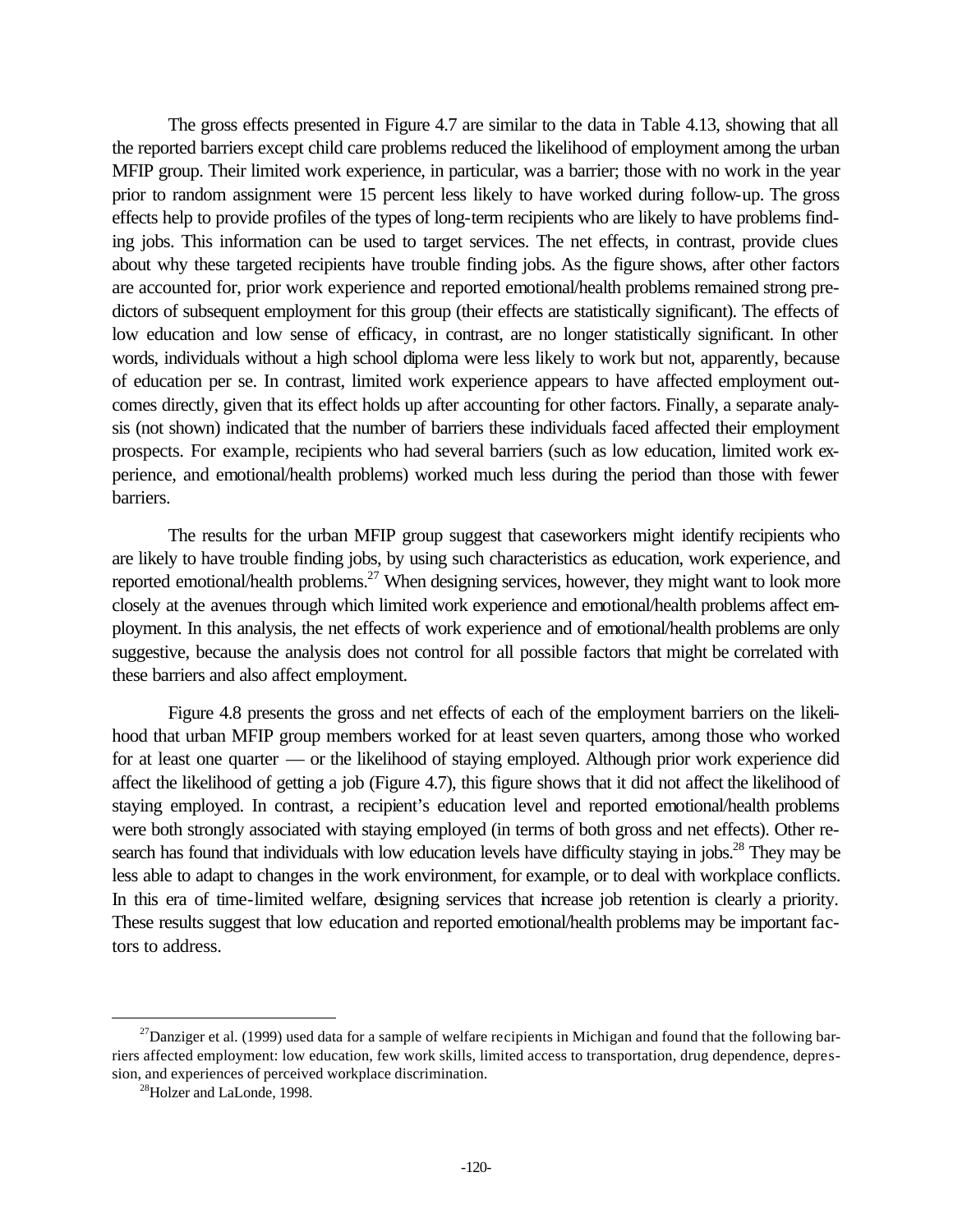# **VII. Highlights from Volume 2,** *Effects on Children*

A central concern surrounding welfare reform is how children will fare if their parents are subject to policies such as work mandates, time limits, and enhanced financial incentives. Effects on Children, Volume 2 of the final report on MFIP, provides one of the first looks at this issue by examining how children fared in the program.<sup>29</sup> The study followed a subset of the full evaluation sample: single mothers with children age 2 to 9 at random assignment. Selected results for long-term recipients in urban counties are highlighted below.

- **Compared with mothers in AFDC, mothers in MFIP reported that their children exhibited fewer behavioral problems and did better in school.** In the urban counties, single mothers in MFIP reported that their children exhibited fewer problem behaviors — such as being cruel, disobedient, or moody — and performed better and were more engaged in school. For example, on a question asking mothers to rate their children's performance in school, 7.2 percent of mothers in MFIP reported their children's performance as below average, compared with 12.3 percent of AFDC mothers.
- **Mothers in MFIP were more likely than AFDC mothers to use formal child care, particularly child care centers, and their children were more likely to have had continuous health insurance coverage.** Urban long-term recipients in MFIP were more likely than their counterparts in AFDC to use child care during the three-year period, especially formal care. Most of the single mothers who used formal child care because of MFIP used it consistently. Children in MFIP were also more likely than children in AFDC to have been covered continuously by health insurance, primarily Medicaid or MinnCare.
- **Single mothers in MFIP were more likely to marry and were less likely to experience domestic abuse.** At the three-year mark, 11.3 percent of MFIP mothers were married, compared with 6.2 percent of AFDC mothers, for a statistically significant increase of 5 percentage points. In addition, MFIP reduced the incidence of domestic abuse among urban long-term recipients; 59.6 of AFDC mothers reported experiencing domestic abuse during the three-year follow-up period, compared with 49.1 percent of MFIP mothers, for a 10.5 percentage point reduction.

Although the findings above and the most extensive data on children and families are for the sample of mothers with children age 2 to 9 at random assignment, the 36-month survey also obtained information on selected outcomes for children in the full sample of long-term recipients. The findings for the full sample are similar to, but less consistent than, the findings mentioned above. For example, mothers in MFIP were less likely than mothers in AFDC to report that their children were performing poorly in school; however, for the other two schooling outcomes (grade repetition and behavioral problems in school), there were no differences between the two groups in the full sample. Finally, information on

 $29$ See Gennetian and Miller, 2000.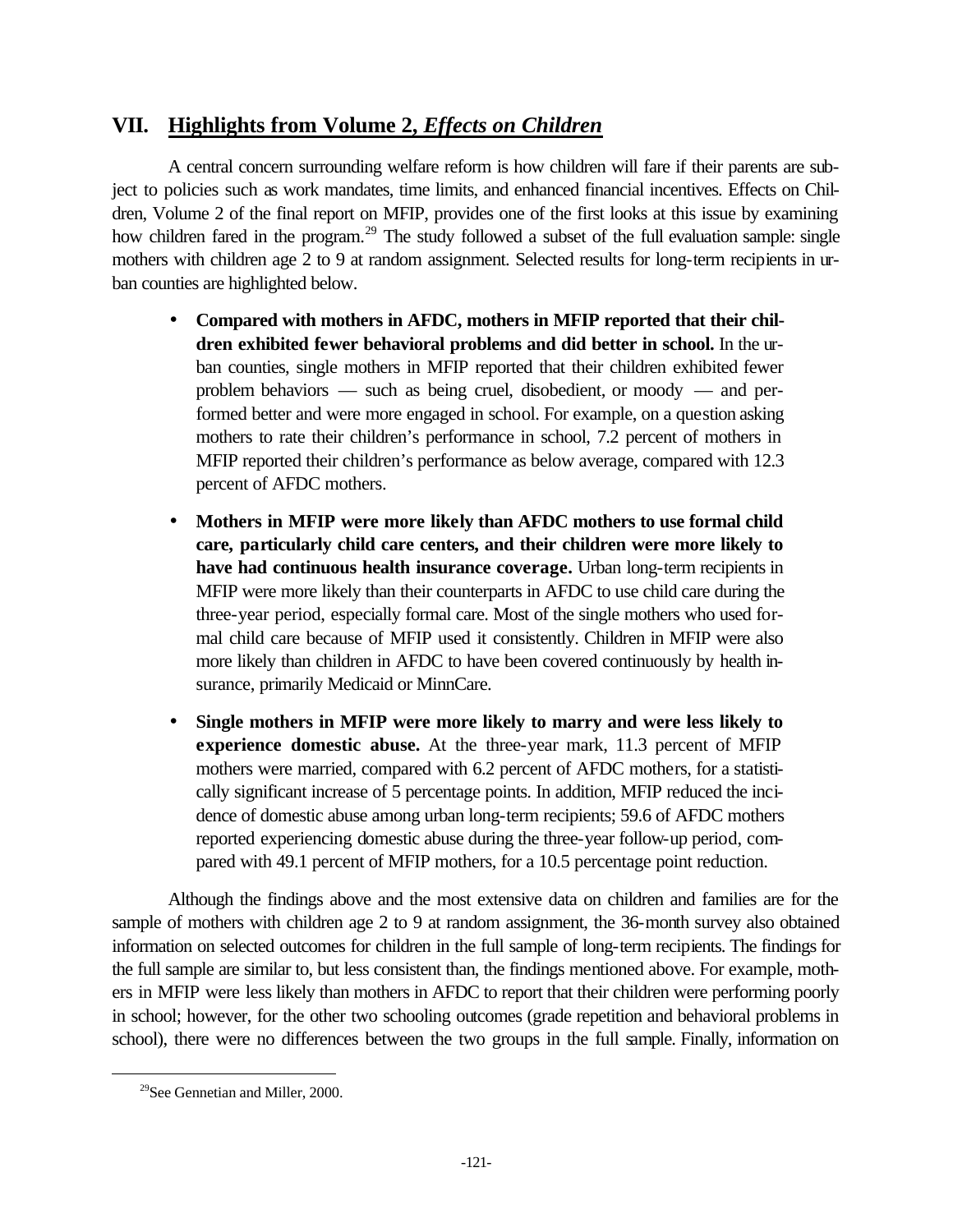child and family well-being was also available for single-parent long-term recipients in rural counties; in general, few statistically significant effects were observed for this group. Again, however, the sample of rural recipients is very small, and so the observed impacts are less reliable.

# **VIII. Summary and Conclusions**

Between 1994 and 1996, a group of single parents who had been on AFDC for at least two years entered MFIP. As a result of the program's enhanced financial incentives and mandatory services, more of these long-term recipients worked than would have otherwise, they earned more on average, and they had higher incomes. (Figure 4.9 summarizes MFIP's effects on single-parent long-term recipients. The arrows indicate the direction of the impacts.) Through these direct outcomes, MFIP also improved their perceptions of financial well-being and increased the continuity of their health insurance coverage.

### **Figure 4.9**

### **Summary of MFIP's Effects on Single-Parent Long-Term Recipients**

| Employment                           |  |
|--------------------------------------|--|
| Earnings                             |  |
| Welfare receipt                      |  |
| Welfare as only income source        |  |
| Income                               |  |
| Poverty                              |  |
| Child support receipt                |  |
| Financial strain                     |  |
| Continuous health insurance coverage |  |

NOTES: Most long-term recipients in MFIP who took jobs worked full time, in moderate-quality jobs, and they stayed employed for a year or more.

The impacts were smaller in rural counties.

Results show that a program that combines incentives and mandates can have important effects on families who have been on welfare for a long time. However, when thinking about the effects of such a program in other contexts, it is important to remember that these results reflect specific conditions that existed in Minnesota during the evaluation. First, the local economy was very strong: Unemployment rates were below the national average, as low as 3 percent in some urban counties, and caseworkers often reported to field researchers that recipients who wanted a job and were able to work would have no trouble finding one. Although there has not been much research exploring the relationship between the local economy and a program's impacts, it is easy to imagine that a program like MFIP might have very different effects in a less favorable economic environment.

Second, the long-term recipients in this evaluation may be unique, and such a group might not exist in the future. Prior to MFIP, Minnesota's AFDC program did not require participation in employ-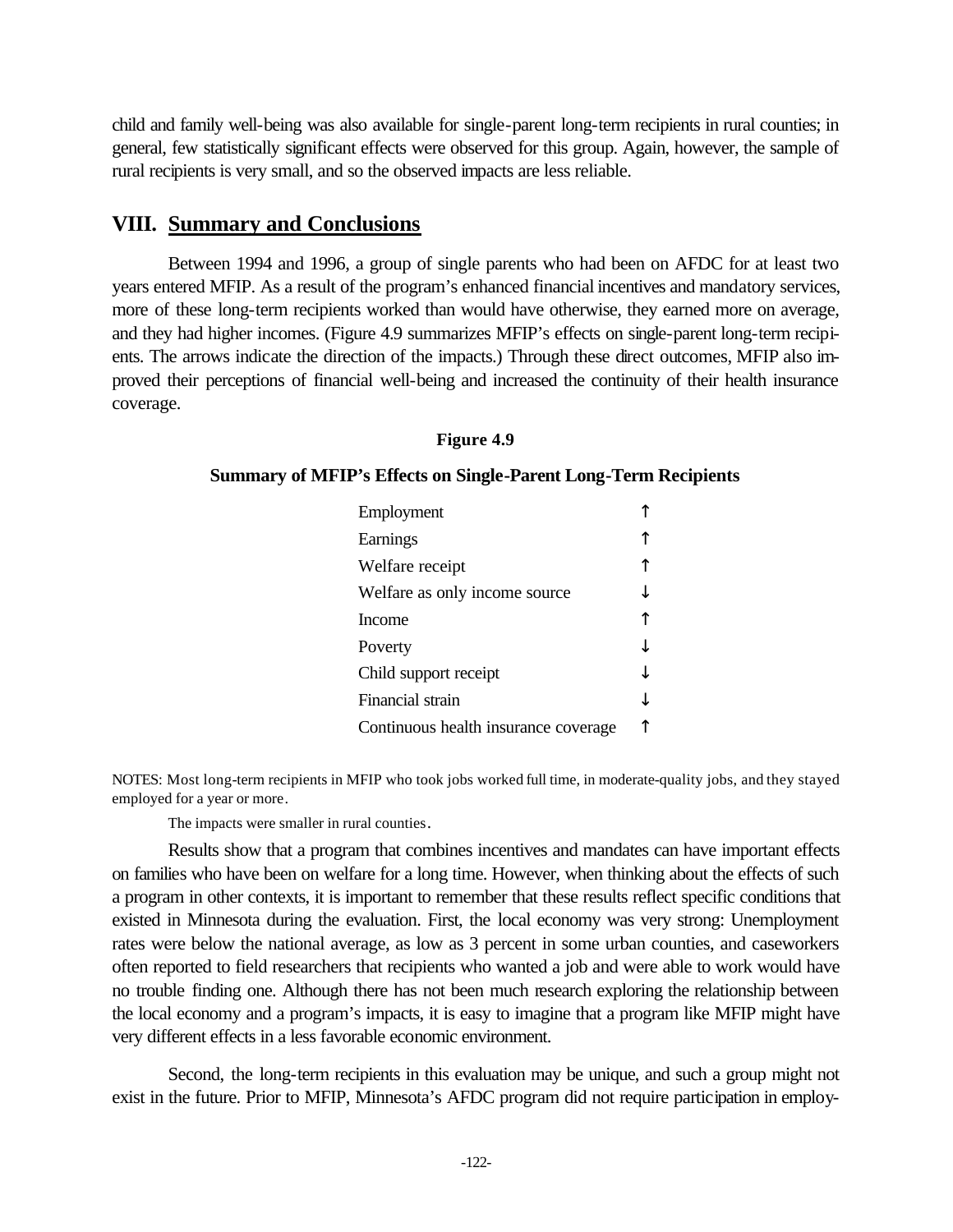ment services as a condition of welfare receipt. Thus, many individuals in this group of long-term recipients had been on welfare for long periods of time with few work requirements. It is likely that future long-term recipients who are being exposed to the current environment will be less employable, or face more barriers to employment, than the sample evaluation. It is encouraging that MFIP increased employment for a range of subgroups, including recipients with less education and long periods of welfare receipt, but it should be kept in mind that a similar program may have somewhat different effects on a caseload that faces many barriers to employment.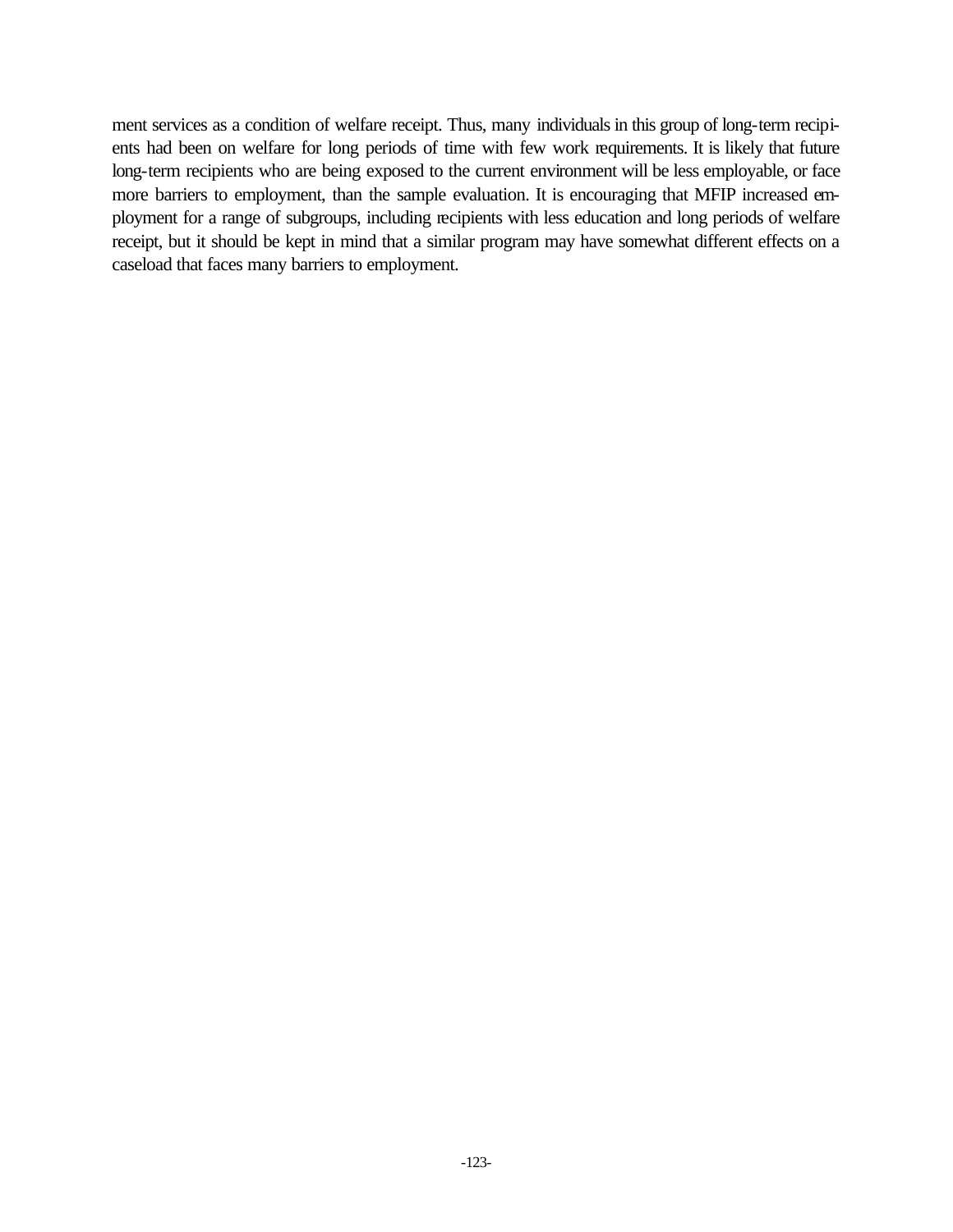### **Chapter 5**

# **MFIP's Effects on Single-Parent Recent Applicants**

## **I. Introduction**

The results presented so far show that the Minnesota Family Investment Program (MFIP) affected a wide range of outcomes for single-parent long-term recipients. This chapter presents MFIP's effects on the other key subgroup — recent applicants. The recent applicant subgroup includes individuals who were applying for Aid to Families with Dependent Children (AFDC) when they were randomly assigned to MFIP and those who had been receiving benefits at program entry but were not yet required to participate in employment services because they had been on welfare for fewer than 24 of the previous 36 months.

The chapter examines MFIP's effects in both urban counties (Section III) and rural counties (Section IV) on recent applicants' employment, earnings, and welfare receipt as well as other measures of family well-being in the nearly three years after these single parents entered the program. Because many recent applicants left welfare early and were never required to participate in MFIP's mandatory services, the results in this chapter are not a good indication of the combined effects of financial incentives plus mandates on those who eventually were required to participate. Those results are better examined in Chapter 4.

## **II. Summary of the Findings**

Results shown in the interim report<sup>1</sup> indicate that MFIP modestly increased employment rates for a group of new applicants but did not increase their average earnings.<sup>2</sup> Earnings did not increase because many applicants worked part time and because some who would have worked full time reduced their weekly work hours. MFIP increased their incomes by increasing welfare receipt. The program impacts were measured relative to AFDC, a term used to denote the range of programs MFIP replaced — AFDC, Food Stamps, Family General Assistance, and the STRIDE program.

This chapter updates the interim report's results by presenting MFIP's impacts for nearly three years. Did the program's effects on single-parent recent applicants change over time as more of them approached the time trigger to participate in mandatory employment services? Did the program eventually increase employment, and did it continue to affect recent applicants' decisions about parttime versus full-time work?

• **Across all counties, MFIP modestly increased employment among singleparent recent applicants but did not increase average earnings. Earnings were not higher on average because more recent applicants worked part time and more worked at low wages. The increase in part-time work**

 $<sup>1</sup>$ Miller et al., 1997.</sup>

 $2$ In this report, both short-term recipients and new applicants are included in the group called "recent" applicants."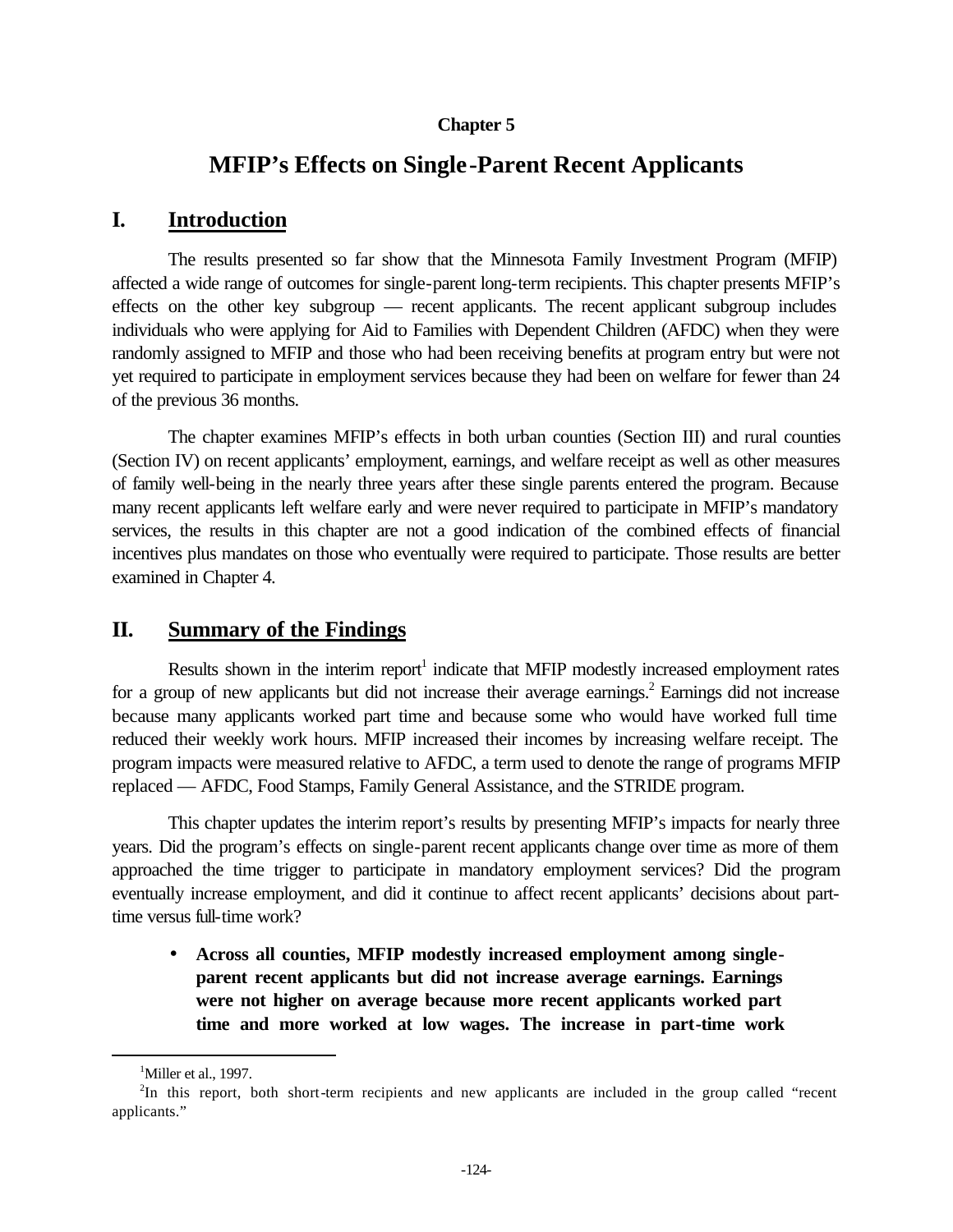## **occurred only during the early part of the follow-up period, before many recent applicants became subject to MFIP's participation mandates.**

Table 5.1 shows that MFIP had very different effects for recent applicants than for long-term recipients. Across all counties, for example, MFIP increased employment rates in each quarter by 3.3 percentage points but had no statistically significant effects on average earnings. The smaller effects for this group of single parents appear to reflect that more of the recent applicants would have worked or left welfare in the absence of the program. A comparison of Tables 4.1 and 5.1 shows that welfare receipt was much lower for recent applicants than for long-term recipients, meaning that fewer recent applicants would have been subject to the MFIP treatment. Any program faces a difficult hurdle when a relatively higher proportion of the group would leave welfare or return to work even without the program.

Part of the difference in effects between recent applicants and long-term recipients might also reflect the fact that most recent applicants, because they had not stayed on welfare for 24 months, were subject only to MFIP's enhanced financial incentives during most of the follow-up period. Because many recent applicants would have worked or left welfare anyway, it is hard to say whether the effects would have been larger if these single parents had been required to participate immediately in the employment services when they entered the program.

• **Among single-parent recent applicants, MFIP increased the number of families receiving welfare, because it allowed more working families to receive benefits, but it modestly reduced the number of families relying solely on welfare. The increase in benefits resulted in higher incomes and a reduction in measured poverty.**

MFIP's enhanced financial incentives allowed more single-parent working families to remain eligible for benefits than would have been the case under AFDC. Among recent applicants in all counties, for example, 62.6 percent of MFIP families received welfare in each quarter, compared with 53.4 percent of AFDC families. MFIP also reduced the number of families who relied solely on welfare; in each quarter, 32.1 percent of recent applicants in the AFDC group relied solely on welfare, compared with 30.1 percent in the MFIP group. Because of the increase in benefits, MFIP families' average income in each quarter from benefits and earnings was \$198 higher. For single-parent recent applicants, then, although MFIP's incentives did not buy large increases in employment or large reductions in dependence, they did buy increases in income and a reduction in poverty — two key goals of the program.

# **III. Effects on Single-Parent Recent Applicants in Urban Counties**

This section presents MFIP's impacts on employment, earnings, and welfare receipt for singleparent recent applicants in urban counties during the two years and nine months after they entered the program. Impacts on other aspects of family well-being were estimated using data from the 36-month survey. Administrative records data on benefit receipt suggest that at least 20 percent of recent applicants would have been required to participate in MFIP's mandatory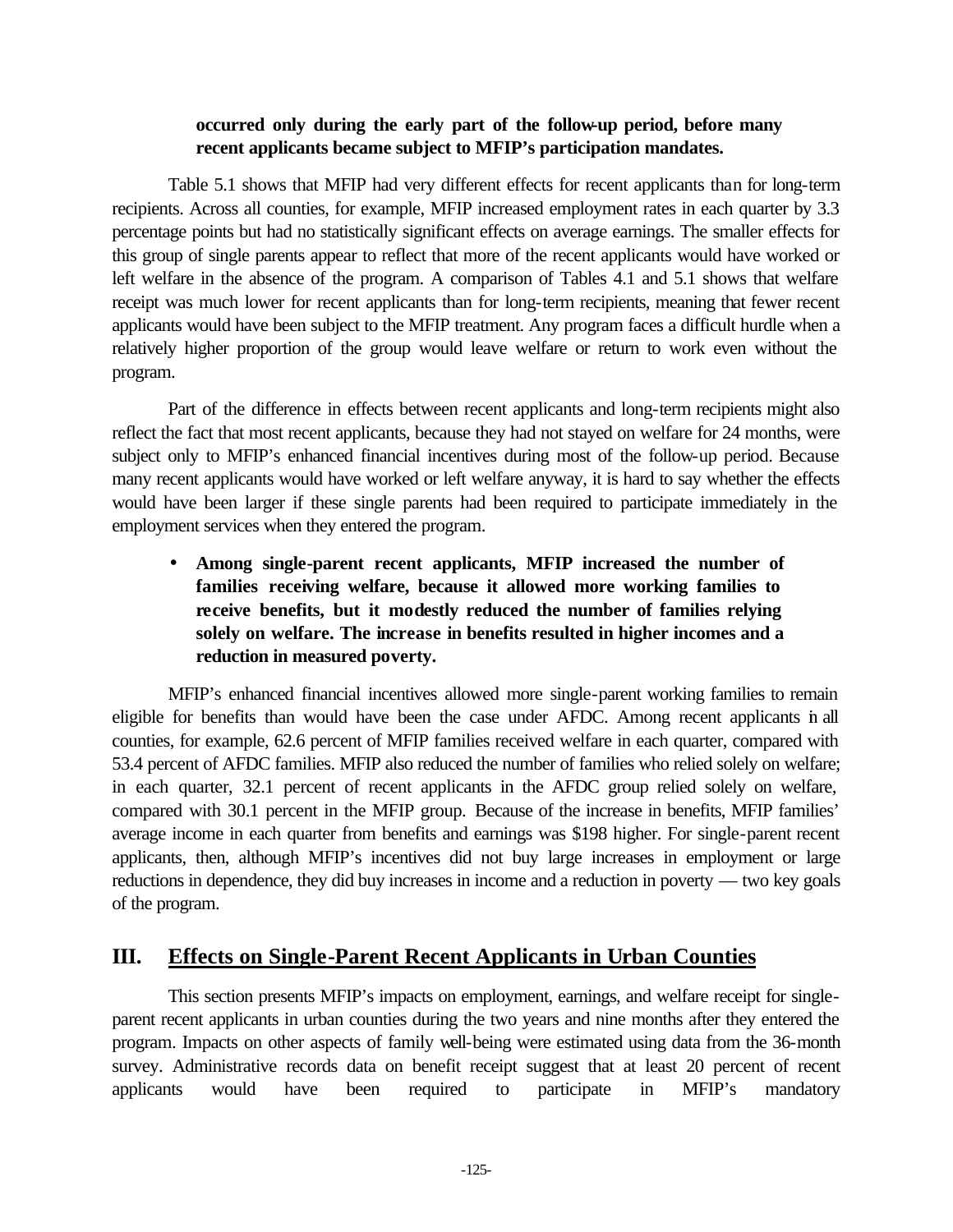#### **Table 5.1**

|                                                            |             | <b>Urban Counties</b> |                   |             | <b>Rural Counties</b> |              |             | All Counties <sup>a</sup> |              |
|------------------------------------------------------------|-------------|-----------------------|-------------------|-------------|-----------------------|--------------|-------------|---------------------------|--------------|
|                                                            |             |                       | Impact            |             |                       | Impact       |             |                           | Impact       |
| Outcome                                                    | <b>MFIP</b> |                       | AFDC (Difference) | <b>MFIP</b> | <b>AFDC</b>           | (Difference) | <b>MFIP</b> | <b>AFDC</b>               | (Difference) |
| <b>Quarterly averages</b>                                  |             |                       |                   |             |                       |              |             |                           |              |
| during the first 10 quarters                               |             |                       |                   |             |                       |              |             |                           |              |
| Employed (%)                                               | 54.7        | 51.4                  | $3.3***$          | 58.0        | 54.2                  | $3.8 *$      | 55.3        | 52.1                      | $3.3***$     |
| Earnings (\$)                                              | 1,459       | 1,495                 | $-36$             | 1,465       | 1,492                 | $-27$        | 1,470       | 1,509                     | $-39$        |
| Receiving welfare (%)                                      | 62.1        | 54.0                  | 8.1<br>***        | 67.2        | 52.2                  | $15.1$ ***   | 62.6        | 53.4                      | $9.2$ ***    |
| Welfare benefits $(\$)$                                    | 1,060       | 844                   | 217<br>***        | 1,126       | 774                   | 352 ***      | 1,060       | 823                       | 237 ***      |
| Welfare was only source of income (%)                      | 30.2        | 32.7                  | $-2.5$<br>**      | 30.8        | 30.4                  | 0.4          | 30.1        | 32.1                      | $-2.0$ **    |
| Income from welfare and earnings (\$)                      | 2,520       | 2,339                 | 181<br>***        | 2,591       | 2,265                 | 325 ***      | 2,530       | 2,332                     | $198$ ***    |
| Income from welfare and earnings                           |             |                       |                   |             |                       |              |             |                           |              |
| with estimated EIC benefits $(\text{\$})^b$                | 2,602       | 2,391                 | $210$ ***         | 2,730       | 2,361                 | $369$ ***    | 2,620       | 2,390                     | 230 ***      |
| In the month prior to<br>the 3-year follow-up <sup>c</sup> |             |                       |                   |             |                       |              |             |                           |              |
| Married and living with spouse (%)                         | 16.8        | 15.1                  | 1.7               | 22.6        | 28.5                  | $-6.0$       | 17.0        | 17.2                      | $-0.2$       |
| Sample size (total = $5,029$ )                             | 1,916       | 2,133                 |                   | 497         | 483                   |              | 2,413       | 2,616                     |              |

#### **Summary of MFIP's Impacts on Employment, Welfare, Income, and Marriage for Single-Parent Recent Applicants**

SOURCES: MDRC calculations using data from Minnesota's Unemployment Insurance (UI) earnings records and public assistance benefit records.

NOTES: The sample includes members randomly assigned from April 1, 1994, to March 31, 1996, excluding the small percentage who were receiving or applying only for Food Stamps at random assignment.

A two-tailed t-test is applied to regression-adjusted impact estimates. Statistical significance levels are indicated as \*\*\* = 1 percent; \*\* = 5 percent; \* = 10 percent. Welfare receipt is defined as receipt of either Food Stamp coupons or cash benefits from AFDC, Family General Assistance, or MFIP. Average welfare benefits are the sum of benefits from any of these sources.

<sup>a</sup>A higher fraction of the caseload in the rural counties than the urban counties was randomly assigned into the evaluation, meaning that the rural counties are overrepresented in the full evaluation sample. To account for this when estimating impacts for urban and rural counties combined the rural counties were weighted down by a factor of .66.

<sup>b</sup>These estimates are calculated assuming that all eligible individuals received both the federal and the state Earned Income Credit. Estimated payroll taxes and federal and state income taxes are also subtracted.

<sup>c</sup>These estimates are calculated using data from the 36-month client survey. The sample sizes are 1,006 in urban counties, 272 in rural counties, and 1,278 in all counties.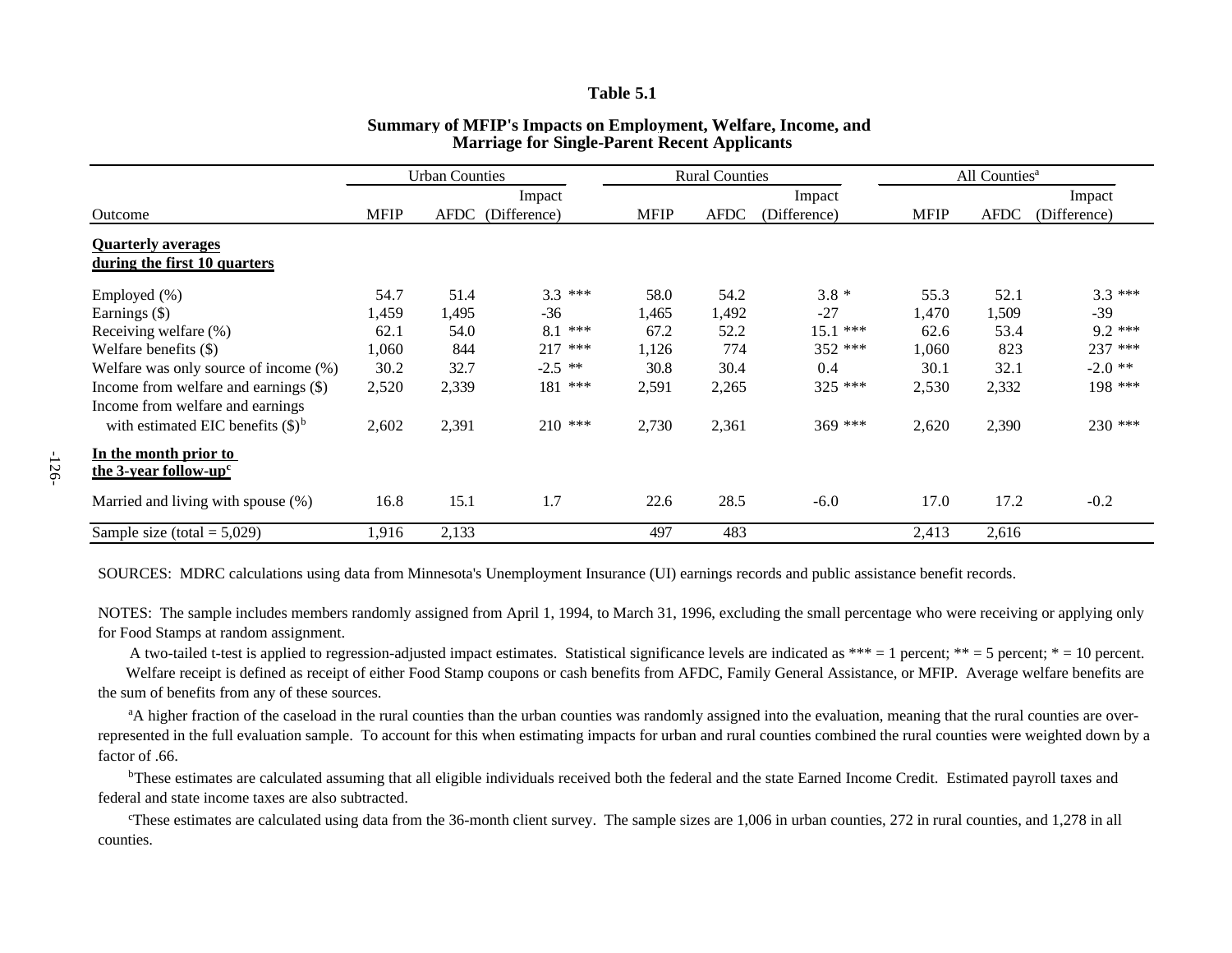employment activities (that is, they would have accumulated 24 months of receipt) by the end of year 2, and 50 percent would have been required to participate by the end of year 3.<sup>3</sup>

The results in Table 5.1 show that MFIP modestly increased single-parent recent applicants' employment rates during the follow-up period but did not increase their average earnings. Data for the AFDC group indicate that many recent applicants would have worked in the absence of MFIP, making it more difficult for the program to achieve large employment gains. MFIP's financial incentives increased welfare receipt, because they allowed recent applicants to continue receiving some benefits while they worked, and the increase in benefits increased average incomes. As was also found for longterm recipients, MFIP increased the number of recent applicants covered by Medicaid or MinnCare and increased the continuity of their health insurance coverage.

### **A. Employment, Earnings, and Welfare Receipt**

 $\overline{a}$ 

Figures 5.1 and 5.2 present MFIP's impacts on quarterly employment and earnings for singleparent recent applicants. Data for the AFDC group illustrate one of the key differences between recent applicants and long-term recipients; 54 percent of the recent applicant AFDC group worked in the quarter of random assignment, compared with only 28 percent of long-term recipients (see Figure 4.1). Employment rates for recent applicants stayed fairly constant throughout the follow-up period, at between 50 and 60 percent. Despite the constancy of employment rates, however, average earnings more than doubled over the period, from \$881 to \$2,095 for the AFDC group, indicating substantial earnings growth among those employed. MFIP modestly increased employment rates throughout the follow-up period. In the last quarter, for example, 58 percent of the MFIP group worked, compared with 55 percent of the AFDC group, for a statistically significant difference of 3 percentage points. MFIP did not increase average earnings, as shown in Figure 5.2.

MFIP's impacts on welfare receipt are shown in Figures 5.3 through 5.5. As was the case for employment rates, single-parent recent applicants differed from long-term recipients in that they left welfare much more rapidly. By quarter 12, only 34 percent of the AFDC group were still receiving welfare. MFIP increased welfare receipt over the entire follow-up period by about 7 to 9 percentage points. Average payment amounts were also higher in each quarter (see Figure 5.4). The increase in welfare receipt is consistent with MFIP's enhanced financial incentives, which allowed families who worked to keep a greater fraction of their benefits. Despite higher rates of welfare receipt, however, MFIP families were less likely to rely solely on welfare throughout the follow-up period (see Figure 5.5). The impacts in quarters 8 through 12 are statistically significant.

 $3$ These numbers may be underestimated, because the administrative records for welfare receipt cover only 12, rather than 24, months prior to random assignment. However, they may also be overestimated, because they do not account for the fact that some of the individuals who accumulated 24 months of receipt were working at least 30 hours per week and, thus, would have been exempt from the participation requirements.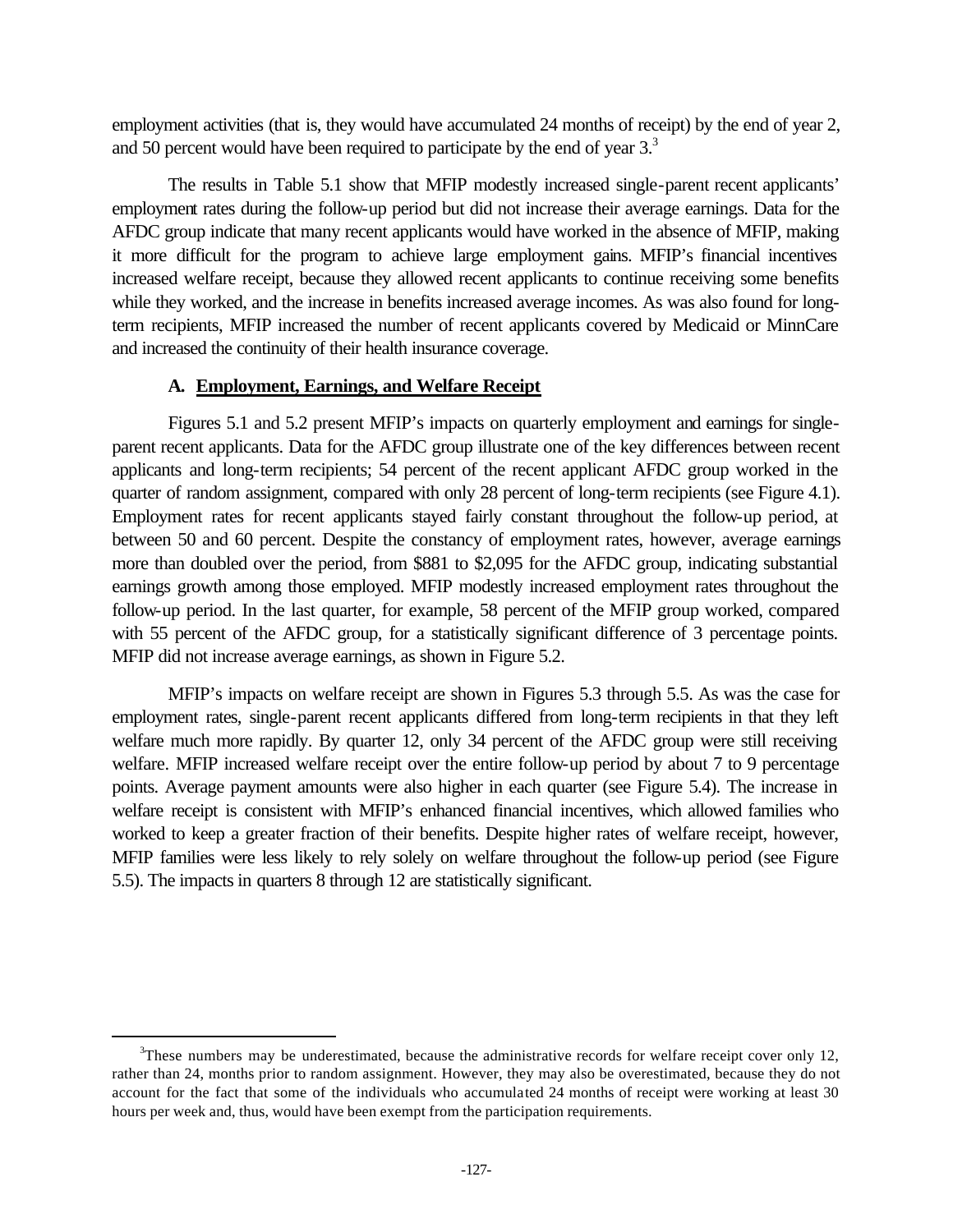

**Quarterly Employment Rates for Single-Parent Recent Applicants in Urban Counties**



SOURCE: See Table E.2 for data corresponding to figure.

**Figure 5.2**

**Quarterly Earnings for Single-Parent Recent Applicants in Urban Counties**



SOURCE: See Table E.2 for data corresponding to figure.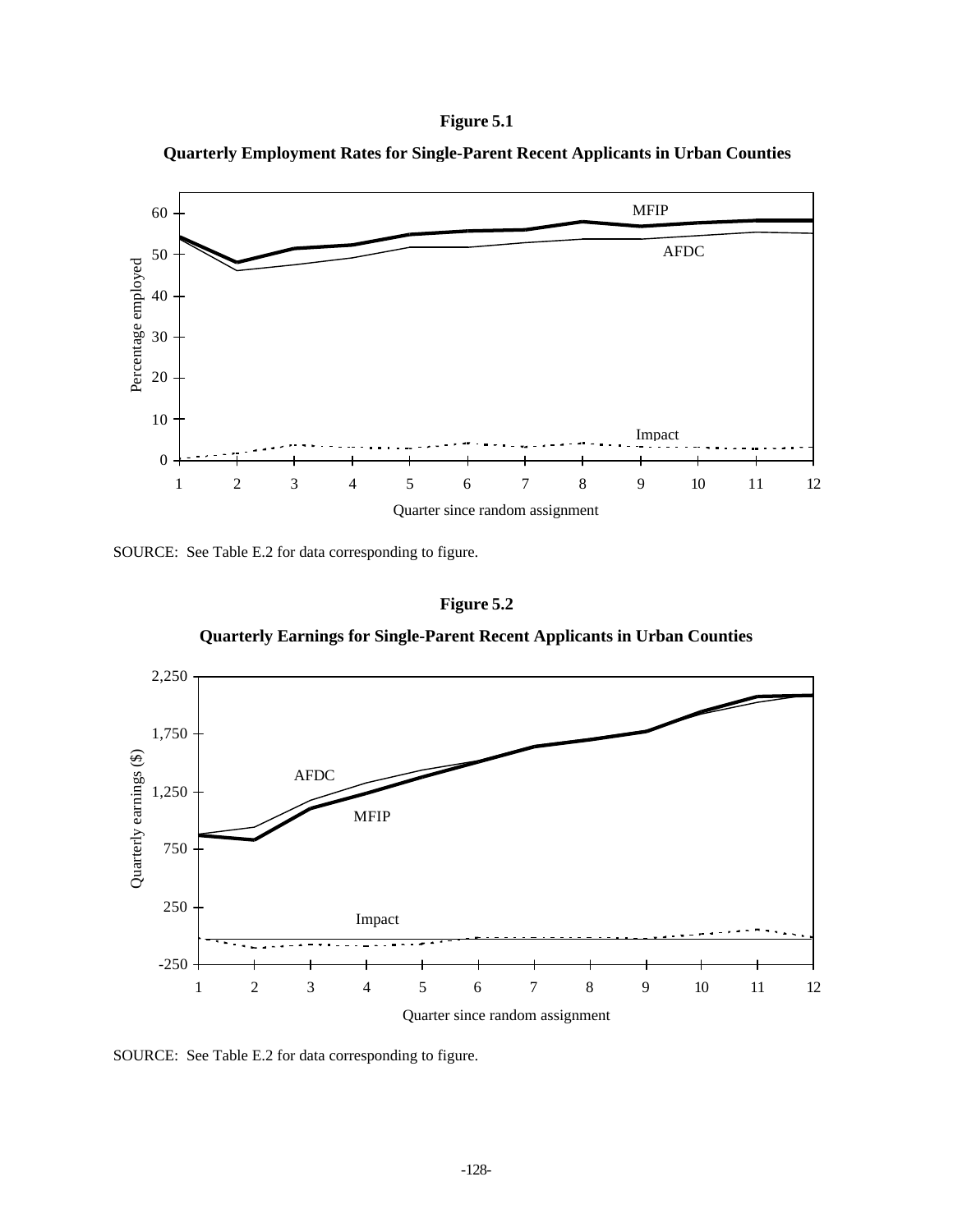



**Quarterly Welfare Receipt for Single-Parent Recent Applicants in Urban Counties**

SOURCE: See Table E.2 for data corresponding to figure.

**Figure 5.4**

**Quarterly Benefits for Single-Parent Recent Applicants in Urban Counties**



SOURCE: See Table E.2 for data corresponding to figure.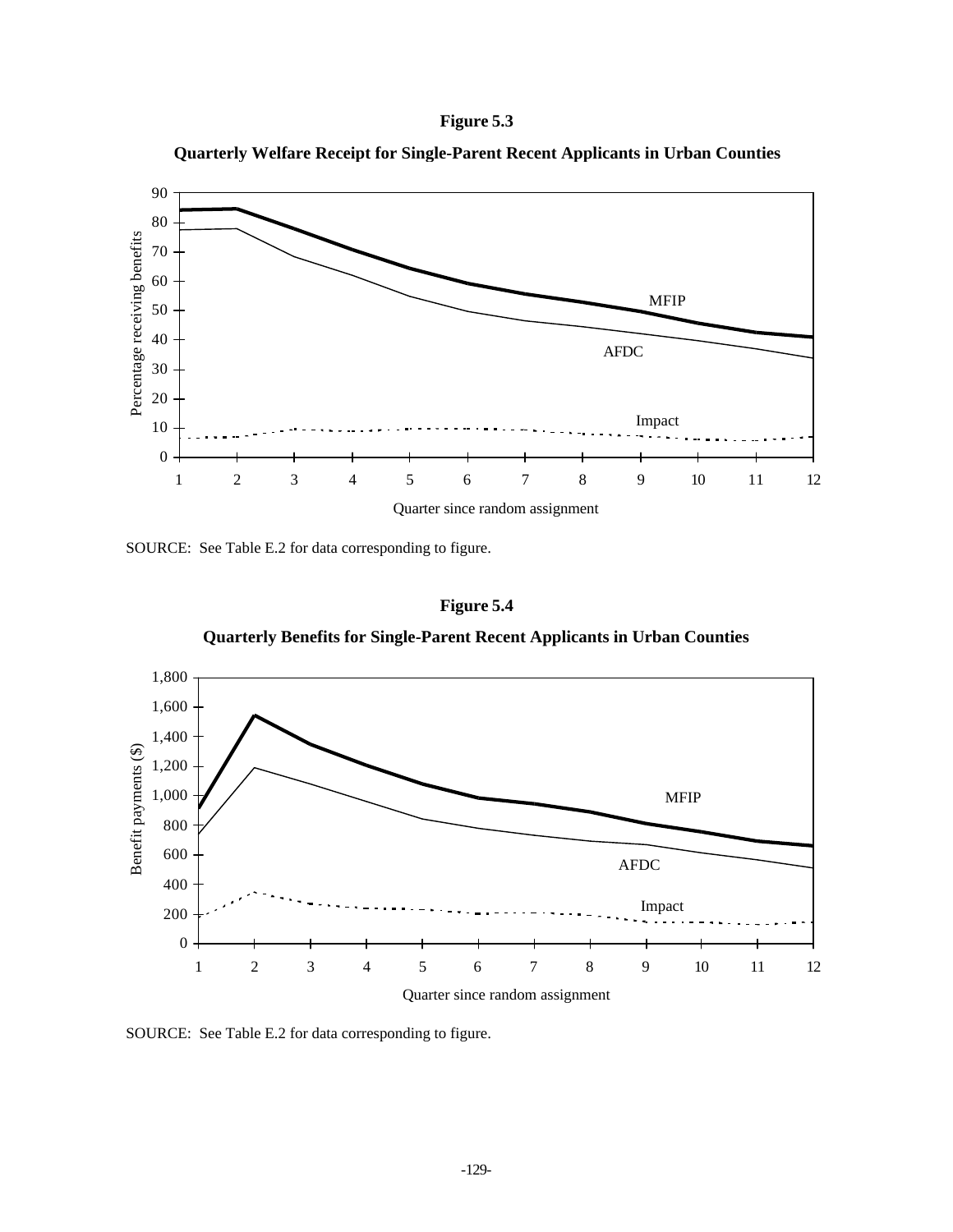## **Figure 5.5**



**Percentage of Single-Parent Recent Applicants in Urban Counties Who Relied on Welfare Benefits as Their Only Income Source**

SOURCES: MDRC calculations using data from Minnesota's Unemployment Insurance (UI) records and public assistance benefit records.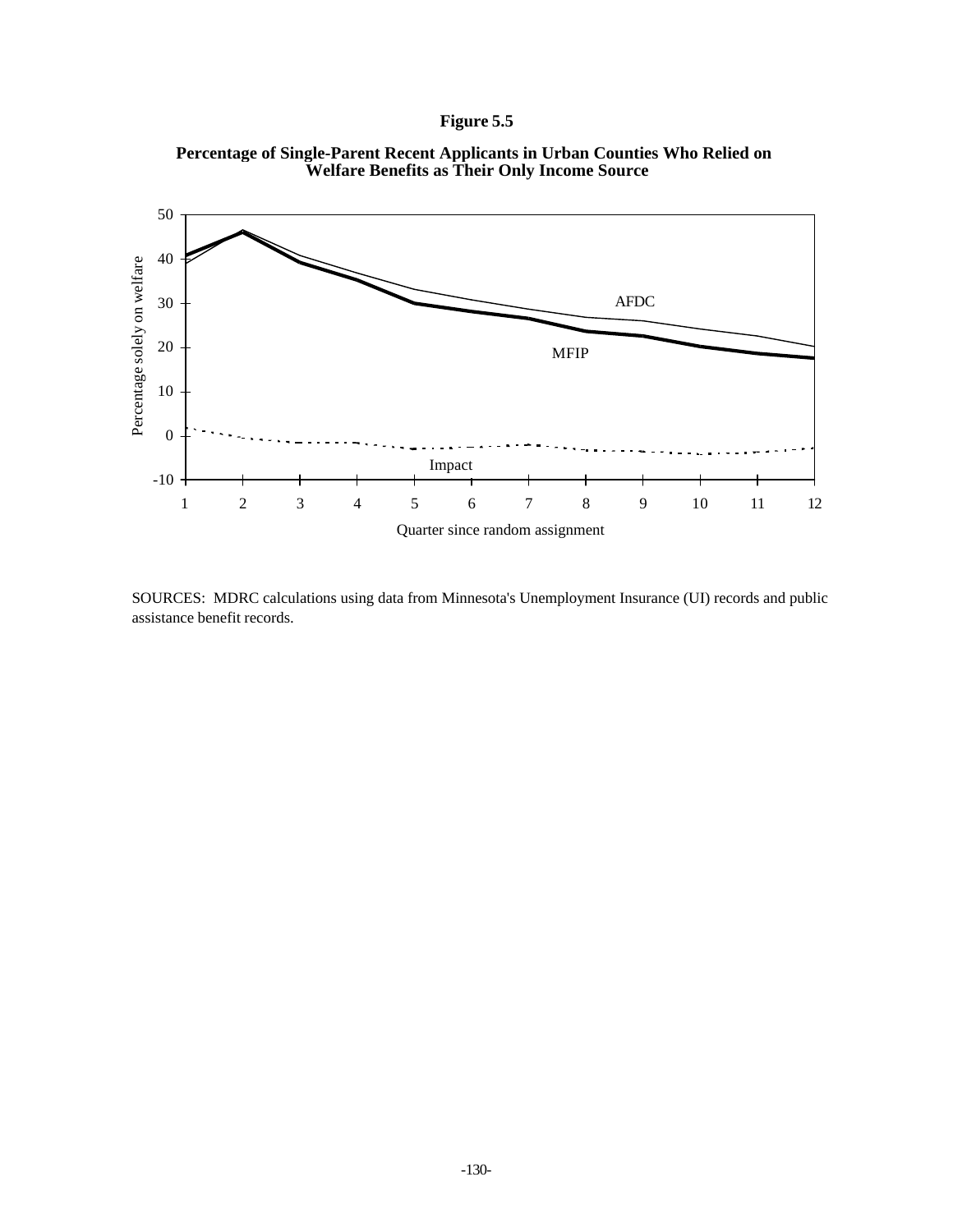Although MFIP's increase in welfare receipt would appear to be due to the fact that a greater proportion of recent applicants in the MFIP group qualified for benefits in the quarter of random assignment, additional analyses suggest that the MFIP group stayed on welfare longer.<sup>4</sup> When the impacts were adjusted for welfare receipt differences in quarter 1, members of the MFIP group were still more likely than members of the AFDC group to receive welfare in the remaining quarter of followup.

Table 5.2 presents impacts on summary measures of employment, earnings, and welfare receipt for single-parent recent applicants in urban countries. (Quarterly data are presented in Appendix E.) As also shown in Figure 5.1, MFIP increased average quarterly employment rates by 3 to 4 percentage points in each year. In year 3, for example, an average of 55.3 percent of the AFDC group worked each quarter, compared with 58.1 percent of the MFIP group. The sixth and eighth columns show that the financial incentives alone increased employment in year 1 and that adding the mandatory services to the incentives increased employment in years 2 and 3. This pattern of effects is consistent with the results for long-term recipients in urban counties, for whom the incentives alone produced a slight majority of the increase in employment rates in year 1 (see Table 4.2). Results for both groups of single parents indicate that those who got jobs because of the enhanced incentives did so fairly quickly. Note that the impacts of the financial incentives alone should be interpreted with some caution, given that there were some modest baseline differences found between the Incentives Only group and the other two research groups (see Appendix D).

Despite the small, positive impact on employment rates, MFIP did not increase average earnings. In year 3, for example, the MFIP group earned on average \$2,032, compared with \$2,017 for the AFDC group. The fact that employment rates increased but earnings did not suggests that the incentives caused some single parents to cut back their average hours worked. Alternatively, as was found for long-term recipients in the Incentives Only group, financial incentives may have encouraged recent applicants to take lower-paying jobs. The results discussed later suggest that the lower earnings reflect both these changes — lower hours and lower wages.

Again as for long-term recipients in urban counties, the data show that earnings did increase over time for recent applicants who worked in both year 1 and year 3. Among those in the MFIP group who worked in both periods, for example, 23.5 percent earned more than \$2,000 in each quarter of year 1, compared with 37.4 percent during year 3. In terms of impacts, MFIP increased the percentage of recent applicants who worked during years 1 and 3 and who earned \$500 to \$2,000 per quarter. There were no differences between the groups, however, by year 3.

Impacts on welfare receipt are shown in the last panel of Table 5.2. By year 3, only 36.6 percent of the AFDC group were still receiving welfare in each quarter. MFIP increased welfare receipt for single-parent recent applicants throughout the follow-up period, reaching 6.4 percentage points on average in year 3. A comparison of the other impact columns shows that

<sup>4</sup>Although the application process in the field trials was designed to accept similar numbers of experimental and control group members, a slightly higher percentage of the MFIP group than of the AFDC group received benefits in quarter 1. An examination of several individual cases did not point to any one reason for the different acceptance rates.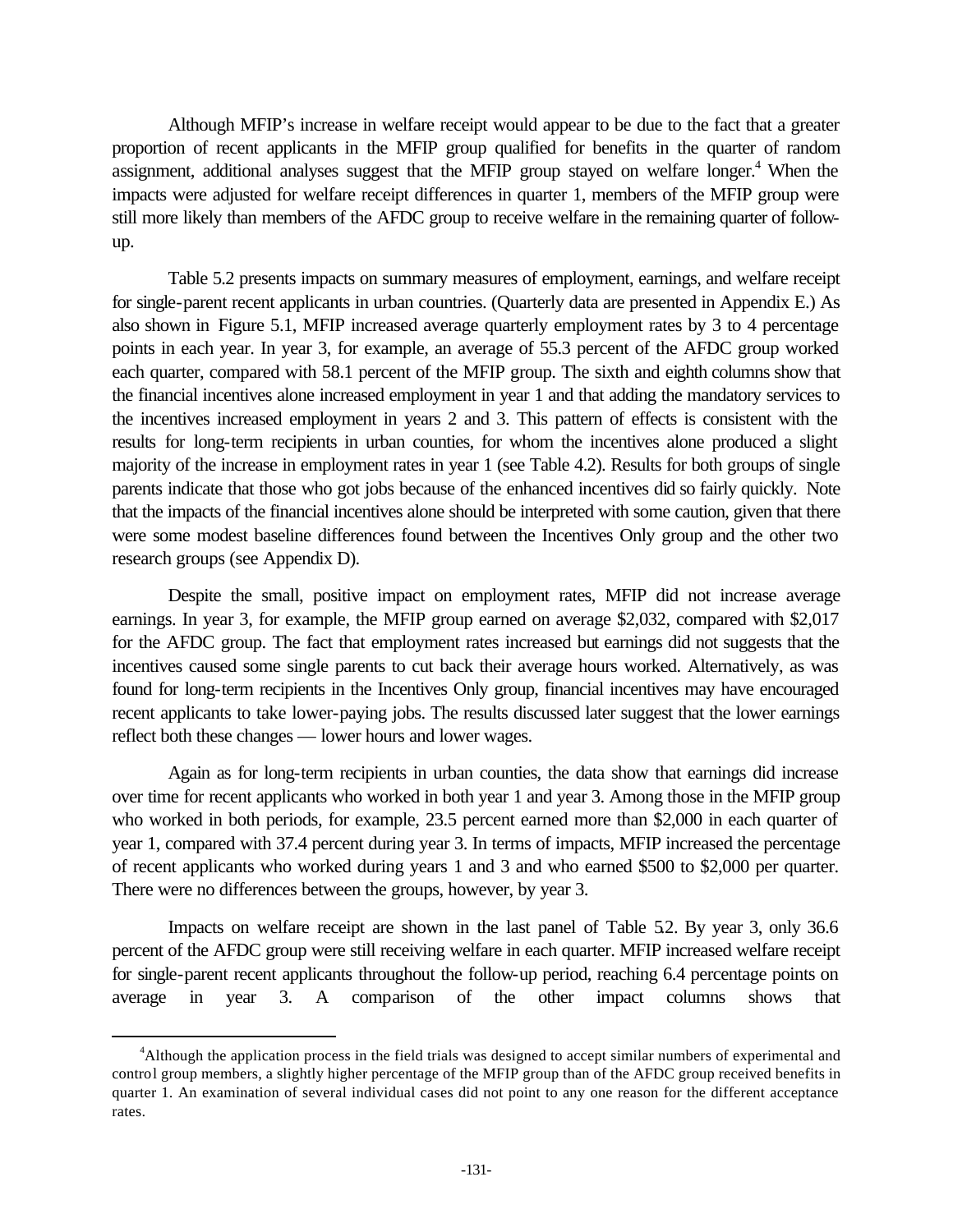### **Table 5.2**

|                                                                              |             | <b>Average Outcome Levels</b><br>MFIP vs. AFDC |             |                                | <b>MFIP</b> Incentives Only |                                                              | MFIP vs. |                                                                                                                   |         |
|------------------------------------------------------------------------------|-------------|------------------------------------------------|-------------|--------------------------------|-----------------------------|--------------------------------------------------------------|----------|-------------------------------------------------------------------------------------------------------------------|---------|
|                                                                              |             | <b>MFIP</b><br>Incentives                      |             | Impacts of<br><b>Full MFIP</b> | Percentage                  | vs. AFDC<br>Impacts of<br>Financial<br>Incentives Percentage |          | <b>MFIP</b> Incentives Only<br><b>Impacts of Adding</b><br><b>Mandatory Services</b><br>and Reinforced Percentage |         |
| Outcome                                                                      | <b>MFIP</b> | Only                                           | <b>AFDC</b> | Program                        | Change                      | Alone                                                        | Change   | <b>Incentive Messages</b>                                                                                         | Change  |
| <b>Employment and earnings</b>                                               |             |                                                |             |                                |                             |                                                              |          |                                                                                                                   |         |
| Average quarterly<br>employment rate (%)                                     |             |                                                |             |                                |                             |                                                              |          |                                                                                                                   |         |
| Year 1                                                                       | 51.8        | 51.5                                           | 48.8        | $3.0$ **                       | 6.1                         | $2.7 *$                                                      | 5.5      | 0.3                                                                                                               | 0.6     |
| Year 2                                                                       | 56.8        | 53.4                                           | 53.1        | $3.7$ ***                      | 6.9                         | 0.2                                                          | 0.4      | $3.5$ **                                                                                                          | 6.5     |
| Year 3 (quarters 1-3)                                                        | 58.1        | 55.3                                           | 55.3        | $2.8$ **                       | 5.1                         | 0.0                                                          | 0.0      | $2.8 *$                                                                                                           | 5.1     |
| Number of quarters employed during<br>the 11 quarter follow-up period $(\%)$ |             |                                                |             |                                |                             |                                                              |          |                                                                                                                   |         |
| None                                                                         | 14.8        | 16.1                                           | 18.1        | $-3.3$ ***                     | $-18.3$                     | $-2.0$                                                       | $-10.9$  | $-1.4$                                                                                                            | $-8.4$  |
| $1-4$                                                                        | 21.2        | 24.9                                           | 23.6        | $-2.3$ *                       | $-9.9$                      | 1.3                                                          | 5.6      | $-3.7$ **                                                                                                         | $-14.7$ |
| $5 - 8$                                                                      | 27.2        | 24.6                                           | 22.9        | 4.3 ***                        | 18.6                        | 1.7                                                          | 7.4      | 2.6                                                                                                               | 10.5    |
| $9 - 11$                                                                     | 36.8        | 34.4                                           | 35.4        | 1.4                            | 3.9                         | $-1.0$                                                       | $-2.9$   | 2.4                                                                                                               | 7.1     |
| Average quarterly earnings (\$)                                              |             |                                                |             |                                |                             |                                                              |          |                                                                                                                   |         |
| Year 1                                                                       | 1,146       | 1,150                                          | 1,216       | $-70$                          | $-5.8$                      | $-66$                                                        | $-5.4$   | $-4$                                                                                                              | $-0.4$  |
| Year 2                                                                       | 1,655       | 1,552                                          | 1,666       | $-11$                          | $-0.7$                      | $-114$                                                       | $-6.9$   | 103                                                                                                               | 6.7     |
| Year 3 (quarters 1-3)                                                        | 2,032       | 1,881                                          | 2,017       | 15                             | 0.7                         | $-136$                                                       | $-6.7$   | $151 *$                                                                                                           | 8.0     |
| <b>Earnings growth</b>                                                       |             |                                                |             |                                |                             |                                                              |          |                                                                                                                   |         |
| Employed in year 1 and year $3$ (%)                                          | 56.7        | 55.2                                           | 52.5        | 4.1 ***                        | 7.9                         | 2.7                                                          | 5.1      | 1.5                                                                                                               | 2.6     |
| Average quarterly earnings in year 1                                         |             |                                                |             |                                |                             |                                                              |          |                                                                                                                   |         |
| Less than $$500$ $(\%)$                                                      | 9.4         | 7.8                                            | 8.0         | 1.4                            | 17.7                        | $-0.2$                                                       | $-2.9$   | 1.6                                                                                                               | 21.2    |
| $$500-\$2,000$ (%)                                                           | 23.8        | 25.2                                           | 19.0        | $4.7$ ***                      | 24.9                        | $6.2$ ***                                                    | 32.7     | $-1.5$                                                                                                            | $-5.8$  |
| More than \$2,000 (%)                                                        | 23.5        | 22.2                                           | 25.5        | $-2.0$                         | $-7.9$                      | $-3.3$ **                                                    | $-13.0$  | 1.3                                                                                                               | 5.8     |
| Average quarterly earnings in year 3                                         |             |                                                |             |                                |                             |                                                              |          |                                                                                                                   |         |
| Less than $$500$ (%)                                                         | 5.1         | 5.8                                            | 4.3         | 0.9                            | 20.7                        | $1.5 *$                                                      | 36.1     | $-0.7$                                                                                                            | $-11.3$ |
| $$500-\$2,000$ (%)                                                           | 14.1        | 13.9                                           | 12.4        | 1.7                            | 14.1                        | 1.5                                                          | 12.1     | 0.2                                                                                                               | 1.8     |
| More than \$2,000 (%)                                                        | 37.4        | 35.6                                           | 35.9        | 1.5                            | 4.2                         | $-0.4$                                                       | $-1.0$   | 1.9                                                                                                               | 5.2     |
|                                                                              |             |                                                |             |                                |                             |                                                              |          |                                                                                                                   |         |

#### **MFIP's Impacts on Employment, Earnings, and Welfare for Single-Parent Recent Applicants in Urban Counties**

(continued)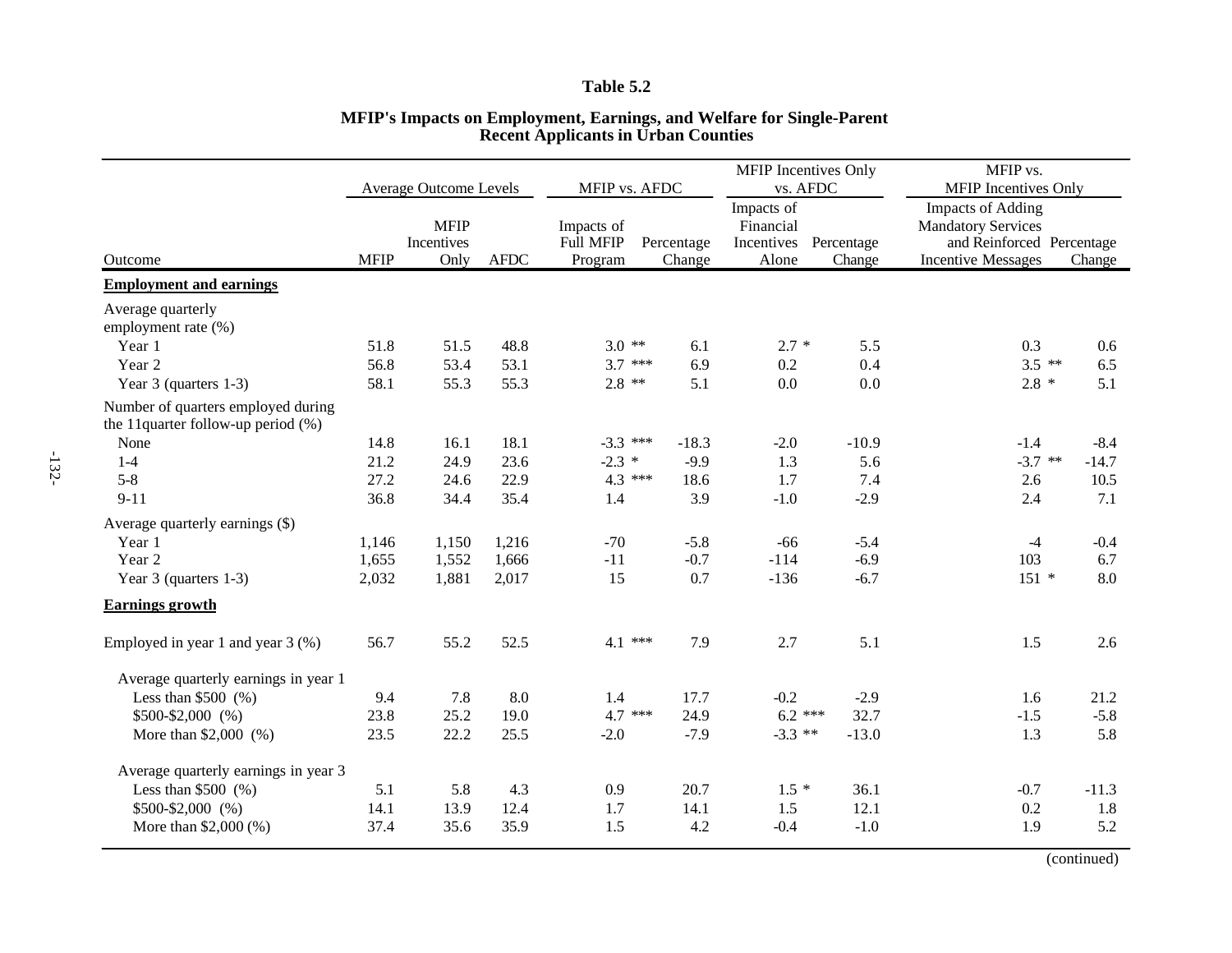|                                    |             | Average Outcome Levels            |             |                                           | MFIP vs. AFDC        |                                                | <b>MFIP</b> Incentives Only<br>vs. AFDC | MFIP vs.<br><b>MFIP</b> Incentives Only                                                                  |         |
|------------------------------------|-------------|-----------------------------------|-------------|-------------------------------------------|----------------------|------------------------------------------------|-----------------------------------------|----------------------------------------------------------------------------------------------------------|---------|
| Outcome                            | <b>MFIP</b> | <b>MFIP</b><br>Incentives<br>Only | <b>AFDC</b> | Impacts of<br><b>Full MFIP</b><br>Program | Percentage<br>Change | Impacts of<br>Financial<br>Incentives<br>Alone | Percentage<br>Change                    | Impacts of Adding<br><b>Mandatory Services</b><br>and Reinforced Percentage<br><b>Incentive Messages</b> | Change  |
| Welfare receipt                    |             |                                   |             |                                           |                      |                                                |                                         |                                                                                                          |         |
| Average quarterly receipt rate (%) |             |                                   |             |                                           |                      |                                                |                                         |                                                                                                          |         |
| Year 1                             | 74.2        | 74.2                              | 65.8        | $8.4$ ***                                 | 12.8                 | $8.4$ ***                                      | 12.8                                    | 0.0                                                                                                      | 0.0     |
| Year 2                             | 54.1        | 55.9                              | 45.9        | $8.2$ ***                                 | 18.0                 | $10.0$ ***                                     | 21.7                                    | $-1.7$                                                                                                   | $-3.1$  |
| Year 3 (quarters 1-3)              | 43.1        | 47.0                              | 36.6        | $6.4$ ***                                 | 17.5                 | $10.3$ ***                                     | 28.1                                    | $-3.9$ **                                                                                                | $-8.3$  |
| Average quarterly benefits (\$)    |             |                                   |             |                                           |                      |                                                |                                         |                                                                                                          |         |
| Year 1                             | 1,289       | 1,317                             | 1,024       | 265 ***                                   | 25.9                 | 293 ***                                        | 28.6                                    | $-28$                                                                                                    | $-2.1$  |
| Year 2                             | 907         | 995                               | 722         | $185$ ***                                 | 25.6                 | 273 ***                                        | 37.9                                    | $-88$ **                                                                                                 | $-8.9$  |
| Year 3 (quarters 1-3)              | 709         | 835                               | 561         | $147$ ***                                 | 26.2                 | $274$ ***                                      | 48.8                                    | $-126$ ***                                                                                               | $-15.1$ |
| Sample size (total = $5,029$ )     | 1,916       | 980                               | 2,133       |                                           |                      |                                                |                                         |                                                                                                          |         |

**Table 5.2 (continued)**

SOURCES: MDRC calculations using data from Minnesota's Unemployment Insurance (UI) earnings records and public assistance benefit records.

NOTES: The sample includes members randomly assigned from April 1, 1994, to March 31, 1996, excluding the small percentage who were receiving or applying only for Food Stamps at random assignment.

A two-tailed t-test is applied to regression-adjusted impact estimates. Statistical significance levels are indicated as  $*** = 1$  percent;  $** = 5$  percent;  $* = 10$ percent.

 Welfare receipt is defined as receipt of either Food Stamp coupons or cash benefits from AFDC, Family General Assistance, or MFIP. Average welfare benefits are the sum of benefits from any of these sources.

Rounding may cause slight discrepancies in sums and differences.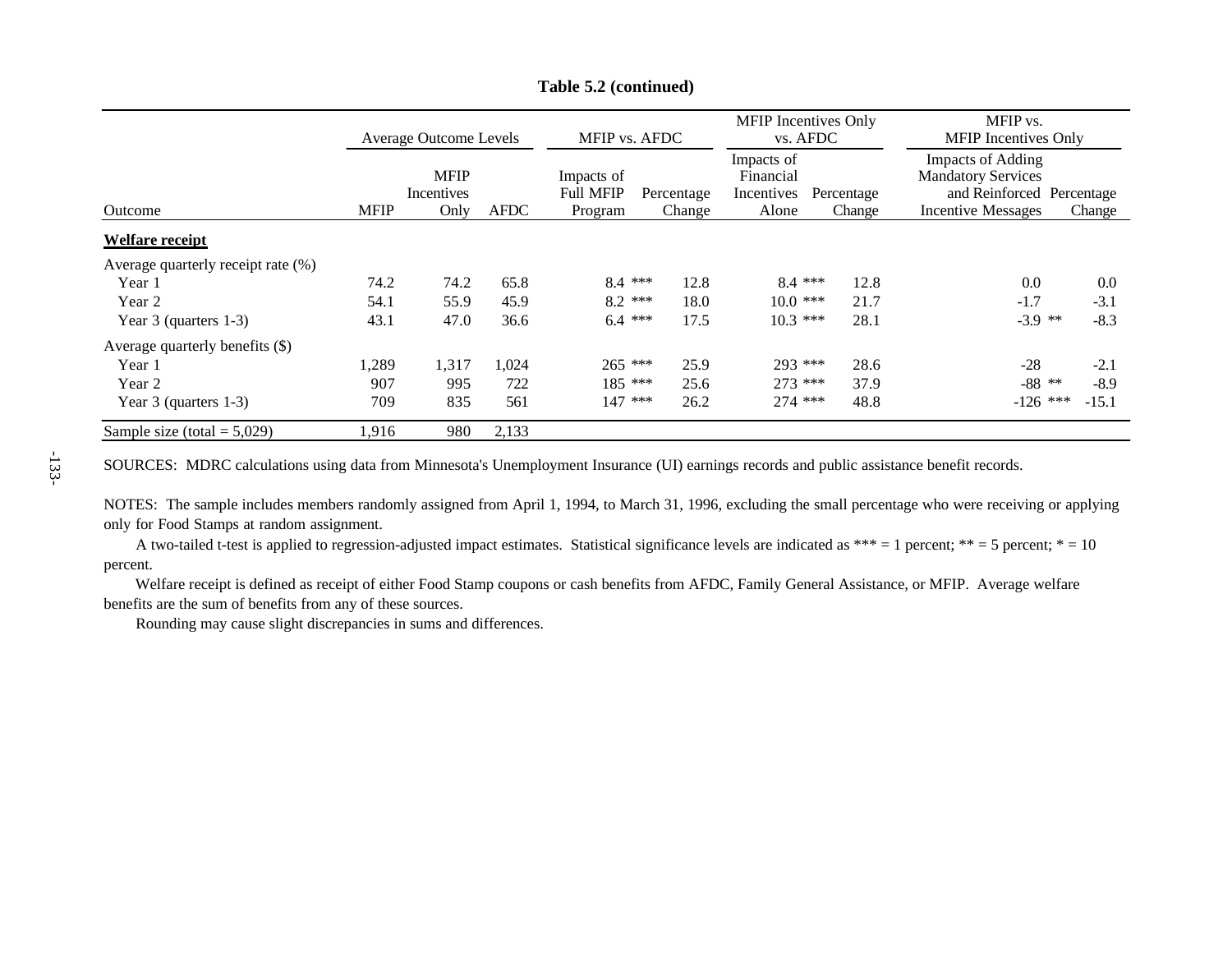this increase came from the financial incentives. In fact, adding the mandatory services to the incentives began to decrease welfare receipt in year 3, during which, on average, the MFIP group received \$126 less in benefits than the Incentives Only group.

The impacts of adding the mandatory services to the financial incentives show that the mandates were beginning to take effect for a small fraction of the sample by year 3. Adding the mandates to the incentives also began affecting employment behavior in year 3, and adding the mandates increased earnings by \$151. As mentioned earlier, it is estimated that at least 20 percent of the sample had accumulated 24 months of welfare receipt by the end of year 2 and that 50 percent had done so by the end of year 3. Thus, by the end of year 3, about half the recent applicants in urban counties were subject to MFIP's requirement that they work 30 hours per week or participate in the employment and training activities. The effects of the mandates for those who are required to participate are diluted, however, because these individuals make up only about half the sample. In addition, it is unlikely that the mandated employment activities would have increased employment immediately. Recall that the effects of adding the mandates to the incentives for long-term recipients began to appear only by the end of year 1.

Table 5.3 presents data on respondents' last-held or currently held jobs at the time of the 36 month survey. The top rows present the percentages of urban recent applicants in the survey sample who worked during the period, according to both UI records and the survey. According to UI records, 87.4 percent of the MFIP group worked during the 11-quarter follow-up period, whereas 90.0 percent of the MFIP group reported on the survey that they had worked at some point since random assignment. Although the survey data show a slightly larger effect on employment than do the UI data — a 5.1 percentage point increase versus a 2.2 percentage point increase — these two impacts are not significantly different from a statistical standpoint.

MFIP increased the percentage of urban recent applicants who worked full time (from 62.2 percent to 70.3 percent), and most of this increase was in jobs where they worked 35 to 44 hours per week. The latter finding differs from results from the 12-month survey (shown in the interim report), in which more of the MFIP group reported working 20 to 34 hours per week. One reason for the increase in hours over time may be that MFIP's employment services became mandatory for part of the sample by the end of follow-up, when work hours were measured. Another reason may be that fewer recent applicants were still receiving welfare by the 36-month point and thus were not subject to MFIP and its incentives, which may have encouraged part-time work. For both of these reasons, the incentives — responsible for the increase in part-time work — were a relatively weaker influence by the time of the 36-month survey.

The bottom two panels of Table 5.3 show that MFIP did not affect the types of jobs that these single parents obtained, in terms of benefits provided. However, it did increase the percentage of urban recent applicants who worked at very low-wage jobs (less than \$5 per hour) and at moderate-wage jobs (\$7 to \$9 per hour). Most of the increase in employment was in moderate-wage jobs; 22.9 percent of the AFDC group earned \$7 to \$9 per hour, compared with 28.5 percent of the MFIP group. Because MFIP produced very few impacts on employment timing and stability for single-parent recent applicants in urban counties, these results are not shown.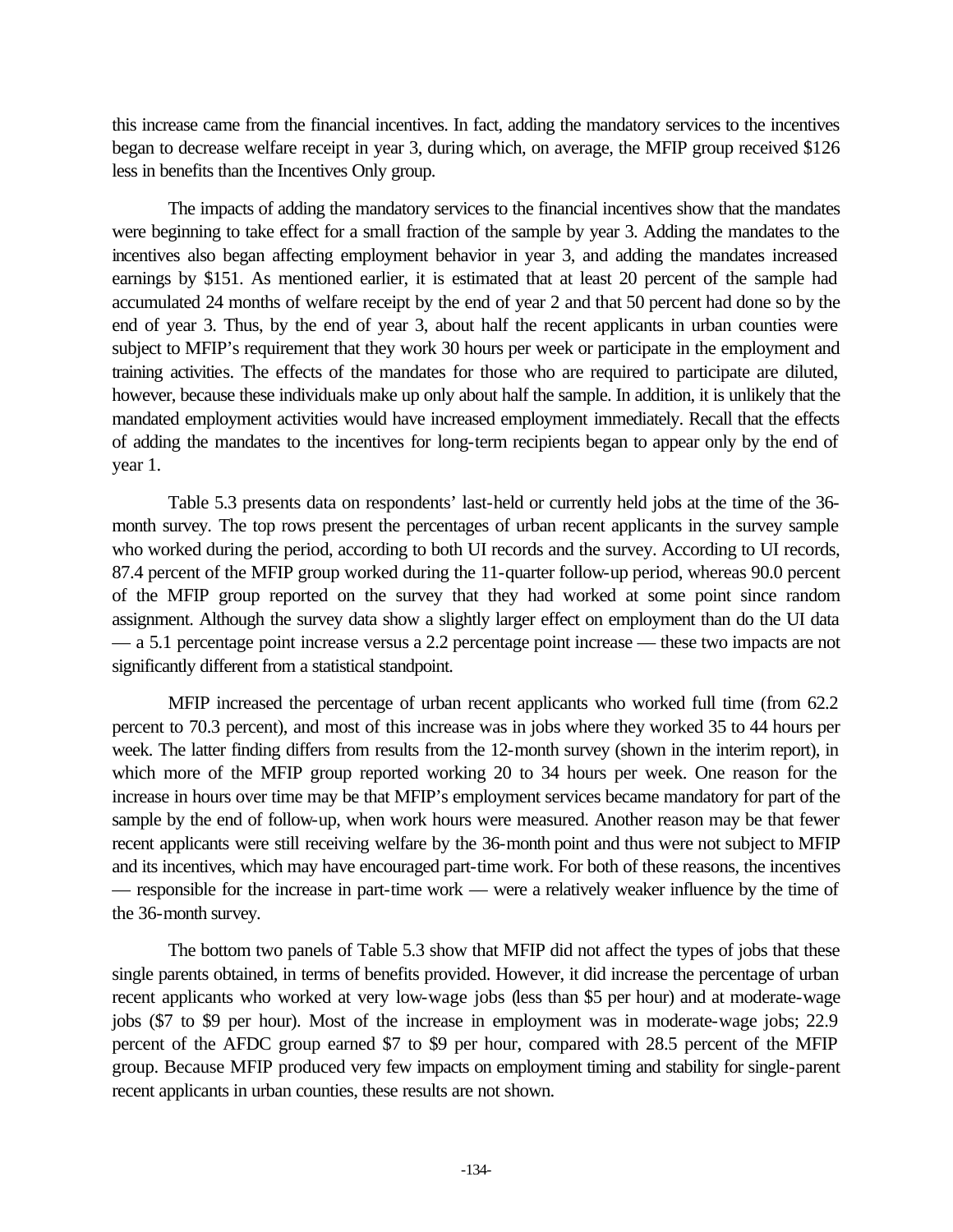### **Table 5.3**

|                                                                        | <b>Average Outcome Levels</b>                    |                             |                             | MFIP vs. AFDC                             | <b>MFIP</b> Incentives Only<br>vs. AFDC        | MFIP vs.<br>MFIP Incentives Only                                                                     |
|------------------------------------------------------------------------|--------------------------------------------------|-----------------------------|-----------------------------|-------------------------------------------|------------------------------------------------|------------------------------------------------------------------------------------------------------|
| Outcome                                                                | <b>MFIP</b><br>Incentives<br><b>MFIP</b><br>Only |                             | <b>AFDC</b>                 | Impacts of<br><b>Full MFIP</b><br>Program | Impacts of<br>Financial<br>Incentives<br>Alone | <b>Impacts of Adding</b><br><b>Mandatory Services</b><br>and Reinforced<br><b>Incentive Messages</b> |
| From administrative records                                            |                                                  |                             |                             |                                           |                                                |                                                                                                      |
|                                                                        |                                                  |                             |                             |                                           |                                                |                                                                                                      |
| Worked during the 11-quarter<br>follow-up period $(\%)$                | 87.4                                             | 83.2                        | 85.2                        | 2.2                                       | $-2.0$                                         | 4.1                                                                                                  |
| From 36-month survey                                                   |                                                  |                             |                             |                                           |                                                |                                                                                                      |
| Worked since random assignment (%)                                     | 90.0                                             | 87.2                        | 84.9                        | $5.1$ **                                  | 2.3                                            | 2.9                                                                                                  |
| Hours worked per week in<br>current or most recent job                 |                                                  |                             |                             |                                           |                                                |                                                                                                      |
| Did not work (%)                                                       | 10.0                                             | 12.8                        | 15.1                        | $-5.1$ **                                 | $-2.3$                                         | $-2.9$                                                                                               |
| Worked part time (%)<br>$1-19$ hours<br>20-29 hours                    | 19.3<br>5.4<br>13.4                              | 22.7<br>10.8<br>11.9        | 22.3<br>9.2<br>12.6         | $-3.0$<br>$-3.8$ **<br>0.8                | 0.3<br>1.7<br>$-0.7$                           | $-3.4$<br>$-5.4$ **<br>1.5                                                                           |
| Worked full time (%)<br>30-34 hours<br>35-44 hours<br>45 or more hours | 70.3<br>10.2<br>47.2<br>13.0                     | 62.9<br>6.8<br>42.2<br>13.9 | 62.2<br>8.5<br>38.4<br>15.2 | ***<br>8.1<br>1.6<br>$8.8$ ***<br>$-2.2$  | 0.7<br>$-1.8$<br>3.8<br>$-1.3$                 | $7.4*$<br>3.4<br>5.0<br>$-0.9$                                                                       |
| Average hours worked per<br>week among those employed                  | 35.6                                             | 34.5                        | 34.9                        | 0.7                                       | $-0.4$                                         | 1.1                                                                                                  |
| Hourly wage in current<br>or most recent job                           |                                                  |                             |                             |                                           |                                                |                                                                                                      |
| Did not work (%)                                                       | 10.0                                             | 12.8                        | 15.1                        | $-5.1$ **                                 | $-2.3$                                         | $-2.9$                                                                                               |
| Less than \$5<br>\$5 to \$6.99<br>\$7 to \$8.99<br>\$9 or above        | 5.1<br>18.0<br>28.5<br>34.0                      | 4.4<br>21.4<br>23.0<br>33.2 | 2.9<br>21.2<br>22.9<br>35.2 | $2.2 *$<br>$-3.2$<br>$5.6$ **<br>$-1.1$   | 1.5<br>0.2<br>0.0<br>$-2.0$                    | 0.8<br>$-3.4$<br>5.6<br>0.9                                                                          |
| Average hourly wage<br>among those employed $(\$)$                     | 8.9                                              | 8.9                         | 9.3                         | $-0.4$                                    | $-0.4$                                         | 0.0                                                                                                  |

#### **MFIP's Impacts on Wages, Hours Worked, and Benefits in Current or Most Recent Job for Single-Parent Recent Applicants in Urban Counties**

(continued)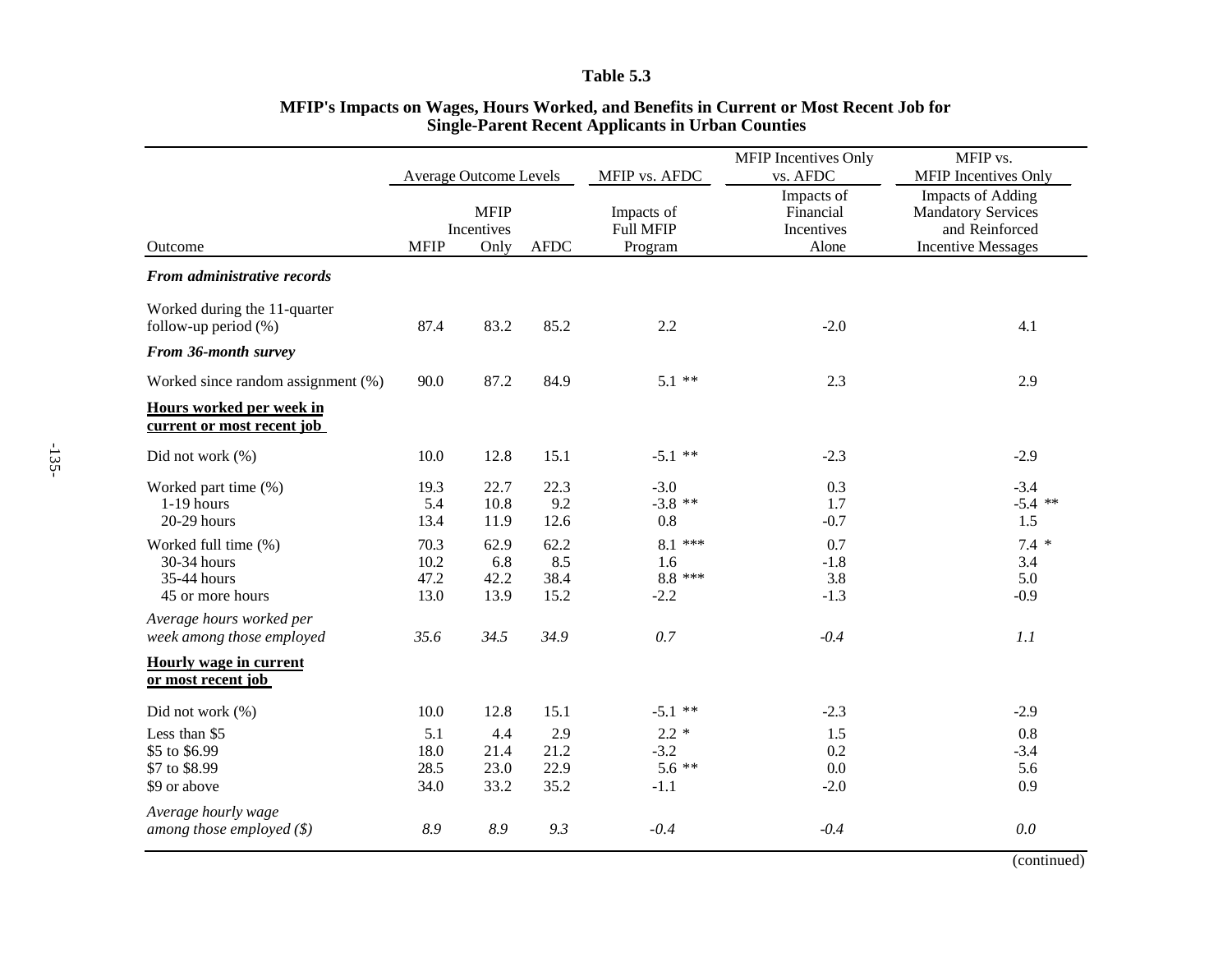|                                                                    |              | <b>Average Outcome Levels</b>     |              | MFIP vs. AFDC                             | MFIP Incentives Only<br>vs. AFDC               | MFIP vs.<br><b>MFIP</b> Incentives Only                                                       |
|--------------------------------------------------------------------|--------------|-----------------------------------|--------------|-------------------------------------------|------------------------------------------------|-----------------------------------------------------------------------------------------------|
| Outcome $(\%)$                                                     | <b>MFIP</b>  | <b>MFIP</b><br>Incentives<br>Only |              | Impacts of<br><b>Full MFIP</b><br>Program | Impacts of<br>Financial<br>Incentives<br>Alone | Impacts of Adding<br><b>Mandatory Services</b><br>and Reinforced<br><b>Incentive Messages</b> |
| <b>Employer-provided benefits in</b><br>current or most recent job |              |                                   |              |                                           |                                                |                                                                                               |
| Did not work                                                       | 10.0         | 12.8                              | 15.1         | $-5.1$ **                                 | $-2.3$                                         | $-2.9$                                                                                        |
| Paid sick days<br>No paid sick days                                | 35.7<br>53.4 | 28.1<br>58.6                      | 33.4<br>50.8 | 2.3<br>2.6                                | $-5.3$<br>$7.8*$                               | $7.6*$<br>$-5.2$                                                                              |
| Paid vacation<br>No paid vacation                                  | 48.2<br>41.5 | 42.3<br>44.5                      | 44.8<br>39.6 | 3.4<br>2.0                                | $-2.4$<br>4.9                                  | 5.9<br>$-3.0$                                                                                 |
| Health benefits<br>No health benefits                              | 47.5<br>42.6 | 39.6<br>47.2                      | 45.9<br>38.1 | 1.6<br>4.6                                | $-6.3$<br>$9.1$ **                             | $7.8 *$<br>$-4.5$                                                                             |
| Sample size (total = $1,223$ )                                     | 514          | 217                               | 492          |                                           |                                                |                                                                                               |

**Table 5.3 (continued)**

SOURCES: MDRC calculations using data from Minnesota's Unemployment Insurance (UI) earnings records and the 36-month client survey.

NOTES: The sample includes members randomly assigned from April 1, 1994, to October 31, 1994, excluding the small percentage who were receiving or applying only for Food Stamps at random assignment.

A two-tailed t-test is applied to regression-adjusted impact estimates. Statistical significance levels are indicated as \*\*\* = 1 percent; \*\* = 5 percent;  $* = 10$  percent.

Sample size may slightly vary for each outcome variable.

Rounding may cause slight discrepancies in sums and differences.

Outcomes shown in italics are nonexperimental.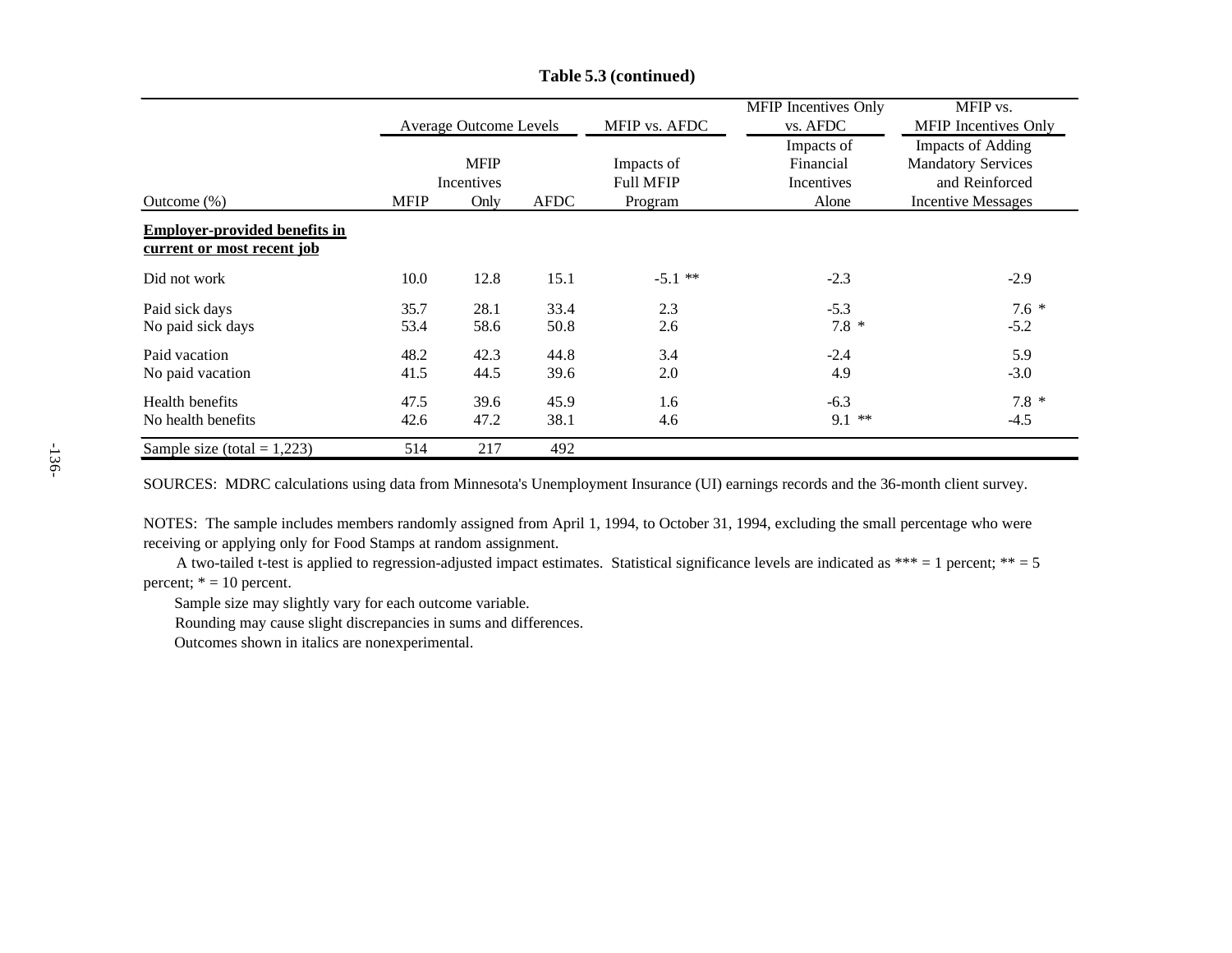### **B. Income and Measured Poverty**

Although MFIP did not increase earnings for recent applicants during the follow-up period, it did increase welfare receipt, which resulted in increased income for both MFIP groups. Table 5.4 presents impacts on income and poverty for single-parent recent applicants in urban counties. In the last year of follow-up, average income from earnings and welfare was \$2,578 for the AFDC group and \$2,740 for the MFIP group, for a statistically significant increase of \$162. This increase is due entirely to higher welfare payments offered through MFIP's incentives. The increase in income also led to a reduction in measured poverty. In year 3, for example, 66.0 percent of the AFDC group had earnings plus welfare income below the poverty line, compared with 59.2 percent of the MFIP group, for a 6.9 percentage point reduction. Because MFIP had only modest effects on employment and earnings, incorporating taxes and Earned Income Credit (EIC) benefits into the measures of income and poverty does not change the basic story much. The increase in quarterly income during year 3 is \$187 including EIC benefits and \$162 not including these benefits.

The bottom panel of Table 5.4 shows that MFIP increased the percentage of urban recent applicants who had income from earnings and welfare by 9.8 percentage points; in the last quarter, 23.3 percent of the MFIP group combined welfare and work, compared with 13.5 percent of the AFDC group. The other impacts on income sources indicate that most of this increase in combining welfare and work (or 6.6 of the 9.8 percentage points) came from a reduction in the number of individuals who would have worked and not received welfare; thus, most of the increase in welfare receipt was among recent applicants who would have worked anyway. This finding is consistent with results from Table 5.2, showing that MFIP increased welfare receipt but had small effects on employment. The issue of "windfall effects," whereby some individuals receive more benefits without changing their behavior, always arises with programs that have generous financial incentives. However, explicit goals of MFIP were to increase income and reduce poverty, and the top panels of the table show that MFIP would not have achieved these goals without giving more benefits to families who worked, families whose average incomes were already quite low.

Despite the fact that more MFIP families received welfare, somewhat fewer relied solely on welfare by the last quarter of follow-up (17.6 percent of MFIP families versus 20.3 percent of AFDC families). In addition, recent applicants in MFIP were no less likely than those in AFDC to have earnings constitute their major source of income (48.1 percent for the MFIP group, compared with 49.5 percent for the AFDC group). Using these measures, MFIP did not increase dependence on welfare.

Table 5.5 presents survey data on income and income sources for single-parent recent applicants in urban counties. As mentioned in Chapter 4, survey data are probably less reliable than administrative records data for measuring program impacts on income sources, because respondents in both groups may have various motives in reporting earnings or welfare benefits. Nonetheless, survey data do provide information about respondents' sources of income. For example, recent applicants were much more likely than long-term recipients to report having earnings from other adults in the household — leading to larger discrepancies between reported income from earnings and welfare and reported total family income. For the MFIP group, for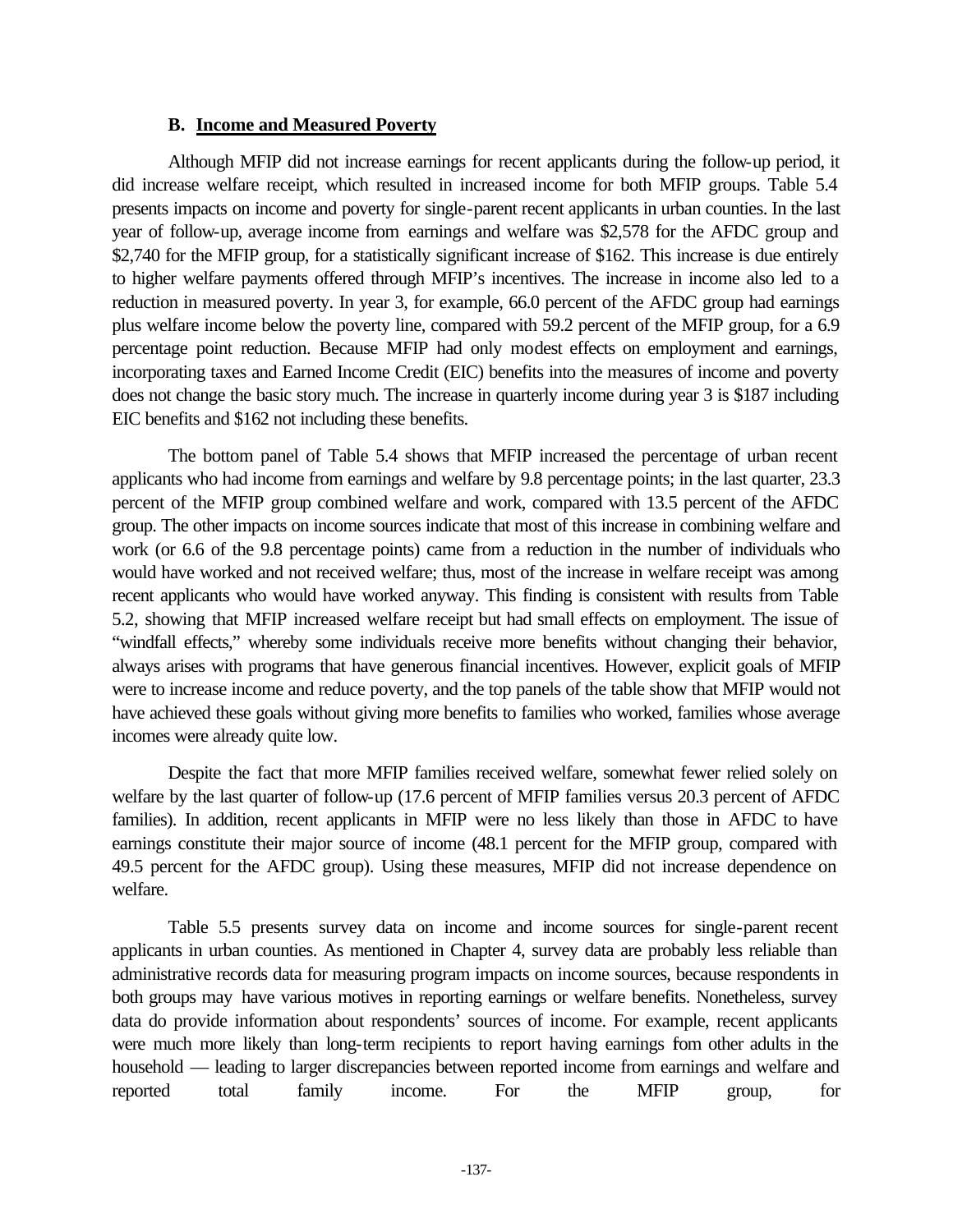|                                                                                                                                     |                              | <b>Average Outcome Levels</b>     |                                            | MFIP vs. AFDC                                 |                                      | MFIP Incentives Only<br>vs. AFDC               |                                   | MFIP vs.<br><b>MFIP</b> Incentives Only                                                                         |                               |
|-------------------------------------------------------------------------------------------------------------------------------------|------------------------------|-----------------------------------|--------------------------------------------|-----------------------------------------------|--------------------------------------|------------------------------------------------|-----------------------------------|-----------------------------------------------------------------------------------------------------------------|-------------------------------|
| Outcome                                                                                                                             | <b>MFIP</b>                  | <b>MFIP</b><br>Incentives<br>Only | $\mathbf{A}\mathbf{F}\mathbf{D}\mathbf{C}$ | Impacts of<br><b>Full MFIP</b><br>Program     | Percentage<br>Change                 | Impacts of<br>Financial<br>Incentives<br>Alone | Percentage<br>Change              | <b>Impacts of Adding</b><br><b>Mandatory Services</b><br>and Reinforced Percentage<br><b>Incentive Messages</b> | Change                        |
| <b>Average quarterly income</b>                                                                                                     |                              |                                   |                                            |                                               |                                      |                                                |                                   |                                                                                                                 |                               |
| Average quarterly income<br>from welfare and earnings $(\$)$<br>Year 1<br>Year 2<br>Year 3 (quarters 1-3)                           | 2,434<br>2,562<br>2,740      | 2,467<br>2,547<br>2,716           | 2,239<br>2,388<br>2,578                    | 195 ***<br>174 ***<br>$162**$                 | 8.7<br>7.3<br>6.3                    | 227 ***<br>$159**$<br>138                      | 10.1<br>6.7<br>5.3                | $-32$<br>15<br>24                                                                                               | $-1.3$<br>0.6<br>0.9          |
| <b>Income and poverty</b><br>in last three quarters                                                                                 |                              |                                   |                                            |                                               |                                      |                                                |                                   |                                                                                                                 |                               |
| Average quarterly income<br>from welfare and earnings (\$)<br>Measured poverty <sup>a</sup> (%)                                     | 2,740<br>59.2                | 2,716<br>62.0                     | 2,578<br>66.0                              | $162**$<br>$-6.9$ ***                         | 6.3<br>$-10.4$                       | 138<br>$-4.0$ **                               | 5.3<br>$-6.1$                     | 24<br>$-2.8$                                                                                                    | 0.9<br>$-4.6$                 |
| Income and poverty in last<br>three quarters with estimated<br>taxes and EIC benefits <sup>b</sup>                                  |                              |                                   |                                            |                                               |                                      |                                                |                                   |                                                                                                                 |                               |
| Average quarterly income<br>from welfare and earnings $(\$)$<br>Measured poverty <sup>a</sup> $(\%)$                                | 2,744<br>53.7                | 2,734<br>56.2                     | 2.556<br>59.7                              | 187 ***<br>$-6.1$ ***                         | 7.3<br>$-10.2$                       | $177$ **<br>$-3.6*$                            | 6.9<br>$-6.0$                     | 10<br>$-2.5$                                                                                                    | 0.4<br>$-4.4$                 |
| <b>Income sources</b>                                                                                                               |                              |                                   |                                            |                                               |                                      |                                                |                                   |                                                                                                                 |                               |
| In last quarter of follow-up $(\%)$<br>Earnings, welfare<br>Earnings, no welfare<br>No earnings, welfare<br>No earnings, no welfare | 23.3<br>35.1<br>17.6<br>24.0 | 21.2<br>33.9<br>22.8<br>22.0      | 13.5<br>41.8<br>20.3<br>24.4               | $9.8***$<br>$-6.6$ ***<br>$-2.7$ **<br>$-0.4$ | 72.7<br>$-15.9$<br>$-13.5$<br>$-1.8$ | $7.7***$<br>$-7.8$ ***<br>$2.6*$<br>$-2.4$     | 56.9<br>$-18.7$<br>12.6<br>$-9.9$ | 2.1<br>1.2<br>$-5.3$ ***<br>2.0                                                                                 | 10.1<br>3.5<br>$-23.1$<br>8.9 |
| Earnings are more than<br>half of total income (%)                                                                                  | 48.1                         | 44.5                              | 49.5                                       | $-1.5$                                        | $-3.0$                               | $-5.0$ ***                                     | $-10.2$                           | $3.6*$                                                                                                          | 8.0                           |
| Sample Size (total=5,029)                                                                                                           | 1,916                        | 980                               | 2,133                                      |                                               |                                      |                                                |                                   |                                                                                                                 |                               |

# **Table 5.4 MFIP's Impacts on Income and Poverty for Single-Parent Recent Applicants in Urban Counties**

(continued)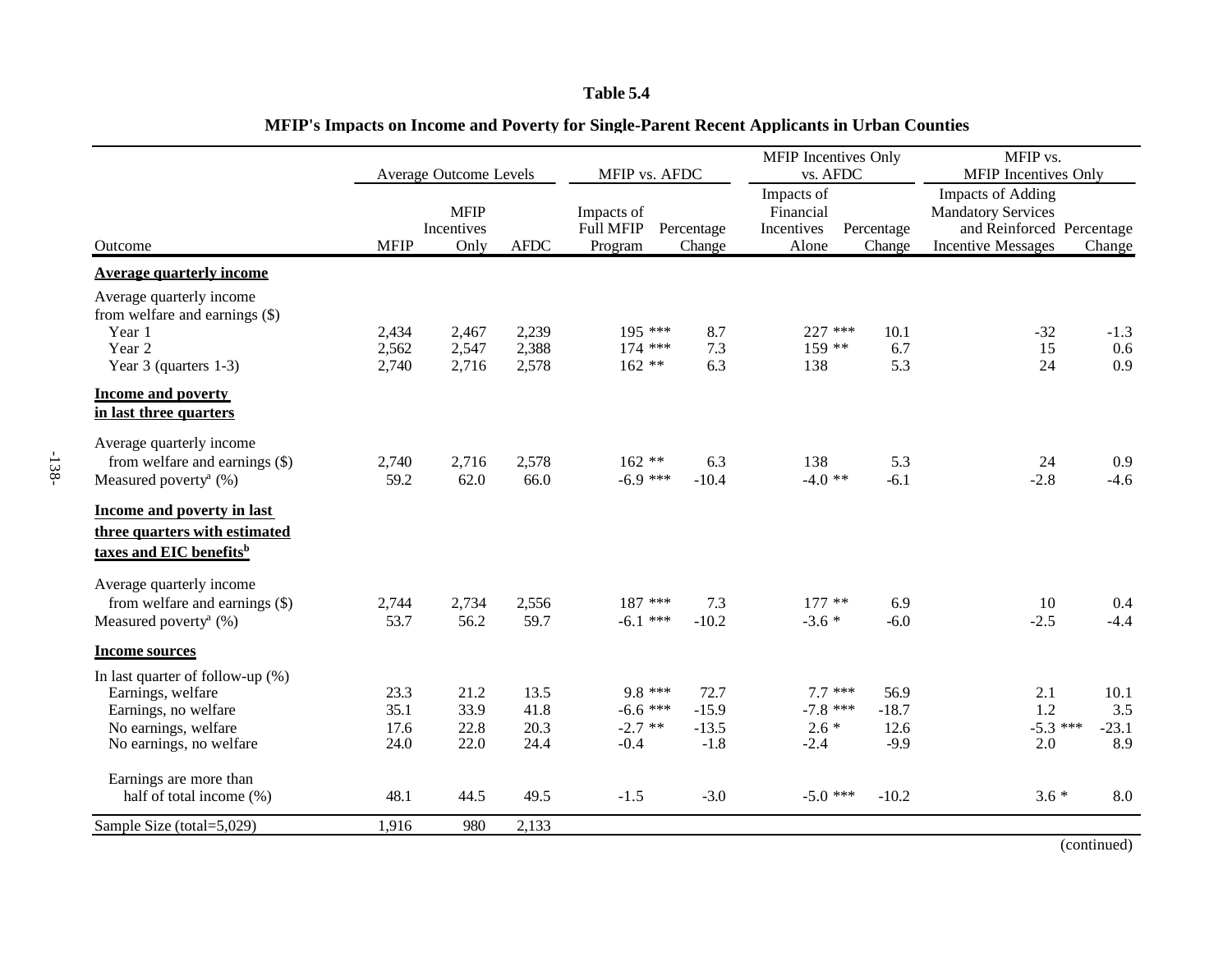#### **Table 5.4 (continued)**

SOURCES: MDRC calculations using data from Minnesota's Unemployment Insurance (UI) earnings records and public assistance benefit records.

NOTES: The sample includes members randomly assigned from April 1, 1994, to March 31, 1996, excluding the small percentage who were receiving or applying only for Food Stamps at random assignment.

A two-tailed t-test is applied to regression-adjusted impact estimates. Statistical significance levels are indicated as  $*** = 1$  percent;  $** = 5$  percent;  $* = 10$  percent.

Welfare receipt is defined as receipt of either Food Stamp coupons or cash benefits from AFDC, Family General Assistance, or MFIP. Average welfare benefits are the sum of benefits from any of these sources.

Sample size may slightly vary for each outcome variable.

Rounding may cause slight discrepancies in sums and differences.

<sup>a</sup>Measured poverty is defined as the percentage of families whose earnings plus welfare benefits are below the official poverty threshold. The appropriate threshold is determined by the number of children in the family. Because the measure of income used here includes earnings, cash welfare, and Food Stamp benefits but does not include income from other sources, the measured poverty rate presented here is not comparable with the official poverty rate.

<sup>b</sup>These estimates are calculated assuming that all eligible individuals received both the federal and the state Earned Income Credit. Estimated payroll taxes and federal and state income taxes are also subtracted.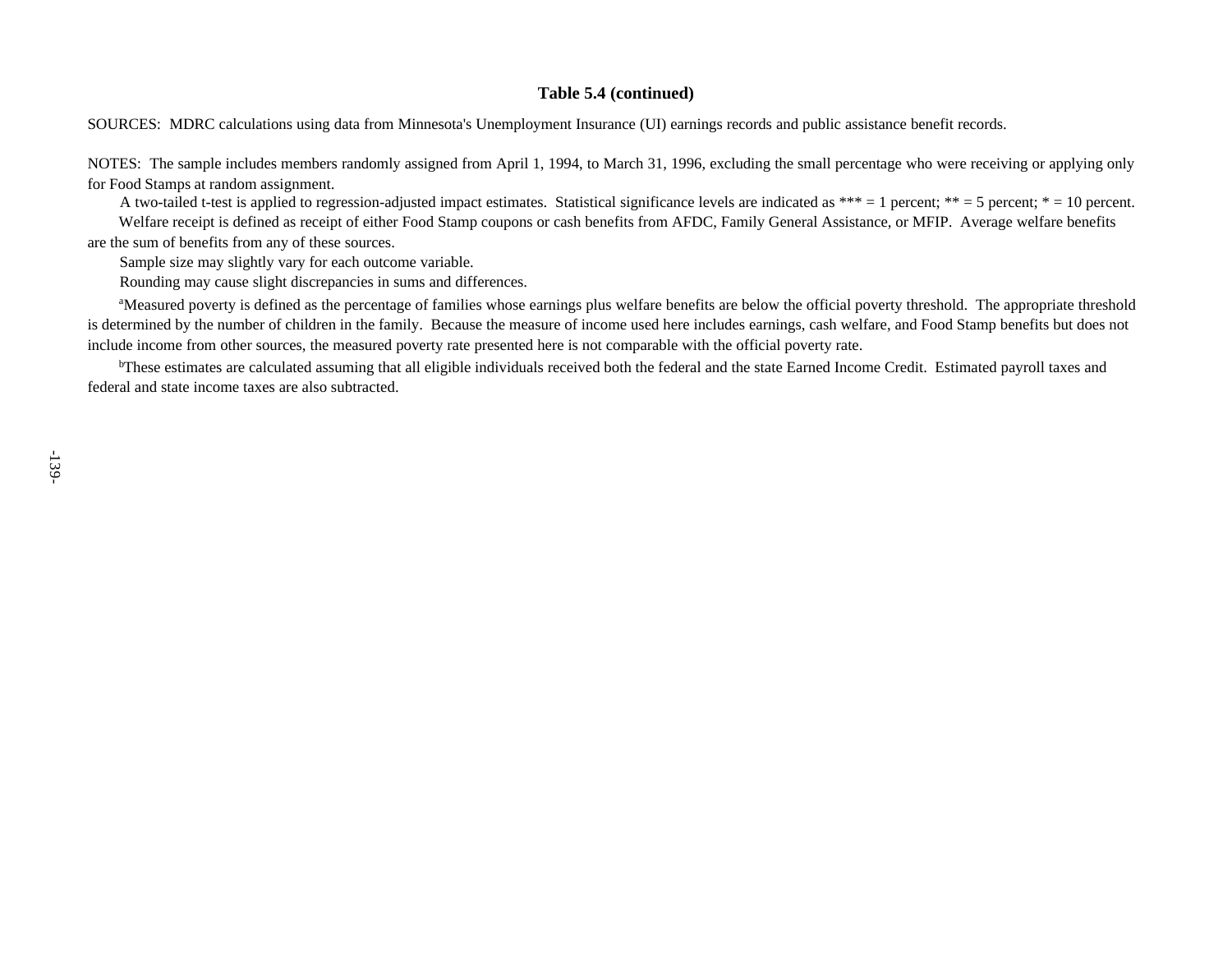|                                                                              |                                                  | <b>Average Outcome Levels</b> |             | MFIP vs. AFDC                             | <b>MFIP</b> Incentives Only<br>vs. AFDC        | MFIP vs.<br><b>MFIP</b> Incentives Only                                                              |  |
|------------------------------------------------------------------------------|--------------------------------------------------|-------------------------------|-------------|-------------------------------------------|------------------------------------------------|------------------------------------------------------------------------------------------------------|--|
| Outcome                                                                      | <b>MFIP</b><br>Incentives<br><b>MFIP</b><br>Only |                               | <b>AFDC</b> | Impacts of<br><b>Full MFIP</b><br>Program | Impacts of<br>Financial<br>Incentives<br>Alone | <b>Impacts of Adding</b><br><b>Mandatory Services</b><br>and Reinforced<br><b>Incentive Messages</b> |  |
| <b>Full sample</b>                                                           |                                                  |                               |             |                                           |                                                |                                                                                                      |  |
| From administrative records                                                  |                                                  |                               |             |                                           |                                                |                                                                                                      |  |
| Average monthly earnings plus<br>welfare in last quarter of follow-up (\$)   | 917                                              | 908                           | 868         | $49*$                                     | 40                                             | 9                                                                                                    |  |
| <b>Survey sample</b>                                                         |                                                  |                               |             |                                           |                                                |                                                                                                      |  |
| From administrative records                                                  |                                                  |                               |             |                                           |                                                |                                                                                                      |  |
| Average monthly earnings plus<br>welfare in last quarter of follow-up $(\$)$ | 1,025                                            | 945                           | 943         | $83 *$                                    | $\overline{2}$                                 | 80                                                                                                   |  |
| From 36-month survey                                                         |                                                  |                               |             |                                           |                                                |                                                                                                      |  |
| Income in previous month<br>from earnings and welfare $(\$)$                 | 1,113                                            | 985                           | 1,026       | $87 *$                                    | $-41$                                          | $128$ **                                                                                             |  |
| Income in previous month<br>from all sources $(\$)$                          | 1,913                                            | 1,924                         | 1,838       | 75                                        | 86                                             | $-11$                                                                                                |  |
| Percentage with income source                                                |                                                  |                               |             |                                           |                                                |                                                                                                      |  |
| Own earnings                                                                 | 71.0                                             | 64.4                          | 66.9        | 4.1                                       | $-2.5$                                         | $6.6 *$                                                                                              |  |
| Earnings of other members                                                    | 36.5                                             | 39.3                          | 39.2        | $-2.8$                                    | 0.0                                            | $-2.8$                                                                                               |  |
| Child support                                                                | 17.1                                             | 24.8                          | 25.4        | $-8.2$ ***                                | $-0.6$                                         | $-7.7$ **                                                                                            |  |
| Public assistance                                                            | 41.9                                             | 49.4                          | 35.5        | $6.4$ **                                  | $13.9***$                                      | $-7.5$ *                                                                                             |  |
| Any other income                                                             | 16.1                                             | 14.5                          | 15.3        | 0.8                                       | $-0.8$                                         | 1.6                                                                                                  |  |
| Amount of income source (\$)                                                 |                                                  |                               |             |                                           |                                                |                                                                                                      |  |
| Own earnings                                                                 | 907                                              | 725                           | 846         | 61                                        | $-121$ *                                       | 182 ***                                                                                              |  |
| Earnings of other members                                                    | 647                                              | 700                           | 639         | $\,8\,$                                   | 61                                             | $-52$                                                                                                |  |
| Child support                                                                | 51                                               | 73                            | 79          | $-28$ ***                                 | $-6$                                           | $-22$                                                                                                |  |
| Public assistance                                                            | 199                                              | 256                           | 179         | 20                                        | 77 ***                                         | $-57$ **                                                                                             |  |
| Any other income                                                             | 93                                               | 147                           | 90          | 3                                         | $56*$                                          | $-54$ *                                                                                              |  |
| Sample size (total = $1,223$ )                                               | 514                                              | 217                           | 492         |                                           |                                                |                                                                                                      |  |

# **MFIP's Impacts on Income and Income Sources for Single-Parent Recent Applicants in Urban Counties**

**Table 5.5**

(continued)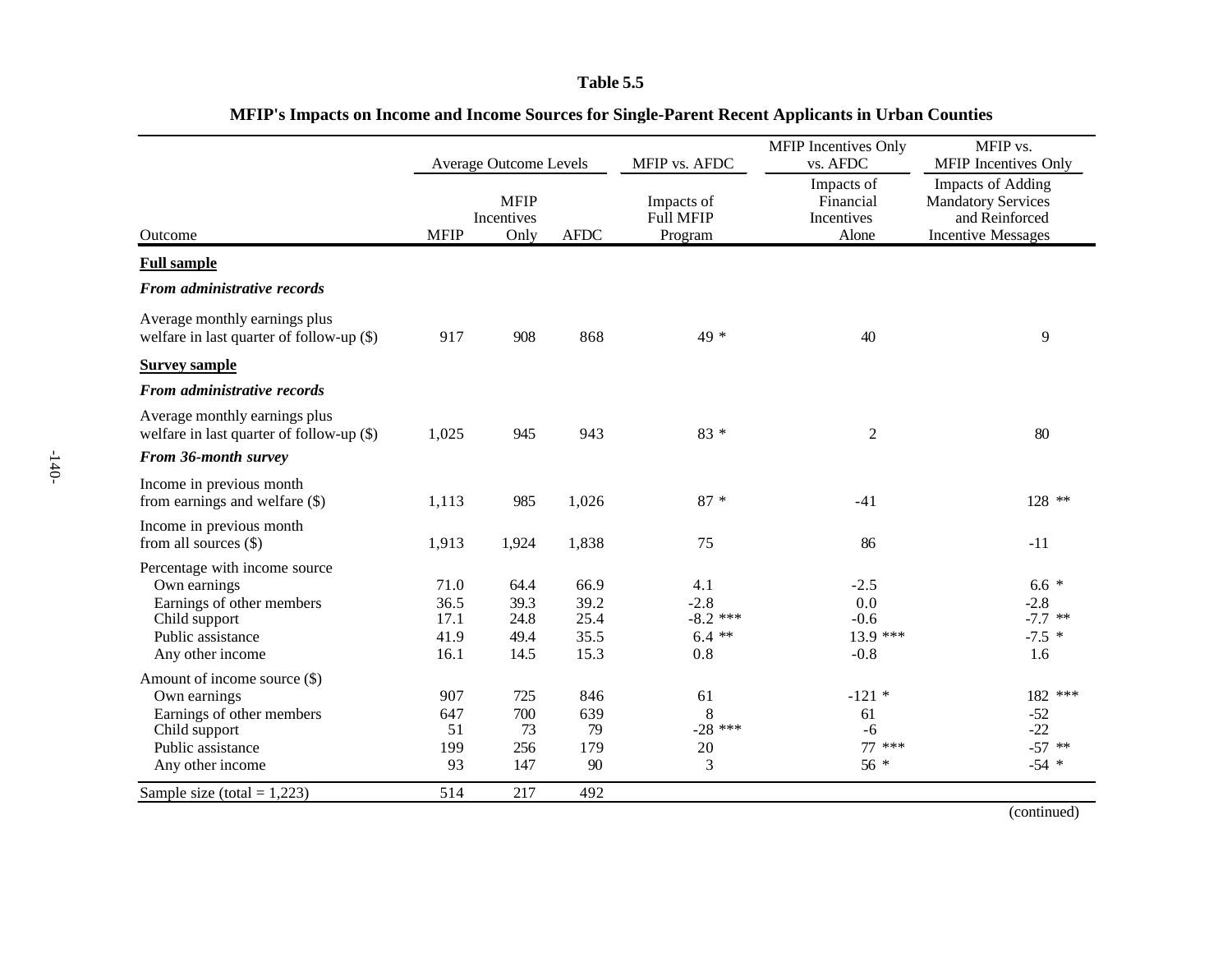#### **Table 5.5 (continued)**

SOURCES: MDRC calculations using data from Minnesota's Unemployment Insurance (UI) earnings records, public assistance benefit records, and the 36-month client survey.

NOTES: The full sample includes members randomly assigned from April 1, 1994, to October 31, 1994, excluding the small percentage who were receiving or applying only for Food Stamps at random assignment. The survey sample includes members randomly assigned from April 1, 1994, to October 31, 1994, excluding the small percentage who were receiving or applying only for Food Stamps at random assignment. The size of the survey sample is 1,233.

A two-tailed t-test is applied to regression-adjusted impact estimates. Statistical significance levels are indicated as \*\*\* = 1 percent; \*\* = 5 percent;  $* = 10$  percent.

 Welfare benefits are defined as receipt of either Food Stamp coupons or cash benefits from AFDC, Family General Assistance, or MFIP. Average welfare benefits are the sum of benefits from any of these sources.

 Sample size may slightly vary for each outcome variable. For this reason, the averages for individual components of income may not sum to the average of total income.

Rounding may cause slight discrepancies in sums and differences.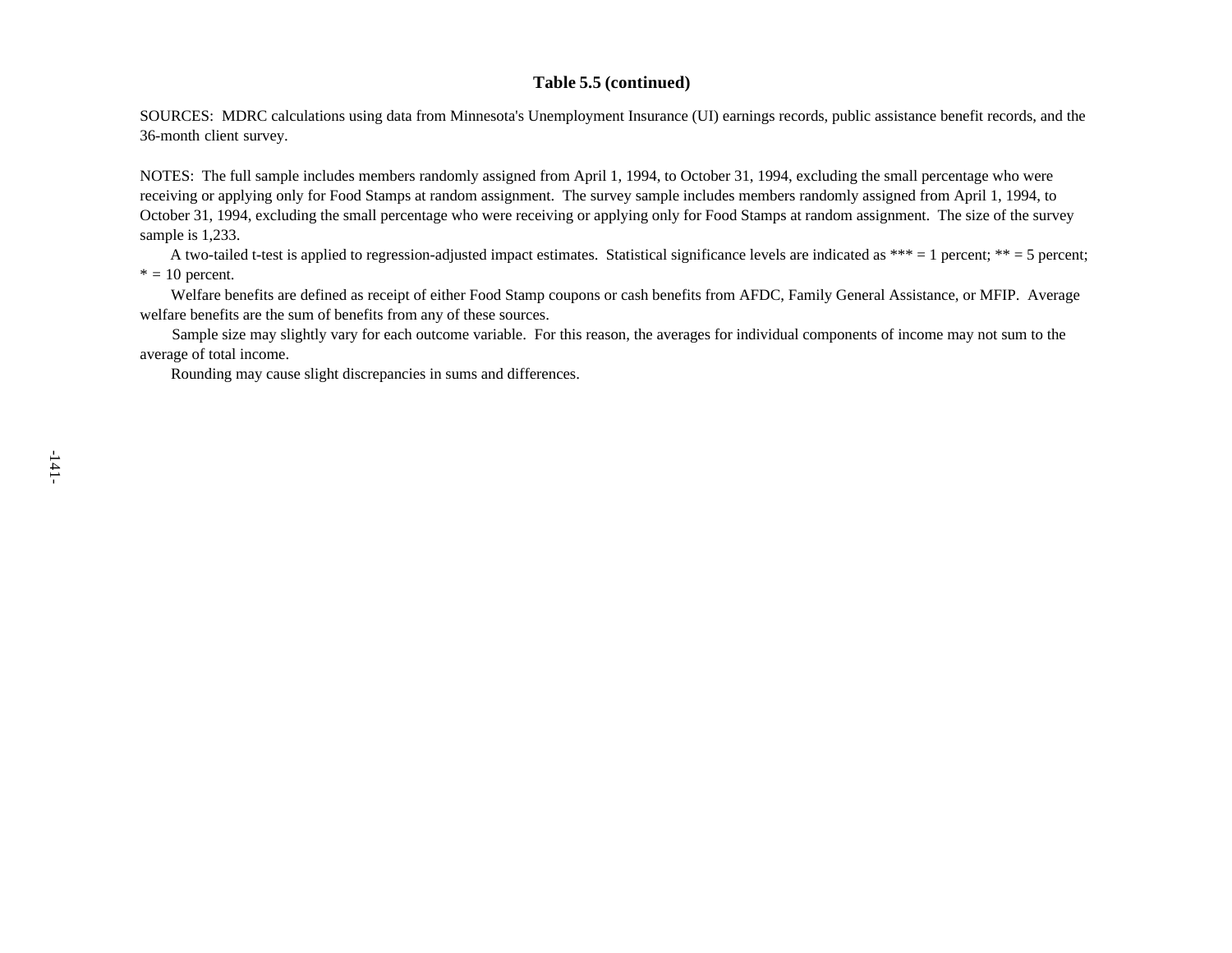example, average reported income from earnings and welfare in the month prior to the survey was \$1,113, and average reported income from all sources was \$1,913.

In terms of program impacts, MFIP also reduced the receipt of child support among recent applicants, as it did among long-term recipients; 17.1 percent of the MFIP group reported child support income, compared with 25.4 percent of the AFDC group. However, the Incentives Only group did not show a similar decrease. This finding is not consistent with the hypothesis raised in Chapter 4 to explain the impacts on child support — that higher welfare receipt and higher income discourage single mothers from pursuing child support payments — because the Incentives Only group, which did not experience a reduction in child support receipt, had higher income than the AFDC group and was also more likely to receive welfare. The primary difference in impacts between the recent applicant Incentives Only group and the groups who had a decrease in child support (MFIP recent applicants and both MFIP groups among long-term recipients) is that the former experienced virtually no impact on employment rates over the period. Thus, an increase in mothers' employment may either reduce their likelihood of pursuing payments or reduce the nonresident fathers' desire to make payments.

### **C. Other Measures of Well-Being**

Table 5.6 presents impacts on other measures of family well-being for single-parent recent applicants in urban counties. Compared with long-term recipients in the survey sample, recent applicants had somewhat higher incomes in general but reported similar levels of financial strain and material hardship. MFIP affected both of these outcomes. The index of material hardship is 1.35 for the MFIP group, compared with 1.51 for the AFDC group. MFIP also increased the percentage of families covered by Medicaid or MinnCare and increased the percentage who had continuous health insurance coverage throughout the three-year period; 50.0 percent of the AFDC group reported that they had continuous coverage, compared with 62.9 percent of the MFIP group. Both these effects on health insurance coverage probably resulted from higher welfare receipt.

The third panel of Table 5.6 shows that MFIP's incentives alone reduced residential mobility among urban recent applicants; 39.0 percent of the Incentives Only group had not moved since random assignment, compared with 27.9 percent of the AFDC group. Adding the mandatory services to the financial incentives, however, increased mobility, so that the full program had no effects. It is somewhat odd that MFIP affected mobility only for urban recent applicants. Finally, MFIP did not affect marriage or cohabitation among recent applicants, who in general were more likely than long-term recipients to have been married or cohabiting at the time of the survey. There were no differences, however, between the MFIP and AFDC groups.

## **D. Effects for Subgroups in Urban Counties**

This section presents MFIP's impacts on selected outcomes for two subgroups of the urban recent applicant sample: new applicants to welfare and short-term recipients. Findings for new applicants show the effects of the program for an entering cohort of recipients, some of whom would leave welfare quickly and some of whom would stay on it longer. Short-term recipients, on the other hand, had been on welfare for some months before entering the program and were more likely to reach the two-year participation mandate during the follow-up period.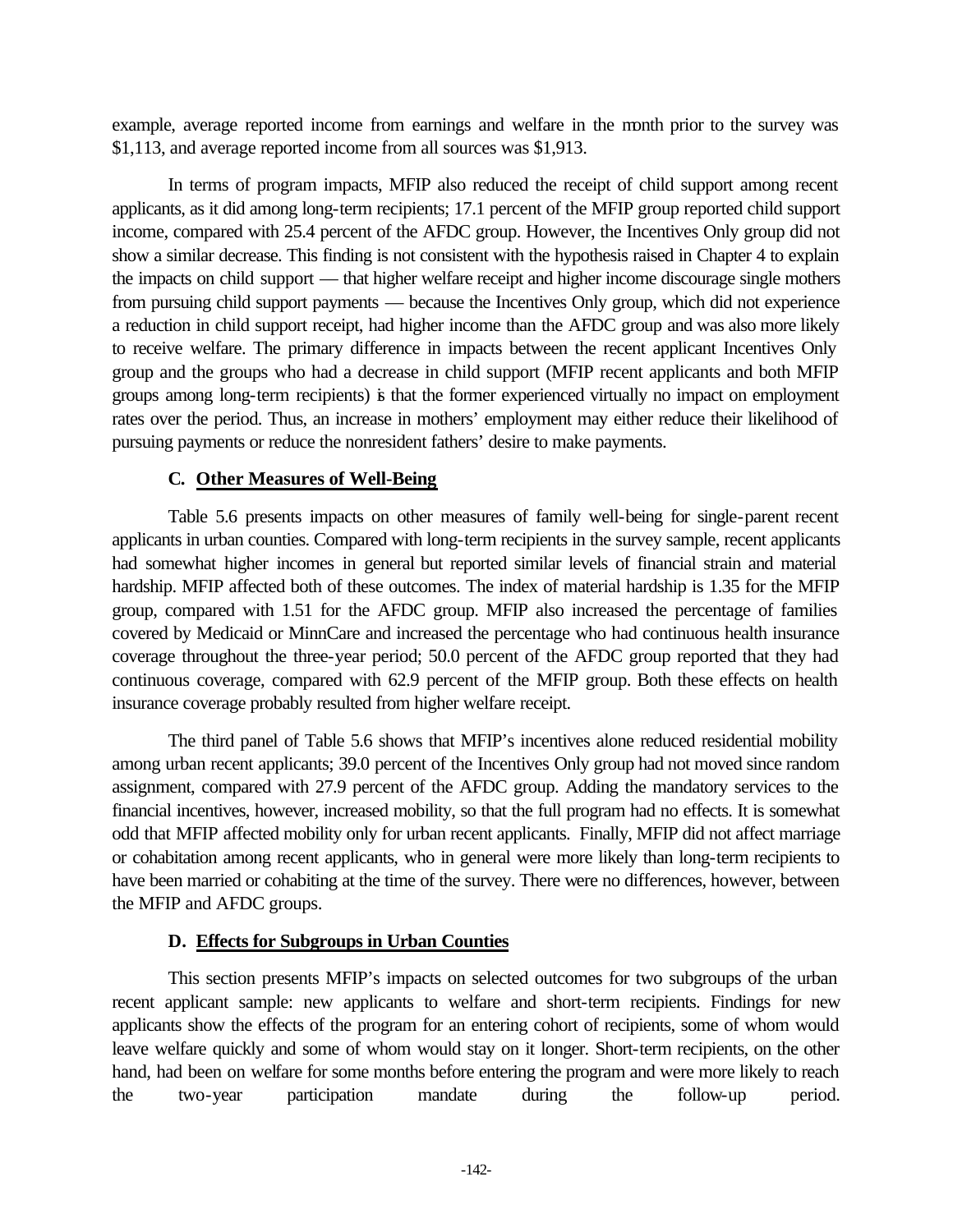### **Table 5.6**

|                                                                                            |                      | Average Outcome Levels            |                      | MFIP vs. AFDC                             | MFIP Incentives Only<br>vs. AFDC               | MFIP vs.<br>MFIP Incentives Only                                                                     |
|--------------------------------------------------------------------------------------------|----------------------|-----------------------------------|----------------------|-------------------------------------------|------------------------------------------------|------------------------------------------------------------------------------------------------------|
| Outcome                                                                                    | <b>MFIP</b>          | <b>MFIP</b><br>Incentives<br>Only | <b>AFDC</b>          | Impacts of<br><b>Full MFIP</b><br>Program | Impacts of<br>Financial<br>Incentives<br>Alone | <b>Impacts of Adding</b><br><b>Mandatory Services</b><br>and Reinforced<br><b>Incentive Messages</b> |
| <b>Material hardship</b>                                                                   |                      |                                   |                      |                                           |                                                |                                                                                                      |
| Perceptions of financial strain<br>Index of material hardship                              | 2.69<br>1.35         | 2.75<br>1.26                      | 2.78<br>1.51         | $-0.09$ *<br>$-0.16$ *                    | $-0.04$<br>$-0.25$ *                           | $-0.05$<br>0.09                                                                                      |
| <b>Health insurance coverage</b>                                                           |                      |                                   |                      |                                           |                                                |                                                                                                      |
| Respondent continuously covered by<br>health insurance during past 36 months (%)           | 62.9                 | 67.9                              | 50.0                 | 12.9 ***                                  | 17.9 ***                                       | $-5.0$                                                                                               |
| Respondent currently covered<br>by health insurance (%)                                    | 78.3                 | 79.0                              | 73.9                 | 4.4                                       | 5.0                                            | $-0.6$                                                                                               |
| Respondent on Medicaid or MinnCare (%)                                                     | 50.7                 | 54.9                              | 40.5                 | $10.2$ ***                                | 14.4 ***                                       | $-4.2$                                                                                               |
| <b>Residence and residential moves</b>                                                     |                      |                                   |                      |                                           |                                                |                                                                                                      |
| Number of times moved<br>since random assignment $(\%)$<br>None<br>Once<br>2 or more times | 27.7<br>25.8<br>46.5 | 39.0<br>26.1<br>34.6              | 27.9<br>28.4<br>43.5 | $-0.1$<br>$-2.6$<br>2.9                   | $11.1$ ***<br>$-2.3$<br>$-8.9$ **              | $-11.3$ ***<br>$-0.3$<br>$11.9$ ***                                                                  |
| <b>Marital status and cohabitation</b>                                                     |                      |                                   |                      |                                           |                                                |                                                                                                      |
| Currently married (%)<br>Currently married or living with partner (%)                      | 16.8<br>33.8         | 12.9<br>27.1                      | 15.1<br>29.6         | 1.7<br>4.1                                | $-2.2$<br>$-2.6$                               | 3.9<br>$6.7 *$                                                                                       |
| Sample size (total= $1,223$ )                                                              | 514                  | 217                               | 492                  |                                           |                                                |                                                                                                      |

# **MFIP's Impacts on Family Outcomes for Single-Parent Recent Applicants in Urban Counties**

SOURCE: MDRC calculations using data from the 36-month client survey.

NOTES: The sample includes members randomly assigned from April 1, 1994, to October 31, 1994, excluding the small percentage who were receiving or applying only for Food Stamps at random assignment.

A two-tailed t-test is applied to regression-adjusted impact estimates. Statistical significance levels are indicated as \*\*\* = 1 percent; \*\* = 5 percent; \* = 10 percent.

Sample size may slightly vary for each outcome variable.

Rounding may cause slight discrepancies in sums and differences.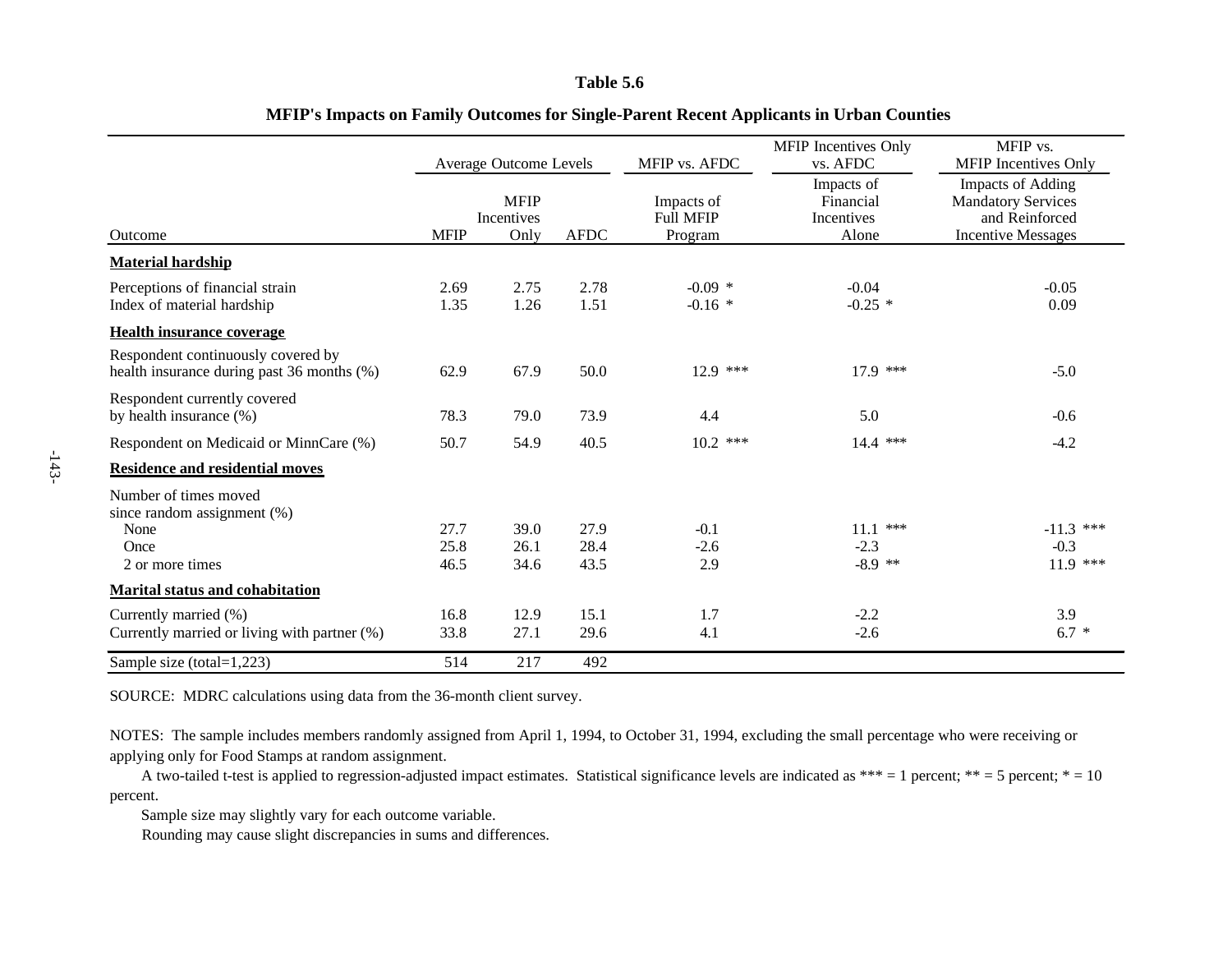Thus, findings for short-term recipients — rather than for all recent applicants — may provide a better picture of effects of MFIP on single parents after they become subject to its participation mandates.

Table 5.7 presents the subgroup results.<sup>5</sup> As discussed in the interim report and shown in the table, short-term recipients on average were somewhat less likely to work and leave welfare than new applicants; 50.5 percent of short-term recipients in the AFDC group worked during each quarter of year 3, compared with 56.3 percent of new applicants in the AFDC group. In general, MFIP had fewer effects on employment for new applicants, most likely because relatively more of them had left welfare by year 3. This can also be seen by the relatively small effects on new applicants of adding the mandatory services to the financial incentives (shown in the right-hand column). In contrast, for shortterm recipients, adding the participation mandate to the incentives increased earnings (by \$349) and reduced welfare benefits (by \$212).

Thus, although adding the mandatory services to the incentives began to increase employment and earnings by year 3 for short-term recipients, the net effect of the full program was small, because the financial incentives alone had the opposite effect; that is, they reduced earnings by \$299. Although this impact on earnings of \$299 is not significantly different from the impact on earnings of -\$61 for new applicants, it is much larger. It is also much larger than the corresponding impact for long-term recipients (see Chapter 4). This result suggests that if the goal is to increase employment, financial incentives alone might best be targeted to recipients who are least likely to work. In terms of the effects of the full program (incentives plus mandates), impacts are still fairly small for short-term recipients in urban counties. However, as noted earlier, these impacts are diluted, because not all short-term recipients became subject to MFIP's participation mandates.

## **IV. Effects on Single-Parent Recent Applicants in Rural Counties**

This section presents MFIP's impacts on employment, earnings, and welfare receipt for singleparent recent applicants in rural counties. Because rural applicants continued to be randomly assigned for several months after urban applicants, impacts for rural single-parent families are presented for 10 quarters, or two years and three months, after random assignment. Also, impacts are shown only for the MFIP group, because no families in the rural counties were assigned to the Incentives Only group.

Table 5.8 presents the results. MFIP produced no significant effects on employment until the last quarter of follow-up, or quarter 10, although the magnitude of the impacts in years 1 and 2 is similar to that found in the urban counties (shown in Table 5.2). The end of year 2 is when a noticeable proportion of the sample would have been required to participate in employment services. Data on monthly benefit receipt indicate that at least 30 percent of the rural recent applicants would have accumulated 24 months of welfare receipt by the end of year 2 and that about 55 percent would have done so by the end of year 3 — somewhat higher percentages than

<sup>&</sup>lt;sup>5</sup>The impacts reported for these outcomes for the full sample of recent applicants (shown in Table 5.2) are not strict averages of the impacts shown in Table 5.7, given the process of regression adjustment. The unadjusted impacts for the full sample are weighted averages of the unadjusted impacts for these two subgroups.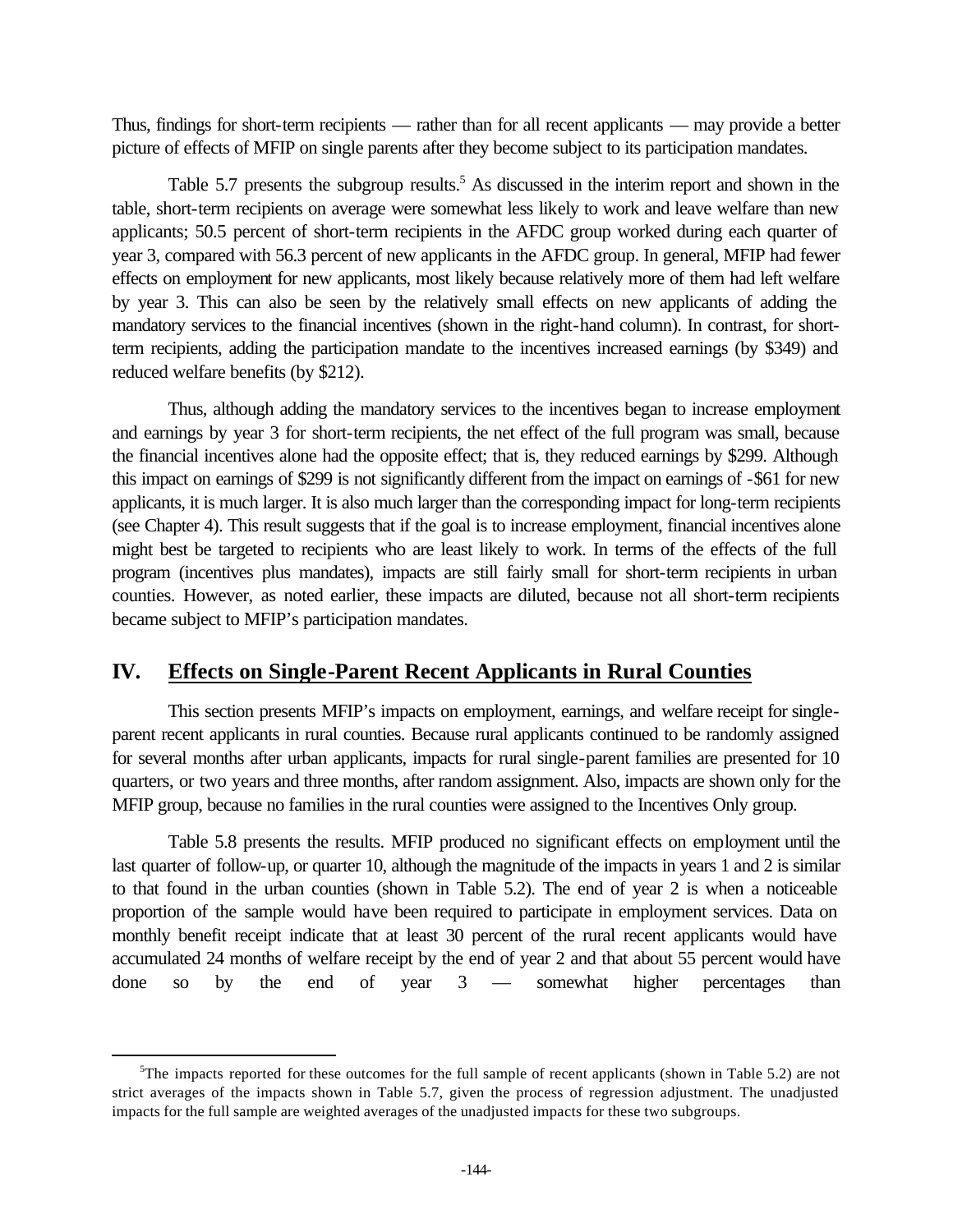#### **Table 5.7**

|                                |             | <b>Average Outcome Levels</b> |             | MFIP vs. AFDC    | MFIP Incentive Only<br>vs. AFDC | MFIP vs.<br><b>MFIP</b> Incentives Only               |  |
|--------------------------------|-------------|-------------------------------|-------------|------------------|---------------------------------|-------------------------------------------------------|--|
|                                |             | <b>MFIP</b>                   |             | Impacts of       | Impacts of<br>Financial         | <b>Impacts of Adding</b><br><b>Mandatory Services</b> |  |
|                                |             | Incentives                    |             | <b>Full MFIP</b> | Incentives                      | and Reinforced                                        |  |
| Outcome                        | <b>MFIP</b> | Only                          | <b>AFDC</b> | Program          | Alone                           | <b>Incentive Messages</b>                             |  |
| <b>Short-term recipients</b>   |             |                               |             |                  |                                 |                                                       |  |
| Employment rate (%)            | 56.7        | 50.3                          | 50.5        | $6.3 *$          | $-0.1$                          | $6.4$ **                                              |  |
| Earnings (\$)                  | 1,697       | 1,348                         | 1,648       | 50               | $-299$ **                       | 349 **                                                |  |
| Welfare receipt (%)            | 57.6        | 64.3                          | 48.9        | $8.7**$          | 15.4 ***                        | $-6.7$ **                                             |  |
| Welfare benefits (\$)          | 1,000       | 1,212                         | 849         | 150 **           | $363$ ***                       | $-212$ ***                                            |  |
| New applicants                 |             |                               |             |                  |                                 |                                                       |  |
| Employment rate (%)            | 58.6        | 57.4                          | 56.3        | 2.3              | 1.1                             | 1.2                                                   |  |
| Earnings (\$)                  | 2,116       | 2,052                         | 2,112       | 4                | $-61$                           | 65                                                    |  |
| Welfare receipt (%)            | 39.7        | 41.0                          | 33.4        | $6.3***$         | $7.6$ ***                       | $-1.3$                                                |  |
| Welfare benefits $(\$)$        | 635         | 709                           | 488         | 147 ***          | 221 ***                         | $-74$ *                                               |  |
| Sample size (total = $5,029$ ) | 514         | 217                           | 492         |                  |                                 |                                                       |  |

#### **MFIP's Impacts on Average Quarterly Employment, Earnings, and Welfare Receipt in Year Three for Single-Parent Recent Applicants in Urban Counties, by Subgroup**

SOURCES: MDRC calculations using data from Minnesota's Unemployment Insurance (UI) earnings records and public assistance benefit records.

NOTES: The sample includes members randomly assigned from April 1, 1994, to March 31, 1996, excluding the small percentage who were receiving or applying only for Food Stamps at random assignment. 21.5 percent of the total sample are short-term recipients and 78.5 percent of the total sample are new applicants.

A two-tailed t-test is applied to regression-adjusted impact estimates. Statistical significance levels are indicated as  $*** = 1$  percent;  $** = 5$  percent; \*  $= 10$  percent.

 Welfare receipt is defined as receipt of either Food Stamp coupons or cash benefits from AFDC, Family General Assistance, or MFIP. Average welfare benefits are the sum of benefits from any of these sources.

Sample size may slightly vary for each outcome variable.

Rounding may cause slight discrepancies in sums and differences.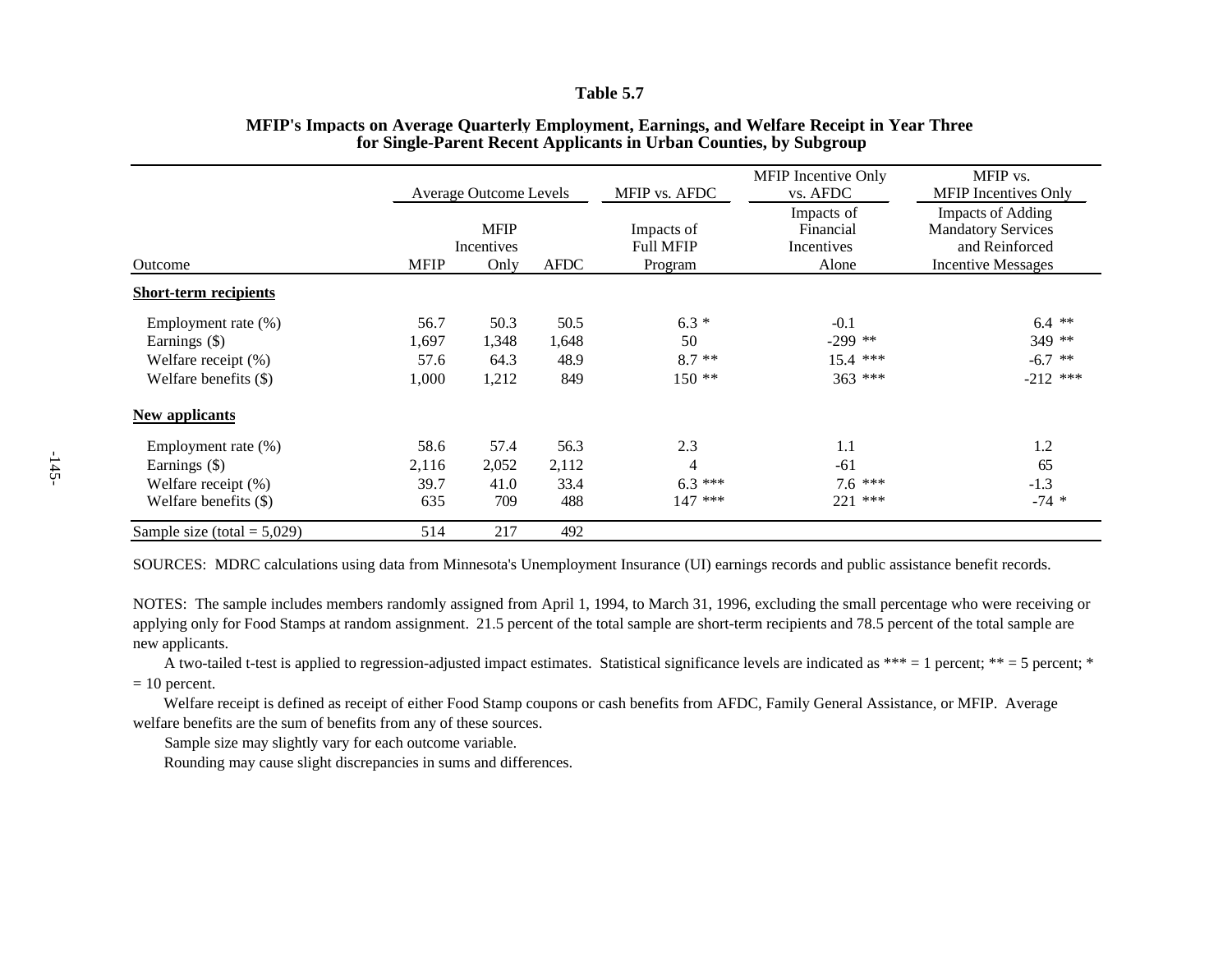| Outcome                               | <b>MFIP</b> | <b>AFDC</b> | Impact<br>(Difference) | Percentage<br>Change |
|---------------------------------------|-------------|-------------|------------------------|----------------------|
| <b>Employment and earnings</b>        |             |             |                        |                      |
| Average quarterly                     |             |             |                        |                      |
| employment rate (%)                   |             |             |                        |                      |
| Year 1                                | 56.0        | 52.7        | 3.4                    | 6.4                  |
| Year 2                                | 58.5        | 54.9        | 3.5                    | 6.4                  |
| Year 3 (quarter 1)                    | 63.7        | 57.0        | $6.7$ **               | 11.7                 |
| Number of quarters employed during    |             |             |                        |                      |
| the 9-quarter follow-up period $(\%)$ |             |             |                        |                      |
| None                                  | 14.6        | 17.3        | $-2.7$                 | $-15.6$              |
| $1 - 4$                               | 27.8        | 29.0        | $-1.2$                 | $-4.0$               |
| $5-9$                                 | 57.6        | 53.8        | 3.9                    | 7.2                  |
| Average quarterly earnings (\$)       |             |             |                        |                      |
| Year 1                                | 1,224       | 1,281       | $-56$                  | $-4.4$               |
| Year 2                                | 1,583       | 1,640       | $-57$                  | $-3.5$               |
| Year 3 (quarter 1)                    | 1,953       | 1,746       | 208                    | 11.9                 |
| Welfare receipt                       |             |             |                        |                      |
| Average quarterly                     |             |             |                        |                      |
| receipt rate $(\% )$                  |             |             |                        |                      |
| Year 1                                | 77.2        | 64.8        | 12.5 ***               | 19.3                 |
| Year 2                                | 60.9        | 43.5        | $17.4$ ***             | 40.1                 |
| Year 3 (quarter 1)                    | 52.5        | 36.6        | $15.9$ ***             | 43.5                 |
| Average quarterly benefits (\$)       |             |             |                        |                      |
| Year 1                                | 1,330       | 961         | 369 ***                | 38.4                 |
| Year 2                                | 1,000       | 648         | 352 ***                | 54.4                 |
| Year 3 (quarter 1)                    | 811         | 526         | 285 ***                | 54.1                 |
| Sample size (total = $980$ )          | 497         | 483         |                        |                      |

### **MFIP's Impacts on Employment, Earnings, and Welfare for Single-Parent Recent Applicants in Rural Counties**

**Table 5.8**

SOURCES: MDRC calculations using data from Minnesota's Unemployment Insurance (UI) earnings records and public assistance benefit records.

NOTES: The sample includes members randomly assigned from April 1, 1994, to March 31, 1996, excluding the small percentage who were receiving or applying only for Food Stamps at random assignment.

 A two-tailed t-test is applied to regression-adjusted impact estimates. Statistical significance levels are indicated as  $*** = 1$  percent;  $** = 5$  percent;  $* = 10$  percent.

 Welfare receipt is defined as receipt of either Food Stamp coupons or cash benefits from AFDC, Family General Assistance, or MFIP. Average welfare benefits are the sum of benefits from any of these sources.

Rounding may cause slight discrepancies in sums and differences.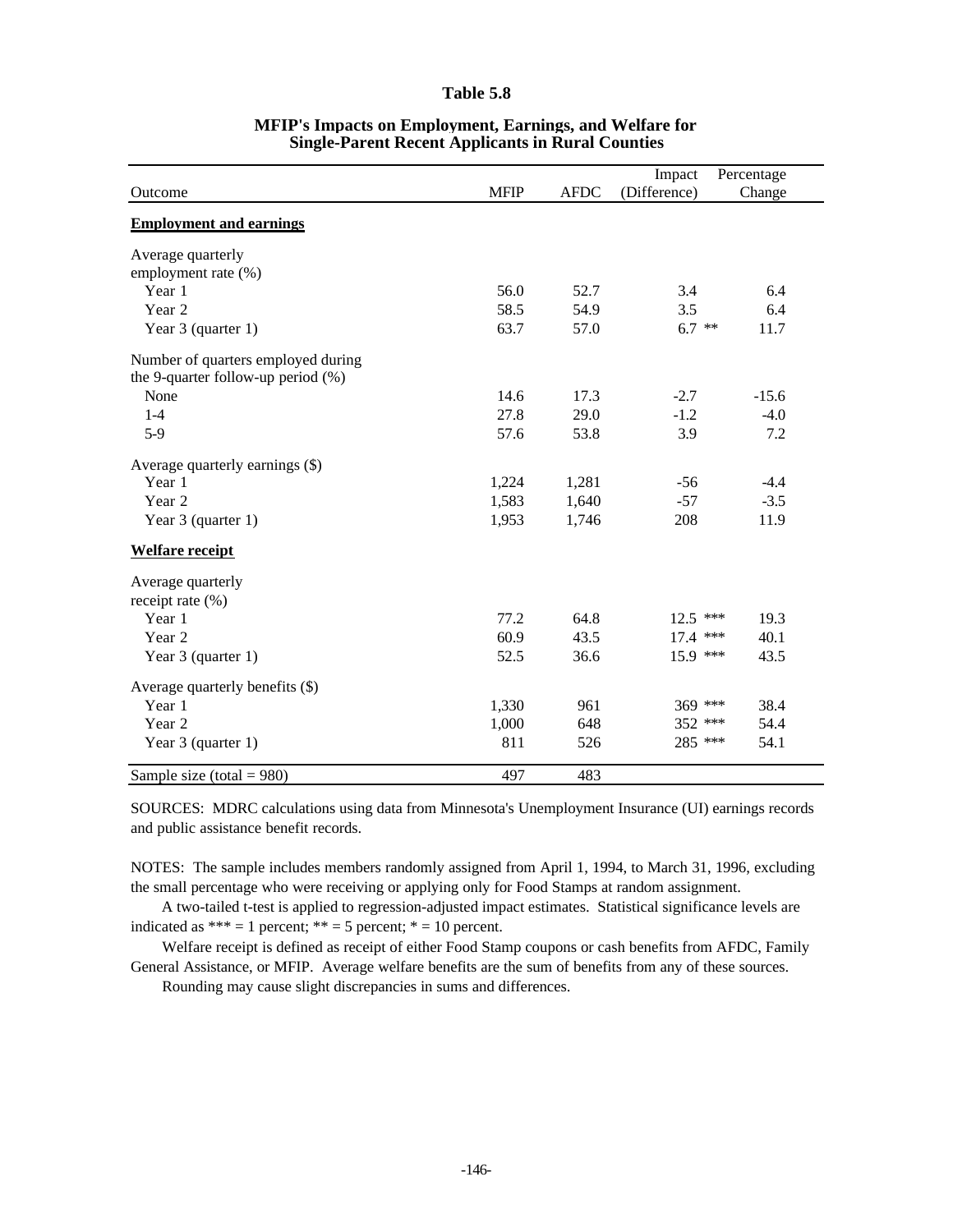in the urban counties. MFIP also increased welfare receipt. In quarter 10, for example, 36.6 percent of the AFDC group received welfare, compared with 52.5 percent of the MFIP group.

Table 5.9 presents data on recent applicants' income and poverty in the rural counties. MFIP substantially increased incomes, largely because of increased welfare receipt. In quarter 10, for example, MFIP families had an average income of \$2,765 from earnings plus welfare benefits, for a \$493 increase over AFDC families. Not surprisingly, measured poverty was also lower among the MFIP group. Impacts based on the survey data are not presented for rural recent applicants, because the samples are very small.

Thus, MFIP's effects on recent applicants were generally similar in the rural and the urban counties, with a couple of exceptions. First, the increase in welfare receipt was much larger in the rural counties, primarily because rural AFDC families left welfare more quickly than their urban counterparts. Second, the employment impact in the last quarter of follow-up in the rural counties was somewhat larger than the impact in year 3 in the urban counties. As noted, administrative records data show that a slightly higher percentage of the rural sample would have reached the participation mandate (that is, accumulated 24 months of welfare receipt) by the end of year 2, which probably explains the larger employment impact. However, the impacts may also reflect differences in the local economies or between the urban and rural samples. Rural recent applicants differ from their urban counterparts in ways similar to those found for long-term recipients; namely, 90 percent of the rural families are white, compared with about 60 percent of the urban families, and a higher proportion of rural single parents had been previously married. Among rural recent applicants, MFIP's impacts were larger for the nevermarried subgroup (not shown), as they were for rural long-term recipients. However, this does not help to explain the larger rural impacts, because the rural sample consists of fewer never-married individuals.

# **V. Highlights from Volume 2,** *Effects on Children*

Volume 2 of the final report on the evaluation of MFIP's effects focuses on children of both long-term recipients and recent applicants.<sup>6</sup> It examines MFIP's effects on children by following a subset of the full evaluation sample: single mothers with children age 2 to 9 at random assignment. Selected results for recent applicants in urban counties are highlighted below.

• **Urban recent applicants in MFIP and in AFDC generally reported that their children fared similarly.** Single mothers in MFIP and in AFDC reported somewhat similar levels of behavioral problems and school performance for their young children. However, young children in MFIP were more likely to have been covered continuously by health insurance during the three-year period; 69.9 percent of urban recent applicants in the MFIP group reported that their dildren had uninterrupted coverage, compared with 62.7 percent in the AFDC group. Finally, in the urban counties, adolescent children

<sup>6</sup> See Gennetian and Miller, 2000.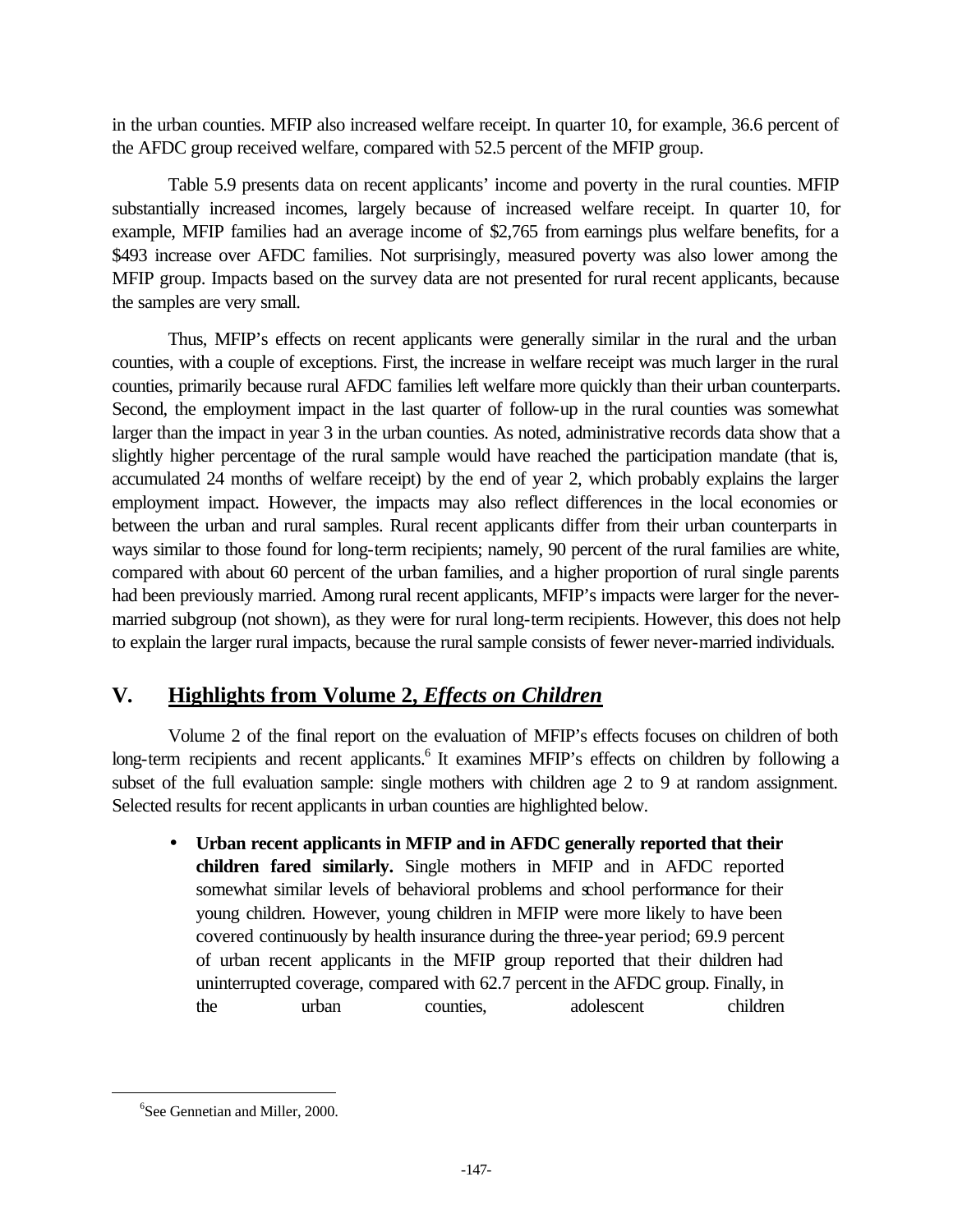#### **Table 5.9**

|                                                          |             |             | Impact             | Percentage |
|----------------------------------------------------------|-------------|-------------|--------------------|------------|
| Outcome                                                  | <b>MFIP</b> | <b>AFDC</b> | (Difference)       | Change     |
| <b>Average quarterly income</b>                          |             |             |                    |            |
| Average quarterly income                                 |             |             |                    |            |
| from welfare and earnings (\$)                           |             |             |                    |            |
| Year 1                                                   | 2,554       | 2,242       | $313$ ***          | 13.9       |
| Year 2                                                   | 2,583       | 2,287       | 296 ***<br>493 *** | 12.9       |
| Year 3 (quarter 1)                                       | 2,765       | 2,272       |                    | 21.7       |
| <b>Income and poverty in</b><br>second year of follow-up |             |             |                    |            |
| Average quarterly income                                 |             |             |                    |            |
| from welfare and earnings (\$)                           | 2,583       | 2,287       | 296 ***            | 12.9       |
| Measured poverty <sup>a</sup> $(\%)$                     | 63.1        | 75.2        | $-12.0$ ***        | $-16.0$    |
| Income and poverty in second                             |             |             |                    |            |
| year of follow-up with estimated                         |             |             |                    |            |
| taxes and EIC benefitsb                                  |             |             |                    |            |
| Average quarterly income                                 |             |             |                    |            |
| from welfare and earnings (\$)                           | 2,770       | 2,433       | 336 ***            | 13.8       |
| Measured poverty <sup>a</sup> $(\%)$                     | 57.5        | 65.4        | $-7.9$ ***         | $-12.1$    |
| <b>Income sources</b>                                    |             |             |                    |            |
| In last quarter of follow-up $(\%)$                      |             |             |                    |            |
| Earnings, welfare                                        | 24.0        | 14.9        | $9.1$ ***          | 60.8       |
| Earnings, no welfare                                     | 35.8        | 38.9        | $-3.1$             | $-8.1$     |
| No earnings, welfare                                     | 18.2        | 16.5        | 1.7                | 10.3       |
| No earnings, no welfare                                  | 14.8        | 22.4        | $-7.6$ ***         | $-34.0$    |
| Earnings are more than                                   |             |             |                    |            |
| half of total income (%)                                 | 51.2        | 49.2        | 2.1                | 4.2        |
| Sample size (total = $980$ )                             | 497         | 483         |                    |            |

#### **MFIP's Impacts on Income and Poverty for Single-Parent Recent Applicants in Rural Counties**

SOURCES: MDRC calculations using data from Minnesota's Unemployment Insurance (UI) earnings records and public assistance benefit records.

NOTES: The sample includes members randomly assigned from April 1, 1994, to March 31, 1996, excluding the small percentage who were receiving or applying only for Food Stamps at random assignment.

 A two-tailed t-test is applied to regression-adjusted impact estimates. Statistical significance levels are indicated as  $*** = 1$  percent;  $** = 5$  percent;  $* = 10$  percent.

 Welfare receipt is defined as receipt of either Food Stamp coupons or cash benefits from AFDC, Family General Assistance, or MFIP. Average welfare benefits are the sum of benefits from any of these sources.

Rounding may cause slight discrepancies in sums and differences.

<sup>a</sup>Measured poverty is defined as the percentage of families whose earnings plus welfare benefits are below the official poverty threshold. The appropriate threshold is determined by the number of children in the family. Because the measure of income used here includes earnings, cash welfare, and Food Stamp benefits but does not include income from other sources, the measured poverty rate presented here is not comparable with the official poverty rate.

<sup>b</sup>These estimates are calculated assuming that all eligible individuals received both the federal and the state Earned Income Credit. Estimated payroll taxes and federal and state income taxes are also subtracted.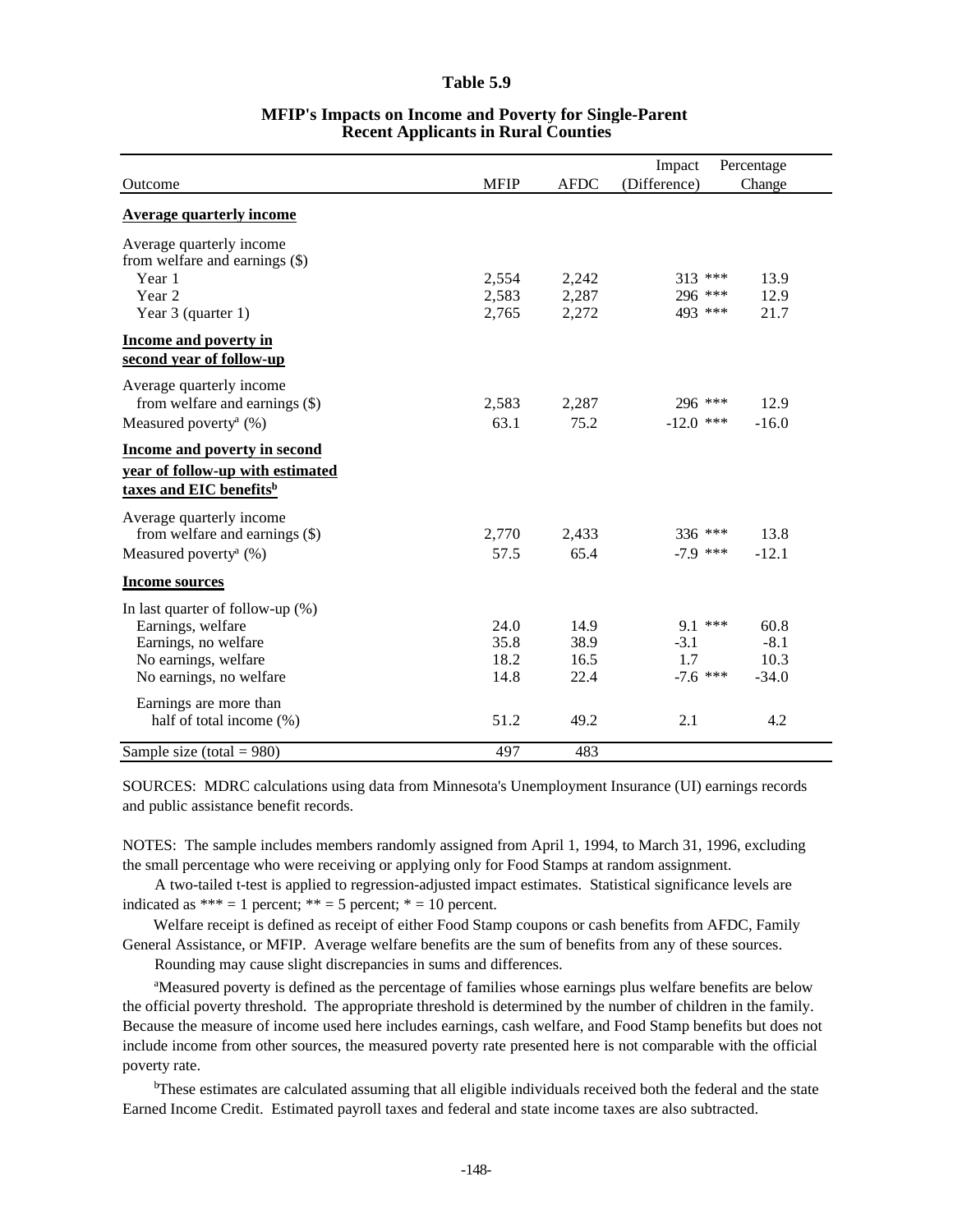in MFIP fared less well on some measures of schooling than their AFDC counterparts.

• **In the urban counties, single mothers in MFIP experienced few changes in their well-being.** Throughout the three-year period, most recent applicants in the MFIP group faced only the enhanced financial incentives, because the participation mandates were targeted to long-term recipients. In general, MFIP had little effect on urban single mothers' earnings and income and no effect on other aspects of their well-being, such as marriage, depression, or domestic abuse.

As mentioned above, these results are for the sample of urban recent applicants with children age 2 to 9 at random assignment. Selected measures of child well-being are also available for the full sample of recent applicants, among whom single mothers in MFIP were more likely than those in AFDC to report that their children were performing poorly in school. Volume 2 discusses the possible reasons for the negative impacts on school performance. Finally, in rural counties, there were few statistically significant effects on the children and families of recent applicants; however, the sample is very small, and so the observed impacts are less reliable.

# **VI. Summary and Conclusions**

MFIP was designed to be a different program for parents who had been on welfare for a long time versus those who had not. Perhaps not surprisingly, it had different effects on the two groups, producing much larger increases in employment and earnings for long-term recipients. Some part of the difference is probably also due to the fact that parents who have been on welfare for only a short time tend to be different from those who have been on relatively long-term. Many in the former group, for example, would have left welfare and gone to work fairly quickly in the absence of MFIP.

Figure 5.6 summarizes MFIP's effects for long-term recipients and recent applicants in urban counties. (The arrows indicate the direction of the impacts.) Results for the two groups provide several lessons. First, financial incentives plus mandatory services can move a significant number of single parents into the workforce and increase their earnings. On the other hand, although the incentives by themselves do cause some parents to go to work, they also cause some working parents to reduce their hours. This effect was observed for both long-term recipients and recent applicants. Thus, if the goal is to increase full-time employment, the incentives should be combined with a work or participation mandate.

Would MFIP have increased employment and earnings more for recent applicants if they had faced the same treatment as long-term recipients, that is, if they had been subject to the mandates from the outset? (In the version of the program implemented statewide, MFIP-S, participation is mandatory after only one to six months of welfare receipt.) It is not clear whether such a program would have produced larger impacts for recent applicants, because many of them would have worked anyway. Nevertheless, placing the mandates sooner might have prevented some single parents from moving from full-time to part-time work.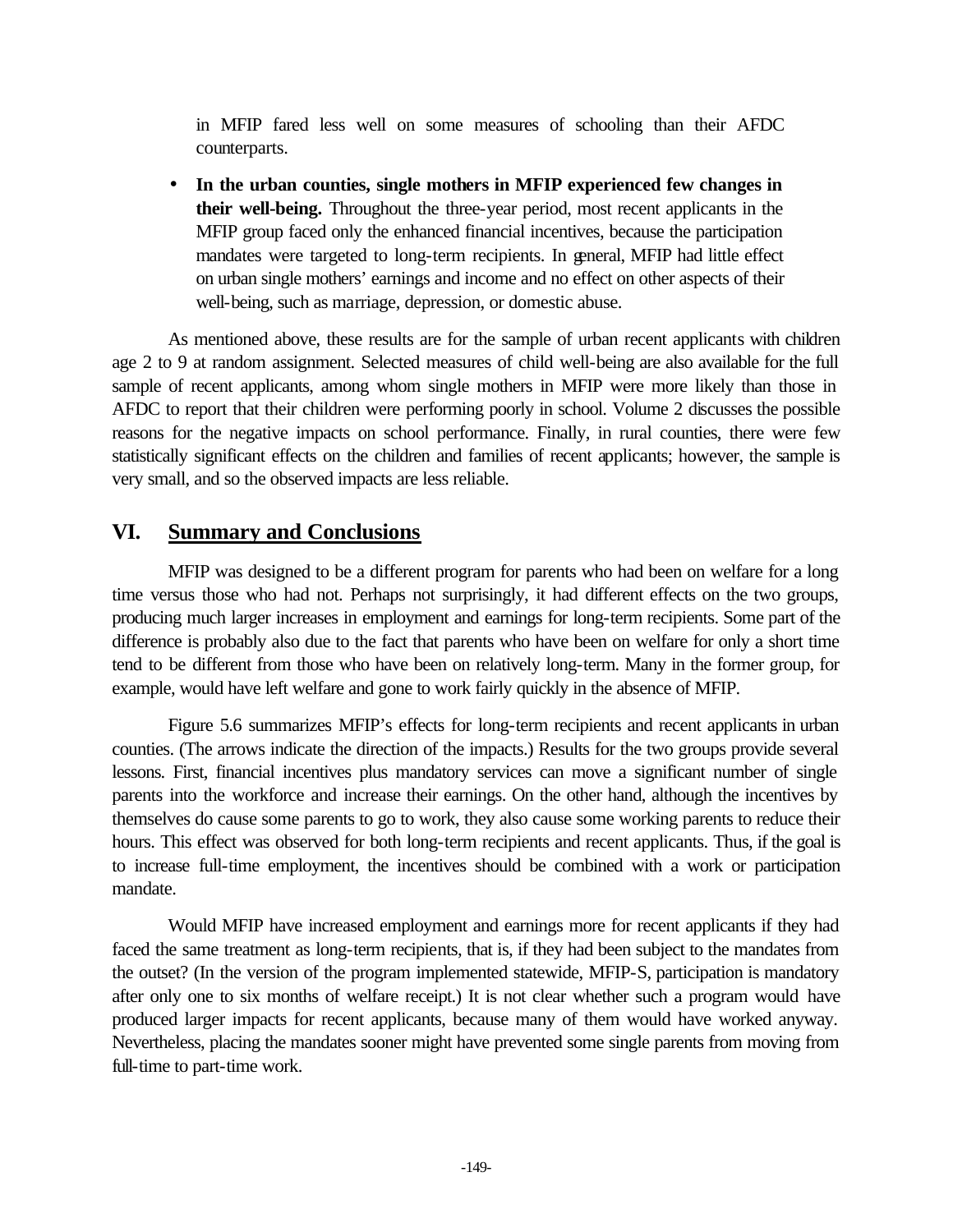### **Figure 5.6**

|                                      | <b>Long-Term</b><br><b>Recipients</b> | Recent<br><b>Applicants</b><br>$\uparrow$ (small) |  |  |
|--------------------------------------|---------------------------------------|---------------------------------------------------|--|--|
| Employment                           | $\uparrow$ (large)                    |                                                   |  |  |
| Earnings                             |                                       |                                                   |  |  |
| Welfare receipt                      |                                       |                                                   |  |  |
| Welfare as only income source        |                                       |                                                   |  |  |
| Income                               |                                       |                                                   |  |  |
| Poverty                              |                                       |                                                   |  |  |
| Child support receipt                |                                       |                                                   |  |  |
| Financial strain                     |                                       |                                                   |  |  |
| Continuous health insurance coverage |                                       |                                                   |  |  |

### **Summary of MFIP's Effects on Single Parents in Urban Counties**

NOTES: The two groups differ in many ways; for example many recent applicants would have worked in the absence of MFIP.

The MFIP program differed for the two groups; most recent applicants were not subject to partic ipation mandates during the three-year period.

The impacts for both groups varied somewhat across urban and rural counties.

Second, although the financial incentives by themselves had modest effects on employment, they are critical for increasing families' incomes; MFIP would not have increased families' incomes if, as was the case under AFDC, benefits had been decreased nearly dollar for dollar with earnings. For long-term recipients, the higher benefits came with an increase in employment. Many recent applicants, on the other hand, received higher benefits without changing their behavior, because they would have worked anyway. It is unavoidable when offering incentives of this type that some families will receive the extra benefits without changing their work behavior. Such a "windfall" is of less concern, however, if one goal of the program is to reduce poverty. In this sense, MFIP's financial incentives are akin to a work supplement such as the Earned Income Credit (EIC), which is provided only to families who work. Although many families go to work to receive the EIC, many who receive it would have worked anyway.

It is also important to note that the economy, nationally and especially in Minnesota, was very strong during the evaluation period, with unemployment rates as low as 3 percent in some counties. In a weaker economy, it may be more difficult for parents to find full-time jobs and meet the participation requirement. In addition, less-skilled workers would be the first to lose their jobs if the economy sours.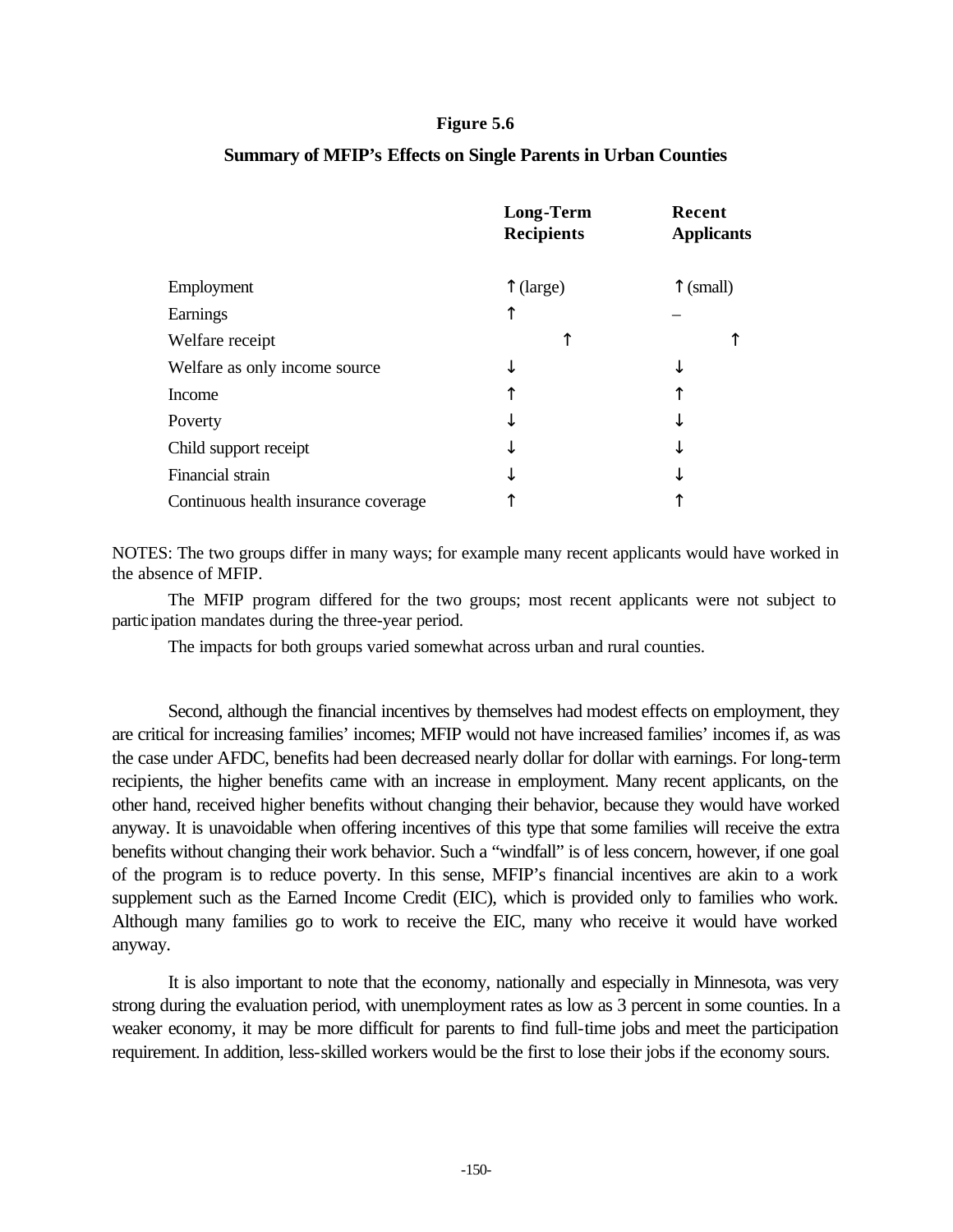#### **Chapter 6**

# **MFIP's Effects on Two-Parent Families**

In addition to its goals of increasing the employment and self-sufficiency of single-parent families, the Minnesota Family Investment Program (MFIP) aimed to support two-parent families. MFIP tried to accomplish this by offering financial incentives to work, requiring participation in mandatory employment services for two-parent recipient families, and streamlining burdensome eligibility requirements and restrictions that generally apply to two-parent families seeking welfare benefits. With this additional dimension of MFIP's streamlined eligibility requirements, income was the main criterion for two-parent families to become eligible for welfare benefits, as it was for single-parent families. Some of these policy changes that affected MFIP two-parent families are reflected in a number of current state policies nationwide in response to the Personal Responsibility and Work Opportunity Reconciliation Act (PRWORA) of 1996. Even though single-parent families represent a majority of the welfare caseload, two-parent families continue to make up a small proportion of it: In 1998, nearly 10 percent of Temporary Assistance for Needy Families (TANF) cases in Minnesota were families with two or more adult recipients. $<sup>1</sup>$ </sup>

This chapter presents findings about MFIP's effects on two-parent families over the 36-month follow-up period of the evaluation. By comparing outcomes for two-parent families in MFIP with outcomes for two-parent families in Aid to Families with Dependent Children (AFDC), this chapter seeks to answer the basic question "Does MFIP's package of streamlined eligibility rules, financial incentives, and targeted participation mandates lead to different outcomes than the AFDC system?" In contrast to single-parent families, two-parent families in Minnesota (at the time of random assignment) were eligible for four programs: AFDC, AFDC-UP (Unemployed Parent), AFDC-INCAP (Incapacitated), and Family General Assistance (FGA). Eligibility for all programs was based on the biological relationship of the parents to the child and on each parent's physical ability to work.<sup>2</sup> This is relevant to the evaluation because each program had different rules concerning mandatory participation in employment and training programs and thus represented a different treatment for the control group. The majority of twoparent families in this study's control group were on AFDC-UP.<sup>3</sup> Thus, because most members of both the MFIP and the AFDC groups were required to participate in employment and training programs, the

<sup>&</sup>lt;sup>1</sup>U.S. Department of Health and Human Services, Administration for Children and Families, 1999.

 $2^2$ If the two parents shared a biological or adopted child and were able to work, then they were eligible for AFDC-UP. If the two parents shared a biological or adopted child but one parent was incapacitated (either temporarily or permanently), then they were eligible for the AFDC-INCAP program. If the two parents did not share a biological child, then one parent was eligible for AFDC, and the income of the stepparent was counted against the AFDC grant. Finally, if a two-parent family did not first qualify for any of the first three programs, then they might still be found eligible for Minnesota's FGA program, depending on their income level.

 $3$ Unfortunately, the actual proportion of two-parent families in the sample who were on AFDC-INCAP cannot be identified. However, in fiscal years 1995 and 1996 in Minnesota, 80 percent of the two-parent family caseload (two biological parents living with a child) were on AFDC-UP. In addition, many two-parent families on AFDC-INCAP transitioned to AFDC-UP, and only a small proportion of parents on AFDC were married to someone who would be considered their child's stepparent. Finally, 9 percent, at most, of the two-parent family sample were on FGA during the first quarter of follow-up, and only 3 percent were on FGA by the last quarter of follow-up.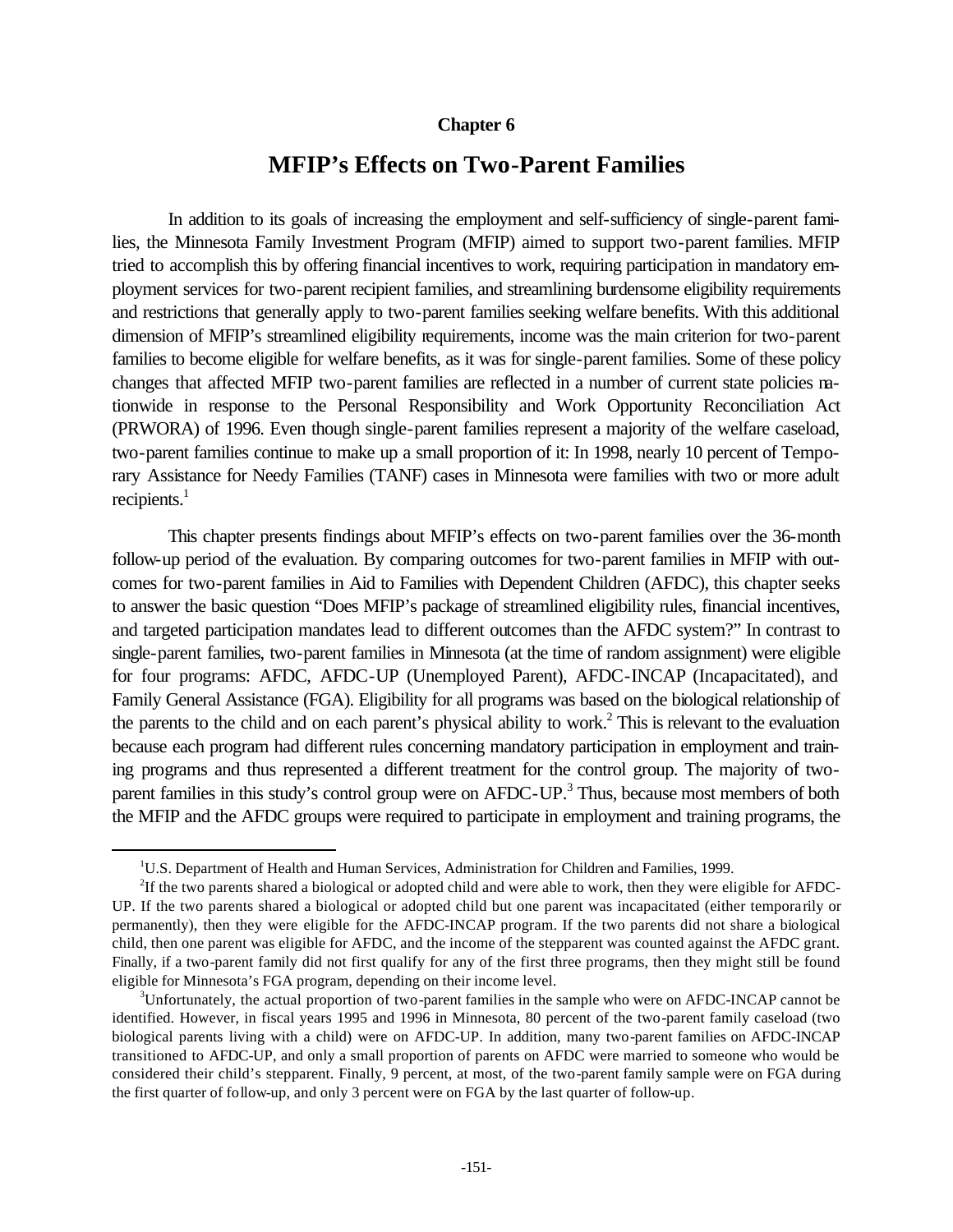*main* difference between the groups for two-parent families had to do with changes in eligibility rules and financial incentives. Much of the discussion in this chapter highlights the effects of MFIP in comparison to AFDC-UP; keep in mind, however, that some of the distinctions are not relevant for small portions of the control group who were in AFDC-INCAP or AFDC.

Prior to the passage of PRWORA in 1996, two-parent families in the AFDC-UP program had to satisfy a number of additional conditions (besides being financially eligible) in order to continue to receive welfare benefits. The most notable of these was the "100-hour rule" limiting the number of hours per month that the primary wage-earner in an AFDC-UP family could work without risking loss of welfare benefits.<sup>4</sup> The work history requirement and the 100-hour rule severely limited two-parent families' eligibility for assistance, making it advantageous for families with a full-time worker either to split up or to report that they had separated or divorced, in order to continue to receive welfare benefits. Related to this, some results in this chapter provide evidence about how changes in eligibility for welfare may affect two-parent families. MFIP's effects on family composition are also of general policy interest, because the consequences of MFIP-type interventions — interventions that aim to increase income — on marital stability for two-parent families are not well understood; yet marital stability is often cited as a primary goal of policies aimed at two-parent families.

Section I of this chapter begins by summarizing the findings about MFIP's effects on two-parent recipient and applicant families. Section II then highlights hypotheses about how MFIP was expected to affect these families, and Section III describes the analysis groups and the strategies that best fit them. The bulk of the chapter, Section IV, presents MFIP's impacts on two-parent recipient families' participation, employment, earnings, welfare receipt, job and employment characteristics, and income during the follow-up period as well as a number of other family outcomes, such as marital status and health insurance coverage at the time of the 36-month survey. Section V then presents a more limited set of outcomes for two-parent applicant families. The chapter concludes by reviewing MFIP's effects and other antipoverty programs for two-parent families.

# **I. Summary of the Findings**

Impact findings in this chapter are presented first for two-parent recipient families (those who had ever received welfare prior to random assignment) and then for two-parent applicant families; in both cases, impacts for urban and rural counties are combined.<sup>5</sup> The findings on employment and income at the 36-month follow-up point are quite similar to the interim report's findings at the 18-month point for the early cohort in urban counties.<sup>6</sup> These later findings support the interim conclusions that MFIP's financial incentives and mandatory services had substantially different effects on two-parent

<sup>&</sup>lt;sup>4</sup>The 100-hour rule penalized large families especially, because without this rule, large families were able to remain on welfare at higher earnings levels than small families, in recognition of their need for greater income.

<sup>&</sup>lt;sup>5</sup>That is, impacts are presented for urban and rural recipient families combined and for urban and rural applicant families combined. All impacts are weighted using a scheme that gives each county its own weight. The results are similar to results obtained when all urban counties receive the same weight and all rural counties receive the same weight.

<sup>&</sup>lt;sup>6</sup>Miller et al., 1997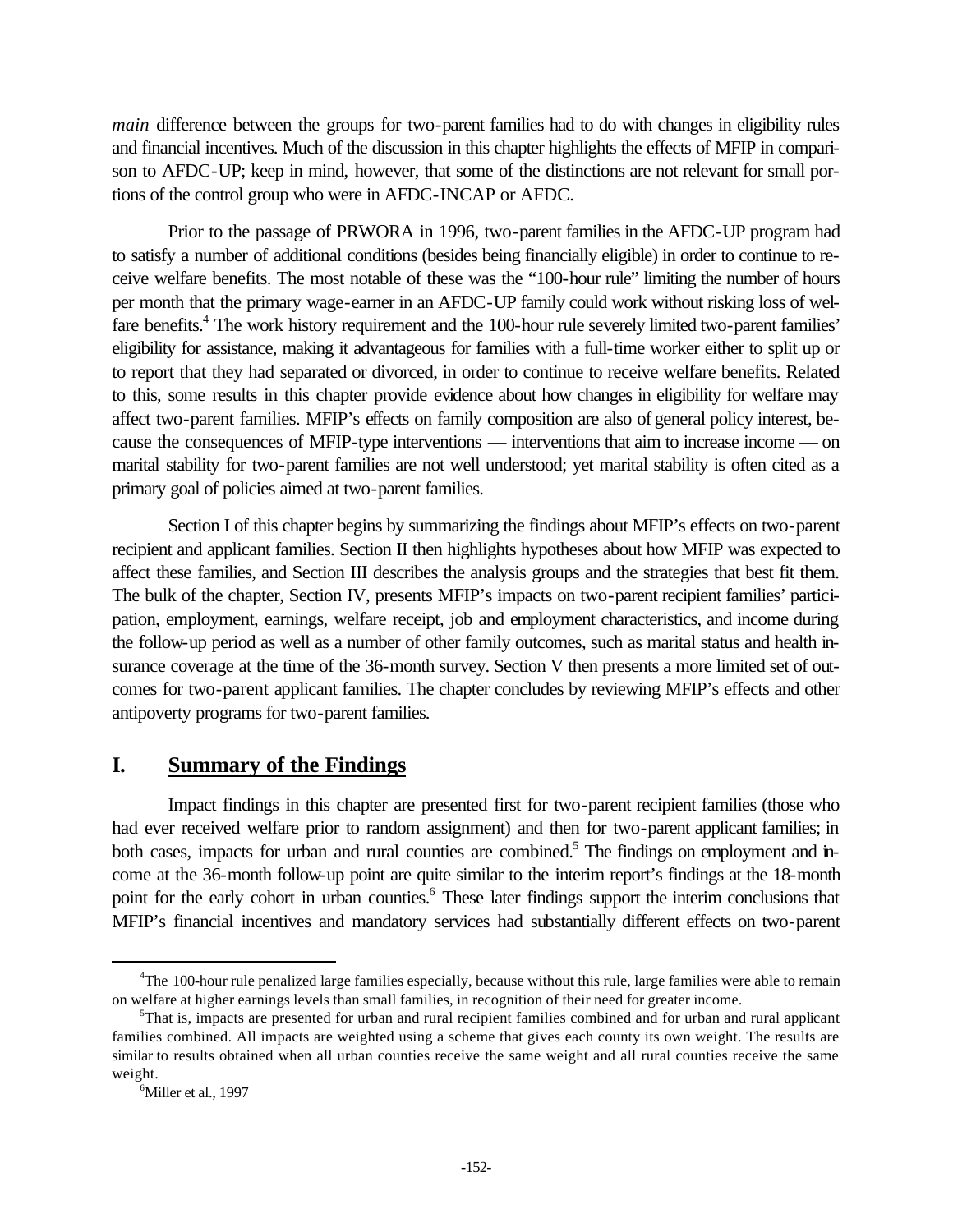families than on single-parent families. In addition, the 36-month findings include information about other family outcomes, such as marital status. Table 6.1 presents a summary of selected impacts for twoparent families.

# • **Two-parent recipient families in MFIP were as likely as AFDC families to have at least one parent working but were less likely to have both parents working, leading to lower family earnings.**

Even though both women and men in the MFIP group's two-parent recipient families were less likely than their counterparts in AFDC to be employed during the follow-up period, MFIP did not affect the likelihood that at least one parent worked. As shown in Table 6.1, although MFIP reduced the employment of women by 3.7 percentage points and also reduced the employment of men by 3.7 percentage points, it had no impact on the proportion of families who had at least one parent employed. Thus, the reductions in employment for women and for men did not occur in the same families. This is not surprising, because MFIP provided relatively greater incentives to two-parent families to increase the fulltime employment of one parent (versus other combinations of family employment). The reduction in at least one parent's employment and earnings meant that total family earnings were significantly less for two-parent recipient families in MFIP than in AFDC.

# • **MFIP increased the proportion of two-parent recipient families receiving welfare benefits.**

Table 6.1 shows that, on average, MFIP increased welfare receipt by 10.4 percentage points for two-parent recipient families. Like single-parent families in MFIP, two-parent families were significantly more likely than AFDC families to combine welfare and work. MFIP did not change the proportion of two-parent recipient families who relied solely on welfare during the follow-up period; on average, 30.6 percent of MFIP families and 28.4 percent of AFDC families did so. Many two-parent recipient families who were recorded as receiving welfare received Food Stamp benefits only. During the last quarter of follow-up, 19 percent of two-parent recipient families in the AFDC group who were receiving welfare benefits were receiving Food Stamp benefits only.

# • **MFIP increased marital stability for the parents in recipient families.**

As shown in Table 6.1, the parents in recipient families in the MFIP groups were 19.1 percentage points, or 40 percent, more likely than the parents in AFDC families to be married at the 36-month follow-up point. Public divorce records confirmed that MFIP decreased divorce up to five years after random assignment among spouses in two-parent families who were married at the time of random assignment.

# • **Two-parent recipient families in MFIP had significantly higher income than AFDC families.**

MFIP significantly increased average quarterly income measured from earnings and welfare benefits when accounting for divorces or separations that occurred during the follow-up period. Furthermore, compared with two-parent recipient families in AFDC, MFIP families had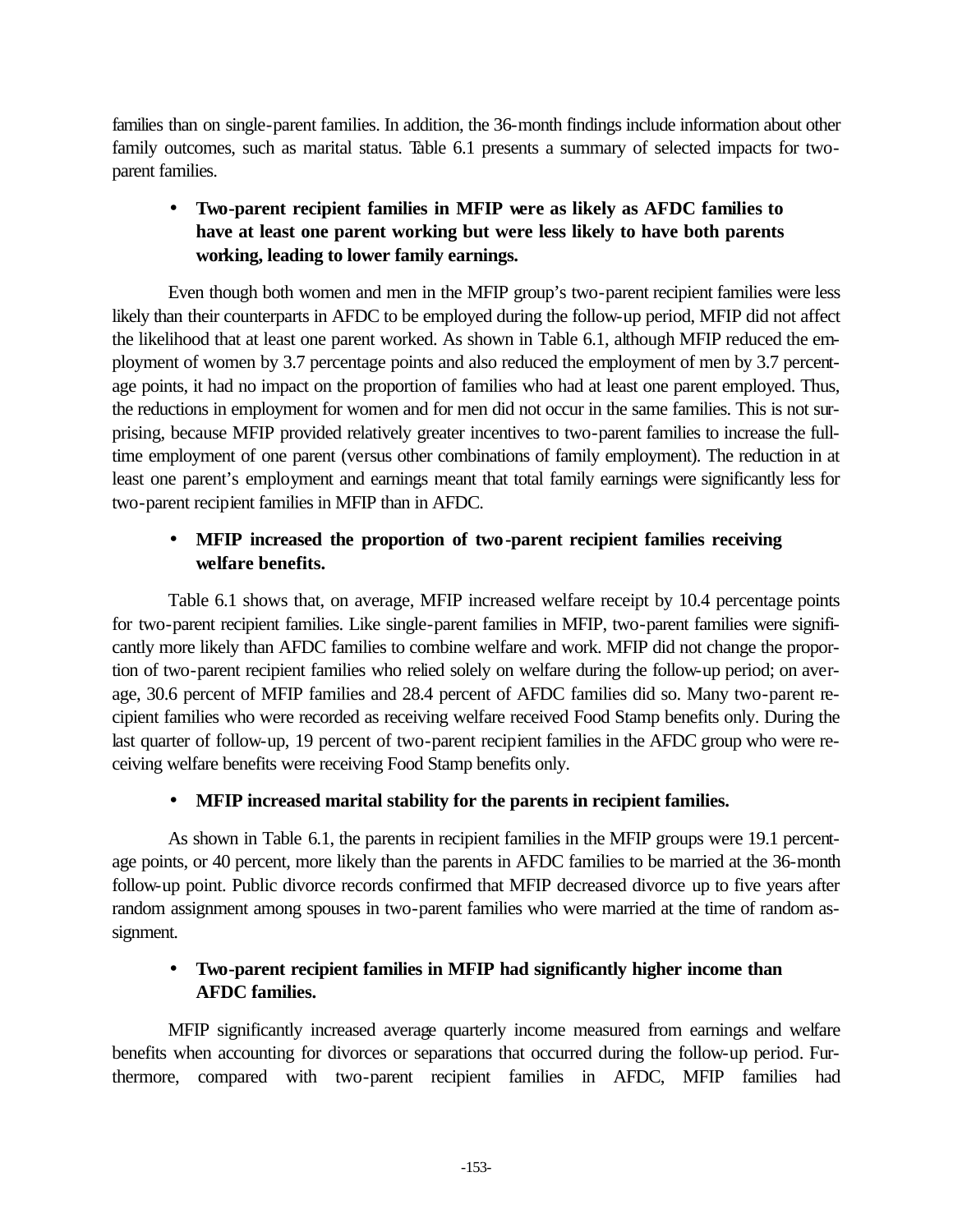### **Table 6.1**

#### **Summary of MFIP's Impacts on Employment, Welfare, Income, and Marriage for Two-Parent Families**

|                                                                                                                                                                                                                                                                                                     | Women         |               |                         | Men           |               |                         | Families                                        |                                                 |                                                               |
|-----------------------------------------------------------------------------------------------------------------------------------------------------------------------------------------------------------------------------------------------------------------------------------------------------|---------------|---------------|-------------------------|---------------|---------------|-------------------------|-------------------------------------------------|-------------------------------------------------|---------------------------------------------------------------|
|                                                                                                                                                                                                                                                                                                     |               |               | Impact <sup>a</sup>     |               |               | Impact <sup>a</sup>     |                                                 |                                                 | Impact <sup>a</sup>                                           |
| Outcome                                                                                                                                                                                                                                                                                             | <b>MFIP</b>   | <b>AFDC</b>   | (Difference)            | <b>MFIP</b>   | <b>AFDC</b>   | (Difference)            | <b>MFIP</b>                                     | <b>AFDC</b>                                     | (Difference)                                                  |
| <b>Recipients</b>                                                                                                                                                                                                                                                                                   |               |               |                         |               |               |                         |                                                 |                                                 |                                                               |
| <b>Quarterly averages during</b><br>the first 10 quarters                                                                                                                                                                                                                                           |               |               |                         |               |               |                         |                                                 |                                                 |                                                               |
| Employed (%)<br>Earnings (\$)<br>Receiving welfare (%)<br>Welfare benefits (\$)<br>Welfare was only source of income (%)<br>Income from welfare and earnings<br>accounting for separation/divorce <sup>b</sup> $(\$)$<br>Income from welfare and earnings<br>accounting for separation/divorce with | 35.0<br>737   | 38.7<br>947   | $-3.7$ **<br>$-210$ *** | 44.8<br>1,456 | 48.5<br>1,735 | $-3.7$ **<br>$-279$ *** | 60.2<br>2,193<br>76.4<br>1,889<br>30.6<br>3,958 | 62.5<br>2,682<br>66.0<br>1,367<br>28.4<br>3,769 | $-2.3$<br>$-489$ ***<br>$10.4$ ***<br>522 ***<br>2.1<br>189 * |
| estimated taxes and EIC benefits $\frac{bc}{c}$ (\$)                                                                                                                                                                                                                                                |               |               |                         |               |               |                         | 3,894                                           | 3,683                                           | $211**$                                                       |
| <b>Marital status</b>                                                                                                                                                                                                                                                                               |               |               |                         |               |               |                         |                                                 |                                                 |                                                               |
| Married and living with spouse<br>in month prior to interview <sup>d</sup> $(%)$                                                                                                                                                                                                                    |               |               |                         |               |               |                         | 67.3                                            | 48.3                                            | 19.1 ***                                                      |
| Sample size (total = $1,523$ )                                                                                                                                                                                                                                                                      |               |               |                         |               |               |                         | 761                                             | 762                                             |                                                               |
| Applicants <sup>d</sup>                                                                                                                                                                                                                                                                             |               |               |                         |               |               |                         |                                                 |                                                 |                                                               |
| <b>Quarterly averages during</b><br>the first 10 quarters                                                                                                                                                                                                                                           |               |               |                         |               |               |                         |                                                 |                                                 |                                                               |
| Employed (%)<br>Earnings (\$)<br>Receiving welfare (%)<br>Welfare benefits (\$)<br>Income from welfare and earnings $(\$)$<br>Average quarterly income with<br>estimated taxes and EIC benefits <sup>c</sup> $(\$)$                                                                                 | 50.6<br>1,376 | 51.2<br>1,563 | $-0.5$<br>$-187$        | 63.2<br>2,681 | 65.2<br>2,929 | $-2.0$<br>$-248$        | 78.6<br>4,057<br>42.9<br>783<br>4,840<br>4,484  | 78.4<br>4,492<br>33.7<br>433<br>4,924<br>4,507  | 0.1<br>$-435$ *<br>$9.2$ ***<br>350 ***<br>$-85$<br>$-22$     |
| Sample size (total = $733$ )                                                                                                                                                                                                                                                                        |               |               |                         |               |               |                         | 348                                             | 385                                             |                                                               |
|                                                                                                                                                                                                                                                                                                     |               |               |                         |               |               |                         |                                                 |                                                 | (constant)                                                    |

(continued)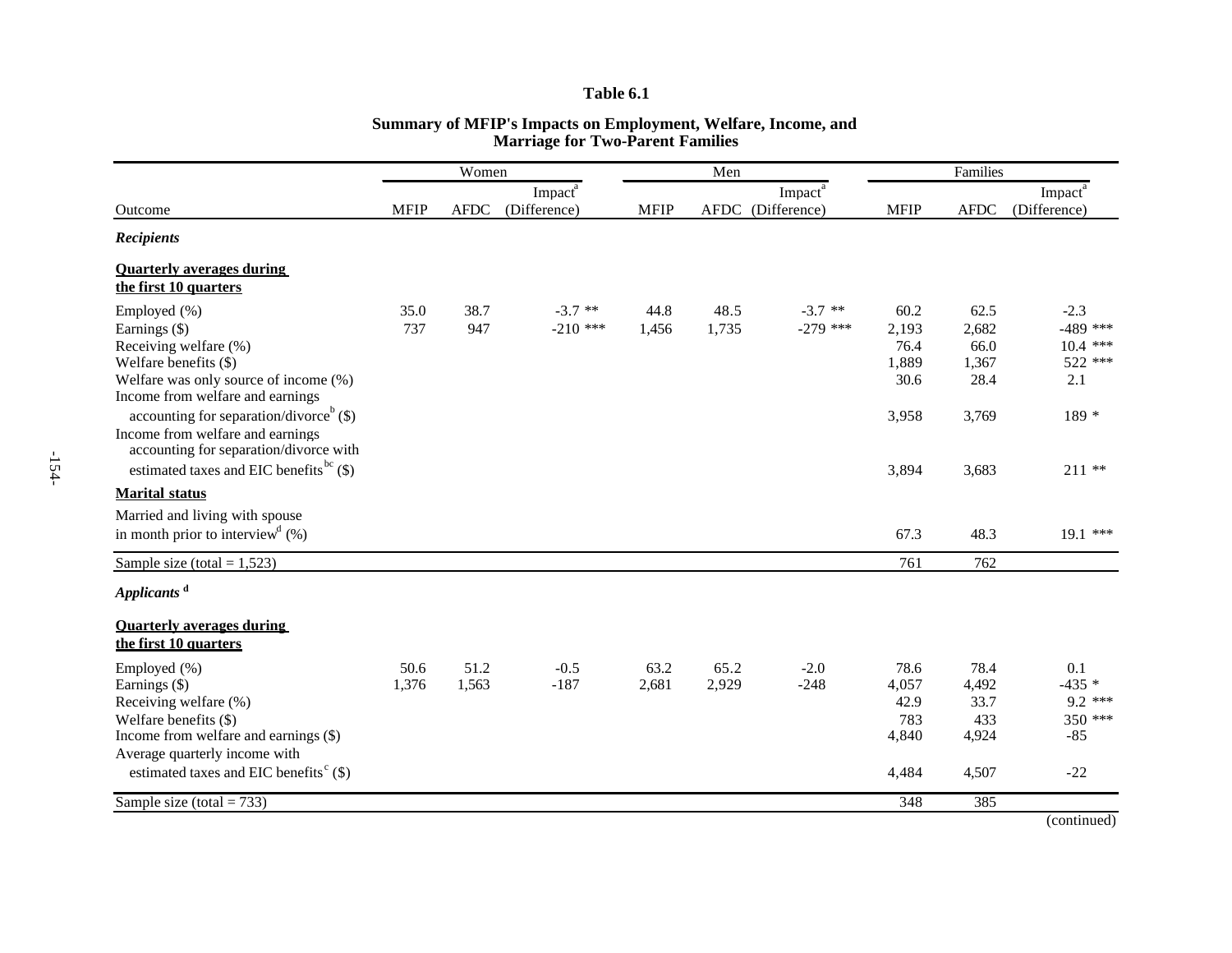#### **Table 6.1 (continued)**

SOURCES: MDRC calculations using data from Minnesota's Unemployment Insurance (UI) earnings records, public assistance benefit records, and the 36-month client survey.

NOTES: The sample includes members randomly assigned from April 1, 1994, to March 31, 1996, excluding the small percentage who were receiving or applying only for Food Stamps at random assignment.

A two-tailed t-test is applied to regression-adjusted impact estimates. Statistical significance levels are indicated as \*\*\* = 1 percent; \*\* = 5 percent; \* = 10 percent.

 Welfare receipt is defined as receipt of either Food Stamp coupons or cash benefits from AFDC, Family General Assistance, or MFIP. Average welfare benefits are the sum of benefits from any of these sources.

Sample size may slightly vary for each outcome variable.

Rounding may cause slight discrepancies in sums and differences.

<sup>a</sup>The difference is the impact of the financial incentives, mandatory services, reinforced incentive messages, and elimination of the 100-hour rule and work history requirement.

<sup>b</sup>These calculations assume that separations and divorces occurred evenly over the 36-month follow-up period.

<sup>c</sup>These calculations assume that all eligible individuals received both the federal and the state Earned Income Credit. Estimated payroll taxes and federal and state income taxes are also subtracted.

<sup>d</sup>Marital status was calculated using data from the 36-month client survey. Impacts on marriage were not estimated for applicants, given the small size of the survey sample.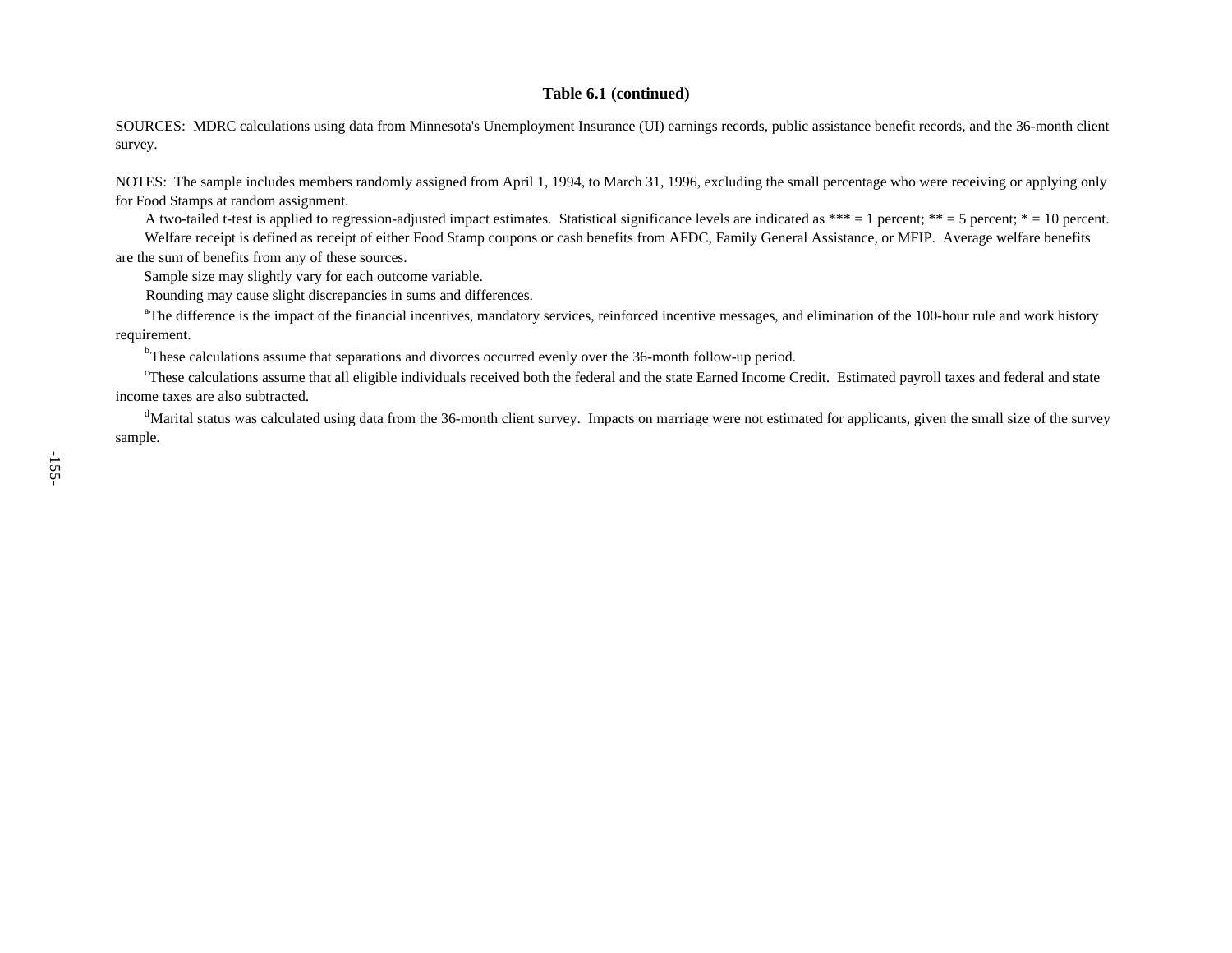higher levels of family income the month prior to the survey — largely due to the contribution of another earner in the family.

# • **MFIP increased home ownership among two-parent recipient families.**

Two-parent recipient families in MFIP were more likely to live in a home that they owned, compared with AFDC families. One possible spillover effect of improving marital stability may have been to increase home ownership or to continue to allow two-parent recipient families to own homes; MFIP more than doubled the likelihood of parents' being married and owning their home. Alternatively, MFIP's benefits may have led to higher incomes and increased home ownership (which, in turn, may have increased marital stability).

# • **MFIP had little effect on employment, earnings, or income for two-parent applicant families.<sup>7</sup>**

MFIP did not significantly affect the employment behavior, earnings, or level of income for women or men in two-parent applicant families. The lack of significant effects is not surprising, given the short welfare spells of two-parent applicant families. By the last quarter of follow-up, only 29 percent of MFIP applicant families were still receiving welfare, compared with 21 percent of AFDC families; and over one-third of applicant AFDC families receiving welfare were receiving Food Stamp benefits only.

# **II. Expected Effects of MFIP**

MFIP aimed not only to enhance the self-sufficiency of two-parent families but also to help twoparent families stay together. The expected effects of each component of the full MFIP program on employment, earnings, receipt of welfare, and marital stability are discussed below.

# **A. Financial Incentives**

 $\overline{a}$ 

With MFIP's financial incentives, particularly the enhanced earned income disregard, earners in two-parent families could keep a higher level of welfare benefits as their earnings increased than they could have kept under AFDC. However, because parents in a two-parent family likely make employment decisions jointly, predicting the effects of MFIP's financial incentives on *each* parent's employment decision was not straightforward. For example, if both parents would have worked in the absence of MFIP, one parent could decrease employment as a response to MFIP, or could specialize in care of the family and the home, but MFIP's financial incentives might let the family maintain a level of total income comparable to the income of a two-parent family on AFDC. Or, if one or both parents would not have worked in the absence of MFIP, MFIP might encourage one or both parents to enter employment. In this case, MFIP's financial incentives might lead to higher total family earnings and higher total family income. In addition to potential effects on employment and hours worked, MFIP's financial incentives might increase the likelihood that working parents would receive welfare, potentially lengthening a family's spell on welfare.

<sup>&</sup>lt;sup>7</sup>The survey sample of applicants is too small to analyze other family outcomes, such as material hardship, health insurance coverage, home ownership, and marital stability.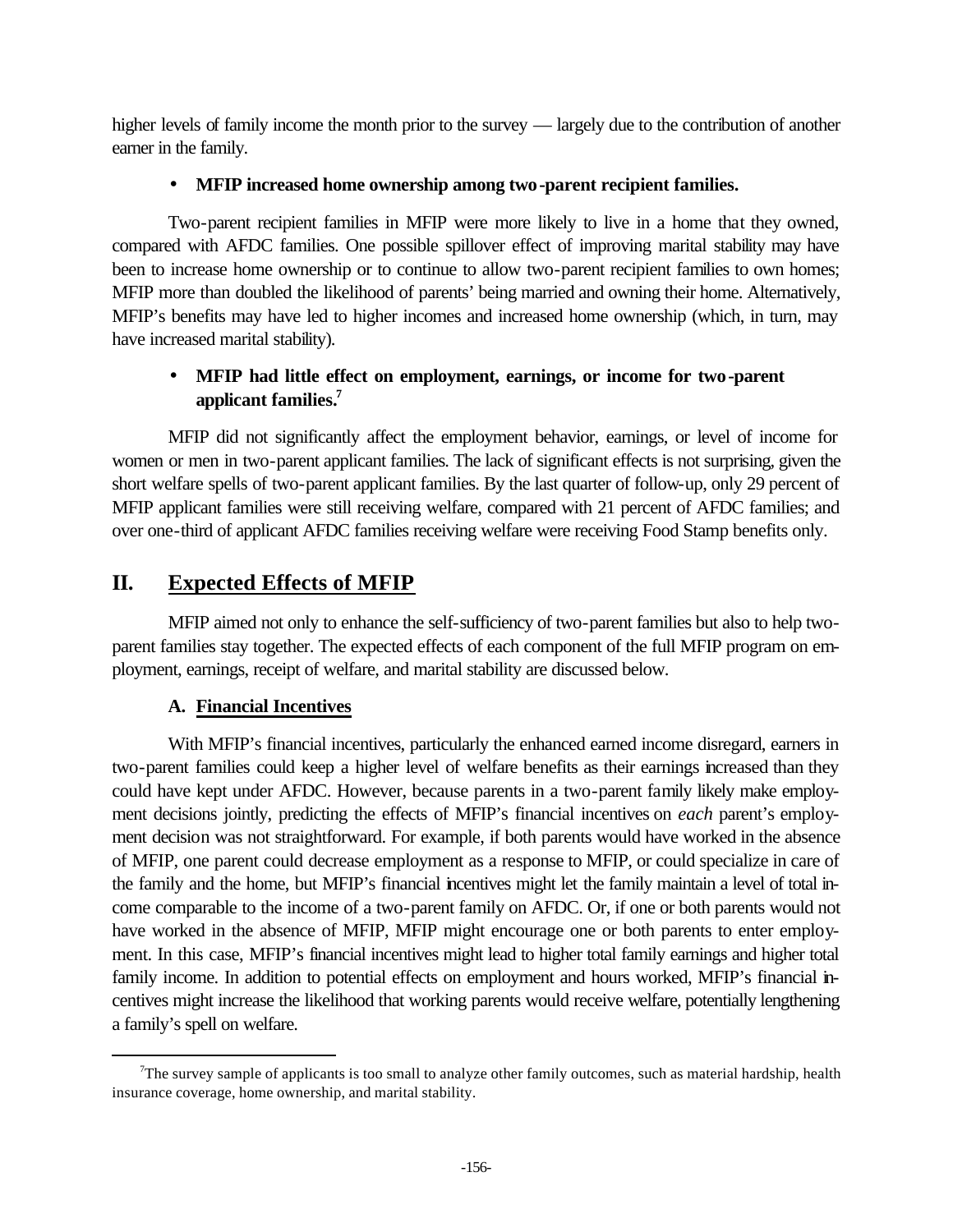Figure 6.1 illustrates how MFIP's enhanced earned income disregard would make work pay for two-parent families by simulating levels of income under MFIP and AFDC, assuming a wage of \$6 per hour in five different employment scenarios. The reward for working if one parent in a two-parent family worked part time (the second set of bars) is similar to the reward for a single-parent family; the family would receive \$236 more in welfare benefits — a 93 percent increase in the reward for working. The third set of bars shows earnings and benefits if one parent worked full time or if both parents worked part time; in general, these bars show the reward for working 40 hours per week. Though not explicitly shown in the figure, there was a particular incentive for one parent in a two-parent MFIP family to drop out of the labor force, especially when compared with control group families in AFDC-UP. Under AFDC-UP, the primary earner could not work full time and remain eligible for welfare benefits; thus, at most, both parents could work part time. In contrast, under MFIP, one parent could work full time, that is, 40 hours per week, and would receive \$148 more in welfare benefits per month.

MFIP's financial incentives might have mixed effects on marital stability. An increase in one parent's income might increase that parent's ability to be independent, which, by reducing the gains to marriage, might increase marital instability. On the other hand, an increase in one parent's income might decrease financial strain within the family or allow one parent to specialize in taking care of the children and home, which might enhance marital stability.

### **B. Mandatory Services**

 $\overline{a}$ 

In the MFIP evaluation, one wage-earner was required to participate in employment and training services only if the two-parent family was on welfare for at least 6 of the past 12 months and if at least one parent was not working 30 or more hours per week. Unless these exemptions were met or unless the family was willing to be sanctioned, the mandate was expected to increase the labor supply effort of at least one parent in two-parent families. Note that this parent might not be the "principal" wage-earner, because the family could choose either parent to participate in employment services.

The effects of MFIP's mandates will differ, depending on the program for the control group. As described in Chapter 1, under the AFDC-UP program in Minnesota during the period of the evaluation, the primary wage-earner in a two-parent family had to work or search for a job; if job search did not lead to employment within a specified time, the primary wage-earner had to work in exchange for welfare benefits through the Community Work Experience Program (CWEP).<sup>8</sup> As noted in the interim report, the predominant view in two-parent families, according to staff, was that CWEP work was equivalent to working without pay, and so the primary wage-earner preferred to obtain employment. Because the economy was so strong during the time period of the MFIP evaluation, obtaining employment was also a viable option for many families. Thus, requirements to participate in an employmentrelated activity applied to a substantial portion of the control group, that is, those who were in the AFDC-UP program.

<sup>&</sup>lt;sup>8</sup>Because CWEP was not implemented until late 1995, it did not affect some two-parent families in the control group for approximately one and a half years of the follow-up period — those families who were randomly assigned prior to 1995.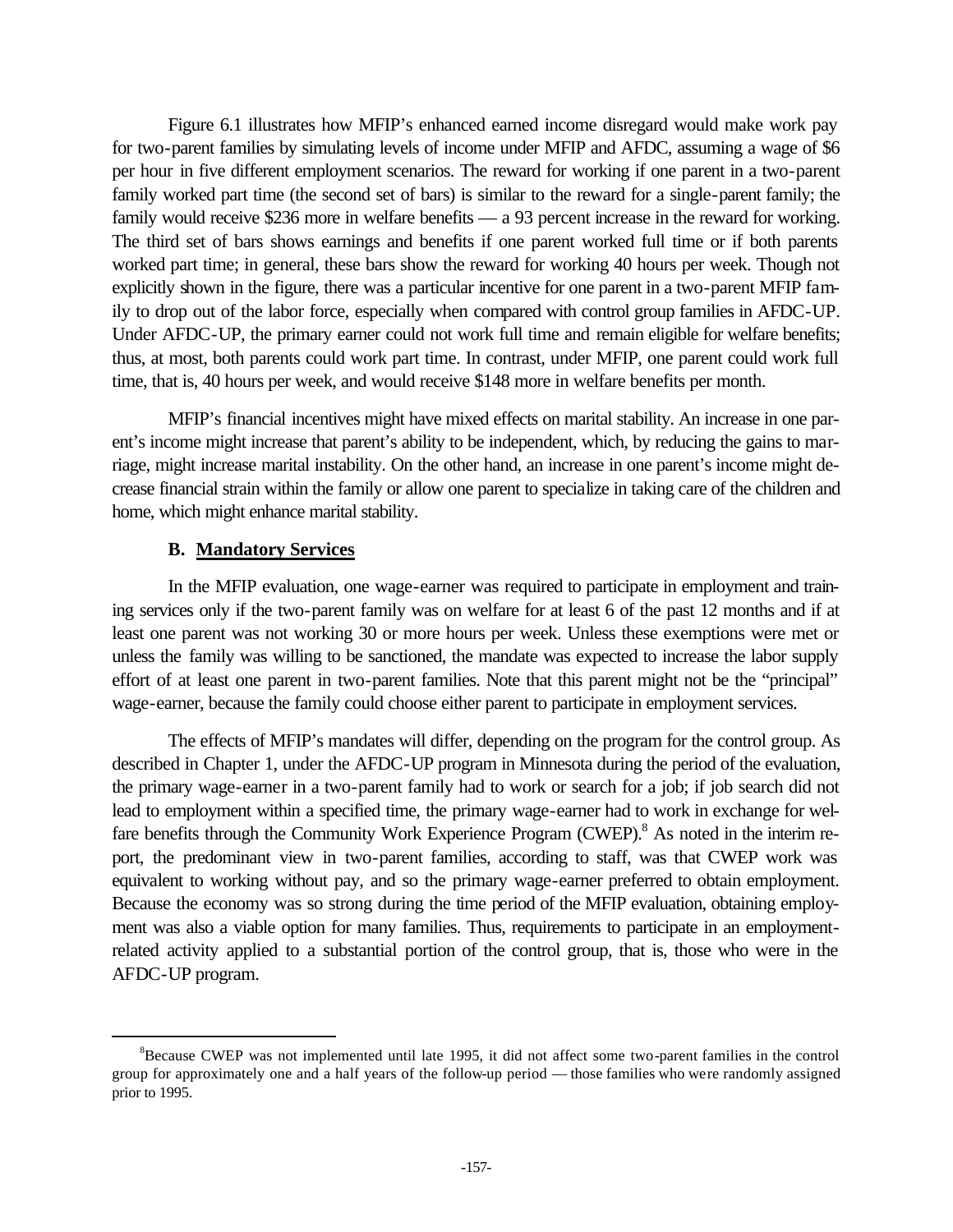#### **Figure 6.1**





NOTES: Calculations are based on AFDC, Food Stamp, MFIP, income tax, and Earned Income Credit (EIC) rules for April through June 1994. Monthly net earnings are based on the sum of the parent's monthly earnings at a wage of \$6 per hour, minus any applicable income taxes. Monthly benefits are based on the sum of the monthly MFIP or AFDC grant plus any Food Stamp benefits. AFDC grant calculations are based on AFDC rules for the fifth to twelfth month of employment.

 MFIP combines AFDC and Food Stamp benefits into one cash grant. A recipient with no other income receives the maximum grant, which is the maximum combined value of AFDC and Food Stamps. An employed recipient receives the lower of (1) the maximum grant increased by 20 percent, minus net income, or (2) the maximum grant. Net income excludes 38 percent of gross earnings.

 The AFDC grant calculation disregards \$120 of gross earnings. After the twelfth month of employment, AFDC recipients are eligible for only a \$90 earnings disregard.

 Grant calculations assume no unreimbursed child care costs and no child support collections. AFDC and Food Stamp benefit amounts are based on \$500 per month rent.

SOURCES: U.S. House of Representatives, Committee on Ways and Means, 1994; 1994 MFIP eligibility manual.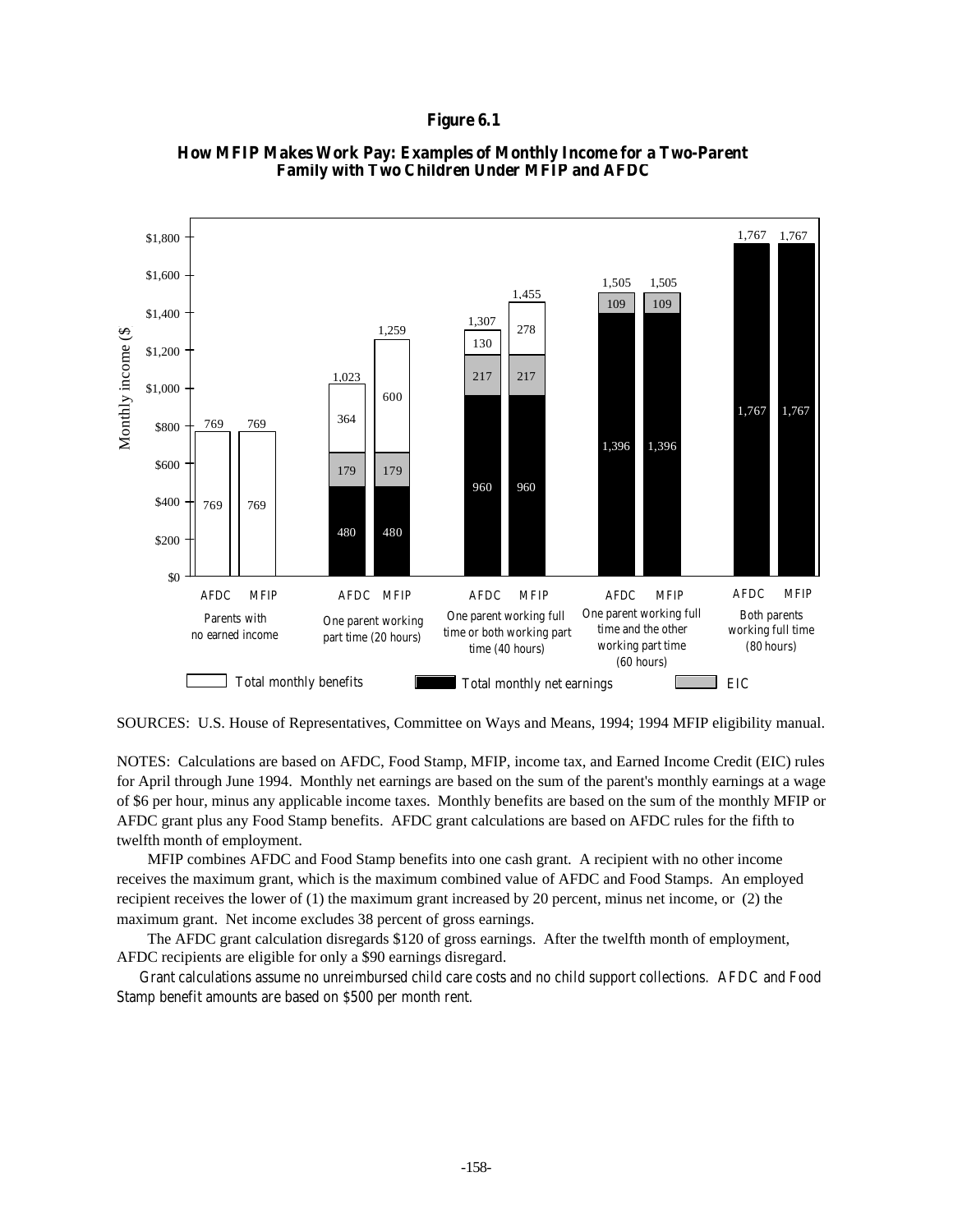Thus, there were two reasons why MFIP might increase the likelihood that one parent would work full time: (1) as seen in Figure 6.1, there was a financial incentive for one parent to work full time, especially in comparison to a group who faced eligibility restrictions (that is, the AFDC-UP group would no longer receive welfare benefits if the primary wage-earner worked more than 100 hours per month); and (2) MFIP's mandatory services required at least one parent in an MFIP two-parent family to work full time.

### **C. Work History Requirement and the 100-Hour Rule**

As described in Chapter 1, MFIP eliminated the work history requirement and the 100-hour rule for two-parent families. These changes might have two broad implications for labor force attachment and for receipt of welfare by two-parent families relative to a group (those on AFDC-UP) who were subject to the requirements. First, elimination of the 100-hour rule might increase the likelihood that one or both parents would seek employment. It might also extend welfare benefits to families who would have moved to employment anyway. Thus, removing the 100-hour rule — similar to financial incentives — might increase the probability of combining work and welfare, potentially increasing the two-parent family caseload by making welfare or the mix of welfare and work a more attractive option than employment alone.<sup>9</sup>

Second, changes in work rules and requirements might affect decisions about marriage or staying married. The availability of welfare benefits during times of financial need might decrease financial stress that may lead to marital instability. One hypothesized reason why AFDC was believed to promote the growth of single-parent families is that AFDC was available only to single parents. AFDC-UP was thought to be pro-family by reducing the incentive for two-parent families to split up during hard economic times. However, as previously described, the work history requirement and the 100-hour rule severely limited two-parent families' eligibility for assistance, making it advantageous for families with a full-time worker either to split up or to report that they were separated or divorced. Thus, a substantial marriage penalty still existed in the AFDC-UP program. In fact, early work examining the effects of extending AFDC-UP to two-parent families has found no relationship between AFDC-UP and the stability of marriage. $10$ 

### **III. Analysis Groups and Strategies**

For two-parent families, the analysis strategy differs depending on the data source, as described below. The impact analyses using the administrative records data and the 36-month client survey data are conducted and presented separately for recipients (Section IV) and applicants (Section V).

### **A. Analyzing Administrative Records Data by Gender and by Family**

On completion of the Baseline Information Form (BIF) at the time of random assignment, a family was identified as a two-parent family if the person who applied for welfare responded that he or

<sup>&</sup>lt;sup>9</sup>This study cannot actually test the "entry" effects, or changes in the two-parent family caseload, of streamlined eligibility rules.

<sup>&</sup>lt;sup>10</sup>See, for example, Winkler, 1995.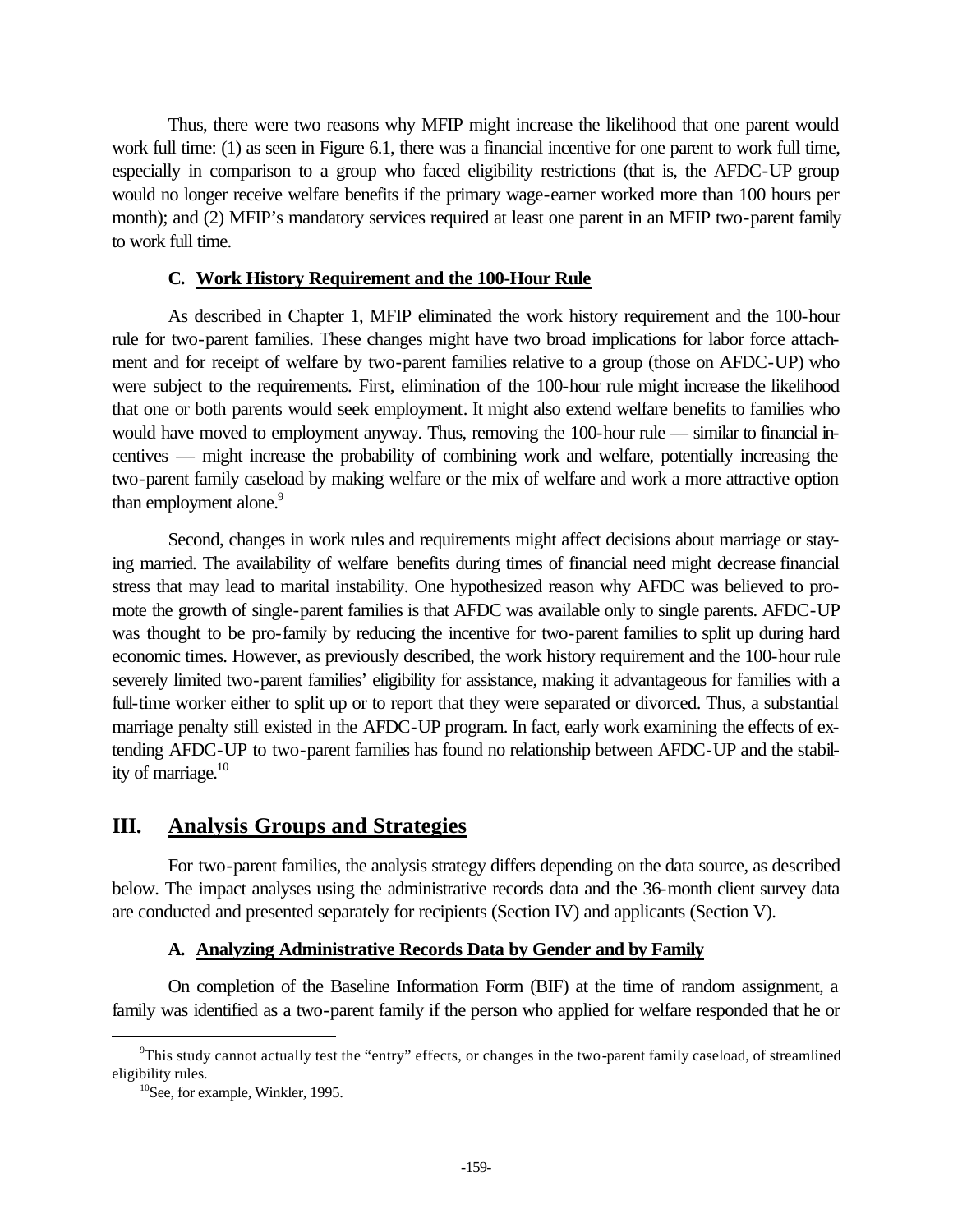she was living with the focal child's other parent (biological or stepparent). This individual was then asked for the Social Security number of the other parent. From this information, administrative records data for both the respondent and his or her partner or spouse were obtained. The analysis of twoparent recipient families examines employment outcomes based on the administrative records data separately for women and for men, because it is possible that MFIP's effects might differ by gender of the parent. Furthermore, in nearly 80 percent of these families, the male partner or spouse was the primary wage-earner, and MFIP's effects might differ depending on gender specialization in work either at home or in the labor market. Men are traditionally the principal wage-earner, and women may elect to stay home or delay entry into the labor force, particularly while their children are very young. Finally, because the ultimate outcomes of interest are family resources — for example, welfare receipt and total family income — the administrative records data are also analyzed for the family in total. All initial analyses of these data assume that the two parents stayed together throughout the follow-up period. This assumption is investigated further later in this chapter.

### **B. Analyzing Survey Data for Two-Parent Families**

The analysis of the potential effects of MFIP on two-parent families is substantially expanded in this report compared with the interim report because now data about participation in employmentrelated activities, job and employment characteristics, material hardship, residential moves, and family composition are available from the 36-month client survey. Only one parent in the two-parent family case responded to the survey, and the majority (90 percent) of all respondents in two-parent families are female. Outcomes measured from the survey — such as marriage, material hardship, and health insurance coverage — are presented for all respondents, both female and male, because *a priori* these outcomes are not expected to vary by gender. The analyses of participation and of employment characteristics based on the survey data focus only on female respondents.

# **IV. Effects on Two-Parent Recipient Families**

 $\overline{a}$ 

Because two-parent families were randomly assigned to either the MFIP group or the AFDC group, any difference in outcomes between these two groups during the follow-up period can be attributed to the effect, or "impact," of MFIP. The following sections present impacts on participation, employment, earnings, income, and a number of other measures of family well-being for two-parent recipient families. All these impacts are regression-adjusted; that is, the regression models estimating the effects of MFIP control for a number of pre-random assignment and baseline characteristics.<sup>11</sup>

 $11$ For two-parent families, the regression models estimating the adjusted impacts control for length of time on welfare prior to random assignment; age, gender, and marital status of the respondent applying for welfare; living in an urban county; race/ethnicity; whether or not employed at baseline; whether or not the respondent had a high school diploma at baseline; the number of children in the family at baseline; the presence of a child under the age of 6 at baseline; the quarter of random assignment; the employment, earnings, and welfare history of the respondent and spouse/partner; and indicators controlling for random assignment ratios.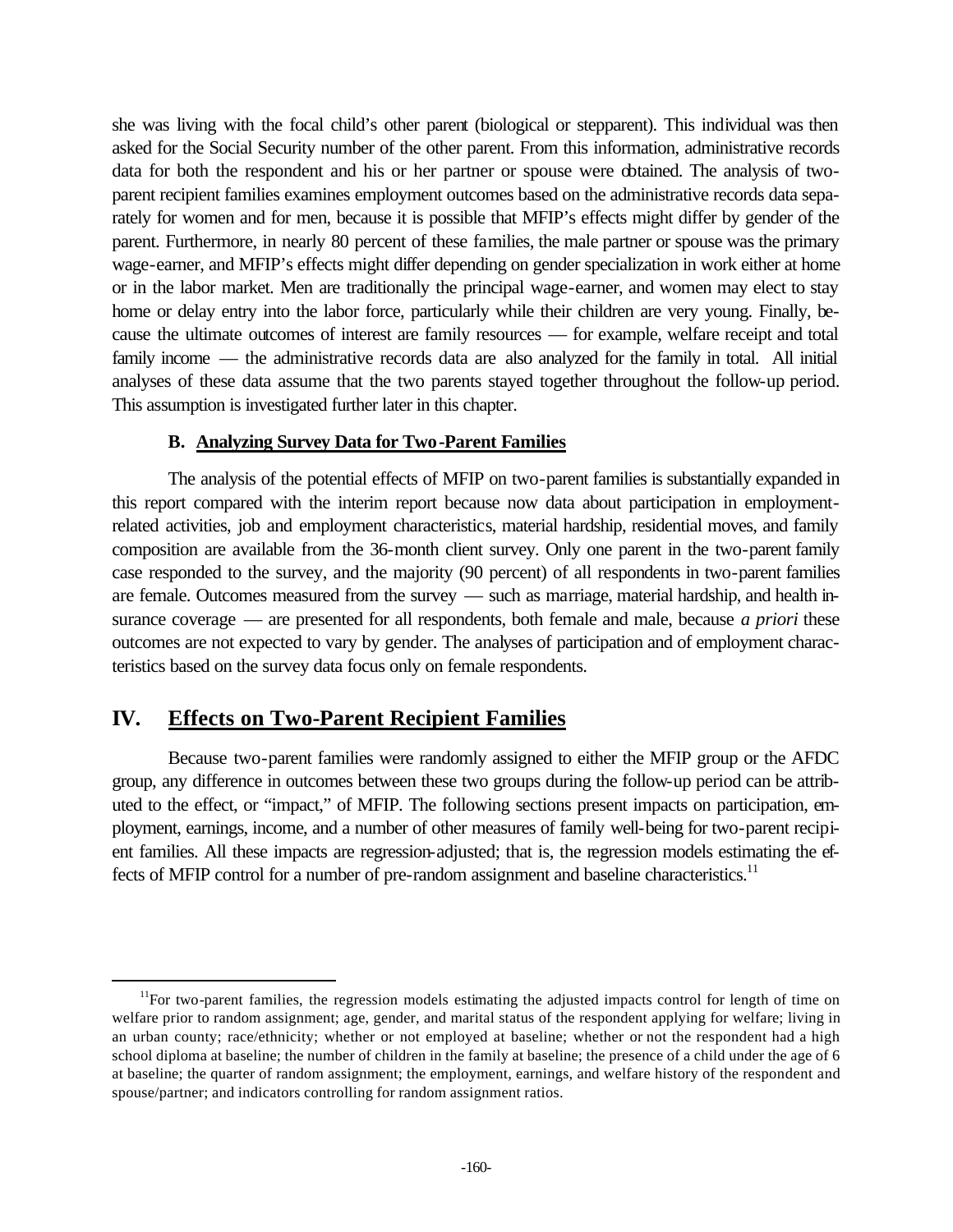### **A. Women's Participation in Employment and Training Activities**

Findings from the 18-month interim report suggest that, compared with AFDC families, twoparent families in MFIP had understood the basic message of the program and were significantly more likely to have had at least one parent participate in some employment-related activity, primarily job search.<sup>12</sup> Although these results suggest that MFIP increased activity designed to move the participating parent into employment, the sample sizes are extremely small, and the analysis could not separate recipients (who were required to participate in employment-related services at the time of random assignment) from applicants.

Table 6.2 presents MFIP's impacts on participation in employment and training activities and educational attainment for women in two-parent recipient families, as reported on the 36-month survey.<sup>13</sup> MFIP had no impact on the percentage of women who ever participated in employment-related services. Women in MFIP, however, were significantly more likely to participate in career workshops (a 10.9 percentage point increase over women in AFDC) and in individual job search. These results differ dramatically from the impacts for single-parent recipients, for whom MFIP significantly increased participation in employment-related activities, especially job search. These impacts may suggest that at least one parent — perhaps the "other" parent, whose participation information was not captured in the survey — was often working at least 30 hours per week, or they may simply indicate that MFIP's mandates did not result in much more participation than requirements under AFDC-UP.

The 12-month client survey collected participation information about both parents in two-parent families. At the 12-month point, there was a 27.3 percentage point increase in the likelihood that either parent of two-parent recipient or applicant families in MFIP ever participated.<sup>14</sup> The difference in results over time suggest (1) that it was men who were participating in employment-related activities and that this effect was not captured at the 36-month point because the survey asked only about respondents' participation (90 percent of whom are female); (2) that MFIP's effects on participation weakened over time; or (3) that MFIP's effects were concentrated among applicant families.

Selected information about each parent's participation in employment-related services is also available from administrative records data.<sup>15</sup> The results on participation using the full sample of twoparent recipient families suggest that a high proportion of men, approximately one-third, did participate in job search (see Appendix Table F.1). However, the differences between men in MFIP and men in AFDC are not statistically different, perhaps because the relevant comparison group for most of the men, as primary wage-earners, also faced participation require-

 $12$ Miller et al., 1997, p. 141.

 $<sup>13</sup>$ Case management is not shown because the outcomes are not comparable for the two groups.</sup>

<sup>&</sup>lt;sup>14</sup>Miller et al., 1997, p. 144.

<sup>&</sup>lt;sup>15</sup>Unlike the survey data, the administrative records data may underestimate participation in education, because education is often pursued without the help of an MFIP or STRIDE caseworker. On the other hand, the administrative data are the only information available about the participation of males, or the spouses of the female survey respondents. Furthermore, as discussed later, the survey sample is too small to analyze the participation outcomes for twoparent applicant families, although Appendix Table F.2 does analyze these outcomes using administrative records data.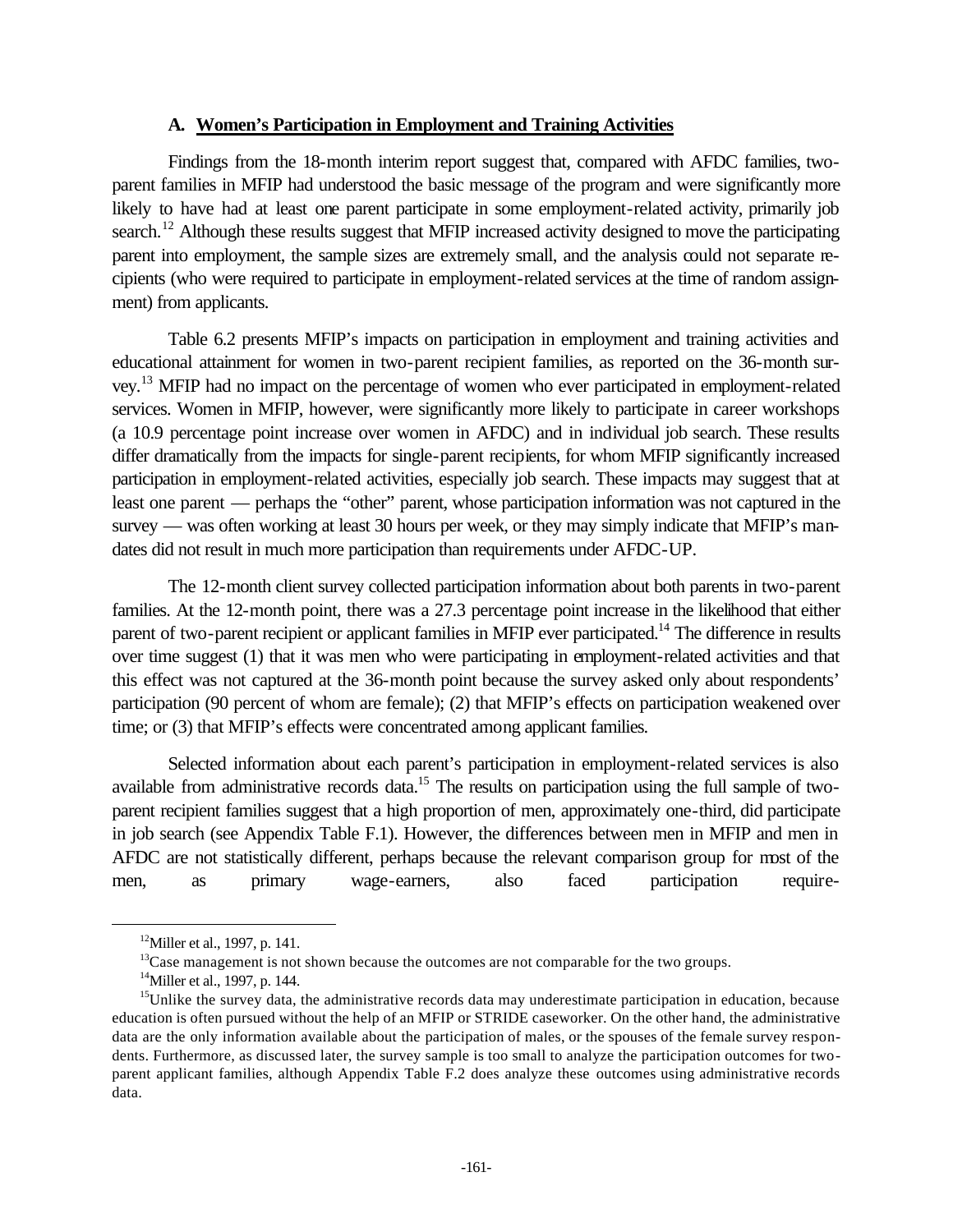|                                           |             |             | Impact <sup>a</sup> |
|-------------------------------------------|-------------|-------------|---------------------|
| Outcome $(\%)$                            | <b>MFIP</b> | <b>AFDC</b> | (Difference)        |
| <b>Employment and training activities</b> |             |             |                     |
| Ever participated in any education        |             |             |                     |
| or training activity                      | 64.4        | 59.5        | 4.9                 |
| Ever participate in:                      |             |             |                     |
| Career workshop                           | 25.8        | 14.9        | $10.9**$            |
| Any job search activity                   | 39.4        | 29.0        | $10.4*$             |
| Job search                                | 29.5        | 22.4        | 7.1                 |
| Individual job search                     | 26.5        | 17.4        | $9.0*$              |
| Any education and training activity       | 43.7        | 41.7        | 2.0                 |
| Basic education                           | 24.0        | 20.8        | 3.2                 |
| Post-secondary education                  | 13.1        | 18.1        | $-4.9$              |
| Vocational training                       | 13.8        | 14.5        | $-0.7$              |
| On-the-job training or work experience    | 4.3         | 5.5         | $-1.3$              |
| <b>Educational attainment</b>             |             |             |                     |
| Has a high school diploma                 | 5.8         | 7.7         | $-1.8$              |
| Has a trade license                       | 6.7         | 6.8         | $-0.2$              |
| Has a college or university degree        | 1.9         | 2.2         | $-0.3$              |
| Associate's degree                        | 1.9         | 1.8         | 0.1                 |
| Bachelor's degree                         | 0.0         | 0.0         | 0.0                 |
| Master's degree                           | 0.0         | 0.0         | 0.0                 |
| Sample size (total = $265$ )              | 128         | 137         |                     |

#### **MFIP's Impacts on Participation in Employment and Training Activities and Educational Attainment for Women in Two-Parent Recipient Families**

SOURCE: MDRC calculations using data from the 36-month client survey.

NOTES: The sample includes female respondents in all counties, randomly assigned from April 1, 1994, to October 31, 1994, excluding the small percentage who were receiving or applying only for Food Stamps at random assignment.

 A two-tailed t-test is applied to regression-adjusted impact estimates. Statistical significance levels are indicated as  $*** = 1$  percent;  $** = 5$  percent;  $* = 10$  percent.

Sample size may slightly vary for each outcome variable.

Rounding may cause slight discrepancies in sums and differences.

<sup>a</sup>The difference is the impact of the financial incentives, mandatory services, reinforced incentive messages, and elimination of the 100-hour rule and work history requirement.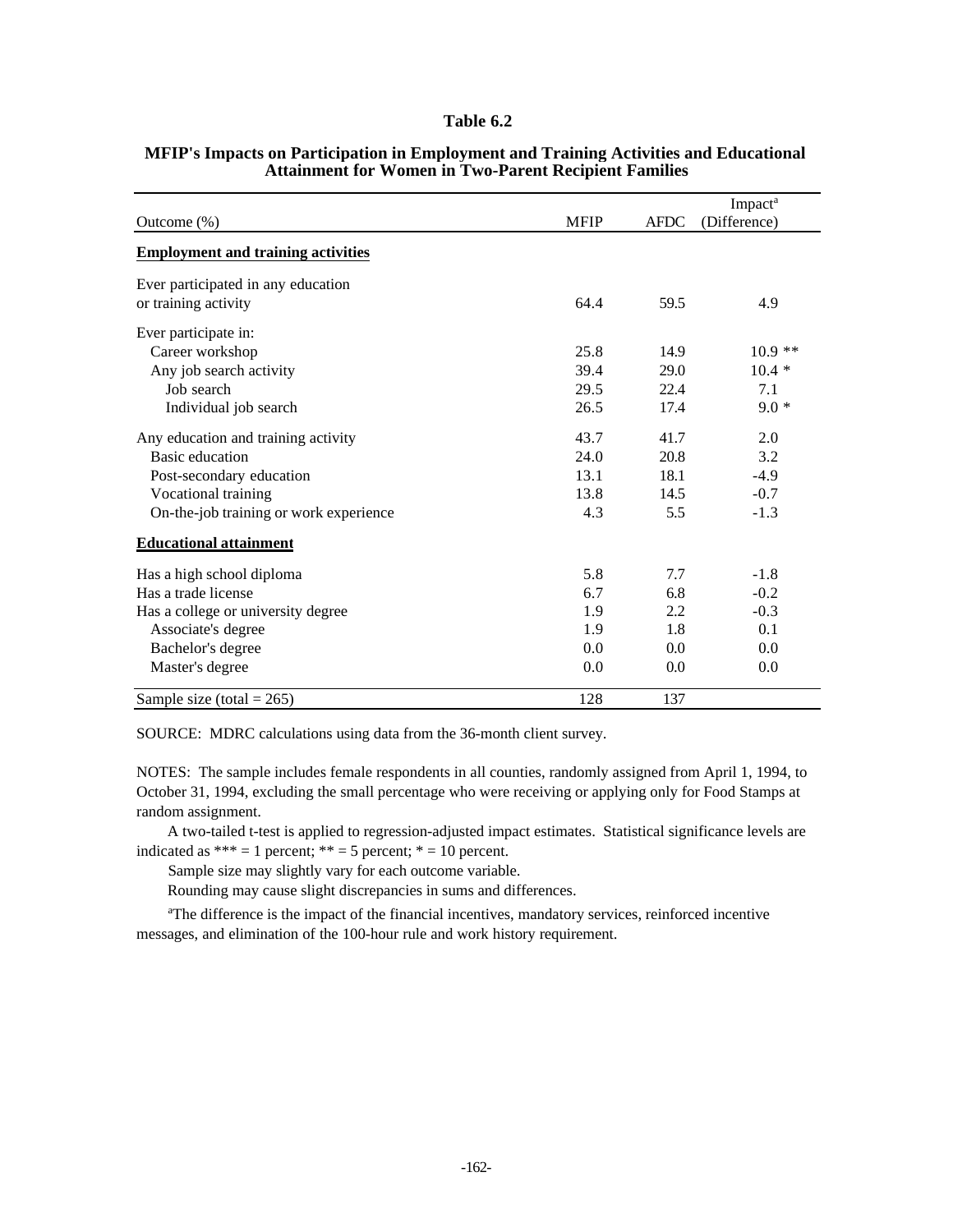ments — that is, CWEP requirements for AFDC-UP families. Appendix Table F.1 also shows that MFIP significantly increased basic education for women, pursued through either MFIP or STRIDE.

In summary, MFIP did not have large effects on participation by parents in two-parent recipient families, and there is some evidence that MFIP's effects on participation decreased over time.

# **B. MFIP's Effects on Employment, Earnings, and Welfare Receipt, by Gender and by Family**

Table 6.3 and Figures 6.2 through 6.5 present MFIP's impacts on two-parent recipient families' employment, earnings, and welfare receipt, both separately for women and men and for families. Unsurprisingly, in AFDC families, the quarterly employment rates and quarterly earnings of women were lower on average than those of men (see Figures 6.2 and 6.4). However, the employment rates of women in two-parent families were similar to the employment rates of single parents (see Table 4.1).<sup>16</sup> Women in two-parent MFIP families were less likely to work during the follow-up period, compared with women in two-parent AFDC families. The decrease in employment is statistically significant only for the first year of follow-up, when women in MFIP were 4.7 percentage points less likely to be employed, on average.<sup>17</sup> Women in MFIP also had consistently lower average quarterly earnings each year of follow-up; by the last quarter, however, these earnings differences were no longer statistically significant.

Table 6.3 shows that the average quarterly employment rate of men in two-parent AFDC families was approximately 48 percent throughout the follow-up period. Men in two-parent MFIP families were less likely to work during the follow-up period — by 3.0 percentage points during the first year of follow-up and by 5.1 percentage points during the second year (also see Figure 6.2).<sup>18</sup> Men in MFIP families also had consistently lower average quarterly earnings during each year of follow-up (also see Figure 6.4). The proportional decrease in earnings, however, was greater for women in MFIP than for men; compared with the earnings of their counterparts in AFDC families, average quarterly earnings during the follow-up period for MFIP women were 22 percent lower, whereas MFIP men's earnings were only 16 percent lower.

The earnings differences between women and men in two-parent MFIP families are not accounted for by employment rate differences. In particular, the employment rates of women in MFIP were no longer significantly different during the ninth and tenth quarters of follow-up, yet their earnings were still significantly lower than the earnings of women in AFDC families. The employment rates of men in MFIP were not significantly different during the ninth and tenth quarters of follow-up, yet their earnings were still significantly lower than the earnings of men in AFDC families. This suggests that MFIP group members reduced their hours worked per week,

<sup>&</sup>lt;sup>16</sup>Over 97 percent of the single-parent long-term recipients are women.

<sup>&</sup>lt;sup>17</sup>The employment rate differences between the MFIP group and the control group for the second through fifth quarters of follow-up are statistically significant.

<sup>&</sup>lt;sup>18</sup>The employment rate differences between the MFIP group and the control group for the fourth through seventh quarters of follow-up are statistically significant.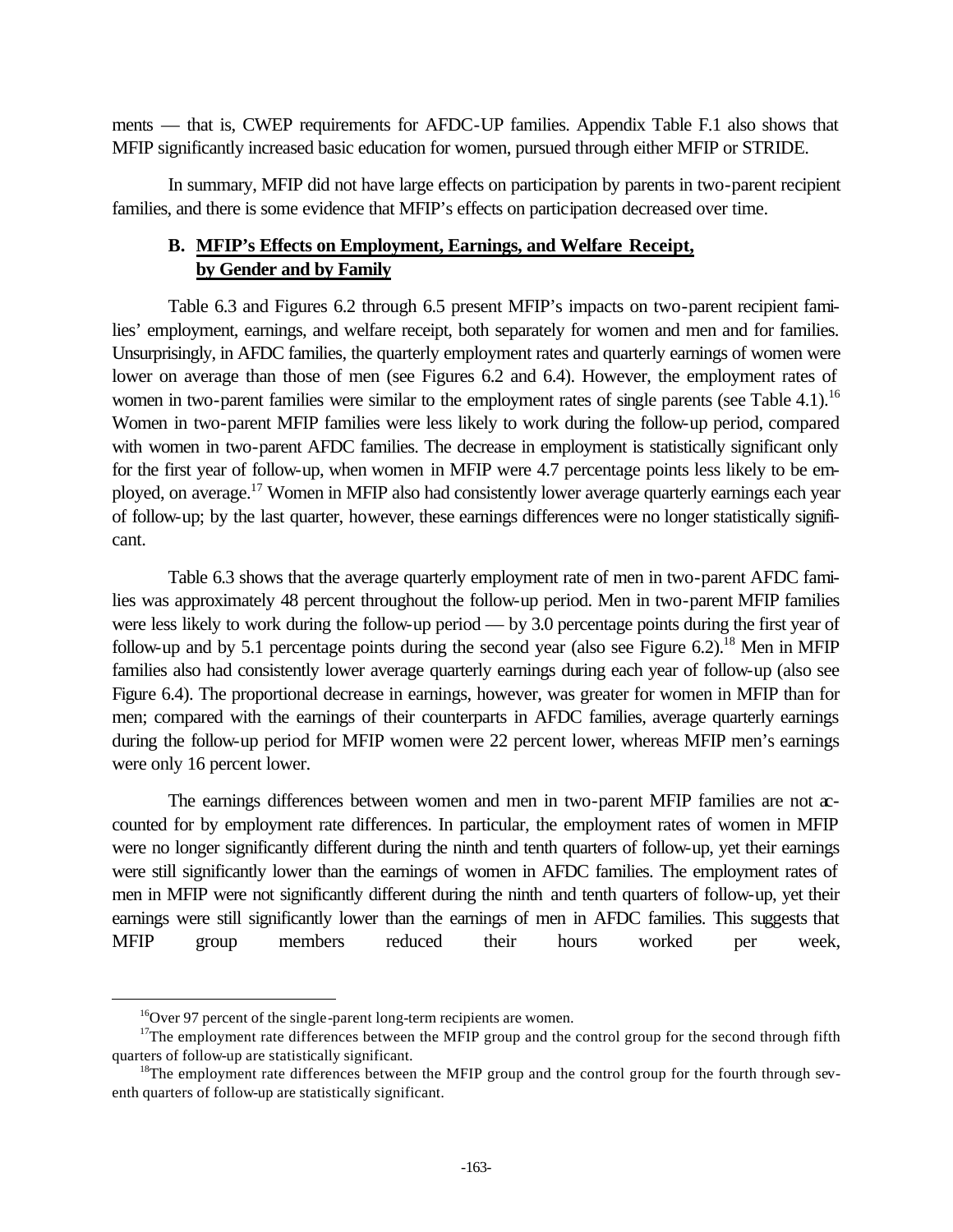|                                          | Women       |             |                     | Men         |             |                     | Families     |             |                         |
|------------------------------------------|-------------|-------------|---------------------|-------------|-------------|---------------------|--------------|-------------|-------------------------|
|                                          |             |             | Impact <sup>a</sup> |             |             | Impact <sup>a</sup> |              |             | Impact <sup>a</sup>     |
| Outcome                                  | <b>MFIP</b> | <b>AFDC</b> | (Difference)        | <b>MFIP</b> | <b>AFDC</b> | (Difference)        | <b>MFIP</b>  | <b>AFDC</b> | (Difference)            |
| <b>Employment and earnings</b>           |             |             |                     |             |             |                     |              |             |                         |
| Average quarterly<br>employment rate (%) |             |             |                     |             |             |                     |              |             |                         |
| Year 1                                   | 31.1        | 35.8        | $-4.7$ ***          | 44.9        | 47.9        | $-3.0*$             | 58.1         | 61.0        | $-2.9$                  |
| Year 2                                   | 37.4        | 40.4        | $-3.0$              | 44.1        | 49.2        | $-5.1$ **           | 61.2         | 63.6        | $-2.4$                  |
| Year 3 (1 quarter)                       | 40.9        | 43.1        | $-2.3$              | 47.3        | 48.3        | $-0.9$              | 64.2         | 64.1        | 0.1                     |
| Average quarterly earnings (\$)          |             |             |                     |             |             |                     |              |             |                         |
| Year 1                                   | 530         | 727         | $-197$ ***          | 1,271       | 1,482       | $-211$ ***          | 1,801        | 2,209       | $-408$ ***              |
| Year 2                                   | 855         | 1,091       | $-237$ ***          | 1,556       | 1,904       | $-348$ ***          | 2,411        | 2,995       | $-585$ ***              |
| Year 3 (1 quarter)                       | 1,093       | 1,245       | $-153$              | 1,794       | 2,070       | $-276$ **           | 2,887        | 3,315       | $-429$ **               |
| <b>Welfare</b> receipt                   |             |             |                     |             |             |                     |              |             |                         |
| Average quarterly                        |             |             |                     |             |             |                     |              |             |                         |
| receipt rate (%)                         |             |             |                     |             |             |                     |              |             |                         |
| Year 1<br>Year 2                         |             |             |                     |             |             |                     | 84.7<br>71.1 | 77.9        | $6.8$ ***<br>$13.1$ *** |
|                                          |             |             |                     |             |             |                     |              | 58.0        | $13.7$ ***              |
| Year 3 (1 quarter)                       |             |             |                     |             |             |                     | 64.6         | 51.0        |                         |
| Average quarterly benefits (\$)          |             |             |                     |             |             |                     |              |             |                         |
| Year 1                                   |             |             |                     |             |             |                     | 2,145        | 1,624       | 521 ***                 |
| Year 2                                   |             |             |                     |             |             |                     | 1,727        | 1,191       | 536 ***                 |
| Year 3 (1 quarter)                       |             |             |                     |             |             |                     | 1,515        | 1,044       | 471 ***                 |
| Sample size (total=1,523)                |             |             |                     |             |             |                     | 761          | 762         |                         |

## **MFIP's Impacts on Employment, Earnings, and Welfare for Two-Parent Recipient Families**

-164-

(continued)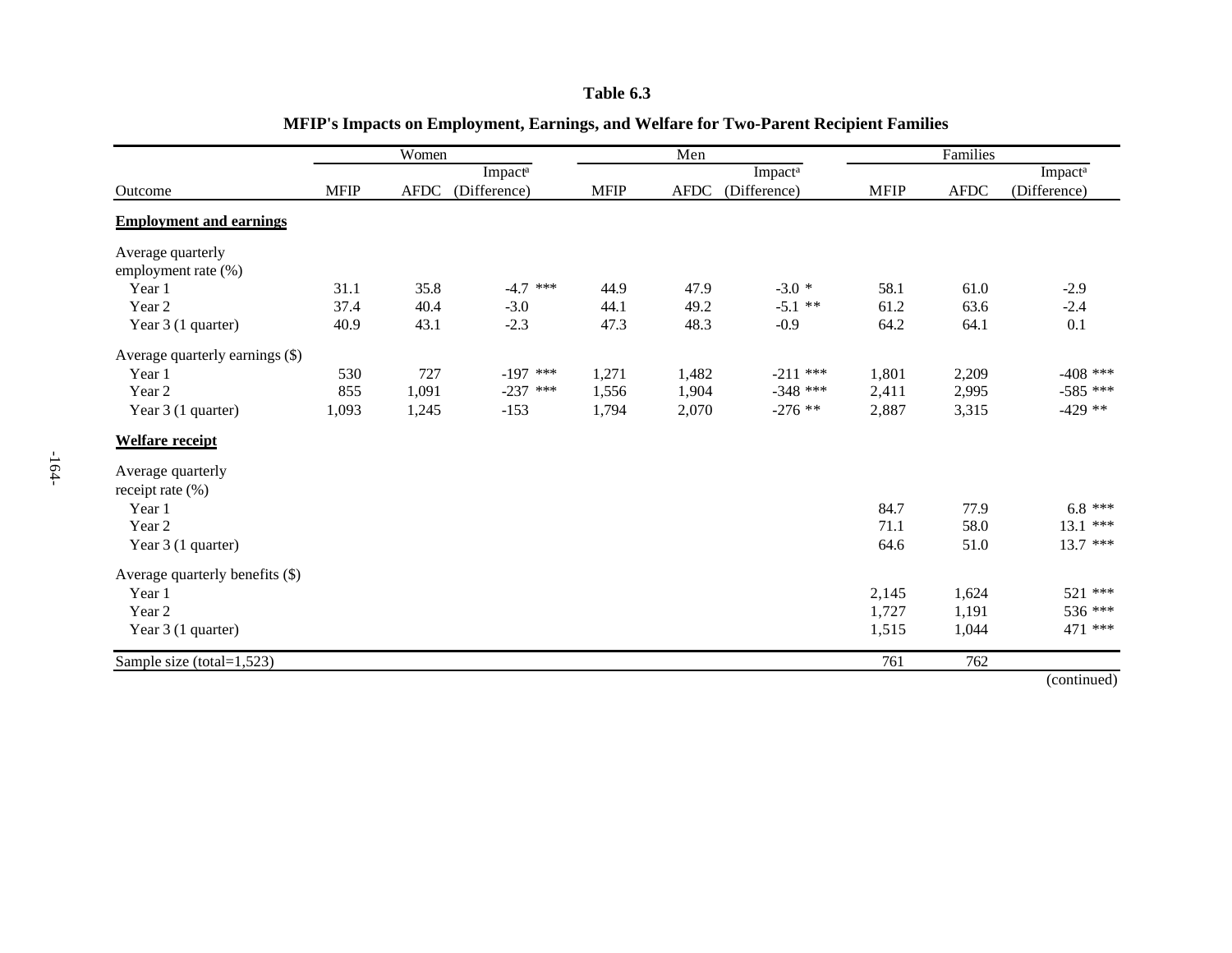#### **Table 6.3 (continued)**

SOURCES: MDRC calculations using data from Minnesota's Unemployment Insurance (UI) earnings records and public assistance benefit records.

NOTES: The sample includes members randomly assigned from April 1, 1994, to March 31, 1996, excluding the small percentage who were receiving or applying only for Food Stamps at random assignment.

A two-tailed t-test is applied to regression-adjusted impact estimates. Statistical significance levels are indicated as \*\*\* = 1 percent; \*\* = 5 percent; \* = 10 percent.

 Welfare receipt is defined as receipt of either Food Stamp coupons or cash benefits from AFDC, Family General Assistance, or MFIP. Average welfare benefits are the sum of benefits from any of these sources.

Sample size may slightly vary for each outcome variable.

Rounding may cause slight discrepancies in sums and differences.

<sup>a</sup>The difference is the impact of the financial incentives, mandatory services, reinforced incentive messages, and elimination of the 100-hour rule and work history requirement.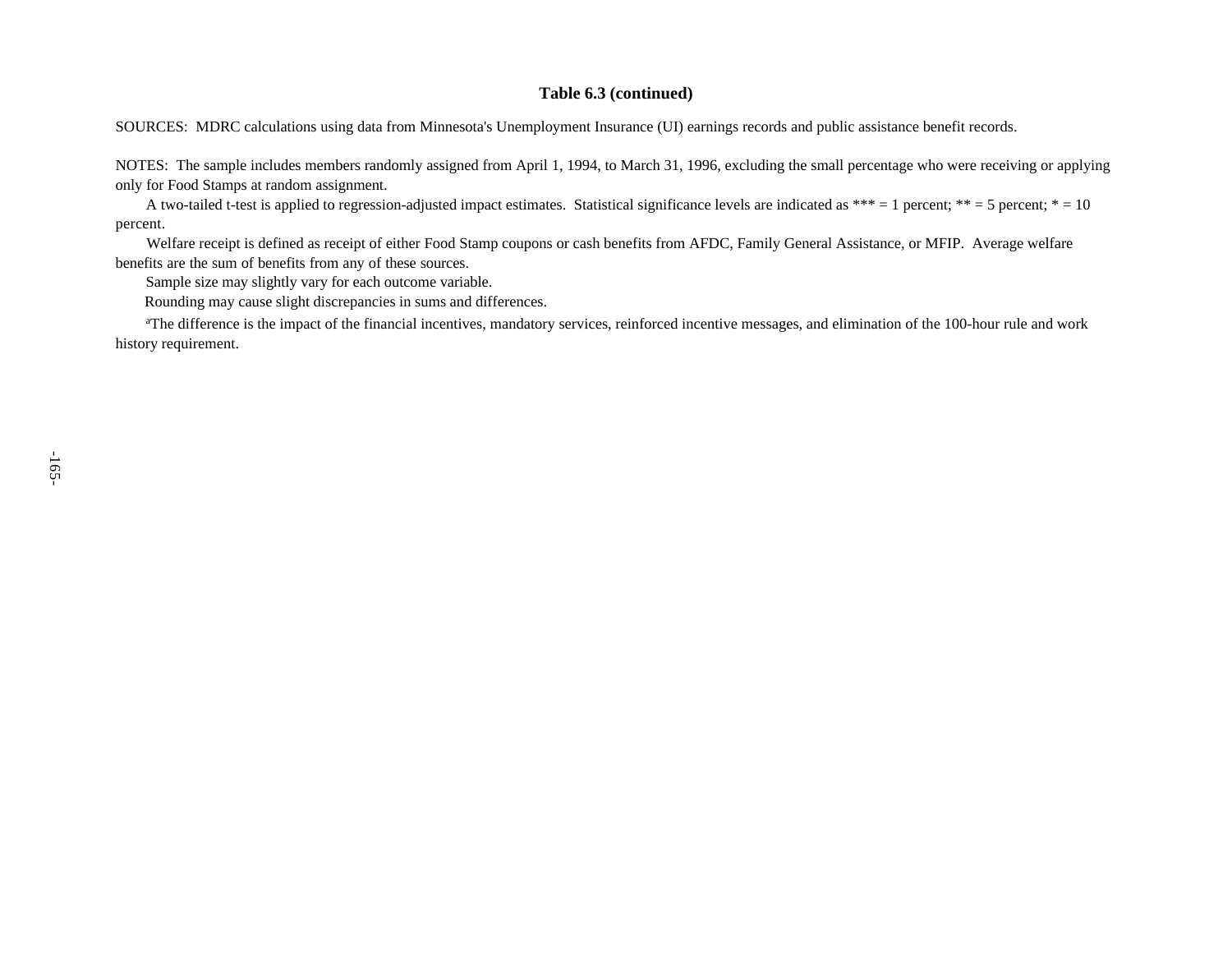



#### **Quarterly Employment Rates for Men and Women in Two-Parent Recipient Families**

SOURCES: MDRC calculations using data from Minnesota's Unemployment Insurance (UI) earnings records and public assistance benefit records.

#### **Figure 6.3**

**Quarterly Employment Rates for Two-Parent Recipient Families (Either Parent Employed)**



SOURCES: MDRC calculations using data from Minnesota's Unemployment Insurance (UI) earnings records and public assistance benefit records.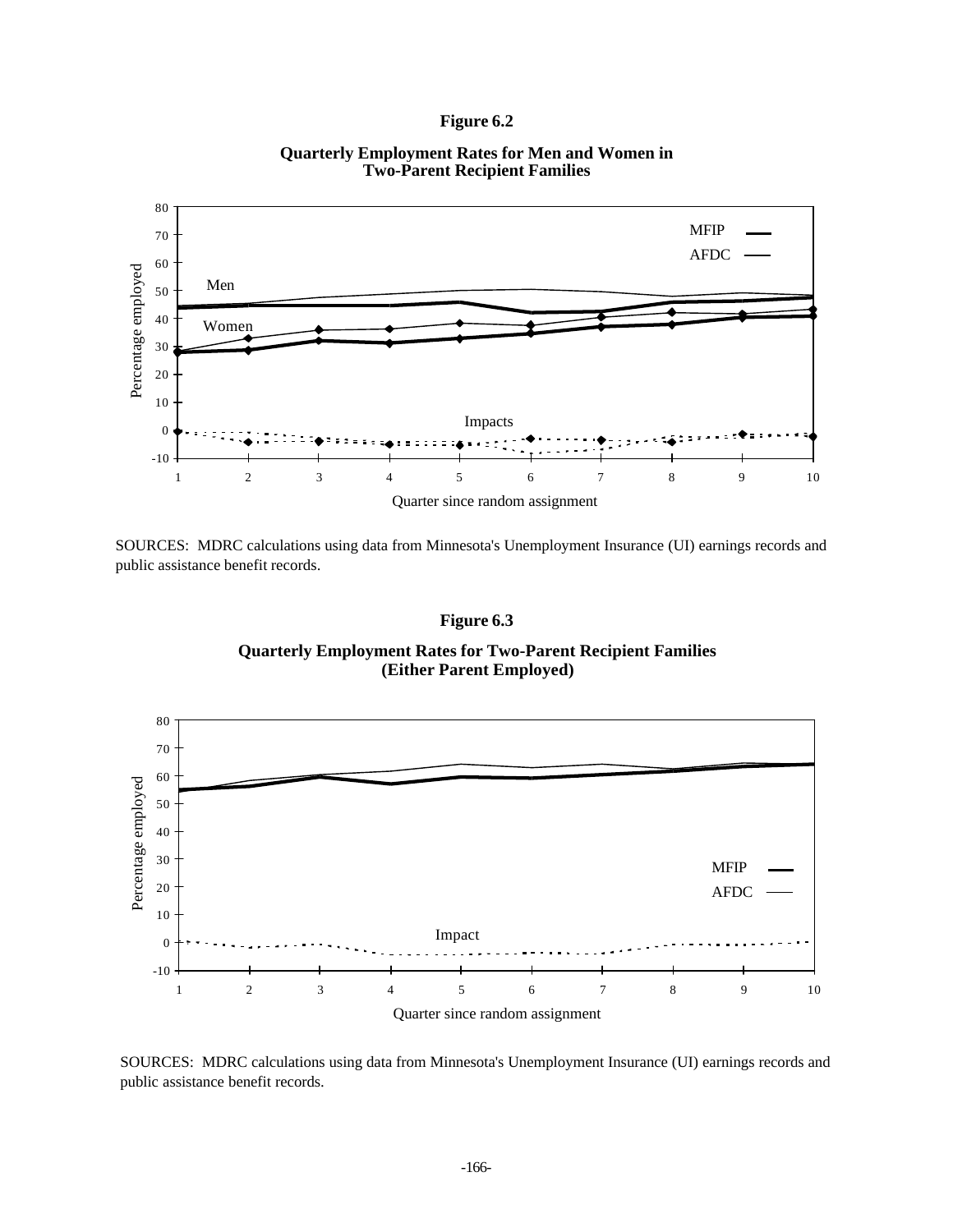### **Figure 6.4**



**Quarterly Earnings for Men and Women in Two-Parent Recipient Families**

SOURCES: MDRC calculations using data from Minnesota's Unemployment Insurance (UI) earnings records and public assistance benefit records.



**Quarterly Welfare Receipt for Two-Parent Recipient Families**



SOURCES: MDRC calculations using data from Minnesota's Unemployment Insurance (UI) earnings records and public assistance benefit records.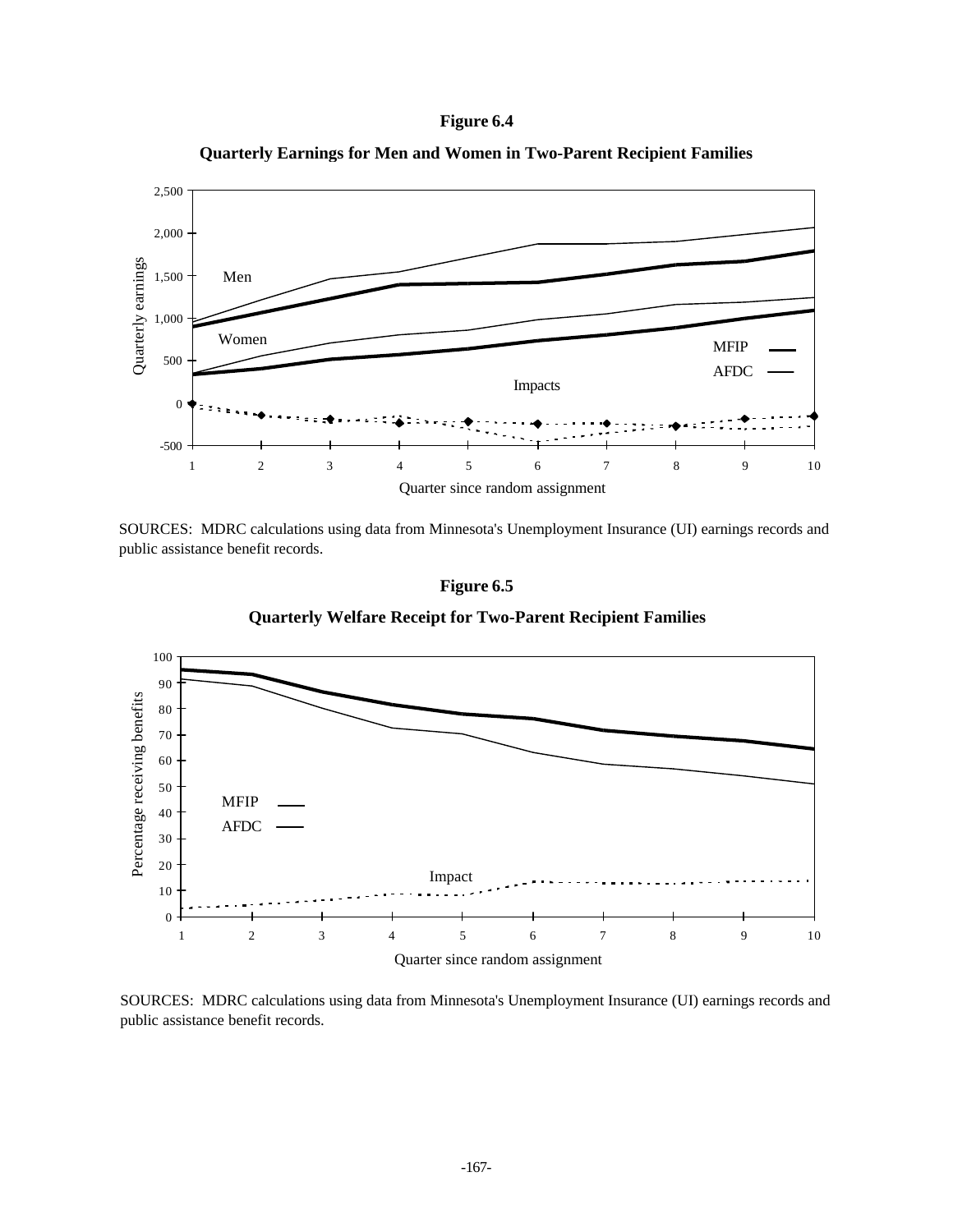worked for fewer weeks, or took lower-wage jobs than members of the AFDC group — a question to be explored further in the next section of the chapter.

The last column of Table 6.3 presents impacts for two-parent recipient families' employment and earnings. The employment outcome is whether either parent was employed, and the earnings outcome is the sum of each parent's earnings. Although MFIP somewhat reduced the employment of both women and men in two-parent recipient families, MFIP did not affect the likelihood that at least one parent worked during the follow-up period (see Figure 6.3). Thus, the reduction in employment for women did not occur in the same families as the reduction in employment for men. These employment reductions of women and men do imply, however, that MFIP significantly reduced the likelihood that both parents were employed during the follow-up period. During the second year of follow-up, the average quarterly employment rate for two-parent recipient families in which both parents were employed was 26 percent for AFDC families and 20 percent for MFIP families, which is a statistically significant difference of 6 percentage points (not shown). Average quarterly family earnings for MFIP families were significantly lower throughout the follow-up period.<sup>19</sup> These results are not surprising in light of MFIP's incentives and requirements, which provided relatively greater financial incentives to increase the full-time employment of one parent than to increase the part-time employment of both parents.

MFIP's effects on two-parent recipient families' employment and earnings are somewhat consistent with what has been found in prior research. Using data from the Current Population Survey, analyses of the effects of the Earned Income Credit (EIC) expansions between 1984 and 1996 on labor force participation and hours worked suggest that the EIC increased married men's labor force participation only slightly but reduced married women's labor force participation by over 1 percentage point.<sup>20</sup> Overall, family labor supply and pretax family earnings fell among married couples. The best-known experimental results on employment responses to interventions aimed at enhancing income for twoparent families are from the Negative Income Tax (NIT) experiments conducted throughout the 1970s.<sup>21</sup> The NIT essentially guaranteed a target level of income for single-parent and two-parent families. A summary of work responses from the NIT experiments shows that the NIT caused moderate reductions in work effort and that the largest proportional reductions occurred among women.<sup>22</sup> Furthermore, these work reductions were most prominent in the Seattle/Denver Income Maintenance Experiment (SIME/DIME), which offered the most generous income payment.

Though informative, neither the EIC nor the NIT is a program specifically targeted to twoparent families on welfare. The gap in understanding the effects of financial incentives on labor force participation can be narrowed by evaluation results from experimental welfare and employment programs. For example, two-parent families in the treatment group of the California Work Pays Demonstration (CWPD) were offered streamlined eligibility, welfare grant reductions, and a time-limited earned income disregard; thus, these policies are a modified test of time-limited financial incentives. An evalua-

 $19$ Note that average earnings among those families with both parents employed were higher for MFIP families than for AFDC families.

 $^{20}$ Eissa and Hoynes, 1998.

<sup>&</sup>lt;sup>21</sup>See Munnell, 1986, for a conference summary.

 $^{22}$ Burtless, 1986.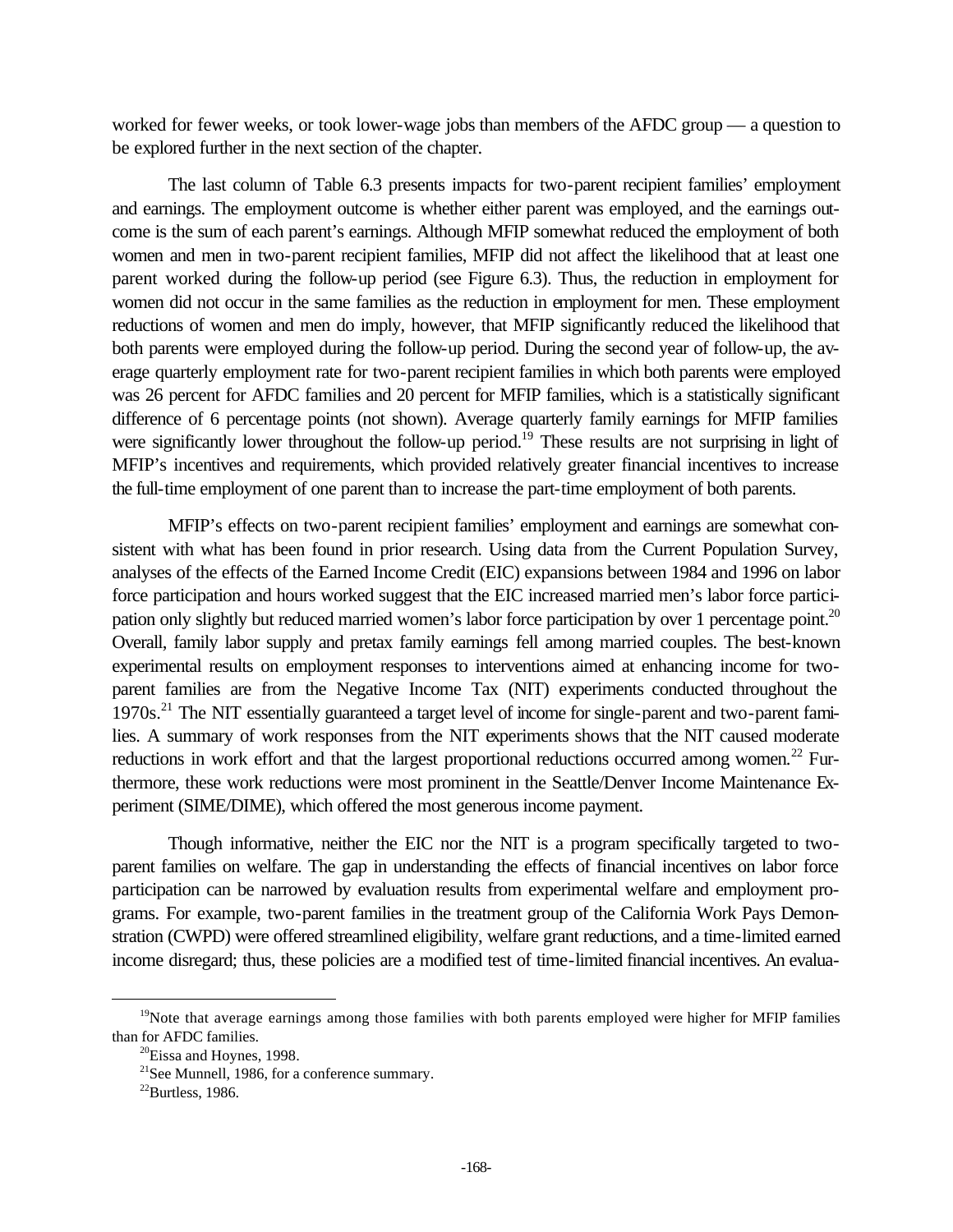tion of CWPD's impacts two years after random assignment found that, compared with AFDC-UP, the program produced a small increase in work activity (of only about 4 percentage points); no significant difference in earnings, except in San Bernandino County; and no significant differences in total income.<sup>23</sup>

The bottom panel of Table 6.3 presents MFIP's impacts on two-parents families' welfare receipt. MFIP increased average quarterly welfare receipt rates and average quarterly benefits throughout the follow-up period (see Figure 6.5). By the second year of follow-up, 58.0 percent of AFDC families were receiving welfare, compared with 71.1 percent of MFIP families — a statistically significant increase of 13.1 percentage points. The impact on welfare receipt for two-parent recipient families is larger than the impact on welfare receipt for single-parent long-term recipients (see Table 4.1) because, in general, two-parent families work more and leave welfare more quickly than single-parent families, leaving much more room for MFIP's financial incentives to extend a family's experience on welfare.

### **C. MFIP's Effects on the Characteristics of Employment for Women**

Although both women and men in two-parent recipient families in MFIP showed some indication of reducing their employment effort, detailed information about employment and the characteristics of this employment is available only from the 36-month survey and thus focuses on women.

Table 6.4 presents MFIP's impacts on hours worked, wages, and employment stability for women in two-parent recipient families. The first row of this table shows the proportion of women in each group who had worked since random assignment, based on the survey data. In contrast to the employment impacts based on administrative records data, the survey data show that women in MFIP families appear slightly more likely to have worked since random assignment than women in AFDC families (though this difference is not statistically significant).<sup>24</sup> The majority of women in two-parent AFDC families had worked full time, or at least 30 hours per week. The women in both groups were equally likely to have worked 30 hours or more per week in their current or most recent job (55.3 percent of women in AFDC families and 55.8 percent of women in MFIP families). However, women in MFIP two-parent recipient families were significantly more likely to have worked part time, or 20 to 29 hours per week.

The second panel of Table 6.4 presents impacts on various levels of wages earned at a current or most recent job. Among the women who worked, those in MFIP families were signifi-

<sup>&</sup>lt;sup>23</sup>Becerra, Lewin, Mitchell, and Ono, 1996. In contrast, the evaluation of the Los Angeles Jobs-First GAIN program — the largest county welfare-to-work program — found that Jobs-First GAIN increased employment and increased first-year earnings for two-parent families (Freedman, Mitchell, and Navorro, 1999). The increases in earnings were much greater for men than for women, and because they were matched by reductions in welfare, Jobs-First GAIN did not significantly affect total family income. However, only one parent in the family was studied. Therefore, because the men and women were from different families and represented a mix of primary wage-earners and parents without recent employment, these impacts are not directly comparable to MFIP's effects on family employment.

 $24$ This difference between measures of employment based on the survey and those based on the administrative records may exist because part-time employment is underreported in the latter. Chapter 4 includes a more complete discussion of the two measures of employment.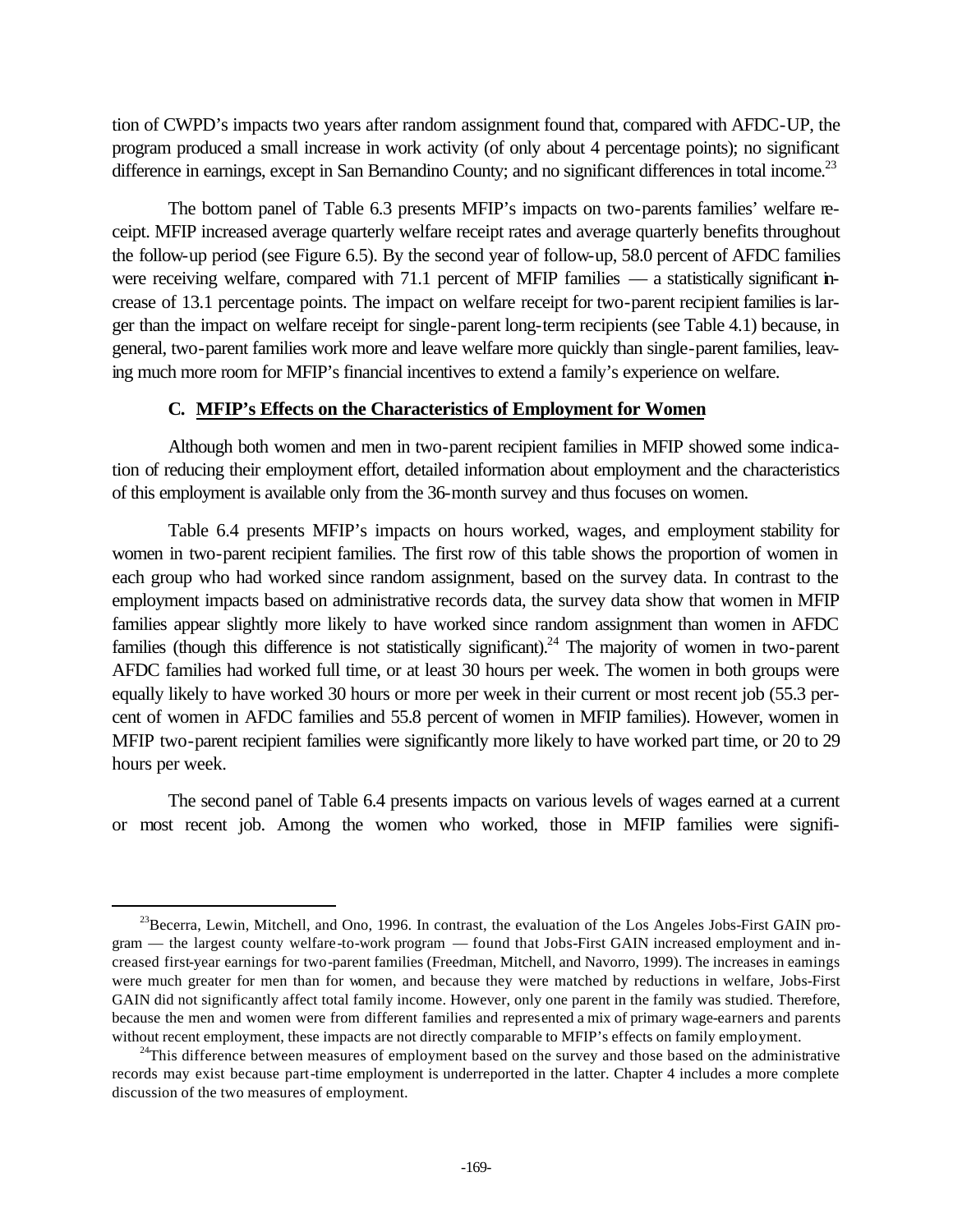|                                                        |             |             | Impact <sup>a</sup> |
|--------------------------------------------------------|-------------|-------------|---------------------|
| Outcome (%)                                            | <b>MFIP</b> | <b>AFDC</b> | (Difference)        |
| Worked since random assignment                         | 81.3        | 76.4        | 4.9                 |
| Hours worked per week in<br>current or most recent job |             |             |                     |
| Did not work                                           | 18.7        | 23.6        | $-4.9$              |
| Worked part time                                       | 23.8        | 18.4        | 5.4                 |
| $1-19$ hours                                           | 10.2        | 11.4        | $-1.2$              |
| 20-29 hours                                            | 13.6        | 7.0         | $6.6*$              |
| Worked full time                                       | 55.8        | 55.3        | 0.5                 |
| 30-34 hours                                            | 10.7        | 12.4        | $-1.7$              |
| 35-44 hours                                            | 31.0        | 32.7        | $-1.7$              |
| 45 or more hours                                       | 14.1        | 10.2        | 3.9                 |
| <b>Hourly wage in current</b><br>or most recent job    |             |             |                     |
| Did not work                                           | 18.7        | 23.6        | $-4.9$              |
| Less than \$5                                          | 7.7         | 14.2        | $-6.5$              |
| \$5 to \$6.99                                          | 25.1        | 25.9        | $-0.8$              |
| \$7 to \$8.99                                          | 27.5        | 23.2        | 4.3                 |
| \$9 or above                                           | 17.2        | 8.5         | $8.7$ **            |
| <b>Employment stability</b>                            |             |             |                     |
| Respondent worked since random                         |             |             |                     |
| assignment and reported all job dates                  | 72.7        | 63.4        | $9.4 *$             |
| First employment spell began within                    |             |             |                     |
| 12 months of random assignment                         | 37.3        | 47.1        | $-9.8*$             |
| First spell lasted less than 12 months                 | 10.3        | 15.0        | $-4.7$              |
| Employed after first spell                             | 8.6         | 11.3        | $-2.6$              |
| Not employed after first spell                         | 1.7         | 3.7         | $-2.0$              |
| First spell lasted more than 12 months                 | 27.0        | 32.1        | $-5.1$              |
| First employment spell began 12 or                     |             |             |                     |
| more months after random assignment                    | 35.7        | 17.9        | 17.8 ***            |
| Sample size (total = $265$ )                           | 128         | 137         |                     |

#### **MFIP's Impacts on Hours Worked, Wages, and Employment Stability for Women in Two-Parent Recipient Families**

SOURCE: MDRC calculations using data from the 36-month client survey.

NOTES: The sample includes members randomly assigned from April 1, 1994, to October 31, 1994,

excluding the small percentage who were receiving or applying only for Food Stamps at random assignment.

 A two-tailed t-test is applied to regression-adjusted impact estimates. Statistical significance levels are indicated as  $*** = 1$  percent;  $** = 5$  percent;  $* = 10$  percent.

Sample size may slightly vary for each outcome variable.

Rounding may cause slight discrepancies in sums and differences.

<sup>a</sup>The difference is the impact of the financial incentives, mandatory services, reinforced incentive messages, and elimination of the 100-hour rule and work history requirement.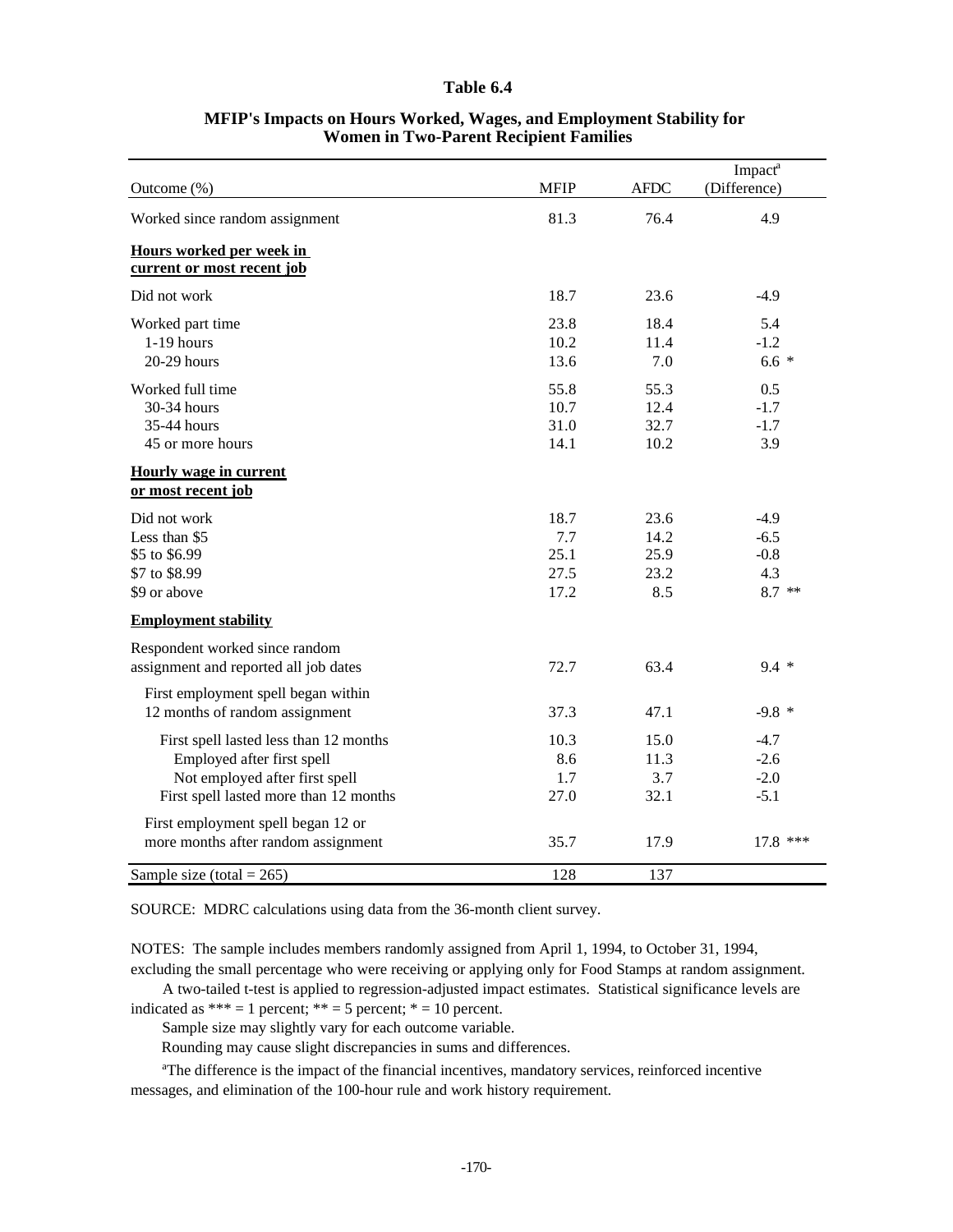cantly more likely than working women in AFDC families to have earned \$9 or more at their current or most recent job. Those who stayed employed were as likely as women in AFDC families to have had paid health insurance and paid sick leave but were less likely to have had paid vacation time (not shown). The bottom panel of Table 6.4 presents impacts on the timing of the first employment spell. Women in MFIP two-parent recipient families were significantly more likely to begin their first employment spell 12 months or more after random assignment. There is no indication that MFIP increased consistent or stable employment.

Together with the impacts based on administrative records data, these impacts based on survey data suggest that, throughout the follow-up period, MFIP delayed participation in employment and encouraged part-time work among some women in two-parent recipient families and that it reduced work effort among other women in these families. Those who did enter the workforce earned wages high enough to compensate them for their time away from home; that is, the women who only had job opportunities that offered a low wage were not likely to work.

## **D. MFIP's Effects on Income and Poverty**

Table 6.5 presents MFIP's impacts on income, on income adjusted by the EIC and taxes, and on measured poverty for two-parent recipient families. Average quarterly income during the first year of follow-up was only slightly higher (\$114) for MFIP families than AFDC families and was slightly lower during the remainder of the follow-up period. MFIP had no impact on measured poverty. The third panel of the table shows outcomes when income is adjusted by including the EIC and subtracting payroll taxes. MFIP had no significant impacts on these income or poverty measures.

The last panel of Table 6.5 presents MFIP's impacts on the composition of income. In general, a low proportion (only 15 percent) of both groups reported no earnings and welfare. MFIP two-parent recipient families were significantly more likely to combine welfare and work (a 14.1 percentage point difference). They were also significantly less likely to rely on earnings with no welfare: During the last quarter of follow-up, nearly 39.1 percent of AFDC families reported some earnings and no welfare, compared with only 25.3 percent of MFIP families — a 13.8 percentage point decrease.

Note that these estimates assume that two-parent recipient families stayed together throughout the follow-up period; that is, if the partner or spouse who was identified at random assignment reported earnings to the UI system at any time during the follow-up, those earnings were always included in the income measures. On the one hand, it may be true that MFIP did not increase family income — if the increase in welfare income due to MFIP's financial incentives was largely offset by the decrease in earnings. On the other hand, because MFIP appears to have significantly changed the likelihood that twoparent families stayed together, these income impacts are underestimated. MFIP's combined effects on marital stability and income are discussed in Section F.

# **E. MFIP's Effects on Marital Status**

The first panel of Table 6.6 shows outcomes that capture the general marital status of twoparent recipient families at the time of the 36-month interview. Of recipients in AFDC families, 48.3 percent were married, 21.5 percent were divorced or separated, and 30.3 percent were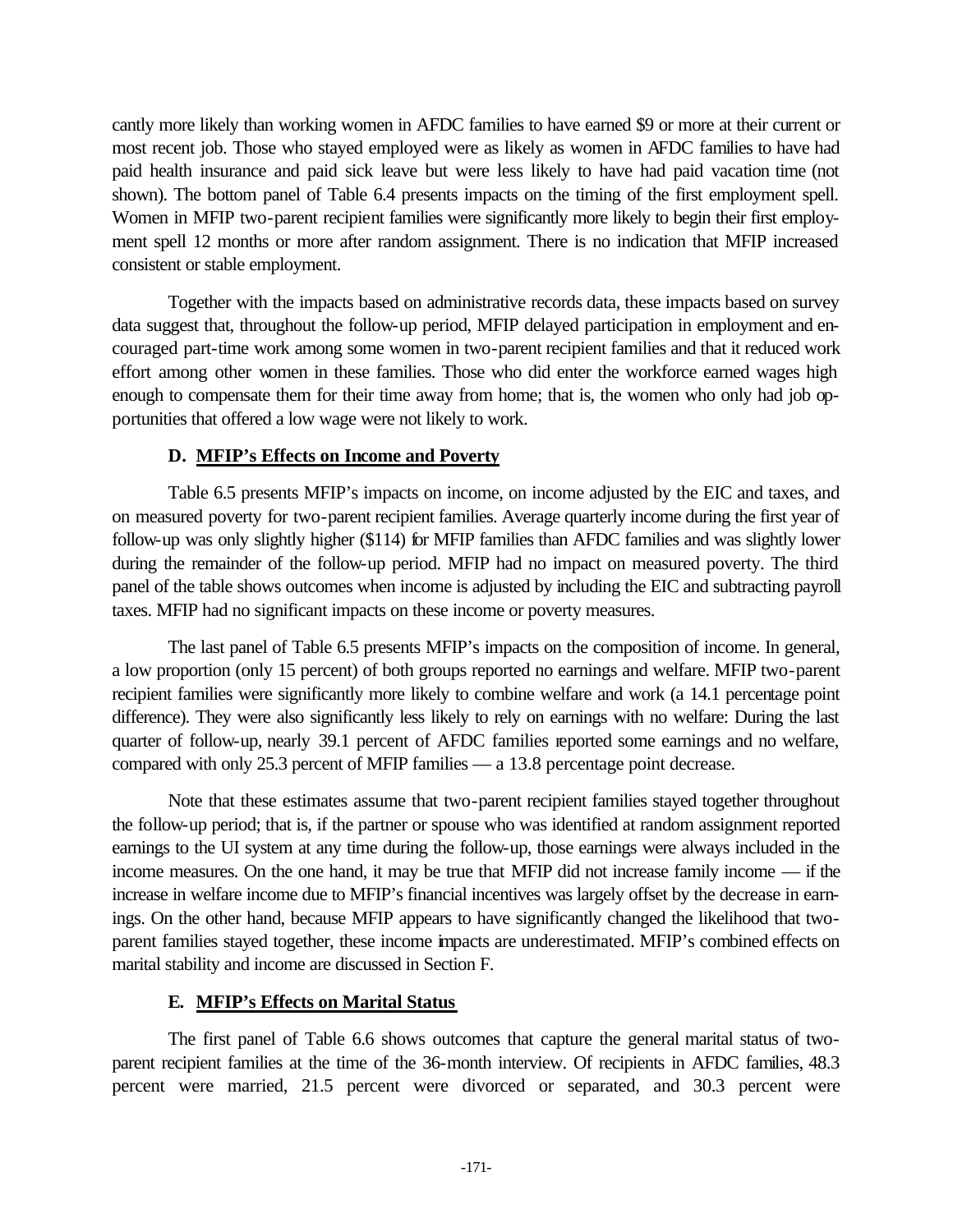|                                                                  |             |             | Impact <sup>a</sup> |
|------------------------------------------------------------------|-------------|-------------|---------------------|
| Outcome                                                          | <b>MFIP</b> | <b>AFDC</b> | (Difference)        |
| <b>Average quarterly income</b>                                  |             |             |                     |
| Average quarterly income                                         |             |             |                     |
| from welfare and earnings (\$)                                   |             |             |                     |
| Year 1                                                           | 3,946       | 3,833       | 114                 |
| Year 2                                                           | 4,138       | 4,187       | $-49$               |
| Year 3 (1 quarter)                                               | 4,401       | 4,359       | 42                  |
| Income and poverty in                                            |             |             |                     |
| second year of follow-up                                         |             |             |                     |
| Average quarterly income                                         |             |             |                     |
| from welfare and earnings $(\$)$                                 | 4,138       | 4,187       | $-49$               |
| Measured poverty <sup>b</sup> $(\%)$                             | 62.2        | 61.6        | 0.6                 |
| <b>Income and poverty in second</b><br>year with estimated taxes |             |             |                     |
| and EIC benefit <sup>c</sup>                                     |             |             |                     |
| Average quarterly income                                         |             |             |                     |
| from welfare and earnings (\$)                                   | 4,154       | 4,106       | 48                  |
| Measured poverty <sup>b</sup> $(\%)$                             | 57.4        | 58.5        | $-1.1$              |
| <b>Income sources</b>                                            |             |             |                     |
| In last quarter of follow-up $(\%)$                              |             |             |                     |
| Earnings, welfare                                                | 39.2        | 25.1        | 14.1 ***            |
| Earnings, no welfare                                             | 25.3        | 39.1        | $-13.8$ ***         |
| No earnings, welfare                                             | 20.2        | 20.0        | 0.2                 |
| No earnings, no welfare                                          | 14.8        | 15.3        | $-0.5$              |
| Sample size (total = $1,523$ )                                   | 761         | 762         |                     |

#### **MFIP's Impacts on Income and Poverty for Two-Parent Recipient Families**

SOURCES: MDRC calculations using data from Minnesota's Unemployment Insurance (UI) earnings records and public assistance benefit records.

NOTES: The sample includes members randomly assigned from April 1, 1994, to March 31, 1996, excluding the small percentage who were receiving or applying only for Food Stamps at random assignment.

 A two-tailed t-test is applied to regression-adjusted impact estimates. Statistical significance levels are indicated as  $*** = 1$  percent;  $** = 5$  percent;  $* = 10$  percent.

 Welfare receipt is defined as receipt of either Food Stamp coupons or cash benefits from AFDC, Family General Assistance, or MFIP. Average welfare benefits are the sum of benefits from any of these sources.

Sample size may slightly vary for each outcome variable.

Rounding may cause slight discrepancies in sums and differences.

<sup>a</sup>The difference is the impact of the financial incentives, mandatory services, reinforced incentive messages, and elimination of the 100-hour rule and work history requirement.

<sup>b</sup>Measured poverty is defined as the percentage of families whose earnings plus welfare benefits are below the official poverty threshold. The appropriate threshold is determined by the number of children in the family. Because the measure of income used here includes earnings, cash welfare, and Food Stamp benefits but does not include income from other sources, the measured poverty rate presented here is not comparable with the official poverty rate.

<sup>c</sup>These estimates are calculated assuming that all eligible individuals received both the federal and the state Earned Income Credit. Estimated payroll taxes and federal and state income taxes are also subtracted.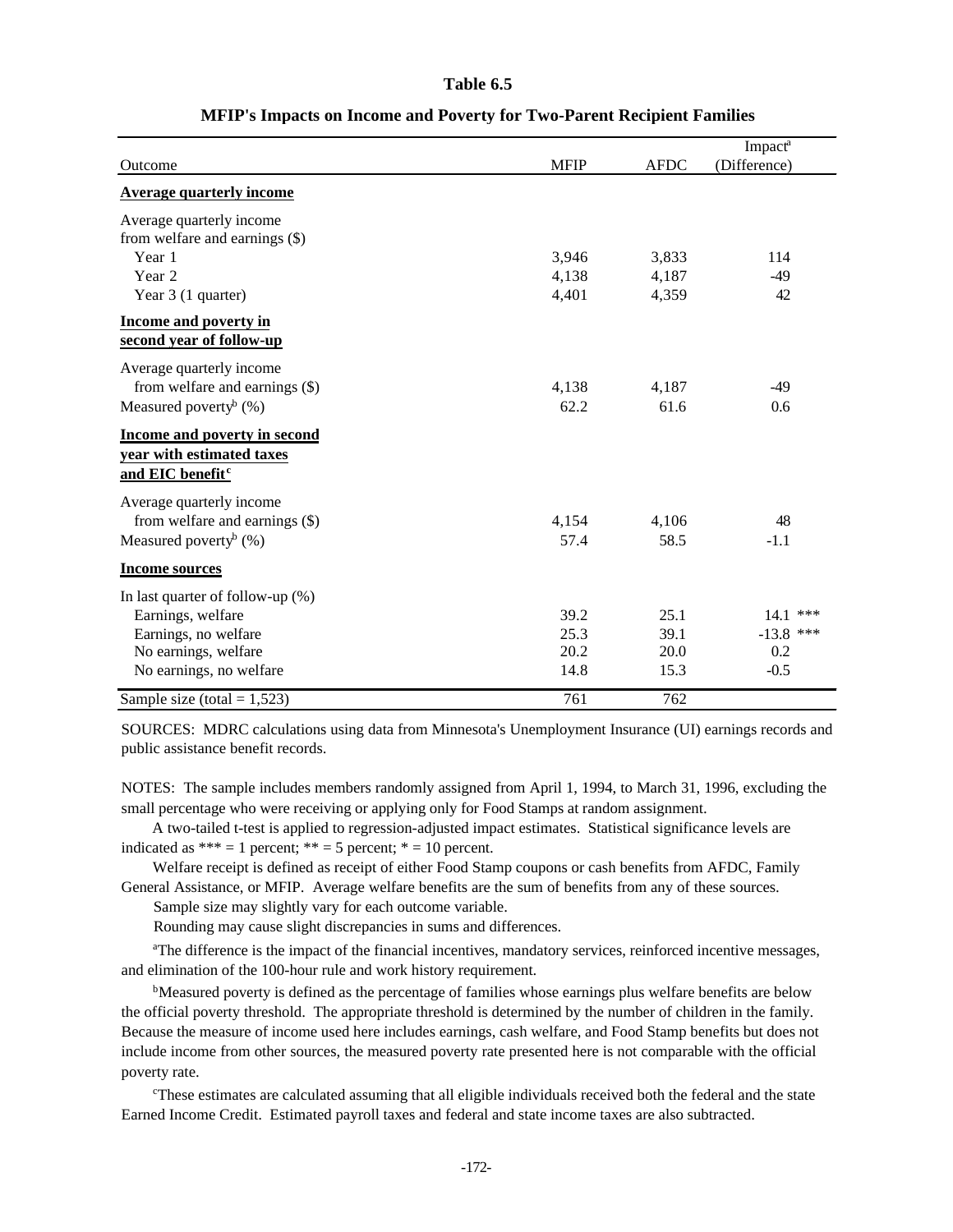|                                                                                             |                           |                            | Impact <sup>a</sup>                       |
|---------------------------------------------------------------------------------------------|---------------------------|----------------------------|-------------------------------------------|
| Outcome (%)                                                                                 | <b>MFIP</b>               | AFDC                       | (Difference)                              |
| Marital status in month prior to interview                                                  |                           |                            |                                           |
| <b>Married or cohabiting</b>                                                                |                           |                            |                                           |
| Married and living with spouse<br>Cohabiting with partner                                   | 67.3<br>13.5              | 48.3<br>22.8               | 19.1 ***<br>$-9.3*$                       |
| <b>Single</b>                                                                               |                           |                            |                                           |
| Divorced or separated<br>Divorced<br>Separated<br>Never married                             | 8.9<br>2.4<br>6.6<br>10.3 | 21.5<br>5.5<br>16.0<br>7.5 | $-12.6$ ***<br>$-3.1$<br>$-9.5$ **<br>2.8 |
|                                                                                             |                           |                            |                                           |
| Divorce records as of January 2000<br>Married at random assignment and then divorced        | 6.1                       | 12.6                       | $-6.5$ *                                  |
| Sample size (total = $290$ )                                                                | 144                       | 146                        |                                           |
| <b>Marital status in month prior to interview</b><br>for those married at random assignment |                           |                            |                                           |
| <b>Married or cohabiting</b>                                                                |                           |                            |                                           |
| Married and living with spouse<br>Cohabiting with partner                                   | 85.4<br>1.5               | 61.7<br>6.7                | $23.7$ ***<br>$-5.2$                      |
| <b>Single</b>                                                                               |                           |                            |                                           |
| Divorced or separated<br>Divorced<br>Separated                                              | 12.4<br>2.4<br>10.0       | 29.9<br>6.6<br>23.3        | $-17.5$ ***<br>$-4.2$<br>$-13.3$ **       |
| Sample size (total = $181$ )                                                                | 90                        | 91                         |                                           |
| Marital status in month prior to interview<br>for those cohabiting at random assignment     |                           |                            |                                           |
| <b>Married or cohabiting</b>                                                                |                           |                            |                                           |
| Married and living with spouse<br>Cohabiting with partner                                   | 40.1<br>29.4              | 29.0<br>47.8               | 11.1<br>$-18.4$                           |
| <b>Single</b>                                                                               |                           |                            |                                           |
| Divorced or separated<br>Divorced<br>Separated<br>Never married                             | 4.8<br>3.3<br>1.5<br>25.7 | 8.3<br>3.0<br>5.4<br>14.9  | $-3.5$<br>0.4<br>$-3.9$<br>10.8           |
| Sample size (total = $109$ )                                                                | 54                        | 55                         |                                           |

#### **MFIP's Impacts on Marital Status for Two-Parent Recipient Families**

SOURCES: MDRC calculations using data from the 36-month client survey and Minnesota's Family Court public records.

NOTES: The sample includes members randomly assigned from April 1, 1994, to October 31, 1994,

excluding the small percentage who were receiving or applying only for Food Stamps at random assignment. A two-tailed t-test is applied to regression-adjusted impact estimates. Statistical significance levels are

indicated as  $*** = 1$  percent;  $** = 5$  percent;  $* = 10$  percent.

Sample size may slightly vary for each outcome variable.

Rounding may cause slight discrepancies in sums and differences.

<sup>a</sup>The difference is the impact of the financial incentives, mandatory services, reinforced incentive messages, and elimination of the 100-hour rule and work history requirement.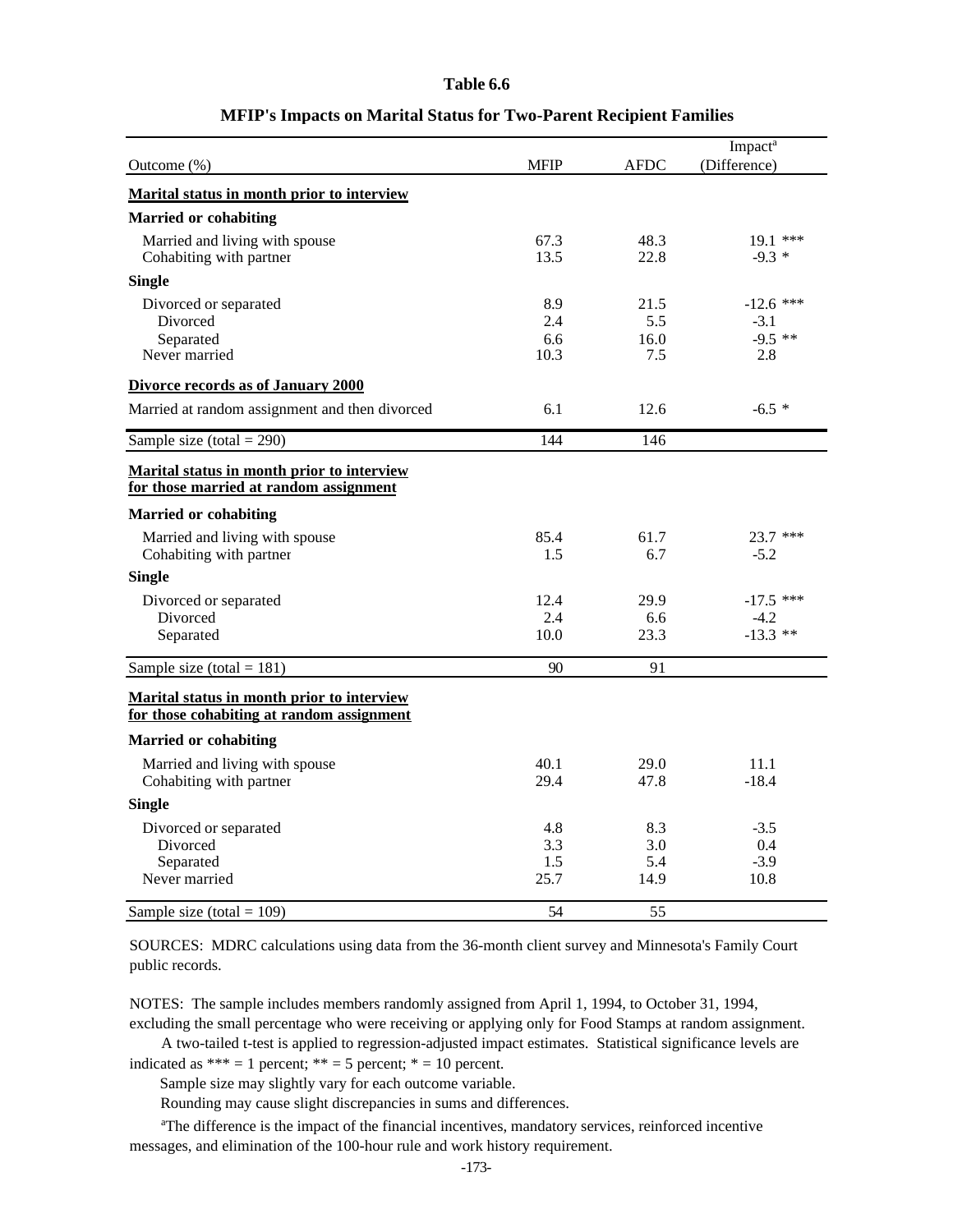cohabiting or never married, in the month prior to the  $36$ -month interview.<sup>25</sup> MFIP significantly increased the probability of being married and living with a spouse; 67.3 percent of the MFIP group reported being married at the time of the 36-month interview, compared with 48.3 percent of the AFDC group  $-$  a 19.1 percentage point, or 40 percent, increase. MFIP recipients in two-parent families were significantly less likely to live with a partner (by 9.3 percentage points) and were significantly less likely to be divorced or separated (by 12.6 percentage points) compared with AFDC families. Most of the impact on divorce or separation was driven by the impact on separation; MFIP significantly reduced being separated or living apart from a spouse, by 9.5 percentage points, and it had a negative though not significant effect on being divorced.

Because recipients in MFIP two-parent families were either formally married or cohabiting at study entry, MFIP's effects on divorce and separations could mean two things: (1) MFIP decreased the incidence of new divorces or separations that occurred during the follow-up period among those who were formally married, or (2) respondents who were divorced and cohabiting at study entry separated during the follow-up period and, thus, were identified as divorced at the 36-month follow-up point (even though a divorce did not actually occur during the follow-up period). The bottom two panels of Table 6.6 presents MFIP's effects on marital status separately for recipients who were formally married at study entry and those who were cohabiting at study entry. These impacts show that MFIP increased marriage among both groups, though the effects on increasing marriage and decreasing divorce or separation were larger (23.7 and 11.1 percentage points, respectively) for the recipients in two-parent families who were formally married at study entry. Thus, one effect of MFIP was to significantly increase marital stability among two-parent recipient families.

Are MFIP's impacts on increasing marriage "real"? If so, then they are particularly striking, because, as will be discussed later, they are contrary to controversial findings from guaranteed income programs like the NIT experiments, which suggest that increasing the income of low-income two-parent families would also increase the likelihood of divorce or separation.<sup>26</sup> Given the importance of these findings in light of prior controversial results and given the risk of bias in these findings due to misreporting, a number of additional analyses as well as data collection and fieldwork were conducted to confirm MFIP's impacts on marriage.

As discussed earlier, MFIP may have increased marriage among two-parent recipient families because of its financial incentives, which supported working two-parent families, or because of its streamlined eligibility rules, which reduced the incentive to split up as a means of continuing to receive welfare benefits. That is, MFIP's effects on increasing marriage could be an artifact of underreporting by AFDC recipients, most of whom were on AFDC-UP and subject to work restrictions, possibly creating an incentive to misreport their marital status and thus preserve eligibility for welfare benefits. In general, a fair amount of cycling exists between the AFDC-UP and AFDC programs, and it may be

 $^{25}$ As shown in Table 2.4, approximately one-third of the sample of two-parent recipient families were not married at the time of random assignment; that is, they were never married, divorced, or separated but were cohabiting.

<sup>&</sup>lt;sup>26</sup>See Appendix G for a more detailed discussion of the NIT and a comparison of the MFIP evaluation with the NIT experiments.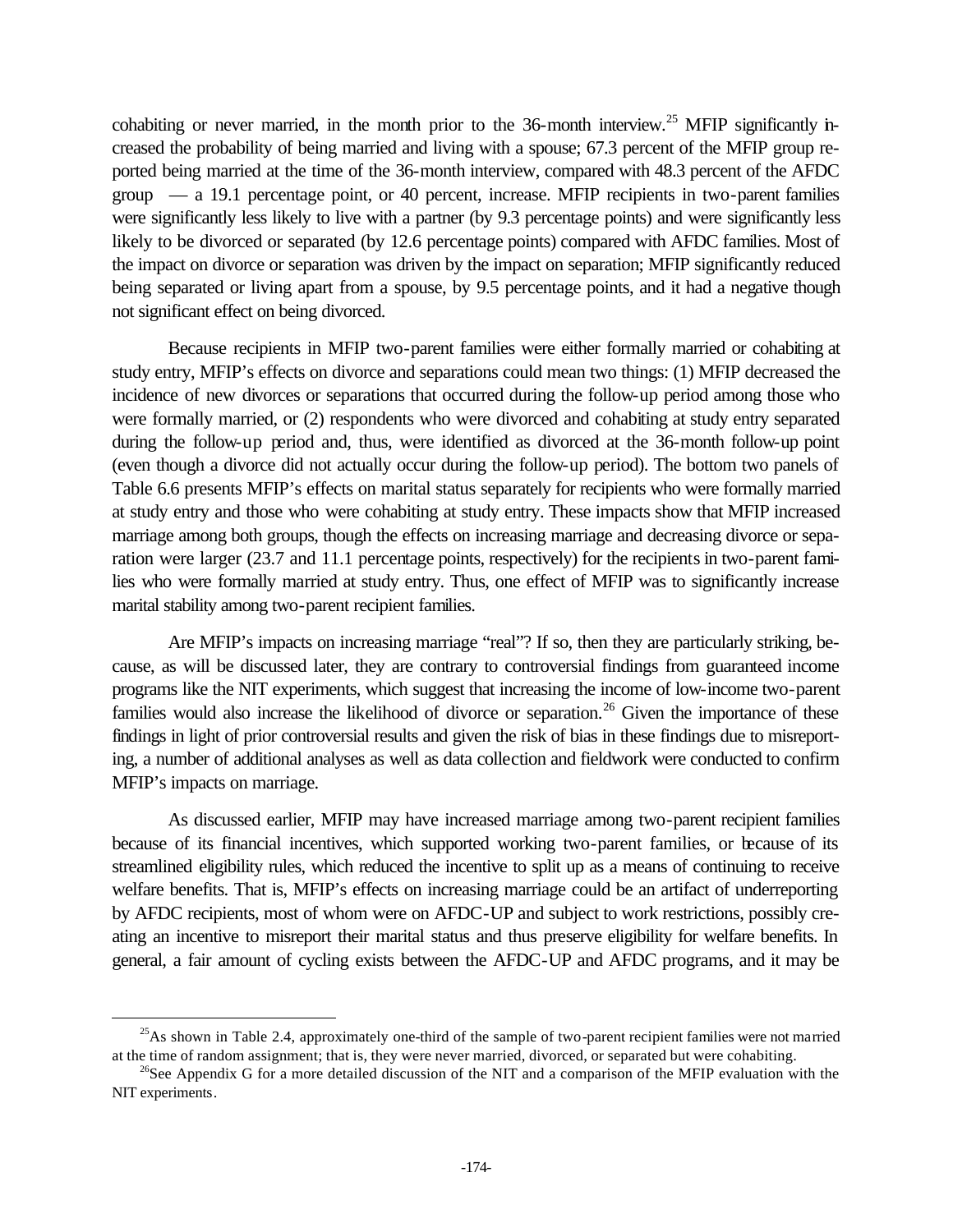assumed that some of this cycling is driven by families who misreport changes in marital status.<sup>27</sup> Though the evaluation's interviewers reassured respondents that the information they provided would be confidential, it is possible that the kind of misreporting that occurs in a welfare office also could have occurred in the survey.

Further analyses of survey data show some evidence that marital status was not misreported. MFIP's impacts on marriage and divorce or separation for two-parent recipient families were remarkably consistent for a number of subgroups: families with and without a spouse's earnings, with and without a spouse who had a recent employment history, and across race/ethnicity categories (whites, blacks, and others, including Asians). In addition, the effects of MFIP on marriage and divorce or separation were examined for both respondents who reported that they were on welfare and those who reported that they were not on welfare. This last comparison is nonexperimental but useful, because respondents who were still on welfare were theoretically the only ones with an incentive to misreport their marital status. In fact, only one-third of the survey respondents reported being on welfare in the month prior to the interview. Furthermore, MFIP's effects on marriage and divorce or separation were similar for respondents who were on welfare and those who were not.

Program changes that affected the control group and that occurred during the survey period may also be used to isolate the effects of MFIP's streamlined eligibility rules on misreporting. Specifically, in July 1997, control group members who were on AFDC-UP were no longer subject to work history requirements or the 100-hour rule, and they were notified about this change in June 1997. Thus, because most control group families were on AFDC-UP, the timing of the survey interview can be used to isolate those who were subject to the 100-hour rule from those who were not. Impacts on marriage and divorce or separation were examined separately for the respondents who were interviewed before June 30, 1997, and for the respondents who were interviewed after August 31, 1997 (to allow for at least one month of transition). Impacts on marriage and divorce or separation for the early cohort were similar in magnitude to impacts for the later cohort, that is, respondents who were no longer subject to the 100-hour rule (not shown).

**Analysis of Public Divorce Records.** Despite the usefulness of evidence based on reanalysis of survey data, analyzing information from an objective source is the best method of confirming MFIP's effects on marital stability. Fortunately, marriages and divorces are of public record in Minnesota, and these data provide a relatively less intrusive and less expensive way to extend the follow-up period for information about marital status past the 36 months of the survey. MDRC staff traveled to Minnesota to collect information about divorces for the subgroup of two-parent recipient families who were married at random assignment.<sup>28</sup>

<sup>&</sup>lt;sup>27</sup>Preliminary analyses of the San Diego Saturation Work Initiative Model (SWIM) program in California suggest that one-quarter to one-third of AFDC-UP families received AFDC payments within one year (Hamilton, 1995).

 $28$ Each county in Minnesota monthly updates public records of divorce decrees in the county where the divorce is finalized, which is often the county of residence. The information is available through public-use computer terminals in each county's family court office. MDRC staff determined whether or not a divorce was documented for each of the 181 two-parent recipient families in the survey sample who were married at the time of random assignment, in nine counties (Anoka, Dakota, Hennepin, Mille-Lacs, Morrison, Ramsey, Sherburne, Todd, and Washington Coun- (continued)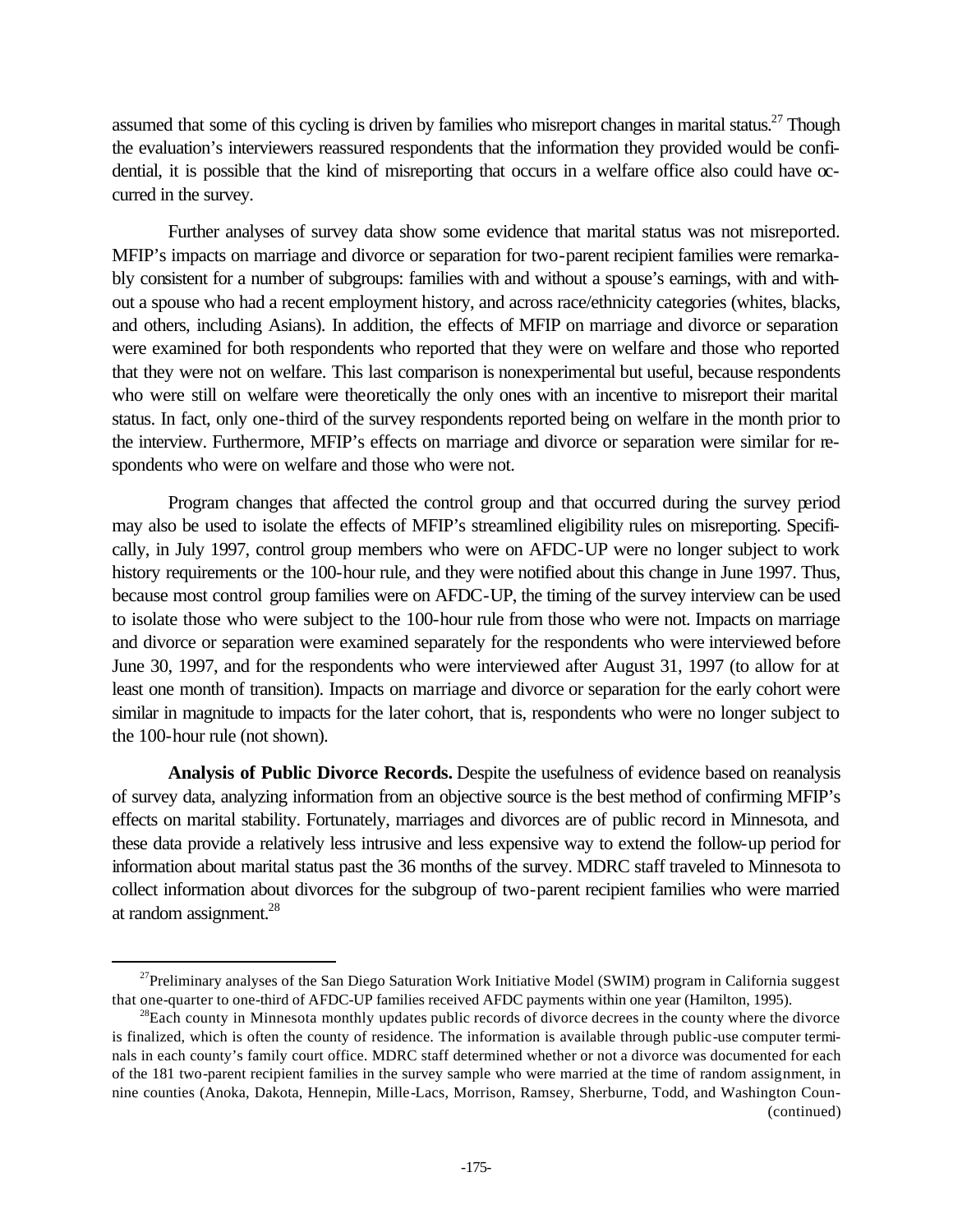The top panel of Table 6.6 presents the data from public divorce records and shows that MFIP significantly increased marital stability for up to five years after random assignment. Two-parent recipient families in MFIP who were married at random assignment were 6.5 percentage points, or 52 percent, less likely than AFDC families to have gotten a divorce. The difference in divorce rates among the recipients who were married at random assignment is large: 11 percent for those in MFIP families, compared with 20 percent for those in AFDC families (not shown). These impacts imply two things. First, they confirm the impacts observed from the survey data and suggest that misreporting did not bias them. Second, these impacts imply that MFIP also had a longer-term effect on marital stability. At the 36 month point, the survey data show a small but statistically insignificant effect on divorce. The data from public divorce records up to five years later suggest that MFIP had a large and statistically significant effect on reducing the likelihood of divorce. The different impacts reflect both that some of the separations captured at the 36-month point eventually resulted in divorce and that some divorces occurred after the 36-month point.

**Visits with Caseworkers and Review of Case Files.** In mid-February 2000, MDRC staff also held meetings with 15 financial caseworkers in Dakota and Hennepin Counties to discuss marriage, misreporting of family composition, and welfare programs for two-parent recipient families. These financial caseworkers were familiar with pre-TANF welfare programs, with the MFIP field trials, and with the current statewide program (MFIP-S). In addition to these meetings, MDRC staff reviewed selected case files to assess whether and how changes in family composition were confirmed and documented.

The financial caseworkers agreed that misreporting about the presence or absence of a spouse or partner is quite common. They asserted that low-income families generally believe that they are not eligible for welfare if the father of the child is living in the household. In most cases, however, mothers who lie about the father's presence in the household are caught. The caseworkers said that the following clues often point to misreporting: the mother claims that she does not know the address of the father, the father is not found in the child support system or the mother has not filed for child support, a new child is added to the case and the father is identified on the birth certificate, the family's rent is greater than its reported income, or the father answers the phone or records his voice on the answering machine. Fraud referral — the use of an independent person in the welfare department to check on the validity of a welfare claim — is frequently used to confirm whether or not a father is in the household. The financial caseworkers also mentioned that they frequently spent part of their day handling anonymous complaints about fraud.

These discussions were consistent with a review of seven case files documenting changes in family composition. These case files showed that fathers commonly cycled in and out of the household and that, more often than not, such cycling eventually led to a father's permanent absence from the home. Proof of his permanent absence took such forms as a divorce decree and records of child support payments.<sup>29</sup>

ties), seven of which are included in the MFIP evaluation. Random assignment occurred between April 1994 and May 1996, and the 36-month survey period was from April 1997 to May 1998. Information about the divorce decrees was collected the week of February 22, 2000, and thus represents a measure of marital status for up to five years after random assignment.

<sup>&</sup>lt;sup>29</sup>For example, Mother X was married in June 1990; she claimed to be separated in July 1991, according to an affidavit; in May 1993, the father was found in the home via fraud referral services; in June 1993, the father was deemed back in the household; then, in December 1994, Mother X claimed to be separated again and filed for child support. As of February 2000, no further evidence existed to suggest that the father had returned to the home.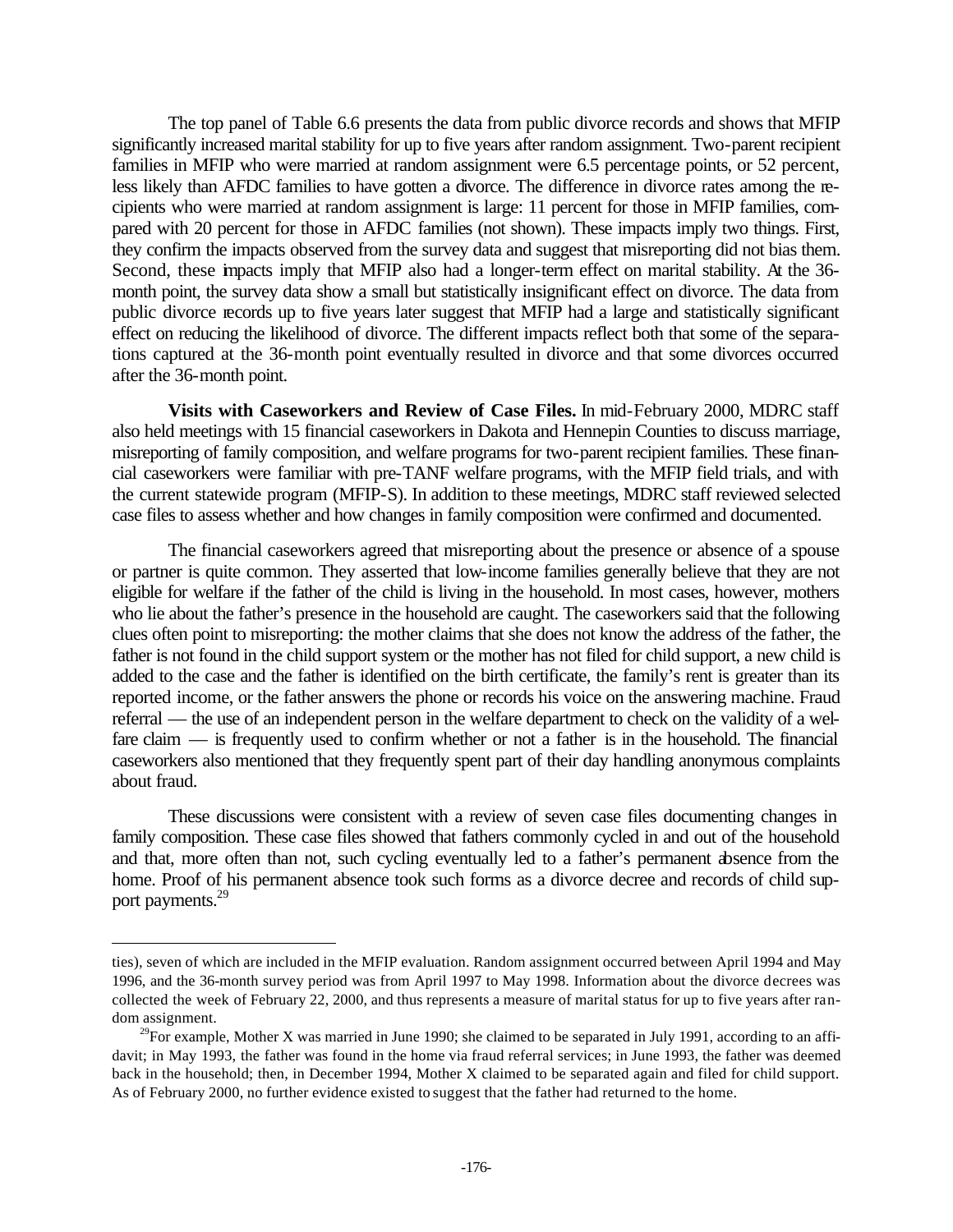**How Did MFIP Increase Marital Stability?** There are two competing hypotheses to explain how MFIP might have improved marital stability. The first is that MFIP's financial incentives helped support working families by allowing them to keep more of their welfare benefits, which decreased strain within a marriage. The second hypothesis is that MFIP's streamlined eligibility rules (that is, no 100-hour rule or work requirements) also supported two-parent working families by allowing them to combine welfare and work, which led to extended time on welfare. In an effort to isolate whether or not MFIP's streamlined eligibility rules *per se* increased marriage, MFIP's impacts on marriage and divorce were examined for a subgroup who were most likely to be affected by the 100-hour rule and work requirements: large families on AFDC. Families with a large number of children were more likely to come up against the 100-hour rule restrictions and risk losing AFDC benefits. Two-parent families with many children may have found it difficult to make enough income working part time at a low-wage job, and because their AFDC grants were larger than other families, they were less likely than other families to be removed from welfare simply due to increased earnings. It was found that MFIP was as likely to increase marriage and decrease divorce for families with fewer than three children (an 18.4 percentage point impact on marriage and a -11.2 percentage point impact on divorce or separation) as for families with three children or more (an 18.4 percentage point impact on marriage and a -12.9 percentage point impact on divorce or separation). Thus, even though some portion of the control group may not have been on AFDC-UP, these impact findings are large enough to provide some evidence against the hypothesis that streamlined eligibility rules were primarily responsible for MFIP's impacts on marital stability.

Results from other experimental and nonexperimental studies can inform how MFIP affected marital stability. With the Family Support Act of 1988, Congress authorized a set of state experiments to alter the 100-hour rule. Three states — California, Utah, and Wisconsin — responded to this authorization. If implemented properly, these state studies would have provided pure tests of eliminating the 100-hour rule. The results from Wisconsin and California suggest that the experiment increased marital stability, whereas the results from Utah suggest that the experiment did not significantly affect marital stability. Unfortunately, a number of flaws in implementation and design suggest that the results from these state studies are inconclusive.<sup>30</sup>

Findings from the largest Negative Income Tax (NIT) experiment — the Seattle/Denver Income Maintenance Experiment (SIME/DIME) — suggest that a guaranteed income increased marital instability for black and for white two-parent families.<sup>31</sup> The effects on marital instability were most prominent with lower guaranteed income amounts. This is contrary to the hypothesis that increased income increases the self-sufficiency of one parent and thus may lead to marital breakup. An alternative hypothesis is that marital dissolution may have been caused by nonmonetary factors in SIME/DIME. In particular, to continue receiving a guaranteed income after dissolution of the marriage, experimental group members experienced fewer transaction costs than control group members, though their guaranteed income was also less; that is, even when single, they could continue to receive a guaranteed income by default. In comparison, control group members whose marriage dissolved had to reapply and recertify

 $30$ Birnbaum and Wiseman, 1996.

<sup>&</sup>lt;sup>31</sup>Groeneveld, Tuma, and Hannon, 1980; Hannan, Tuma, and Groenveld, 1978.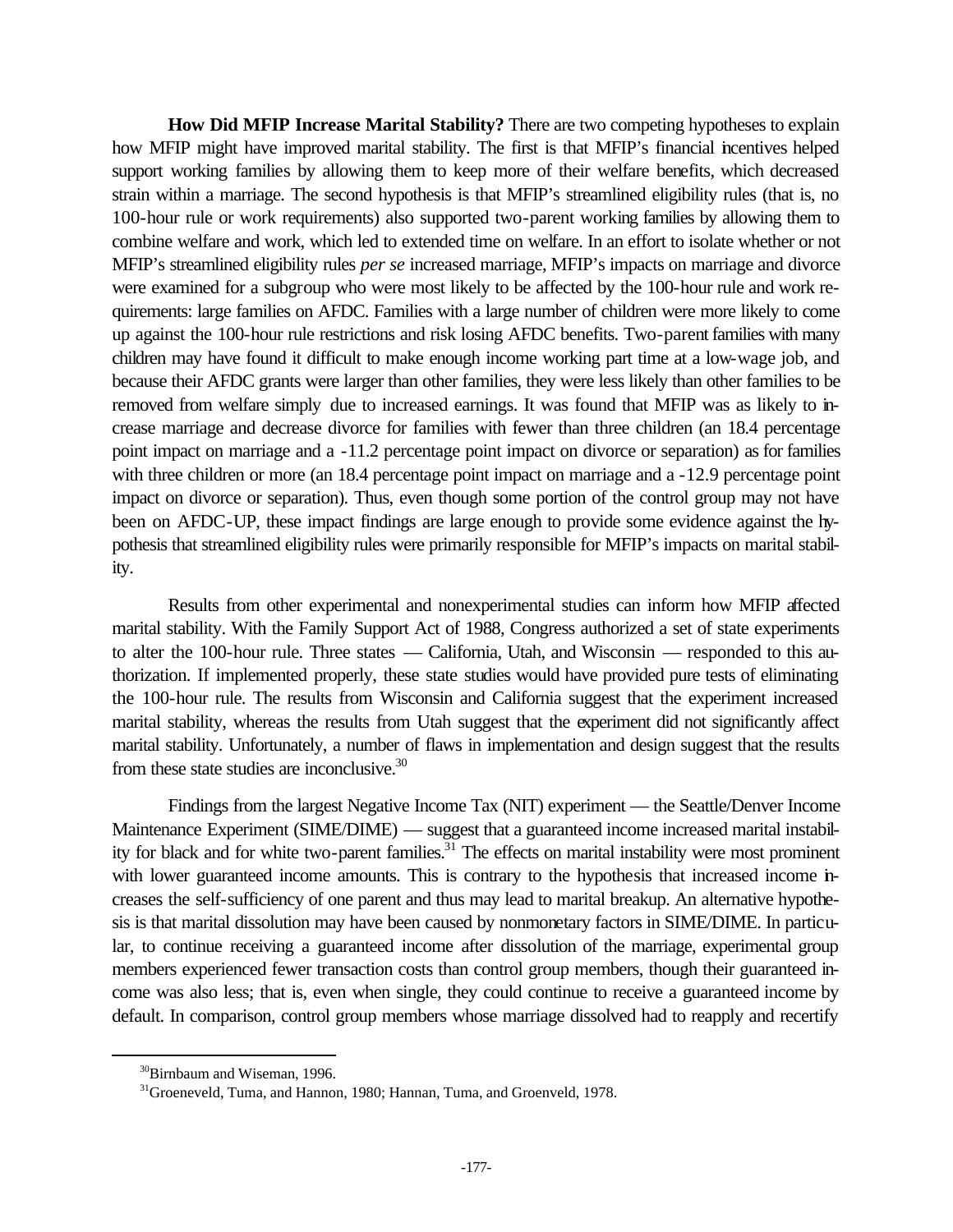their public assistance eligibility. Some of the original findings did not hold up in a reanalysis that separated families with children from those without children and that examined marital stability over a longer period.<sup>32</sup> Findings from a more recent study of the California Work Pays Demonstration (CWPD) suggest that a \$100 reduction in base benefits induced a 10-point increase in marital dissolution among two-parent families at random assignment.<sup>33</sup> The author suggests that marital instability was related to higher levels of welfare benefits.

Nonexperimental research has also found no relationship between the presence of state AFDC-UP programs and marital stability<sup>34</sup> and that the effects of the Earned Income Credit (EIC) on marriage are relatively small. Based on data on married and unmarried females, simulated effects of the EIC expansions on marriage suggest that the EIC would raise marriage rates by 1 percentage point for the lowest-income families (\$10,000 to \$15,000) and would reduce marriage rates by 0.4 to 0.8 percentage points for middle-income families (\$25,000 to \$50,000).<sup>35</sup>

In summary, the evidence is mixed about the effects of welfare benefits and income on marital stability. Although MFIP's impacts on marital stability are not a result of misreporting, both the 100 hour rule and streamlined eligibility rules in general likely help working two-parent families to stay together. For example, caseworkers in Hennepin County overwhelmingly agreed that MFIP's streamlined eligibility rules "legitimized" two-parent families on welfare and, therefore, decreased misreporting as well as allowed the families to stay together. These caseworkers also agreed that MFIP helped twoparent families "get through rocky times."

### **F. MFIP's Effects on the Sources of Income and on New Measures of Total Income**

Impact results on two-parent recipient families' income composed of the earnings of both parents and welfare receipt are presented in Table 6.5. These impacts show no significant difference in income between MFIP families and AFDC families. The impact results on marital status (Table 6.6) suggest that a significant portion of the AFDC group were no longer a "two-parent family" at the time of the interview; that is, according to the survey, 21.5 percent were divorced or separated. Despite these changes in marital status, the prior analyses include the earnings of the "other" parent and assume that the family stayed together throughout the follow-up period. Consequently, the level of family income during the follow-up period is inflated, particularly for families in the control group, who were more likely to split up.  $36$ 

Table 6.7 presents MFIP's impacts on income and sources of income for two-parent recipient families in the month prior to the interview, as reported on the survey. Data on all sources of income in the prior month give a snapshot of information about the contribution of the partner or spouse to total,

<sup>&</sup>lt;sup>32</sup>Cain and Wissoker, 1990.

<sup>33</sup>Hu, 1998.

<sup>34</sup>Winkler, 1995

 $35$ Eissa and Hoynes, 1999.

 $36$ Because marital status information is available only for the survey sample, the exact proportion of two-parent families who stayed together during the follow-up period according to the administrative records data is unknown.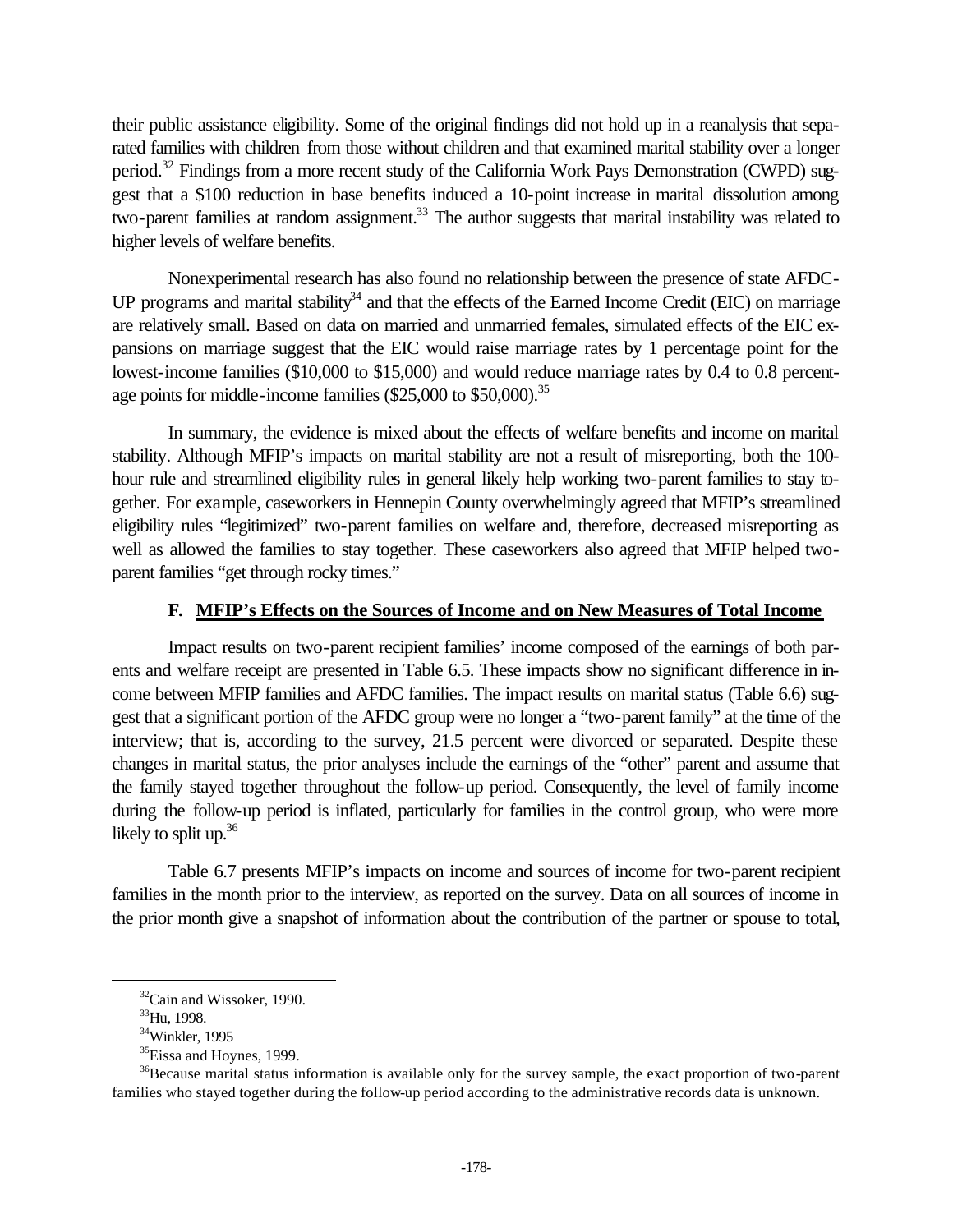|                                |             |             | Impact <sup>a</sup> |
|--------------------------------|-------------|-------------|---------------------|
| Outcome                        | <b>MFIP</b> | <b>AFDC</b> | (Difference)        |
| Income reported on the survey  |             |             |                     |
| Income in previous month       |             |             |                     |
| from earnings and welfare (\$) | 889         | 812         | 76                  |
| Income in previous month       |             |             |                     |
| from all sources $(\$)$        | 1,886       | 1,599       | $286 *$             |
| Percentage with income source  |             |             |                     |
| Own earnings                   | 56.1        | 51.5        | 4.6                 |
| Earnings of other members      | 57.3        | 42.6        | 14.7 **             |
| Child support                  | 7.1         | 10.5        | $-3.4$              |
| Public assistance              | 55.7        | 47.9        | 7.8                 |
| Any other income               | 20.0        | 21.7        | $-1.8$              |
| Amount of income source (\$)   |             |             |                     |
| Own earnings                   | 553         | 560         | $-7$                |
| Earnings of other members      | 758         | 592         | 166                 |
| Child support                  | 8           | 22          | $-13$ *             |
| Public assistance              | 339         | 237         | $102$ **            |
| Sample size (total $= 290$ )   | 144         | 146         |                     |

#### **MFIP's Impacts on Income and Income Sources for Two-Parent Recipient Families**

SOURCES: MDRC calculations using data from Minnesota's Unemployment Insurance (UI) earnings records and the 36-month client survey.

NOTES: The sample includes members randomly assigned from April 1, 1994, to October 31, 1994, excluding the small percentage who were receiving or applying only for Food Stamps at random assignment.

 A two-tailed t-test is applied to regression-adjusted impact estimates. Statistical significance levels are indicated as  $*** = 1$  percent;  $** = 5$  percent;  $* = 10$  percent.

 Welfare receipt is defined as receipt of either Food Stamp coupons or cash benefits from AFDC, Family General Assistance, or MFIP. Average welfare benefits are the sum of benefits from any of these sources.

Sample size may slightly vary for each outcome variable.

Rounding may cause slight discrepancies in sums and differences.

<sup>a</sup>The difference is the impact of the financial incentives, mandatory services, reinforced incentive messages, and elimination of the 100-hour rule and work history requirement.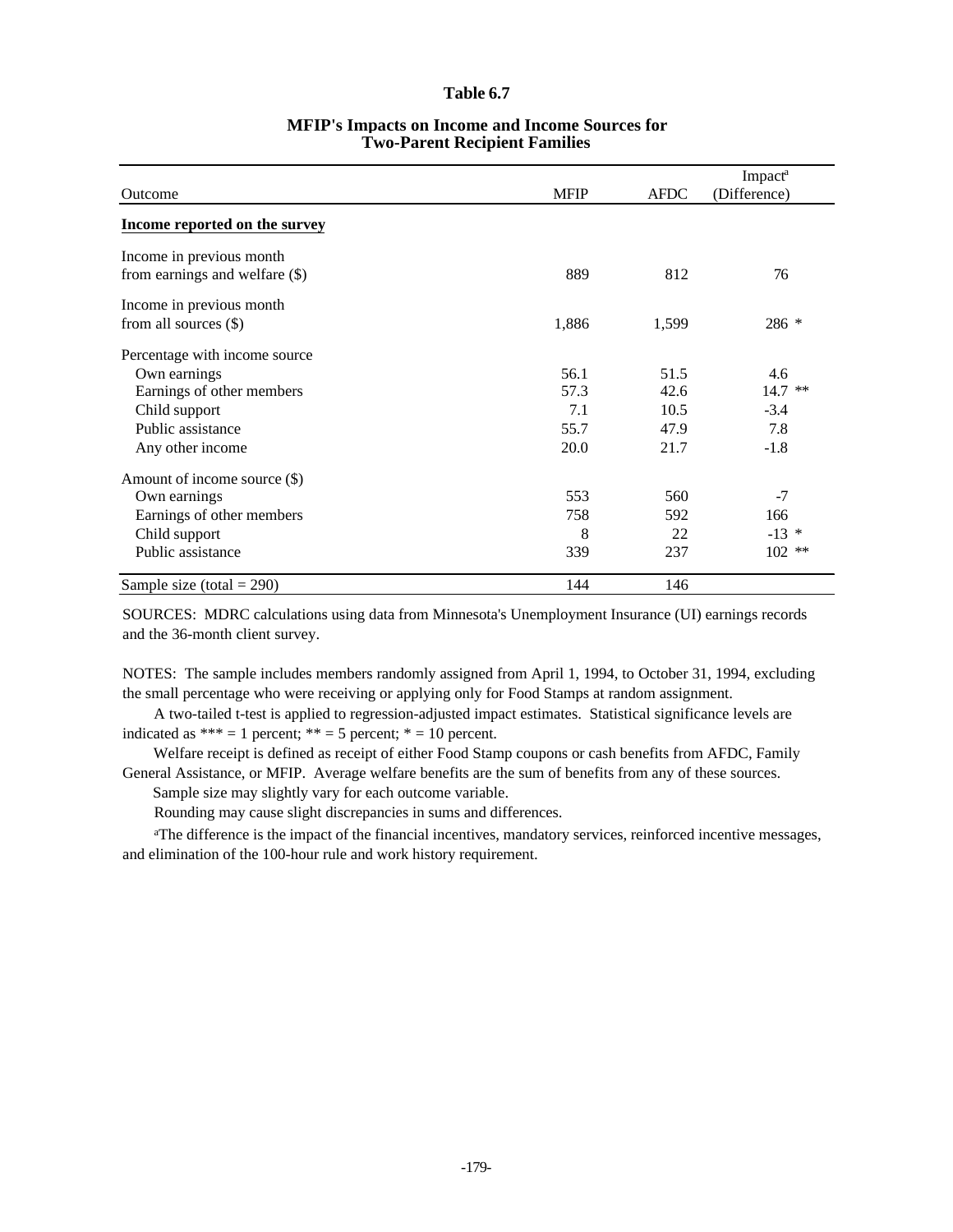family income. The weakness in these measures of income is that they may not reflect long-term availability of resources. According to the survey measures of current income, MFIP families had \$286 per month more than AFDC families, and earnings from a partner or spouse contributed to just over half this increase (\$166). These results suggest that because MFIP encouraged two-parent families to stay together, MFIP families were more likely to have higher levels of total family income than AFDC families. These results also suggest that, in addition to the increase of welfare benefits, MFIP's increase in marital stability and in the financial contributions from spouses might have contributed to the decrease in women's earnings.

The first panel of Table 6.8 presents MFIP's impacts on average quarterly income from earnings and welfare for the survey sample, adjusting for the contribution of spouses' earnings among recipients who were separated or divorced at the 36-month point. Because the actual timing of the separations or divorces is unknown, estimates are presented under two different assumptions: (1) that all the separations or divorces occurred during the last quarter of follow-up or (2) that they occurred evenly throughout the follow-up period.<sup>37</sup> When spouses' earnings are excluded for recipients who divorced or separated, MFIP had a significant impact on income from earnings and welfare, even using the more conservative second assumption.

The second panel of Table 6.8 presents adjusted impacts on average quarterly income from earnings and welfare for the entire sample of two-parent recipient families. Because survey information about marital status was not collected for the full sample, these analyses also assume that separations or divorces occurred randomly for 11 percent of the experimental group and for 20 percent of the control group.<sup>38</sup> Under the assumption that the timing of separations or divorces occurred evenly throughout the follow-up period, MFIP significantly increased average quarterly income from earnings and welfare for the full sample of two-parent recipient families: by \$181 in year 1, \$165 in year 2 (not significant), and \$317 in the last quarter of follow-up. Using this measure of income, MFIP also significantly reduced poverty for two-parent recipient families.

### **G. MFIP's Effects on Other Measures of Family Well-Being**

Data from the 36-month client survey were used to construct a number of other measures of family well-being.<sup>39</sup> MFIP's impacts on these outcomes for two-parent recipient families are presented in Table 6.9.

**Material Hardship.** The first panel of Table 6.9 shows outcomes designed to capture recipients' perceptions of financial strain and material hardship. The first measure is a mean score on a scale

 $37$ Based on information about the dates of finalized divorce decrees in public records, approximately 29 percent of divorces were finalized from 1994 to 1996, 46 percent were finalized in 1997 and 1998, and 25 percent were finalized in 1999. These data provide some evidence to support the assumption that separations or divorces occurred evenly throughout the follow-up period.

 $38$ The survey sample is representative of the full sample of recipients. See Appendix D.

 $39$ These are the main outcomes. Other outcomes — such as measures food security, perception of quality of neighborhood, and household composition — were created and analyzed but not reported. MFIP generally did not affect these other outcomes. However, consistent with MFIP's impact on marriage, MFIP did increase household size and decrease the likelihood of living with unrelated adults.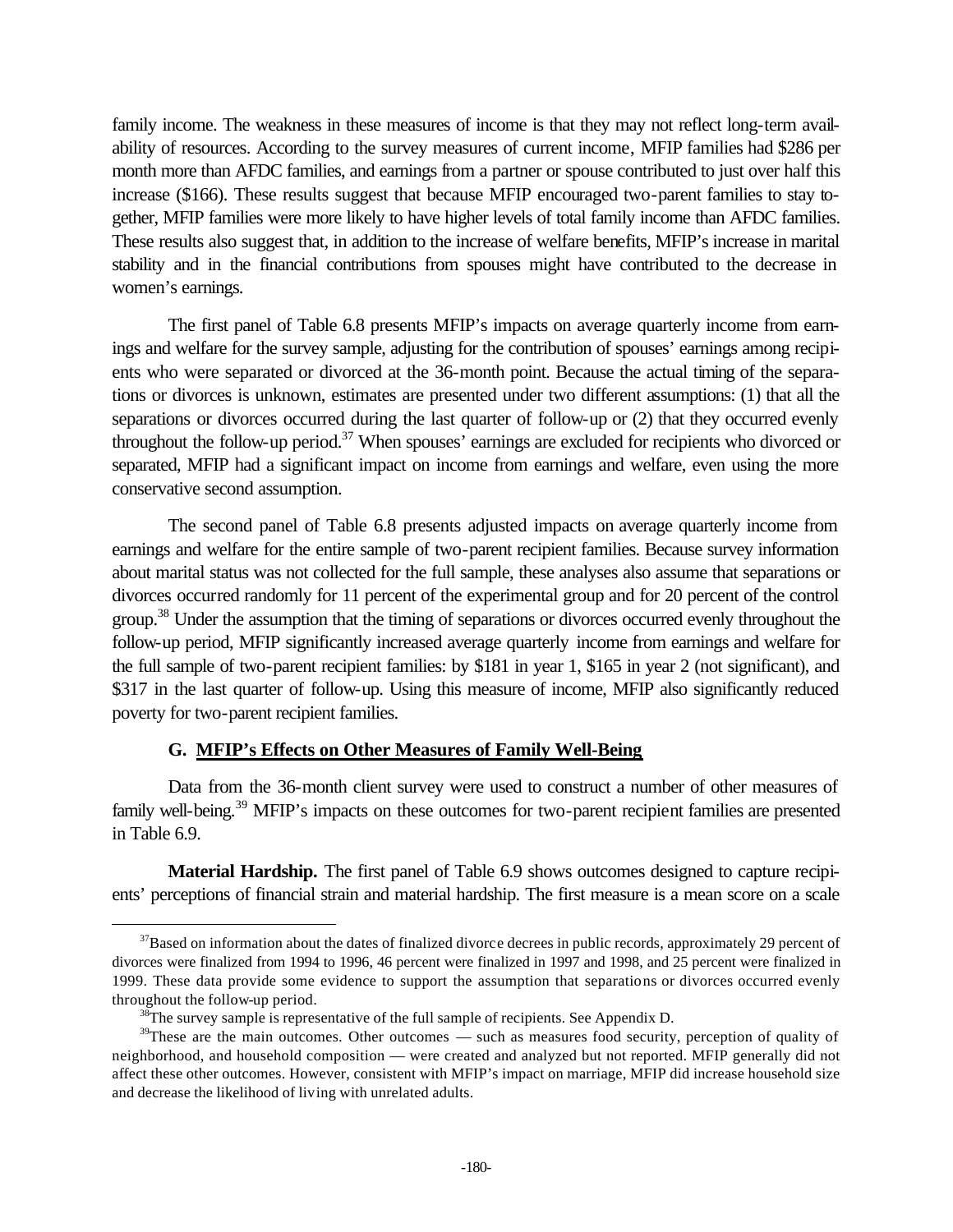|                                                                                      |             | <b>Assume Couples</b><br><b>Stay Together</b> | Account for Separation/<br>Divorce During Follow-Up |                                                       |                                                      |                                          |  |
|--------------------------------------------------------------------------------------|-------------|-----------------------------------------------|-----------------------------------------------------|-------------------------------------------------------|------------------------------------------------------|------------------------------------------|--|
|                                                                                      |             |                                               |                                                     | Separation/Divorce Occurs<br>Only in the Last Quarter | Separation/Divorce Occurs<br>Evenly During Follow-Up |                                          |  |
|                                                                                      | <b>AFDC</b> | Impact <sup>a</sup><br>(Difference)           | <b>AFDC</b>                                         | Impact <sup>a</sup><br>(Difference)                   |                                                      | Impact <sup>a</sup><br>AFDC (Difference) |  |
| <b>Survey Sample with Actual</b><br><b>Matching of Separation/Divorce</b>            |             |                                               |                                                     |                                                       |                                                      |                                          |  |
| <b>Average quarterly income</b>                                                      |             |                                               |                                                     |                                                       |                                                      |                                          |  |
| Average quarterly income<br>from welfare and earnings $(\$)$                         |             |                                               |                                                     |                                                       |                                                      |                                          |  |
| Year 1                                                                               | 3,993       | 135                                           | 3,993                                               | 135                                                   | 3,919                                                | 187                                      |  |
| Year 2                                                                               | 4,239       | 319                                           | 4,239                                               | 319                                                   | 3,969                                                | 535 *                                    |  |
| Year 3 (1 quarter)                                                                   | 4,449       | 506                                           | 4,123                                               | 763 **                                                | 4,123                                                | 763 **                                   |  |
| Sample size (total = $290$ )                                                         | 145         |                                               |                                                     |                                                       |                                                      |                                          |  |
| <b>Administrative Records Sample</b><br><b>Randomly Assigning Separation/Divorce</b> |             |                                               |                                                     |                                                       |                                                      |                                          |  |
| <b>Average quarterly income</b>                                                      |             |                                               |                                                     |                                                       |                                                      |                                          |  |
| Average quarterly income<br>from welfare and earnings (\$)                           |             |                                               |                                                     |                                                       |                                                      |                                          |  |
| Year 1                                                                               | 3,833       | 114                                           | 3,833                                               | 114                                                   | 3,690                                                | $181 *$                                  |  |
| Year 2                                                                               | 4,187       | $-49$                                         | 4,187                                               | $-49$                                                 | 3,819                                                | 165                                      |  |
| Year 3 (1 quarter)                                                                   | 4,359       | 42                                            | 3,987                                               | 287 *                                                 | 3,888                                                | $317 *$                                  |  |
| <b>Quarterly averages during</b><br>the first 10 quarters                            |             |                                               |                                                     |                                                       |                                                      |                                          |  |
| Income from earnings and welfare (\$)                                                | 4,106       | 48                                            | 4,007                                               | 61                                                    | 3,769                                                | 189 *                                    |  |
| Measured poverty <sup><math>P</math></sup> (%)                                       | 58.5        | $-1.1$                                        |                                                     |                                                       | 70.6                                                 | $-4.5$ **                                |  |
| Sample size (total = $1,523$ )                                                       | 762         |                                               |                                                     |                                                       |                                                      |                                          |  |

#### **MFIP's Impacts on Average Quarterly Income for Two-Parent Families, Adjusting for Marital Stability and the Timing of Separations**

SOURCES: MDRC calculations using data from Minnesota's Unemployment Insurance (UI) earnings records and the 36-month client survey.

NOTES: The sample includes members randomly assigned from April 1, 1994, to March 31, 1996, excluding the small percentage who were receiving or applying only for Food Stamps at random assignment.

 A two-tailed t-test is applied to regression-adjusted impact estimates. Statistical significance levels are indicated as \*\*\* = 1 percent;  $** = 5$  percent;  $* = 10$  percent.

 Welfare benefits are defined as receipt of either Food Stamp coupons or cash benefits from AFDC, Family General Assistance, or MFIP. Average welfare benefits are the sum of benefits from any of these sources.

Sample size may slightly vary for each outcome variable.

Rounding may cause slight discrepancies in sums and differences.

<sup>a</sup>The difference is the impact of the financial incentives, mandatory services, reinforced incentive messages, and elimination of the 100-hour rule and work history requirement.

<sup>b</sup>The poverty rate is calculated as the percentage of sample members whose incomes from earnings and benefits are below the poverty line. This measure of poverty is not comparable to the official poverty rate, since income does not include income from other sources.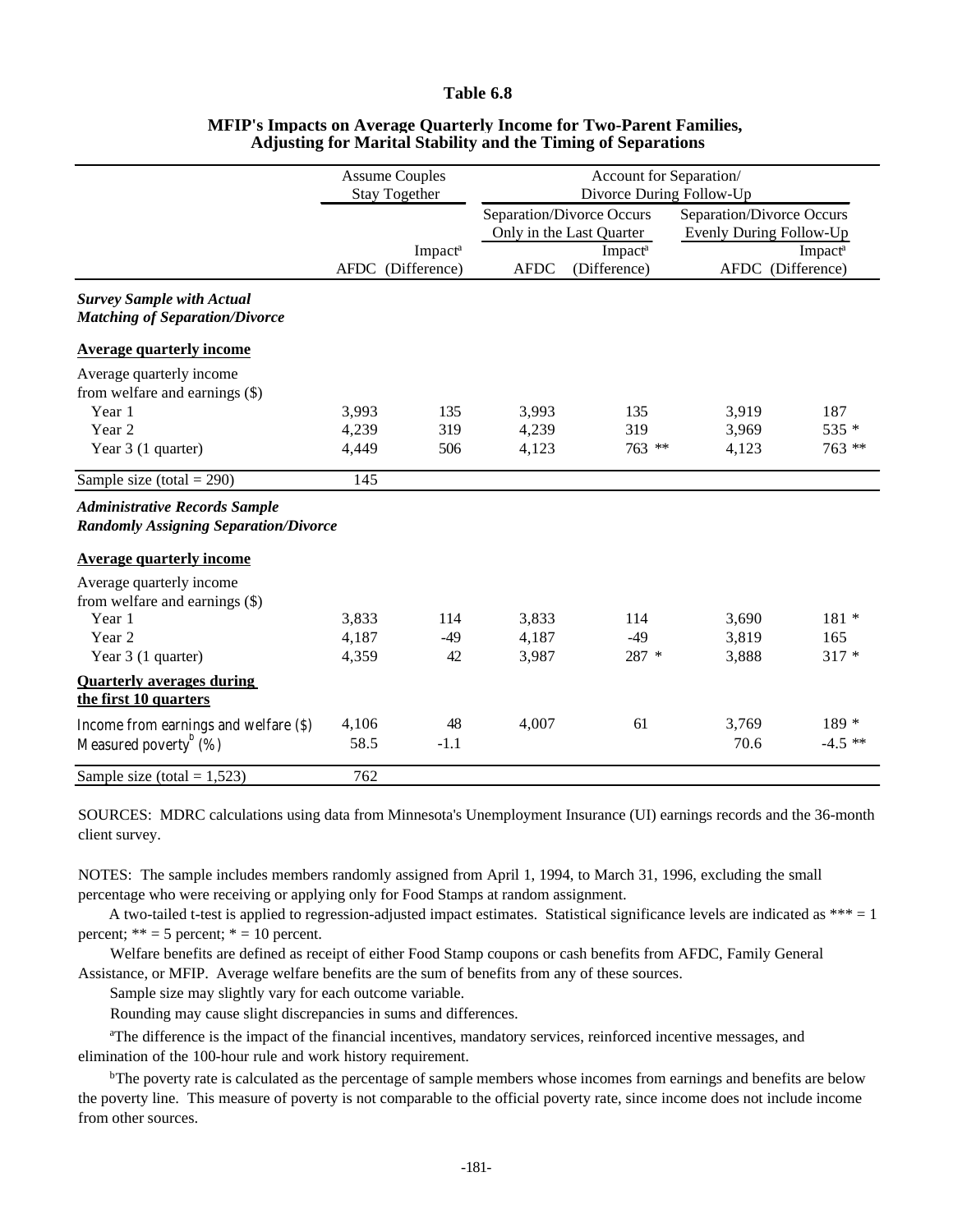|                                          |              |              | Impact <sup>a</sup> |
|------------------------------------------|--------------|--------------|---------------------|
| Outcome                                  | <b>MFIP</b>  | AFDC         | (Difference)        |
| <b>Material hardship</b>                 |              |              |                     |
| Perceptions of financial strain          | 2.8          | 2.8          | $-0.1$              |
| Index of material hardship               | 1.6          | 1.7          | $-0.1$              |
| Own home (%)                             | 37.0         | 18.0         | 18.9 ***            |
| Public or subsidized housing (%)         | 18.9         | 23.5         | $-4.6$              |
| Other housing (%)                        | 44.2         | 58.5         | $-14.3$ **          |
| Married and own home (%)                 | 33.3         | 12.7         | 20.6 ***            |
| <b>Residential moves</b>                 |              |              |                     |
| Number of times moved                    |              |              |                     |
| since random assignment (%)              |              |              |                     |
| None<br>Once                             | 35.8<br>34.9 | 31.4<br>25.5 | 4.4<br>9.4          |
| Two or more times                        | 28.7         | 43.1         | $-14.4$ ***         |
| <b>Reasons for moving</b>                |              |              |                     |
|                                          |              |              |                     |
| Better housing (%)                       | 29.1         | 20.4         | 8.7                 |
| Bought home (%)                          | 9.2          | 4.2          | $5.1 *$             |
| Employment or job (%)                    | 2.2          | 5.3          | $-3.1$              |
| Subsidized housing (%)                   | 2.2          | 3.6          | $-1.4$              |
| Evicted or forced out (%)                | 11.1         | 14.7         | $-3.5$              |
| Personal reasons (%)                     | 10.1         | 20.7         | $-10.6$ **          |
| Health insurance coverage in prior month |              |              |                     |
| Respondent has health coverage (%)       | 86.1         | 73.7         | $12.4$ **           |
| Respondent on Medicaid or MinnCare (%)   | 67.0         | 50.4         | $16.7$ ***          |
| Respondent has private insurance (%)     | 20.2         | 26.8         | $-6.5$              |
| Had continuous health coverage           |              |              |                     |
| over the 3-year follow-up $(\%)$         | 67.6         | 61.8         | 5.8                 |
| Children have health coverage (%)        | 84.4         | 78.2         | 6.2                 |
| Children on Medicaid (%)                 | 68.1         | 57.0         | $11.1 *$            |
| Children have private insurance (%)      | 23.0         | 26.4         | $-3.4$              |
| Spouse has health coverage (%)           | 65.6         | 43.7         | 21.9 ***            |
| Spouse on Medicaid (%)                   | 47.5         | 27.6         | 19.9 ***            |
| Spouse has private insurance (%)         | 20.6         | 18.3         | 2.3                 |
| Sample size (total = $290$ )             | 144          | 146          |                     |

### **MFIP's Impacts on Family Outcomes for Two-Parent Recipient Families**

SOURCE: MDRC calculations using data from the 36-month client survey.

NOTES: The sample includes members randomly assigned from April 1, 1994, to October 31, 1994, excluding the small percentage who were receiving or applying only for Food Stamps at random assignment.

A two-tailed t-test is applied to regression-adjusted impact estimates. Statistical significance levels are

indicated as  $*** = 1$  percent;  $** = 5$  percent;  $* = 10$  percent.

Sample size may slightly vary for each outcome variable.

Rounding may cause slight discrepancies in sums and differences.

<sup>a</sup>The difference is the impact of the financial incentives, mandatory services, reinforced incentive messages, and elimination of the 100-hour rule and work history requirement.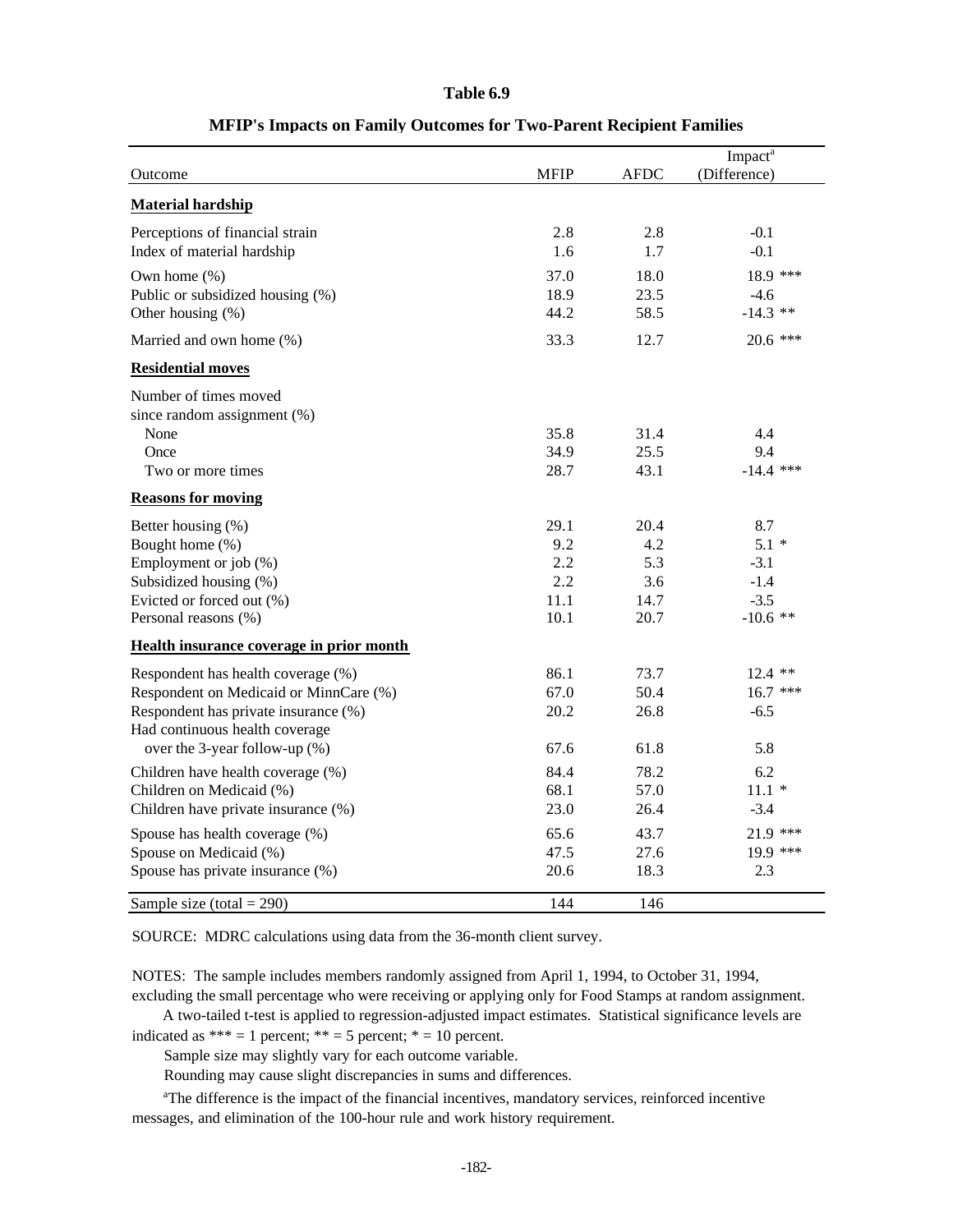ranging from 1 to 4, with a higher score indicating greater perceptions of financial strain. The scale includes such items as "My financial situation is better than it's been in a long time" and "I worry about having enough money in the future." The second measure is a summary score on a scale ranging from 0 to 7, with a higher score indicating a greater level of material hardship; the scale includes such items as not being able to pay bills and being evicted. MFIP did not significantly affect two-parent recipient families' material hardship as measured by the two summary scores.

In addition to the two scales of material hardship, three variables in Table 6.9 depict the housing status of two-parent recipient families. Some owned their homes. Public or subsidized housing means that the house was owned or operated by a local housing authority or other government agency or that the family paid less rent because of government help. "Other housing" includes renting, living with family or friends (whether paying rent or not), living in a group shelter, or living in some other housing arrangement. The majority of two-parent AFDC families (58.5 percent) lived in other housing, most of which was rented or leased. Compared with them, MFIP families were significantly less likely to live in other housing (a 14.3 percentage point decrease) and significantly more likely to live in homes that they owned (an 18.9 percentage point increase).

Just as family income was increased by MFIP's effects on marital stability, another possible spillover effect of improving marital stability may have been to increase the likelihood that two-parent recipient families owned their home. In support of this, the next outcome in Table 6.9 shows that MFIP significantly increased the likelihood of being married *and* owning a home — by 20.6 percentage points, or more than double the percentage of AFDC families. Or AFDC families may have been more likely to lose their home, because they were more likely to divorce or separate or because they did not receive MFIP's benefits. Both MFIP's financial incentives and its influence on marital stability may have affected home ownership. For example, one financial worker told about a two-parent family who wanted to buy a home and gave this worker's name to the mortgage company as a reference for loan approval. The mortgage company wanted a guarantee that the family would continue to receive MFIP benefits in the future, and though the financial worker could not guarantee this, the family did get the mortgage. They still own their home.

**Residential Moves.** The second panel of Table 6.9 shows MFIP's impacts on residential mobility since the time of random assignment. Of AFDC two-parent families, 31.4 percent did not move; MFIP families were significantly more likely to move, but only once. Since random assignment, 43.1 percent of AFDC families moved twice, compared with only 28.7 percent of MFIP families — a statistically significant decrease of 14.4 percentage points. There are two possible explanations for these impacts: Either MFIP encouraged residential moves from leased or rented housing into private homes, or AFDC families moved from private homes into leased or rented housing (and they moved more than once).

The 36-month client survey asked respondents who had moved to give the primary reason for their move. The third panel in Table 6.9 categorizes the reasons why two-parent recipient families moved. These outcomes are experimental measures; that is, respondents who did not move or who did not move for one of the cited reasons were counted as zero. AFDC families who moved did so primarily for personal reasons or for better housing. The impacts show that, compared with AFDC families,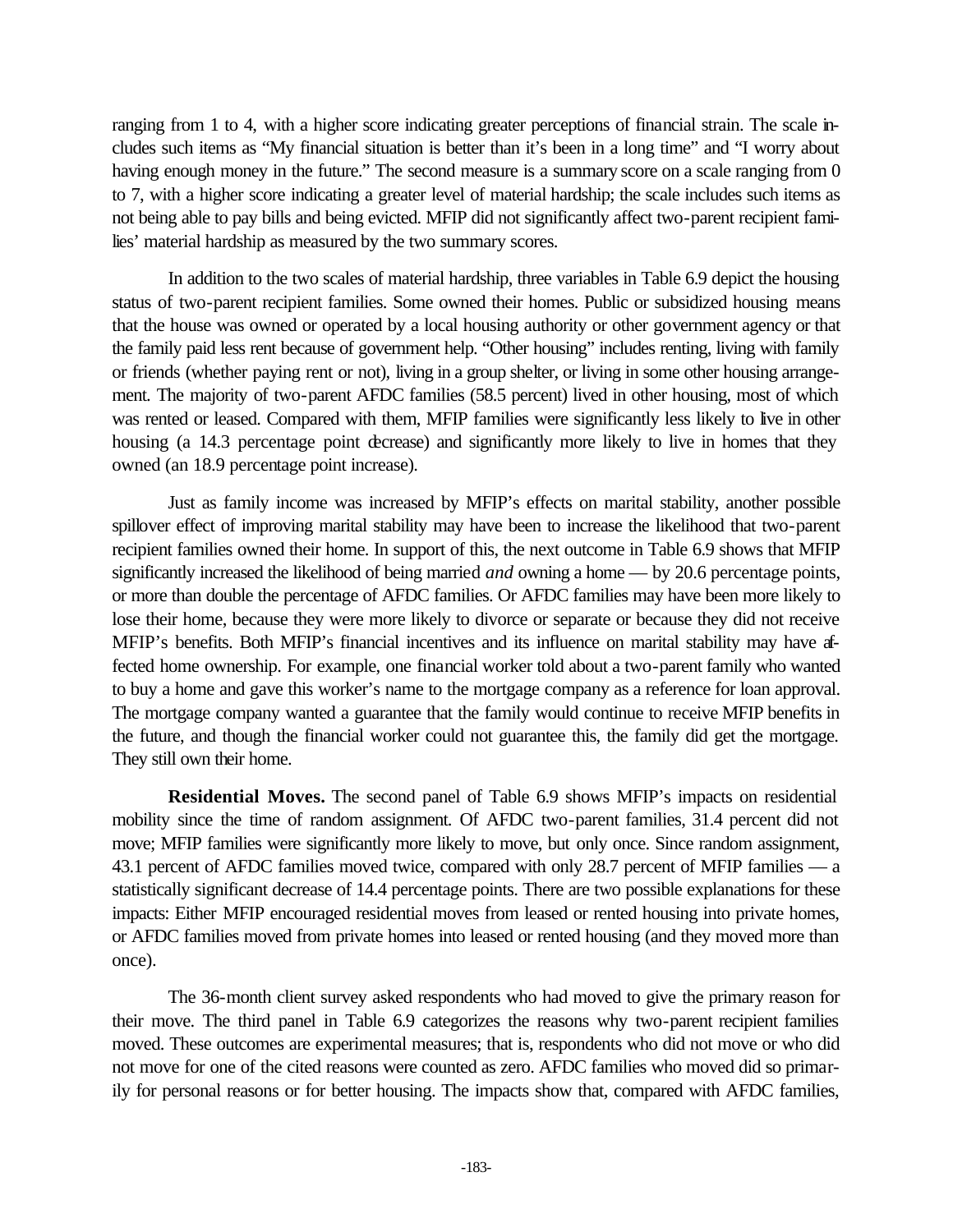MFIP significantly increased the likelihood of moving either to attain better housing (by 8.7 percentage points, or 43 percent) or to purchase a home (by 5.1 percentage points; significant at p-value  $= 0.10$ ). MFIP also significantly decreased the likelihood of moving for personal reasons (by 10.6 percentage points, or 51 percent).

**Health Insurance Coverage.** The bottom panel of Table 6.9 shows MFIP's impacts on health insurance coverage and its type in the month prior to the 36-month interview for each of the parents and for children in two-parent recipient families. Parents and children in MFIP were significantly more likely to have been covered by health insurance, particularly Medicaid or MinnCare, compared with parents and children in AFDC.<sup>40</sup> While 78.2 percent of children in AFDC families had health insurance coverage just prior to the interview date, 84.4 percent of children in MFIP families were covered, and MFIP children were significantly more likely to have been covered by Medicaid or MinnCare. There were no differences, however, in the continuity of coverage for the respondents. The most striking difference is in the coverage of spouses or partners; only 43.7 percent of spouses or partners in AFDC families had health insurance coverage, compared with 65.6 percent in MFIP families. Because MFIP encouraged combining work with welfare, it is not surprising that two-parent recipient families in MFIP were significantly more likely to have been covered by public than by private insurance.

### **H. MFIP's Effects on Child Well-Being**

An antipoverty program's impacts on employment and marital stability may have important implications for children in low-income two-parent families. Children may benefit from antipoverty initiatives that help two-parent families stay together or that subsidize the employment of a parent who may then spend more time with the children at little or no cost to total family income. In addition, it is more complicated to negotiate child care arrangements when both parents are employed, because, on average, two-parent recipient families have more children than single-parent recipients. Overall, MFIP may have benefited children in two-parent recipient families by improving marital stability and by reducing the work effort of at least one parent, at the same time maintaining the family's level of income.

Research suggests that children fare better in two-parent than in single-parent families on a number of outcomes, such as achievement test scores and high school completion,<sup>41</sup> and that school-age children who are not supervised are at greater risk of receiving poor grades and of engaging in risktaking behavior such as substance abuse.<sup>42</sup> The MFIP 36-month client survey collected selected information about schooling for children of two-parent families, and an analysis of these outcomes is included as an appendix in Volume 2.<sup>43</sup> These results suggest that, on some selected aspects of schooling, children in MFIP two-parent recipient families fared similarly to children in AFDC families. Unfortunately, a more complete portrait of the well-being of these children — including a larger sample and a broader range of outcomes — is not available.

<sup>&</sup>lt;sup>40</sup>The proportions covered by Medicaid or MinnCare and by private insurance do not add up to the total proportion covered by health insurance because some families used both Medicaid or MinnCare and private insurance.

 $41$ See, for example, Gennetian, 1999; McLanahan and Sandefur, 1994.

<sup>42</sup>Dwyer et al., 1990; Petit, 1997.

<sup>43</sup> Gennetian and Miller, 2000.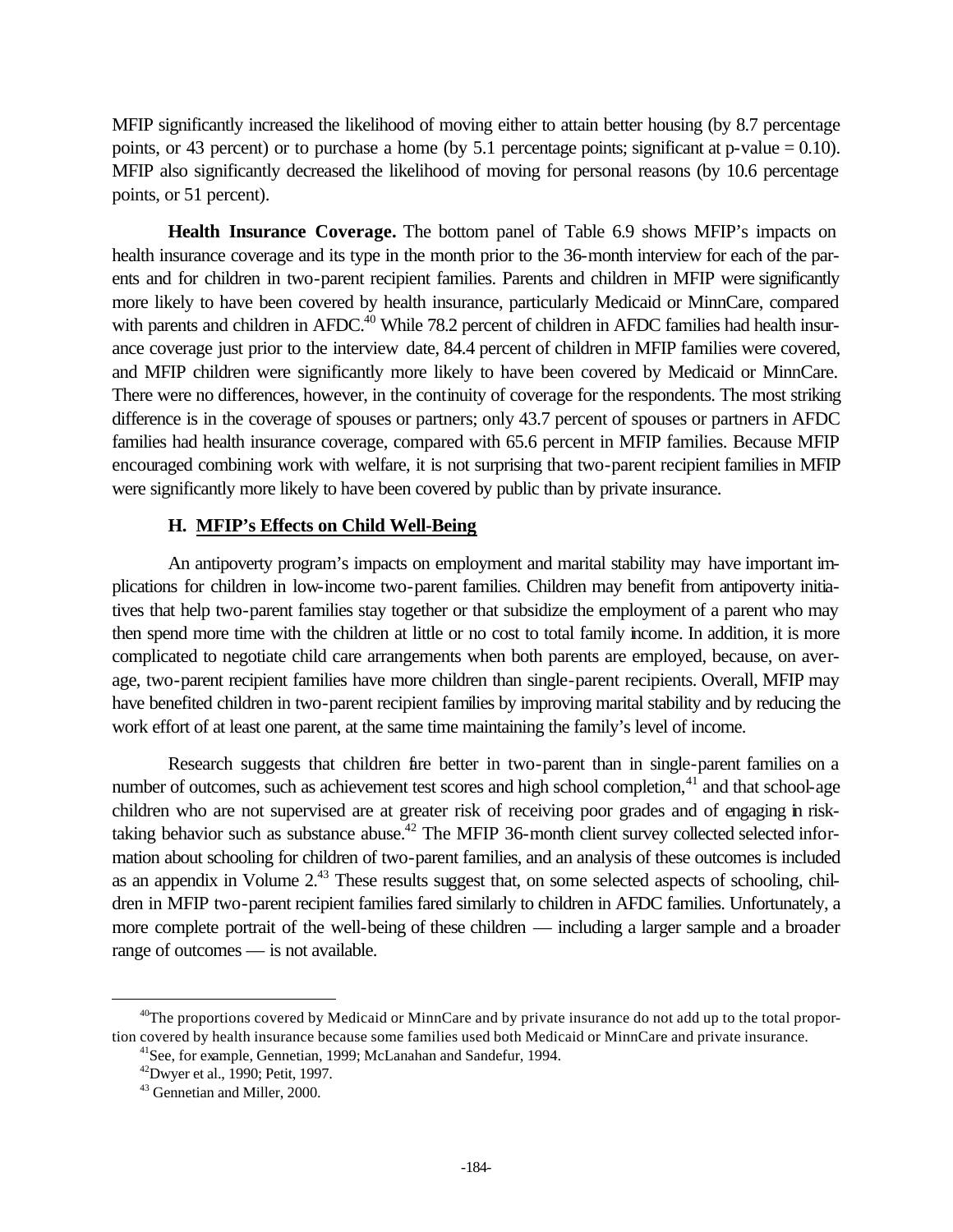# **V. Effects on Two-Parent Applicant Families**

The discussion turns now from MFIP's effects on two-parent recipient families to its effects on two-parent families who were applicants for welfare assistance at the time of random assignment.<sup>44</sup> Table 6.10 presents impacts on their employment, earnings and welfare receipt. Unsurprisingly, the employment rates for both women and men applicants were much higher than for recipients. MFIP did not affect the employment of women in two-parent applicant families, but it did significantly affect their average quarterly earnings during year 2 of follow-up; women in MFIP families had significantly lower earnings than women in AFDC families. For men in two-parent applicant families, MFIP had no significant effect on employment or earnings. MFIP also did not significantly affect the likelihood that either parent was employed or the likelihood that both parents were employed during the follow-up period.

The second panel of Table 6.10 presents impacts on welfare receipt for two-parent applicant families. MFIP families were more likely to receive welfare and to receive a higher amount of benefits than AFDC families, although the increase in welfare receipt dropped off by year 2 of follow-up. Twoparent applicant families in both groups were not likely to stay on welfare for long; the majority were no longer receiving benefits by the end of the follow-up period (only 29.2 percent of MFIP families and 20.6 percent of AFDC families were still receiving benefits). Of those AFDC families who were receiving welfare benefits during the last quarter of follow-up, over one-third were receiving Food Stamp benefits only (not shown).

Table 6.11 presents MFIP's impacts on income and poverty for two-parent applicant families. Those in MFIP had a slightly higher level of income during year 1 of follow-up, largely due to increases in welfare income, and they were significantly less likely than AFDC families to be below the poverty line — by 7 percentage points (not shown). MFIP had little effect on income or poverty during year 2 of follow-up and had no effect on combining welfare and work. Because of small sample sizes, other outcomes that could be constructed only from the survey data were not analyzed.

# **VI. Conclusion and Review of Other Antipoverty and Welfare Programs for Two-Parent Families**

MFIP's effects on employment and earnings for two-parent families were very different from its effects on single-parent families. For two-parent recipient families, MFIP decreased or delayed the employment of one parent, which resulted in decreased total family earnings. MFIP increased marital stability, however, and because these families were more likely than AFDC two-parent families to have a second earner in the household, they had significantly more total family income. These results differ from MFIP's effects on single-parent recipients, primarily because single mothers responded differently to MFIP than mothers in two-parent families. Whereas mothers in two-parent recipient families were more likely to respond to MFIP's incentives by delaying entry into employment or reducing their

<sup>&</sup>lt;sup>44</sup>Appendix Table F.2 presents participation impacts using administrative records data for women and men in two-parent applicant families. MFIP had no significant impact on participation for these families.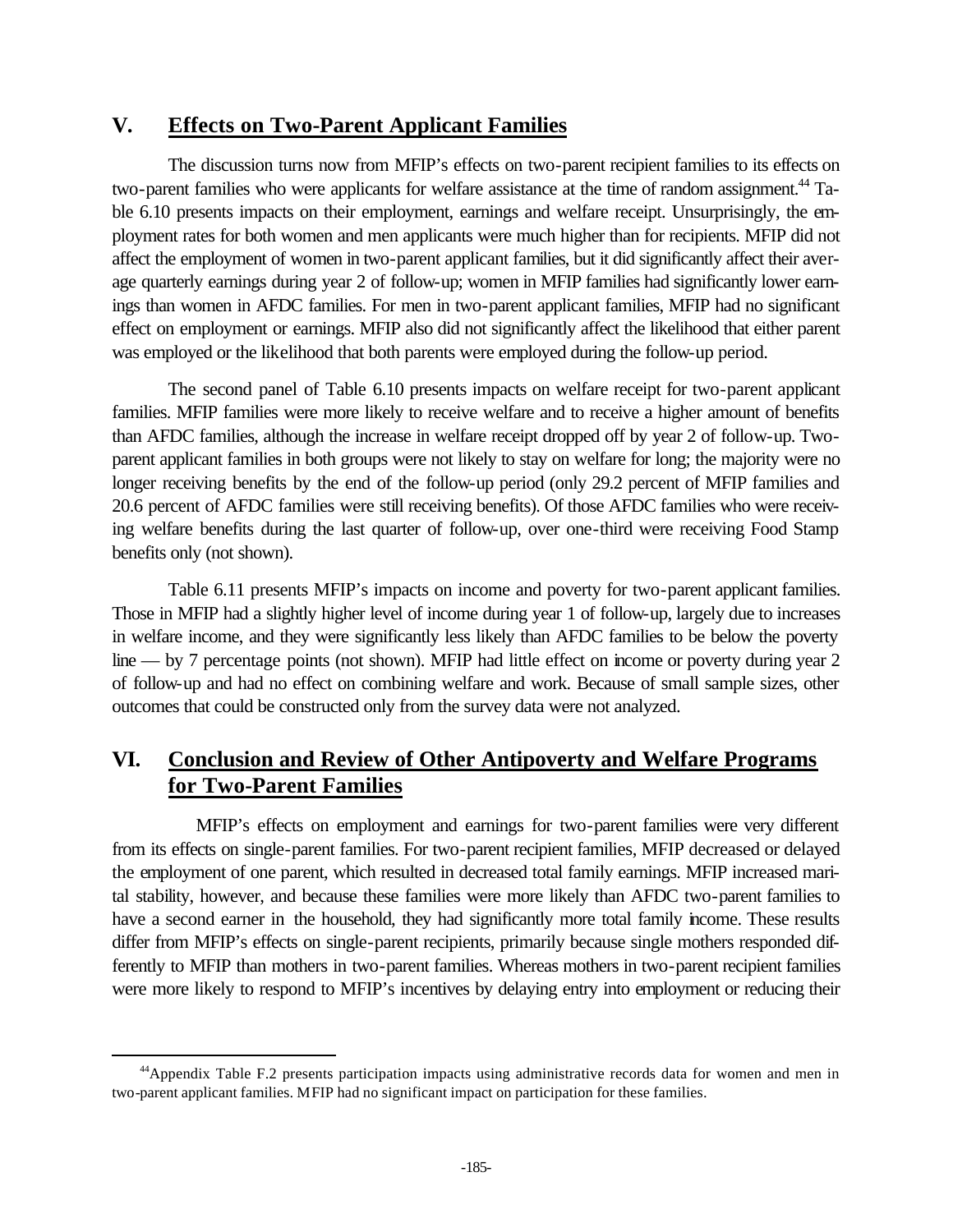|                                          |             | Women       |                     |             | Men         |                     | Families    |             |                     |
|------------------------------------------|-------------|-------------|---------------------|-------------|-------------|---------------------|-------------|-------------|---------------------|
|                                          |             |             | Impact <sup>a</sup> |             |             | Impact <sup>a</sup> |             |             | Impact <sup>a</sup> |
| Outcome                                  | <b>MFIP</b> | <b>AFDC</b> | (Difference)        | <b>MFIP</b> | <b>AFDC</b> | (Difference)        | <b>MFIP</b> | <b>AFDC</b> | (Difference)        |
| <b>Employment and earnings</b>           |             |             |                     |             |             |                     |             |             |                     |
| Average quarterly<br>employment rate (%) |             |             |                     |             |             |                     |             |             |                     |
| Year 1                                   | 48.3        | 48.7        | $-0.4$              | 63.4        | 65.9        | $-2.5$              | 78.3        | 78.1        | 0.2                 |
| Year 2                                   | 51.7        | 52.9        | $-1.3$              | 62.9        | 65.5        | $-2.6$              | 78.2        | 79.0        | $-0.7$              |
| Year 3 (1 quarter)                       | 55.9        | 54.1        | 1.8                 | 63.9        | 61.5        | 2.4                 | 81.0        | 77.7        | 3.4                 |
| Average quarterly earnings (\$)          |             |             |                     |             |             |                     |             |             |                     |
| Year 1                                   | 1,187       | 1,315       | $-128$              | 2,400       | 2,555       | $-156$              | 3,587       | 3,870       | $-283$              |
| Year 2                                   | 1,481       | 1,747       | $-266$ *            | 2,841       | 3,186       | $-345$              | 4,323       | 4,933       | $-611$ **           |
| Year 3 (1 quarter)                       | 1,712       | 1,818       | $-106$              | 3,162       | 3,392       | $-231$              | 4,873       | 5,210       | $-337$              |
| Welfare receipt                          |             |             |                     |             |             |                     |             |             |                     |
| Average quarterly<br>receipt rate (%)    |             |             |                     |             |             |                     |             |             |                     |
| Year 1                                   |             |             |                     |             |             |                     | 56.5        | 43.6        | 12.9 ***            |
| Year 2                                   |             |             |                     |             |             |                     | 32.7        | 27.0        | $5.7 *$             |
| Year 3 (1 quarter)                       |             |             |                     |             |             |                     | 29.2        | 20.6        | $8.6$ ***           |
| Average quarterly benefits (\$)          |             |             |                     |             |             |                     |             |             |                     |
| Year 1                                   |             |             |                     |             |             |                     | 1,039       | 580         | 459 ***             |
| Year 2                                   |             |             |                     |             |             |                     | 597         | 332         | 265 ***             |
| Year 3 (1 quarter)                       |             |             |                     |             |             |                     | 501         | 246         | 255 ***             |
| Sample size (total = $733$ )             |             |             |                     |             |             |                     | 348         | 385         |                     |

#### **MFIP's Impacts on Employment, Earnings, and Welfare for Two-Parent Applicant Families**

SOURCES: MDRC calculations using data from Minnesota's Unemployment Insurance (UI) earnings records and public assistance benefit records.

NOTES: The sample includes members randomly assigned from April 1, 1994, to March 31, 1996, excluding the small percentage who were receiving or applying only for Food Stamps at random assignment.

A two-tailed t-test is applied to regression-adjusted impact estimates. Statistical significance levels are indicated as  $*** = 1$  percent;  $** = 5$  percent;  $* =$ 10 percent.

 Welfare receipt is defined as receipt of either Food Stamp coupons or cash benefits from AFDC, Family General Assistance, or MFIP. Average welfare benefits are the sum of benefits from any of these sources.

Sample size may slightly vary for each outcome variable.

Rounding may cause slight discrepancies in sums and differences.

<sup>a</sup>The difference is the impact of the financial incentives, mandatory services, reinforced incentive messages, and elimination of the 100-hour rule and work history requirement.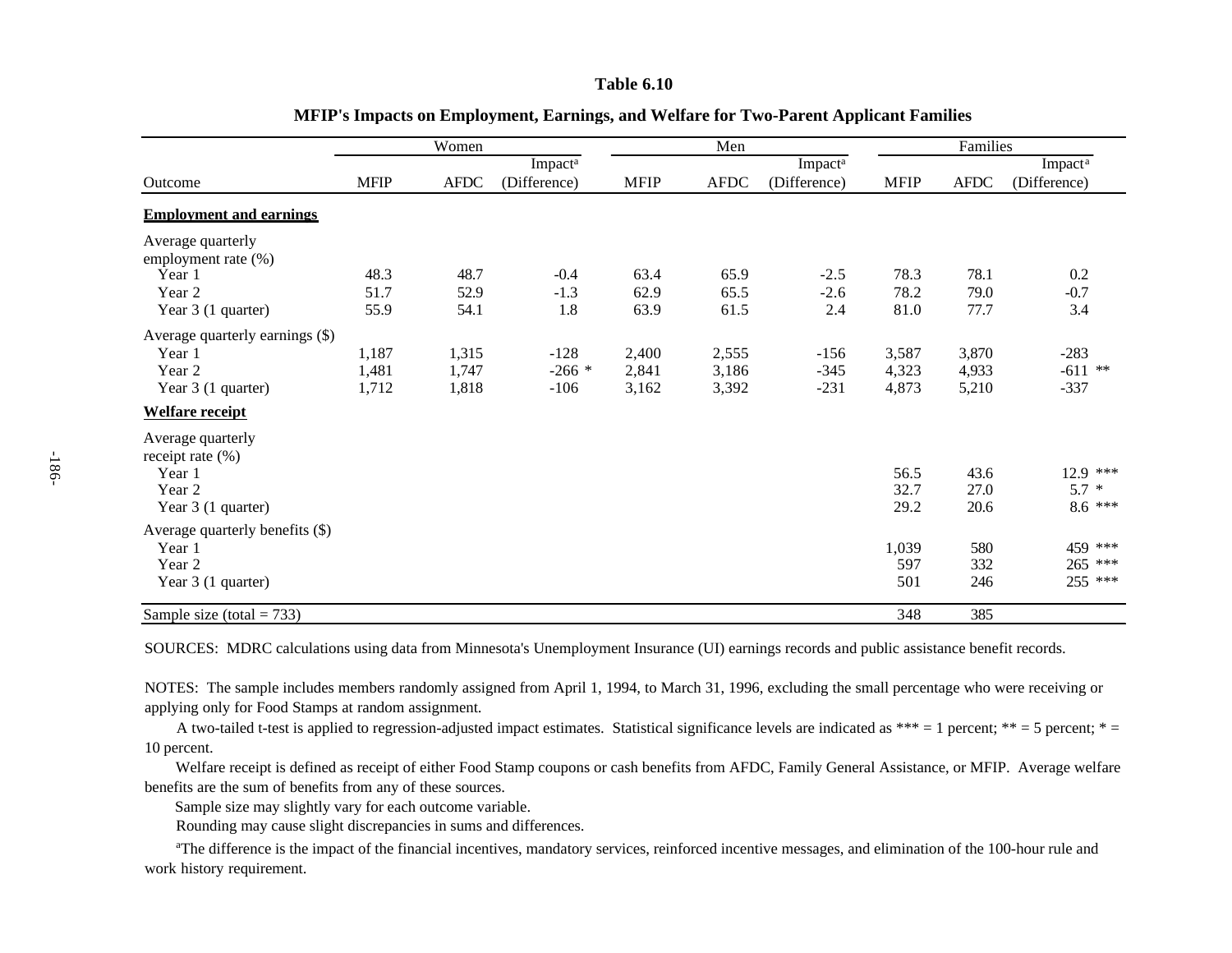|                                                                                                  |             |             | Impact <sup>a</sup> |
|--------------------------------------------------------------------------------------------------|-------------|-------------|---------------------|
| Outcome                                                                                          | <b>MFIP</b> | <b>AFDC</b> | (Difference)        |
| <b>Average quarterly income</b>                                                                  |             |             |                     |
| Average quarterly income                                                                         |             |             |                     |
| from welfare and earnings $(\$)$<br>Year 1                                                       | 4,626       | 4,450       | 176                 |
| Year 2                                                                                           | 4,920       | 5,265       | $-345$              |
| Year 3 (quarter 1)                                                                               | 5,374       | 5,456       | $-82$               |
| Income and poverty in<br>second year of follow-up                                                |             |             |                     |
| Average quarterly income                                                                         |             |             |                     |
| from welfare and earnings (\$)                                                                   | 4,920       | 5,265       | $-345$              |
| Measured poverty <sup>b</sup> $(\%)$                                                             | 42.1        | 38.2        | 4.0                 |
| <b>Income and poverty in second</b><br>year with estimated taxes<br>and EIC benefit <sup>c</sup> |             |             |                     |
| Average quarterly income                                                                         |             |             |                     |
| from welfare and earnings $(\$)$                                                                 | 4,584       | 4,757       | $-173$              |
| Measured poverty <sup>b</sup> $(\%)$                                                             | 36.0        | 35.2        | 0.8                 |
| <b>Income sources</b>                                                                            |             |             |                     |
| In last quarter of follow-up $(\%)$                                                              |             |             |                     |
| Earnings, welfare                                                                                | 19.5        | 16.2        | 3.3                 |
| Earnings, no welfare                                                                             | 55.0        | 58.9        | $-3.9$              |
| No earnings, welfare                                                                             | 6.2         | 4.3         | 1.9                 |
| No earnings, no welfare                                                                          | 17.1        | 18.4        | $-1.3$              |
| Sample size (total $= 733$ )                                                                     | 348         | 385         |                     |

#### **MFIP's Impacts on Income and Poverty for Two-Parent Applicant Families**

SOURCES: MDRC calculations using data from Minnesota's Unemployment Insurance (UI) earnings records and public assistance benefit records.

NOTES: The sample includes members randomly assigned from April 1, 1994, to March 31, 1996, excluding the small percentage who were receiving or applying only for Food Stamps at random assignment.

 A two-tailed t-test is applied to regression-adjusted impact estimates. Statistical significance levels are indicated as  $*** = 1$  percent;  $** = 5$  percent;  $* = 10$  percent.

Sample size may slightly vary for each outcome variable.

Rounding may cause slight discrepancies in sums and differences.

<sup>a</sup>The difference is the impact of the financial incentives, mandatory services, reinforced incentive messages, and elimination of the 100-hour rule and work history requirement.

<sup>b</sup>Measured poverty is defined as the percentage of families whose earnings plus welfare benefits are below the official poverty threshold. The appropriate threshold is determined by the number of children in the family. Because the measure of income used here includes earnings, cash welfare, and Food Stamp benefits but does not include income from other sources, the measured poverty rate presented here is not comparable with the official poverty rate.

<sup>c</sup>These estimates are calculated assuming that all eligible individuals received both the federal and state Earned Income Credit. Estimated payroll taxes and federal and state income taxes are also subtracted.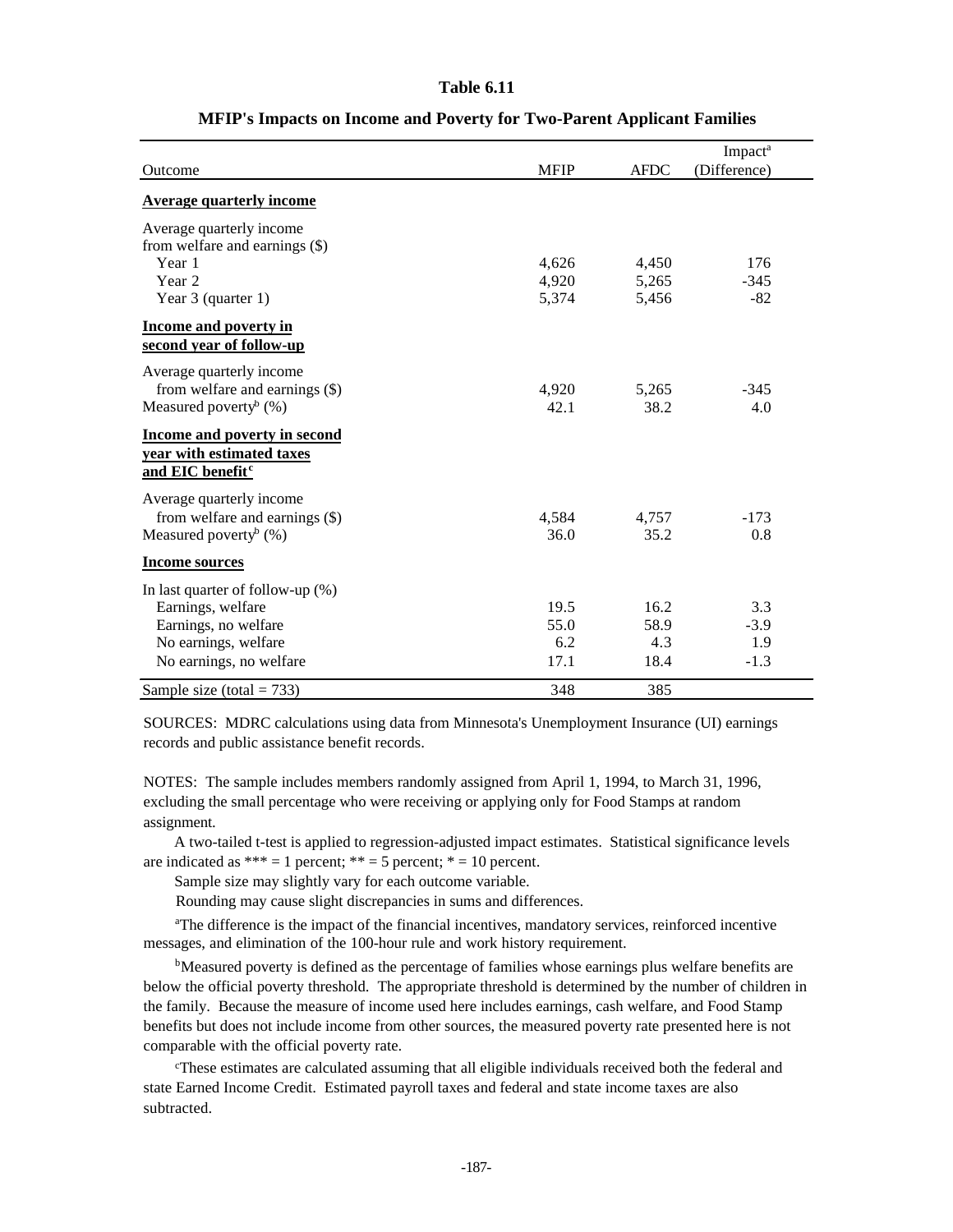work effort, mothers in single-parent recipient families were more likely to participate in employmentrelated services and to enter employment and work full time.

The results from the MFIP evaluation contribute to emerging findings from nonexperimental and experimental studies of two-parent families that have focused on two outcomes of antipoverty policies: labor supply and marital stability. The Earned Income Credit (EIC) is the most widespread antipoverty policy currently available to two-parent families. With a few exceptions, the literature reports that financial incentives to work, such as tax credits and earned income disregards, generally reduce labor supply among mothers in two-parent families but increase it among mothers in single-parent families. The effects of these policies on marital stability are inconclusive. For example, no documented relationship has been found between AFDC-UP or AFDC and marital stability,<sup>45</sup> although there is some evidence of a relationship between marital instability and enhanced income initiatives such as the Negative Income Tax (NIT) experiments and the EIC.<sup>46</sup> The results from the MFIP evaluation suggest that enhancing income via employment may allow married couples to stay together, to negotiate joint employment decisions, and to maintain a minimal level of family income.

<sup>45</sup>Hoffman and Duncan, 1995; Winkler, 1995.

<sup>46</sup>Groeneveld, Tuma, and Hannon, 1980; Eissa and Hoynes, 1999.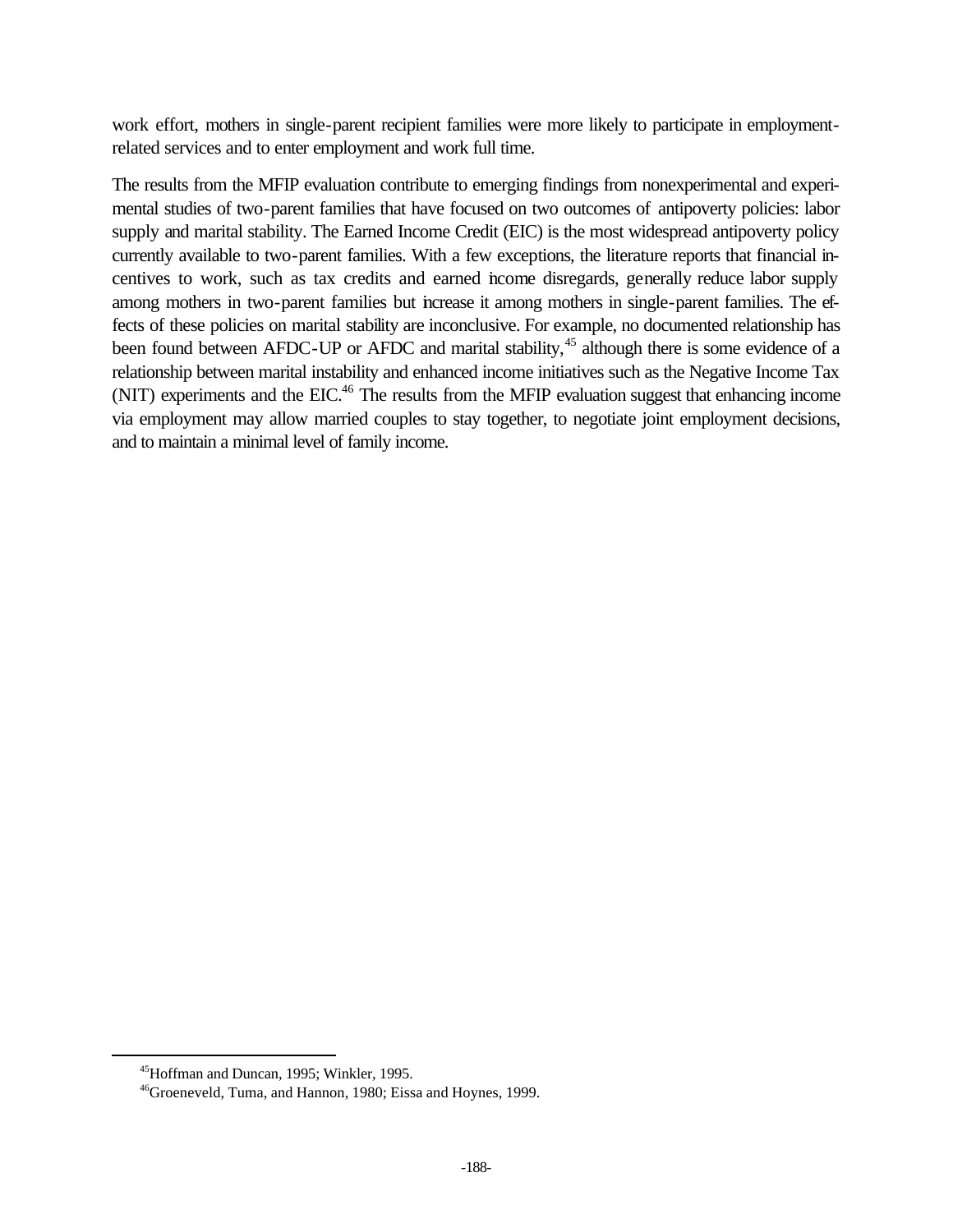# **Chapter 7**

# **Benefit-Cost Analysis**

The preceding chapters showed that, for a significant part of the welfare population, the Minnesota Family Investment Program (MFIP) increased employment and family income, reduced dependence on welfare as the sole source of income, and improved other family outcomes. What did it cost to produce those effects? To provide an overall picture of MFIP's effectiveness for different types of families, this chapter assesses the program's costs and the gains it produced.

The earlier chapters presented those effects of MFIP that can be directly measured for individual sample members. This chapter compares the program's net benefits and costs, including directly measured effects as well as additional effects that are estimated for the purpose of the benefit-cost analysis. Outcomes that are directly measured include earnings, welfare benefits, and indicators of family and child well-being. Outcomes that are estimated include tax payments, fringe benefits, and the cost of operating the program's employment and training services. Thus, the analysis draws on information both from preceding chapters and from other sources, such as state fiscal records, to give a comprehensive account of the program's benefits and costs. These gains or losses from the effects of MFIP are assessed from the perspectives of the groups and institutions most directly affected in Minnesota: the welfare sample, the government budget, taxpayers (who are not members of the welfare sample), and society as a whole.

The benefit-cost estimates and the analysis in this chapter are designed to answer the following questions:

- From the perspective of families in the program, did MFIP result in net gains or net losses?
- From a budgetary standpoint, did MFIP result in net costs or net savings?
- From the perspective of taxpayers, were MFIP's net costs and savings accompanied by the achievement of key goals, such as increased employment and reduced poverty among families in the program?
- What are MFIP's benefits and costs to society as a whole?
- How do MFIP's benefits and costs vary for different types of families?

# **I. Summary of the Findings**

Table 7.1 provides a summary of the benefit-cost results for the six subgroups in the MFIP evaluation. The top two panels summarize the financial results of MFIP. They present the net financial gains or losses to the welfare sample, the government budget, taxpayers, and society as a whole. These results are expressed per family, and they show only the net increase or decrease compared with the Aid to Families with Dependent Children (AFDC) system that MFIP replaced. The first panel presents a summary of the total results for five years, and the second panel presents average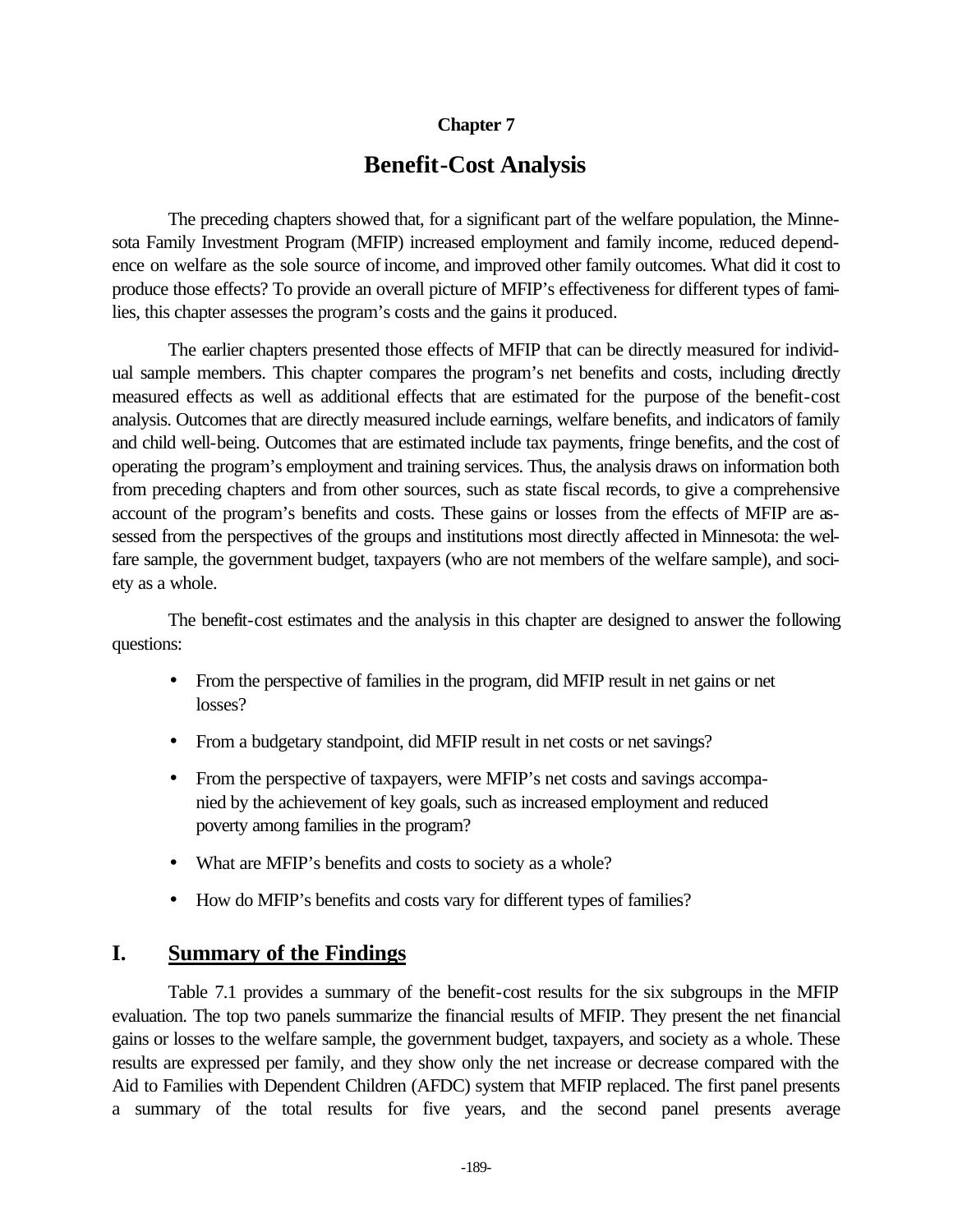# **Table 7.1**

|                                                       |              | Single-Parent        |                    |                  | Single-Parent            |                    |                  |                            |
|-------------------------------------------------------|--------------|----------------------|--------------------|------------------|--------------------------|--------------------|------------------|----------------------------|
|                                                       |              | Long-Term Recipients |                    |                  | <b>Recent Applicants</b> |                    |                  | <b>Two-Parent Families</b> |
| Perspective                                           | Urban        | Rural                | Total <sup>a</sup> | Urban            | Rural                    | Total <sup>a</sup> | Recipients       | Applicants                 |
| <b>Total financial gains and losses</b>               |              |                      |                    |                  |                          |                    |                  |                            |
| over five years                                       |              |                      |                    |                  |                          |                    |                  |                            |
| Welfare sample                                        | 10,222       | 9,301                | 9,891              | 5,967            | 10,477                   | 7,762              | 6,855            | 521                        |
| Government budget                                     |              | $-8,465$ $-12,068$   | $-9,762$           | $-8,122$         | $-11,912$                | $-9,630$           | $-19,147$        | $-12,762$                  |
| Taxpayers                                             |              | $-8,678$ $-12,113$   | $-9,915$           | $-8,111$         | $-12,008$                | $-9,662$           | $-18,669$        | $-12,173$                  |
| Society                                               | 1,545        | $-2,812$             | $-24$              | $-2,144$         | $-1,531$                 | $-1,900$           | $-11,814$        | $-11,652$                  |
| <b>Total financial gains and losses</b>               |              |                      |                    |                  |                          |                    |                  |                            |
| expressed annually                                    |              |                      |                    |                  |                          |                    |                  |                            |
| Welfare sample                                        | 2,044        | 1,860                | 1,978              | 1,193            | 2,095                    | 1,552              | 1,371            | 104                        |
| Government budget                                     | $-1,693$     | $-2,414$             | $-1,952$           | $-1,624$         | $-2,382$                 | $-1,926$           | $-3,829$         | $-2,552$                   |
| Taxpayers                                             | $-1,736$     | $-2,423$             | $-1,983$           | $-1,622$         | $-2,402$                 | $-1,932$           | $-3,734$         | $-2,435$                   |
| Society                                               | 309          | $-562$               | $-5$               | $-429$           | $-306$                   | $-380$             | $-2,363$         | $-2,330$                   |
| Non-financial effects over observation                |              |                      |                    |                  |                          |                    |                  |                            |
| period (from welfare sample perspective) <sup>b</sup> |              |                      |                    |                  |                          |                    |                  |                            |
| Work, welfare, and income per quarter <sup>b</sup>    |              |                      |                    |                  |                          |                    |                  |                            |
| Percentage with income below poverty                  | ↓            | ↓                    | ↓                  |                  |                          |                    | ↓                | 0                          |
| Percentage working                                    |              |                      |                    |                  |                          |                    | $\Omega$         | $\theta$                   |
| Welfare use                                           |              |                      |                    |                  |                          |                    |                  |                            |
| Percentage receiving welfare                          | ↑            | $\uparrow$           | $\uparrow$         | $\uparrow$       | $\uparrow$               | $\uparrow$         | $\uparrow$       | $\uparrow$                 |
| Percentage relying solely on welfare                  |              | $\downarrow$         | $\downarrow$       |                  | $\Omega$                 |                    | $\Omega$         | $\mathbf{0}$               |
| <b>Other family outcomes</b>                          |              |                      |                    |                  |                          |                    |                  |                            |
| Continuous health coverage <sup>c</sup> $(\%)$        | ↑            | $\boldsymbol{0}$     | ↑                  | ↑                | ↑                        | ↑                  | $\boldsymbol{0}$ | n/a                        |
| Homeownership <sup>d</sup> $(\%)$                     | $\theta$     | $\theta$             | $\overline{0}$     | $\Omega$         | ↓                        | $\Omega$           |                  | n/a                        |
| Mother currently married                              |              |                      |                    |                  |                          |                    |                  |                            |
| and living with spouse <sup>e</sup> (%)               | $\mathbf{0}$ | $\boldsymbol{0}$     | ↑                  | $\boldsymbol{0}$ | $\boldsymbol{0}$         | $\boldsymbol{0}$   | ↑                | n/a                        |
| Time spent out of the home <sup>f</sup>               | $\uparrow$   | $\overline{0}$       | $\uparrow$         | $\uparrow$       | $\mathbf{0}$             | ↑                  | $\overline{0}$   | n/a                        |
| Child environment and child well-                     |              |                      |                    |                  |                          |                    |                  |                            |
| being (measured for families                          |              |                      |                    |                  |                          |                    |                  |                            |
| with children age $2-9$ <sup>g</sup>                  |              | n/a                  | n/a                | $\boldsymbol{0}$ | n/a                      | n/a                | n/a              | n/a                        |

#### **Financial and Nonfinancial Gains and Losses per MFIP Group Member, by Subgroup and Accounting Perspective (in 1996 Dollars)**

(continued)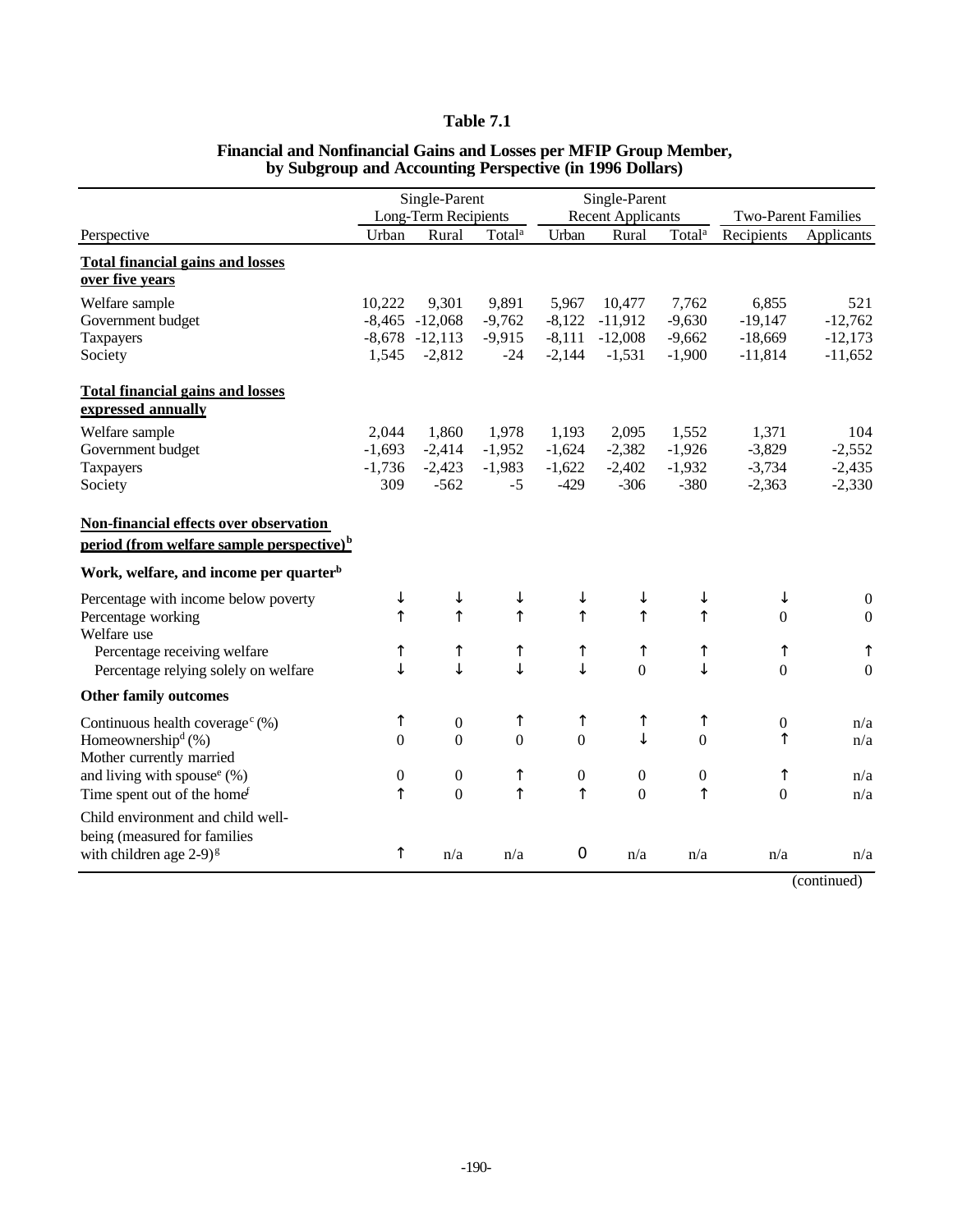#### **Table 7.1 (continued)**

SOURCES: MDRC calculations using data from Minnesota's Unemployment Insurance (UI) and public assistance benefit records, the 36-month client survey, state and federal tax codes, aggregate fiscal data, and county child care payment records. Refer to previous chapters of this report and to Volume 2 (Gennetian and Miller, 2000).

NOTES: The arrows on this table reflect positive and negative statistically significant effects. Outcomes indicated as n/a are not measured. A more in-depth explanation of these impacts can be found in previous chapters of this report and in Volume 2.

<sup>a</sup>Total gains and losses were estimated as a weighted average of urban and rural results, based on urban and rural proportions in total caseloads of the seven field trial counties.

<sup>b</sup>Average quarterly during the follow-up period.

<sup>c</sup>Percentage who had continuous health insurance coverage from random assignment through time of the 36-month survey.

<sup>d</sup>Percentage who owned their home at the time of the 36-month survey.

<sup>e</sup>Percentage married and living with spouse at the time of the 36-month survey.

<sup>f</sup>Measured on 36-month survey as average hours worked per week in current or most recent job. For two-parent families, measured only for the survey respondent (usually the mother).

<sup>g</sup>Summary of full MFIP impacts on domestic abuse and on behavior and school outcomes for children age 2-9 at random assignment. For urban long-term recipients, MFIP produced statistically significant impacts on domestic abuse and on children's behavior and school performance. For urban recent applicants, MFIP produced few statistically significant impacts on child wellbeing. For single-parent families in rural counties and for two-parent families, the results are not reported due to small sample sizes.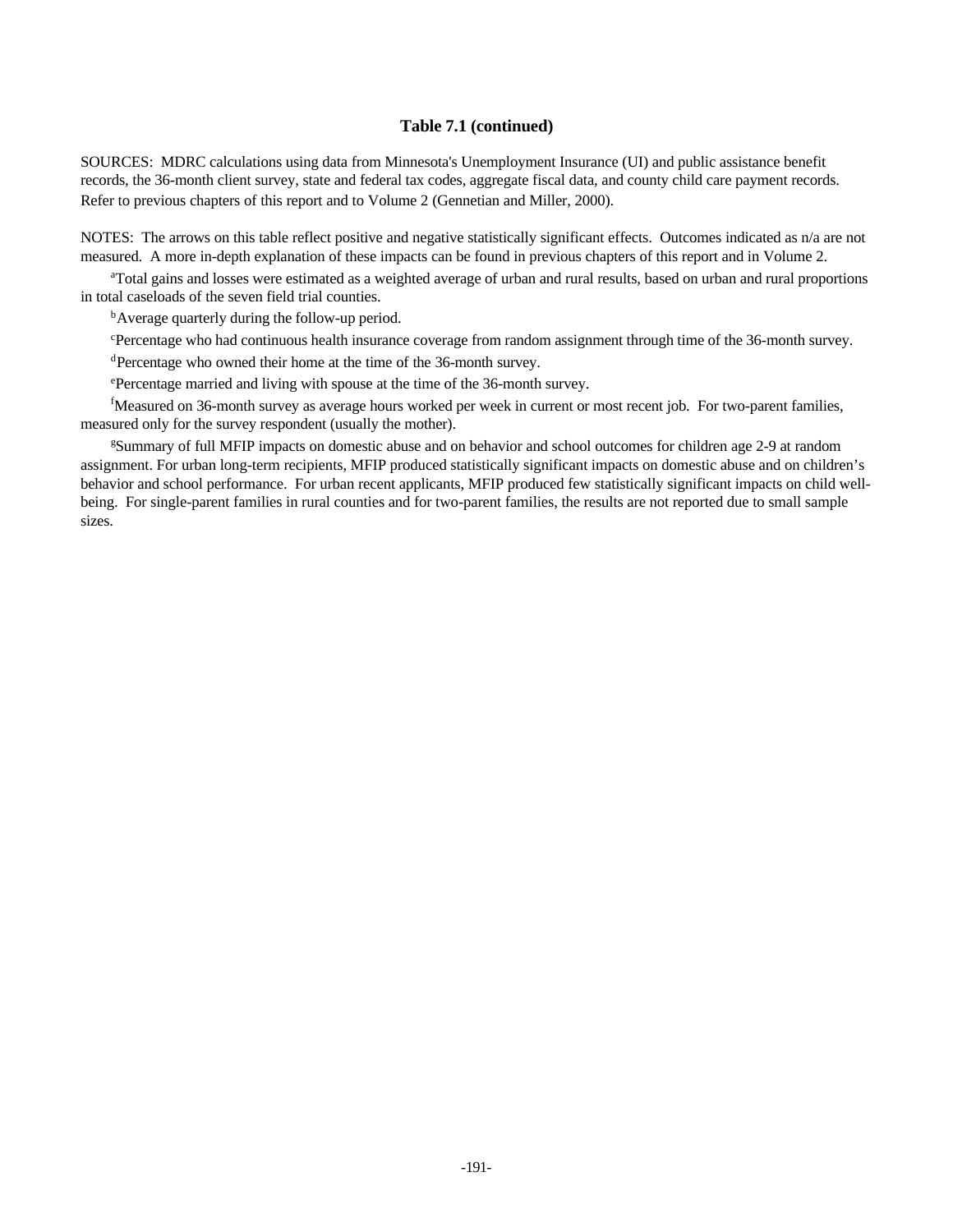annual results over the five years. The bottom three panels of Table 7.1 illustrate the nonfinancial effects of the program based on measured outcomes described in earlier chapters. The symbol (↑) denotes a statistically significant increase, the symbol  $(\downarrow)$  denotes a statistically significant decrease, and the symbol (0) denotes outcomes that were not affected by the program. The conceptual approach of the benefit-cost analysis and the results presented here are discussed in detail later in the chapter.

- **For almost all the groups, MFIP produced substantial net financial gains, ranging from \$1,200 to \$2,100 per year per family over five years.** Such gains are unusual among other types of welfare-to-work programs and were mostly induced by MFIP's financial incentives. As would be expected, MFIP also cost more than the typical welfare-to-work program; depending on the group, MFIP cost between \$1,600 and \$3,800 per year per family, over and above the costs of the welfare programs that it replaced. Most of the increase in costs is made up of increased welfare benefits and associated Medicaid costs to support working families.
- **MFIP was most efficient at increasing the financial well-being of singleparent long-term recipients, with MFIP families gaining about a dollar for every dollar spent on the program by taxpayers.** The program achieved some of its largest financial gains for these families (about \$2,000 per year over five years) and added a similar amount to government costs. Other important impacts include increased employment, reduced total reliance on welfare, and reduced poverty. For single-parent long-term recipients in the child study (those in urban counties with young school-age children), MFIP improved children's environments (by reducing domestic violence), and it improved child well-being.<sup>1</sup>
- **For single-parent families who were recent applicants, MFIP was a relatively efficient way to transfer income.** Economists have estimated that transfer programs may require as much as \$1.50 in spending for each \$1 gained by families.<sup>2</sup> In comparison, for each \$1 of financial gains to single-parent families who were recent applicants, MFIP cost taxpayers about \$1.24. The net gains for those families were about \$1,550 per year over five years, while the net costs to taxpayers and the government budget were about \$1,930 per year over five years.
- **For both single-parent long-term recipients and recent applicants, the program's patterns of benefits and costs differ between urban and rural counties.** Long-term recipients experienced similar financial gains whether they lived in urban or rural counties (about \$1,900-\$2,000 per year per family). However, the program cost more in rural counties — about \$2,400 per year compared with \$1,700 per year in urban counties. For recent applicants, the program produced

l

<sup>&</sup>lt;sup>1</sup>Volume 2 of this final MFIP report presents the outcomes from the child study; see Gennetian and Miller, 2000. <sup>2</sup>See Burtless, 1987.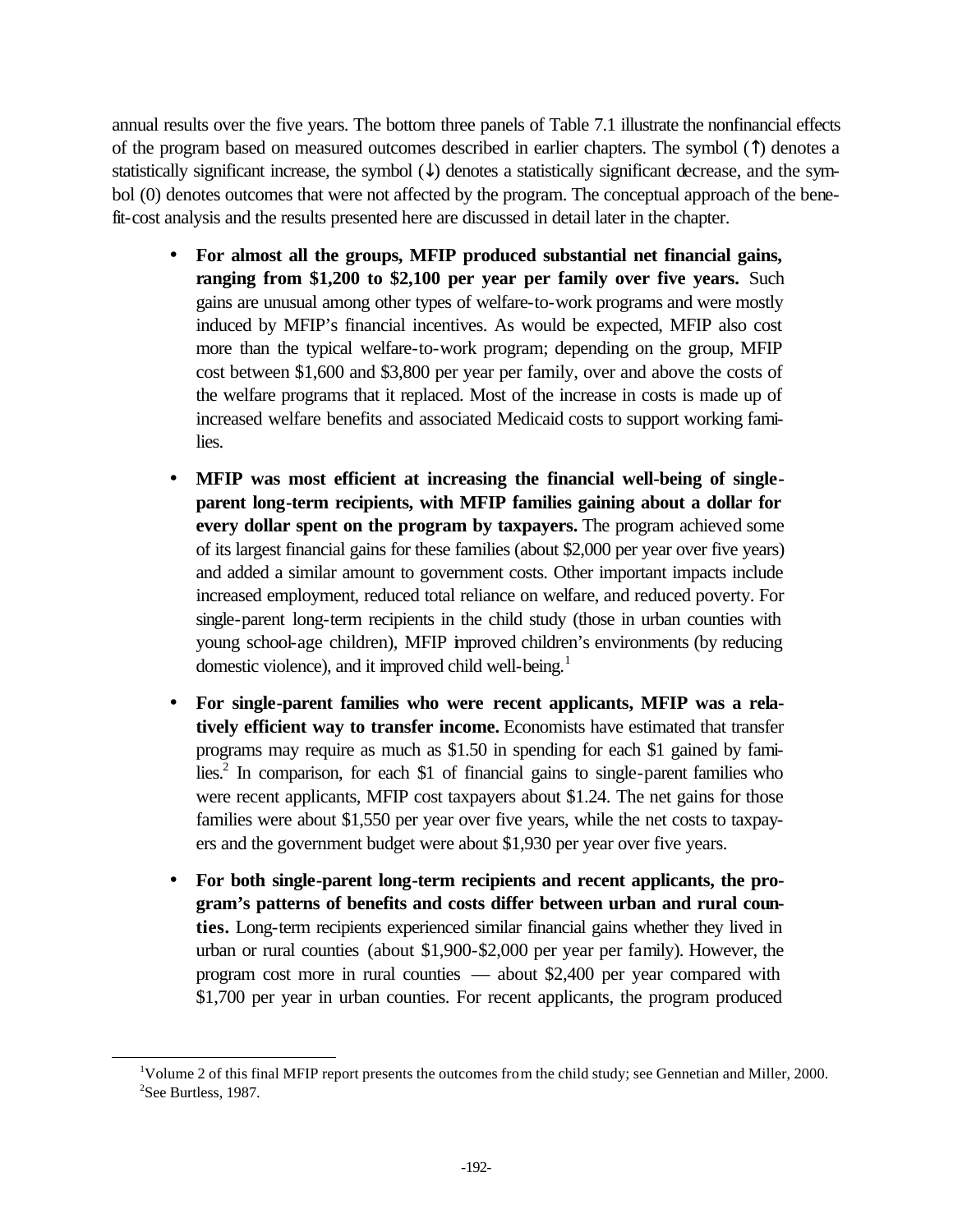larger financial gains for families in rural counties, and it also added more to government costs in those counties.

- **For two-parent recipient families, MFIP produced a financial gain of about \$1,400 per year per family over five years. It also produced some dramatic nonfinancial effects (a decrease in the work effort of second wage-earners, substantially improved marital stability, and increased homeownership). However, MFIP cost more for this group than it did for other groups — adding about \$3,800 per family per year to government costs, relative to the cost of the welfare programs it replaced.** As explained in Chapter 6, MFIP cost more for two-parent recipient families because many of these parents would have worked even in the absence of MFIP; the program led to greater use of financial incentives and to increases in welfare costs. (Note that because the child study focuses on single-parent families, MFIP's effects on measures of family and child well-being — such as domestic abuse and various child outcomes — were not measured for two-parent recipient families.)
- **For two-parent applicant families the group most likely to leave welfare on their own — MFIP brought only small financial gains. It also increased costs to the government by \$2,500 per year per family over five years.** Because of small sample sizes, few of the nonfinancial effects of MFIP were measured for two-parent applicant families.
- **When weighing the importance of MFIP's results for various groups, it seems appropriate to place substantial weight on the positive results for long-term recipients, the group who have been of greatest concern to policymakers in Minnesota and elsewhere and who therefore were targeted for MFIP's most intensive services.** Considering other groups, judgment about MFIP's success depends up how one values the increases in the financial well-being of families and the nonfinancial benefits that the program produced. When Minnesota instituted its statewide program, MFIP-S, policymakers made changes aimed at cost reduction and at increasing the program's effects for single-parent applicants; this evaluation, however, does not provide information on the results of those changes.

## **II. Background**

This benefit-cost analysis builds on a framework used in previous welfare studies, but it differs from them in some important ways, reflecting differences between MFIP's goals and those of prior welfare-to-work initiatives. In many prior initiatives, the primary goal was to reduce welfare costs. The typical objective was to develop a program that would move people to work and to produce welfare savings that would "pay for the program," savings that exceeded the cost of operating the program. MFIP had more ambitious goals. It was designed not only to increase employment but also, at least in the short run, to reduce poverty and dependence on welfare and to improve the well-being of working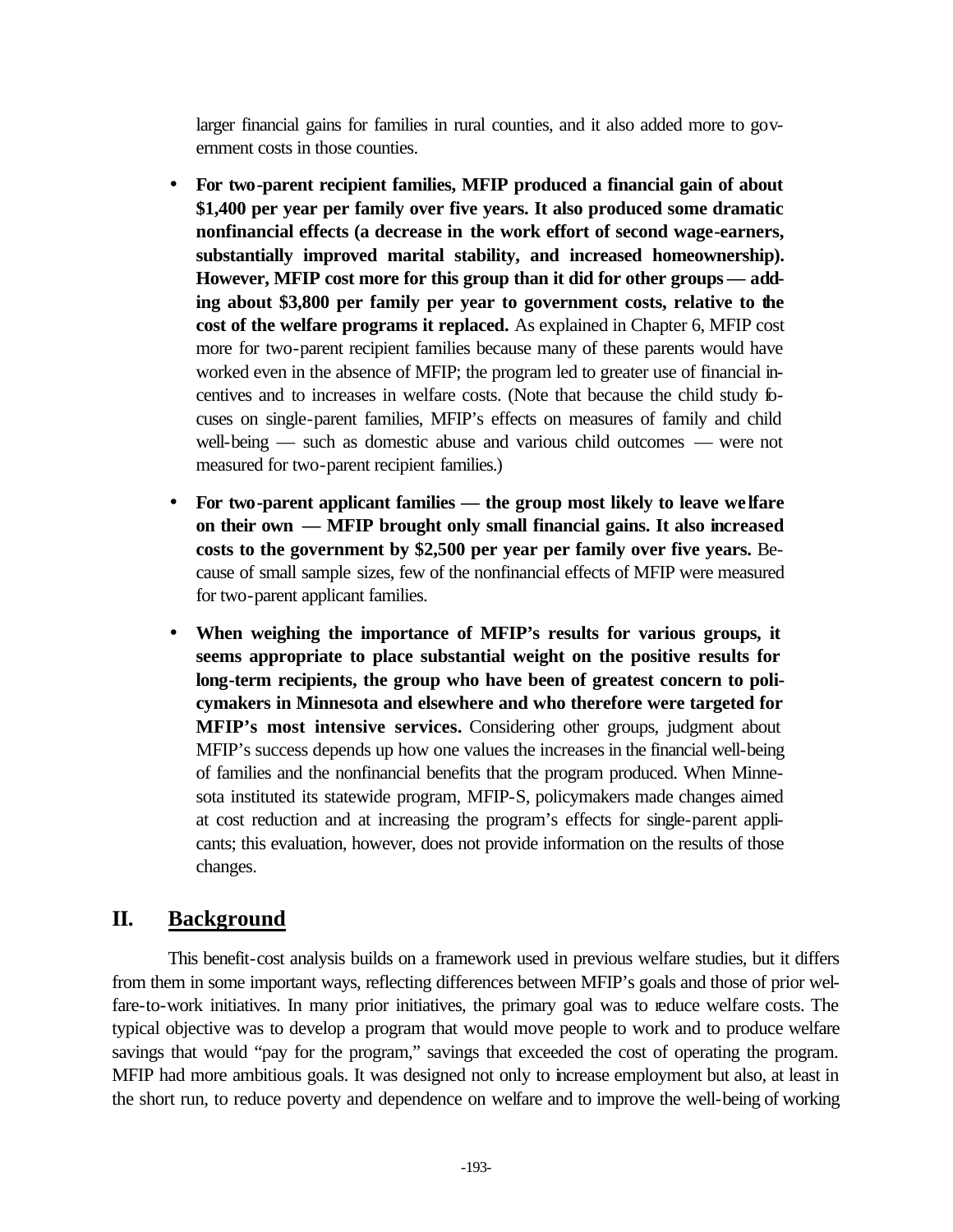families. While legislators and program designers wanted to keep costs as low as possible, they judged that Minnesotans were willing to increase government outlays, at least in the short run, in order to achieve the antipoverty goal and potentially improve family outcomes. Continued receipt of some benefits as a work supplement was consistent with MFIP's antipoverty objective.

The fact that MFIP's goals included reducing poverty complicates the task of comparing the program's benefits with its costs, for two reasons. First, benefit-cost analysis is most straightforward when all of a program's effects are measurable in dollars, so that they can be easily added and subtracted from one another to arrive at one "bottom-line" assessment of the program's effectiveness. Yet the kinds of outcomes that Minnesotans were interested in achieving — improvements in child wellbeing, for example — are difficult to measure in dollars. So it was possible that MFIP might increase monetary costs to the government but produce a set of noneconomic benefits (such as improvements in child well-being, reductions in domestic violence, or increases in family stability) that Minnesotans would deem worth the extra investment. Therefore, to cover as wide a range of benefits and costs as possible, this analysis accounts for both "financial" and "nonfinancial" effects of the program, even though this means that the program's effects cannot be neatly added up to produce one bottom-line number that summarizes its worth in dollars. Integrating the major nonmonetary effects of the program into the benefit-cost analysis is a pioneering effort to move this type of analysis in the direction of great comprehensiveness.

Second, it is also difficult to derive a single bottom-line figure that sums up the whole program because MFIP's effects varied substantially for different subgroups of the welfare population. For example, MFIP increased earnings, increased welfare benefits, reduced total reliance on welfare, and increased income among single-parent long-term recipient families (Chapter 4). Moreover, Volume 2 reports that MFIP achieved improvements in outcomes for children age 2 to 9 in urban long-term recipient families and that it decreased the incidence of domestic abuse. For single-parent recent applicants and two-parent families, MFIP achieved more modest effects on financial outcomes, but it substantially increased the likelihood that couples in two-parent families stayed married throughout the three-year period (Chapter 6). Thus, this benefit-cost analysis addresses each important subgroup separately, to highlight the ways in which the program was more or less effective for particular types of families.

One method that the benefit-cost analysis uses to describe MFIP's relative effectiveness for different types of families is to assess the program's efficiency at producing financial gains for each type. In this case, "efficiency" is defined as the level of financial gain to families per dollar spent by the government; so a very efficient program produces large gains to families at low cost to the government. To describe the efficiency of programs, economists have long employed the "leaky bucket" test.<sup>3</sup> The idea is that, like a leaky bucket, programs that transfer income from one group in society to another produce some wasted resources, or costs to society over and above the amount transferred. Some of the "leakiness" of programs is caused by administrative costs (which expend society's resources but do not directly benefit the targeted families). However, the inefficiencies that are of greatest political concern are decreases in work effort on the part of families who receive the new benefits; if families decrease their earnings in response to a transfer program, then for each dollar the government spends, families gain less

 ${}^{3}$ See Okun, 1975.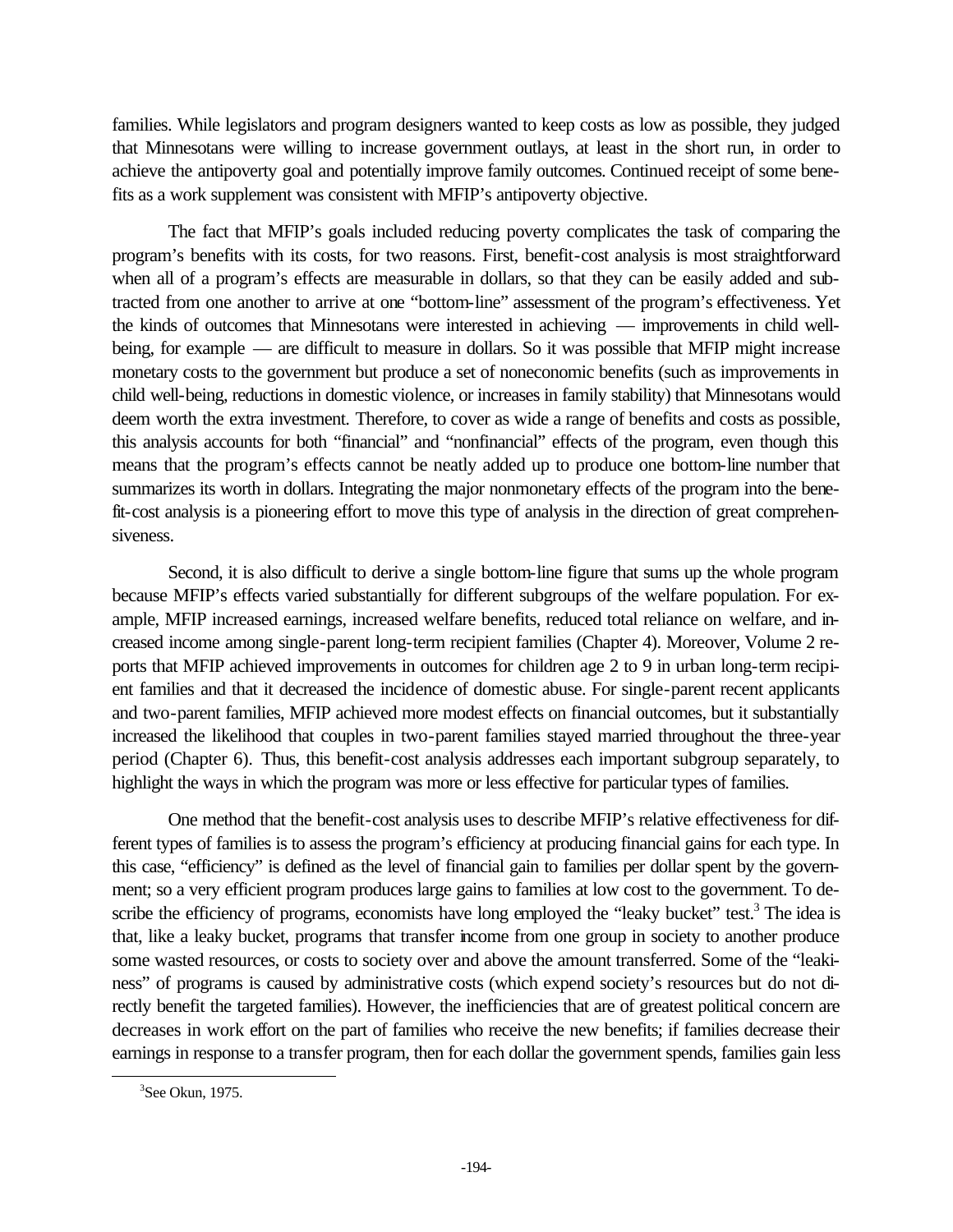than a dollar in income. The greater the decrease in earnings, the greater the leak in the bucket. The hope is that a work incentive program will decrease this inefficiency by providing additional income only if parents work. In a very efficient program, parents might even increase their work effort, so that each dollar transferred by the government brings more than one dollar in income for families.

This chapter presents the program's net benefits and costs per MFIP group member.<sup>4</sup> It presents five-year net gains and losses per MFIP group member for each of the six family types discussed in earlier chapters: single-parent long-term recipients in urban and in rural counties, single-parent recent applicants in urban and in rural counties, two-parent recipient families, and two-parent applicant families. (Further description of these groups appears in Chapter 1.) For the sake of brevity, most of the tables in this chapter present the results of each step of the analysis only for single-parent long-term recipients in urban counties. As discussed earlier, these families account for a disproportionate share of welfare costs and caseloads, and they are thus of greatest interest when considering the costs and benefits of the program.<sup>5</sup> The program's net gains and losses (but not the intermediate steps of the analysis) for each of the other five groups are presented at the end of the chapter.

Some cautions about the interpretation of the benefit-cost findings are in order. First, this report presents an analysis of the MFIP field trials, which were different in their various components than the statewide program (MFIP-S) that is currently being implemented in Minnesota; thus, the costs of MFIP-S are likely to differ from costs presented here. Second, the program's costs and benefits may extend past the five-year time frame used here, and it would be difficult to project the estimates past the five-year point with much accuracy. Third, unlike the earlier chapters, this benefit-cost analysis incorporates positive and negative financial estimates even when they do not reach the level of statistical significance, because they nonetheless represent the best estimates available. Thus, the financial estimates presented in this chapter should be considered approximations.<sup>6</sup>

The next section of this chapter describes the analytical approach and general methods used in estimating MFIP's financial gains and losses. Section IV then focuses on single-parent long-term recipients in urban counties, discussing and estimating MFIP's major benefits and costs during the observation period, as well as extrapolating estimates of the future benefits and costs, through year 5. Section V presents the results for the other MFIP subgroups, and Section VI provides a summary and conclusion to the analysis.

<sup>&</sup>lt;sup>4</sup>These are "net" because they are the benefits and costs per MFIP group member minus the benefits and costs that would have accrued in the absence of MFIP, through the AFDC system.

<sup>5</sup>Moreover, based on estimates from Minnesota's Department of Human Services, the urban caseload (the caseload in counties that make up the Twin Cities metropolitan area) currently represents nearly two-thirds of Minnesota's total caseload.

<sup>6</sup>However, when summarizing the program's nonfinancial effects, as in Table7.1, only effects that *are* statistically significant are depicted with  $(\uparrow)$  and  $(\downarrow)$  symbols.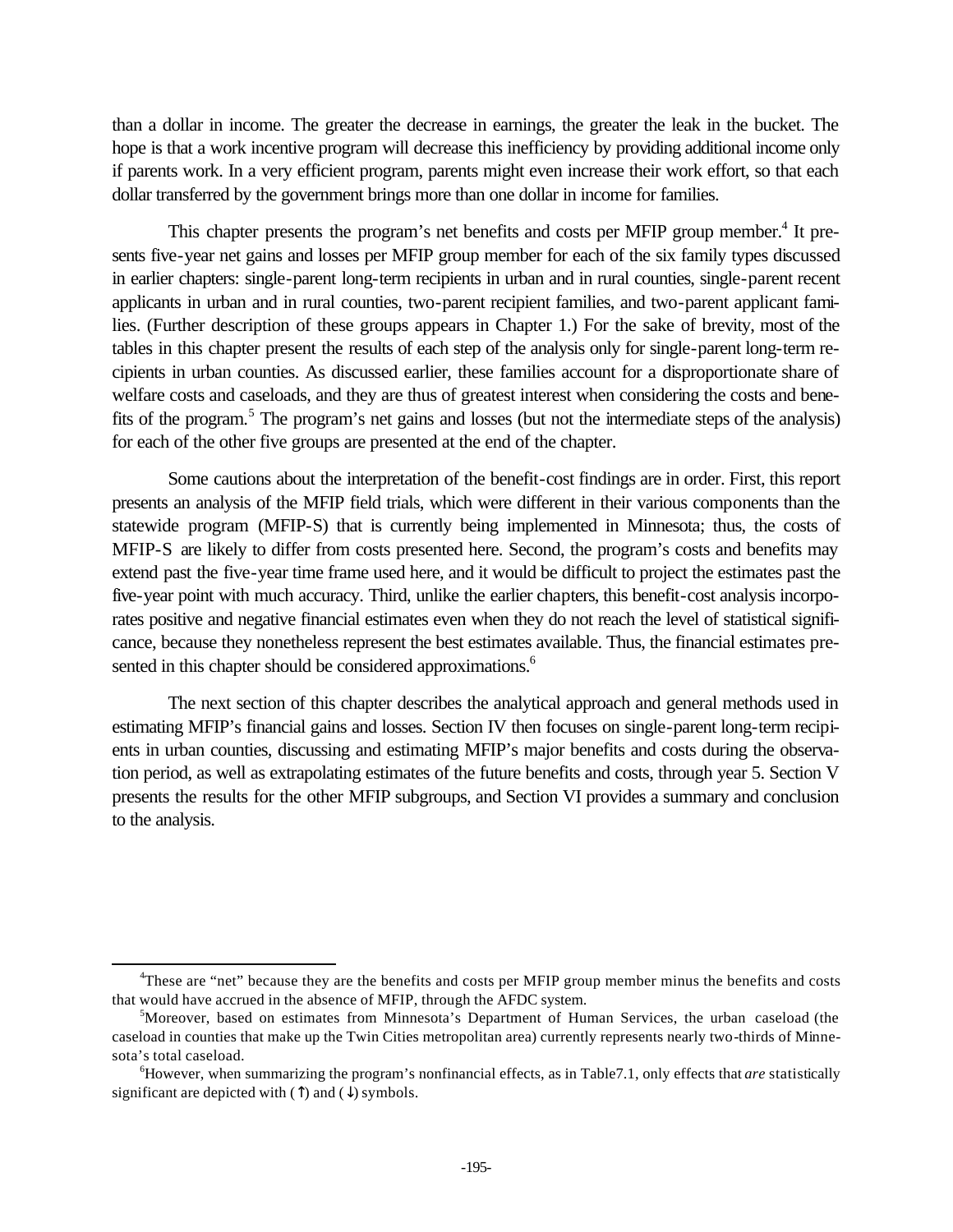## **III. The Analytical Approach**

The analytical approach used in this benefit-cost analysis of the MFIP evaluation is similar to the approach used in previous evaluations by the Manpower Demonstration Research Corporation (MDRC).<sup>7</sup> The general analytic approach is to place dollar values on the program's effects and its use of resources wherever possible, either by directly measuring them or by imputing them. The program's effects on earnings and welfare benefits were measured directly. Its effects on fringe benefits, state and federal taxes, Medicaid and other health insurance payments, the costs of administering the transfer programs, and the costs of operating employment and training services were imputed or estimated. Aggregate fiscal expenditure data and data from a staff time study were used for cost estimations. Data on earnings and transfer payments in combination with transfer payment eligibility rules, tax regulations, and published data from various sources including state and federal agencies were used to impute the dollar values of other program effects. The analysis primarily uses information from the 36-month survey to account for program effects that are nonfinancial or difficult to value in dollar terms.

### **A. Accounting Methods**

l

The financial benefit-cost estimates cover a five-year time frame starting with the quarter after random assignment (quarter 2). This time frame is similar to that used in previous MDRC evaluations of welfare reform programs where effects were expected to occur quickly and then decrease over time. This five-year time frame includes an observation period and a projection period.

The *observation period* for each sample member includes the portion of the follow-up period when benefits can be estimated from "observed," or recorded, data; it extends from random assignment through the last month of available data or June 1998, whichever is earlier. The observation period covers at least two-and-a-half years for all sample members and up to four years for those randomly assigned during the first month of the study (April 1994). Gains and losses observed at the end of this period were then *projected* to the end of the five-year time frame, using several assumptions about the magnitude of future effects. The *projection period* ranges from one to two-and-a-half years, depending on when a sample member was randomly assigned in the study.

As stated above, the five-year time frame is used because, as in most welfare reform studies, MFIP's effects were expected to occur fairly soon after people entered the program and then to decrease over time. The time frame also acknowledges that uncertainty increases the further one attempts to extrapolate beyond the observation period of two-and-a-half to four years.

The financial benefit-cost estimates are expressed in terms of *net present values per MFIP group member*. The "net" in net present value means that, like impacts, the estimated amounts represent differences between estimates for MFIP and AFDC group members. The estimates are in "present value" terms because the accounting method of "discounting" is used to express the dollar value today

 $7$ Many of the techniques were originally developed for the evaluations of state programs under MDRC's Demonstration of State Work/Welfare Initiatives; see Long and Knox, 1985. This report's description of that approach is adapted from three previous MDRC reports: Riccio, Friedlander, and Freedman, 1994; Kemple, Fellerath, and Friedlander, 1995; and Bos et al., 1999. Minor distinctions have been introduced here to accommodate the data that are available for the present evaluation and the unique features of MFIP.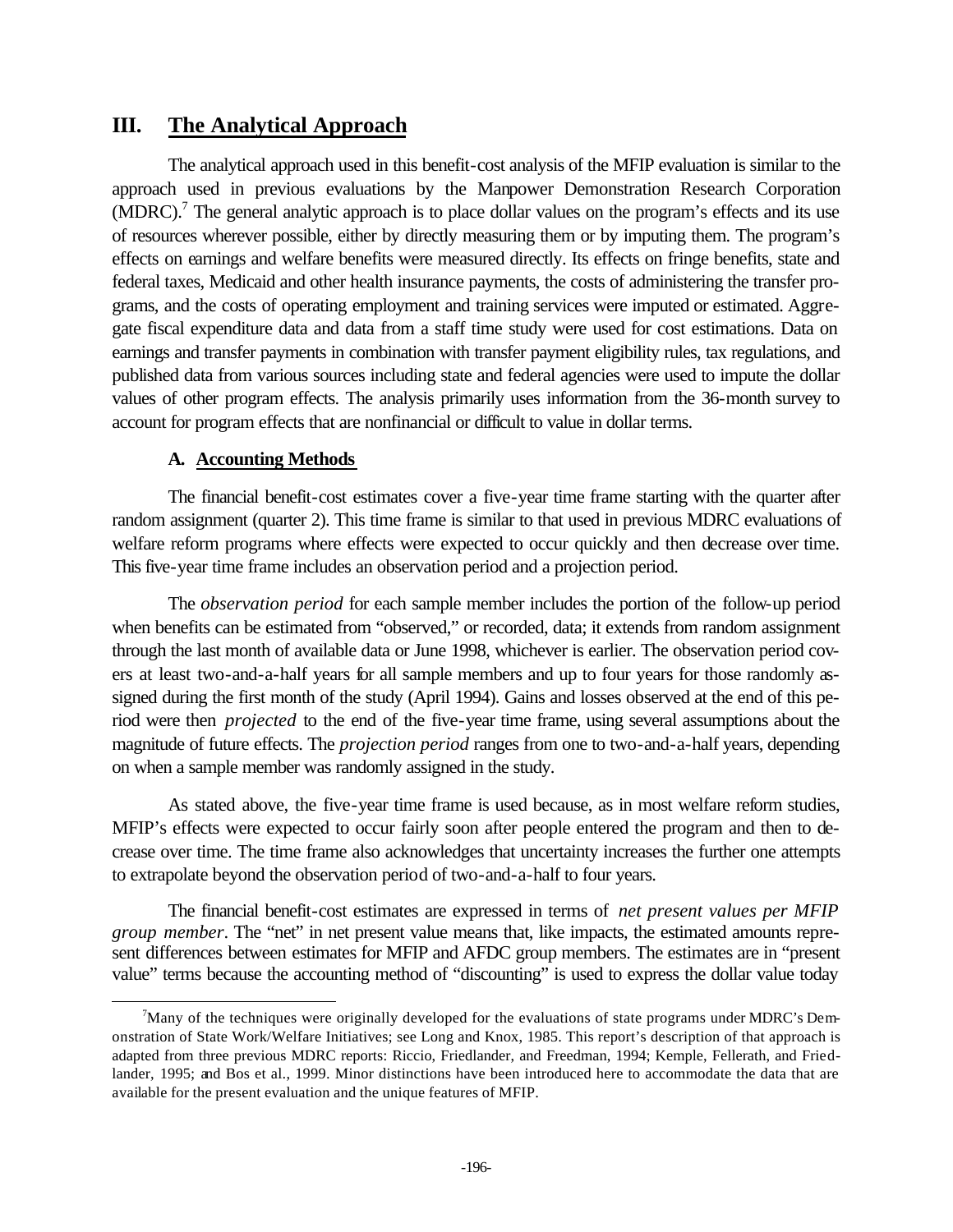of program effects that will occur in future.<sup>8</sup> All benefit and cost estimate amounts are expressed in 1996 dollars, eliminating the effects of inflation on values of benefits and costs.<sup>9</sup>

## **B. The Analytical Perspectives**

An important issue in benefit-cost analysis of government programs is determining *who* bears any costs or benefits from the program. In other words, from whose perspective should the estimated net benefits and costs be viewed? This analysis presents the net benefits and costs from the analytical perspectives of the following main groups and institutions, which were most directly affected by the program in Minnesota:

- The welfare sample
- Government (or, more precisely, the government budget)
- Taxpayers (shorthand for individuals not in the welfare sample)
- Society as a whole

l

The same program effects might elicit gains from one perspective and losses from another. For example, from the perspective of the research sample (which is called the welfare sample in this chapter), an increase in welfare benefits may be considered a benefit because those welfare payments may be the only income available to these families. However, from the perspective of taxpayers (who are not in the welfare sample), an increase in welfare benefits is a cost. Thus, in assessing each main program effect, it is important in benefit-cost analysis to consider the perspective of each directly affected group.

Box 7.1 illustrates these four analytical perspectives and their roles in helping to determine whether a program and its components are a net gain to society or to any of the groups affected. The examples are offered only for illustrative purposes. Gains are represented by the (+) symbol, losses are represented by the (–) symbol, and the (0) symbol is used to represent situations where there is neither a gain nor a loss.

<sup>&</sup>lt;sup>8</sup>In programs like MFIP, many costs are incurred early in the program, particularly in the first two years, when welfare receipt is heaviest. However, some costs and benefits (for example, earnings gains) continue to be realized in later years. Simply comparing the nominal dollar value of program costs with benefits over multiple years would be problematic, because the value of a dollar is greater in the present than in the future. A dollar available today (either to MFIP group members or to the government) can be invested and may produce income over time, making it worth more than just a dollar available in the future. So to make a fair comparison between benefits and costs over multiple years, it is essential to focus on their value at a common point in time — for example, the present. This issue is addressed by discounting, which is a method for reducing the value of benefits and costs accrued in later years relative to benefits and costs accrued early in the program. This benefit-cost analysis uses the end of the first year following random assignment as the comparison point for the investment period. In other words, gains that accrued later were discounted to reflect their value at the end of year 1. In calculating these discounted values, it was assumed that a dollar invested at the end of year 1 would earn a real rate of return of 5 percent annually. For example, if a welfare reform program increased revenues to the government budget by an average of \$1,221 per MFIP group member in the last quarter of year 5, its net present value would be \$1,000 from the standpoint of the investment period. This is because \$1,000 invested at the end of year 1 at a 5 percent annual rate of interest (compounded continuously) equals \$1,221 at the end of year 5.

<sup>9</sup> Estimates are expressed in constant dollars by using quarterly GNP implicit price deflators from the *Survey of Current Business* (July issues: Table 8.1 prior to 1997 and Table C.1 after 1996) and the Bureau of Economic Analysis: *National Income and Wealth*.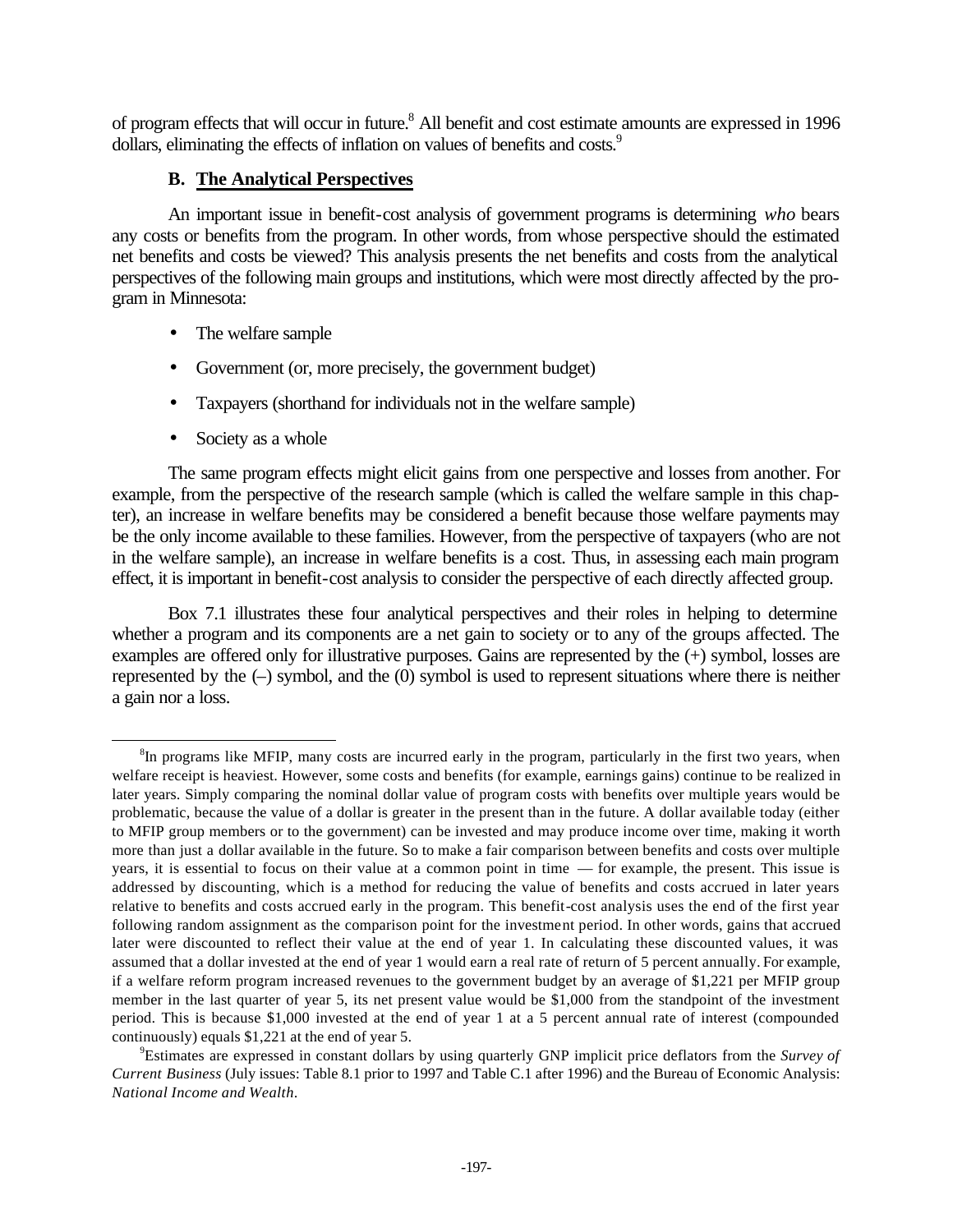|                                             |                          |                             | <b>Analytical Perspective</b> |                |
|---------------------------------------------|--------------------------|-----------------------------|-------------------------------|----------------|
| <b>Main Effects of the Program</b>          | Welfare<br><b>Sample</b> | Government<br><b>Budget</b> | <b>Taxpayers</b>              | <b>Society</b> |
| <b>Financial effects</b>                    |                          |                             |                               |                |
| Increase in transfer payments               | $^{+}$                   |                             |                               | $\Omega$       |
| Cost of employment and training<br>services | $\theta$                 |                             |                               |                |
| Increase in earnings and fringe<br>benefits | $+$                      | $\Omega$                    | $\Omega$                      | $+$            |
| Increase in tax payments                    |                          | $+$                         | $+$                           | $\overline{0}$ |
| <b>Nonfinancial effects</b>                 |                          |                             |                               |                |
| Increased time spent out of the<br>home     |                          | n/a                         | $\gamma$                      |                |
| Improvement in family well-being            | $+$                      | n/a                         | $+$                           | $+$            |

In Box 7.1, the *welfare sample's perspective* identifies net gains or losses for members of the MFIP group, indicating how they fared as a result of the program. As illustrated, the direct impacts on earnings and transfer payments and the indirect or additional improvements in family well-being may represent gains for the welfare sample. On the other hand, there may be losses from the higher tax impacts and the increased time spent out of the home. Therefore, if the gains from earnings, transfer payments, and family well-being exceed the value of the higher taxes and the increased time spent out of the home, the program may be considered a net gain from the standpoint of the welfare sample.<sup>10</sup>

<sup>&</sup>lt;sup>10</sup>For additional illustrations, see Kemple, Friedlander, and Fellerath, 1995; and Riccio, Friedlander, and Freedman, 1994.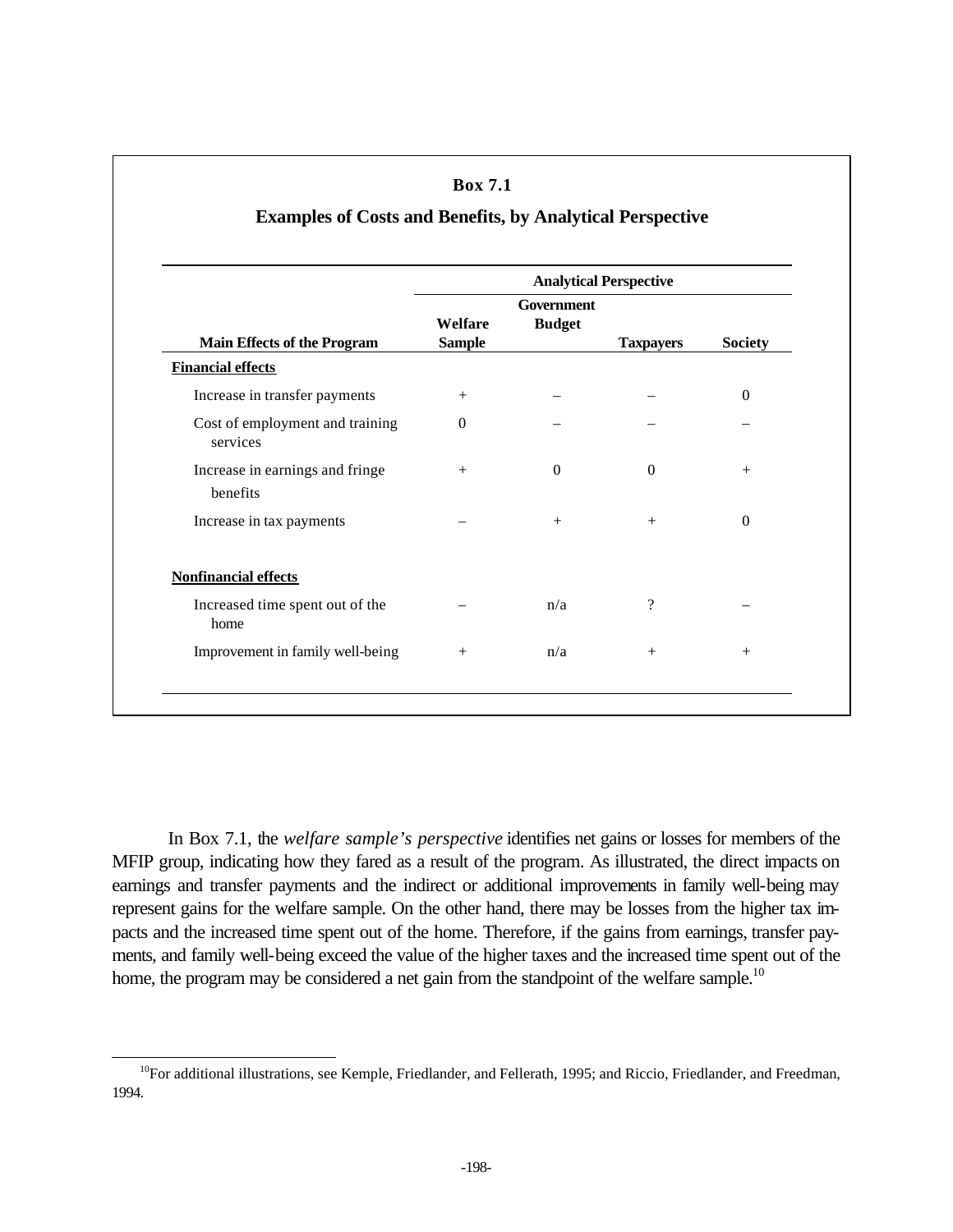The *government budget perspective* identifies net gains and losses incurred by a combination of the federal, state, and local government budgets that fund such programs.<sup>11</sup> For example, the federal government funds the Food Stamp program; the federal and state governments share funding for the AFDC, MFIP, and Medicaid programs; and the state government funds the Working Family Credit (WFC) program. As shown in Box 7.1, net costs to the government budget occur through increases in transfer payments and the related administrative costs, whereas gains occur if higher taxes are paid by program (MFIP) group members compared with control (AFDC) group members.

The *taxpayers' perspective* identifies benefits and costs from the standpoint of everyone in society other than individuals in the welfare sample. (The term "taxpayer" is used for simplicity, even though members of the welfare sample can be taxpayers as well.) Financial costs to the government budget are generally represented as costs to taxpayers. In addition, however, taxpayers in Minnesota may derive nonfinancial benefits such as the satisfaction of knowing that the MFIP program has increased work and reduced poverty among low-income families. The (?) symbol under the taxpayers' perspective in Box 7.1 reflects uncertainty about whether taxpayers prefer that parents (particularly mothers) work part time or full time, given that they are employed.

The *perspective of society as a whole* combines the perspectives of two groups: the welfare sample and the taxpayers who are not in the welfare sample. For a given component in the analysis, a net gain to society occurs only when a gain to one group is not at the expense of the other group. For example, in Box 7.1, impacts on earnings represent a gain to the welfare sample but not to taxpayers although any taxes paid on those earnings would be a gain for the government budget. Net losses to society occur when a loss to one analytical group is not a benefit to another. For example, the net costs of increased use of employment and training services represent a loss to taxpayers but are neither a gain nor a loss to the welfare sample, so they are considered a loss to society. Program effects that constitute a net gain from one perspective but a net loss from another (such as the example of increased transfer payments) have no financial consequences from the societal perspective. From that perspective, these effects represent a *transfer* from one group in society to another, rather than a gain or loss of societal resources.

Two issues should be noted in interpreting these perspectives and the program's distributional effects. First, when adopting the societal perspective, one assumes that the "value," or importance, of a dollar lost by one group is equivalent to that of a dollar gained by the other group, which is an arguable assumption. It is a matter of common sense (and supported by an extensive economic literature) that an increase in income of \$1,000 will typically have a larger effect on the well-being of a family whose annual income is \$5,000 than of a family whose annual income is \$50,000. Moreover, in the case of MFIP, for example, elected officials explicitly chose to transfer income to low-income families who were working, via the enhanced earned income disregard and other changes in the benefit structure.

<sup>&</sup>lt;sup>11</sup>Estimates of net financial gains and losses from the perspective of taxpayers (not in the welfare sample) and those from the perspective of the government budget are very similar. The two perspectives differ in the treatment of Social Security and Medicare and the nonfinancial effects. The government budget gains from contributions to Social Security and Medicare payroll taxes by both welfare sample members' and their employers' contributions, whereas taxpayers (who include employers) gain only from employees' contributions to those two taxes.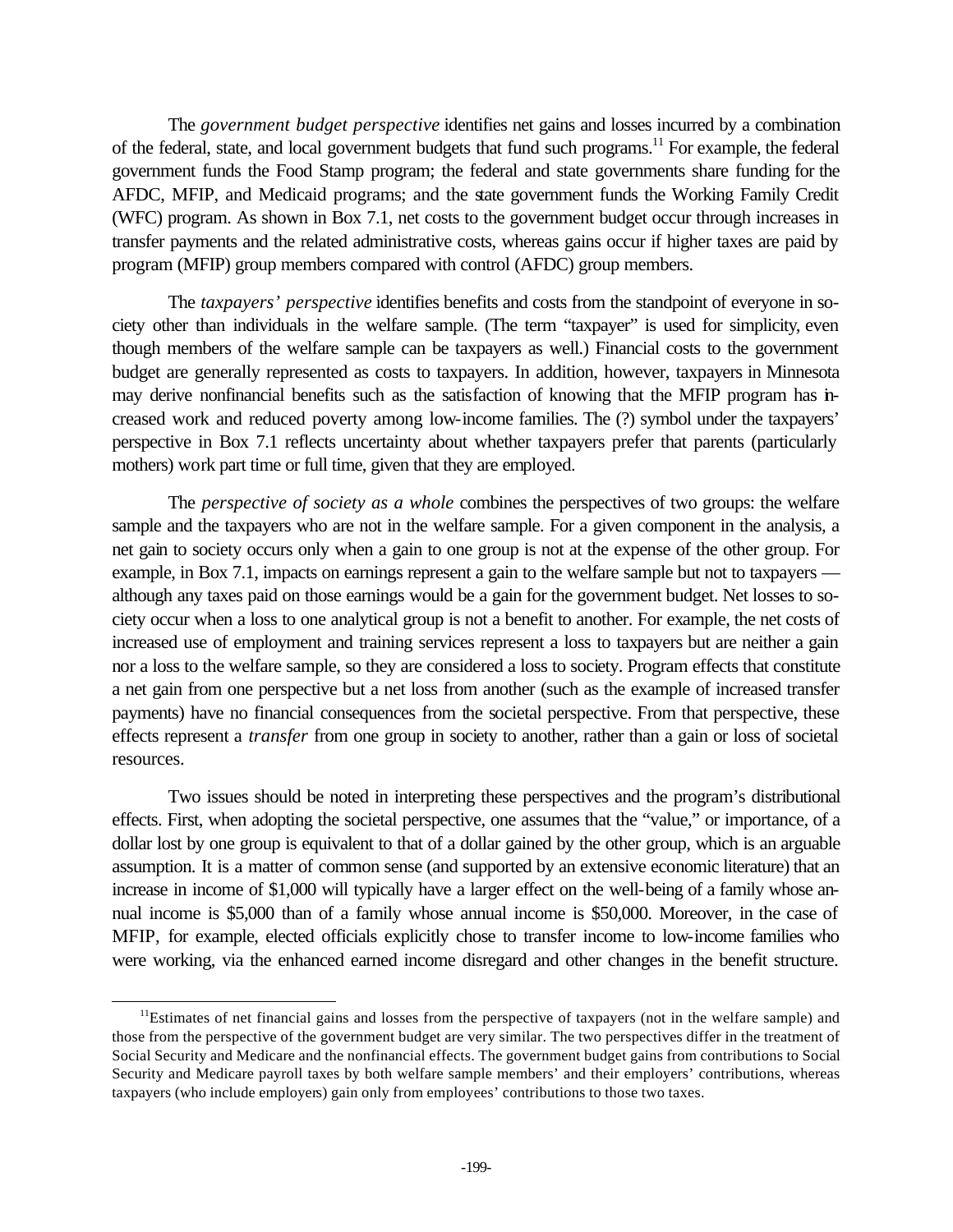Presumably, those officials were implicitly acknowledging that a dollar in the pocket is more valuable to a poor person than to the average taxpayer. This benefit-cost analysis treats each dollar the same, no matter whom in society it accrues to; but to help account for this issue, reductions in poverty are treated as separate, "nonfinancial" gains to the welfare sample, taxpayers, and society.

Second, it is more straightforward to allocate financial benefits and costs to particular segments of society than it is to allocate nonfinancial benefits and costs. The treatment of nonfinancial effects from the perspectives of various groups is discussed later in the chapter.

## **C. Limitations of the Analysis**

There are some limits on the comprehensiveness of the benefit-cost analysis that should also be recognized. First, some costs and benefits are difficult to measure, or they represent indirect effects of the program and so are not measured. Thus, the estimates in this chapter represent the most direct effects of the program and do not take into account the secondary effects that may result from the program. These include, for example, the possible displacement of other workers resulting from the increased employment of MFIP group members; such displaced workers may become unemployed or may accept lower-paying jobs. Similarly, although the analysis acknowledges nonfinancial benefits such as increased homeownership to the welfare sample and to taxpayers, homeownership may also bring indirect financial effects that the analysis does not account for, such as the cost to the government of providing loan subsidies for low-income families or the long-term benefits to the welfare sample of accumulating wealth through homeownership.

Second, there are some additional effects that are measurable but are difficult to value in dollars — the nonfinancial benefits and costs discussed earlier. For example, the analysis does not place dollar values on the effects of the program on poverty, employment, welfare use, or the time parents spent out of the home and the effects on family and child well-being. Instead, the tables account for these nonfinancial gains and losses by using  $(+)$ ,  $(-)$ , and  $(0)$  symbols.

# **IV. Benefits and Costs for Single-Parent Long-Term Recipients in Urban Counties**

## **A. Financial Costs in the Observation Period**

This section presents estimates of the cost of MFIP per MFIP group member, during the observation period. Focusing on long-term recipients in urban counties, it shows how these costs varied across program components and support services. This information may be useful to administrators and planners who want to understand, in a comprehensive way, the nature of the government's investment in MFIP. In particular, which pieces of the program account for most of MFIP's costs?

The primary goal of the cost analysis is to estimate the government's average *net* cost of providing MFIP and MFIP-related services to members of the MFIP group. The net cost is the difference between the average cost per *MFIP group member* and the average cost per *AFDC group member,* that is, the cost of *all* MFIP and non-MFIP-related services that were used during a fixed period of time following a person's entry into the study.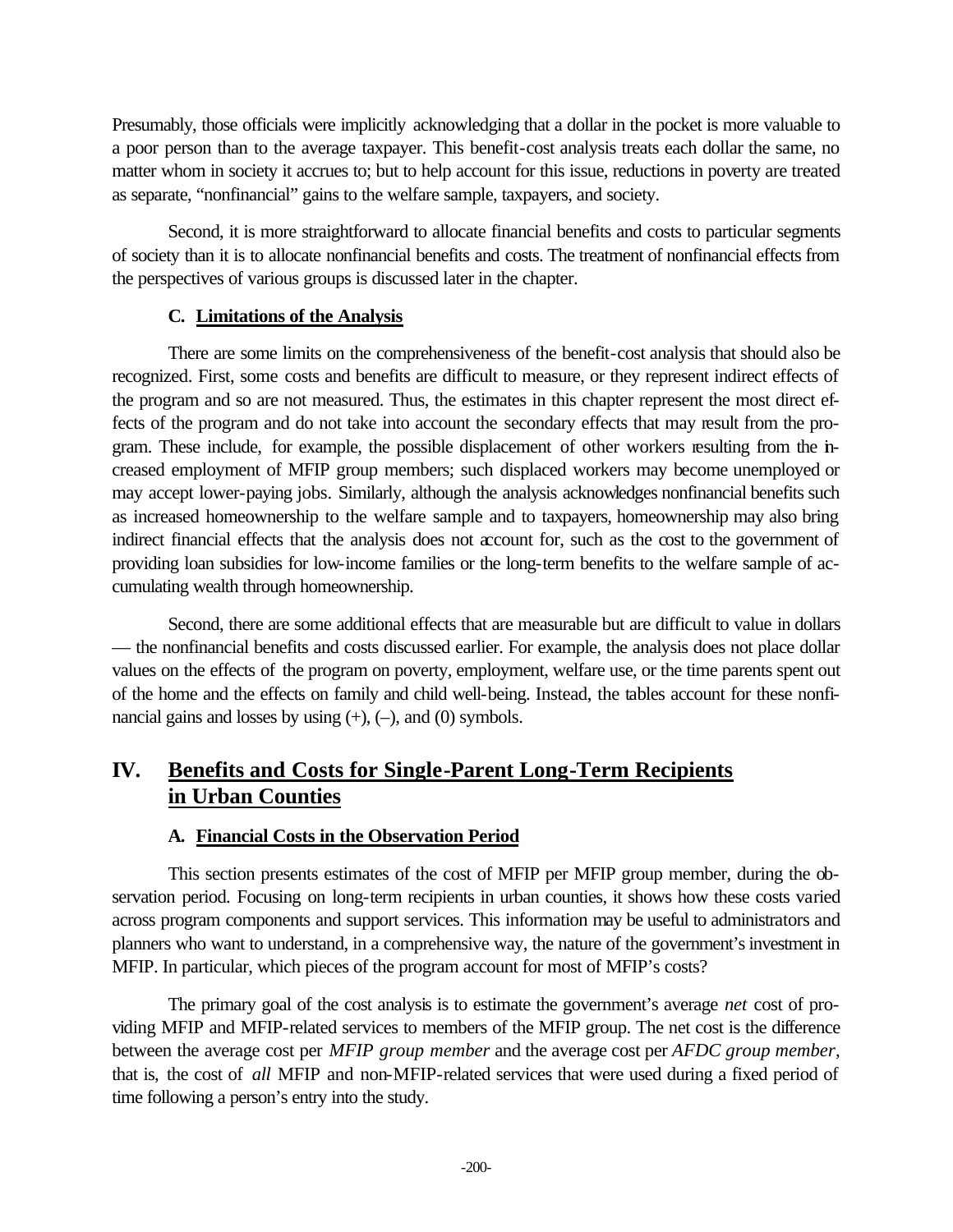Section 1 below starts with an account of the major components of the cost analysis. Then Sections 2 through 4 discuss these components and present the cost estimates for each component for the MFIP and AFDC groups. Section 5 brings all the information together for the MFIP and AFDC groups as total gross costs. The total gross cost for the AFDC group is then subtracted from the total gross cost for the MFIP group and presented as the net costs of MFIP in the observation period.

### **1. The Main Cost Components**

l

Figure 7.1 illustrates the main expenditure components for both the MFIP group and the AFDC, or control, group. It shows that the gross cost of MFIP for each MFIP group member (box D) is made up of three main components: expenditures on MFIP transfer payments (including Medicaid or Minnesota Care  $[\text{MinCare}]$ <sup>12</sup> and child care, in box A); expenditures on operating MFIP employment and training services (box B); and expenditures by educational institutions on MFIP group members  $(box C)$ .

The gross cost that would accrue to each MFIP group member in the absence of MFIP is the gross cost per AFDC group member (box H). This is also made up of three main components: expenditures on AFDC, Food Stamps, and Family General Assistance transfer payments (including Medicaid or MinnCare and child care, in box E); STRIDE operating expenditures (box F); and expenditures by educational institutions on AFDC group members (box G).

The *net cost* of MFIP, that is, the cost per MFIP group member over and above the cost per AFDC group member, is represented by box N. The net cost is obtained by subtracting the gross cost per AFDC group member from the gross cost per MFIP group member.

### **2. Transfer Payments and Support Services (Figure 7.1, Boxes A and E)**

The first panel of Table 7.2 presents the cost of transfer payments for the MFIP and AFDC groups. For the MFIP group, welfare benefits include MFIP benefit payments; for the AFDC group, welfare benefits include payments for AFDC, Food Stamps,<sup>13</sup> and Family General Assistance benefits. For both groups, transfer payments also include welfare benefits and payments to Medicaid and MinnCare health care providers for services received by sample members. The second panel of the table shows the administrative costs of these payments, and the third panel shows payments for child  $care<sup>14</sup>$  and other support services.

The costs in Table 7.2 are estimated for the three- to four-year observation period;<sup>15</sup> they are expressed in 1996 dollars and discounted to the first year of follow-up.<sup>16</sup> During the observation

<sup>&</sup>lt;sup>12</sup>MinnCare is a subsidized health insurance program for low-income working families in Minnesota who do not have access to affordable health care coverage.

<sup>&</sup>lt;sup>13</sup>As noted earlier, the MFIP program consolidated and combined AFDC, Food Stamps, and Family General Assistance into a single program. Therefore, families on MFIP received Food Stamps as part of their cash public assistance grant payment, instead of separately as coupons (as they did under the AFDC system).

 $<sup>14</sup>$ Child care payments were from all government funds available for programs administered by county staff.</sup>

<sup>&</sup>lt;sup>15</sup>Medicaid and MinnCare payments were imputed on the basis of observed differences in earnings and welfare receipt, MFIP/AFDC group differences in Medicaid and MinnCare receipt while on and off welfare, and data on average Medicaid payments made to all enrolled individuals per month. Administrative expenditures were estimated per month of estimated Medicaid and MinnCare receipt, based on state administrative cost reports for Medicaid and MinnCare.

 $^{16}$ These and other effects shown in this chapter are different from those presented in Chapter 4, because they are discounted and adjusted for inflation. In addition, instead of cutting off the follow-up period at a common point (so there are a common number of quarters of follow-up), these effects cover the full period of available data for each individual.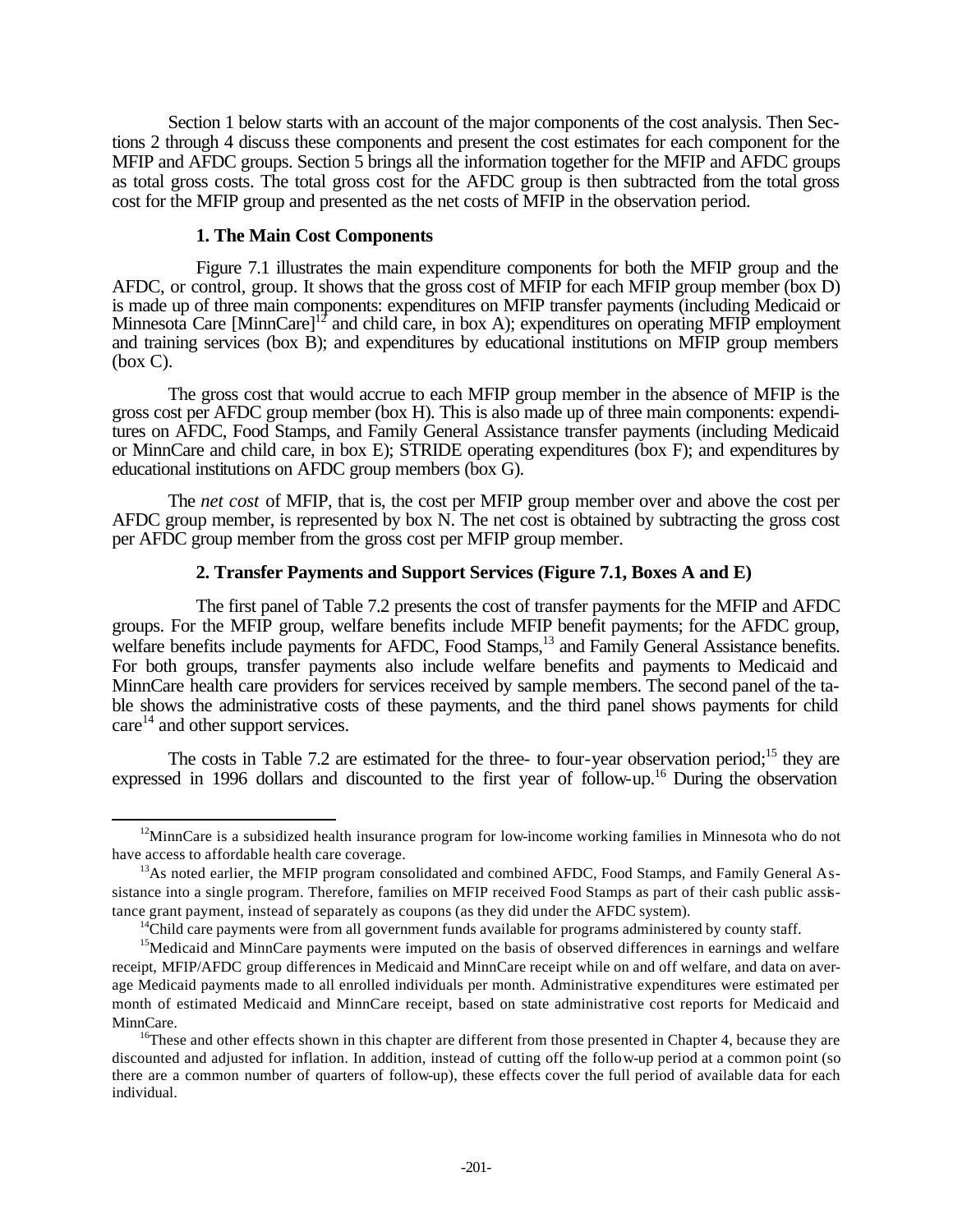#### **Figure 7.1**

### **Simplified Diagram of the Major Components of Gross and Net MFIP Costs**

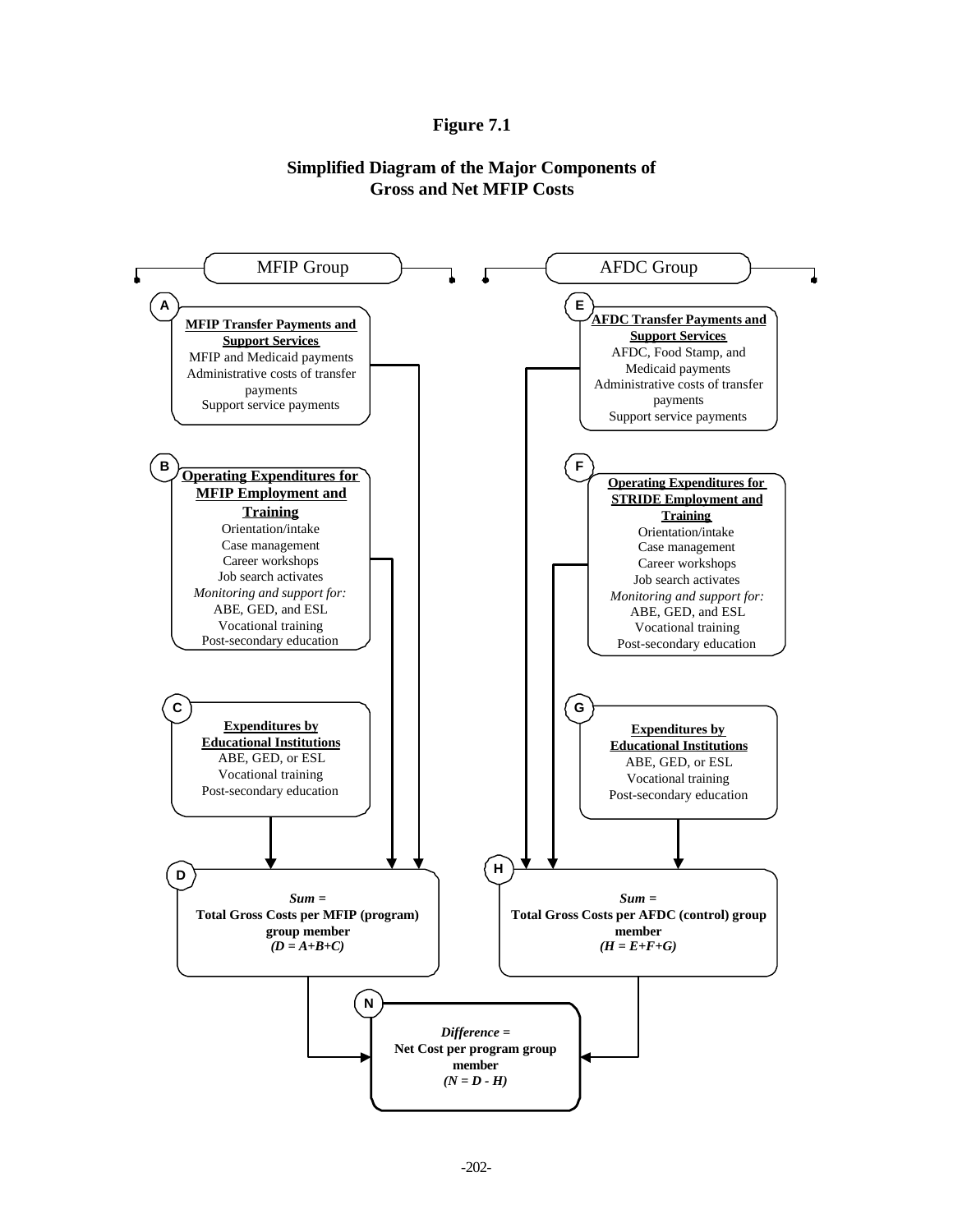|                                                                    | <b>MFIP</b> | <b>AFDC</b> | Impact        |
|--------------------------------------------------------------------|-------------|-------------|---------------|
| Type of Payment or Cost (\$)                                       | (A)         | (B)         | $(C = A - B)$ |
| <b>Transfer payments</b>                                           |             |             |               |
| Welfare benefits (cash assistance and/or Food Stamps) <sup>b</sup> | 21,908      | 19,771      | 2,137         |
| Medicaid/MinnCare <sup>c</sup>                                     | 16,554      | 15,461      | 1,093         |
| Total transfer payments                                            | 38,462      | 35,232      | 3,230         |
| <b>Administrative costs</b>                                        |             |             |               |
| Welfare administrative costs                                       | 2,760       | 2,185       | 575           |
| Medicaid/MinnCare                                                  | 1,901       | 1,785       | 116           |
| Total administrative costs of transfer payments                    | 4,661       | 3,970       | 691           |
| <b>Support services payments<sup>d</sup></b>                       |             |             |               |
| Child care <sup>e</sup>                                            | 3,269       | 2,573       | 697           |
| Other support services <sup>f</sup>                                | 336         | 90          | 246           |
| Total support service payments                                     | 3,605       | 2,662       | 943           |
| <b>Total</b>                                                       | 46,728      | 41,865      | 4,863         |

#### **Estimated Impacts on Transfer Payments, Administrative Costs, and Support Services During the Observation Period<sup>a</sup> for Single-Parent Long-Term Recipients in Urban Counties (in 1996 Dollars)**

SOURCES: MDRC calculations using data from Minnesota's Unemployment Insurance (UI) and public assistance benefit records, aggregate fiscal data, and county child care payment records.

NOTES: Estimates reflect discounting and adjustment for inflation.

 Differences are regression-adjusted, controlling for pre-random assignment characteristics of sample members. Tests of statistical significance were not performed.

Rounding may cause slight discrepancies in sums and differences.

<sup>a</sup>Observation period for each sample member extends from random assignment to June 1998. The average follow-up for urban single-parent long-term recipients was 3.9 years.

<sup>b</sup>Welfare includes MFIP, AFDC, Food Stamps, and Family General Assistance.

<sup>c</sup>Estimated cost of reimbursing medical providers for services provided to families enrolled in Medicaid or Minnesota Care (MinnCare).

<sup>d</sup>Administrative costs of support service payments were not estimated.

e Individual child care payment data for a sample of urban, single- and two-parent families were obtained from county administrative records.

<sup>f</sup>The cost of "other support services" was estimated using aggregate fiscal reports and case management participation information. These costs include: client transportation and employment-related expenses, child care funded with MFIP or STRIDE case management or employment and training funds, school-related expenditures for self-initiated training, and other incidental direct client costs.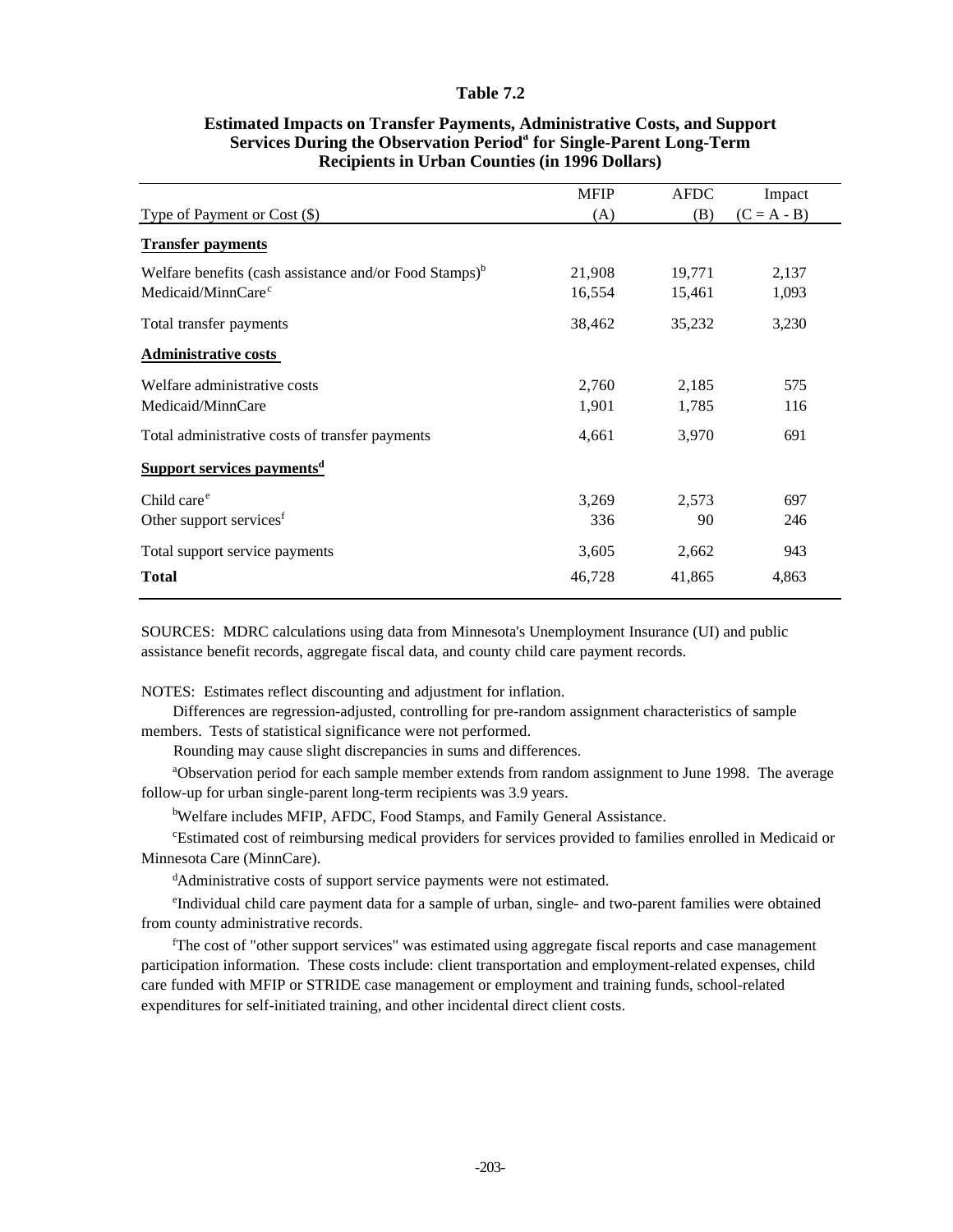period, transfer payments (welfare benefits and Medicaid/MinnCare) cost \$46,728 per member for the MFIP group and \$41,865 per member for the AFDC group. For both groups, about half the cost was for welfare benefit payments, and the administrative overhead was about 10 percent of the cost of the payments. These benefits are comparable to benefits in other welfare programs, but the costs may seem large because the benefits also included Medicaid, MinnCare, Food Stamps, and Family General Assistance. The welfare administrative costs were higher for MFIP group members because, on average, they stayed on welfare longer than members of the AFDC group did.<sup>17</sup> Support service payments cost \$3,605 per member for the MFIP group and \$2,662 per member for the AFDC group; more than 90 percent of this expense was for child care payments to support sample members who worked or participated in program activities.

The *net costs* of transfer payments, that is, the costs per MFIP group member over and above the costs per AFDC group member, were \$4,863 per MFIP group member for the three- to four-year observation period.<sup>18</sup> The net welfare administrative costs were \$691, and the net costs of support service payments were \$943 for the observation period.

### **3. MFIP and STRIDE Operating Expenditures (Figure 7.1, Boxes B and F)**

MFIP and STRIDE operating costs cover expenditures for all sample members and, for this analysis, have been divided into five main program activities or functions: orientation and intake, case management, career workshops, job search activities, and monitoring and support for education and training activities. The average operating cost per MFIP group member for a specified activity was generally calculated by first estimating a unit cost (that is, the average operating cost per participant or per month of participation in the activity). This unit cost includes both staff time spent operating the activity and any associated overhead costs, such as supervision or rent. The unit cost was then multiplied by the participation rate or the average length of time (in months) that people participated in the activity, which varied depending on the research group. The following is an overview of what is included in these operating costs and a presentation of the cost estimates (see Table 7.3).

**Orientation and Intake Costs.** These costs include expenditures on staff time and overhead for initial orientation to MFIP or STRIDE employment services. They include time spent on one-on-one interviews or assessing the client, as well as a group orientation that typically took place in the larger counties. At these initial orientations, staff explained to MFIP group members how the MFIP financial incentives worked, and for both MFIP and STRIDE participants they explained the employment and training options and the support services and transitional benefits available. Staff also assessed each sample member individually and began developing an employment plan. The 18-month interim report<sup>19</sup> and Chapter 3 of this report present additional information on the services provided to sample members.

<sup>&</sup>lt;sup>17</sup>In addition, the monthly administrative costs of welfare were higher for MFIP because financial workers for MFIP had smaller caseloads than AFDC financial workers. This reflects the higher proportion of MFIP cases who were mixing work and welfare. It took more time for MFIP workers to administer such cases, which offset any reductions in staff time due to the cash-out of Food Stamp benefits.

 $18$ Unlike the impact results presented in prior chapters, financial estimates in this charter are not tested for statistical significance (and are often used even if they are not statistically significant). In addition, the estimates are different because of discounting, inflation adjustments, and the use of all follow-up data available for each sample member.

 $19$ Miller et al., 1997.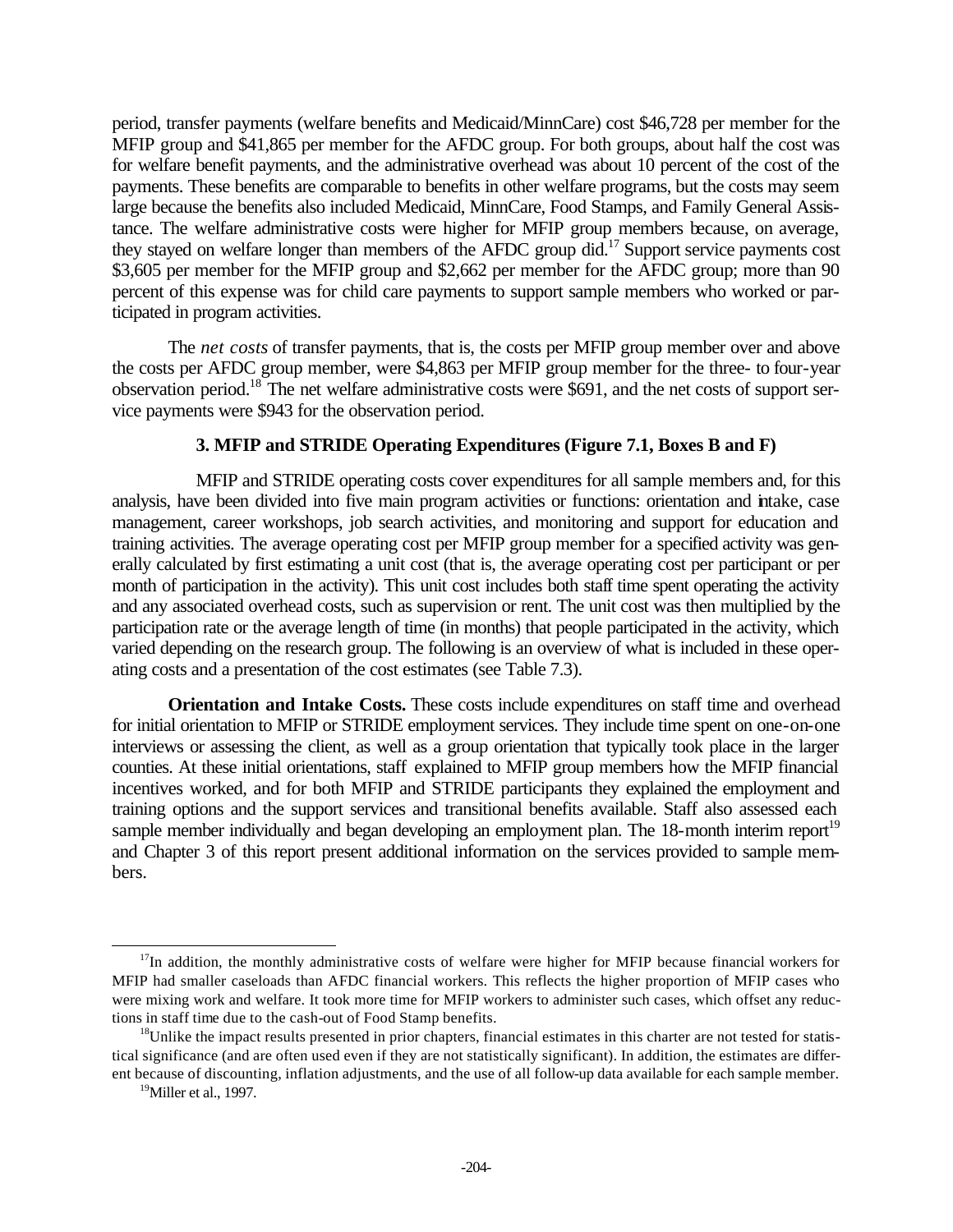|                                                       | Unit Cost for all     |             |                                       | Average Cost per Single-Parent |                                       |  |
|-------------------------------------------------------|-----------------------|-------------|---------------------------------------|--------------------------------|---------------------------------------|--|
|                                                       | MFIP and AFDC Members |             | Long-Term Recipient in Urban Counties |                                |                                       |  |
|                                                       | Average per Month     | Average per |                                       |                                |                                       |  |
|                                                       | of Participation      | Participant | <b>MFIP</b>                           | <b>AFDC</b>                    | <b>Net</b>                            |  |
| Component                                             | (A)                   | (B)         | (C)                                   | (D)                            | $(E = C - D)$                         |  |
| <b>Expenditures by MFIP and STRIDE</b>                |                       |             |                                       |                                |                                       |  |
| for employment and training services                  |                       |             |                                       |                                |                                       |  |
| Orientation/intake for MFIP/AFDC <sup>b</sup>         | n/a                   | 108/176     | 85                                    | 46                             | 39                                    |  |
| Case management                                       | 43                    | n/a         | 686                                   | 183                            | 503                                   |  |
| Career workshops                                      | n/a                   | 74          | 31                                    | 16                             | 15                                    |  |
| Job search activities: <sup>c</sup>                   | n/a                   | n/a         | 168                                   | 48                             | 120                                   |  |
| Job search workshop                                   | n/a                   | 74          | 34                                    | 14                             | 21                                    |  |
| Individual job search                                 | n/a                   | 257         | 108                                   | 30                             | 78                                    |  |
| Job club                                              | n/a                   | 94          | 26                                    | 5                              | 21                                    |  |
| Monitoring and support for:                           |                       |             |                                       |                                |                                       |  |
| ABE, GED, or ESL                                      | 14                    | n/a         | 11                                    | 8                              | $\overline{4}$                        |  |
| Post-secondary education                              | 14                    | n/a         | 13                                    | 11                             | $\begin{array}{c} 2 \\ 5 \end{array}$ |  |
| Vocational training                                   | 14                    | n/a         | 9                                     | 4                              |                                       |  |
| Expenditures by educational institutions <sup>d</sup> |                       |             |                                       |                                |                                       |  |
| ABE, GED, or ESL                                      | 322                   | n/a         | 285                                   | 310                            | $-25$                                 |  |
| Post-secondary education                              | 1,209                 | n/a         | 1,280                                 | 1,539                          | $-259$                                |  |
| Vocational training                                   | 1,413                 | n/a         | 1,004                                 | 601                            | 403                                   |  |
| <b>Total expenditures</b>                             |                       |             |                                       |                                |                                       |  |
| By MFIP or STRIDE                                     |                       |             | 1,003                                 | 316                            | 687                                   |  |
| By educational institutions                           |                       |             | 2,569                                 | 2,450                          | 119                                   |  |
| <b>Total</b>                                          |                       |             | 3,572                                 | 2,766                          | 806                                   |  |

#### **Estimated Unit and Gross Costs of Providing Employment and Training Services During the Observation Period<sup>a</sup> (in 1996 Dollars)**

SOURCES: MDRC calculations based on fiscal and participation data from the State of Minnesota, the 36-month survey, time study for MFIP and STRIDE case managers, and specific education institutions attended by sample members.

NOTES: Estimates are adjusted for inflation but are not discounted because no information was available about exactly when these costs were incurred.

MFIP and STRIDE unit costs are assumed to be the same, except for orientation/intake.

N/a indicates not applicable.

Rounding may cause slight discrepancies in sums and differences.

<sup>a</sup>Observation period for each sample member extends from random assignment through the time of the 36-month survey.

<sup>b</sup> The unit cost of orientation/intake for MFIP is \$108 and for AFDC is \$176. Orientation/intake for the AFDC group includes extra recruitment costs attributed to STRIDE because it is a voluntary program.

<sup>c</sup>The average cost of job search activities includes job search workshop, individual job search, and job club combined.

<sup>d</sup>Educational costs were not incurred by the MFIP or STRIDE programs; instead they are attributable to education institutions or financial aid programs that covered the cost of tuition. Costs were calculated using individual institution's expenditures per enrollee and rates of participation for sample members.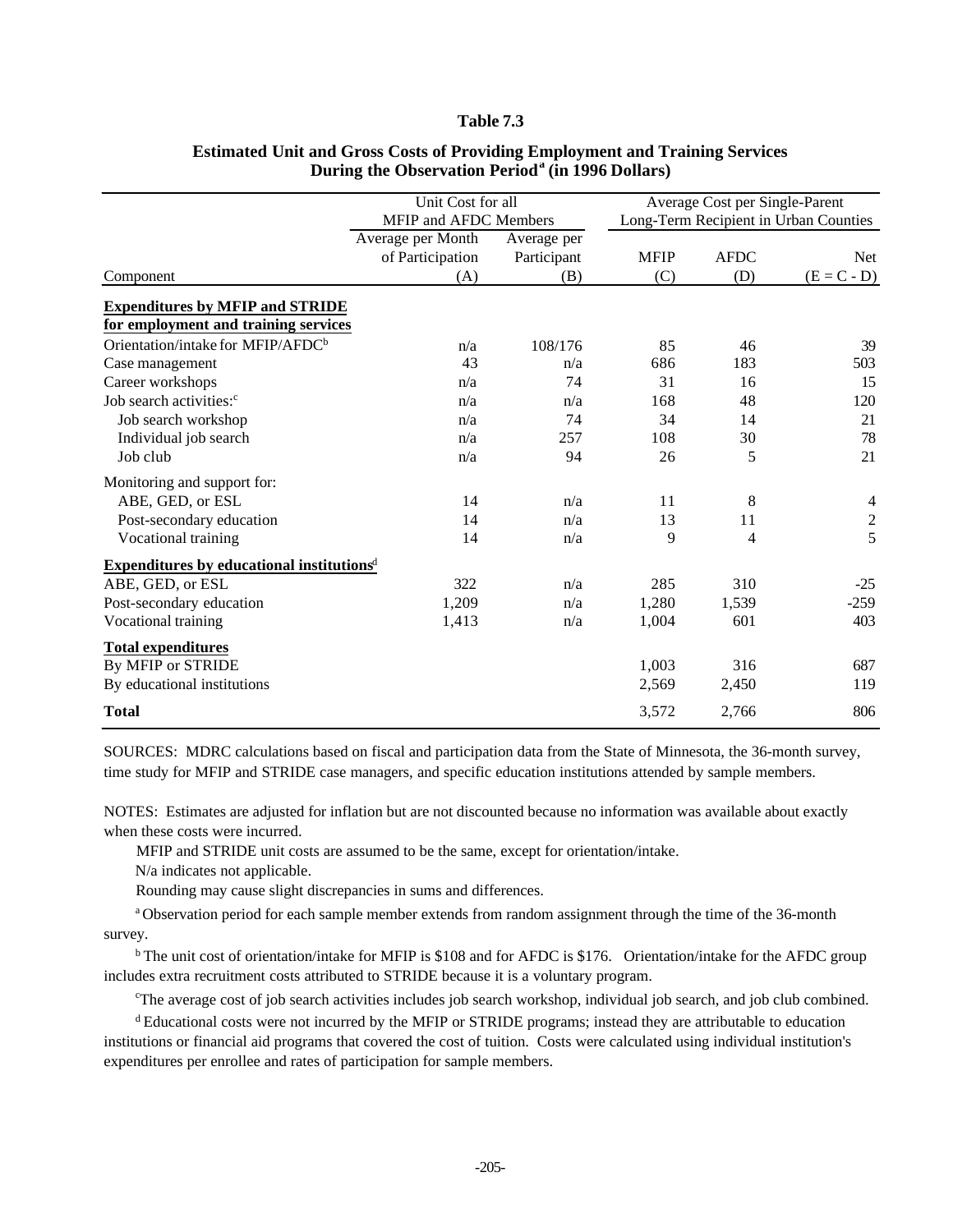As shown in Table 7.3, the average cost of that initial interview per participant in the activity was \$108 for the MFIP group and \$176 for the AFDC group. The cost was slightly higher for AFDC group members because intake included the cost of recruiting volunteers to participate in STRIDE. The orientation and intake costs when averaged over all urban long-term recipients (participants and nonparticipants) were \$85 per member for the MFIP group and \$46 per member for the AFDC group.

**Case Management Costs.** These costs include expenditures on MFIP and STRIDE case management staff, who monitored the participation of sample members and provided them with guidance about their activities. In each county, there were separate case management staffs dedicated to MFIP and to STRIDE. Table 7.3 shows that the average case management cost per month of participation was \$43. The cost per month was the same for both groups because MFIP and STRIDE staff had similar caseloads and monitored their participants with approximately the same frequency. Taking the average number of months of case management into account, the average cost was \$686 per member in the MFIP group and \$183 per member in the AFDC group.

**Career Workshops.** At career workshops, sample members spent several days discussing different types of occupations, identifying jobs that matched their interests, and learning about the local labor market and the education and training resources prior to developing an individual employment plan. The average cost per participant in a career workshop was \$74, which translates into a per person cost of \$31 per long-term recipient in the MFIP group and \$16 per recipient in the AFDC group.

**Job Search Activities.** Most counties offered both MFIP and STRIDE participants three types of formal job search activities: job search workshops, job clubs, and individual job search.<sup>20</sup> As shown in Table 7.3, the average cost per participant in an activity was \$74 for job search workshops, \$257 for individual job search, and \$94 for job clubs. After accounting for participation rates in all types of job search, the costs per person for all job search activities were \$168 per member for the MFIP group and \$48 per member for the AFDC group.

**Monitoring and Support for Education and Training.** These costs include the time spent by MFIP and STRIDE staff (and overhead-associated expenditures) to monitor and support the education and training activities of sample members. Such activities included classes in adult basic education (ABE), General Educational Development (GED) preparation, English as a Second Language (ESL), vocational training, and post-secondary education. Table 7.3 shows that the average cost of monitoring and supporting sample members per month of participation in any education or training activity was \$14. The per person costs, after average months of participation were factored in, were \$33 per member for the MFIP group and \$23 per member for the AFDC group.

**Total Employment and Training Service Expenditures by MFIP and STRIDE.** Summing all the costs discussed above, the total average cost of providing employment and training services for urban single-parent long-term recipients was \$1,003 per member in the MFIP group and \$316 per member in the AFDC group.<sup>21</sup> These costs can be expressed per participant by dividing each cost by

<sup>&</sup>lt;sup>20</sup>See Chapter 3 for a description of the job search activities.

<sup>&</sup>lt;sup>21</sup>Note that these estimates reflect expenditures only by the MFIP and STRIDE programs; additional expenditures by institutions providing education and training services to sample members are discussed in the next section.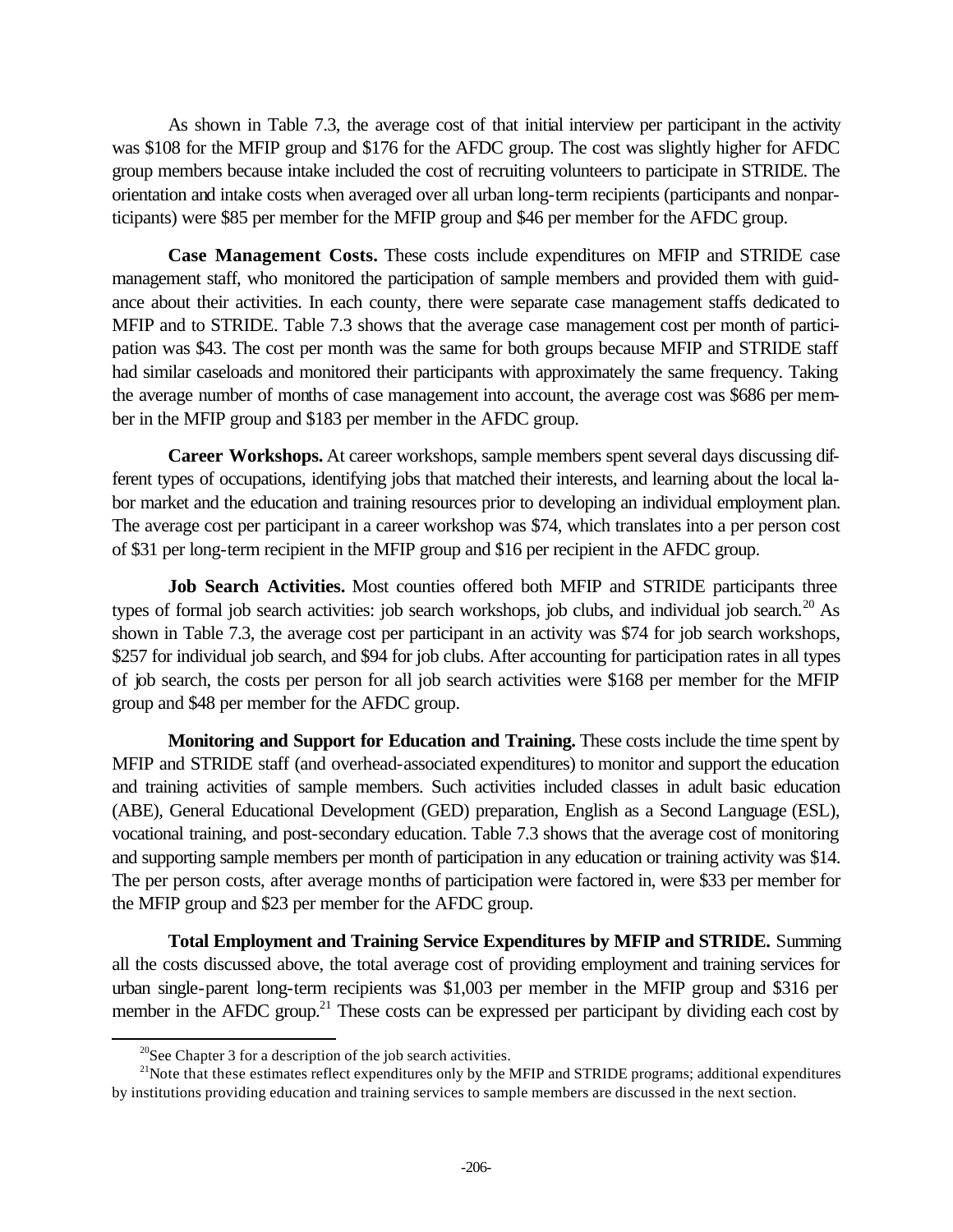the rate of participation in employment and training services within each group. The participation rate in MFIP was 79 percent, and in AFDC it was 43 percent, leading to average costs of \$1,270 per MFIP participant and \$735 per AFDC participant. Thus, the investment per participant in MFIP employment and training services was nearly twice as large as the investment in STRIDE employment and training services for AFDC group members. This reflects the fact that, compared with the average STRIDE participant, the average MFIP participant stayed in case management longer and was more likely to participate in job search — an activity which (unlike education and training) MFIP staff operated directly and the cost of which the MFIP program bore.

Figure 7.2 presents the per participant costs by employment and training components, to show the relative investments that MFIP and STRIDE made in various activities. In both cases, the largest shares of the expenditures were spent on case management staff who monitored the participation of sample members and provided them with guidance about their activities.

### **4. Expenditures by Educational Institutions (Figure 7.1, Boxes C and G)**

Interestingly, the majority of employment and training costs for participants in both MFIP and STRIDE were borne not by the two programs but by outside educational institutions. The second panel of Table 7.3 shows the estimated costs of providing education and training to sample members in various adult schools, vocational training centers, and colleges (mainly community colleges) in Minnesota. These costs were over and above the MFIP and STRIDE staff and overhead expenditures to monitor and support participation of sample members and provide them with guidance about their activities. They are costs that were borne either by the educational institutions and their funders or by financial aid programs that helped pay tuition for these low-income participants.<sup>22</sup> As the table shows, the average cost to educational institutions of providing education and training per sample member per month of participation was \$322 for classes in ABE, GED, and ESL; \$1,209 for post-secondary education; and \$1,413 for vocational training. For single-parent long-term recipients in urban counties, the average cost to educational institutions was \$2,569 per member of the MFIP group and \$2,450 per member of the AFDC group.

## **5. Total Gross Costs (Figure 7.1, Boxes D and H) and Net Costs (Box N)**

Table 7.4 summarizes the estimated total gross and net costs per sample member for singleparent long-term recipients in urban counties — for example, the total gross cost of MFIP transfer program support services and of employment and training services (both operating expenditures within MFIP and expenditures by educational institutions). Over the observation period, the

<sup>&</sup>lt;sup>22</sup>This analysis assumes that education and training provided by educational institutions were mainly financed not by sample members themselves but by the educational institutions and nonwelfare government agencies (if sample members received federal financial aid, for example). To the extent that sample members actually did finance their own education and training, the cost analysis overestimates the true costs to nonwelfare agencies per sample member. Although this has distributional implications, it does not overstate the total costs of the services. In a previous analysis of welfare-to-work programs, it was reported that less than 10 percent of sample members spent their own or their family's resources on education and training; see, for example, Riccio, Friedlander, and Freedman, 1994.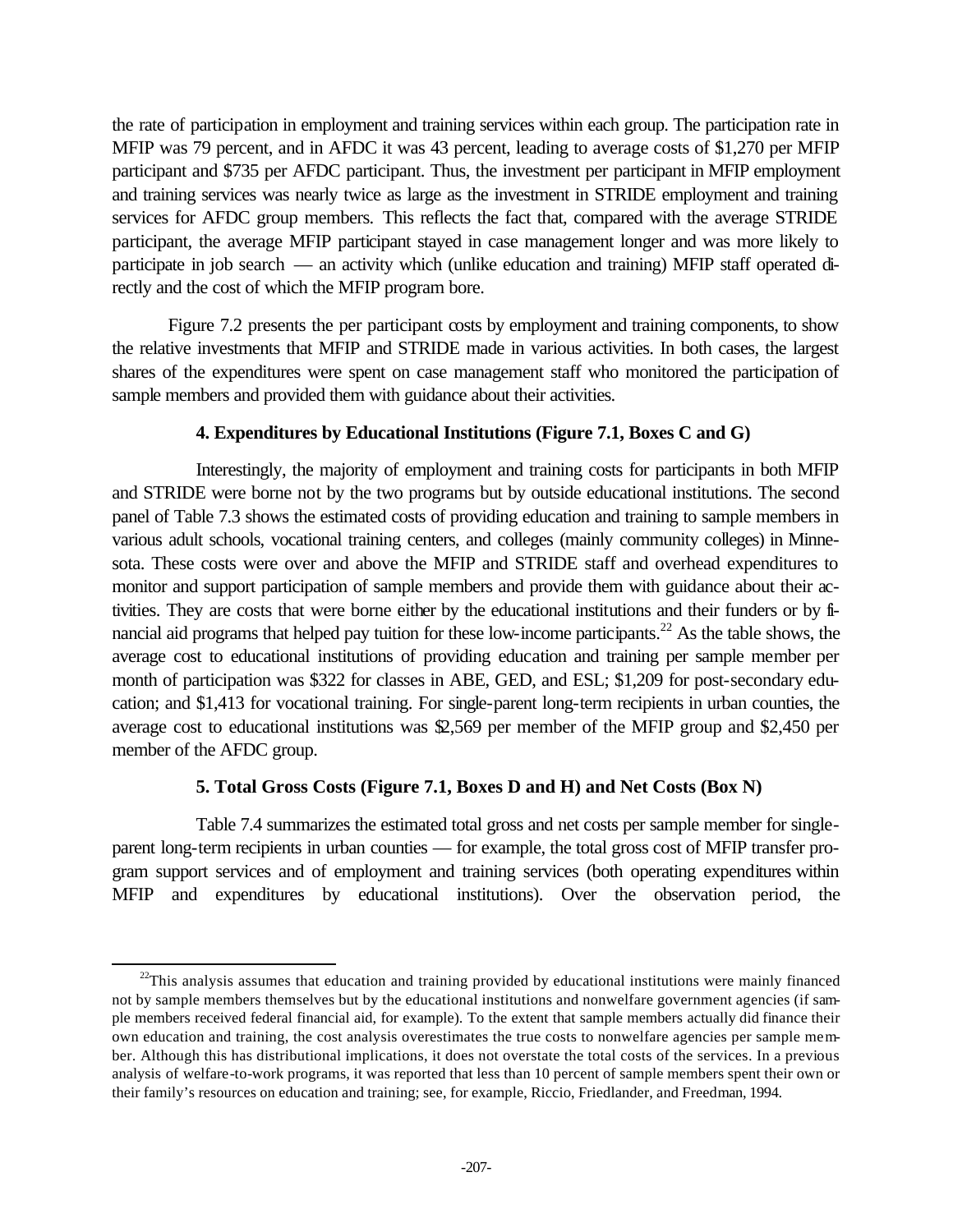#### **Figure 7.2**

#### **Distribution of MFIP and STRIDE Costs During the Observation Period for Employment and Training Services, per Participant**



SOURCE: Table 7.3.

NOTES: Education includes ABE, GED, ESL, post-secondary education, and vocational training.

 Short-term employment-related activites includes career workshop, individual job search, job club, and group job search.

Excludes costs to outside educational and training providers.

<sup>a</sup>Total average cost from Table 7.3 divided by participation rate of 79 percent.

<sup>b</sup>Total average costs from Table 7.3 divided by participation rate of 43 percent.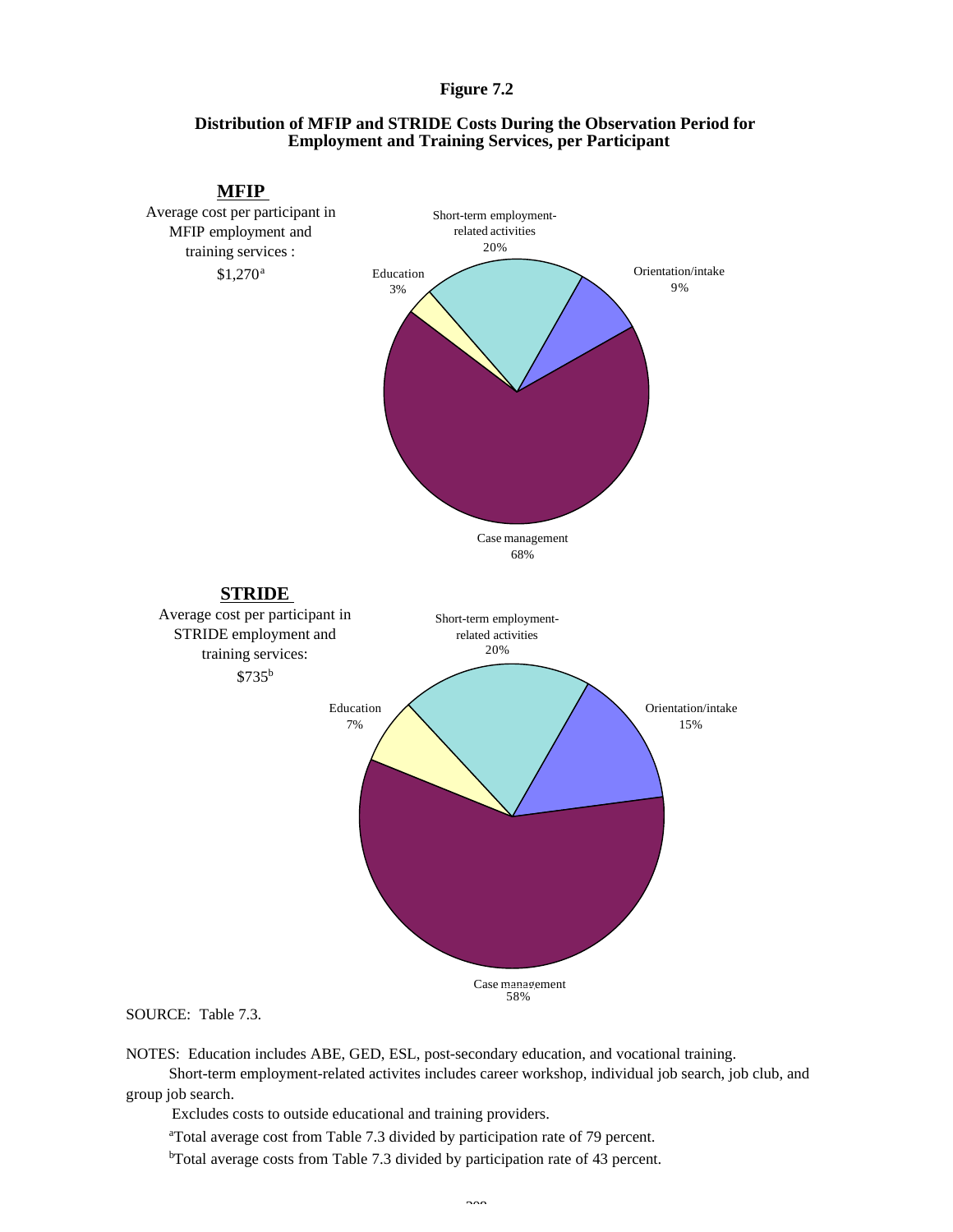|                                                                            | <b>MFIP</b> | <b>AFDC</b> | Net Cost      |
|----------------------------------------------------------------------------|-------------|-------------|---------------|
| Component $(\$)$                                                           | (A)         | (B)         | $(C = A - B)$ |
| Cost of transfer programs                                                  |             |             |               |
| Transfer payments (cash assistance, Food<br>Stamps, and Medicaid/MinnCare) | 38,462      | 35,232      | 3,230         |
| Administrative costs of transfer payments                                  | 4,661       | 3,970       | 691           |
| Total cost of transfer programs                                            | 43,123      | 39,202      | 3,921         |
| Support service payments <sup>b</sup>                                      |             |             |               |
| Child care <sup>c</sup>                                                    | 3,269       | 2,573       | 697           |
| Other support services <sup>d</sup>                                        | 336         | 90          | 246           |
| Total support service payments                                             | 3,605       | 2,662       | 943           |
| <b>Employment and training services</b>                                    |             |             |               |
| Total employment and training services                                     | 3,572       | 2,766       | 806           |
| <b>Total costs</b>                                                         | 50,300      | 44,631      | 5,669         |

#### **Estimated Gross and Net Costs per Sample Member During the Observation Period<sup>a</sup> for Single-Parent Long-Term Recipients in Urban Counties (in 1996 Dollars)**

SOURCES: MDRC calculations using data from Minnesota's Unemployment Insurance (UI) and public assistance benefit records, aggregate fiscal data, county child care payment records, and specific education institutions attended by sample members.

NOTES: Estimates reflect discounting and adjustment for inflation.Differences are regressionadjusted, controlling for pre-random assignment charactertistics of sample members. Tests of statistical significance were not performed.

Rounding may cause slight discrepancies in sums and differences.

<sup>a</sup>Observation period for each sample member extends from random assignment to June 1998 (for transfer programs and support services) or through the time of the 36-month survey (for employment and training services).

<sup>b</sup>Administrative costs of support service payments were not estimated.

c Individual child care payment data for a sample of urban, single- and two-parent families were obtained from county administrative records.

<sup>d</sup>The cost of "other support services" was estimated using aggregate fiscal reports and case management participation information. These costs include: client transportation and employmentrelated expenses, child care funded with MFIP or STRIDE case management or employment and training funds, school-related expenditures for self-initiated training, and other incidental direct client costs.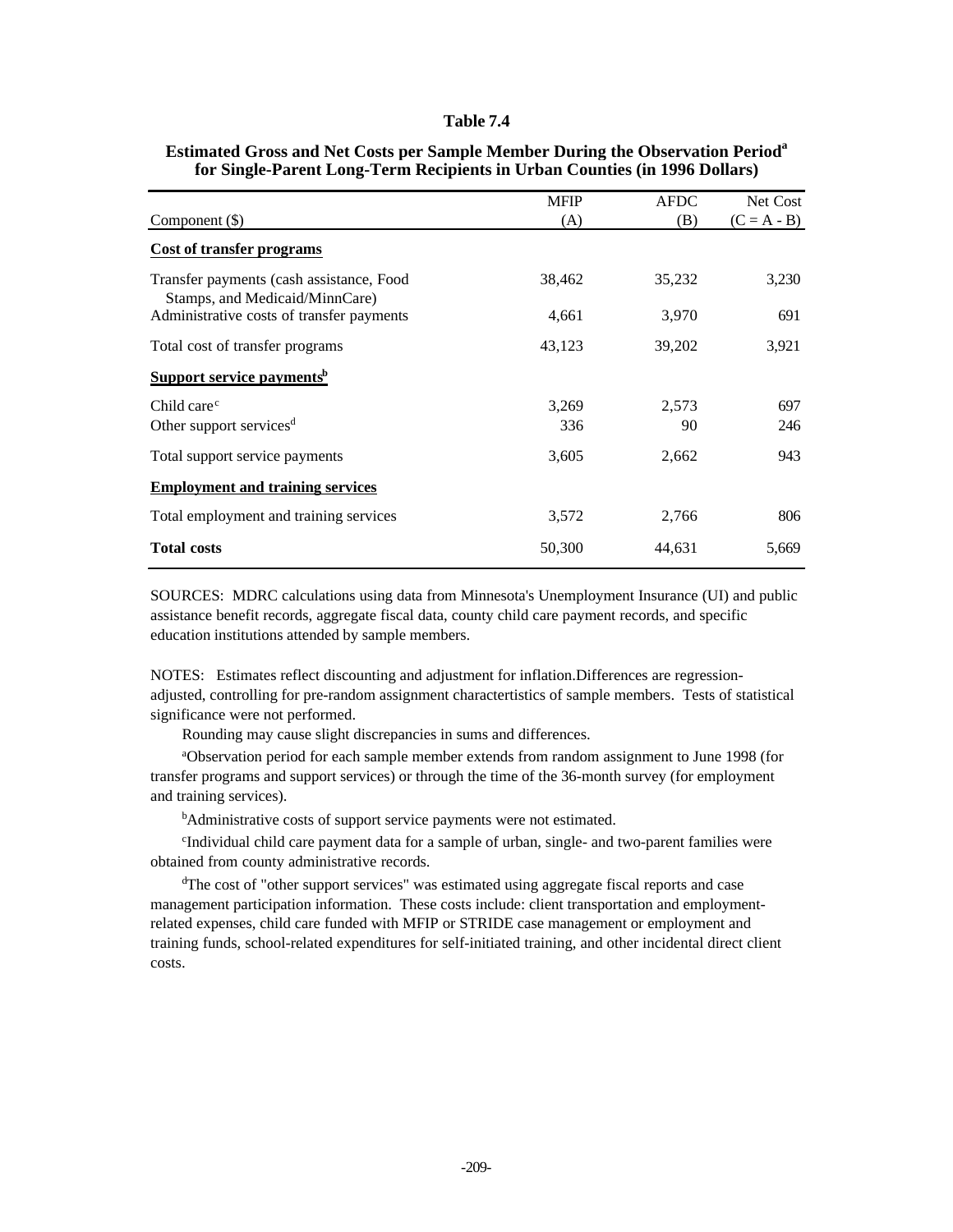estimated total gross cost of MFIP per group member was \$50,300, and that of AFDC was \$44,631.

For both programs, more than 40 percent of the total gross cost was used to pay for welfare benefits, and about a third was used to pay for health insurance coverage for sample members. The remainder was spent on the administrative costs of making transfer payments, covering operating costs, and providing support services and employment and training services. The remainder of the total gross cost was expended by educational institutions that provided services to sample members.

The net cost of MFIP per program group member is the total gross cost per MFIP group member over and above the total gross cost per AFDC group member, represented in Figure 7.1 by box N. Over the observation period, the estimated net cost per MFIP group member was \$5,669.

### **B. Financial Benefits and Nonfinancial Effects of MFIP in the Observation Period**

This section presents estimates of the financial benefits and nonfinancial effects of MFIP per MFIP group member, during the observation period. It presents an account of MFIP's three main benefit components: earnings and fringe benefits, personal taxes and tax credits, and nonfinancial benefits. (Although transfer payments were also a benefit for sample members, they are discussed in the preceding section about program costs because they represent a cost to the government budget.) The following impact estimates are presented in dollars when they can be monetized; but when they are quantifiable nonfinancial effects, the symbols  $(+)$ ,  $(-)$ , and  $(0)$  are used to represent gains and losses.

### **1. Earnings and Fringe Benefits**

Chapter 4 showed that MFIP produced gains in employment and earnings for MFIP group members (compared with AFDC group members) during the three-year follow-up period of the impact analysis. The right-hand column of Table 7.5 shows that the value of the gains in earnings over the observation period was \$2,346 per long-term recipient in the MFIP group.<sup>23</sup>

Fringe benefits were part of sample members' total compensation from working. These benefits were included in the analysis as employer-provided health and life insurance, pension contributions, and workers' compensation associated with earnings. Using published data, these were estimated at the rate of 15.4 percent of earnings.<sup>24</sup> As shown in Table 7.5, the average increase in earnings of \$2,346 per MFIP group member plus an additional \$361 in fringe benefits yielded an average increase in total work-related compensation of \$2,707 per MFIP group member during the observation period.

### **2. Personal Taxes and Tax Credits**

l

Because MFIP increased earnings (see the preceding section), one would expect the program also to increase federal income taxes, payroll taxes, state income taxes, and sales and excise taxes. These taxes, the federal Earned Income Credit (EIC), and the state Working Family Credit (WFC) were each imputed from the relevant earnings base, using tax rates and rules for

 $^{23}$ As was the case for welfare benefits, earnings effects presented here are somewhat different from those in Chapter 4, due to discounting, inflation adjustments, and the use of all follow-up data available for each sample member.

 $^{24}$ Footnote b on Table 7.5 gives the source of the estimates used for deriving the fringe benefits rate.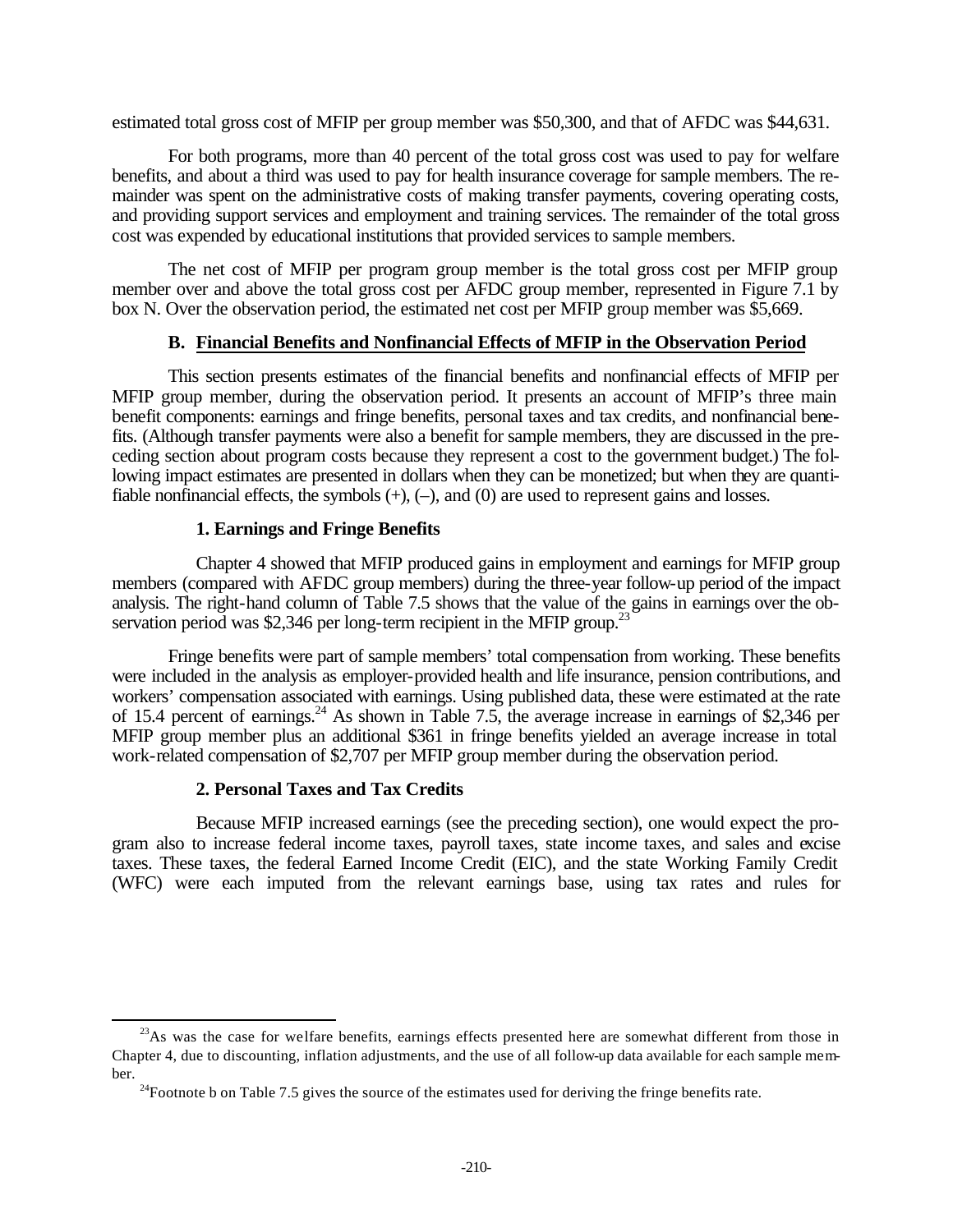|                                                                                                                    | <b>MFIP</b>                | <b>AFDC</b>                | Impact                      |
|--------------------------------------------------------------------------------------------------------------------|----------------------------|----------------------------|-----------------------------|
| Component $(\$)$                                                                                                   | (A)                        | (B)                        | $(C = A - B)$               |
| <b>Earnings and fringe benefits</b>                                                                                |                            |                            |                             |
| Earnings<br>Fringe benefits <sup>b</sup>                                                                           | 16,650<br>2,559            | 14,304<br>2,199            | 2,346<br>361                |
| Total earnings and fringe benefits                                                                                 | 19,209                     | 16,503                     | 2,707                       |
| <b>Personal taxes</b>                                                                                              |                            |                            |                             |
| Social Security payroll tax <sup>c</sup><br>Federal income tax<br>State income tax<br>State sales and excise taxes | 1,274<br>381<br>154<br>794 | 1,094<br>454<br>183<br>701 | 179<br>$-73$<br>$-29$<br>92 |
| Total personal taxes                                                                                               | 2,602                      | 2,433                      | 169                         |
| <b>Tax credits</b>                                                                                                 |                            |                            |                             |
| Federal Earned Income Credit (EIC)<br>State Working Family Credit (WFC) <sup>d</sup>                               | 3,603<br>540               | 2,615<br>392               | 988<br>148                  |
| Total tax credits                                                                                                  | 4,143                      | 3,007                      | 1,136                       |

#### **Estimated Impacts on Earnings and Fringe Benefits, Personal Taxes, and Tax Credits per Group Member During the Observation Period<sup>a</sup> for Single-Parent Long-Term Recipients in Urban Counties (in 1996 Dollars)**

SOURCES: MDRC calculations using data from Minnesota's Unemployment Insurance (UI) records and state and federal tax codes.

NOTES: Estimates reflect discounting and adjustment for inflation. Differences are regressionadjusted, controlling for pre-random assignment charactertistics of sample members. Tests of statistical significance were not performed.

Rounding may cause slight discrepancies in sums and differences.

<sup>a</sup>Observation period for each sample member extends from random assignment through June 1998. The average follow-up for urban single-parent long-term recipients was 3.9 years.

<sup>b</sup>Fringe benefit percentage was calculated as 15.37 percent based on paid health and life insurance, pension contributions, and workers' compensation, from U.S. Department of Labor, Bureau of Labor Statistics, *Employer Costs for Employee Compensation, March 1996* (Washington, D.C.: U.S. Government Printing Office, 1996); found in Ken McDonnell*, EBRI Databook on Employee Benefits, IV* (Washington, D.C.: Employee Benefit Research Institute, 1997).

<sup>c</sup>Social Security payroll tax includes both employer and employee portions of tax.

 $d$ Minnesota's Working Family Credit (WFC) is estimated as 15 percent of the federal EIC.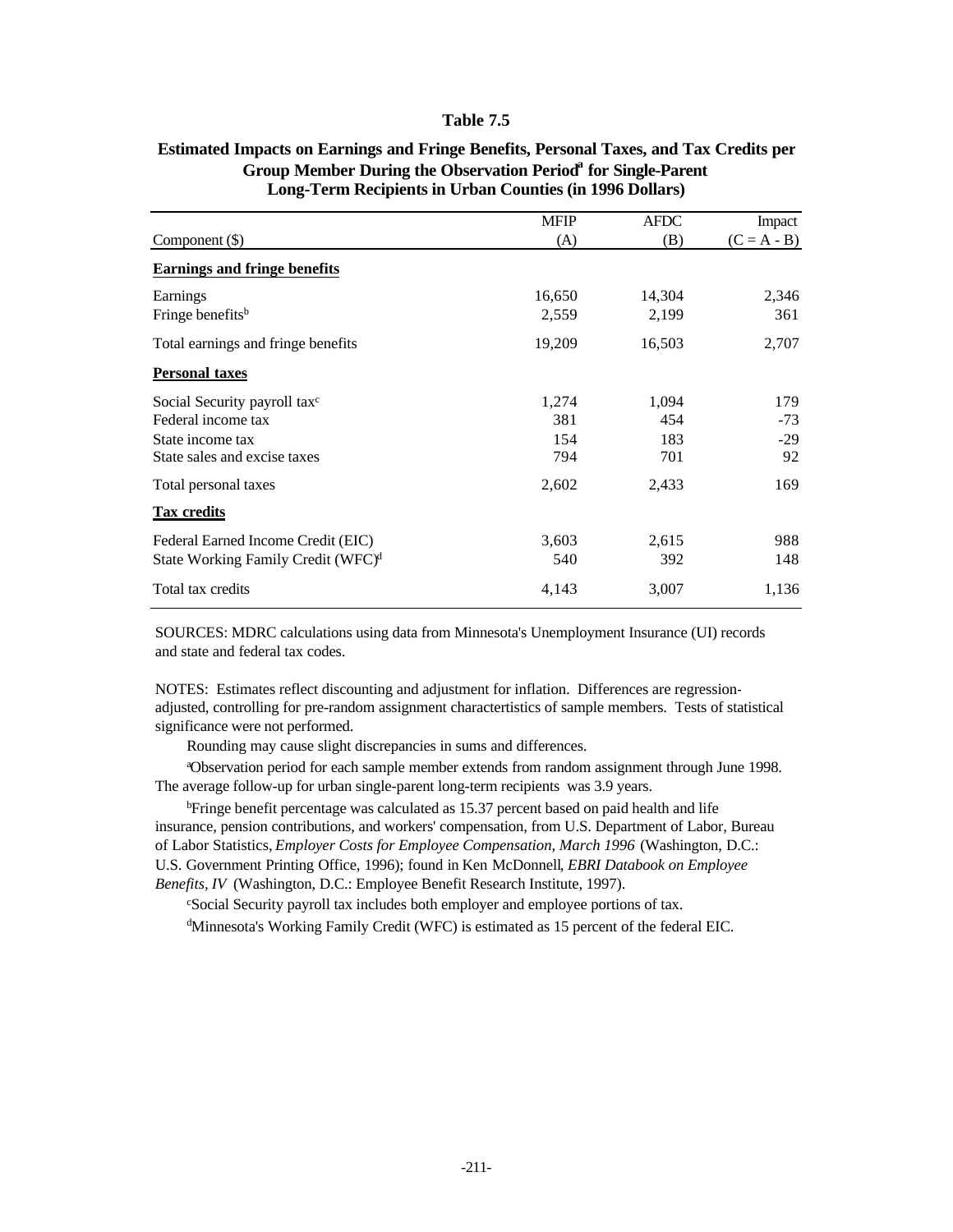1996.<sup>25</sup> Table 7.5 shows that total personal taxes increased by \$169 per MFIP group member during the observation period. Most of the increase in total personal taxes was offset by a decrease in both federal (–\$73) and state (–\$29) income taxes, despite the gain in earnings. This is because many MFIP and AFDC group members owed no federal or state income taxes after the value of standard deductions and exemptions was subtracted to calculate taxable income. However, as expected, MFIP group members paid larger Social Security and Medicare payroll taxes (\$179).<sup>26</sup> They also received larger EIC and WFC tax credits than AFDC group members — \$1,136, of which 87 percent was the federal EIC.

#### **C. The Nonfinancial Effects of MFIP**

The majority of this benefit-cost analysis has focused on MFIP's financial benefits and costs that are measurable in dollars — the program's financial effects. As discussed earlier, however, important goals of the program were to reduce poverty and dependence on welfare and to improve family and child well-being in ways that are not easily measured in dollars. Volume 2 of this report<sup>27</sup> presents findings from a study of family and child well-being that was designed to evaluate MFIP's effects in these areas. Table 7.6 summarizes the key findings from Volume 2 — as well as some effects on family wellbeing that were discussed earlier in this report — for single parents who were long-term recipients in urban counties.<sup>28</sup>

### **1. Conceptual Basis for Including Nonfinancial Effects**

Some aspects of the conceptual basis for including nonfinancial effects in this benefit-cost analysis merit attention before reviewing the results. First, as is clear in Table 7.6, the analysis explicitly includes poverty, employment, and welfare use as outcomes that may result in nonfinancial effects for families, even though previous tables have accounted for the effects of changes in family income, earnings, and transfer payments. For both the welfare sample and taxpayers, changes in these outcomes

 $^{25}$ Total earnings were used in computing federal income taxes. The combined income from earnings and AFDC was used in calculating sales and excise taxes. Federal income taxes were based on 1996 tax rates and exemption amounts.

Sales taxes were estimated based on the proportion of consumer expenditures on taxable goods and services in the Midwest region of the nation during 1995 through 1997. That proportion was estimated as 31.67 percent (Minnesota Department of Revenue, "Information on State and Local Sales and Use Tax, January 1997," U.S. Bureau of Labor Statistics, Consumer Expenditure Survey Tables).

The federal Earned Income Credit (EIC) is a credit against federal income taxes for taxpayers with annual earnings below a threshold level. For 1996, only taxpayers with earnings from \$1 to \$28,495 were eligible for the EIC. Not all eligible taxpayers receive the EIC, but because national estimates suggest very high rates of utilization, this analysis assumes that all sample members who were eligible each year received EIC payments. The state Working Family Credit was, in turn, estimated as 15 percent of the EIC.

 $^{26}$ Employers pay an "employer's share" of these payroll taxes, which matches the rate paid by their employees. Therefore, the same increase in these payments by employers (\$179 per MFIP group member) was estimated for the analysis (but was not included in Table 7.5). After projections, employer contributions do figure in the benefit-cost results from the perspective of taxpayers and the government budget (see Table 7.9).

<sup>27</sup>Gennetian and Miller, 2000.

<sup>&</sup>lt;sup>28</sup>Although this report and Volume 2 present MFIP's effects on a wide range of measures of family and child well-being, for simplicity the benefit-cost analysis provides information only about measures for which at least one subgroup showed a statistically significant impact.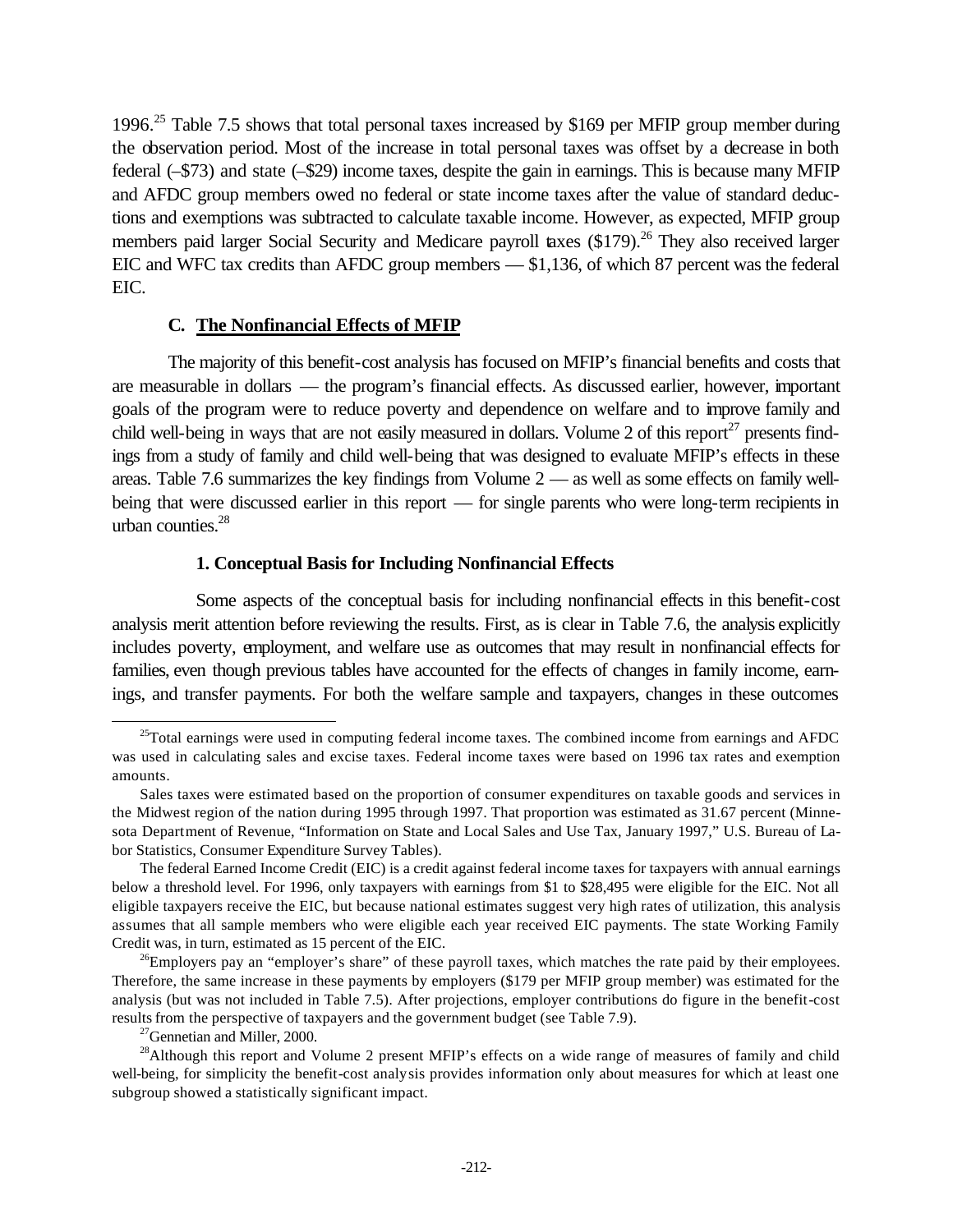|                                                                                                |             |             |           | Perspective |                            |                    |                  |
|------------------------------------------------------------------------------------------------|-------------|-------------|-----------|-------------|----------------------------|--------------------|------------------|
|                                                                                                | <b>AFDC</b> |             |           | Welfare     | Government                 |                    |                  |
|                                                                                                | Group       | Impact      |           | Sample      | <b>Budget</b> <sup>a</sup> | Taxpayers Society  |                  |
| Nonfinancial Effect                                                                            | (A)         | (B)         |           | (C)         | (D)                        | (E)                | (F)              |
| Work, welfare, and income <sup>b</sup>                                                         |             |             |           |             |                            |                    |                  |
| Percentage with income below poverty <sup>c</sup>                                              | 77.7        | $-12.4$ *** |           | $^{+}$      | n/a                        | $+$                | $^{+}$           |
| Percentage working                                                                             | 36.9        | 13.4 ***    |           | $+$         | n/a                        | $^{+}$             | $^{+}$           |
| Welfare use                                                                                    |             |             |           |             |                            |                    |                  |
| Percentage receiving welfare                                                                   | 81.3        |             | $4.0$ *** |             | n/a                        |                    |                  |
| Percentage relying solely on welfare                                                           | 54.5        | $-12.3$ *** |           | $+$         | n/a                        | $+$                | $+$              |
| <b>Other family outcomes</b>                                                                   |             |             |           |             |                            |                    |                  |
| Continuous health insurance coverage <sup>d</sup> (%)                                          | 61.3        | $7.9$ **    |           | $^{+}$      | n/a                        | $^{+}$             | $^{+}$           |
| Homeownership <sup>e</sup> $(\%)$                                                              | 0.1         | 0.0         |           | $\Omega$    | $\Omega$                   | $\Omega$           | $\theta$         |
| Mother currently married and living with spouse $(\%)$                                         | 5.8         | 2.8         |           | $\Omega$    | $\Omega$                   | $\Omega$           | $\Omega$         |
| Time spent out of the home <sup>g</sup> (hours)                                                | 25          |             | 4.0 ***   |             | n/a                        | $\overline{\cdot}$ |                  |
| Child environment and child well-being<br>(measured only for families with children age 2 - 9) |             |             |           |             |                            |                    |                  |
| Child environment                                                                              |             |             |           |             |                            |                    |                  |
| Domestic abuse (%)                                                                             | 59.6        | $-10.5$ **  |           | $^{+}$      | n/a                        | $^{+}$             | $^{+}$           |
| Home environment (total HOME scale)                                                            | 75.5        | 0.2         |           | $\theta$    | $\theta$                   | $\boldsymbol{0}$   | $\boldsymbol{0}$ |
| Problem behavior (Behavioral Problems Index)                                                   | 12.7        | $-1.5$ *    |           | $^{+}$      | n/a                        | $^{+}$             | $+$              |
| Performance in school                                                                          | 4.0         | $0.2*$      |           | $^{+}$      | n/a                        | $^{+}$             | $^{+}$           |
| Health $(\%)$                                                                                  | 77.8        | $-2.8$      |           | $\theta$    | $\overline{0}$             | $\theta$           | $\Omega$         |

### **Nonfinancial Gains and Losses to Families from MFIP During the Observation Period, for Single-Parent Long-Term Recipients in Urban Counties**

SOURCES: Tables 4.1, 4.5, and 4.7; and, from Volume 2 (Gennetian and Miller, 2000), Tables 4.6, 4.7, 4.8, and 4.9.

NOTES: The pluses and minuses on this table are based on nonfinancial gains and losses. Outcomes indicated as n/a are not measured. A more in-depth explanation of these components can be found in previous chapters of this report and in Volume 2.

<sup>a</sup>From the perspective of the government budget, some nonfinancial effects may bring indirect monetary impacts that are not reflected here.

bAveraged quarterly from random assignment through June 1998.

<sup>c</sup>Measured poverty is defined as the percentage of families whose earnings plus welfare benefits are below the official poverty threshold. The appropriate threshold is determined by the number of children in the family. Because the measure of income used here includes earnings, cash welfare, and Food Stamp benefits but does not include income from other sources, the measured poverty rate presented here is not comparable with the official poverty rate.

<sup>d</sup>Percentage who had continuous health insurance coverage from random assignment through time of the 36-month survey.

<sup>e</sup>Percentage who owned their home at the time of the 36-month survey.

<sup>f</sup>Percentage married and living with spouse at the time of the 36-month survey.

<sup>g</sup>Measured on 36-month survey as average hours worked per week at current or most recent job.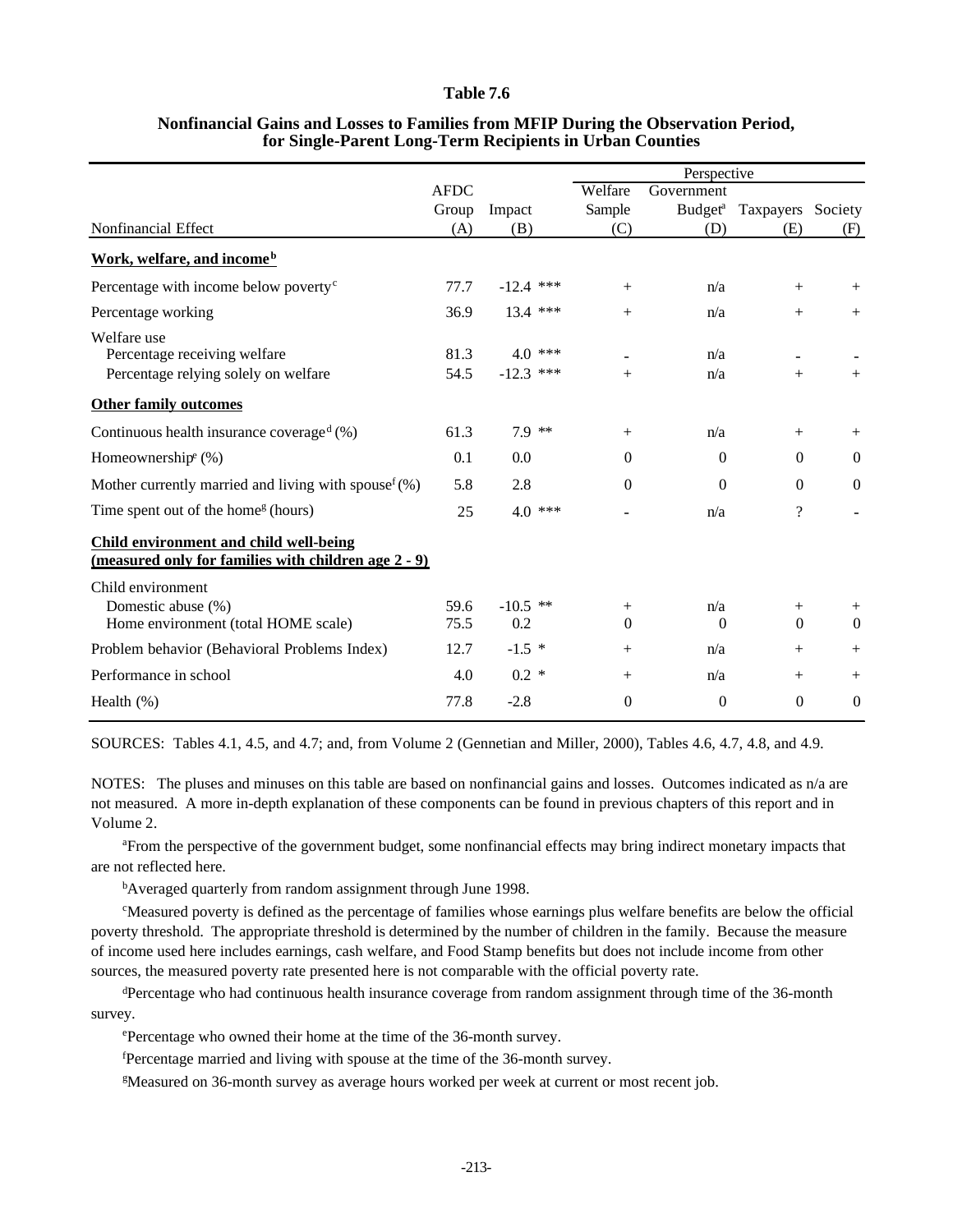could have important effects that go beyond the financial impacts already presented. For example, as mentioned earlier, increases in family income are likely to have more positive effects on families who live in poverty than on families who do not. Including poverty reduction as a nonfinancial benefit of the program helps account for that nonlinearity in the positive effects of family income. Similarly, when a parent on welfare becomes employed, it brings changes for the family over and above the changes in earnings that result.

Second, as discussed in Section III, it is also useful to examine program effects from the analytical perspectives of the various groups in society who are affected by the program. This was more difficult to do for nonfinancial outcomes than for financial ones, because it may be less obvious who gains and who loses from changes in particular outcomes. The first two columns in Table 7.6 show MFIP's direct effects on each outcome of interest, and the right-hand columns provide rough measures of the program's effects from different perspectives, summarizing the impacts into  $(+)$ ,  $(-)$ , or  $(0)$ , depending on how each effect would be perceived by the welfare sample, the government budget, taxpayers, and society.

From the perspective of the welfare sample, determining the direction of impacts was generally straightforward but did involve some assumptions in cases where it was not obvious whether the typical sample member would consider the effect positive or negative. For example, based on responses to MDRC's Private Opinion Survey (POS), it was assumed that long-term recipient families would place a positive value on increased employment and reduced welfare use, even though these changes also might bring some negative effects. Moreover, it was assumed that increased time spent out of the home was a cost to the welfare sample, reflecting economists' view that an hour of lost "leisure time" is the cost of each hour spent working, or a loss in hours of home production.<sup>29</sup>

From the perspective of taxpayers, it was assumed that the legislators who adopted the MFIP program were reflecting the goals of Minnesota's taxpayers and that, for them, reduced poverty, increased employment, and reduced sole dependence on welfare would be positive effects. Moreover, it was assumed that positive effects on family and child well-being would also bring benefits for taxpayers, whether through lower costs (reflecting reduced use of domestic violence shelters and programs targeted at poor families); through community effects, such as increased stability of neighborhoods because of increased homeownership; or through taxpayers' satisfaction that the program's goals were being met.

The effects from the perspective of society were assumed to be the sum of the effects on the welfare sample and on taxpayers.

### **2. Results for Nonfinancial Effects**

l

As shown in Table 7.6, some nonfinancial outcomes were measured for the entire survey

<sup>&</sup>lt;sup>29</sup>"Time spent out of the home" as used here is the same as average hours worked per week. For parents, time spent out of the home may bring benefits or costs that are not fully reflected in the impact on hours worked, but it was assumed that the main effect on the welfare sample of an increase in hours worked per week (given that employment and earnings are accounted for elsewhere) was lost time at home.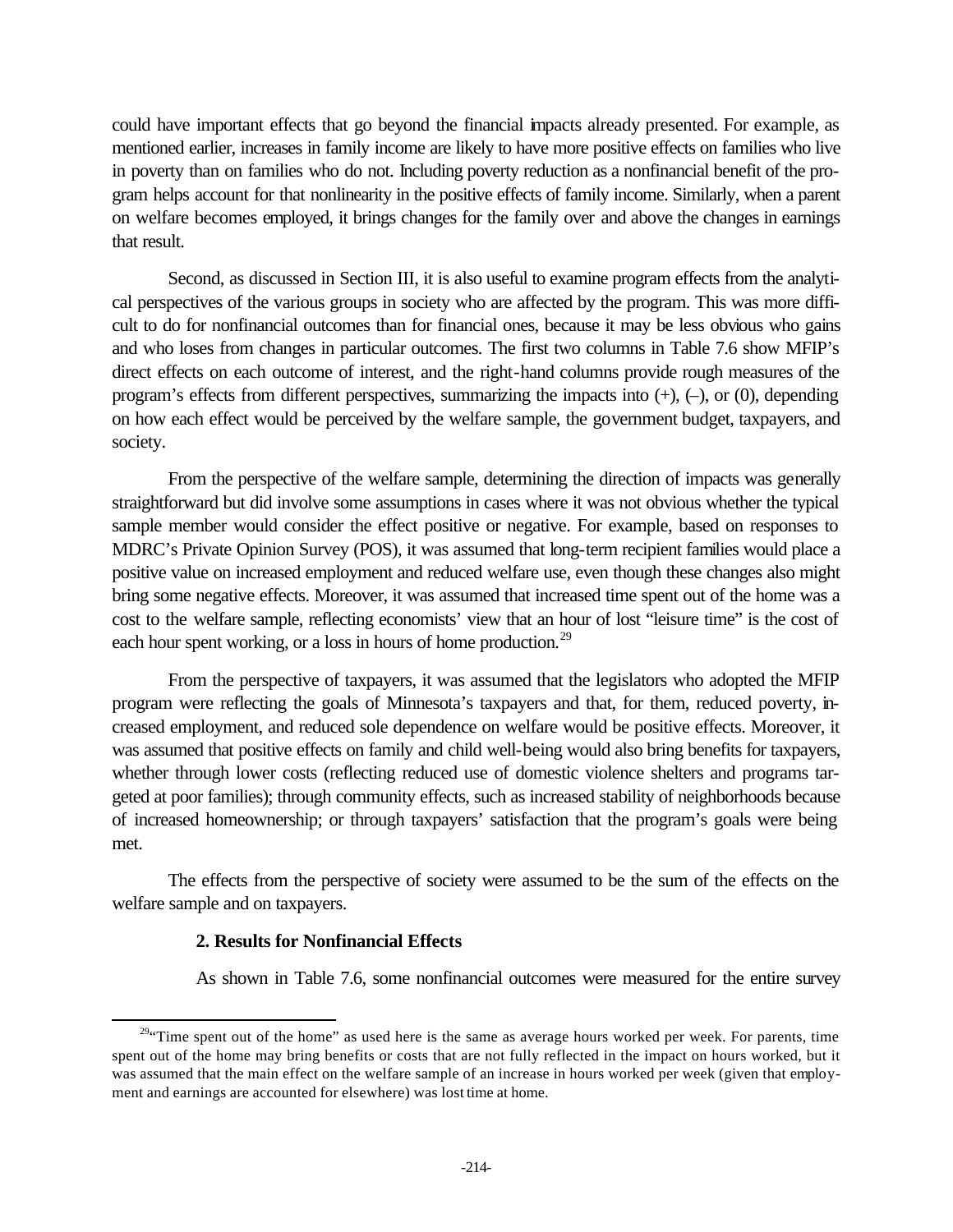sample of single-parent long-term recipients in urban counties. Based on the 36-month client survey, the table shows effects on poverty, employment, dependence on welfare, continuous health insurance coverage, homeownership, whether or not the mother was married at the time of the survey, and time spent out of the home. The table shows that, for long-term recipients, MFIP had no effects on homeownership or marriage and that it increased the time spent out of the home. On the other hand, the program reduced measured poverty and increased employment; it also reduced the likelihood that families would rely solely on welfare and increased the likelihood that they would receive continuous health insurance coverage.

Other measures of nonfinancial effects are available only for the "child study sample," a subgroup of the 36-month survey sample who were asked additional questions about the well-being of their family and their children. The child study sample was limited to families who had at least one child age 2 to 9 at the time of random assignment. Although their results cannot be generalized to the full sample of single-parent long-term recipients (because families with children of different ages may react differently to MFIP), they do provide important evidence of MFIP's effects on at least a subset of the sample. In particular, MFIP decreased the likelihood that these mothers had experienced domestic abuse during the three years leading up to the survey. The program also reduced the occurrence of children's behavior problems as measured by the Behavioral Problems Index (BPI), and it improved children's performance in school as reported by their mothers.<sup>30</sup> It appears clear that MFIP did "buy" some important improvements in family and child well-being for single-parent families who were long-term recipients in urban counties, particularly for families with school-age children.

The right-hand columns in the bottom panel of Table 7.6 present a rough picture of who gains from the positive effects that MFIP brought for single-parent long-term recipient families and children. Obviously, the families themselves benefit from these nonfinancial effects, but, as discussed earlier, taxpayers benefit as well (although their benefits are not measured directly). These benefits might come to taxpayers as reduced costs or as more general civic benefits, such as the satisfaction of ensuring that parents who "play by the rules" and work to become self-sufficient will not be left in poverty. In addition, a number of economic studies have estimated the substantial long-term net gains to the economy that result from reducing child poverty.<sup>31</sup> Moreover, whenever both the welfare sample and taxpayers gain, society gains as well.

### **D. Future Effects and Five-Year Estimates of Net Present Value**

l

So far, only the program effects that occurred during the three- to four-year observation period have been considered. However, as discussed in Section III, these program effects are likely to last beyond the observation period — an expectation that should be taken into account in the benefit-cost analysis. To account for this, the program's financial effects are projected for each sample member beyond what was actually observed, so that the measured and projected effects together cover five years

 $30$ Interested readers should refer to Volume 2 (Gennetian and Miller, 2000) for detailed discussions of these measures and interpretation of these findings.

 $31A$  number of studies of poverty reduction by the U.S. Census Bureau (1983) and the Children's Defense Fund (1994) have estimated long-term gains in economic output through education, higher wages and productivity, and future lifetime earnings.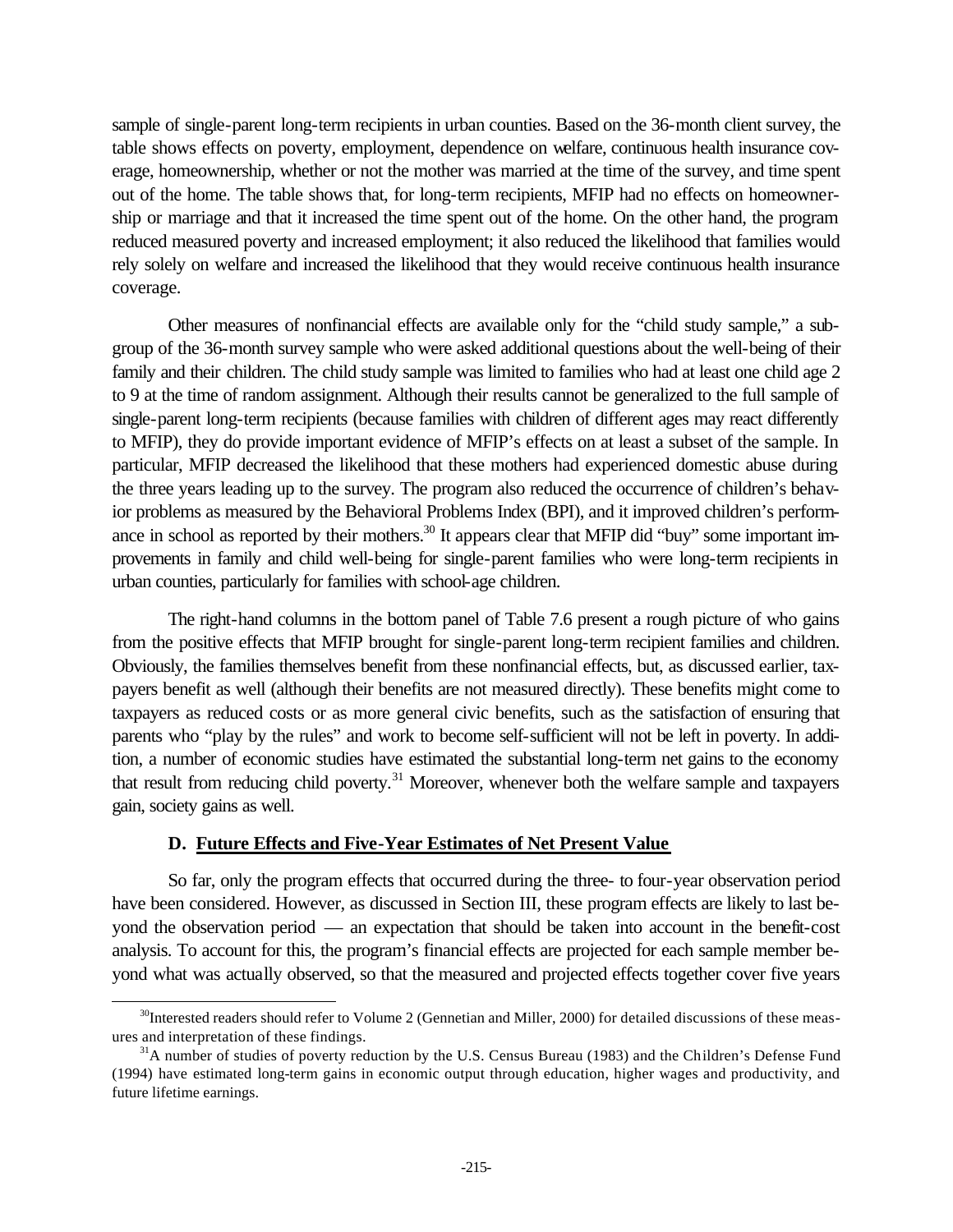from the quarter after random assignment (quarter 2). As discussed earlier, all sample members required at least one year of projected effects, and the last individuals to enter the welfare sample required two years of projection.

### **1. The Projection Methods**

l

Projecting program effects entails calculating *base period* estimates and then making assumptions about how they will change in the future. Making assumptions about the future effects of welfare reform programs is often difficult. Earlier studies with five years of follow-up have shown that the various impacts of a program can decay at varying rates; in some cases, program effects can actually increase over time.<sup>32</sup> However, because the projection period is often short (as it is in this case) and because the magnitude of impacts in the base period is often low, reasonable different assumptions about decay rates typically make little difference in the projected estimates.

In this analysis, each sample member's last four quarters of follow-up were used as the base period. For each type of impact, an assumption was made about how much MFIP's effects would decay from the end of the base period through the end of the five-year period, based on the trends in impacts observed during the observation period.

For single-parent long-term recipients in urban counties, it was assumed that throughout the projection period, MFIP's impacts on welfare benefits (MFIP, AFDC, Food Stamps, and Family General Assistance payments) would continue at relatively the same levels as were observed during the base period because observed impacts on welfare benefits remained relatively stable during the second half of the observation period. This means that impacts on welfare benefits were projected to show no decay — to neither grow nor decline — throughout the projection period. For the same reason, the analysis also assumed zero decay, or no change, in the impacts on Medicaid or MinnCare benefits over time. On the other hand, observed impacts on earnings declined by about one-third each year throughout the observation period; therefore, the best estimate was that they would continue to decline in the future, and so the impacts on earnings were projected assuming a 35 percent annual rate of decay throughout the projection period.

### **2. The Projection Estimates and Sensitivity Analysis Results**

The resulting projection estimates are presented in Table  $7.7<sup>33</sup>$  The projected impact on earnings is \$435 per MFIP group member, which is about one-sixth the estimated total impact on earnings for the complete five-year period (\$2,781). The projected amounts for welfare and Medicaid or MinnCare benefits represent about one-third the five-year totals. Thus, when compared with the projected gains in earnings for MFIP group members, the projected impacts on welfare and Medicaid or MinnCare benefits are larger and represent a larger part of the five-year impacts. This reflects the assumption that the impacts on earnings decay while welfare impacts do not and the fact that, even by the end of the observation period, gains in earnings (from which the projections were made) were relatively small.

Because the projections required assumptions about the rates at which impacts would decay

<sup>&</sup>lt;sup>32</sup>For examples, see the evaluation of the National Supported Work Demonstration (Masters and Maynard, 1981); the evaluation of a WIN job search program in Louisville, Kentucky (Wolfhagen and Goldman, 1983); the evaluation of longer-term impacts of Options, a welfare employment program in Baltimore, Maryland (Friedlander, 1987); and the evaluation of longer-term impacts of the Arkansas Work program (Friedlander and Goldman, 1988).

 $33$ As was the case with the estimates for the observation period, projected values of all program effects have been discounted at a 5 percent real annual rate and were adjusted for inflation to be presented in 1996 dollars.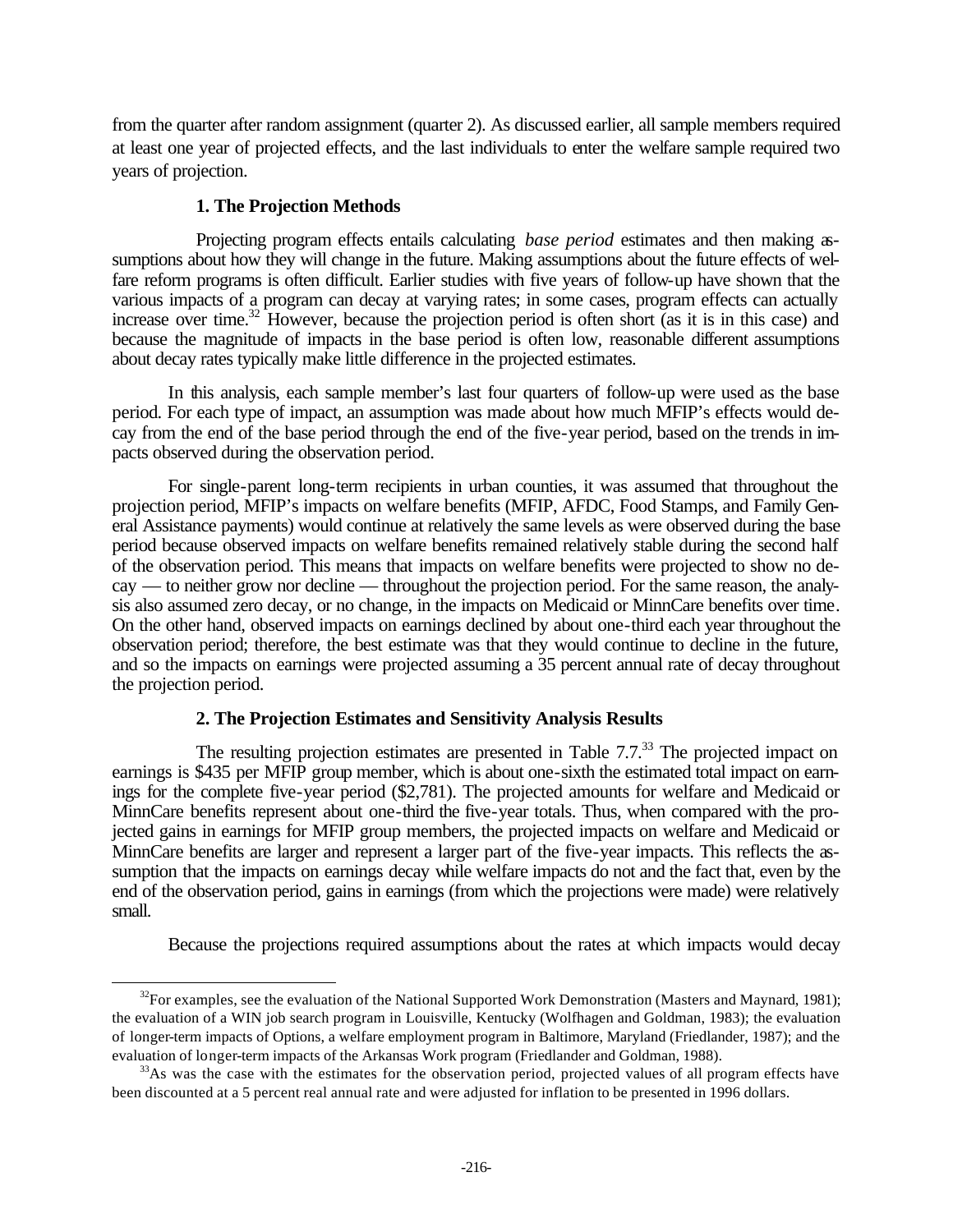| Component $(\$)$                                                   | Observed<br>Amount<br>(A) | Projected<br>Amount<br>(B) | 5-Year Amount<br><b>Total Net Present Value</b><br>$(C = A + B)$ |
|--------------------------------------------------------------------|---------------------------|----------------------------|------------------------------------------------------------------|
| <b>Cost components</b>                                             |                           |                            |                                                                  |
| Welfare benefits (cash assistance and/or Food Stamps) <sup>b</sup> | 2,137                     | 951                        | 3,088                                                            |
| Medicaid/MinnCare                                                  | 1,093                     | 560                        | 1,653                                                            |
| Administrative costs of transfer payments <sup>c</sup>             | 691                       | 167                        | 858                                                              |
| Support service payments <sup>d</sup>                              | 943                       | 204                        | 1,147                                                            |
| Employment and training services <sup>e</sup>                      | 806                       | $\Omega$                   | 806                                                              |
| <b>Benefit components</b>                                          |                           |                            |                                                                  |
| Earnings                                                           | 2,346                     | 435                        | 2,781                                                            |
| Fringe benefits <sup>f</sup>                                       | 361                       | 67                         | 427                                                              |
| Social Security payroll taxes <sup>g</sup>                         | 179                       | 33                         | 213                                                              |
| Federal and state income tax and sales taxes                       | $-10$                     | 6                          | $-5$                                                             |
| Federal EIC and state WFCh                                         | 1,137                     | 193                        | 1,330                                                            |

### **Five-Year Estimate of Cost and Benefit Components During the Observation and Projection Periods<sup>a</sup> per MFIP Group Member for Single-Parent Long-Term Recipients in Urban Counties (in 1996 Dollars)**

SOURCES: MDRC calculations using data from Minnesota's Unemployment Insurance (UI) and public assistance benefit records, aggregate fiscal data, county child care payment records, and state and federal tax codes.

NOTES: Estimates reflect discounting and adjustment for inflation.

 Differences are regression-adjusted, controlling for pre-random assignment charactertistics of sample members.

Tests of statistical significance were not performed.

Rounding may cause slight discrepancies in sums and differences.

<sup>a</sup>Observation period for each sample member extends from random assignment to June 1998 (for transfer programs and support services) or through the time of the 36-month survey (for employment and training services).

<sup>b</sup>Welfare includes MFIP, AFDC, Food Stamps, and Family General Assistance.

<sup>c</sup>Transfer payments include cash assistance, Food Stamps, and Medicaid and MinnCare.

<sup>d</sup>Includes child care and other support service payments. Administrative costs of support service payments were not estimated.

<sup>e</sup>Costs of employment and training services are not projected because the cost of services for the MFIP and AFDC groups were similar by the end of the observation period.

<sup>f</sup>Fringe benefit percentage was calculated as 15.37 percent based on paid health and life insurance, pension contributions, and workers' compensation, from U.S. Department of Labor, Bureau of Labor Statistics, *Employer Costs for Employee Compensation, March 1996* (Washington, D.C.: U.S. Government Printing Office, 1996); found in Ken McDonnell, *EBRI Databook on Employee Benefits, IV* (Washington, D.C.: Employee Benefit Research Institute, 1997).

<sup>g</sup>Social Security payroll tax includes employer and employee portions.

hEIC is the federal Earned Income Credit, and WFC is Minnesota's Working Family Credit, which is estimated as 15 percent of the federal EIC.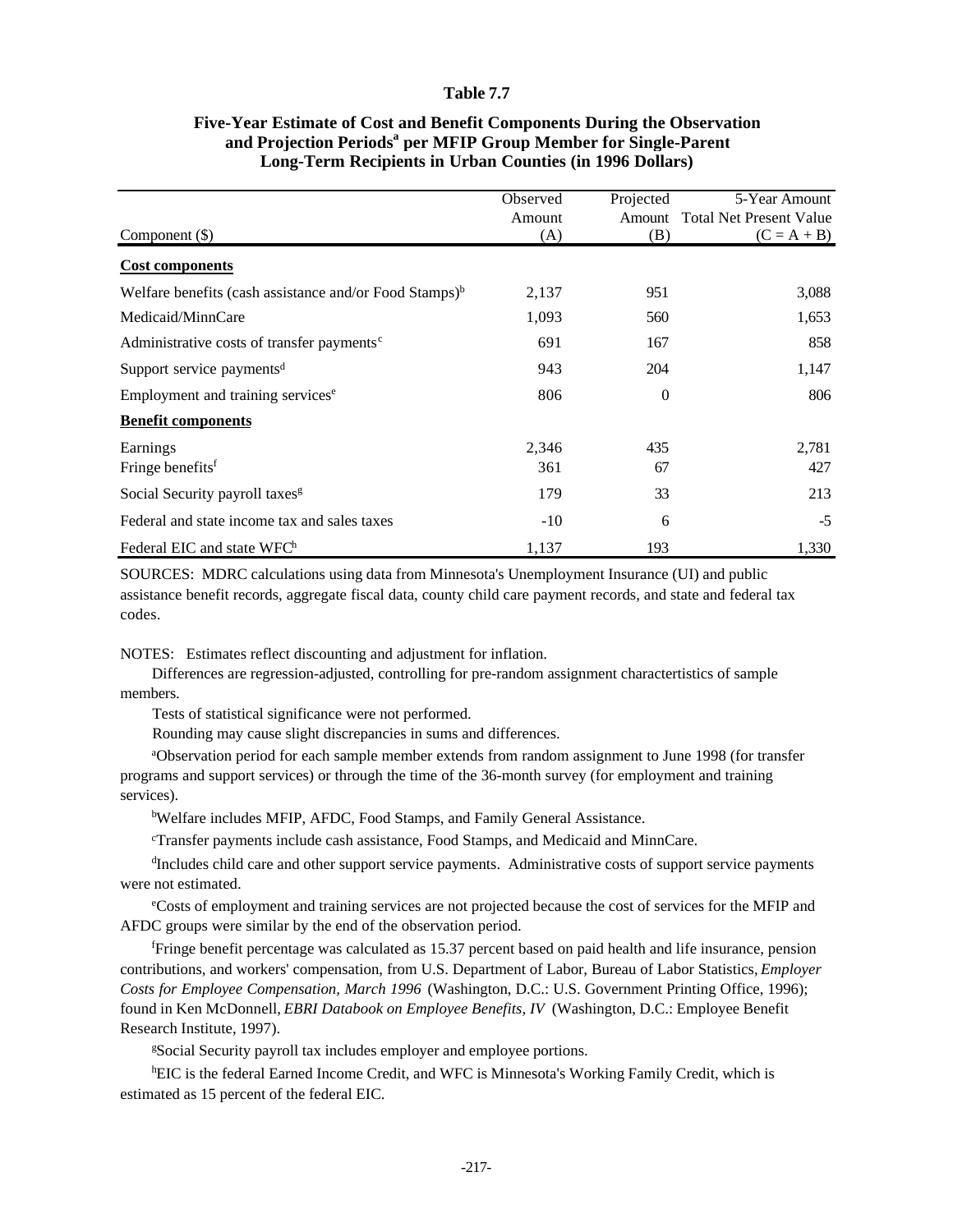#### **Estimated Five-Year Impacts During the Observation and Projection Periods on Selected Outcome Measures per MFIP Group Member, Assuming Alternative Annual Rates of Decay (in 1996 Dollars)**

| Component                                                       | $0\%$<br>Decay Rate<br>(A) | <b>Best-Estimate</b><br>Decay Rate <sup>a</sup><br>B) | 50%<br>Decay Rate |
|-----------------------------------------------------------------|----------------------------|-------------------------------------------------------|-------------------|
| Earnings and fringe benefits <sup>b</sup>                       | 3,367                      | 3,208                                                 | 3,137             |
| Welfare benefits (cash assistance and Food Stamps) <sup>c</sup> | 3,088                      | 3,088                                                 | 2,733             |
| Medicaid/MinnCare                                               | 1,653                      | 1,653                                                 | 1,445             |

SOURCES: MDRC calculations using data from Minnesota's Unemployment Insurance (UI) and public assistance benefit records and aggregate fiscal data.

NOTES: Estimates reflect discounting and adjustment for inflation. Differences are regression-adjusted, controlling for pre-random assignment charactertistics of sample members. Tests of statistical significance were not performed.

Rounding may cause slight discrepancies in sums and differences.

 $a<sup>a</sup>$ The best-estimate decay rate was 35 percent for earnings and fringe benefits, 0 percent for welfare, and 0 percent for Medicaid/MinnCare per year.

<sup>b</sup>Fringe benefit percentage was calculated as 15.37 percent based on paid health and life insurance, pension contributions, and workers' compensation, from U.S. Department of Labor, Bureau of Labor Statistics, *Employer Costs for Employee Compensation, March 1996* (Washington, D.C.: U.S. Government Printing Office, 1996); found in Ken McDonnell, *EBRI Databook on Employee Benefits, IV* (Washington, D.C.: Employee Benefit Research Institute, 1997).

cWelfare includes MFIP, AFDC, Food Stamps, and Family General Assistance.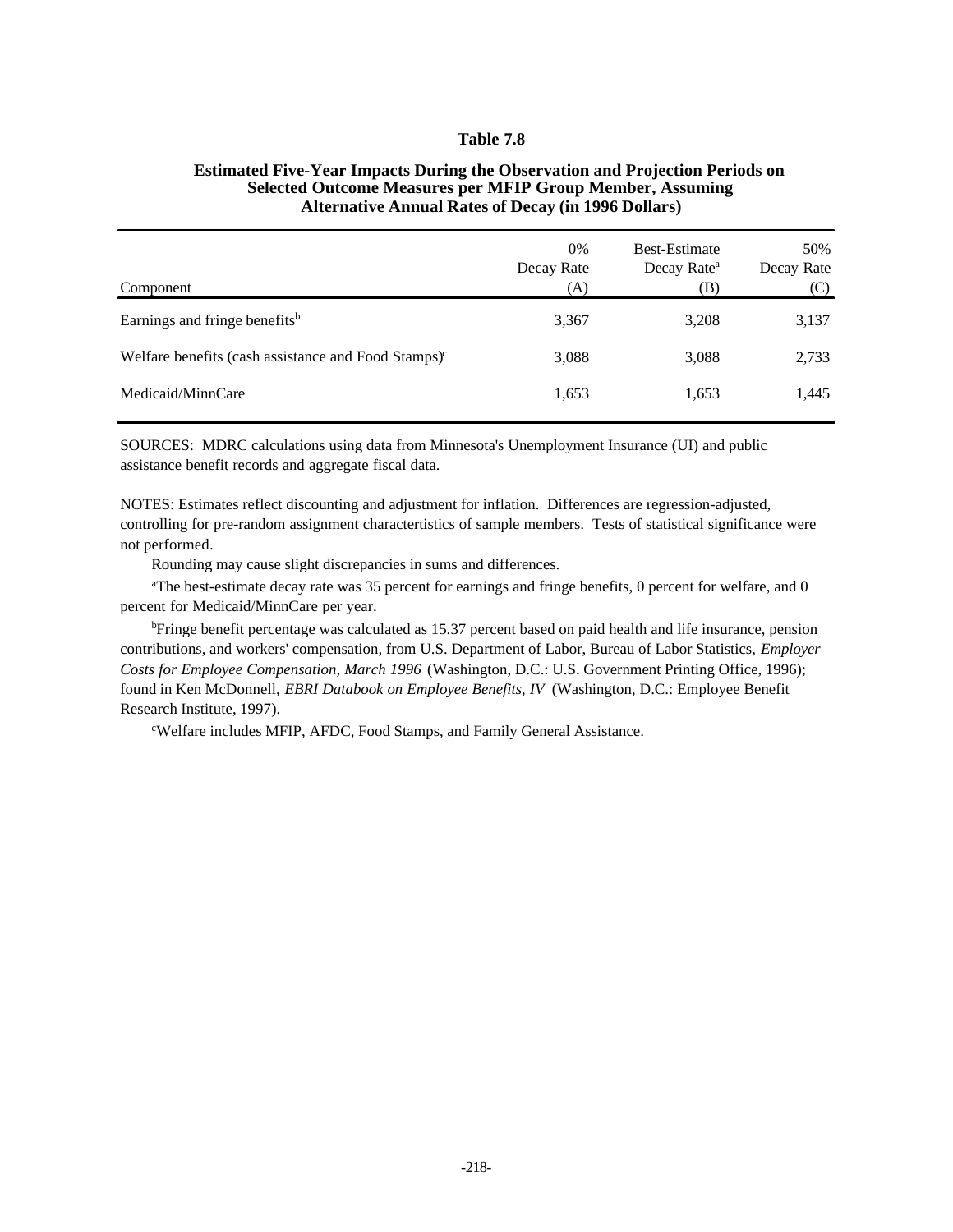over time, it is worth testing how sensitive the five-year estimates are to the decay rates chosen. A sensitivity analysis is presented in Table 7.8. Here, alternative decay rates involving extreme assumptions were used to estimate five-year (observed plus projected) impacts on the following three key outcome measures: earnings and fringe benefits, welfare benefits, and Medicaid or MinnCare payments. The alternative decay rates can be considered a lower and an upper bound for the best-estimate decay rates already described. The lower bound assumed no decay, or a zero decay rate, and the upper bound assumed a 50 percent annual decay rate.

For earnings and fringe benefits, Table 7.8 shows that the more pessimistic assumption of a 50 percent annual rate of decay (instead of the best estimate of 35 percent) results in only a small decrease in the five-year estimate. This occurs mainly because in the last four quarters, or the base period from which earnings were projected, gains in earnings were small, so that changes in decay rate assumptions do not alter the projected amount very much. Similarly, the table shows that a more optimistic zero percent annual decay rate results in a five-year estimate of the impact on earnings that is only 5 percent higher than that which includes the best-estimate decay rate. For the estimates of welfare benefits and Medicaid or MinnCare, the extreme 50 percent decay rate results in small decreases in five-year impact estimates. Thus, for these long-term recipients, using different decay rate assumptions for impacts on earnings, welfare benefits, and Medicaid or MinnCare does not change the general pattern of benefitcost findings discussed below.

### **3. Comparing Annual MFIP and AFDC Costs in the Five-Year Time Frame**

Earlier sections of this chapter presented the total costs of MFIP and AFDC during the observation period and the projection period. This section annualizes these costs, to examine whether the yearly cost of each program per family is growing or shrinking over the five-year time horizon.

Figure 7.3 compares estimated annual averages of the main cost components over the observation period (years 1 to 3) and the projection period (years 4 and 5). The main cost components are welfare benefits, Medicaid or MinnCare costs, employment and training, and support services. Comparing the gross average cost of MFIP in years 1 to 3 with the gross average cost in years 4 and 5 clearly shows that the annual cost per person declined sharply as sample members gained employment or left welfare over time. The same pattern holds for the AFDC program over time. Moreover, the net annual cost of MFIP (accounting for these four major costs but not for taxes) also decreased over time, from \$1,703 to \$1,100 per year.

#### **E. Comparing the Benefits with the Costs of MFIP in the Five-Year Time Frame**

Table 7.9 summarizes the financial effects of MFIP from the perspectives of the welfare sample, the government budget, taxpayers, and society as a whole. The analysis defined program-control group differences as gains (indicated by positive values) and losses (indicated by negative values). Financial effects were then added together to produce an estimate of the overall net gain or loss — the *net present value* — of the MFIP program from each perspective. As indicated earlier, all estimates for society as a whole constitute the sum of the results from the perspectives of the welfare sample and taxpay $ers.<sup>34</sup>$ 

 $34$ All results cover a five-year period, were discounted and expressed in 1996 dollars, and assume a 35 percent annual decay rate in impacts on earnings and a zero percent decay rate for welfare and Medicaid or MinnCare benefits during the projection period.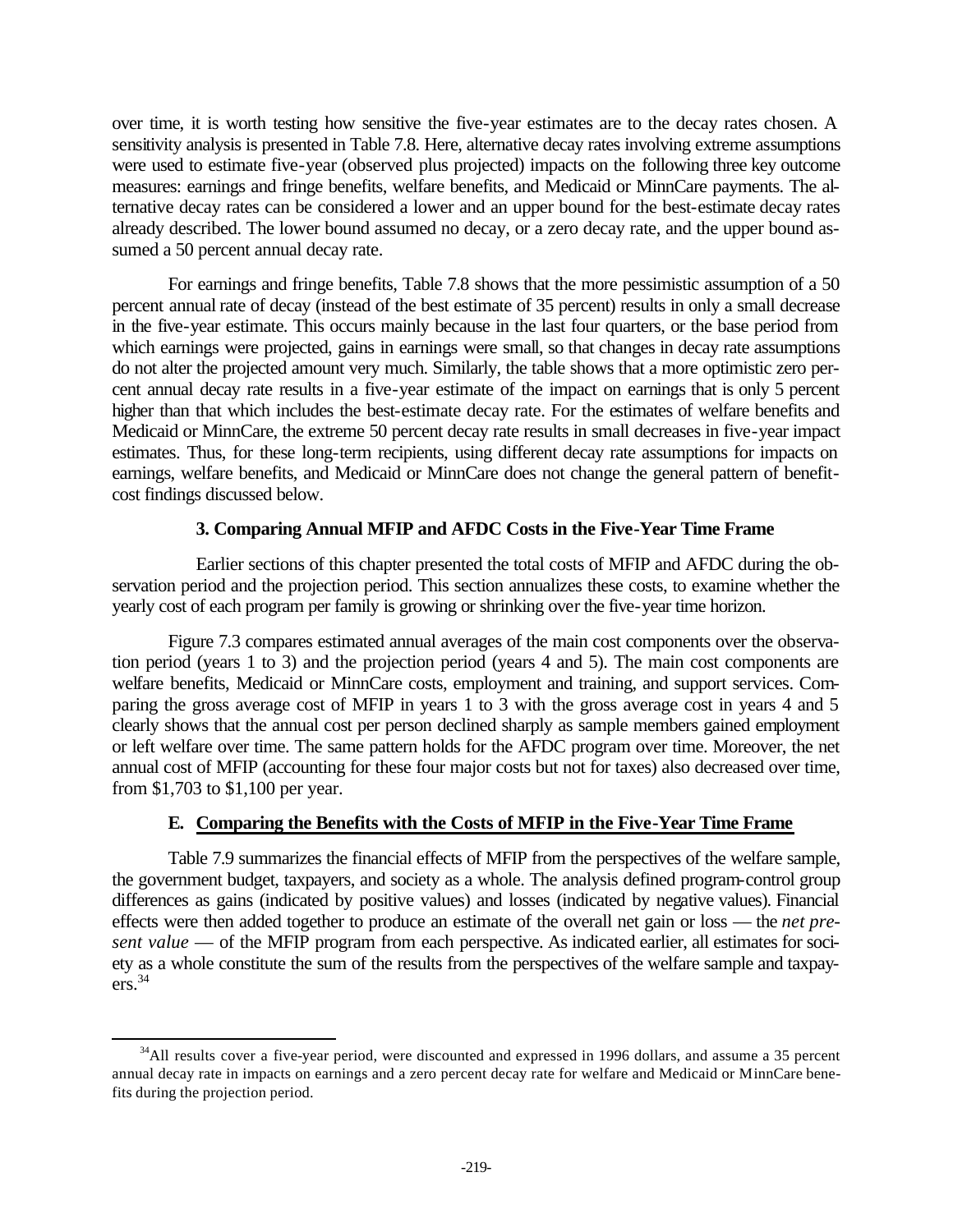**Figure 7.3**

### **Estimated Annual Gross and Net Costs for Five Years After Random Assignment per MFIP and AFDC Member for Single-Parent Long-Term Recipients in Urban Counties (in 1996 Dollars)**



NOTES: For Medicaid/MinnCare and welfare benefits, administration costs of transfer payments are included with the transfer payments.

 Employment and training costs are not projected because the costs of these services for the MFIP and AFDC groups were similar by the end of the observation period.

SOURCES: Tables 7.2 and 7.3.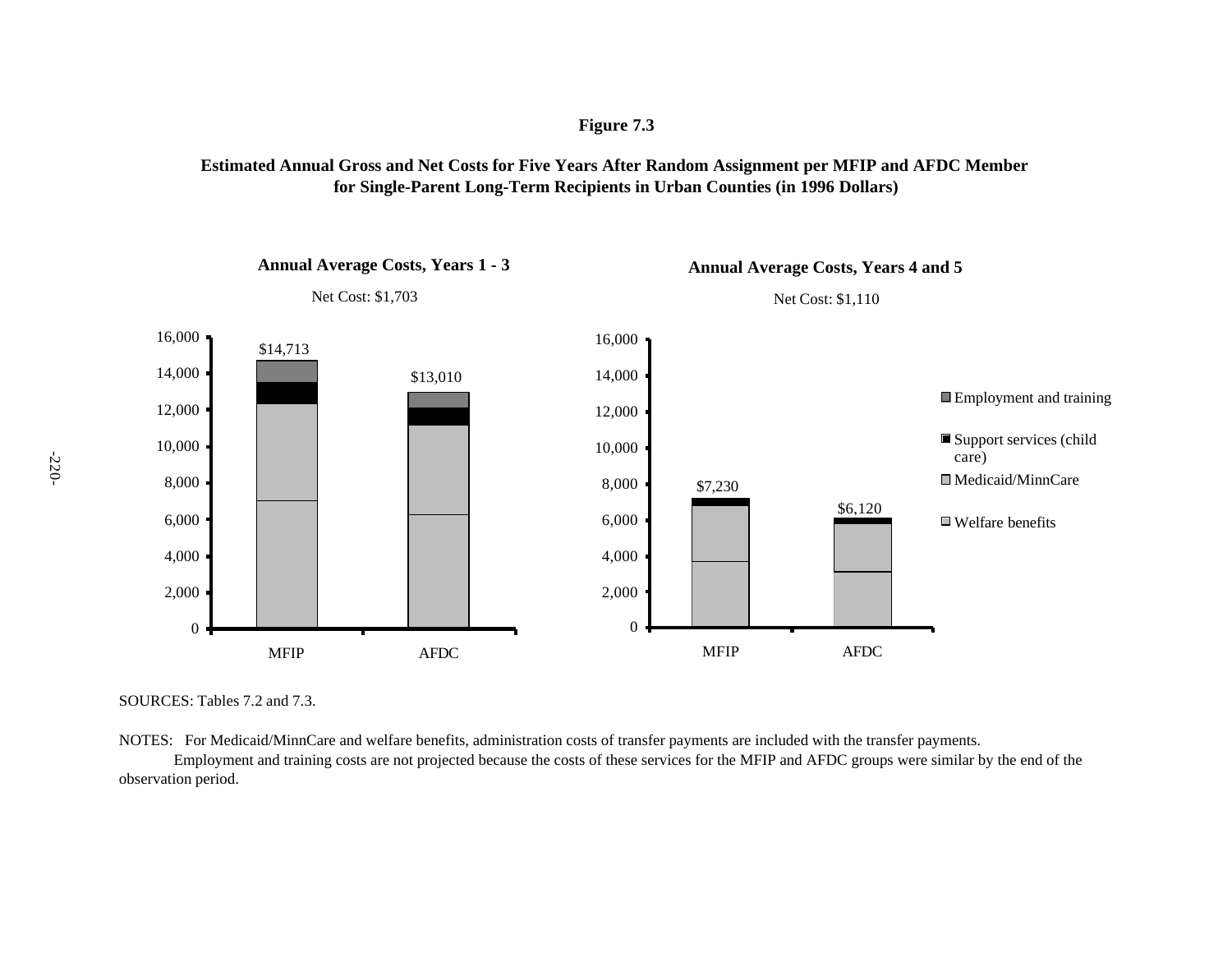|                                                                                                      |              | Perspective   |                  |                  |
|------------------------------------------------------------------------------------------------------|--------------|---------------|------------------|------------------|
|                                                                                                      | Welfare      | Government    |                  |                  |
|                                                                                                      | Sample       | <b>Budget</b> | Taxpayers        | Society          |
| Component                                                                                            | (A)          | (B)           | (C)              | (D)              |
| <b>Financial effects</b>                                                                             |              |               |                  |                  |
| Transfer payments                                                                                    |              |               |                  |                  |
| Welfare benefits (cash assistance and/or Food Stamps)                                                | 3,088        | $-3,088$      | $-3,088$         | 0                |
| Medicaid/MinnCare                                                                                    | 1,653        | $-1,653$      | $-1,653$         | $\theta$         |
| Copay for MinnCare                                                                                   | 5            | $-5$          | $-5$             | $\Omega$         |
| Administrative costs of transfer payments                                                            | $\mathbf{0}$ | $-858$        | $-858$           | $-858$           |
| Support service payments                                                                             | 1,147        | $-1,147$      | $-1,147$         | $\mathbf{0}$     |
| Operating costs of providing                                                                         |              |               |                  |                  |
| employment and training services <sup>a</sup>                                                        | $\Omega$     | $-806$        | $-806$           | $-806$           |
| Earnings and fringe benefits                                                                         | 3,208        | $\theta$      | $\boldsymbol{0}$ | 3,208            |
| Taxes                                                                                                |              |               |                  |                  |
| Payroll taxes                                                                                        | $-213$       | 425           | 213              | 0                |
| Income and sales taxes                                                                               | 5            | $-5$          | $-5$             | $\Omega$         |
| Federal EIC and state WFC <sup>b</sup>                                                               | 1,330        | $-1,330$      | $-1,330$         | $\Omega$         |
| Net dollar gain or loss per MFIP group member<br>(net present value)                                 | 10,222       | $-8,465$      | $-8,678$         | 1,545            |
| <b>Nonfinancial effects</b>                                                                          |              |               |                  |                  |
| Work, welfare, and income per quarter                                                                |              |               |                  |                  |
| Percentage with income below poverty <sup>c</sup>                                                    | $^{+}$       | n/a           | $^{+}$           | $^{+}$           |
| Percentage working                                                                                   | $^{+}$       | n/a           | $^{+}$           | $^{+}$           |
| Welfare use                                                                                          |              |               |                  |                  |
| Percentage receiving welfare                                                                         |              | n/a           |                  |                  |
| Percenage relying solely on welfare                                                                  | $\ddot{}$    | n/a           | $^{+}$           | $^{+}$           |
| <b>Other family outcomes</b>                                                                         |              |               |                  |                  |
| Continous health insurance coverage <sup>d</sup>                                                     | $^{+}$       | n/a           | $^{+}$           | $^{+}$           |
| Homeownershipe                                                                                       | 0            | $\Omega$      | 0                | $\boldsymbol{0}$ |
| Mother currently married and living with spouse <sup>f</sup>                                         | $\Omega$     | $\theta$      | 0                | $\mathbf{0}$     |
| Time spent out of the home <sup>g</sup>                                                              |              | n/a           | ?                |                  |
| Child environment and child well-being <sup>h</sup><br>(measured for families with children age 2-9) | $^{+}$       | n/a           | $^{+}$           | $^{+}$           |

#### **Five-Year Estimated Net Gains and Losses per MFIP Group Member for Single-Parent Long-Term Recipients in Urban Counties, by Accounting Perspective (in 1996 Dollars)**

(continued)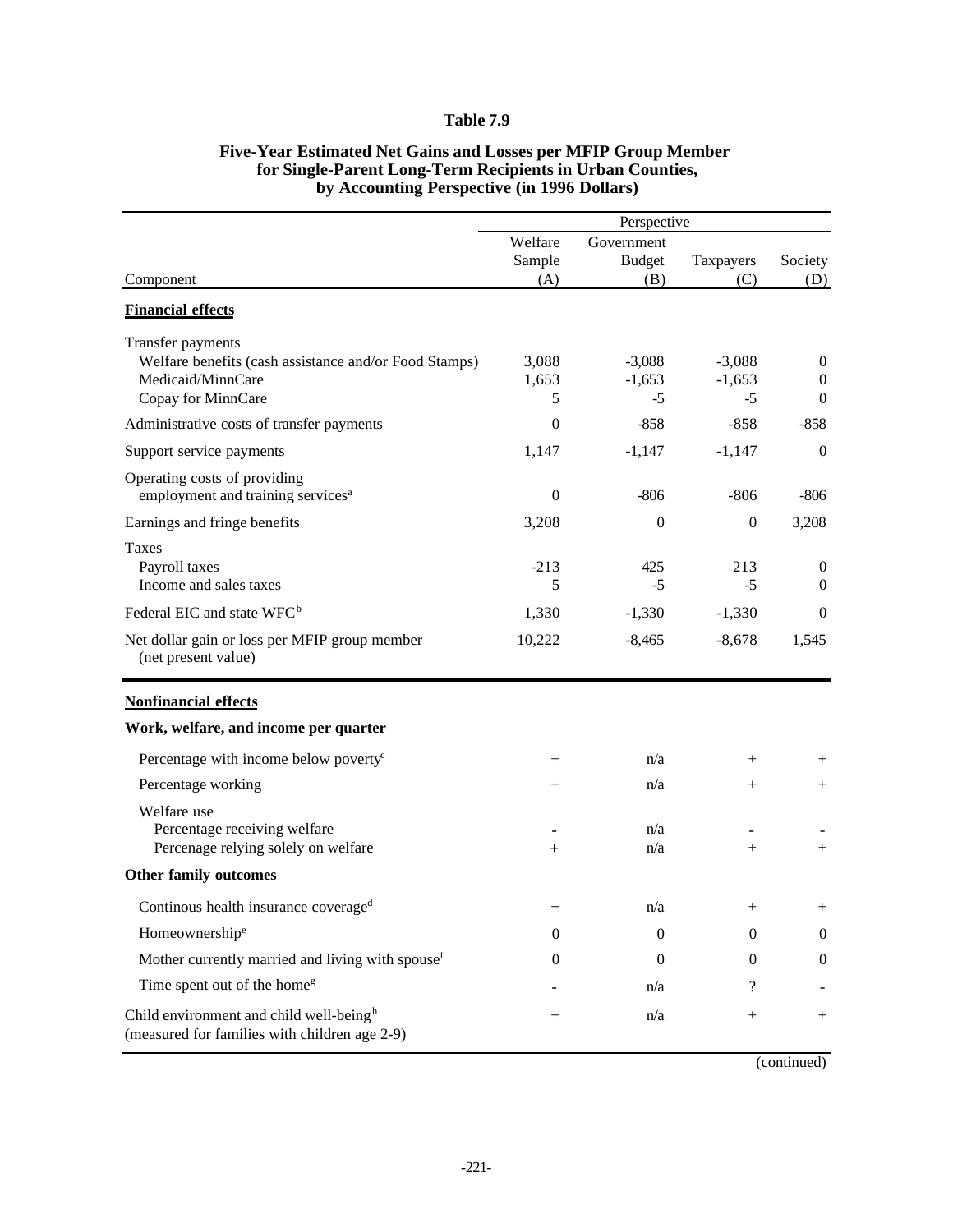#### **Table 7.9 (continued)**

SOURCES: MDRC calculations using data from Minnesota's Unemployment Insurance (UI) and public assistance benefit records, state and federal tax codes, aggregate fiscal data, and county child care payment records. Refer to Tables 4.1, 4.5, 4.7, and 7.6; and, in Volume 2, Tables 4.6, 4.7, 4.8, and 4.9.

NOTES: EIC is the federal Earned Income Credit, and WFC is the state Working Family Credit.

 The pluses and minuses on this table are based on qualitative gains and losses from components. Outcomes indicated as n/a are not measured. A more in-depth explanation of these components can be found in previous chapters of this report and in Volume 2.

Estimates reflect discounting and adjustment for inflation.

 Differences are regression-adjusted, controlling for pre-random assignment charactertistics of sample members.

Tests of statistical significance were not performed.

Rounding may cause slight discrepancies in sums and differences.

<sup>a</sup>Costs of employment and training services are not projected because the costs of services for MFIP and AFDC groups were similar by the end of the observation period.

bMinnesota's WFC is estimated as 15 percent of the federal EIC.

<sup>c</sup>Measured poverty is defined as the percentage of families whose earnings plus welfare benefits are below the official poverty threshold. The appropriate threshold is determined by the number of children in the family. Because the measure of income used here includes earnings, cash welfare, and Food Stamp benefits but does not include income from other sources, the measured poverty rate presented here is not comparable with the official poverty rate.

<sup>d</sup>Percentage who had continuous health insurance coverage from random assignment through time of the 36 month survey.

<sup>e</sup>Percentage who owned their home at the time of the 36-month survey.

<sup>f</sup>Percentage married and living with spouse at the time of the 36-month survey.

<sup>g</sup>Measured on 36-month survey as average hours worked per week in current or most recent job. Actual impact was 4 hours a week.

hIncludes measures of domestic abuse, home environment (HOME), problem behavior (BPI), performance in school, and health.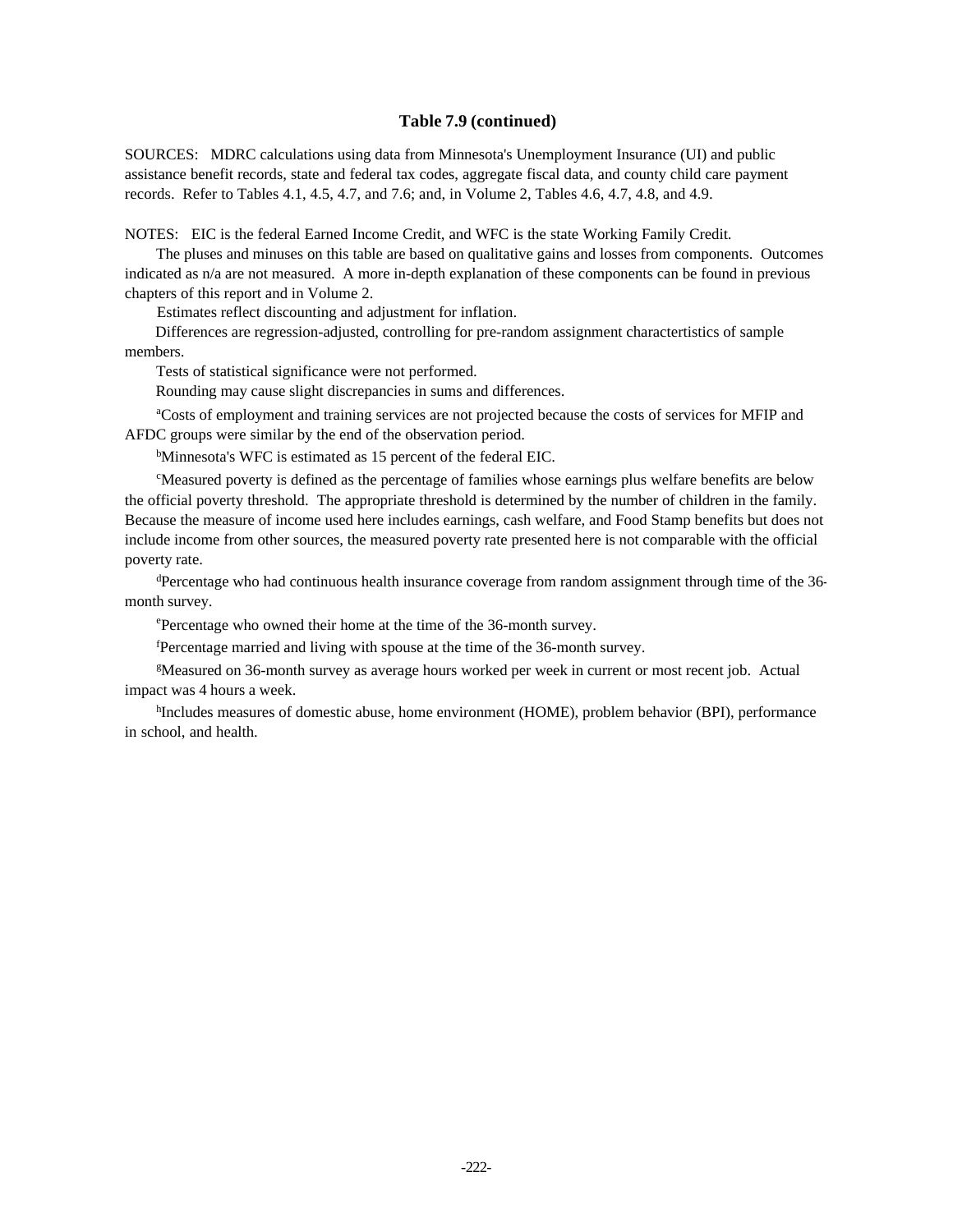### **1. Results of the Full MFIP Program, by Perspective**

**From the Perspective of the Welfare Sample.** Column A of Table 7.9 presents the perspective of the welfare sample regarding the benefit-cost results for single-parent long-term recipients in urban counties. These results represent program-control group differences in transfer payments, support service payments, earnings and fringe benefits, taxes, and nonfinancial effects. As discussed earlier, the overall financial gain or loss from the perspective of the welfare sample was estimated by subtracting the combined value of tax increases from the value of the gains in earnings and fringe benefits, transfer payments, and support service payments. The typical MFIP family in the welfare sample experienced net financial *gains* of \$10,222 over five years. These gains were mainly from substantial increases in earnings and transfer payments induced by the program. Note that this includes gains from sources other than welfare benefits and earnings — such as the value of medical benefits — and that it represents a different measure of financial gain than presented in earlier chapters as MFIP's impact on family income. There were also nonfinancial gains to the welfare sample from reductions in poverty, the increased likelihood of being employed, having continuous health insurance coverage, and improvements in family and child well-being.

**From the Perspectives of Taxpayers and the Government Budget.** Column C of Table 7.9 presents the benefit-cost findings from the perspective of taxpayers. On average, MFIP produced a net financial *loss,* or *cost,* to taxpayers of \$8,678 per MFIP group member over the five years. Tax receipts from the increased family earnings were not enough to offset the increased taxpayer expenditures for welfare benefits, health insurance coverage, and operating costs. However, it is also assumed that MFIP brought unmeasured indirect benefits to taxpayers from welfare recipients' reduced poverty, increased employment, decreased sole dependence on welfare, and improvements in family and child well-being.

The results from the perspective of the government budget are presented in column B. These results are similar to those from the taxpayers' perspective, with two exceptions. First, the government budget is allocated both the employees' and the employers' contributions to payroll taxes, and so the net financial gain or loss to the budget exceeds the gain for taxpayers by the amount of the employees' contribution. Thus, the net financial gain from the government budget perspective was \$8,465. Second, unlike taxpayers, the government budget cannot experience nonfinancial benefits from MFIP.

**From the Perspective of Society as a Whole.** Column D of Table 7.9 shows the gains to society, which represent the gains to the welfare sample that were not simply transfers from taxpayers (earnings, fringe benefits, and nonfinancial benefits) minus any government costs that were not transferred to the welfare sample (the costs of administering transfer payments and employment and training programs). From the sum of these effects, society gained an average of \$1,545 per single-parent longterm recipient who was in the MFIP group in urban counties, plus a wide range of quite positive nonfinancial effects.

Another way to summarize MFIP's financial effects across these perspectives is to examine the ratio between government costs and the gains to families. The government spent about \$8,500 over five years (\$1,700 per year) more than it would have under the AFDC system. Families gained about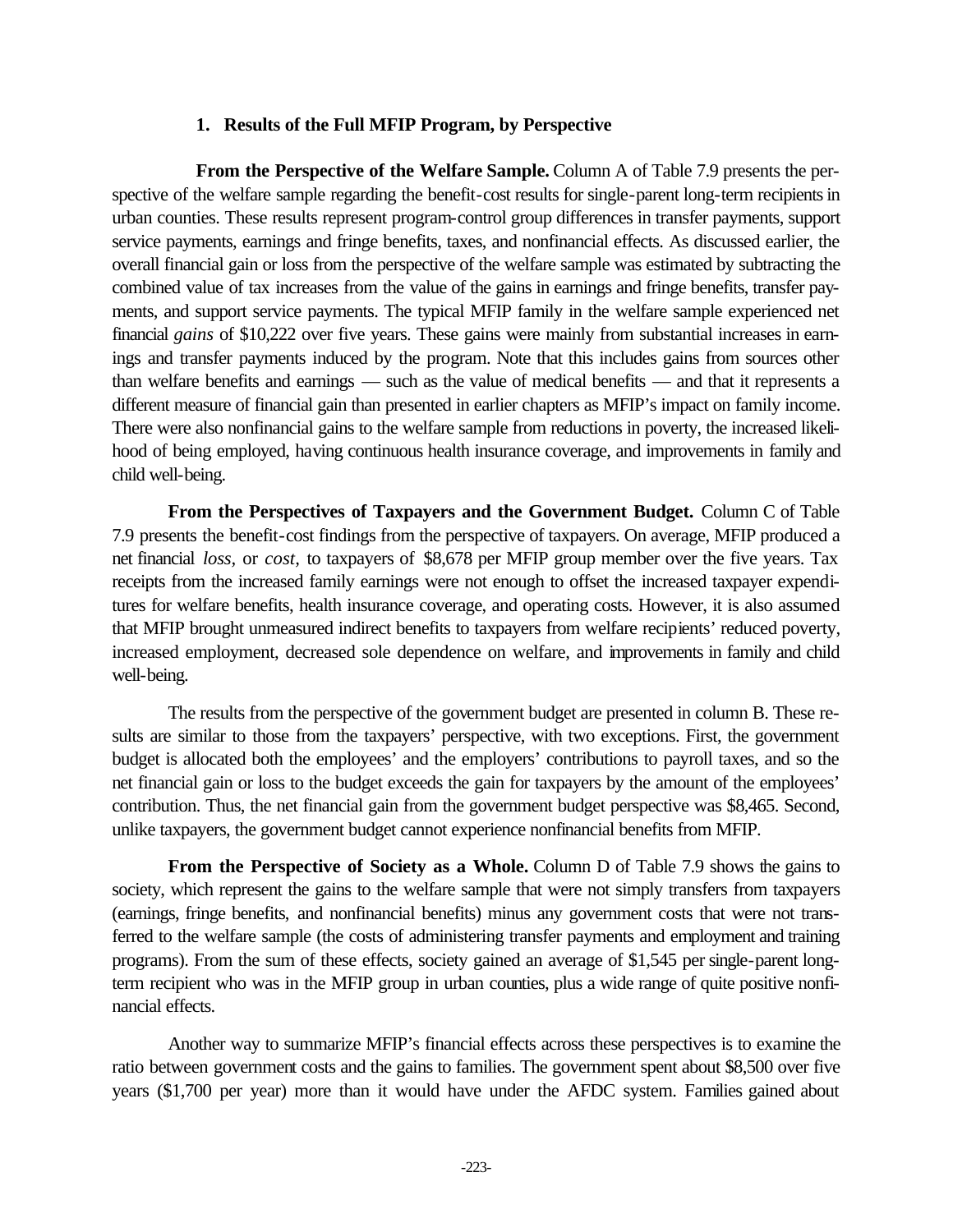\$10,200 over five years (\$2,040 per year). The reason that families gained even more than government spent is that families responded to the program by increasing their earnings, so that not all of the gain to families was from transfer programs. Thus, for these single-parent long-term recipients in urban counties, each dollar of financial gains to families cost the government only about 83 cents.<sup>35</sup>

### **2. Results for MFIP's Components**

One objective of the benefit-cost analysis is to shed light on how MFIP's components — its financial incentives and its mandatory services — contributed to the results. Before reviewing the findings, it is important to emphasize that some of these estimates are subject to greater uncertainty than the results that have already been presented for urban single-parent long-term recipients. The uncertainty arises because the sample sizes on which the estimates were based are considerably smaller and because a number of simplifying assumptions had to be made in producing the estimates. One is urged, then, to focus more on the broad patterns in the findings than on the specific numerical estimates.

Columns A through D of Table 7.10 present the results for the effects of MFIP's financial incentives alone, from the four accounting perspectives. It shows that the MFIP incentives produced net financial *gains* of \$7,889 to families in the welfare sample over five years. Over the five years, there were also net financial *losses* of \$8,523 to taxpayers, due to low tax receipts and large increases in payments for welfare benefits, health insurance coverage, and program operating costs. Therefore, in sum, there were net losses to society of \$634 per MFIP group member over the five years. These financial losses resulted partly because members of the Incentives Only group reduced their work hours,<sup>36</sup> leading to little or no gains in earnings, which thus could not offset the program's administrative costs. Therefore, MFIP's financial incentives alone, when compared with full MFIP, was a less efficient approach than the full MFIP program for increasing the financial well-being of single-parent long-term recipients in urban counties. Each dollar of financial gain to families cost taxpayers about \$1.08. Balancing this, however, is the fact that many of MFIP's nonfinancial benefits were produced by the financial incentives portion of the program, bringing benefits to the welfare sample, taxpayers, and society.<sup>37</sup>

Columns E through H of Table 7.10 present the effects of the MFIP component that adds mandatory services and reinforced incentive messages. The distributional effects of this component are quite different than for the financial incentives alone: Families in the welfare sample gained \$2,371, and taxpayers basically broke even, with a small financial loss of \$136 to taxpayers over the five years. These sum up to produce net social *gains* of \$2,235 per MFIP group member over the five years. These gains resulted partly because this MFIP component produced not just gains in earnings and fringe benefits but also savings in welfare benefits, Medicaid or MinnCare benefits, and administrative costs over the five years.

<sup>&</sup>lt;sup>35</sup>Note that the inclusion of Medicaid and MinnCare costs does not have a significant effect on this ratio of costs to benefits. Although there is not universal agreement that the value of medical services should be counted as a financial gain to families, it is included here because it was a significant cost of the MFIP program and represented a concrete benefit to families. If one reestimates the gains to families and the cost to government excluding all benefits and costs related to Medicaid and MinnCare, the government spent about 79 cents per dollar of financial gain to families.

<sup>&</sup>lt;sup>36</sup>See Table 4.3.

<sup>&</sup>lt;sup>37</sup>See Volume 2 (Gennetian and Miller, 2000) for more information about the separate effects of financial incentives and mandatory services on family and child well-being.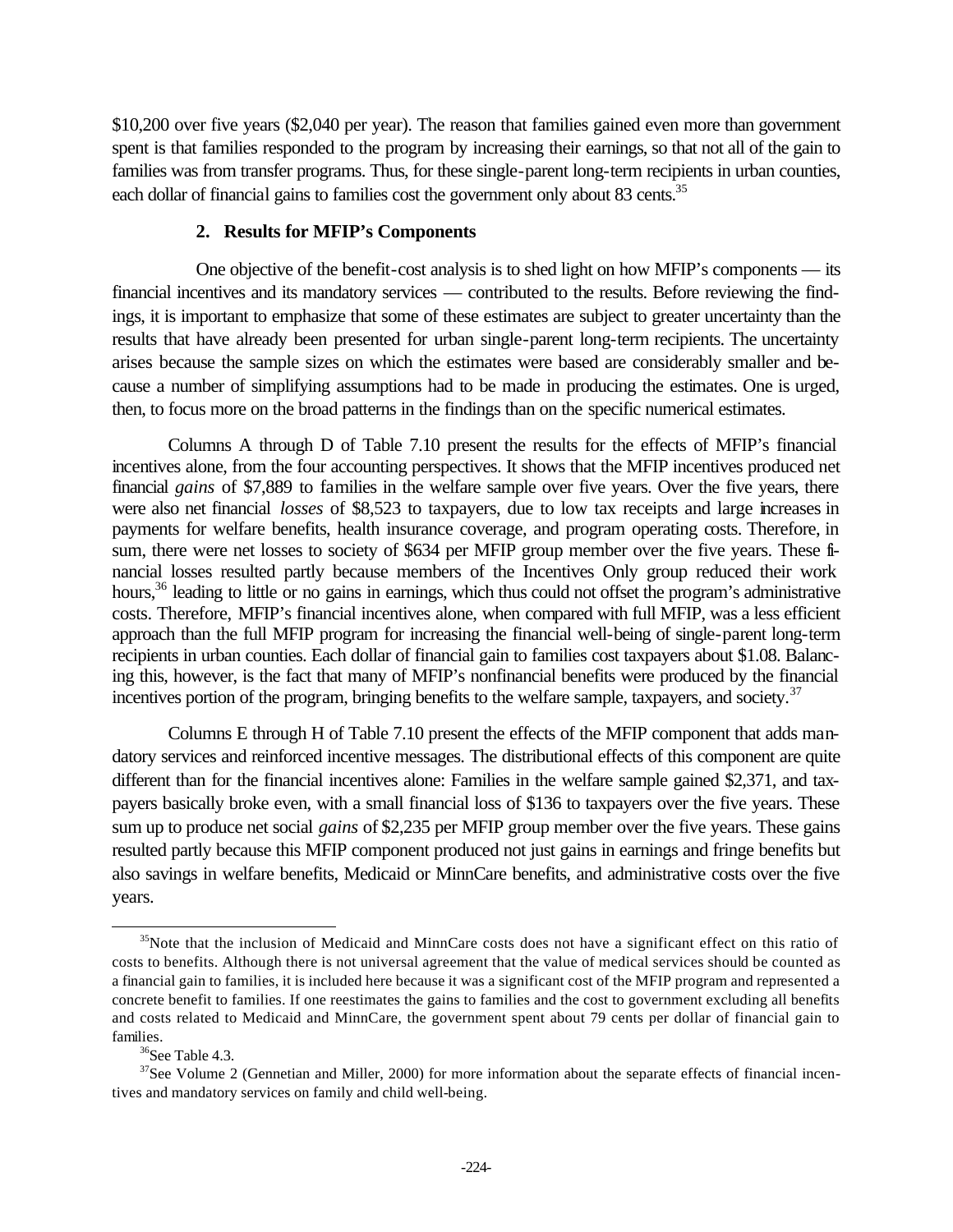|                                                                                                      | Impacts of Financial<br><b>Incentives Alone</b> |                |                          |                            | <b>Impact of Adding Mandatory Services</b><br>and Reinforced Incentive Messages |                  |                          |                  |
|------------------------------------------------------------------------------------------------------|-------------------------------------------------|----------------|--------------------------|----------------------------|---------------------------------------------------------------------------------|------------------|--------------------------|------------------|
|                                                                                                      | Welfare                                         | Government     |                          |                            | Welfare                                                                         | Government       |                          |                  |
|                                                                                                      | Sample                                          |                | Budget Taxpayers         | Society                    | Sample                                                                          | <b>Budget</b>    | Taxpayers                | Society          |
| Component                                                                                            | (A)                                             | (B)            | (C)                      | (D)                        | (E)                                                                             | (F)              | (G)                      | (H)              |
| <b>Financial effects</b>                                                                             |                                                 |                |                          |                            |                                                                                 |                  |                          |                  |
| <b>Transfer payments</b>                                                                             |                                                 |                |                          |                            |                                                                                 |                  |                          |                  |
| Welfare benefits (cash assistance and/or Food Stamps)                                                | 4,927                                           | $-4,927$       | $-4,927$                 | $\overline{0}$             | $-1,839$                                                                        | 1,839            | 1,839                    | $\boldsymbol{0}$ |
| Medicaid/MinnCare                                                                                    | 2,036                                           | $-2,036$       | $-2,036$                 | $\theta$                   | $-383$                                                                          | 383              | 383                      | $\boldsymbol{0}$ |
| Copay for MinnCare                                                                                   | 7                                               | $-7$           | $-7$                     | $\theta$                   | $-2$                                                                            | $\overline{2}$   | 2                        | $\boldsymbol{0}$ |
| Administrative costs of transfer payments                                                            | $\boldsymbol{0}$                                | $-1,002$       | $-1,002$                 | $-1,002$                   | $\overline{0}$                                                                  | 184              | 184                      | 184              |
| Support service payments                                                                             | 67                                              | $-67$          | $-67$                    | $\overline{0}$             | 1,070                                                                           | $-1,070$         | $-1,070$                 | $\theta$         |
| Operating costs of employment and training services <sup>a</sup>                                     | $\overline{0}$                                  | 332            | 332                      | 332                        | $\Omega$                                                                        | $-1,138$         | $-1,138$                 | $-1,138$         |
| Earnings and fringe benefits                                                                         | 36                                              | $\overline{0}$ | $\theta$                 | 36                         | 3,189                                                                           | $\boldsymbol{0}$ | $\overline{0}$           | 3,189            |
| Taxes                                                                                                |                                                 |                |                          |                            |                                                                                 |                  |                          |                  |
| Payroll taxes                                                                                        | -2                                              | $\overline{0}$ | 2                        | $\overline{0}$             | $-211$                                                                          | 423              | 211                      | $\boldsymbol{0}$ |
| Income and sales taxes                                                                               | 130                                             | $-130$         | $-130$                   | $\overline{0}$             | $-121$                                                                          | 121              | 121                      | $\boldsymbol{0}$ |
| Federal EIC and state WFC <sup>b</sup>                                                               | 689                                             | $-689$         | $-689$                   | $\overline{0}$             | 669                                                                             | $-669$           | $-669$                   | $\boldsymbol{0}$ |
| Net dollar effect per MFIP member (net present value)                                                | 7,889                                           | $-8,525$       | $-8,523$                 | $-634$                     | 2,371                                                                           | 75               | $-136$                   | 2,235            |
| <b>Nonfinancial effects</b>                                                                          |                                                 |                |                          |                            |                                                                                 |                  |                          |                  |
| Work, welfare, and income per quarter                                                                |                                                 |                |                          |                            |                                                                                 |                  |                          |                  |
| Percentage with income below poverty <sup>c</sup>                                                    | $^{+}$                                          | n/a            | $^{+}$                   | $^{+}$                     | $^{+}$                                                                          | n/a              | $+$                      | $^{+}$           |
| Percentage working                                                                                   | $+$                                             | n/a            | $+$                      | $+$                        | $+$                                                                             | n/a              | $+$                      | $+$              |
| Welfare use                                                                                          |                                                 |                |                          |                            |                                                                                 |                  |                          |                  |
| Percentage receiving welfare                                                                         |                                                 | n/a            | $\overline{\phantom{m}}$ | $\qquad \qquad -$          | $\boldsymbol{0}$                                                                | $\boldsymbol{0}$ | $\boldsymbol{0}$         | $\boldsymbol{0}$ |
| Percentage relying solely on welfare                                                                 | $\overline{0}$                                  | $\Omega$       | $\overline{0}$           | $\Omega$                   | $+$                                                                             | n/a              | $+$                      | $^{+}$           |
| <b>Other family outcomes</b>                                                                         |                                                 |                |                          |                            |                                                                                 |                  |                          |                  |
| Continuous health insurance coveraged                                                                | $^{+}$                                          | n/a            | $^{+}$                   | $^{+}$                     |                                                                                 | n/a              |                          |                  |
| Homeownership <sup>e</sup>                                                                           | $\Omega$                                        | $\Omega$       | $\Omega$                 | $\mathbf{0}$               | $\boldsymbol{0}$                                                                | $\overline{0}$   | $\overline{0}$           | $\boldsymbol{0}$ |
| Mother currently married and living with spouse <sup>f</sup>                                         | $\gamma$                                        | n/a            | $\gamma$                 | $\boldsymbol{\mathcal{P}}$ | $\Omega$                                                                        | $\Omega$         | $\overline{0}$           | $\theta$         |
| Time spent out of the home <sup>g</sup>                                                              | $\Omega$                                        | $\Omega$       | $\Omega$                 | $\Omega$                   |                                                                                 | n/a              | $\overline{\mathcal{L}}$ |                  |
| Child environment and child well-being <sup>h</sup><br>(measured for families with children age 2-9) | $^{+}$                                          | n/a            | $^{+}$                   | $\boldsymbol{+}$           | $\boldsymbol{0}$                                                                | $\boldsymbol{0}$ | $\boldsymbol{0}$         | $\boldsymbol{0}$ |
|                                                                                                      |                                                 |                |                          |                            |                                                                                 |                  |                          |                  |

#### **Five-Year Estimated Net Gains and Losses per MFIP Group Member for Single-Parent Long-Term Recipients in Urban Counties, by Accounting Perspective (in 1996 Dollars)**

(continued)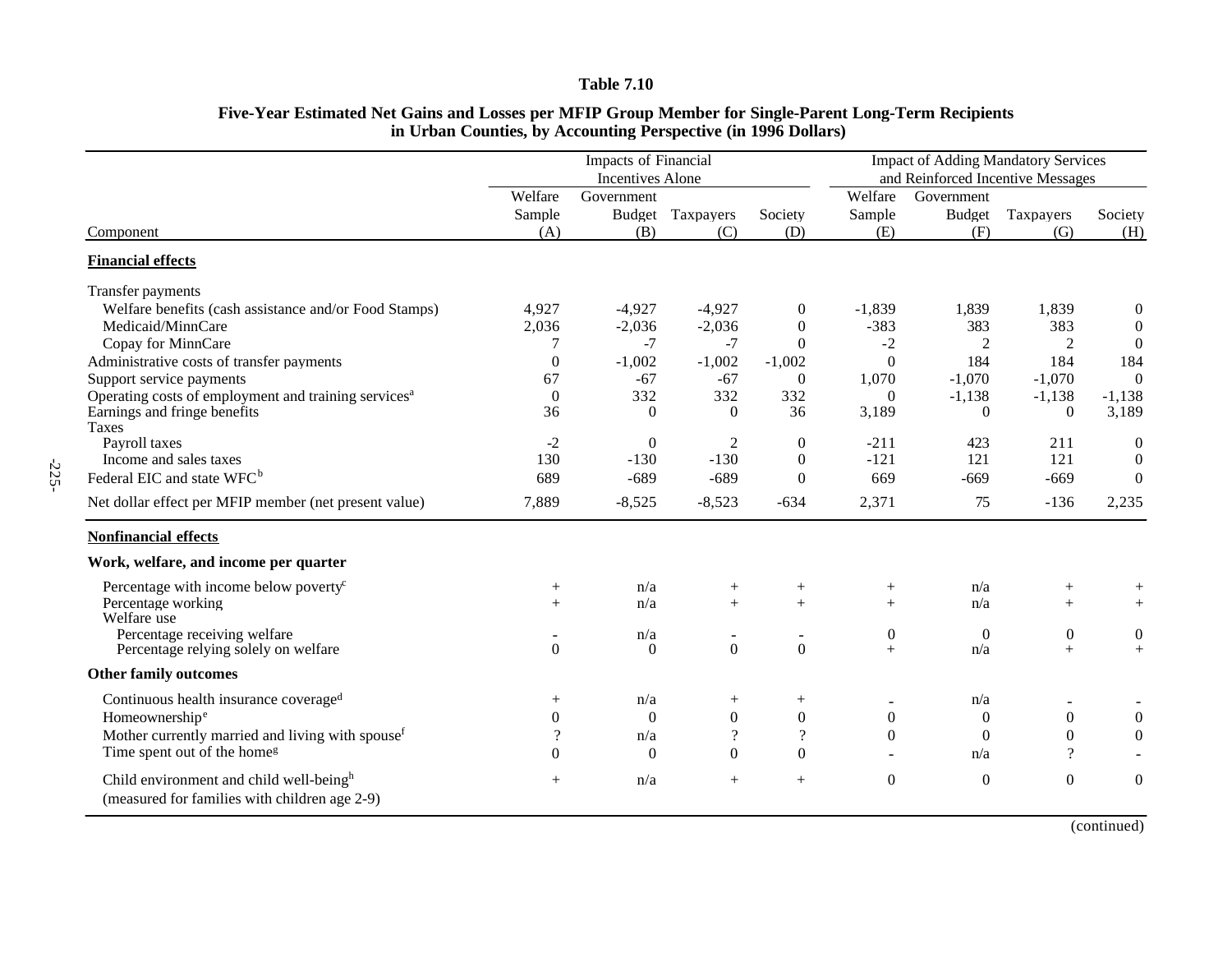#### **Table 7.10 (continued)**

SOURCES: MDRC calculations using data from Minnesota's Unemployment Insurance (UI) and public assistance benefit records, state and federal tax codes, aggregate fiscal data, and county child care payment records. Refer to Tables 4.2, 4.5, and 4.7; and, in Volume 2, Tables 4.6, 4.7, 4.8, and 4.9.

NOTES: The pluses and minuses on this table are based on nonfinancial gains and losses from components. Outcomes indicated as n/a are not measured. A more indepth explanation of these components can be found in previous chapters of this report and in Volume 2.

Estimates reflect discounting and adjustment for inflation.

Differences are regression-adjusted, controlling for pre-random assignment charactertistics of sample members.

Tests of statistical significance were not performed.

Rounding may cause slight discrepancies in sums and differences.

The estimates for the financial incentives alone are based on smaller sample sizes than the rest of the analysis and should be interpreted with caution.

<sup>a</sup> Costs of employment and training services are not projected because the costs of services for MFIP and AFDC groups were similar by the end of the observation period.

<sup>b</sup>EIC is the federal Earned Income Credit, and WFC is Minnesota's Working Family Credit, which is estimated as 15 percent of the federal EIC.

<sup>c</sup>Measured poverty is defined as the percentage of families whose earnings plus welfare benefits are below the official poverty threshold. The appropriate threshold is determined by the number of children in the family. Because the measure of income used here includes earnings, cash welfare, and Food Stamp benefits but does not include income from other sources, the measured poverty rate presented here is not comparable with the official poverty rate.

<sup>d</sup>Percentage who had continuous health insurance coverage from random assignment through time of the 36-month survey.

<sup>e</sup>Percentage who owned their home at the time of the 36-month survey.

<sup>f</sup>Percentage married and living with spouse at the time of the 36-month survey. The benefit-cost tables place a different value on changes in marital status for single parents than for two-parent families. Because the empirical evidence is mixed on the long-term effects on children of entering into a stepfamily, increases in marriage for single-parent families are valued with a (?). In contrast, because there is a growing consensus that the average effect of divorce on children is negative (except in the case of high-conflict marriages), increases in marital stability for two-parent families are valued with a (+) (Cherlin, 1992; McLanahan and Sandefur, 1994).

<sup>g</sup>Measured on 36-month survey as average hours worked per week in current or most recent job.

hSummary of the full MFIP program's impacts on domestic abuse, home environment, problem behavior, performance in school, and health outcomes.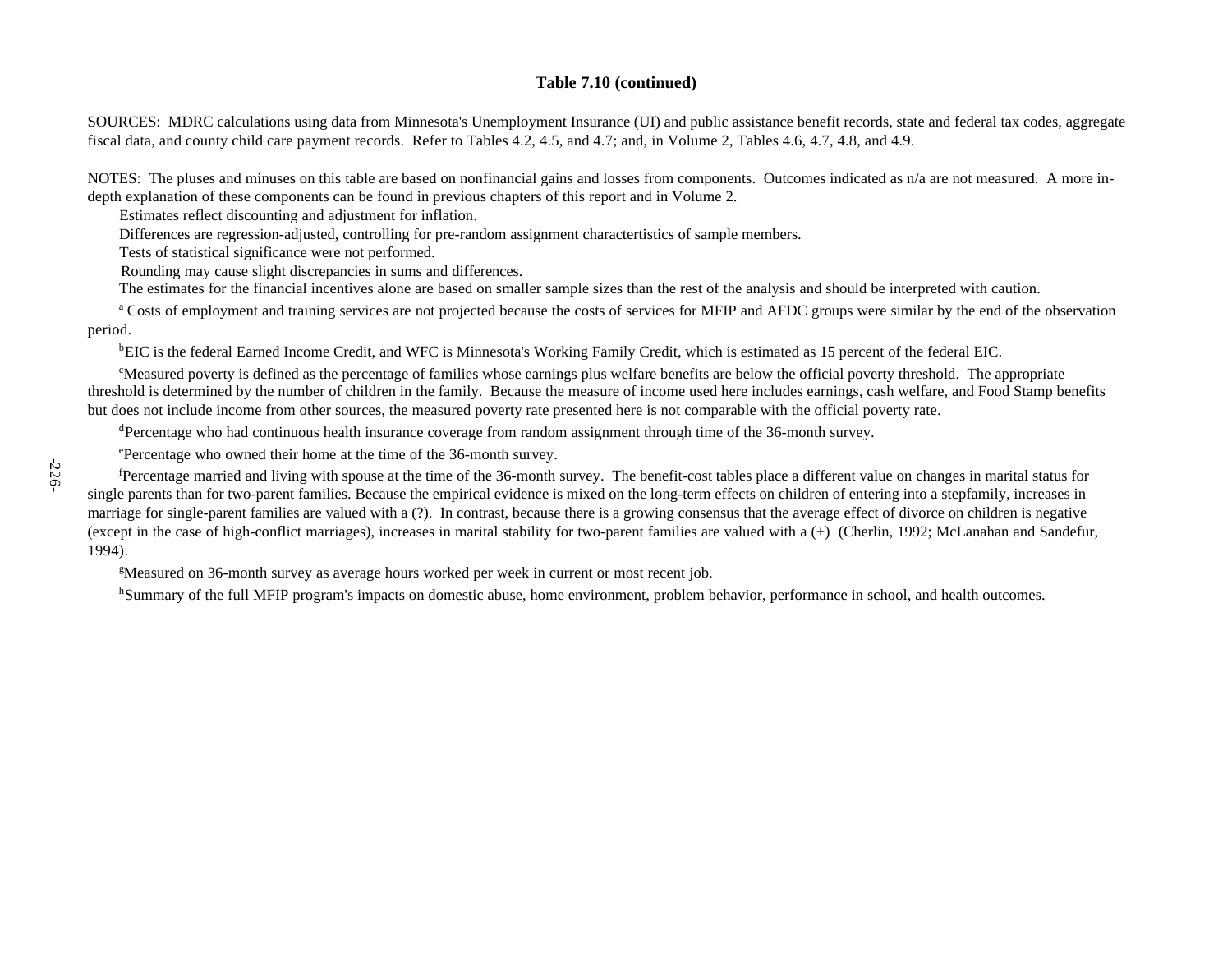The nonfinancial effects of adding the mandatory services were generally less positive than those produced by the financial incentives component of the program. The incentives component produced nonfinancial benefits such as an increase in the likelihood that the family would have continuous health insurance coverage, a reduction in the incidence of domestic abuse, and an improvement in child outcomes. When the mandatory services component was added to the program, the likelihood of having continuous health insurance coverage decreased, and parents' time spent out of the home (a nonfinancial cost) increased.

## **V. Results for MFIP's Other Subgroups**

## **A. Single-Parent Families**

Table 7.11 presents the results of the benefit-cost analysis for other single-parent family groups. For long-term recipients in rural counties and for recent applicants in urban and rural counties, the results were more mixed. When compared with urban long-term recipients, these groups were more likely to have begun to work on their own, and a large proportion of recent applicants were never subject to the program's mandates. Therefore, as one would expect, MFIP produced smaller effects on employment and earnings for these other types of single-parent families. It also had few effects on child outcomes for those recent applicants who were included in the child study (see Volume 2). Nonetheless, MFIP achieved its goal of increasing the financial well-being of working families for these groups, too. The financial gains to families ranged from \$6,000 to \$11,500 over the five years.

For single-parent families who were recent applicants or lived in rural areas, MFIP costs were similar to those for urban long-term recipients. For these groups, the net *financial costs* of MFIP to taxpayers and the government budget ranged from about \$8,000 to \$12,000 over the five years (or \$1,600 to \$2,400 annually). In addition, the program for single-parent families who were recent applicants or lived in rural areas may be considered a less efficient approach for increasing the financial wellbeing of families, when compared with results for long-term recipients in urban areas, because each dollar of financial gain to families cost taxpayers from \$1.14 to \$1.36. However, for all single-parent families, MFIP can be considered a relatively efficient way to transfer income; using data from the Negative Income Tax (NIT) studies,  $38$  economists have previously estimated that transfer programs may require as much as \$1.50 in spending for each \$1 gained by families.

Another way to assess the program's efficiency is to relax the assumption that a dollar lost by one group is equivalent to that of a dollar gained by another group. Instead, if one assumes that taxpayers place a higher social value on a dollar gained by a member of the welfare sample, then the program would break even from a societal perspective — if the dollar gained by these welfare sample members were worth 14 to 36 cents more than a dollar is worth to taxpayers.

## **B. Two-Parent Families**

For two-parent families, MFIP produced quite different effects than for single-parent

<sup>&</sup>lt;sup>38</sup>See Burtless, 1987.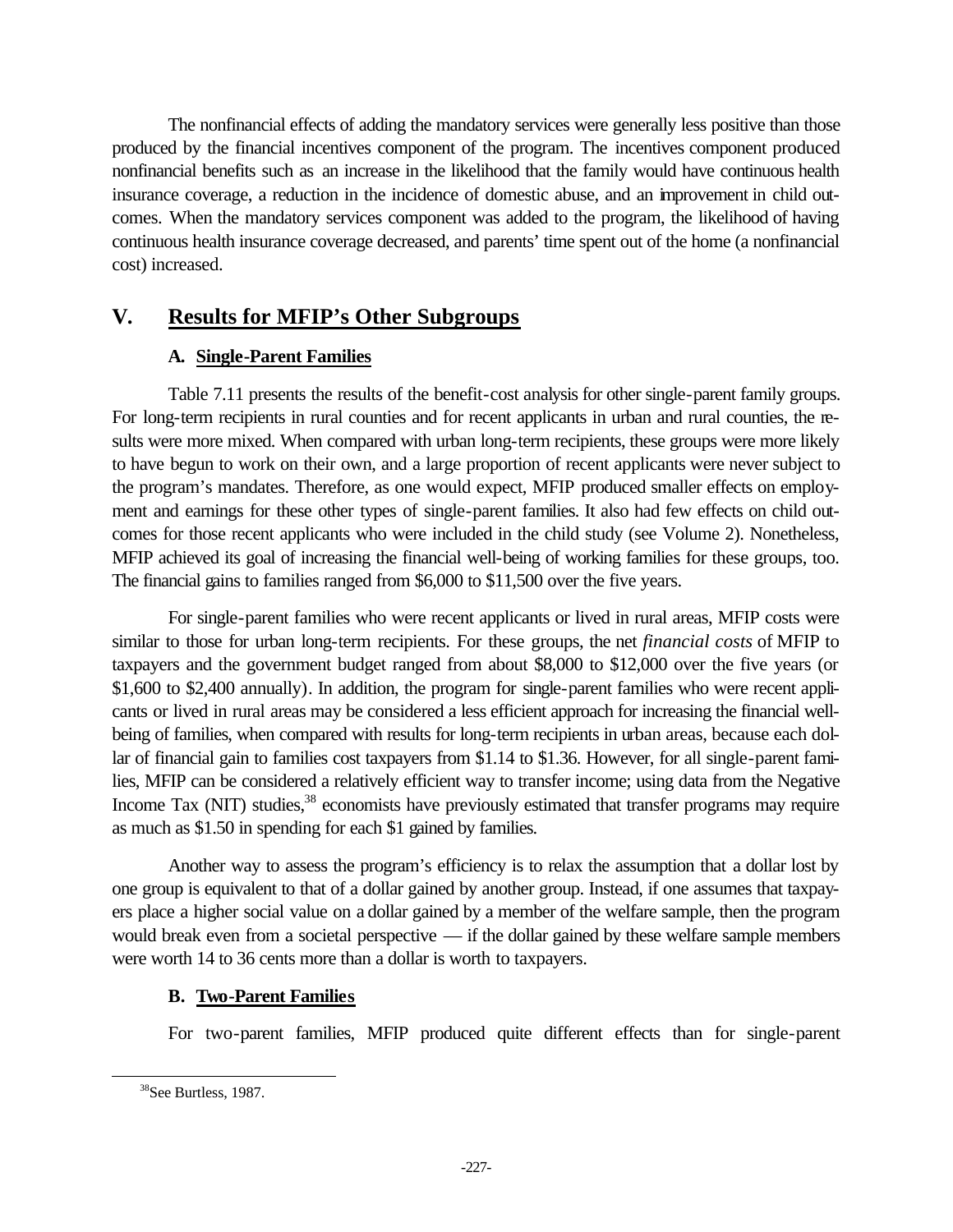|                                                   | Perspective        |                  |                  |                  |  |  |
|---------------------------------------------------|--------------------|------------------|------------------|------------------|--|--|
|                                                   | Welfare            | Government       |                  |                  |  |  |
|                                                   | Sample             | <b>Budget</b>    | Taxpayers        | Society          |  |  |
| Component                                         | (A)                | (B)              | (C)              | (D)              |  |  |
| <b>Single-parent rural long-term recipients</b>   |                    |                  |                  |                  |  |  |
| <b>Financial effects</b>                          |                    |                  |                  |                  |  |  |
| Transfer payments, administrative                 |                    |                  |                  |                  |  |  |
| costs, and support service payments <sup>a</sup>  | 8,564              | $-11,552$        | $-11,552$        | $-2,989$         |  |  |
| Employment and training services <sup>b</sup>     | $\overline{0}$     | $-511$           | $-511$           | $-511$           |  |  |
| Earnings and fringe benefits                      | 687                | $\boldsymbol{0}$ | $\overline{0}$   | 687              |  |  |
| Taxes and credits                                 | 51                 | $-5$             | $-51$            | $\overline{0}$   |  |  |
| Net dollar effects                                | 9,301              | $-12,068$        | $-12,113$        | $-2,812$         |  |  |
| <b>Nonfinancial effects</b>                       |                    |                  |                  |                  |  |  |
| Work, welfare, and income per quarter             |                    |                  |                  |                  |  |  |
| Percentage with income below poverty <sup>c</sup> | $^{+}$             | n/a              | $^{+}$           | $^+$             |  |  |
| Percentage working                                | $^{+}$             | n/a              | $^{+}$           | $+$              |  |  |
| Welfare use                                       |                    |                  |                  |                  |  |  |
| Percentage receiving welfare                      |                    | n/a              |                  |                  |  |  |
| Percentage relying solely on welfare              | $^{+}$             | n/a              | $^{+}$           | $^{+}$           |  |  |
| Other family outcomes                             |                    |                  |                  |                  |  |  |
| Continuous health insurance coveraged             | 0                  | $\overline{0}$   | $\theta$         | $\boldsymbol{0}$ |  |  |
| Homeownershipe                                    | 0                  | 0                | 0                | $\boldsymbol{0}$ |  |  |
| Mother currently married and living with spousef  | 0                  | $\mathbf{0}$     | $\overline{0}$   | $\boldsymbol{0}$ |  |  |
| Time spent out of the home <sup>g</sup>           | 0                  | $\theta$         | $\theta$         | $\Omega$         |  |  |
| Child environment and child well-beingh           |                    |                  |                  |                  |  |  |
| (measured for families with children age 2-9)     | n/a                | n/a              | n/a              | n/a              |  |  |
| Single-parent urban recent applicants             |                    |                  |                  |                  |  |  |
| <b>Financial effects</b>                          |                    |                  |                  |                  |  |  |
| Transfer payments, administrative                 |                    |                  |                  |                  |  |  |
| costs, and support service payments <sup>a</sup>  | 5,746              | $-7,594$         | $-7,594$         | $-1,848$         |  |  |
| Employment and training services <sup>b</sup>     | $\boldsymbol{0}$   | $-131$           | $-131$           | $-131$           |  |  |
| Earnings and fringe benefits                      | $-166$             | $\boldsymbol{0}$ | $\boldsymbol{0}$ | $-166$           |  |  |
| Taxes and credits                                 | 386                | $-397$           | $-386$           | $\mathbf{0}$     |  |  |
| Net dollar effects                                | 5,967              | $-8,122$         | $-8,111$         | $-2,144$         |  |  |
|                                                   |                    |                  |                  |                  |  |  |
| <b>Nonfinancial effects</b>                       |                    |                  |                  |                  |  |  |
| Work, welfare, and income per quarter             |                    |                  |                  |                  |  |  |
| Percentage with income below poverty $c$          | $^{+}$             | n/a              | $^{+}$           | $^+$             |  |  |
| Percentage working                                | $^{+}$             | n/a              | $^{+}$           | $^{+}$           |  |  |
| Welfare use                                       |                    |                  |                  |                  |  |  |
| Percentage receiving welfare                      |                    | n/a              |                  |                  |  |  |
| Percentage relying solely on welfare              | $^{+}$             | n/a              | $^{+}$           | $^{+}$           |  |  |
| Other family outcomes                             |                    |                  |                  |                  |  |  |
| Continuous health insurance coveraged             | $\hspace{0.1mm} +$ | n/a              | $^{+}$           | $^+$             |  |  |
| Homeownershipe                                    | 0                  | 0                | $\mathbf{0}$     | $\boldsymbol{0}$ |  |  |
| Mother currently married and living with spousef  | 0                  | 0                | 0                | $\mathbf{0}$     |  |  |
| Time spent out of the home <sup>g</sup>           |                    | n/a              | ?                |                  |  |  |
| Child environment and child well-beingh           |                    |                  |                  |                  |  |  |
| (measured for families with children age 2-9)     | $\boldsymbol{0}$   | $\boldsymbol{0}$ | $\boldsymbol{0}$ | 0                |  |  |
|                                                   |                    |                  |                  | (continued)      |  |  |

#### **Five-Year Estimated Net Gains and Losses per MFIP Group Member for Single-Parent Sample Groups, by Accounting Perspective (in 1996 Dollars)**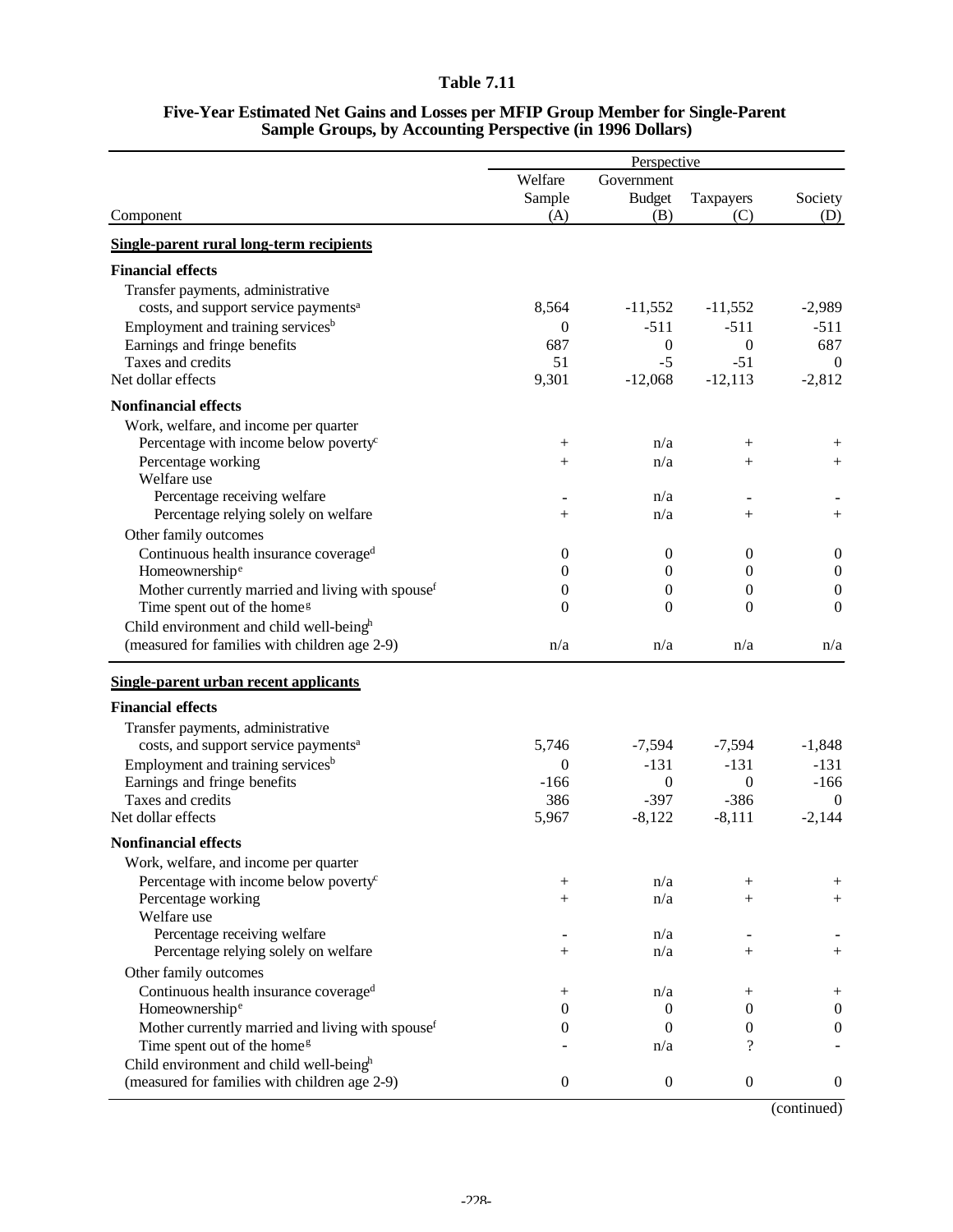|                                                              | Perspective              |                             |                  |                |  |
|--------------------------------------------------------------|--------------------------|-----------------------------|------------------|----------------|--|
| Component                                                    | Welfare<br>Sample<br>(A) | Government<br>Budget<br>(B) | Taxpayers<br>(C) | Society<br>(D) |  |
| <b>Single-parent rural recent applicants</b>                 |                          |                             |                  |                |  |
| <b>Financial effects</b>                                     |                          |                             |                  |                |  |
| Transfer payments, administrative                            |                          |                             |                  |                |  |
| costs, and support service payments <sup>a</sup>             | 8,732                    | $-11,727$                   | $-11,727$        | $-2,995$       |  |
| Employment and training services <sup>b</sup>                | $\Omega$                 | 15                          | 15               | 15             |  |
| Earnings and fringe benefits                                 | 1,450                    | $\Omega$                    | $\Omega$         | 1,450          |  |
| Taxes and credits                                            | 296                      | $-199$                      | $-296$           | $\Omega$       |  |
| Net dollar effects                                           | 10,477                   | $-11,912$                   | $-12,008$        | $-1,531$       |  |
| <b>Nonfinancial effects</b>                                  |                          |                             |                  |                |  |
| Work, welfare, and income per quarter                        |                          |                             |                  |                |  |
| Percentage with income below poverty <sup>c</sup>            | $+$                      | n/a                         | $+$              | $+$            |  |
| Percentage working                                           | $^{+}$                   | n/a                         | $^{+}$           | $+$            |  |
| Welfare use                                                  |                          |                             |                  |                |  |
| Percentage receiving welfare                                 |                          | n/a                         |                  |                |  |
| Percentage relying solely on welfare                         | $\theta$                 | $\Omega$                    | $\Omega$         | $\Omega$       |  |
| Other family outcomes                                        |                          |                             |                  |                |  |
| Continuous health insurance coveraged                        | $+$                      | n/a                         | $+$              | $^{+}$         |  |
| Homeownership <sup>e</sup>                                   |                          | n/a                         |                  |                |  |
| Mother currently married and living with spouse <sup>f</sup> | 0                        | $\Omega$                    | $\Omega$         | $\Omega$       |  |
| Time spent out of the home <sup>g</sup>                      | 0                        | $\Omega$                    | $\Omega$         | $\Omega$       |  |
| Child environment and child well-being <sup>h</sup>          | n/a                      | n/a                         | n/a              | n/a            |  |
| (measured for families with children age 2-9)                |                          |                             |                  |                |  |

#### **Table 7.11 (continued)**

SOURCES: MDRC calculations using data from Minnesota's Unemployment Insurance (UI) and public assistance benefit records, state and federal tax codes, aggregate fiscal data, and county child care payment records. Refer to Tables 4.1, 4.11, 5.1, 5.4, 5.6, and 5.9; and, in Volume 2, Tables 5.3 and 5.5.

NOTES: The pluses and minuses on this table are based on nonfinancial gains and losses from components. Outcomes indicated as n/a are not measured. A more in-depth explanation of these components can be found in previous chapters of this report and in Volume 2.

 Child care costs for sample members in rural counties were estimated by applying estimated average utilization rates and costs for families in urban counties to families in rural counties. Data from the 36-month survey suggested little rural-urban difference in utilization and per-family costs of subsidized child care services.

a Includes transfer payments (cash assistance, Food Stamps, and Medicaid/MinnCare); administrative costs of transfer programs; and costs of child care and other support services.

bRural sample sizes are too small to estimate the average length of stay in employment and training services. Therefore the length of stay for sample members in urban counties were used to approximate those in rural counties, and the employment and training cost estimates for rural counties should be interpreted with some caution.

<sup>c</sup>Measured poverty is defined as the percentage of families whose earnings plus welfare benefits are below the official poverty threshold. The appropriate threshold is determined by the number of children in the family. Because the measure of income used here includes earnings, cash welfare, and Food Stamp benefits but does not include income from other sources, the measured poverty rate presented here is not comparable with the official poverty rate.

 $\rm^d$ Percentage who had continuous health insurance coverage during the follow-up period. The actual impact for rural recent applicants is 16.1 percent.

<sup>e</sup>Percentage who owned their home at the time of the 36-month survey. The actual impact for rural recent applicants is -14.1 percent.

<sup>f</sup>Percentage married and living with spouse at the time of the 36-month survey.

<sup>g</sup>Measured as average hours worked per week in current or most recent job. Actual impact for urban recent applicants is 2 hours per week.

hIncludes measures of domestic abuse, home environment (HOME), problem behavior (BPI), performance in school, and health.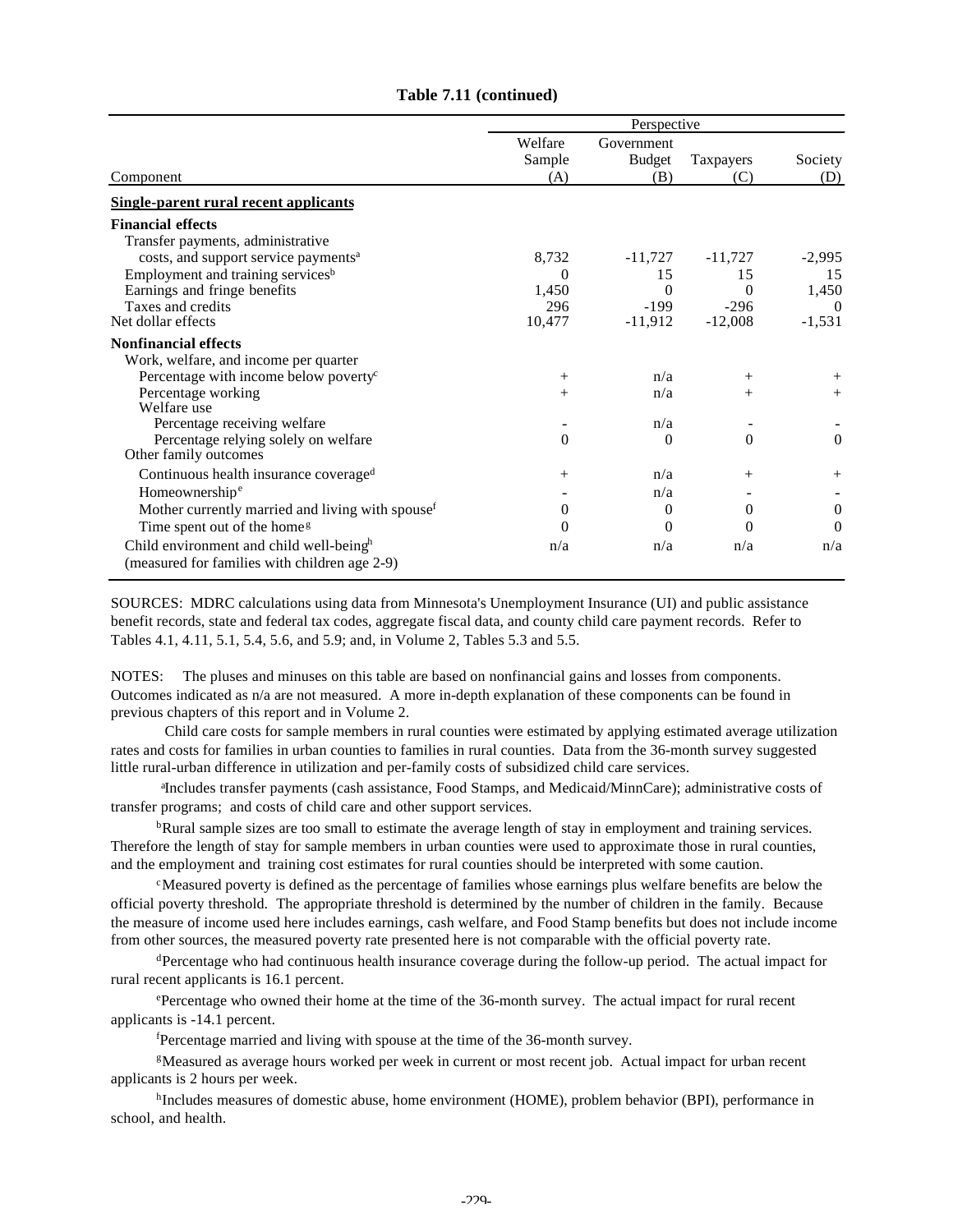families. It enabled one parent to reduce his or her work effort, but it did not reduce the likelihood that at least one parent in the family would work. It reached the goal of increasing the financial well-being of two-parent recipients families, and it produced dramatic effects on marital stability and homeownership. Table 7.12 shows that MFIP cost more for two-parent recipient families than it did for other groups. It cost the government about \$19,000 per family over five years, or about \$3,800 more per year per family than it would have cost for the welfare programs it replaced. Employing the "leaky bucket" test, MFIP was not as efficient at transferring income for this group as it was for the other groups. Each dollar gained by the two-parent families in the welfare sample required about \$2.80 in government spending. Interestingly, this difference in the program's efficiency between single- and two-parent families parallels estimates that have been made for single- and two-parent families using the results from the NIT experiments.<sup>39</sup>

Two-parent applicant families, who were very likely to leave welfare completely, received the smallest financial gain. The program brought gains of only \$521 per family over five years for this group. The program also increased government costs by about \$12,700 per family over the five years.

# **VI. MFIP's Benefits and Costs: Summary and Conclusions**

The goal that MFIP most consistently met was to increase the financial well-being of working families, producing financial gains for nearly all types of families. As measured in the benefit-cost analysis, the total financial gain per family ranged from about \$1,200 to \$2,100 per year, over five years. MFIP's financial incentives underlie these gains, which are unusual among welfare-to-work programs. Correspondingly, to produce these gains for families, MFIP spent more than the typical welfare-towork program; depending on the research group, MFIP cost between \$1,600 and \$3,800 per year per family over five years. In contrast, programs that provide employment and training services without any financial incentives typically save the government money.<sup>40</sup>

MFIP was most efficient at producing financial gains for single-parent long-term recipients in urban counties, for whom each dollar increase for families came at a cost of only \$.83 to the government. For other single-parent families, the cost of each dollar gained by families was between \$1.14 and \$1.36. For two-parent recipient families, each dollar gained by families cost the government about \$2.80.

MFIP's effects on employment and on welfare dependence varied. Those who would have been least likely to work if MFIP had not existed and for whom MFIP provided the most intensive treatment — single-parent long-term recipients in urban counties — showed the largest employment gains, significant increases in earnings, and reductions in the likelihood of relying solely on welfare. At the other end of the spectrum, the group who had the highest levels of work in the absence of the program and for whom the program changed eligibility rules and financial incentives — two-parent families — showed no employment increases, some reduction in work effort by second wage-earners, and no reduction in the likelihood of relying solely on welfare. The discussion

l

<sup>39</sup>See Burtless, 1994.

 $^{40}$ See Gueron and Pauly, 1991, p. 168.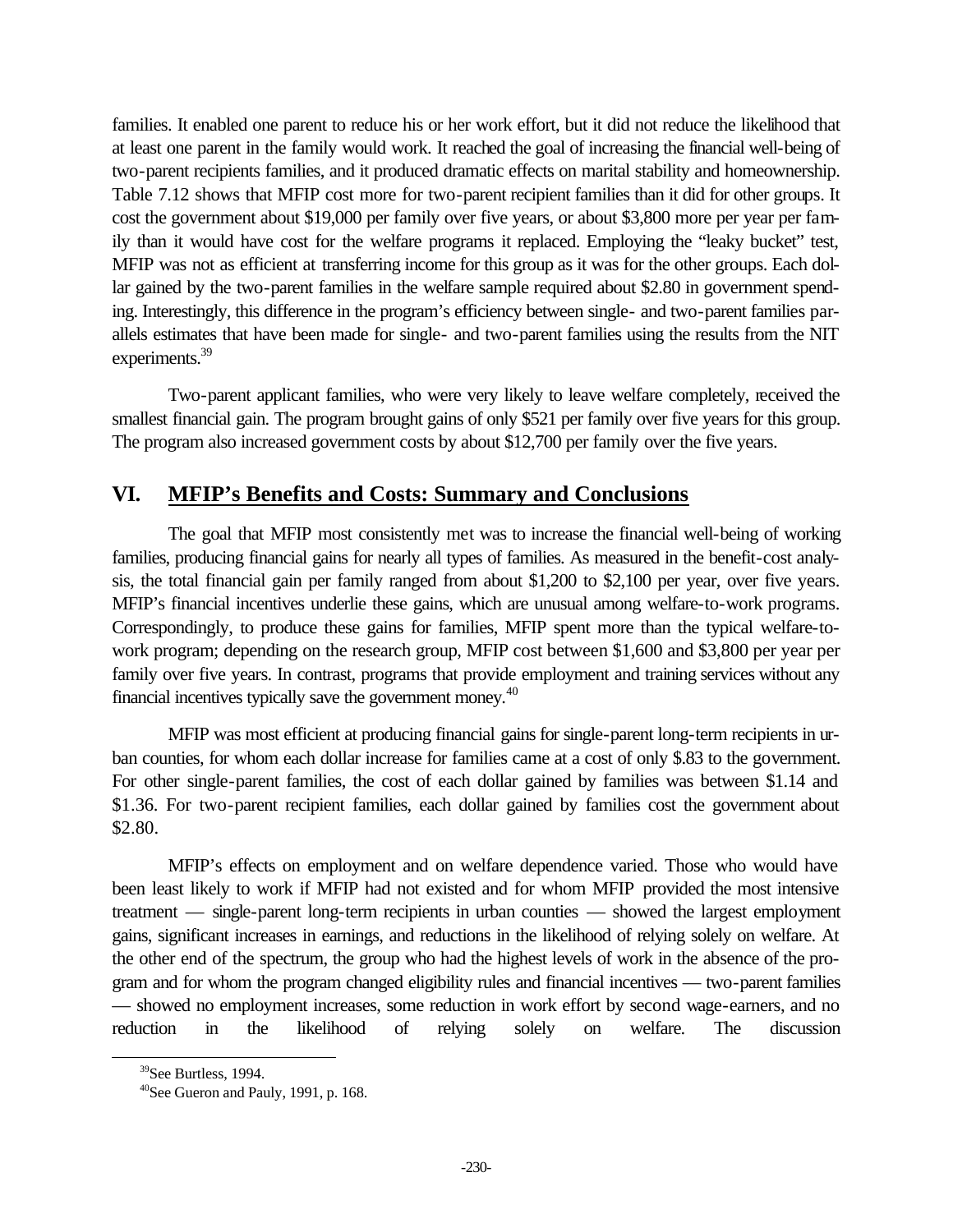### **Table 7.12**

|                                                              | Perspective      |                  |                    |                  |  |  |
|--------------------------------------------------------------|------------------|------------------|--------------------|------------------|--|--|
|                                                              | Welfare          | Government       |                    |                  |  |  |
|                                                              | Sample           | <b>Budget</b>    | Taxpayers          | Society          |  |  |
| Component                                                    | (A)              | (B)              | (C)                | (D)              |  |  |
| <b>Two-parent recipient families</b>                         |                  |                  |                    |                  |  |  |
| <b>Financial effects</b>                                     |                  |                  |                    |                  |  |  |
| Transfer payments, administrative                            |                  |                  |                    |                  |  |  |
| costs, and support service payments <sup>a</sup>             | 13,038           | $-17,060$        | $-17,060$          | $-4,022$         |  |  |
| Employment and training services <sup>b</sup>                | $\theta$         | $-598$           | $-598$             | $-598$           |  |  |
| Earnings and fringe benefits                                 | $-7,194$         | $\boldsymbol{0}$ | $\boldsymbol{0}$   | $-7,194$         |  |  |
| Taxes and credits                                            | 1,011            | $-1,488$         | $-1,011$           | $\theta$         |  |  |
| Net dollar effects                                           | 6,855            | $-19,147$        | $-18,669$          | $-11,814$        |  |  |
| <b>Nonfinancial effects</b>                                  |                  |                  |                    |                  |  |  |
| Work, welfare, and income per quarter                        |                  |                  |                    |                  |  |  |
| Percentage with income below poverty <sup>c</sup>            | $\mathrm{+}$     | n/a              | $^{+}$             | $^{+}$           |  |  |
| Percentage working                                           | $\overline{0}$   | $\mathbf{0}$     | $\overline{0}$     | $\mathbf{0}$     |  |  |
| Welfare use                                                  |                  |                  |                    |                  |  |  |
| Percentage receiving welfare                                 |                  | n/a              |                    |                  |  |  |
| Percentage relying solely on welfare                         | $\theta$         | $\overline{0}$   | $\boldsymbol{0}$   | $\Omega$         |  |  |
| Other family outcomes                                        |                  |                  |                    |                  |  |  |
| Continuous health insurance coverage <sup>d</sup>            | 0                | $\mathbf{0}$     | 0                  | $\boldsymbol{0}$ |  |  |
| Homeownershipe                                               | $^+$             | n/a              | $\hspace{0.1mm} +$ | $\boldsymbol{+}$ |  |  |
| Mother currently married and living with spouse <sup>f</sup> | $^+$             | n/a              | $^{+}$             | $\boldsymbol{+}$ |  |  |
| Time spent out of the home <sup>g</sup>                      | $\theta$         | 0                | $\theta$           | $\theta$         |  |  |
| Child environment and child well-being <sup>h</sup>          |                  |                  |                    |                  |  |  |
| (measured for families with children age 2-9)                | n/a              | n/a              | n/a                | n/a              |  |  |
| <b>Two-parent applicant families</b>                         |                  |                  |                    |                  |  |  |
| <b>Financial effects</b>                                     |                  |                  |                    |                  |  |  |
| Transfer payments, administrative                            |                  |                  |                    |                  |  |  |
| costs, and support service payments <sup>a</sup>             | 6,832            | $-9,220$         | $-9,220$           | $-2,388$         |  |  |
| Employment and training services <sup>b</sup>                | $\overline{0}$   | $-381$           | $-381$             | $-381$           |  |  |
| Earnings and fringe benefits                                 | $-8,884$         | $\overline{0}$   | $\overline{0}$     | $-8,884$         |  |  |
| Taxes and credits                                            | 2,572            | $-3,162$         | $-2,572$           | $\theta$         |  |  |
| Net dollar effects                                           | 521              | $-12,762$        | $-12,173$          | $-11,652$        |  |  |
| <b>Nonfinancial effects</b>                                  |                  |                  |                    |                  |  |  |
| Work, welfare, and income per quarter                        |                  |                  |                    |                  |  |  |
| Percentage with income below poverty <sup>c</sup>            | $\boldsymbol{0}$ | $\boldsymbol{0}$ | $\boldsymbol{0}$   | $\boldsymbol{0}$ |  |  |
| Percentage working                                           | $\theta$         | $\boldsymbol{0}$ | $\boldsymbol{0}$   | $\boldsymbol{0}$ |  |  |
| Welfare use                                                  |                  |                  |                    |                  |  |  |
| Percentage receiving welfare                                 |                  | n/a              |                    |                  |  |  |
| Percentage relying solely on welfare                         | $\mathbf{0}$     | $\Omega$         | $\overline{0}$     | $\boldsymbol{0}$ |  |  |
| Other family outcomes                                        |                  |                  |                    |                  |  |  |
| Continuous health insurance coverage <sup>d</sup>            | n/a              | n/a              | n/a                | n/a              |  |  |
| Homeownershipe                                               | n/a              | n/a              | n/a                | n/a              |  |  |
| Mother currently married and living with spousef             | n/a              | n/a              | n/a                | n/a              |  |  |
| Time spent out of the home <sup>g</sup>                      | n/a              | n/a              | n/a                | n/a              |  |  |
| Child environment and child well-being <sup>h</sup>          |                  |                  |                    |                  |  |  |
| (measured for families with children age 2-9)                | n/a              | n/a              | n/a                | n/a              |  |  |

### **Five-Year Estimated Net Gains and Losses per MFIP Group Member for Two-Parent Family Sample Groups, by Accounting Perspective (in 1996 Dollars)**

(continued)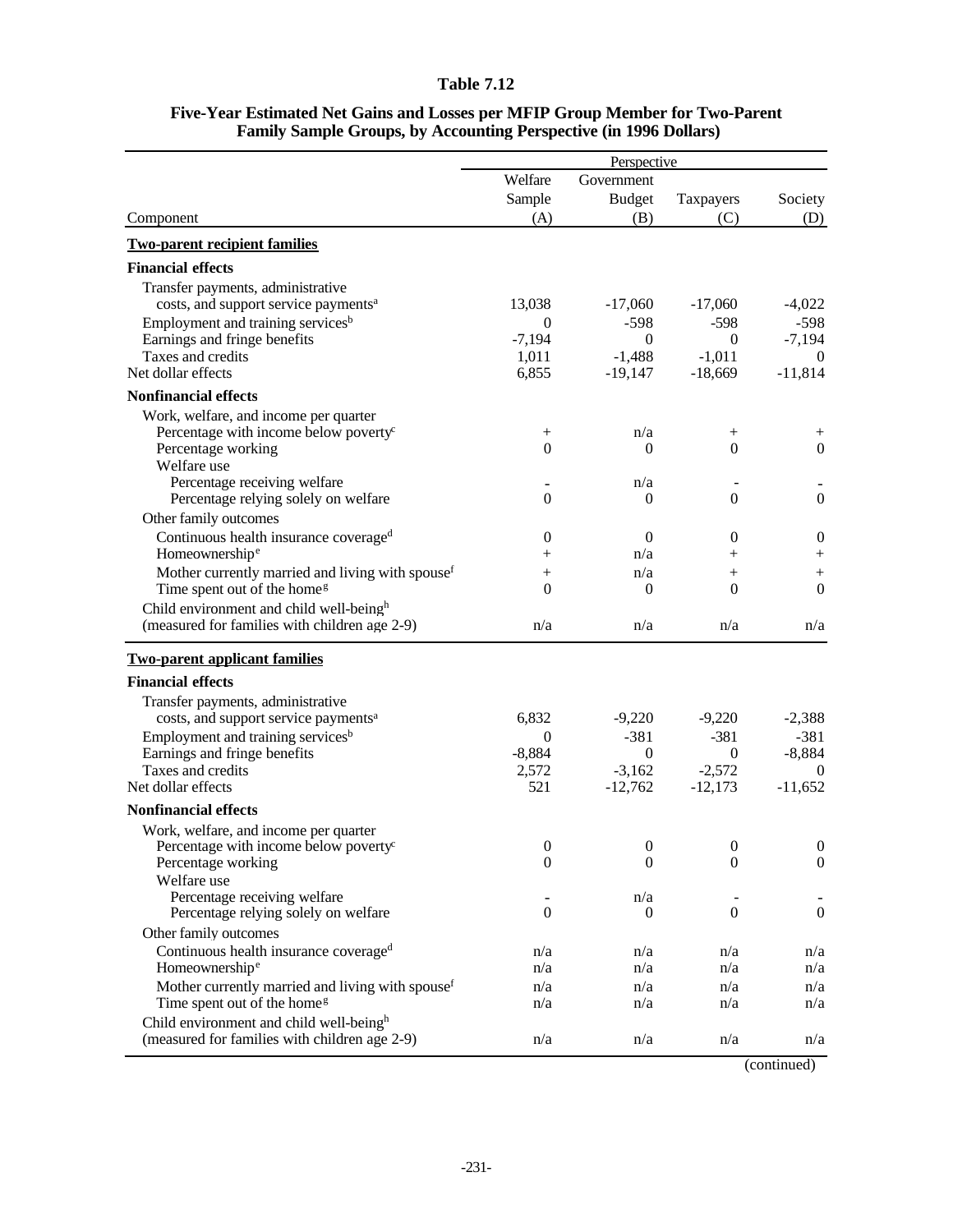#### **Table 7.12 (continued)**

SOURCES: MDRC calculations using data from Minnesota's Unemployment Insurance (UI) and public assistance benefit records, state and federal tax codes, aggregate fiscal data, and county child care payment records. Refer to Tables 6.1, 6.8, 6.9, 6.11; and, in Volume 2, Tables 4.7 and 4.8.

NOTES: The pluses and minuses on this table are based on nonfinancial gains and losses from components. Outcomes indicated as n/a are not measured. A more in-depth explanation from these components can be found in previous chapters of this report and in Volume 2.

 Child care costs for sample members in rural counties were estimated using aggregate data from the urban counties. Data from the 36-month survey showed no rural-urban differences in utilization of subsidized child care services.

<sup>a</sup>Includes transfer payments and administrative costs of welfare (MFIP, AFDC, Food Stamps, and Family General Assistance) and Medicaid/MinnCare and support service costs of child care and other support services (client transportation and employment-related expenses, child care funded with either case management or employment and training funds, school-related expenditures for self-initiated training, and other incidental direct client costs).

<sup>b</sup>In addition to activities shown in Table 7.3, employment and training costs for two-parent families include a cost for operation and monitoring the Community Work Experience Program (CWEP). Except for costs of case management and CWEP, length of stays for two-parent recipient families were used to approximate the stays for two-parent applicant families, due to small sample sizes for applicants.

<sup>c</sup>Measured poverty is defined as the percentage of families whose earnings plus welfare benefits are below the official poverty threshold. The appropriate threshold is determined by the number of children in the family. Because the measure of income used here includes earnings, cash welfare, and Food Stamp benefits but does not include income from other sources, the measured poverty rate presented here is not comparable with the official poverty rate. For recipient families, the impact is based on adjusted poverty estimates from Table 6.8.

<sup>d</sup>Percentage who had continuous health insurance coverage during the follow-up period. Actual impact for recipients is 6 percent.

<sup>e</sup>Percentage who owned their home at the time of the 36-month survey.

<sup>f</sup>Percentage married and living with spouse at the time of the 36-month survey. The benefit-cost tables place a different value on changes in marital status for single parents than for two-parent families. Because the empirical evidence is mixed on the long-term effects on children of entering into a stepfamily, increases in marriage for single-parent families are valued with a (?). In contrast, because there is a growing consensus that the average effect of divorce on children is negative (except in the case of high-conflict marriages), increases in marital stability for two-parent families are valued with a (+) (Cherlin, 1992; McLanahan and Sandefur, 1994).

<sup>g</sup>Measured as average hours worked per week in current or most recent job. For two-parent families this outcome was measured for the respondent, who was usually the mother.

hIncludes measures of domestic abuse, home environment (HOME), problem behavior (BPI), performance in school, and health.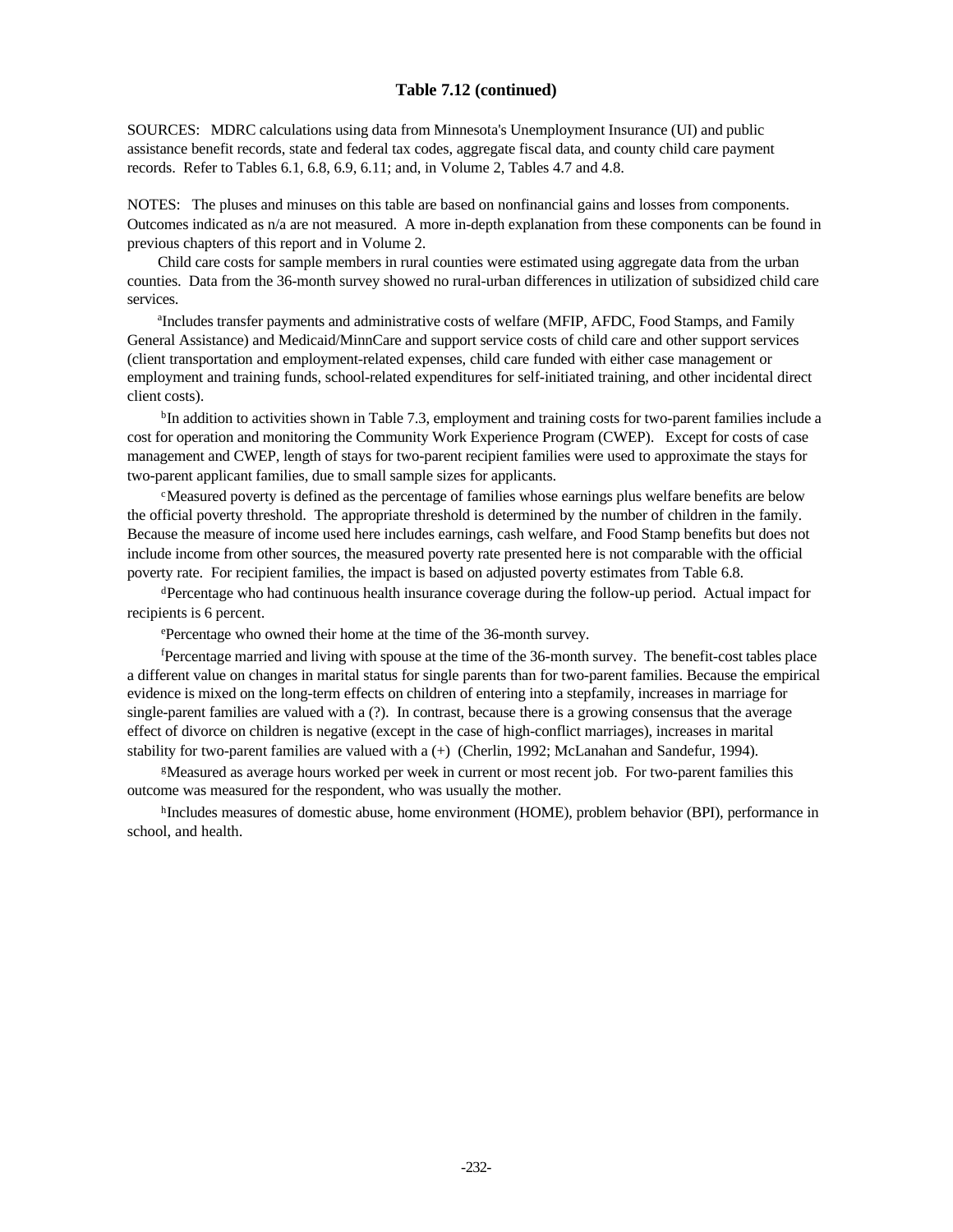that follows summarizes MFIP's benefits and costs for each group of families.

For single-parent long-term recipients, the MFIP program increased employment, reduced total reliance on welfare, and reduced poverty. For single-parent families in urban counties, the program also increased earnings and produced important improvements in family and child well-being. MFIP has achieved a real breakthrough, showing that a well-designed and well-implemented combination of financial incentives and mandatory services can achieve these three goals simultaneously and can move beyond the traditional tradeoffs among work, welfare dependence, and poverty.

Moreover, for single-parent long-term recipients in urban counties, increases in employment and earnings were accompanied by increases in income that also brought improvements in the well-being of families and children. Specifically, MFIP reduced domestic abuse and improved child outcomes. To produce this sequence of effects for this group of families, the government spent about \$1,700 per year (\$8,500 over five years) more per family than it would have spent for the AFDC and Food Stamp programs.

For single-parent long-term recipients in rural counties, MFIP did not lead to increased earnings, and it increased government costs by more than in the urban counties. Costs per family in rural counties exceeded costs under the AFDC and Food Stamp programs by about \$2,400 per year, over five years.

For single-parent recent applicant families, MFIP increased income, modestly increased work, and, in the urban counties, reduced total dependence on welfare. Single-parent recent applicants were expected to respond less dramatically to MFIP than long-term recipients, both because they were more likely to work in the absence of the program and because a large proportion of them were never subject to the program's mandates. For those recent applicants in urban counties who were included in the child study, MFIP had few effects on child outcomes, which is consistent with its limited effects on their financial outcomes. The added cost of MFIP to the government for recent applicants, relative to the AFDC and Food Stamp programs, was remarkably similar to the added cost for long-term recipients — about \$1,600 per family per year in urban counties and about \$2,400 per family per year in rural counties, over five years.

For two-parent families, MFIP produced gains in income among recipients, no effect on employment and welfare dependence, some reductions in earnings due to reduced work effort by second wage-earners, and dramatic improvements in marital stability. That MFIP's effects on two-parent families' employment and welfare dependence were different than its effects on single-parent families was to be expected, given that two-parent families were the group most likely to work in the absence of the program. However, the improvements in marital stability are an important effect of MFIP's changed eligibility rules for two-parent families and of its support for working families. MFIP also cost more for two-parent families than for other groups — an increase of about \$3,800 per family per year over five years, compared with the cost of the AFDC and Food Stamp programs. For two-parent applicant families, who were the group most likely to leave welfare completely, the increased cost to government was \$2,500 per year per family, over five years.

What is the bottom line? Did MFIP achieve its goals? The answer depends in part on the weight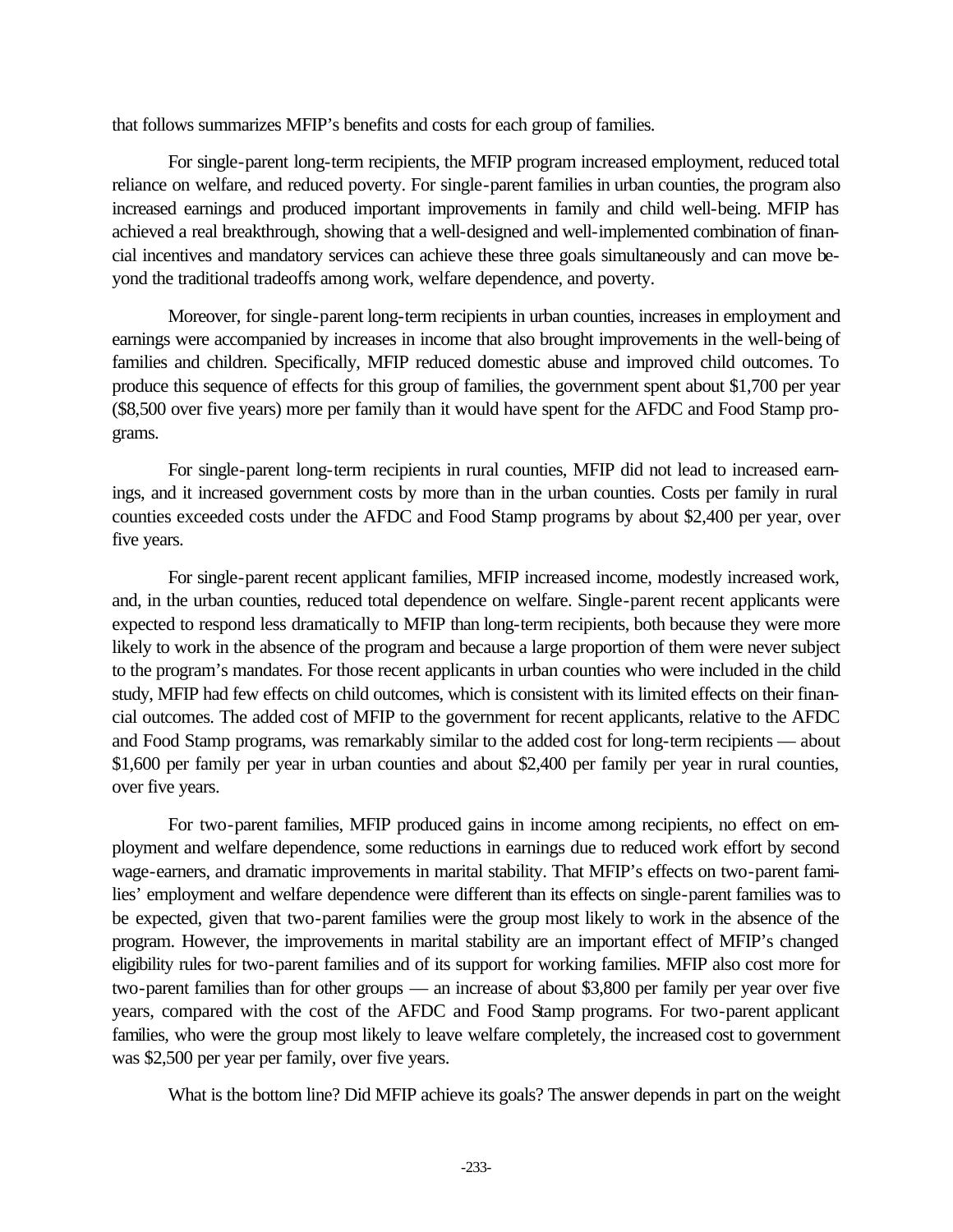that is placed on the results for each type of family included in the evaluation. It seems appropriate to place substantial weight on the positive results for long-term recipients, the group of families who have been of greatest concern to policymakers in Minnesota and elsewhere, and toward whom the most intensive MFIP services were therefore targeted.<sup>41</sup> For other types of families, who represent a much smaller portion of the caseload at any given time and who are less likely to be primarily dependent on welfare, the judgment that Minnesotans make about MFIP's success depends on how much they value the increased financial well-being of families and the important nonfinancial benefits that the program produced.

Importantly, Minnesota's public officials have not declared welfare reform a finished task but instead have continued to revise the MFIP program in response to earlier research results and their experience in operating the MFIP field trials. In moving to a statewide program (MFIP-S) in 1998, Minnesota's officials adjusted the program with changes aimed at reducing costs and increasing the likelihood that MFIP-S would increase employment among new applicants. The hope is that this final evaluation report on the MFIP field trials will provide Minnesotans with information they need to continue weighing the program's benefits and costs against their expectations about what welfare reform should achieve in their state.

l

 $41$ The relative importance of urban long-term recipients is even greater today than when the program began in 1994, because the caseload in Minnesota and many other states has become increasingly concentrated with longterm urban recipients. These families represent nearly two-thirds of the total caseload in counties that make up the Twin Cities metropolitan area (Kvamme, 2000).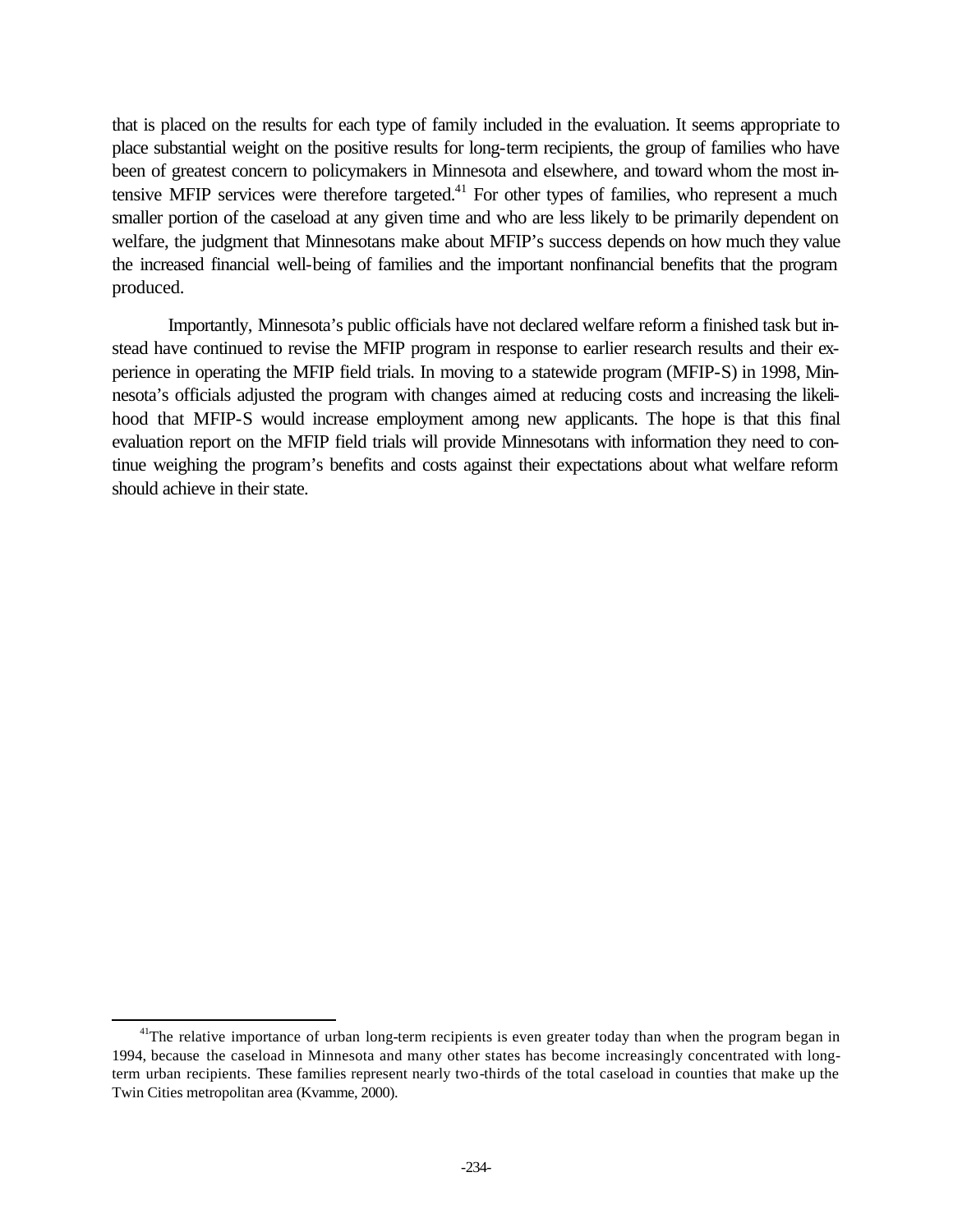**Appendix A**

**Evaluation of STRIDE in Hennepin County**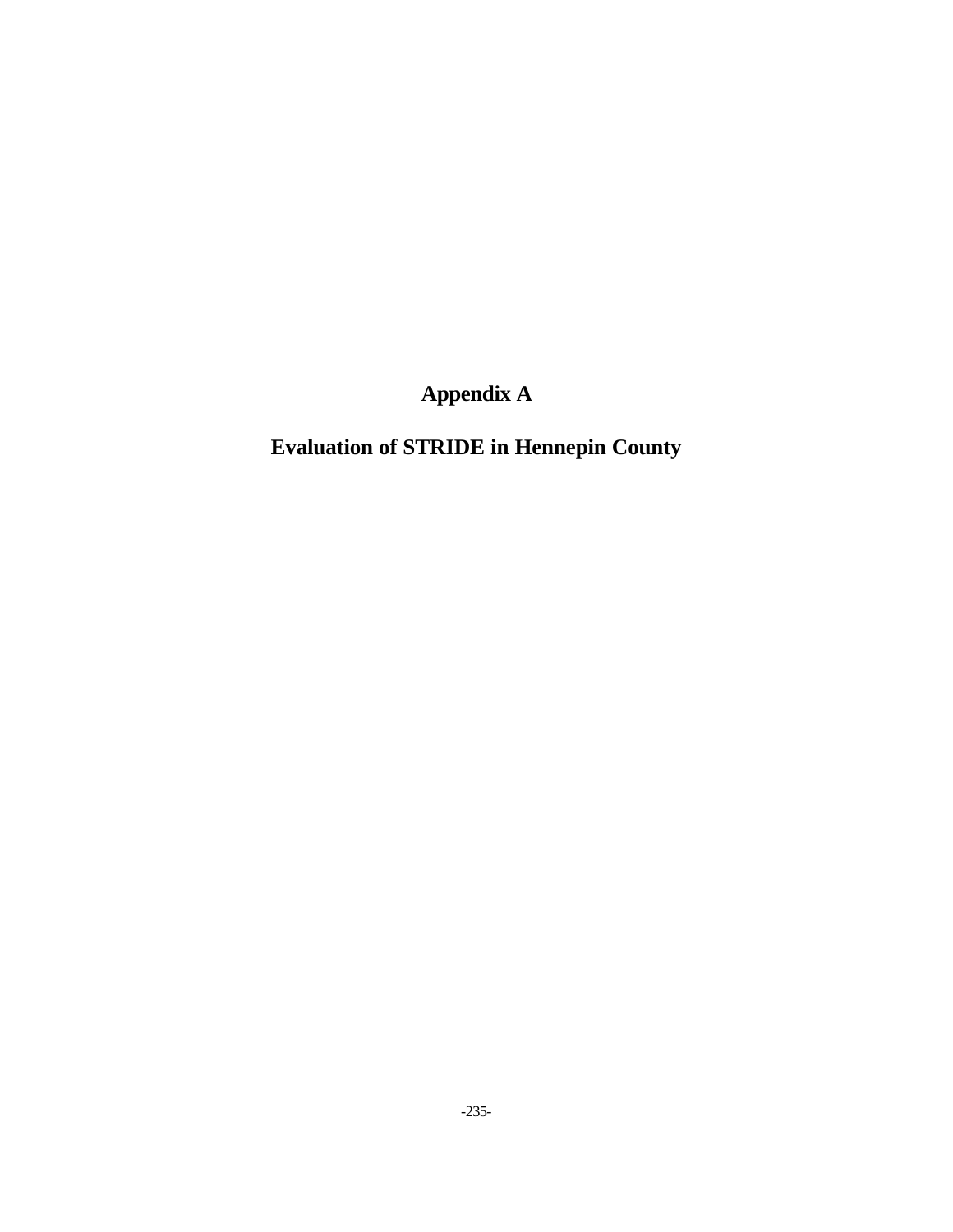The evaluation design for the Minnesota Family Investment Program (MFIP) included a fourth research group whose members received Aid to Families with Dependent Children (AFDC) but were not eligible to volunteer for STRIDE services. This aspect of the design allowed for an evaluation of Minnesota's voluntary Job Opportunities and Basic Skills Training (JOBS) program, which is STRIDE. This appendix presents findings on the effects for single parents of the STRIDE program that operated in Hennepin County, which includes Minneapolis. It presents STRIDE's impacts on participation in employment and training activities and its impacts on employment, earnings, and welfare receipt.

# **I. A Description of STRIDE**

l

Minnesota's STRIDE program provided employment, training, and educational services to welfare recipients. If assigned to the AFDC system, nonexempt, single-parent applicants received an orientation to STRIDE.<sup>1</sup> After the orientation, those in a STRIDE "target group" were eligible to volunteer for STRIDE services. Included in the target group were the following individuals: single parents who had received welfare for 36 of the past 60 months, custodial parents under age 24 who either lacked a high school diploma or had limited work experience, and parents who were within two years of losing eligibility for aid because their youngest child was age 16 or older.

As was the case with MFIP services, the first step for a STRIDE participant was to develop a plan for self-sufficiency, or for eventually securing employment. STRIDE differed from MFIP, however, in that most volunteers entered the program to gain further education. Thus, STRIDE provided a more long-term approach to leaving welfare. However, as discussed in Chapter 1 of this report, STRIDE was changed in mid-1995 to make it more employment-focused.

Evaluating the effectiveness of STRIDE services involves comparing outcomes for the AFDC group with those for the AFDC/No Services group. The latter group was created as part of the evaluation design in Hennepin County. Upon applying or reapplying for AFDC, single parents assigned to this group were not given information about the STRIDE program, but they were given information about other services available in the community. The extent to which clients were encouraged to take advantage of outside services depended in part on their individual case manager. Field research suggested that Hennepin County has a fairly large number of organizations providing employment and training services.

If a recipient in the No Services group was already receiving STRIDE services at the time of random assignment, she was allowed to complete her current STRIDE component but not allowed to begin a new component. Data from the Baseline Information Form (BIF) indicate that among single parents who were participating in an activity at random assignment, 21 percent were participating as part of a STRIDE plan.

<sup>&</sup>lt;sup>1</sup>Examples of exemption criteria include providing care for a child under age 3 and working at least 30 hours per week.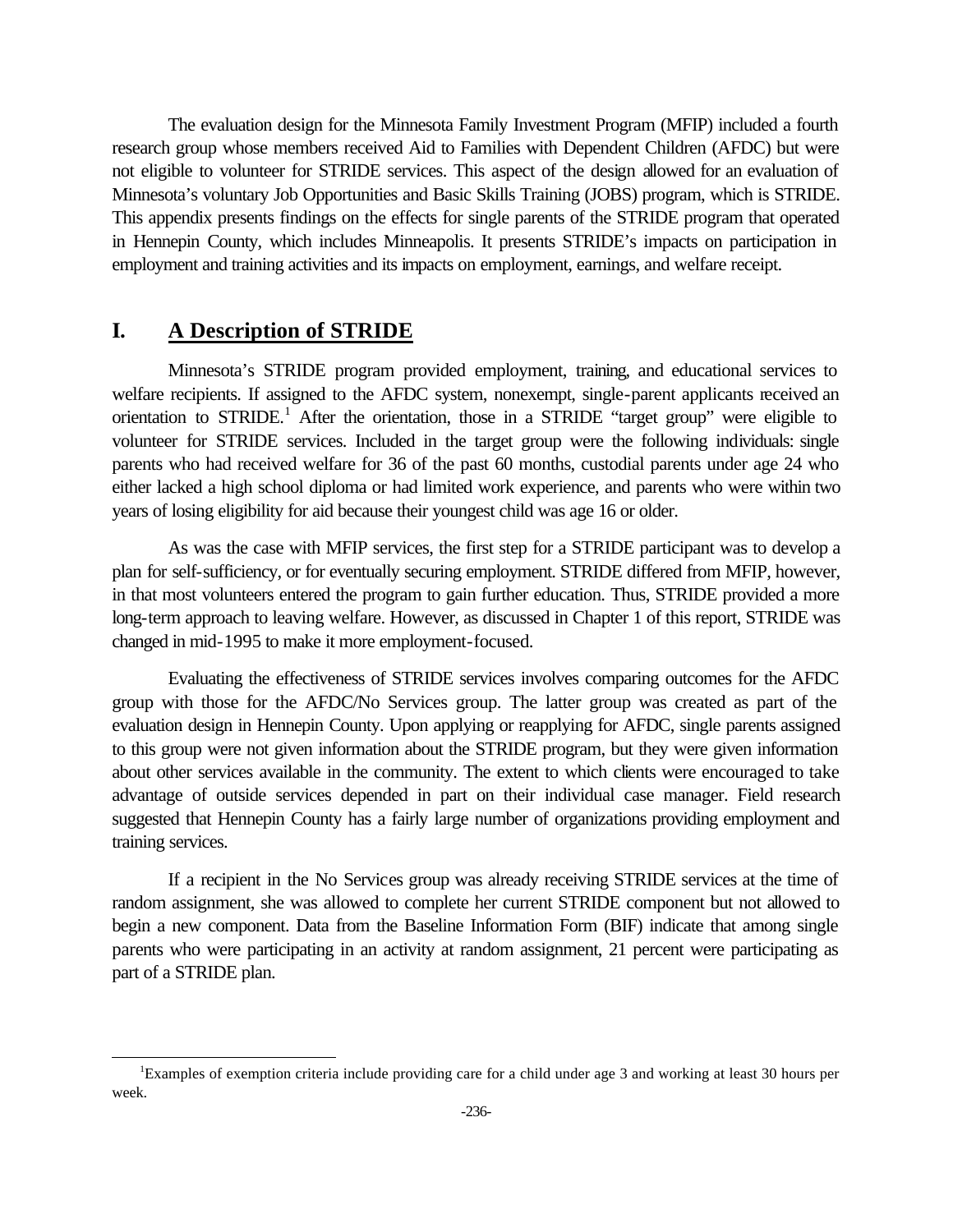# **II. Participation in Employment and Training Activities**

Although many services were available in the community, the availability of STRIDE services may have increased single-parent recipients' participation in education and training services. Tables A.1 and A.2 present estimates of long-term recipients' and recent applicants' participation in employment and training activities during the 36 months after random assignment. Because the sample sizes are relatively small, the impacts were estimated using the full samples, rather than only those within each group who were eligible to volunteer for STRIDE — the target groups. Table 2.2 of the report shows that, at random assignment, 84 percent of long-term recipients and 32 percent of recent applicants were eligible to volunteer for STRIDE.

Table A.1 shows that, in Hennepin County, the ability to volunteer for STRIDE services did not increase single-parent long-term recipients' overall participation rates, either in employment-related or education-related activities, but it did affect the types of activities in which they participated. Compared with members of the AFDC/No Services group, recipients in the AFDC group were more likely to participate in basic education and less likely to participate in post-secondary education. They were also somewhat more likely to participate in vocational training, although this difference is not statistically significant. Thus, although STRIDE did not affect overall participation rates, it appears to have steered some recipients into different activities (basic education) than they would have chosen if they had sought out services on their own.

For single-parent recent applicants in Hennepin County, STRIDE had similar effects. Members of the AFDC group were somewhat less likely than members of the AFDC/No Services group to participate in any education and training activity, although the impact of 7.6 percentage points is not statistically significant. The impacts that appear to have driven this overall impact are a reduction in postsecondary education (although not statistically significant) and a reduction in vocational training  $(6.4)$ percentage points). The impacts on education and training were matched by a similar-size increase in rates of participation in employment-related activities, although this impact of 5.7 percentage points is not statistically significant. Thus, although not many of the impacts are statistically significant, STRIDE appears to have caused some individuals who would have participated in education-focused activities to instead participate in employment-related activities.

# **III. Effects on Employment, Earnings, and Welfare Receipt**

This section presents impacts of STRIDE on single parents' employment, earnings, and welfare receipt in Hennepin County. Table A.3 presents impacts for long-term recipients, and Table A.4 presents impacts for recent applicants. The impacts are estimated only for those within each group who were eligible to volunteer for STRIDE, or those in the target groups.

Compared with the AFDC/No Services group, the availability of STRIDE services reduced employment and earnings among long-term recipients in the AFDC group, at least during the early quarters of follow-up (Table A.3). Employment rates increased gradually for the AFDC/No Services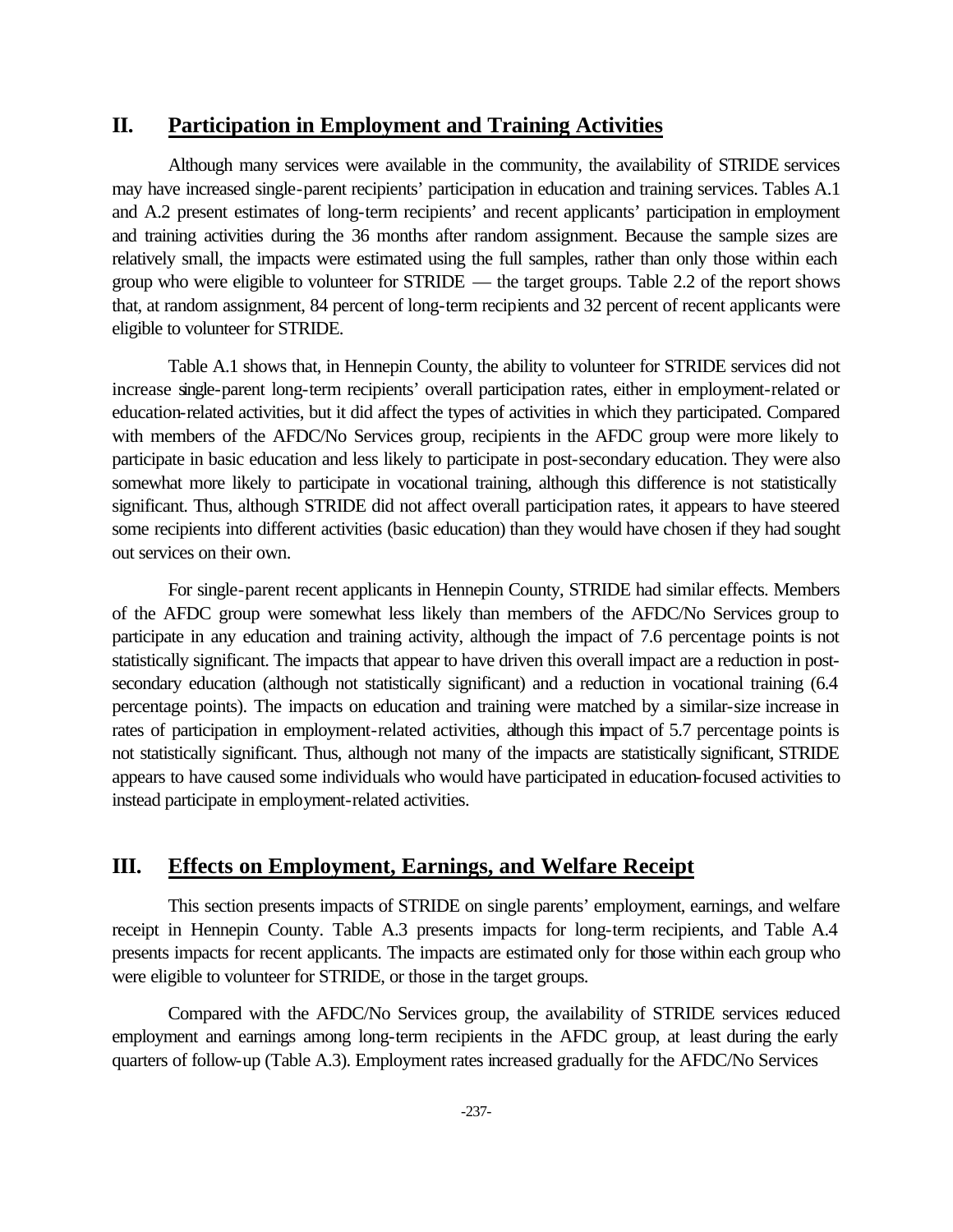|                                           |             | AFDC/       | Impact<br>(Difference) |
|-------------------------------------------|-------------|-------------|------------------------|
| Outcome $(\%)$                            | <b>AFDC</b> | No Services |                        |
| <b>Employment and training activities</b> |             |             |                        |
| Ever participated in any employment       |             |             |                        |
| or training activity                      | 60.2        | 61.1        | $-0.9$                 |
| Short-term employment-related activities  | 36.9        | 35.6        | 1.4                    |
| Career workshop                           | 22.4        | 21.9        | 0.5                    |
| Group job search                          | 22.0        | 23.2        | $-1.2$                 |
| Individual job search                     | 11.9        | 9.9         | 2.0                    |
| Any education and training activity       | 46.5        | 47.7        | $-1.2$                 |
| Basic education                           | 23.4        | 16.8        | $6.5*$                 |
| Post-secondary education                  | 21.3        | 28.8        | $-7.4*$                |
| Vocational training                       | 13.3        | 8.2         | 5.1                    |
| On-the-job training/work experience       | 3.8         | 4.3         | $-0.5$                 |
| Sample size (total $= 417$ )              | 279         | 138         |                        |

### **Impacts of STRIDE on Participation in Employment and Training Activities and Educational Attainment for Single-Parent Long-Term Recipients in Hennepin County**

SOURCE: MDRC calculations using data from the 36-month client survey.

NOTES: The sample includes members randomly assigned from April 1, 1994, to October 31, 1994, excluding the small percentage who were receiving or applying only for Food Stamps at random assignment.

 A two-tailed t-test is applied to regression-adjusted impact estimates. Statistical significance levels are indicated as  $*** = 1$  percent;  $** = 5$  percent;  $* = 10$  percent.

Sample size may slightly vary for each outcome variable.

Rounding may cause slight discrepancies in sums and differences.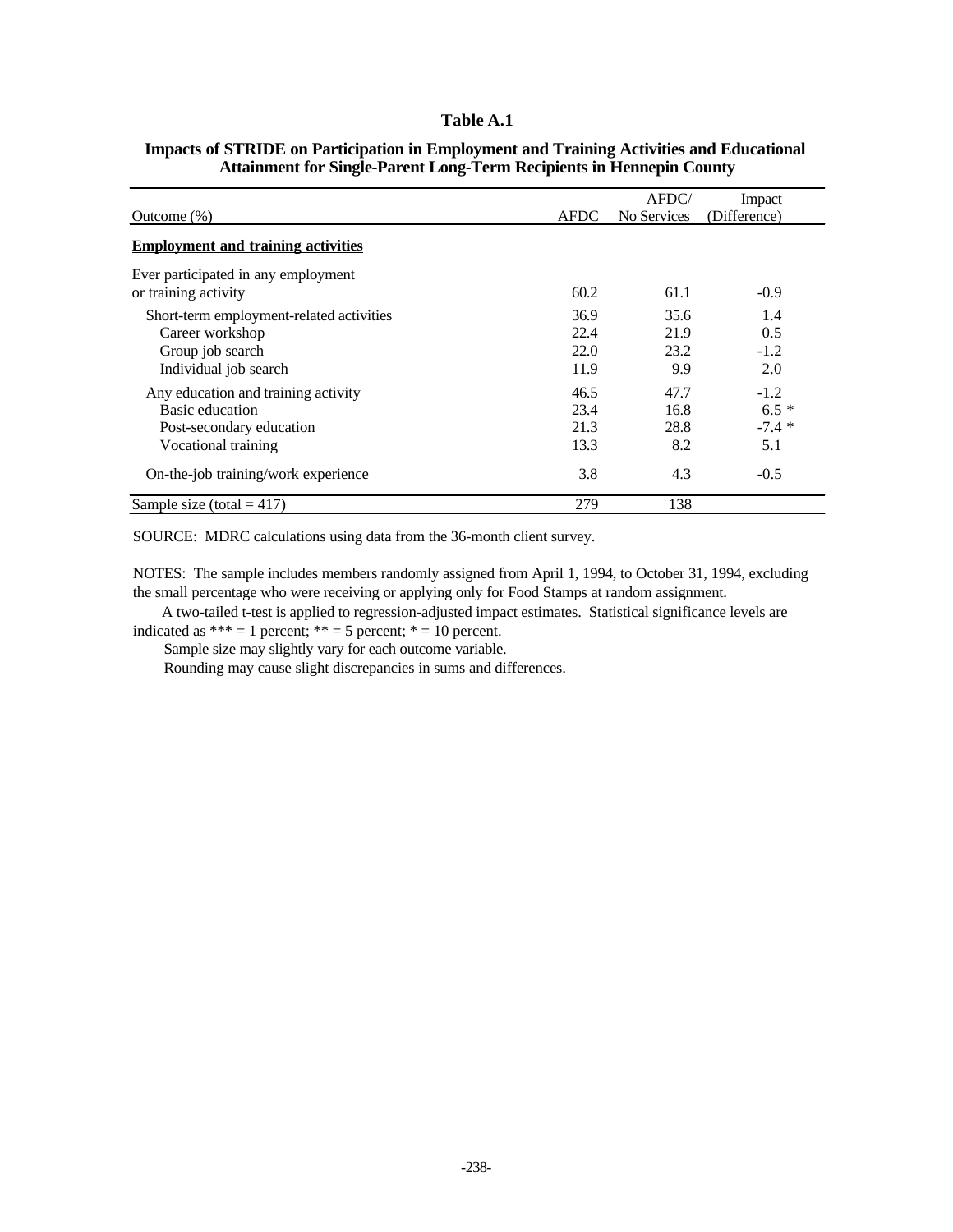| Outcome $(\%)$                                              | <b>AFDC</b> | AFDC/<br>No Services | Impact<br>(Difference) |
|-------------------------------------------------------------|-------------|----------------------|------------------------|
| <b>Employment and training activities</b>                   |             |                      |                        |
| Ever participated in any employment<br>or training activity | 60.1        | 59.8                 | 0.3                    |
| Short-term employment-related activities                    | 29.6        | 23.9                 | 5.7                    |
| Career workshop                                             | 13.9        | 16.6                 | $-2.7$                 |
| Group job search                                            | 15.5        | 15.7                 | $-0.2$                 |
| Individual job search                                       | 11.7        | 7.0                  | 4.6                    |
| Any education and training activity                         | 44.8        | 52.4                 | $-7.6$                 |
| Basic education                                             | 15.8        | 18.4                 | $-2.6$                 |
| Post-secondary education                                    | 24.7        | 30.5                 | $-5.8$                 |
| Vocational training                                         | 9.7         | 16.1                 | $-6.4$ *               |
| On-the-job training/work experience                         | 0.9         | 2.1                  | $-1.2$                 |
| Sample size (total $= 412$ )                                | 325         | 87                   |                        |

### **Impacts of STRIDE on Participation in Employment and Training Activities and Educational Attainment for Single-Parent Recent Applicants in Hennepin County**

SOURCE: MDRC calculations using data from the 36-month client survey.

NOTES: The sample includes members randomly assigned from April 1, 1994, to October 31, 1994, excluding the small percentage who were receiving or applying only for Food Stamps at random assignment.

 A two-tailed t-test is applied to regression-adjusted impact estimates. Statistical significance levels are indicated as  $*** = 1$  percent;  $** = 5$  percent;  $* = 10$  percent.

Sample size may slightly vary for each outcome variable.

Rounding may cause slight discrepancies in sums and differences.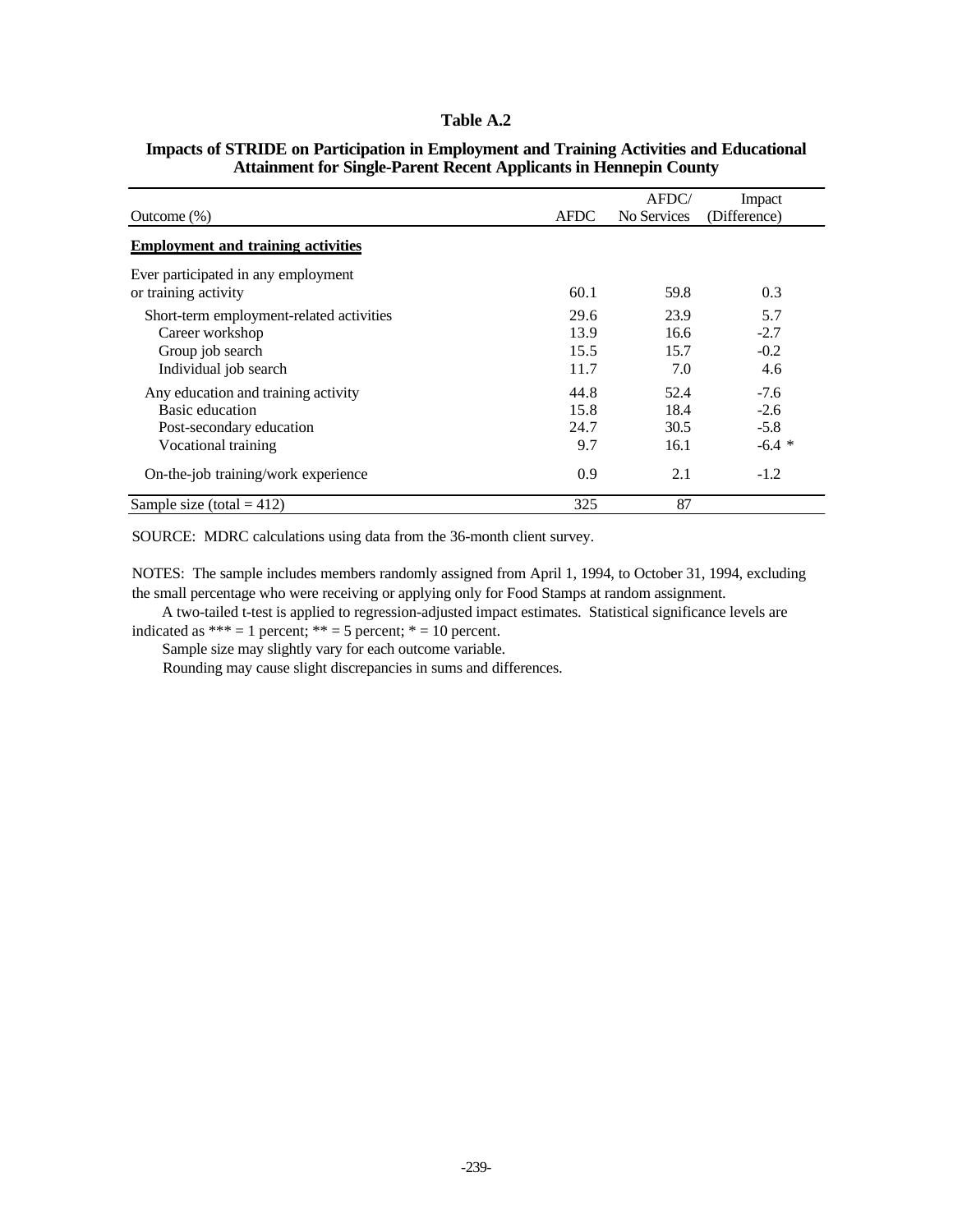| Outcome                         | <b>AFDC</b> | AFDC/<br>No Services | Impact<br>(Difference) |
|---------------------------------|-------------|----------------------|------------------------|
| Employment (%)                  |             |                      |                        |
|                                 |             |                      |                        |
| Quarter 1                       | 27.5        | 28.7                 | $-1.2$                 |
| Quarter 2                       | 30.0        | 35.6                 | $-5.6$ **              |
| Quarter 3                       | 33.7        | 36.2                 | $-2.5$                 |
| Quarter 4                       | 30.0        | 36.3                 | $-6.3$ ***             |
| Quarter 5                       | 31.3        | 39.3                 | $-7.9$ ***             |
| Quarter 6                       | 34.4        | 39.2                 | $-4.8$ *               |
| Quarter 7                       | 35.6        | 38.8                 | $-3.2$                 |
| Quarter 8                       | 39.5        | 41.5                 | $-2.0$                 |
| Quarter 9                       | 40.5        | 41.0                 | $-0.5$                 |
| Quarter 10                      | 41.6        | 46.7                 | $-5.2$ *               |
| <b>Earnings</b> (\$)            |             |                      |                        |
| Quarter 1                       | 305         | 319                  | $-15$                  |
| Quarter 2                       | 340         | 483                  | $-143$ ***             |
| Quarter 3                       | 463         | 583                  | $-120$ **              |
| Quarter 4                       | 507         | 713                  | $-206$ ***             |
| Quarter 5                       | 577         | 752                  | $-175$ **              |
| Quarter 6                       | 641         | 813                  | $-172$ **              |
| Quarter 7                       | 746         | 911                  | $-165$ *               |
| Quarter 8                       | 827         | 957                  | $-130$                 |
| Quarter 9                       | 997         | 1,026                | $-29$                  |
| Quarter 10                      | 1,109       | 1,251                | $-142$                 |
| Welfare receipt $(\frac{6}{6})$ |             |                      |                        |
| Quarter 1                       | 97.4        | 97.4                 | 0.0                    |
| Quarter 2                       | 97.0        | 96.4                 | 0.6                    |
| Quarter 3                       | 93.0        | 90.6                 | 2.4                    |
| Quarter 4                       | 89.4        | 86.5                 | 2.8                    |
| Quarter 5                       | 85.9        | 85.0                 | 0.9                    |
| Quarter 6                       | 81.0        | 81.5                 | $-0.5$                 |
| Quarter 7                       | 79.5        | 79.9                 | $-0.4$                 |
| Quarter 8                       | 76.0        | 77.5                 | $-1.5$                 |
| Quarter 9                       | 74.5        | 74.1                 | 0.4                    |
| Quarter 10                      | 68.8        | 70.7                 | $-1.8$                 |
| <b>Welfare benefits (\$)</b>    |             |                      |                        |
| Quarter 1                       | 1,922       | 1,940                | $-18$                  |
| Quarter 2                       | 2,002       | 1,980                | 22                     |
| Quarter 3                       | 1,901       | 1,829                | $72 *$                 |
| Quarter 4                       | 1,830       | 1,761                | 69                     |
| Quarter 5                       | 1,709       | 1,671                | 38                     |
| Quarter 6                       | 1,641       | 1,619                | 22                     |
| Quarter 7                       | 1,587       | 1,578                | 9                      |
| Quarter 8                       | 1,537       | 1,502                | 34                     |
| Quarter 9                       | 1,447       | 1,446                | 1                      |
| Quarter 10                      | 1,383       | 1,367                | 16                     |
| Sample size (total = $1,277$ )  | 635         | 642                  |                        |

#### **Impacts of STRIDE on Employment, Earnings, and Welfare Receipt for Single-Parent Long-Term Recipients in Hennepin County**

(continued)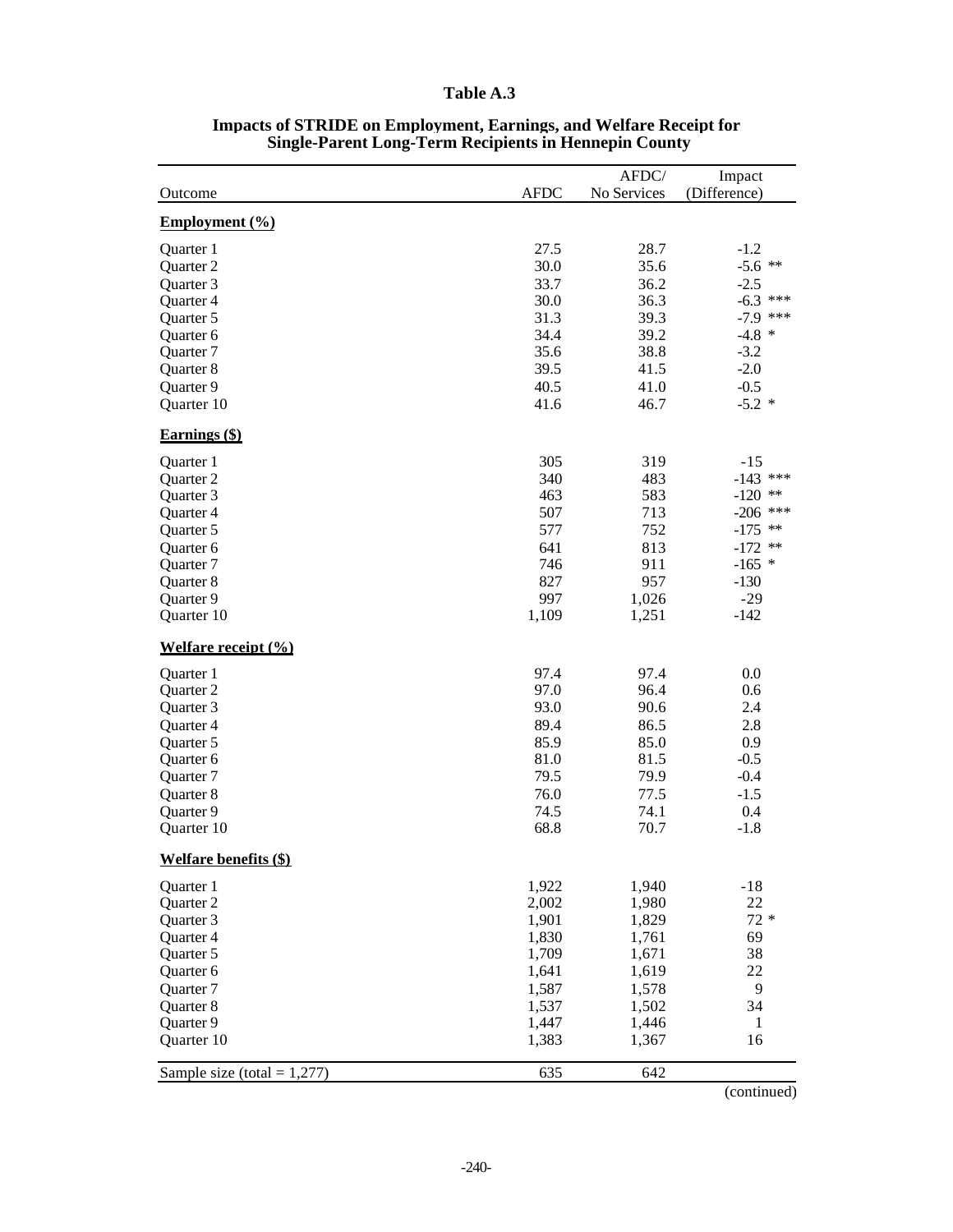### **Table A.3 (continued)**

SOURCES: MDRC calculations using data from Minnesota's Unemployment Insurance (UI) earnings records and public assistance benefit records.

NOTES: The sample includes members randomly assigned from April 1, 1994, to March 31, 1996, excluding the small percentage who were receiving or applying only for Food Stamps at random assignment.

 A two-tailed t-test is applied to regression-adjusted impact estimates. Statistical significance levels are indicated as \*\*\* = 1 percent; \*\* = 5 percent; \* = 10 percent.

 Welfare receipt is defined as receipt of either Food Stamp coupons or cash benefits from AFDC, Family General Assistance, or MFIP. Average welfare benefits are the sum of benefits from any of these sources.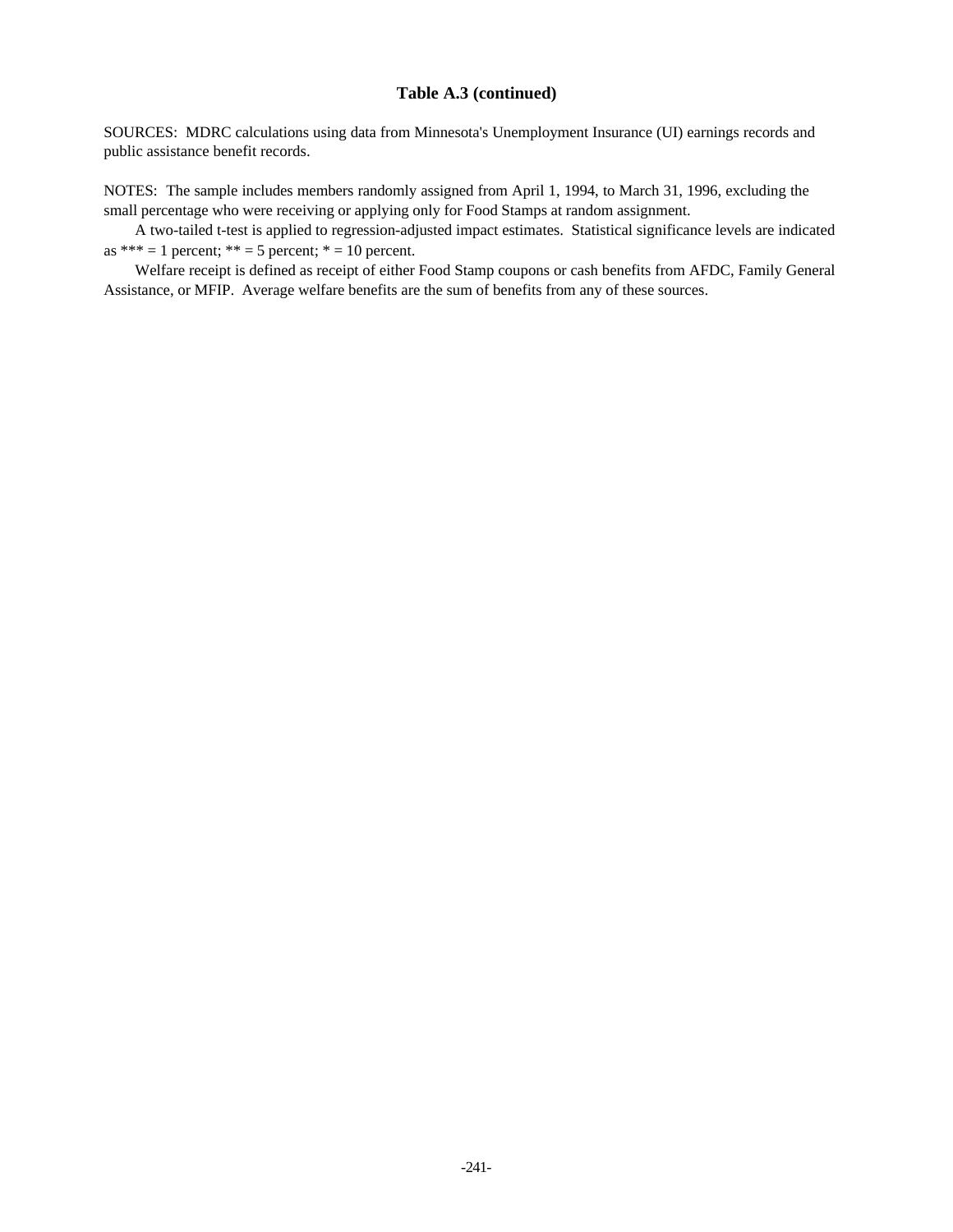| Outcome                         | <b>AFDC</b>  | AFDC/<br>No Services | Impact<br>(Difference) |
|---------------------------------|--------------|----------------------|------------------------|
| Employment (%)                  |              |                      |                        |
| Quarter 1                       | 51.0         | 46.7                 | 4.3                    |
| Quarter 2                       | 41.7         | 36.3                 | 5.4                    |
| Quarter 3                       | 44.7         | 34.4                 | $10.2$ ***             |
| Quarter 4                       | 42.5         | 38.3                 | 4.2                    |
| Quarter 5                       | 45.8         | 40.8                 | 5.0                    |
| Quarter 6                       | 47.4         | 40.7                 | $6.7 *$                |
| Quarter 7                       | 48.6         | 38.7                 | $9.9$ **               |
| Quarter 8                       | 48.6         | 42.1                 | $6.5 *$                |
| Quarter 9                       | 51.7         | 45.2                 | $6.5 *$                |
| Quarter 10                      | 52.3         | 47.8                 | 4.5                    |
| <b>Earnings</b> (\$)            |              |                      |                        |
| Quarter 1                       | 607          | 565                  | 42                     |
| Quarter 2                       | 574          | 512                  | 62                     |
| Quarter 3                       | 758          | 606                  | 152                    |
| Quarter 4                       | 841          | 664                  | 178 *                  |
| Quarter 5                       | 939          | 791                  | 148                    |
| Quarter 6                       | 1,013        | 850                  | 163                    |
| Quarter 7                       | 1,151        | 966                  | 185                    |
| Quarter 8                       | 1,160        | 1,047                | 113                    |
| Quarter 9                       | 1,325        | 1,152                | 173<br>323 **          |
| Quarter 10                      | 1,510        | 1,188                |                        |
| Welfare receipt $(\frac{9}{6})$ |              |                      |                        |
| Quarter 1                       | 80.4         | 85.3                 | $-4.9*$                |
| Quarter 2                       | 83.1         | 87.6                 | $-4.5$                 |
| Quarter 3                       | 77.4         | 82.9                 | $-5.5*$                |
| Quarter 4                       | 72.0         | 78.2                 | $-6.2 *$               |
| Quarter 5                       | 65.9         | 71.8                 | $-5.8$<br>$-3.7$       |
| Quarter 6                       | 61.9<br>58.3 | 65.6<br>63.1         | $-4.8$                 |
| Quarter 7<br>Quarter 8          | 56.9         | 63.2                 | $-6.3*$                |
| Quarter 9                       | 54.3         | 60.1                 | $-5.8$                 |
| Quarter 10                      | 49.9         | 59.0                 | $-9.1$ **              |
| <b>Welfare benefits (\$)</b>    |              |                      |                        |
| Quarter 1                       | 774          | 825                  | $-52$                  |
| Quarter 2                       | 1,278        | 1,366                | $-88$                  |
| Quarter 3                       | 1,234        | 1,407                | $-173$ ***             |
| Quarter 4                       | 1,127        | 1,347                | $-220$ ***             |
| Quarter 5                       | 1,045        | 1,209                | $-164$ **              |
| Quarter 6                       | 996          | 1,126                | $-130$ *               |
| Quarter 7                       | 959          | 1,102                | $-143$ **              |
| Quarter 8                       | 932          | 1,089                | $-156$ **              |
| Quarter 9                       | 920          | 978                  | $-59$                  |
| Quarter 10                      | 844          | 991                  | $-147$ **              |
| Sample size (total $= 784$ )    | 488          | 296                  |                        |

#### **Impacts of STRIDE on Employment, Earnings, and Welfare Receipt for Single-Parent Recent Applicants in Hennepin County**

(continued)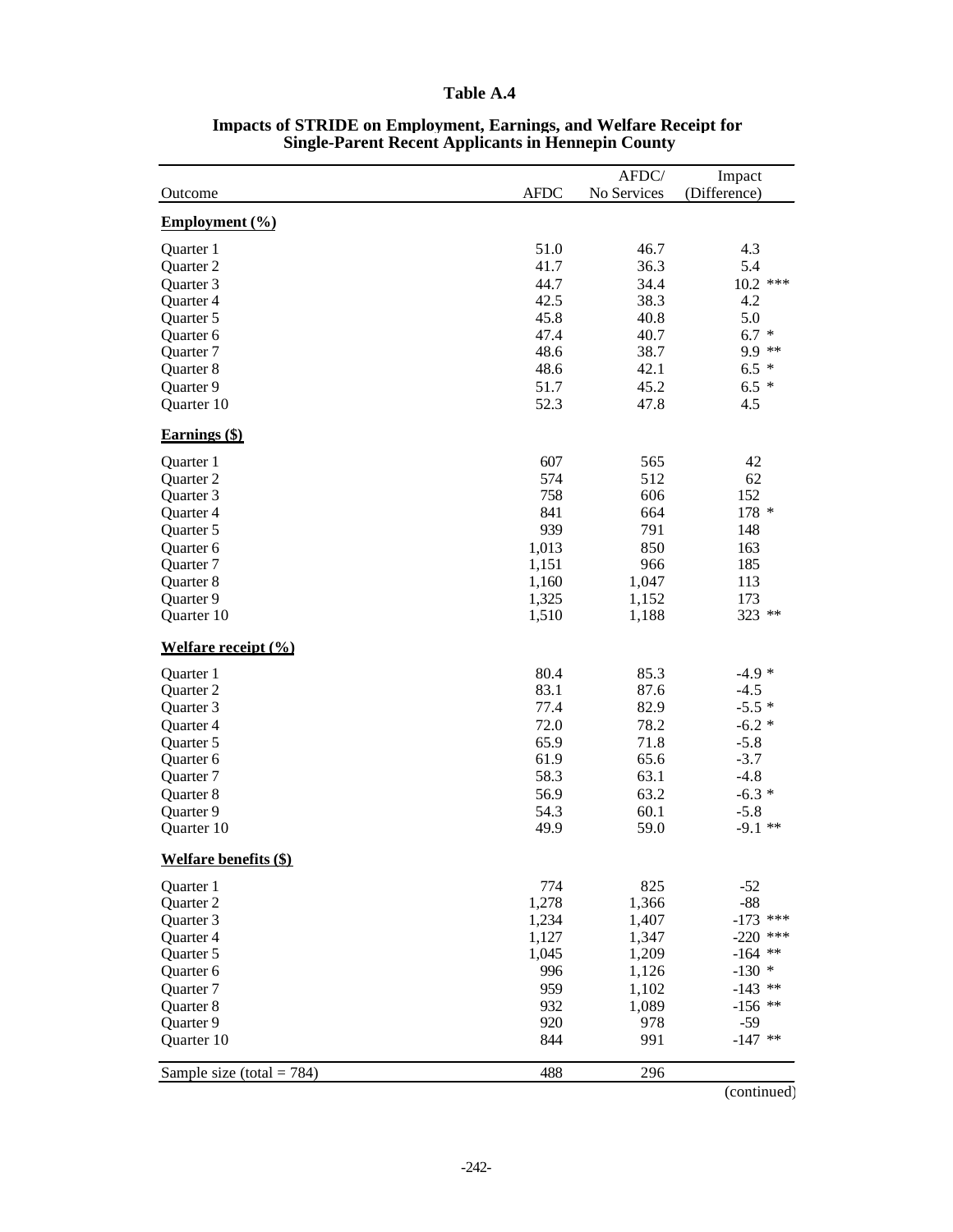### **Table A.4 (continued)**

SOURCES: MDRC calculations using data from Minnesota's Unemployment Insurance (UI) earnings records and public assistance benefit records.

NOTES: The sample includes members randomly assigned from April 1, 1994, to March 31, 1996, excluding the small percentage who were receiving or applying only for Food Stamps at random assignment.

 A two-tailed t-test is applied to regression-adjusted impact estimates. Statistical significance levels are indicated as \*\*\* = 1 percent; \*\* = 5 percent; \* = 10 percent.

 Welfare receipt is defined as receipt of either Food Stamp coupons or cash benefits from AFDC, Family General Assistance, or MFIP. Average welfare benefits are the sum of benefits from any of these sources.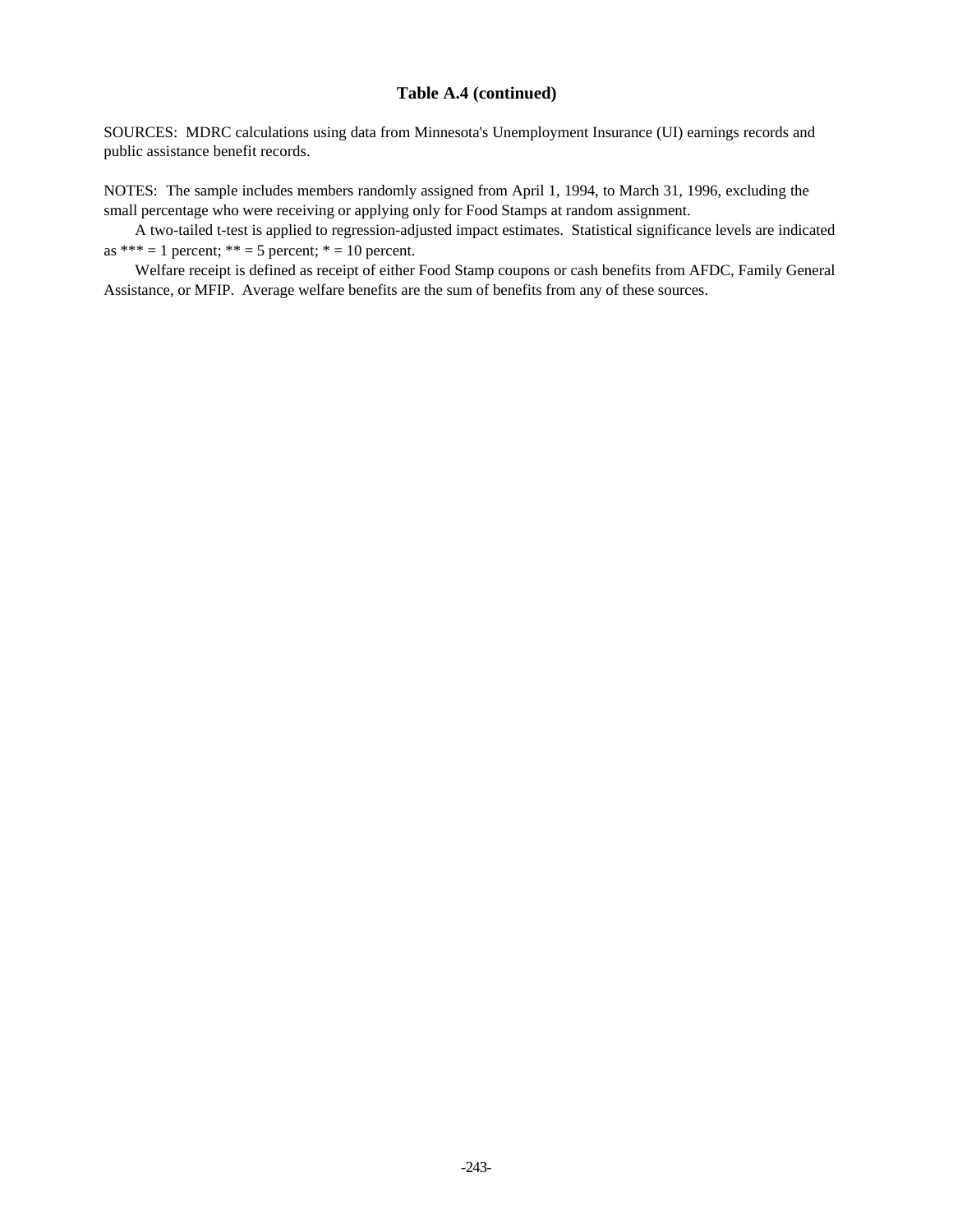group, from 28.7 percent in quarter 1 to 46.7 in quarter 10. However, employment rates increased less rapidly for the AFDC group, for a reduction in employment in several early quarters. The impacts on earnings follow a similar pattern. STRIDE services had no effects on welfare receipt, as shown in the lower half of the table.

Table A.4 presents STRIDE's impacts for single-parent recent applicants in Hennepin County. The majority of these individuals eligible to volunteer for STRIDE were young parents with little education or work experience and parents whose youngest child was within two years of age 18. Employment rates for both groups fell after quarter 1, although the decrease was somewhat less dramatic for the AFDC group. Recent applicants in the AFDC group had higher employment rates than those in the AFDC/No Services group in several later quarters; in quarter 7, for example, 48.6 percent of them worked, compared with 38.7 percent of the AFDC/No Services group. Average earnings were also higher for the AFDC group throughout the period, although only two of these impacts are statistically significant. Consistent with STRIDE's impacts on employment and earnings for recent applicants, single parents in the AFDC group were less likely than those in the AFDC/No Services group to receive welfare in several quarters of follow-up, and, on average, they received fewer benefits.

# **IV. Conclusion**

In Hennepin County, the ability to volunteer for STRIDE services generally increased employment among recent applicants and reduced it among long-term recipients. The impacts on participation suggest that these effects may reflect differences in the types of activities in which single parents participated. For long-term recipients, STRIDE increased the number participating in basic education. For recent applicants, it increased participation in employment-related activities but reduced participation in education-related activities. It should be noted, however, that many of these impacts are not statistically significant. In addition, the effects of STRIDE may be underestimated, given that single parents in the AFDC/No Services group had access to a wide range of services in Hennepin County.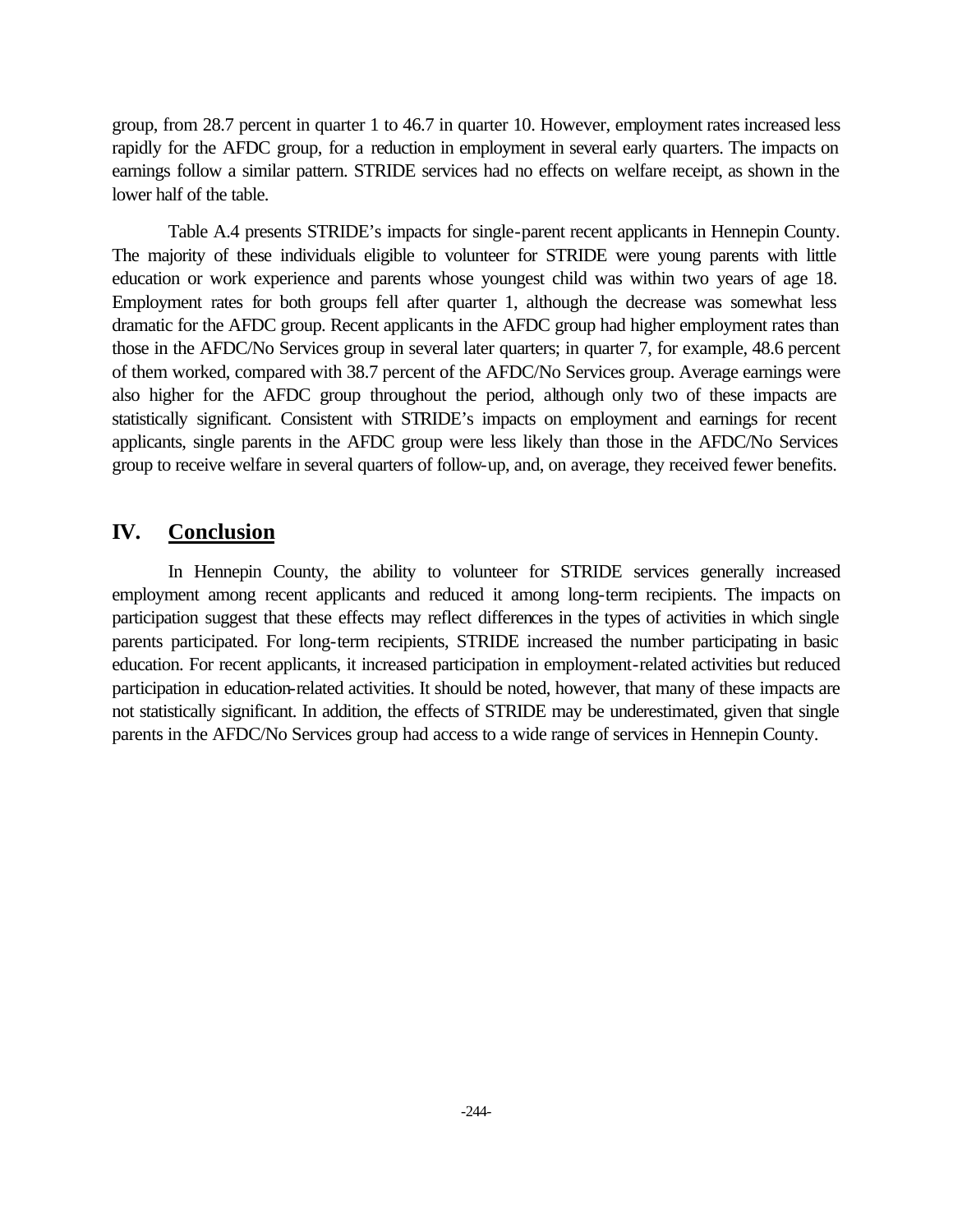# **Appendix B**

# **Participants' Knowledge of Programs and Perception of Benefit Time Limit**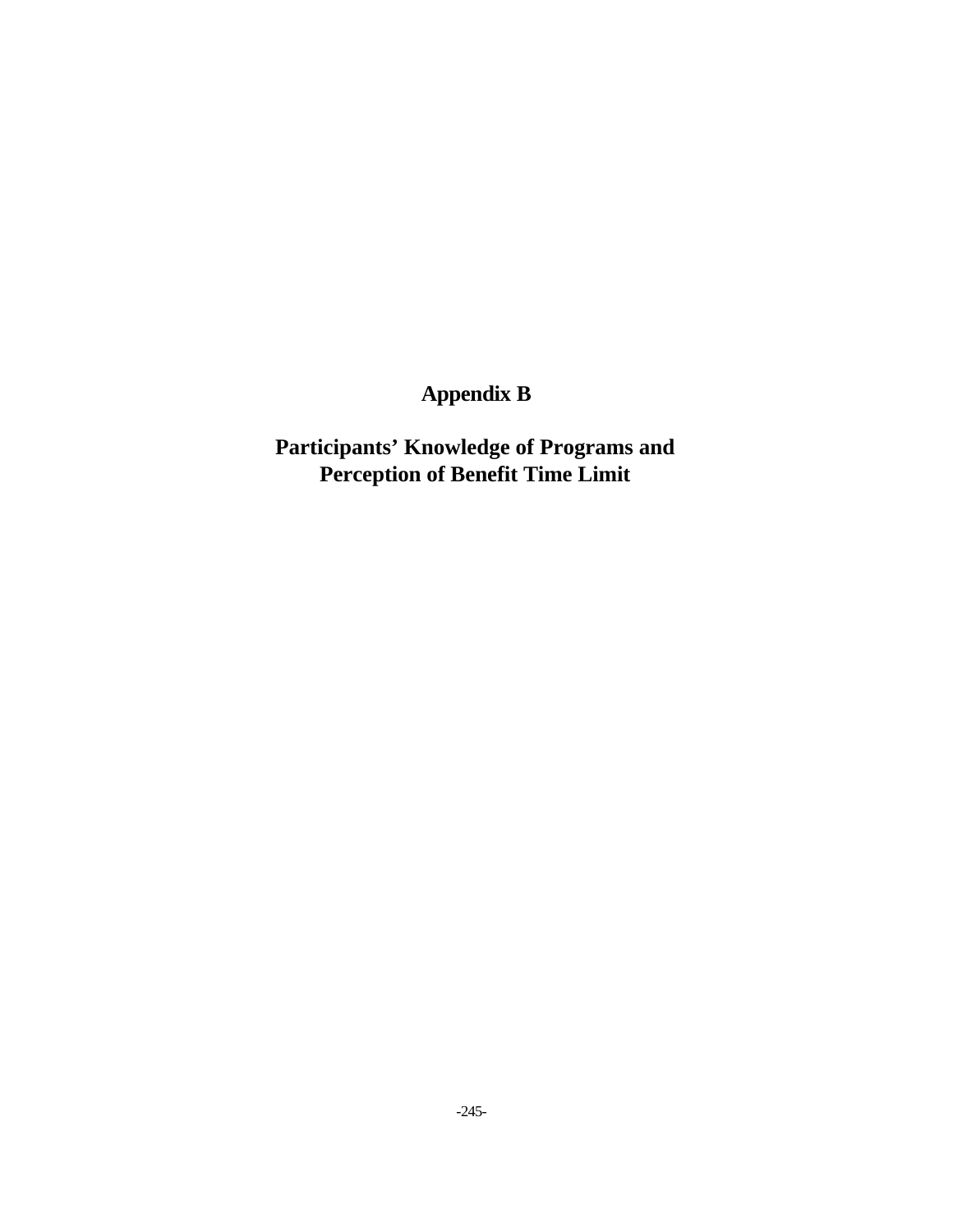#### **Table B.1**

| Impact                                                                 |             |             |                    |  |
|------------------------------------------------------------------------|-------------|-------------|--------------------|--|
| Outcome                                                                | <b>MFIP</b> | <b>AFDC</b> | (Difference)       |  |
| <b>Knowledge of program requirements</b>                               |             |             |                    |  |
| Would sample member be required to look                                |             |             |                    |  |
| for work or get help looking for work?                                 |             |             |                    |  |
| Yes                                                                    | 83.4        | 71.0        | 12.4 ***           |  |
| No                                                                     | 13.0        | 26.8        | $-13.8$ ***        |  |
| Don't know                                                             | 3.6         | 2.1         | 1.4                |  |
| Would sample member have to go to                                      |             |             |                    |  |
| work, school, or training in order to                                  |             |             |                    |  |
| continued receiving income assistance?                                 |             |             |                    |  |
| Yes                                                                    | 78.2        | 68.5        | 9.7 ***            |  |
| No<br>Don't know                                                       | 15.5<br>6.2 | 26.4<br>5.1 | $-10.9$ ***<br>1.2 |  |
|                                                                        |             |             |                    |  |
| <b>Knowledge of work incentives</b>                                    |             |             |                    |  |
| If sample member left welfare for work,                                |             |             |                    |  |
| could she receive medical benefits and                                 |             |             |                    |  |
| child care for one year?<br>Yes                                        | 84.8        | 74.4        | $10.4$ ***         |  |
| N <sub>o</sub>                                                         | 6.5         | 12.0        | $-5.5$ ***         |  |
| Don't know                                                             | 8.7         | 13.6        | $-4.9$ **          |  |
|                                                                        |             |             |                    |  |
| If sample member had a full-time<br>job, would the she lose all of her |             |             |                    |  |
| income assistance benefits?                                            |             |             |                    |  |
| Yes                                                                    | 37.7        | 59.8        | ***<br>$-22.1$     |  |
| No                                                                     | 54.2        | 31.9        | 22.3<br>***        |  |
| Don't know                                                             | 8.1         | 8.3         | $-0.2$             |  |
| Perception of benefit time limit                                       |             |             |                    |  |
| Is there a time limit on how long you                                  |             |             |                    |  |
| can receive income assistance benefits?                                |             |             |                    |  |
| Yes                                                                    | 76.4        | 72.6        | 3.8                |  |
| No                                                                     | 12.2        | 18.7        | $-6.5$ ***         |  |
| Don't know                                                             | 11.4        | 8.6         | 2.8                |  |
| Is there a time limit on how long                                      |             |             |                    |  |
| you can receive Food Stamps?                                           |             |             |                    |  |
| Yes                                                                    | 50.7        | 57.8        | **<br>-7.1         |  |
| N <sub>0</sub>                                                         | 22.8        | 27.1        | $-4.3$             |  |
| Don't know                                                             | 26.4        | 15.1        | $11.4$ ***         |  |
| Sample size (total = $976$ )                                           | 488         | 488         |                    |  |

### **Knowledge of MFIP and AFDC Programs and Perception of Benefit Time Limit Reported by Single-Parent Long-Term Recipients, in All Counties**

SOURCE: MDRC calculations using data from the 36-month survey.

NOTES: The sample includes members randomly assigned from April 1, 1994, to October 31, 1994,

excluding the small percentage who were receiving or applying only for Food Stamps at random assignment. A two-tailed t-test is applied to regression-adjusted impact estimates. Statistical significance levels are

indicated as  $*** = 1$  percent;  $** = 5$  percent;  $* = 10$  percent.

Sample size may slightly vary for each outcome variable.

Rounding may cause slight discrepancies in sums and differences.

<sup>a</sup>A higher fraction of the caseload in the rural counties than the urban counties was randomly assigned into the evaluation, meaning that the rural counties are over represented in the full evaluation sample. To account for this when estimating impacts for urban and rural counties combined, long-term recipients in rural counties were weighted down by a factor of .56, and recent applicants in rural counties were weighted down by a factor of .66 .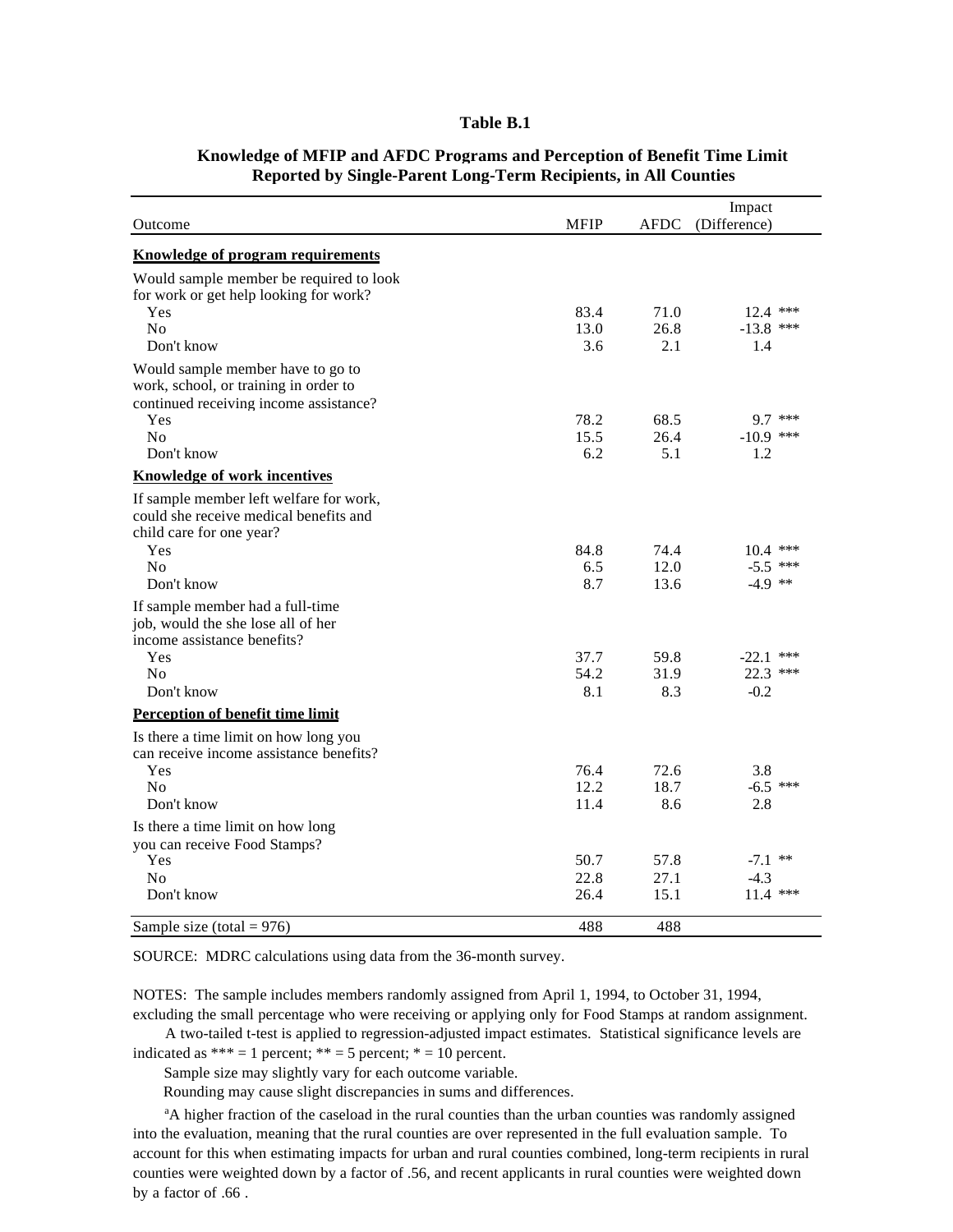### **Table B.2**

|                                         |             |      | Impact       |
|-----------------------------------------|-------------|------|--------------|
| <b>Outcome</b>                          | <b>MFIP</b> | AFDC | (Difference) |
| Knowledge of program requirements       |             |      |              |
| Would sample member be required to look |             |      |              |
| for work or get help looking for work?  |             |      |              |
| Yes                                     | 81.0        | 75.3 | $5.7$ **     |
| No                                      | 13.4        | 18.8 | $-5.4$ ***   |
| Don't know                              | 5.5         | 5.7  | $-0.2$       |
| Would sample member have to go to       |             |      |              |
| work, school, or training in order to   |             |      |              |
| continued receiving income assistance?  |             |      |              |
| Yes                                     | 73.5        | 66.3 | $7.2$ ***    |
| No                                      | 16.7        | 22.8 | $-6.1$ ***   |
| Don't know                              | 9.8         | 11.0 | $-1.2$       |
| <b>Knowledge of work incentives</b>     |             |      |              |
| If sample member left welfare for work. |             |      |              |
| could she receive medical benefits and  |             |      |              |
| child care for one year?                |             |      |              |
| Yes                                     | 79.8        | 69.1 | $10.8$ ***   |
| No                                      | 10.4        | 13.8 | $-3.5$ *     |
| Don't know                              | 9.8         | 17.1 | $-7.3$ ***   |
| If sample member had a full-time        |             |      |              |
| job, would she lose all of her          |             |      |              |
| income assistance benefits?             |             |      |              |
| Yes                                     | 46.4        | 60.9 | $-14.5$ ***  |
| N <sub>0</sub>                          | 41.8        | 27.6 | $14.2$ ***   |
| Don't know                              | 11.8        | 11.5 | 0.2          |
| Perception of benefit time limit        |             |      |              |
| Is there a time limit on how long you   |             |      |              |
| can receive income assistance benefits? |             |      |              |
| <b>Yes</b>                              | 69.0        | 64.0 | $5.0*$       |
| No                                      | 16.2        | 19.1 | $-2.9$       |
| Don't know                              | 14.8        | 16.7 | $-1.9$       |
| Is there a time limit on how long       |             |      |              |
| vou can receive Food Stamps?            |             |      |              |
| Yes                                     | 49.7        | 47.0 | 2.7          |
| N <sub>0</sub>                          | 24.7        | 28.3 | $-3.6$       |
| Don't know                              | 25.6        | 24.6 | 1.0          |
| Sample size (total = $1,278$ )          | 665         | 613  |              |

### **Knowledge of MFIP and AFDC Programs and Perception of Benefit Time Limit Reported by Single-Parent Recent Applicants, in All Counties**

SOURCE: MDRC calculations using data from the 36-month survey.

NOTES: The sample includes members randomly assigned from April 1, 1994, to October 31, 1994, excluding the small percentage who were receiving or applying only for Food Stamps at random assignment.

 A two-tailed t-test is applied to regression-adjusted impact estimates. Statistical significance levels are indicated as  $*** = 1$  percent;  $** = 5$  percent;  $* = 10$  percent.

Sample size may slightly vary for each outcome variable.

Rounding may cause slight discrepancies in sums and differences.

<sup>a</sup>A higher fraction of the caseload in the rural counties than the urban counties was randomly assigned into the evaluation, meaning that the rural counties are over represented in the full evaluation sample. To account for this when estimating impacts for urban and rural counties combined, long-term recipients in rural counties were weighted down by a factor of .56, and recent applicants in rural counties were weighted down by a factor of .66.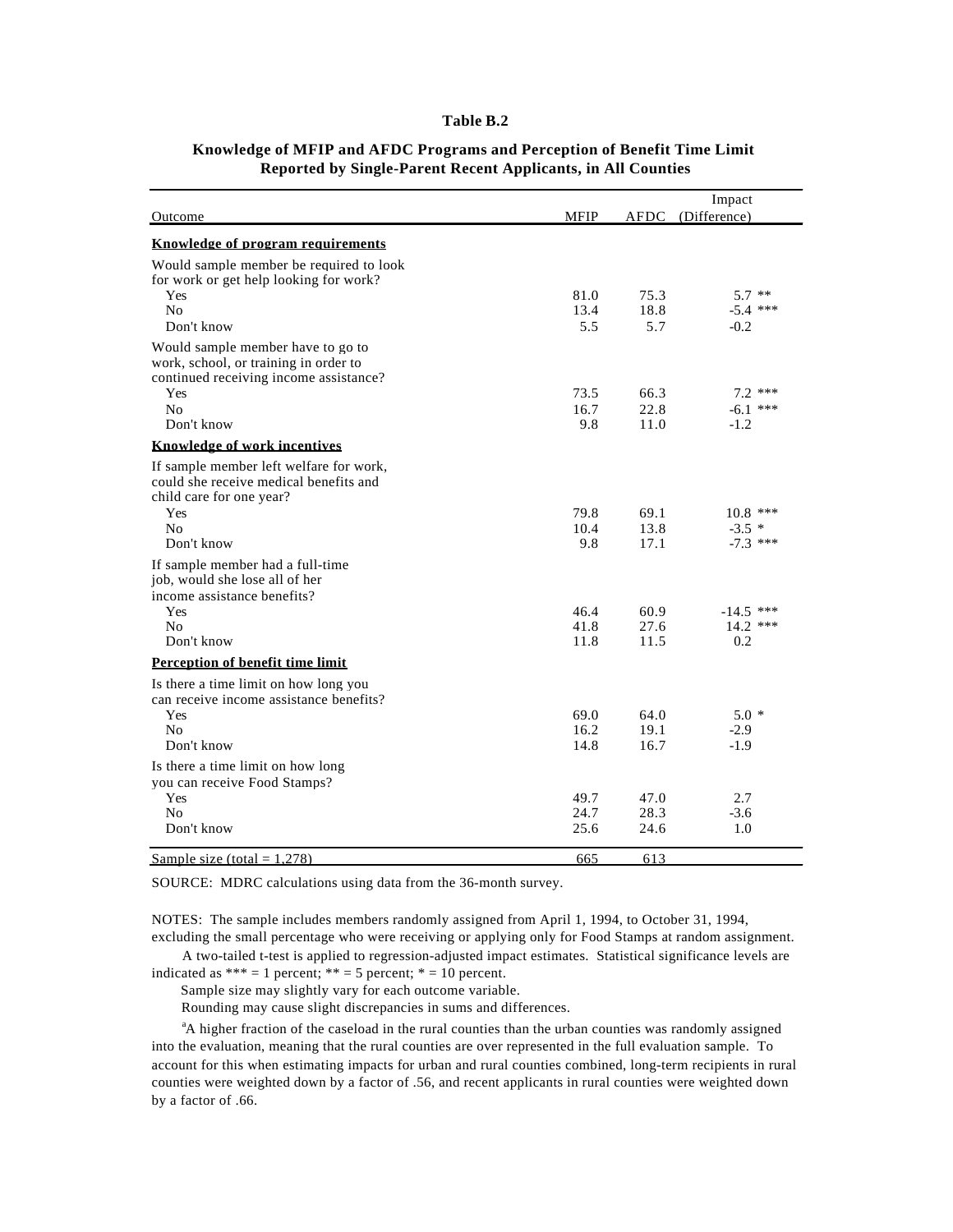**Appendix C**

**Evaluation of the Food Stamps Only Group**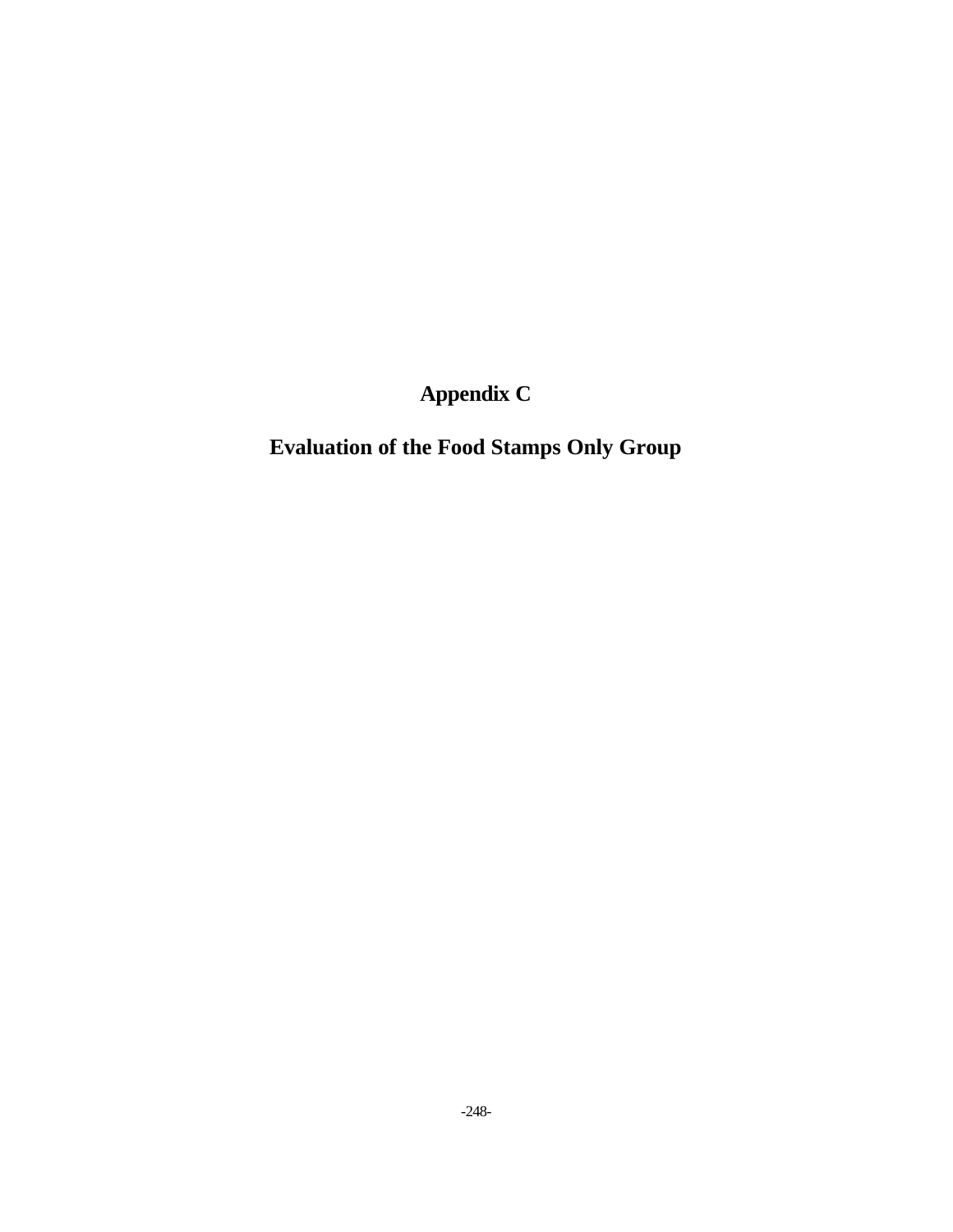This appendix presents the effects of the Minnesota Family Investment Program (MFIP) on samples of single- and two-parent families in the rural counties who were receiving or applying only for Food Stamps when they entered the evaluation. Results are presented for recipients only, given the small size of the applicant samples.

# **I. Effects for Single-Parent Families**

Table C.1 presents impacts for the Food Stamps Only group of single-parent recipients in rural counties. Families who were applying or reapplying only for Food Stamps were randomly assigned to either the MFIP group (subject to the rules of MFIP) or the control group (subject to the rules of the Food Stamp system). Although the families were only applying for or receiving Food Stamps at the time of random assignment, some of those in the control group may have received AFDC at some point after that. Impacts are calculated as the difference in outcomes between the MFIP group and the control group. Employment rates were fairly high for this sample, relative to long-term recipients in rural counties (shown in Chapter 4). MFIP produced no significant effects on employment or earnings during the follow-up period. Employment and earnings tended to be lower for the MFIP group, relative to the group receiving Food Stamps, although none of these impacts is statistically significant. Note that a given impact is less likely to be statistically significant when the samples are small.

Single parents in the MFIP group were significantly more likely than those in the control group to receive welfare throughout the follow-up period (recall that some portion of the MFIP grant represented the cash-out of Food Stamp benefits). Parents in the control group left welfare more rapidly than MFIP parents, so that, by quarter 10, 51.6 percent of the MFIP group received benefits, compared with 37.5 percent of the control group, for a statistically significant impact of 14.1 percentage points.<sup>2</sup> This is not an unexpected result, because MFIP allowed families to earn more and still qualify for some benefits. Average payments were also higher in each quarter for the MFIP group. By quarter 10, MFIP families received an average of \$671 in payments, compared with \$315 for control group families.

The significant increase in welfare benefits, in turn, increased income and reduced poverty during the follow-up period. During the first year of follow-up, for example, MFIP families had, on average, a quarterly income that was \$514 higher than their control group counterparts, and they were much less likely to have income below the poverty line.

# **II. Effects for Two-Parent Families**

l

Table C.2 presents impacts for the Food Stamps Only group of two-parent families in rural counties. As shown in the report, MFIP, when compared with AFDC, tended to reduce family earnings for two-parent families. The results shown here are somewhat consistent with that story, but only for the

<sup>&</sup>lt;sup>2</sup>During most of the follow-up months, over 70 percent of the control group families who received welfare were receiving Food Stamps only.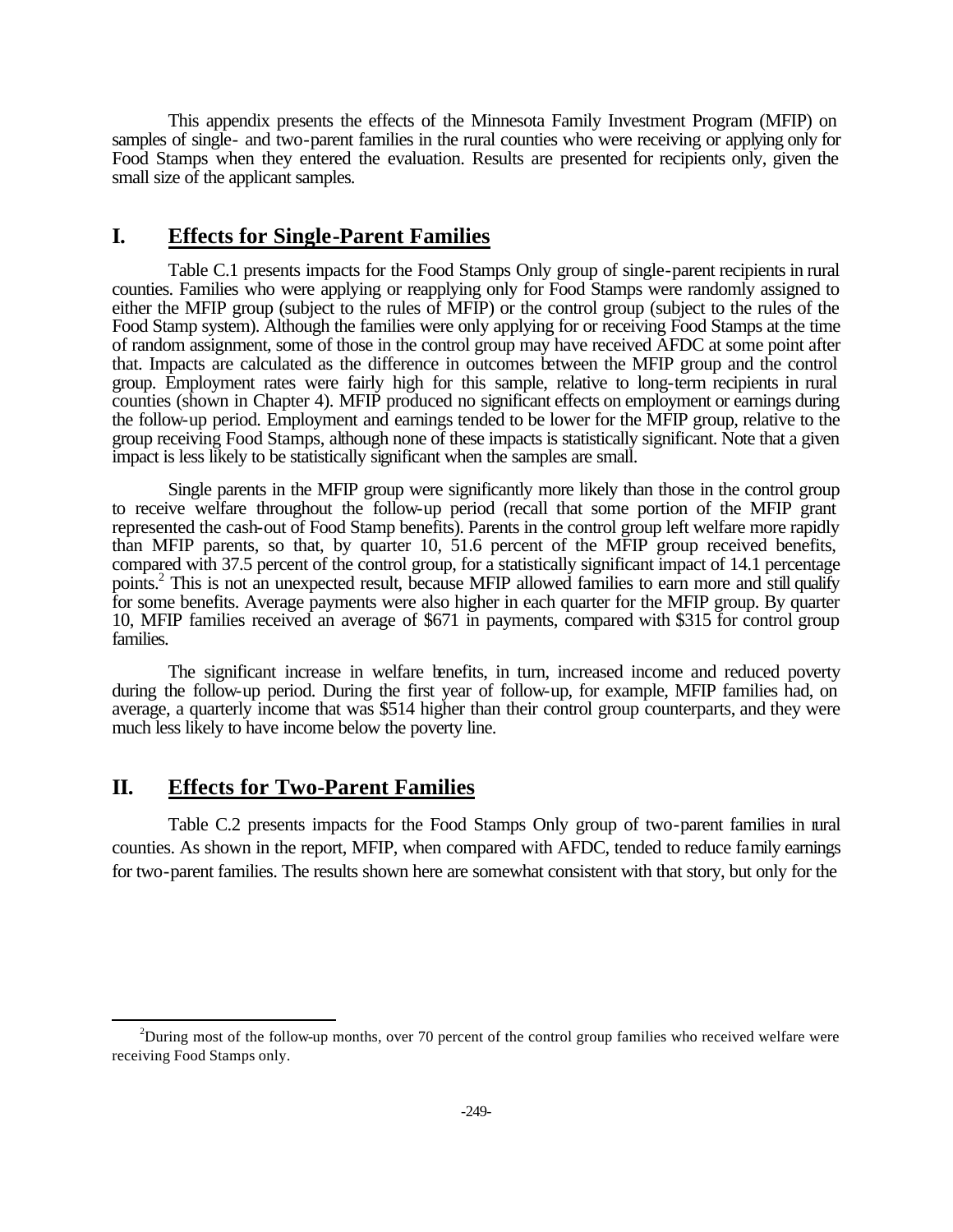# **Table C.1**

|                              |             |         | Impact       |
|------------------------------|-------------|---------|--------------|
| Outcome                      | <b>MFIP</b> | Control | (Difference) |
| Employment (%)               |             |         |              |
| Quarter 1                    | 66.4        | 65.9    | 0.5          |
| Quarter 2                    | 68.2        | 68.2    | 0.1          |
| Quarter 3                    | 66.3        | 70.8    | $-4.5$       |
| Quarter 4                    | 65.5        | 68.3    | $-2.8$       |
| Quarter 5                    | 63.4        | 66.3    | $-2.9$       |
| Quarter 6                    | 60.6        | 68.9    | $-8.3$       |
| Quarter 7                    | 60.2        | 68.4    | $-8.3$       |
| Quarter 8                    | 65.4        | 70.0    | $-4.7$       |
| Quarter 9                    | 63.5        | 71.0    | $-7.5$       |
| Quarter 10                   | 63.9        | 66.6    | $-2.7$       |
| <b>Earnings</b> (\$)         |             |         |              |
| Quarter 1                    | 1,572       | 1,601   | $-29$        |
| Quarter 2                    | 1,521       | 1,624   | $-103$       |
| Quarter 3                    | 1,590       | 1,821   | $-232$       |
| Quarter 4                    | 1,685       | 1,713   | $-28$        |
| Quarter 5                    | 1,664       | 1,734   | $-70$        |
| Quarter 6                    | 1,708       | 1,902   | $-195$       |
| Quarter 7                    | 1,803       | 1,898   | $-95$        |
| Quarter 8                    | 1,749       | 2,024   | $-274$       |
| Quarter 9                    | 2,084       | 2,047   | 37           |
| Quarter 10                   | 1,904       | 2,077   | $-172$       |
| Welfare receipt (%)          |             |         |              |
| Quarter 1                    | 87.1        | 89.4    | $-2.3$       |
| Quarter 2                    | 88.1        | 79.5    | $8.7 *$      |
| Quarter 3                    | 80.6        | 67.9    | $12.7$ **    |
| Quarter 4                    | 74.4        | 57.5    | 16.8<br>***  |
| Quarter 5                    | 71.0        | 52.6    | 18.4 ***     |
| Quarter 6                    | 65.5        | 44.7    | 20.8 ***     |
| Quarter 7                    | 59.6        | 38.9    | 20.6 ***     |
| Quarter 8                    | 57.5        | 41.7    | 15.8 **      |
| Quarter 9                    | 53.1        | 43.5    | 9.6          |
| Quarter 10                   | 51.6        | 37.5    | 14.1 **      |
| <b>Welfare benefits (\$)</b> |             |         |              |
| Quarter 1                    | 744         | 528     | 216 ***      |
| Quarter 2                    | 1,216       | 537     | 679 ***      |
| Quarter 3                    | 1,092       | 514     | 578 ***      |
| Quarter 4                    | 1,098       | 457     | ***<br>641   |
| Quarter 5                    | 998         | 406     | 592 ***      |
| Quarter 6                    | 846         | 379     | 467 ***      |
| Quarter 7                    | 823         | 350     | 473 ***      |
| Quarter 8                    | 773         | 329     | 445 ***      |
| Quarter 9                    | 659         | 326     | 333 ***      |
| Quarter 10                   | 671         | 315     | 356 ***      |
|                              |             |         |              |

**Quarterly Impacts on Employment, Earnings, Welfare Receipt, and Income for the Food Stamps Only Group of Single-Parent Recipients in Rural Counties**

(continued)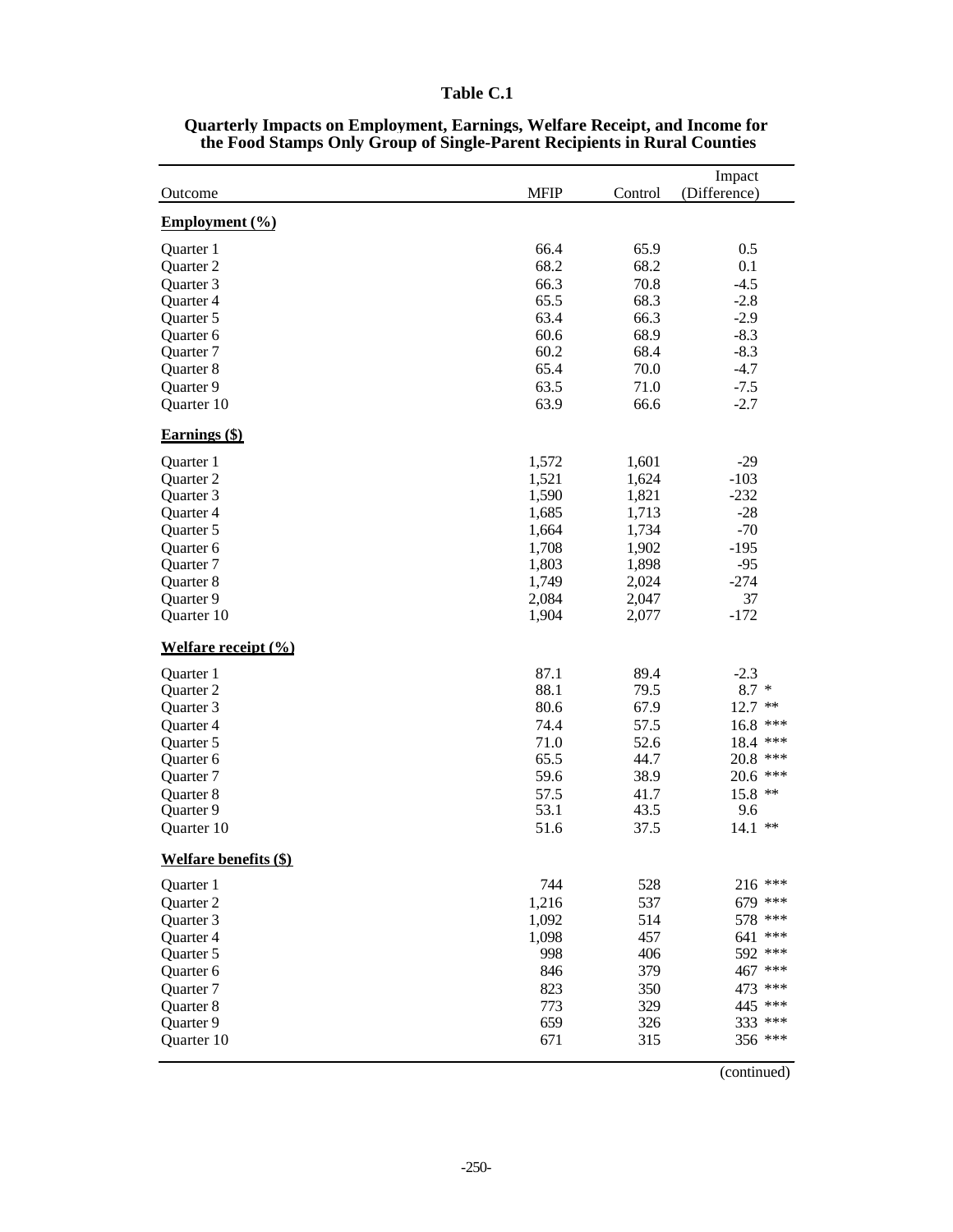| Outcome                                       | <b>MFIP</b> | Control | Impact<br>(Difference) |
|-----------------------------------------------|-------------|---------|------------------------|
| Income and poverty <sup>a</sup>               |             |         |                        |
| Average quarterly income                      |             |         |                        |
| from welfare and earnings (\$)                |             |         |                        |
| Year 1                                        | 2,716       | 2,202   | 514 ***                |
| Year 2                                        | 2,611       | 2,314   | 298                    |
| Measured poverty in year $1$ (%)              | 53.3        | 76.6    | $-23.3$ ***            |
| Measured poverty in year $2 \left( % \right)$ | 57.5        | 72.6    | $-15.0$ **             |
| Sample size (total = $239$ )                  | 116         | 123     |                        |

### **Table C.1 (continued)**

SOURCES: MDRC calculations using data from Minnesota's Unemployment Insurance (UI) earnings records and public assistance benefit records.

NOTES: The sample includes members randomly assigned from April 1, 1994, to March 31, 1996, who were receiving only Food Stamps at random assignment.

 A two-tailed t-test is applied to regression-adjusted impact estimates. Statistical significance levels are indicated as  $*** = 1$  percent;  $** = 5$  percent;  $* = 10$  percent.

Sample size may slightly vary for each outcome variable.

Rounding may cause slight discrepancies in sums and differences.

Welfare receipt is defined as receipt of either Food Stamp coupons or cash benefits from AFDC,

Family General Assistance, or MFIP. Average welfare benefits are the sum of benefits from any of these sources.

<sup>a</sup>Measured poverty is defined as the percentage of families whose earnings plus welfare benefits are below the official poverty threshold. The appropriate threshold is determined by the number of children in the family. Because the measure of income used here includes earnings, cash welfare, and Food Stamp benefits but does not include income from other sources, the measured poverty rate presented here is not comparable with the official poverty rate.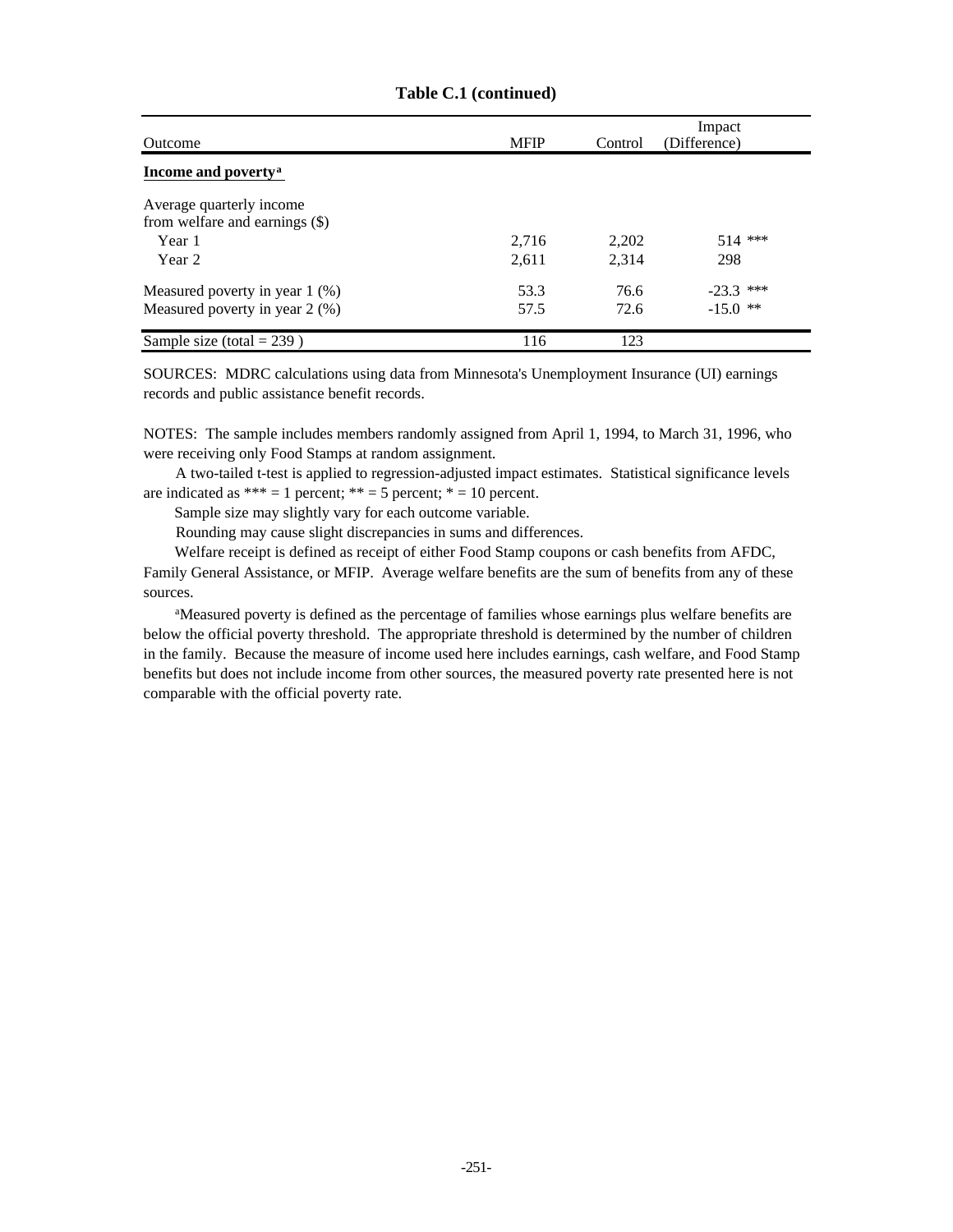## **Table C.2**

|                                 | Women<br>Men |         |              | Families    |         |                |             |         |              |
|---------------------------------|--------------|---------|--------------|-------------|---------|----------------|-------------|---------|--------------|
|                                 |              |         | Impact       |             |         | Impact         |             |         | Impact       |
| Outcome                         | <b>MFIP</b>  | Control | (Difference) | <b>MFIP</b> | Control | (Difference)   | <b>MFIP</b> | Control | (Difference) |
| Employment $(\% )$              |              |         |              |             |         |                |             |         |              |
| Quarter 1                       | 45.1         | 42.7    | 2.4          | 53.2        | 55.8    | $-2.6$         | 75.3        | 73.4    | 1.9          |
| Quarter 2                       | 45.6         | 42.2    | 3.4          | 52.8        | 53.9    | $-1.2$         | 75.4        | 74.1    | 1.3          |
| Quarter 3                       | 48.1         | 41.4    | 6.7          | 48.1        | 57.6    | $-9.5$ *       | 73.1        | 75.4    | $-2.3$       |
| Quarter 4                       | 47.5         | 45.1    | 2.4          | 52.2        | 61.4    | $-9.3*$        | 73.9        | 77.7    | $-3.8$       |
| Quarter 5                       | 43.6         | 47.2    | $-3.6$       | 53.0        | 55.3    | $-2.3$         | 70.3        | 75.8    | $-5.6$       |
| Quarter 6                       | 47.3         | 46.8    | 0.5          | 51.4        | 56.0    | $-4.6$         | 70.3        | 76.6    | $-6.2$       |
| Quarter 7                       | 53.6         | 47.0    | 6.6          | 52.9        | 56.1    | $-3.2$         | 75.9        | 75.9    | $0.1\,$      |
| Quarter 8                       | 52.0         | 48.5    | 3.6          | 50.5        | 59.1    | $-8.7 *$       | 72.6        | 79.0    | $-6.5$       |
| Quarter 9                       | 53.3         | 45.7    | 7.5          | 51.3        | 56.1    | $-4.7$         | 74.0        | 75.4    | $-1.5$       |
| Quarter 10                      | 55.0         | 51.0    | 4.0          | 50.5        | 52.2    | $-1.7$         | 76.0        | 75.8    | 0.2          |
| Earnings (\$)                   |              |         |              |             |         |                |             |         |              |
| Quarter 1                       | 967          | 921     | 46           | 1,861       | 1,857   | $\overline{4}$ | 2,828       | 2,778   | 50           |
| Quarter 2                       | 1,124        | 946     | 178          | 1,818       | 2,109   | $-290$         | 2,943       | 3,055   | $-112$       |
| Quarter 3                       | 1,067        | 995     | 72           | 1,849       | 2,464   | $-615$ **      | 2,916       | 3,459   | $-542$ *     |
| Quarter 4                       | 1,154        | 1,064   | 90           | 2,186       | 2,473   | $-287$         | 3,340       | 3,537   | $-197$       |
| Quarter 5                       | 1,167        | 1,068   | 98           | 2,003       | 2,299   | $-296$         | 3,170       | 3,367   | $-198$       |
| Quarter 6                       | 1,271        | 1,018   | 253          | 2,118       | 2,401   | $-283$         | 3,389       | 3,419   | $-30$        |
| Quarter 7                       | 1,421        | 1,083   | 338 *        | 2,360       | 2,610   | $-250$         | 3,781       | 3,693   | $88\,$       |
| Quarter 8                       | 1,459        | 1,036   | 423 **       | 2,297       | 2,797   | $-499$ *       | 3,756       | 3,832   | $-76$        |
| Quarter 9                       | 1,547        | 1,187   | $360 *$      | 2,232       | 2,451   | $-220$         | 3,779       | 3,638   | 141          |
| Quarter 10                      | 1,508        | 1,215   | 294          | 2,480       | 2,455   | 25             | 3,988       | 3,669   | 319          |
| Welfare receipt $(\frac{6}{6})$ |              |         |              |             |         |                |             |         |              |
| Quarter 1                       |              |         |              |             |         |                | 88.5        | 88.6    | $-0.2$       |
| Quarter 2                       |              |         |              |             |         |                | 85.2        | 80.2    | 5.0          |
| Quarter 3                       |              |         |              |             |         |                | 78.6        | 67.9    | $10.7**$     |
| Quarter 4                       |              |         |              |             |         |                | 72.3        | 63.1    | 9.2          |
| Quarter 5                       |              |         |              |             |         |                | 68.4        | 52.2    | $16.2**$     |
| Quarter 6                       |              |         |              |             |         |                | 62.1        | 46.7    | $15.4$ **    |
| Quarter 7                       |              |         |              |             |         |                | 60.7        | 41.1    | 19.6 ***     |
| Quarter 8                       |              |         |              |             |         |                | 51.9        | 37.0    | 14.9 **      |
| Quarter 9                       |              |         |              |             |         |                | 51.4        | 37.5    | $13.9**$     |
| Quarter 10                      |              |         |              |             |         |                | 51.3        | 34.5    | $16.8**$     |
|                                 |              |         |              |             |         |                |             |         |              |

#### **Quarterly Impacts on Employment, Earnings, Welfare Receipt, and Income for the Food Stamps Only Group of Two-Parent Recipients in Rural Counties**

(continued)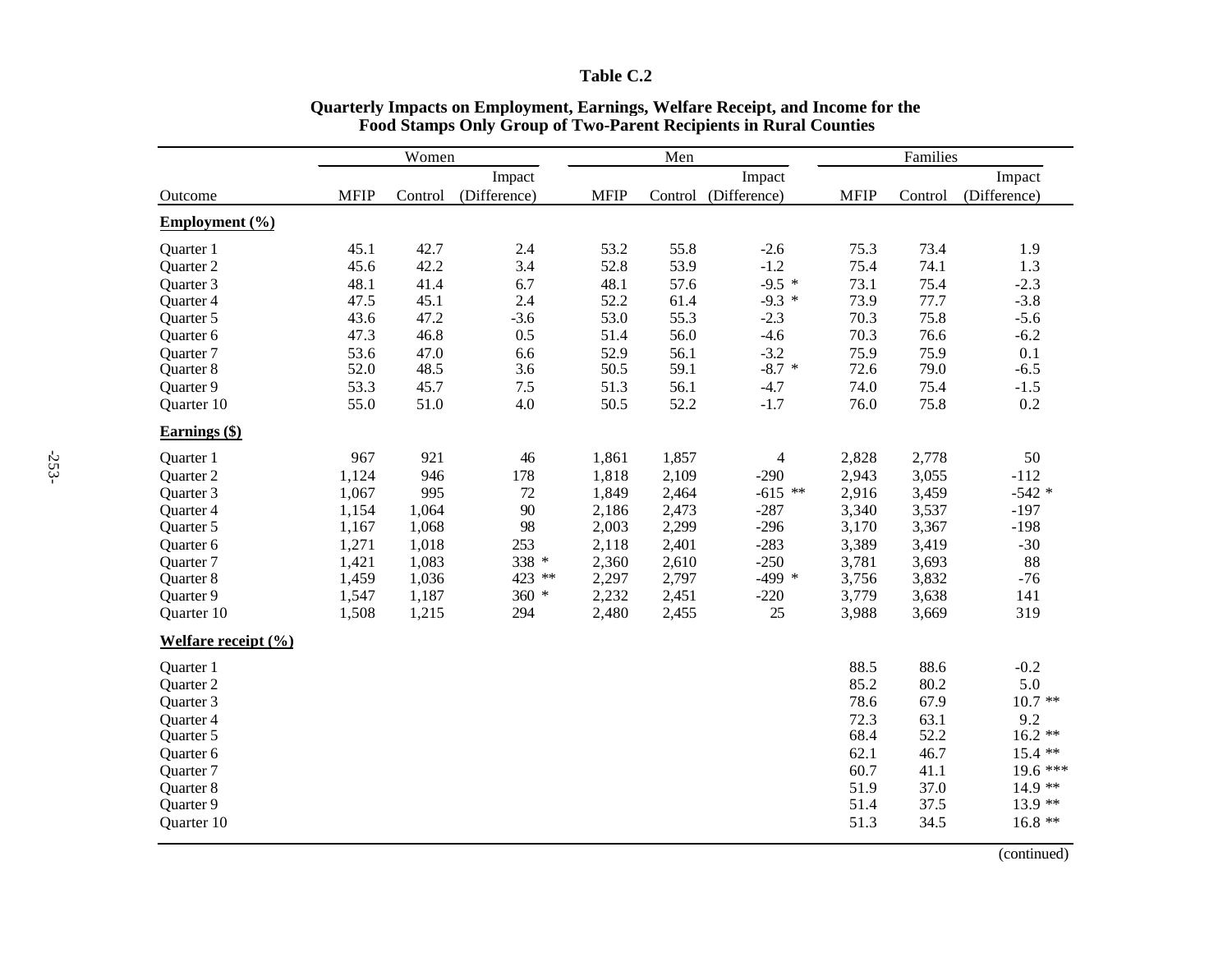|                                                                                                                                 |             | Women       |                        |             | Men         |                        |                                                                          | Families                                                           |                                                                                                             |  |
|---------------------------------------------------------------------------------------------------------------------------------|-------------|-------------|------------------------|-------------|-------------|------------------------|--------------------------------------------------------------------------|--------------------------------------------------------------------|-------------------------------------------------------------------------------------------------------------|--|
| Outcome                                                                                                                         | <b>MFIP</b> | <b>AFDC</b> | Impact<br>(Difference) | <b>MFIP</b> | <b>AFDC</b> | Impact<br>(Difference) | <b>MFIP</b>                                                              | <b>AFDC</b>                                                        | Impact<br>(Difference)                                                                                      |  |
| Welfare benefit (\$)                                                                                                            |             |             |                        |             |             |                        |                                                                          |                                                                    |                                                                                                             |  |
| Quarter 1<br>Quarter 2<br>Quarter 3<br>Quarter 4<br>Quarter 5<br>Quarter 6<br>Quarter 7<br>Quarter 8<br>Quarter 9<br>Quarter 10 |             |             |                        |             |             |                        | 752<br>1,155<br>1,142<br>1,034<br>965<br>888<br>827<br>774<br>788<br>701 | 611<br>654<br>583<br>506<br>473<br>461<br>412<br>363<br>349<br>353 | $141$ **<br>501 ***<br>559 ***<br>528 ***<br>491 ***<br>427 ***<br>416 ***<br>411 ***<br>439 ***<br>348 *** |  |
| Income and poverty <sup>a</sup>                                                                                                 |             |             |                        |             |             |                        |                                                                          |                                                                    |                                                                                                             |  |
| Average quarterly income<br>from welfare and earnings (\$)<br>Year 1<br>Year 2                                                  |             |             |                        |             |             |                        | 4,166<br>4,496                                                           | 3,909<br>4,042                                                     | 258<br>454                                                                                                  |  |
| Measured poverty in year $1$ (%)<br>Measured poverty in year $2 \left( % \right)$                                               |             |             |                        |             |             |                        | 50.3<br>49.7                                                             | 54.7<br>55.3                                                       | $-4.4$<br>$-5.5$                                                                                            |  |
| Sample size (total $= 253$ )                                                                                                    |             |             |                        |             |             |                        | 123                                                                      | 130                                                                |                                                                                                             |  |

**Table C.2 (continued)**

SOURCES: MDRC calculations using data from Minnesota's Unemployment Insurance (UI) earnings records and public assistance benefit records.

NOTES: The sample includes members randomly assigned from April 1, 1994, to March 31, 1996, who were only receiving Food Stamps at random assignment.

 A two-tailed t-test is applied to regression-adjusted impact estimates. Statistical significance levels are indicated as \*\*\* = 1 percent; \*\*  $= 5$  percent;  $* = 10$  percent.

Sample size may slightly vary for each outcome variable.

Rounding may cause slight discrepancies in sums and differences.

 Welfare receipt is defined as receipt of either Food Stamp coupons or cash benefits from AFDC, Family General Assistance, or MFIP. Average welfare benefits are the sum of benefits from any of these sources.

<sup>a</sup>Measured poverty is defined as the percentage of families whose earnings plus welfare benefits are below the official poverty threshold. The appropriate threshold is determined by the number of children in the family. Because the measure of income used here includes earnings, cash welfare, and Food Stamp benefits but does not include income from other sources, the measured poverty rate presented here is not comparable with the official poverty rate.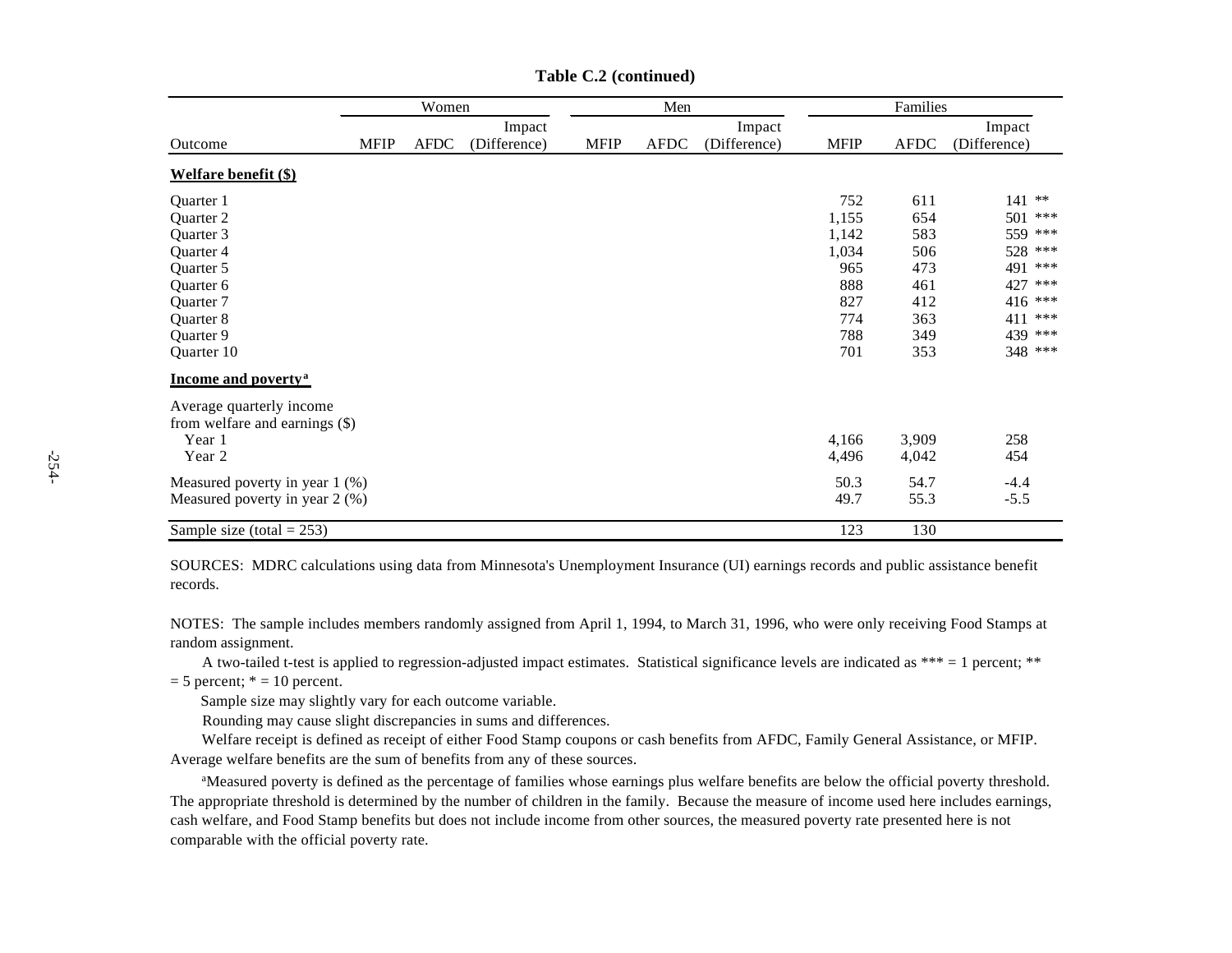early quarters. MFIP families had lower combined earnings than control group families in the first several quarters of follow-up, although only one of these impacts is statistically significant. In addition, most of the reduction in earnings reflects reduced employment and earnings among the men in these families. In quarter 3, for example, 57.6 percent of men in control group families worked, compared with 48.1 percent of men in MFIP families. The MFIP women, in contrast, had higher earnings than their control group counterparts during the later quarters of follow-up.

Two-parent families in MFIP were more likely than control group families to receive welfare during the follow-up period; 51.3 percent of the MFIP group received benefits in quarter 10, compared with 34.5 percent of control group families. They also had higher incomes than control group families, although the impacts are not significant at conventional levels. The average quarterly income increase of \$454 in year 2, for example, is significant at the 11 percent level.

# **III. Conclusion**

Among families in rural counties who entered the study while they were receiving Food Stamps only, MFIP significantly increased welfare benefits and, for single-parent families, reduced measured poverty. MFIP did not have many significant effects on earnings or employment, although both tended to be lower for the MFIP group, suggesting that single parents may have reduced their hours of work in response to MFIP's more generous benefits. A reduction in hours worked may also explain the lower combined earnings for two-parent families, although these effects were observed only during the early quarters of follow-up.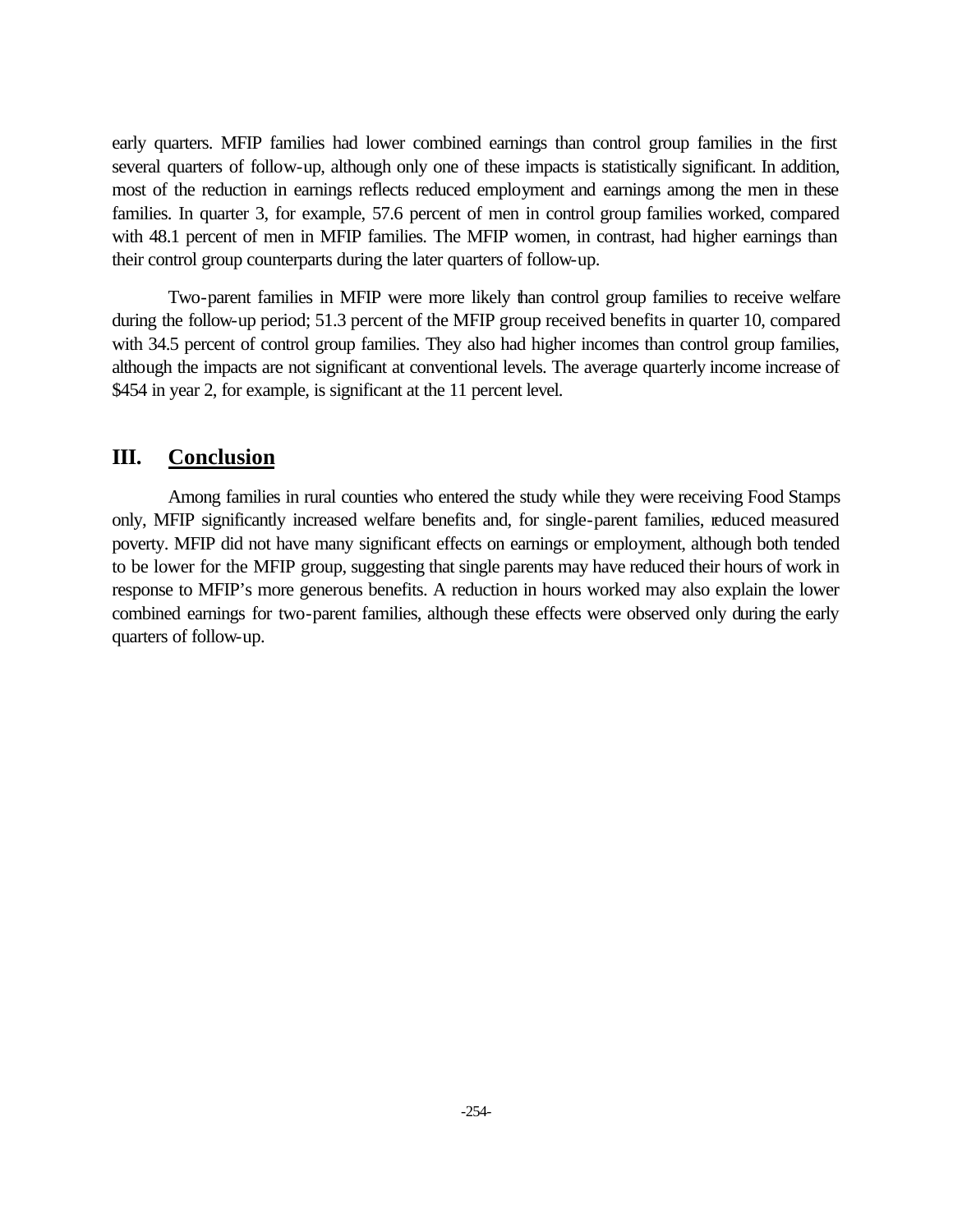# **Appendix D**

**Data Issues and Survey Response Analysis**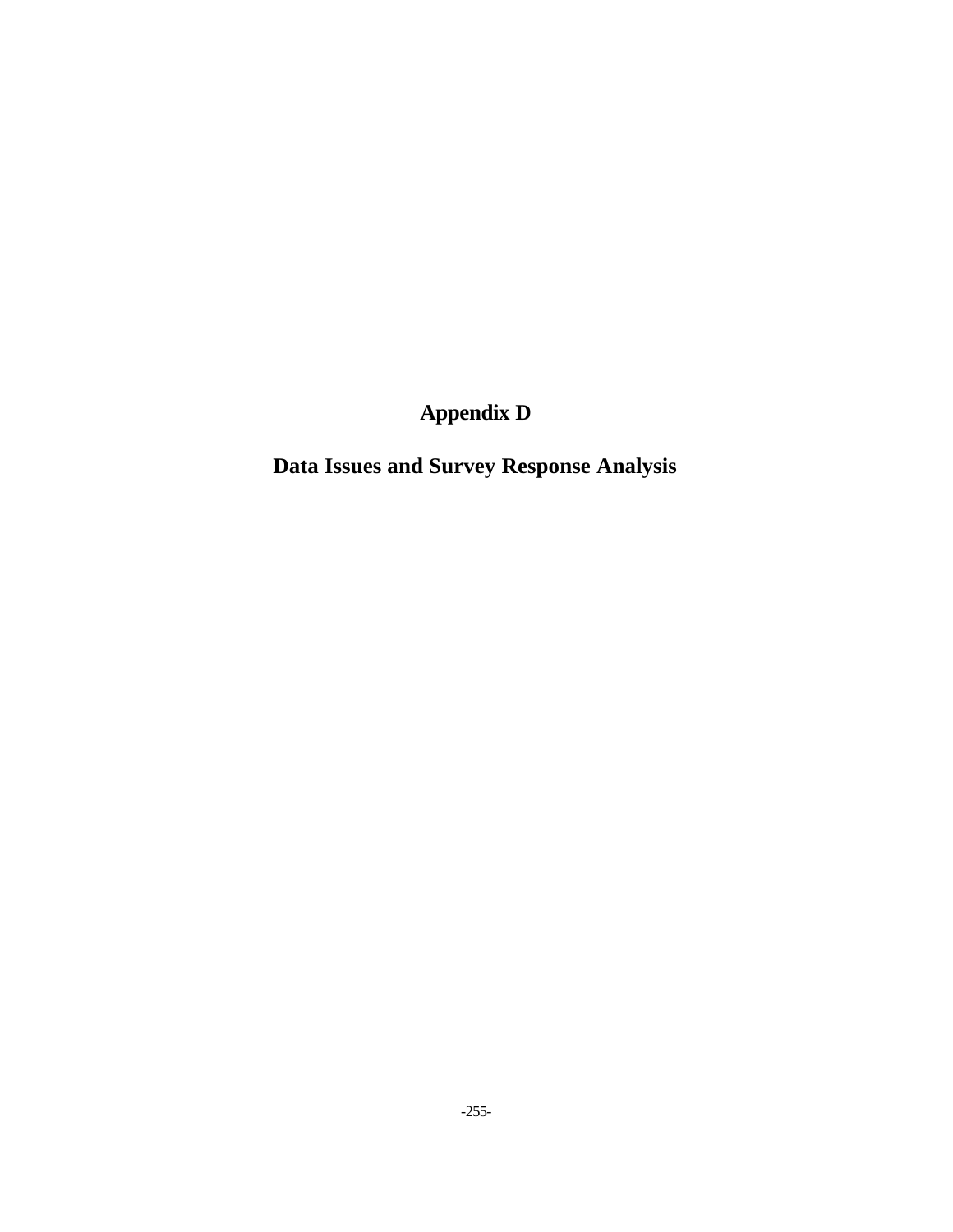This appendix assesses the inferential integrity of the evaluation of the Minnesota Family Investment Program (MFIP) at two levels. First, it describes the implementation of random assignment and evaluates the demographic comparability of the three research groups. Second, it addresses the representativeness of the 36-month client survey information by reviewing sample sizes and response rates, by comparing respondents and nonrespondents, and by comparing respondents across research groups to ensure that individual survey response decisions have not undermined the demographic equivalence among those groups. It also uses administrative records available for all sample members to compare four critical outcomes for respondents and for the total sample to determine the extent to which the outcomes and impacts observed for survey respondents are representative of the total sample.

# **I. Random Assignment**

Random assignment research designs offer the best available means of assessing the causal impacts of an intervention. But the practical implementation of random assignment is probabilistic, and it often happens that some characteristics differ significantly across research groups by chance. This section offers a standard assessment of the baseline comparability of research groups and explains the covariates used to control for residual differences.

Between April 1994 and March 1996, over 14,000 families were assigned at random to each of the research groups. Because families were assigned randomly, there should be no systematic demographic differences among research groups prior to the intervention, and the differences in postprogram outcomes for the groups should be reliable estimates of MFIP's effects.

Because there might nevertheless be a few random differences in baseline characteristics among the groups, all impacts are regression-adjusted to control for a range of characteristics. The models also adjust for changes in the proportions of the caseload that entered the evaluation over time. In the three urban counties, the proportions of families from the full caseload that were assigned to each of the research groups changed over the course of the evaluation and in different ways across the counties. To the extent that families entering the evaluation at a particular time in a particular county differed in unmeasured ways from those entering at another time or in one of the other urban counties, this change could reduce the comparability among the research groups. To control for these potential differences, the regression-adjustment models include dummy variables for each county, indicating the time of this change in assignment proportions. Each of these variables is also interacted with the full set of baseline covariates included in the model.

The models also control for the fact that the proportion of individuals from the full caseload assigned to each research group differed slightly in one urban county compared with the other two urban counties. Again, if parents differed across counties, this has the potential to reduce the comparability of the research groups when compared across all urban counties. To control for this, the models include a dummy variable to denote the county and group for which the proportions differed (in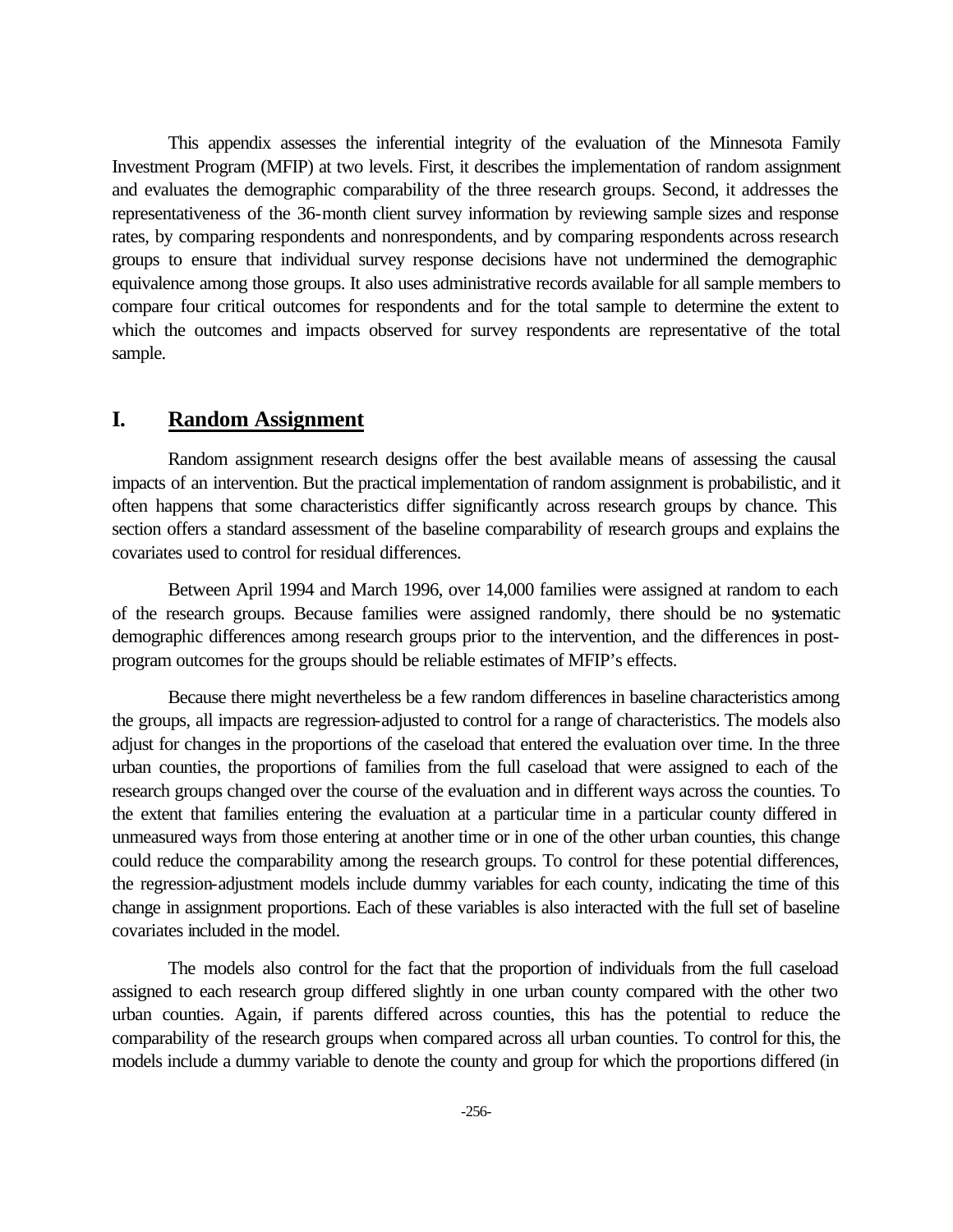this case, new applicants in Hennepin County), and this variable interacted with the full set of baseline covariates.

To assess the comparability of the research groups in the total sample, an indicator of research group status was regressed on a full range of pre-random assignment demographic diaracteristics including: the incidence and duration of past public assistance receipt, current receipt status, age, county, race/ethnicity, employment status and work history, gender, marital status, education, number and age of children, quarter of random assignment, and the amounts of earnings and assistance received in the prior year.

Table D.1 reports the F-statistics and associated p-values indicating the strength of baseline differences among members of different research groups, *after* controlling for the variables indicating the random assignment ratio change. These can be interpreted as an indication of whether the differences among the research groups are statistically significant. Within most subgroups, the three research groups are quite similar in all pre-random assignment demographic characteristics. Except for comparisons involving recent applicants of the MFIP Incentives Only group, none of the F-statistics is statistically significant. Comparisons involving urban single parents in the MFIP Incentives Only group did evidence significant but modest baseline differences. For example, compared with their counterparts in the AFDC group, recent applicants in the MFIP Incentives Only group were more likely to live in Hennepin County, more likely to have young children, more reliant on welfare, and less likely to have been employed in the quarter prior to random assignment. (See Table D.2.) Most of the differences, although statistically significant, are small in magnitude. As mentioned, all the impacts presented in this report were regression-adjusted to control for these differences.

Table D.3 presents unadjusted impacts on key outcomes for long-term recipients and recent applicants in urban counties. A comparison of this table with data from the report shows that the unadjusted impacts are fairly similar to the adjusted impacts, suggesting that the regression adjustments used to control for residual differences across research groups were relatively minor.

This implementation of random assignment successfully created comparable research groups, ensuring that any significant differences in outcomes among research groups can reliably be interpreted as program impacts. The next set of questions concern whether impacts observed for the survey sample can be generalized to the full sample.

# **II. Survey Response Rates**

As discussed in Chapter 2, of the 4,586 people in the *fielded sample*, 3,720 are *respondents*, and 866 are *nonrespondents*. This appendix assesses the extent of representativeness between the respondent sample and the fielded sample.

Table D.4 shows the response rates for each of the subgroups discussed in this report. Response rates were reasonably high for each of the research groups — above 80 percent for most groups. Response rates in this range for samples of this size support generalizations from survey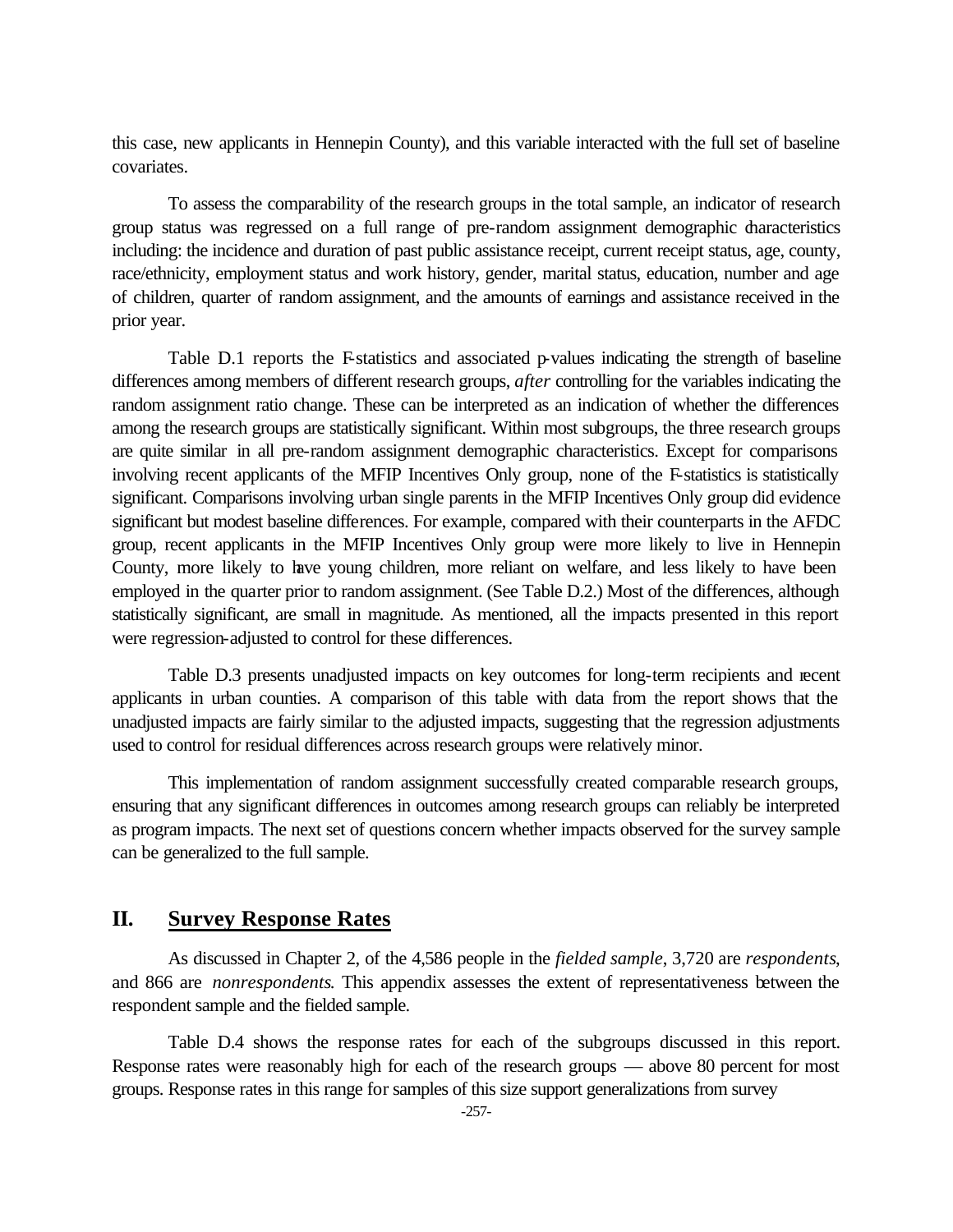### **Baseline Differences, by Research Group, for the Total Sample**

|                                            | MFIP vs. AFDC      |                           | <b>MFIP</b> Incentives Only<br>vs. AFDC |                           | MFIP vs.<br><b>MFIP</b> Incentives Only |                           | Sample Size |                                   |       |
|--------------------------------------------|--------------------|---------------------------|-----------------------------------------|---------------------------|-----------------------------------------|---------------------------|-------------|-----------------------------------|-------|
|                                            | <b>F-Statistic</b> | p-Value of<br>F-Statistic | F-Statistic                             | p-Value of<br>F-Statistic | F-Statistic                             | p-Value of<br>F-Statistic | <b>MFIP</b> | <b>MFIP</b><br>Incentives<br>Only | AFDC  |
| <b>Single-parent urban families</b>        |                    |                           |                                         |                           |                                         |                           |             |                                   |       |
| Long-term recipients                       | 1.120              | 0.241                     | 0.979                                   | 0.526                     | 1.234                                   | 0.107                     | 846         | 835                               | 934   |
| Recent applicants                          | 0.866              | 0.881                     | 1.364                                   | $0.002$ **                | 1.452                                   | $0.001$ **                | 1,916       | 980                               | 2,133 |
| <b>Single-parent rural families</b>        |                    |                           |                                         |                           |                                         |                           |             |                                   |       |
| Long-term recipients                       | 1.011              | 0.453                     |                                         |                           |                                         |                           | 295         |                                   | 298   |
| Recent applicants                          | 1.013              | 0.450                     |                                         |                           |                                         |                           | 497         |                                   | 483   |
| <b>Two-parent urban and rural families</b> |                    |                           |                                         |                           |                                         |                           |             |                                   |       |
| Recipients                                 | 0.952              | 0.559                     |                                         |                           |                                         |                           | 773         |                                   | 779   |
| Applicants                                 | 1.089              | 0.329                     |                                         |                           |                                         |                           | 355         |                                   | 390   |

SOURCES: MDRC calculations using data from Minnesota's Unemployment Insurance (UI) earnings records, public assistance benefit records, and the 36 month survey.

NOTES: The sample includes members randomly assigned from April 1, 1994, to March 31, 1996, excluding the small percentage who were receiving or applying only for Food Stamps at random assignment.

The F-statistic is taken from a regression of research group status on a range of baseline characteristics.

 Other variables included in the model are quarter of random assignment, dummy variables for missing information, and variables accounting for changes in the proportion of individuals assigned to the research groups.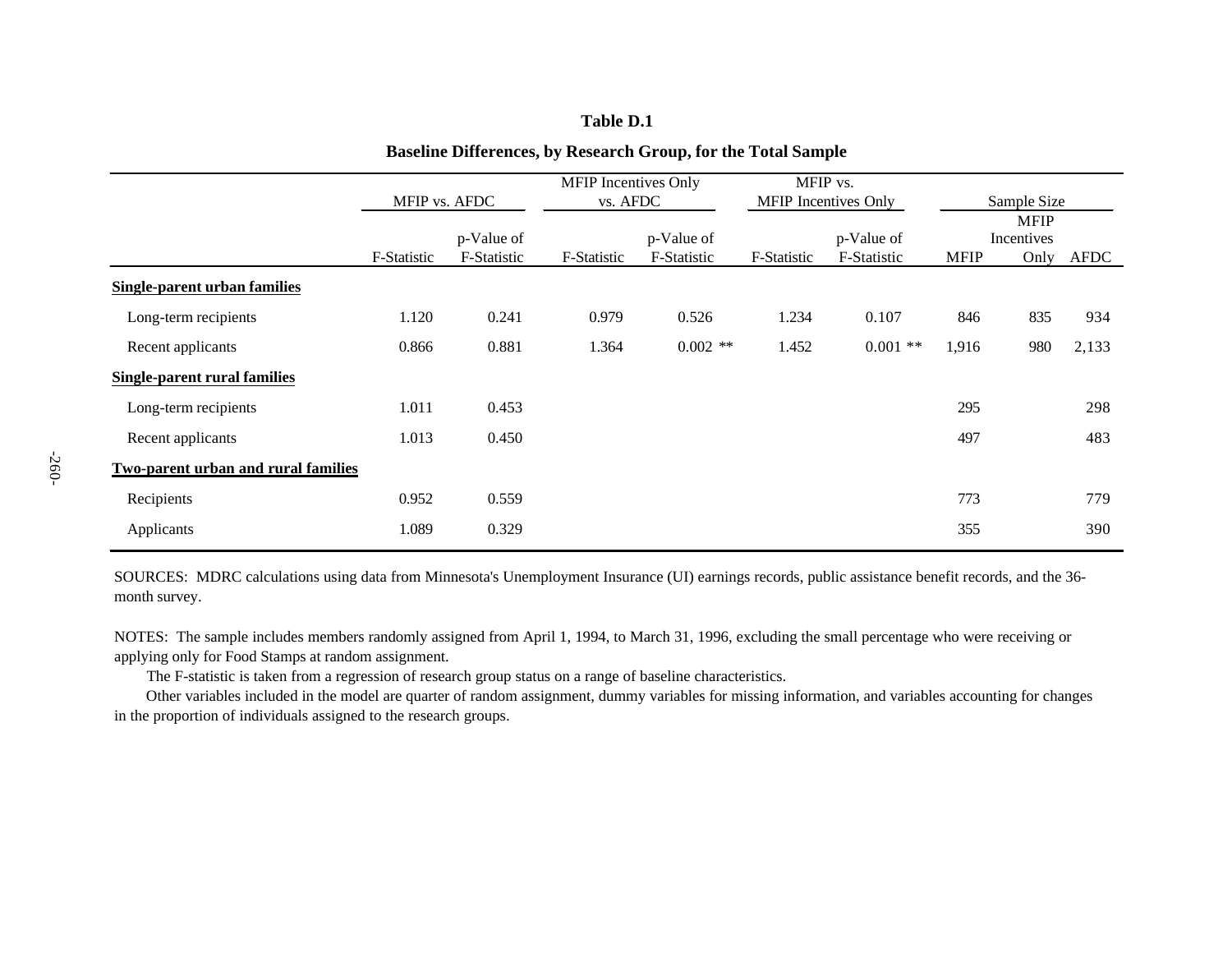|                                                |               | <b>MFIP</b> Incentives | MFIP vs. MFIP   |
|------------------------------------------------|---------------|------------------------|-----------------|
| Parameter Estimate                             | MFIP vs. AFDC | Only vs. AFDC          | Incentives Only |
|                                                |               |                        |                 |
| Received AFDC 2 to 5 years                     | 0.01          | 0.01                   | $-0.01$         |
| Received AFDC 5 years or more                  | $-0.02$       | $0.10*$                | $-0.12$ **      |
| Ever received AFDC                             | $-0.05$       | $0.09$ **              | $-0.12$ **      |
| Receiving assistance at random assignment      | $0.16**$      | 0.09                   | 0.05            |
| Number of months of AFDC receipt               |               |                        |                 |
| in year prior to random assignment             | $-0.01$       | $-0.01$                | 0.00            |
| Received AFDC in quarter prior                 |               |                        |                 |
| to random assignment                           | 0.06          | $0.13*$                | $-0.03$         |
| Received AFDC in year prior                    |               |                        |                 |
| to random assignment                           | 0.09          | 0.07                   | 0.02            |
| Employed at random assignment                  | $-0.01$       | 0.06                   | $-0.06$         |
| Employed in quarter prior to random assignment | $-0.05$       | $-0.09$ *              | 0.01            |
| Employed in year prior to random assignment    | 0.02          | $-0.01$                | 0.03            |
| 25-34 years old                                | 0.00          | $-0.02$                | 0.00            |
| 35 years old or older                          | 0.02          | $-0.04$                | 0.03            |
| <b>Resident of Anoka County</b>                | $-0.05$       | $-0.10$ **             | 0.04            |
| <b>Resident of Dakota County</b>               | $-0.03$       | $-0.08$ **             | 0.06            |
| Black, non-Hispanic                            | $-0.07$       | $-0.05$                | $-0.04$         |
| White                                          | $-0.02$       | 0.00                   | $-0.03$         |
| Male                                           | $-0.02$       | $-0.02$                | $-0.02$         |
| Never married                                  | 0.03          | $-0.04$                | $0.06*$         |
| Number of children                             | 0.03          | 0.01                   | 0.02            |
| Child less than 6 years old                    | 0.05          | $0.08*$                | $-0.03$         |
| No high school diploma or GED                  | 0.04          | 0.03                   | 0.03            |
| <b>Adjusted R-square</b>                       | 0.004         | 0.057                  | 0.084           |
| F-statistic                                    | 0.866         | 1.364                  | 1.452           |
| P-value of F-statistic                         | 0.881         | $0.002$ **             | $0.001$ **      |

### **Baseline Differences, by Research Group, Among Single-Parent Recent Applicants in Urban Counties, in the Total Sample**

SOURCES: MDRC calculations using data from Minnesota's Unemployment Insurance (UI) earnings records, public assistance benefit records, and the 36-month client survey.

NOTES: The sample includes members randomly assigned from April 1, 1994, to March 31, 1996, excluding the small percentage who were receiving or applying only for Food Stamps at random assignment.

 The F-statistic is taken from a regression of research group status on a range of baseline characteristics. Other variables included in the model are quarter of random assignment, dummy variables for missing

information, and variables accounting for changes in the proportion of individuals assigned to the research groups.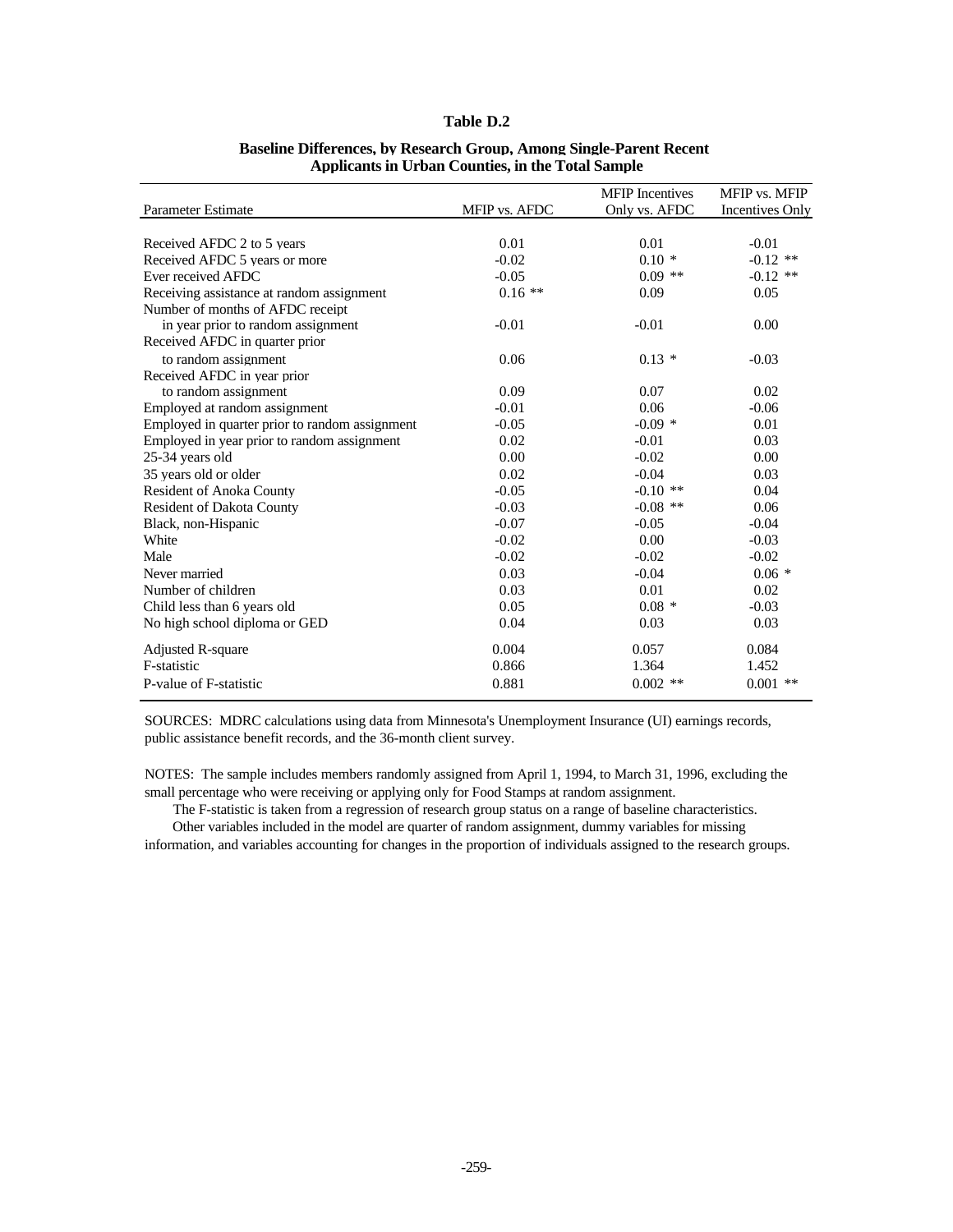|                                                                                                |                                | <b>Average Outcome Levels</b>     |                                | MFIP vs. AFDC                              | <b>MFIP</b> Incentives Only<br>vs. AFDC               | MFIP vs.<br><b>MFIP</b> Incentives Only<br><b>Impacts of Adding</b><br><b>Mandatory Services</b><br>and Reinforced<br><b>Incentive Messages</b> |  |
|------------------------------------------------------------------------------------------------|--------------------------------|-----------------------------------|--------------------------------|--------------------------------------------|-------------------------------------------------------|-------------------------------------------------------------------------------------------------------------------------------------------------|--|
| Outcome $(\%)$                                                                                 | <b>MFIP</b>                    | <b>MFIP</b><br>Incentives<br>Only | <b>AFDC</b>                    | Impacts of<br><b>Full MFIP</b><br>Program  | Impacts of<br>Financial<br><b>Incentives</b><br>Alone |                                                                                                                                                 |  |
| <b>Long-Term Recipients</b>                                                                    |                                |                                   |                                |                                            |                                                       |                                                                                                                                                 |  |
| <b>Employment, earnings,</b><br>and welfare in year 3                                          |                                |                                   |                                |                                            |                                                       |                                                                                                                                                 |  |
| Employed (%)<br>Average earnings (\$)<br>Receiving welfare (%)<br>Average welfare benefit (\$) | 55.4<br>1,419<br>70.8<br>1,376 | 48.4<br>1,251<br>74.3<br>1,525    | 45.3<br>1,319<br>63.7<br>1,225 | ***<br>10.1<br>100<br>$7.2$ ***<br>150 *** | 3.1<br>$-68$<br>$10.7$ ***<br>300 ***                 | $7.0$ ***<br>$168 *$<br>$-3.5*$<br>$-149$ ***                                                                                                   |  |
| Sample size (total = $2,615$ )                                                                 | 846                            | 835                               | 934                            |                                            |                                                       |                                                                                                                                                 |  |
| <b>Recent Applicants</b>                                                                       |                                |                                   |                                |                                            |                                                       |                                                                                                                                                 |  |
| <b>Employment, earnings,</b><br>and welfare in year 3                                          |                                |                                   |                                |                                            |                                                       |                                                                                                                                                 |  |
| Employed (%)<br>Average earnings (\$)<br>Receiving welfare (%)<br>Average welfare benefit (\$) | 58.8<br>2,067<br>43.2<br>705   | 54.1<br>1,800<br>48.6<br>877      | 55.2<br>2,022<br>35.8<br>545   | $3.6$ **<br>45<br>$7.4$ ***<br>$160$ ***   | $-1.2$<br>$-222**$<br>$12.8$ ***<br>332 ***           | $4.7$ ***<br>267 ***<br>$-5.4$ ***<br>$-172$ ***                                                                                                |  |
| Sample size (total = $5,029$ )                                                                 | 1,916                          | 980                               | 2,133                          |                                            |                                                       |                                                                                                                                                 |  |

### **Summary of MFIP's Unadjusted Impacts on Employment, Earnings, and Welfare for Single-Parent Families in Urban Counties**

SOURCE: MDRC calculations using data from Minnesota's Unemployment Insurance (UI) earnings records and public assistance benefit records.

NOTES: The sample includes members randomly assigned from April 1, 1994, to March 31, 1996, excluding the small percentage who were receiving or applying only for Food Stamps at random assignment.

A two-tailed t-test is applied to regression-adjusted impact estimates. Statistical significance levels are indicated as \*\*\* = 1 percent; \*\* = 5 percent;  $* = 10$  percent.

 Welfare receipt is defined as receipt of either Food Stamp coupons or cash benefits from AFDC, Family General Assistance, or MFIP. Average welfare benefits are the sum of benefits from any of these sources.

Sample size may slightly vary for each outcome variable.

Rounding may cause slight discrepancies in sums and differences.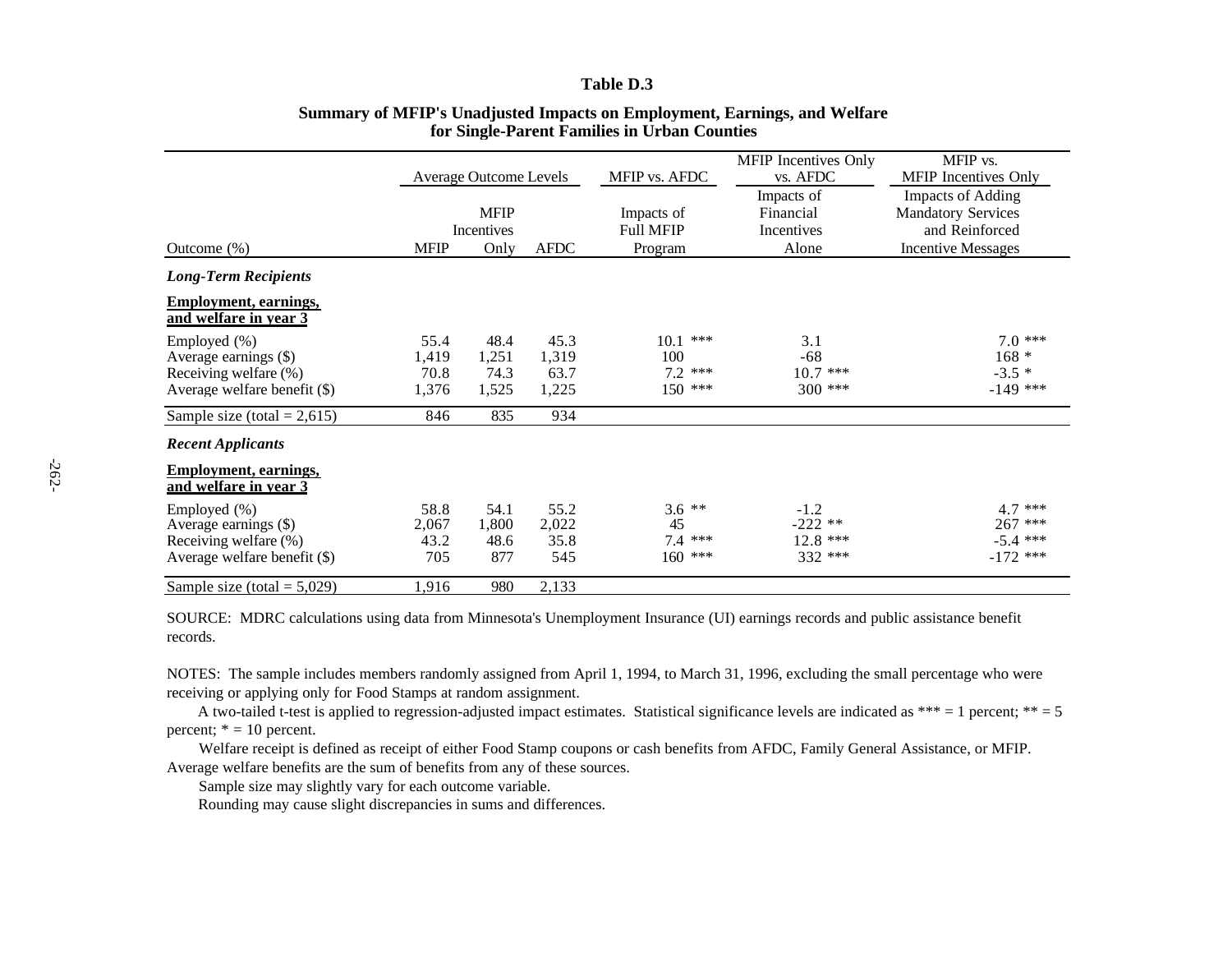|                            |             | <b>Response Rates</b> |                                          | <b>Total Sample Sizes</b> |             |                                          |  |
|----------------------------|-------------|-----------------------|------------------------------------------|---------------------------|-------------|------------------------------------------|--|
|                            | <b>AFDC</b> | <b>MFIP</b>           | <b>MFIP</b><br><b>Incentives</b><br>Only | <b>AFDC</b>               | <b>MFIP</b> | <b>MFIP</b><br><b>Incentives</b><br>Only |  |
| Single-parent families     |             |                       |                                          |                           |             |                                          |  |
| Long-term recipients       | 82.4        | 83.3                  | 83.9                                     | 592                       | 586         | 436                                      |  |
| Recent applicants          | 76.1        | 82.7<br>**            | 74.8                                     | 806                       | 804         | 290                                      |  |
| <b>Two-parent families</b> |             |                       |                                          |                           |             |                                          |  |
| Recipients                 | 80.7        | 83.7                  |                                          | 181                       | 172         |                                          |  |
| Applicants                 | 87.7        | 80.6                  |                                          | 73                        | 67          |                                          |  |

#### **Survey Response Rates and Sample Sizes for Research Groups of the MFIP Adult Evaluation**

SOURCE: MDRC calculations using data from the 36-month client survey.

NOTES: The sample includes members randomly assigned from April 1, 1994, to October 31, 1994, excluding the small percentage who were receiving or applying only for Food Stamps at random assignment.

 A t-test is applied to each difference in response rates between research groups. Statistical significance levels are indicated as \*\*\* = 1 percent; \*\* = 5 percent; \* = 10 percent.

 The only significant differences are those among the MFIP, AFDC, and MFIP Incentives Only recent applicants.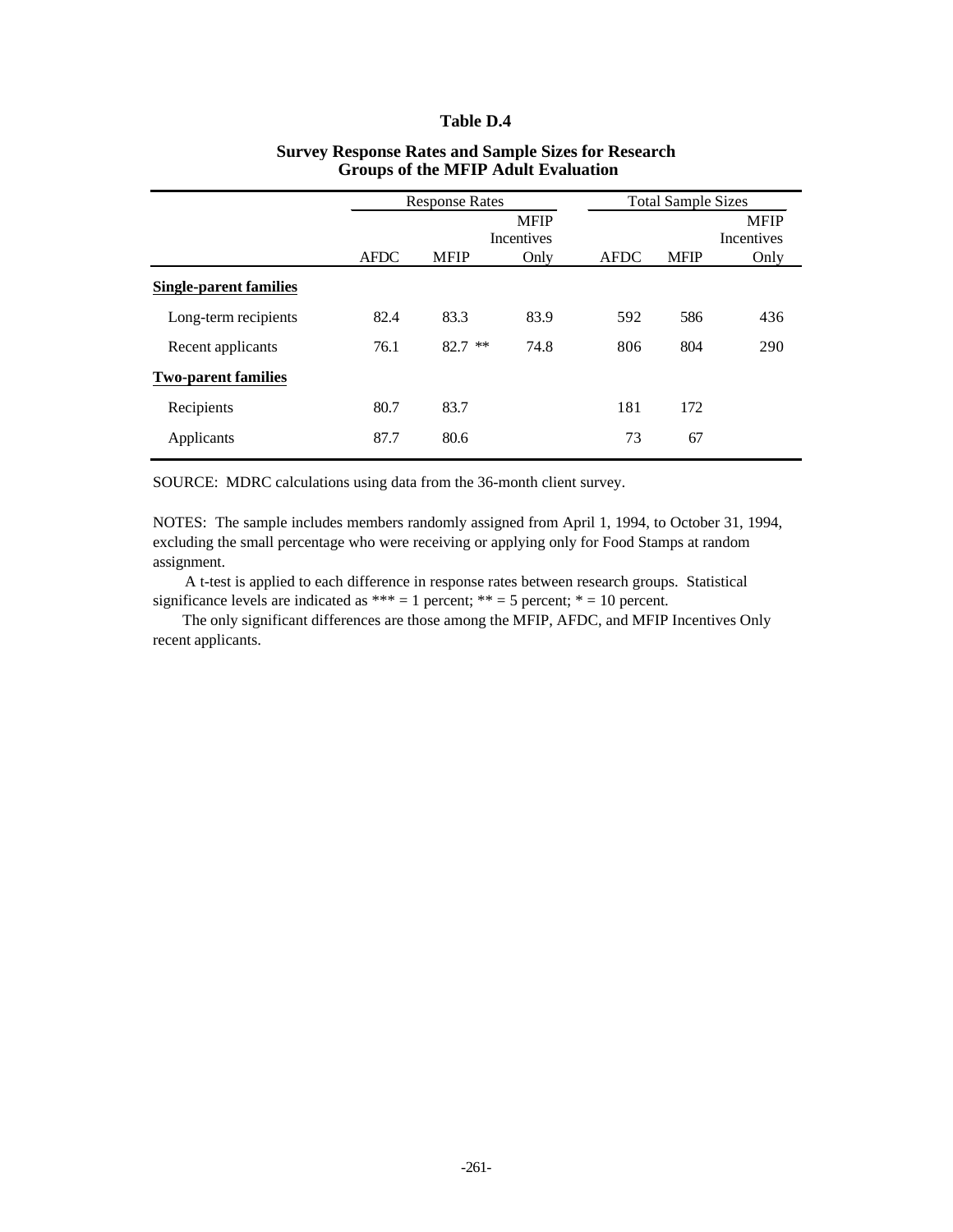responses to the fielded sample. They suggest that the survey has captured the experiences of enough people within each research group to offer a fair and accurate representation not only of those who responded but also of those who did not.

Response rates should also be similar across research groups. Comparisons between a representative sample of one group and a less representative sample of another may yield biased estimates of program impacts. Among the research groups compared in this evaluation, recent applicants in the MFIP group evidenced a significantly higher response rate (82.7 percent) than their counterparts in the AFDC (76.1 percent) and MFIP Incentives Only (74.8 percent) groups. The final section of this appendix discusses the implications of this difference for estimating program impacts.

# **III. A Comparison of Survey Respondents and Nonrespondents**

To assess whether respondents differ from nonrespondents, an indicator of survey response status was regressed on pre-random assignment demographic characteristics including: the incidence and duration of past public assistance receipt, current receipt status, age, county, race/ethnicity, employment status and work history, gender, marital status, education, number and age of children, quarter of random assignment, and the amounts of earnings and assistance received in the previous year.

Table D.5 reports the overall significance of the relationship between the full set of baseline characteristics and the probability of survey response. The F-statistic can be interpreted as an indication of whether the differences in baseline characteristics between respondents and nonrespondents are statistically significant. As expected, significant but modest differences were found between respondents and nonrespondents. These types of differences — between individuals who can be located and who agree to respond to the survey and those who cannot be located or do not respond — are common in survey research.

For example, among long-term recipients, respondents had younger children than nonrespondents and were more likely to be receiving assistance at random assignment. Males were slightly less likely to respond than females, and Anoka and Dakota County residents were less likely to respond than Hennepin County residents. Sample members of the MFIP group were also slightly more likely to respond than members of the other research groups. Compared with nonrespondents, recent applicant respondents had more children, were less likely to be male, and were more likely to be white. Although significant, variables included in the model explained less than 30 percent of the variation in individual response behavior for long-term recipients and recent applicants.

# **IV. Assessing the Comparability of the Research Groups Among Survey Respondents**

To ensure that survey response decisions have not undermined the baseline equivalence among research groups, an indicator of research group status was regressed on pre-random assignment demographic characteristics including: the incidence and duration of past public assistance receipt, current receipt status, age, county, race/ethnicity, employment status and work history, gender, marital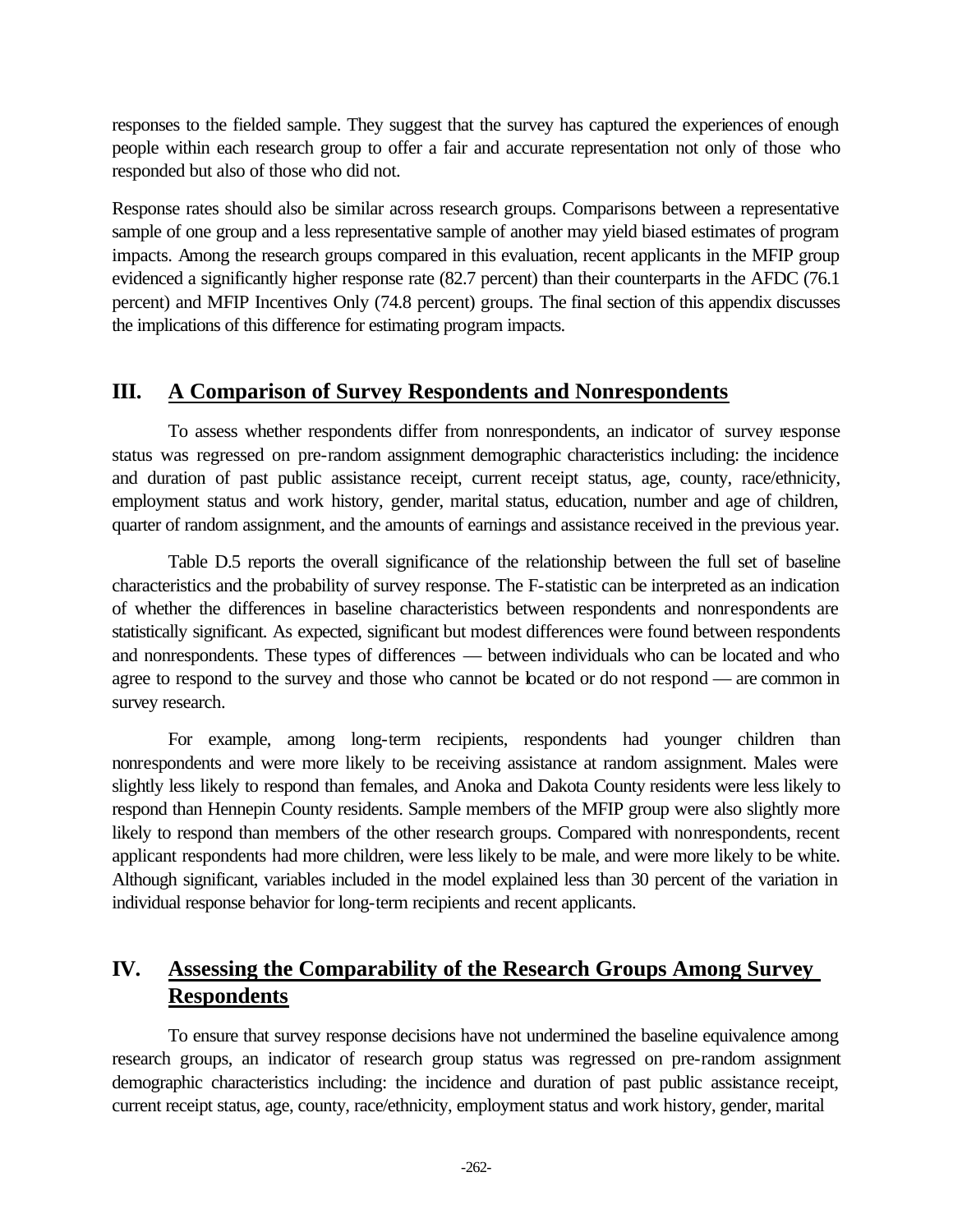|                                  | F-Statistic | p-Value of<br><b>F-Statistic</b> | Sample<br><b>Size</b> |  |
|----------------------------------|-------------|----------------------------------|-----------------------|--|
| Single parents in urban counties |             |                                  |                       |  |
| Long-term recipients             | 3.361       | $0.000$ ***                      | 2,591                 |  |
| Recent applicants                | 2.220       | $0.000$ ***                      | 4,996                 |  |
| <b>Two-parent families</b>       |             |                                  |                       |  |
| Recipients                       | 1.794       | **<br>0.003                      | 1,485                 |  |

### **Significance of the Relationship Between Baseline Characteristics and Survey Response**

SOURCE: MDRC calculations using data from the 36-month client survey.

NOTES: The sample includes members randomly assigned from April 1, 1994, to October 31, 1994, excluding the small percentage who were receiving or applying only for Food Stamps at random assignment.

 The F-statistic is taken from a regression of response status on a range of baseline characteristics.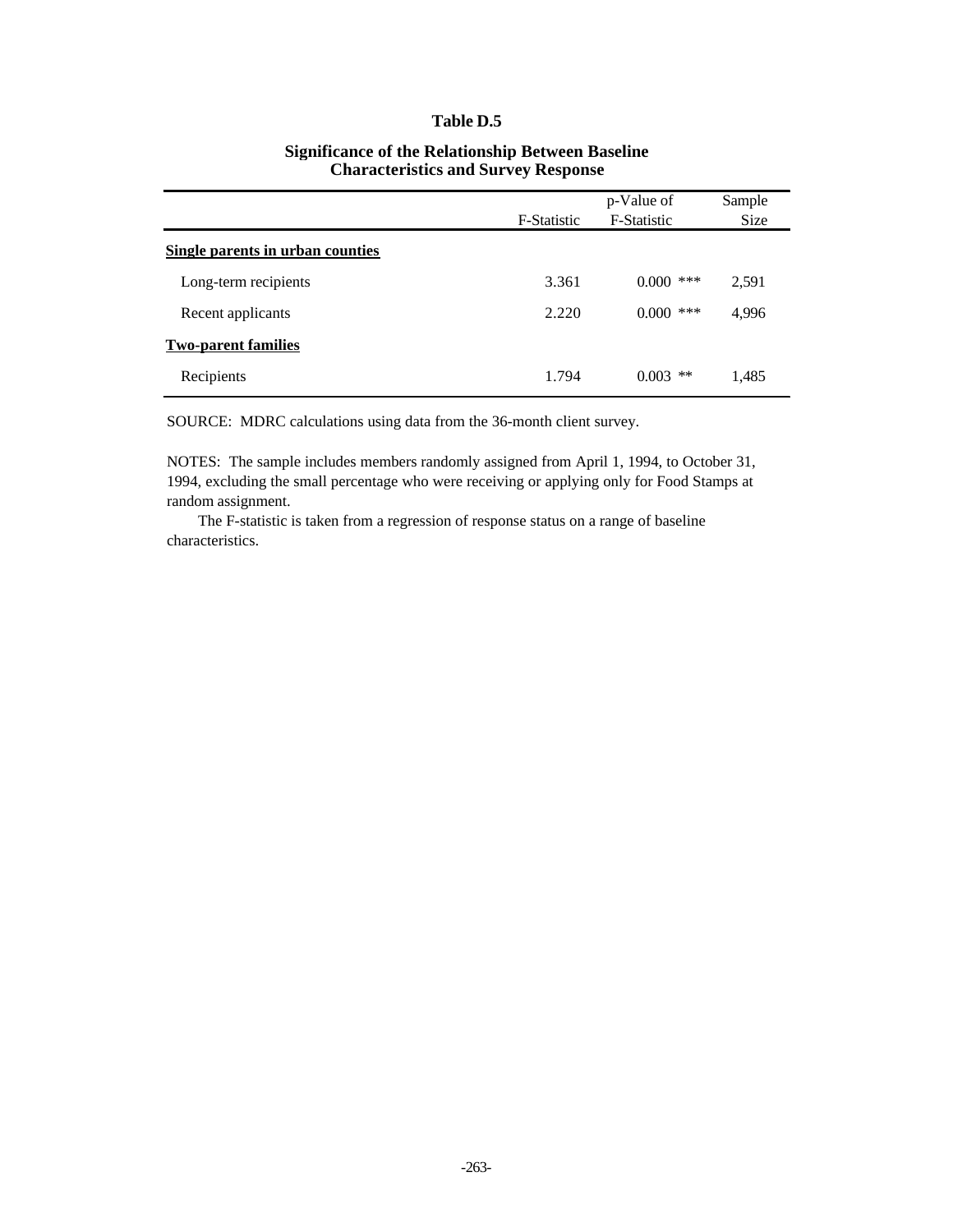| <b>Baseline Differences Among Respondents, by Research Group</b> |               |             |                             |             |                             |             |             |             |             |  |
|------------------------------------------------------------------|---------------|-------------|-----------------------------|-------------|-----------------------------|-------------|-------------|-------------|-------------|--|
|                                                                  |               |             | <b>MFIP</b> Incentives Only |             | MFIP vs.                    |             |             |             |             |  |
|                                                                  | MFIP vs. AFDC |             | vs. AFDC                    |             | <b>MFIP</b> Incentives Only |             | Sample Size |             |             |  |
|                                                                  |               |             |                             |             |                             |             |             | <b>MFIP</b> |             |  |
|                                                                  |               | p-Value of  |                             | p-Value of  |                             | p-Value of  |             | Incentives  |             |  |
|                                                                  | F-Statistic   | F-Statistic | F-Statistic                 | F-Statistic | <b>F-Statistic</b>          | F-Statistic | <b>MFIP</b> | Only        | <b>AFDC</b> |  |
| Single-parent urban families                                     |               |             |                             |             |                             |             |             |             |             |  |
| Long-term recipients                                             | 0.929         | 0.587       | 0.816                       | 0.763       | 0.716                       | 0.885       | 372         | 366         | 352         |  |
| Recent applicants                                                | 0.722         | 0.881       | 1.113                       | 0.305       | l.407                       | $0.064*$    | 514         | 217         | 492         |  |
| Two-parent urban and rural families                              |               |             |                             |             |                             |             |             |             |             |  |
| Recipients                                                       | 0.688         | 0.905       |                             |             |                             |             | 144         |             | 146         |  |

### **Baseline Differences Among Respondents, by Research Group**

SOURCE: MDRC calculations using data from the 36-month client survey.

NOTES: The sample includes members randomly assigned from April 1, 1994, to October 31, 1994, excluding the small percentage who were receiving or applying only for Food Stamps at random assignment.

Applicants 0.725 0.845 54 64

The F-statistic is taken from a regression of research group status on a range of baseline characteristics.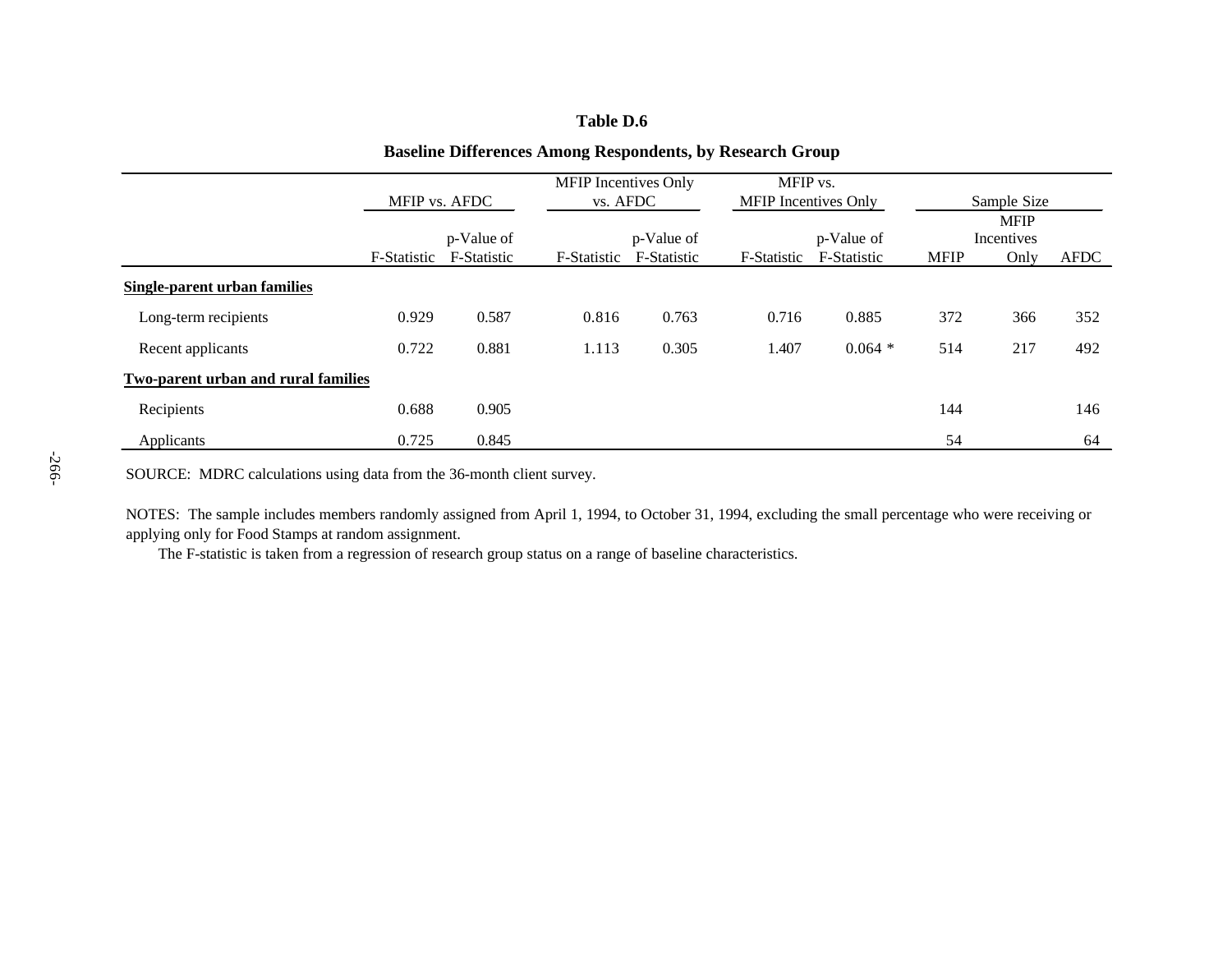status, education, number and age of children, quarter of random assignment, and the amounts of earnings and assistance received in the previous year. Table D.6 reports the F-statistics and associated p-values indicating the strength of baseline differences among members of different research groups. Across research groups, most respondents were similar in all pre-random assignment demographic characteristics, with the exception of single-parent recent applicants of the MFIP Incentives Only group.

As in the total sample, comparisons involving urban single-parents in the MFIP Incentives Only group did evidence significant but modest baseline differences. Compared with the AFDC group, recent applicants in the MFIP Incentives Only group evidenced longer histories of welfare receipt prior to random assignment. But they were more likely to have been employed prior to random assignment than their counterparts in the MFIP program. Most of the differences, although statistically significant, were minor and addressed with standard regression adjustments.

# **V. Impacts for the Respondent Sample Versus Impacts for the Full Sample**

Given the differences between respondents and nonrespondents, and between recent applicants in the MFIP Incentives Only group and the other research groups, it is important to assess whether findings for the survey sample can be generalized to the full sample. One way to examine this is to compare impacts for the respondent sample and the full sample using administrative records data available for all sample members. Table D.7 compares regression-adjusted impacts for the respondent sample and the full sample. Impacts for the full sample are reproduced from Chapters 4 and 5. If impacts are similar for the respondent sample and the full sample, it seems reasonable to trust that impacts measured using the survey data are also relevant to the full sample.

The impacts for the two groups are fairly consistent, suggesting that impacts observed for the survey sample often apply to the full sample. This is especially true for estimates judged statistically significant (p-value < 0.1) in either sample. Impacts are more consistent for long-term recipients than for recent applicants, which is expected, given the higher response rates among long-term recipients. Differences between either of the two experimental groups and AFDC were estimated more consistently than the differential impacts of the two MFIP programs.

Taken together, the assessments presented in this appendix support the validity of the research comparisons and survey impacts presented in this evaluation. This implementation of random assignment achieved sufficient comparability across research groups in all pre-random assignment characteristics. The survey respondent sample is reliably representative of the full sample. Response rates are similar across research groups, and administrative records impacts available for all sample members evidence consistent employment, earnings, and public assistance outcomes for the respondent sample and the full sample. Among those who responded to the survey, there are few significant differences by research group status. These differences were accounted for through regression adjustments.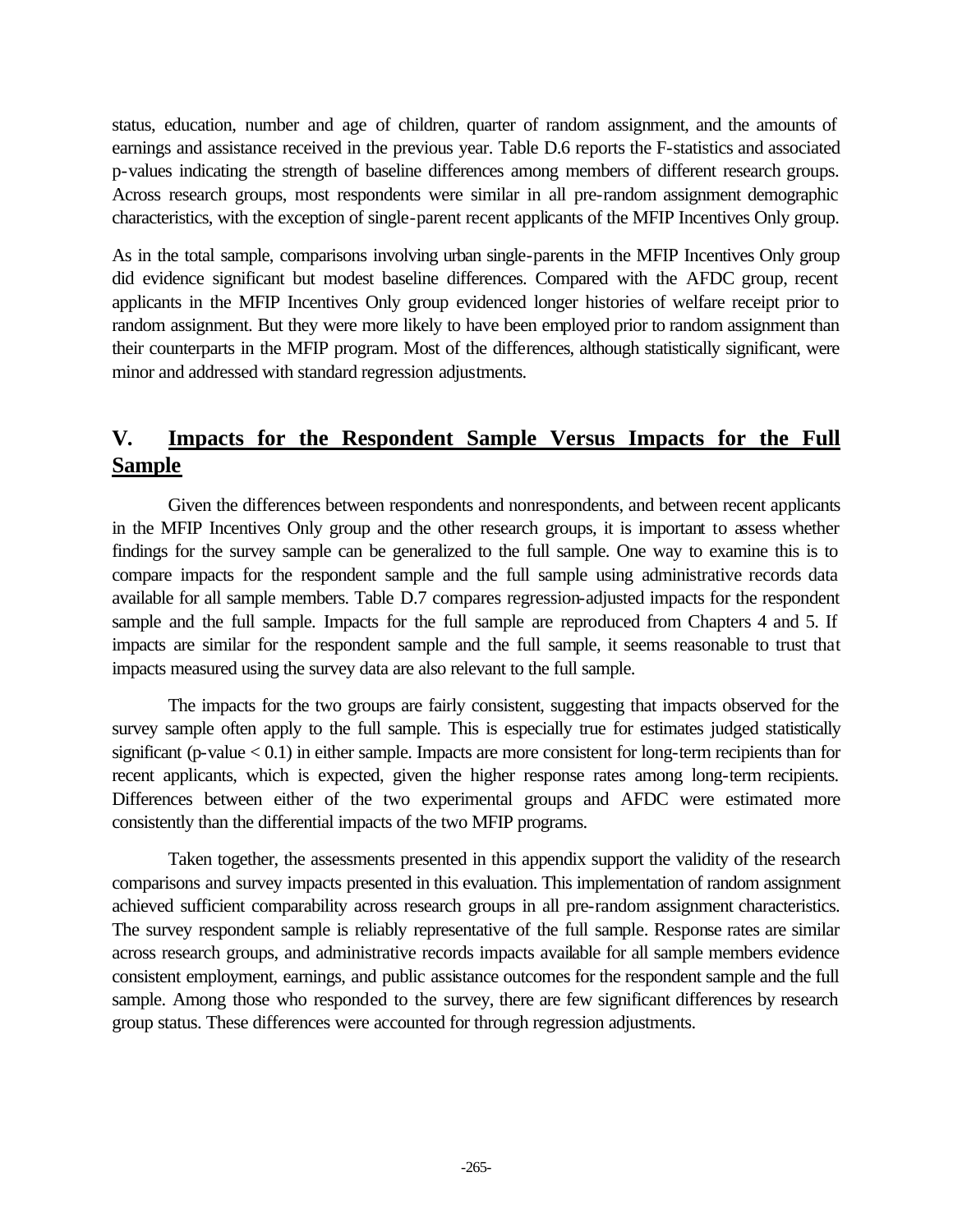# **Table D.7**

|                                           |             | <b>Total Sample</b>    |                 |             | <b>Respondent Sample</b> |                 |  |  |
|-------------------------------------------|-------------|------------------------|-----------------|-------------|--------------------------|-----------------|--|--|
|                                           | MFIP vs.    | <b>MFIP</b> Incentives | MFIP vs. MFIP   | MFIP vs.    | <b>MFIP</b> Incentives   | MFIP vs. MFIP   |  |  |
| Outcome                                   | <b>AFDC</b> | Only vs. AFDC          | Incentives Only | <b>AFDC</b> | Only vs. AFDC            | Incentives Only |  |  |
| Long-term recipients                      |             |                        |                 |             |                          |                 |  |  |
| Average quarterly employment rate $(\% )$ |             |                        |                 |             |                          |                 |  |  |
| Adjusted impacts                          | 13.4        | 4.9                    | 8.5             | 16.4        | 8.5                      | 7.9             |  |  |
| p-value                                   | 0.000       | 0.002                  | 0.000           | 0.000       | 0.001                    | 0.001           |  |  |
| Average annual earnings (\$)              |             |                        |                 |             |                          |                 |  |  |
| Adjusted impacts                          | 187         | $-14$                  | 201             | 275         | 70                       | 206             |  |  |
| p-value                                   | 0.000       | 0.790                  | 0.000           | 0.001       | 0.382                    | 0.010           |  |  |
| Average quarterly receipt rate (%)        |             |                        |                 |             |                          |                 |  |  |
| Adjusted impacts                          | 4.0         | 5.9                    | $-1.8$          | 4.6         | 6.9                      | $-2.3$          |  |  |
| p-value                                   | 0.001       | 0.000                  | 0.141           | 0.007       | 0.000                    | 0.188           |  |  |
| Average annual benefit (\$)               |             |                        |                 |             |                          |                 |  |  |
| Adjusted impacts                          | 149         | 262                    | $-113$          | 118         | 277                      | $-159$          |  |  |
| p-value                                   | 0.000       | 0.000                  | 0.001           | 0.019       | 0.000                    | 0.001           |  |  |
| <b>Recent applicants</b>                  |             |                        |                 |             |                          |                 |  |  |
| Average quarterly employment rate (%)     |             |                        |                 |             |                          |                 |  |  |
| Adjusted impacts                          | 3.3         | 1.3                    | 2.0             | 6.7         | 1.9                      | 4.9             |  |  |
| p-value                                   | 0.002       | 0.340                  | 0.148           | 0.002       | 0.515                    | 0.092           |  |  |
| Average annual earnings (\$)              |             |                        |                 |             |                          |                 |  |  |
| Adjusted impacts                          | $-36$       | $-93$                  | 57              | 19          | $-99$                    | 118             |  |  |
| p-value                                   | 0.462       | 0.126                  | 0.358           | 0.842       | 0.461                    | 0.374           |  |  |
| Average quarterly receipt rate $(\% )$    |             |                        |                 |             |                          |                 |  |  |
| Adjusted impacts                          | 8.1         | 9.2                    | $-1.1$          | 9.7         | 9.9                      | $-0.3$          |  |  |
| p-value                                   | 0.000       | 0.000                  | 0.427           | 0.000       | 0.001                    | 0.934           |  |  |
| Average annual benefit (\$)               |             |                        |                 |             |                          |                 |  |  |
| Adjusted impacts                          | 217         | 280                    | $-64$           | 202         | 229                      | $-26$           |  |  |
| p-value                                   | 0.000       | 0.000                  | 0.031           | 0.000       | 0.000                    | 0.673           |  |  |

# **Comparison of Four Critical Impacts for the Full Sample and the Respondent Sample**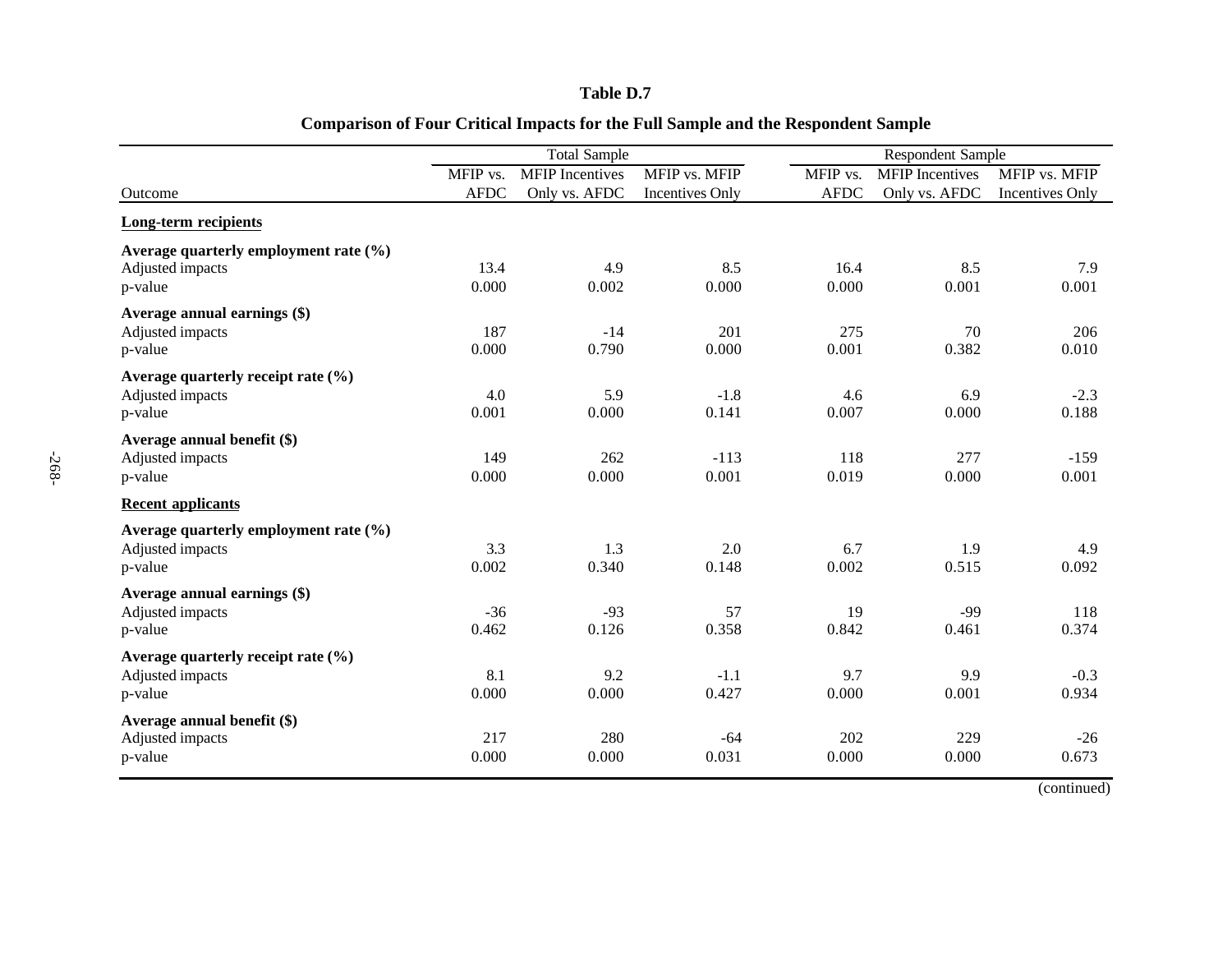| Sample Sizes                | <b>Total Sample</b> | <b>Respondent Sample</b> |  |
|-----------------------------|---------------------|--------------------------|--|
| Long-term recipients        |                     |                          |  |
| <b>MFIP</b>                 | 846                 | 372                      |  |
| <b>MFIP</b> Incentives Only | 835                 | 366                      |  |
| <b>AFDC</b>                 | 934                 | 352                      |  |
| <b>Recent applicants</b>    |                     |                          |  |
| <b>MFIP</b>                 | 1,916               | 514                      |  |
| <b>MFIP</b> Incentives Only | 980                 | 217                      |  |
| <b>AFDC</b>                 | 2,133               | 492                      |  |

**Table D.7 (continued)**

SOURCES: MDRC calculations using data from Minnesota's Unemployment Insurance (UI) earnings records, public assistance benefit records, and the 36-month client survey.

NOTES: The sample includes members randomly assigned from April 1, 1994, to March 31, 1996, excluding the small percentage who were receiving or applying only for Food Stamps at random assignment.

Sample size may slightly vary for each outcome variable.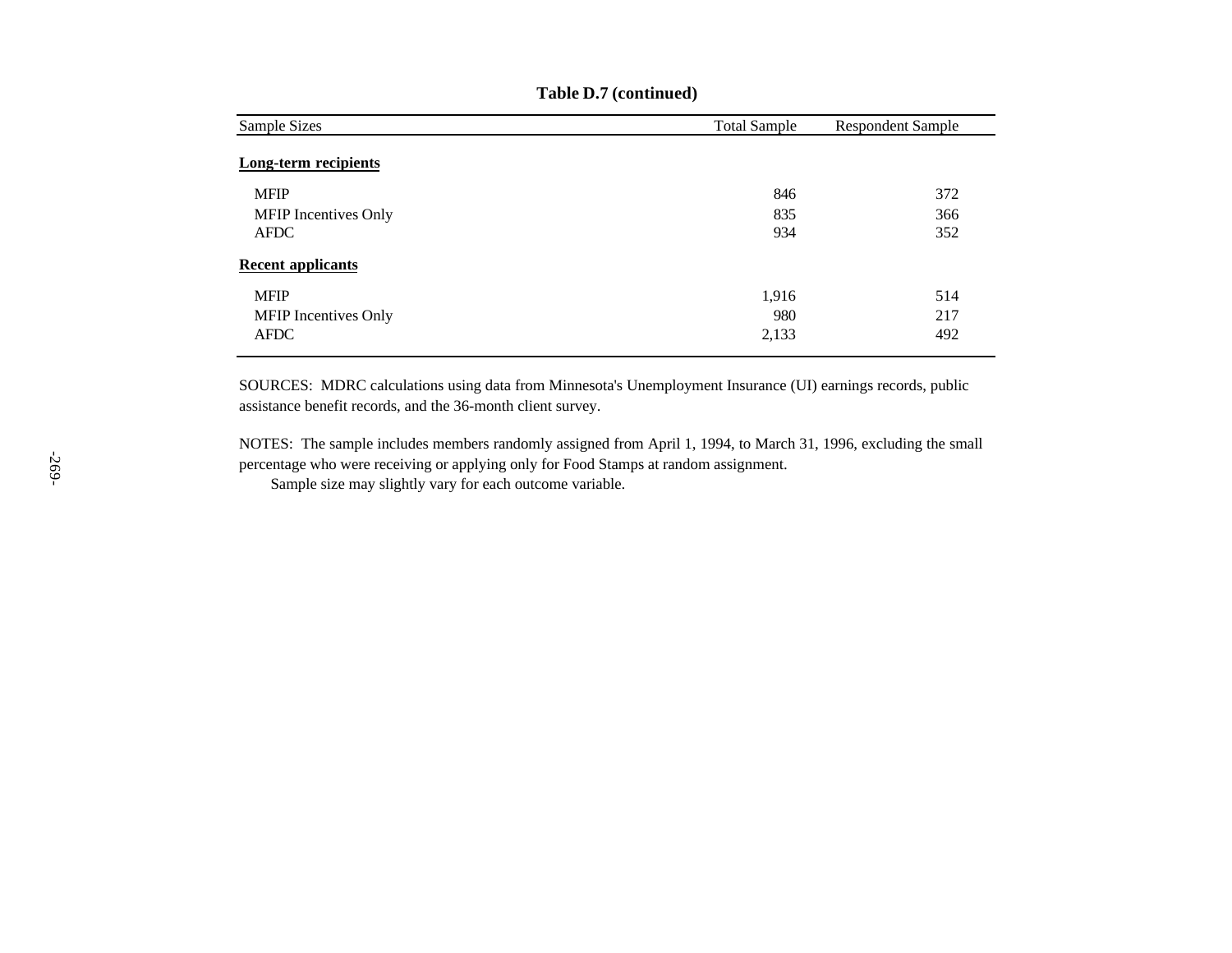# **Appendix E**

# **Quarterly Impacts on Employment, Earnings, and Welfare Benefits**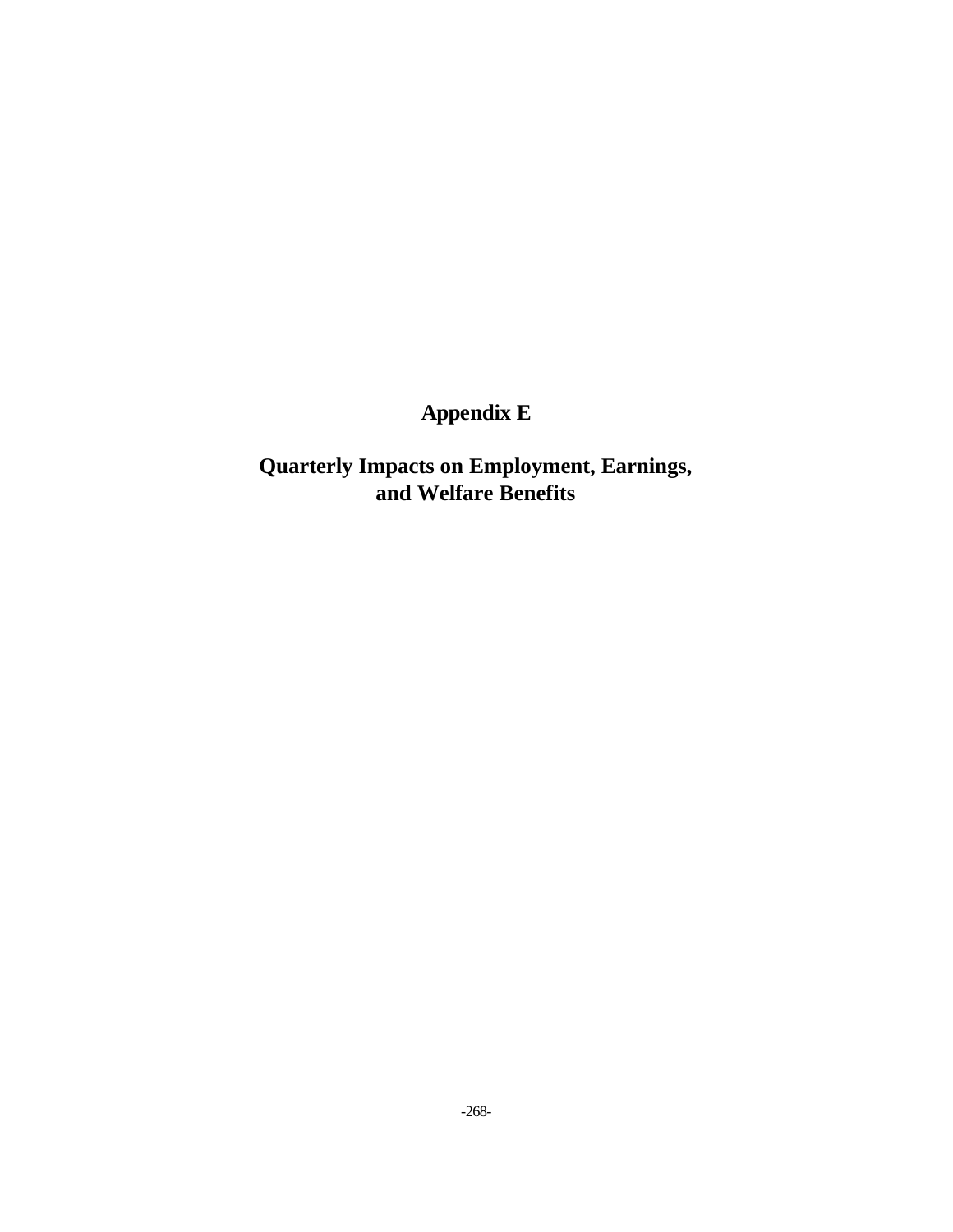|                         |                               |             |              |                  | <b>MFIP</b> Incentives Only | MFIP vs.                  |  |  |
|-------------------------|-------------------------------|-------------|--------------|------------------|-----------------------------|---------------------------|--|--|
|                         | <b>Average Outcome Levels</b> |             |              | MFIP vs. AFDC    | vs. AFDC                    | MFIP Incentives Only      |  |  |
|                         |                               |             |              |                  | Impacts of                  | <b>Impacts of Adding</b>  |  |  |
|                         |                               | <b>MFIP</b> |              | Impacts of       | Financial                   | <b>Mandatory Services</b> |  |  |
|                         |                               | Incentives  |              | <b>Full MFIP</b> | Incentives                  | and Reinforced            |  |  |
| Outcome                 | <b>MFIP</b>                   | Only        | <b>AFDC</b>  | Program          | Alone                       | <b>Incentive Messages</b> |  |  |
| Employment (%)          |                               |             |              |                  |                             |                           |  |  |
| Quarter 1               | 31.5                          | 31.6        | 27.8         | $3.7$ **         | $3.8$ **                    | $-0.1$                    |  |  |
| Quarter 2               | 42.1                          | 37.7        | 31.5         | $10.6$ ***       | $6.2$ ***                   | 4.4 **                    |  |  |
| Quarter 3               | 47.2                          | 39.4        | 34.4         | 12.8 ***         | 5.1<br>$**$                 | 7.8 ***                   |  |  |
| Quarter 4               | 45.2                          | 41.3        | 32.1         | $13.1$ ***       | 9.2 ***                     | $3.9 *$                   |  |  |
| Quarter 5               | 49.6                          | 40.6        | 33.1         | $16.5$ ***       | 7.5 ***                     | 9.0 ***                   |  |  |
| Quarter 6               | 52.7                          | 41.4        | 36.0         | $16.7$ ***       | $5.4$ **                    | $11.4$ ***                |  |  |
| Quarter 7               | 52.4                          | 43.2        | 37.6         | 14.8 ***         | $5.6$ **                    | $9.2$ ***                 |  |  |
| Quarter 8               | 53.4                          | 42.3        | 41.2         | $12.2$ ***       | 1.1                         | ***<br>11.1               |  |  |
| Quarter 9               | 54.1                          | 44.8        | 42.3         | $11.8$ ***       | 2.5                         | ***<br>9.3                |  |  |
| Quarter 10              | 56.2                          | 45.5        | 44.1         | $12.1$ ***       | 1.4                         | ***<br>10.7               |  |  |
| Quarter 11              | 55.5                          | 48.1        | 45.3         | $10.2$ ***       | 2.8                         | 7.5<br>***                |  |  |
| Quarter 12              | 56.9                          | 51.3        | 44.7         | $12.2$ ***       | $6.6$ ***                   | $5.6$ **                  |  |  |
| Earnings (\$)           |                               |             |              |                  |                             |                           |  |  |
| Quarter 1               | 327                           | 354         | 313          | 14               | 41                          | $-27$                     |  |  |
| Quarter 2               | 476                           | 450         | 399          | $77**$           | 52                          | 26                        |  |  |
| Quarter 3               | 658                           | 561         | 520          | 138 ***          | 41                          | 97 *                      |  |  |
| Quarter 4               | 762                           | 645         | 567          | 195 ***          | 77                          | 118 **                    |  |  |
| Quarter 5               | 900                           | 688         | 660          | 240 ***          | 28                          | 212 ***                   |  |  |
| Quarter 6               | 996                           | 751         | 752          | 244 ***          | $\boldsymbol{0}$            | 245 ***                   |  |  |
| Quarter 7               | 1,076                         | 826         | 858          | 217 ***          | $-32$                       | 249 ***                   |  |  |
| Quarter 8               | 1,156                         | 903         | 929          | 228 ***          | $-25$                       | 253 ***                   |  |  |
| Quarter 9               | 1,288                         | 970         | 1,112        | 176 **           | $-142$ *                    | 318 ***                   |  |  |
| Quarter 10              | 1,387                         | 1,097       | 1,222        | $165 *$          | $-125$                      | 290 ***                   |  |  |
| Quarter 11              | 1,450                         | 1,273       | 1,304        | 146              | $-31$                       | $177 *$                   |  |  |
| Quarter 12              | 1,486                         | 1,382       | 1,370        | 117              | 12                          | 105                       |  |  |
| Welfare receipt $(\% )$ |                               |             |              |                  |                             |                           |  |  |
| Quarter 1               | 97.5                          | 98.1        | 97.4         | 0.0              | 0.7                         | $-0.7$                    |  |  |
| Quarter 2               | 96.8                          | 97.6        | 97.1         | $-0.3$           | 0.5                         | $-0.8$                    |  |  |
| Quarter 3               | 94.2                          | 95.2        | 92.8         | 1.4              | $2.4$ **                    | $-1.0$                    |  |  |
| Quarter 4               | 90.7                          | 91.6        | 88.6         | 2.1              | $3.0$ **                    | $-0.9$                    |  |  |
| Quarter 5               | 88.1                          | 89.6        | 84.4         | $3.7$ **         | 5.2 ***                     | $-1.5$                    |  |  |
| Quarter 6               | 84.0                          | 87.0        | 79.4         | 4.6 ***          | 7.6 ***                     | $-3.0*$                   |  |  |
| Quarter 7               | 82.2                          | 84.8        | 77.3         | 4.9 ***          | 7.5 ***                     | $-2.6$                    |  |  |
| Quarter 8               | 80.0                          | 82.3        | 74.3         | 5.7 ***          | 8.0 ***                     | $-2.3$                    |  |  |
| Quarter 9               | 78.0                          | 80.6        | 71.8         | $6.2$ ***        | 8.8 ***                     | $-2.6$                    |  |  |
| Quarter 10              | 74.4                          | 76.3        | 66.6         | $7.8$ ***        | 9.7 ***                     | $-1.9$                    |  |  |
| Quarter 11              | 71.3                          | 74.0        | 63.8         | $7.5$ ***        | $10.1$ ***                  | $-2.7$                    |  |  |
| Quarter 12              | 67.8                          | 72.1        | $60.3 - 269$ | 7.4 ***          | $11.8$ ***                  | $-4.4$ *                  |  |  |

#### **MFIP's Impacts on Quarterly Employment, Earnings, and Welfare Receipt for Single-Parent Long-Term Recipients in Urban Counties**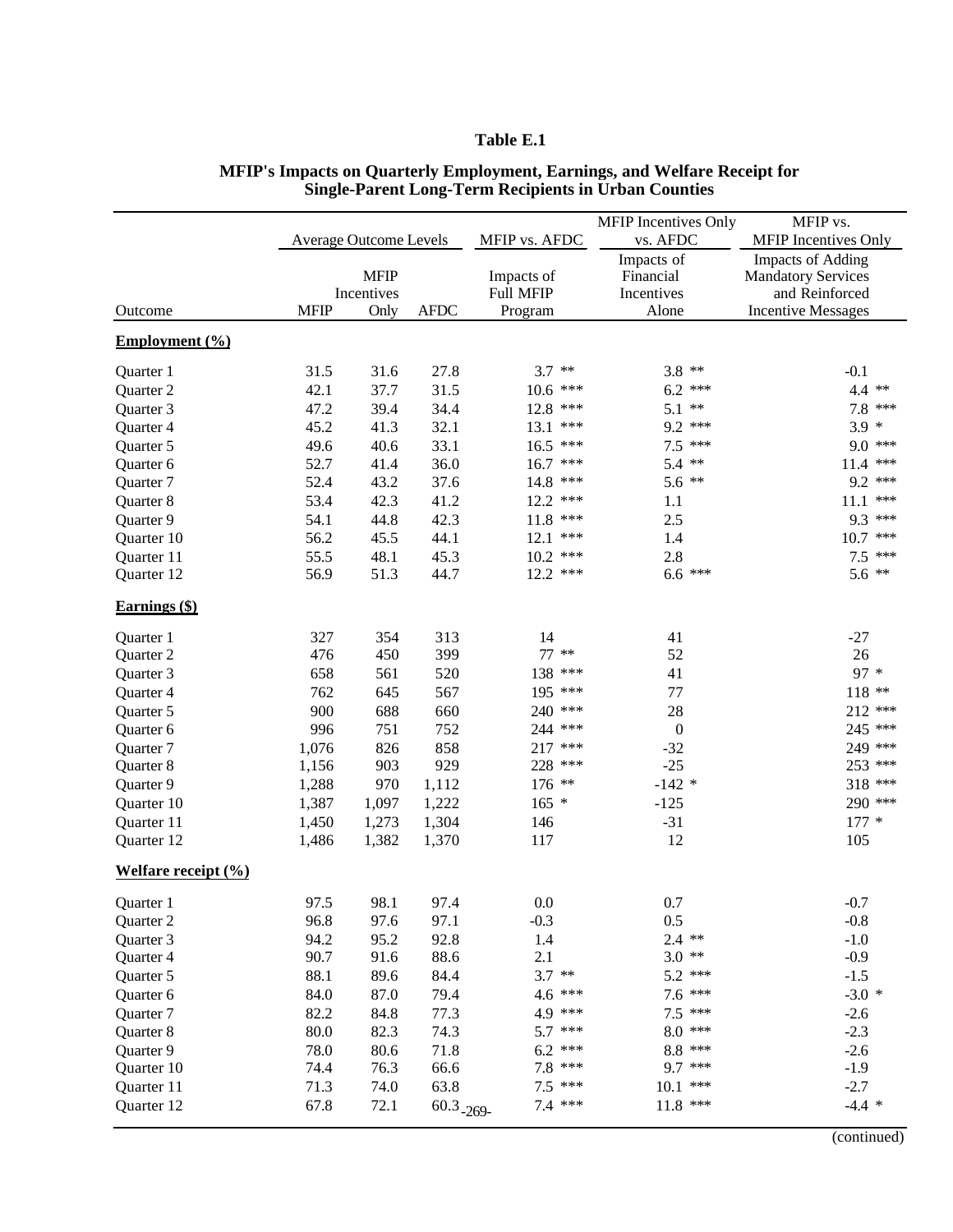|                                | Average Outcome Levels |                                   |       | MFIP vs. AFDC                             | <b>MFIP</b> Incentives Only<br>vs. AFDC        | MFIP vs.<br>MFIP Incentives Only                                                                     |  |
|--------------------------------|------------------------|-----------------------------------|-------|-------------------------------------------|------------------------------------------------|------------------------------------------------------------------------------------------------------|--|
| Outcome                        | <b>MFIP</b>            | <b>MFIP</b><br>Incentives<br>Only | AFDC  | Impacts of<br><b>Full MFIP</b><br>Program | Impacts of<br>Financial<br>Incentives<br>Alone | <b>Impacts of Adding</b><br><b>Mandatory Services</b><br>and Reinforced<br><b>Incentive Messages</b> |  |
| <b>Welfare benefits (\$)</b>   |                        |                                   |       |                                           |                                                |                                                                                                      |  |
| Quarter 1                      | 2,021                  | 2,004                             | 1,903 | $119$ ***                                 | 102<br>***                                     | 17                                                                                                   |  |
| Quarter 2                      | 2,166                  | 2,182                             | 1,969 | 197 ***                                   | 213 ***                                        | $-16$                                                                                                |  |
| Quarter 3                      | 2,006                  | 2,058                             | 1,864 | 142 ***                                   | 193 ***                                        | $-51$                                                                                                |  |
| Quarter 4                      | 1,888                  | 1,987                             | 1,761 | 127<br>***                                | 226 ***                                        | $-99**$                                                                                              |  |
| Quarter 5                      | 1,794                  | 1,913                             | 1,644 | 149 ***                                   | 269 ***                                        | $-120$ ***                                                                                           |  |
| Quarter 6                      | 1,729                  | 1,867                             | 1,576 | 153 ***                                   | 291 ***                                        | $-138$ ***                                                                                           |  |
| Quarter 7                      | 1,651                  | 1,818                             | 1,526 | 125<br>***                                | ***<br>292                                     | $-167$ ***                                                                                           |  |
| Quarter 8                      | 1,600                  | 1,736                             | 1,465 | 135 ***                                   | 271<br>***                                     | $-136$ ***                                                                                           |  |
| Quarter 9                      | 1,529                  | 1,673                             | 1,368 | ***<br>161                                | 305 ***                                        | $-144$ ***                                                                                           |  |
| Quarter 10                     | 1,442                  | 1,588                             | 1,295 | 147<br>***                                | 293 ***                                        | $-146$ ***                                                                                           |  |
| Ouarter 11                     | 1,377                  | 1,513                             | 1,220 | 157 ***                                   | 293 ***                                        | $-136$ ***                                                                                           |  |
| Quarter 12                     | 1,322                  | 1,453                             | 1,166 | 157 ***                                   | 288 ***                                        | $-131$ **                                                                                            |  |
| Sample size (total = $2,615$ ) | 846                    | 835                               | 934   |                                           |                                                |                                                                                                      |  |

|  | Table E.1 (continued) |  |
|--|-----------------------|--|
|  |                       |  |

SOURCES: MDRC calculations using data from Minnesota's Unemployment Insurance (UI) earnings records and public assistance benefit records.

NOTES: The sample includes members randomly assigned from April 1, 1994, to March 31, 1996, excluding the small percentage who were receiving or applying only for Food Stamps at random assignment.

 A two-tailed t-test is applied to regression-adjusted impact estimates. Statistical significance levels are indicated as \*\*\*  $= 1$  percent;  $** = 5$  percent;  $* = 10$  percent.

 Welfare receipt is defined as receipt of either Food Stamp coupons or cash benefits from AFDC, Family General Assistance, or MFIP. Average welfare benefits are the sum of benefits from any of these sources.

Rounding may cause slight discrepancies in sums and differences.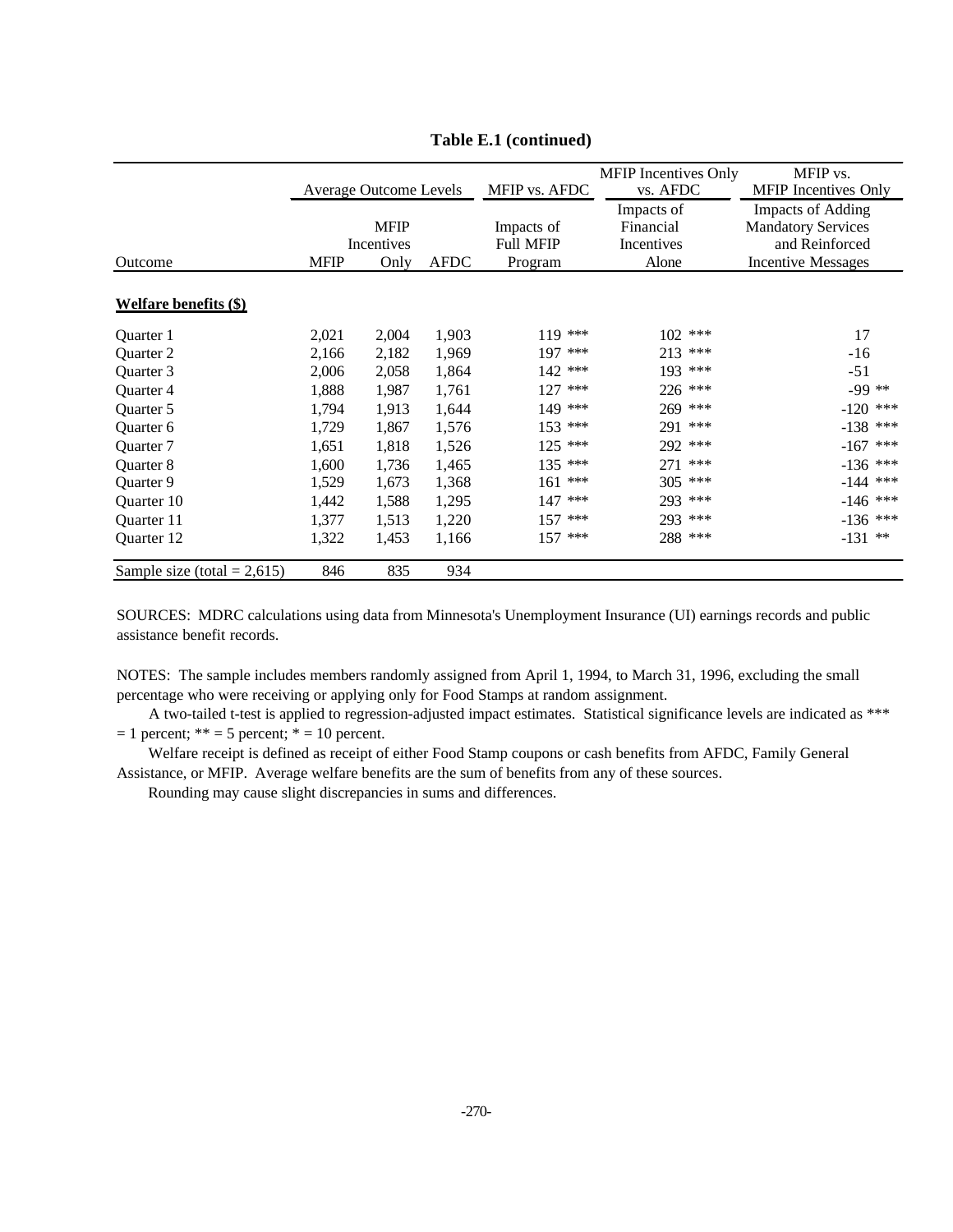|                          |             | Average Outcome Levels            |             | MFIP vs. AFDC                             | <b>MFIP</b> Incentives Only<br>vs. AFDC        | MFIP vs.<br>MFIP Incentives Only                                                                     |
|--------------------------|-------------|-----------------------------------|-------------|-------------------------------------------|------------------------------------------------|------------------------------------------------------------------------------------------------------|
| Outcome                  | <b>MFIP</b> | <b>MFIP</b><br>Incentives<br>Only | <b>AFDC</b> | Impacts of<br><b>Full MFIP</b><br>Program | Impacts of<br>Financial<br>Incentives<br>Alone | <b>Impacts of Adding</b><br><b>Mandatory Services</b><br>and Reinforced<br><b>Incentive Messages</b> |
| <b>Employment</b> $(\%)$ |             |                                   |             |                                           |                                                |                                                                                                      |
|                          |             |                                   |             |                                           |                                                |                                                                                                      |
| Quarter 1                | 54.4        | 52.6                              | 53.8        | 0.6                                       | $-1.2$                                         | 1.8                                                                                                  |
| Quarter 2                | 48.1        | 49.8                              | 46.3        | 1.9                                       | $3.5$ **                                       | $-1.6$                                                                                               |
| Quarter 3                | 51.6        | 51.3                              | 47.7        | $3.9***$                                  | $3.6$ **                                       | 0.3                                                                                                  |
| Quarter 4                | 52.4        | 51.7                              | 49.3        | $**$<br>3.1                               | 2.4                                            | 0.7                                                                                                  |
| Quarter 5                | 54.9        | 53.1                              | 51.9        | $3.0$ **                                  | 1.1                                            | 1.8                                                                                                  |
| Quarter 6                | 55.9        | 52.0                              | 51.8        | ***<br>4.1                                | 0.2                                            | $3.9$ **                                                                                             |
| Quarter 7                | 56.2        | 53.2                              | 52.9        | 3.3<br>**                                 | 0.3                                            | 3.0                                                                                                  |
| Quarter 8                | 58.1        | 53.1                              | 53.9        | 4.2 ***                                   | $-0.9$                                         | 5.0 ***                                                                                              |
| Quarter 9                | 57.0        | 55.1                              | 53.9        | $3.1$ **                                  | 1.3                                            | 1.8                                                                                                  |
| Quarter 10               | 57.7        | 54.9                              | 55.0        | $2.8 *$                                   | $-0.1$                                         | 2.9                                                                                                  |
| Quarter 11               | 58.2        | 55.9                              | 55.7        | $2.5 *$                                   | 0.2                                            | 2.3                                                                                                  |
| Quarter 12               | 58.4        | 55.1                              | 55.3        | $3.2$ **                                  | $-0.1$                                         | $3.3 *$                                                                                              |
| Earnings (\$)            |             |                                   |             |                                           |                                                |                                                                                                      |
| Quarter 1                | 875         | 878                               | 881         | $-7$                                      | $-4$                                           | $-3$                                                                                                 |
| Quarter 2                | 848         | 908                               | 937         | $-90$ **                                  | $-29$                                          | $-61$                                                                                                |
| Quarter 3                | 1,112       | 1,163                             | 1,169       | $-58$                                     | $-6$                                           | $-51$                                                                                                |
| Quarter 4                | 1,242       | 1,237                             | 1,320       | $-78$                                     | $-82$                                          | 5                                                                                                    |
| Quarter 5                | 1,381       | 1,290                             | 1,437       | $-55$                                     | $-147$ **                                      | 91                                                                                                   |
| Quarter 6                | 1,510       | 1,457                             | 1,515       | $-5$                                      | $-59$                                          | 54                                                                                                   |
| Quarter 7                | 1,647       | 1,526                             | 1,645       | $\mathbf{1}$                              | $-119$                                         | 120                                                                                                  |
| Quarter 8                | 1,701       | 1,568                             | 1,712       | $-11$                                     | $-144$ *                                       | 134                                                                                                  |
| Quarter 9                | 1,762       | 1,656                             | 1,791       | $-30$                                     | $-136$                                         | 106                                                                                                  |
| Quarter 10               | 1,932       | 1,813                             | 1,932       | $\boldsymbol{0}$                          | $-119$                                         | 119                                                                                                  |
| Quarter 11               | 2,077       | 1,890                             | 2,025       | 53                                        | $-135$                                         | 187 *                                                                                                |
| Quarter 12               | 2,086       | 1,940                             | 2,095       | $-8$                                      | $-155$                                         | 146                                                                                                  |
| Welfare receipt $(\% )$  |             |                                   |             |                                           |                                                |                                                                                                      |
| Quarter 1                | 84.1        | 82.7                              | 77.4        | $6.7$ ***                                 | 5.3 ***                                        | 1.4                                                                                                  |
| Quarter 2                | 84.7        | 84.6                              | 77.9        | $6.8$ ***                                 | $6.6$ ***                                      | 0.1                                                                                                  |
| Quarter 3                | 77.8        | 76.7                              | 68.4        | 9.3 ***                                   | 8.3 ***                                        | 1.0                                                                                                  |
| Quarter 4                | 70.3        | 70.1                              | 61.9        | 8.4 ***                                   | 8.1 ***                                        | 0.3                                                                                                  |
| Quarter 5                | 64.1        | 65.5                              | 54.9        | $9.2$ ***                                 | $10.6$ ***                                     | $-1.4$                                                                                               |
| Quarter 6                | 59.1        | 59.7                              | 49.9        | 9.3 ***                                   | 9.8 ***                                        | $-0.6$                                                                                               |
| Quarter 7                | 55.6        | 56.9                              | 46.6        | 9.1 ***                                   | $10.4$ ***                                     | $-1.3$                                                                                               |
| Quarter 8                | 52.5        | 54.8                              | 44.8        | $7.7$ ***                                 | $10.0$ ***                                     | $-2.3$                                                                                               |
| Quarter 9                | 49.3        | 52.0                              | 42.3        | $7.0$ ***                                 | 9.6 ***                                        | $-2.6$                                                                                               |
| Quarter 10               | 45.7        | 49.1                              | 39.5        | $6.3$ ***                                 | 9.6 ***                                        | $-3.3$ *                                                                                             |
| Quarter 11               | 42.7        | 47.8                              | 36.7        | 5.9 ***                                   | $11.1$ ***                                     | $-5.2$ ***                                                                                           |
| Quarter 12               | 40.9        | 44.0                              | 33.8        | $7.1$ ***                                 | $10.2$ ***                                     | $-3.2$ *                                                                                             |
|                          |             |                                   |             |                                           |                                                |                                                                                                      |

#### **MFIP's Impacts on Quarterly Employment, Earnings, and Welfare Receipt for Single-Parent Recent Applicants in Urban Counties**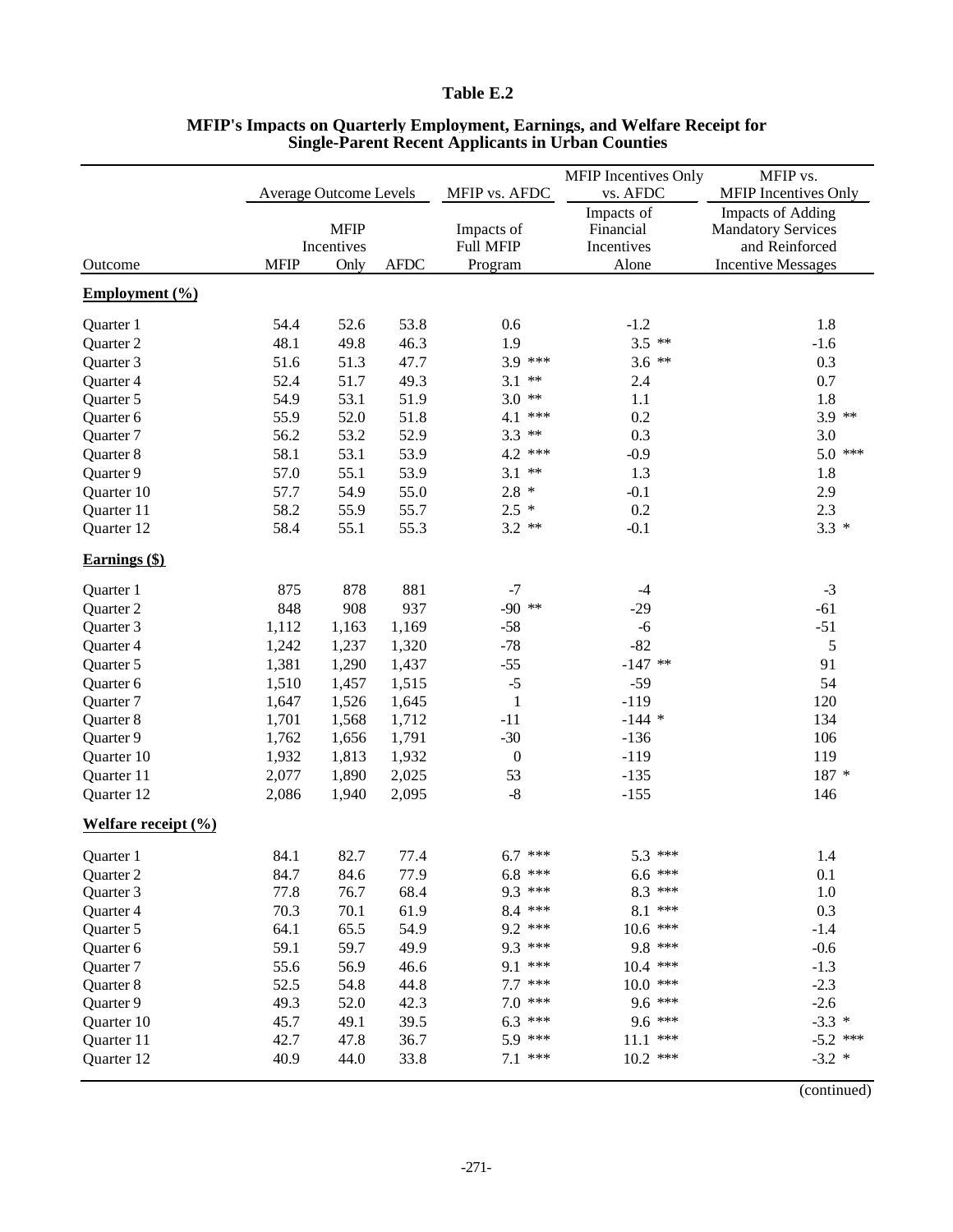|                                | Average Outcome Levels |                                                                                                                                                 |       | MFIP vs. AFDC                                                                                        | <b>MFIP</b> Incentives Only<br>vs. AFDC | MFIP vs.<br>MFIP Incentives Only |  |
|--------------------------------|------------------------|-------------------------------------------------------------------------------------------------------------------------------------------------|-------|------------------------------------------------------------------------------------------------------|-----------------------------------------|----------------------------------|--|
| Outcome                        | <b>MFIP</b>            | Impacts of<br><b>MFIP</b><br>Financial<br>Impacts of<br><b>Full MFIP</b><br>Incentives<br>Incentives<br><b>AFDC</b><br>Only<br>Program<br>Alone |       | <b>Impacts of Adding</b><br><b>Mandatory Services</b><br>and Reinforced<br><b>Incentive Messages</b> |                                         |                                  |  |
| Welfare benefits (\$)          |                        |                                                                                                                                                 |       |                                                                                                      |                                         |                                  |  |
| Quarter 1                      | 917                    | 915                                                                                                                                             | 738   | 179 ***                                                                                              | ***<br>177                              | 2                                |  |
| Quarter 2                      | 1,537                  | 1,526                                                                                                                                           | 1,195 | 342 ***                                                                                              | 331 ***                                 | 12                               |  |
| Quarter 3                      | 1,340                  | 1,367                                                                                                                                           | 1,079 | 261<br>***                                                                                           | 288 ***                                 | $-27$                            |  |
| Quarter 4                      | 1,202                  | 1,245                                                                                                                                           | 970   | 231 ***                                                                                              | 275 ***                                 | $-43$                            |  |
| Quarter 5                      | 1,076                  | 1,130                                                                                                                                           | 850   | 226 ***                                                                                              | 280 ***                                 | $-54$                            |  |
| Quarter 6                      | 985                    | 1,066                                                                                                                                           | 788   | 197 ***                                                                                              | 278 ***                                 | $-81**$                          |  |
| Quarter 7                      | 940                    | 1,008                                                                                                                                           | 735   | 205 ***                                                                                              | 273 ***                                 | $-68 *$                          |  |
| Quarter 8                      | 886                    | 969                                                                                                                                             | 698   | 189 ***                                                                                              | ***<br>271                              | $-83$ **                         |  |
| Ouarter 9                      | 815                    | 937                                                                                                                                             | 667   | 148 ***                                                                                              | 270 ***                                 | $-122$ ***                       |  |
| Quarter 10                     | 763                    | 868                                                                                                                                             | 611   | $151$ ***                                                                                            | 257 ***                                 | $-106$ ***                       |  |
| Quarter 11                     | 698                    | 852                                                                                                                                             | 563   | 136 ***                                                                                              | 290 ***                                 | $-154$ ***                       |  |
| Quarter 12                     | 665                    | 784                                                                                                                                             | 510   | 155 ***                                                                                              | 274 ***                                 | $-119$ ***                       |  |
| Sample size (total = $5,029$ ) | 1,916                  | 980                                                                                                                                             | 2,133 |                                                                                                      |                                         |                                  |  |

**Table E.2 (continued)**

SOURCES: MDRC calculations using data from Minnesota's Unemployment Insurance (UI) earnings records and public assistance benefit records.

NOTES: The sample includes members randomly assigned from April 1, 1994, to March 31, 1996, excluding the small percentage who were receiving or applying only for Food Stamps at random assignment.

 A two-tailed t-test is applied to regression-adjusted impact estimates. Statistical significance levels are indicated as \*\*\*  $= 1$  percent;  $** = 5$  percent;  $* = 10$  percent.

 Welfare receipt is defined as receipt of either Food Stamp coupons or cash benefits from AFDC, Family General Assistance, or MFIP. Average welfare benefits are the sum of benefits from any of these sources.

Rounding may cause slight discrepancies in sums and differences.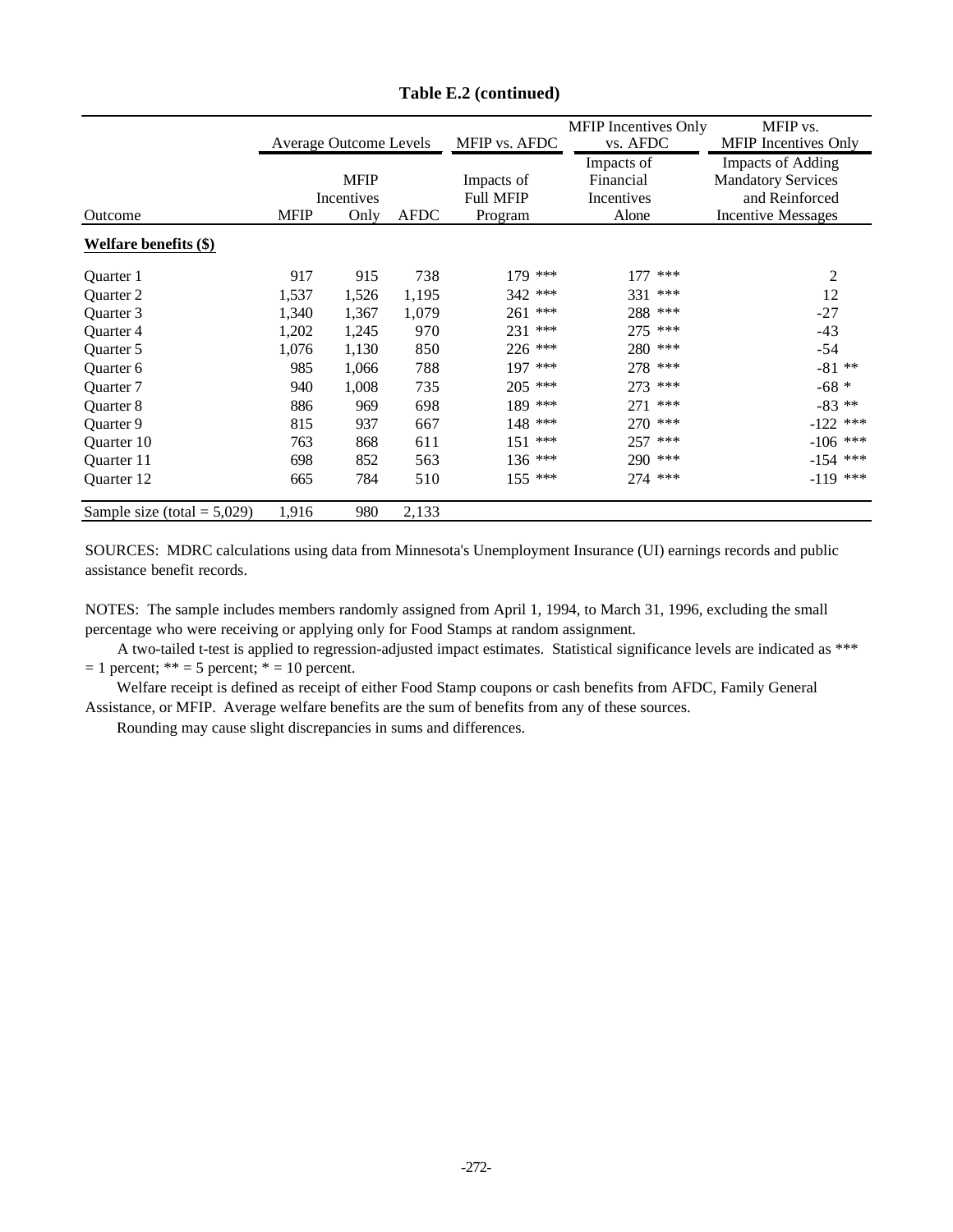|                                   |             |             | Impact       |
|-----------------------------------|-------------|-------------|--------------|
| Outcome                           | <b>MFIP</b> | <b>AFDC</b> | (Difference) |
| <b>Employment</b> $(\frac{9}{6})$ |             |             |              |
|                                   |             |             |              |
| Quarter 1                         | 30.8        | 29.6        | 1.2          |
| Quarter 2                         | 37.9        | 31.0        | $6.9$ **     |
| Quarter 3                         | 41.8        | 31.4        | ***<br>10.4  |
| Quarter 4                         | 47.7        | 29.3        | 18.3<br>***  |
| Quarter 5                         | 47.8        | 36.3        | $11.5$ ***   |
| Quarter 6                         | 47.9        | 42.1        | 5.8          |
| Quarter 7                         | 49.0        | 43.8        | 5.3          |
| Quarter 8                         | 50.6        | 43.9        | 6.7          |
| Quarter 9                         | 53.6        | 48.3        | 5.3          |
| Quarter 10                        | 53.6        | 46.9        | 6.7          |
| <b>Earnings</b> (\$)              |             |             |              |
| Quarter 1                         | 315         | 343         | $-27$        |
| Quarter 2                         | 423         | 410         | 12           |
| Quarter 3                         | 703         | 494         | 209 **       |
| Quarter 4                         | 766         | 519         | 246 **       |
| Quarter 5                         | 766         | 721         | 45           |
| Quarter 6                         | 892         | 857         | 36           |
| Quarter 7                         | 950         | 1,017       | $-67$        |
| Quarter 8                         | 1,061       | 1,025       | 36           |
| Quarter 9                         | 1,103       | 1,177       | $-75$        |
| Quarter 10                        |             |             | 58           |
|                                   | 1,218       | 1,160       |              |
| Welfare receipt (%)               |             |             |              |
| Quarter 1                         | 98.9        | 97.1        | $1.8 *$      |
| Quarter 2                         | 98.5        | 93.5        | $5.0$ ***    |
| Quarter 3                         | 93.9        | 88.9        | $5.0$ **     |
| Quarter 4                         | 89.6        | 86.2        | 3.4          |
| Quarter 5                         | 89.4        | 82.0        | $7.5$ **     |
| Quarter 6                         | 85.6        | 76.7        | 8.9 ***      |
| Quarter 7                         | 82.9        | 71.7        | 11.2<br>***  |
| Quarter 8                         | 81.6        | 65.9        | $15.7$ ***   |
| Quarter 9                         | 77.7        | 63.7        | 14.0<br>***  |
| Quarter 10                        | 74.1        | 59.2        | 14.9 ***     |
| <b>Welfare benefits (\$)</b>      |             |             |              |
| Quarter 1                         | 1,903       | 1,791       | 112 ***      |
| Quarter 2                         | 2,129       | 1,791       | 338 ***      |
| Quarter 3                         | 1,952       | 1,704       | 248 ***      |
| Quarter 4                         | 1,810       | 1,599       | 211 ***      |
| Quarter 5                         | 1,769       | 1,490       | 279 ***      |
| Quarter 6                         | 1,695       | 1,341       | 354 ***      |
| Quarter 7                         | 1,620       | 1,252       | 368 ***      |
| Quarter 8                         | 1,562       | 1,133       | 429 ***      |
| Quarter 9                         | 1,454       | 1,042       | 412 ***      |
| Quarter 10                        | 1,345       | 983         | 362 ***      |
| Sample size (total = 593)         | 295         | 298         |              |

#### **MFIP's Impacts on Quarterly Employment, Earnings, and Welfare Receipt for Single-Parent Long-Term Recipients in Rural Counties**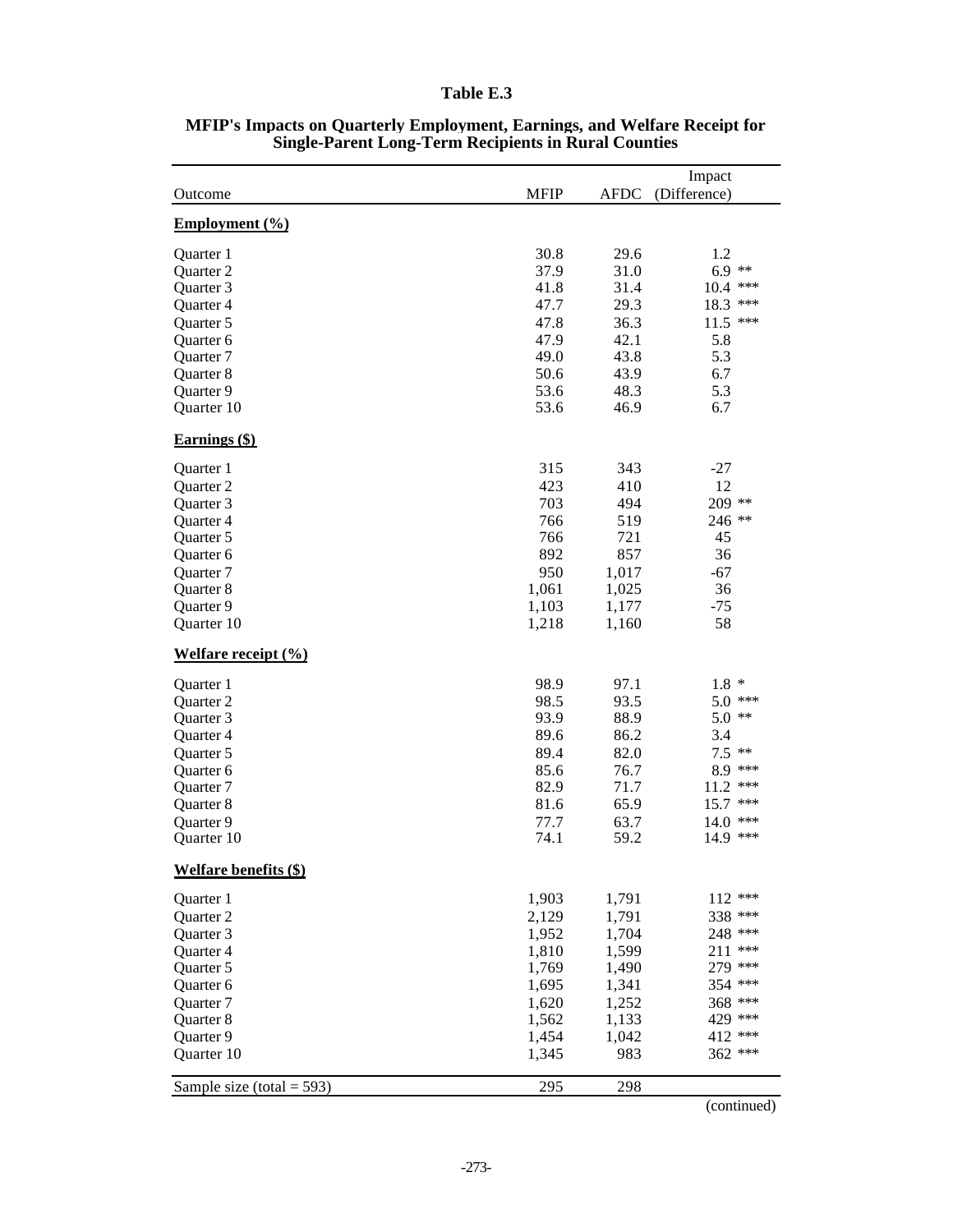## **Table E.3 (continued)**

SOURCES: MDRC calculations using data from Minnesota's Unemployment Insurance (UI) earnings records and public assistance benefit records.

NOTES: The sample includes members randomly assigned from April 1, 1994, to March 31, 1996, excluding the small percentage who were receiving or applying only for Food Stamps at random assignment.

 A two-tailed t-test is applied to regression-adjusted impact estimates. Statistical significance levels are indicated as  $*** = 1$  percent;  $** = 5$  percent;  $* = 10$  percent.

 Welfare receipt is defined as receipt of either Food Stamp coupons or cash benefits from AFDC, Family General Assistance, or MFIP. Average welfare benefits are the sum of benefits from any of these sources.

Rounding may cause slight discrepancies in sums and differences.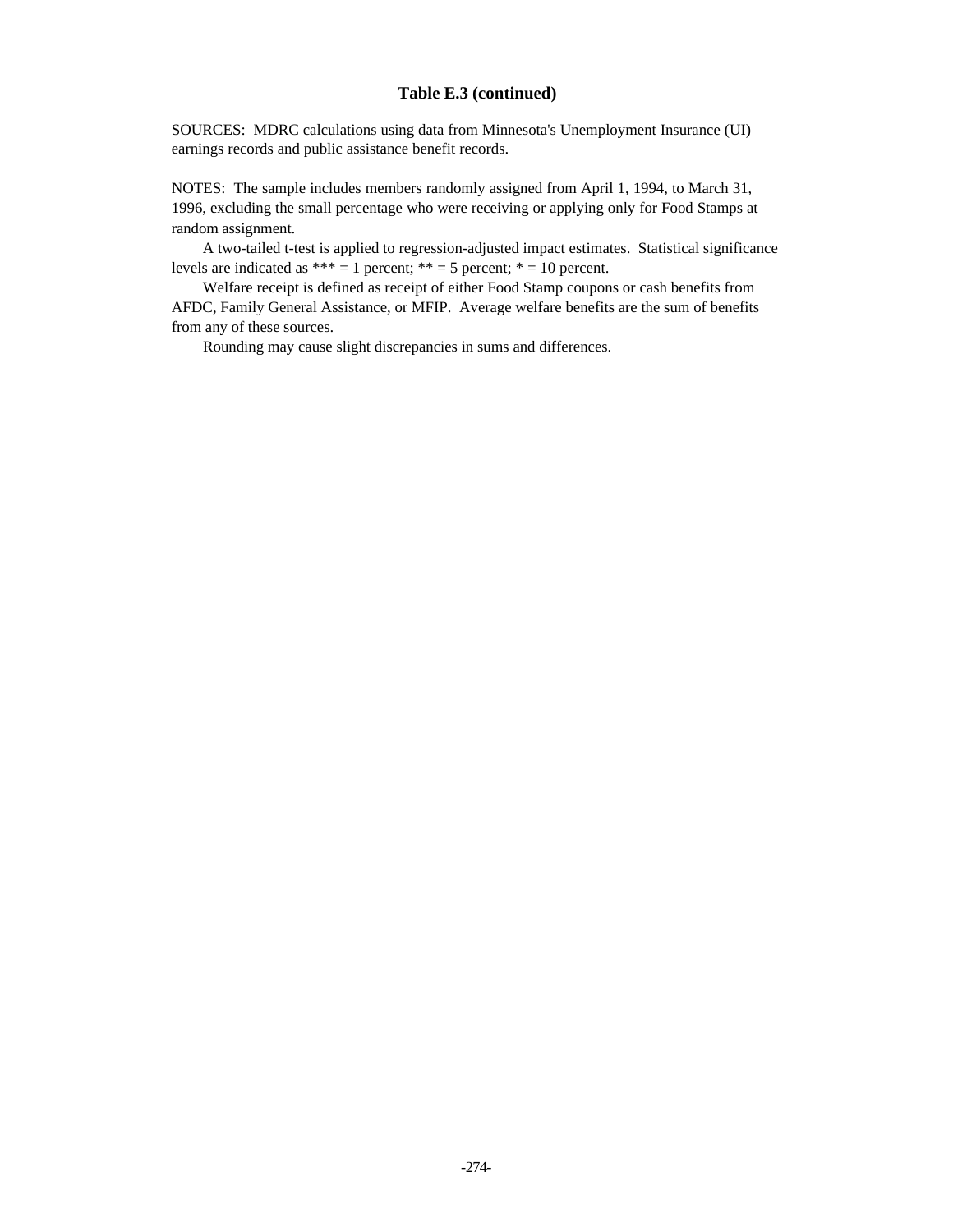|                              |             |             | Impact       |
|------------------------------|-------------|-------------|--------------|
| Outcome                      | <b>MFIP</b> | <b>AFDC</b> | (Difference) |
| Employment (%)               |             |             |              |
| Quarter 1                    | 54.6        | 55.5        | $-0.9$       |
| Quarter 2                    | 52.8        | 51.0        | 1.8          |
| Quarter 3                    | 55.9        | 53.2        | 2.7          |
| Quarter 4                    | 58.0        | 53.8        | 4.1          |
| Quarter 5                    | 57.4        | 52.5        | 4.9          |
| Quarter 6                    | 57.5        | 54.3        | 3.1          |
| Quarter 7                    | 57.8        | 54.1        | 3.7          |
| Quarter 8                    | 58.3        | 54.9        | 3.4          |
| Quarter 9                    | 60.3        | 56.4        | 3.9          |
| Quarter 10                   | 63.7        | 57.0        | $6.7$ **     |
| Earnings (\$)                |             |             |              |
| Quarter 1                    | 910         | 1,005       | $-95*$       |
| Quarter 2                    | 961         | 1,072       | $-111$       |
| Quarter 3                    | 1,192       | 1,246       | $-54$        |
| Quarter 4                    | 1,336       | 1,347       | $-12$        |
| Quarter 5                    | 1,408       | 1,456       | $-48$        |
| Quarter 6                    | 1,488       | 1,555       | $-67$        |
| Quarter 7                    | 1,503       | 1,609       | $-106$       |
| Quarter 8                    | 1,580       | 1,633       | $-53$        |
| Quarter 9                    | 1,761       | 1,762       | $-2$         |
| Quarter 10                   | 1,953       | 1,746       | 208          |
| Welfare receipt (%)          |             |             |              |
| Quarter 1                    | 88.3        | 82.2        | ***<br>6.1   |
| Quarter 2                    | 86.6        | 79.7        | 6.9<br>***   |
| Quarter 3                    | 79.1        | 67.7        | $11.5$ ***   |
| Quarter 4                    | 73.9        | 58.8        | 15.1<br>***  |
| Quarter 5                    | 69.4        | 53.0        | $16.5$ ***   |
| Quarter 6                    | 66.3        | 48.1        | $18.2$ ***   |
| Quarter 7                    | 63.1        | 44.4        | 18.8 ***     |
| Quarter 8                    | 58.7        | 42.1        | $16.5$ ***   |
| Quarter 9                    | 55.4        | 39.2        | $16.2$ ***   |
| Quarter 10                   | 52.5        | 36.6        | $15.9$ ***   |
| <b>Welfare benefits (\$)</b> |             |             |              |
| Quarter 1                    | 1,121       | 895         | 226 ***      |
| Quarter 2                    | 1,586       | 1,192       | 394 ***      |
| Quarter 3                    | 1,368       | 1,007       | 361 ***      |
| Quarter 4                    | 1,227       | 880         | 347 ***      |
| Quarter 5                    | 1,139       | 766         | 373 ***      |
| Quarter 6                    | 1,076       | 724         | 353 ***      |
| Quarter 7                    | 1,042       | 669         | 372 ***      |
| Quarter 8                    | 965         | 635         | 330 ***      |
| Quarter 9                    | 918         | 564         | 354 ***      |
| Quarter 10                   | 811         | 526         | 285 ***      |
| Sample size (total = $980$ ) | 497         | 483         |              |

#### **MFIP's Impacts on Quarterly Employment, Earnings, and Welfare Receipt for Single-Parent Recent Applicants in Rural Counties**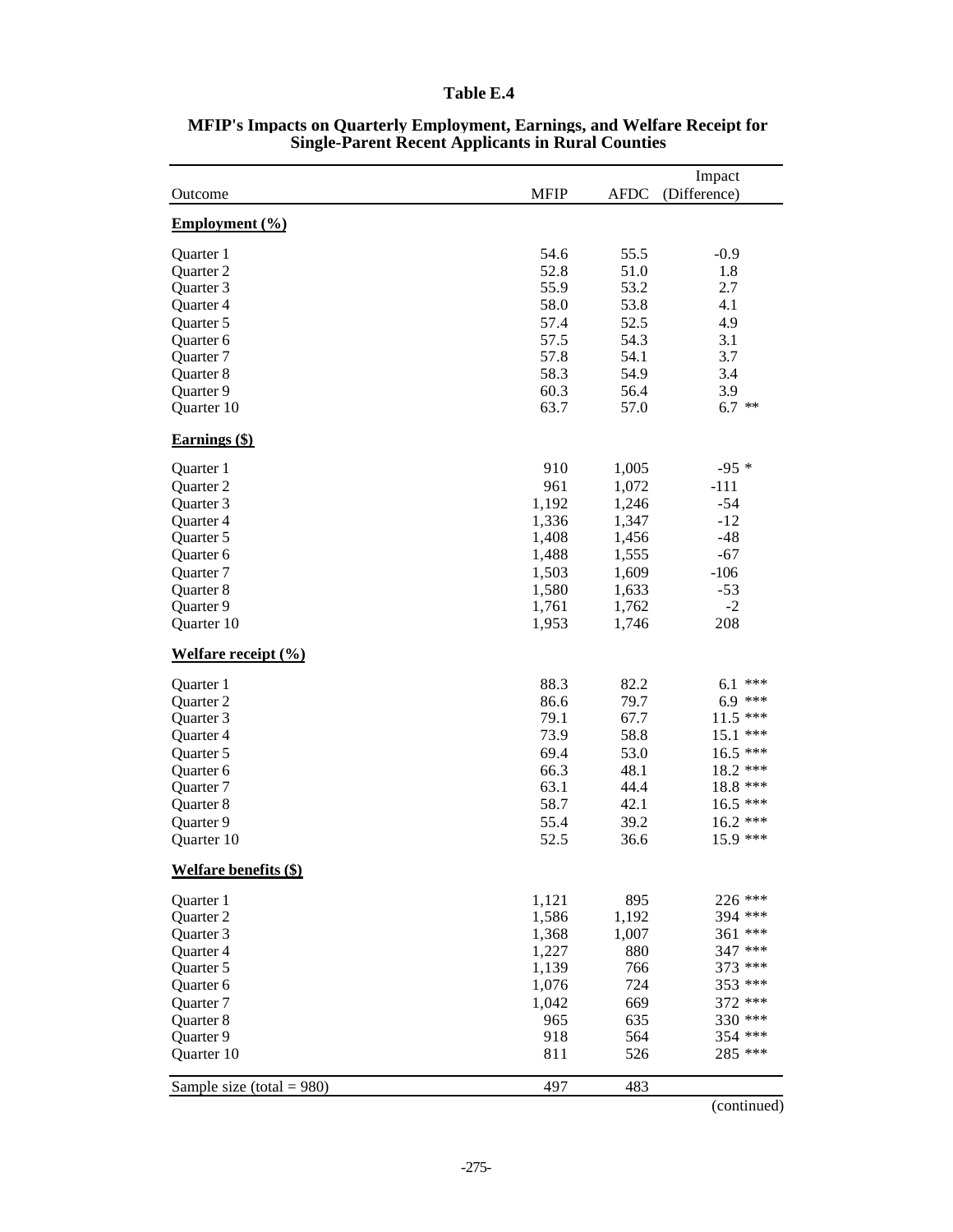## **Table E.4 (continued)**

SOURCES: MDRC calculations using data from Minnesota's Unemployment Insurance (UI) earnings records and public assistance benefit records.

NOTES: The sample includes members randomly assigned from April 1, 1994, to March 31, 1996, excluding the small percentage who were receiving or applying only for Food Stamps at random assignment.

 A two-tailed t-test is applied to regression-adjusted impact estimates. Statistical significance levels are indicated as  $*** = 1$  percent;  $** = 5$  percent;  $* = 10$  percent.

 Welfare receipt is defined as receipt of either Food Stamp coupons or cash benefits from AFDC, Family General Assistance, or MFIP. Average welfare benefits are the sum of benefits from any of these sources.

Rounding may cause slight discrepancies in sums and differences.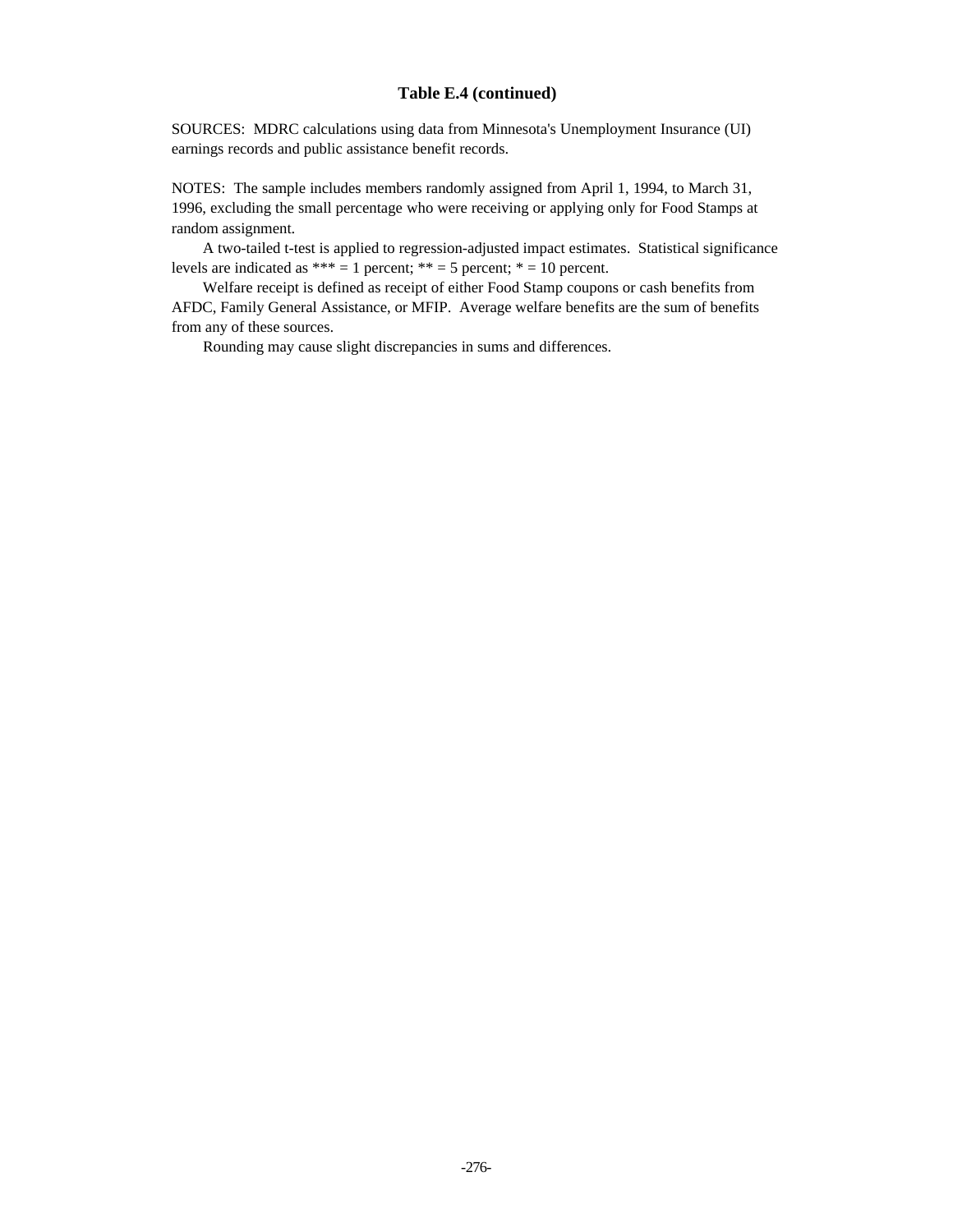|                                      |             |             | Impact <sup>a</sup> |
|--------------------------------------|-------------|-------------|---------------------|
| Outcome                              | <b>MFIP</b> | <b>AFDC</b> | (Difference)        |
| Either parent employed (%)           |             |             |                     |
| Quarter 1                            | 54.9        | 54.3        | 0.6                 |
| Quarter 2                            | 56.4        | 58.2        | $-1.9$              |
| Quarter 3                            | 59.6        | 60.3        | $-0.7$              |
| Quarter 4                            | 57.0        | 61.5        | $-4.6$ **           |
| Quarter 5                            | 59.6        | 64.0        | $-4.4$ *            |
| Quarter 6                            | 59.1        | 62.9        | $-3.8$ *            |
| Quarter 7                            | 60.3        | 64.3        | $-4.0*$             |
| Quarter 8                            | 61.8        | 62.6        | $-0.8$              |
| Quarter 9                            | 63.5        | 64.5        | $-1.0$              |
| Quarter 10                           | 64.2        | 64.1        | 0.1                 |
| <b>Earnings of both parents (\$)</b> |             |             |                     |
| Quarter 1                            | 1,241       | 1,305       | $-64$               |
| Quarter 2                            | 1,470       | 1,763       | $-293$ ***          |
| Quarter 3                            | 1,730       | 2,156       | $-426$ ***          |
| Quarter 4                            | 1,964       | 2,353       | $-389$ ***          |
| Quarter 5                            | 2,041       | 2,563       | $-522$ ***          |
| Quarter 6                            | 2,150       | 2,851       | $-701$ ***          |
| <b>Ouarter 7</b>                     | 2,321       | 2,916       | $-595$ ***          |
| Quarter 8                            | 2,509       | 3,056       | $-547$ ***          |
| Quarter 9                            | 2,663       | 3,160       | $-497$ ***          |
| Quarter 10                           | 2,887       | 3,315       | $-429$ **           |
| Welfare receipt (%)                  |             |             |                     |
| Quarter 1                            | 94.7        | 91.5        | $3.2$ ***           |
| Quarter 2                            | 93.2        | 88.8        | 4.5 ***             |
| Quarter 3                            | 86.2        | 80.0        | $6.2$ ***           |
| Quarter 4                            | 81.3        | 72.7        | ***<br>8.6          |
| Quarter 5                            | 78.0        | 70.0        | 8.0<br>***          |
| Quarter 6                            | 76.2        | 62.8        | ***<br>13.3         |
| Quarter 7                            | 71.4        | 58.5        | 12.9 ***            |
| Quarter 8                            | 69.3        | 56.7        | $12.7$ ***          |
| <b>Ouarter 9</b>                     | 67.4        | 53.9        | 13.5<br>***         |
| Quarter 10                           | 64.6        | 51.0        | $13.7$ ***          |
| Welfare benefits (\$)                |             |             |                     |
| Quarter 1                            | 2,080       | 1,803       | 277 ***             |
| Quarter 2                            | 2,446       | 1,883       | 563 ***             |
| Quarter 3                            | 2,194       | 1,681       | 513 ***             |
| Quarter 4                            | 2,026       | 1,535       | 491 ***             |
| Quarter 5                            | 1,914       | 1,394       | 520 ***             |
| Quarter 6                            | 1,830       | 1,304       | 526 ***             |
| Quarter <sub>7</sub>                 | 1,755       | 1,210       | 545 ***             |
| Quarter 8                            | 1,710       | 1,157       | 553 ***             |
| Quarter 9                            | 1,613       | 1,094       | 519 ***             |
| Quarter 10                           | 1,515       | 1,044       | 471 ***             |
| Sample size (total = $1,523$ )       | 761         | 762         |                     |

#### **MFIP's Impacts on Quarterly Employment, Earnings, and Welfare Receipt for Two-Parent Recipient Families in All Counties**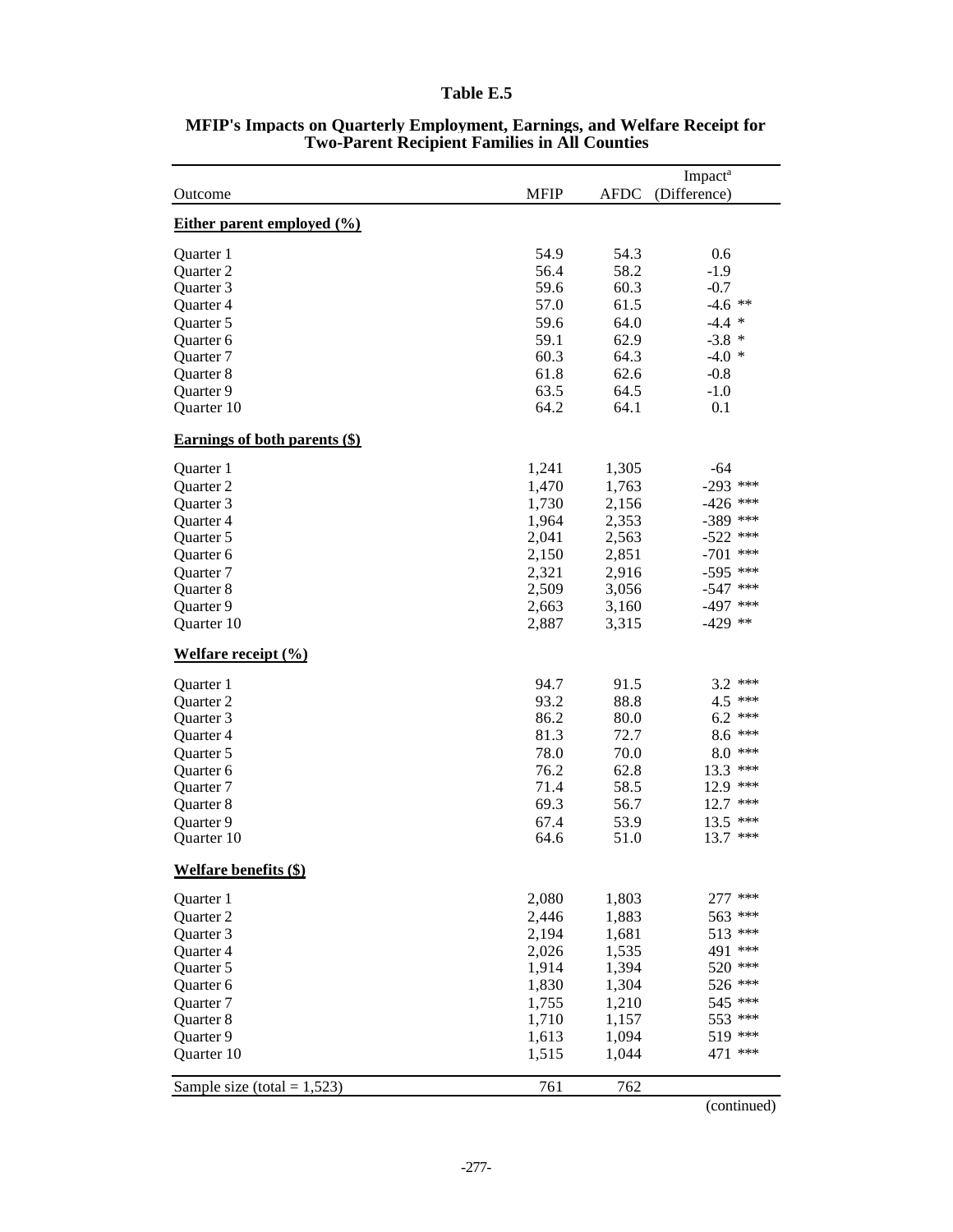## **Table E.5 (continued)**

SOURCES: MDRC calculations using data from Minnesota's Unemployment Insurance (UI) earnings records and public assistance benefit records.

NOTES: The sample includes members randomly assigned from April 1, 1994, to March 31, 1996, excluding the small percentage who were receiving or applying only for Food Stamps at random assignment.

 A two-tailed t-test is applied to regression-adjusted impact estimates. Statistical significance levels are indicated as  $*** = 1$  percent;  $** = 5$  percent;  $* = 10$  percent.

 Welfare receipt is defined as receipt of either Food Stamp coupons or cash benefits from AFDC, Family General Assistance, or MFIP. Average welfare benefits are the sum of benefits from any of these sources.

Rounding may cause slight discrepancies in sums and differences.

<sup>a</sup>The difference is the impact of the financial incentives, mandatory services, reinforced incentive messages, and elimination of the 100-hour rule and work history requirement.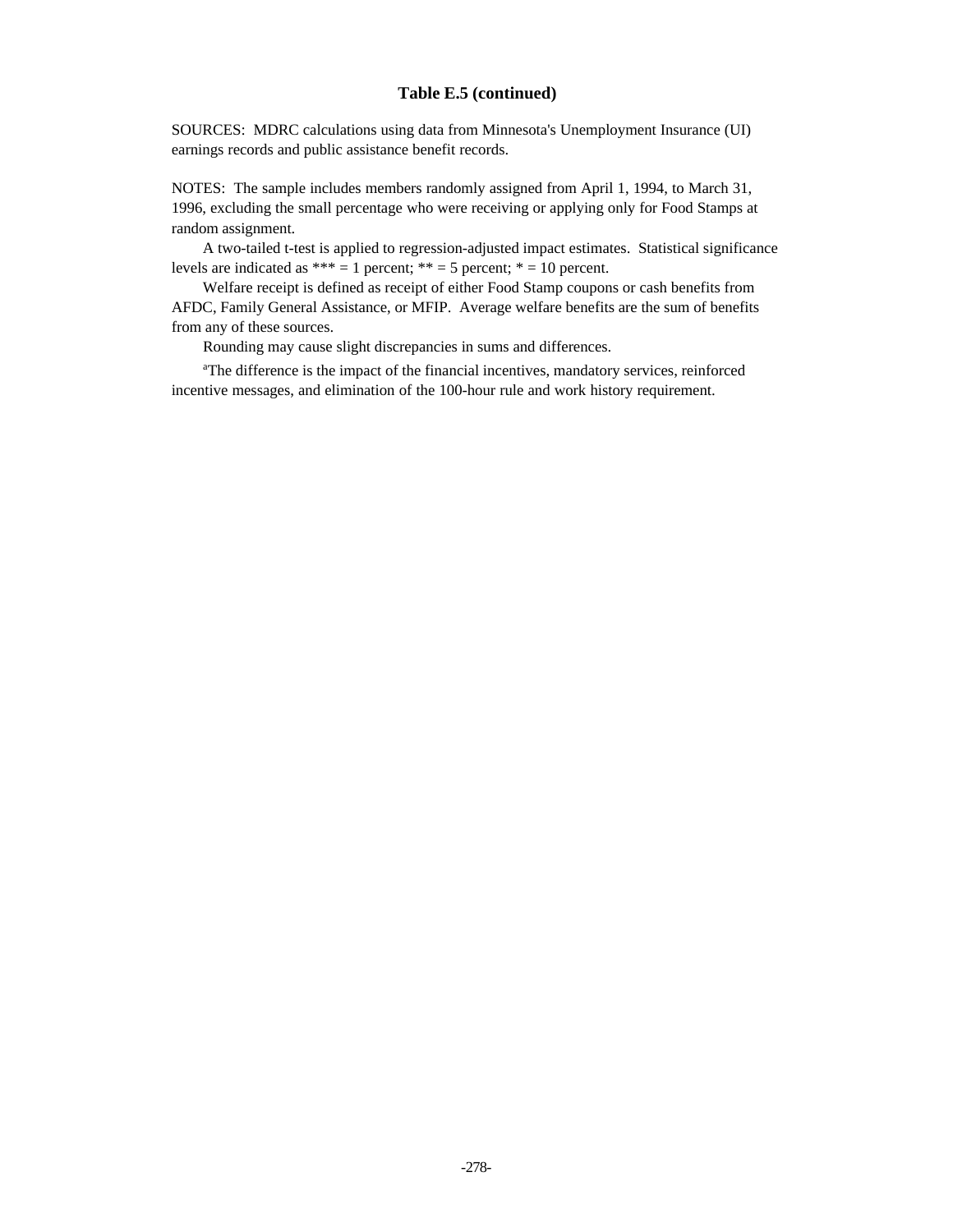|                                        |             |             | Impact <sup>a</sup> |
|----------------------------------------|-------------|-------------|---------------------|
| Outcome                                | <b>MFIP</b> | <b>AFDC</b> | (Difference)        |
| Either parent employed $(\frac{6}{6})$ |             |             |                     |
| Quarter 1                              | 82.7        | 78.9        | 3.9                 |
| Quarter 2                              | 79.2        | 77.4        | 1.8                 |
| Quarter 3                              | 76.2        | 79.4        | $-3.2$              |
| Quarter 4                              | 78.4        | 77.6        | 0.8                 |
| Quarter 5                              | 79.3        | 77.9        | 1.4                 |
| Quarter 6                              | 81.5        | 79.5        | 2.0                 |
| Quarter 7                              | 77.3        | 77.7        | $-0.4$              |
| Quarter 8                              | 75.6        | 78.9        | $-3.3$              |
| Quarter 9                              | 78.5        | 79.7        | $-1.2$              |
| Quarter 10                             | 81.0        | 77.7        | 3.4                 |
| <b>Earnings of both parents (\$)</b>   |             |             |                     |
| Quarter 1                              | 2,727       | 2,771       | $-44$               |
| Quarter 2                              | 2,869       | 3,319       | $-450$ **           |
| Quarter 3                              | 3,541       | 3,937       | $-396$ *            |
| Quarter 4                              | 3,823       | 3,998       | $-175$              |
| Quarter 5                              | 4,114       | 4,226       | $-112$              |
| Quarter 6                              | 4,300       | 4,618       | $-318$              |
| Quarter 7                              | 4,303       | 5,129       | $-826$ ***          |
| Quarter 8                              | 4,239       | 5,019       | $-780$ ***          |
| Quarter 9                              | 4,449       | 4,967       | $-519$ *            |
| Quarter 10                             | 4,873       | 5,210       | $-337$              |
| Welfare receipt $(\frac{6}{6})$        |             |             |                     |
| Quarter 1                              | 70.0        | 59.2        | $10.8$ ***          |
| Quarter 2                              | 71.7        | 55.3        | $16.3$ ***          |
| Quarter 3                              | 58.2        | 46.3        | $11.9$ ***          |
| Quarter 4                              | 51.1        | 38.4        | $12.7$ ***          |
| Quarter 5                              | 45.0        | 34.2        | $10.8$ ***          |
| Quarter 6                              | 39.4        | 29.8        | $9.6$ ***           |
| Quarter 7                              | 33.9        | 27.5        | $6.4 *$             |
| Quarter 8                              | 28.2        | 27.5        | 0.7                 |
| Quarter 9                              | 29.3        | 23.3        | $6.0*$              |
| Quarter 10                             | 29.2        | 20.6        | $8.6$ ***           |
| Welfare benefits (\$)                  |             |             |                     |
| Quarter 1                              | 774         | 467         | 307 ***             |
| Quarter 2                              | 1,375       | 767         | 609 ***             |
| Quarter 3                              | 1,043       | 581         | 462 ***             |
| Quarter 4                              | 934         | 526         | 408 ***             |
| Quarter 5                              | 804         | 448         | 356 ***             |
| Quarter 6                              | 679         | 363         | 316 ***             |
| Quarter 7                              | 604         | 326         | 278 ***             |
| Quarter 8                              | 557         | 334         | 223 ***             |
| Quarter 9                              | 548         | 304         | 244 ***             |
| Quarter 10                             | 501         | 246         | 255 ***             |
| Sample size (total = $733$ )           | 348         | 385         |                     |
|                                        |             |             |                     |

### **MFIP's Impacts on Quarterly Employment, Earnings, and Welfare Receipt for Two-Parent Applicant Families in All Counties**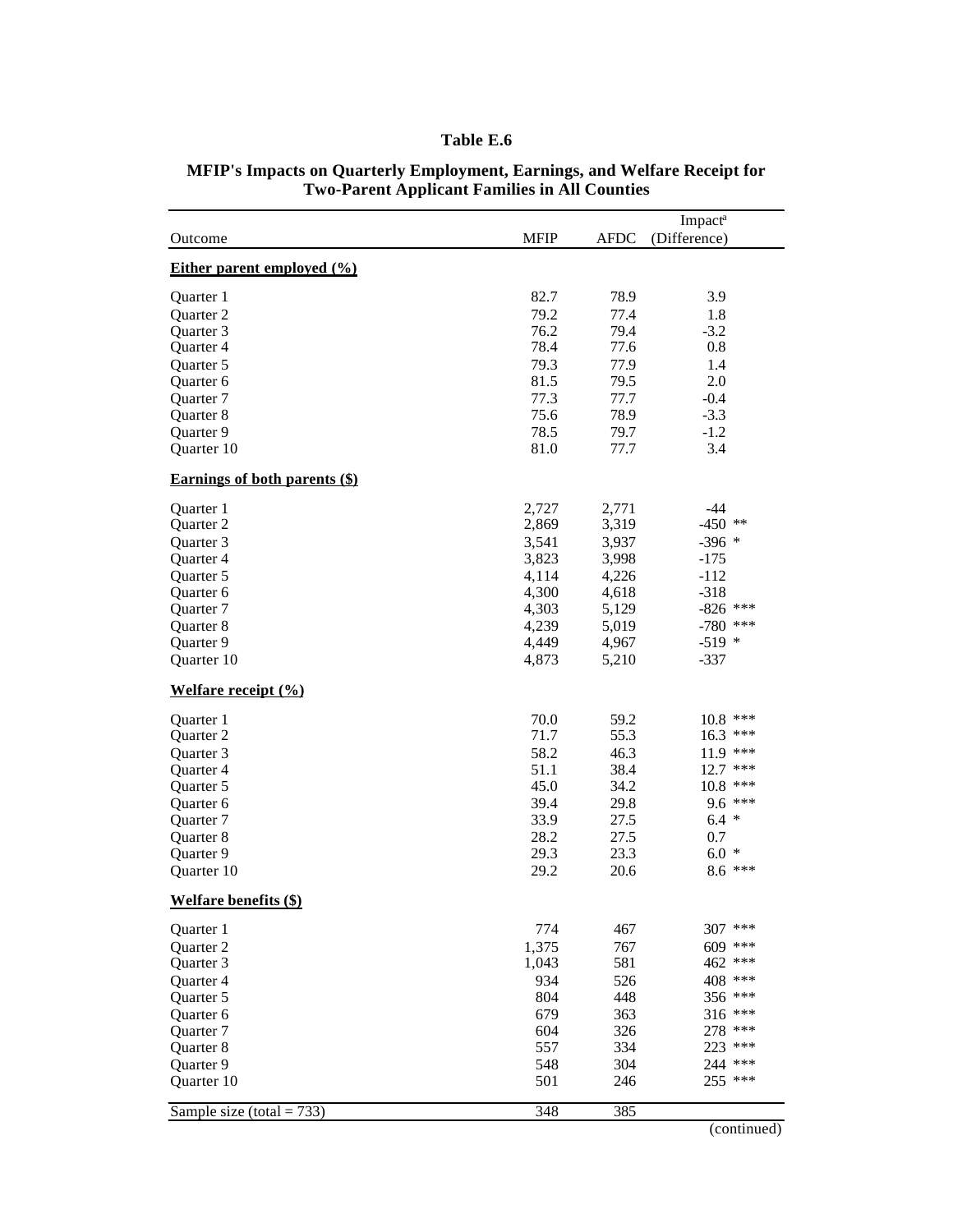### **Table E.6 (continued)**

SOURCES: MDRC calculations using data from Minnesota's Unemployment Insurance (UI) earnings records and public assistance benefit records.

NOTES: The sample includes members randomly assigned from April 1, 1994, to March 31, 1996, excluding the small percentage who were receiving or applying only for Food Stamps at random assignment.

 A two-tailed t-test is applied to regression-adjusted impact estimates. Statistical significance levels are indicated as  $*** = 1$  percent;  $** = 5$  percent;  $* = 10$  percent.

 Welfare receipt is defined as receipt of either Food Stamp coupons or cash benefits from AFDC, Family General Assistance, or MFIP. Average welfare benefits are the sum of benefits from any of these sources.

Rounding may cause slight discrepancies in sums and differences.

<sup>a</sup>The difference is the impact of the financial incentives, mandatory services, reinforced incentive messages, and elimination of the 100-hour rule and work history requirement.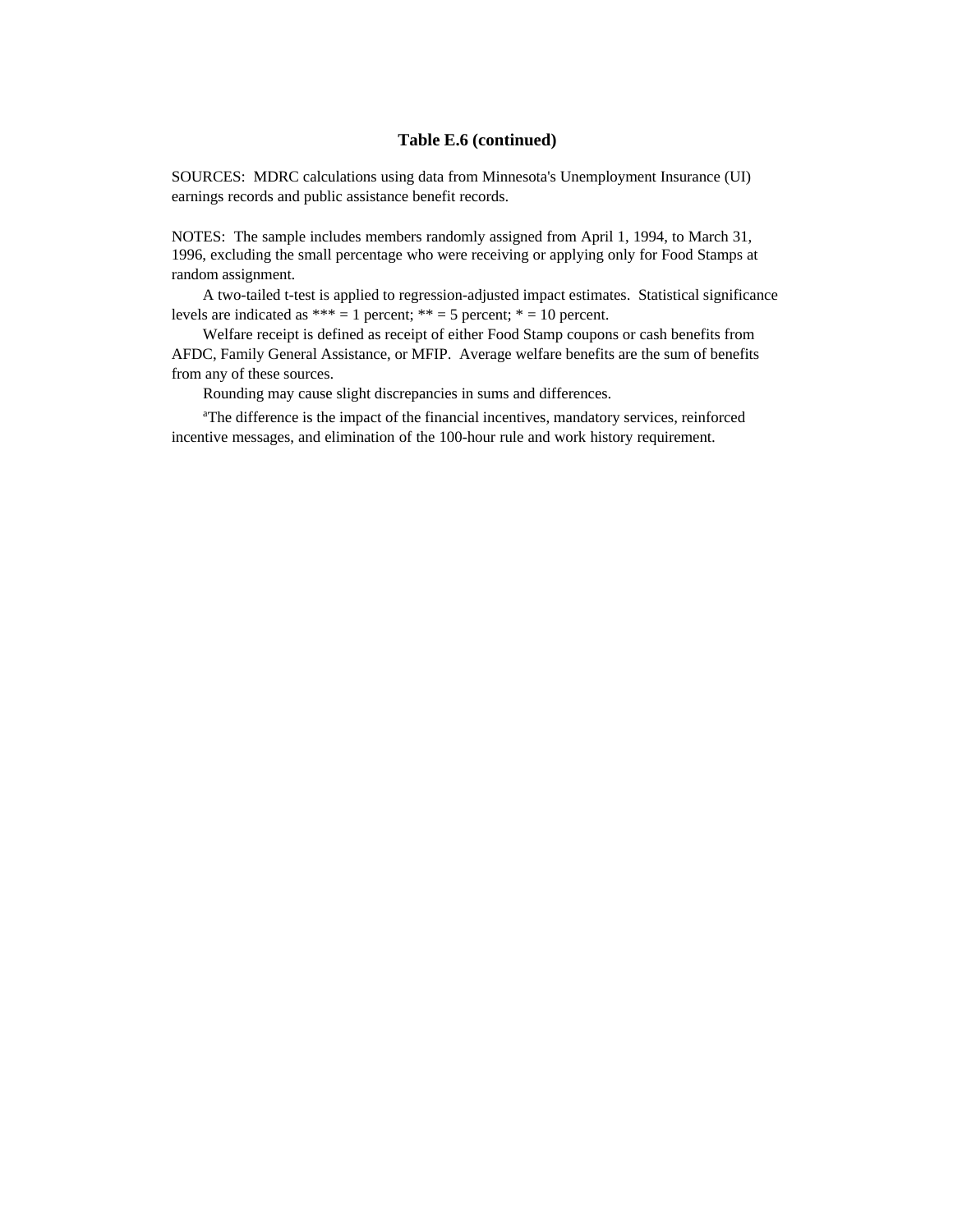**Appendix F**

**Effects on Participation for Two-Parent Families**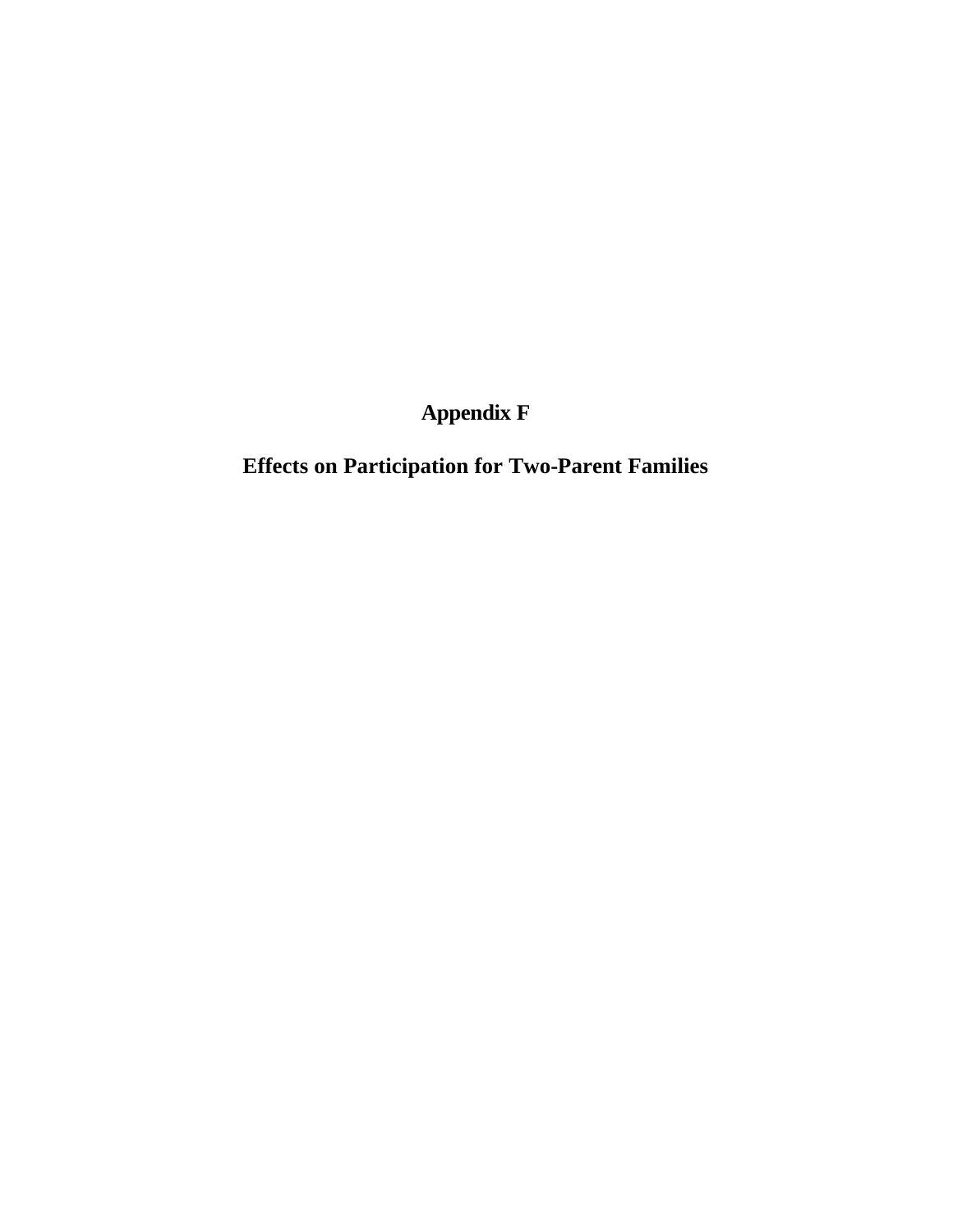## **Table F.1**

#### **Summary of MFIP's Impacts on Participation for Two-Parent Recipient Families**

|                                      |             | Women  |                     |             | Men  |                     |             | Families    |                     |  |
|--------------------------------------|-------------|--------|---------------------|-------------|------|---------------------|-------------|-------------|---------------------|--|
|                                      |             |        | Impact <sup>a</sup> |             |      | Impact <sup>a</sup> |             |             | Impact <sup>a</sup> |  |
| Outcome $(\%)$                       | <b>MFIP</b> |        | AFDC (Difference)   | <b>MFIP</b> |      | AFDC (Difference)   | <b>MFIP</b> | <b>AFDC</b> | (Difference)        |  |
| Ever participated in case management | 34.6        | 24.2   | $10.3$ ***          | 32.7        | 32.0 | 0.7                 | 53.2        | 46.3        | $6.8$ ***           |  |
| Any employment-related activity      | 46.0        | 37.9   | 8.1 ***             | 46.2        | 47.3 | $-1.1$              | 67.8        | 66.6        | 1.2                 |  |
| Short-term employment-               |             |        |                     |             |      |                     |             |             |                     |  |
| related activities                   | 28.7        | 24.6   | $4.1 *$             | 37.4        | 40.7 | $-3.2$              | 53.6        | 54.2        | $-0.6$              |  |
| Career job search                    | 8.9         | 6.6    | $2.3 *$             | 7.5         | 8.8  | $-1.4$              | 13.2        | 13.1        | 0.1                 |  |
| Any job search activity              | 24.7        | 20.3   | 4.4 **              | 34.0        | 35.0 | $-1.0$              | 48.8        | 45.9        | 2.8                 |  |
| Any education or training            | 29.0        | 20.6   | $8.5$ ***           | 16.6        | 12.9 | $3.7**$             | 38.8        | 29.4        | $9.4***$            |  |
| Basic education                      | 20.4        | 12.9   | $7.6$ ***           | 10.8        | 9.7  | 1.1                 | 27.7        | 20.9        | $6.8$ ***           |  |
| Post-secondary education             | 3.1         | 2.5    | 0.6                 | 2.3         | 0.7  | $1.6**$             | 4.7         | 2.8         | $1.9 *$             |  |
| On-the-job or vocational training    | 8.8         | 8.4    | 0.3                 | 4.4         | 3.7  | 0.7                 | 12.6        | 11.1        | 1.5                 |  |
| Unpaid work experience               | 1.6         | 3.3    | **<br>$-1.7$        | 1.7         | 6.2  | $-4.5$ ***          | 3.7         | 8.6         | $-4.9$ ***          |  |
| Services for employed persons        | 16.8        | 6.7    | $10.1$ ***          | 14.2        | 10.1 | $4.1$ **            | 28.2        | 16.5        | $11.8***$           |  |
| Ever sanctioned                      | 7.6         | $-0.2$ | $7.7***$            | 4.4         | 0.0  | $4.5***$            | 11.7        | $-0.2$      | $12.0$ ***          |  |
| Sample size (total = $1,523$ )       | 761         | 762    |                     |             |      |                     |             |             |                     |  |

SOURCES: MDRC calculations using data from Minnesota's Unemployment Insurance (UI) earnings records and public assistance benefit records.

NOTES: The sample includes members randomly assigned from April 1, 1994, to March 31, 1996, excluding the small percentage who were receiving or applying only for Food Stamps at random assignment.

A two-tailed t-test is applied to regression-adjusted impact estimates. Statistical significance levels are indicated as  $*** = 1$  percent;  $** = 5$  percent; \*  $= 10$  percent.

Sample size may slightly vary for each outcome variable.

Rounding may cause slight discrepancies in sums and differences.

<sup>a</sup>The difference is the impact of the elimination of the 100-hour rule, the elimination of the work history requirement, financial incentives, mandatory services, and reinforced incentive messages.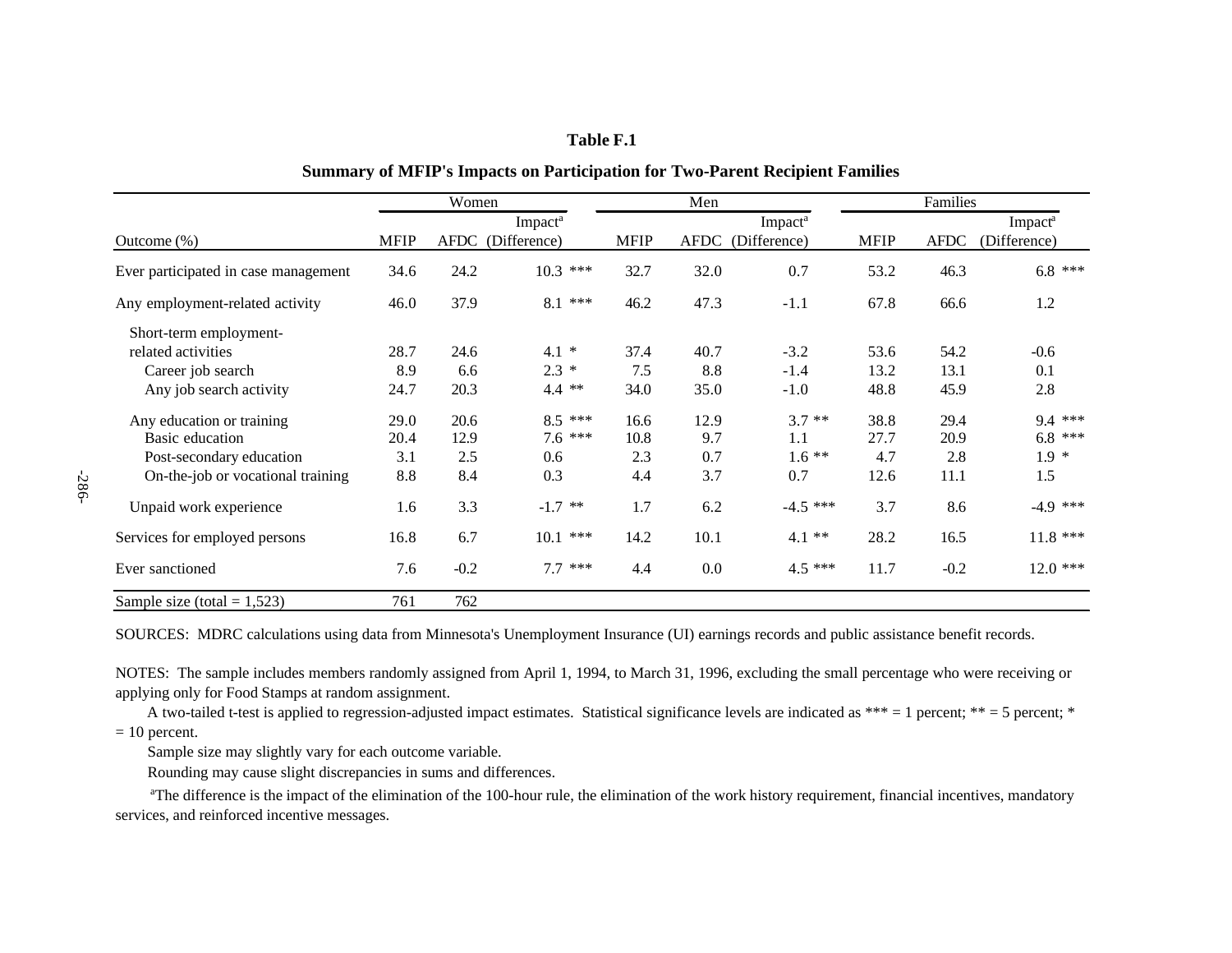## **Table F.2**

#### **Summary of MFIP's Impacts on Participation for Two-Parent Applicant Families**

|                                      | Women       |      | Men                 |             |             | Families            |             |             |                     |
|--------------------------------------|-------------|------|---------------------|-------------|-------------|---------------------|-------------|-------------|---------------------|
|                                      |             |      | Impact <sup>a</sup> |             |             | Impact <sup>a</sup> |             |             | Impact <sup>a</sup> |
| Outcome $(\%)$                       | <b>MFIP</b> |      | AFDC (Difference)   | <b>MFIP</b> | <b>AFDC</b> | (Difference)        | <b>MFIP</b> | <b>AFDC</b> | (Difference)        |
| Ever participated in case management | 16.2        | 14.8 | 1.4                 | 14.0        | 15.5        | $-1.5$              | 27.6        | 27.8        | $-0.3$              |
| Any employment-related activity      | 15.4        | 15.5 | $-0.1$              | 15.6        | 18.2        | $-2.6$              | 25.3        | 30.4        | $-5.1$              |
| Short-term employment-               |             |      |                     |             |             |                     |             |             |                     |
| related activities                   | 10.8        | 12.1 | $-1.3$              | 12.8        | 16.5        | $-3.6$              | 18.1        | 27.3        | $-9.1$ ***          |
| Career job search                    | 3.7         | 4.4  | $-0.7$              | 3.3         | 2.9         | 0.4                 | 4.5         | 6.6         | $-2.1$              |
| Any job search activity              | 10.0        | 9.6  | 0.4                 | 11.6        | 15.8        | $-4.1$              | 16.9        | 24.2        | $-7.3$ **           |
| Any education or training            | 8.3         | 6.4  | 2.0                 | 5.8         | 4.1         | 1.8                 | 12.6        | 10.3        | 2.2                 |
| Basic education                      | 4.6         | 3.1  | 1.6                 | 2.1         | 0.9         | 1.2                 | 6.1         | 4.2         | 1.8                 |
| Post-secondary education             | 0.7         | 0.3  | 0.4                 | 1.4         | 0.8         | 0.5                 | 2.6         | 1.2         | 1.4                 |
| On-the-job or vocational training    | 3.7         | 4.0  | $-0.3$              | 2.6         | 2.3         | 0.3                 | 5.1         | 6.3         | $-1.2$              |
| Unpaid work experience               | 0.0         | 1.5  | ***<br>$-1.7$       | 0.0         | 3.2         | $-3.4$ ***          | $-0.2$      | 3.8         | $-4.0$ ***          |
| Services for employed persons        | 8.1         | 1.5  | 6.7<br>***          | 7.3         | 4.1         | $3.2 *$             | 16.1        | 6.6         | $9.5***$            |
| Ever sanctioned                      | 1.4         | 0.0  | $1.4$ **            | 2.9         | 0.1         | 2.8<br>***          | 5.1         | 0.2         | $4.9***$            |
| Sample size (total = $733$ )         | 348         | 385  |                     |             |             |                     |             |             |                     |

SOURCES: MDRC calculations using data from Minnesota's Unemployment Insurance (UI) earnings records and public assistance benefit records.

NOTES: The sample includes members randomly assigned from April 1, 1994, to March 31, 1996, excluding the small percentage who were receiving or applying only for Food Stamps at random assignment.

A two-tailed t-test is applied to regression-adjusted impact estimates. Statistical significance levels are indicated as  $*** = 1$  percent;  $** = 5$  percent;  $* = 10$  percent.

Sample size may slightly vary for each outcome variable.

Rounding may cause slight discrepancies in sums and differences.

<sup>a</sup>The difference is the impact of the elimination of the 100-hour rule, the elimination of the work history requirement, financial incentives, mandatory services, and reinforced incentive messages.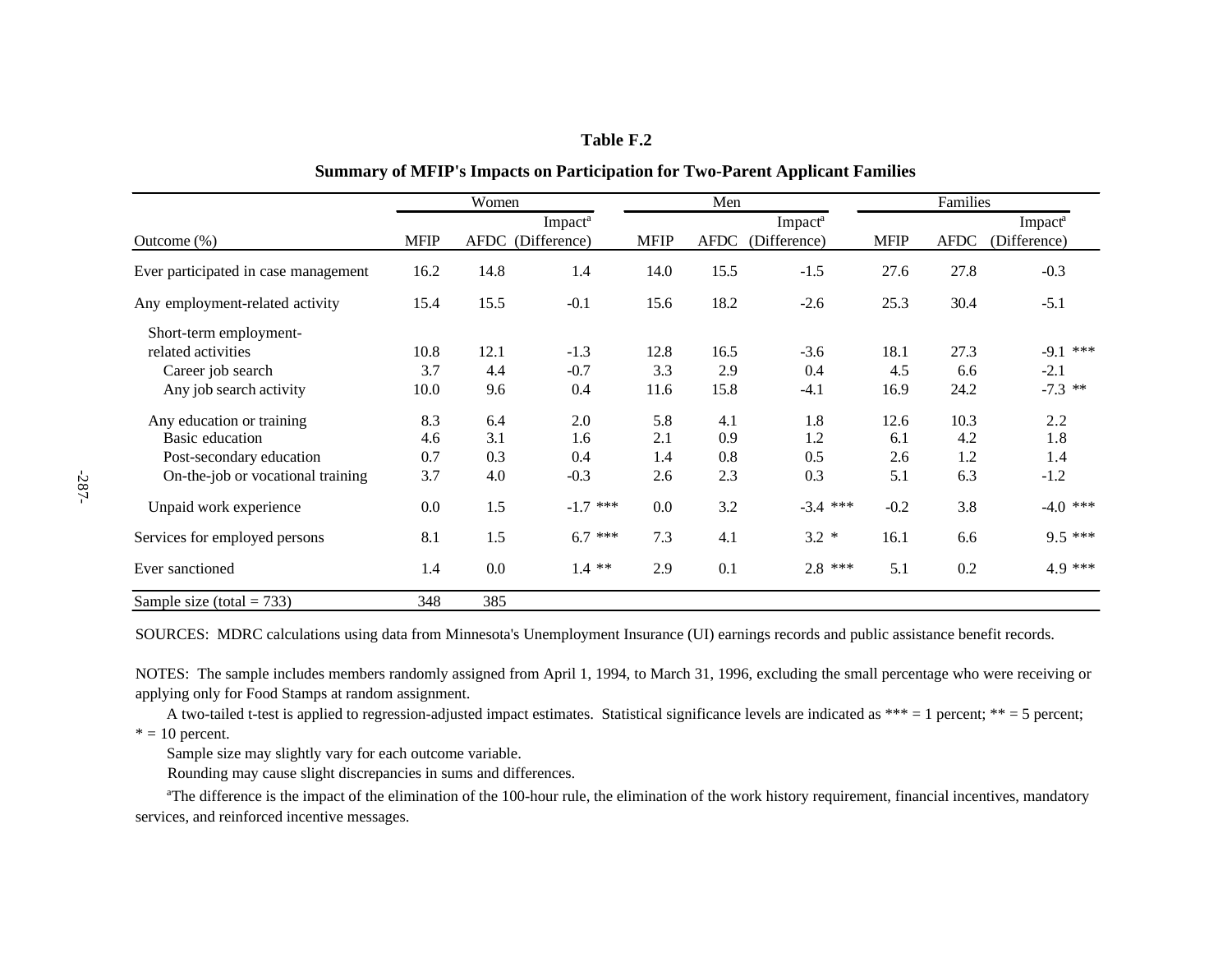**Appendix G**

**Summary of SIME/DIME and Comparison with MFIP**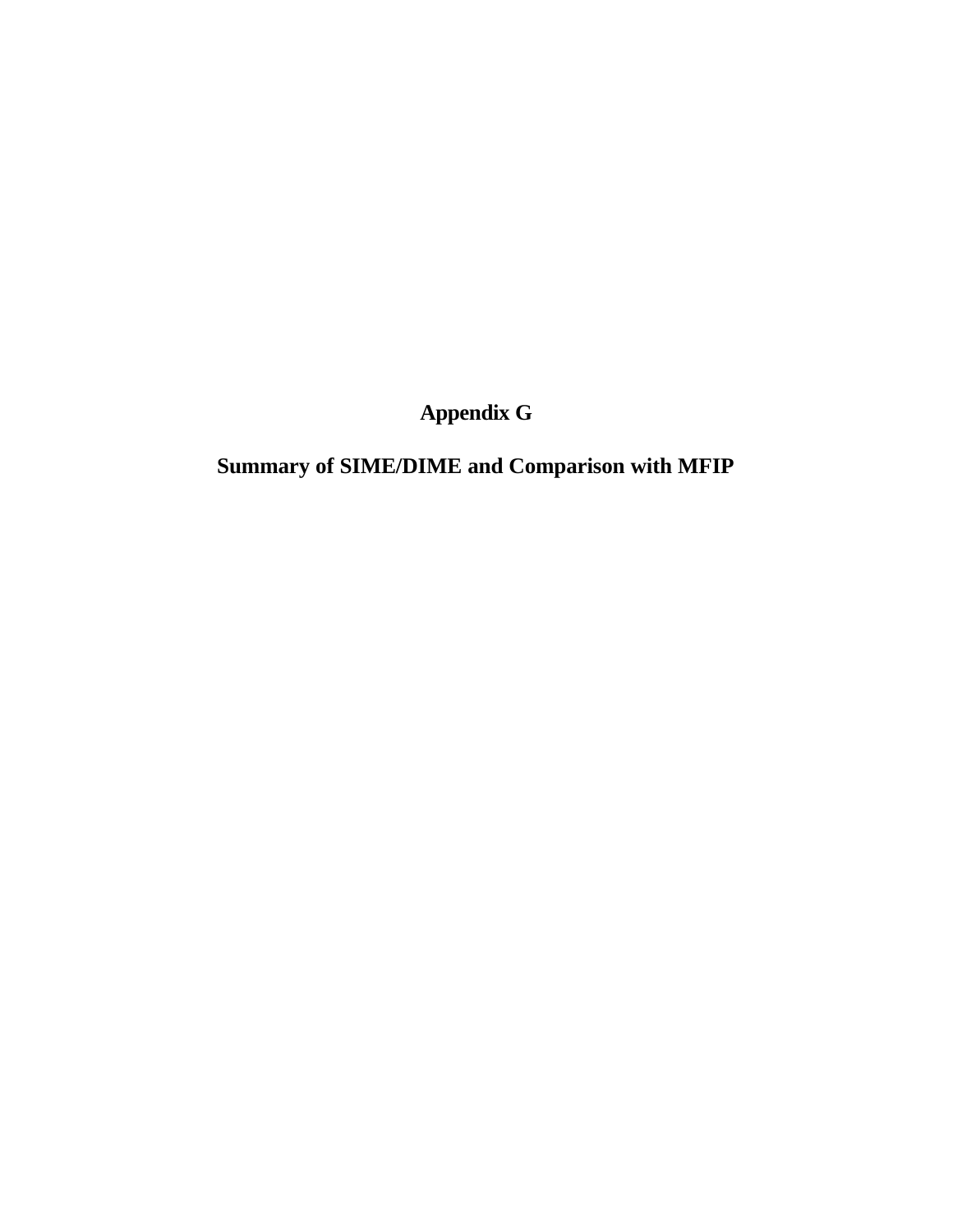The question of the relationship between transfer programs and marriage was first tested in an experimental framework in the Negative Income Tax (NIT) experiments conducted in several sites in the United States and Canada in the 1960s and 1970s. The original marital analysis from the largest NIT experiment, the Seattle/Denver Income Maintenance Experiment (SIME/DIME), suggested that the program, which guaranteed a minimum income level, dramatically increased marital dissolution (by 40 to 60 percent) among both white and black couples, relative to a control group, and that it decreased rates of marriage/remarriage among Hispanic single-parent families.<sup>3</sup> The marital destabilization that came to be associated with the NIT fueled opposition to this general program approach.<sup>4</sup> The experience of the NIT and the striking difference in impacts on marital stability in the Minnesota Family Investment Program (MFIP) have led many to draw comparisons between the two programs. SIME/DIME significantly increased marital *in*stability, whereas MFIP significantly enhanced marital stability (by 50 percent). This appendix provides some background on SIME/DIME and briefly compares it with MFIP.

# **I. Overview of SIME/DIME**

The Seattle/Denver Income Maintenance Experiment was the last, largest, and longest-running experiment in a series of four large-scale income maintenance experiments that took place during the late 1960s and early 1970s.<sup>5</sup> Female-headed and two-parent families were recruited from low-income census tracts in Seattle and Denver to be part of the NIT study. Families were randomly assigned to a three-year treatment or a five-year treatment.<sup>6</sup> The families who were recruited included only household heads between 18 and 58 years of age, families with total annual earnings of less than 2.25 times the poverty level (if one head was employed) or total annual earnings of less than 3 times the poverty level (if both parents were employed). Both single-parent families with a dependent child and couples (two parents) were recruited. Couples did not have to be legally married and did not have to have a dependent child. Recruitment targeted groups by race/ethnicity to ensure a balanced sample of white, black, and Hispanic families.

Sample members were randomly assigned into one of four groups: NIT only, counseling/training only, NIT and counseling/training, and no treatment. Families in the NIT only group received a maximum benefit if the family had no other income. Otherwise, a benefit reduction rate was applied by which the maximum benefit was reduced as other income increased. These benefits varied with family size. The treatment varied for families within this group; three possible guaranteed income levels and four tax rates (two constant and two declining) produced 11 different income tax plans within this group.

l

<sup>&</sup>lt;sup>3</sup>Groeneveld, Tuma, and Hannan, 1977; SRI International, 1983.

<sup>&</sup>lt;sup>4</sup>Mich, 1978.

<sup>&</sup>lt;sup>5</sup>The first was the New Jersey experiment in New Jersey and Pennsylvania (1967); the second was the North Carolina and Iowa rural experiment (1968); the third was the Gary, Indiana, experiment (1971); and the last was SIME/DIME, which was launched in Seattle, Washington, in 1970 and was extended in 1972 to a second site in Denver, Colorado. A NIT experiment also took place in Manitoba, Canada.

<sup>6</sup> Two years after the initial period of random assignment, a nonrandom subset of 169 families was followed for 20 years.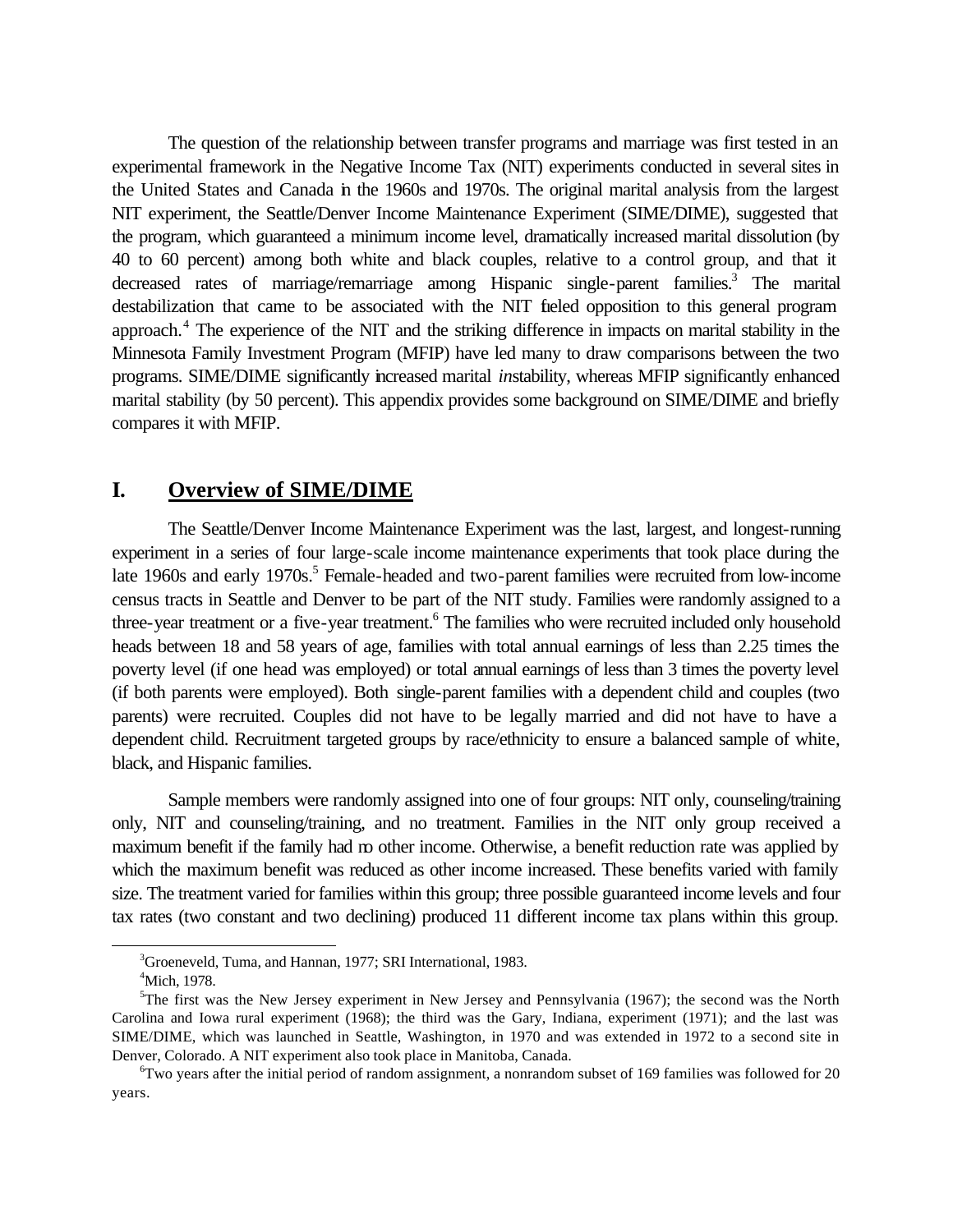Families assigned to the counseling/training group may have experienced one of three variations: counseling only, counseling combined with a 50 percent subsidy for approved education or training courses, and counseling combined with a 100 percent subsidy for approved education or training. In this group, every family member age 16 or older was eligible for the counseling/training information or for subsidies. Families assigned to the NIT and counseling/training group received a combination of the first two groups' described treatments. Finally, families who were assigned to the control, or no treatment, group — if eligible — could receive benefits from Aid to Families with Dependent Children (AFDC) or from AFDC-U (a more restrictive version of AFDC-UP, or Unemployed Parent). Note that members of the treatment group could receive either AFDC benefits or SIME/DIME benefits, but not both.

In general, SIME/DIME significantly reduced hours worked among men and women, though reductions in hours worked were proportionally higher for women and significantly increased marital dissolution among both white and black two-parent families, by 40 to 60 percent.<sup>7</sup> For black twoparent families, the marital dissolution impact was concentrated among families with young children. For white two-parent families, the marital dissolution impact was strongest among childless families. With the exception of a relatively small dissolution effect found on a small sample in the New Jersey NIT experiment, these marital dissolution effects were not replicated in any of the other income maintenance experiments.

Surprisingly, the marital dissolution effects were concentrated in the subgroup who received the least generous NIT plan, offering benefits that were approximately equal to those available from AFDC. Researchers explained this paradox by pointing to the nonpecuniary aspects of the NIT, such as lower transaction costs and less stigma compared with the AFDC system. More specifically, members of the treatment group had more information about the availability of benefits in the event of marital dissolution, and each parent in the treatment group automatically received the income guarantee even upon dissolution of the relationship, whereas members of the control group had to apply to receive AFDC benefits; SIME/DIME was independent of the welfare system, so its checks avoided the stigma associated with the receipt of welfare benefits.

Cain and then Cain and Wissoker reanalyzed the SIME/DIME data and drew different conclusions about its effects on marital stability.<sup>8</sup> The Cain reanalysis examined marital dissolution only for couples with children and measured rates of dissolution (since different rates of attrition may capture families at different rates of risk). He found that the NIT program, by itself, would not necessarily lead to an increase in marital breakups among married couples with children. He also found that a summary estimate that combined the 3-, 5-, and 20-year follow-up and all sites had an inconsistent sign and a small quantitative effect. In a response to this reanalysis, Hannan and Tuma noted that nonpecuniary factors did not affect response to treatments, and the fact remained that the joint effect of the NIT with counseling/training still significantly affected marital dissolution.<sup>9</sup> Hannan and Tuma also noted that a

l

 ${}^{7}$ Groeneveld et al., 1983; Munnell, 1986.

<sup>8</sup>Cain, 1986; Cain and Wissoker, 1990.

 $^{9}$ Hannan and Tuma, 1990.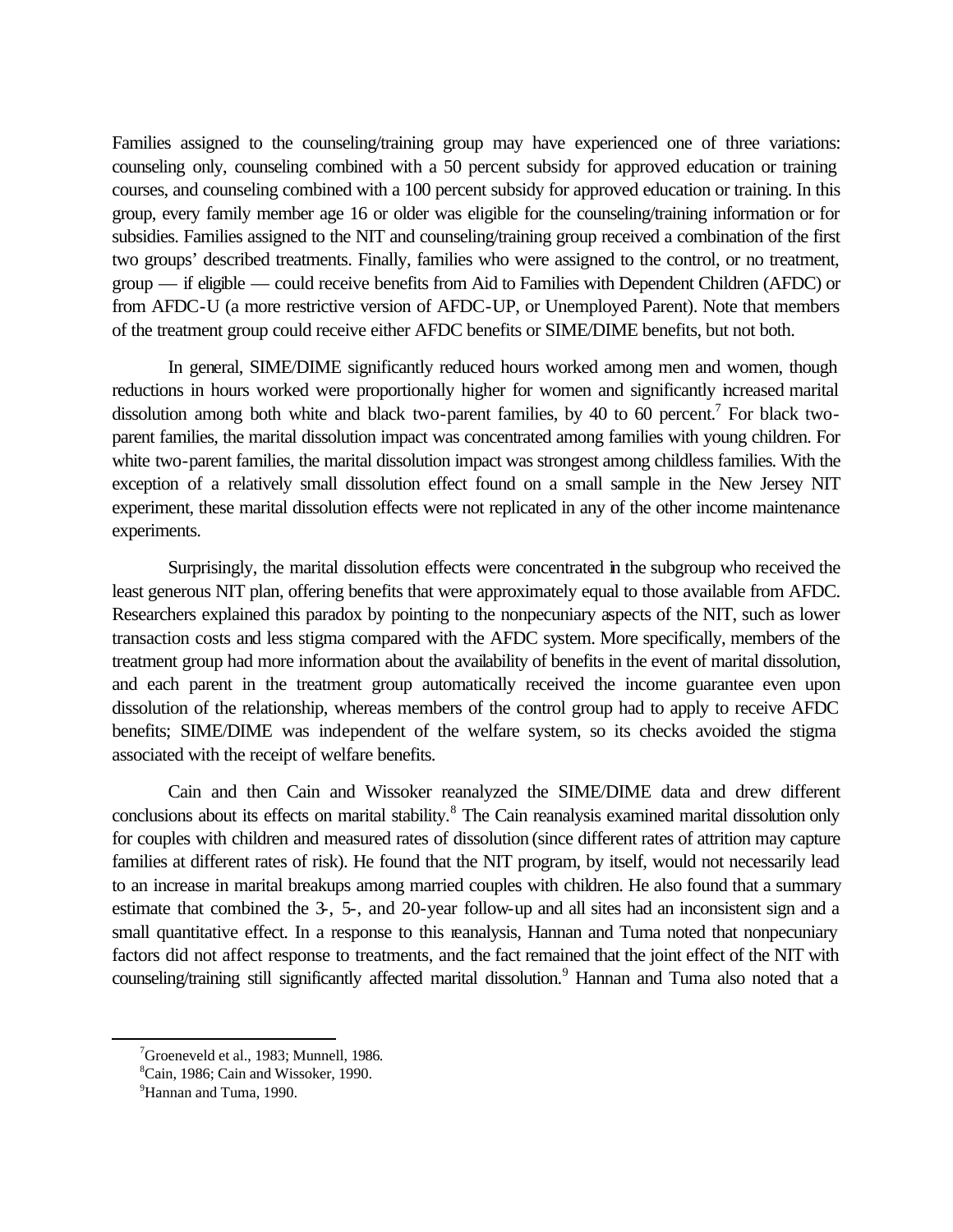number of the families without children at baseline *did* subsequently have children (during the follow-up) and that their original analyses accounted for this.

# **II. SIME/DIME Versus MFIP**

Though a comparison of SIME/DIME and MFIP is useful in many respects, a number of differences between them need to be considered first. Most important is that the welfare system, society's attitudes, the acceptance and incidence of divorce or separation, and female participation in the labor force are all dramatically different today than 30 years. In addition, other programmatic and population differences exist between SIME/DIME and MFIP.

First, the target populations for each evaluation were very different. MFIP's sample members were chosen and randomly assigned to an experimental or a control group at the time they appeared for recertification of welfare benefits. The majority of MFIP two-parent recipient families were white, longterm welfare recipients with two or three children, on average. Two-parent families in SIME/DIME were recruited from low-income census tracts, and thus many of them had little experience on welfare. SIME/DIME two-parent families were a broader mix of black, white, and Hispanic families, and 12 percent of them had no children.

Second, the interventions were very different. The aim of the MFIP intervention was to encourage work and reduce poverty, that is, all financial incentives were tied to work. The aim of the NIT model was only to enhance income, or to reduce poverty. Though counseling or training and education subsidies were offered on a voluntary basis for participants in SIME/DIME, the primary goal of the evaluation was to test the employment response to a pure increase in income.

Third, the interventions had different implications for two-parent families who might subsequently become single-parent families. If a two-parent family in MFIP split up, only one parent, most often the custodial parent, was eligible for MFIP benefits. In contrast, if a two-parent family in SIME/DIME split up, each parent retained some portion of a guaranteed income benefit (with adjustment accounting for family size) — although the noncustodial parent retained relatively lower guaranteed income benefits than the custodial parent, even adjusting for family size. Related to this, MFIP benefits were relatively neutral in terms of the effort involved to maintain welfare benefits, because it worked within the welfare system and all families were former welfare recipients. SIME/DIME operated outside the welfare system, and many families were not welfare recipients; thus, if a newly divorced or separated single parent was in financial need, that parent had to apply for welfare.

Fourth, most two-parent families in the MFIP evaluation control group were on or eligible for AFDC-UP (and relatively easily became an AFDC case upon breakup), whereas members of the control group in SIME/DIME were generally low-income families who may not have been receiving public assistance. More important, during the time of the SIME/DIME intervention, prior to 1988, the AFDC-U program was relatively more restrictive than the later AFDC-UP.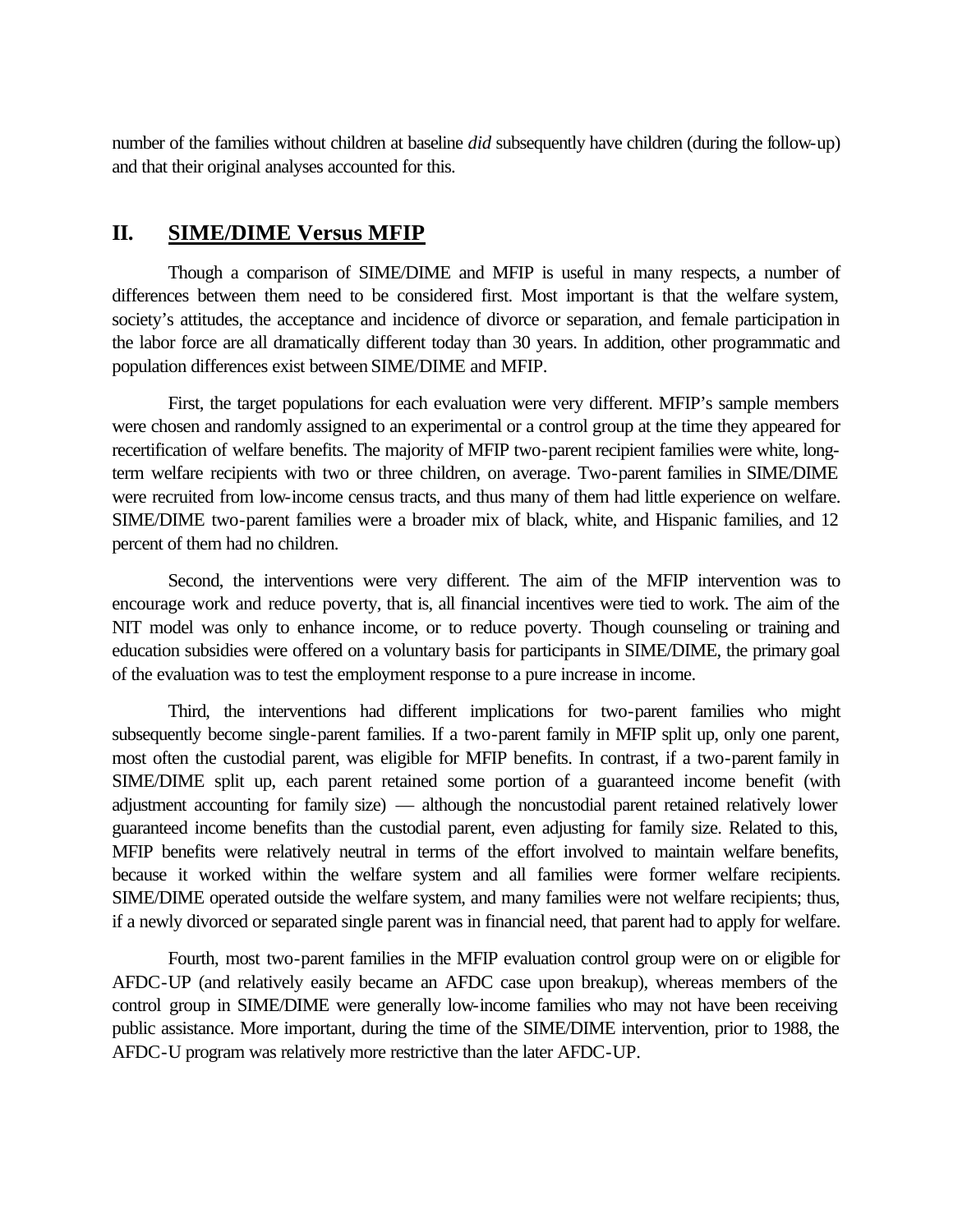Finally, it appears that the two programs affected marital behavior in different ways. MFIP stabilized two-parent family relationships primarily through its financial incentives and streamlined eligibility rules for two-parent families. In contrast, in SIME/DIME, the marital dissolution impacts showed little relationship with the guaranteed income benefits offered.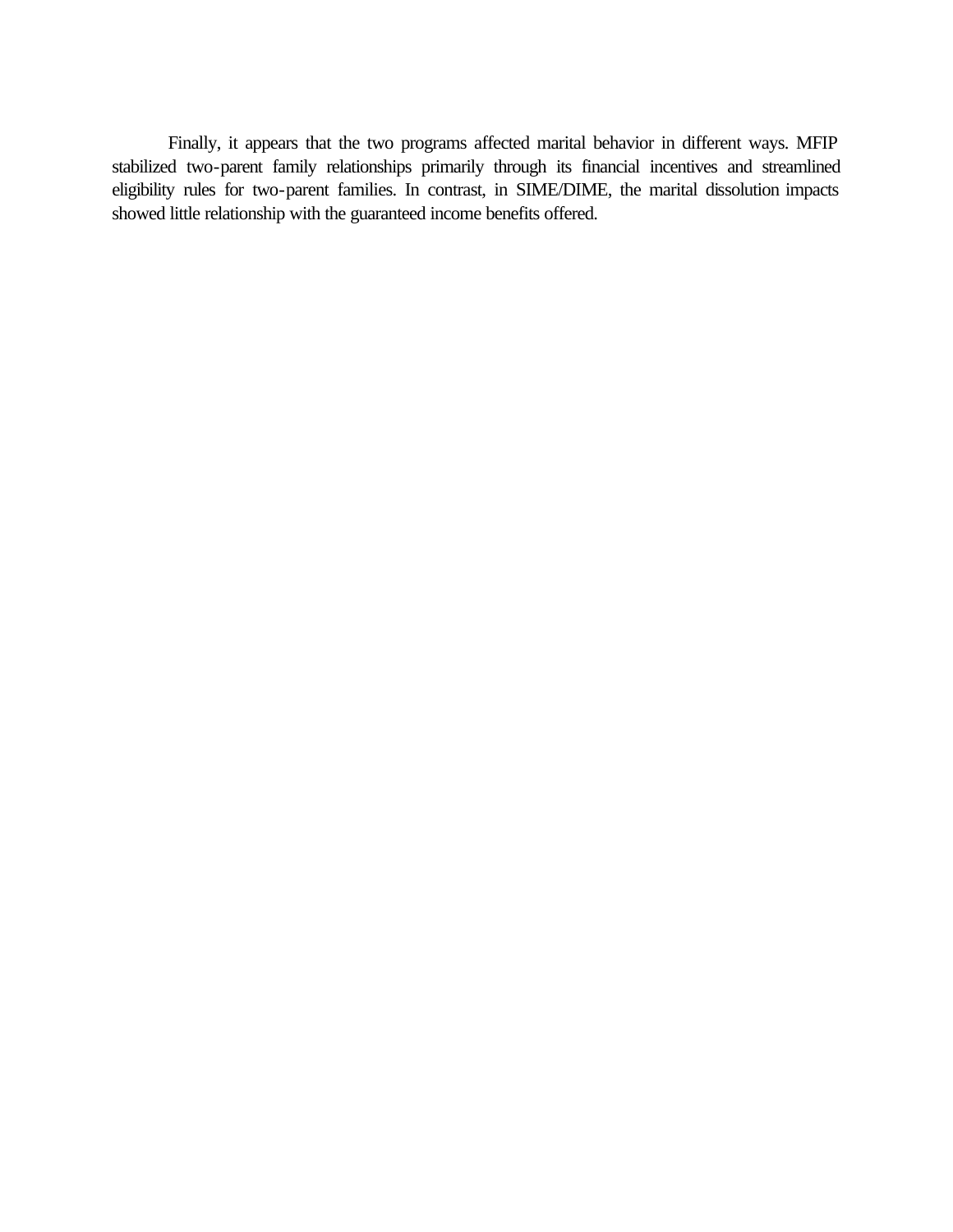# **Appendix H**

**Estimated Net Gains and Losses for Members of the Child Outcomes Sample**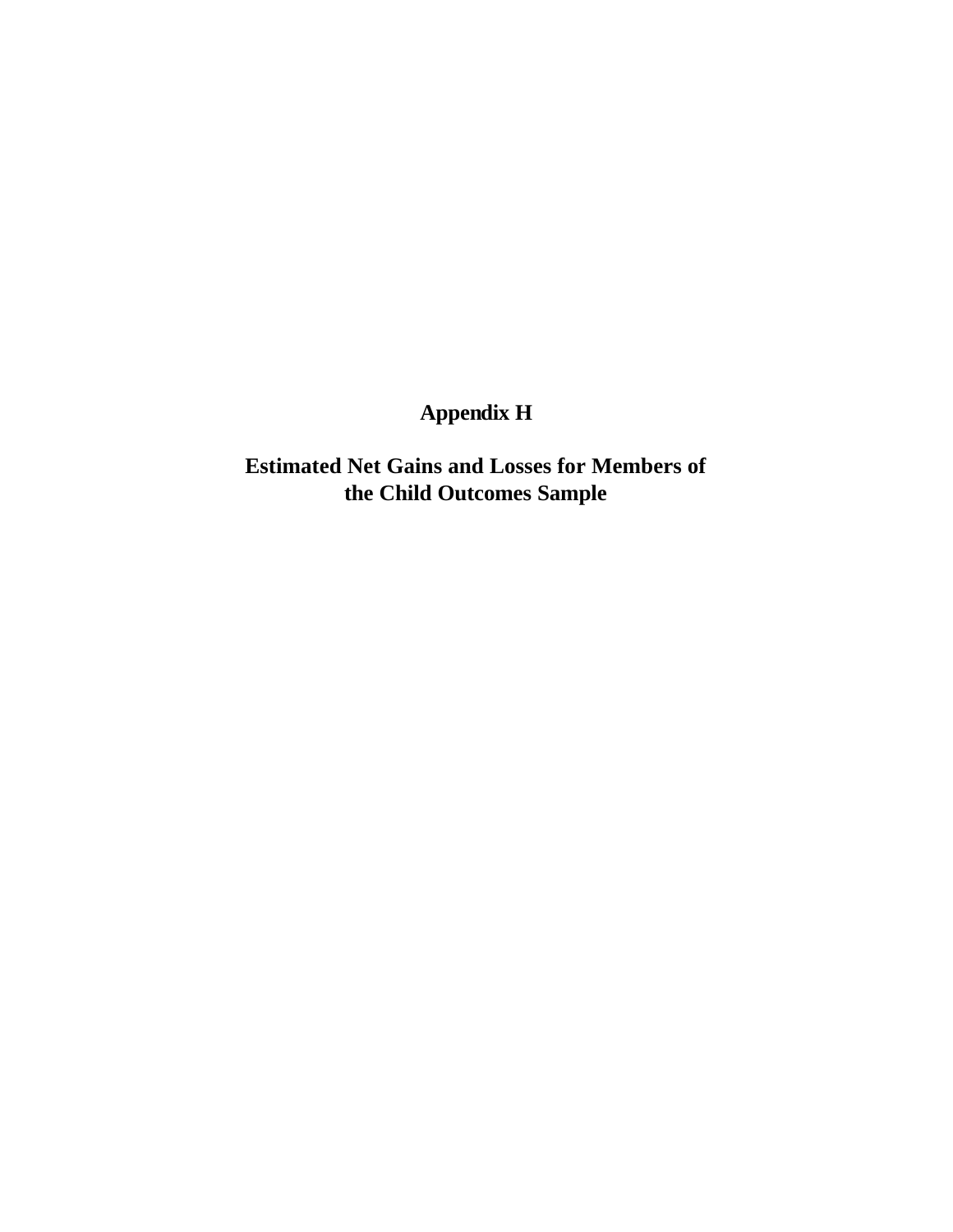# **Table H.1**

| Five-Year Estimated Net Gains and Losses per MFIP Group Member for |
|--------------------------------------------------------------------|
| <b>Single-Parent Members of the Child Outcomes Study Sample,</b>   |
| by Accounting Perspective (in 1996 Dollars)                        |

|                                                               | Perspective      |                  |                          |                  |  |  |  |  |
|---------------------------------------------------------------|------------------|------------------|--------------------------|------------------|--|--|--|--|
|                                                               | Welfare          | Government       |                          |                  |  |  |  |  |
| Component                                                     | Sample           | <b>Budget</b>    | Taxpayers                | Society          |  |  |  |  |
| Urban long-term recipients                                    |                  |                  |                          |                  |  |  |  |  |
| <b>Financial effects</b>                                      |                  |                  |                          |                  |  |  |  |  |
| Transfer payments, administrative                             |                  |                  |                          |                  |  |  |  |  |
| costs, and support service payments <sup>a</sup>              | 5,028            | $-7,209$         | $-7,209$                 | $-2,182$         |  |  |  |  |
| Employment and training services <sup>b</sup>                 | $\boldsymbol{0}$ | $-374$           | $-374$                   | $-374$           |  |  |  |  |
| Earnings and fringe benefits                                  | 3,613            | $\boldsymbol{0}$ | $\theta$                 | 3,613            |  |  |  |  |
| Taxes and credits                                             | 1,098            | $-859$           | $-1,098$                 | $\mathbf{0}$     |  |  |  |  |
| Net dollar effects                                            | 9,739            | $-8,442$         | $-8,682$                 | 1,058            |  |  |  |  |
| <b>Nonfinancial effects</b>                                   |                  |                  |                          |                  |  |  |  |  |
| Work, welfare, and income per quarter                         |                  |                  |                          |                  |  |  |  |  |
| Percentage with income below poverty <sup>c</sup>             | $^{+}$           | n/a              | $^+$                     | $^+$             |  |  |  |  |
| Percentage working                                            | $^{+}$           | n/a              | $^{+}$                   | $^{+}$           |  |  |  |  |
| Welfare use                                                   |                  |                  |                          |                  |  |  |  |  |
| Percentage receiving welfare                                  |                  | n/a              |                          |                  |  |  |  |  |
| Percentage relying solely on welfare                          | $^{+}$           | n/a              | $^{+}$                   | $^{+}$           |  |  |  |  |
| Other family outcomes                                         |                  |                  |                          |                  |  |  |  |  |
| Continuous health insurance coverage <sup>d</sup>             | $^{+}$           | n/a              | $^{+}$                   | $^{+}$           |  |  |  |  |
| Homeownershipe                                                | $\boldsymbol{0}$ | $\overline{0}$   | $\boldsymbol{0}$         | $\boldsymbol{0}$ |  |  |  |  |
| Mother currently married <sup>f</sup>                         | $\gamma$         | n/a              | $\overline{\mathcal{C}}$ | $\gamma$         |  |  |  |  |
| Time spent out of the home <sup>g</sup>                       |                  | n/a              | $\overline{\mathcal{L}}$ |                  |  |  |  |  |
| Child environment and child well-being <sup>h</sup>           |                  |                  |                          |                  |  |  |  |  |
| (measured for families with children age 2 - 9)               | $^{+}$           | n/a              | $^{+}$                   | $^{+}$           |  |  |  |  |
| <b>Urban recent applicants</b>                                |                  |                  |                          |                  |  |  |  |  |
| <b>Financial effects</b>                                      |                  |                  |                          |                  |  |  |  |  |
| Transfer payments, administrative                             |                  |                  |                          |                  |  |  |  |  |
| costs, and support service payments <sup>a</sup>              | 7,348            | $-9,318$         | $-9,318$                 | $-1,970$         |  |  |  |  |
| Employment and training services <sup>b</sup>                 | $\overline{0}$   | $-204$           | $-204$                   | $-204$           |  |  |  |  |
| Earnings and fringe benefits                                  | $-4,963$         | $\overline{0}$   | $\overline{0}$           | $-4,963$         |  |  |  |  |
| Taxes and credits                                             | 1,645            | $-1,974$         | $-1,645$                 | 0                |  |  |  |  |
| Net dollar effects                                            | 4,031            | $-11,496$        | $-11,167$                | $-7,136$         |  |  |  |  |
| <b>Nonfinancial effects</b>                                   |                  |                  |                          |                  |  |  |  |  |
| Work, welfare, and income per quarter                         |                  |                  |                          |                  |  |  |  |  |
| Percentage with income below poverty <sup>c</sup>             | 0                | $\overline{0}$   | 0                        | 0                |  |  |  |  |
| Percentage working                                            | $^{+}$           | n/a              | $^{+}$                   | $^{+}$           |  |  |  |  |
| Welfare use <sup>i</sup>                                      |                  |                  |                          |                  |  |  |  |  |
| Percentage receiving welfare                                  |                  | n/a              |                          |                  |  |  |  |  |
| Percentage relying solely on welfare<br>Other family outcomes | $^{+}$           | n/a              | $^{+}$                   | $^{+}$           |  |  |  |  |
| Continuous health insurance coverage <sup>d</sup>             | $^+$             | n/a              | $^+$                     | $^+$             |  |  |  |  |
| Homeownershipe                                                | 0                | $\theta$         | 0                        | 0                |  |  |  |  |
| Mother currently married <sup>f</sup>                         | 0                | $\Omega$         | 0                        | 0                |  |  |  |  |
| Time spent out of the home <sup>g</sup>                       |                  | n/a              | ?                        |                  |  |  |  |  |
| Child environment and child well-being <sup>h</sup>           |                  |                  |                          |                  |  |  |  |  |
| (measured for families with children age 2-9)                 | $\boldsymbol{0}$ | $\boldsymbol{0}$ | $\boldsymbol{0}$         | $\mathbf{0}$     |  |  |  |  |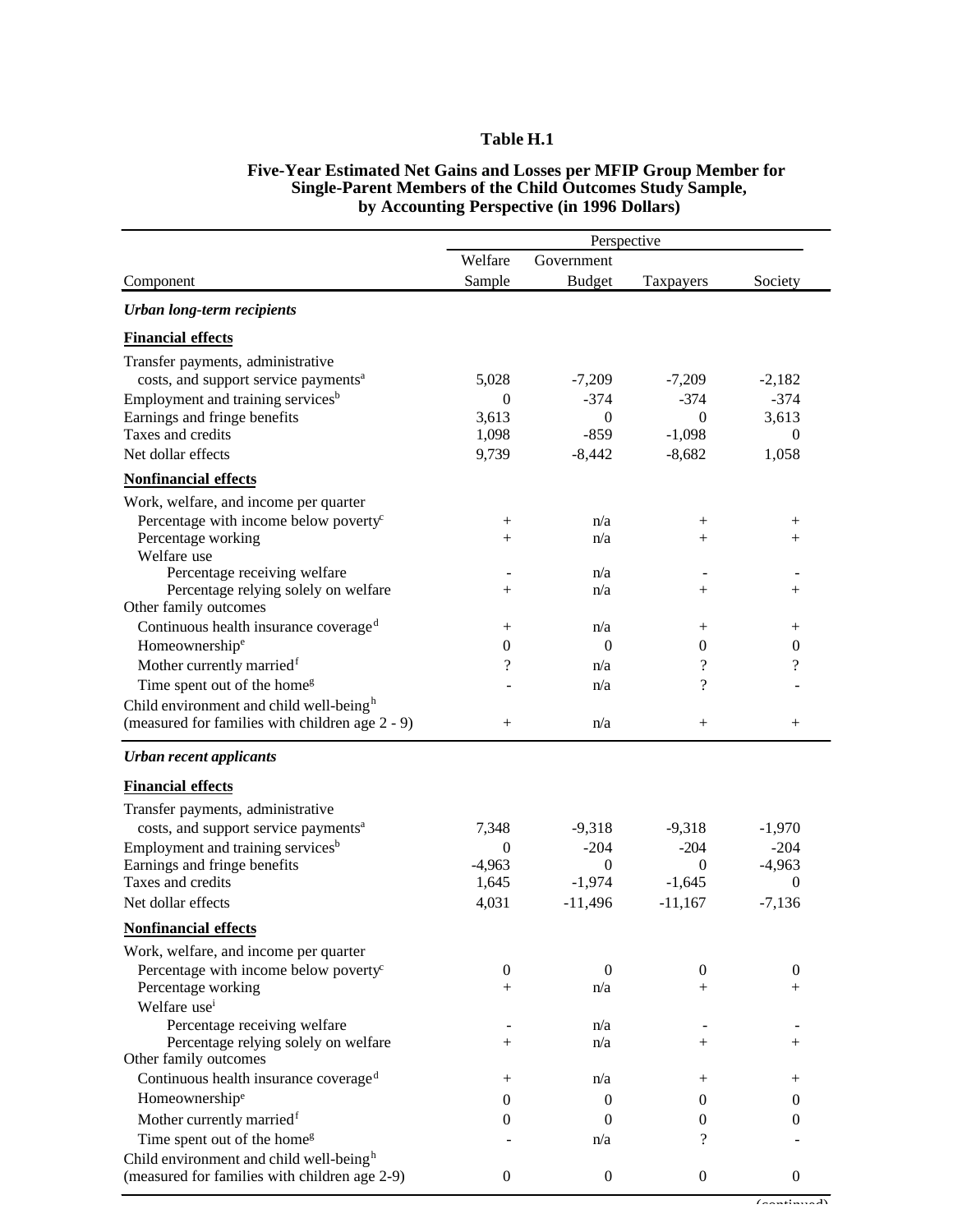#### **Table H.1 (continued)**

SOURCES: MDRC calculations using data from Minnesota's Unemployment Insurance (UI) and public assistance benefit records, state and federal tax codes, aggregate fiscal data and county child care payment records. Refer to Tables 4.1, 4.2, 4.3, 4.6, 4.7, 4.8, and 5.1, 5.2, and 5.5 in Volume 2 (Gennetian and Miller, 2000).

NOTES: The pluses and minuses on this table are based on nonfinancial gains and losses from components. Outcomes indicated as n/a are not measured. A more in-depth explanation of these components can be found in previous chapters of this report and in Volume 2.

 Child care costs for sample members in rural counties were estimated by applying estimated utilization rates from urban counties to average cost per family who used child care in rural counties. Data from the 36-month survey suggested little rural-urban difference in utilization of subsidized child care services.

a Includes transfer payments (cash assistance, Food Stamps, and Medicaid/MinnCare); administrative costs of transfer programs; and costs of child care and other support services.

<sup>b</sup>Rural sample sizes are too small to estimate the average length of stay in employment and training services. Therefore, the length of stay for sample members in urban counties was used to approximate the stay in rural counties, and the employment and training cost estimates for rural counties should be interpreted with some caution.

<sup>c</sup>Measured poverty is defined as the percentage of families whose earnings plus welfare benefits are below the official poverty threshold. The appropriate threshold is determined by the number of children in the family. Because the measure of income used here includes earnings, cash welfare, and Food Stamp benefits but does not include income from other sources, the measured poverty rate presented here is not comparable with the official poverty rate.

<sup>d</sup>Percentage who had continuous health insurance coverage during the follow-up period.

<sup>e</sup>Percentage who owned their home at the time of the 36-month survey.

<sup>f</sup>Percentage married and living with spouse at the time of the 36-month survey. The benefit-cost tables place a different value on changes in marital status for single parents than for two parent families. Because the empirical evidence is mixed on the long-term effects on children of entering into a stepfamily, increases in marriage for single parent families are valued with a (?). In contrast, because there is a growing consensus that the average effect of divorce on children is negative (except in the case of high conflict marriages), increases in marital stability for two parent families are valued with a (+). (Cherlin, 1992, McLanahan and Sandefur, 1994)

gMeasured as average hours worked per week in current or most recent job. Actual impact for urban longterm recipients is 3.5 hours per week and 2.9 hours for urban recent applicants.

hIncludes measures of domestic abuse, home environment (HOME), problem behavior (BPI), performance in school, and health.

<sup>i</sup>Percentage relying on welfare increased significantly increased by 14.3. Percentage relying solely on welfare decreased significantly by 5.7, averaged over 12 quarters.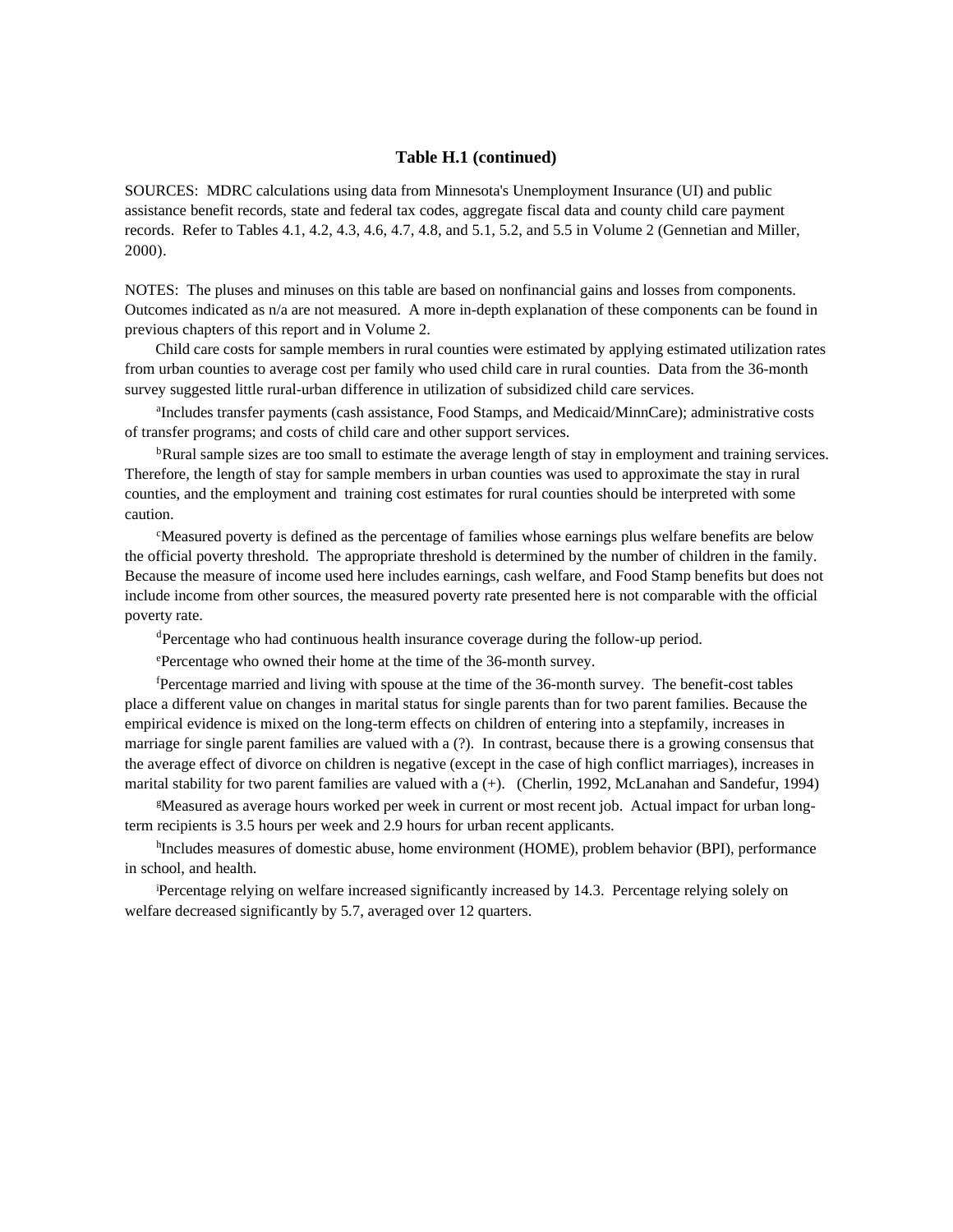# References

Annie E. Casey Foundation. 1997. *KIDS COUNT Data Book*. Baltimore: Annie E. Casey Foundation.

- Auspos, P., C. Miller, and J. Hunter. 2000. *Final Report on the Implementation and Impacts of the Minnesota Family Investment Program in Ramsey County*. New York: Manpower Demonstration Research Corporation.
- Becerra, R., A. Lewin, M. Mitchell, and H. Ono. 1996. *California Work Pays Demonstration Project: Interim Report of First Thirty Months.* Los Angeles: University of California, School of Public Policy and Social Research.
- Becker, G., E. Landes, and R. Michael. 1977. "An Economic Analysis of Marital Instability." *Journal of Public Economics* 85:1141-1187.
- Birnbaum, M., and M. Wiseman. 1996. "Extending Assistance to Intact Families: State Experiments with the 100-Hour Rule." *FOCUS* 18(1, Special Issue): 38-41.
- Blank, R., D. Card, and P. Robins. February 1999. "Financial Incentives for Increasing Work and Income Among Low-Income Families." Unpublished paper.
- Bloom, D. 1999. *Welfare Time Limits: An Interim Report Card.* The Cross-State Study of Time-Limited Welfare. New York: Manpower Demonstration Research Corporation.
- Bloom, D., L. Melton, C. Michalopoulos, S. Scrivener, and J. Walter. March 2000. *Jobs First: Implementation and Early Impacts of Connecticut's Welfare Reform Initiative*. New York: Manpower Demonstration Research Corporation.
- Bos, J., A. Huston, R. Granger, G. Duncan, T. Brock, and V. McLoyd. 1999. *New Hope for People with Low Incomes: Two-Year Results of a Program to Reduce Poverty and Reform Welfare.* New York: Manpower Demonstration Research Corporation.
- Bureau of Economic Analysis. July issues, 1980-1999. "National Income and Wealth" and "Survey of Current Business." Washington, DC: Bureau of Economic Analysis.
- Burt, M., R. Green, and A. Duke. 1997. "Highlights from State Reports: Income Support and Social Services for Low-Income People in Minnesota." In *Assessing the New Federalism.* Washington, DC: Urban Institute Press.
- Burtless, G. 1987. "The Work Response to a Guaranteed Income: A Survey of Experimental Evidence." In *Lessons from the Income Maintenance Experiments,* ed. Alice Munnell, pp. 22-52. Boston and Washington, DC: Federal Reserve Bank of Boston and Brookings Institution.
- Burtless, G. 1994. "Public Spending on the Poor." In *Confronting Poverty: Prescriptions for Change*, ed. S. Danziger et al. Cambridge, MA: Harvard University Press.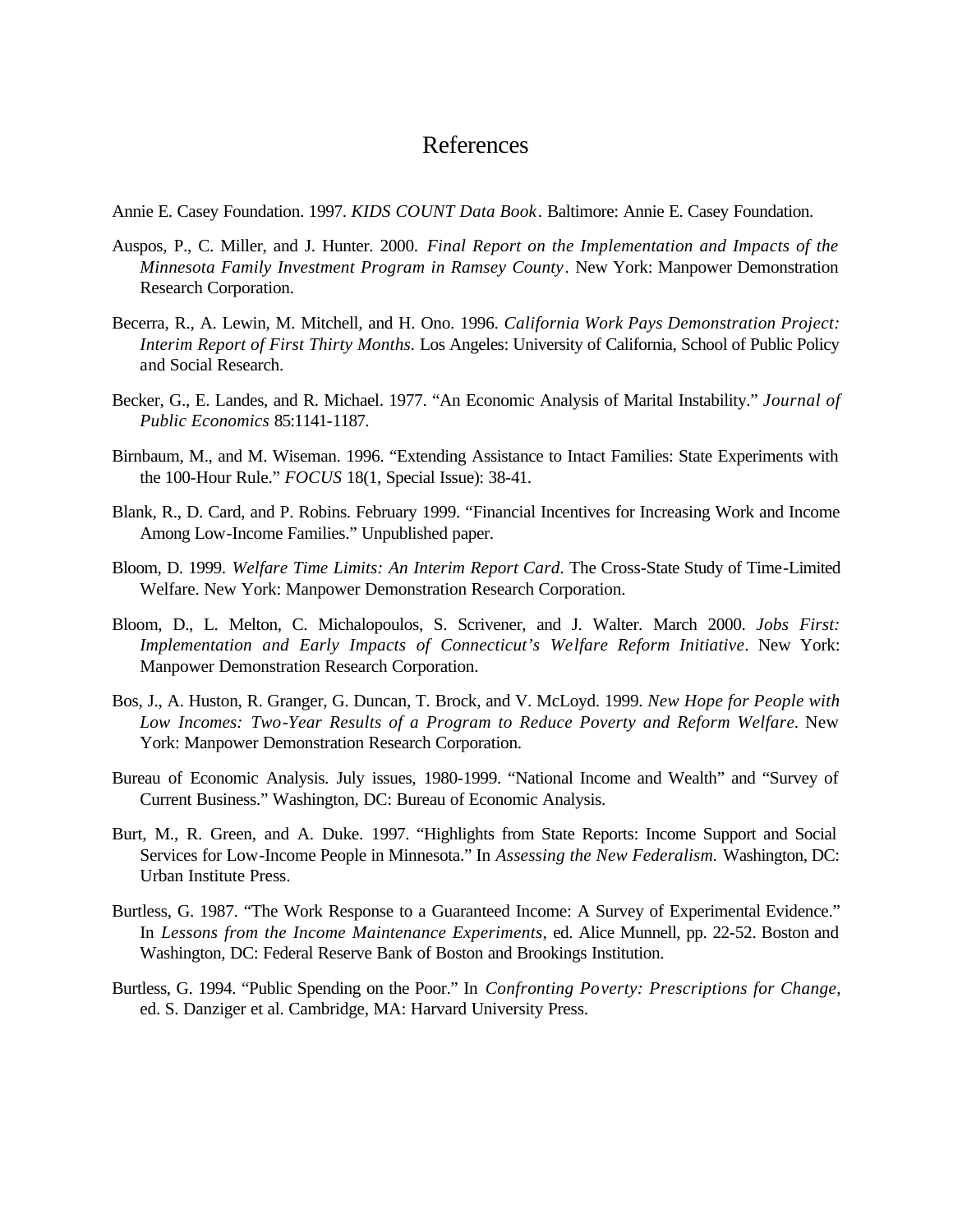- Cain, G. 1986. "The Issues of Marital Stability and Family Composition and the Income Maintenance Experiments." In *Lessons from the Income Maintenance Experiments,* ed. Alice Munnell. Boston and Washington, DC: Federal Reserve Bank of Boston and Brookings Institution.
- Cain, G., and D. Wissoker. 1990. "A Reanalysis of Marital Stability in the Seattle -Denver Income-Maintenance Experiment." *American Journal of Sociology* 95(5): 1235-1269.
- Cherlin, A. 1992. *Marriage, Divorce, Remarriage*. Cambridge, MA: Harvard University Press.
- Children's Defense Fund. 1994. *Wasting America's Future: The Children's Defense Fund Report on the Costs of Child Poverty*. Boston: Beacon Press.
- Coughlin, T., S. Rajan, S. Zuckerman, and J. Marsteller. 1997. *Health Policy for Low-Income People in Minnesota*. Washington, DC: Urban Institute Press.
- Danziger, S., M. Corcoran, S. Danziger, C. Heflin, A. Kalil, J. Levine, D. Rosen, K. Seefeldt, K. Siefert, and R. Tolman. 1999. *Barriers to the Employment of Welfare Recipients*. Ann Arbor: University of Michigan, Poverty Research and Training Center.
- Dwyer, K., J. Richardson, K. Danley, W. Hansen, S. Sussman, B. Brannon, C. Dent, C. Johnson, and B. Flay. 1990. "Characteristics of Eighth-Grade Students Who Initiate Self-Care in Elementary and Junior High School." *Pediatrics* 86: 448-454.
- Edin, K. 1999. "What Do Low-Income Single Mothers Say About Marriage?" Unpublished paper. Philadelphia, PA: University of Pennsylvania.
- Eissa, N., and H. Hoynes. June 1998. "The Earned Income Tax Credit and the Labor Supply of Married Couples." Unpublished paper. Berkeley: University of California, Department of Economics.
- Eissa, N., and H. Hoynes. 1999. "Good News for Low Income Families? Tax-Transfer Schemes and Marriage." Unpublished paper. Berkeley: University of California, Department of Economics.
- Eissa, N., and J. Liebman. May 1996. "Labor Supply Response to the Earned Income Tax Credit." *Quarterly Journal of Economics* 112: 605-637.
- Freedman, S., M. Mitchell, and D. Navarro. 1999. *The Los Angeles Jobs-First GAIN Evaluation: First-Year Findings on Participation Patterns and Impacts.* New York: Manpower Demonstration Research Corporation.
- Freedman, S., D. Friedlander, G. Hamilton, J. Rock, M. Mitchell, J. Nudelman, A. Schweder, and L. Storto. *Evaluating Alternative Welfare-to-Work Approaches: Two-Year Impacts for Eleven Programs*. 2000. Washington, DC: U.S. Department of Health and Human Services, Administration for Children and Families and Office of the Assistant Secretary for Planning and Evaluation; and U.S. Department of Education, Office of the Under Secretary and Office of Vocational and Adult Education.
- Friedlander, D. 1987. *Maryland: Supplemental Report on the Baltimore Options Program*. New York: Manpower Demonstration Research Corporation.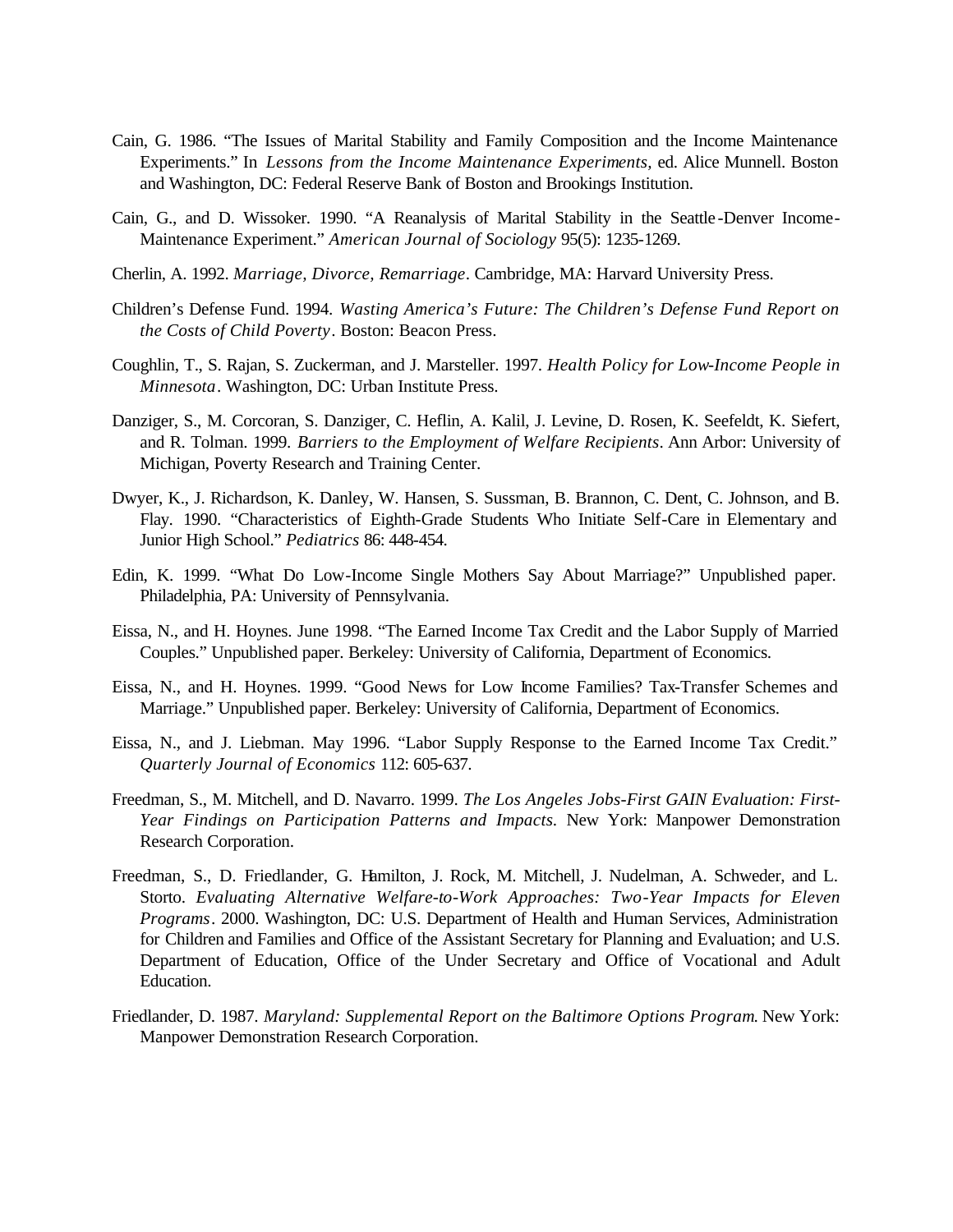- Friedlander, D., and B. Goldman. 1988. *Employment and Welfare Impacts of the Arkansas WORK Program: A Three-Year Follow-Up Study in Two Counties*. New York: Manpower Demonstration Research Corporation.
- Gaquin, D., and M. Littman, eds. 1999. *1999 County and City Extra: Annual Metro, City, and County Data Book*, 8th ed. Washington, DC: Bernan Press.
- Gennetian, L. 1999. "One or Two Parents? Half or Step Siblings? The Effect of Family Structure on Cognitive Outcomes of Young Children." Unpublished paper. New York: Manpower Demonstration Research Corporation.
- Gennetian, L., and C. Miller. 2000. *Reforming Welfare and Rewarding Work: Final Report on the Minnesota Family Investment Program,* Vol. 2*, Effects on Children.* New York: Manpower Demonstration Research Corporation.
- Groeneveld, L., M. Hannan, and N. Tuma. 1983. "Marital Stability." In *Final Report of the Seatle-Denver Income Maintenance Experiment*. SRI International. Washington, DC: U.S. Department of Health and Human Services.
- Groeneveld, L., N. Tuma, and M. Hannan. 1980. "The Effects of Negative Income Tax Programs on Marital Dissolution." *Journal of Human Resources* 15(4): 654-674.
- Gueron, J., and E. Pauly. 1991. *From Welfare to Work*. New York: Russell Sage Foundation.
- Hamilton, G. 1995. "Some Info That May be Helpful in MFIP AFDC Assistance Category Changes in SWIM." Internal memo. New York: Manpower Demonstration Research Corporation.
- Hannan, M., and N. Tuma. 1990. "A Reassessment of the Effect on Income Maintenance on Marital Dissolution in the Seattle-Denver Experiment." *American Journal of Sociology* 95(5): 1270-1298.
- Hannan, M., N. Tuma, and L. Groeneveld. 1977. "Income and Marital Events: Evidence from an Income Maintenance Experiment." *American Journal of Sociology* 82(6): 1186-1211.
- Hannan, M., N. Tuma, and L. Groeneveld. 1978. "Income and Independence Effects on Marital Dissolution: Results from the Seattle and Denver Income Maintenance Experiments." *American Journal of Sociology* 84(3): 611-633.
- Haveman, R. 1994. "The Nature, Causes, and Cures of Poverty: Accomplishments from Three Decades of Poverty Research and Policy." In *Confronting Poverty: Prescriptions for Change.* Cambridge, MA: Harvard University Press.
- Hoffman, S., and G. Duncan. 1995. "The Effect of Income, Wages, and AFDC Benefits on Marital Dissolution." *Journal of Human Resources* 30(1): 19-41.
- Holzer, H., and R. LaLonde. 1998. "Job Change and Job Stability Among Less-Skilled Young Workers." Paper presented at conference "Labor Markets and Less-Skilled Workers," Washington, DC, November 56, sponsored by the Joint Center for Poverty Research (Evanston, IL: Northwestern University).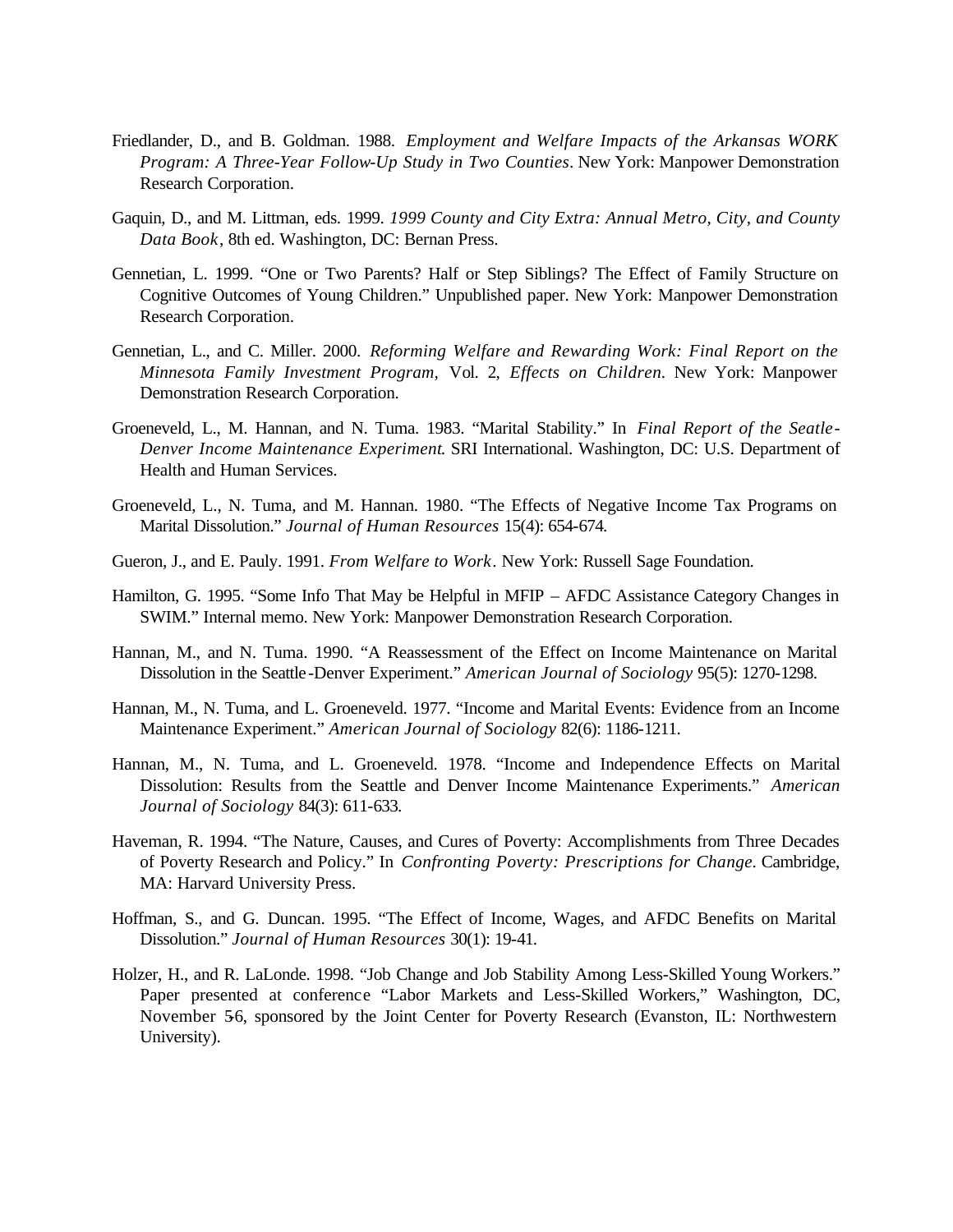- Hu, W. 1998. "Marriage and Economic Incentives: Evidence from a Welfare Experiment." Unpublished paper. Los Angeles: University of California, Department of Economics.
- Kemple, J., V. Fellerath, and D. Friedlander. 1995. *Florida's Project Independence: Benefits, Costs, and Two-Year Impacts of Florida's JOBS Program*. New York: Manpower Demonstration Research Corporation.
- Knox, V., A. Brown, and W. Lin. 1995. *MFIP: An Early Report on Minnesota's Approach to Welfare Reform.* New York: Manpower Demonstration Research Corporation.
- Kvamme, J. March 2000. Personal correspondence. Minnesota Department of Human Services.
- Long, D., and V. Knox. 1985. *Documentation of the Data Sources and Analytical Methods Used in the Benefit-Cost Analysis of the EPP/EWEP Program in San Diego*. New York: Manpower Demonstration Research Corporation.
- Masters, S., and R. Maynard. 1981. *Final Report on the Supported Work Evaluation,* Vol. 3*, The Impact of Supported Work on Long-Term Recipients of AFDC Benefits*. New York: Manpower Demonstration Research Corporation.
- McDonnell, K. 1997. *EBRI Databook on Employee Benefits, IV*. Washington, DC: Employee Benefits Research Institute.
- McLanahan, S., and G. Sandefur. 1994. *Growing Up in a Single-Parent Household: What Hurts, What Helps*. Cambridge, MA: Harvard University Press.
- Meyer, B., and D. Rosenbaum. October 1998. "Welfare, the Earned Income Tax Credit, and the Employment of Single Mothers." Unpublished paper.
- Michalopoulos, C., and C. Schwartz. 2000. *What Works Best for Whom: Impacts of 20 Welfare-to-Work Programs by Subgroup*. National Evaluation of Welfare-to-Work Strategies. Washington, DC: U.S. Department of Health and Human Services, Administration for Children and Families and Office of the Assistant Secretary for Planning and Evaluation; and the U.S. Department of Education, Office of the Under Secretary and Office of Vocational and Adult Education.
- Miller, C. 1998. "Explaining MFIP's Impacts by Housing Status." Unpublished paper. New York: Manpower Demonstration Research Corporation.
- Miller, C., V. Knox, P. Auspos, J. A. Hunter-Manns, A. Orenstein. 1997. *Making Welfare Work and Work Pay: Implementation and 18-Month Impacts of the Minnesota Family Investment Program.* New York: Manpower Demonstration Research Corporation.
- Minnesota Department of Human Services. April 30, 1993. *MFIP Implementation Memo #4.*
- Munnel, A., ed. September 1986. "Lessons from the Income Maintenance Experiments." Proceedings of a conference sponsored by the Federal Reserve Bank of Boston and the Brookings Institution.
- Okun, A. 1975. *Equality and Efficiency: The Big Tradeoff.* Washington, DC: Brookings Institution Press.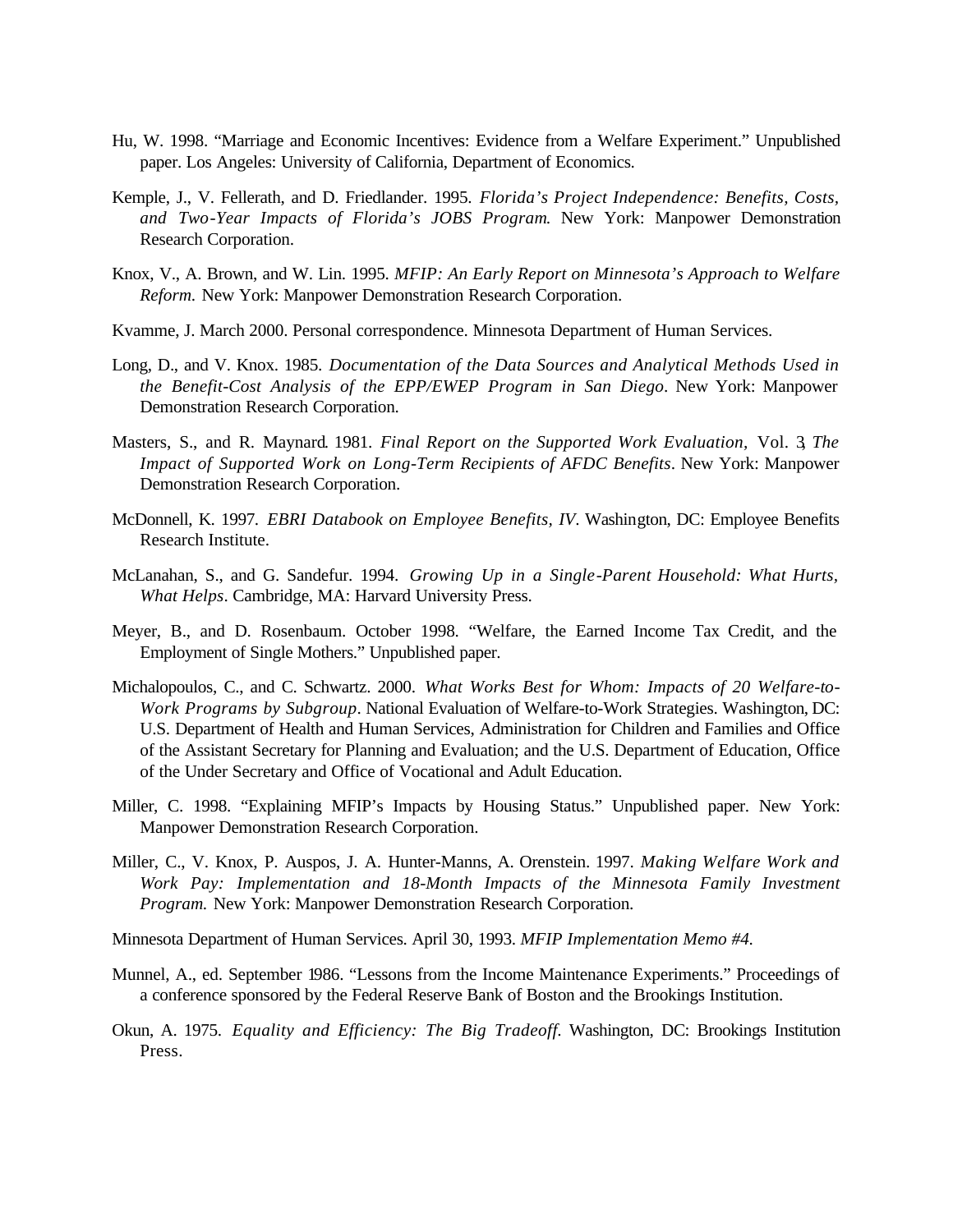- Pettit, G., J. Bates, K. Dodge, and D. Meece. 1999. "The Impact of After-School Peer Contact on Early Adolescent Externalizing Problems Is Moderated by Parental Monitoring, Perceived Neighborhood Safety and Prior Adjustment." *Child Development* 70(3): 768-778.
- Porter, K., W. Primus, L. Rawlings, and E. Rosenbaum. 1998. *Strengths of the Safety Net: How the EITC, Social Security, and Other Government Programs Affect Poverty.* Washington, DC: Center on Budget and Policy Priorities.
- Riccio, J., D. Friedlander, and S. Freedman. 1994. *GAIN: Benefits, Costs, and Three-Year Impacts of a Welfare-to-Work Program.* New York: Manpower Demonstration Research Corporation.
- Rich, S. May 2, 1978. "Welfare Plan Linked to Family Splits." *Washington Post*.
- Scholz, J. 1994. "The Earned Income Tax Credit: Participation, Compliance, and Antipoverty Effectiveness." *National Tax Journal* 46:59-81.
- Triest, R. K. 1993. "The Efficiency Cost of Increased Progressivity." Cambridge, MA: National Bureau of Economic Research.
- U.S. Bureau of the Census. 1983. *Lifetime Earnings Estimates for Men and Women in the United States: 1979. Current Population Reports.* Washington, DC: U.S. Government Printing Office.
- U.S. Bureau of the Census. 1995. *Statistical Abstract of the United States, 1995*. Washington, DC: U.S. Government Printing Office.
- U.S. Department of Health and Human Services. October 1996. *Indicators of Welfare Dependency and Well-Being: Interim Report to Congress.* Washington, DC: U.S. Department of Health and Human Services.
- U.S. Department of Health and Human Services, Administration for Children and Families. December 3, 1999. "Changes in TANF Caseloads." www.acf.dhhs.gov.
- U.S. Department of Labor, Bureau of Labor Statistics. 1995-1996. *Consumer Expenditures.* Washington, DC: U.S. Government Printing Office.
- U.S. Department of Labor, Bureau of Labor Statistics. 1996. *Employer Costs for Employee Compensation, March 1996.* Washington, DC: U.S. Government Printing Office.
- U.S. Department of Labor, Bureau of Labor Statistics. 1996-1997. *Consumer Expenditures.* Washington, DC: U.S. Government Printing Office.
- U.S. Department of Labor, Bureau of Labor Statistics. June 1, 2000. "Local Area Unemployment Statistics." www.bls.gov/top20.html.
- U.S. General Accounting Office. 1996. *Earned Income Credit: Profile of Tax Year 1994 Credit Recipients.* Washington, DC: Government Printing Office.
- U.S. House of Representatives, Committee on Ways and Means. 1994. *1994 Green Book.* Washington, DC: U.S. Government Printing Office.